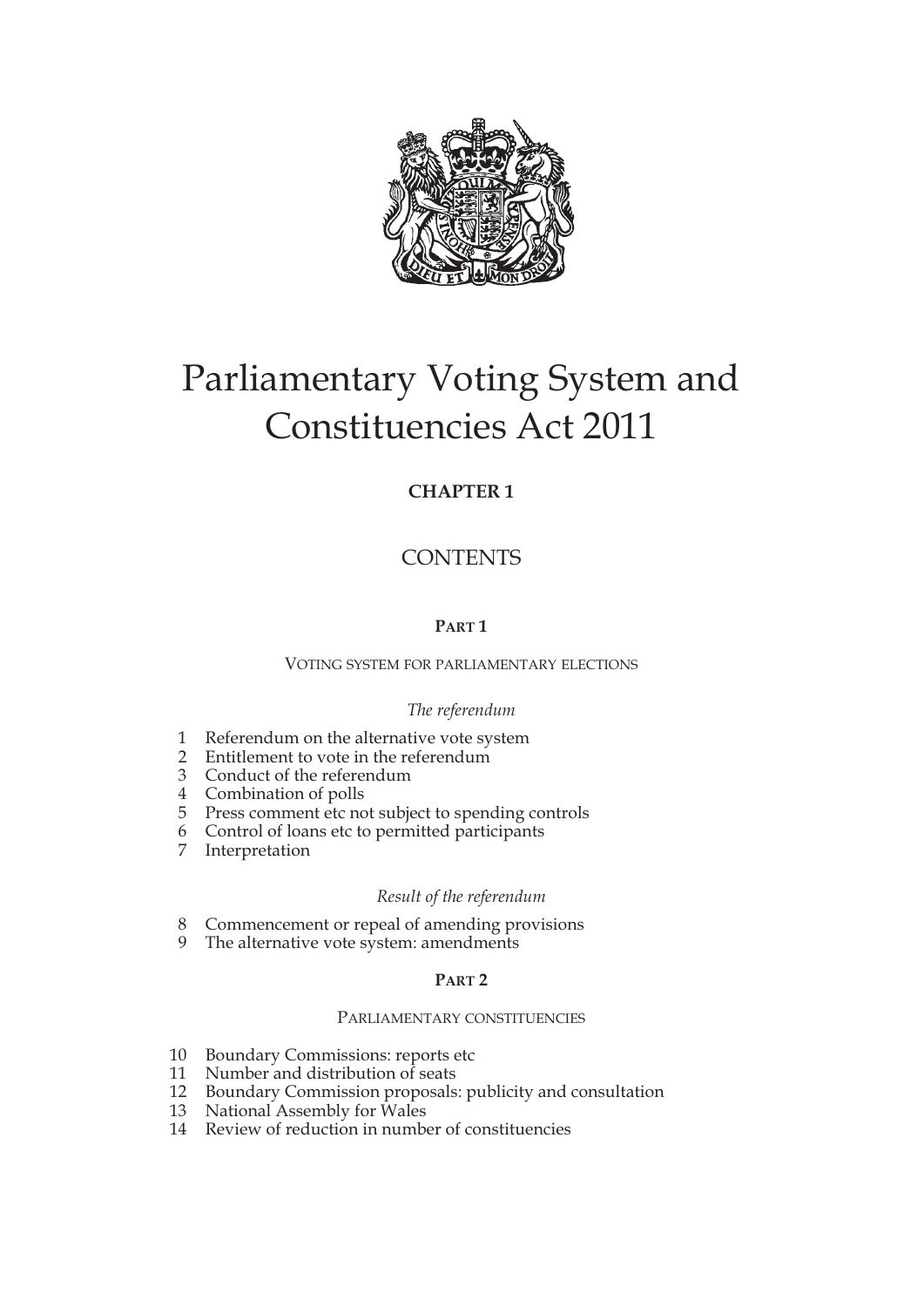#### **PART 3**

#### MISCELLANEOUS AND GENERAL

- 15 Orders
- 16 Repeals
- 17 Financial provisions
- 18 Extent
- 19 Commencement
- 20 Short title
	- Schedule 1 Further provisions about the referendum
	- Schedule 2 Rules for conduct of the referendum
		- Part 1 Referendum rules
		- Part 2 Forms referred to in referendum rules
	- Schedule 3 Absent voting in the referendum
		- Part 1 Great Britain
		- Part 2 Northern Ireland
		- Part 3 Form of proxy paper
	- Schedule 4 Application to the referendum of existing provisions
		- Part 1 Representation of the People Act 1983
			- Part 2 Other Acts
			- Part 3 The 2001 Regulations (England and Wales) and 2001 Regulations (Scotland)
			- Part 4 The 2008 Regulations (Northern Ireland)
	- Schedule 5 Combination of polls: England
		- Part 1 Provision about combination
		- Part 2 Application of provisions about issue and receipt of postal ballot papers
		- Part 3 Forms referred to in Part 1
	- Schedule 6 Combination of polls: Wales
		- Part 1 Provision about combination
			- Part 2 Application of provisions about issue and receipt of postal ballot papers
		- Part 3 Forms referred to in Parts 1 and 2
	- Schedule 7 Combination of polls: Scotland
		- Part 1 Provision about combination
		- Part 2 Application of provisions about issue and receipt of postal ballot papers
		- Part 3 Forms referred to in Parts 1 and 2
	- Schedule 8 Combination of polls: Northern Ireland
		- Part 1 Provision about combination
		- Part 2 Postal voting
		- Part 3 Forms referred to in Part 1
	- Schedule 9 Control of loans etc to permitted participants
	- Schedule 10 The alternative vote system: further amendments
		- Part 1 Amendments of the parliamentary elections rules
		- Part 2 Amendments of other provisions of the 1983 Act
		- Part 3 Amendments of other enactments
	- Schedule 11 Public hearings about Boundary Commission proposals
	- Schedule 12 Repeals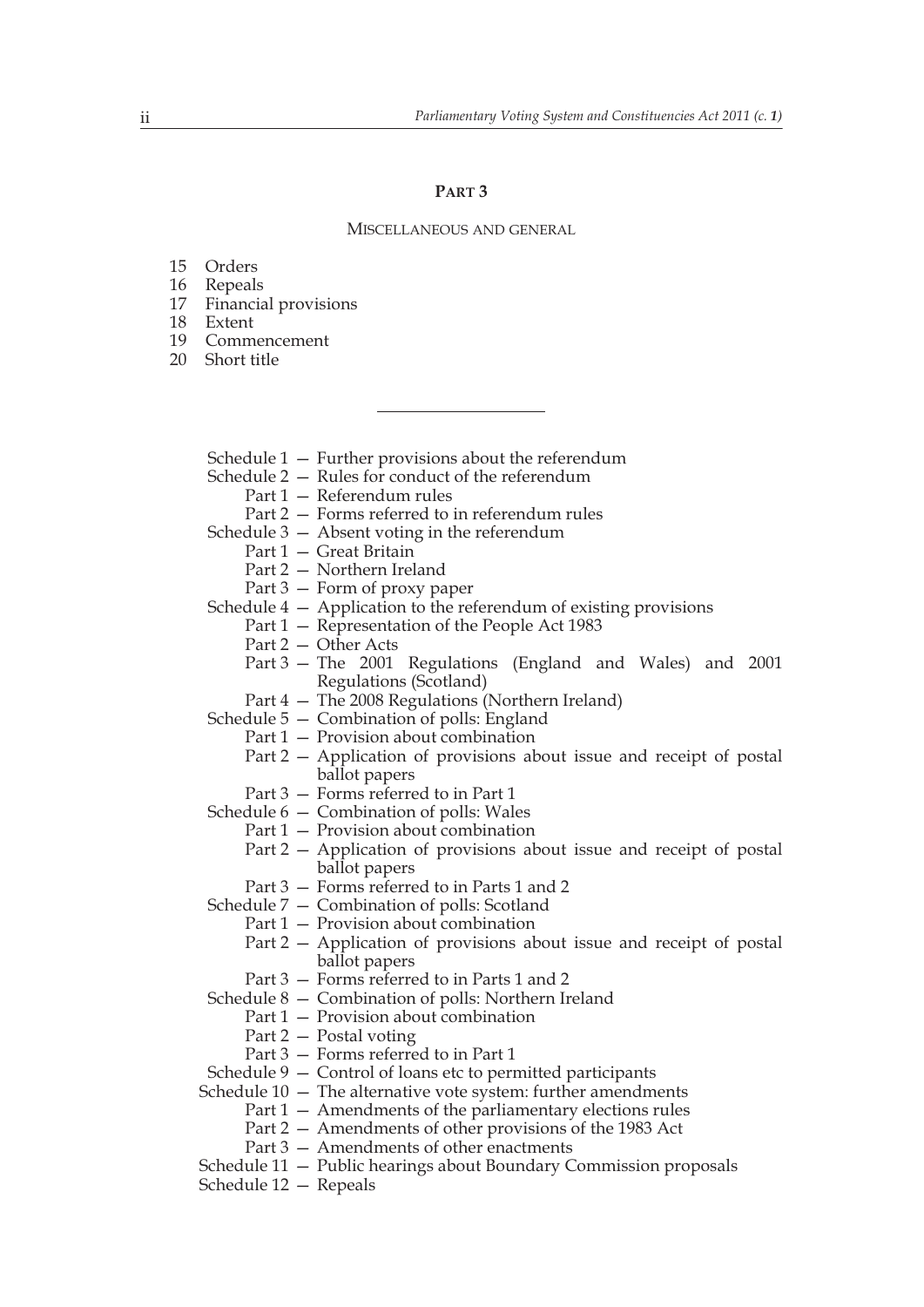Part 1 — Voting system for parliamentary elections Part 2 — Parliamentary constituencies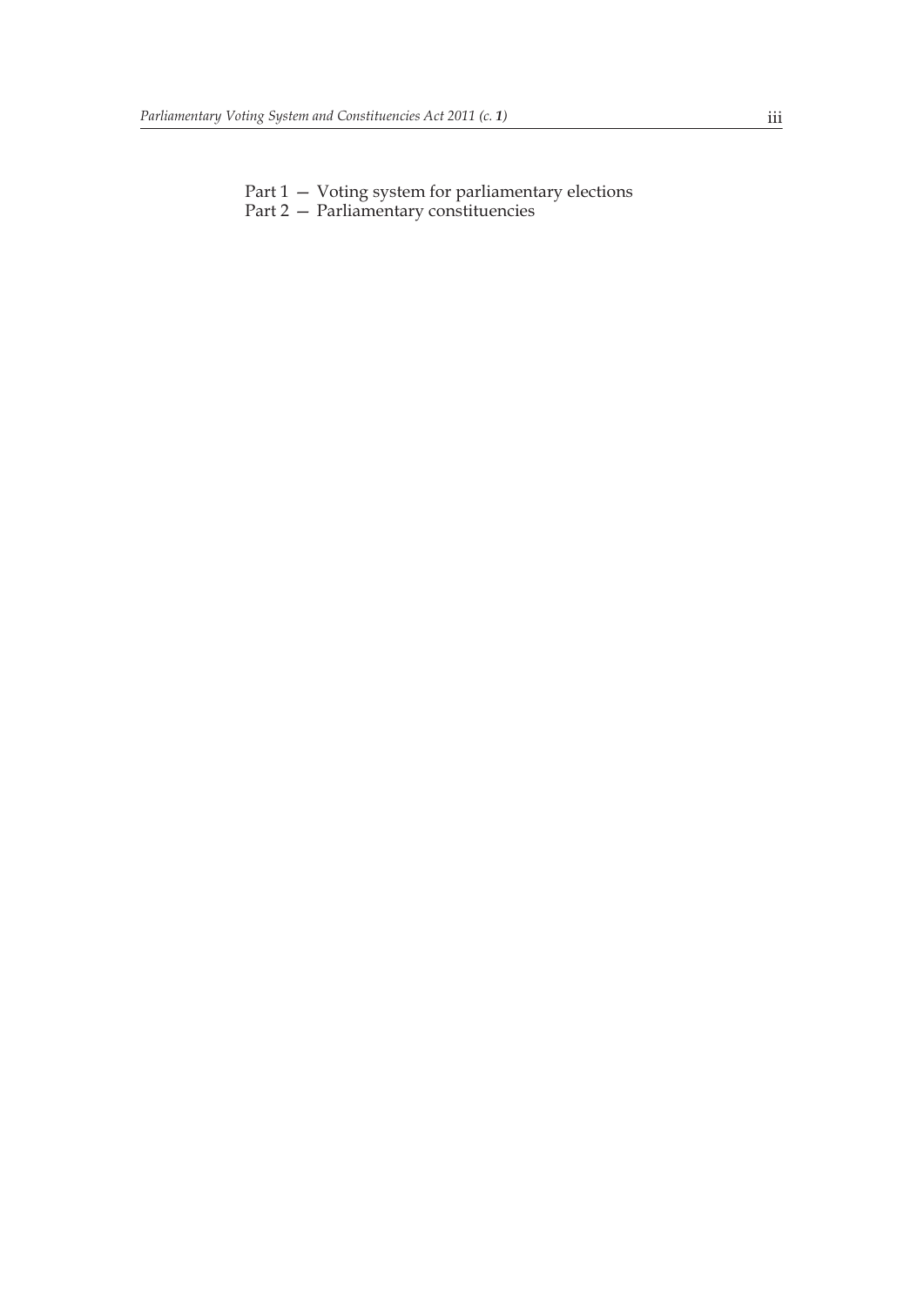

# Parliamentary Voting System and Constituencies Act 2011

## **2011 CHAPTER 1**

An Act to make provision for a referendum on the voting system for parliamentary elections and to provide for parliamentary elections to be held under the alternative vote system if a majority of those voting in the referendum are in favour of that; to make provision about the number and size of parliamentary constituencies; and for connected purposes.

[16th February 2011]

E IT ENACTED by the Queen's most Excellent Majesty, by and with the advice and consent of the Lords Spiritual and Temporal, and Commons, in this present **B** E IT ENACTED by the Queen's most Excellent Majesty, by and with consent of the Lords Spiritual and Temporal, and Commons, Parliament assembled, and by the authority of the same, as follows:  $-$ 

## **PART 1**

#### VOTING SYSTEM FOR PARLIAMENTARY ELECTIONS

*The referendum*

#### **1 Referendum on the alternative vote system**

- (1) A referendum is to be held on the voting system for parliamentary elections.
- (2) The referendum must be held before 31 October 2011.
- (3) The referendum is to be held on 5 May 2011 unless before then an order is made under subsection (4).
- (4) If the Minister is satisfied that it is impossible or impracticable for the referendum to be held on 5 May 2011, or that it cannot be conducted properly if held on that day, the Minister may by order appoint a later day as the day on which the referendum is to be held.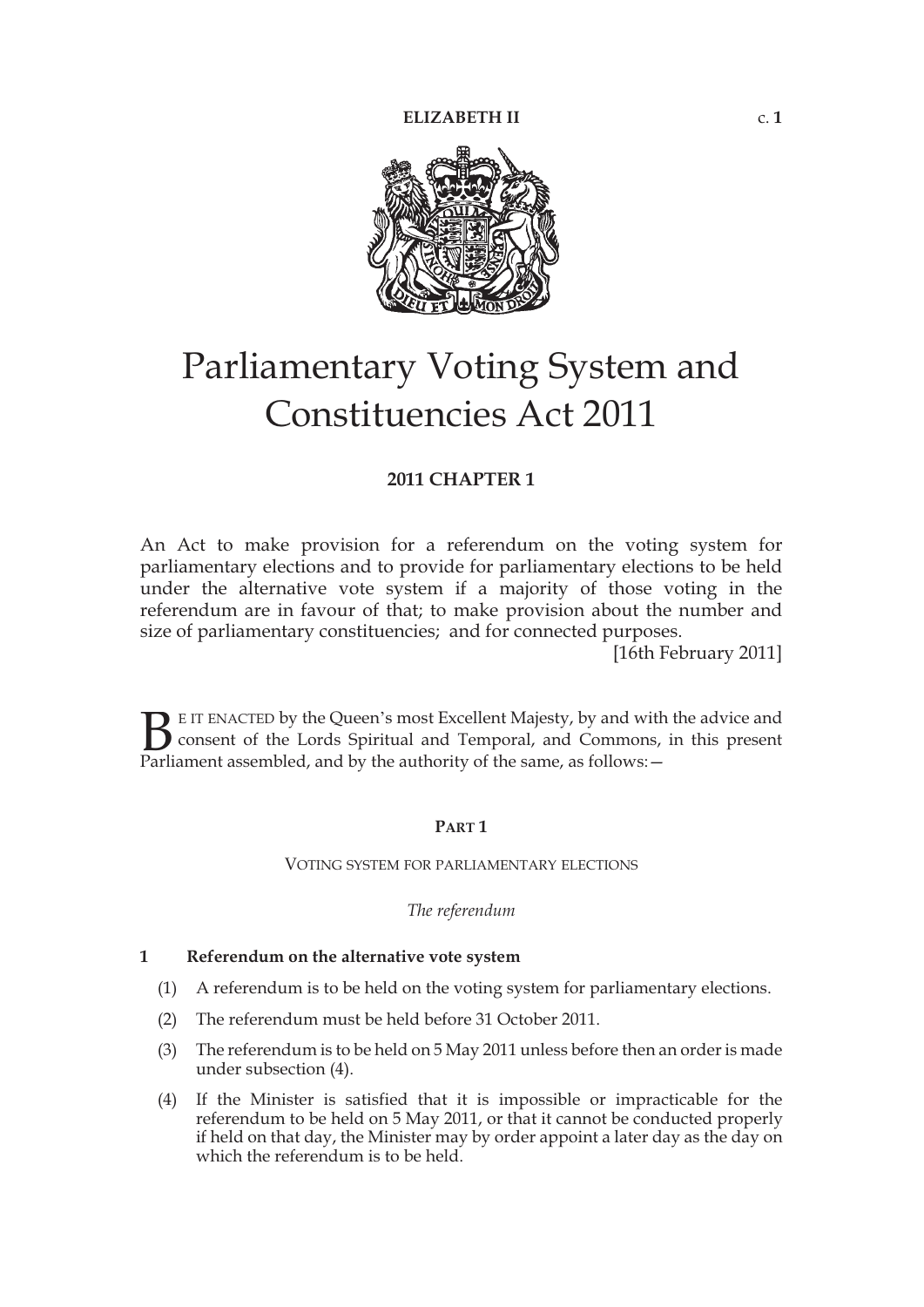- (5) Where a day is appointed under subsection (4), the Minister may by order make supplemental or consequential provision, including provision modifying or amending this Act or another enactment (and, in particular, provision modifying or amending this Act as regards the meaning of "voting area" or "counting officer").
- (6) An order under this section may not be made unless a draft of the order has been laid before, and approved by a resolution of, each House of Parliament.
- (7) The question that is to appear on the ballot papers is  $-$

*At present, the UK uses the "first past the post" system to elect MPs to the House of Commons. Should the "alternative vote" system be used instead?*

(8) In Wales, the following Welsh version of the question is also to appear on the ballot papers—

> *Ar hyn o bryd, mae'r DU yn defnyddio'r system "y cyntaf i'r felin" i ethol ASau i Dœ'r Cyffredin. A ddylid defnyddio'r system "pleidlais amgen" yn lle hynny?*

(9) Schedule 1 has effect in relation to the referendum.

## **2 Entitlement to vote in the referendum**

- (1) Those entitled to vote in the referendum are—
	- (a) the persons who, on the date of the referendum, would be entitled to vote as electors at a parliamentary election in any constituency, and
	- (b) the persons who, on that date, are disqualified by reason of being peers from voting as electors at parliamentary elections but—
		- (i) would be entitled to vote as electors at a local government election in any electoral area in Great Britain,
		- (ii) would be entitled to vote as electors at a local election in any district electoral area in Northern Ireland, or
		- (iii) would be entitled to vote as electors at a European Parliamentary election in any electoral region by virtue of section 3 of the Representation of the People Act 1985 (peers resident outside the United Kingdom).
- (2) In subsection (1)(b)(i) "local government election" includes a municipal election in the City of London (that is, an election to the office of mayor, alderman, common councilman or sheriff and also the election of any officer elected by the mayor, aldermen and liverymen in common hall).

## **3 Conduct of the referendum**

- (1) The referendum is to be conducted in accordance with the rules set out in Part 1 of Schedule 2.
- (2) Part 2 of that Schedule (forms and directions) has effect for the purposes of those rules.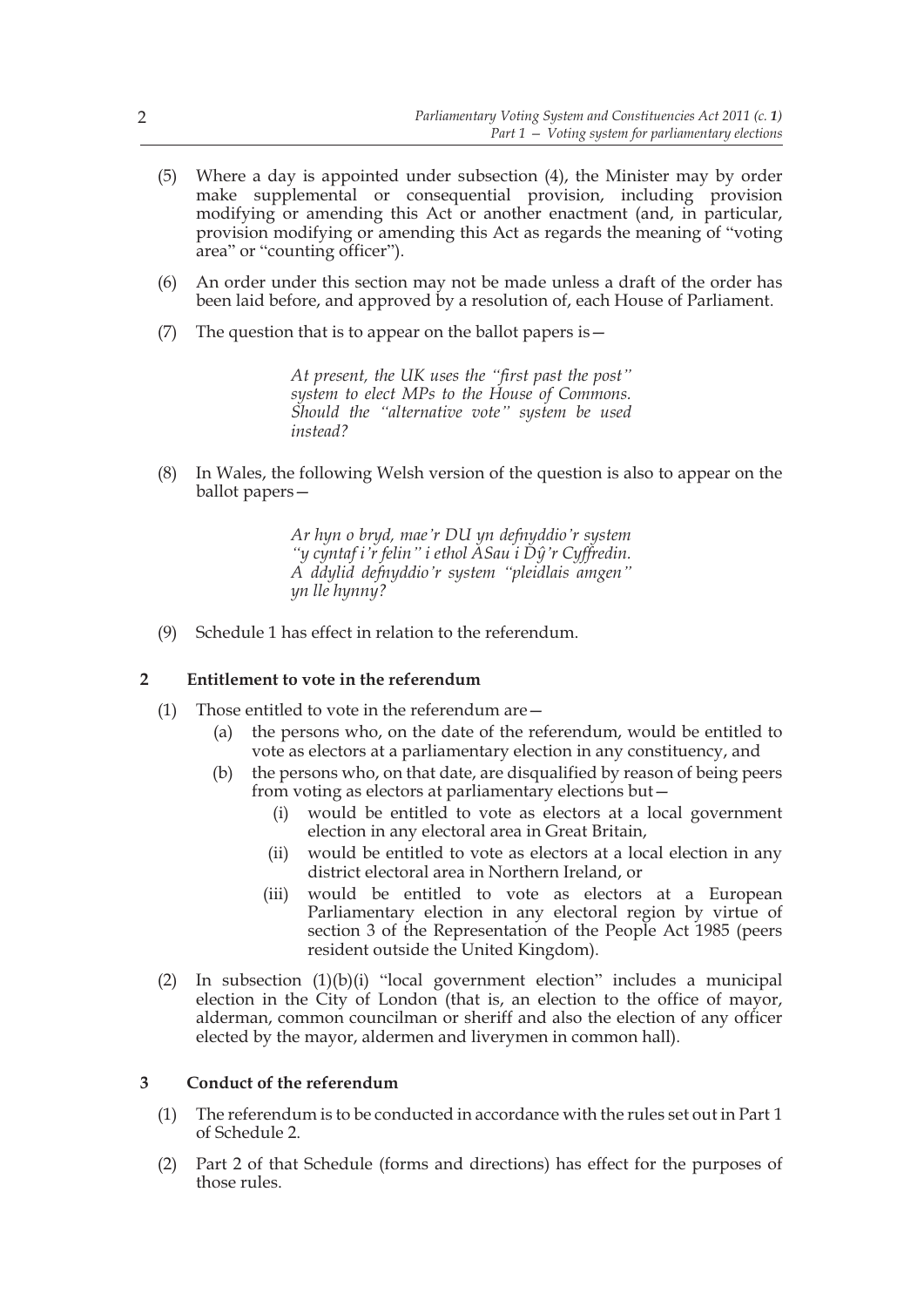- (3) Schedule 3 (absent voting in the referendum) has effect.
- (4) Schedule 4 (application to the referendum of existing provisions) has effect.

## **4 Combination of polls**

- (1) Where the date of the poll for one or more of the following is the same as the date of the poll for the referendum, the polls are to be taken together—
	- (a) a local authority election in England;
	- (b) a local referendum in England;
	- (c) a mayoral election in England.
- (2) The polls for the referendum and the Welsh Assembly general election in 2011 are to be taken together.
- (3) The polls for the referendum and the Scottish parliamentary general election in 2011 are to be taken together.
- (4) The polls for—
	- (a) the referendum,
	- (b) the general election of members of the Northern Ireland Assembly to be held on 5 May 2011, and
	- (c) the Northern Ireland local elections to be held on that date,

are to be taken together.

- (5) The following have effect—
	- Schedule 5, in relation to the polls to be taken together in England under subsection (1);
	- Schedule 6, in relation to the polls to be taken together in Wales under subsection (2);
	- Schedule 7, in relation to the polls to be taken together in Scotland under subsection (3);
	- Schedule 8, in relation to the polls to be taken together in Northern Ireland under subsection (4).
- (6) Polls taken together under this section must not be taken together with any other polls (despite provision in any enactment to the contrary).
- (7) Section 16 of the Representation of the People Act 1985 (postponement of poll at parish elections etc) does not apply to any polls taken together under subsection (1).
- (8) If any of the elections referred to in subsections (2) to (4) are not held on the same day as the referendum, this Part has effect with any necessary adaptations and in particular—
	- (a) if the Welsh Assembly general election in 2011 is not held on that day, subsection (2) and Schedule 6 do not apply (and Part 3 of Schedule 4 applies with the necessary adaptations);
	- (b) if the Scottish parliamentary general election in 2011 is not held on that day, subsection (3) and Schedule 7 do not apply (and Part 3 of Schedule 4 applies with the necessary adaptations);
	- (c) if any of the elections referred to in subsection (4) are not held on that day, that subsection and Schedule 8 either do not apply or apply only in relation to the elections that are held on that day.
- (9) Where a day is appointed by an order under section  $1(4)$  -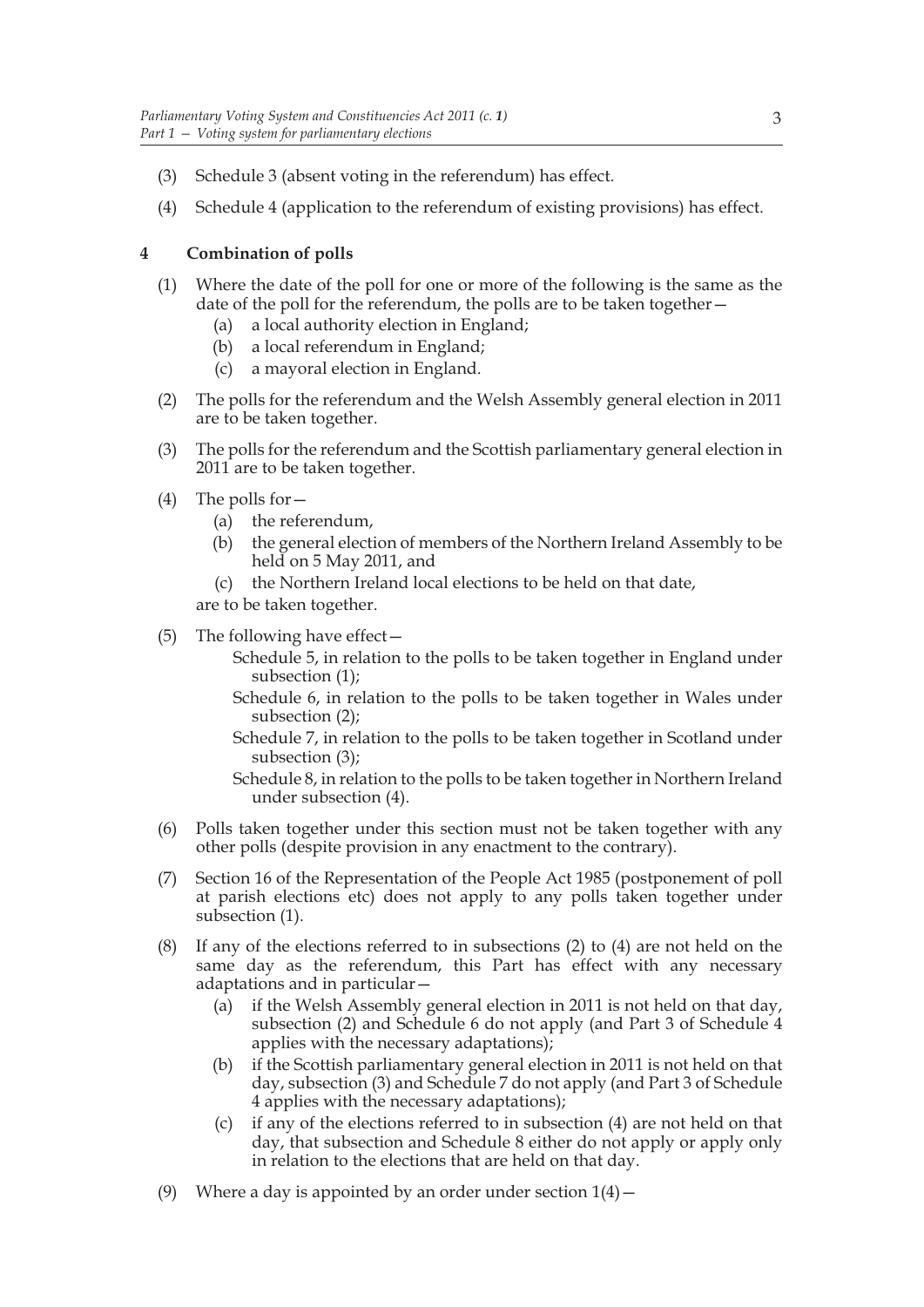- (a) if that day is the same as the date of a poll mentioned in subsection (1), the Minister may by order make provision disapplying that subsection or any of paragraphs (a) to (c) of it;
- (b) if that day is the same as the date of a poll mentioned in subsection (2) or (3), the Minister may by order make provision disapplying the subsection in question;
- (c) if that day is the same as the date of a poll mentioned in subsection (4), the Minister may by order make provision disapplying that subsection or either of paragraphs (b) and  $(c)$  of it.
- (10) Where a day is appointed by an order under section 1(4), and that day is the same as the date of a poll not mentioned in subsections  $(1)$  to  $(4)$ , the Minister may by order—
	- (a) provide that the polls are to be taken together, and
	- (b) make provision for and in connection with the combination of the polls.
- (11) An order containing provision made under subsection  $(9)$  or  $(10)$ 
	- (a) may make supplemental or consequential provision, including provision modifying or amending this Act or another enactment (and, in particular, provision modifying or amending this Act as regards the meaning of "voting area" or "counting officer");
	- (b) may not be made unless a draft of the order has been laid before, and approved by a resolution of, each House of Parliament.
- (12) In this section—

"local authority election in England" means the election of a councillor of any of the following—

- (a) a county council in England;
- (b) a district council in England;
- (c) a London borough council;
- (d) a parish council;
- "local referendum in England" means a referendum held in England under Part 2 of the Local Government Act 2000;
- "mayoral election in England" means an election in England for the return of an elected mayor as defined by section  $39(1)$  of the Local Government Act 2000;
- "Northern Ireland local election" means a local election as defined by section 130(1) of the Electoral Law Act (Northern Ireland) 1962;
- "Scottish parliamentary general election" means an ordinary election under section 2 of the Scotland Act 1998;
- "Welsh Assembly general election" means an ordinary election under section 3 of the Government of Wales Act 2006.

## **5 Press comment etc not subject to spending controls**

Expenses incurred in respect of the publication of any matter relating to the referendum, other than an advertisement, in—

- (a) a newspaper or periodical,
- (b) a broadcast made by the British Broadcasting Corporation or Sianel Pedwar Cymru, or
- (c) a programme included in any service licensed under Part 1 or 3 of the Broadcasting Act 1990 or Part 1 or 2 of the Broadcasting Act 1996,

are not "referendum expenses" for the purposes of Part 7 of the 2000 Act.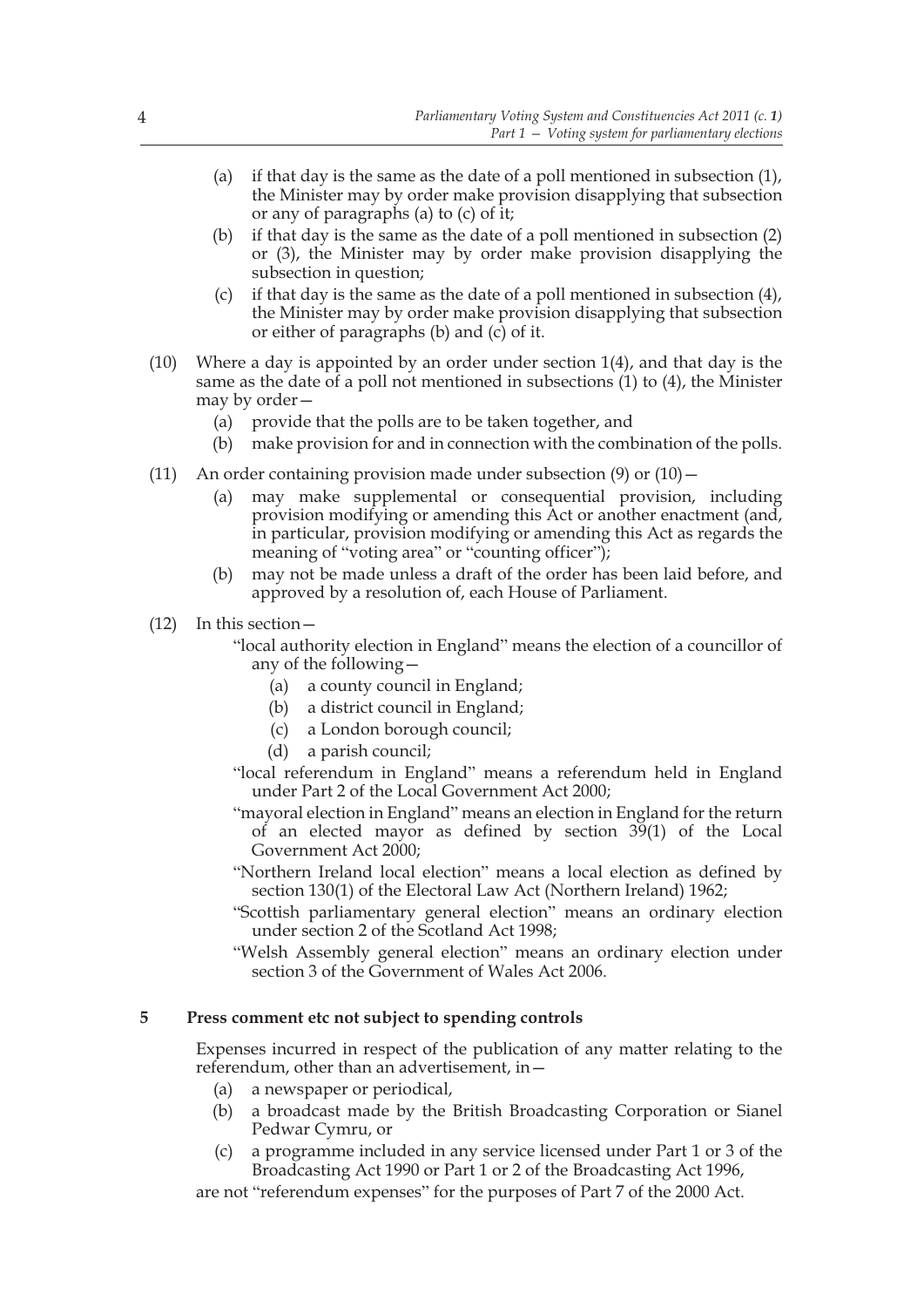#### **6 Control of loans etc to permitted participants**

- (1) The 2000 Act has effect in relation to the referendum as if the Schedule set out in Schedule 9 to this Act were inserted in that Act as Schedule 15A.
- (2) Section 120 of the 2000 Act (returns as to referendum expenses) has effect in relation to the referendum as if at the end of subsection  $(2)(d)$  there were inserted "and a statement of regulated transactions entered into in respect of the referendum which complies with the requirements of paragraphs 11 to 15 of Schedule 15A".
- (3) Section 123 of the 2000 Act (declaration of responsible person as to return under section 120) has effect in relation to the referendum as if for subsection (3) there were substituted—
	- "(3) In a case where the permitted participant either is not a registered party or is a minor party, the declaration must also—
		- (a) in relation to all relevant donations recorded in the return as having been accepted by the permitted participants—
			- (i) state that they were all from permissible donors, or
			- (ii) state whether or not section 56(2) was complied with in the case of each of those donations that was not from a permissible donor;
		- (b) in relation to all regulated transactions recorded in the return as having been entered into by the permitted participant—
			- (i) state that none of the transactions was made void by paragraph 5(2) or (6) or 6(3) of Schedule 15A, or
			- (ii) state whether or not paragraph 5(3)(a) of that Schedule was complied with in the case of each of the transactions that was made void by paragraph 5(2) or (6) of that Schedule."
- (4) Section 124 of the 2000 Act (public inspection of returns under section 120) has effect in relation to the referendum as if for subsection (2) there were substituted—
	- "(2) If the return contains a statement of relevant donations or a statement of regulated transactions in accordance with section 120(2)(d), the Commission shall secure that the copy of the statement made available for public inspection does not include—
		- (a) in the case of any donation by an individual, the donor's address;
		- (b) in the case of a transaction entered into by the permitted participant with an individual, the individual's address."
- (5) Schedule 15 to the 2000 Act (control of donations to permitted participants) has effect in relation to the referendum as if—
	- (a) paragraph (d) of paragraph 2(1) were omitted, together with paragraph  $2(3)(a)$ , the words "the loan or" in paragraphs 2(3) and  $5(4)(a)$ , the words "(d) or" in paragraph  $5(4)$ , and paragraph  $5(4)(a)(i)$ ;
	- (b) for paragraph (b) of paragraph  $10(2)$  there were substituted
		- "(b) the value of it and any other relevant benefit or benefits is more than that amount.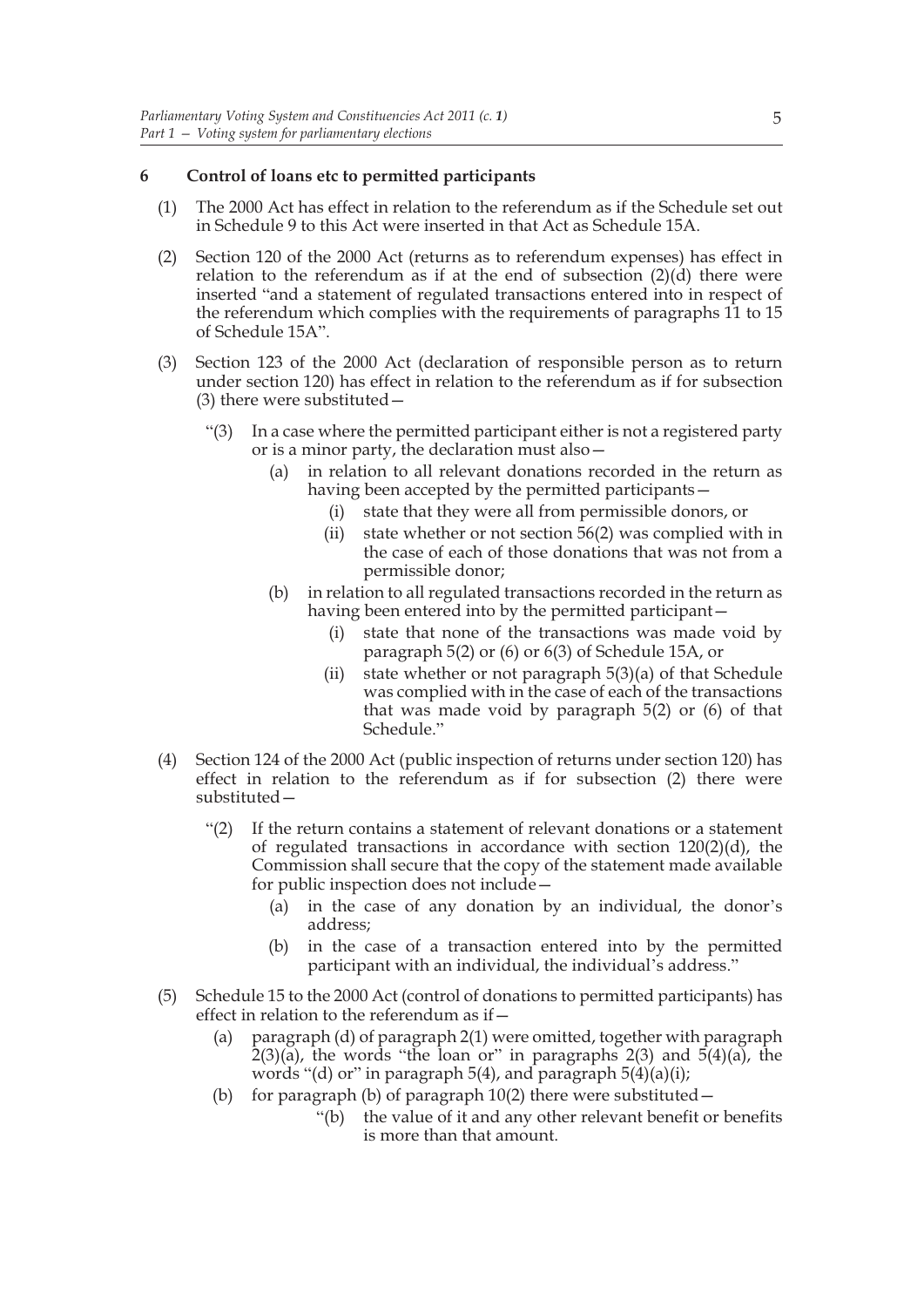In paragraph (b) "relevant benefit" means any relevant donation or regulated transaction (within the meaning of Schedule 15A) made by, or entered into with, the person who made the donation."

- (6) Schedule 19C to the 2000 Act (civil sanctions), and any order under Part 5 of that Schedule, have effect as if offences under paragraph 8(1) to (12) of the Schedule set out in Schedule 9 to this Act were offences prescribed in an order under that Part.
- (7) Paragraphs 4, 5, 6 and 8 of the Schedule set out in Schedule 9 do not apply to regulated transactions (within the meaning of that Schedule) entered into before the commencement of this section; but otherwise the provisions of this section (and that Schedule) apply to such transactions entered into before as well as after that commencement.
- (8) Paragraph 7 of that Schedule applies only to a purported transfer made on or after the commencement of this section.

## **7 Interpretation**

(1) In this Part—

"the 1983 Act" means the Representation of the People Act 1983;

- "the 2000 Act" means the Political Parties, Elections and Referendums Act 2000;
- "Chief Counting Officer" means the Chief Counting Officer for the referendum (see section 128(2) of the 2000 Act);

"counting officer" has the meaning given by paragraph 2 of Schedule 1; "enactment" includes—

- (a) any provision of an Act,
- (b) any provision of, or of any instrument made under, an Act of the Scottish Parliament,
- (c) any provision of, or of any instrument made under, Northern Ireland legislation, and
- (d) any provision of subordinate legislation (within the meaning of the Interpretation Act 1978);
- "the Minister" means the Lord President of the Council or the Secretary of State;

"permitted participant" has the same meaning as in Part 7 of the 2000 Act (see section 105(1) of that Act);

"the referendum" means the referendum under section 1;

"referendum rules" means the rules in Part 1 of Schedule 2;

"Regional Counting Officer" means an officer appointed under paragraph 3(1) of Schedule 1;

"registration officer" has the meaning given in section 8 of the 1983 Act;

"responsible person" has the same meaning as in Part 7 of the 2000 Act (see section 105(2) of that Act).

- (2) Each of the following, as it exists on the day of the referendum, is a "voting area" for the purposes of this Part—
	- (a) a district in England for which there is a district council;
	- (b) a county in England in which there are no districts with councils;
	- (c) a London borough;
	- (d) the City of London (including the Inner and Middle Temples);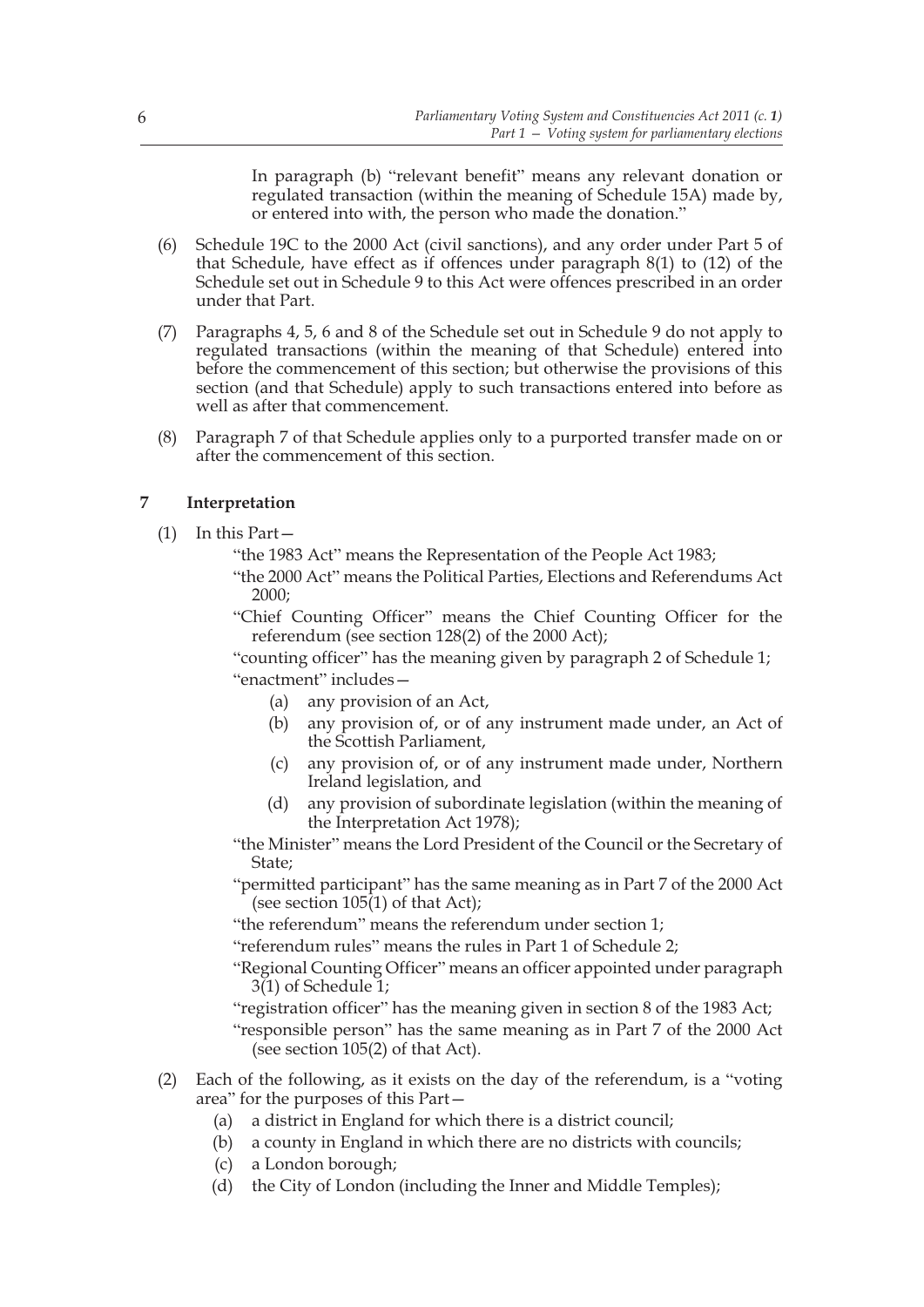- (e) the Isles of Scilly;
- (f) a constituency for the National Assembly for Wales;
- (g) a constituency for the Scottish Parliament;
- (h) Northern Ireland.

## *Result of the referendum*

## **8 Commencement or repeal of amending provisions**

- (1) The Minister must make an order bringing into force section 9, Schedule 10 and Part 1 of Schedule 12 ("the alternative vote provisions") if -
	- (a) more votes are cast in the referendum in favour of the answer "Yes" than in favour of the answer "No", and
	- (b) the draft of an Order in Council laid before Parliament under subsection (5A) of section 3 of the Parliamentary Constituencies Act 1986 (substituted by section 10(6) below) has been submitted to Her Majesty in Council under section 4 of that Act.
- (2) If more votes are not cast in the referendum in favour of the answer "Yes" than in favour of the answer "No", the Minister must make an order repealing the alternative vote provisions.
- (3) An order under subsection  $(1)$ 
	- (a) must bring the alternative vote provisions into force on the same day as the coming into force of the Order in Council in terms of the draft referred to in paragraph (b) of that subsection, but
	- (b) does not affect any election held before the first parliamentary general election following that day.

## **9 The alternative vote system: amendments**

(1) In Schedule 1 to the 1983 Act (parliamentary elections rules), after rule 37 there is inserted—

*"How votes are to be given*

37A (1) A voter votes by marking the ballot paper with—

- (a) the number 1 opposite the name of the candidate who is the voter's first preference (or, as the case may be, the only candidate for whom the voter wishes to vote),
- (b) if the voter wishes, the number 2 opposite the name of the candidate who is the voter's second preference,

and so on.

- (2) The voter may mark as many preferences (up to the number of candidates) as the voter wishes."
- (2) After rule 45 in that Schedule there is inserted—

*"How votes are to be counted*

45A (1) This rule sets out how votes are to be counted, in one or more stages of counting, in order to give effect to the preferences marked by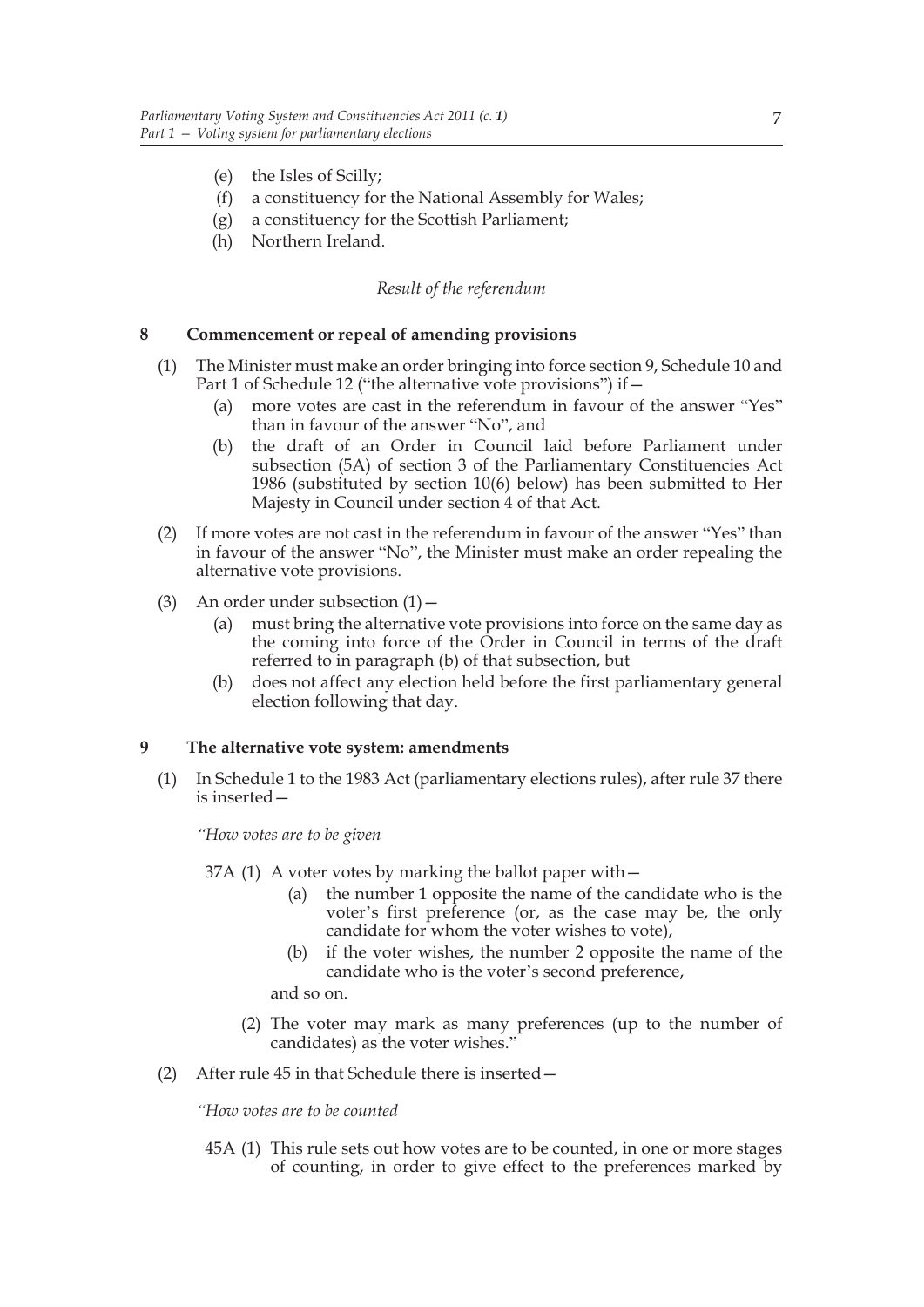voters on their ballot papers and so to determine which candidate is elected.

- (2) Votes shall be allocated to candidates in accordance with voters' first preferences and, if one candidate has more votes than the other candidates put together, that candidate is elected.
- (3) If not, the candidate with the fewest votes is eliminated and that candidate's votes shall be dealt with as follows—
	- (a) each vote cast by a voter who also ranked one or more of the remaining candidates shall be reallocated to that remaining candidate or (as the case may be) to the one that the voter ranked highest;
	- (b) any votes not reallocated shall play no further part in the counting.
- (4) If after that stage of counting one candidate has more votes than the other remaining candidates put together, that candidate is elected.
- (5) If not, the process mentioned in paragraph (3) above shall be repeated as many times as necessary until one candidate has more votes than the other remaining candidates put together, and so is elected.

*Information to be given by returning officer after each stage of counting*

- 45B (1) If no candidate is elected (as mentioned in rule 45A(2)) at the first stage of counting, the returning officer shall, immediately after that stage, record and make publicly available the following information—
	- (a) the number of first-preference votes obtained by each candidate;
	- (b) which candidate was eliminated;
	- (c) the number of rejected ballot papers.
	- (2) Immediately after each subsequent stage of counting, except the final stage (on completion of which the requirements in rule 50 apply), the returning officer shall record and make publicly available the following information—
		- (a) the number of votes obtained by each candidate at that stage (including any reallocated in accordance with rule 45A);
		- (b) which candidate was eliminated at that stage;
		- (c) the number of votes of the candidate eliminated at the previous stage that were not reallocated."
- (3) Schedule 10 makes further amendments to the parliamentary elections rules, and other legislation, in connection with the alternative vote system.
- (4) The Minister may by order make any amendments to primary or secondary legislation (whenever passed or made) that are consequential on amendments made by this section or Schedule 10.
- (5) In subsection (4) "primary or secondary legislation" means any provision of, or made under, any Act.
- (6) An order under subsection (4) may include transitional or saving provision.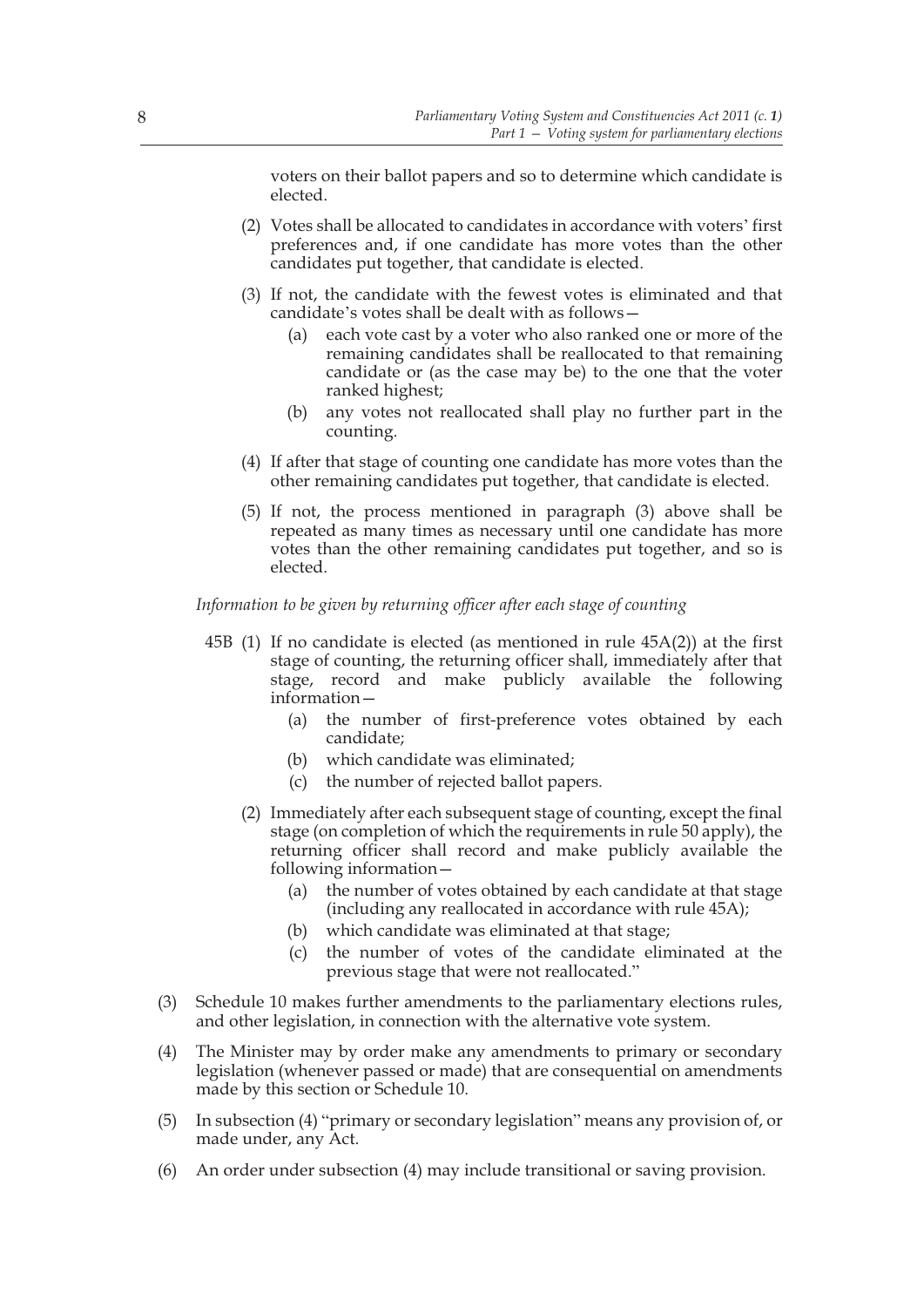- (7) An order under subsection (4) may not be made unless a draft of the order has been laid before, and approved by a resolution of, each House of Parliament.
- (8) Before making an order under subsection (4) the Minister must consult the Electoral Commission.

#### **PART 2**

#### PARLIAMENTARY CONSTITUENCIES

#### **10 Boundary Commissions: reports etc**

- (1) In the Parliamentary Constituencies Act 1986 ("the 1986 Act") section 3 (reports of the Boundary Commissions) is amended as set out in subsections (2) to (7).
- (2) In subsection  $(1)$ 
	- (a) in paragraph (a), for "paragraphs 1 to 6 of Schedule 2 to this Act (read with paragraph 7 of that Schedule)" there is substituted "Schedule 2 to this Act";
	- (b) in paragraph (b), the words "(read with paragraph 7)" are repealed.
- (3) For subsection (2) there is substituted—
	- "(2) A Boundary Commission shall submit reports under subsection (1) above periodically—
		- (a) before 1st October 2013, and
		- (b) before 1st October of every fifth year after that."
- (4) After subsection (2A) there is inserted—
	- "(2B) In relation to any report which a Boundary Commission are required by subsection (2) above to submit before a particular date but have not yet submitted (a "pending boundary report"), the Commission shall submit to the Speaker of the House of Commons—
		- (a) during the January that begins one year and nine months before that date, and
		- (b) during each subsequent January,

a report setting out what progress they have made with the preparation of the pending boundary report, with particular reference to the requirement in subsection (2) above.

- (2C) On receiving a report under subsection (2B) above, the Speaker shall lay it before Parliament."
- (5) Subsection (3) is repealed.
- (6) For subsection  $(5)$  there is substituted  $-$ 
	- $\degree$ (5) As soon as may be after the submission of a report under subsection (1) above, the Secretary of State shall lay the report before Parliament.
	- (5A) As soon as may be after the submission of all four reports under subsection (1) above that are required by subsection (2) above to be submitted before a particular date, the Secretary of State shall lay before Parliament the draft of an Order in Council for giving effect to the recommendations contained in them.
	- (5B) Where—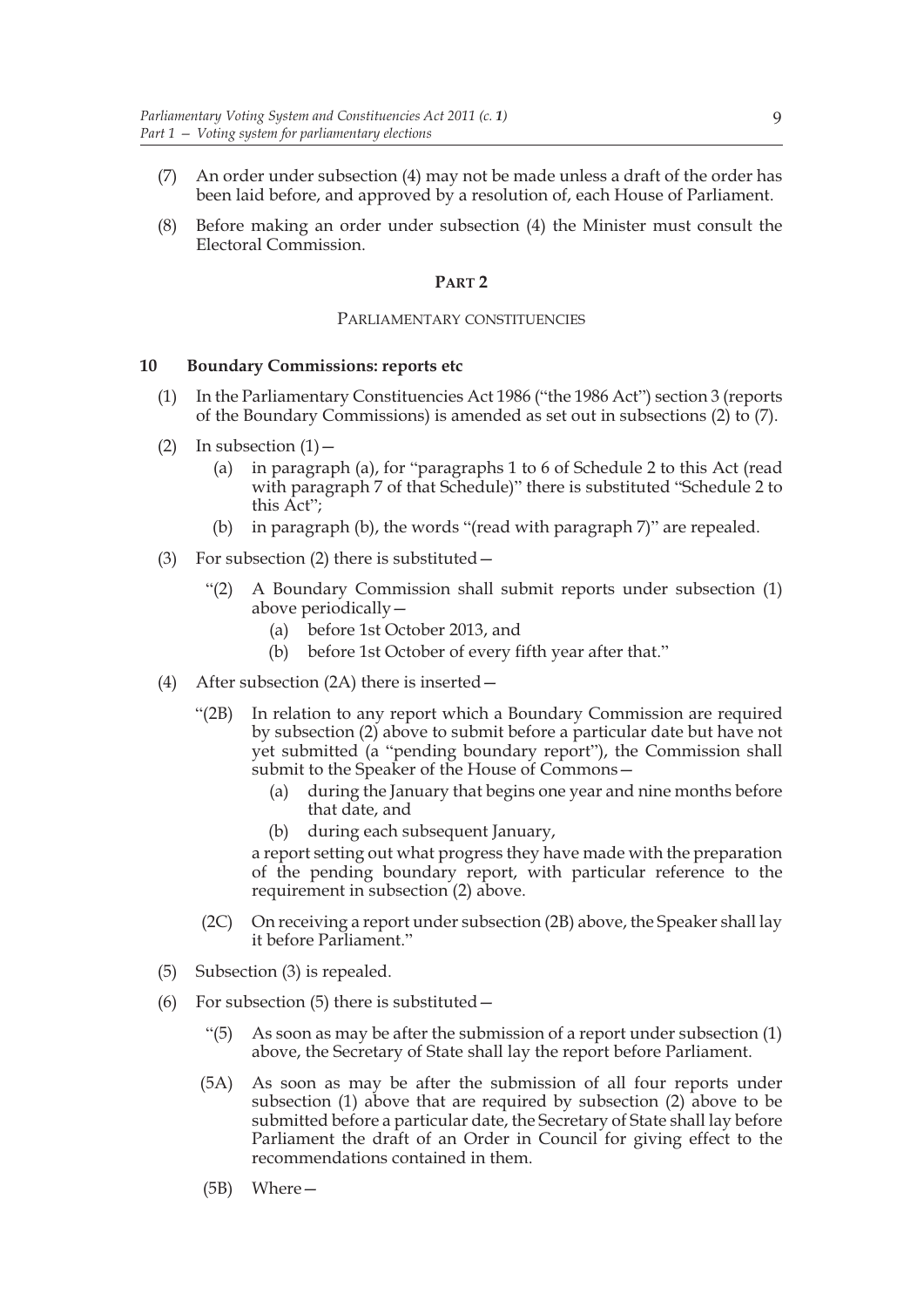- (a) a Boundary Commission have submitted a report under subsection (1) above (but no draft under subsection (5A) above has yet been laid in relation to the report),
- (b) the Commission notify the Secretary of State that the recommendations contained in the report are to have effect with specified modifications, and
- (c) the Commission submit to the Secretary of State a statement of the reasons for those modifications,

the draft under subsection (5A) above shall give effect to the recommendations with those modifications.

- (5C) Subsections (5A) and (5B) above do not apply where each of the reports mentioned in subsection (5) above states that no alteration is required to be made in respect of the part of the United Kingdom with which the Commission in question are concerned."
- (7) Subsections (7) and (8) are repealed.
- (8) In section 4(2) of the 1986 Act (Orders in Council), for "a statement" there is substituted "the statement submitted under section 3(5B)(c) above".
- (9) In Schedule 1 to the 1986 Act (the Boundary Commissions), in paragraph 5(d) (assessor officers of the Boundary Commission for Northern Ireland)  $-$ 
	- (a) for "and the" there is substituted ", the";
	- (b) at the end there is inserted "and the Chief Survey Officer of Land and Property Services".
- (10) In paragraph 6 of that Schedule (assistant Commissioners)—
	- (a) in sub-paragraph (1), for the words after "assistant Commissioners" there is substituted "to assist the Commission in the discharge of their functions.";
	- (b) in sub-paragraph (2), for "inquiry" there is substituted "matter".
- (11) In Article 3 of the Lord President of the Council Order 2010 (S.I. 2010/1837) (which makes certain functions of the Secretary of State exercisable concurrently with the Lord President) the reference in paragraph (1) to the Parliamentary Constituencies Act 1986 is to be read as a reference to that Act as amended by this section.

## **11 Number and distribution of seats**

(1) For Schedule 2 to the 1986 Act there is substituted—

"SCHEDULE 2 Section 3

### RULES FOR DISTRIBUTION OF SEATS

*Number of constituencies*

1 The number of constituencies in the United Kingdom shall be 600.

*Electorate per constituency*

- 2 (1) The electorate of any constituency shall be—
	- (a) no less than 95% of the United Kingdom electoral quota, and
	- (b) no more than 105% of that quota.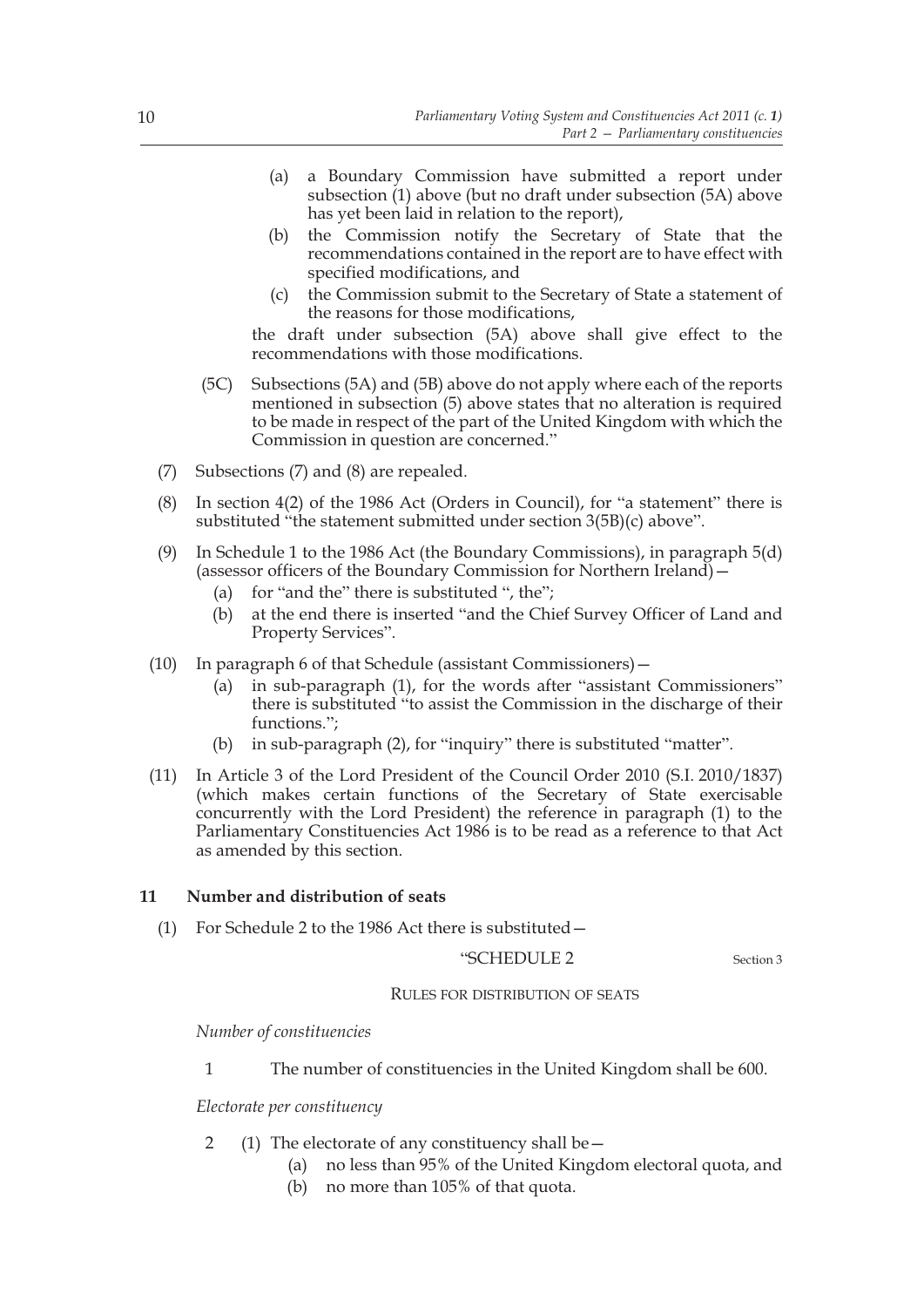- (2) This rule is subject to rules 4(2), 6(3) and 7.
- (3) In this Schedule the "United Kingdom electoral quota" means—

$$
\frac{U}{596}
$$

where U is the electorate of the United Kingdom minus the electorate of the constituencies mentioned in rule 6.

*Allocation of constituencies to parts of the United Kingdom*

- 3 (1) Each constituency shall be wholly in one of the four parts of the United Kingdom (England, Wales, Scotland and Northern Ireland).
	- (2) The number of constituencies in each part of the United Kingdom shall be determined in accordance with the allocation method set out in rule 8.

#### *Area of constituencies*

- 4 (1) A constituency shall not have an area of more than 13,000 square kilometres.
	- (2) A constituency does not have to comply with rule  $2(1)(a)$  if  $-$ 
		- (a) it has an area of more than 12,000 square kilometres, and
		- (b) the Boundary Commission concerned are satisfied that it is not reasonably possible for the constituency to comply with that rule.

#### *Factors*

- 5 (1) A Boundary Commission may take into account, if and to such extent as they think fit—
	- (a) special geographical considerations, including in particular the size, shape and accessibility of a constituency;
	- (b) local government boundaries as they exist on the most recent ordinary council-election day before the review date;
	- (c) boundaries of existing constituencies;
	- (d) any local ties that would be broken by changes in constituencies;
	- (e) the inconveniences attendant on such changes.
	- (2) The Boundary Commission for England may take into account, if and to such extent as they think fit, boundaries of the electoral regions specified in Schedule 1 to the European Parliamentary Elections Act 2002 (ignoring paragraph 2(2) of that Schedule and the references to Gibraltar) as it has effect on the most recent ordinary council-election day before the review date.
	- (3) This rule has effect subject to rules 2 and 4.

#### *Protected constituencies*

- 6 (1) There shall be two constituencies in the Isle of Wight.
	- (2) There shall continue to be  $-$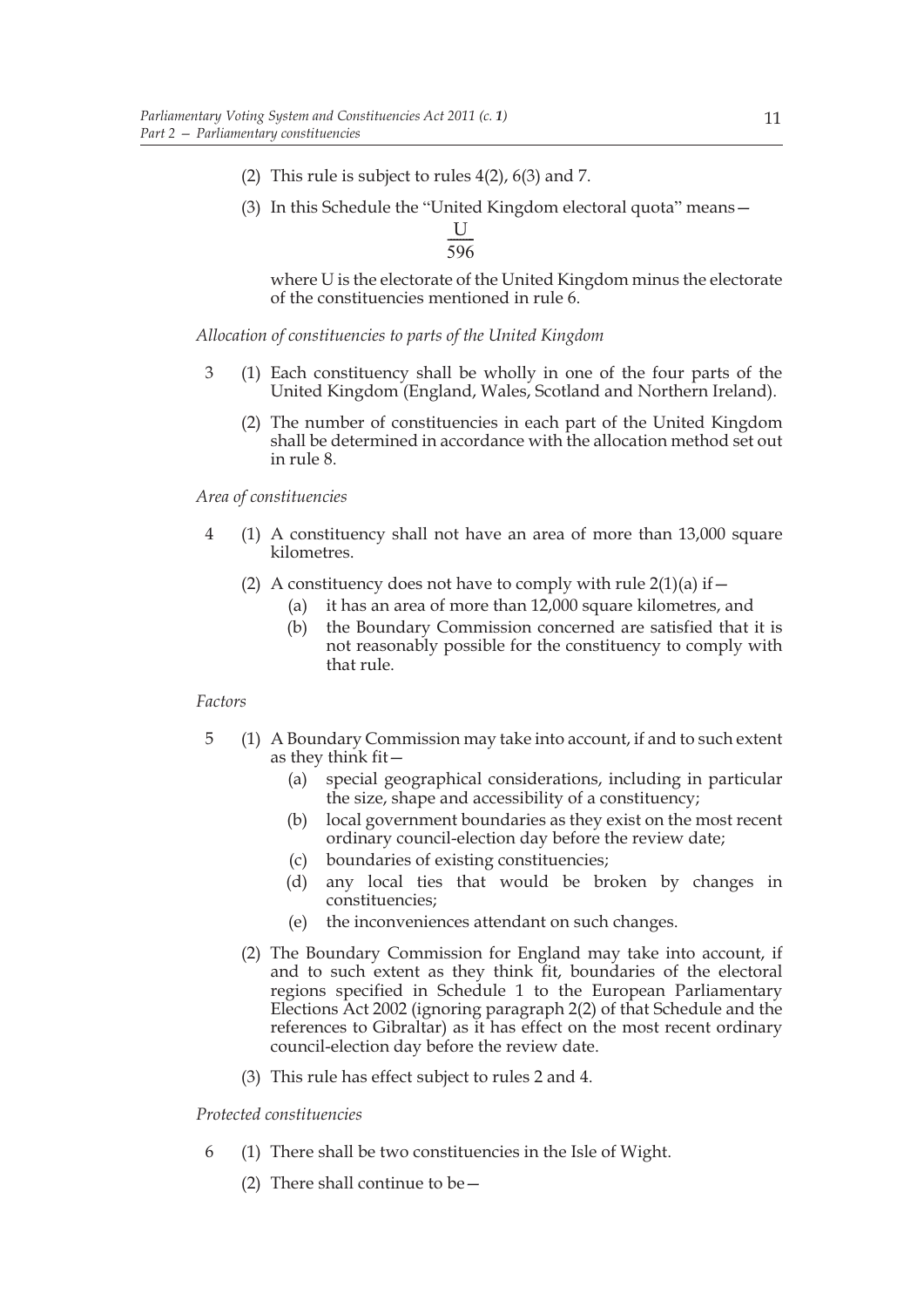- (a) a constituency named Orkney and Shetland, comprising the areas of the Orkney Islands Council and the Shetland Islands Council;
- (b) a constituency named Na h-Eileanan an Iar, comprising the area of Comhairle nan Eilean Siar.
- (3) Rule 2 does not apply to these constituencies.

#### *Northern Ireland*

- 7 (1) In relation to Northern Ireland, sub-paragraph (2) below applies in place of rule 2 where—
	- (a) the difference between—
		- (i) the electorate of Northern Ireland, and
		- (ii) the United Kingdom electoral quota multiplied by the number of seats in Northern Ireland (determined under rule 8),

exceeds one third of the United Kingdom electoral quota, and

- (b) the Boundary Commission for Northern Ireland consider that having to apply rule 2 would unreasonably impair—
	- (i) their ability to take into account the factors set out in rule 5(1), or
	- (ii) their ability to comply with section  $3(2)$  of this Act.
- (2) The electorate of any constituency shall be  $-$ 
	- (a) no less than whichever is the lesser of  $-$

## $N-A$

and 95% of the United Kingdom electoral quota, and

(b) no more than whichever is the greater of  $-$ 

## $N+A$

and 105% of the United Kingdom electoral quota,

## where—

- N is the electorate of Northern Ireland divided by the number of seats in Northern Ireland (determined under rule 8), and
- A is 5% of the United Kingdom electoral quota.

*The allocation method*

- 8 (1) The allocation method referred to in rule 3(2) is as follows.
	- (2) The first constituency shall be allocated to the part of the United Kingdom with the greatest electorate.
	- (3) The second and subsequent constituencies shall be allocated in the same way, except that the electorate of a part of the United Kingdom to which one or more constituencies have already been allocated is to be divided by—

 $2C + 1$ 

where C is the number of constituencies already allocated to that part.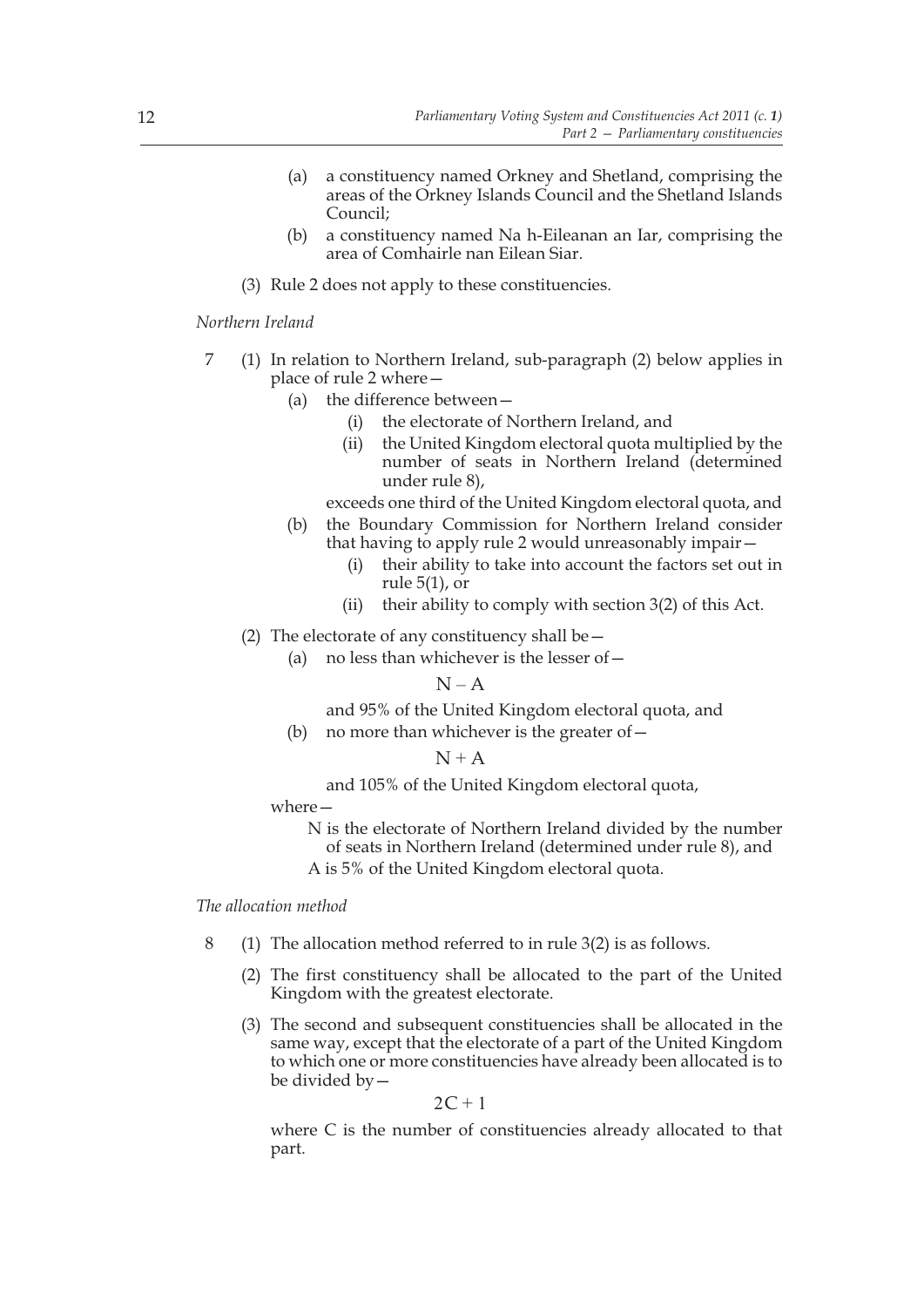- (4) Where the figure given by sub-paragraph (3) above is the same for two or more parts of the United Kingdom, the part to which a constituency is to be allocated shall be the one with the smaller or smallest actual electorate.
- (5) This rule does not apply to the constituencies mentioned in rule 6, and accordingly—
	- (a) the electorate of England shall be treated for the purposes of this rule as reduced by the electorate of the constituencies mentioned in rule 6(1);
	- (b) the electorate of Scotland shall be treated for the purposes of this rule as reduced by the electorate of the constituencies mentioned in rule 6(2).

#### *Interpretation*

- 9 (1) This rule has effect for the purposes of this Schedule.
	- (2) The "electorate" of the United Kingdom, or of a part of the United Kingdom or a constituency, is the total number of persons whose names appear on the relevant version of a register of parliamentary electors in respect of addresses in the United Kingdom, or in that part or that constituency.

For this purpose the relevant version of a register is the version that is required by virtue of subsection (1) of section 13 of the Representation of the People Act 1983 to be published no later than the review date, or would be so required but for—

- (a) any power under that section to prescribe a later date, or
- (b) subsection (1A) of that section.
- (3) "Local government boundaries" are—
	- (a) in England, the boundaries of counties and their electoral divisions, districts and their wards, London boroughs and their wards and the City of London,
	- (b) in Wales, the boundaries of counties, county boroughs, electoral divisions, communities and community wards,
	- (c) in Scotland, the boundaries of local government areas and the electoral wards into which they are divided under section 1 of the Local Governance (Scotland) Act 2004, and
	- (d) in Northern Ireland, the boundaries of wards.
- (4) "Ordinary council-election day" is—
	- (a) in relation to England and Wales, the ordinary day of election of councillors for local government areas;
	- (b) in relation to Scotland, the day on which the poll is held at ordinary elections of councillors for local government areas;
	- (c) in relation to Northern Ireland, the day of an election for any district council (other than an election to fill a casual vacancy).
- (5) The "review date", in relation to a report under section 3(1) of this Act that a Boundary Commission is required (by section 3(2)) to submit before a particular date, is two years and ten months before that date.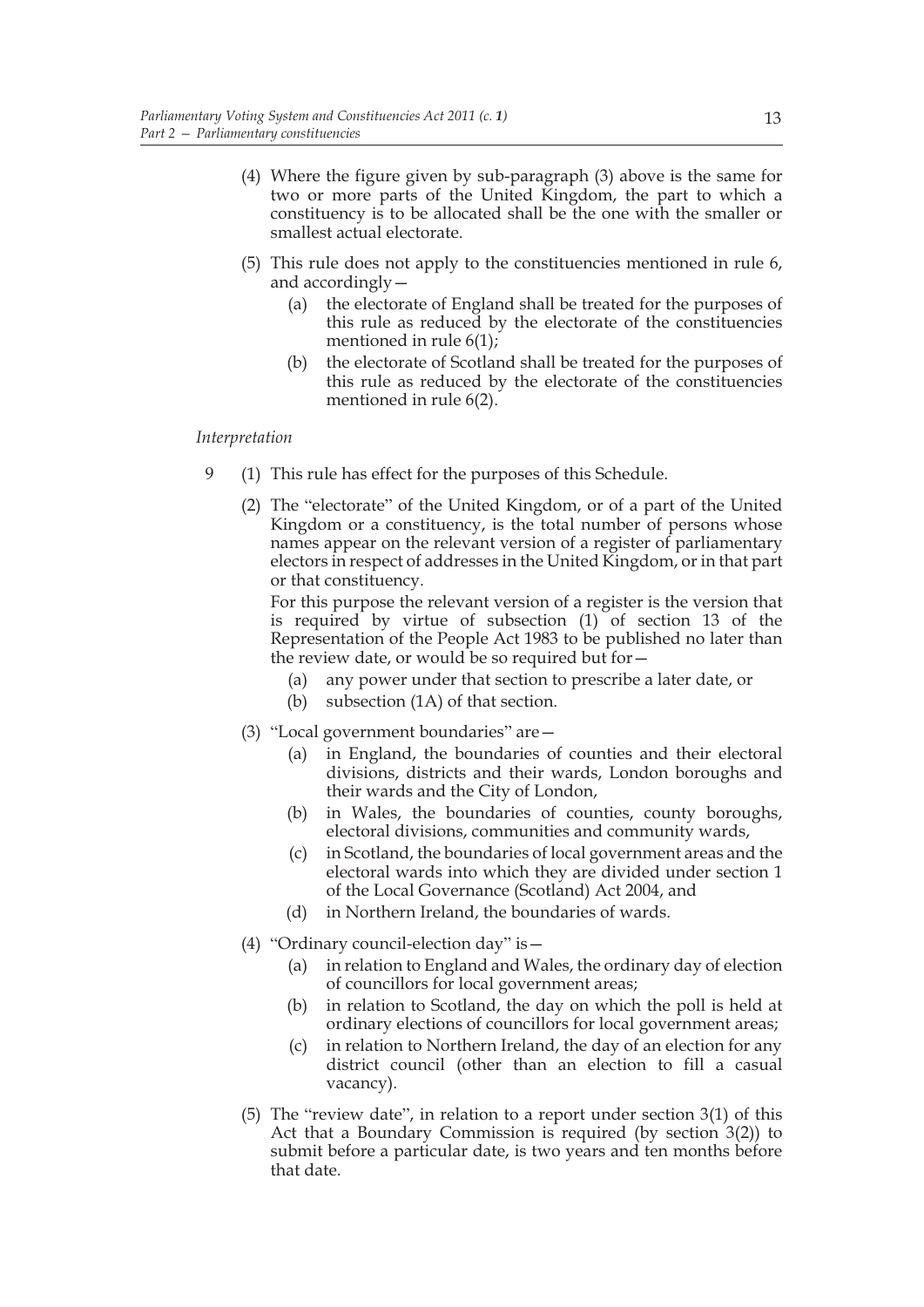- (6) "The United Kingdom electoral quota" has the meaning given by rule 2(3).
- (7) A reference in rule 6 to an area is to the area as it existed on the coming into force of Part 2 of the Parliamentary Voting System and Constituencies Act 2011."
- (2) In the Schedule substituted by subsection (1), rule 5(1)(e) does not apply in relation to a report under section 3(1) of the 1986 Act that a Boundary Commission is required, by subsection (2) of section 3 of that Act as substituted by section 10(3) above, to submit before 1 October 2013.
- (3) In Part 4 of Schedule 1 to the House of Commons Disqualification Act 1975 (offices disqualifying for particular constituencies)—
	- (a) in the entry for Member of Her Majesty's Commission of Lieutenancy for the City of London, for "The constituency comprising the whole of" there is substituted "Any constituency comprising the whole or part of";
	- (b) in the entry for Governor of the Isle of Wight, for "The Isle of Wight" there is substituted "Any constituency comprising any part of the Isle of Wight".
- (4) In section 8 of the Representation of the People Act 1983 (registration officers), for paragraph (b) of subsection (2) there is substituted—
	- "(b) in relation to any constituency part of which consists of some or all of the area of the City and the Inner and Middle Temples, the Common Council shall appoint an officer to be registration officer for that part of the constituency."

## **12 Boundary Commission proposals: publicity and consultation**

(1) For section 5 of the 1986 Act (notices) there is substituted—

## **"5 Publicity and consultation**

- (1) Once a Boundary Commission have decided what constituencies they propose to recommend in a report under section  $3(1)(a)$  above –
	- (a) the Commission shall take such steps as they think fit to inform people in each of the proposed constituencies—
		- (i) what the proposals are,
		- (ii) that a copy of the proposals is open to inspection at a specified place within the proposed constituency, and
		- (iii) that written representations with respect to the proposals may be made to the Commission during a specified period of 12 weeks ("the initial consultation period");
	- (b) the Commission shall cause public hearings to be held during the period beginning with the fifth week of the initial consultation period and ending with the tenth week of it.
- (2) Subsection (1)(a)(ii) above does not apply to a constituency with respect to which no alteration is proposed.
- (3) Schedule 2A to this Act, which makes further provision about public hearings under subsection (1)(b) above, has effect.
- (4) After the end of the initial consultation period the Commission—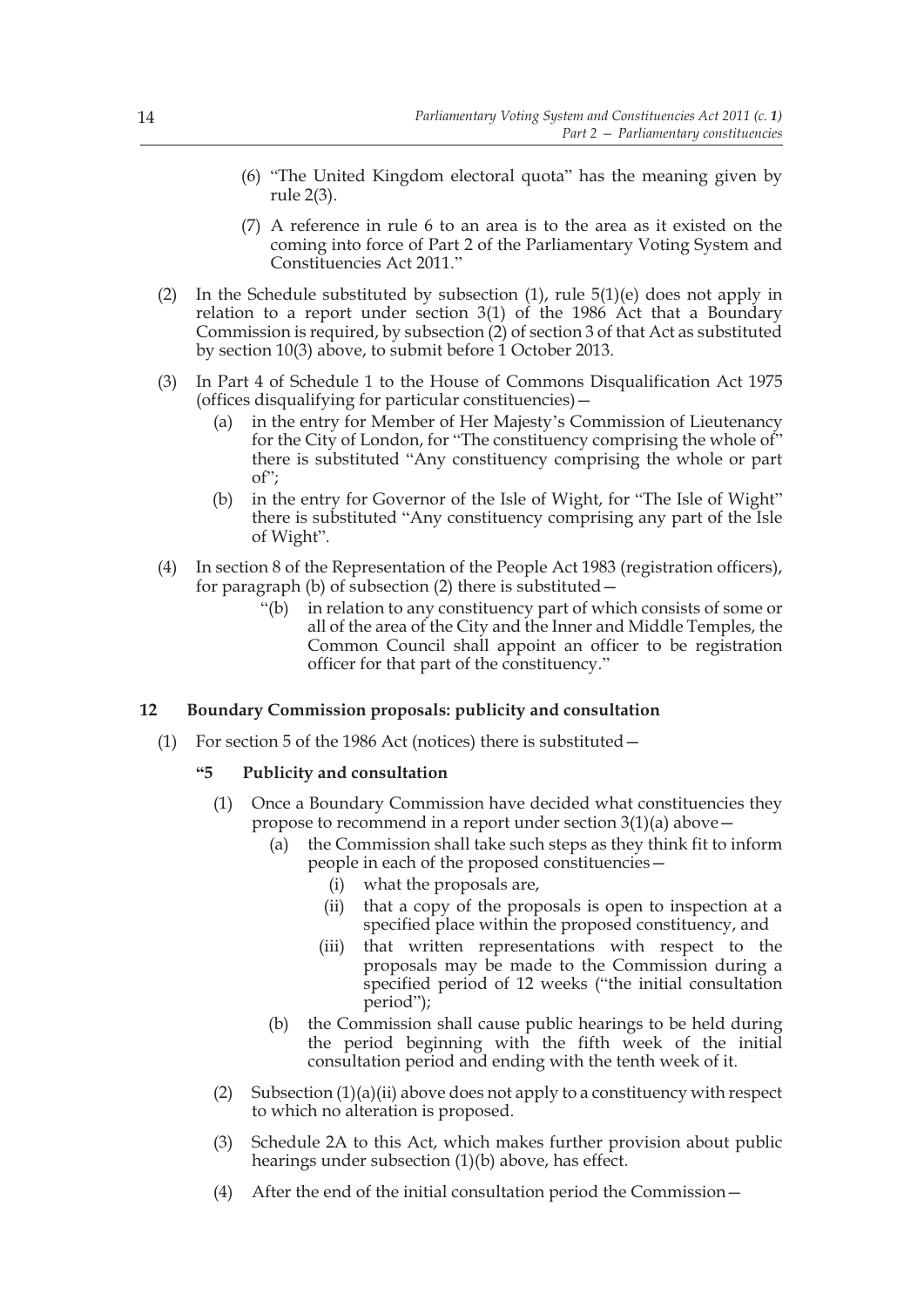- (a) shall publish, in such manner as they think fit, representations made as mentioned in subsection  $(1)(a)$  above and records of public hearings held under subsection (1)(b) above;
- (b) shall take such steps as they think fit to inform people in the proposed constituencies that further written representations with respect to the things published under paragraph (a) above may be made to the Commission during a specified period of four weeks ("the secondary consultation period").
- (5) If after the end of the secondary consultation period the Commission are minded to revise their original proposals so as to recommend different constituencies, they shall take such steps as they see fit to inform people in each of those revised proposed constituencies—
	- (a) what the revised proposals are,
	- (b) that a copy of the revised proposals is open to inspection at a specified place within the revised proposed constituency, and
	- (c) that written representations with respect to the revised proposals may be made to the Commission during a specified period of eight weeks.
- (6) Subsection (5) above does not apply to any proposals to make further revisions.
- (7) Steps taken under subsection (4) or (5) above need not be of the same kind as those taken under subsection (1) above.
- (8) A Boundary Commission shall take into consideration—
	- (a) written representations duly made to them as mentioned in subsection  $(1)(a)$ ,  $(4)(b)$  or  $(5)(c)$  above, and
	- (b) representations made at public hearings under subsection (1)(b) above.
- (9) Except as provided by this section and Schedule 2A to this Act, a Boundary Commission shall not cause any public hearing or inquiry to be held for the purposes of a report under this Act.
- (10) Where a Boundary Commission publish—
	- (a) general information about how they propose to carry out their functions (including, in the case of the Boundary Commission for England, information about the extent (if any) to which they propose to take into account the boundaries mentioned in rule  $\bar{5}(2)$  of Schedule 2 to this Act), or
	- (b) anything else to which subsection (1), (4) or (5) above does not apply,

it is for the Commission to determine whether to invite representations and, if they decide to do so, the procedure that is to apply."

- (2) After Schedule 2 to the 1986 Act there is inserted the Schedule set out in Schedule 11 to this Act.
- (3) Section 6 of the 1986 Act (local inquiries) is repealed.

## **13 National Assembly for Wales**

(1) In section 2 of the Government of Wales Act 2006 (Assembly constituencies and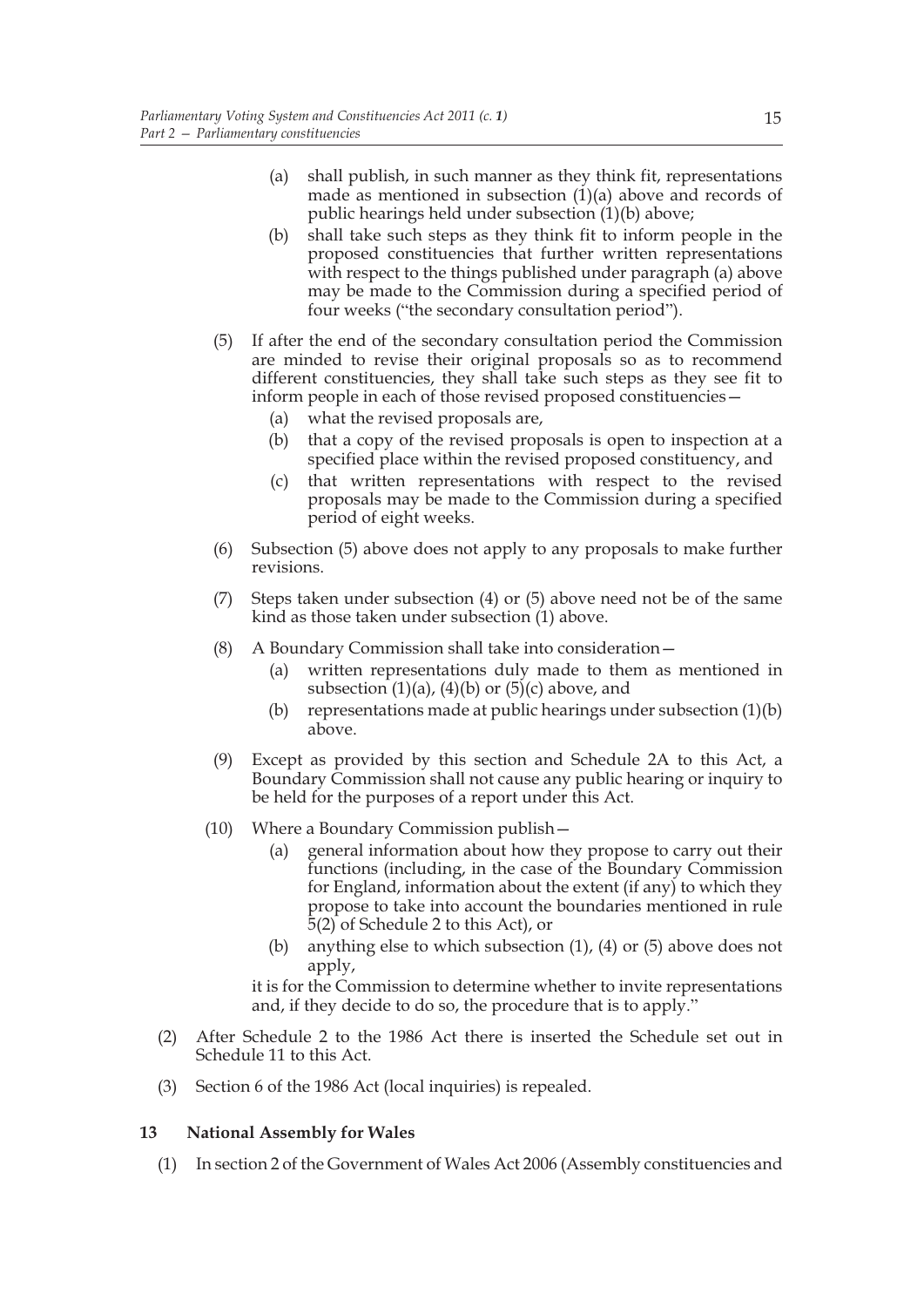electoral regions), for subsection (1) there is substituted—

- "(1) The Assembly constituencies are the constituencies specified in the Parliamentary Constituencies and Assembly Electoral Regions (Wales) Order 2006 (S.I. 2006/1041) as amended by—
	- (a) the Parliamentary Constituencies and Assembly Electoral Regions (Wales) (Amendment) Order 2008 (S.I. 2008/1791), and
	- (b) any Order in Council under the Parliamentary Constituencies Act 1986 giving effect (with or without modifications) to a report falling within section 13(3) or (4) of the Parliamentary Voting System and Constituencies Act 2011."
- (2) The following provisions of the Government of Wales Act 2006 are repealed—
	- (a) section  $2(5)$  and  $(6)$ ;
	- (b) Schedule 1;
	- (c) paragraph 1 of Schedule 11.
- (3) Subsection (5) applies where—
	- (a) the Boundary Commission for Wales have informed the Minister in accordance with section 5(1) of the 1986 Act of their intention to consider making a report under section 3(3) of that Act,
	- (b) at the time when Part 2 of this Act comes into force the report has not been delivered to the Minister, and
	- (c) the Commission give notice in writing to the Minister that they intend to proceed with the report.
- (4) Subsection (5) also applies where, at the time when Part 2 of this Act comes into force—
	- (a) a report by the Boundary Commission for Wales under section 3(3) of the 1986 Act has been submitted to the Minister, but
	- (b) no Order in Council under that Act has yet been made for giving effect to it.
- (5) In relation to the report mentioned in subsection (3) or  $(4)$  -
	- (a) for the purposes of Part 1 of the Government of Wales Act 2006 (National Assembly for Wales), the 1986 Act has effect without the amendments made by this Act;
	- (b) that Part has effect without the amendments made by subsection (2).
- (6) The 1986 Act, as it applies in accordance with subsection  $(5)(a)$  above, has effect as if—
	- (a) subsections (1) to (2A) of section 3 were omitted, and
	- (b) the following subsection were substituted for subsection (6) of section 4—
		- "(6) The coming into force of any such Order shall not affect the operation of section 10 or 11 of the Government of Wales Act 2006, or the constitution of the National Assembly for Wales, at any time before the next general election to the Assembly."
- (7) Schedule 1 to the Government of Wales Act 2006, as it applies in accordance with subsection  $(5)(b)$  above, has effect as if  $-$ 
	- (a) the word "parliamentary" were omitted from paragraph 2(1), and
	- (b) paragraph 10 were omitted.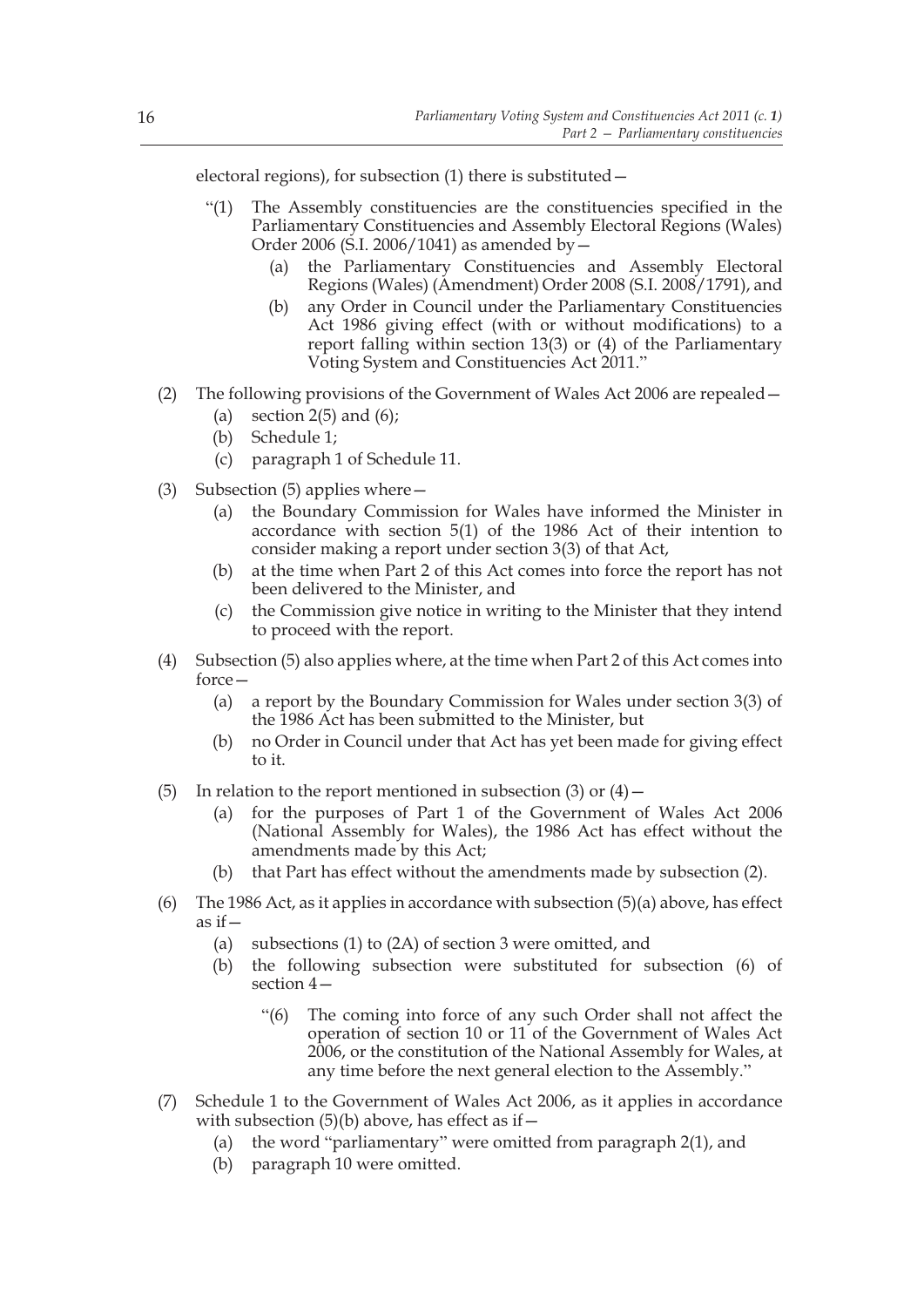(8) In this section "the Minister" means the Lord President of the Council or the Secretary of State.

## **14 Review of reduction in number of constituencies**

- (1) The Minister must make arrangements—
	- (a) for a committee to carry out a review of the effects of the reduction in the number of constituencies brought about by section 11;
	- (b) for the findings of the review to be published.
- (2) A majority of the members of the committee are to be Members of the House of Commons.
- (3) Arrangements under subsection (1)(a) are to be made no earlier than 1 June 2015 and no later than 30 November 2015.
- (4) In this section "the Minister" means the Lord President of the Council or the Secretary of State.

### **PART 3**

#### MISCELLANEOUS AND GENERAL

#### **15 Orders**

A power under this Act to make an order is exercisable by statutory instrument.

#### **16 Repeals**

Schedule 12 (repeals) has effect.

## **17 Financial provisions**

- (1) There is to be paid out of money provided by Parliament any increase attributable to this Act in the sums payable under any other Act out of money so provided.
- (2) There is to be charged on and paid out of the Consolidated Fund any increase attributable to this Act in the sums to be charged on and paid out of that Fund under any other Act.
- (3) There is to be paid into the Consolidated Fund any increase attributable to this Act in the sums payable into that Fund under any other Act.

## **18 Extent**

This Act extends to the whole of the United Kingdom, except that—

- (a) Part 1 of Schedule 3 extends only to England and Wales and Scotland;
- (b) Part 2 of that Schedule extends only to Northern Ireland;
- (c) an amendment or repeal made by this Act has the same extent as the provision amended or repealed.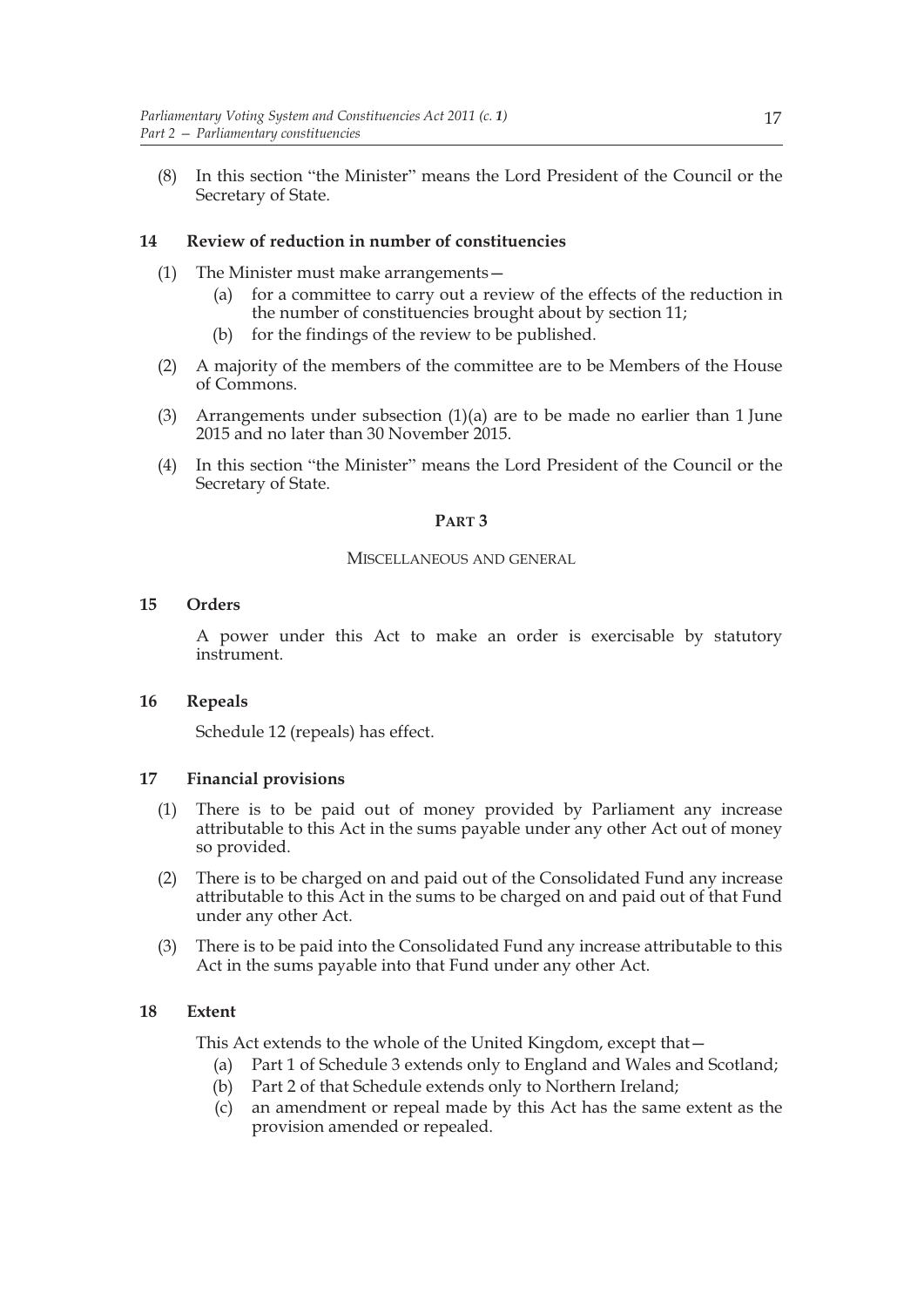## **19 Commencement**

- (1) Section 9, Schedule 10 and Part 1 of Schedule 12 come into force in accordance with provision made by an order under section 8(1).
- (2) The other provisions of this Act come into force on the day on which this Act is passed.

## **20 Short title**

This Act may be cited as the Parliamentary Voting System and Constituencies Act 2011.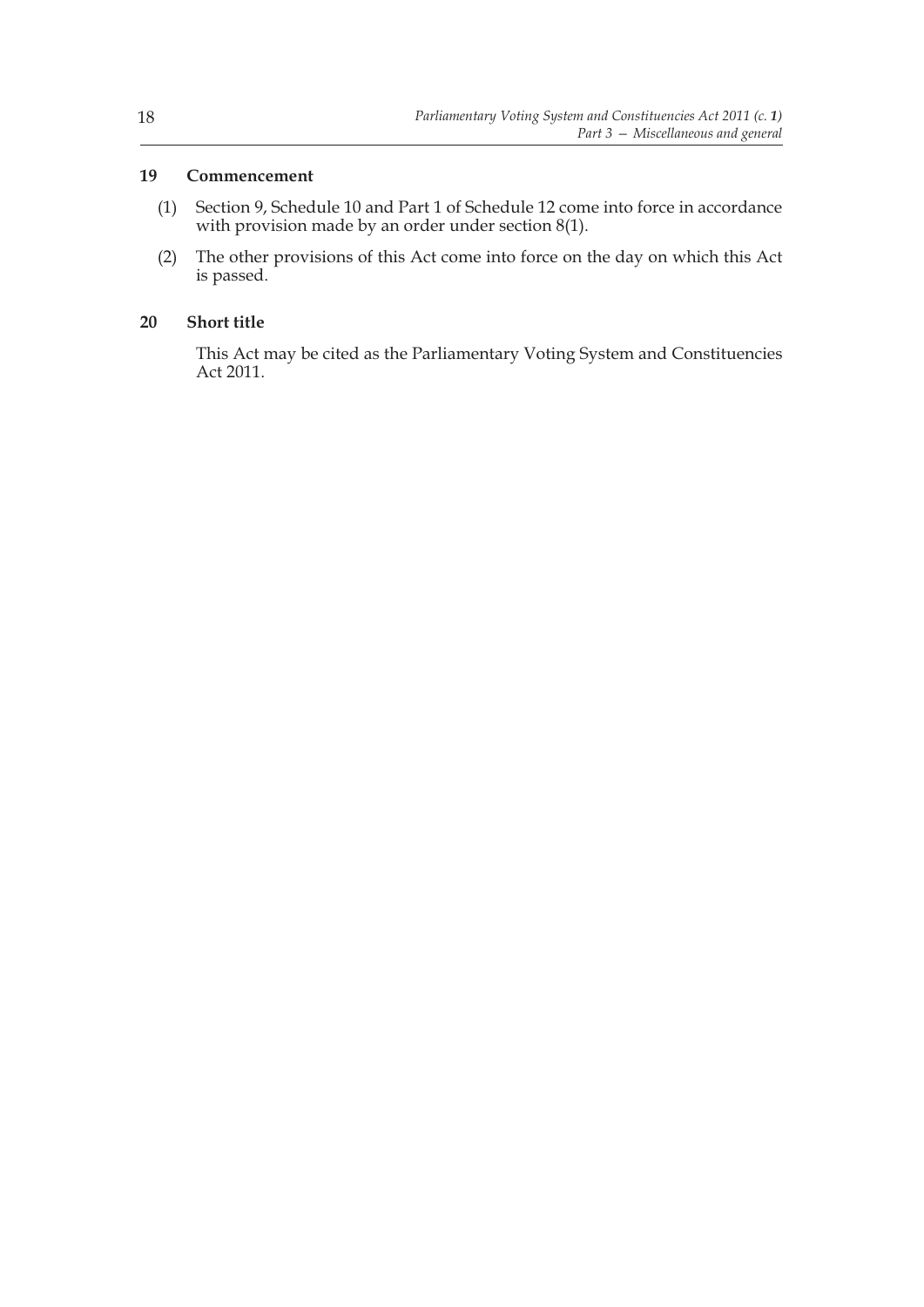# SCHEDULES

## SCHEDULE 1 Section 1

#### FURTHER PROVISIONS ABOUT THE REFERENDUM

#### *Referendum period*

- 1 For the purposes of Part 7 of the 2000 Act the referendum period for the referendum—
	- (a) begins with the day on which this Act is passed, and
	- (b) ends with the date of the poll.

#### *Counting officers*

- 2 (1) The counting officer for a voting area that is—
	- (a) a district in England,
	- (b) a county in England, or
	- (c) a London borough,

is the person who, by virtue of section 35 of the 1983 Act, is the returning officer for elections of councillors of the district, county or borough.

- (2) The counting officer for the City of London voting area is the person who, by virtue of that section, is the returning officer for elections of councillors of the London borough of Westminster.
- (3) The counting officer for the Isles of Scilly voting area is the person who, by virtue of that section, is the returning officer for elections to the Council of the Isles of Scilly.
- (4) The counting officer for a voting area in Wales is the person who, by virtue of provision made under section 13(1)(a) of the Government of Wales Act 2006, is the returning officer for elections of members of the National Assembly for Wales for the constituency that forms the voting area.
- (5) The counting officer for a voting area in Scotland is the person who, by virtue of provision made under section 12(1)(a) of the Scotland Act 1998, is the returning officer for elections of members of the Scottish Parliament for the constituency that forms the voting area.
- (6) The counting officer for the Northern Ireland voting area is the Chief Electoral Officer for Northern Ireland.

#### *Regional Counting Officers*

3 (1) The Chief Counting Officer may appoint a Regional Counting Officer for any region in Great Britain.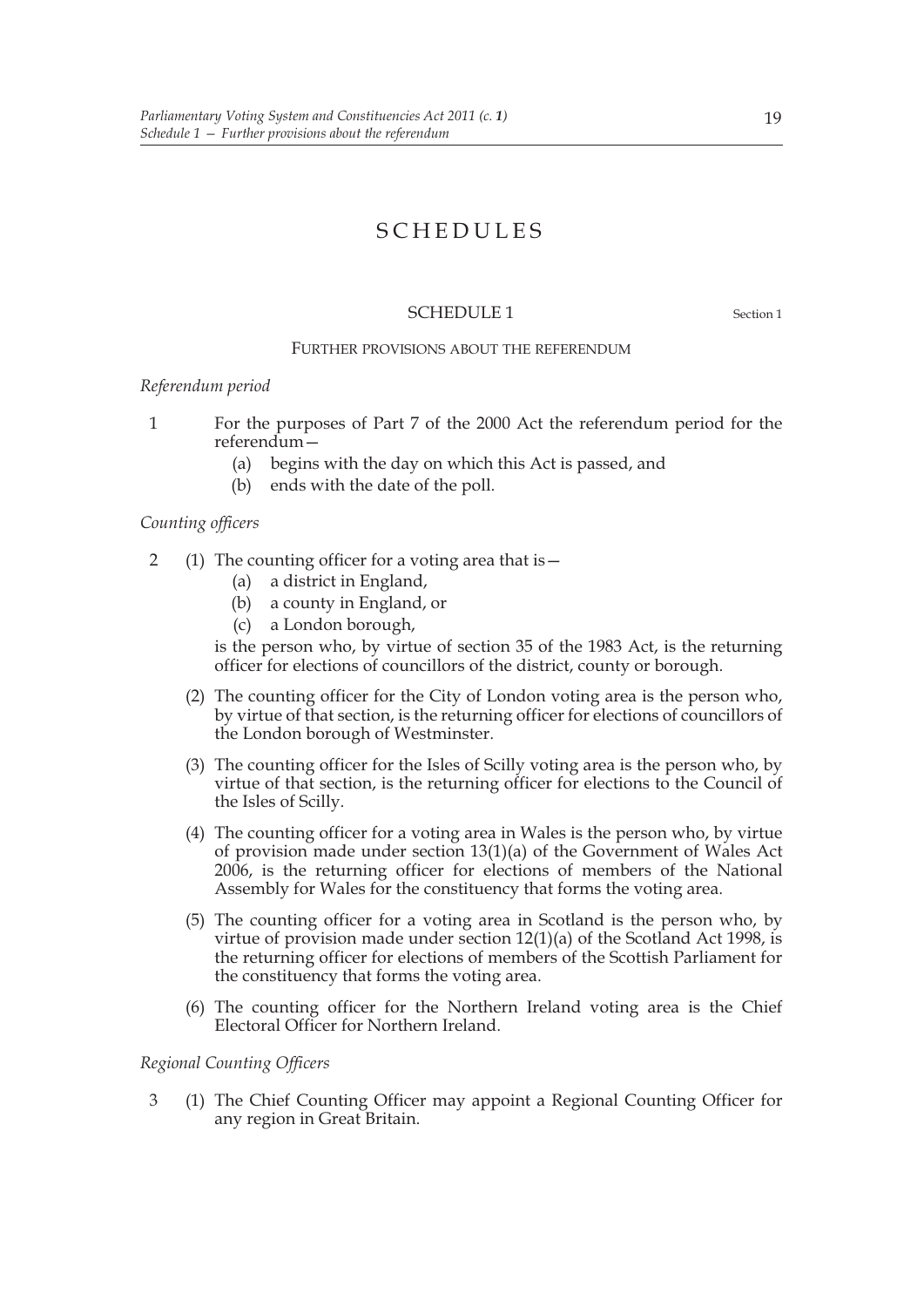(2) For the purposes of this paragraph the regions are— East Midlands; Eastern; London; North East; North West; South East; South West; West Midlands; Yorkshire and the Humber; Scotland; Wales.

The regions in England comprise the areas specified in the Table in Schedule 1 to the European Parliamentary Elections Act 2002 (ignoring paragraph 2(2) of that Schedule and the references to Gibraltar) as it has effect for the time being.

#### *Assistance to counting officers etc*

- 4 (1) A local authority whose area forms, or forms part of, a particular voting area must place the services of their officers at the disposal of—
	- (a) the counting officer for the voting area, and
	- (b) the Regional Counting Officer (if any) appointed for the region that includes the voting area,

for the purpose of assisting the officer in the discharge of his or her functions.

- (2) In this paragraph "local authority"—
	- (a) in the case of a voting area that is a district or county in England, or a London borough, means the council for that district, county or borough;
	- (b) in the case of the City of London voting area, means the Common Council of the City of London;
	- (c) in the case of the Isles of Scilly voting area, means the Council of the Isles of Scilly;
	- (d) in the case of a voting area in Wales, means the council of a county or county borough;
	- (e) in the case of a voting area in Scotland, means the council of a local government area.

*General duties of counting officers etc*

- 5 (1) The Chief Counting Officer, Regional Counting Officers and counting officers must do whatever things are necessary for conducting the referendum in the manner provided by this Part.
	- (2) The counting officer for a voting area is responsible, as regards that area, for—
		- (a) the conduct of the poll,
		- (b) (subject to sub-paragraph (3)) the printing of the ballot papers,
		- (c) the issue and receipt of postal ballot papers for persons entitled to vote on their own behalf in the referendum and for their proxies,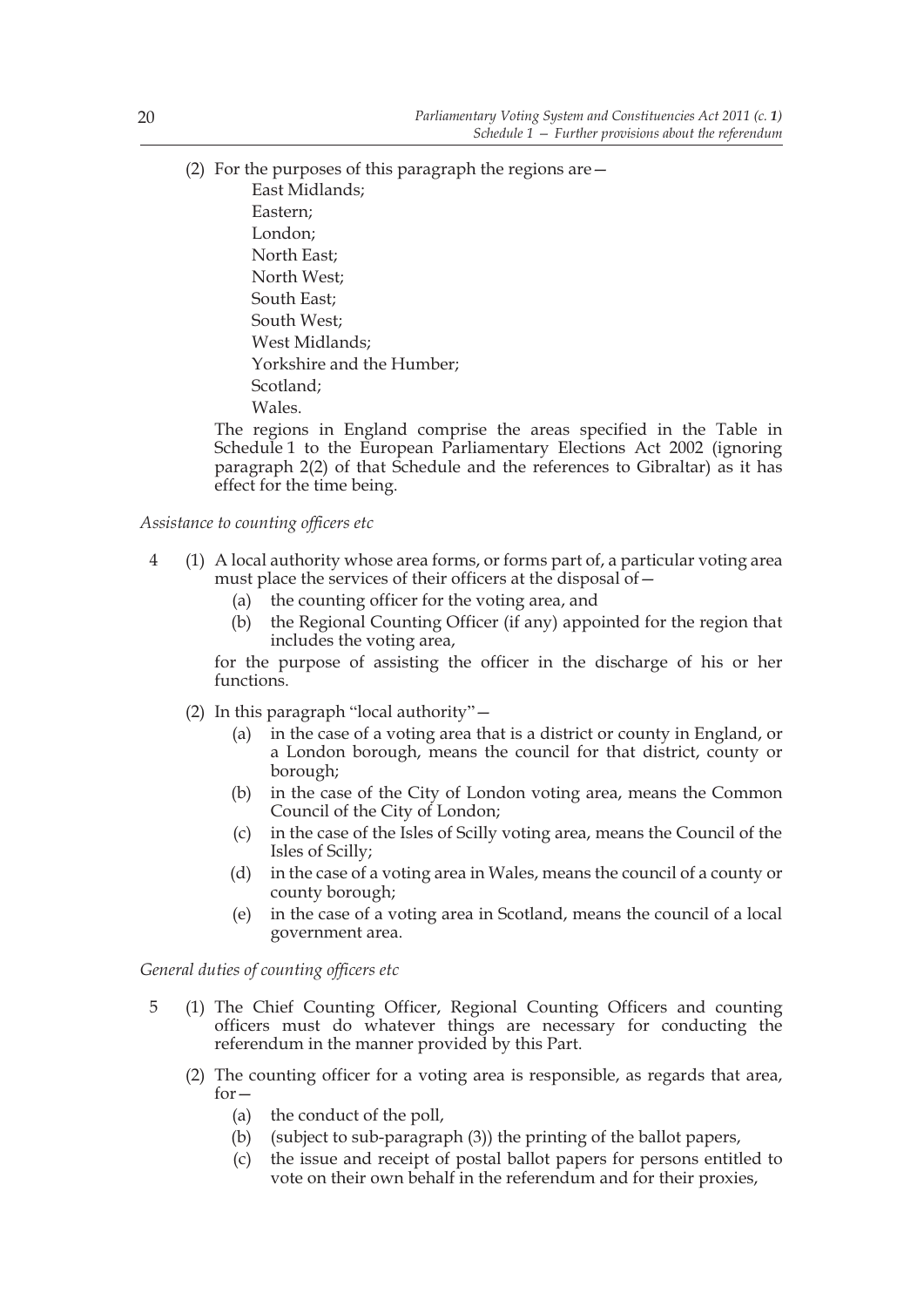- (d) the verification of the statements made under rule 38(6) of the referendum rules (ballot paper accounts), and
- (e) the counting of the votes cast.
- (3) Responsibility for the printing of the ballot papers for a voting area may be taken—
	- (a) by the Chief Counting Officer;
	- (b) in the case of a voting area in a region for which a Regional Counting Officer is appointed, by the Chief Counting Officer or the Regional Counting Officer.

The Chief Counting Officer or Regional Counting Officer may direct the counting officer concerned accordingly.

- (4) In the case of a region for which a Regional Counting Officer is appointed, the officer must certify as regards the votes cast in the region—
	- (a) the total number of ballot papers counted, and
	- (b) the total number of votes cast in favour of each answer to the question asked in the referendum.

Where two or more forms of ballot paper are used in the referendum, a separate number must be certified under paragraph (a) in relation to each form of ballot paper used.

- (5) The Chief Counting Officer may give Regional Counting Officers or counting officers—
	- (a) directions about the discharge of their functions;
	- (b) directions requiring them to take specified steps in preparation for the referendum;
	- (c) directions requiring them to provide the Chief Counting Officer with information that they have or are entitled to have.
- (6) A Regional Counting Officer for a region may give counting officers for voting areas within that region—
	- (a) directions about the discharge of their functions;
	- (b) directions requiring them to take specified steps in preparation for the referendum;
	- (c) directions requiring them to provide the Regional Counting Officer with information that they have or are entitled to have.
- (7) A power under this paragraph of a Regional Counting Officer to give a direction to a counting officer is exercisable only in accordance with a specific or general authorisation or direction given by the Chief Counting Officer.
- (8) A person to whom a direction is given under this paragraph must comply with it.
- (9) This paragraph applies in addition to section 128 of the 2000 Act (Chief Counting Officers, and counting officers, for referendums).
- (10) The number of ballot papers or votes purportedly certified under this paragraph or section 128 of the 2000 Act is not liable to be questioned by reason of a defect in the title, or a lack of title, of any person purporting to exercise functions in relation to the referendum, if the person was then in actual possession of, or acting in, the office giving the right to exercise the functions.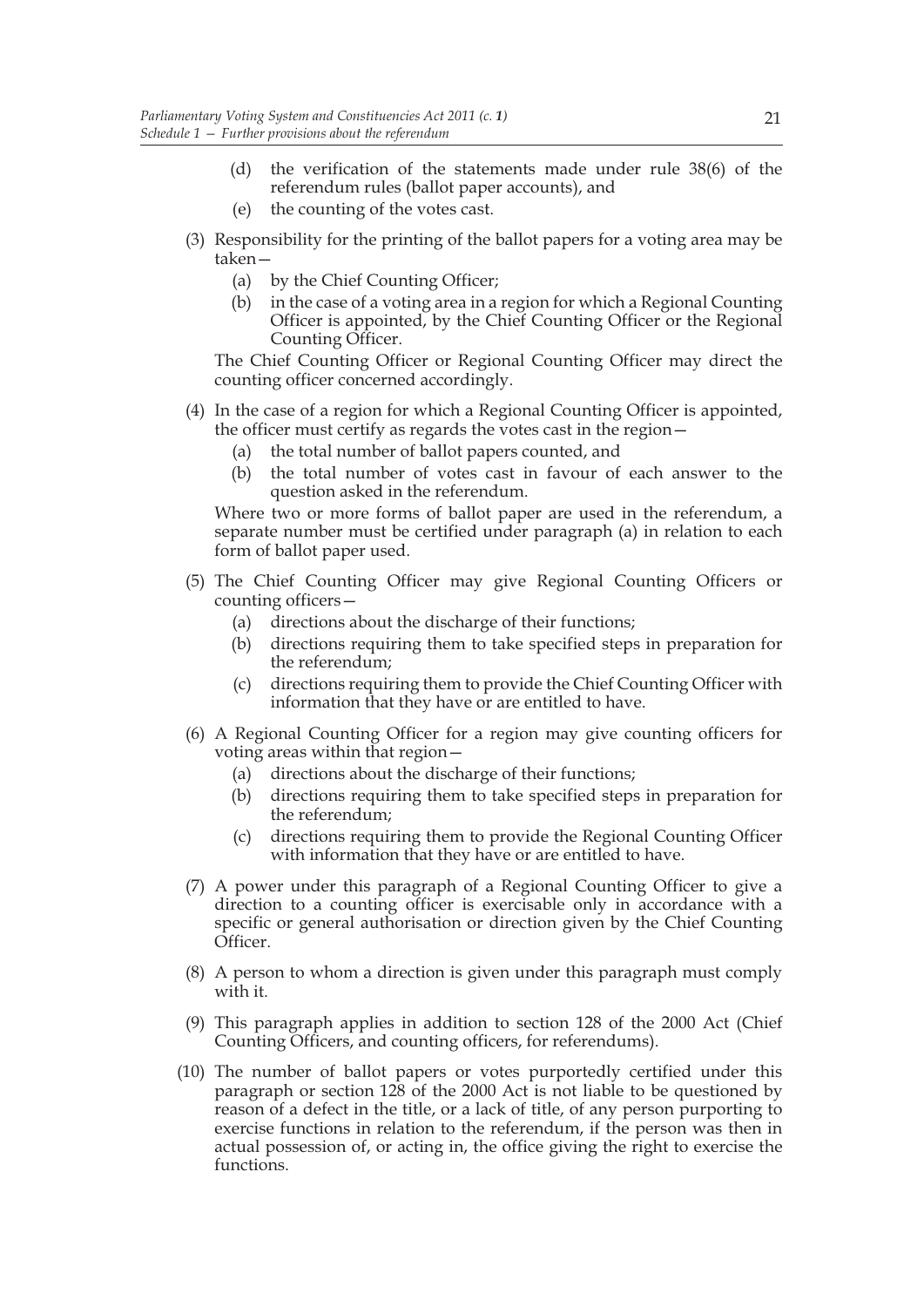*Appointment of deputies and clerks*

- 6 (1) The Chief Counting Officer or a Regional Counting Officer or counting officer may appoint deputies to carry out any or all of the officer's functions.
	- (2) An appointment under sub-paragraph (1) must be in writing.
	- (3) A Regional Counting Officer may appoint however many clerks are necessary to assist in carrying out the officer's functions.

*Counting officers etc: correction of procedural errors*

- 7 (1) A Regional Counting Officer or counting officer may take whatever steps the officer thinks appropriate to remedy any act or omission on the part of the officer or a relevant person that—
	- (a) arises in connection with any function that the officer or relevant person has in relation to the referendum, and
	- (b) is not in accordance with the referendum rules or any other requirements applicable to the referendum.
	- (2) But a counting officer may not under this paragraph conduct a re-count of the votes once a direction has been given under rule 43(3)(b) of the referendum rules.
	- (3) The relevant persons are—
		- (a) a registration officer;
		- (b) a presiding officer appointed under rule 14 of the referendum rules;
		- (c) a clerk of, or a person providing goods or services to, the Regional Counting Officer or the counting officer;
		- (d) a deputy or assistant of  $-$ 
			- (i) the Regional Counting Officer or the counting officer, or
			- (ii) a person mentioned in paragraph  $(a)$ ,  $(b)$  or  $(c)$ .
	- (4) For the purposes of sub-paragraph  $(3)(d)$  a person ("A") is an assistant of another person ("P") if  $-$ 
		- (a) A is appointed to assist P, or
		- (b) in the course of employment A is assisting P,

in connection with any function in relation to the referendum.

## *Public notices*

- 8 A public notice required by this Part to be given by the Chief Counting Officer, a Regional Officer or a counting officer must be given—
	- (a) by posting the notice in some conspicuous place in the area or region for which the officer acts, or
	- (b) in whatever other manner the officer thinks desirable for publicising it.

#### *Role of Electoral Commission*

9 (1) The Electoral Commission must take whatever steps they think appropriate to promote public awareness about the referendum and how to vote in it.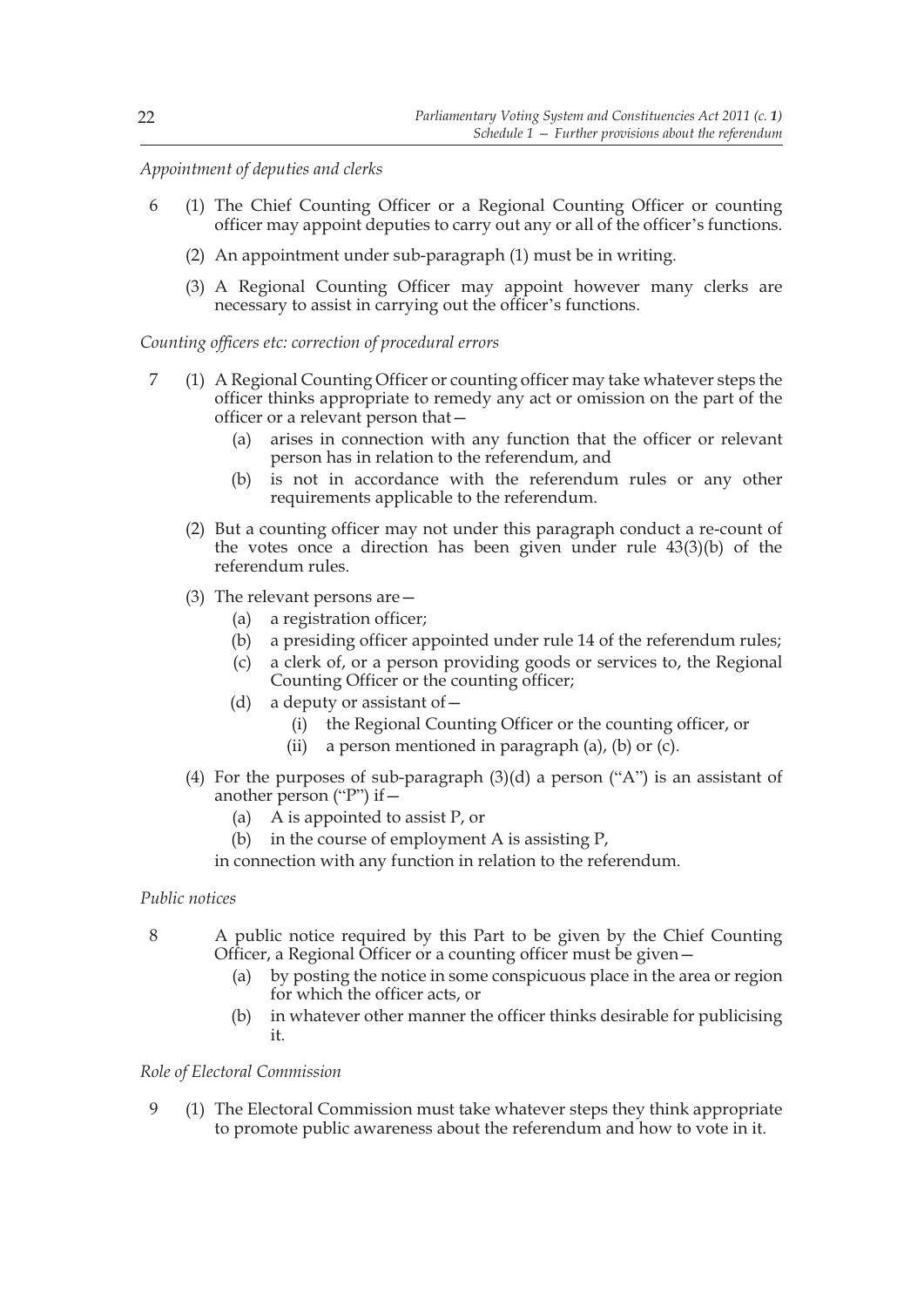- (2) The Electoral Commission may take whatever steps they think appropriate to provide, for persons entitled to vote in the referendum, information about each of the two voting systems referred to in the referendum question.
- (3) Following the referendum, the Electoral Commission must—
	- (a) publish the most accurate estimate that it is reasonably possible to make of the turnout in each of England, Wales, Scotland and Northern Ireland;
	- (b) include that information in any report they submit under section 6(1)(b) of the 2000 Act to do with the referendum.
- (4) In sub-paragraph (3) "turnout" means the percentage of those entitled to vote in the referendum who did so.

A ballot paper recorded under head (b), (c) or (d) of rule 42(4) of the referendum rules is to be treated as a vote for this purpose.

#### *Encouraging participation*

- 10 (1) The Chief Counting Officer must take whatever steps the officer thinks appropriate to encourage participation in the referendum.
	- (2) An officer to whom sub-paragraph (3) applies must take whatever steps the officer thinks appropriate to encourage participation in the referendum in the area or region for which the officer acts.
	- (3) This sub-paragraph applies to  $-$ 
		- (a) a Regional Counting Officer;
		- (b) a counting officer;
		- (c) a registration officer.
	- (4) The Chief Counting Officer must take whatever steps the officer thinks appropriate to facilitate co-operation between that officer and the officers to whom sub-paragraph (3) applies in taking any steps under sub-paragraph (1) or (2).
	- (5) In discharging the duty imposed by sub-paragraph (1) or (2) an officer must have regard to any guidance issued by the Electoral Commission.
	- (6) The Minister may reimburse any expenditure incurred by an officer for the purposes of sub-paragraph (1) or (2).

### *Referendum agents*

- 11 A permitted participant may, for any voting area, appoint an individual (who may be the responsible person) to act as the permitted participant's agent ("referendum agent").
- 12 (1) This paragraph applies if a permitted participant appoints a referendum agent for a voting area.
	- (2) The responsible person must give the counting officer for the area notification of the name and home or business address of—
		- (a) the permitted participant, and
		- (b) the referendum agent.
	- (3) The notification must be given before noon on the 16th day before the date of the poll, disregarding for this purpose—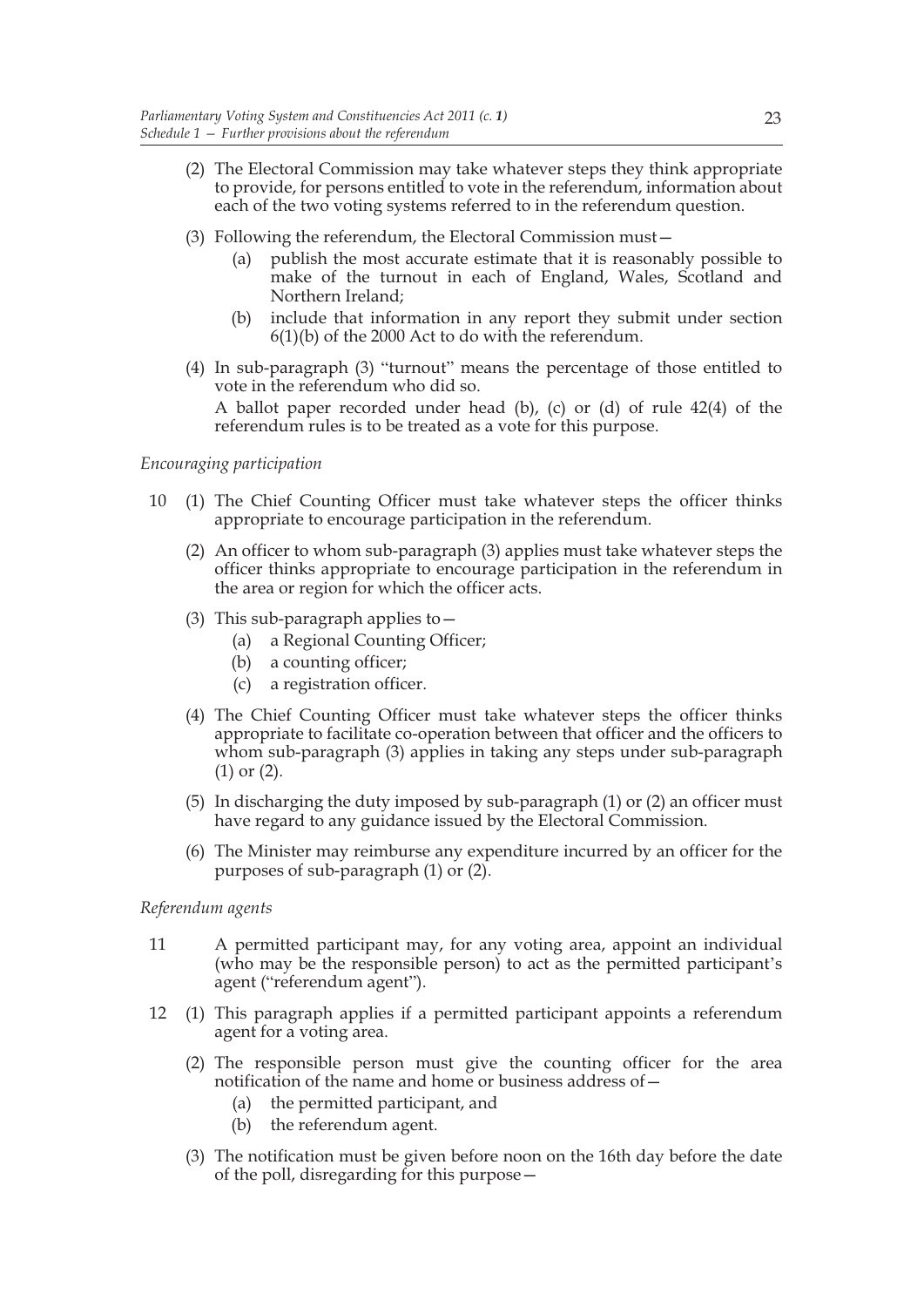- (a) Saturdays and Sundays,
- (b) Good Friday and any other day that is a bank holiday under the Banking and Financial Dealings Act 1971 in any part of the United Kingdom, and
- (c) any day appointed as a day of public thanksgiving or mourning.
- (4) The notification must be in writing and signed by the responsible person.
- (5) The duties imposed on a responsible person by this paragraph may be discharged by any person authorised in writing by the responsible person.
- 13 (1) This paragraph applies if a counting officer is notified under paragraph 12 that a permitted participant has appointed a referendum agent.
	- (2) The counting officer must as soon as practicable give public notice of  $-$ 
		- (a) the name and address of the referendum agent, and
		- (b) the name of the permitted participant.
- 14 (1) This paragraph applies if  $-$ 
	- (a) a permitted participant revokes the appointment of a referendum agent or a referendum agent dies, and
	- (b) the referendum agent has notified the counting officer of the appointment of a polling or counting agent under rule 18 of the referendum rules.
	- (2) The permitted participant must as soon as possible appoint another agent under paragraph 11.
	- (3) The notification under paragraph 12 must be made as soon as possible after the appointment of the new referendum agent (rather than before noon on the 16th day before the date of the poll).

## *Responsible persons*

- 15 (1) A person who is the responsible person for a permitted participant may not give a notification under section 106(3) of the 2000 Act (notification given to become a permitted participant).
	- (2) An individual who is a permitted participant ceases to be a permitted participant if he or she is the treasurer of a registered party (other than a minor party) that becomes a permitted participant.
	- (3) A declaration made or notification given by a body does not comply with the requirement in subsection (2)(b) or  $(4)$ (b)(ii) of section 106 of the 2000 Act (to state the name of the person who will be responsible for compliance) if the person whose name is stated—
		- (a) is already the responsible person for a permitted participant,
		- (b) is an individual who gives a notification under subsection (3) of that section at the same time, or
		- (c) is the person whose name is stated, in purported compliance with the requirement in subsection (2)(b) or  $\overline{(4)}$ (b)(ii) of that section, in a notification given at the same time by another body.
	- (4) Where a registered party (other than a minor party) makes a declaration under section 106 of the 2000 Act and the treasurer of the party ("T") is already the responsible person for a permitted participant (" $P$ ") –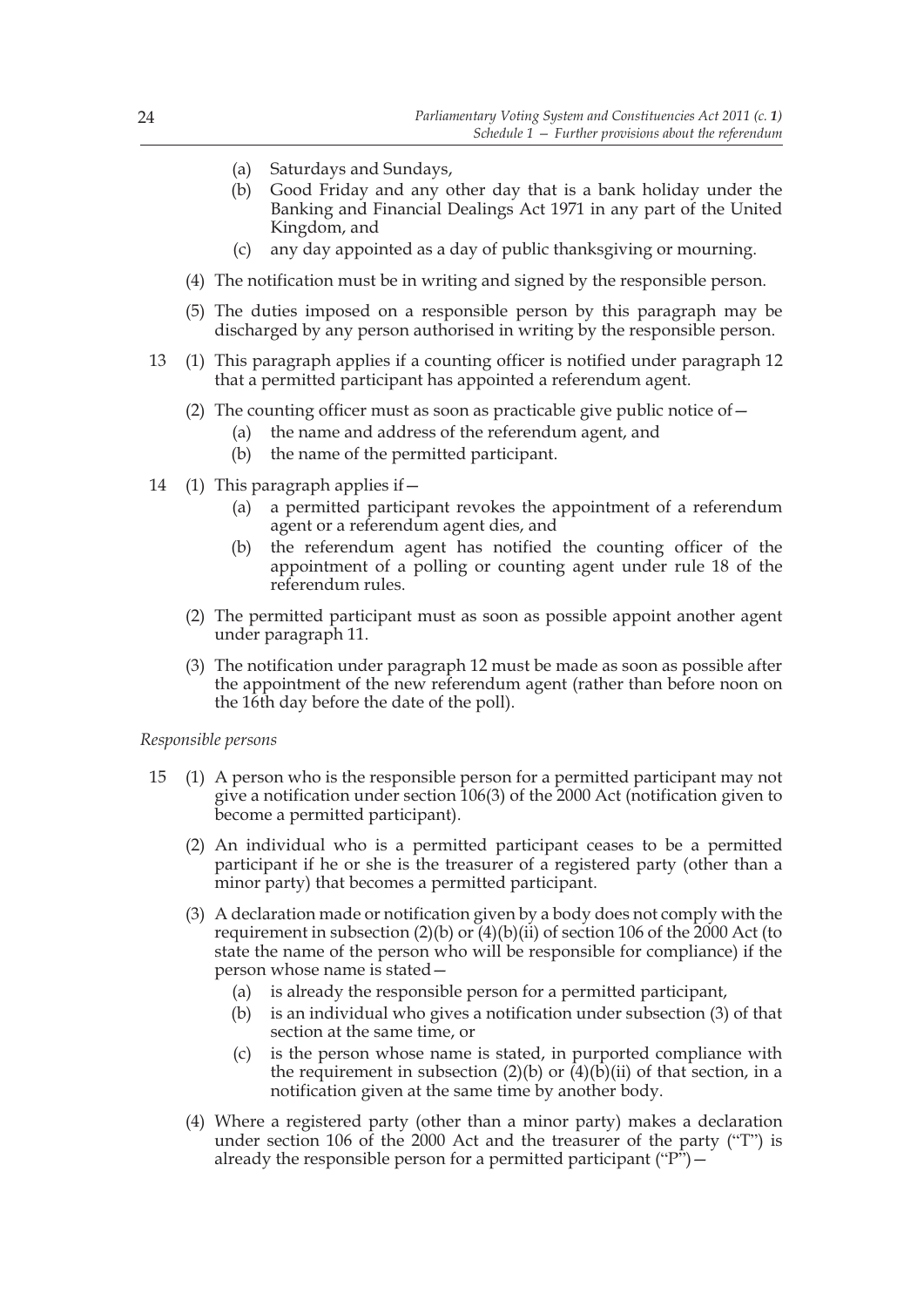- (a) T ceases to be the responsible person for P at the end of the period of 14 days beginning with the day on which (by reason of the declaration) T becomes the responsible person for the party;
- (b) P must, before the end of that period, give a notice of alteration under section 106(5) of the 2000 Act stating the name of the person who is to replace T as the responsible person for P.
- (5) In sub-paragraphs (3) and (4) "the person", in relation to a body other than a minor party, is to be read as "the person or officer".
- (6) In this paragraph "registered party" and "minor party" have the meaning given in section  $160(1)$  of the 2000 Act.

*Grants to designated organisations may be paid in instalments*

- 16 (1) This paragraph applies to a grant under subsection (2) of section 110 of the 2000 Act (assistance available to designated organisations) made in respect of the referendum.
	- (2) The grant may be paid in whatever instalments the Electoral Commission consider appropriate.
	- (3) Instalments may be withheld if the Commission are satisfied that the designated organisation concerned has failed to comply with a condition imposed under section 110(3) of the 2000 Act.
	- (4) Section 110(2) of the 2000 Act, in so far as it requires the grant to be of the same amount in the case of each designated organisation, has effect in relation to the referendum subject to sub-paragraph (3).

*Expenses incurred by persons acting in concert*

- 17 (1) This paragraph applies where—
	- (a) referendum expenses are incurred by or on behalf of an individual or body during the referendum period for the referendum, and
	- (b) those expenses are incurred in pursuance of a plan or other arrangement by which referendum expenses are to be incurred by or on behalf of—
		- (i) that individual or body, and
		- (ii) one or more other individuals or bodies,

respectively with a view to, or otherwise in connection with, promoting or procuring a particular outcome in relation to the question asked in the referendum.

- (2) The expenses mentioned in sub-paragraph (1)(a) are to be treated for the purposes of the provisions of the 2000 Act set out in sub-paragraph (3) as having also been incurred, during the referendum period, by or on behalf of the other individual or body (or, as the case may be, each of the other individuals or bodies) mentioned in sub-paragraph (1)(b)(ii).
- (3) The provisions are—
	- (a) section 117;
	- (b) section 118 and Schedule 14;
	- (c) sections 120 to 123.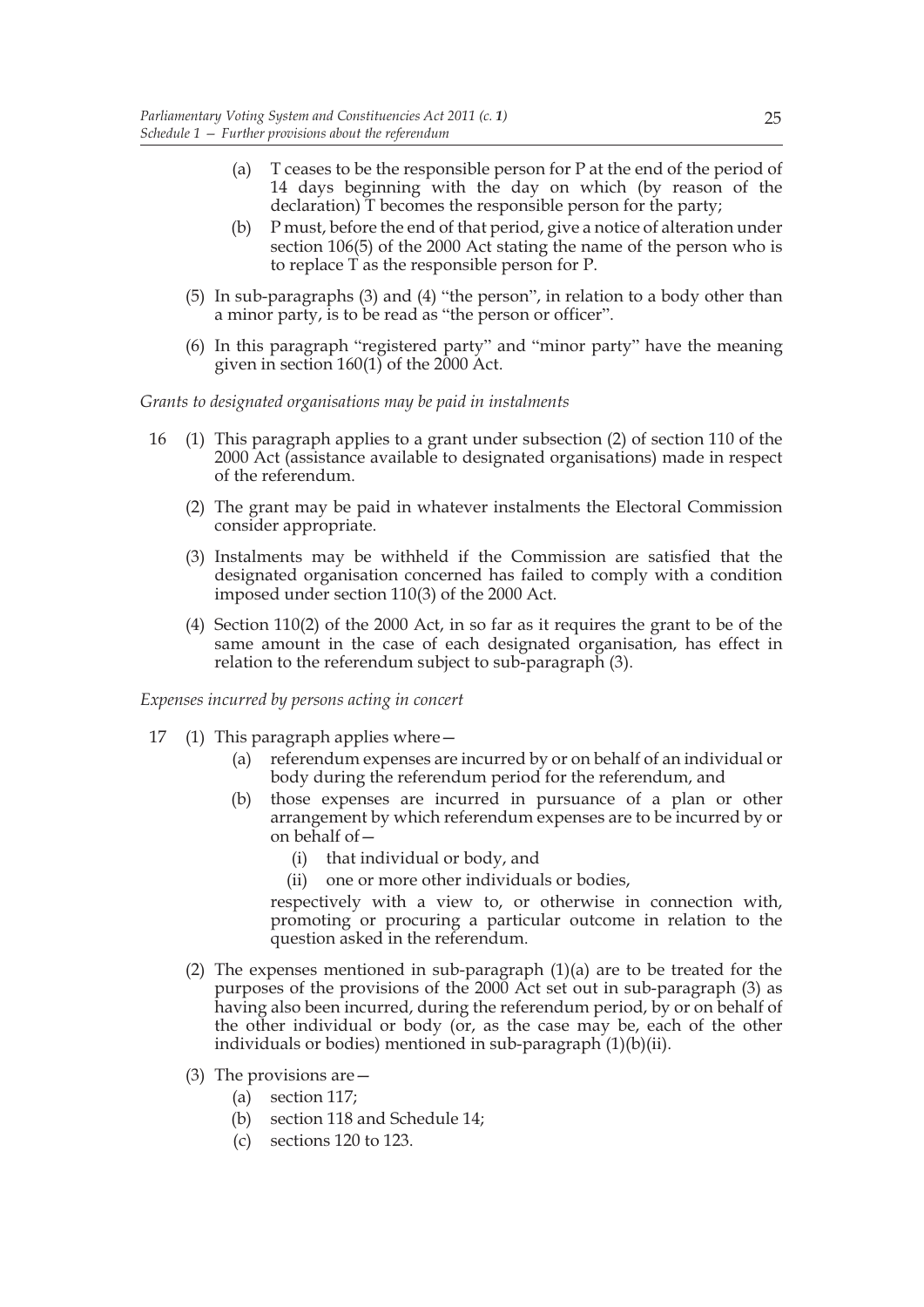- (4) This paragraph applies whether or not any of the individuals or bodies in question is a permitted participant.
- (5) But this paragraph does not treat any expenses incurred by or on behalf of a permitted participant that is designated in respect of the referendum by the Electoral Commission under section 108 of the 2000 Act (designation of organisations to whom assistance is available) as having been incurred by or on behalf of any other individual or body.
- (6) Subsections (5) and (6) of section 117 of the 2000 Act (certain expenditure incurred before the referendum period treated as incurred during that period) apply for the purposes of this paragraph as they apply for the purposes of that section.

#### *Advertisements*

- 18 (1) The Town and Country Planning (Control of Advertisements) Regulations 1992 (S.I. 1992/666) apply in relation to the display on any site in Wales of an advertisement relating specifically to the referendum as they apply in relation to the display of an advertisement relating specifically to a pending parliamentary election.
	- (2) The Town and Country Planning (Control of Advertisements) (Scotland) Regulations 1984 (S.I. 1984/467) apply in relation to the display on any site in Scotland of an advertisement relating specifically to the referendum as they apply in relation to the display of an advertisement relating specifically to a pending parliamentary election.
	- (3) The Planning (Control of Advertisements) Regulations (Northern Ireland) 1992 (S.R. 1992/448) apply in relation to the display on any site in Northern Ireland of an advertisement relating specifically to the referendum as they apply in relation to the display of an advertisement relating specifically to a pending parliamentary election.

*Non-domestic rating: premises used for referendum purposes*

- 19 (1) Section 65(6) of the Local Government Finance Act 1988 (occupation for election meetings and polls) has effect as if—
	- (a) the reference to public meetings in furtherance of a person's candidature at an election included a reference to public meetings to promote or procure a particular outcome in relation to the question asked in the referendum, and
	- (b) the reference to use by a returning officer for the purpose of taking the poll in an election included a reference to use by a counting officer for the purposes of taking the poll in the referendum.
	- (2) Section 98 of the 1983 Act and rule 22(3) in Schedule 1 to that Act (which make equivalent provision, applying in Scotland and Northern Ireland) have effect as if—
		- (a) the reference in section 98 to public meetings in furtherance of a person's candidature at an election included a reference to public meetings to promote or procure a particular outcome in relation to the question asked in the referendum, and
		- (b) the reference in rule 22(3) to use for the purpose of taking the poll in an election included a reference to use by a counting officer for the purposes of taking the poll in the referendum.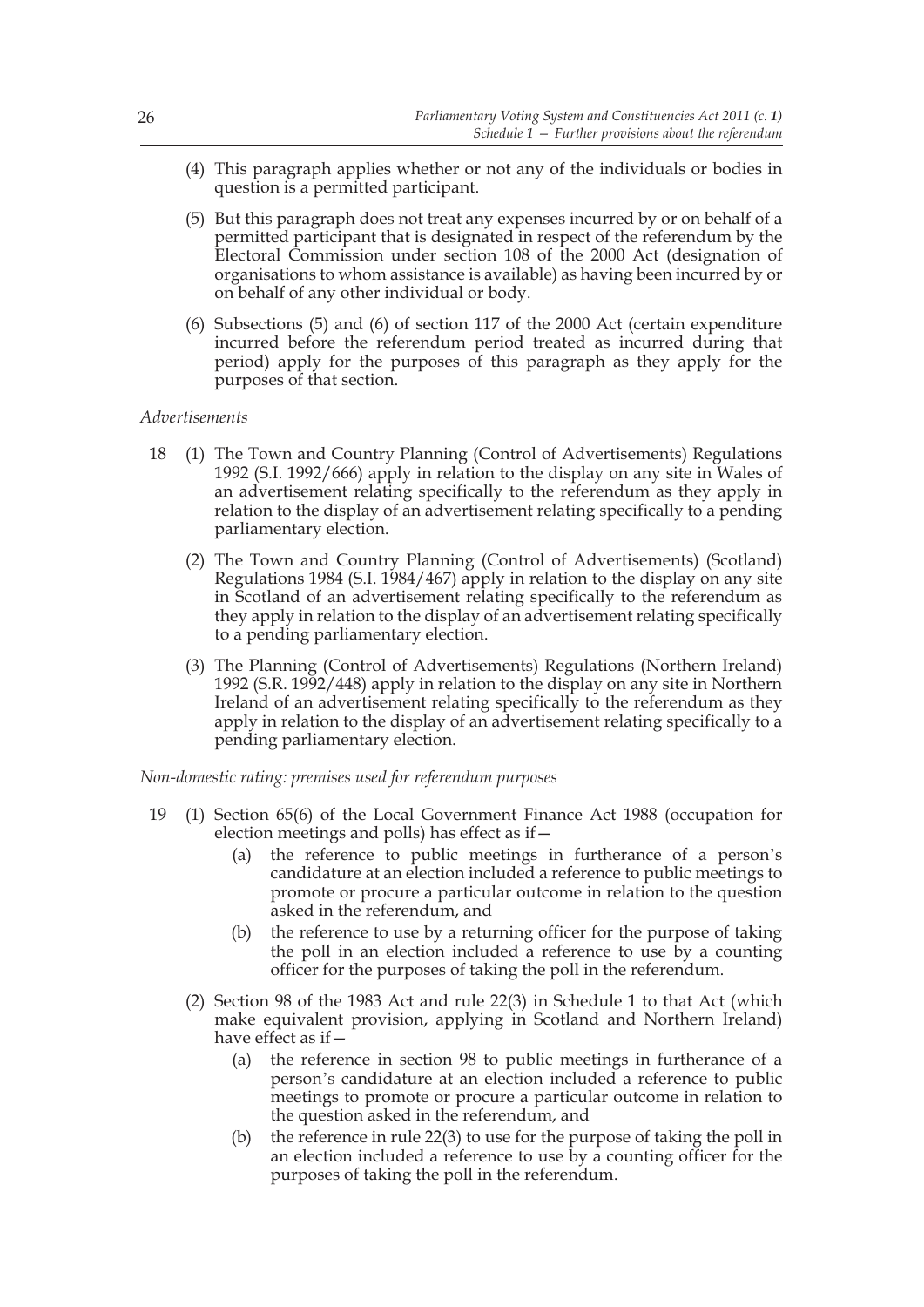*Payments to counting officers and Regional Counting Officers*

- 20 (1) Subject to sub-paragraphs (3) and (4), a counting officer or Regional Counting Officer is entitled to recover his or her charges in respect of services rendered, or expenses incurred, for or in connection with the referendum if—
	- (a) the services were necessarily rendered, or the expenses were necessarily incurred, for the efficient and effective conduct of the referendum, and
	- (b) the total of the officer's charges does not exceed the amount ("the overall maximum recoverable amount") specified in, or determined in accordance with, an order made by the Minister, with the consent of the Treasury, for the purposes of this sub-paragraph.
	- (2) Sub-paragraph (3) applies to a service rendered by  $-$ 
		- (a) the counting officer for a voting area in England, Wales or Scotland, or
		- (b) a Regional Counting Officer,

which in the opinion of the Electoral Commission was inadequately performed.

- (3) In respect of a service to which this sub-paragraph applies, the officer is entitled under sub-paragraph (1) to no more than the amount (which may be nil) that seems reasonable in all the circumstances—
	- (a) to the Commission, or
	- (b) on a taxation under paragraph 21, to the county court or Auditor.
- (4) An order under sub-paragraph (1) may specify, or make provision for determining in accordance with the order, a maximum recoverable amount for services or expenses of a specified description—
	- (a) for counting officers;
	- (b) for Regional Counting Officers.

Subject to sub-paragraph (5), an officer may not recover more than the specified amount in respect of such services or expenses.

- (5) In a particular case the Electoral Commission may, with the consent of the Treasury, authorise the payment of—
	- (a) more than the overall maximum recoverable amount, or
	- (b) more than the specified maximum recoverable amount for any specified services or expenses,

if the Commission are satisfied that the conditions in sub-paragraph (6) are met.

- (6) The conditions are—
	- (a) that it was reasonable for the officer concerned to render the services or incur the expenses, and
	- (b) that the charges in question are reasonable.
- (7) The Chief Counting Officer is entitled to recover expenses incurred by that officer for or in connection with the referendum if—
	- (a) the expenses are of a kind that would otherwise have been incurred by counting officers or Regional Counting Officers, and
	- (b) the Chief Counting Officer considered that it would be more economical for the expenses to be incurred by that officer instead.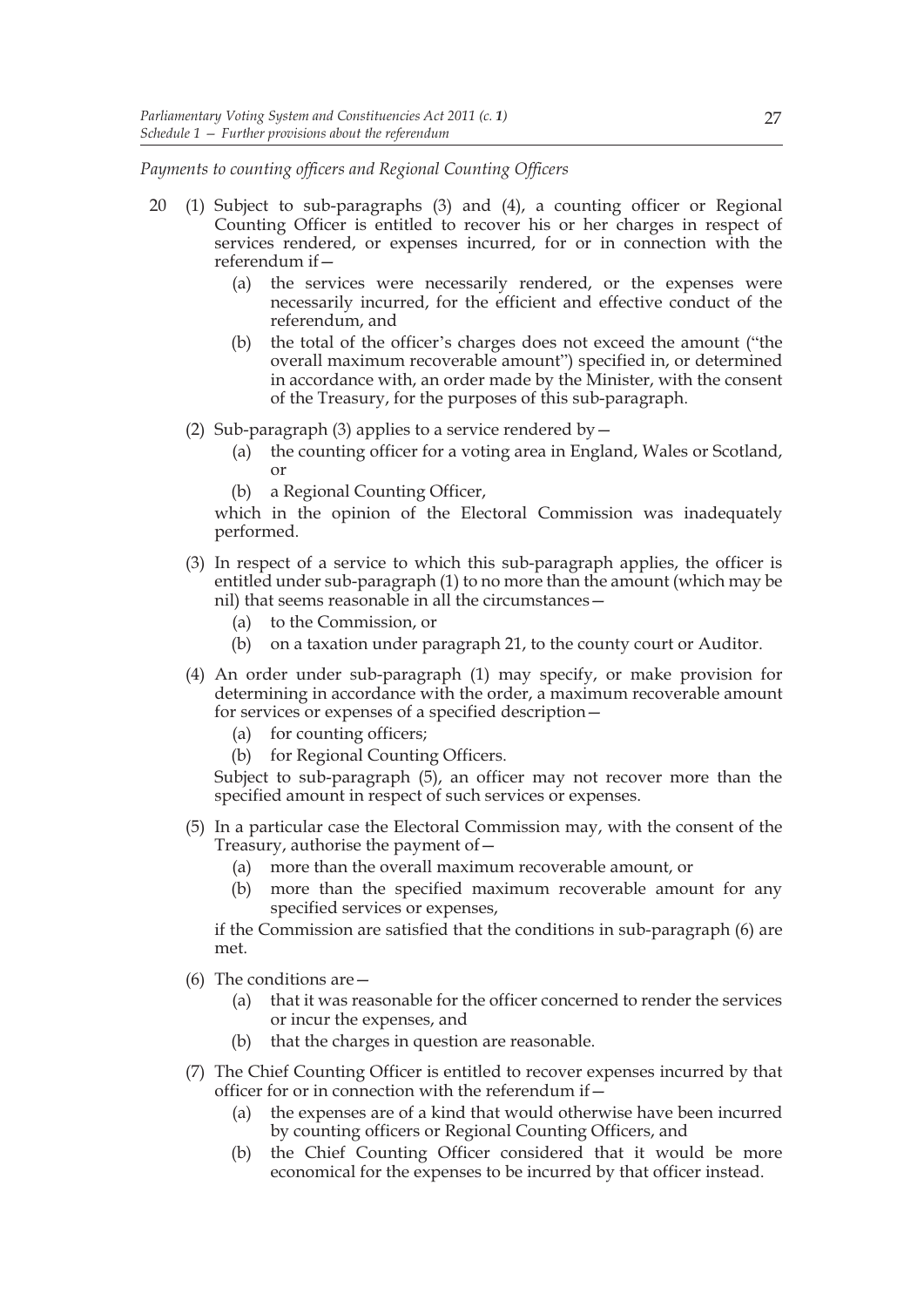- (8) The Electoral Commission must pay the amount of any charges recoverable in accordance with this paragraph on an account being submitted to them. But if the Commission think fit they may, before payment, apply for the account of a counting officer or Regional Counting Officer to be taxed under paragraph 21.
- (9) Where the superannuation contributions required to be paid by a local authority in respect of a person are increased by a fee paid under this paragraph as part of the charges of a counting officer or Regional Counting Officer at the referendum, then on an account being submitted to them the Electoral Commission must pay to the authority a sum equal to the increase.
- (10) At the request of a counting officer or Regional Counting Officer or the Chief Counting Officer, the Electoral Commission may make an advance on account of the officer's charges on such terms as they think fit.
- (11) The Electoral Commission may by regulations make provision as to the time when and the manner and form in which accounts are to be rendered to the Commission for the purposes of the payment of the charges of a counting officer or Regional Counting Officer or the Chief Counting Officer.
- (12) An order or regulations under this paragraph may make different provision for different cases.
- (13) Any sums required by the Electoral Commission for making payments under this paragraph are to be charged on and paid out of the Consolidated Fund.

#### *Taxation of counting officer's or Regional Counting Officer's account*

- 21 (1) An application for the account of a counting officer or Regional Counting Officer to be taxed must be made—
	- (a) except where paragraph (b) applies, to a county court;
	- (b) where the officer is one who was appointed for an area in Scotland, or for the region of Scotland, to the Auditor of the Court of Session.

A reference in this paragraph to "the court" includes a reference to that Auditor.

- (2) On any such application the court has jurisdiction to tax the account in whatever manner and at whatever time and place the court thinks fit, and finally to determine the amount payable to the officer.
- (3) Where an application is made for the account of a counting officer or Regional Counting Officer to be taxed, the officer may apply to the court for it to examine any claim made by any person ("the claimant") against the officer in respect of matters charged in the account.
- (4) On an application under sub-paragraph (3), after the claimant has been given notice and an opportunity to be heard and to tender any evidence, the court may allow, disallow or reduce the claim, with or without costs. The court's determination of the claim is final for all purposes and as against all persons.
- (5) An application under sub-paragraph (1) for taxation of the account of the Chief Electoral Officer for Northern Ireland must be made to the county court that has jurisdiction at the place where the officer certified the number of ballot papers counted and votes cast.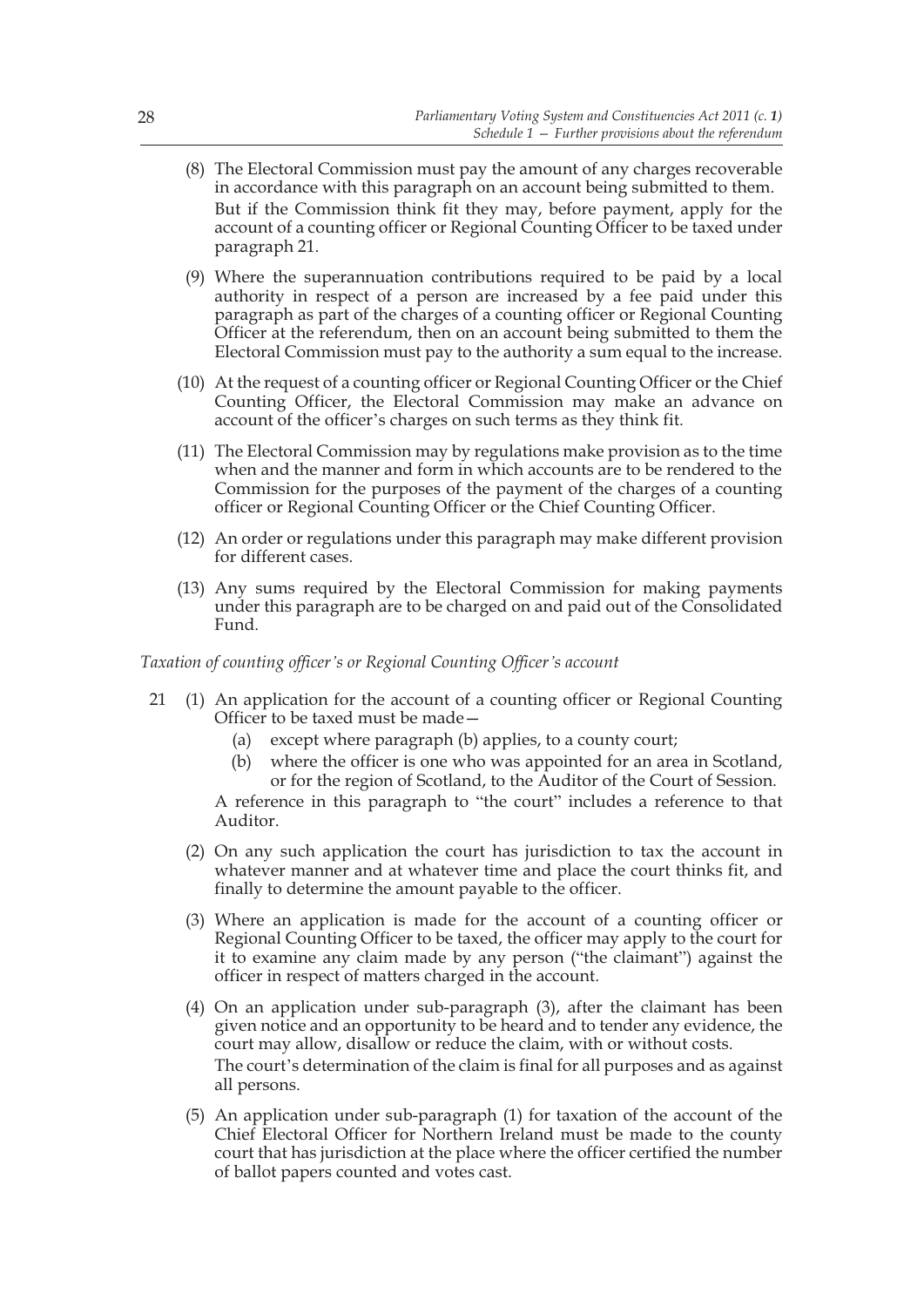#### *Electoral Commission accounts*

- 22 (1) If directed to do so by the Treasury, the Electoral Commission must prepare accounts in respect of their expenditure in relation to the referendum.
	- (2) Accounts under this paragraph must be prepared in accordance with directions given to the Commission by the Treasury.
	- (3) Directions under sub-paragraph (2) may include, in particular, directions as  $to-$ 
		- (a) the information to be contained in the accounts and the manner in which it is to be presented,
		- (b) the methods and principles in accordance with which the accounts are to be prepared, and
		- (c) the additional information (if any) that is to accompany the accounts.
	- (4) Accounts under this paragraph must be submitted by the Commission to  $-$ 
		- (a) the Comptroller and Auditor General, and
		- (b) the Speaker's Committee,

as soon may be practicable after the giving of the direction under sub $paragraph (1)$ .

#### *Restriction on challenge to referendum result*

- 23 (1) No court may entertain any proceedings for questioning the number of ballot papers counted or votes cast in the referendum as certified by the Chief Counting Officer or a Regional Counting Officer or counting officer unless—
	- (a) the proceedings are brought by a claim for judicial review, and
	- (b) the claim form is filed before the end of the permitted period.
	- (2) In sub-paragraph (1) "the permitted period" means the period of 6 weeks beginning with—
		- (a) the day on which the officer in question gives a certificate as to the number of ballot papers counted and votes cast in the referendum, or
		- (b) if the officer gives more than one such certificate, the day on which the last is given.
	- (3) In the application of this paragraph to Scotland, sub-paragraph (1) has effect—
		- (a) with the substitution in paragraph (a) of "a petition" for "a claim";
		- (b) with the substitution in paragraph (b) of "the petition is lodged" for "the claim form is filed".
	- (4) In the application of this paragraph to Northern Ireland, sub-paragraph (1) has effect—
		- (a) with the substitution in paragraph (a) of "an application" for "a claim";
		- (b) with the substitution in paragraph (b) of "the application for leave to apply for judicial review is lodged" for "the claim form is filed".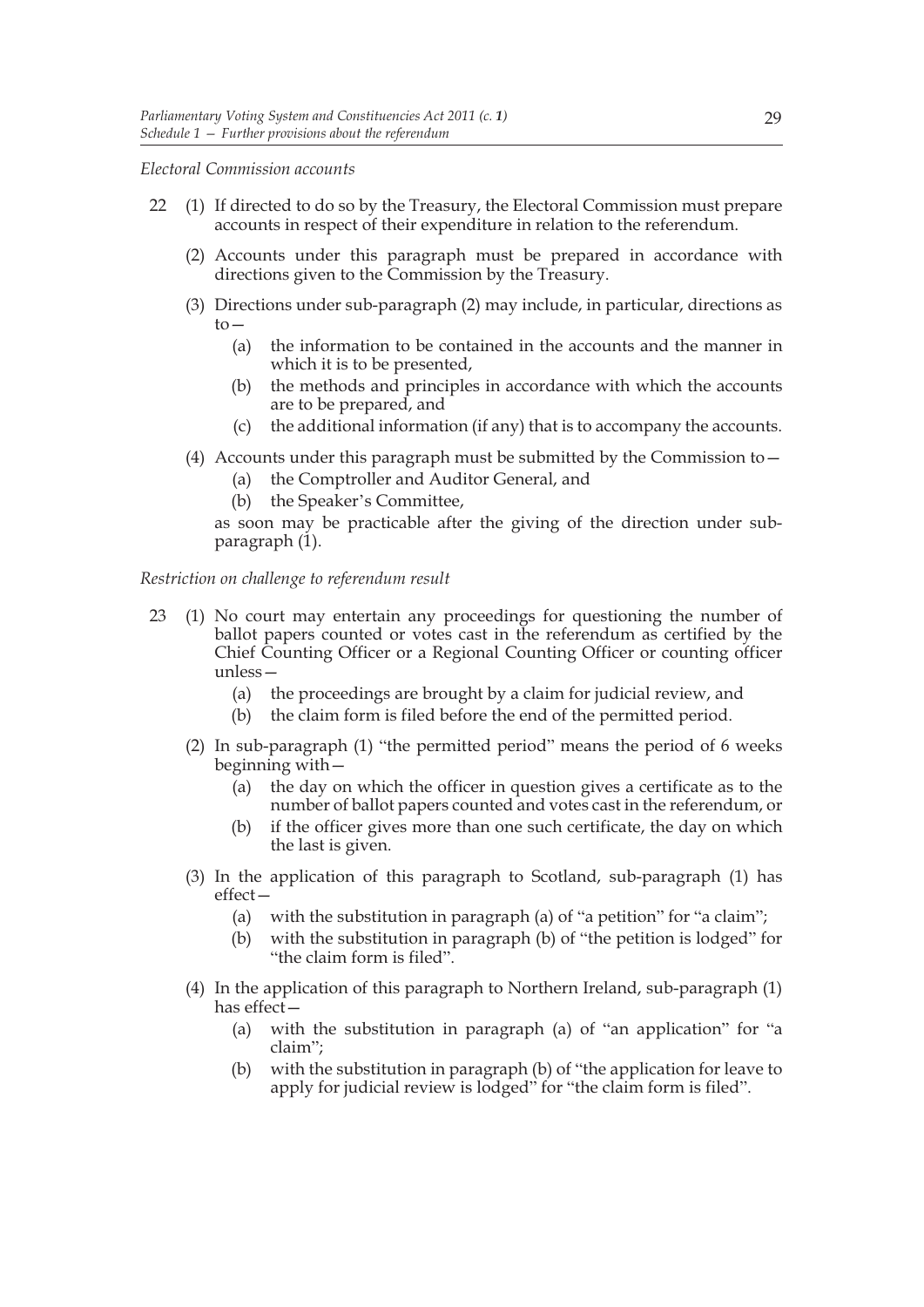## SCHEDULE 2 Section 3

## RULES FOR CONDUCT OF THE REFERENDUM

#### TABLE OF CONTENTS

## **Part 1: Referendum rules**

| <b>TIME</b>                        |                                                               |  |  |
|------------------------------------|---------------------------------------------------------------|--|--|
| 1                                  | Timetable                                                     |  |  |
| 2                                  | Computation of time                                           |  |  |
|                                    | <b>GENERAL PROVISIONS</b>                                     |  |  |
| 3                                  | Notice of referendum                                          |  |  |
| 4                                  | Poll to be taken by ballot                                    |  |  |
| 5                                  | The ballot paper                                              |  |  |
| 6                                  | Corresponding number list                                     |  |  |
| 7                                  | The official mark                                             |  |  |
| 8                                  | Prohibition of disclosure of vote                             |  |  |
| 9                                  | Use of schools and public rooms                               |  |  |
| 10                                 | Modification of forms                                         |  |  |
| ACTION TO BE TAKEN BEFORE THE POLL |                                                               |  |  |
| 11                                 | Notice of poll                                                |  |  |
| 12                                 | Postal ballot papers                                          |  |  |
| 13                                 | Provision of polling stations                                 |  |  |
| 14                                 | Appointment of presiding officers and clerks                  |  |  |
| 15                                 | Issue of official poll cards                                  |  |  |
| 16                                 | Notification that certain electors entitled to<br>absent vote |  |  |
| 17                                 | Equipment of polling stations                                 |  |  |
| 18                                 | Appointment of polling and counting agents                    |  |  |
| 19                                 | Notification of requirement of secrecy                        |  |  |
| 20                                 | Return of postal ballot papers                                |  |  |
| THE POLL                           |                                                               |  |  |
| 21                                 | Admission to polling station                                  |  |  |
| 22                                 | Keeping of order in polling station                           |  |  |
| 23                                 | Sealing of ballot boxes                                       |  |  |
| 24                                 | Questions to be put to voters                                 |  |  |
| 25                                 | Challenge of voter                                            |  |  |
| 26 to 29                           | Voting procedure                                              |  |  |
| 30                                 | Votes marked by presiding officer                             |  |  |
| 31                                 | Voting by people with disabilities                            |  |  |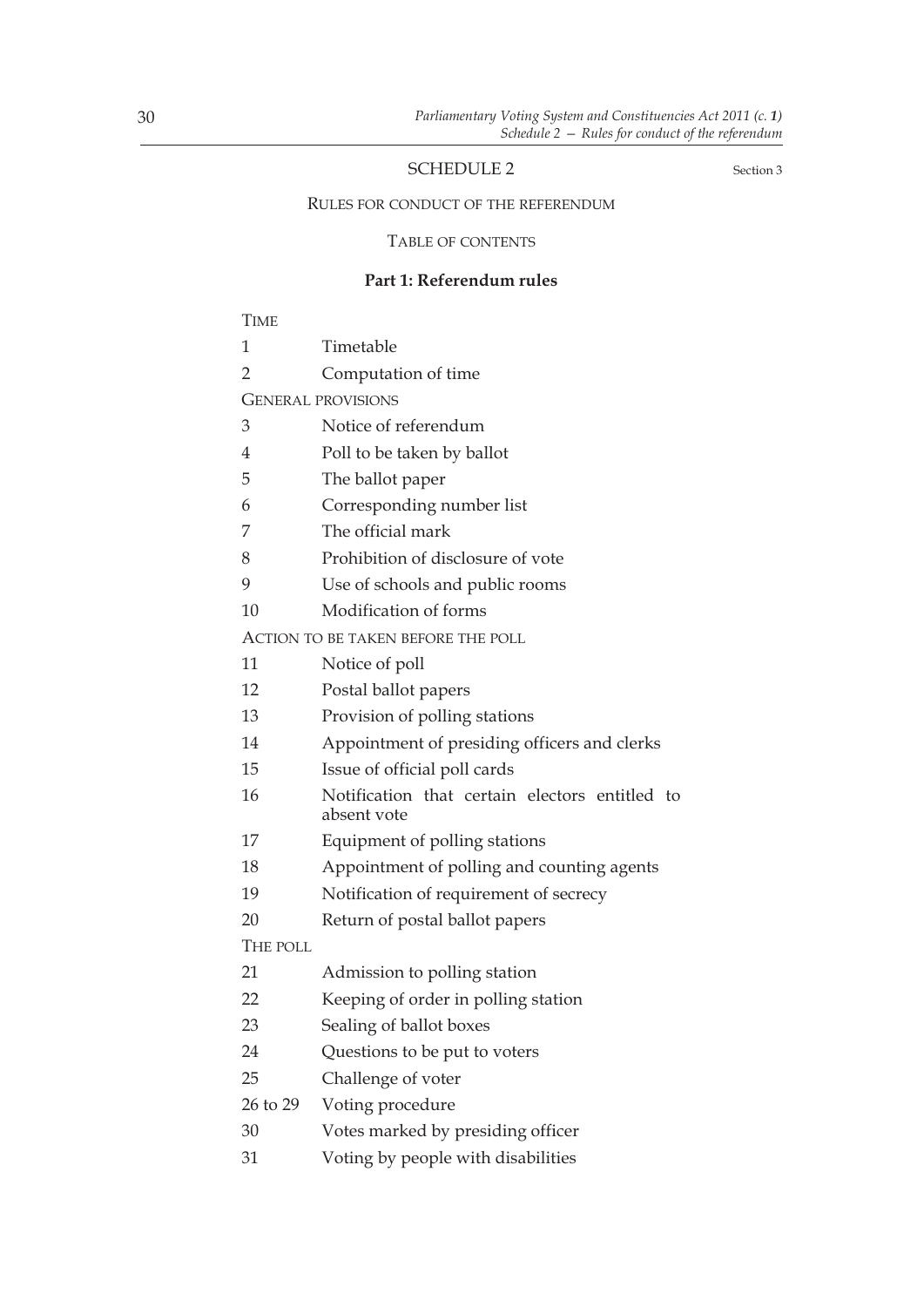| 32 & 33                                       | Tendered ballot papers                                                          |  |
|-----------------------------------------------|---------------------------------------------------------------------------------|--|
| 34                                            | Refusal to deliver ballot paper                                                 |  |
| 35                                            | Spoilt ballot papers                                                            |  |
| 36                                            | Correction of errors on day of poll                                             |  |
| 37                                            | Adjournment of poll in case of riot                                             |  |
| 38                                            | Procedure on close of poll                                                      |  |
|                                               | <b>COUNTING OF VOTES</b>                                                        |  |
| 39                                            | Attendance at the count                                                         |  |
| 40                                            | The count                                                                       |  |
| 41                                            | Re-count                                                                        |  |
| 42                                            | Rejected ballot papers                                                          |  |
| 43                                            | Direction to conduct re-count                                                   |  |
| 44                                            | Decisions on ballot papers                                                      |  |
| <b>FINAL PROCEEDINGS</b>                      |                                                                                 |  |
| 45 & 46                                       | Declaration by counting officers                                                |  |
| 47                                            | Declaration by Regional Counting Officers                                       |  |
| 48                                            | Declaration of referendum result by Chief<br><b>Counting Officer</b>            |  |
|                                               | <b>DISPOSAL OF DOCUMENTS</b>                                                    |  |
| 49                                            | Sealing up of ballot papers                                                     |  |
| 50                                            | Delivery or retention of documents                                              |  |
| 51<br>Orders for production of documents      |                                                                                 |  |
| 52                                            | Retention and public inspection of documents                                    |  |
| <b>SUPPLEMENTARY</b>                          |                                                                                 |  |
| 53                                            | Interpretation                                                                  |  |
| Part 2: Forms referred to in referendum rules |                                                                                 |  |
| Form 1                                        | Form of ballot paper                                                            |  |
| Form 2                                        | Form of corresponding number list (to be used<br>if referendum taken alone)     |  |
| Form 3                                        | Form of postal voting statement                                                 |  |
| Form 4                                        | Declaration of identity (Northern Ireland)                                      |  |
| Form 5                                        | Official poll card (to be sent to an elector not<br>voting by post)             |  |
| Form 6                                        | Official postal poll card (to be sent to an elector<br>voting by post)          |  |
| Form 7                                        | Official proxy poll card (to be sent to an<br>appointed proxy voting in person) |  |
|                                               | $\bigcap$ $\bigcap$ $\bigcup$ $\bigcup$<br>$-1.41$ $(1 - 1.4)$                  |  |

Form 8 Official proxy postal poll card (to be sent to an appointed proxy voting by post)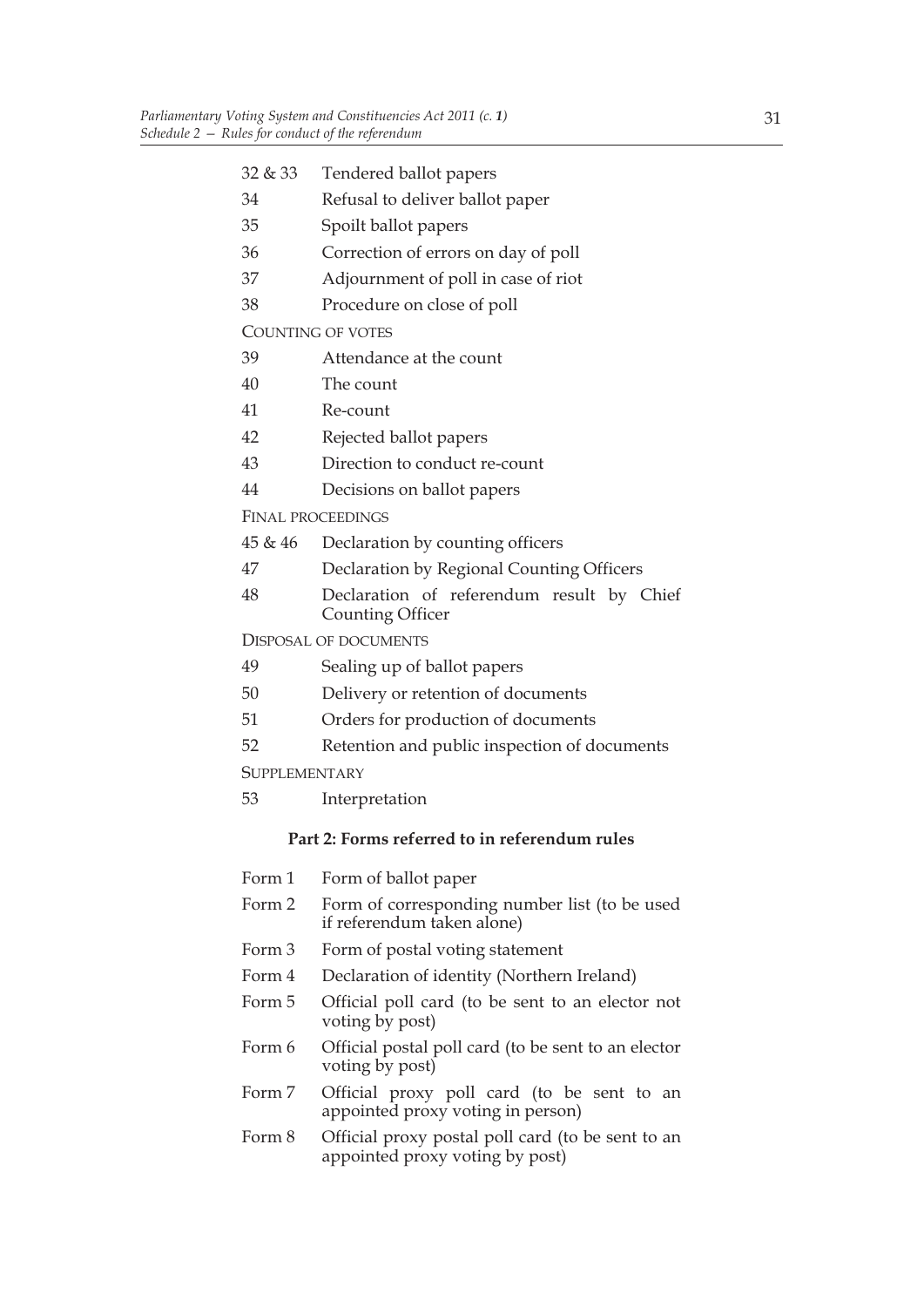| Form 9  | Official poll card (to be sent to an elector in<br>Northern Ireland not voting by post)                 |  |
|---------|---------------------------------------------------------------------------------------------------------|--|
| Form 10 | Official proxy poll card (to be sent to an<br>appointed proxy voting in person in Northern<br>Ireland)  |  |
|         | Form 11 Form of corresponding number list (to be used<br>in polling stations if referendum taken alone) |  |
|         | Form 12 Form of directions for the guidance of the<br>voters in voting                                  |  |
|         | Form 13 Form of certificate of employment                                                               |  |
|         | Form 14 Form of declaration to be made by the<br>companion of a voter with disabilities                 |  |

#### PART 1

#### REFERENDUM RULES

## TIME

### *Timetable*

1 The proceedings at the referendum are to be conducted in accordance with the following table.

| Proceeding                             | Time                                                               |
|----------------------------------------|--------------------------------------------------------------------|
| Publication of notice<br>of referendum | Not later than the 25th day<br>before the day of the<br>referendum |
| Notice of poll                         | Not later than the 15th day<br>before the day of the<br>referendum |
| Hours of polling                       | Between 7 am and 10 pm on<br>the day of the referendum             |

#### *Computation of time*

- 2 (1) In calculating any period of time (other than a year) for the purposes of these rules the following are to be disregarded—
	- (a) Saturdays and Sundays,
	- (b) Good Friday and any other day that is a bank holiday under the Banking and Financial Dealings Act 1971 in any part of the United Kingdom, and
	- (c) any day appointed as a day of public thanksgiving or mourning.
	- (2) In relation to proceedings adjourned by a presiding officer under rule 37 (riot or open violence), the reference in paragraph (1)(b) to a day that is a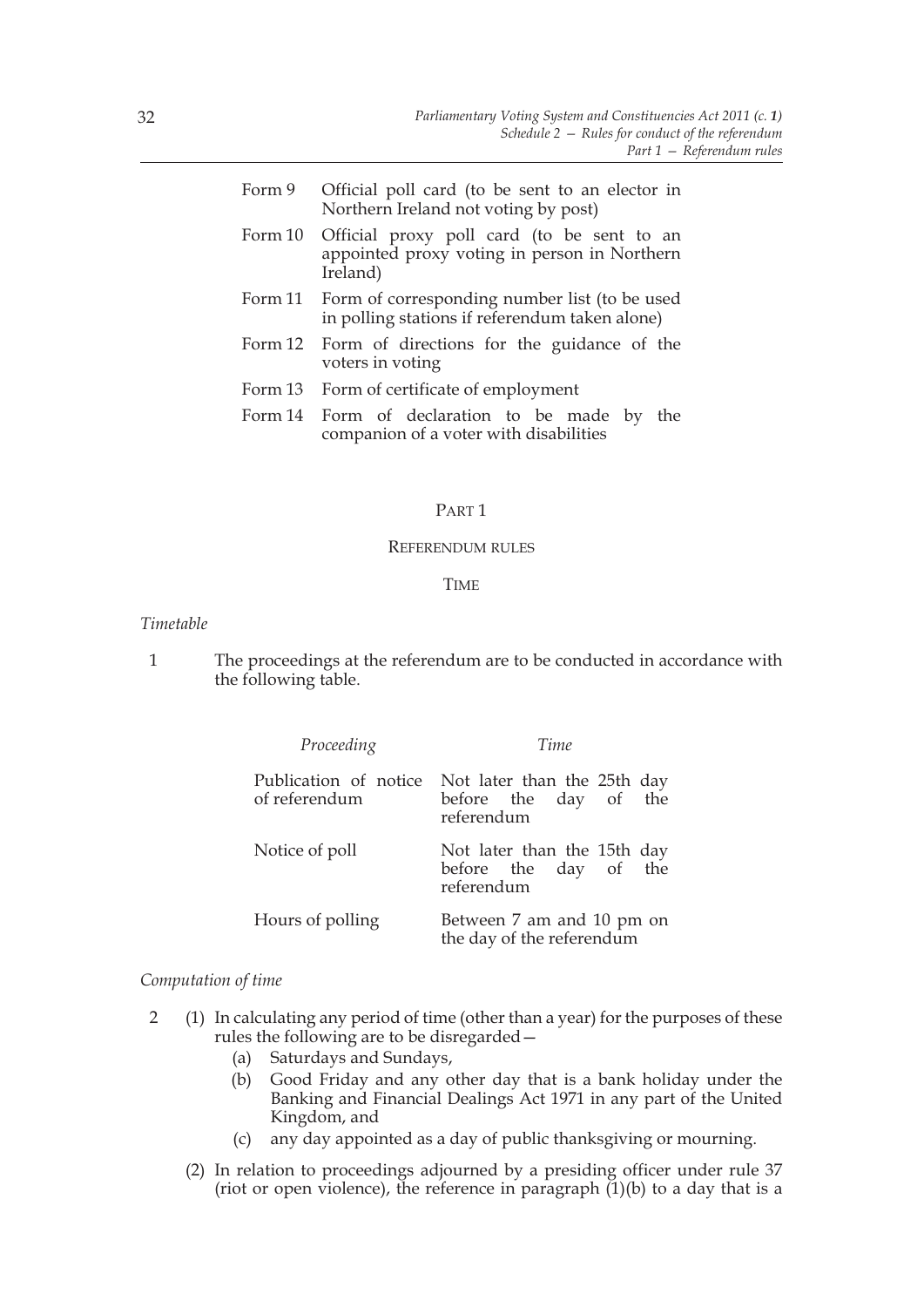bank holiday in any part of the United Kingdom is to be read as a reference to a day that is a bank holiday in the part of the United Kingdom where the proceedings are adjourned.

#### GENERAL PROVISIONS

## *Notice of referendum*

- 3 Each counting officer must give public notice of the referendum stating—
	- (a) the date of the poll;
	- (b) the date by which—
		- (i) applications to vote by post or by proxy, and
		- (ii) other applications and notices about postal or proxy voting, must reach the registration officer in order that they may be effective for the referendum.

## *Poll to be taken by ballot*

4 The votes at the poll are to be given by ballot.

## *The ballot paper*

- 5 (1) The ballot of every voter is to consist of a ballot paper, which is to be printed in the form set out in Form 1 in Part 2 of this Schedule and according to the directions specified in that Part.
	- (2) Each ballot paper—
		- (a) must set out the question as specified in section 1;
		- (b) must be capable of being folded up;
		- (c) must have a number and other unique identifying mark printed on the back.

## *Corresponding number list*

- 6 (1) The counting officer must prepare a list containing the numbers and other unique identifying marks of all of the ballot papers to be $-$ 
	- (a) issued by the officer in pursuance of rule 12(1), or
	- (b) provided by the officer in pursuance of rule 17(1).
	- (2) The list must be in the form set out in Form 2 in Part 2 of this Schedule.

## *The official mark*

- 7 (1) Every ballot paper must contain an appropriate security marking (the official mark).
	- (2) The official mark must be kept secret.
	- (3) The counting officer may use a different official mark for different purposes.

## *Prohibition of disclosure of vote*

8 A person who has voted in the referendum may not be required, in any legal proceeding to question the referendum, to state for which answer he or she voted.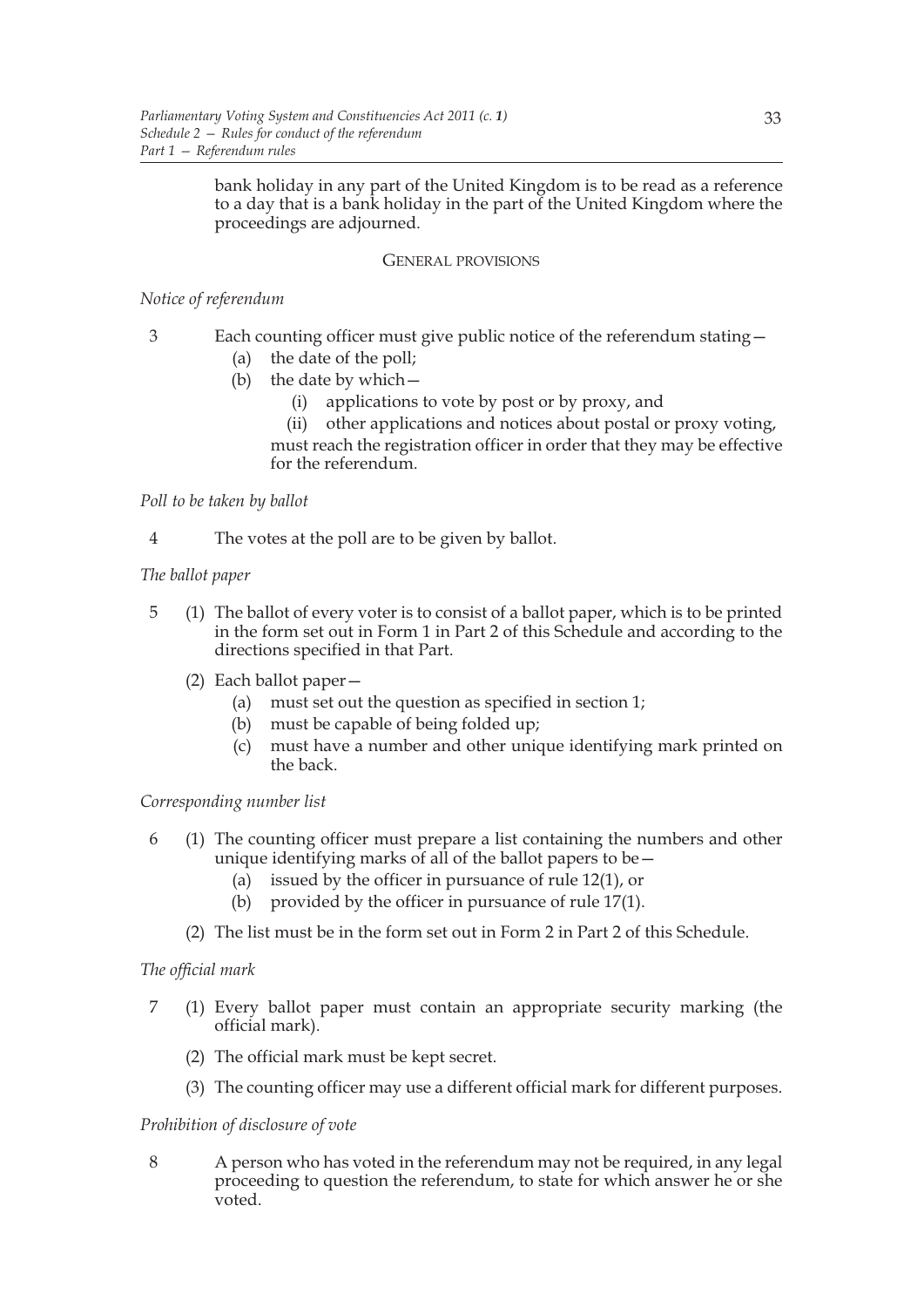*Use of schools and public rooms*

- 9 (1) The counting officer may use, free of charge, for the purpose of taking the poll—
	- (a) a room in a school within paragraph (3);
	- (b) a room the expense of maintaining which is met by any local authority (in England and Wales or Scotland) or is payable out of any rate (in Northern Ireland).
	- (2) The counting officer must—
		- (a) make good any damage done to any such room, and
		- (b) defray any expense incurred by the persons having control over any such room,

by reason of its being used for that purpose.

- (3) The schools within this paragraph are—
	- (a) in England and Wales—
		- (i) a school maintained or assisted by a local authority;
		- (ii) a school in respect of which grants are made out of moneys provided by Parliament to the person or body of persons responsible for the management of the school;
	- (b) in Scotland, a school that is not an independent school within the meaning of the Education (Scotland) Act 1980;
	- (c) in Northern Ireland, a school in receipt of a grant out of moneys appropriated by Measure of the Northern Ireland Assembly, other than a school that—
		- (i) adjoins or is adjacent to a church or other place of worship, or
		- (ii) is connected with a nunnery or other religious establishment.

### *Modification of forms*

- 10 (1) The Chief Counting Officer may, for the purpose of making a relevant form easier for voters to understand or use, specify modifications that are to be made to the wording or appearance of the form.
	- (2) In paragraph (1) "relevant form" means any of the following—
		- (a) Forms 3 to 10, 12 and 14 in Part 2 of this Schedule;
		- (b) the form of the notice set out in rule 17(7).
	- (3) In this Part of this Act a reference to a form is to be read as a reference to that form with any modifications specified under paragraph (1).
	- (4) Where a form is modified by virtue of paragraph (1), section 26(2) of the Welsh Language Act 1993 applies as if the modified form were specified by this Act.

ACTION TO BE TAKEN BEFORE THE POLL

### *Notice of poll*

- 11 (1) The counting officer must give public notice of the poll stating—
	- (a) the day and hours fixed for the poll;
	- (b) the question that is to appear on the ballot paper.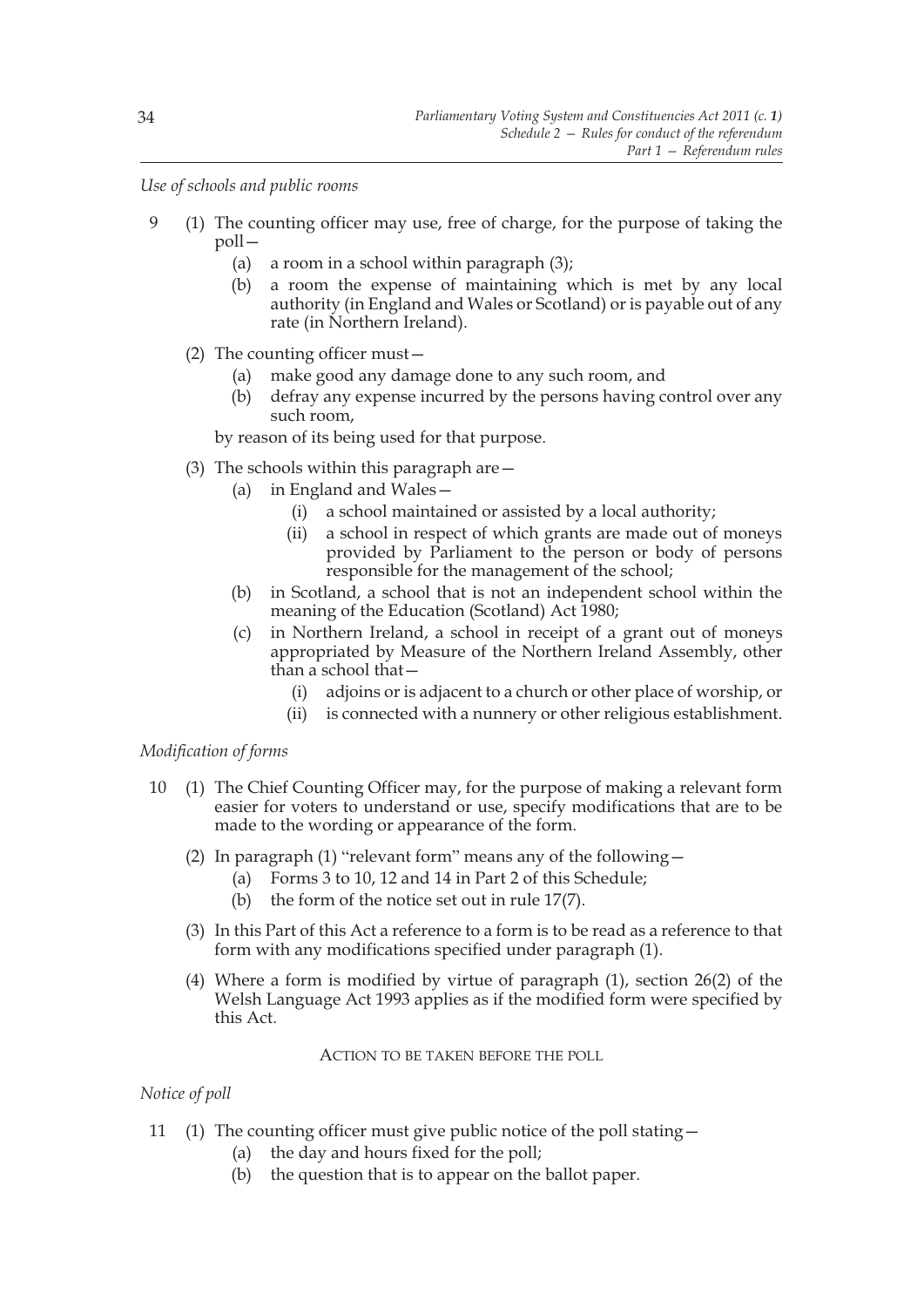- (2) The notice of the poll must be published not later than the 15th day before the day of the referendum.
- (3) No later than the time of the publication of the notice of the poll, the counting officer must also give public notice of—
	- (a) the situation of each polling station;
	- (b) the description of voters entitled to vote there.
- (4) As soon as practicable after giving the notice under paragraph (3), the counting officer must give a copy of it to each of the referendum agents appointed for the officer's area.

#### *Postal ballot papers*

- 12 (1) The counting officer must, in accordance with the relevant postal voting provisions, issue to those entitled to vote by post—
	- (a) a ballot paper,
	- (b) in the case of those entitled to vote in England and Wales or Scotland, a postal voting statement in the form set out in Form 3 in Part 2 of this Schedule, and
	- (c) in the case of those entitled to vote in Northern Ireland, a declaration of identity in the form set out in Form 4 in Part 2 of this Schedule,

together with envelopes for their return complying with the requirements prescribed by the relevant postal voting provisions.

- (2) The counting officer must also issue to those entitled to vote by post whatever information the officer thinks appropriate about how to obtain—
	- (a) translations into languages other than English of any directions to, or guidance for, voters sent with the ballot paper;
	- (b) a translation into Braille of those directions or guidance;
	- (c) graphical representations of those directions or guidance;
	- (d) those directions or guidance in any other form (including any audible form).
- (3) In the case of a ballot paper issued to a person resident in the United Kingdom, the counting officer must ensure that the return of the ballot paper and postal voting statement or declaration of identity is free of charge to the voter.

### *Provision of polling stations*

- 13 (1) The counting officer must provide a sufficient number of polling stations and, subject to the following provisions of this rule, must allot the electors to the polling stations in whatever manner the officer thinks most convenient.
	- (2) One or more polling stations may be provided in the same room.
	- (3) In England, the polling station allotted to electors from any parliamentary polling district wholly or partly within a particular voting area must, in the absence of special circumstances, be in the parliamentary polling place for that district unless the parliamentary polling place is outside the voting area.
	- (4) In Wales, Scotland or Northern Ireland, the polling station allotted to electors from any polling district must be in the polling place for that district.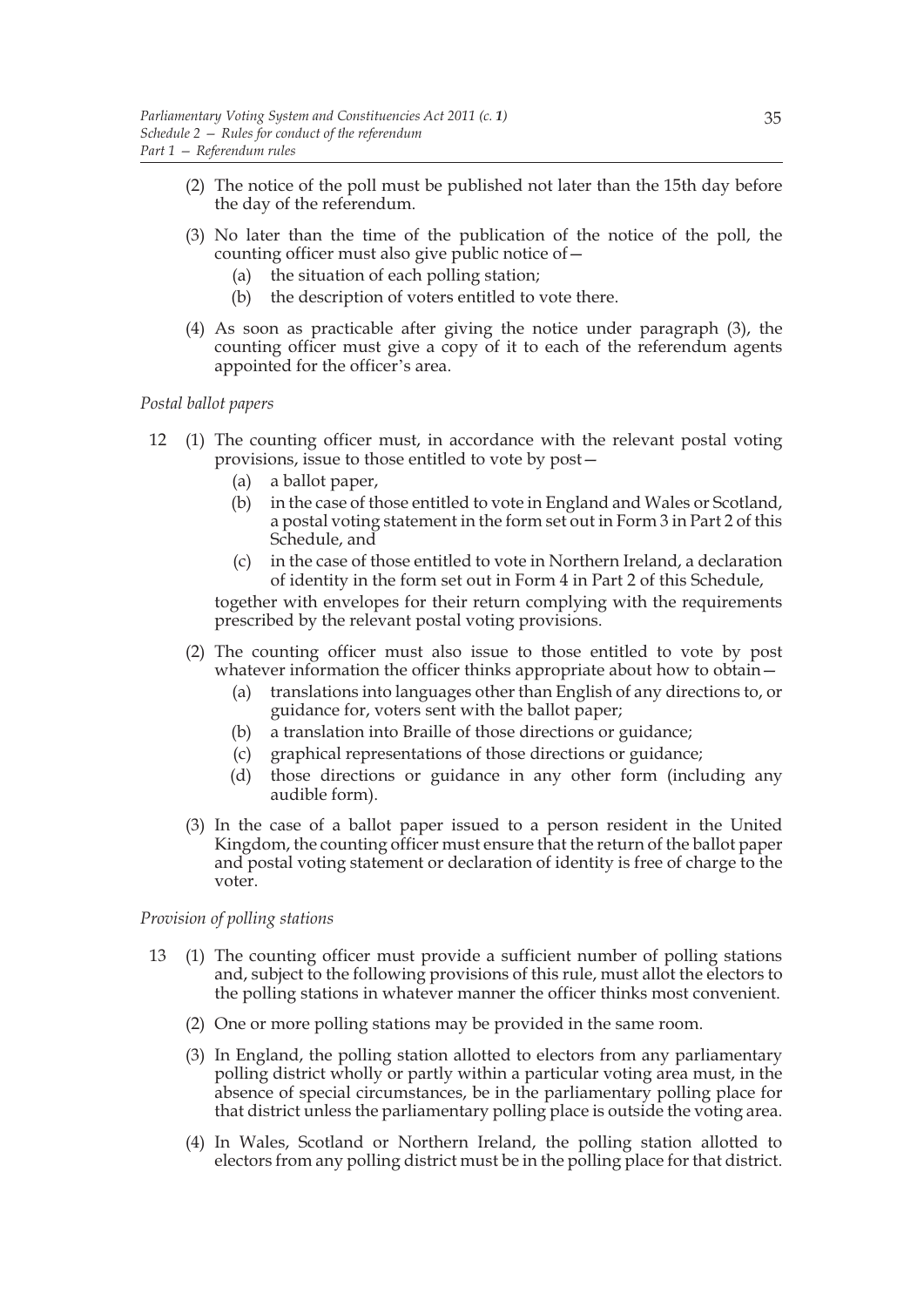- (5) The polling districts and polling places that apply for the purposes of paragraph (4) are—
	- (a) in Wales, those that would apply by virtue of provision made under section 13(1)(a) of the Government of Wales 2006 in respect of an election for membership of the National Assembly for Wales held on the day of the referendum;
	- (b) in Scotland, those that would apply by virtue of provision made under section 12(1)(a) of the Scotland Act 1998 in respect of an election for membership of the Scottish Parliament held on the day of the referendum;
	- (c) in Northern Ireland, those for the time being established under the law relating to local elections within the meaning of section 130 of the Electoral Law Act (Northern Ireland) 1962.
- (6) The number of ballot papers counted or votes cast as certified by the Chief Counting Officer or a Regional Counting Officer or counting officer may not be questioned by reason of—
	- (a) any non-compliance with paragraph (3) or (4), or
	- (b) any informality relative to polling districts or polling places.
- (7) The counting officer must provide each polling station with however many compartments are necessary in which the voters can mark their votes screened from observation.

### *Appointment of presiding officers and clerks*

- 14 (1) The counting officer must appoint and pay—
	- (a) a presiding officer to attend at each polling station;
	- (b) however many clerks are necessary for the purposes of the referendum.

But the officer may not employ a person who has been employed by or on behalf of a permitted participant in or about the referendum.

- (2) The counting officer may, if the officer thinks fit, preside at a polling station. The provisions of these rules relating to a presiding officer apply to a counting officer so presiding, with the necessary modifications as to things to be done by the counting officer to the presiding officer or by the presiding officer to the counting officer.
- (3) A presiding officer may do, by the clerks appointed to assist the officer, any act (including the asking of questions) which the officer is required or authorised by these rules to do at a polling station except order the arrest, exclusion or removal of a person from the polling station.

### *Issue of official poll cards*

15 (1) The counting officer must, as soon as practicable after the publication of notice of the referendum, send to electors and their proxies an official poll card.

This paragraph is subject to paragraphs (2) and (3).

- (2) An official poll card must not be sent to a person—
	- (a) as an elector, if the person is entitled to a postal vote in Northern Ireland;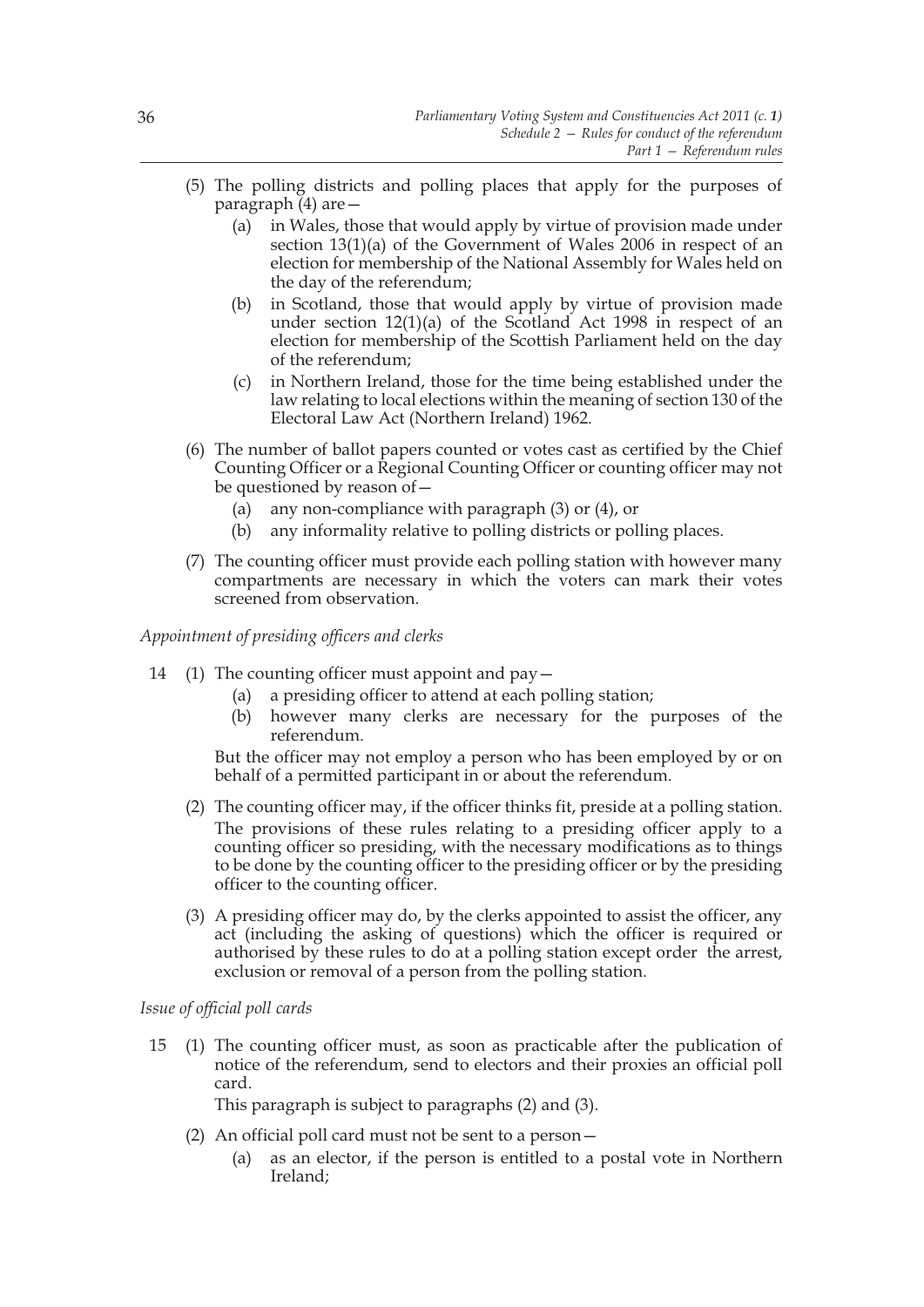- (b) as a proxy, if the person is entitled to a proxy postal vote in Northern Ireland.
- (3) An official poll card must not be sent to a person registered, or to be registered, in pursuance of—
	- (a) an overseas elector's declaration, within the meaning of section 2 of the Representation of the People Act 1985 (registration of British citizens overseas), or
	- (b) a declaration made by virtue of subsection (5) of section 3 of that Act (extension of franchise for European Parliamentary Elections).
- (4) An elector's official poll card must be sent or delivered to his or her qualifying address, and a proxy's to his or her address as shown in the list of proxies.
- (5) In the case of an elector who is entitled to vote in the referendum in England and Wales or Scotland—
	- (a) an official poll card sent to the elector must be in the form set out in Form 5 in Part 2 of this Schedule;
	- (b) an official postal poll card sent to the elector must be in the form set out in Form 6 in Part 2 of this Schedule;
	- (c) an official poll card sent to the proxy of the elector must be in the form set out in Form 7 in Part 2 of this Schedule;
	- (d) an official postal poll card sent to the proxy of the elector must be in the form set out in Form 8 in Part 2 of this Schedule.
- (6) In the case of an elector who is entitled to vote in the referendum in Northern Ireland—
	- (a) an official poll card sent to the elector must be in the form set out in Form 9 in Part 2 of this Schedule;
	- (b) an official poll card sent to the proxy of the elector must be in the form set out in Form 10 in Part 2 of this Schedule.
- (7) An official poll card or official postal poll card may set out whatever information, in addition to that required by virtue of paragraph (5) or (6), the counting officer thinks appropriate.
- (8) Different information may be provided in pursuance of paragraph (7) to different electors or descriptions of elector.
- (9) In this rule—
	- "qualifying address" means the address in respect of which a person is entitled to be registered on the register of electors;
	- "elector" includes only those electors who, on the last day for publication of notice of the referendum, appear on a register to be used for the referendum.

*Notification that certain electors entitled to absent vote*

- 16 (1) As soon as practicable after the publication of notice of the referendum, a registration officer must—
	- (a) notify those peers who are within entry 2, 4 or 5 of the table in paragraph 5(2) or 16(2) of Schedule 3 that they are entitled to vote by post in the referendum;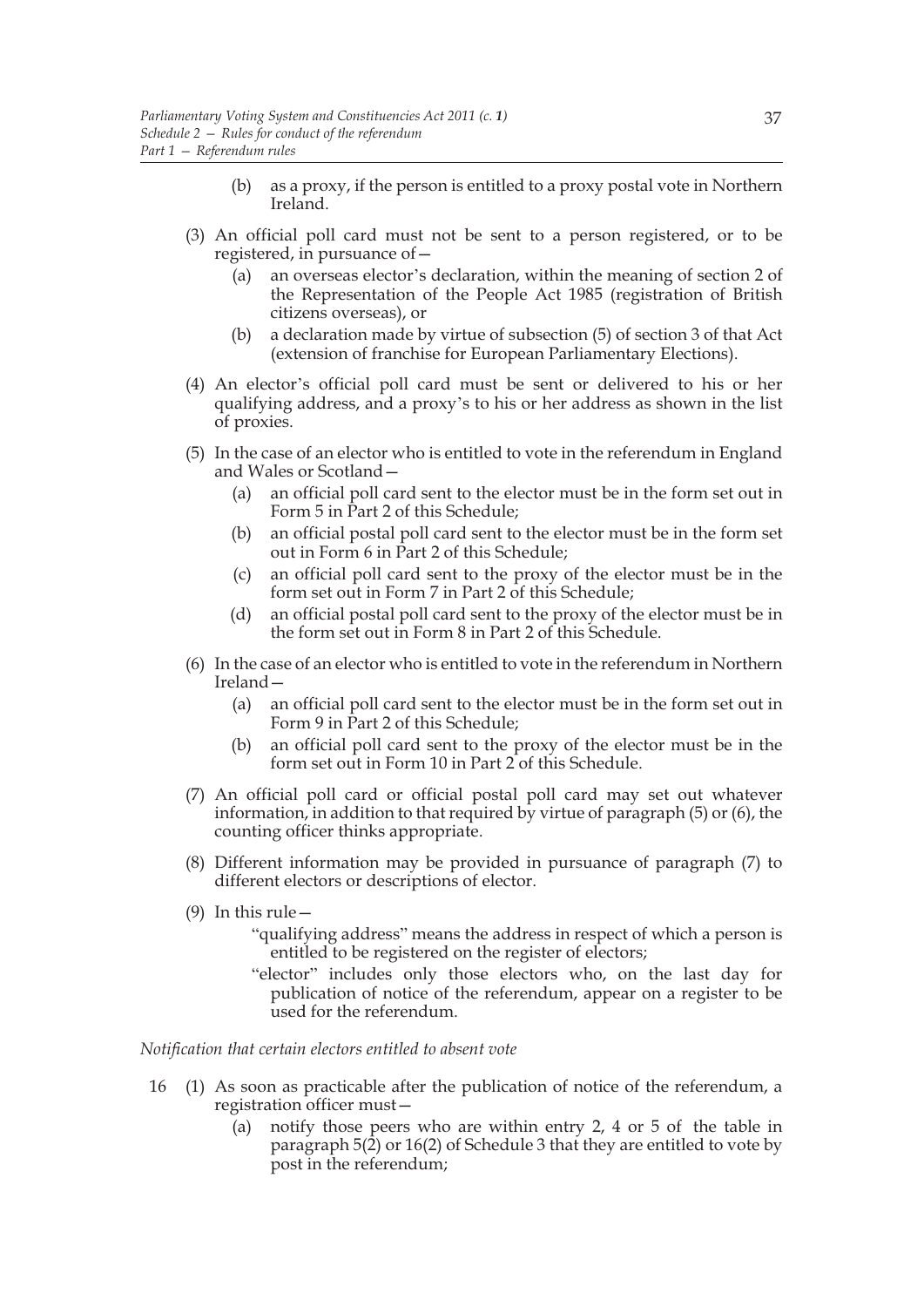- (b) notify those electors who are within entry 2, 3, 4 or 5 of the table in paragraph 5(3) or 16(3) of Schedule 3 that they are entitled to vote by proxy in the referendum.
- (2) A notice given to a peer under paragraph  $(1)(b)$  must -
	- (a) in the case of a peer within entry 2 of the table, state that the peer's entitlement to vote by proxy in the referendum arises by virtue of the peer's inclusion in the list of proxies for a specified poll mentioned in that entry;
	- (b) in the case of a peer within entry 4 of the table, state that the peer's entitlement to vote by proxy in the referendum arises by virtue of the peer's inclusion in the record kept under paragraph 3 of Schedule 4 to the Representation of the People Act 2000 as voting by proxy at local government elections;
	- (c) in the case of a peer within entry 5 of the table, state that the peer's entitlement to vote by proxy in the referendum arises by virtue of the peer's inclusion in the record kept under paragraph 3 of Schedule 2 to the European Parliamentary Elections Regulations 2004 (S.I. 2004/ 293) or (as the case may be) regulation 8 of the European Parliamentary Elections (Northern Ireland) Regulations 2004  $(S.I. 2008/1741)$  as voting by proxy.

### *Equipment of polling stations*

- 17 (1) The counting officer must provide each presiding officer with however many ballot boxes and ballot papers the counting officer thinks are necessary.
	- (2) Every ballot box must be constructed so that the ballot papers can be put in it, but cannot be withdrawn from it, without the box being unlocked or (in the case of a box without a lock) the seal being broken.
	- (3) The counting officer must provide each polling station with—
		- (a) materials to enable voters to mark the ballot papers;
		- (b) copies of each register of electors used for the referendum that contains the entries relating to the electors allotted to the station (or, in the case of a register only part of which contains those entries, that part);
		- (c) the parts of any special lists prepared for the referendum corresponding to each register or part of a register provided under sub-paragraph (b);
		- (d) a list consisting of that part of the list prepared under rule 6 that contains the numbers (but not the other unique identifying marks) corresponding to those on the ballot papers provided to the presiding officer of the polling station.

The list provided under sub-paragraph (d) must be in the form set out in Form 11 in Part 2 of this Schedule.

- (4) The counting officer must also provide each polling station with—
	- (a) at least one large version of the ballot paper, which must be displayed inside the polling station for the assistance of voters who are partially sighted;
	- (b) a device for enabling voters who are blind or partially sighted to vote without any need for assistance from the presiding officer or any companion (within the meaning of rule 31(1)).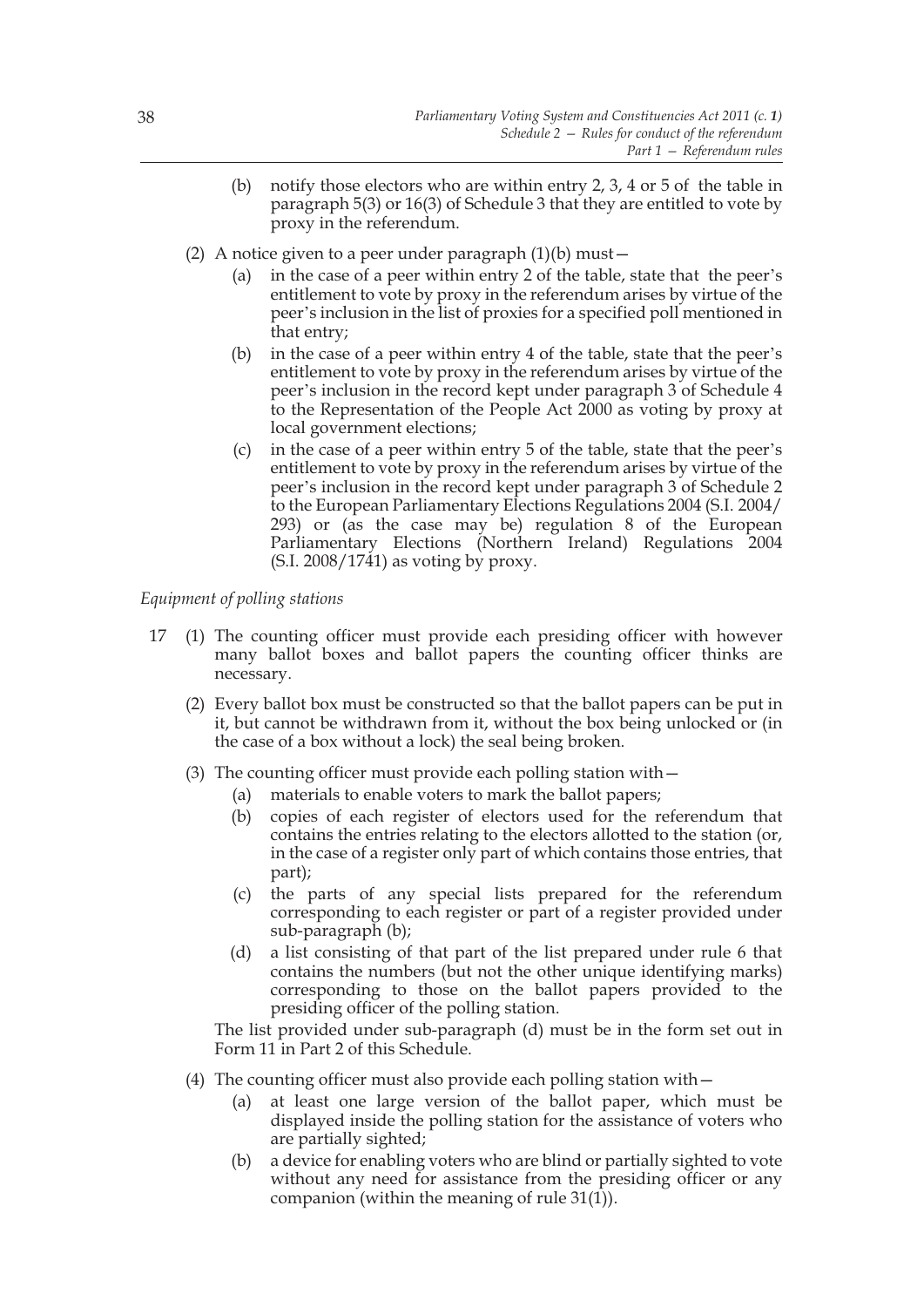- (5) The device mentioned in paragraph  $(4)(b)$  must  $-$ 
	- (a) allow a ballot paper to be inserted into and removed from the device, or attached to and detached from it, easily and without damage to the paper;
	- (b) keep the ballot paper firmly in place during use;
	- (c) provide suitable means for the voter—
		- (i) to identify the spaces on the ballot paper on which the voter may mark his or her vote,
		- (ii) to identify the answer to which each such space refers, and
		- (iii) to mark his or her vote on the space the voter has chosen.
- (6) A notice in the form set out in Form 12 in Part 2 of this Schedule, giving directions for the guidance of the voters in voting, must be printed in conspicuous characters and exhibited inside and outside every polling station.
- (7) In every compartment of every polling station there must be exhibited the notice—

"Mark one box only. Put no other mark on the ballot paper, or your vote may not be counted".

(8) The reference in paragraph (3)(b) to the copies of a register of electors includes a reference to copies of any notices issued under section 13B(3B) or (3D) or 13BA(9) of the 1983 Act in respect of alterations to the register.

*Appointment of polling and counting agents*

- 18 (1) A referendum agent may, before the commencement of the poll, appoint—
	- (a) polling agents to attend at polling stations for the purpose of detecting personation;
	- (b) counting agents to attend at the counting of the votes.

person's appointment as a counting agent.

- (2) A referendum agent may, for each count, designate one counting agent as a person authorised to require a re-count under rule 41. A designation under this paragraph must be made at the same time as the
- (3) In paragraph (2) "count" includes a re-count and "re-count" includes a further re-count.
- (4) The counting officer may limit the number of counting agents that may be appointed, so long as—
	- (a) the number that may be appointed by each referendum agent is the same, and
	- (b) the number that may be appointed by each referendum agent is not (except in special circumstances) less than the number obtained by dividing the number of clerks employed on the counting by the number of referendum agents.
- (5) For the purposes of paragraph  $(4)(b)$ , a counting agent appointed by more than one referendum agent is to be treated as a separate agent for each of them.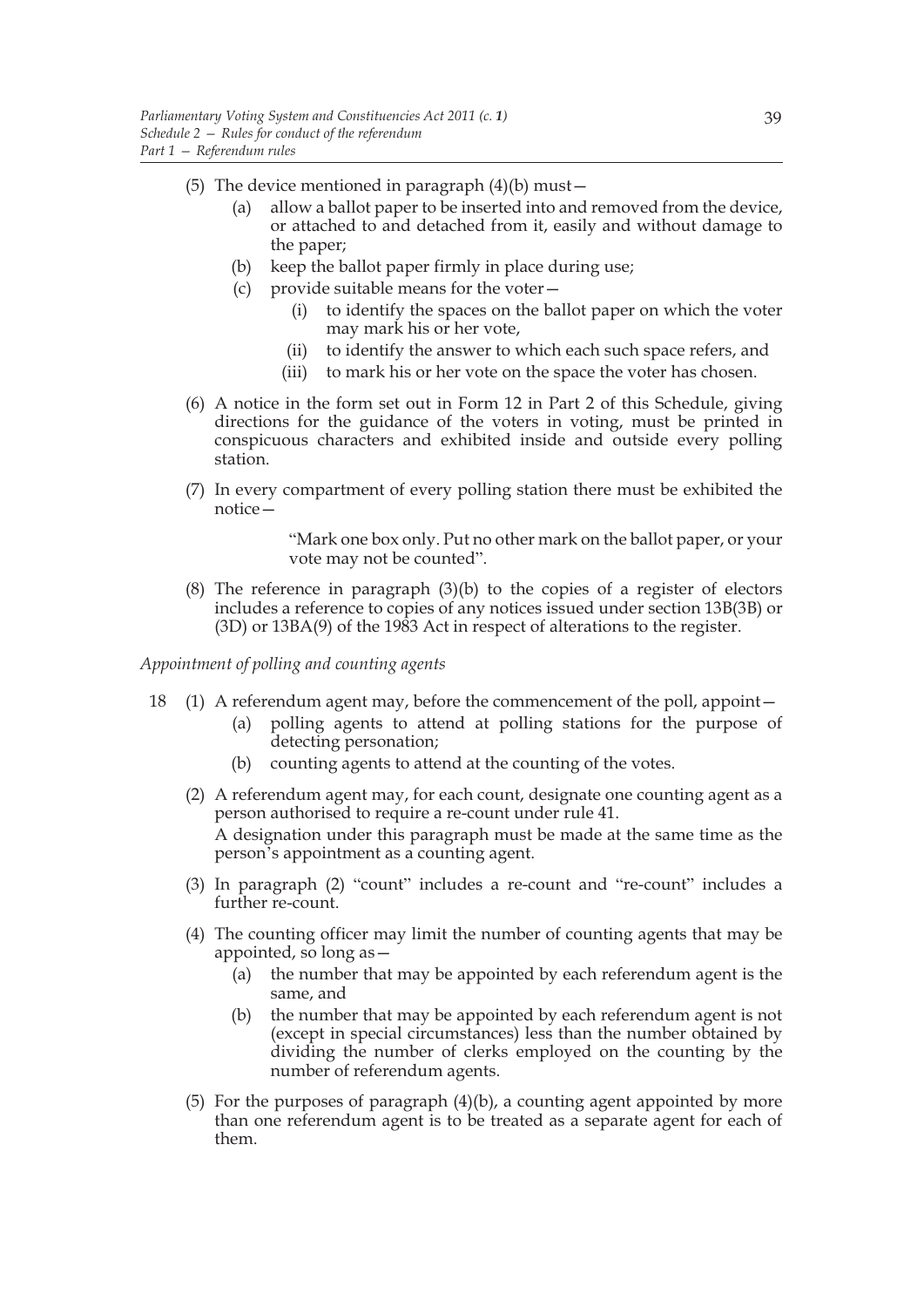- (6) A referendum agent who appoints a polling or counting agent must give the counting officer notice of the appointment by no later than the 5th day before the day of the poll.
- (7) If a polling or counting agent dies, or becomes incapable of acting, the referendum agent may appoint another agent and must give the counting officer notice of the new appointment as soon as practicable.
- (8) If a referendum agent designates a counting agent under paragraph (2) the notice under paragraph (6) or (7) must include notice of that fact.
- (9) A notice under paragraph (6) or  $(7)$ 
	- (a) must be in writing, and
	- (b) must give the name and address of the appointee.
- (10) In the following provisions of these rules, references to polling agents and counting agents are to be read as references to polling or counting agents appointed under paragraph (1) or (7)—
	- (a) whose appointments have been duly made and notified, and
	- (b) where the number of agents is restricted, who are within the permitted numbers.
- (11) Any notice required to be given to a counting agent by the counting officer may be delivered at, or sent by post to, the address stated in the notice of appointment.
- (12) A referendum agent may do or assist in doing anything that a polling or counting agent appointed by him or her is authorised to do; and anything required or authorised by these rules to be done in the presence of the polling or counting agents may be done in the presence of a referendum agent instead of his or her polling or counting agents.
- (13) Where by these rules anything is required or authorised to be done in the presence of the polling or counting agents, the non-attendance of any agent or agents at the time and place appointed for the purpose does not invalidate the thing (if the thing is otherwise duly done).

### *Notification of requirement of secrecy*

- 19 The counting officer must make whatever arrangements the officer thinks are appropriate to ensure that—
	- (a) every person attending at a polling station (otherwise than for the purpose of voting, or assisting a voter with disabilities to vote, or as a constable on duty there) has been given a copy in writing of the provisions of subsections  $(1)$ ,  $(3)$  and  $(6)$  of section 66 of the 1983 Act as modified by Schedule 4;
	- (b) every person attending at the counting of the votes (other than any constable on duty at the counting) has been given a copy in writing of the provisions of subsections  $(2)$  and  $(6)$  of that section as so modified.

### *Return of postal ballot papers*

- 20 (1) Where—
	- (a) a postal vote has been returned in respect of a person who is entered in the postal voters list, or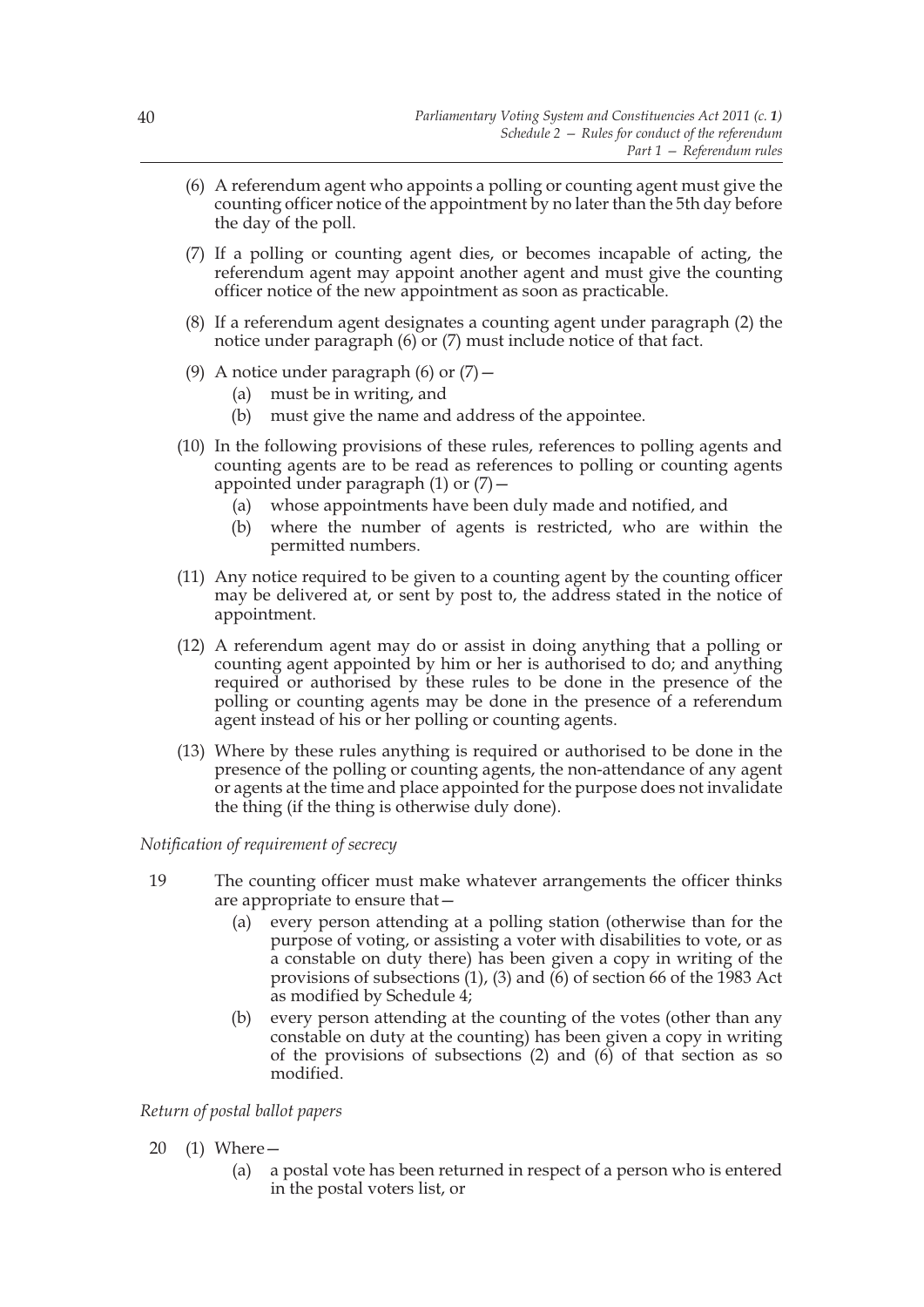(b) a proxy postal vote has been returned in respect of a proxy who is entered in the proxy postal voters list,

the counting officer must mark the list in the manner prescribed by the relevant postal voting provisions.

(2) Rule 40(3) and (4) does not apply for the purpose of determining whether, for the purposes of this rule, a postal vote or a proxy postal vote is returned.

#### THE POLL

#### *Admission to polling station*

- 21 (1) The presiding officer must exclude from the polling station everyone except—
	- (a) voters,
	- (b) persons under the age of 18 who accompany voters to the polling station,
	- (c) the Chief Counting Officer, the Regional Counting Officer (in the case of a polling station in a region for which a Regional Counting Officer is appointed) and the counting officer,
	- (d) the referendum agents,
	- (e) the polling agents appointed to attend at the polling station,
	- (f) the clerks appointed to attend at the polling station,
	- (g) persons who are entitled to attend by virtue of any of sections 6A to 6D of the 2000 Act,
	- (h) the constables on duty, and
	- (i) the companions of voters with disabilities attending at the polling station.
	- (2) The presiding officer must regulate the total number of voters and persons under the age of 18 who accompany them to be admitted to the polling station at the same time.
	- (3) No more than one polling agent may be admitted at the same time to a polling station on behalf of the same referendum agent.
	- (4) A constable or person employed by a counting officer may be admitted to vote in person elsewhere than at the polling station allotted under these rules only on production and surrender of a certificate (in these rules referred to as a "certificate as to employment on duty on the day of the poll") that—
		- (a) confirms that the person is a constable or, as the case may be, is employed by a counting officer,
		- (b) is in the form set out in Form 13 in Part 2 of this Schedule, and
		- (c) is signed by an officer of police of or above the rank of inspector or, as the case may be, by the counting officer.
	- (5) A certificate surrendered under this rule must be cancelled immediately.

#### *Keeping of order in polling station*

22 (1) It is the presiding officer's duty to keep order at the officer's polling station.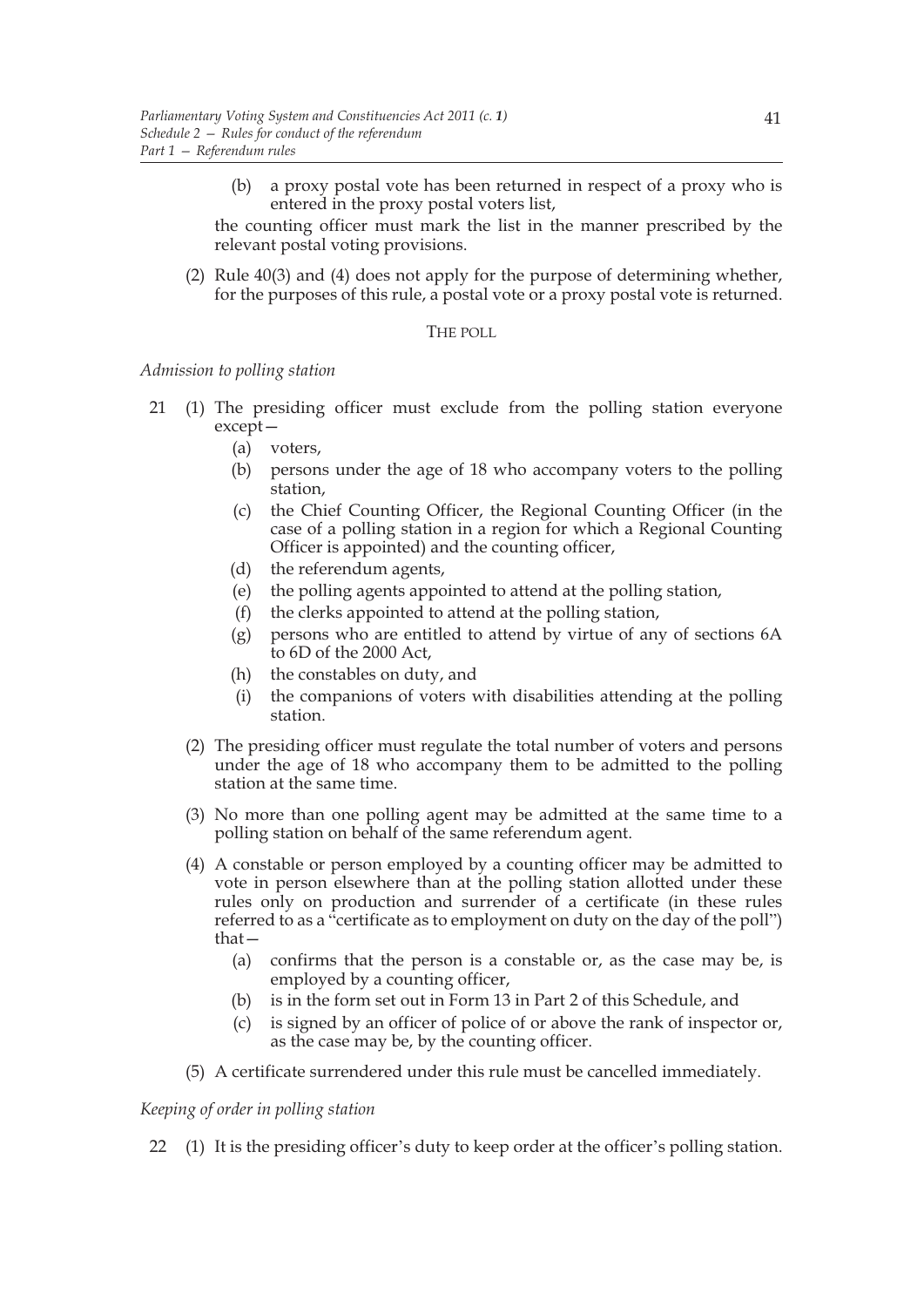- (2) If a person engages in misconduct in a polling station or fails to obey the presiding officer's lawful orders, the person may immediately, by the presiding officer's order, be removed from the polling station—
	- (a) by a constable in or near that station, or
	- (b) by any other person authorised in writing by the counting officer to discharge this function.
- (3) A person so removed may not, without the presiding officer's permission, re-enter the polling station that day.
- (4) The powers conferred by this rule may not be exercised so as to prevent a voter who is otherwise entitled to vote at a polling station from having an opportunity to vote at that station.

#### *Sealing of ballot boxes*

- 23 (1) Immediately before the commencement of the poll, the presiding officer must show anyone present in the polling station that the ballot box is empty.
	- (2) The presiding officer must then–
		- (a) lock the box (if it has a lock) and place his or her seal on it in a manner that prevents it from being opened without breaking the seal, and
		- (b) place the box in his or her view for the receipt of ballot papers, and keep it so locked (if it has a lock) and sealed.

#### *Questions to be put to voters*

- 24 (1) At the time of the application (but not afterwards), the questions specified in the second column of the table—
	- (a) may be put by the presiding officer to a person who is mentioned in the first column, and
	- (b) must be put if the letter "R" appears after the question and a referendum or polling agent requires the question to be put.

*Person applying for ballot paper*

*Questions*

- 1 A person applying as an elector (a) "Are you the person registered in the register of electors as follows (*read out the whole entry*
	- *from the register*)?" [R] (b) "Have you already voted in the referendum on the voting system for United Kingdom parliamentary elections, here or elsewhere, otherwise than as proxy for some other person?" [R]
	- (c) In Northern Ireland, "What is your date of birth?"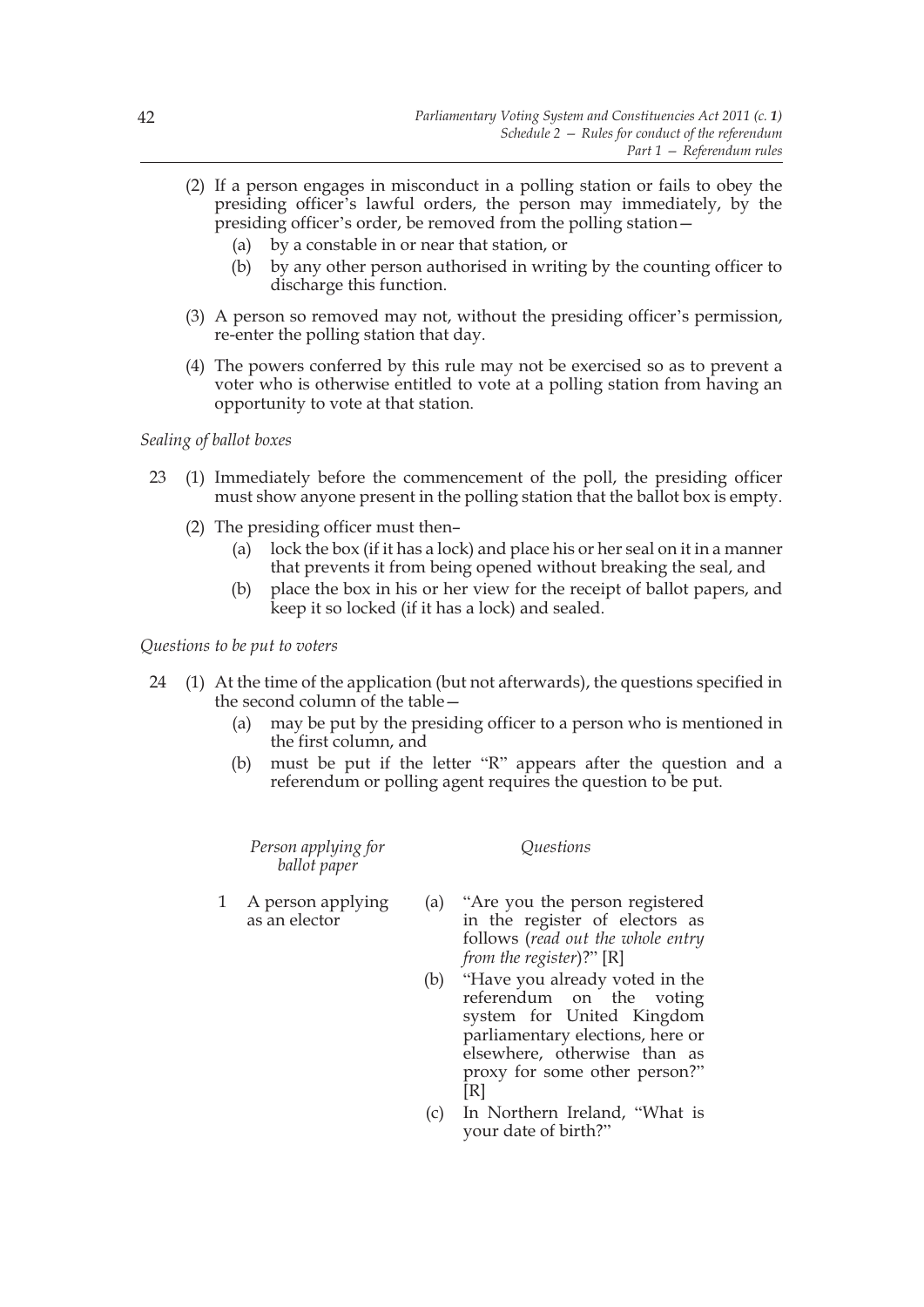|   | Person applying for<br>ballot paper |     | Questions                                                                                                                                                                                                                     |
|---|-------------------------------------|-----|-------------------------------------------------------------------------------------------------------------------------------------------------------------------------------------------------------------------------------|
|   | A person applying<br>as proxy       | (a) | "Are you the person whose<br>name appears as A B in the list<br>of proxies for the referendum<br>on the voting system for United<br>Kingdom parliamentary<br>elections as entitled to vote as<br>proxy on behalf of C D?" [R] |
|   |                                     | (b) | "Have you already voted in the<br>referendum on the voting<br>system for United Kingdom<br>parliamentary elections, here or<br>elsewhere, as proxy on behalf of<br>CD?" [R]                                                   |
|   |                                     | (c) | "Are you the spouse, civil"<br>partner, parent, grandparent,<br>brother/sister, child<br><b>or</b><br>grandchild of $C$ D?" [R]                                                                                               |
| 3 | A person applying<br>in England and | (a) | "Are you the person entitled to<br>vote as proxy on behalf of the                                                                                                                                                             |

3 A person applying in England and Wales or Scotland as proxy for an elector with an anonymous entry (instead of the questions at entry 2)

4 Person applying as proxy if the question at entry  $2(c)$ , or  $3(c)$  (if applicable), is not answered in the affirmative

 $D$ ?" [R] erson entitled to on behalf of the elector whose number on the register of electors is (*read out the number from the register*)?" [R]

- (b) "Have you already voted in the referendum on the voting system for United Kingdom parliamentary elections, here or elsewhere, as proxy on behalf of the elector whose number on the register of electors is (*read out the number from the register*)?" [R]
- (c) "Are you the spouse, civil partner, parent, grandparent, brother/sister, child or grandchild of the person whose number on the register of electors is (*read out the number from the register*)?" [R]

"Have you already voted in the referendum on the voting system for United Kingdom parliamentary elections on behalf of two persons of whom you are not the spouse, civil partner, parent, grand-parent, brother/sister, child or grandchild?" [R]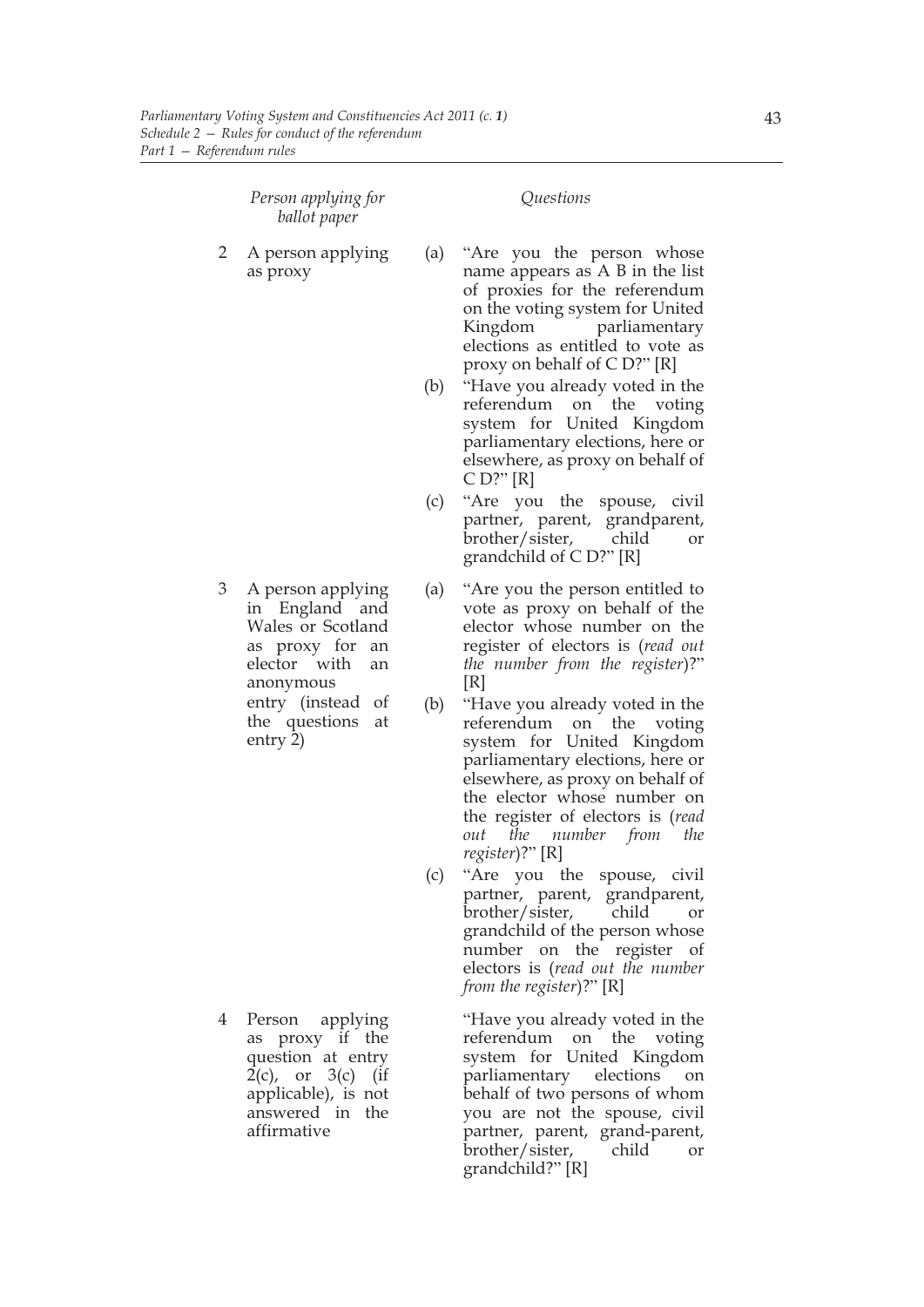|   | Person applying for<br>ballot paper                                                                            |            | <i><u>Ouestions</u></i>                                                                        |
|---|----------------------------------------------------------------------------------------------------------------|------------|------------------------------------------------------------------------------------------------|
| 5 | A person applying<br>as an elector in<br>relation to whom<br>there is an entry in<br>the postal voters<br>list | (a)<br>(b) | "Did you apply to vote by<br>post?"<br>"Why have you not voted by<br>post?"                    |
| 6 | A person applying<br>as proxy who is<br>named<br>in<br>the<br>postal<br>proxy<br>voters list                   | (a)<br>(b) | "Did you apply to vote by post"<br>as proxy?"<br>"Why have you not voted by<br>post as proxy?" |

- (2) In the case of a voter in respect of whom a notice has been issued under section 13B(3B) or (3D) or 13BA(9) of the 1983 Act, references in the table to reading from the register are to be read as references to reading from that notice.
- (3) A ballot paper must not be delivered to any person required to answer any of the above questions unless the person has answered each question satisfactorily.
- (4) Except as authorised by this rule, no inquiry is permitted as to the right of any person to vote.

### *Challenge of voter*

- 25 A person is not to be prevented from voting by reason only that—
	- (a) a referendum or polling agent declares that there is reasonable cause to believe that the person has committed an offence of personation, or
	- (b) the person is arrested on suspicion of committing or of being about to commit an offence of personation.

## *Voting procedure*

- 26 A ballot paper must be delivered to a voter who applies for one, subject to any provision of these rules to the contrary.
- 27 (1) In Northern Ireland a ballot paper must not be delivered to a voter unless the voter has produced a specified document to the presiding officer or a clerk.
	- (2) A clerk or presiding officer in Northern Ireland to whom a specified document is produced must not deliver a ballot paper to the voter if the clerk or officer decides that—
		- (a) the document raises a reasonable doubt as to whether the voter is the elector or proxy he or she claims to be, or
		- (b) the apparent age of the voter as compared with the date of birth supplied in pursuance of section  $10(4A)(b)$ ,  $10A(1A)(b)$  or 13A(2A)(b) of the 1983 Act raises a reasonable doubt as to whether the voter is the elector or proxy he or she claims to be.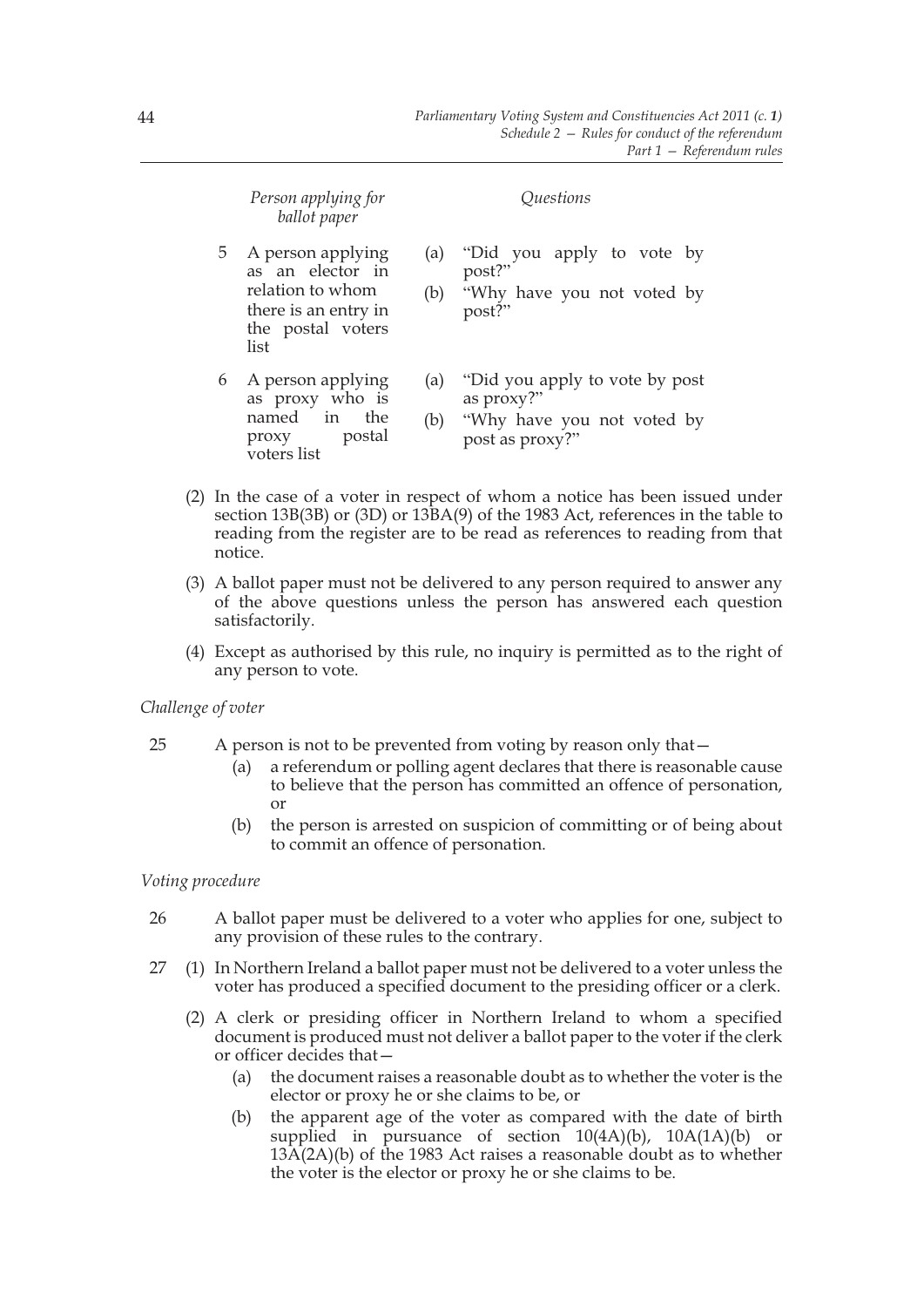(3) Where such a decision is made by a clerk, the clerk must refer the case to the presiding officer, who must deal with it under this rule as if the specified document had been produced to the officer in the first place.

The presiding officer must deal with the case in person (and accordingly rule  $14(3)$  does not apply).

- (4) For the purposes of this rule a specified document is one that for the time being falls within the following list—
	- (a) a licence to drive a motor vehicle if the licence bears the photograph of the person to whom it is issued;
	- (b) a passport issued by the Government of the United Kingdom or by the Government of the Republic of Ireland;
	- (c) an electoral identity card, issued under section 13C of the 1983 Act;
	- (d) a Senior SmartPass issued under the Northern Ireland Concessionary Fares Scheme for use from 1st May 2002;
	- (e) a Blind Person's SmartPass, issued under the Northern Ireland Concessionary Fares Scheme for use from 1st May 2002;
	- (f) a War Disabled SmartPass, issued under the Northern Ireland Concessionary Fares Scheme for use from 1st May 2002;
	- (g) a 60+ SmartPass issued under the Northern Ireland Concessionary Fares Scheme for use from 1st October 2008.
- (5) In paragraph (4)(a) "licence to drive a motor vehicle" means a licence granted under—
	- (a) Part 3 of the Road Traffic Act 1972 or Part 3 of the Road Traffic Act 1988,
	- (b) the Road Traffic (Northern Ireland) Order 1981, or
	- (c) any corresponding enactment for the time being in force,

and includes a Community licence within the meaning of those enactments.

- (6) References in this rule to producing a document are to producing it for inspection.
- 28 (1) This rule applies where there is a duty to deliver a ballot paper to a voter under rule 26.
	- (2) Immediately before delivery of the ballot paper—
		- (a) the number and (unless paragraph (3) applies) name of the elector as stated in the copy of the register of electors must be called out;
		- (b) the number of the elector must be marked on the list mentioned in rule 17(3)(d) beside the number of the ballot paper to be issued to the elector;
		- (c) a mark must be placed in the register of electors against the number of the elector to note that a ballot paper has been received but without showing the particular ballot paper which has been received;
		- (d) in the case of a person applying for a ballot paper as proxy, a mark must also be placed against the person's name in the list of proxies.
	- (3) An elector who has an anonymous entry must show the presiding officer his or her official poll card and only the number is to be called out in pursuance of paragraph  $(2)(a)$ .
	- (4) In the case of an elector who is added to the register in pursuance of a notice issued under section 13B(3B) or (3D) or 13BA(9) of the 1983 Act—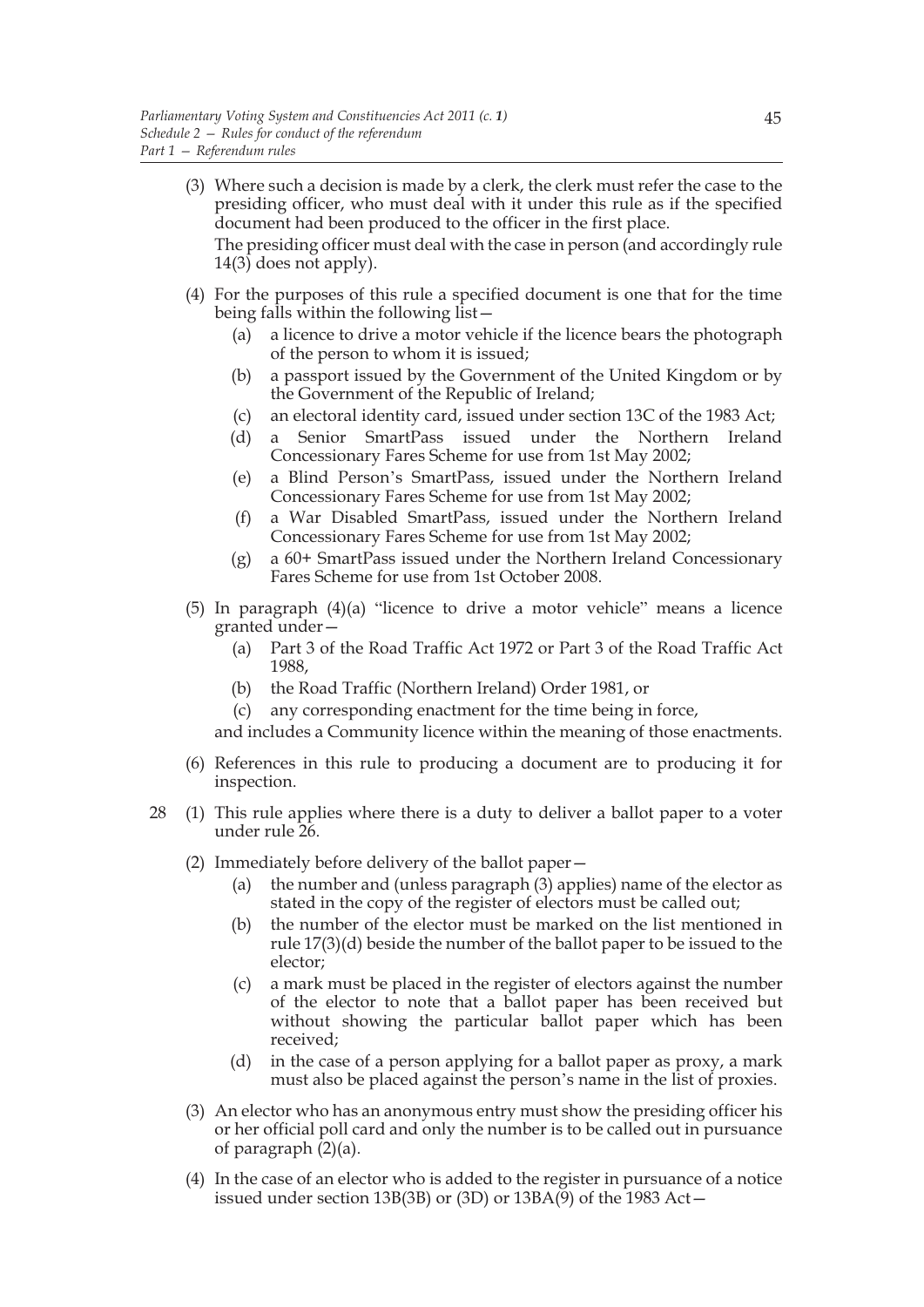- (a) the reference in paragraph  $(2)(a)$  to the copy of the register of electors is to be read as a reference to the copy of the notice;
- (b) the reference in paragraph (2)(c) to a mark being placed in the register of electors is to be read as a reference to a mark being made on the copy of the notice.
- 29 (1) Immediately after receiving a ballot paper the voter must—
	- (a) proceed into one of the compartments in the polling station and there secretly mark the paper and fold it up so as to conceal the vote, and then
	- (b) show to the presiding officer the back of the paper, so as to disclose the number and other unique identifying mark, and put the ballot paper so folded up into the ballot box in the presiding officer's presence.
	- (2) The voter must vote without undue delay, and must leave the polling station as soon as he or she has put the ballot paper into the ballot box.

*Votes marked by presiding officer*

- 30 (1) This rule applies where a voter applies to the presiding officer to mark the voter's ballot paper and the voter—
	- (a) is incapacitated by blindness or other disability from voting in the manner directed by these rules, or
	- (b) declares orally that he or she is unable to read.
	- (2) The presiding officer must, in the presence of the polling agents—
		- (a) cause the voter's vote to be marked on a ballot paper in the manner directed by the voter, and
		- (b) cause the ballot paper to be placed in the ballot box,

but in Northern Ireland this is subject to paragraph (3).

- (3) In the case of a voter who makes an application in Northern Ireland under this rule, rule 27 applies as if the references to delivering a ballot paper were references to causing the voter's vote to be marked on the ballot paper.
- (4) The name of every voter whose vote is marked in pursuance of this rule must be entered on a list (in these rules called "the list of votes marked by the presiding officer"), together with—
	- (a) the voter's number on the register of electors, and
	- (b) the reason for the vote being marked in pursuance of this rule.
- (5) In the case of a person voting as proxy for an elector, the number to be entered together with the voter's name is the elector's number.
- (6) In the case of a person in respect of whom a notice has been issued under section 13B(3B) or (3D) or 13BA(9) of the 1983 Act, the reference in paragraph (4)(a) to the voter's number on the register of electors is to be read as a reference to the number relating to the voter on the notice.

### *Voting by people with disabilities*

31 (1) Paragraph (2) applies where a voter applies to the presiding officer, on the ground of blindness or other disability or inability to read, to be allowed to vote with the assistance of an accompanying person (in these rules referred to as the "companion").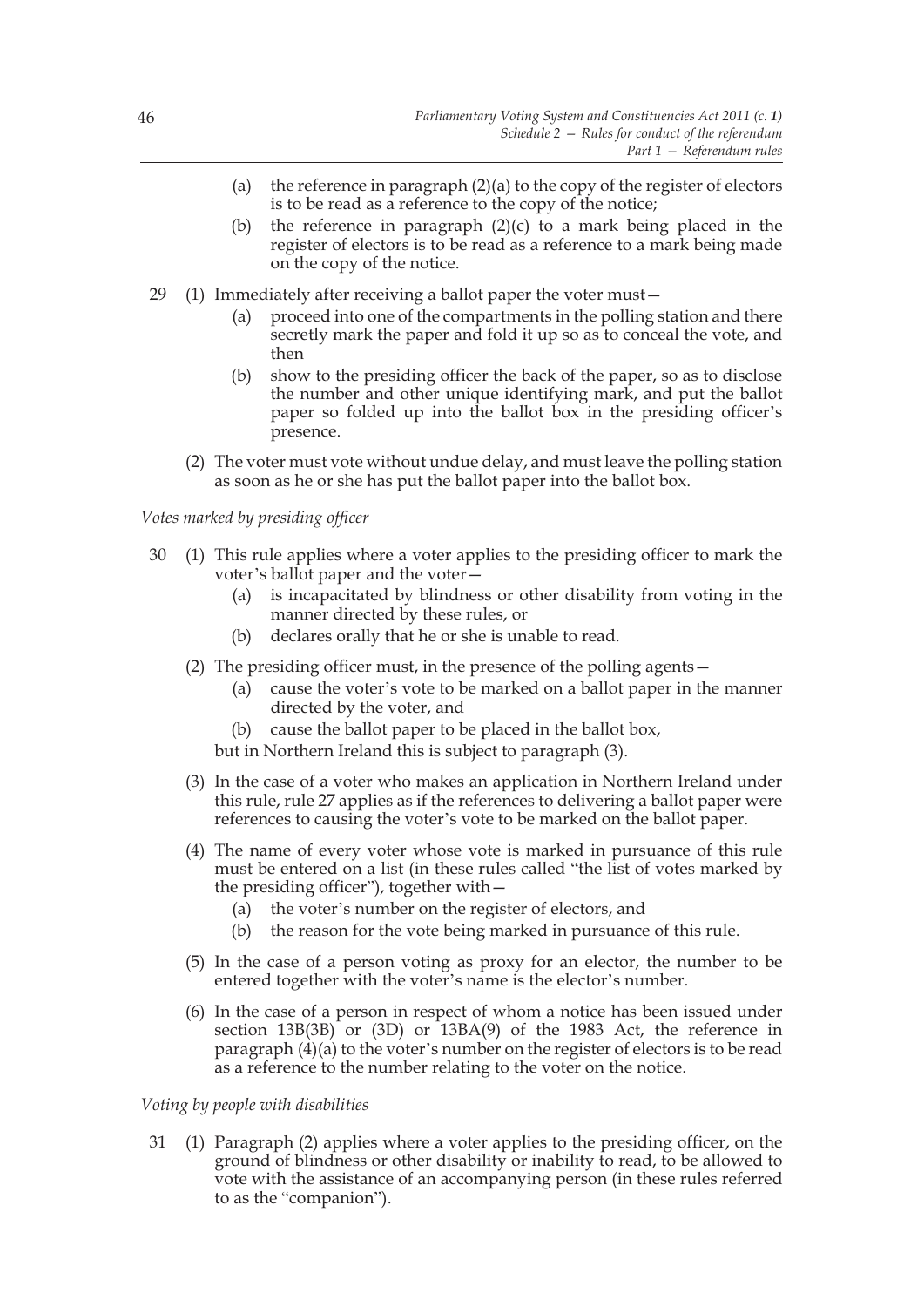- (2) The presiding officer must grant the application if  $-$ 
	- (a) the voter makes an oral or written declaration that he or she is so incapacitated by blindness or other disability, or by an inability to read, as to be unable to vote without assistance,
	- (b) the presiding officer is satisfied that the voter is so incapacitated, and
	- (c) the presiding officer is satisfied by a written declaration made by the companion (in these rules referred to as "the declaration made by the companion of a voter with disabilities") that the companion—
		- (i) is a person qualified to assist the voter, and
		- (ii) has not previously assisted more than one voter with disabilities to vote in the referendum,

but in Northern Ireland this is subject to paragraph (3).

- (3) In the case of a voter who makes an application in Northern Ireland under this rule, rule 27 applies as if the references to delivering a ballot paper were references to granting the voter's application.
- (4) For the purposes of paragraph  $(2)(c)$  a person is qualified to assist a voter with disabilities to vote if the person—
	- (a) is entitled to vote as an elector in the referendum, or
	- (b) is the father, mother, brother, sister, spouse, civil partner, son or daughter of the voter and has attained the age of 18 years.
- (5) The declaration made by the companion—
	- (a) must be in the form set out in Form 14 in Part 2 of this Schedule,
	- (b) must be made before the presiding officer at the time when the voter applies to vote with the assistance of the companion, and
	- (c) must be given immediately to the presiding officer,

and the presiding officer must attest and retain the declaration.

- (6) No fee or other payment may be charged in respect of the declaration.
- (7) If the presiding officer grants an application under this rule, anything which is by these rules required to be done to or by the voter in connection with the giving of his or her vote may be done to, or with the assistance of, the companion.
- (8) The name of every voter whose vote is given in accordance with this rule must be entered on a list (in these rules referred to as "the list of voters with disabilities assisted by companions") together with—
	- (a) the voter's number on the register of electors, and
	- (b) the name and address of the companion.
- (9) In the case of a person voting as proxy for an elector, the number to be entered together with the voter's name is the elector's number.
- (10) In the case of a person in respect of whom a notice has been issued under section 13B(3B) or (3D) or 13BA(9) of the 1983 Act, the reference in paragraph (8)(a) to the voter's number on the register of electors is to be read as a reference to the number relating to the voter on the notice.
- (11) For the purposes of these rules a person is a voter with disabilities if the person has made a declaration under this rule.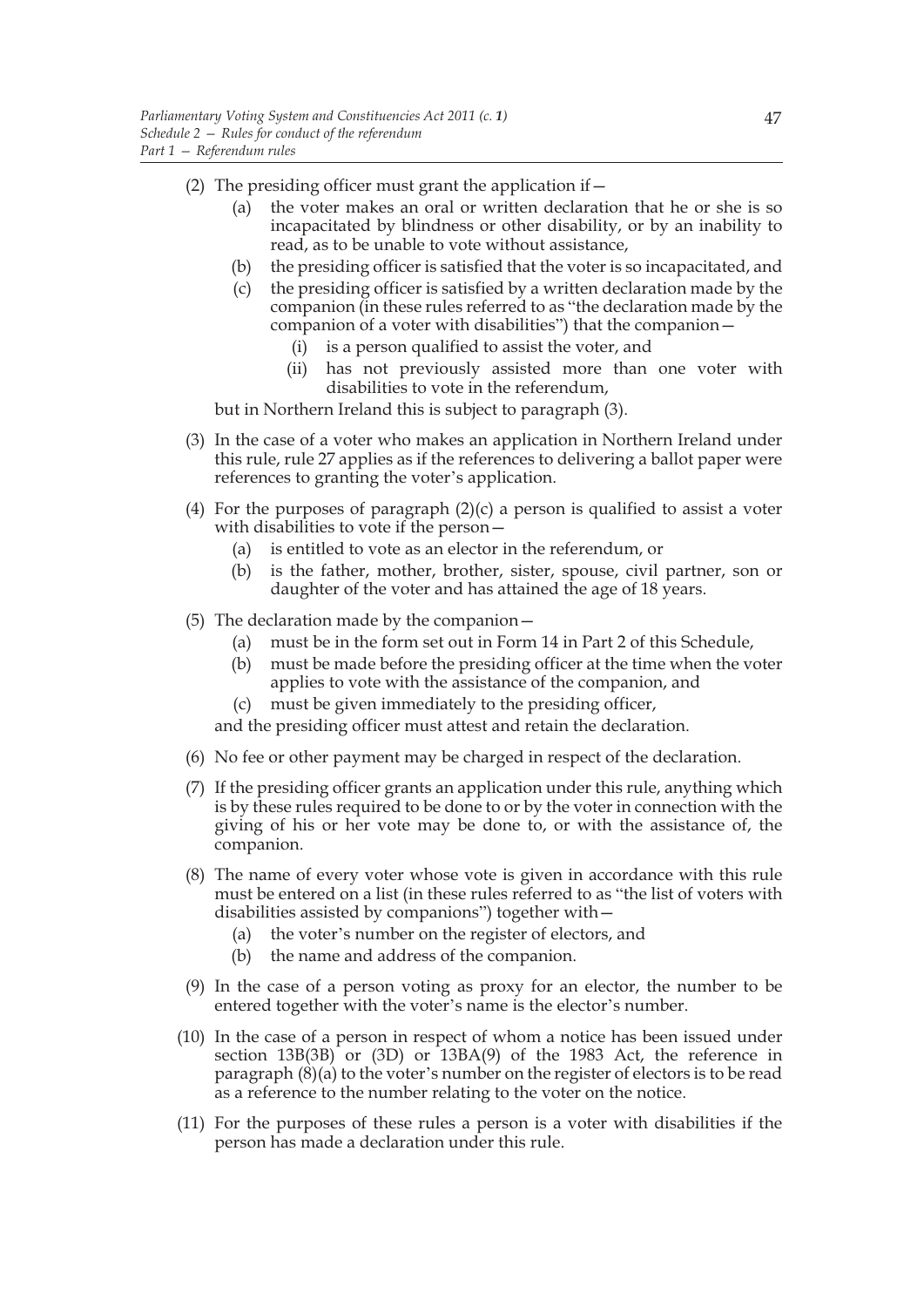*Tendered ballot papers*

- 32 (1) In the following cases a person is entitled to mark a ballot paper (a "tendered ballot paper") in the same manner as any other voter if  $-$ 
	- (a) in cases 1 to 7, the person satisfactorily answers the questions permitted by law to be asked at the poll;
	- (b) in case 8, the person satisfactorily answers the questions permitted by law to be asked at the poll other than the question at entry 1(c) in the table in rule 24.

Rule 33 makes further provision about tendered ballot papers.

- (2) Case 1 is that  $-$ 
	- (a) a person applies for a ballot paper,
	- (b) the person claims—
		- (i) to be a particular elector named on the register, and
		- (ii) not to be named in the postal voters list or the list of proxies, and
	- (c) another person has already voted in person either as that elector or as proxy for that elector.
- (3) Case 2 is that  $-$ 
	- (a) a person applies for a ballot paper,
	- (b) the person claims to be  $$ 
		- a particular person named in the list of proxies as proxy for an elector, and
		- (ii) not entitled to vote by post as proxy,

and

- (c) another person has already voted in person either as that elector or as proxy for that elector.
- (4) Rule 27 applies in relation to a voter in Northern Ireland who seeks to mark a tendered ballot paper in reliance on Case 1 or 2 as it applies in relation to a voter who applies for a ballot paper under rule 26.
- (5) Case  $3$  is that  $-$ 
	- (a) a person applies for a ballot paper,
	- (b) the person claims to be a particular elector named on the register,
	- (c) the person is also named in the postal voters list, and
	- (d) the person claims not to have made an application to vote by post.
- (6) Case 4 is that  $-$ 
	- (a) a person applies for a ballot paper,
	- (b) the person claims to be a particular person named as a proxy in the list of proxies,
	- (c) the person is also named in the proxy postal voters list, and
	- (d) the person claims not to have made an application to vote by post as proxy.
- (7) Case 5 is that, before the close of the poll but after the last time at which a person may apply for a replacement postal ballot paper—
	- (a) a person claims to be a particular elector named on the register and also named in the postal voters list, and
	- (b) the person claims to have lost or not received the postal ballot paper.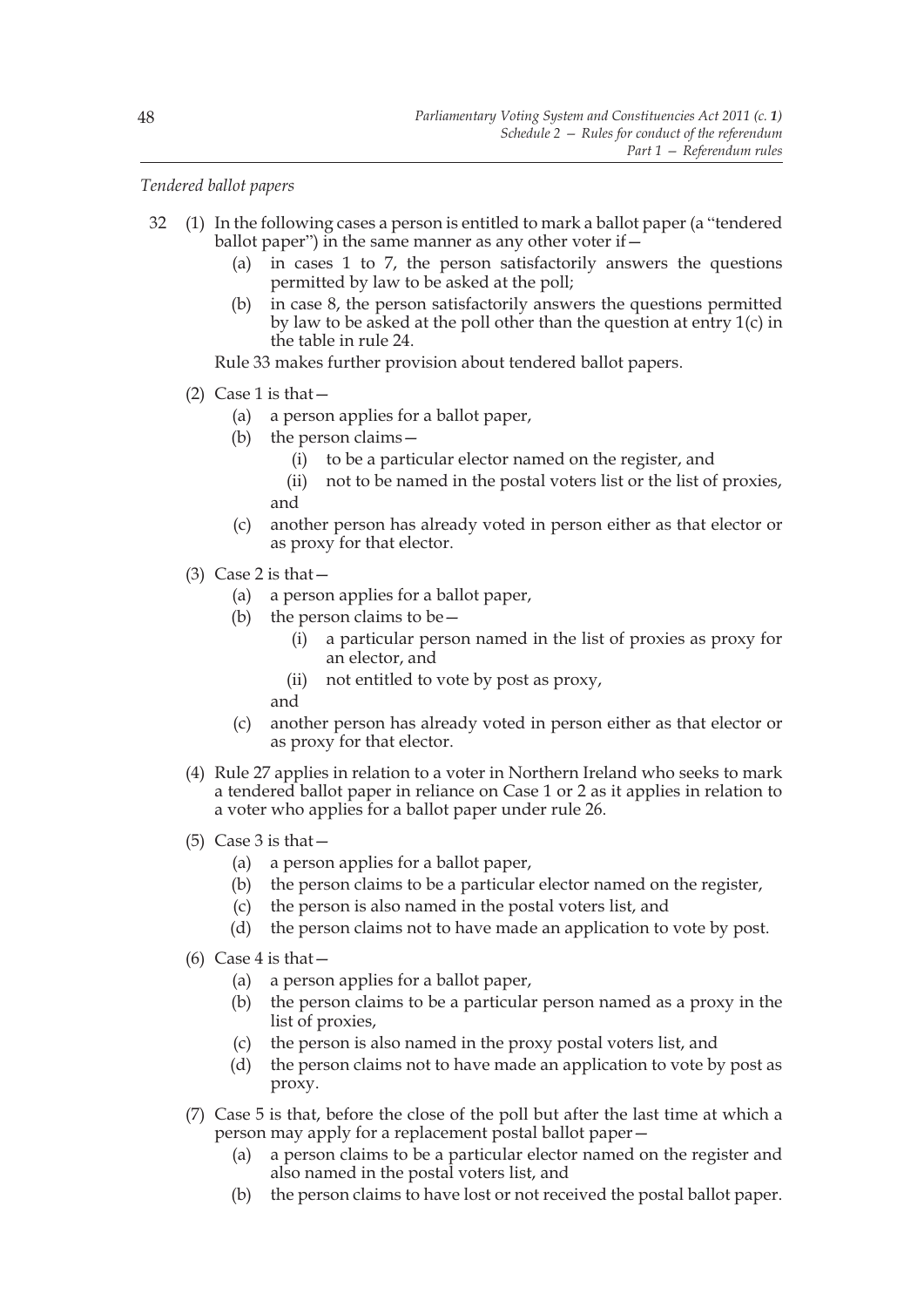- (8) Case 6 is that, before the close of the poll but after the last time at which a person may apply for a replacement postal ballot paper—
	- (a) a person claims to be a particular person named as a proxy in the list of proxies and also named in the proxy postal voters list, and
	- (b) the person claims to have lost or not received the postal ballot paper.
- (9) Case 7 is that  $-$ 
	- (a) a person applies for a ballot paper in Northern Ireland, and
	- (b) there has been a refusal under paragraph (2) of rule 27 (including that paragraph as applied by rule 30 or 31 or this rule) by a presiding officer.
- (10) Case  $8$  is that  $-$ 
	- (a) a person applies for a ballot paper in Northern Ireland, and
	- (b) the person fails to answer the question at entry 1(c) in the table in rule 24 satisfactorily.
- (11) In the case of an elector who has an anonymous entry, the references in this rule to a person named on a register or list are to be read as references to a person whose number appears on the register or list (as the case may be).
- (12) In the case of a person in respect of whom a notice has been issued under section 13B(3B) or (3D) or 13BA(9) of the 1983 Act, the references in this rule to a person named on the register are to be read as references to a person in respect of whom such a notice has been issued.
- 33 (1) Tendered ballot papers must be a different colour from the other ballot papers.
	- (2) A person in Northern Ireland who marks a tendered ballot paper in reliance on Case 7 or 8 in rule 32 must sign the paper, unless it is marked after an application was refused under rule 30 or 31.
	- (3) If a tendered ballot paper is required to be signed under paragraph (2) and the paper is not signed, the paper is void.
	- (4) Tendered ballot papers must be given to the presiding officer instead of being put into the ballot box.
	- (5) On receiving a tendered ballot paper from a voter the presiding officer must endorse it with the voter's name and number on the register of electors.
	- (6) The presiding officer must set tendered ballot papers aside in a separate packet.
	- (7) The name and number on the register of electors of every voter whose vote is marked in pursuance of rule 32 must be entered on a list (in these rules referred to as the "tendered votes list").
	- (8) In the case of a person voting as proxy for an elector, the number to be endorsed or entered together with the voter's name is the elector's number.
	- (9) In the case of an elector who has an anonymous entry, the references in paragraphs (5) and (7) to the name of the voter are to be ignored.
	- (10) In the case of a person in respect of whom a notice has been issued under section 13B(3B) or (3D) or 13BA(9) of the 1983 Act, the references in paragraphs (5) and (7) to the voter's number on the register of electors are to be read as references to the number relating to the voter on the notice.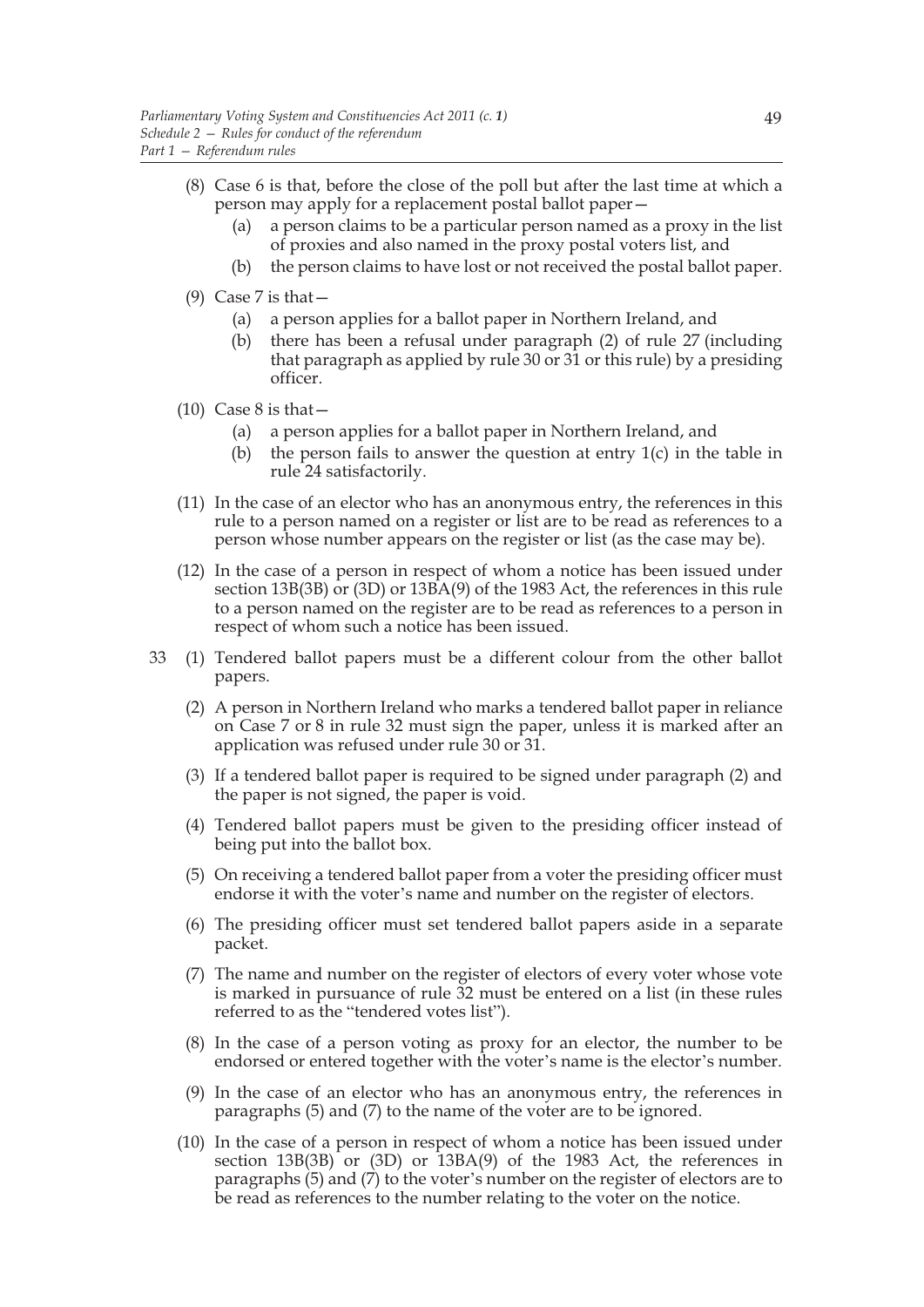### *Refusal to deliver ballot paper*

34 A decision by a presiding officer taken under paragraph (2) of rule 27, including that paragraph as applied by rule 30, 31 or 32, is final (except that it is subject to review in proceedings brought by an application for judicial review).

#### *Spoilt ballot papers*

- 35 (1) This rule applies if a voter has inadvertently dealt with his or her ballot paper in a manner which means that it cannot conveniently be used as a ballot paper and—
	- (a) the voter delivers the ballot paper (in these rules referred to as "a spoilt ballot paper") to the presiding officer, and
	- (b) proves the fact of the inadvertence to the satisfaction of the officer.
	- (2) The voter may obtain a replacement ballot paper and the spoilt ballot paper must be cancelled immediately.

# *Correction of errors on day of poll*

- 36 The presiding officer must keep a list of persons to whom ballot papers are delivered in consequence of an alteration to the register made by virtue of section 13B(3B) or (3D) or 13BA(9) of the 1983 Act that takes effect on the day of the poll.
- *Adjournment of poll in case of riot*
	- 37 (1) Where the proceedings at a polling station are interrupted or obstructed by riot or open violence, the presiding officer must adjourn the proceedings till the following day and must give notice to the counting officer as soon as practicable.
		- (2) Where the poll is adjourned at a polling station—
			- (a) the hours of polling on the day to which it is adjourned must be the same as for the original day, and
			- (b) references in these rules to the close of the poll are to be read accordingly.

## *Procedure on close of poll*

- 38 (1) As soon as practicable after the close of the poll, the presiding officer must, in the presence of any polling agents, make up into separate packets—
	- (a) each ballot box in use at the station, sealed so as to prevent the introduction of additional ballot papers and unopened, but with the key (if any) attached;
	- (b) the unused and spoilt ballot papers placed together;
	- (c) the tendered ballot papers;
	- (d) the marked copies of the registers of electors (including any marked copy notices issued under section 13B(3B) or (3D) or 13BA(9) of the 1983 Act) and of the list of proxies;
	- (e) the lists prepared under rule 6, including the parts that were completed in accordance with rule 28(2)(b) (together referred to in these rules as "the completed corresponding number lists");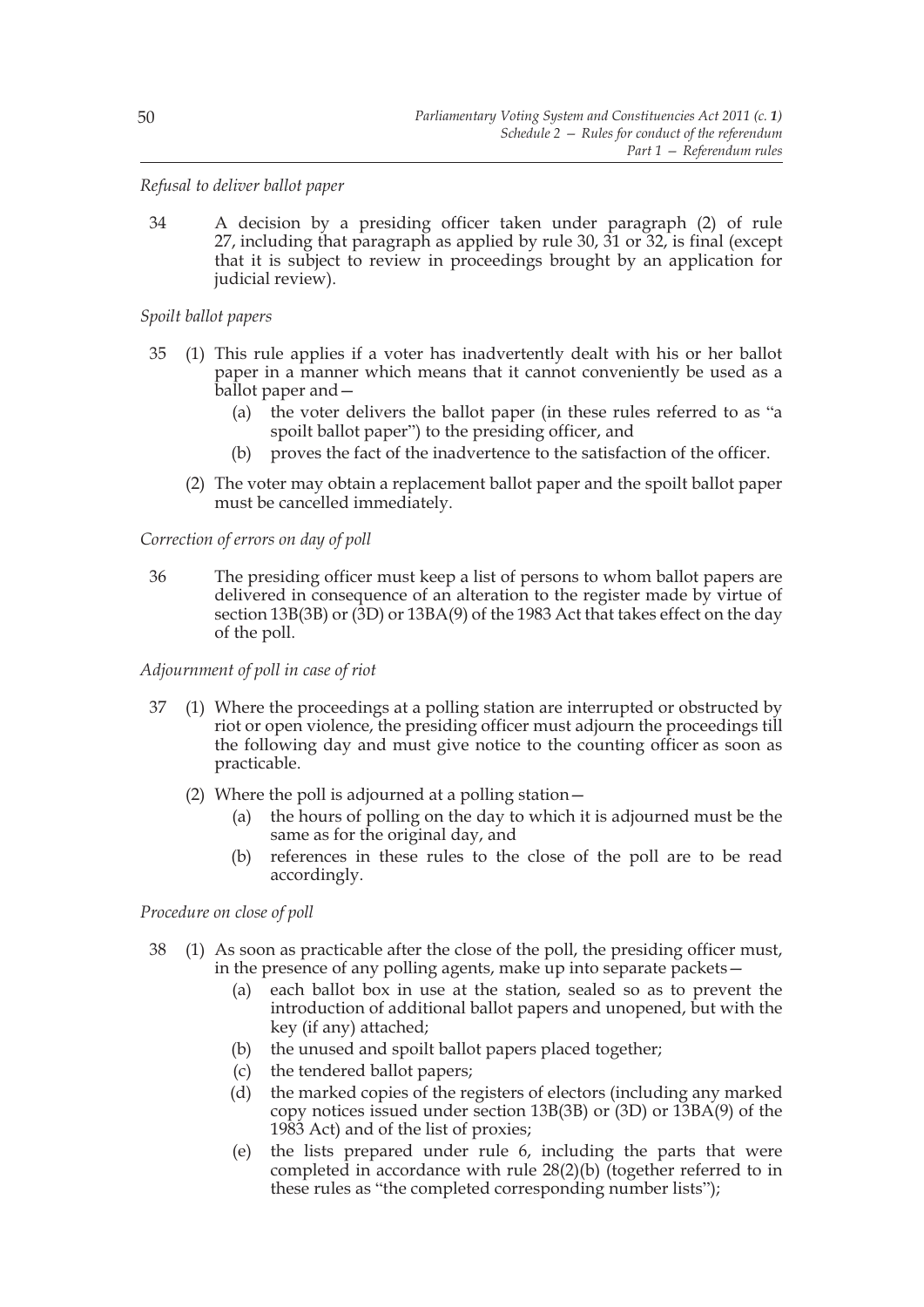- (f) the certificates as to employment on duty on the day of the poll;
- (g) the tendered votes list, the list of voters with disabilities assisted by companions, the list of votes marked by the presiding officer, a statement of the number of voters whose votes are so marked by the presiding officer under the heads "disability" and "unable to read", the list maintained under rule 36, and the declarations made by the companions of voters with disabilities.
- (2) The marked copies of the registers of electors (including any marked copy notices issued under section 13B(3B) or (3D) or 13BA(9) of the 1983 Act) and of the list of proxies must be in one packet and must not be in the same packet as the completed corresponding number lists or the certificates as to employment on duty on the day of the poll.
- (3) The packets must be sealed with—
	- (a) the presiding officer's seal, and
	- (b) the seals of any polling agents who want to affix their seals.
- (4) The presiding officer must deliver the packets, or cause them to be delivered, to the counting officer to be taken charge of by that officer.
- (5) If the packets are not delivered by the presiding officer personally to the counting officer, their delivery must be in accordance with arrangements approved by the counting officer.
- (6) The packets must be accompanied by a statement (in these rules referred to as "the ballot paper account") made by the presiding officer showing the number of ballot papers entrusted to him or her, and accounting for them under the following heads—
	- (a) ballot papers issued and not otherwise accounted for,
	- (b) unused ballot papers,
	- (c) spoilt ballot papers, and
	- (d) tendered ballot papers.

#### COUNTING OF VOTES

### *Attendance at the count*

- 39 (1) The counting officer must make arrangements for counting the votes in the presence of the counting agents as soon as practicable after the close of the poll.
	- (2) The counting officer must give the counting agents notice in writing of the time and place at which the counting of votes will begin.
	- (3) A person may be present at the counting of the votes only if  $-$ 
		- (a) the person falls within paragraph (4), or
		- (b) the person is permitted by the counting officer to attend.
	- (4) The persons within this paragraph are—
		- (a) the Chief Counting Officer, the Regional Counting Officer (where the voting area is in a region for which a Regional Counting Officer is appointed) and the counting officer;
		- (b) the counting officer's clerks;
		- (c) the referendum agents;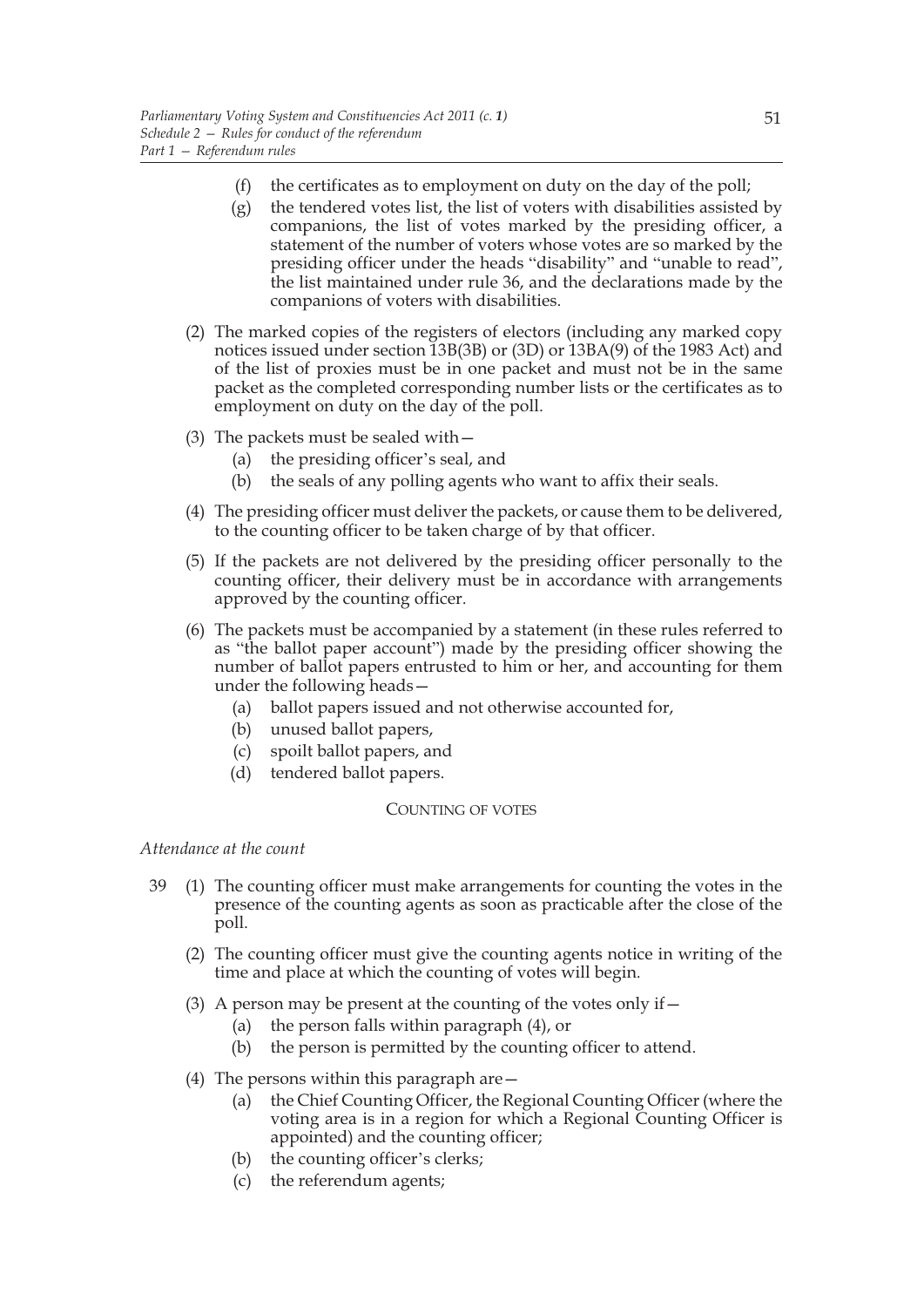- (d) the counting agents;
- (e) persons who are entitled to attend by virtue of any of sections 6A to 6D of the 2000 Act.
- (5) The counting officer may give a person permission under paragraph (3)(b) only if—
	- (a) the officer is satisfied that the person's attendance will not impede the efficient counting of the votes, and
	- (b) the officer has consulted the referendum agents or thought it impracticable to do so.
- (6) The counting officer must give the counting agents—
	- (a) whatever reasonable facilities for overseeing the proceedings, and
	- (b) whatever information with respect to the proceedings,

the officer can give them consistently with the orderly conduct of the proceedings and the discharge of the officer's duties.

(7) In particular, where the votes are counted by sorting the ballot papers according to the answer for which the vote is given and then counting the number of ballot papers for each answer, the counting agents are entitled to satisfy themselves that the ballot papers are correctly sorted.

#### *The count*

- 40 (1) The counting officer must—
	- (a) in the presence of the counting agents open each ballot box and count and record the number of ballot papers in it;
	- (b) in the presence of the referendum agents verify each ballot paper account;
	- (c) count the postal ballot papers that have been duly returned and record the number counted.
	- (2) The counting officer must not count the votes given on any ballot papers until—
		- (a) in the case of postal ballot papers, they have been mixed with the ballot papers from at least one ballot box;
		- (b) in the case of ballot papers from a ballot box, they have been mixed with the ballot papers from at least one other ballot box.
	- (3) In England a postal ballot paper is not to be taken to be duly returned unless—
		- (a) it is returned in the manner prescribed by the relevant postal voting provisions and reaches the counting officer or a polling station in the appropriate area before the close of the poll,
		- (b) the postal voting statement, duly signed, is also returned in the manner prescribed by the relevant postal voting provisions and reaches the counting officer or polling station before that time,
		- (c) the postal voting statement also states the date of birth of the elector or proxy (as the case may be), and
		- (d) in a case where an elector's or proxy's date of birth and signature are to be verified in accordance with the relevant postal voting provisions, the counting officer verifies the date of birth and signature of the elector or proxy (as the case may be).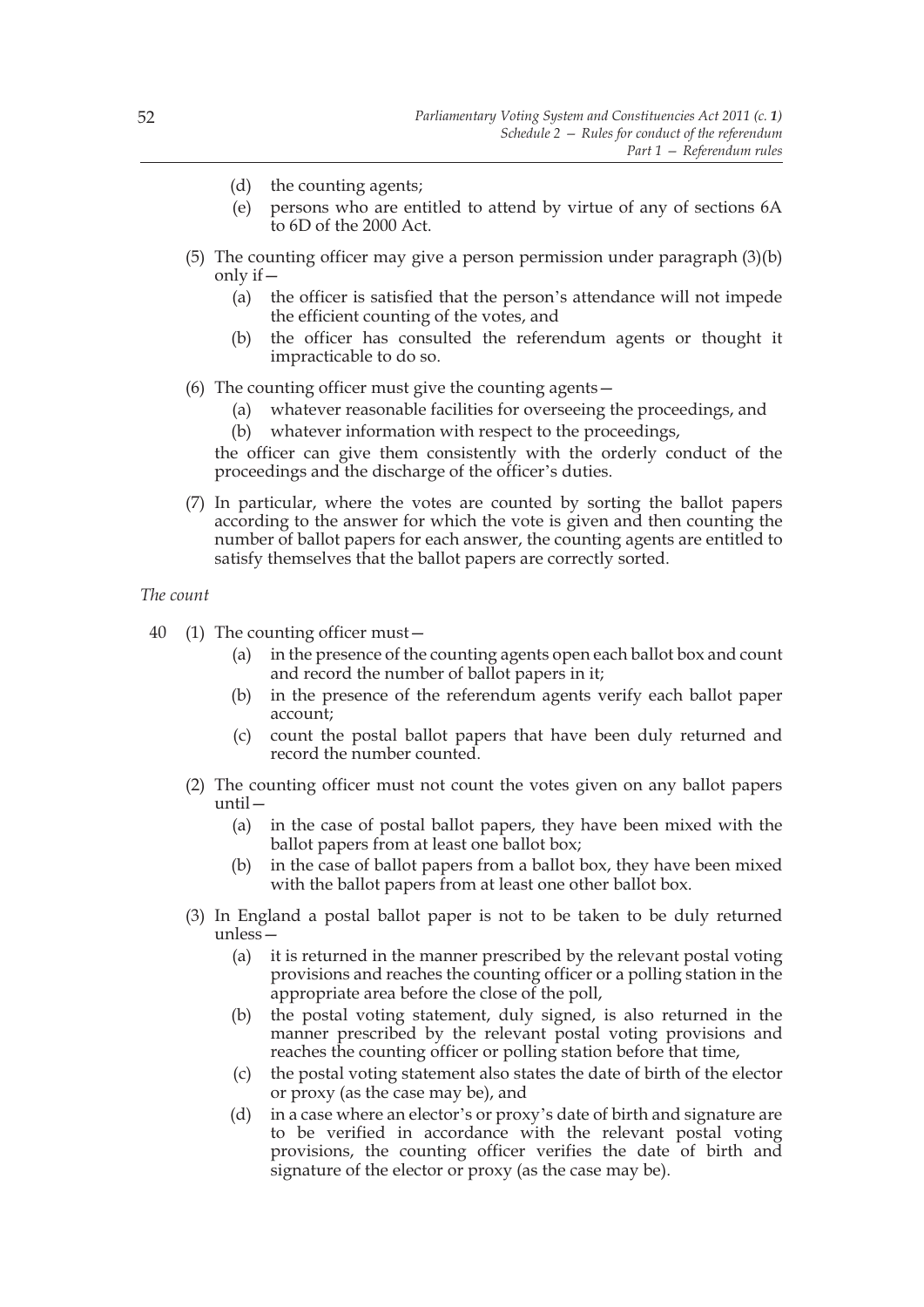In paragraph (a) "the appropriate area" means the voting area containing the address in respect of which the elector is registered.

- (4) In Northern Ireland a postal ballot paper is not to be taken to be duly returned unless—
	- (a) it is returned in the proper envelope so as to reach the counting officer before the close of the poll and is accompanied by the declaration of identity duly signed and authenticated, and
	- (b) in the case of an elector, the declaration of identity states the elector's date of birth and the counting officer is satisfied that the date stated corresponds with the date supplied as the elector's date of birth in pursuance of section 10(4A)(b), 10A(1A)(b) or 13A(2A)(b) of the 1983 Act.
- (5) In the case of an elector in Northern Ireland, unless section 10(4B), 10A(1B) or 13A(2B) of the 1983 Act applies, the declaration of identity referred to in paragraph (4) is not to be taken to be duly signed unless the counting officer is satisfied that the signature on the declaration corresponds with the signature supplied as the elector's signature in pursuance of section  $10(4A)(a)$ ,  $10A(1A)(a)$  or  $13A(2A)(a)$  of that Act.
- (6) The counting officer must not count any tendered ballot papers.
- (7) The counting officer, while counting and recording the number of ballot papers and counting the votes, must—
	- (a) keep the ballot papers with their faces upwards, and
	- (b) take all proper precautions for preventing anyone from seeing the numbers or other unique identifying marks printed on the back of the papers.
- (8) The counting officer must—
	- (a) verify each ballot paper account by comparing it with the number of ballot papers recorded by the officer, and the unused and spoilt ballot papers in the officer's possession and the tendered votes list (opening and resealing the packets containing the unused and spoilt ballot papers and the tendered votes list);
	- (b) draw up a statement as to the result of the verification.
- (9) Any counting agent present at the verification may copy the statement drawn up under paragraph (8)(b).
- (10) Once the statement is drawn up the counting officer must—
	- (a) in the case of a voting area in a region for which a Regional Counting Officer is appointed, inform the Regional Counting Officer of the contents of the statement;
	- (b) in the case of any other voting area, inform the Chief Counting Officer of the contents of the statement.
- (11) The counting officer must so far as practicable proceed continuously with the counting of votes, allowing only time for refreshment, except that—
	- (a) the officer may, with the agreement of the counting agents, exclude the whole or any part of the period between 7 pm and 9 am on the next day;
	- (b) the officer may exclude a day mentioned in rule 2(1).
- (12) During the time so excluded the counting officer must—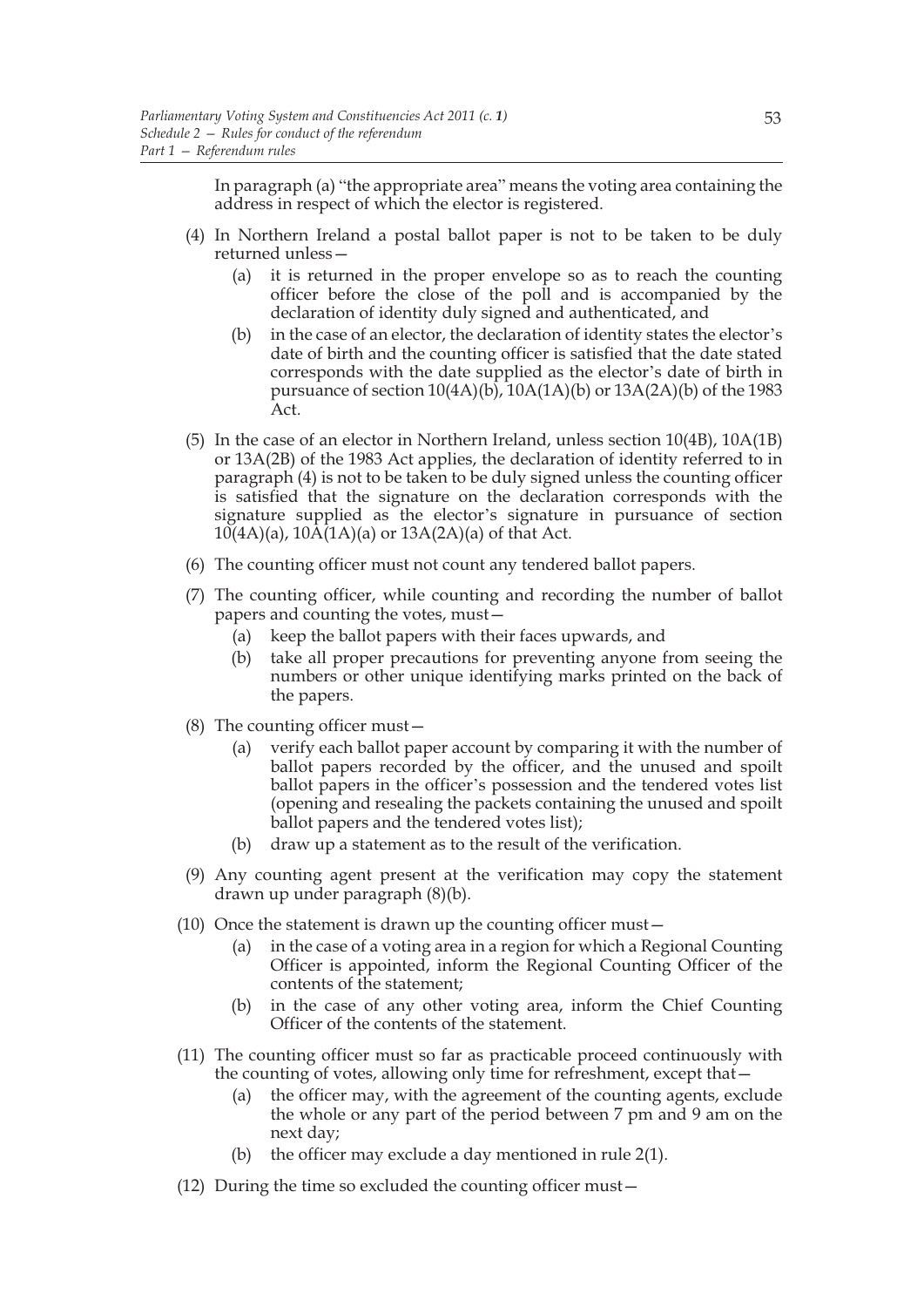- (a) place the ballot papers and other documents relating to the referendum under the officer's own seal and the seals of any of the counting agents who want to affix their seals, and
- (b) otherwise take proper precautions for the security of the papers and documents.
- (13) For the purposes of paragraph (11)(a) the agreement of a referendum agent is effective as the agreement of his or her counting agents.

#### *Re-count*

- 41 (1) A person within paragraph (2) who is present at the completion of the counting (or any re-count) of the votes in a voting area may require the counting officer to have the votes for that area re-counted (or again recounted), but the counting officer may refuse to do so if in the officer's opinion the requirement is unreasonable.
	- (2) The persons within this paragraph are  $-$ 
		- (a) referendum agents;
		- (b) counting agents who, in relation to the count (or re-count), are designated under rule 18(2).
	- (3) No step is to be taken on the completion of the counting (or any re-count) of the votes until the persons within paragraph (2) present at its completion have been given a reasonable opportunity to exercise the right conferred by this rule.
	- (4) A counting officer may not conduct a re-count once a direction has been given under rule 43(3)(b).

#### *Rejected ballot papers*

- 42 (1) Any ballot paper—
	- (a) that does not bear the official mark, or
	- (b) on which a vote is given for both answers to the referendum question, or
	- (c) on which anything is written or marked by which the voter can be identified (except the printed number and other unique identifying mark on the back), or
	- (d) which is unmarked or does not indicate the voter's intention with certainty,

is void and not to be counted.

- (2) But a ballot paper on which the vote is marked—
	- (a) elsewhere than in the proper place, or
	- (b) otherwise than by means of a cross, or
	- (c) by more than one mark,

is not to be treated as void for that reason if the voter's intended answer to the referendum question is apparent, and the way the paper is marked does not itself identify the voter and it is not shown that the voter can be identified by it.

(3) The counting officer must endorse the word "rejected" on any ballot paper which under this rule is not to be counted, and must add to the endorsement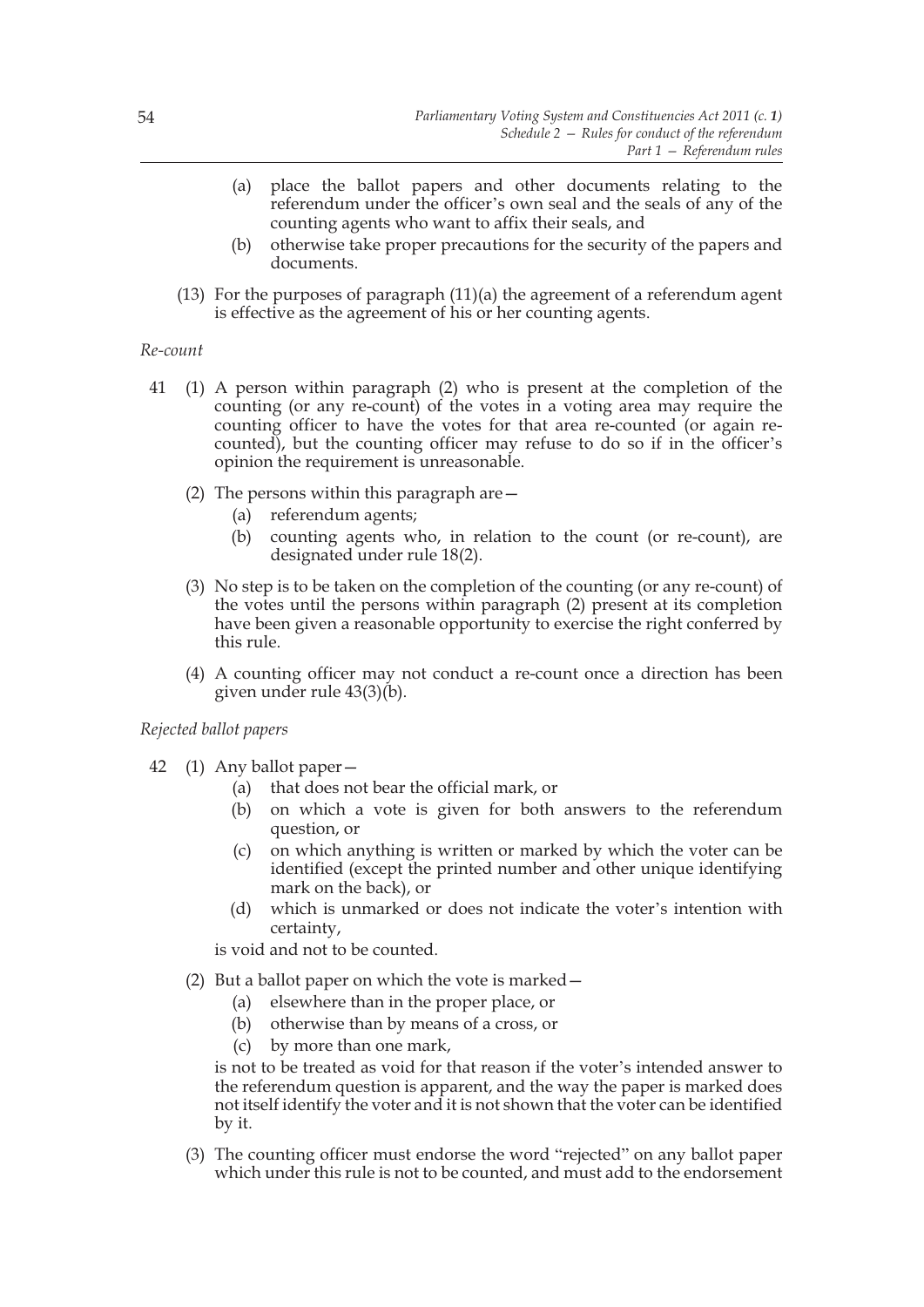the words "rejection objected to" if an objection is made by a counting agent to the officer's decision.

- (4) The counting officer must draw up a statement showing the number of ballot papers rejected under each of the following heads—
	- (a) no official mark;
	- (b) both answers voted for;
	- (c) writing or mark by which voter could be identified;
	- (d) unmarked or void for uncertainty.
- (5) Once the statement is drawn up the counting officer must—
	- (a) in the case of a voting area in a region for which a Regional Counting Officer is appointed, inform the Regional Counting Officer of the contents of the statement;
	- (b) in the case of any other voting area, inform the Chief Counting Officer of the contents of the statement.
- (6) Where two or more forms of ballot paper are used in the referendum, the counting officer must prepare a separate statement under paragraph (4) in relation to each form of ballot paper used.

*Direction to conduct re-count*

- 43 (1) On the completion of the counting of the votes (including any re-count under rule  $\overline{41}$ , and on the completion of any re-count under this rule, the counting officer must draw up a statement showing—
	- (a) the total number of ballot papers counted, and
	- (b) the number of votes cast in favour of each answer to the question asked in the referendum.
	- (2) Once the statement is drawn up the counting officer must—
		- (a) in the case of a voting area in a region for which a Regional Counting Officer is appointed, inform the Regional Counting Officer of the contents of the statement;
		- (b) in the case of any other voting area, inform the Chief Counting Officer of the contents of the statement.
	- (3) The Regional Counting Officer or Chief Counting Officer must then either—
		- (a) direct the counting officer to have the votes re-counted, or
		- (b) direct the counting officer to make the certification under section 128(5) of the 2000 Act.
	- (4) The Regional Counting Officer or Chief Counting Officer may give a direction under paragraph (3)(a) only if the officer thinks that there is reason to doubt the accuracy of the counting of the votes in the counting officer's voting area.
	- (5) A counting officer who is given a direction under paragraph (3)(a) must—
		- (a) begin the re-count as soon as practicable, and
		- (b) if the officer does not begin the re-count immediately, notify the counting agents of the time and place at which it will take place.
	- (6) A counting officer may not make the certification under section 128(5) of the 2000 Act until directed to do so under paragraph (3)(b).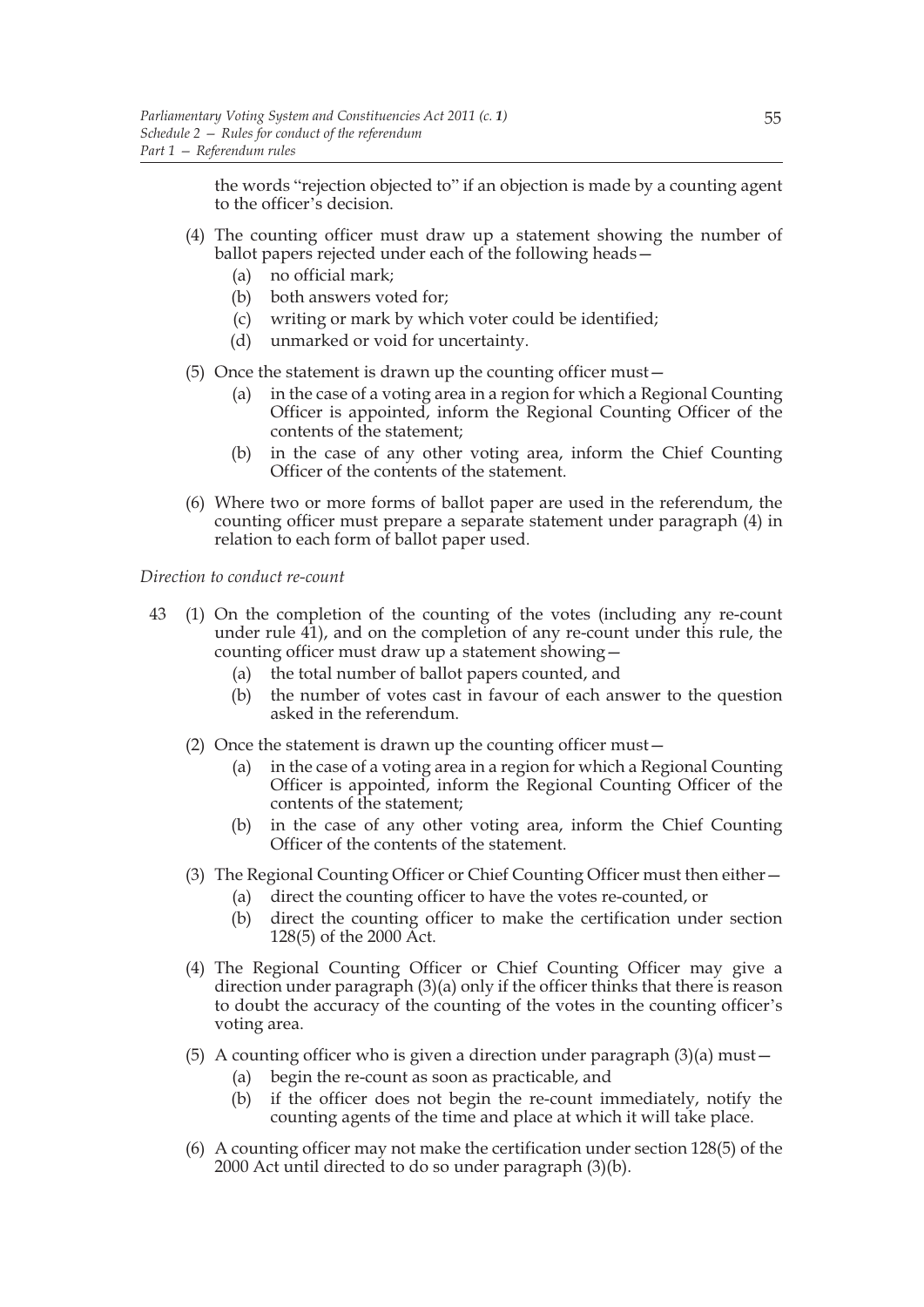#### *Decisions on ballot papers*

44 The decision of the counting officer on any question arising in respect of a ballot paper is final (subject to review in accordance with paragraph 23 of Schedule 1).

#### FINAL PROCEEDINGS

*Declaration by counting officers*

- 45 (1) This rule applies to the counting officer for a voting area in a region for which a Regional Counting Officer is appointed.
	- (2) After making the certification under section 128(5) of the 2000 Act, the counting officer must—
		- (a) immediately give to the Regional Counting Officer notice of the matters certified;
		- (b) as soon as practicable give to the Regional Counting Officer notice of the number of rejected ballot papers under each head shown in the statement of rejected ballot papers.
	- (3) When authorised to do so by the Regional Counting Officer, the counting officer must—
		- (a) make a declaration of the matters certified under section 128(5) of the 2000 Act;
		- (b) give public notice of the matters certified together with the number of rejected ballot papers under each head shown in the statement of rejected ballot papers.
- 46 (1) This rule applies to—
	- (a) the counting officer for Northern Ireland;
	- (b) the counting officer for a voting area in a region for which no Regional Counting Officer is appointed.
	- (2) After making the certification under section 128(5) of the 2000 Act, the counting officer must—
		- (a) immediately give to the Chief Counting Officer notice of the matters certified;
		- (b) as soon as practicable give to the Chief Counting Officer notice of the number of rejected ballot papers under each head shown in the statement of rejected ballot papers.
	- (3) When authorised to do so by the Chief Counting Officer, the counting officer must—
		- (a) make a declaration of the matters certified under section 128(5) of the 2000 Act;
		- (b) give public notice of the matters certified together with the number of rejected ballot papers under each head shown in the statement of rejected ballot papers.

### *Declaration by Regional Counting Officers*

47 (1) After making the certification under paragraph 5(4) of Schedule 1, a Regional Counting Officer must—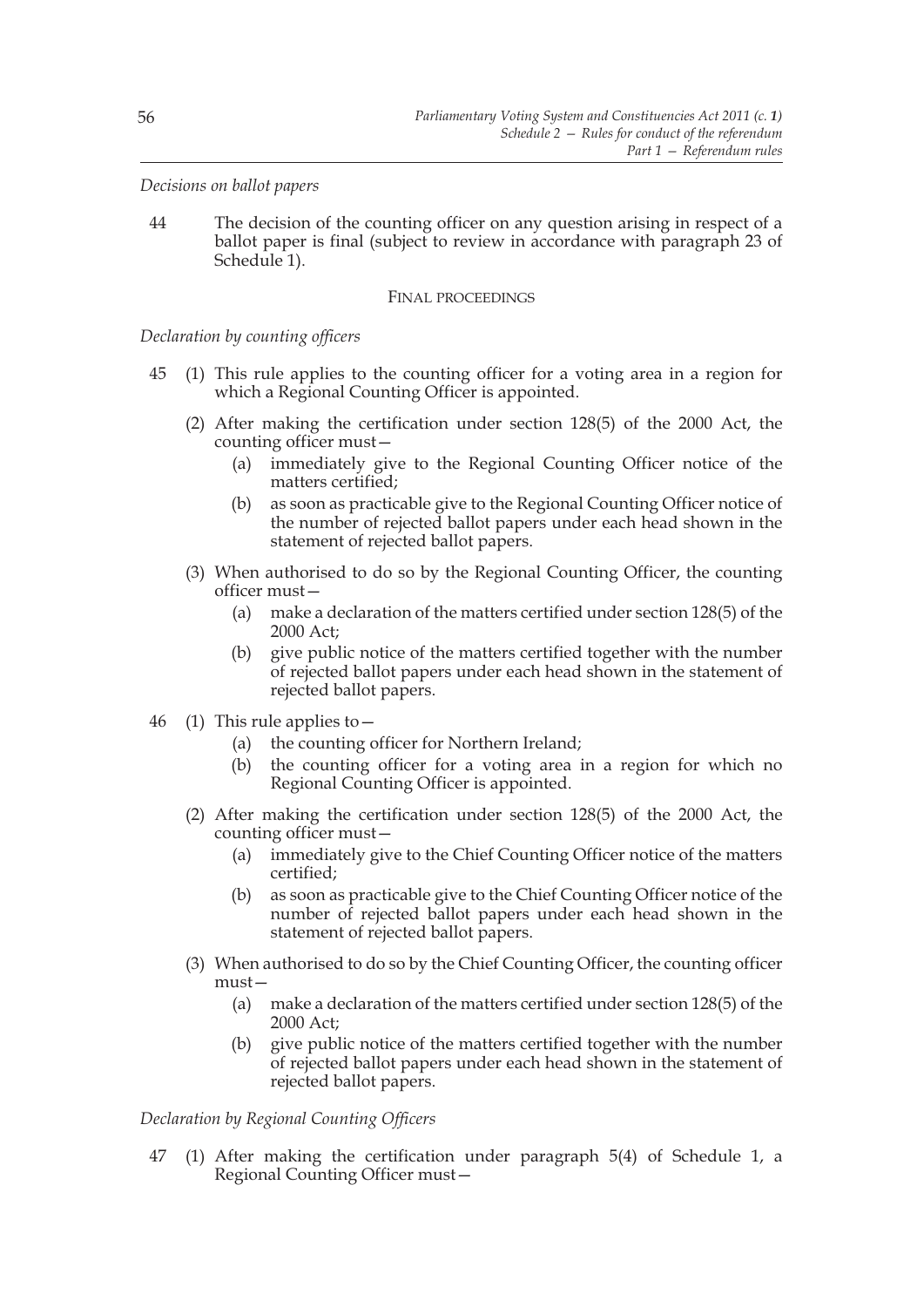- (a) immediately give to the Chief Counting Officer notice of the matters certified;
- (b) as soon as practicable give to the Chief Counting Officer notice of the number of rejected ballot papers for the region under each head shown in the statements of rejected ballot papers.
- (2) When authorised to do so by the Chief Counting Officer, a Regional Counting Officer must—
	- (a) make a declaration of the matters certified under paragraph 5(4) of Schedule 1;
	- (b) give public notice of the matters certified together with the number of rejected ballot papers for the region under each head shown in the statements of rejected ballot papers.

#### *Declaration of referendum result by Chief Counting Officer*

- 48 After making the certification under section 128(6) of the 2000 Act, the Chief Counting Officer must—
	- (a) immediately make a declaration of the matters certified under that provision;
	- (b) as soon as practicable give public notice of the matters certified together with the number of rejected ballot papers under each head shown in the statement of rejected ballot papers.

#### DISPOSAL OF DOCUMENTS

#### *Sealing up of ballot papers*

- 49 (1) On the completion of the counting the counting officer must seal up in separate packets—
	- (a) the counted ballot papers, and
	- (b) the rejected ballot papers.
	- (2) The counting officer may not open the sealed packets of  $-$ 
		- (a) tendered ballot papers,
		- (b) the completed corresponding number lists,
		- (c) certificates as to employment on duty on the day of the poll, or
		- (d) marked copies of the registers of electors (including any marked copy notices issued under section 13B(3B) or (3D) or 13BA(9) of the 1983 Act) and lists of proxies.

*Delivery or retention of documents*

- 50 (1) The counting officer must endorse on each of the sealed packets a description of its contents and the name of the voting area and must—
	- (a) in the case of a counting officer for a voting area in England and Wales, forward the documents specified in paragraph (2) to the relevant registration officer;
	- (b) in the case of a counting officer for a voting area in Scotland or the counting officer for Northern Ireland, retain the documents.
	- (2) The documents referred to above are—
		- (a) the packets of ballot papers;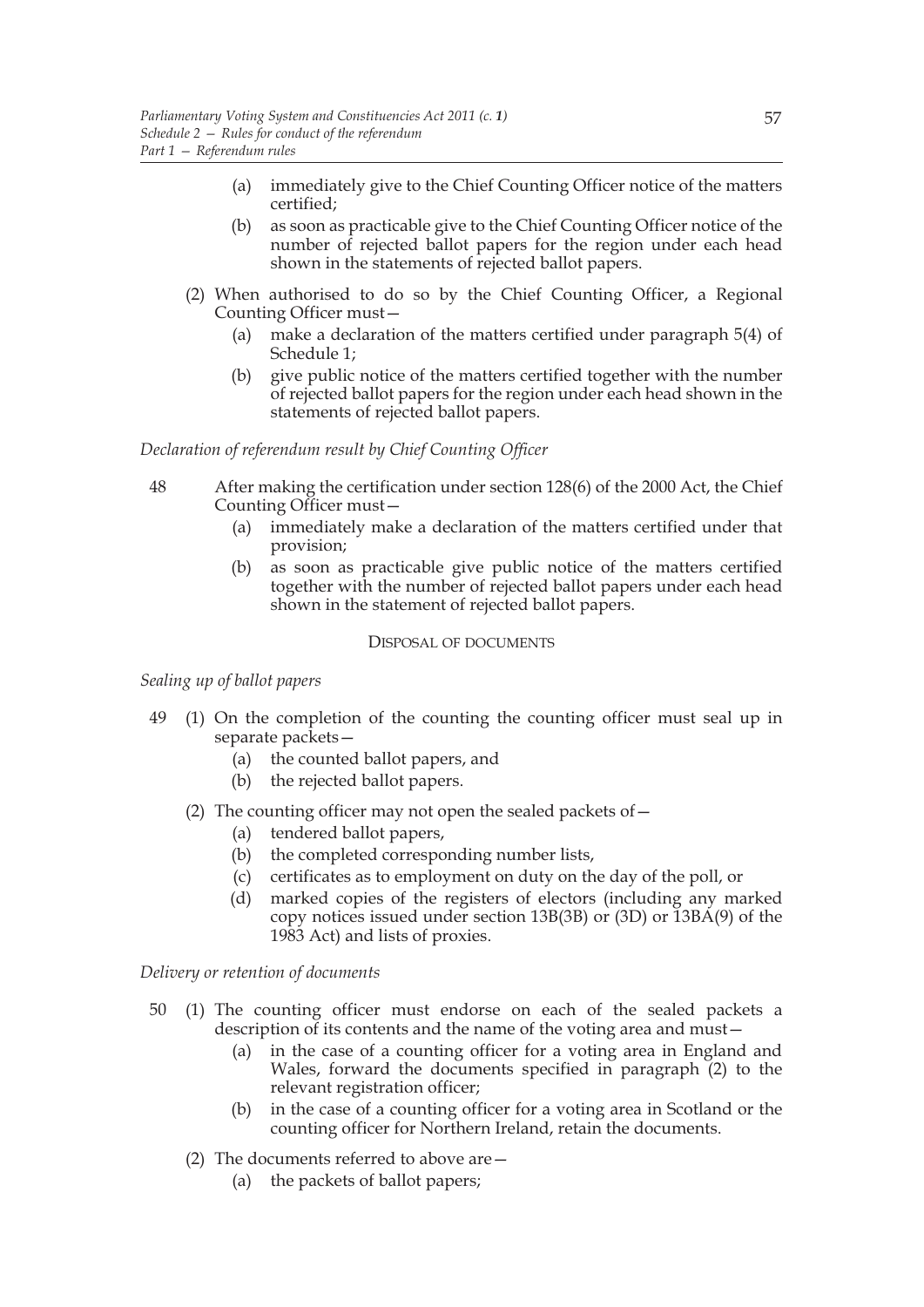- (b) the ballot paper accounts and the statements of  $-$ 
	- (i) rejected ballot papers, and
	- (ii) the result of the verification of the ballot paper accounts;
- (c) the tendered votes lists, the lists of voters with disabilities assisted by companions, the lists of votes marked by the presiding officer and the related statements, the lists maintained under rule 36 and the declarations made by the companions of voters with disabilities;
- (d) the packets of the completed corresponding number lists;
- (e) the packets of certificates as to employment on duty on the day of the poll;
- (f) the packets containing marked copies of the registers (including any marked copy notices issued under section 13B(3B) or (3D) or 13BA(9) of the 1983 Act) and marked copies of the postal voters list, of lists of proxies and of the proxy postal voters list;
- (g) any other documents prescribed for the purposes of this subparagraph by the relevant postal voting provisions.
- (3) For the purposes of paragraph (1) the relevant registration officer is  $-$ 
	- (a) in relation to a voting area in England or a voting area in Wales that is not within sub-paragraph (b), the registration officer of the local authority in whose area that voting area is situated;
	- (b) in relation to a voting area in Wales that comprises any part of the area of more than one local authority, the registration officer appointed under section 44(3)(b) of the Electoral Administration Act 2006 in respect of the Assembly constituency that corresponds to that voting area.
- (4) In paragraph  $(3)$  -
	- "local authority" has the same meaning as in paragraph 4 of Schedule 1; "Assembly constituency" means a constituency for the National Assembly for Wales.

### *Orders for production of documents*

- 51 (1) The High Court or a county court or, in the case of a voting area in Scotland, the Court of Session or the sheriff, may make an order—
	- (a) for the inspection or production of any rejected ballot papers in the custody of a registration officer or (as the case may be) a counting officer,
	- (b) for the opening of a sealed packet of the completed corresponding number lists or of certificates as to employment on duty on the day of the poll, or
	- (c) for the inspection of any counted ballot papers in the officer's custody,

if satisfied by evidence on oath that the order is required for the purpose of instituting or maintaining a prosecution for an offence in relation to ballot papers or for the purpose of proceedings brought as mentioned in paragraph 23 of Schedule 1.

- (2) An order under this rule may be made subject to whatever conditions the court or sheriff thinks expedient as to—
	- (a) persons,
	- (b) time,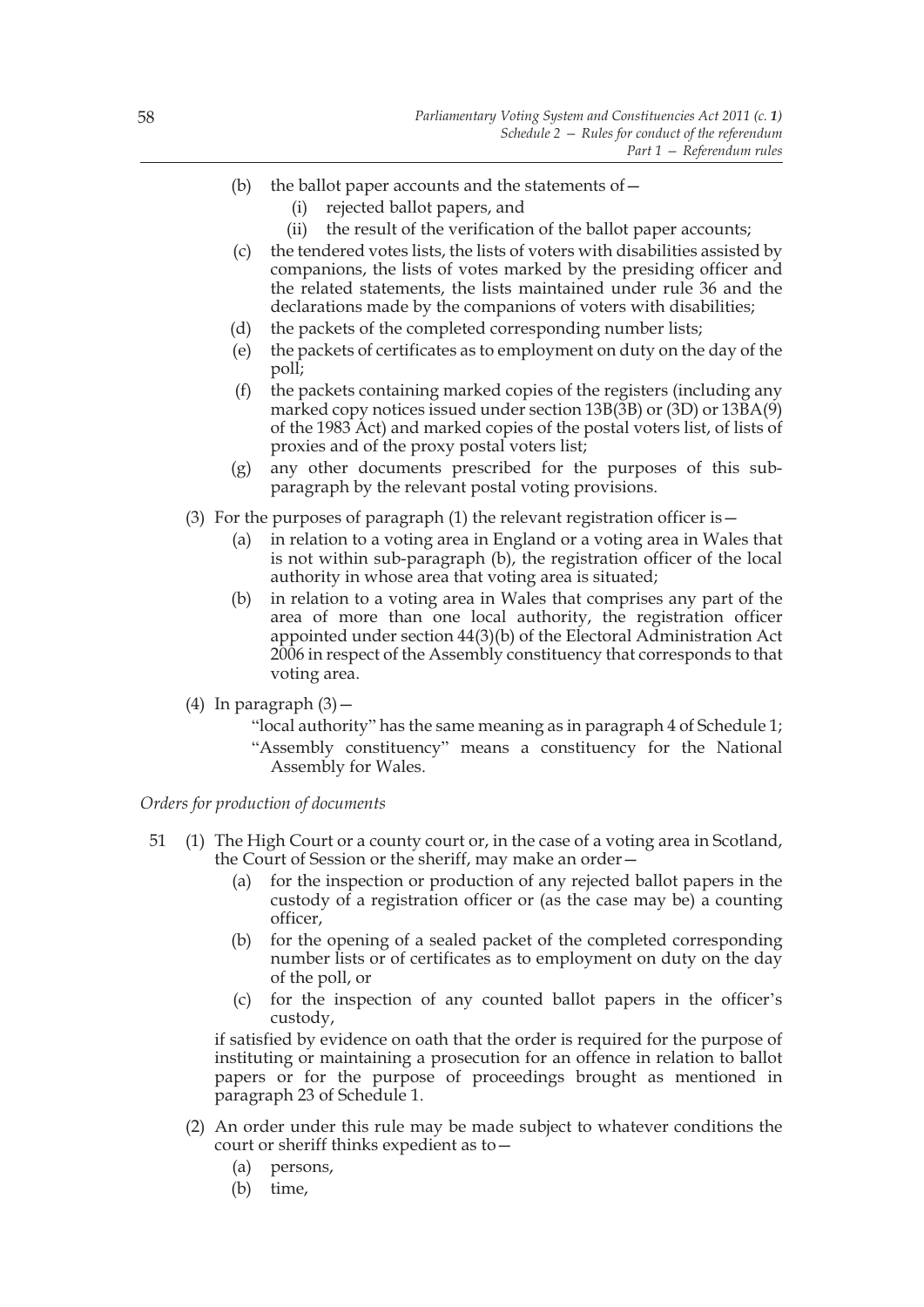- (c) place and mode of inspection, or
- (d) production or opening.
- (3) In making and carrying into effect an order for the opening of a packet of the completed corresponding number lists or of certificates or for the inspection of counted ballot papers, care must be taken to avoid disclosing the way in which the vote of any particular voter has been given until it has been proved—
	- (a) that the vote was given, and
	- (b) that the vote has been declared by a competent court to be invalid.
- (4) An appeal lies to the High Court from any order of a county court under this rule, and to the Court of Session from any order of the sheriff under this rule.
- (5) A power given under this rule to a court (other than a county court in Northern Ireland) or the sheriff may be exercised by any judge of the court, or by the sheriff, otherwise than in open court.
- (6) A power given under this rule to a county court in Northern Ireland may be exercised in whatever manner rules of court provide.
- (7) Where an order is made for the production by a registration officer or a counting officer of a document in the officer's possession relating to the referendum—
	- (a) the production by the officer or the officer's agent of the document ordered in the manner directed by the order is conclusive evidence that the document relates to the referendum;
	- (b) any endorsement on any packet of ballot papers so produced is prima facie evidence that the ballot papers are what they are stated to be by the endorsement.
- (8) The production from proper custody of  $-$ 
	- (a) a ballot paper purporting to have been used at the referendum, and
	- (b) a completed corresponding number list with a number marked in writing beside the number of the ballot paper,

is prima facie evidence that the elector whose vote was given by that ballot paper was the person whose entry on the register of electors (or on a notice issued under section 13B(3B) or (3D) or 13BA(9) of the 1983 Act) at the time of the referendum contained the same number as the number written as mentioned in sub-paragraph (b).

- (9) Except as provided by this rule (or a court order) nobody may  $-$ 
	- (a) inspect any rejected or counted ballot papers in the possession of a registration officer or counting officer, or
	- (b) open any sealed packets of the completed corresponding number lists or of certificates.

#### *Retention and public inspection of documents*

- 52 (1) A registration officer or (as the case may be) counting officer must retain for a year all documents relating to the referendum and then, unless otherwise directed by an order of a competent court, must have them destroyed.
	- (2) For the purposes of paragraph  $(1)$  a competent court is  $-$ 
		- (a) in relation to a registration officer in England and Wales, the High Court, the Crown Court or a magistrates' court;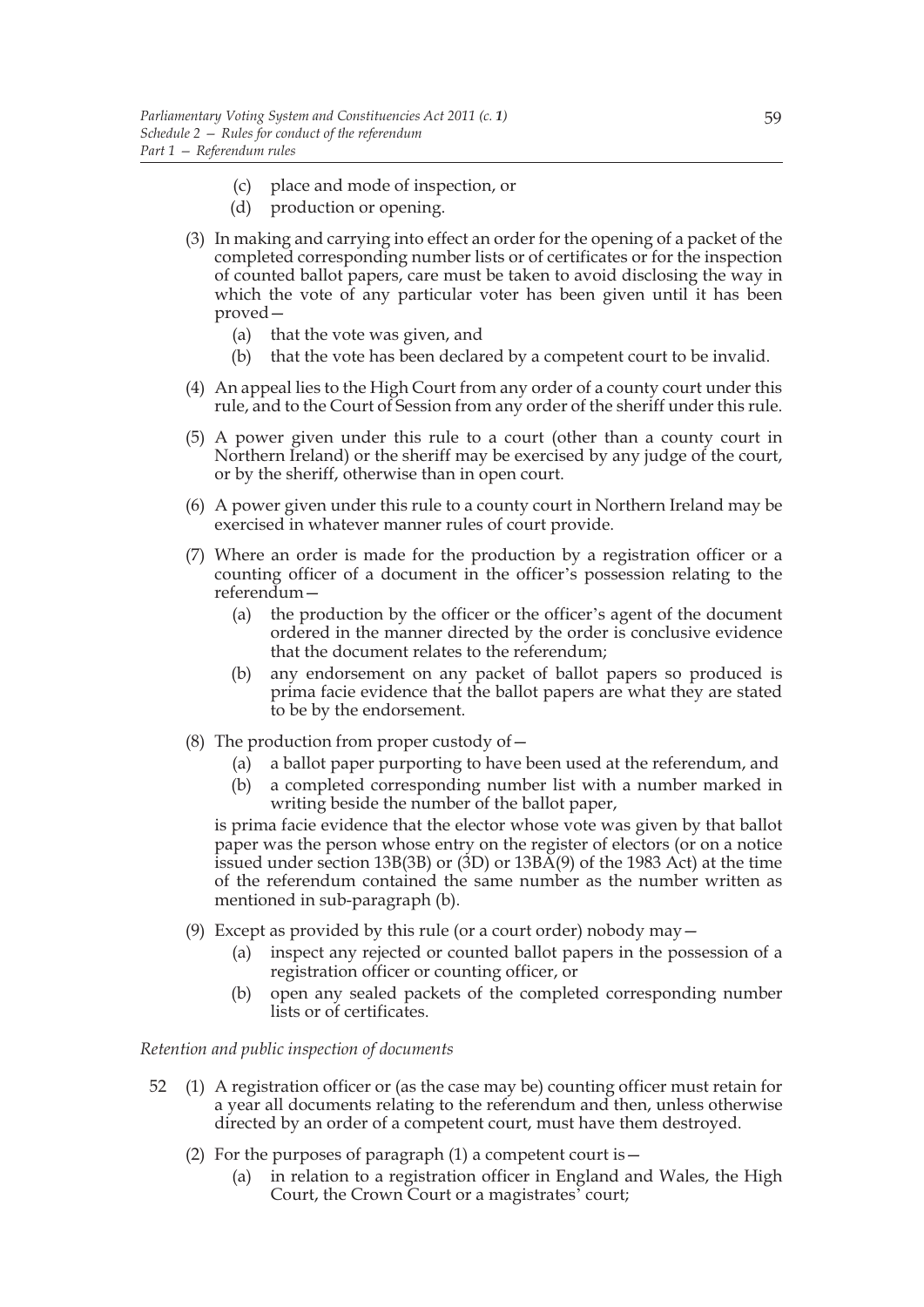- (b) in relation to a counting officer in Scotland, the Court of Session;
- (c) in relation to the counting officer for Northern Ireland, the High Court.
- (3) While documents are retained under paragraph (1) they must be open to public inspection.

This does not apply to—

- (a) ballot papers;
- (b) the completed corresponding number lists;
- (c) certificates as to employment on duty on the day of the poll.
- (4) The registration officer or (as the case may be) counting officer must, on request, supply to any person copies of or extracts from any description of the documents open to public inspection that is prescribed by the relevant regulations.
- (5) A right to inspect or be supplied with a document or part of a document under this rule is subject to—
	- (a) any conditions imposed by the relevant regulations, and
	- (b) the payment of any fee required by the relevant regulations.

#### SUPPLEMENTARY

### *Interpretation*

- 53 In these rules—
	- "anonymous entry", in relation to a register of electors, is to be read in accordance with section 9B of the 1983 Act and "the record of anonymous entries", means the record prepared in pursuance of regulations made by virtue of paragraph 8A of Schedule 2 to that Act;

"counting agent" is to be read in accordance with rule 18(10);

"elector" means a person who is entitled to vote on his or her own behalf in the referendum;

"list of proxies"—

- (a) in relation to England and Wales and Scotland, means the list kept under paragraph 5(3) of Schedule 3;
- (b) in relation to Northern Ireland, means the list kept under paragraph 16(3) of Schedule 3;

"polling agent" is to be read in accordance with rule 18(10);

"postal voters list"—

- (a) in relation to England and Wales and Scotland, means the list kept under paragraph 5(2) of Schedule 3;
- (b) in relation to Northern Ireland, means the list kept under paragraph 16(2) of Schedule 3;

"presiding officer" is to be read in accordance with rule 14(1) and (2); "proxy postal voters list"—

- (a) in relation to England and Wales and Scotland, means the list kept under paragraph 8(6) of Schedule 3;
- (b) in relation to Northern Ireland, means the list kept under paragraph 19(6) of Schedule 3;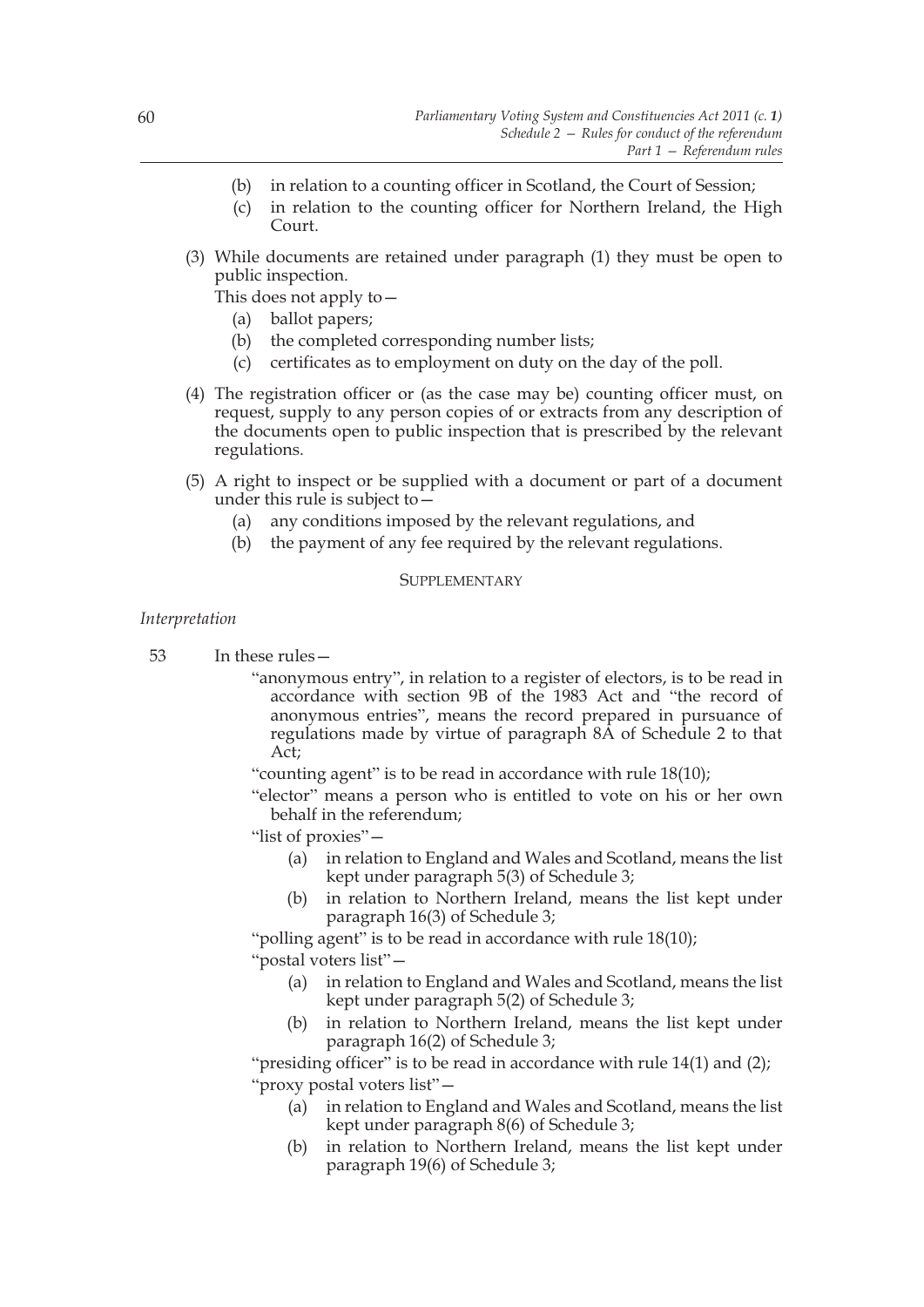"referendum agent" means a person appointed under paragraph 11 of Schedule 1;

"the relevant postal voting provisions"—

- (a) in relation to England, means Part 5 of the Representation of the People (England and Wales) Regulations 2001 (S.I. 2001/ 341) as applied by Schedule 4 to this Act;
- (b) in relation to Wales, means Schedule 3 to the National Assembly for Wales (Representation of the People) Order 2007 (S.I. 2007/236) as applied by Part 2 of Schedule 6 to this Act;
- (c) in relation to Scotland, means Schedule 4 to the Scottish Parliament (Elections etc.) Order 2010 (S.I. 2010/2999) as applied by Part 2 of Schedule 7 to this Act;
- (d) in relation to Northern Ireland, means Part 5 of the Representation of the People (Northern Ireland) Regulations 2008 (S.I. 2008/1741) as applied by Schedule 4 to this Act;

"the relevant regulations"—

- (a) in relation to England and Wales, means the Representation of the People (England and Wales) Regulations 2001 (S.I. 2001/341) as applied by Schedule 4;
- (b) in relation to Scotland, means the Representation of the People (Scotland) Regulations 2001 (S.I. 2001/497) as so applied;
- (c) in relation to Northern Ireland, means the Representation of the People (Northern Ireland) Regulations 2008 (S.I. 2008/ 1741) as so applied;
- "voter" means a person voting in the referendum and includes a person voting as proxy and "vote" (whether noun or verb) is be construed accordingly; and a reference to an elector voting or an elector's vote includes a reference to an elector voting by proxy or an elector's vote given by proxy.

#### PART 2

#### FORMS REFERRED TO IN REFERENDUM RULES

*Note* - The forms contained in this Part may be adapted so far as circumstances require.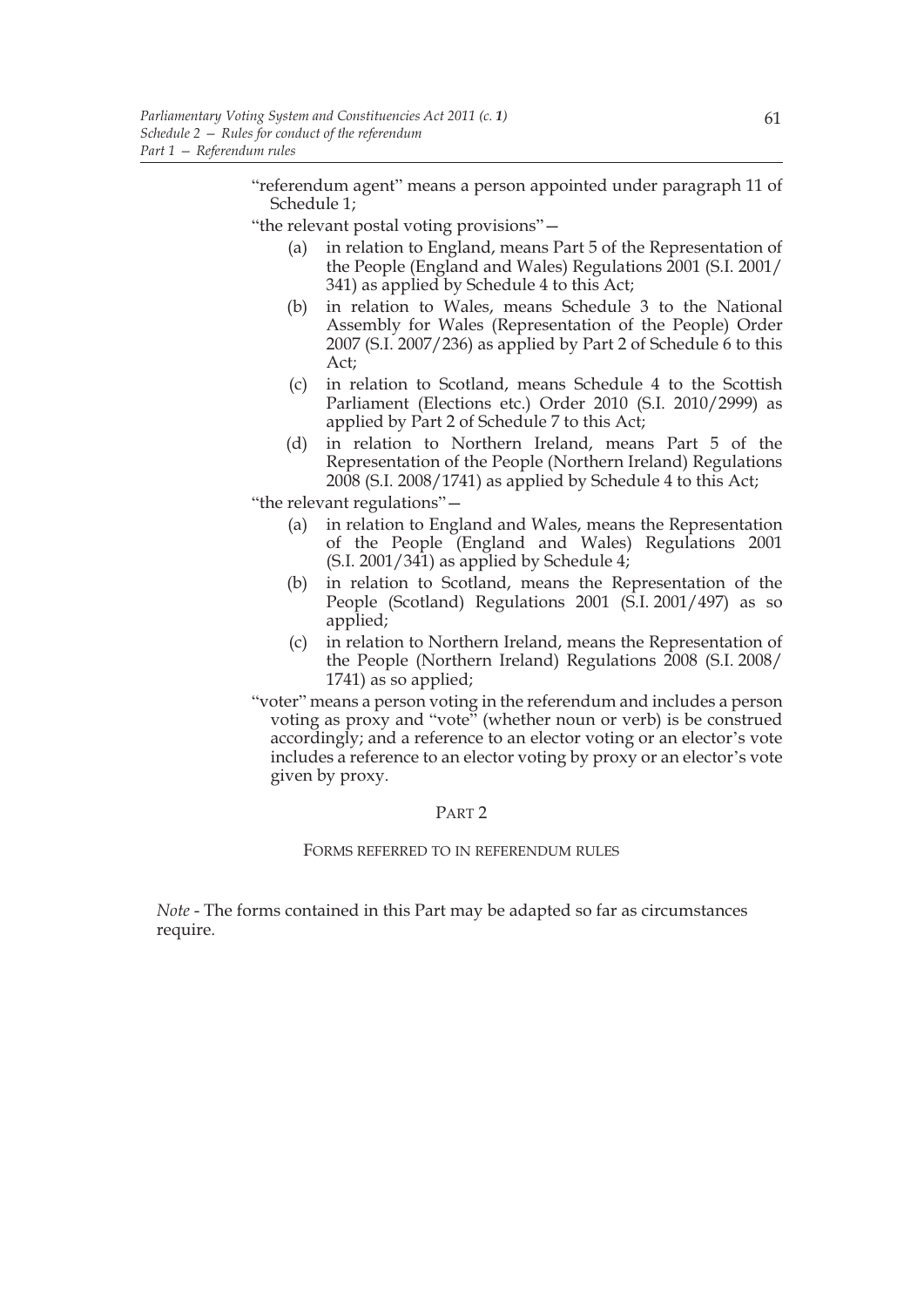Rule 5(1)

#### FORM 1 - FORM OF BALLOT PAPER

## **Front of ballot paper**

| Referendum on the voting system<br>for United Kingdom parliamentary elections                                                                                                            |  |  |  |
|------------------------------------------------------------------------------------------------------------------------------------------------------------------------------------------|--|--|--|
| At present, the UK uses the "first past the post"<br>system to elect MPs to the House of Commons.<br>Should the "alternative vote" system be used instead?<br>Vote $(X)$ in one box only |  |  |  |
|                                                                                                                                                                                          |  |  |  |
| YFS                                                                                                                                                                                      |  |  |  |
|                                                                                                                                                                                          |  |  |  |
| NΟ                                                                                                                                                                                       |  |  |  |
|                                                                                                                                                                                          |  |  |  |

## **Back of ballot paper**

No.

Other Unique Identifying Mark

Referendum on the voting system for United Kingdom parliamentary elections

[*Insert name of voting area*] [*Insert date of poll*]

# **Directions as to printing the ballot paper**

- 1 Nothing is to be printed on the ballot paper except in accordance with these directions.
- 2 So far as practicable, the instructions specified in paragraphs 4 to 10 must be observed in printing the ballot paper.
- 3 The official mark may be printed on either the front or the back of the ballot paper if it does not consist of or include any letters or numbers; if it does, it must be printed on the back of the ballot paper.
- 4 No words must be printed on the front of the ballot paper except—
	- (a) the heading "Referendum on the voting system for United Kingdom parliamentary elections";
	- (b) the direction "Vote (X) in one box only";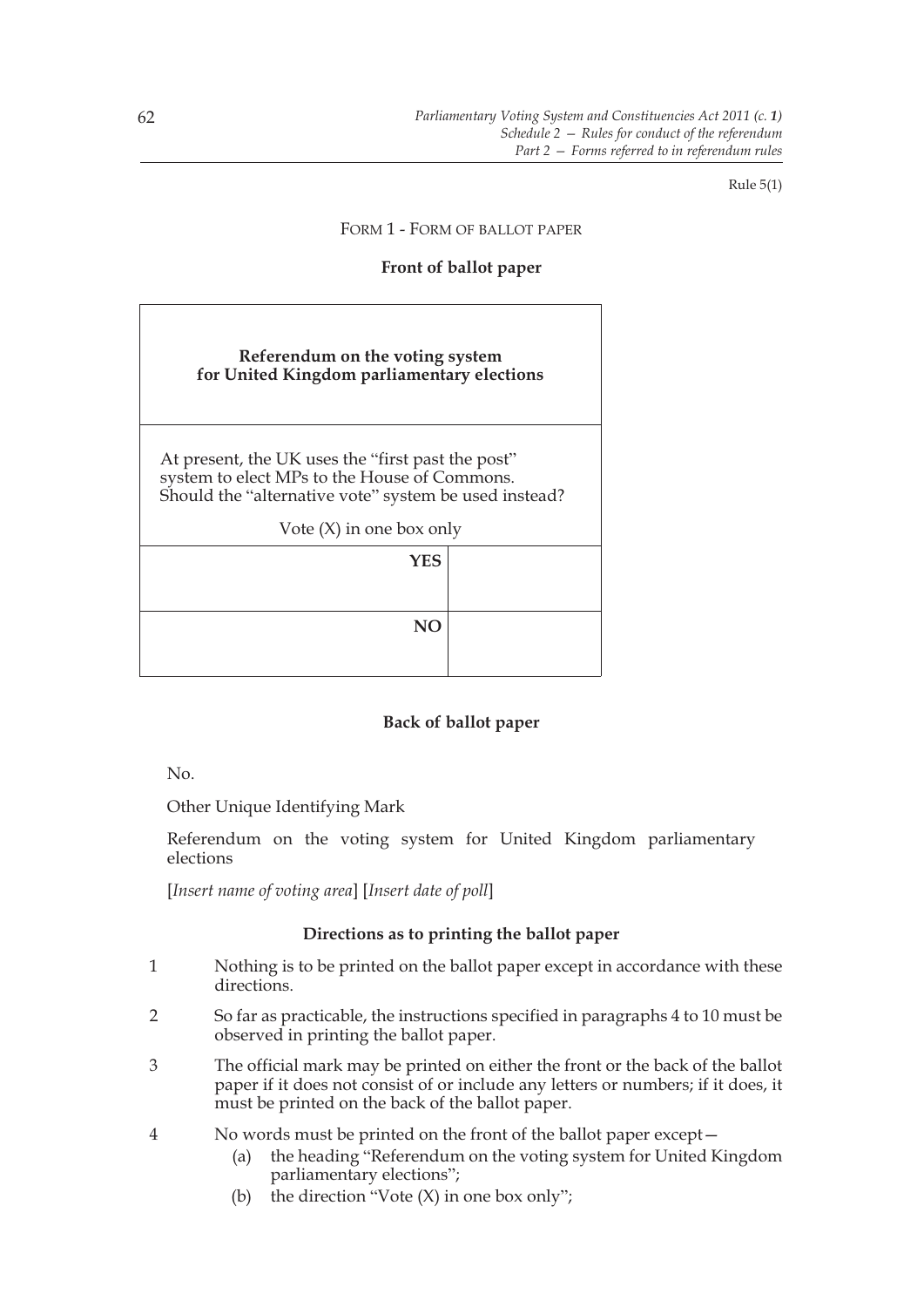- (c) those constituting the referendum question;
- (d) those indicating the alternative forms of answer to the question.
- 5 Nothing must be printed on the back of the ballot paper except—
	- (a) the number and other unique identifying mark;
	- (b) the name of the referendum: "Referendum on the voting system for United Kingdom parliamentary elections";
	- (c) the name of the voting area;
	- (d) the date of the poll; and
	- (e) the official mark (if it is not printed on the front of the ballot paper).
- 6 Words printed on the ballot paper must be printed in a clear typeface and in characters of such a size that they are easily legible.
- 7 The following words on the front of the ballot paper must be printed in large characters—
	- (a) Referendum on the voting system for United Kingdom parliamentary elections;
	- (b) Vote (X) in one box only.
- 8 The words mentioned in paragraph (7)(a) must be printed in bold characters.
- 9 The words on the front of the ballot paper indicating the alternative forms of answer to the referendum question must be printed in bold capital letters.
- 10 In relation to the referendum question and answers—
	- (a) a horizontal rule must separate each of the answers to the question from one another and, in the case of the first answer, from the direction "Vote (X) in one box only";
	- (b) each of the answers must be separated by a vertical rule from a box providing a space in respect of each answer for marking a vote;
	- (c) the portions containing each of the answers to the question must be of equal size;
	- (d) the spaces for marking a vote for each answer must be of equal size.

Rule 6(2)

# FORM 2 - FORM OF CORRESPONDING NUMBER LIST (TO BE USED IF REFERENDUM TAKEN ALONE)

| Ballot Paper Number   Unique Identifying Mark | <b>Elector Number</b> (to be                                                      |
|-----------------------------------------------|-----------------------------------------------------------------------------------|
|                                               | completed only in respect of<br>ballot papers issued to<br><i>postal voters</i> ) |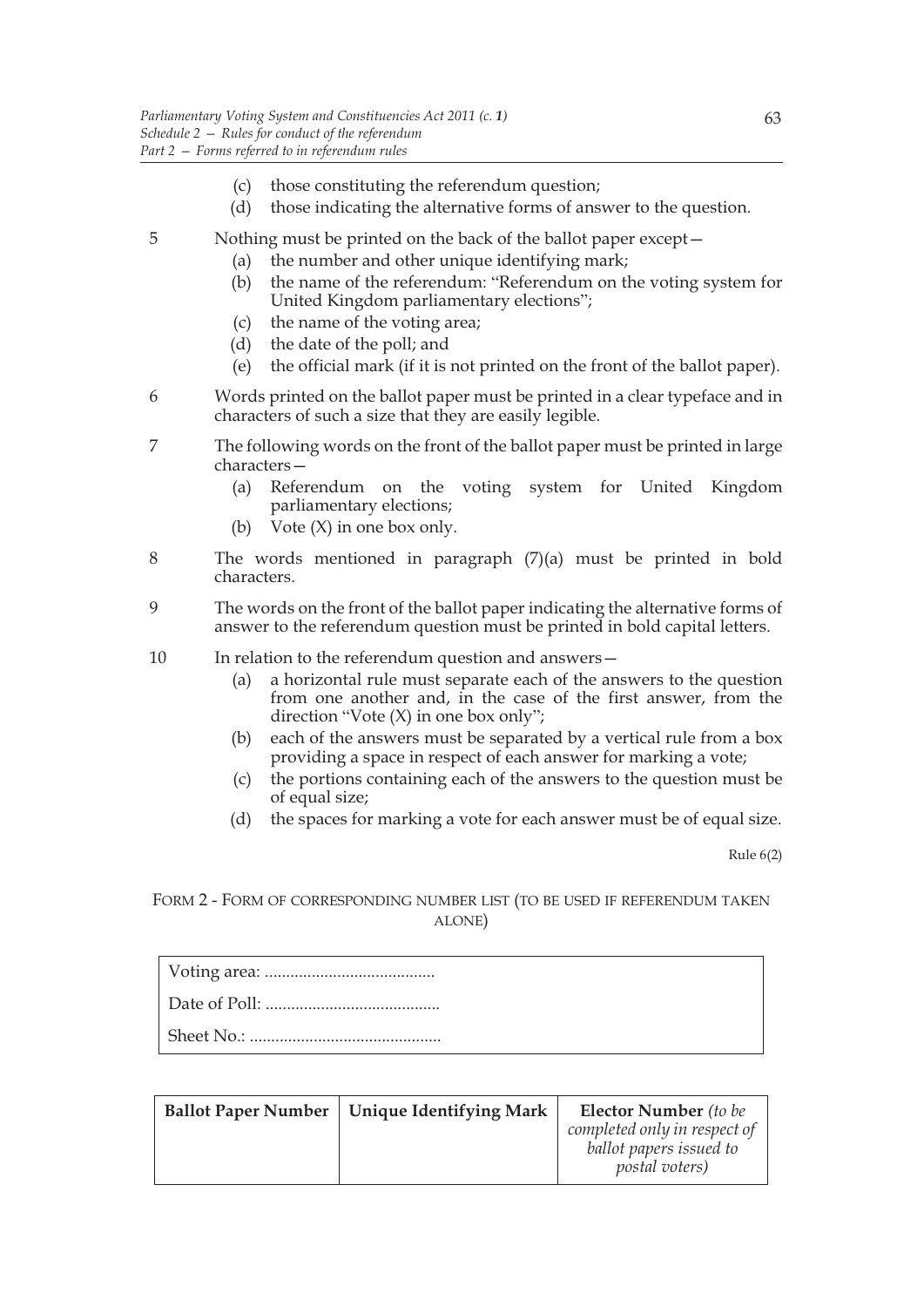Rule 12(1)(b)

FORM 3 - FORM OF POSTAL VOTING STATEMENT

# **Postal Voting Statement**

#### **Referendum on the voting system for United Kingdom parliamentary elections**

\*Voter's name: ................................. Ballot paper no. ............................

*\*Counting officer to insert name but omit where ballot papers sent to an anonymous elector*

[other identifying mark]

**You must provide your [# signature and] date of birth. If you do not, the postal voting statement will be invalid and your vote will not be counted.**

I AM THE PERSON THE BALLOT PAPER NUMBERED ABOVE WAS SENT TO

| Date of birth |  |  |  |  | $\mathbb{E}_{\text{min}}$   D   D   M   M   Y   Y   Y   Y   (voter's date of birth) |
|---------------|--|--|--|--|-------------------------------------------------------------------------------------|
|               |  |  |  |  |                                                                                     |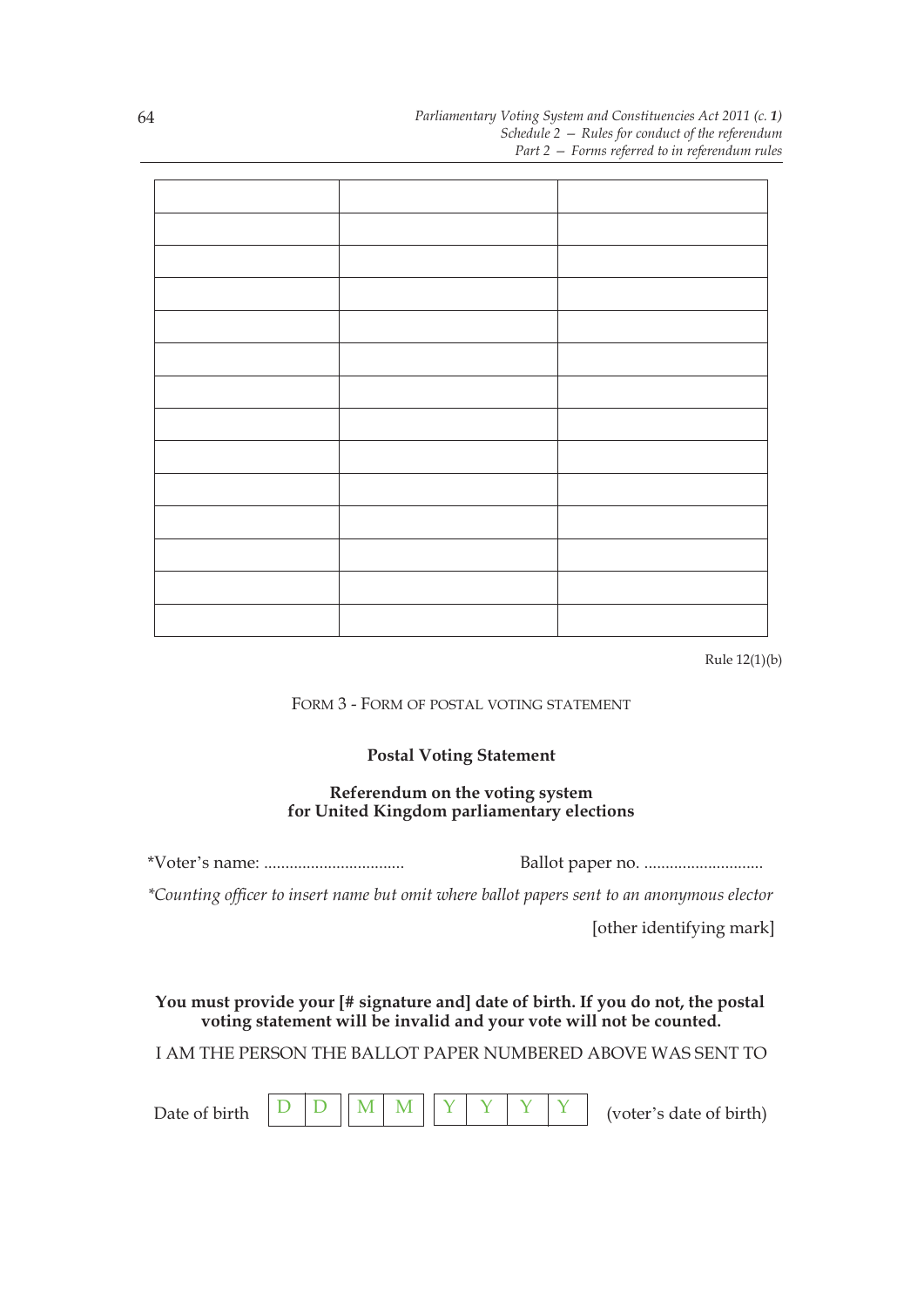#Signature

(voter's signature) IMPORTANT - Keep signature within border

*#(Counting officer to omit where a person has been granted a waiver)*

It is an offence to vote using a ballot paper that is not addressed to you.

## PLEASE READ INSTRUCTIONS TO THE VOTER

### Issued by the counting officer

## INSTRUCTIONS TO THE VOTER

#### **Complete the ballot paper yourself and in private. If you need help, contact the counting officer's staff as shown below.**

[contact details for assistance; include address as appropriate]

- **1.** You must provide your [#signature and] date of birth. If you do not, the postal voting statement will be invalid and your vote will not be counted.
- **2.** Vote in one box only. Do not mark the ballot paper in any other way or your vote may not be counted.
- **3.** Mark a cross (X) in the box on the right hand side of the ballot paper opposite the answer you are voting for.
- **4.** If you need help voting, the person helping you must not tell anyone how you voted.
- **5.** Put the ballot paper in the small envelope marked **A** and seal it.
- **6.** Complete the postal voting statement by [#signing it, and] providing your date of birth.
- **7.** Then put the envelope marked **A** together with the postal voting statement in the larger envelope marked **B**. Return it straightaway.
- **8. After receiving this postal vote, you cannot vote in person at a polling station in this referendum.**
- **9.** If you accidentally spoil your ballot paper, you can apply to the counting officer for a replacement before 5 pm on [*day/date of poll*]. You must return the spoilt ballot paper, the postal voting statement and the envelopes marked **A** and **B**. Make sure you contact the counting officer as soon as possible.
	- Your ballot paper and the postal voting statement must be received by the counting officer by 10 pm on [*day/date of poll*]. You can deliver your completed postal vote to any polling station in your voting area on polling day. **!**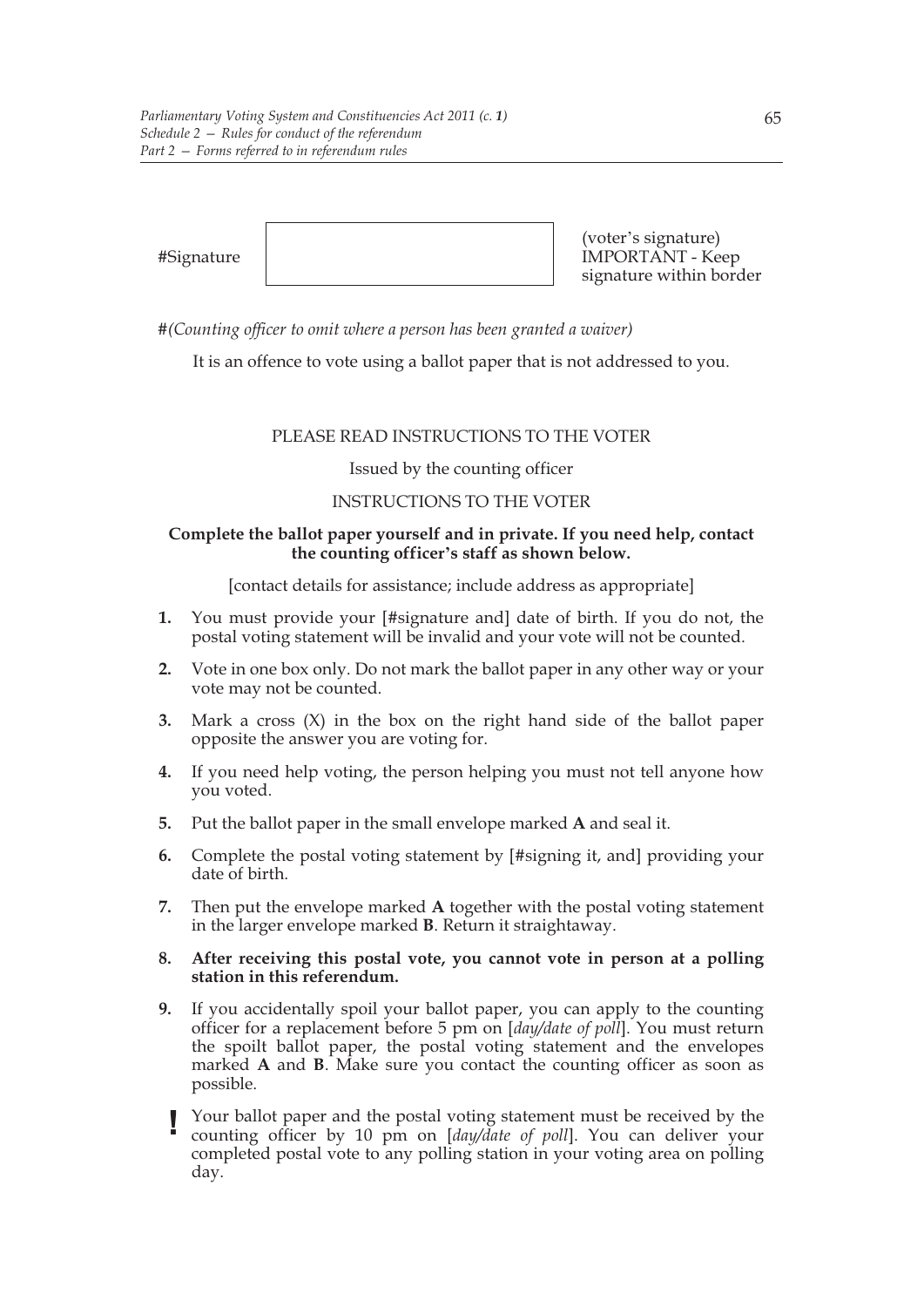It is an offence to vote using a ballot paper that is not addressed to you.

## **It is illegal to vote more than once (unless you are appointed as a proxy for another person) in this referendum.**

#(Counting officer to omit where a person has been granted a waiver)

Rule 12(1)(c)

FORM 4 - DECLARATION OF IDENTITY (NORTHERN IRELAND)

## **Front of form**

## **Declaration of identity**

**Referendum on the voting system for United Kingdom parliamentary elections**

Ballot Paper no.............................................

I am the person to whom the ballot paper numbered above was sent.

My date of birth is .............. (you are not required to give your date of birth if you are to vote as a proxy for someone else).

Voter's signature .........................................

The voter, who is personally known to me, has signed this declaration in my presence.

Witness's signature ......................................................................................

Name of witness (WRITE CLEARLY) ............................................................

Address of witness (WRITE CLEARLY) .......................................................

........................................................................................................................

SEE INSTRUCTIONS ON THE BACK OF THIS FORM

## **Back of form**

### **INSTRUCTIONS TO THE VOTER**

**1.** You must sign this declaration of identity in the presence of a person known to you. That person should then sign this declaration as a witness, adding his or her name and address. Without this the declaration will be invalid.

**2.** Vote in one box only. Put no other mark on the ballot paper or your vote may not be counted.

**3.** Mark a cross (X) in the box on the right hand side of the ballot paper opposite the answer you are voting for. Do this secretly. If you cannot vote without assistance, the person assisting you must not disclose how you have voted.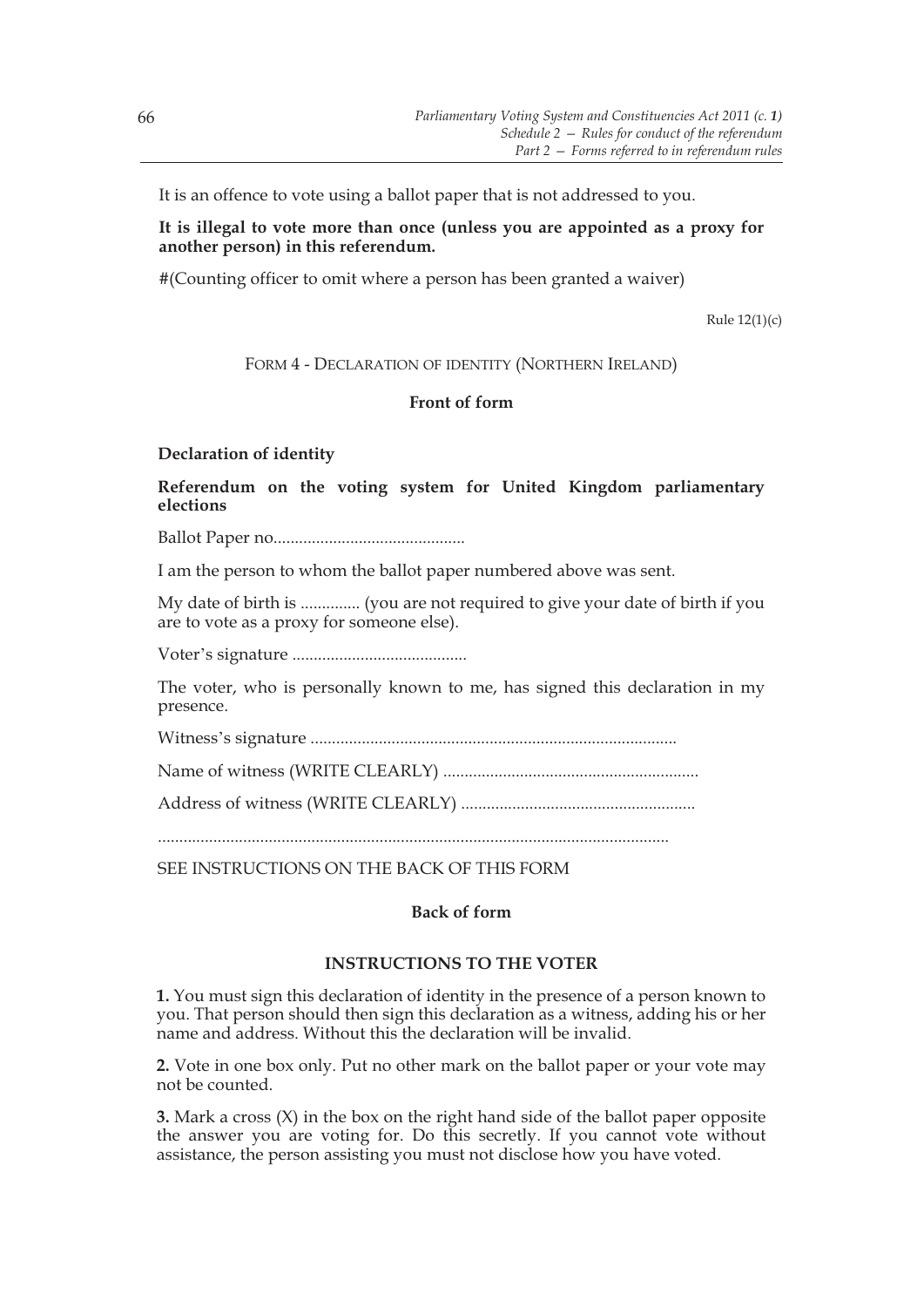**4.** Put the ballot paper in the small envelope marked "A" and seal it. Then put the envelope marked "A", together with the declaration of identity, in the larger envelope marked "B". Return it without delay. The ballot paper must be received by the counting officer not later than the close of the poll.

**5.** If you receive more than one ballot paper, remember that it is illegal to vote more than once (otherwise than as proxy) in this referendum.

**6.** In this referendum you cannot vote in person at a polling station.

**7.** If you inadvertently spoil your ballot paper, you can apply to the counting officer for another one. With your application you must return, in your own envelope, the spoilt ballot paper, the declaration of identity and the envelopes marked "A" and "B". We can only issue replacement postal ballot papers before 5 p.m. on [-1 day/date deadline].

Rule 15(5)(a)

FORM 5 - OFFICIAL POLL CARD (TO BE SENT TO AN ELECTOR NOT VOTING BY POST)

| Referendum on the voting system for United Kingdom parliamentary<br>elections                                                                                   |                                                                                                                                                         |  |  |  |
|-----------------------------------------------------------------------------------------------------------------------------------------------------------------|---------------------------------------------------------------------------------------------------------------------------------------------------------|--|--|--|
| <b>OFFICIAL POLL CARD</b>                                                                                                                                       |                                                                                                                                                         |  |  |  |
|                                                                                                                                                                 |                                                                                                                                                         |  |  |  |
|                                                                                                                                                                 |                                                                                                                                                         |  |  |  |
| Polling hours: 7 am to 10 pm                                                                                                                                    |                                                                                                                                                         |  |  |  |
| Your polling station will be:                                                                                                                                   |                                                                                                                                                         |  |  |  |
|                                                                                                                                                                 |                                                                                                                                                         |  |  |  |
|                                                                                                                                                                 | *Counting officer to omit where poll card<br>sent to an anonymous elector. Poll card to<br>anonymous elector must be delivered in a<br>sealed envelope. |  |  |  |
| *This card is for information only. You can vote without it, but it will save you<br>time if you take it to the polling station and show it to the clerk there. |                                                                                                                                                         |  |  |  |
| SEE FURTHER INFORMATION ON THE BACK OF THIS CARD                                                                                                                |                                                                                                                                                         |  |  |  |

## **Front of card**

### **Back of card**

### **Referendum on the voting system for United Kingdom parliamentary elections**

\*When you go to the polling station, tell the clerk your name and address, as shown on the front of the card.

**\*The clerk will confirm your details on the register.**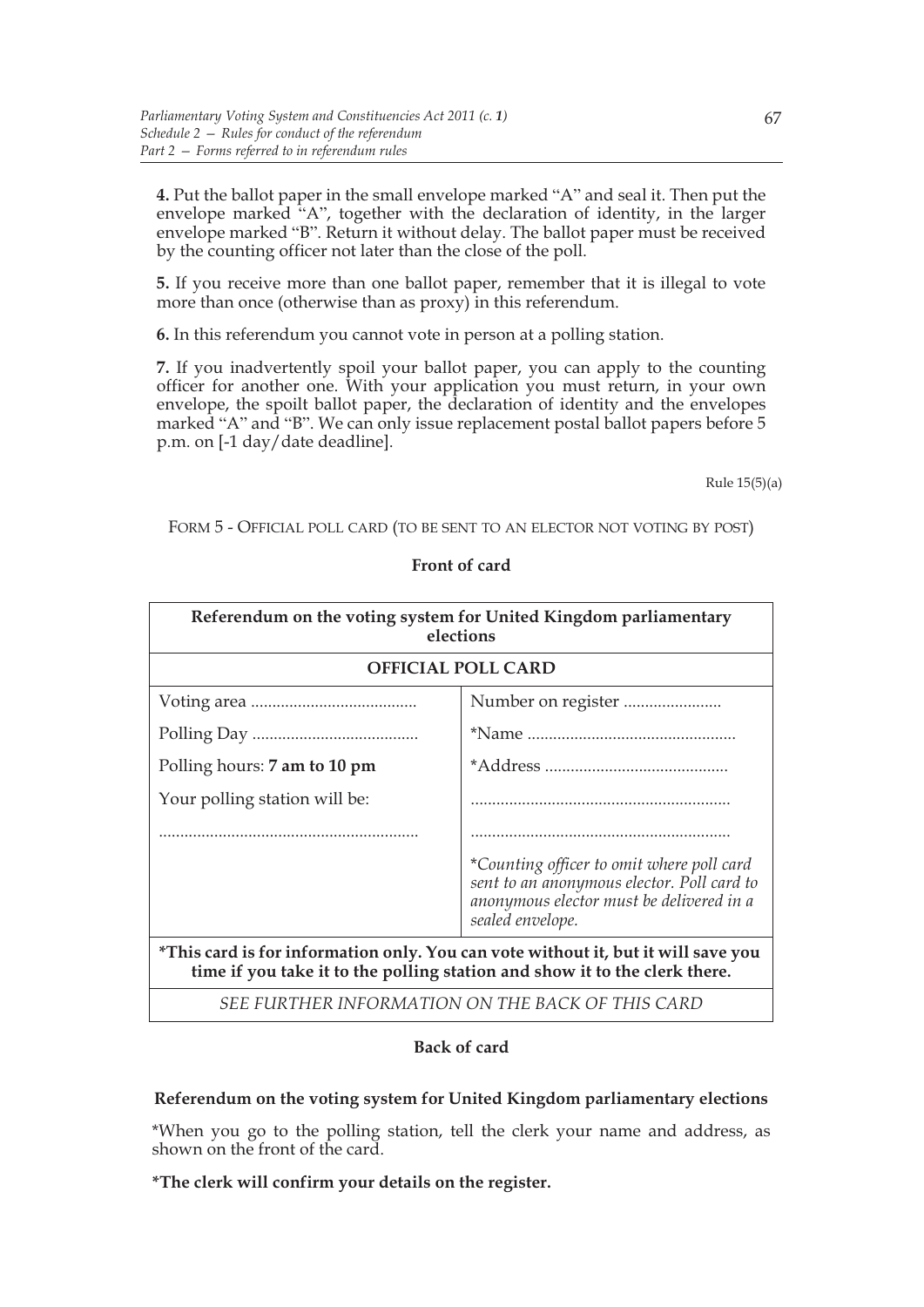When you are given your ballot paper, go to one of the polling booths. Mark a cross  $(X)$  in the box on the right hand side of the ballot paper opposite the answer you are voting for.

### **Vote in ONE box only. Do not put any other mark on the ballot paper, or your vote may not be counted.**

If you spoil your ballot paper by mistake, show it to the presiding officer and ask for a replacement.

Fold the ballot paper in two. Show the presiding officer the number and other unique identifying mark on the back of the ballot paper, but do not let anyone see your vote. Put the ballot paper in the ballot box and leave the polling station.

If you will be away on the date of the poll—

- You can apply to vote by post. Your application must be received by the electoral registration officer before 5 pm on [*-11 day/date deadline*]. If you are given a postal vote, you will not be entitled to vote in person in this referendum.
- You can apply to vote by proxy (this means someone else can vote on your behalf). Your application must be received before 5 pm on  $\left[-6 \frac{day}{data}\right]$ deadline]. If you appoint a proxy, you can still vote in this referendum yourself provided you do so before your proxy votes for you and provided your proxy is not entitled to vote on your behalf by post.

In certain circumstances it may be possible to apply to vote by proxy after [-6 day/ deadline].

To change any of your voting arrangements please contact [*helpline number*] as soon as possible.

### **ISSUED BY THE COUNTING OFFICER**

[*Where poll card sent to an anonymous elector substitute for the paragraphs marked with \* above—*

**You must have this card with you when you vote. You cannot vote without it.**

**When you go to the polling station, ask to speak to the presiding officer and show them this card.**

**The presiding officer will confirm your entry on the register.]**

Rule 15(5)(b)

FORM 6 - OFFICIAL POSTAL POLL CARD (TO BE SENT TO AN ELECTOR VOTING BY POST)

### **Front of card**

### **Referendum on the voting system for United Kingdom parliamentary elections**

# **OFFICIAL POSTAL POLL CARD**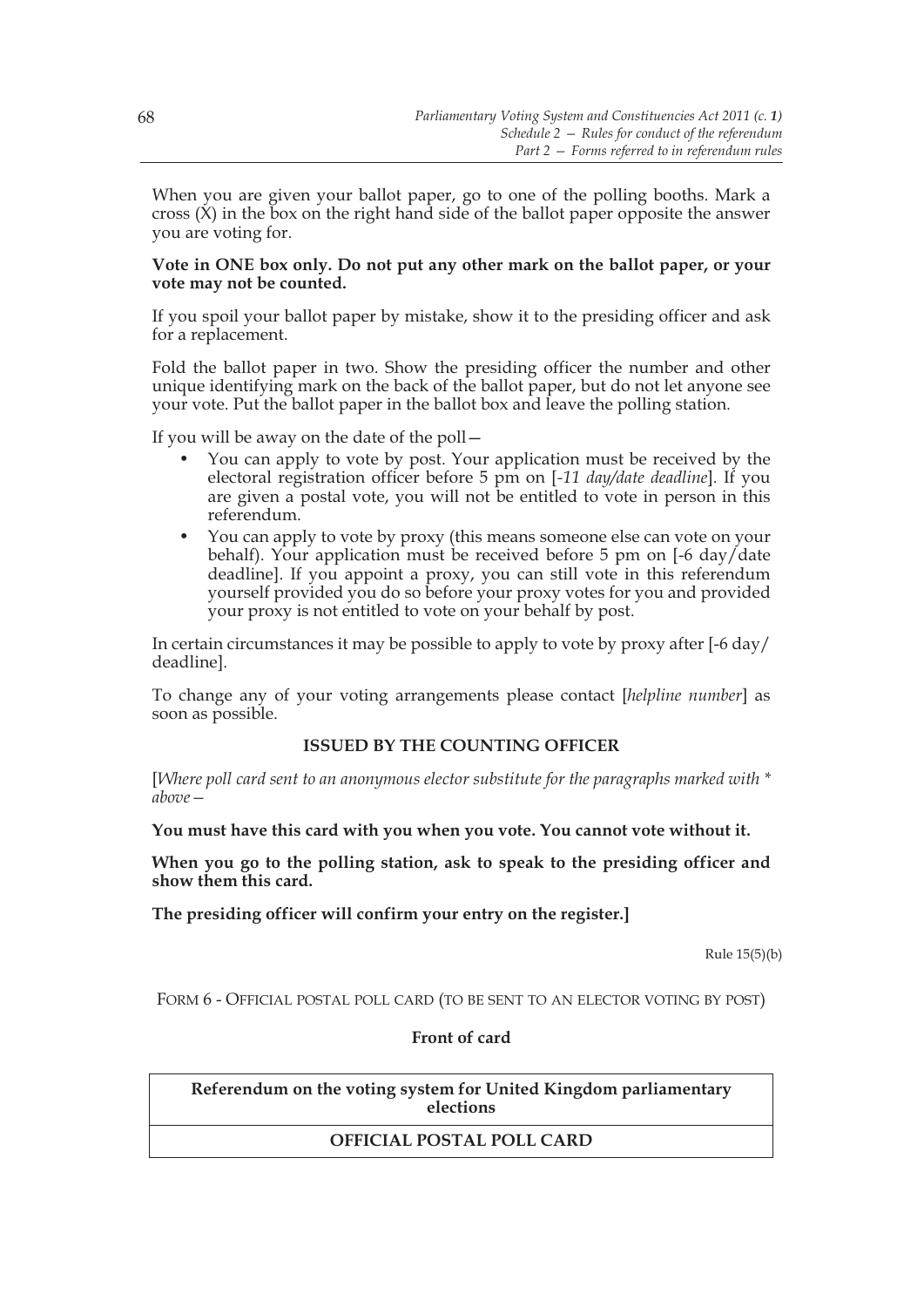| For the referendum on: [day/date] | This poll card is to tell you that you<br>will receive a postal vote for this<br>referendum because you have asked to<br>vote by post at elections or specifically<br>in this referendum. You will not be<br>able to vote in a polling station. If you<br>want to cancel your postal vote, please<br>call [helpline number] before 5 pm on [-<br>11 day/deadline]. |  |  |
|-----------------------------------|--------------------------------------------------------------------------------------------------------------------------------------------------------------------------------------------------------------------------------------------------------------------------------------------------------------------------------------------------------------------|--|--|
| *Name and Address:                | We will send your postal voting<br>papers around [day/date].                                                                                                                                                                                                                                                                                                       |  |  |
|                                   | *Addressed to:                                                                                                                                                                                                                                                                                                                                                     |  |  |
|                                   | (Name and Address)                                                                                                                                                                                                                                                                                                                                                 |  |  |
|                                   | If your postal voting papers have not<br>arrived by [day/date] call [helpline<br>number] and ask for help.                                                                                                                                                                                                                                                         |  |  |

*\*Counting officer to omit where postal poll card sent to an anonymous elector. Postal poll card to anonymous elector must be delivered in a sealed envelope.*

If you lose or accidentally spoil your postal ballot paper, please call [*helpline number*] as soon as possible. Replacement ballot papers can only be issued before 5 pm on [*day/date of poll*].

**This card is to provide you with information about voting by post.**

*SEE FURTHER INFORMATION ON THE BACK OF THIS CARD*

# **Back of card**

### **Referendum on the voting system for United Kingdom parliamentary elections**

When you receive your postal voting pack, please read the instructions with it carefully before completing your postal ballot paper.

Do not let anyone see your vote. If you need help voting, the person helping you must not tell anyone how you have voted. You can get independent help from the counting officer: please call our helpline on [*helpline number*].

You must **sign** the postal voting statement (unless you have been granted a waiver by prior arrangement with the electoral registration officer) and provide your date of birth. This is a security measure. It will not affect your vote or mean it can be identified. Without your signature and date of birth the statement will not be valid and your vote will not be counted. The counting officer can cross check your signature against other records that they hold.

If you lose or accidentally spoil your ballot paper, please call the helpline number below as soon as possible. We can only issue replacement postal ballot papers before 5 pm on [*day/date of poll*].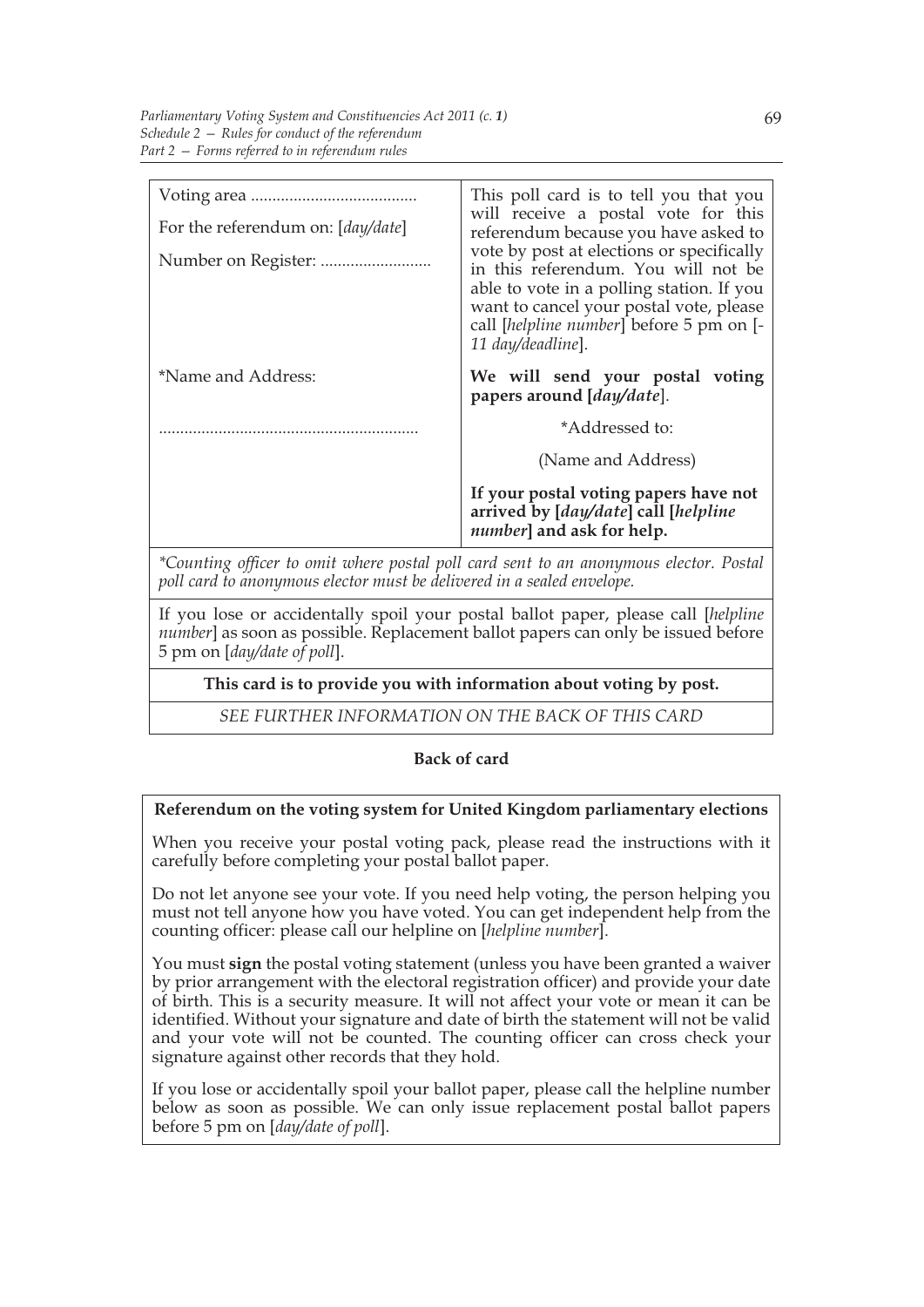Complete and return your postal vote as soon as possible. The counting officer must receive your postal vote by 10 pm on [*day/date of poll*]. You can deliver your completed voting papers to any polling station in the voting area.

If you want to vote in person in this referendum, you must cancel your postal vote before 5 pm on [*-11 day/date deadline*].

If you need any assistance, please call our helpline on: [*helpline number*].

**It is an offence to vote using a ballot paper that was not addressed to you.**

Issued by the Counting Officer

Rule 15(5)(c)

## FORM 7 - OFFICIAL PROXY POLL CARD (TO BE SENT TO AN APPOINTED PROXY VOTING IN PERSON)

## **Front of card**

| Referendum on the voting system for United Kingdom parliamentary<br>elections                                                                               |                                                                                                                                                                                              |  |
|-------------------------------------------------------------------------------------------------------------------------------------------------------------|----------------------------------------------------------------------------------------------------------------------------------------------------------------------------------------------|--|
|                                                                                                                                                             | <b>OFFICIAL PROXY POLL CARD</b>                                                                                                                                                              |  |
|                                                                                                                                                             | *This poll card is to tell you that you<br>may vote in this referendum on behalf                                                                                                             |  |
|                                                                                                                                                             | of the person named on the back of                                                                                                                                                           |  |
| Polling hours: 7 am to 10 pm                                                                                                                                | this card. Your appointment to vote for<br>this person as his or her proxy is either<br>an existing appointment for elections<br>or an appointment made specifically<br>for this referendum. |  |
| The polling station at which you may<br>vote on behalf of the person named on<br>the back of this card will be:                                             |                                                                                                                                                                                              |  |
|                                                                                                                                                             |                                                                                                                                                                                              |  |
|                                                                                                                                                             |                                                                                                                                                                                              |  |
|                                                                                                                                                             | *(Counting officer to omit where poll<br>card sent to the proxy of an<br>anonymous elector. Poll card to proxy<br>of anonymous elector must be<br>delivered in a sealed envelope.)           |  |
| *This card is for information only. You can vote without it, but it will save<br>time if you take it to the polling station and show it to the clerk there. |                                                                                                                                                                                              |  |
| SEE FURTHER INFORMATION ON THE BACK OF THIS CARD                                                                                                            |                                                                                                                                                                                              |  |

70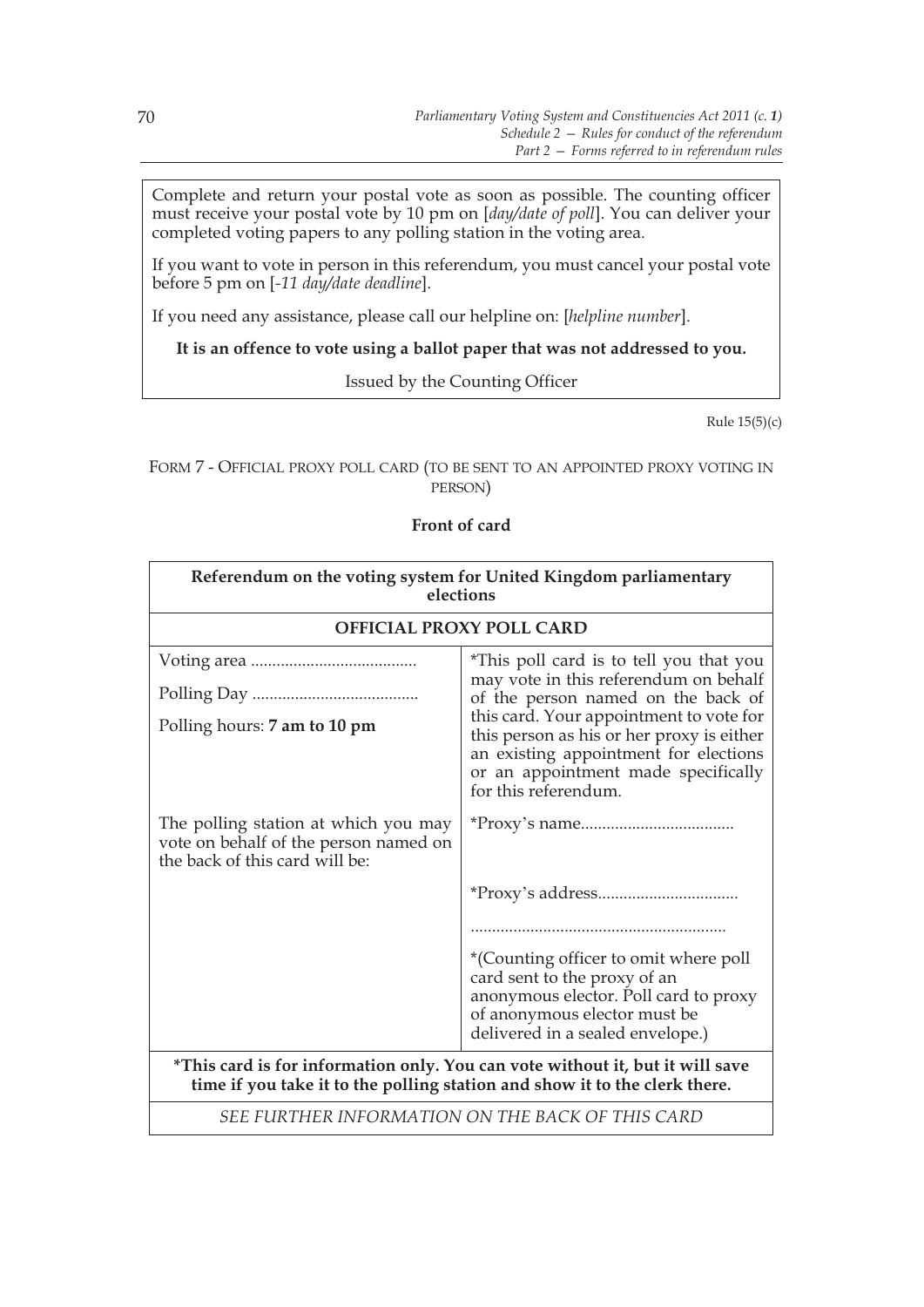## **Back of card**

## **Referendum on the voting system for United Kingdom parliamentary elections**

\*This poll card is to tell you that for this referendum you are appointed as proxy for:

...................................................................................................................................

\*(Person's name)

....................................................................................................................................

\*(Person's address)

...................................................................................................................................

\*(Person's number on electoral register)

\*When you go to the polling station, tell the clerk that you wish to vote as proxy on behalf of the person shown above.

**The clerk will confirm your details on the register.**

When you are given the ballot paper, go to one of the polling booths. Mark a cross (X) in the box on the right hand side of the ballot paper opposite the answer you are voting for.

**Vote in ONE box only. Do not put any other mark on the ballot paper, or the vote may not be counted.**

If you spoil the ballot paper by mistake, show it to the presiding officer and ask for a replacement.

Fold the ballot paper in two. Show the presiding officer the number and other unique identifying mark on the back of the ballot paper, but do not let anyone see the vote. Put the ballot paper in the ballot box and leave the polling station.

If you will be away on the date of the poll, you can apply to vote by post before 5 pm on [*-11 day/date deadline*]. If you are given a postal vote, you or the person for whom you are appointed as proxy will not be entitled to vote in person in this referendum.

The person for whom you are appointed as proxy may vote in this referendum. If they wish to do so they must vote in person before you vote on their behalf.

### **It is illegal to do any of the following:**

- Vote more than once (unless you are appointed as a proxy for another person) in this referendum.
- Vote as a proxy in this referendum for more than two persons unless you are their spouse, civil partner, parent, grandparent, brother, sister, child or grandchild.
- Vote as a proxy for a person if you know that the person is subject to a legal incapacity to vote.

## **Issued by the counting officer**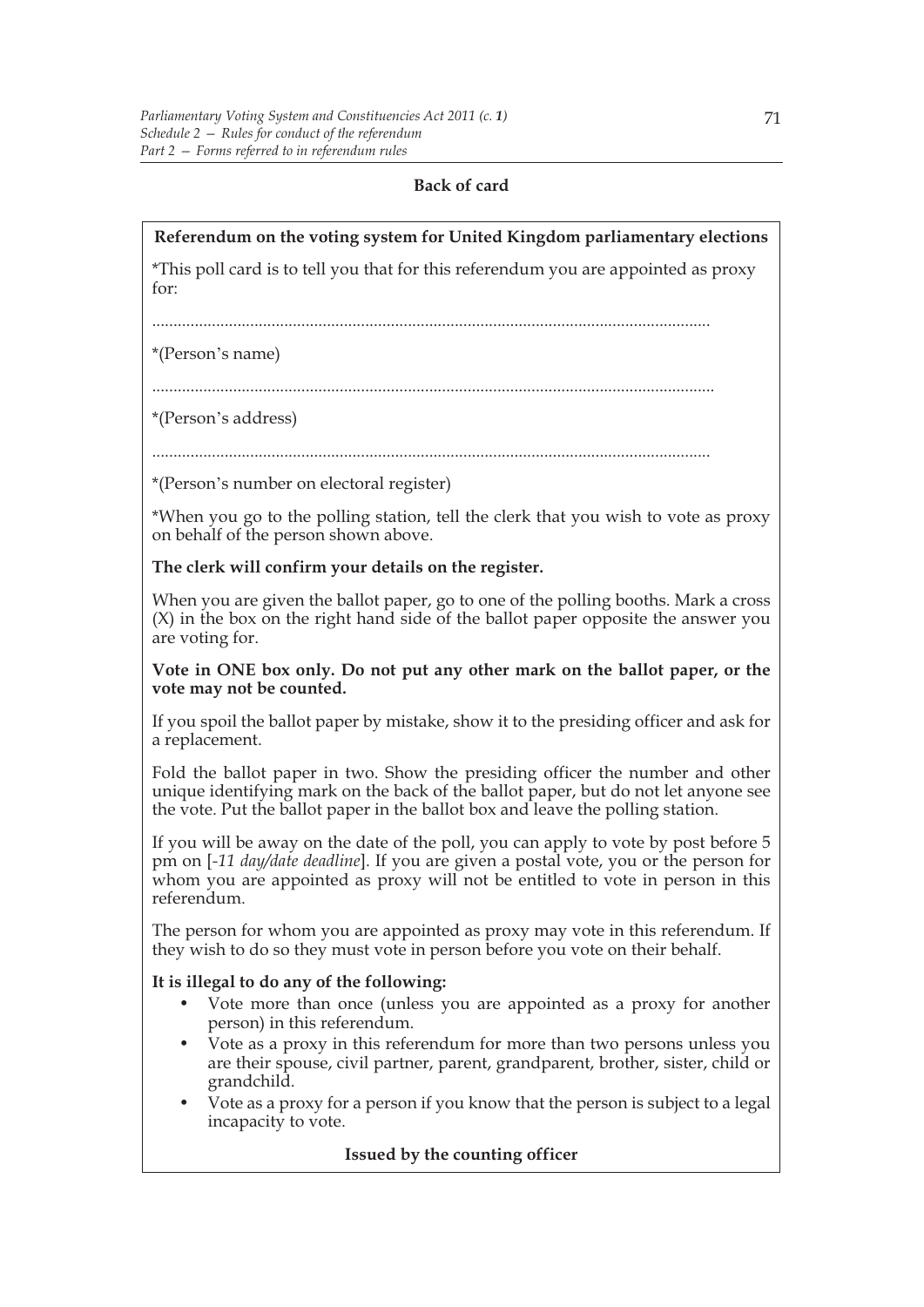*[Where poll card sent to the proxy of an anonymous elector substitute for the text marked with \* above:—*

**You must have this card with you when you vote, you cannot vote as proxy without it.**

You are appointed to vote as proxy for the person whose electoral number is shown below:

..................................................................................................................................

(Person's number on register)

To vote as proxy you must go the polling station shown on the front of this card. Ask to speak to the presiding officer and show them this card.]

Rule 15(5)(d)

FORM 8 - OFFICIAL PROXY POSTAL POLL CARD (TO BE SENT TO AN APPOINTED PROXY VOTING BY POST)

# **Front of card**

| Referendum on the voting system for United Kingdom parliamentary<br>elections |                                                                                                                                                                                                                                                                                                                                                                                                                                                                                                                                                                                                                                                                                                                                                                                                                                                                                                |  |
|-------------------------------------------------------------------------------|------------------------------------------------------------------------------------------------------------------------------------------------------------------------------------------------------------------------------------------------------------------------------------------------------------------------------------------------------------------------------------------------------------------------------------------------------------------------------------------------------------------------------------------------------------------------------------------------------------------------------------------------------------------------------------------------------------------------------------------------------------------------------------------------------------------------------------------------------------------------------------------------|--|
|                                                                               | <b>OFFICIAL PROXY POSTAL POLL CARD</b>                                                                                                                                                                                                                                                                                                                                                                                                                                                                                                                                                                                                                                                                                                                                                                                                                                                         |  |
| For the referendum on: [day/date]<br>Name and Address (Proxy):                | This poll card is to tell you that you<br>may vote in this referendum on behalf<br>of the person named on the back of<br>this card. Your appointment to vote for<br>this person as his or her proxy is either<br>an existing appointment for elections<br>or an appointment made specifically<br>for this referendum. You will receive a<br>postal vote for the referendum because<br>you have asked to vote by post at<br>or specifically at this<br>elections<br>referendum. You will not be able to<br>vote as proxy in a polling station. If<br>you want to cancel this postal vote and<br>vote in person on polling day, please<br>call [helpline number] before 5 pm on [-<br>11 day deadline].<br>We will send the proxy postal voting<br>papers around [day/date].<br>If the postal voting papers have not<br>arrived by [day/date] please call<br>[helpline number] and ask for help. |  |

72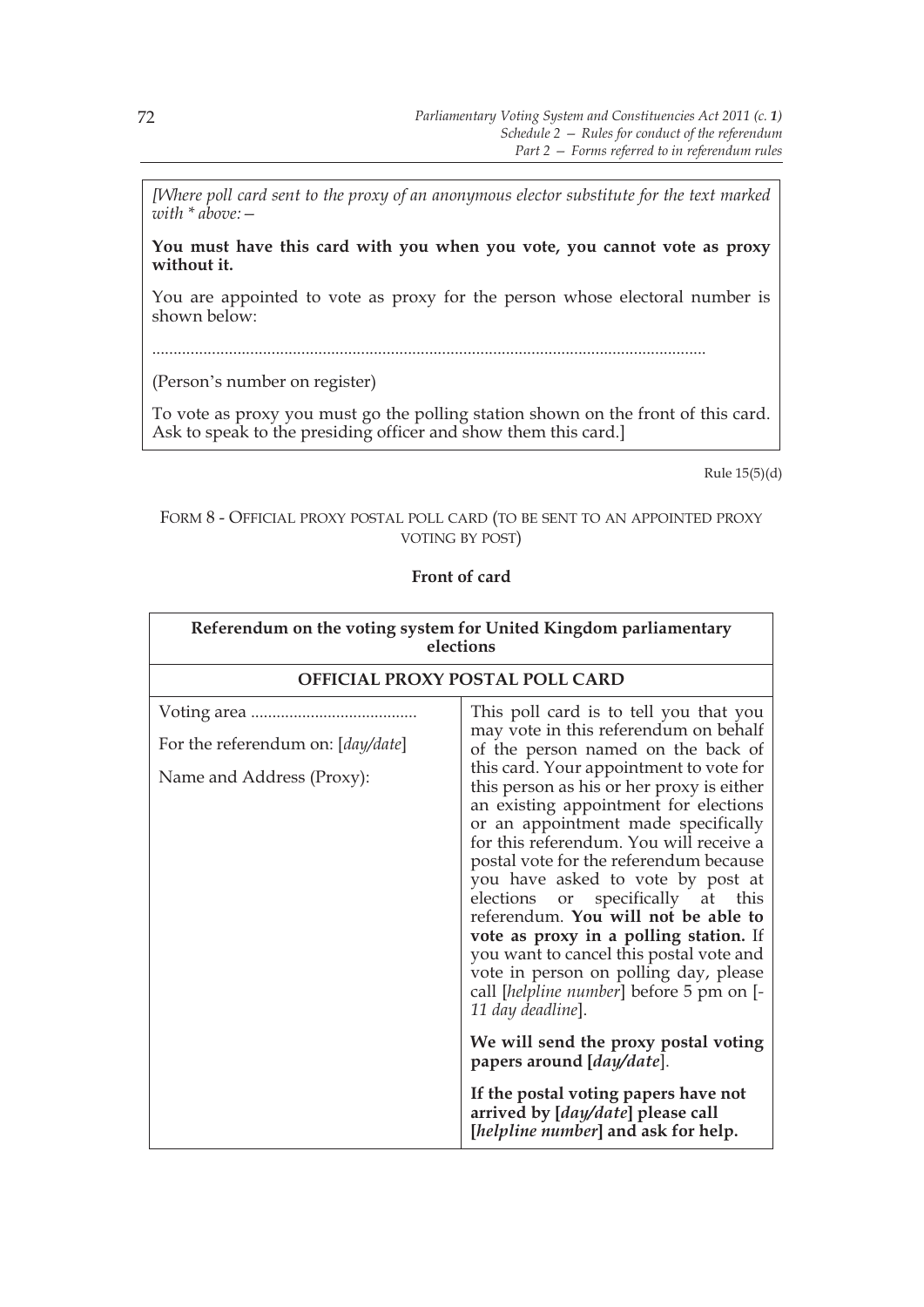If you lose or accidentally spoil the proxy postal ballot paper, please call: [*helpline number*] as soon as possible. Replacement ballot papers can only be issued before 5 pm on [*day/date of poll*].

**This card is to provide you with information about voting by post.**

*SEE FURTHER INFORMATION ON THE BACK OF THIS CARD*

# **Back of card**

**Referendum on the voting system for United Kingdom parliamentary elections**

**\*This poll card is to tell you that for this referendum you will be able to vote as proxy for the person named below and you will be sent a postal vote.**

...................................................................................................................................

\*(Person's name)

....................................................................................................................................

\*(Person's address)

When you receive the postal voting pack, please read the instructions with it carefully before completing the postal ballot paper.

Do not let anyone see your vote. If you need help voting, the person helping you must not tell anyone how you have voted. You can get independent help from the counting officer: please call our helpline on [helpline number].

You must **sign** the postal voting statement (unless you have been granted a waiver by prior arrangement with the electoral registration officer) and provide your date of birth. This is a security measure. It will not affect your vote or mean it can be identified. Without your signature and date of birth the statement will not be valid and your vote will not be counted. The counting officer can cross check your signature against other records that they hold.

If you lose or accidentally spoil the postal ballot paper, please call the helpline number below as soon as possible. We can only issue replacement postal ballot papers before 5 pm on [*day/date of poll*].

Complete and return the postal vote as soon as possible. The counting officer must receive the postal vote by 10 pm on [*day/date of poll*]. You can deliver your completed voting papers to any polling station in the voting area.

If you want to vote in person as a proxy in this referendum, you must cancel your postal vote before 5 pm on [*-11 day/date deadline*].

# **It is illegal to do any of the following:**

- Vote more than once (unless you are appointed as a proxy for another person) in this referendum.
- Vote as a proxy in this referendum for more than two persons unless you are their spouse, civil partner, parent, grandparent, brother, sister, child or grandchild.
- Vote as a proxy for a person if you know that the person is subject to a legal incapacity to vote.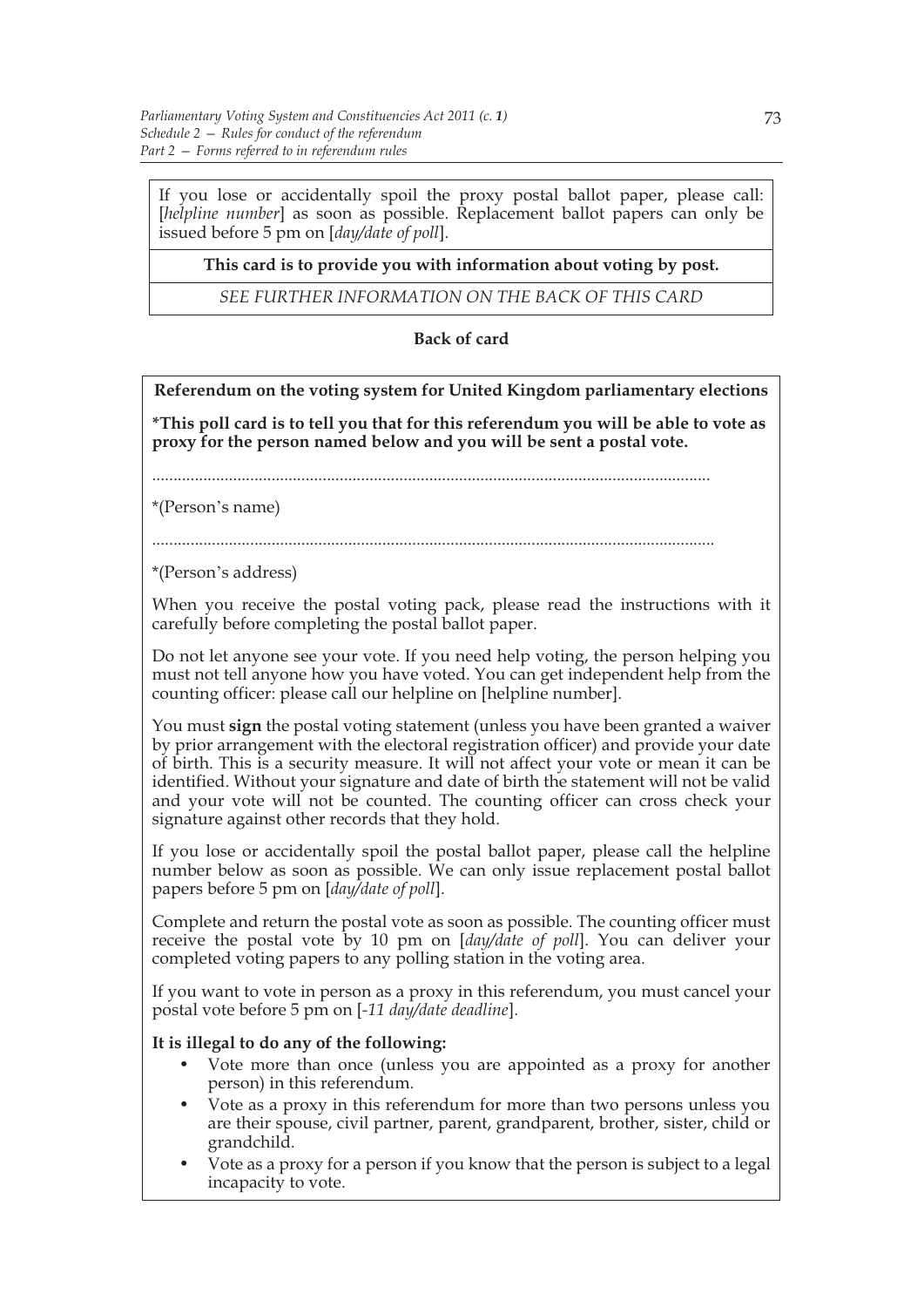## **Issued by the Counting Officer**

[Where poll card sent to the proxy of an anonymous elector substitute for the text marked with \* above:

**This poll card is to tell you that for this referendum you will be able to vote as proxy for the person whose electoral number is shown below and you will be sent a postal vote.**

You are entitled to vote as proxy for the person whose electoral number is shown below:

..................................................................................................................................

(Person's number on electoral register)

Rule 15(6)(a)

FORM 9 - OFFICIAL POLL CARD (TO BE SENT TO AN ELECTOR IN NORTHERN IRELAND NOT VOTING BY POST)

## **Front of card**

**Referendum on the voting system for United Kingdom parliamentary elections OFFICIAL POLL CARD** Voting area: Northern Ireland Polling day ............................................................................................................... Your polling station will be ..................................................................................... **Polling hours: 7 am to 10 pm** Number on register .................................................................................................. Name ....................................................................................................................... Address ................................................................................................................... .................................................................................................................................

## **Back of card**

**Referendum on the voting system for United Kingdom parliamentary elections**

**This card is for information only. You can vote without it, but it will save time if you take it to the polling station and show it to the clerk there. Remember that you will not be able to vote unless you show an approved form of photographic identification.**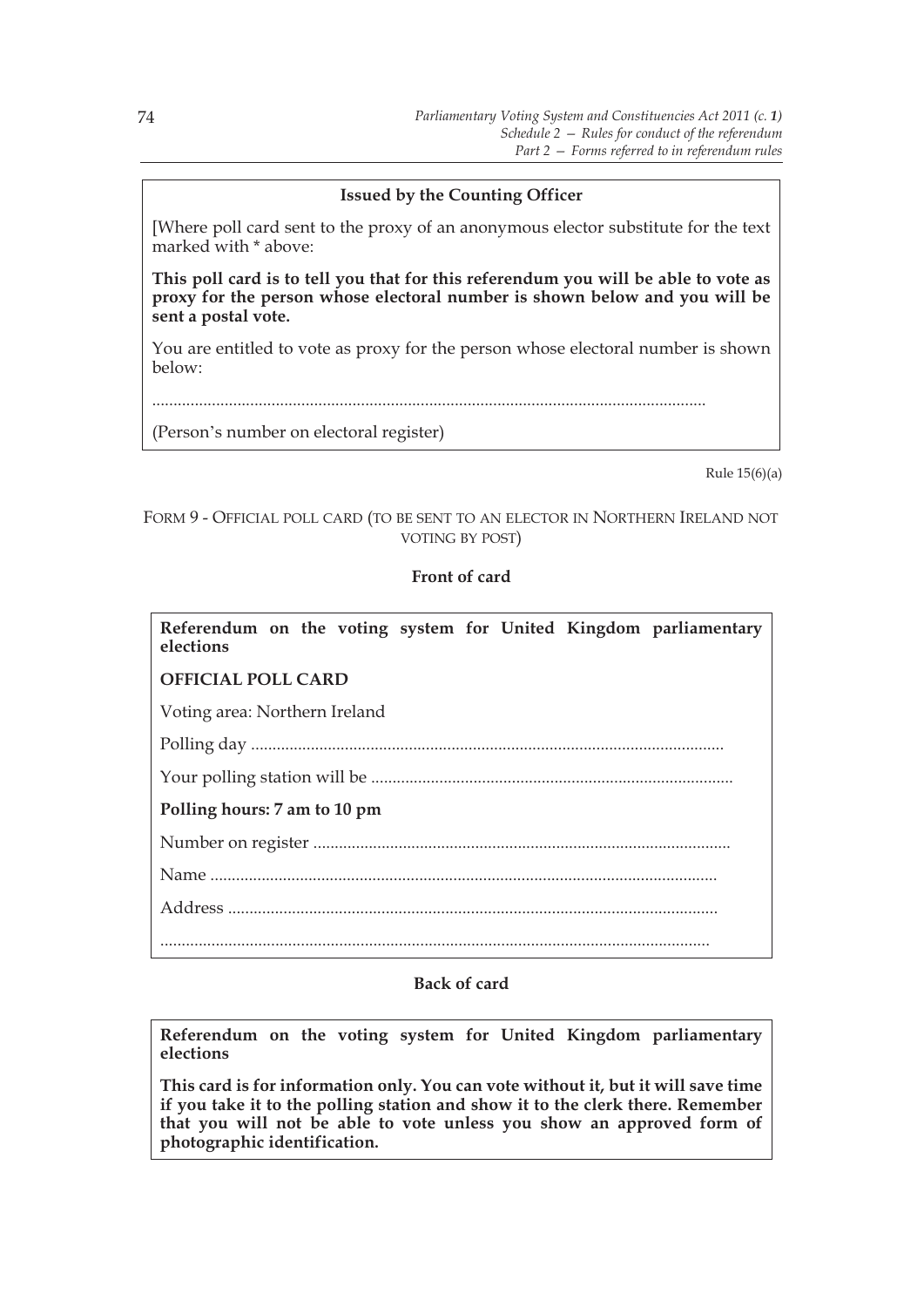When you go to the polling station, tell the clerk your name and address, as shown on the front of the card and show your photographic identification. If the clerk is satisfied that you are entitled to vote you will be given a ballot paper.

Go to one of the compartments. Mark a cross (X) in the box on the right hand side of the ballot paper opposite the answer you are voting for.

Fold the ballot paper in two. Show the number and other unique identifying mark to the presiding officer, but do not let anyone see your vote. Put the ballot paper in the ballot box and leave the polling station.

Vote in one box only. Put no other mark on the ballot paper, or your vote may not be counted.

If by mistake you spoil a ballot paper, show it to the presiding officer and ask for another one.

If you are given a postal vote for this referendum, you will not be able to vote in person in the referendum so please ignore this poll card.

If you have appointed a proxy to vote for you, you may nevertheless vote in this referendum yourself provided you do so before your proxy has voted on your behalf and provided your proxy is not entitled to vote on your behalf by post.

If you need help with voting please ask the clerk who will explain the assistance which can be provided.

To obtain information in relation to the approved forms of photographic identification or other information relating to voting procedures please phone [*helpline number*]

## ISSUED BY THE COUNTING OFFICER

Rule 15(6)(b)

FORM 10 - OFFICIAL PROXY POLL CARD (TO BE SENT TO AN APPOINTED PROXY VOTING IN PERSON IN NORTHERN IRELAND)

## **Front of card**

**Referendum on the voting system for United Kingdom parliamentary elections**

# **PROXY'S OFFICIAL POLL CARD**

Proxy's name...........................................................................................................

Proxy's address......................................................................................................

Voting area: Northern Ireland

Polling day ...............................................................................................................

The poll will be open from 7 am to 10 pm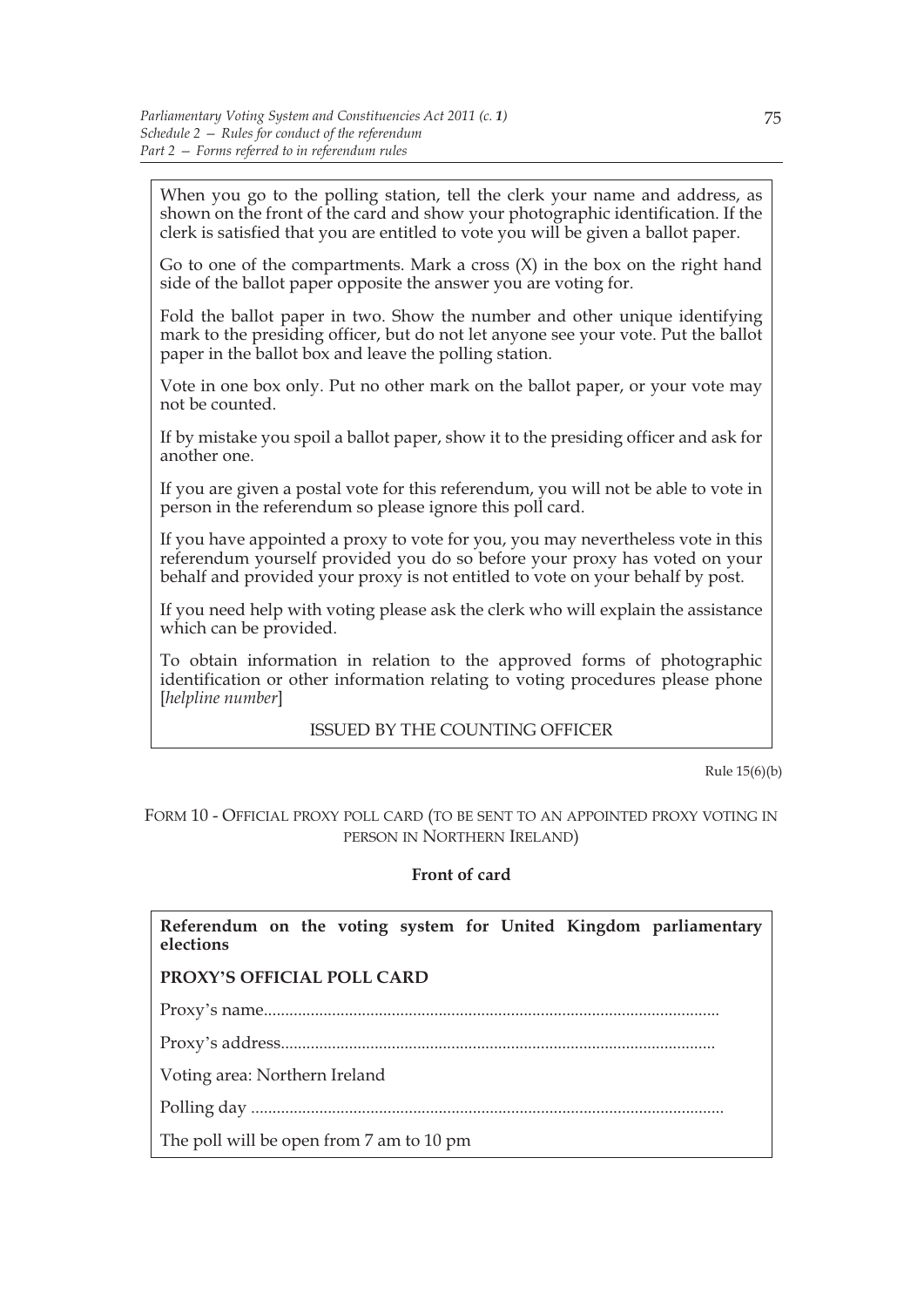This poll card is to tell you that you may vote in this referendum on behalf of the person named on the back of this card. Your appointment to vote for this person as his or her proxy is either an existing appointment for elections or an appointment made specifically for this referendum.

## **Back of card**

## **Referendum on the voting system for United Kingdom parliamentary elections**

The person named below whose proxy you are is entitled to vote at the polling station—

...............................................................................................................................

To vote as proxy you must go to that polling station. Remember that you will not be able to vote unless you show an approved form of photographic identification. Tell the clerk that you wish to vote as proxy; show your approved form of photographic identification and give the name and qualifying address of the person on whose behalf you wish to vote, as follows:

Number on register .............................................................................................

Name ......................................................................................................

Address ................................................................................................................

If the clerk is satisfied that you are able to vote as a proxy the clerk will give you a ballot paper. The method of voting as proxy is the same as for casting your own vote.

It is an offence to vote as proxy for some other person if you know that that person is subject to a legal incapacity to vote, e.g. if that person has been convicted and is detained in a penal institution in pursuance of his or her sentence. It is also an offence to vote in this referendum for more than two persons of whom you are not the spouse, civil partner, parent, grandparent, brother, sister, child or grandchild.

The person for whom you are appointed as proxy may himself or herself vote in person in this referendum if he or she is able, and wishes, to do so and if he or she votes before you on his or her own behalf.

If you need help with voting please ask the clerk who will explain the assistance which can be provided.

To obtain information in relation to the approved forms of photographic identification or other information relating to voting procedures please phone [*helpline number*]

ISSUED BY THE COUNTING OFFICER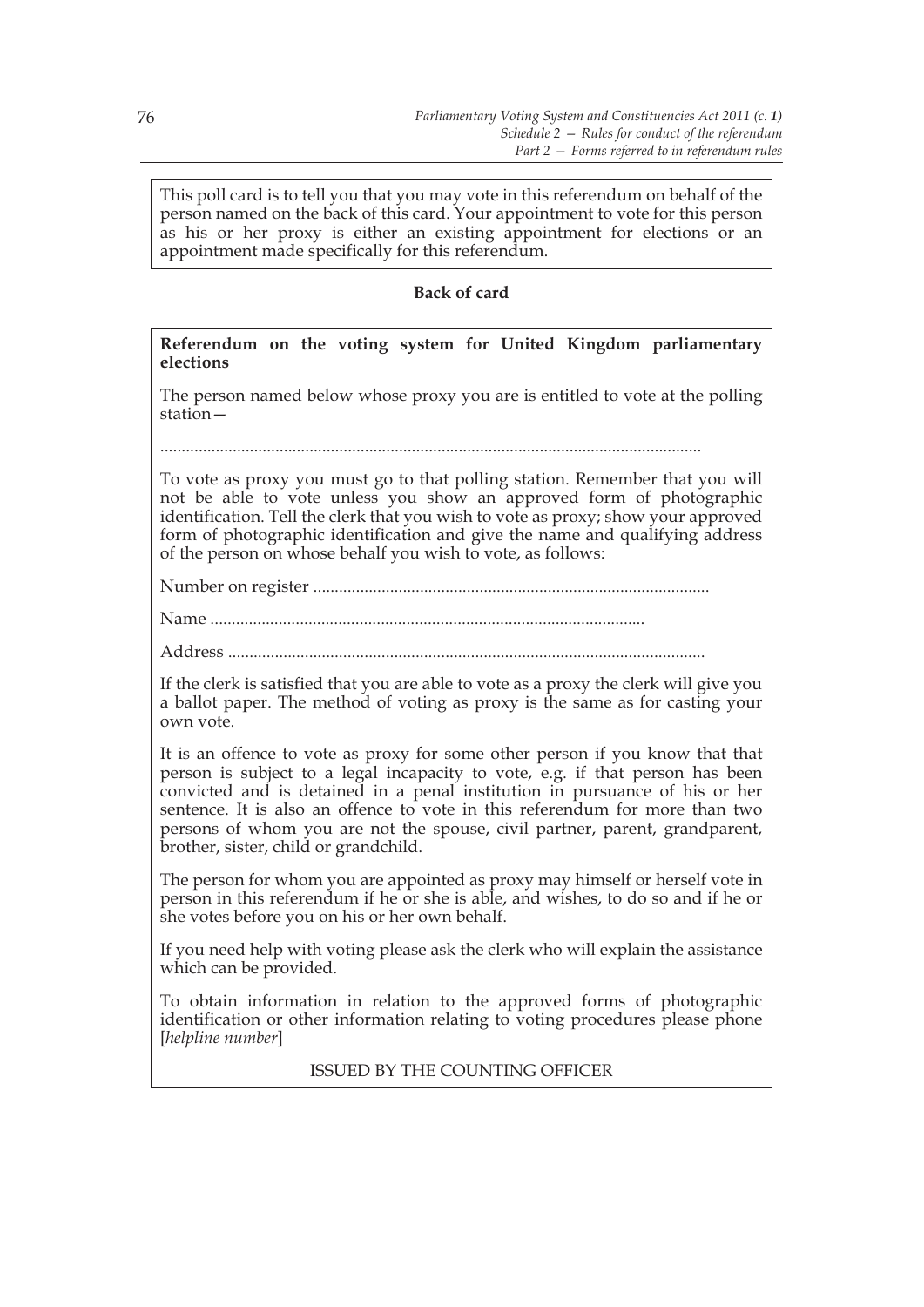## Rule 17(3)

## FORM 11 - FORM OF CORRESPONDING NUMBER LIST (TO BE USED IN POLLING STATIONS IF REFERENDUM TAKEN ALONE)

| <b>Ballot Paper Number</b> | <b>Elector Number</b> |
|----------------------------|-----------------------|
|                            |                       |
|                            |                       |
|                            |                       |
|                            |                       |
|                            |                       |
|                            |                       |
|                            |                       |
|                            |                       |
|                            |                       |
|                            |                       |
|                            |                       |
|                            |                       |
|                            |                       |
|                            |                       |
|                            |                       |

Rule 17(6)

FORM 12 - FORM OF DIRECTIONS FOR THE GUIDANCE OF THE VOTERS IN VOTING

## **Referendum on the voting system for United Kingdom parliamentary elections**

## **Guidance for voters**

**1.** When you are given a ballot paper go to one of the compartments. Mark a cross (X) in the box on the right hand side of the ballot paper opposite the answer you are voting for.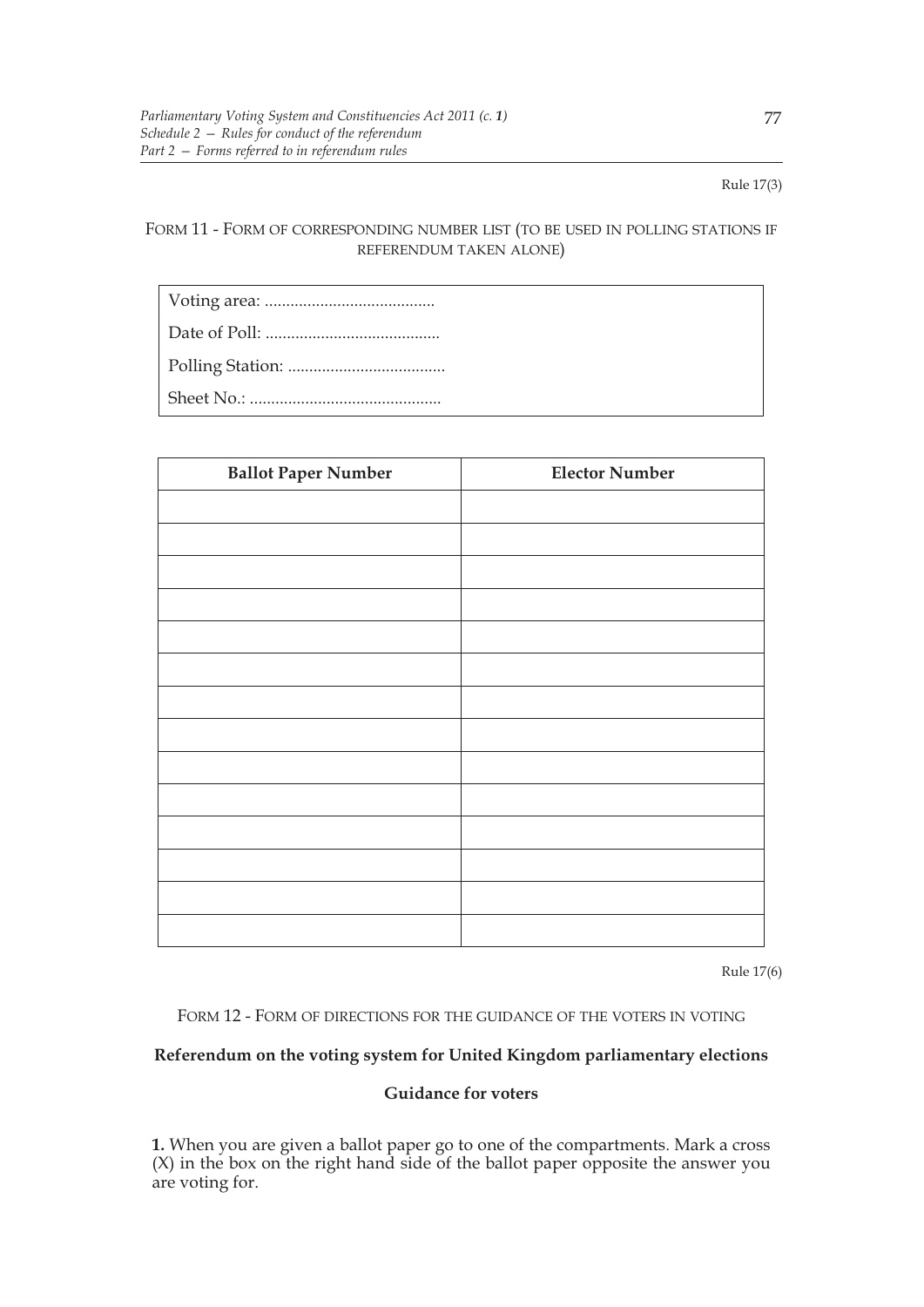**2.** Vote in one box only. Put no other mark on the ballot paper, or your vote may not be counted. Do not let anyone see your vote.

**3.** Fold the ballot paper in two. Show the back of the ballot paper to the presiding officer so as to disclose the number and other unique identifying mark. Put the ballot paper in the ballot box and leave the polling station.

**4.** If by mistake you spoil a ballot paper, show it to the presiding officer and ask for another one.

Rule 21(4)(b)

## FORM 13 - FORM OF CERTIFICATE OF EMPLOYMENT

## **Referendum on the voting system for United Kingdom parliamentary elections**

*[insert name of voting area]*

I certify that (name) ..................... who is numbered ................... in the register of electors cannot reasonably be expected to go in person to the polling station allotted to him or her in the referendum on (*date of poll*) ..................... by reason of the particular circumstances of his or her employment on that date for a purpose connected with the referendum \*as a constable  $\check{}/$  \*by me.

\*Delete whichever is inappropriate.

Signature .................................................

\*Counting officer / police officer (inspector or above)

Date ....................................

Note: The person named above is entitled to vote at any polling station on production and surrender of this certificate to the presiding officer.

Rule 31(5)

## FORM 14 - FORM OF DECLARATION TO BE MADE BY THE COMPANION OF A VOTER WITH DISABILITIES

I, A.B., of ........................., having been requested to assist C.D. (*[in the case of a person with disabilities voting as proxy add]* voting as proxy for M.N.) whose number on the register is ............... to record his vote in the referendum now being held in this voting area hereby declare that (I am entitled to vote as a voter at that referendum) (I am the \*...................... of the said voter and have attained the age of 18 years), and that I have not previously assisted any person with a disability (except E.F., of .....................) to vote in that referendum.

\*State the relationship of the companion to the voter.

(Signed) A.B. ..........................................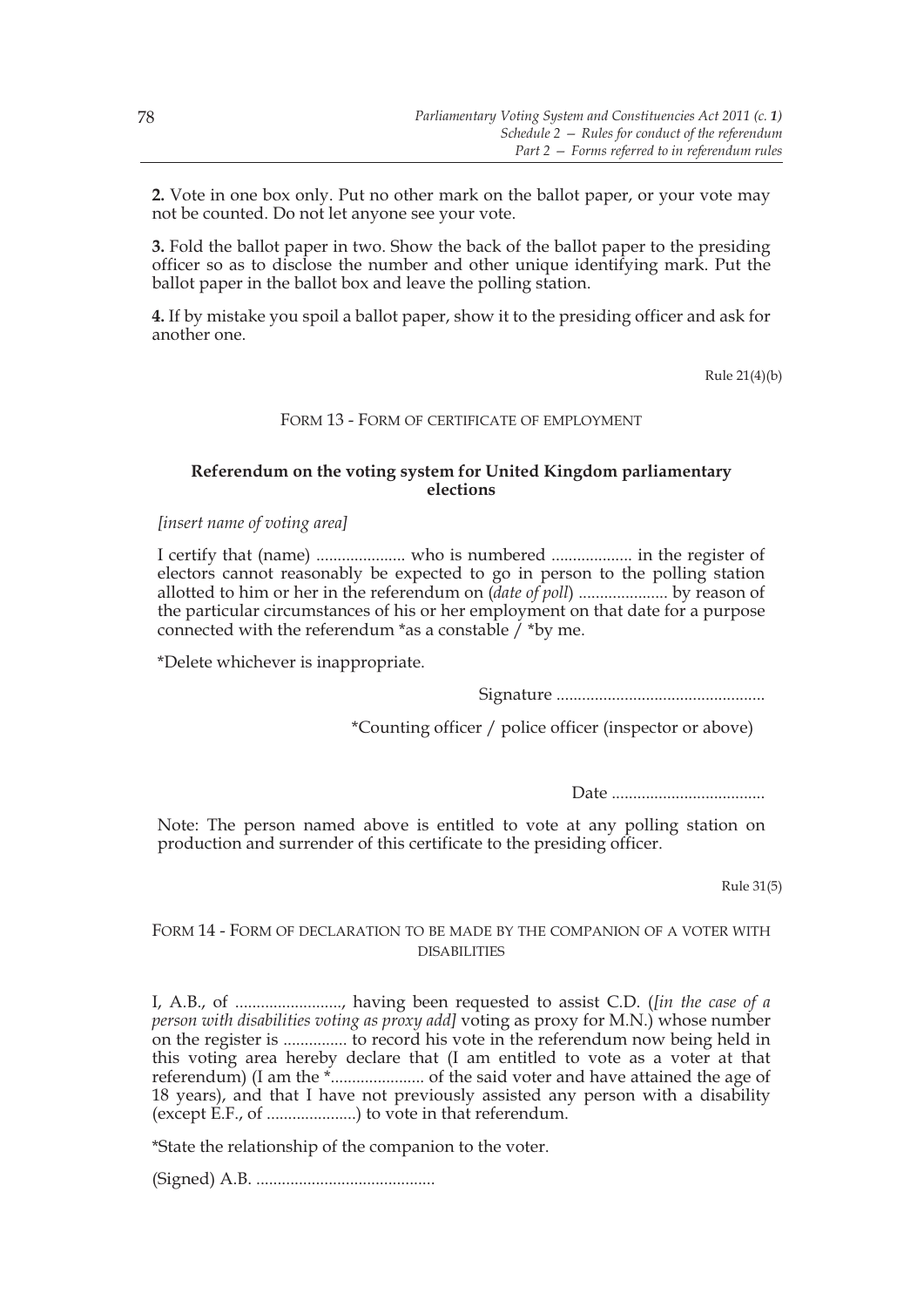Date ........................................................

I, the undersigned, being the presiding officer for the .............. polling station in the [*insert name of voting area*] hereby certify that the above declaration, having been first read to the above-named declarant, was signed by the declarant in my presence.

(Signed) G.H. ............................................

[Date ...........................................................]

............................ minutes past .................... o'clock [am] [pm]

NOTES: (1) If the person making the above declaration knowingly and wilfully makes therein a statement false in a material particular, he or she will be guilty of an offence.

(2) A voter with disabilities is a voter who has made a declaration under rule 31(2) that he or she is so incapacitated by blindness or other disability, or by an inability to read, as to be unable to vote without assistance.

#### SCHEDULE 3 Section 3

#### ABSENT VOTING IN THE REFERENDUM

## PART 1

## GREAT BRITAIN

#### *Interpretation*

1 In this Part of this Schedule -

"anonymous entry", in relation to a register of electors, is to be read in accordance with section 9B of the 1983 Act;

"European Parliamentary Elections Regulations" means the European Parliamentary Elections Regulations 2004 (S.I. 2004/293);

"peer" means a peer who is a member of the House of Lords;

"relevant register" means—

- (a) a register of parliamentary electors, or
- (b) in relation to a peer—
	- (i) a register of local government electors, or
	- (ii) a register of peers maintained under section 3 of the Representation of the People Act 1985 (peers resident outside the United Kingdom);

"the relevant regulations"—

(a) in relation to England and Wales, means the Representation of the People (England and Wales) Regulations 2001  $(S.I. 2001/341)$  as applied by Schedule 4;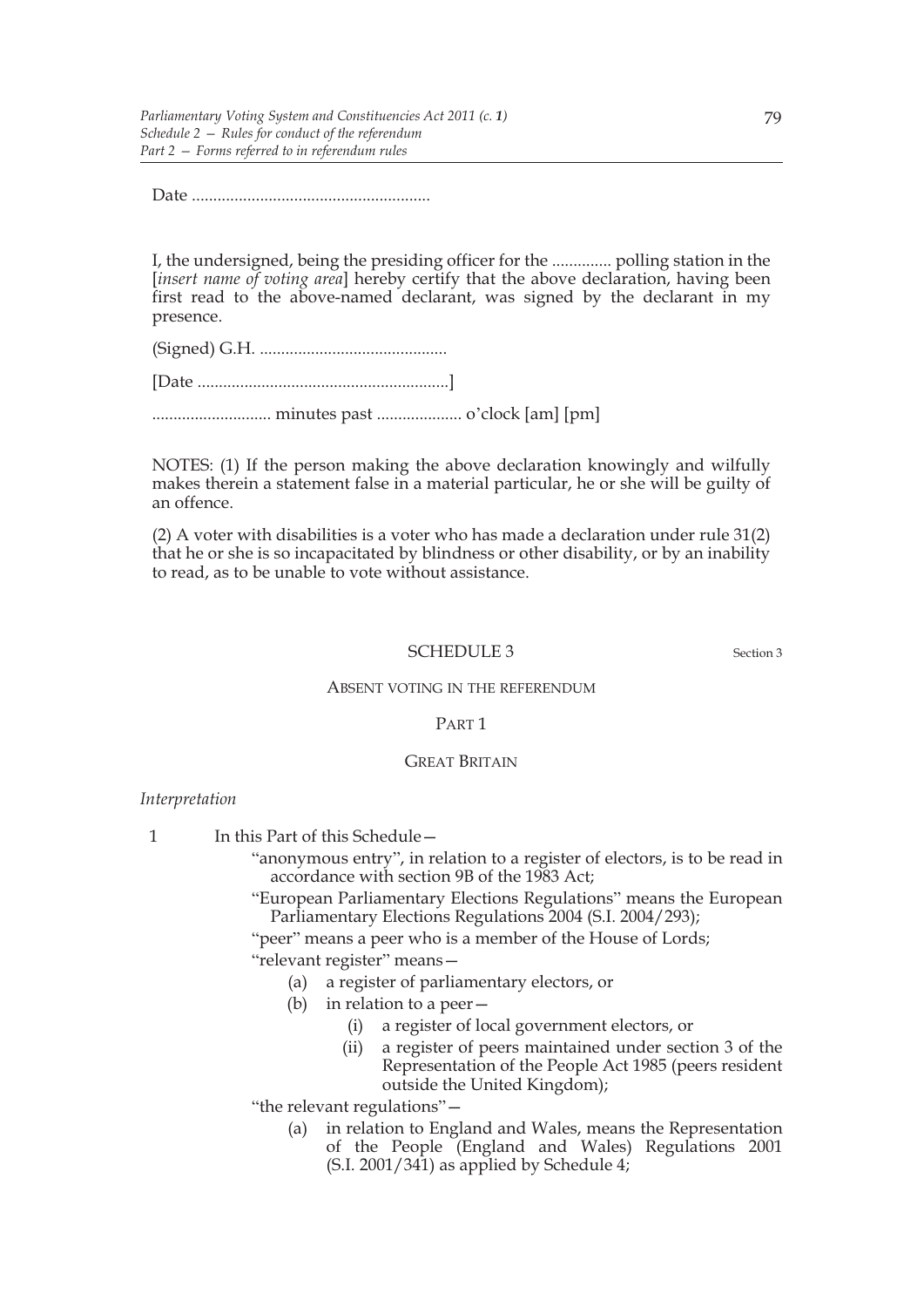- (b) in relation to Scotland, means the Representation of the People (Scotland) Regulations 2001 (S.I. 2001/497) as so applied;
- "the RPA 2000" means the Representation of the People Act 2000.

## *Manner of voting in the referendum*

- 2 (1) This paragraph applies to determine the manner of voting in England and Wales or Scotland of a person entitled to vote in the referendum.
	- (2) The person may vote in person at the polling station allotted to him or her under the referendum rules, unless the person is entitled to vote by post or by proxy in the referendum.
	- (3) The person may vote by post if the person is entitled to vote by post in the referendum.
	- (4) If the person is entitled to vote by proxy in the referendum, the person may so vote unless, before a ballot paper has been issued for the person to vote by proxy, the person applies at the polling station allotted to him or her under the referendum rules for a ballot paper for the purpose of voting in person, in which case he or she may vote in person there.
	- $(5)$  If
		- (a) the person is not entitled to vote by post or by proxy in the referendum, but
		- (b) the person cannot reasonably be expected to go in person to the polling station allotted to him or her under the referendum rules by reason of the particular circumstances of his or her employment, either as a constable or by the counting officer, on the date of the poll for a purpose connected with the referendum,

he or she may vote in person at any polling station.

- (6) Nothing in this paragraph applies to a person to whom section 7 of the 1983 Act (mental patients who are not detained offenders) applies and who is liable, by virtue of any enactment, to be detained in the mental hospital in question, whether the person is registered by virtue of that provision or not; and such a person may vote—
	- (a) in person (where the person is granted permission to be absent from the hospital and voting in person does not breach any condition attached to that permission), or
	- (b) by post or by proxy (where the person is entitled to vote by post or, as the case may be, by proxy in the referendum).
- (7) Nothing in this paragraph applies to a person to whom section 7A of the 1983 Act (persons remanded in custody) applies, whether the person is registered by virtue of that provision or not; and such a person may vote only by post or by proxy (where the person is entitled to vote by post or, as the case may be, by proxy in the referendum).
- (8) Sub-paragraph (2) does not prevent a person, at the polling station allotted to him or her, marking a tendered ballot paper in pursuance of rule 32 of the referendum rules.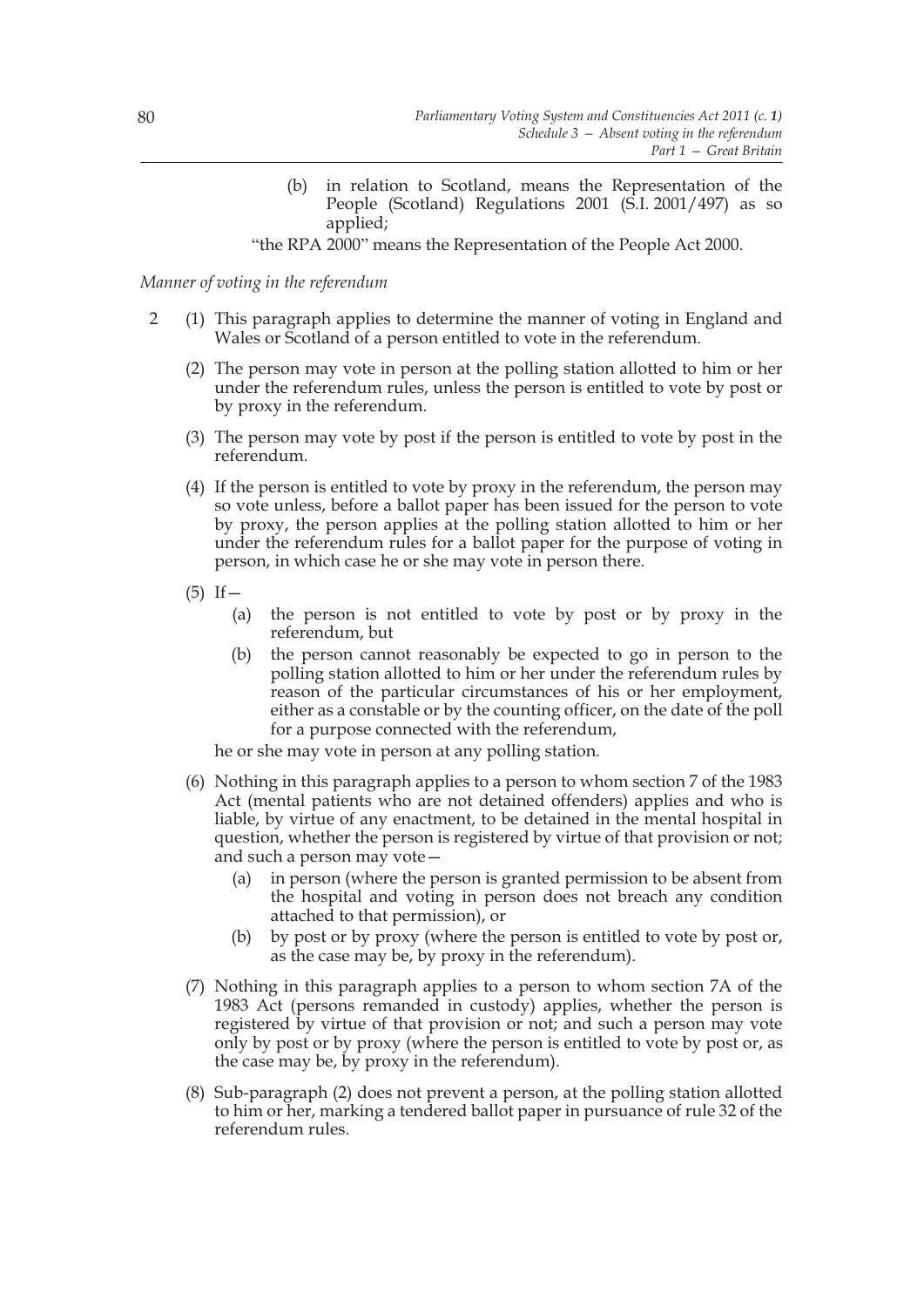## *Entitlement to vote by post or by proxy*

- 3 (1) A person entitled to vote in the referendum is entitled to vote by post or by proxy if sub-paragraph (2) or (3) (as the case may be) applies to the person.
	- (2) This sub-paragraph applies to a person who is shown in the postal voters list mentioned in paragraph 5(2) as entitled to vote by post in the referendum.
	- (3) This sub-paragraph applies to a person who is shown in the list of proxies mentioned in paragraph 5(3) as entitled to vote by proxy in the referendum.

*Application to vote by post or by proxy in the referendum*

- 4 (1) Where a person applies to the registration officer to vote by post in the referendum, the registration officer must grant the application if  $-$ 
	- (a) the officer is satisfied that the applicant is or will be registered in a relevant register, and
	- (b) the application contains the applicant's signature and date of birth and meets the requirements prescribed by the relevant regulations.
	- (2) Where a person applies to the registration officer to vote by proxy in the referendum, the registration officer must grant the application if—
		- (a) the officer is satisfied that the applicant's circumstances on the date of the poll will be or are likely to be such that the applicant cannot reasonably be expected to vote in person at the polling station allotted or likely to be allotted to the applicant under the referendum rules,
		- (b) the officer is satisfied that the applicant is or will be registered in a relevant register, and
		- (c) the application contains the applicant's signature and date of birth and meets the requirements prescribed by the relevant regulations.
	- (3) Where a person—
		- (a) has an anonymous entry in a relevant register, and
		- (b) applies to the registration officer to vote by proxy in the referendum, the registration officer must grant the application if it meets the requirements prescribed by the relevant regulations.
	- (4) Nothing in sub-paragraph  $(1)$ ,  $(2)$  or  $(3)$  applies to  $-$ 
		- (a) a person who is included in the record kept under paragraph 3 of Schedule 4 to the RPA 2000 (absent vote at elections for definite or indefinite period) in respect of parliamentary elections,
		- (b) a peer who is included in the record kept under paragraph 3 of Schedule 4 to the RPA 2000 (absent vote at elections for definite or indefinite period) in respect of local government elections, or
		- (c) a peer who is included in the record kept under paragraph 3 of Schedule 2 to the European Parliamentary Elections Regulations (absent vote at elections for definite or indefinite period).
	- (5) But if a person is included in a record mentioned in sub-paragraph  $(4)(a)$ ,  $(b)$ or (c) and is shown in the record as voting by post, the person may, in respect of the referendum, apply to the registration officer—
		- (a) for his or her ballot paper to be sent to a different address from that shown in the record, or
		- (b) to vote by proxy.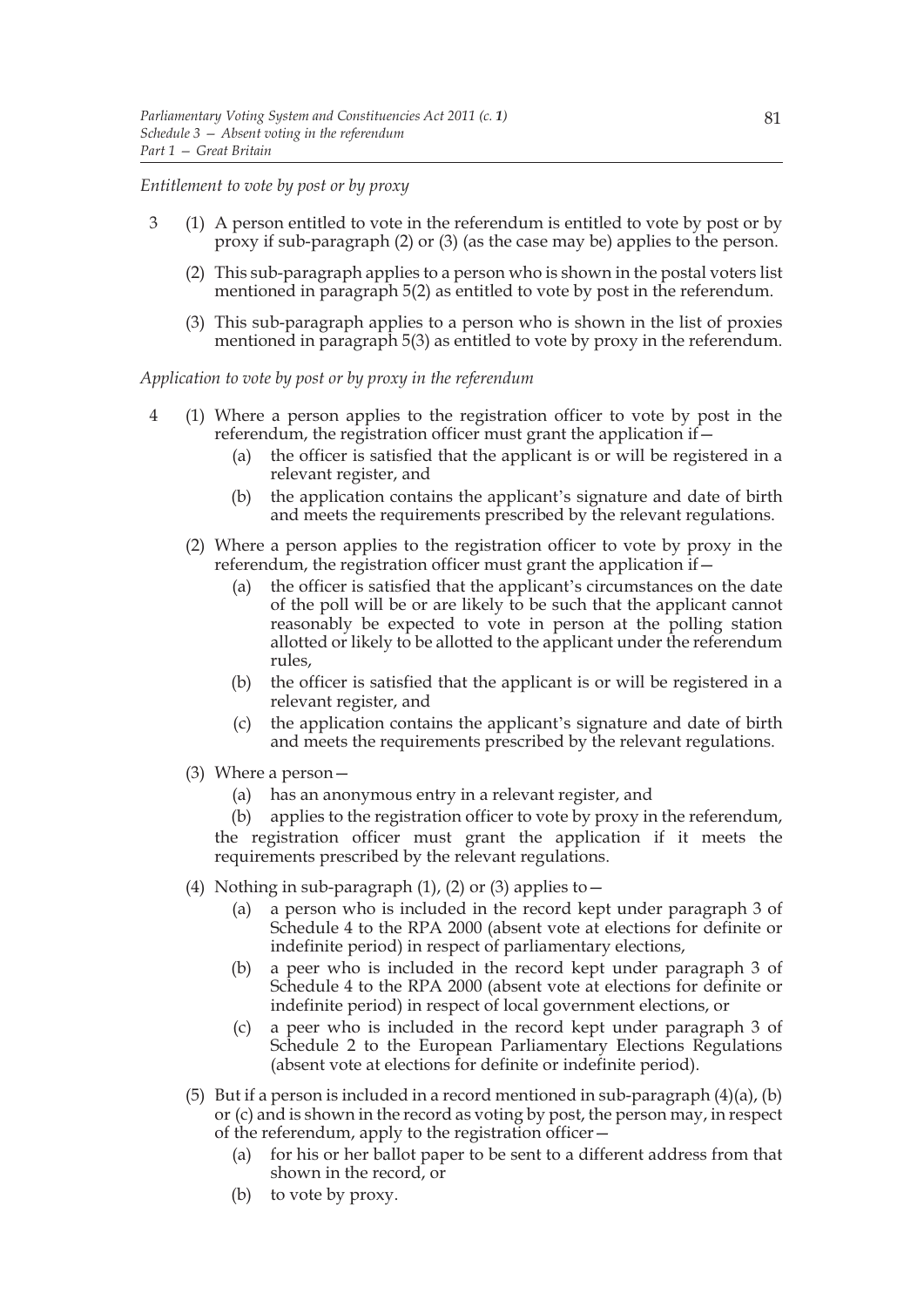- (6) The registration officer must grant an application under sub-paragraph (5)  $if$ 
	- (a) (in the case of any application) it meets the requirements prescribed by the relevant regulations, and
	- (b) (in the case of an application to vote by proxy) the registration officer is satisfied that the applicant's circumstances on the date of the poll will be or are likely to be such that the applicant cannot reasonably be expected to vote in person at the polling station allotted or likely to be allotted to the applicant under the referendum rules.
- (7) The registration officer may dispense with the requirement under subparagraph  $(1)(b)$  or  $(2)(c)$  for the applicant to provide a signature if the officer is satisfied that the applicant—
	- (a) is unable to provide a signature because of any disability the applicant has,
	- (b) is unable to provide a signature because the applicant is unable to read or write, or
	- (c) is unable to sign in a consistent and distinctive way because of any such disability or inability.
- (8) The registration officer must keep a record of those whose applications under this paragraph have been granted, showing—
	- (a) their dates of birth, and
	- (b) except in cases where the registration officer in pursuance of subparagraph (7) has dispensed with the requirement to provide a signature, their signatures.
- (9) The record kept under sub-paragraph (8) must be retained by the registration officer for the period of twelve months beginning with the date of the poll for the referendum.

*Absent voters lists*

- 5 (1) The registration officer must, for the purposes of the referendum, keep the two special lists mentioned in sub-paragraphs (2) and (3) respectively.
	- (2) The first of those lists is a list ("the postal voters list") of those within column 2 of the following table, together with the addresses provided as mentioned in column 3 as the addresses to which their ballot papers are to be sent.

| Description of person voting by post                                                                        | <i>Address</i>                                                              |
|-------------------------------------------------------------------------------------------------------------|-----------------------------------------------------------------------------|
| A person whose application under paragraph<br>$4(1)$ to vote by post in the referendum has been<br>granted. | Address provided in the<br>person's application<br>under paragraph $4(1)$ . |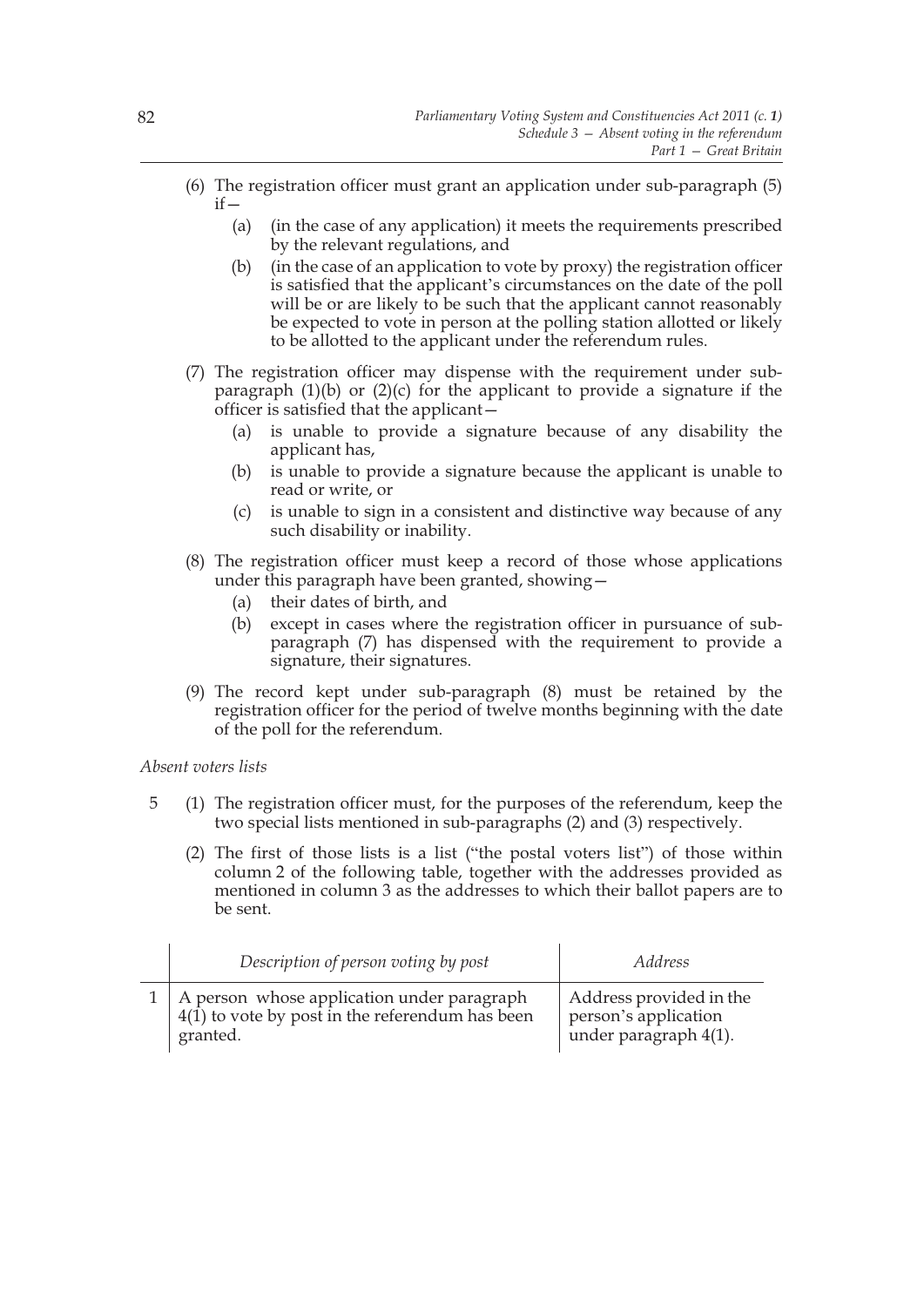|                |                   | Description of person voting by post                                                                                                                                                                                                                                                                                                                                                                                                                                                                                                                                    | <b>Address</b>                                                                                                                                                                                                                                 |
|----------------|-------------------|-------------------------------------------------------------------------------------------------------------------------------------------------------------------------------------------------------------------------------------------------------------------------------------------------------------------------------------------------------------------------------------------------------------------------------------------------------------------------------------------------------------------------------------------------------------------------|------------------------------------------------------------------------------------------------------------------------------------------------------------------------------------------------------------------------------------------------|
| $\overline{2}$ | (a)<br>(b)<br>(c) | A person who-<br>is entitled to vote in the referendum and<br>in a poll that is taken together with the<br>referendum,<br>is included in the postal voters list for that<br>poll, and<br>is not within entry 1 in this table or entry<br>1 in the table in sub-paragraph (3).                                                                                                                                                                                                                                                                                           | Address provided in the<br>application that gave<br>rise to the person being<br>included in the postal<br>voters list or, if the<br>person is included in<br>more than one, the<br>address provided in the<br>latest of those<br>applications. |
| 3              | (a)<br>(b)        | A person who-<br>is for the time being shown in the record<br>kept under paragraph 3 of Schedule 4 to<br>the RPA 2000 as voting by post at<br>parliamentary elections, and<br>is not within entry 1 or 2 of this table or<br>entry 1 or 2 in the table in sub-paragraph<br>(3).                                                                                                                                                                                                                                                                                         | Address provided in the<br>person's application<br>under paragraph 3 of<br>Schedule 4 to the RPA<br>2000 or (as the case may<br>be) paragraph 4(5)(a)<br>above.                                                                                |
| $\overline{4}$ | (a)<br>(b)<br>(c) | A peer who –<br>is for the time being shown in the record<br>kept under paragraph 3 of Schedule 4 to<br>the RPA 2000 as voting by post at local<br>government elections,<br>is not for the time being shown in the<br>record kept under paragraph 3 of<br>Schedule 2 to the European Parliamentary<br>Elections Regulations as voting by post,<br>or was included in that record before<br>being included in the record mentioned in<br>paragraph (a) above, and<br>is not within entry 1 or 2 of this table or<br>entry 1 or 2 in the table in sub-paragraph<br>(3).   | Address provided in the<br>peer's application under<br>paragraph 3 of Schedule<br>4 to the RPA 2000 or (as<br>the case may be)<br>paragraph 4(5)(a) above.                                                                                     |
| 5              | (a)<br>(b)<br>(c) | A peer who $-$<br>is for the time being shown in the record<br>kept under paragraph 3 of Schedule 2 to<br>the European Parliamentary Elections<br>Regulations as voting by post,<br>is not for the time being shown in the<br>record kept under paragraph 3 of<br>Schedule 4 to the RPA 2000 as voting by<br>post at local government elections, or was<br>included in that record before being<br>included in the record mentioned in<br>paragraph (a) above, and<br>is not within entry 1 or 2 in this table or<br>entry 1 or 2 in the table in sub-paragraph<br>(3). | Address provided in the<br>peer's application under<br>paragraph 3 of Schedule<br>2 to the European<br><b>Parliamentary Elections</b><br>Regulations or (as the<br>case may be) paragraph<br>$4(5)(a)$ above.                                  |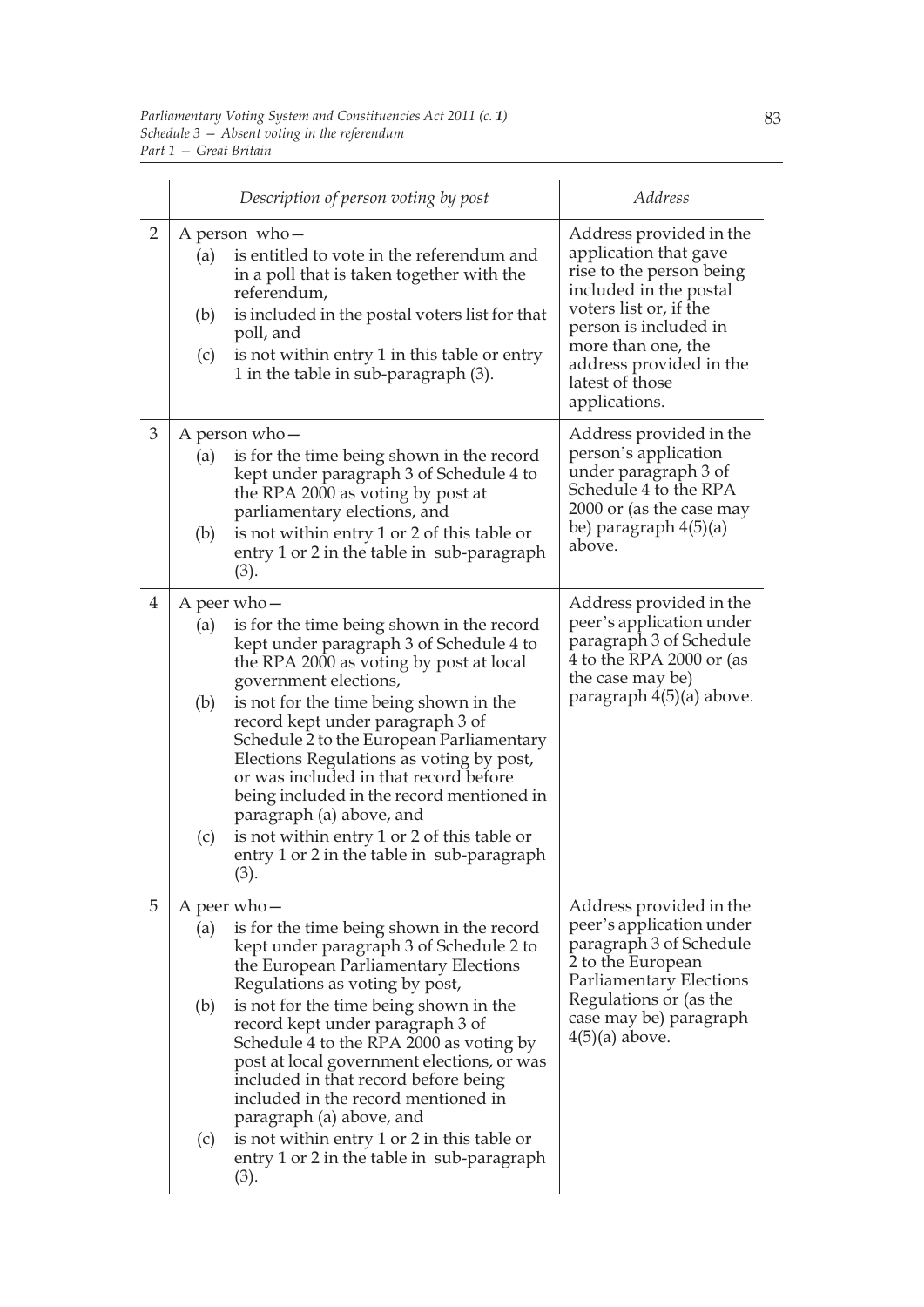(3) The second of the lists mentioned in sub-paragraph (1) is a list ("the list of proxies") of those within column 2 of the following table, together with the names and addresses of their proxies appointed as mentioned in column 3.

|                | Description of person voting by proxy                                                                                                                                                                                                                                                                                                                                                                                                                                                                                                                                                                  | Proxy                                                                                                                                                                                                                        |
|----------------|--------------------------------------------------------------------------------------------------------------------------------------------------------------------------------------------------------------------------------------------------------------------------------------------------------------------------------------------------------------------------------------------------------------------------------------------------------------------------------------------------------------------------------------------------------------------------------------------------------|------------------------------------------------------------------------------------------------------------------------------------------------------------------------------------------------------------------------------|
| $\mathbf{1}$   | A person (not within entry 1 in the table in sub-<br>paragraph (2)) whose application under<br>paragraph $4(2)$ , (3) or (5)(b) to vote by proxy in<br>the referendum has been granted.                                                                                                                                                                                                                                                                                                                                                                                                                | Proxy appointed under<br>paragraph 6.                                                                                                                                                                                        |
| $\overline{2}$ | A person who –<br>(a)<br>is entitled to vote in the referendum and<br>in a poll that is taken together with the<br>referendum,<br>is included in the list of proxies for that<br>(b)<br>poll, and<br>is not within entry 1 in this table or entry<br>(c)<br>1 or 2 in the table in sub-paragraph (2).                                                                                                                                                                                                                                                                                                  | Proxy appointed for the<br>purposes of that poll or,<br>if there is more than<br>one, the proxy<br>appointed for the poll in<br>respect of which the<br>latest of the person's<br>applications to vote by<br>proxy was made. |
| $\mathfrak{Z}$ | A person who-<br>is for the time being shown in the record<br>(a)<br>kept under paragraph 3 of Schedule 4 to<br>the RPA 2000 as voting by proxy at<br>parliamentary elections, and<br>(b)<br>is not within entry 1 or 2 of this table or<br>entry 1 or 2 in the table in sub-paragraph<br>(2).                                                                                                                                                                                                                                                                                                         | Proxy appointed under<br>paragraph 6 of Schedule<br>4 to the RPA 2000 for<br>parliamentary elections.                                                                                                                        |
| 4              | A peer who $-$<br>is for the time being shown in the record<br>(a)<br>kept under paragraph 3 of Schedule 4 to<br>the RPA 2000 as voting by proxy at local<br>government elections,<br>(b)<br>is not for the time being shown in the<br>record kept under paragraph 3 of<br>Schedule 2 to the European Parliamentary<br>Elections Regulations as voting by proxy,<br>or was included in that record before<br>being included in the record mentioned in<br>paragraph (a) above, and<br>is not within entry 1 or 2 of this table or<br>(c)<br>entry $1, 2$ or $5$ in the table in sub-<br>paragraph (2). | Proxy appointed under<br>paragraph 6 of Schedule<br>4 to the RPA 2000 for<br>local government<br>elections.                                                                                                                  |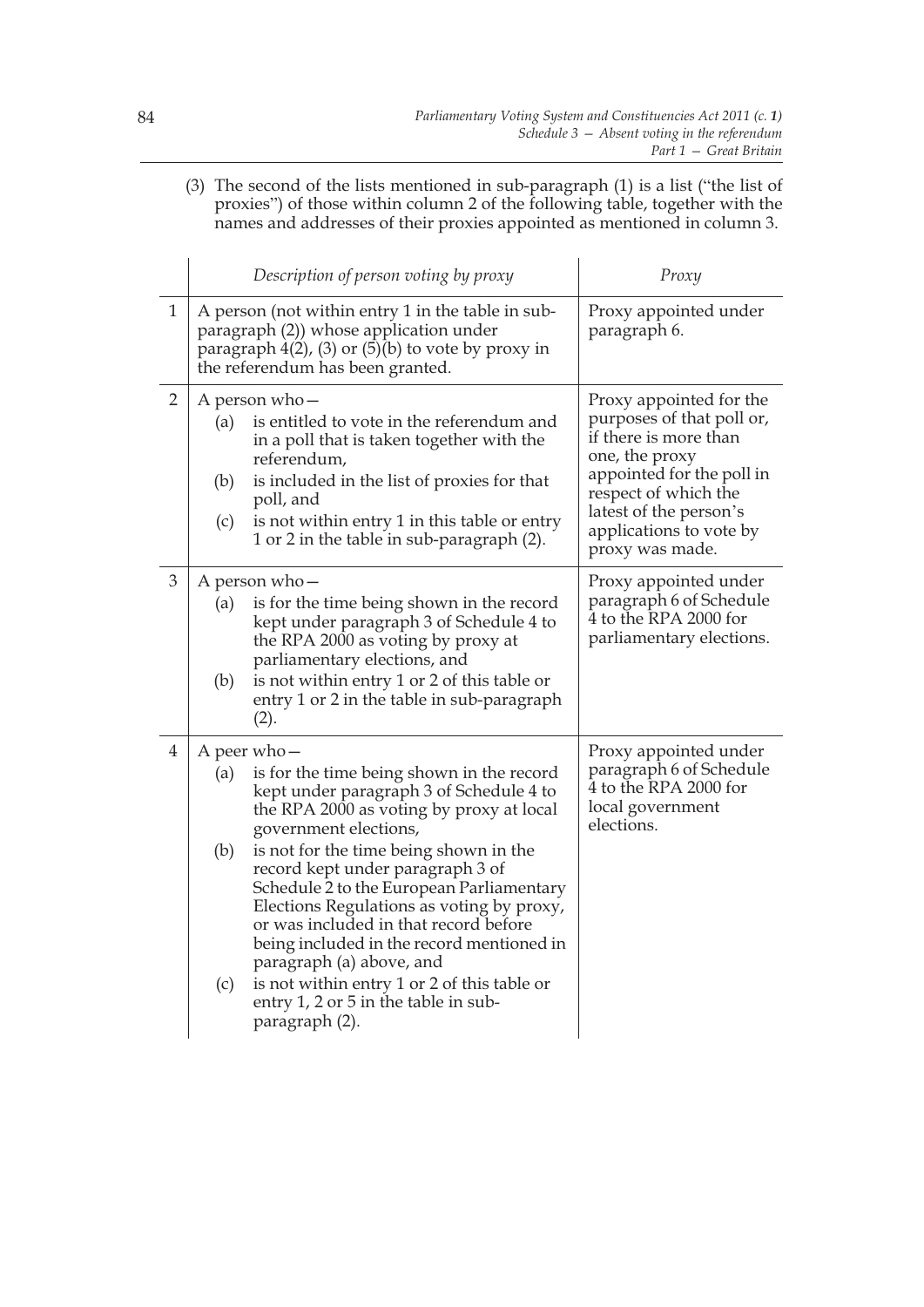|   |            | Description of person voting by proxy                                                                                                                                                                                                                                                                      | Proxy                                                                                                                   |
|---|------------|------------------------------------------------------------------------------------------------------------------------------------------------------------------------------------------------------------------------------------------------------------------------------------------------------------|-------------------------------------------------------------------------------------------------------------------------|
| 5 | (a)<br>(b) | A peer who $-$<br>is for the time being shown in the record<br>kept under paragraph 3 of Schedule 2 to<br>the European Parliamentary Elections<br>Regulations as voting by proxy,<br>is not for the time being shown in the<br>record kept under paragraph 3 of<br>Schedule 4 to the RPA 2000 as voting by | Proxy appointed under<br>paragraph 6 of Schedule<br>2 to the European<br><b>Parliamentary Elections</b><br>Regulations. |
|   | (c)        | proxy at local government elections, or<br>was included in that record before being<br>included in the record mentioned in<br>paragraph (a) above, and<br>is not within entry 1 or 2 in this table or<br>entry 1, 2 or 4 in the table in sub-<br>paragraph (2).                                            |                                                                                                                         |

(4) In the case of a person who has an anonymous entry in a register, the postal voters list or list of proxies (as the case may be) must show in relation to the person only—

- (a) his or her electoral number, and
- (b) the period for which the anonymous entry has effect.

#### *Proxies*

- 6 (1) Subject to what follows, any person is capable of being appointed under this paragraph to vote as proxy for another (the "principal") in the referendum.
	- (2) The principal cannot have more than one person at a time appointed as proxy to vote for him or her in the referendum.
	- (3) A person is capable of being appointed to vote as proxy only if  $-$ 
		- (a) the person is not subject to any legal incapacity (age apart) to vote in the referendum in his or her own right, and
		- (b) the person is either a Commonwealth citizen or a citizen of the Republic of Ireland.
	- (4) Where the principal applies to the registration officer for the appointment of a proxy under this paragraph, the registration officer must make the appointment if the application meets the requirements prescribed by the relevant regulations and the officer is satisfied that the principal is or will be—
		- (a) registered in a relevant register, and
		- (b) entitled to vote by proxy in the referendum by virtue of an application under paragraph 4(2), (3) or (5)(b),

and that the proxy is capable of being, and willing to be, appointed.

- (5) The appointment of a proxy under this paragraph is to be made by means of a proxy paper, in the form set out in Part 3 of this Schedule, issued by the registration officer.
- (6) The appointment may be cancelled by the principal by giving notice to the registration officer and also ceases to be in force on the issue of a proxy paper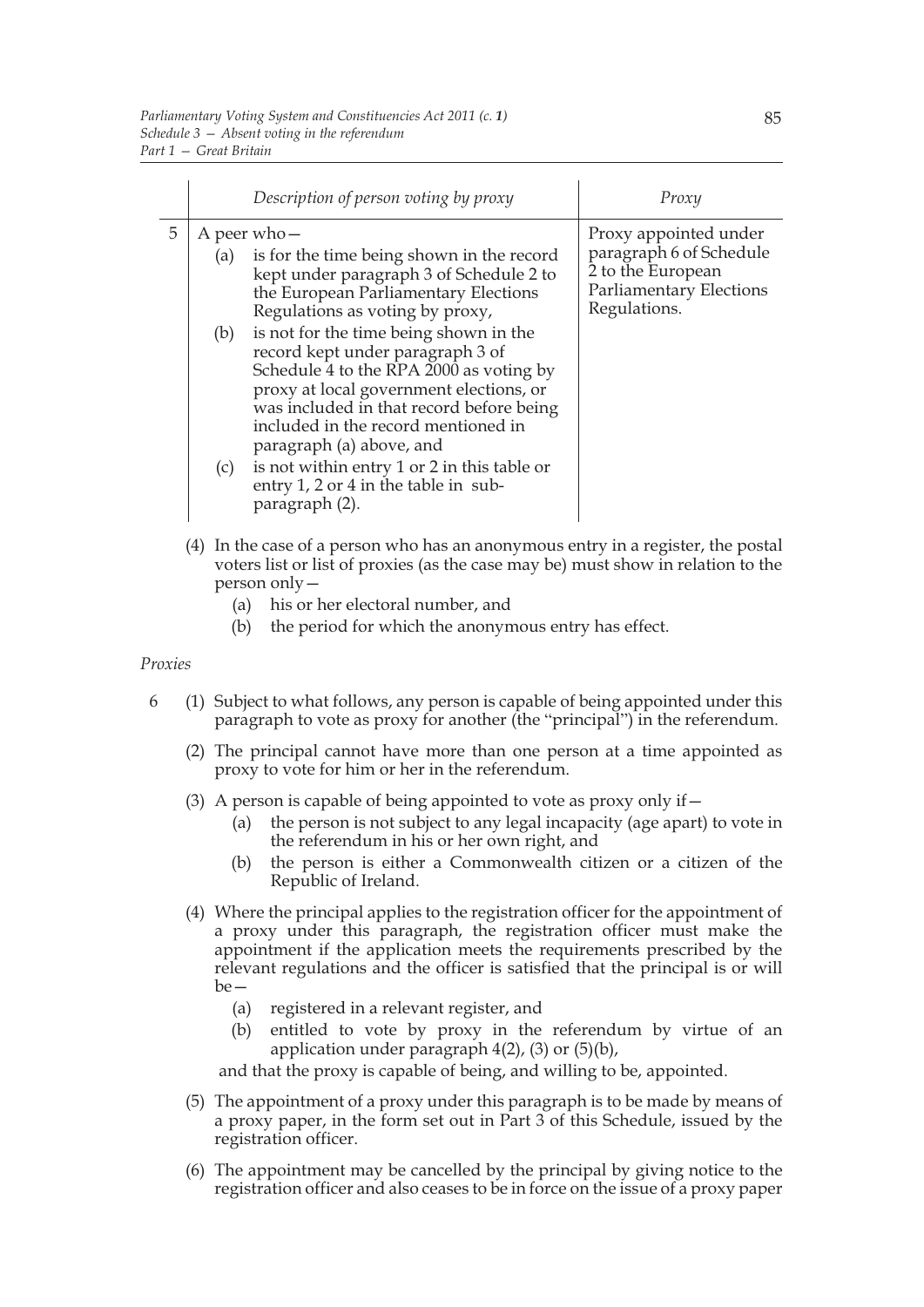appointing a different person under this paragraph to vote for the principal in the referendum.

- 7 (1) Subject to what follows, where a relevant proxy appointment is in force, the person appointed is entitled to vote as proxy for the person for whom the appointment was made (the "principal").
	- (2) In sub-paragraph (1) "relevant proxy appointment" means—
		- (a) in relation to a principal who is included in the list of proxies by virtue of entry 1 in the table in paragraph 5(3), an appointment under paragraph 6;
		- (b) in relation to a principal who is included in the list of proxies by virtue of entry 2 in that table, the appointment of the person mentioned in column 3 of that entry;
		- (c) in relation to a principal who is included in the list of proxies by virtue of entry 3 in that table, an appointment under paragraph 6 of Schedule 4 to the RPA 2000 for parliamentary elections;
		- (d) in relation to a principal who is a peer included in the list of proxies by virtue of entry 4 in that table, an appointment under paragraph 6 of Schedule 4 to the RPA 2000 for local government elections;
		- (e) in relation to a principal who is a peer included in the list of proxies by virtue of entry 5 in that table, an appointment under paragraph 6 of Schedule 2 to the European Parliamentary Elections Regulations.
	- (3) A person is capable of voting as proxy in the referendum only if  $-$ 
		- (a) the person is not subject to any legal incapacity (age apart) to vote in the referendum in his or her own right, and
		- (b) person is either a Commonwealth citizen or a citizen of the Republic of Ireland.
	- (4) A person is not capable of voting as proxy in the referendum unless on the date of the poll the person has attained the age of 18.
	- (5) A person is not entitled to vote as proxy in the referendum on behalf of more than two others of whom that person is not the spouse, civil partner, parent, grandparent, brother, sister, child or grandchild.

## *Voting as proxy*

- 8 (1) A person entitled to vote as proxy for another (the "principal") in the referendum may do so in person at the polling station allotted to the principal under the referendum rules unless the proxy is entitled to vote by post as proxy for the principal in the referendum, in which case the proxy may vote by post.
	- (2) Where a person is entitled to vote by post as proxy for the principal in the referendum, the principal may not apply for a ballot paper for the purpose of voting in person in the referendum.
	- (3) For the purposes of this Part of this Schedule and the 1983 Act a person entitled to vote as proxy for another in the referendum is entitled so to vote by post if the person is included in the list kept under sub-paragraph (6).
	- (4) Where a person applies to the registration officer to vote by post as proxy in the referendum the officer must grant the application if—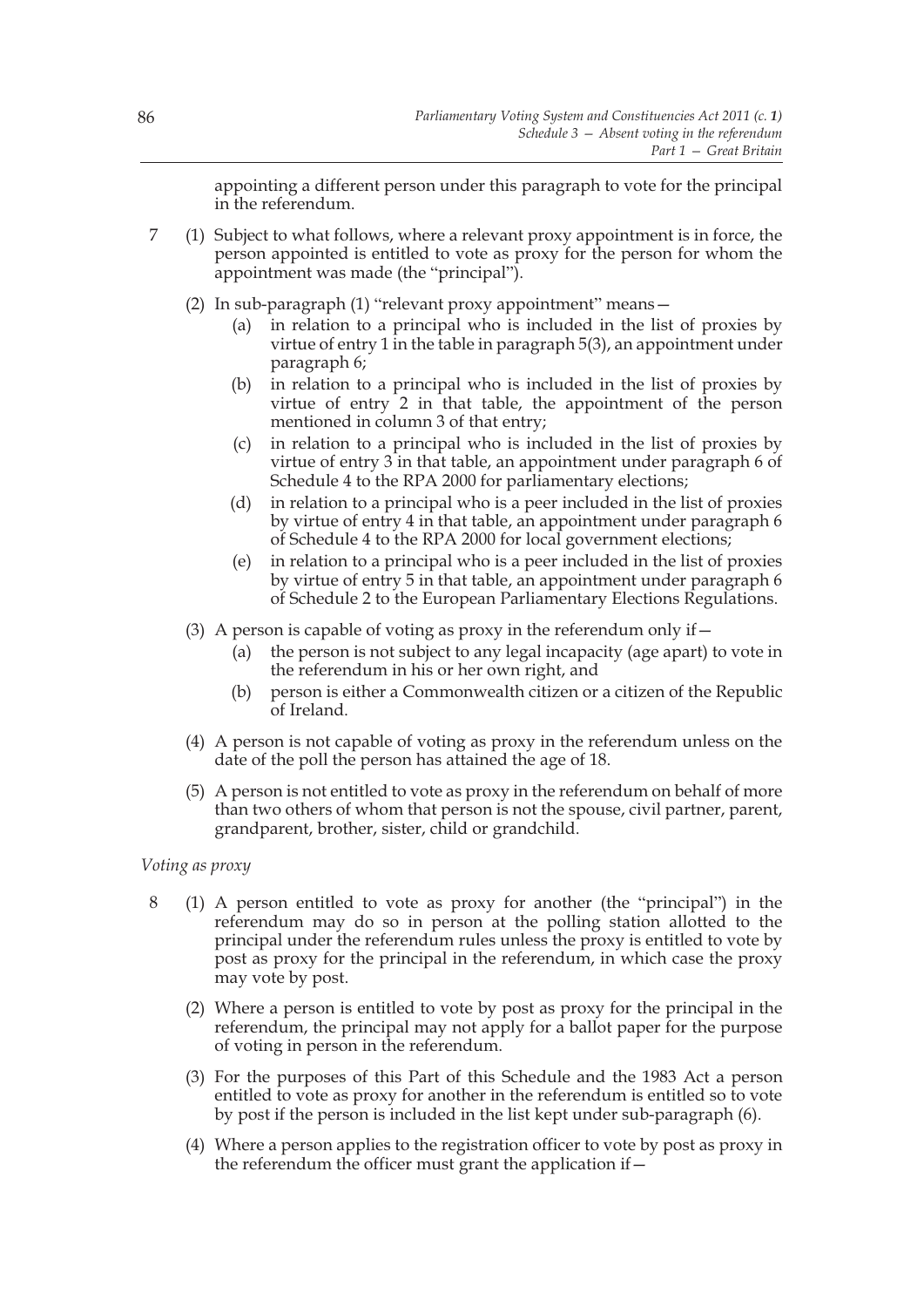- (a) the officer is satisfied that the principal is or will be registered in a relevant register,
- (b) the applicant is the subject of a relevant proxy appointment within the meaning of paragraph 7(2)(a), and
- (c) the application contains the applicant's signature and date of birth and meets the requirements prescribed by the relevant regulations.
- (5) A person who is the subject of a relevant proxy appointment within the meaning of paragraph  $7(2)(b)$ , (c) or (d) and who-
	- (a) is included in the record kept under paragraph 7(6) of Schedule 4 to the RPA 2000 (record of proxies who have applied to vote by post) in respect of parliamentary elections,
	- (b) is included in the record kept under paragraph 7(6) of Schedule 4 to the RPA 2000 (record of proxies who have applied to vote by post) in respect of local government elections, or
	- (c) is included in the record kept under paragraph 7(6) of Schedule 2 to the European Parliamentary Elections Regulations (record of proxies who have applied to vote by post),

may apply to the registration officer for his or her referendum ballot paper to be sent to a different address from that shown in the record, and the officer must grant the application if it meets the requirements prescribed by the relevant regulations.

(6) The registration officer must, in respect of the referendum, keep a special list ("the proxy postal voters list") of those within column 2 of the following table, together with the addresses provided as mentioned in column 3 as the addresses to which their ballot papers are to be sent.

|   | Description of proxy postal voters                                     |                                                                                                                                                                                                                                                                                                                                                | <i>Address</i>                                                                                                                                                       |
|---|------------------------------------------------------------------------|------------------------------------------------------------------------------------------------------------------------------------------------------------------------------------------------------------------------------------------------------------------------------------------------------------------------------------------------|----------------------------------------------------------------------------------------------------------------------------------------------------------------------|
| 1 | A proxy whose application under sub-paragraph<br>(4) has been granted. |                                                                                                                                                                                                                                                                                                                                                | Address provided in the<br>proxy's application<br>under sub-paragraph (4).                                                                                           |
| 2 | (a)<br>(b)                                                             | A proxy who $-$<br>was appointed as mentioned in column 3<br>of entry 2 in the table in paragraph $5(3)$<br>for a person mentioned in column 2 of<br>that entry, and<br>is included in the proxy postal voters list<br>for the poll in respect of which that<br>appointment was made.                                                          | Address provided in the<br>proxy's application to<br>vote by post as proxy in<br>that poll.                                                                          |
| 3 | (a)<br>(b)                                                             | A proxy who –<br>was appointed as mentioned in column 3<br>of entry $3$ in the table in paragraph $5(3)$<br>for a person mentioned in column 2 of<br>that entry, and<br>is for the time being included in the<br>record kept under paragraph 7(6) of<br>Schedule 4 to the RPA 2000 (record of<br>proxies who have applied to vote by<br>post). | Address provided in the<br>proxy's application<br>under paragraph 7(4)(a)<br>of Schedule 4 to the RPA<br>2000 or (as the case may<br>be) sub-paragraph (5)<br>above. |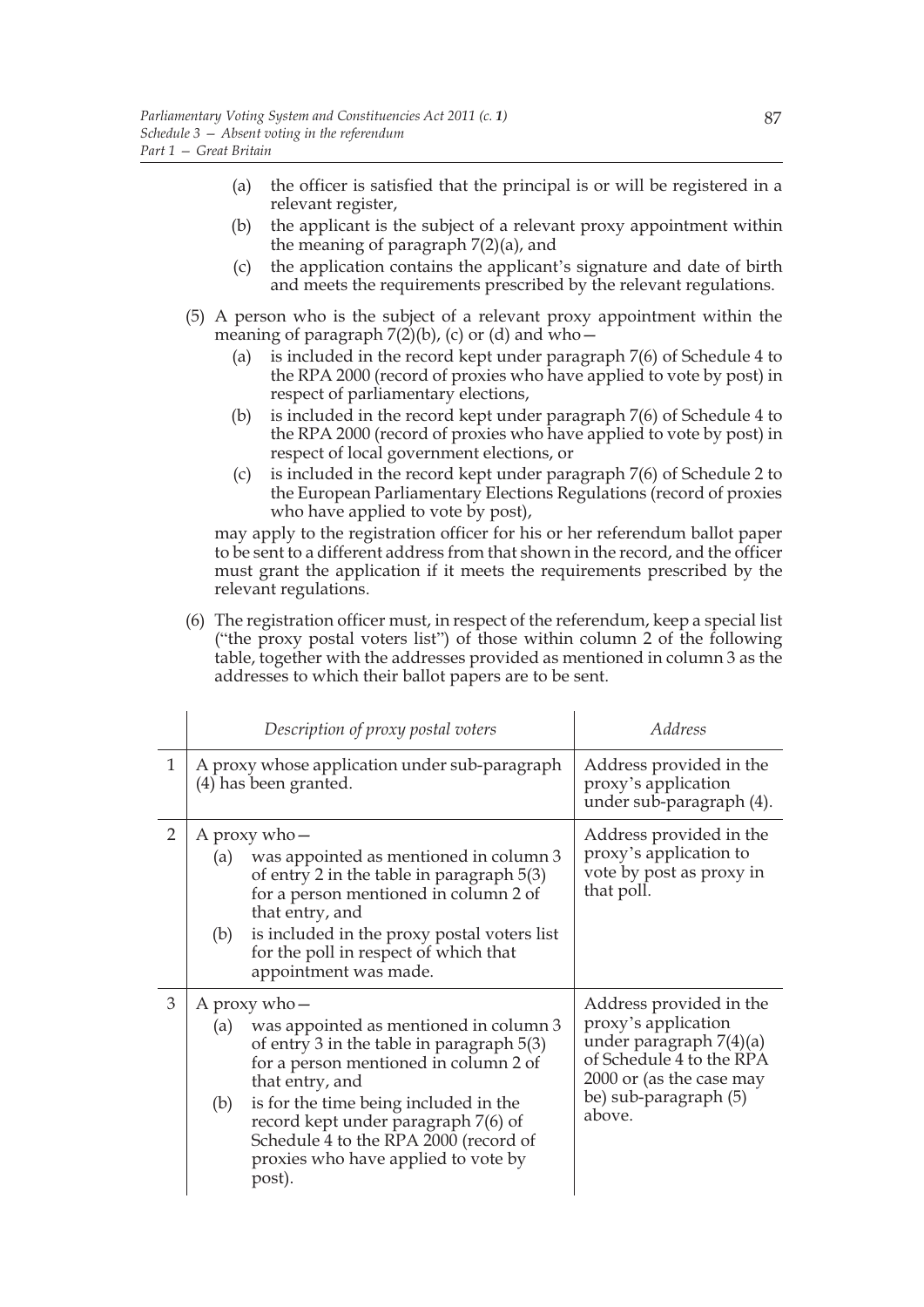|                                                                                                                                                                                                                                                          |            | Description of proxy postal voters                                                                                                                                                                                                                                                                                                          | <b>Address</b>                                                                                                                                                                                               |
|----------------------------------------------------------------------------------------------------------------------------------------------------------------------------------------------------------------------------------------------------------|------------|---------------------------------------------------------------------------------------------------------------------------------------------------------------------------------------------------------------------------------------------------------------------------------------------------------------------------------------------|--------------------------------------------------------------------------------------------------------------------------------------------------------------------------------------------------------------|
| $\overline{4}$                                                                                                                                                                                                                                           | (a)<br>(b) | A proxy who-<br>was appointed as mentioned in column 3<br>of entry $4$ in the table in paragraph $5(3)$<br>for a peer mentioned in column 2 of that<br>entry, and<br>is for the time being included in the<br>record kept under paragraph 7(6) of<br>Schedule 4 to the RPA 2000 (record of<br>proxies who have applied to vote by<br>post). | Address provided in the<br>proxy's application<br>under paragraph $7(4)(a)$<br>of Schedule 4 to the RPA<br>2000 or (as the case may<br>be) sub-paragraph (5)<br>above.                                       |
| 5                                                                                                                                                                                                                                                        | (a)<br>(b) | A proxy who-<br>was appointed as mentioned in column 3<br>of entry 5 in the table in paragraph 5(3)<br>for a peer mentioned in column 2 of that<br>entry, and<br>is for the time being included in the<br>record kept under paragraph 7(6) of<br>Schedule 2 to the European<br>Parliamentary Elections Regulations.                         | Address provided in the<br>proxy's application<br>under paragraph 7(4)(a)<br>of Schedule 2 to the<br>European Parliamentary<br>Elections Regulations or<br>(as the case may be) sub-<br>paragraph (5) above. |
| (7) In the case of a person who has an anonymous entry in a register, the special<br>list mentioned in sub-paragraph (6) must contain only -<br>the person's electoral number, and<br>(a)<br>the period for which the anonymous entry has effect.<br>(b) |            |                                                                                                                                                                                                                                                                                                                                             |                                                                                                                                                                                                              |
| (8) Sub-paragraph (2) does not prevent a person, at the polling station allotted<br>to him or her, marking a tendered ballot paper in pursuance of rule 32 of the<br>referendum rules.                                                                   |            |                                                                                                                                                                                                                                                                                                                                             |                                                                                                                                                                                                              |
|                                                                                                                                                                                                                                                          |            | (9) The registration officer may dispense with the requirement under sub-<br>paragraph $(4)(c)$ for the applicant to provide a signature if the officer is<br>satisfied that the applicant-<br>(a) is unable to provide a signature because of any disability the                                                                           |                                                                                                                                                                                                              |

- applicant has, (b) is unable to provide a signature because the applicant is unable to read or write, or
- (c) is unable to sign in a consistent and distinctive way because of any such disability or inability.
- (10) The registration officer must also keep a record in relation to those whose applications under sub-paragraph (4) have been granted showing—
	- (a) their dates of birth, and
	- (b) except in cases where the registration officer in pursuance of subparagraph (9) has dispensed with the requirement to provide a signature, their signatures.
- (11) The record kept under sub-paragraph (10) must be retained by the registration officer for the period of twelve months beginning with the date of the poll for referendum.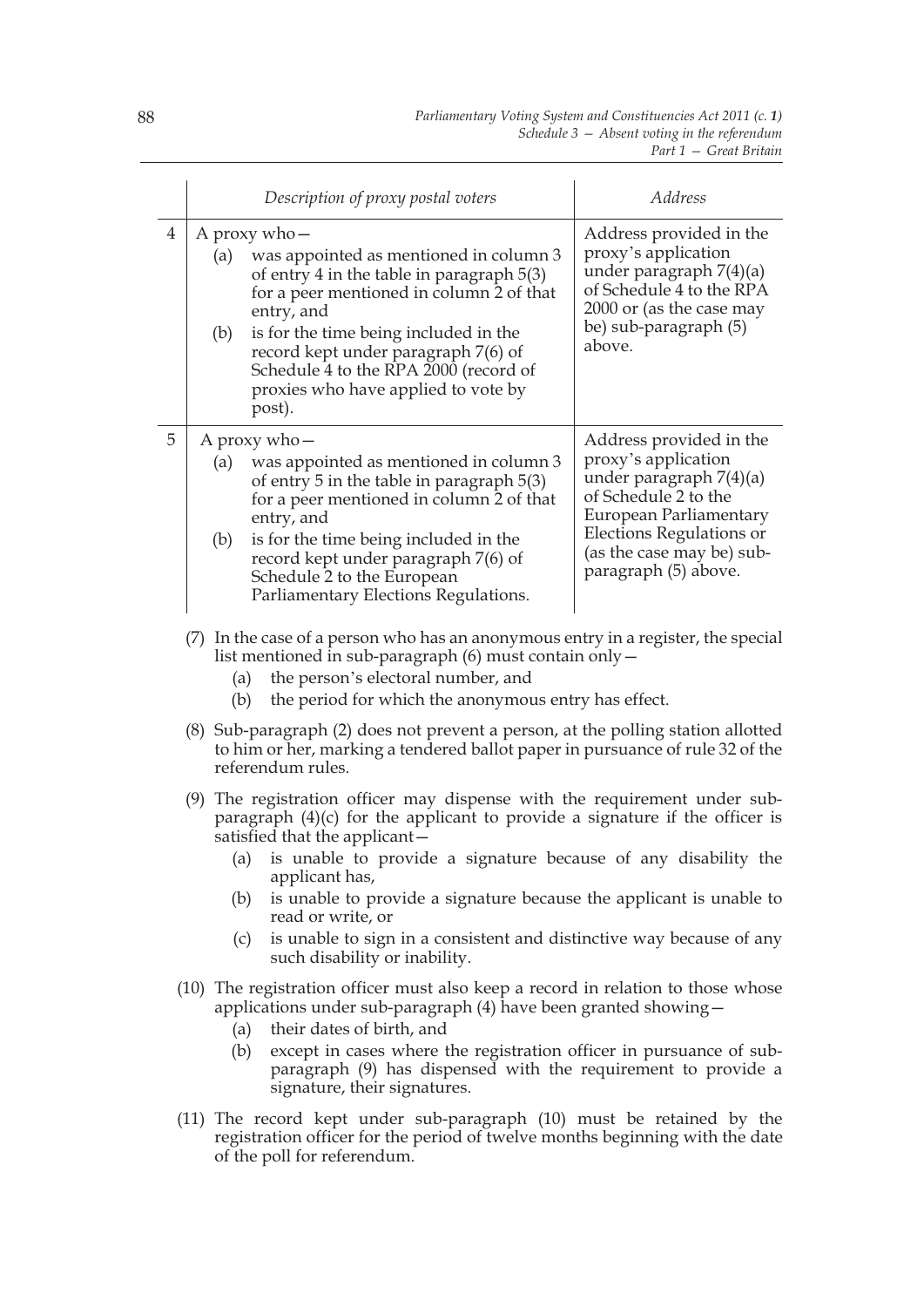## *Use of personal identifier information*

- 9 The registration officer must either—
	- (a) provide the counting officer with a copy of the information contained in records kept by the registration officer in pursuance  $of$ 
		- (i) paragraphs  $3(9)$ ,  $4(6)$  and  $7(12)$  of Schedule 4 to the RPA 2000 (dates of birth and signatures of certain electors and proxies) in relation to persons entitled to vote in the referendum,
		- (ii) articles  $8(9)$ ,  $9(6)$  and  $12(13)$  of the National Assembly for Wales (Representation of the People) Order 2007 (S.I. 2007/ 236) (dates of birth and signatures of certain electors and proxies) in relation to persons entitled to vote in the referendum,
		- (iii) articles 8(9), 9(8) and 11(12) of the Scottish Parliament (Elections etc.) Order 2010 (S.I. 2010/2999) (dates of birth and signatures of certain electors and proxies) in relation to persons entitled to vote in the referendum,
		- (iv) paragraphs 3(9) and 7(13) of Schedule 2 to the European Parliamentary Elections Regulations (dates of birth and signatures of certain electors and proxies) in relation to peers entitled to vote in the referendum, and
		- (v) paragraphs 4(8) and 8(10) above, or
	- (b) give the counting officer access to such information.
- 10 Information contained in records kept by a registration officer in pursuance of paragraph  $4(8)$  or  $8(10)$  may be disclosed by the officer to  $-$ 
	- (a) any other registration officer if the officer thinks that to do so will assist the other registration officer in the performance of his or her duties;
	- (b) any person exercising functions in relation to the preparation or conduct of legal proceedings under this Act or the Representation of the People Acts.

#### *Offences*

- 11 (1) A person who  $-$ 
	- (a) in any declaration or form used for any of the purposes of this Part of this Schedule, makes a statement knowing it to be false, or
	- (b) attests an application under paragraph 4 knowing—
		- (i) that he or she is not authorised to do so, or
		- (ii) that it contains a statement which is false,

is guilty of an offence and liable on summary conviction to a fine not exceeding level 5 on the standard scale.

- (2) A person who provides false information in connection with an application under paragraph  $4(1)$  or  $(2)$  or  $8(4)$  is guilty of an offence.
- (3) Subsections (3) to (8) of section 13D of the 1983 Act (but not the words "and Northern Ireland" in subsection (7)) apply for the purposes of subparagraph (2) as they apply for the purposes of subsection (1A) of that section.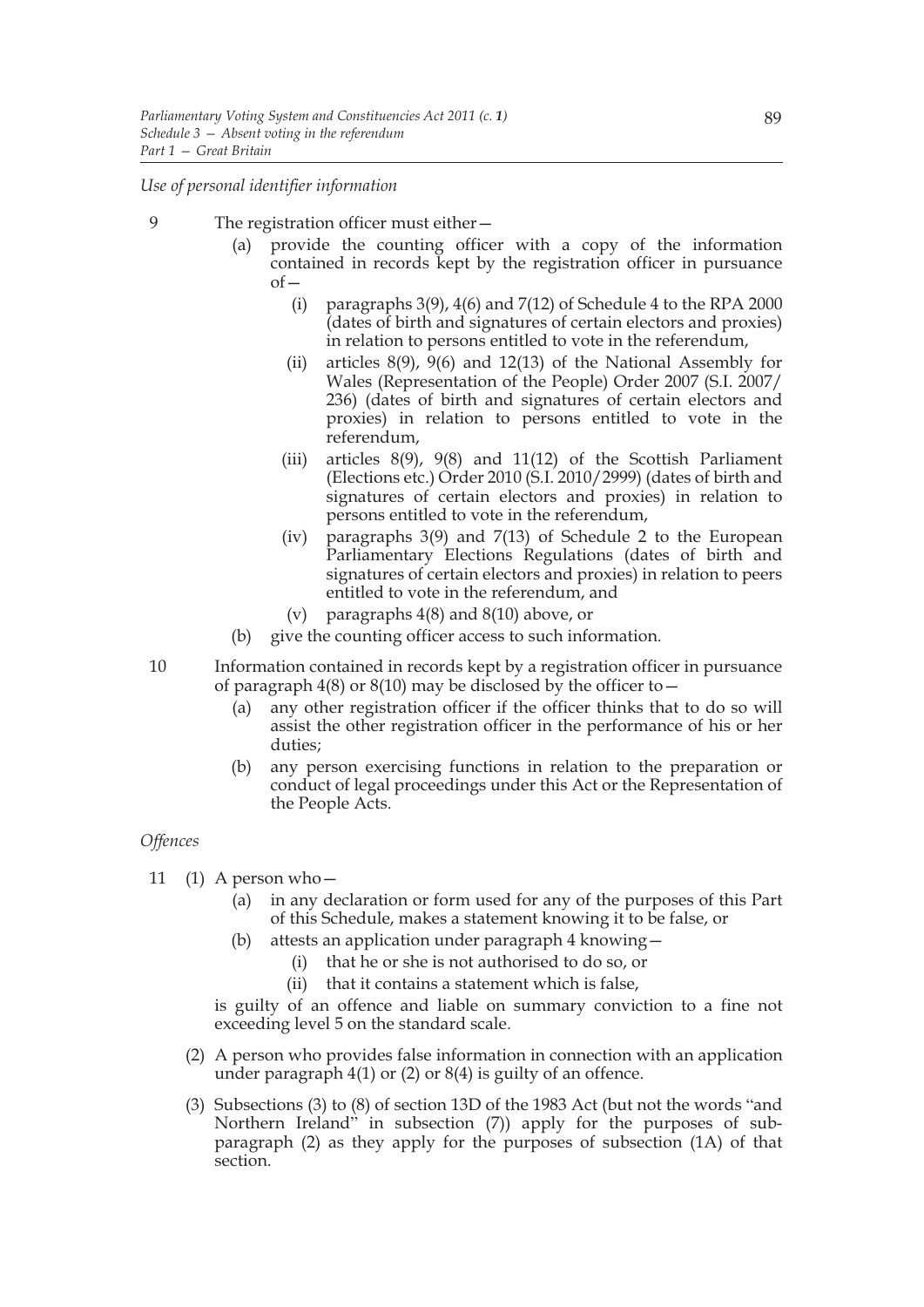## PART 2

#### NORTHERN IRELAND

## *Interpretation*

- 12 In this Part of this Schedule—
	- "European Parliamentary Elections (Northern Ireland) Regulations" means the European Parliamentary Elections (Northern Ireland) Regulations 2004 (S.I. 2004/1267);
	- "Local Elections (Northern Ireland) Order" means the Local Elections (Northern Ireland) Order 1985 (S.I. 1985/454);
	- "peer" means a peer who is a member of the House of Lords;
	- "relevant register" means—
		- (a) a register of parliamentary electors, or
		- (b) in relation to a peer—
			- (i) a register of local government electors, or
			- (ii) a register of peers maintained under section 3 of the Representation of the People Act 1985 (peers resident outside the United Kingdom);
	- "the 2008 regulations" means the Representation of the People (Northern Ireland) Regulations 2008 (S.I. 2008/1741) as applied by Schedule 4;

"the 1985 Act" means the Representation of the People Act 1985.

#### *Manner of voting in the referendum*

- 13 (1) This paragraph applies to determine the manner of voting in Northern Ireland of a person entitled to vote in the referendum.
	- (2) The person may vote in person at the polling station allotted to him or her under the referendum rules, unless the person is entitled to vote by post or by proxy in the referendum.
	- (3) The person may vote by post if the person is entitled to vote by post in the referendum.
	- (4) If the person is entitled to vote by proxy in the referendum, the person may so vote unless, before a ballot paper has been issued for the person to vote by proxy, the person applies at the polling station allotted to him or her under the referendum rules for a ballot paper for the purpose of voting in person, in which case he or she may vote in person there.
	- $(5)$  If  $-$ 
		- (a) the person is not entitled to vote by post or by proxy in the referendum, but
		- (b) the person cannot reasonably be expected to go in person to the polling station allotted to him or her under the referendum rules by reason of the particular circumstances of his or her employment, either as a constable or by the counting officer, on the date of the poll for a purpose connected with the referendum,

he or she may vote in person at any polling station.

(6) Nothing in this paragraph applies to  $-$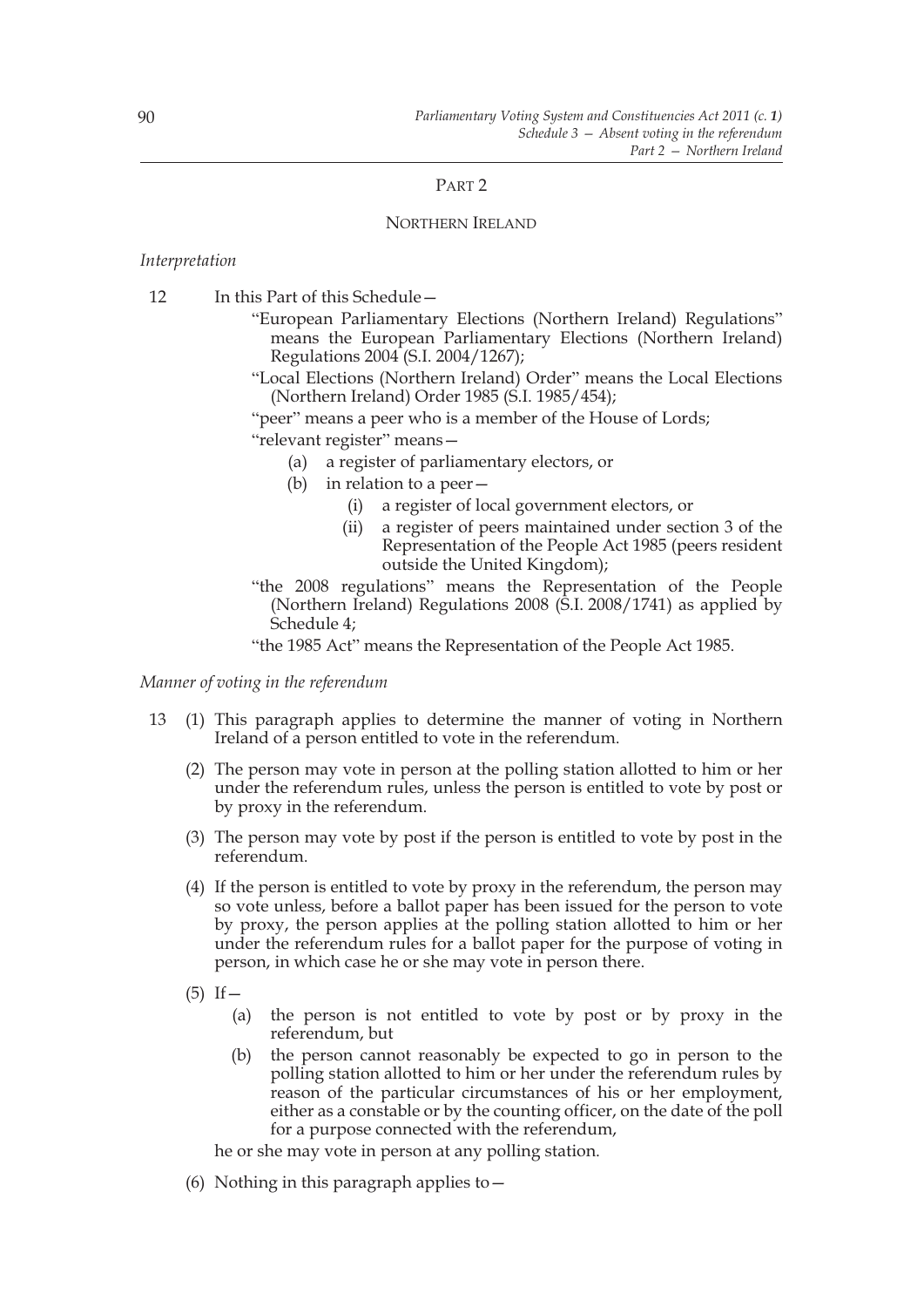- (a) a person to whom section 7 of the 1983 Act (mental patients who are not detained offenders) applies and who is liable, by virtue of any enactment, to be detained in the mental hospital in question, whether the person is registered by virtue of that provision or not;
- (b) a person to whom section 7A of the 1983 Act (persons remanded in custody) applies, whether the person is registered by virtue of that provision or not;

and such a person may vote only by post or by proxy (where the person is entitled to vote by post or, as the case may be, by proxy in the referendum).

(7) Sub-paragraph (2) does not prevent a person, at the polling station allotted to him or her, marking a tendered ballot paper in pursuance of rule 32 of the referendum rules.

### *Entitlement to vote by post or by proxy*

- 14 (1) A person entitled to vote in the referendum is entitled to vote by post or by proxy if sub-paragraph (2) or (3) (as the case may be) applies to the person.
	- (2) This sub-paragraph applies to a person who is shown in the postal voters list mentioned in paragraph 16(2) as entitled to vote by post in the referendum.
	- (3) This sub-paragraph applies to a person who is shown in the list of proxies mentioned in paragraph 16(3) as entitled to vote by proxy in the referendum.

*Application to vote by post or by proxy in the referendum*

- 15 (1) Where a person applies to the registration officer to vote by post, or to vote by proxy, in the referendum, the registration officer must grant the application if—
	- (a) the officer is satisfied that the applicant is or will be registered in a relevant register,
	- (b) the officer is satisfied that the applicant's circumstances on the date of the poll will be or are likely to be such that the applicant cannot reasonably be expected to vote in person at the polling station allotted or likely to be allotted to the applicant under the referendum rules,
	- (c) the application states the applicant's date of birth and the registration officer is satisfied that the date stated corresponds with the date supplied as the date of the applicant's birth in pursuance of section  $10(\overline{4}A)(b)$ ,  $10A(1A)(b)$  or  $13A(2A)(b)$  of the 1983 Act,
	- (d) the application is signed and (unless section 10(4B), 10A(1B) or 13A(2B) of the 1983 Act applies) the registration officer is satisfied that the signature on the application corresponds with the signature supplied as the applicant's signature in pursuance of section 10(4A)(a), 10A(1A)(a) or 13A(2A)(a) of the 1983 Act,
	- (e) the application either states the applicant's national insurance number or states that the applicant does not have one, and the registration officer is satisfied as mentioned in sub-paragraph (2) below, and
	- (f) the application meets the requirements prescribed by the 2008 Regulations.
	- (2) For the purposes of sub-paragraph  $(1)(e)$ , the registration officer must be satisfied—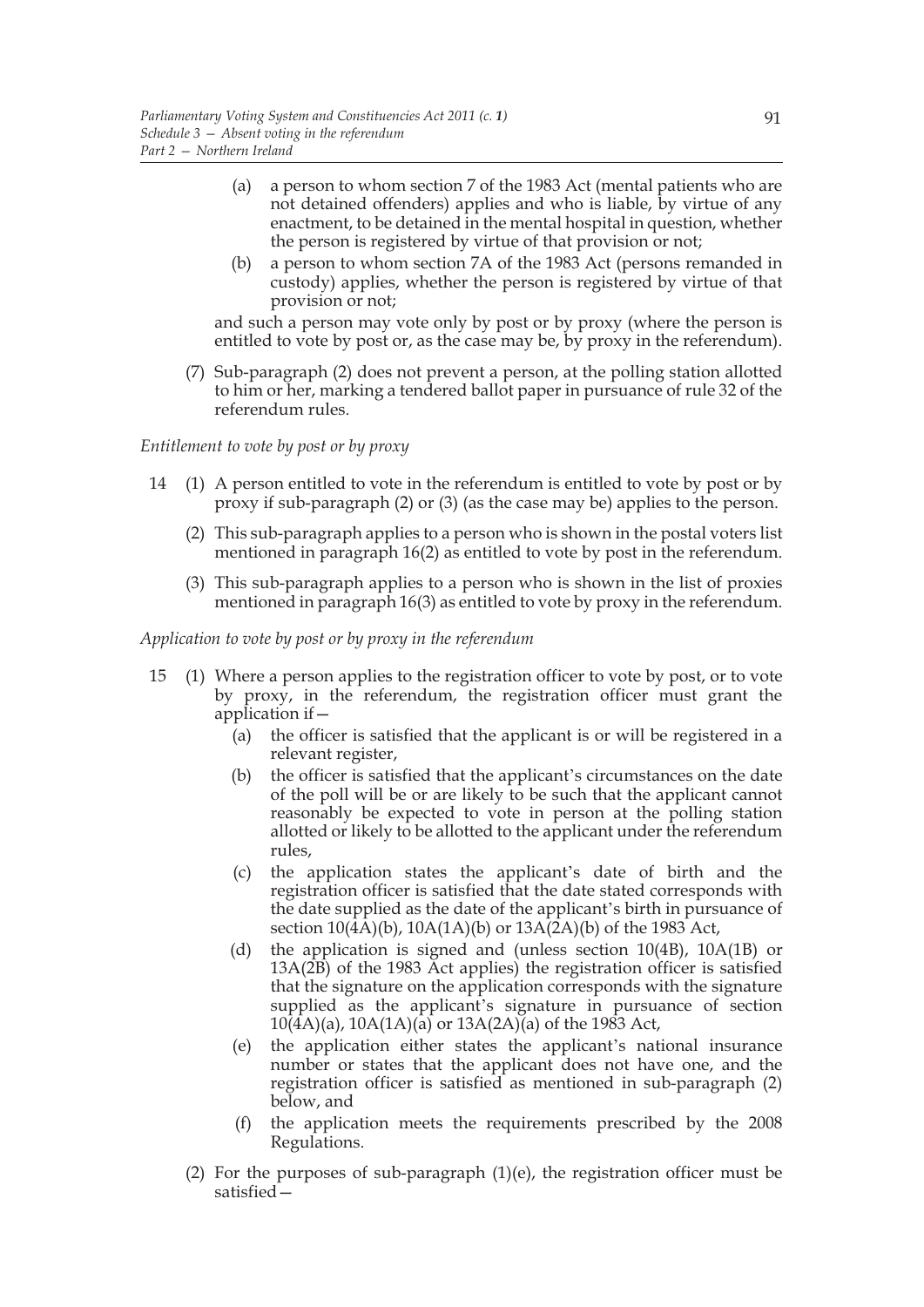- (a) if the application states a national insurance number, that the requirements of sub-paragraph (3) are met, or
- (b) if the application states that the applicant does not have a national insurance number, that no such number was supplied as the applicant's national insurance number in pursuance of section  $10(4A)(c)(i)$ ,  $10A(1A)(c)(i)$  or  $13A(2A)(c)(i)$  of the 1983 Act.
- (3) The requirements of this subsection are met if  $-$ 
	- (a) the number stated as mentioned in sub-paragraph  $(2)(a)$  is the same as the one supplied as the applicant's national insurance number in pursuance of section  $10(4A)(c)(i)$ ,  $10A(1A)(c)(i)$  or  $13A(2A)(c)(i)$  of the 1983 Act, or
	- (b) no national insurance number was supplied under any of those provisions, but the registration officer is not aware of any reason to doubt the authenticity of the application.
- (4) Nothing in sub-paragraph (1) applies to—
	- (a) a person who is included in the record kept under section 6 of the 1985 Act (absent vote at parliamentary elections for indefinite period),
	- (b) a peer who is included in the record kept under paragraph 1 of Schedule 2 to the Local Elections (Northern Ireland) Order (absent vote at local elections for indefinite period), or
	- (c) a peer who is included in the record kept under regulation 8 of the European Parliamentary Elections (Northern Ireland) Regulations (absent vote at elections for indefinite period).
- (5) But if a person is included in a record mentioned in sub-paragraph  $(4)(a)$ ,  $(b)$ or (c) and is shown in the record as voting by post, the person may, in respect of the referendum, apply to the registration officer—
	- (a) for his or her ballot paper to be sent to a different address in the United Kingdom from that shown in the record, or
	- (b) to vote by proxy.
- (6) The registration officer must grant an application under sub-paragraph (5) if it meets the requirements prescribed by the 2008 Regulations.
- (7) A person applying to vote by post must provide an address in the United Kingdom as the address to which the person's ballot paper is to be sent.

## *Absent voters lists*

- 16 (1) The registration officer must, for the purposes of the referendum, keep the two special lists mentioned in sub-paragraphs (2) and (3) respectively.
	- (2) The first of those lists is a list ("the postal voters list") of those within column 2 of the following table, together with the addresses provided as mentioned in column 3 as the addresses to which their ballot papers are to be sent.

 $\mathbf{I}$ 

| Description of person voting by post                                                                         | <i>Address</i>                                                            |
|--------------------------------------------------------------------------------------------------------------|---------------------------------------------------------------------------|
| A person whose application under paragraph<br>$15(1)$ to vote by post in the referendum has been<br>granted. | Address provided in the<br>person's application<br>under paragraph 15(1). |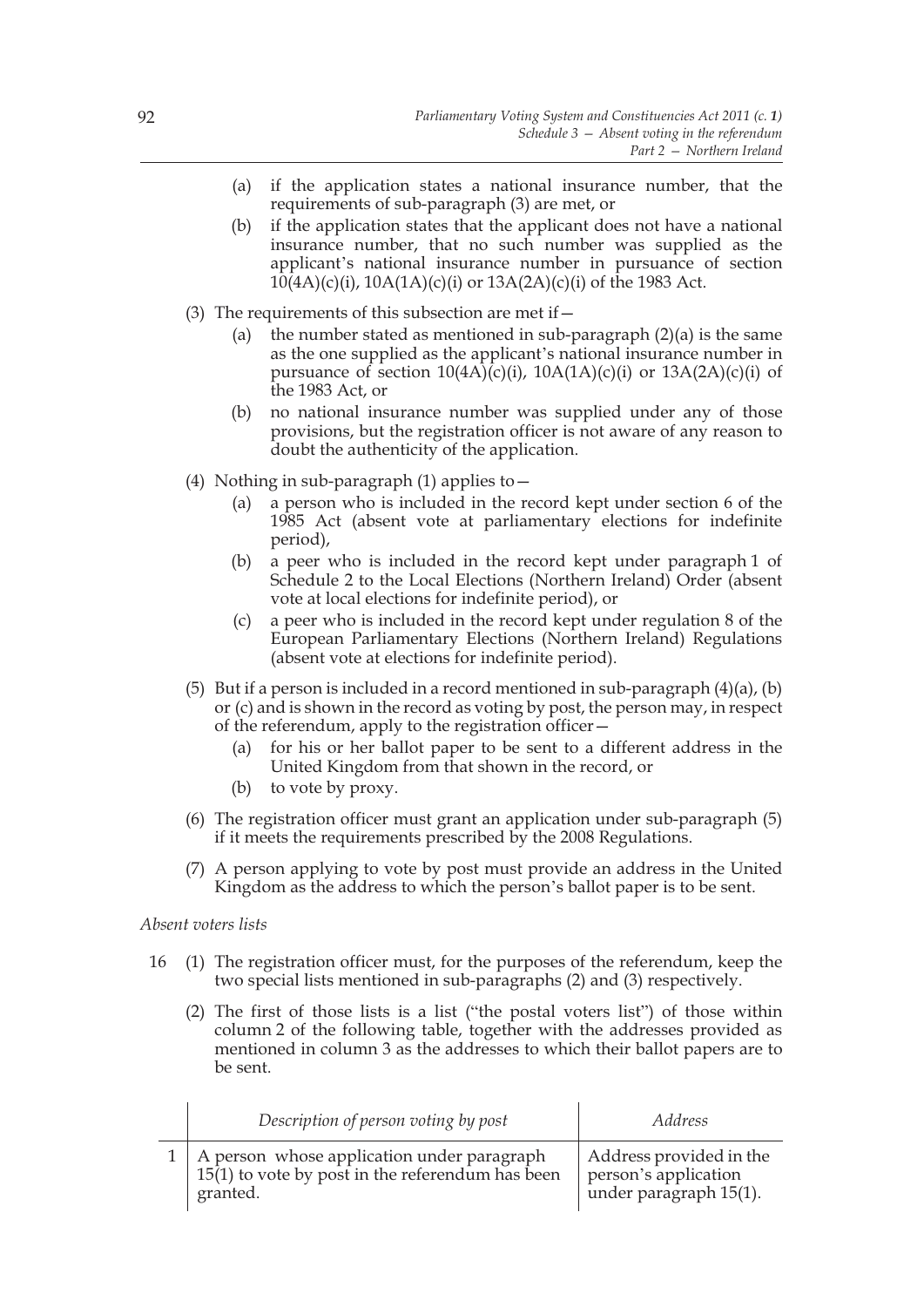|                |                   | Description of person voting by post                                                                                                                                                                                                                                                                                                                                                                                                                                                                                                                                  | <b>Address</b>                                                                                                                                                                                                                                     |
|----------------|-------------------|-----------------------------------------------------------------------------------------------------------------------------------------------------------------------------------------------------------------------------------------------------------------------------------------------------------------------------------------------------------------------------------------------------------------------------------------------------------------------------------------------------------------------------------------------------------------------|----------------------------------------------------------------------------------------------------------------------------------------------------------------------------------------------------------------------------------------------------|
| $\overline{2}$ | (a)<br>(b)<br>(c) | A person $who$ –<br>is entitled to vote in the referendum and<br>in a poll that is taken together with the<br>referendum,<br>is shown in the absent voters list for that<br>poll as voting by post, and<br>is not within entry 1 in this table or entry<br>1 in the table in sub-paragraph (3).                                                                                                                                                                                                                                                                       | Address provided in the<br>the application that gave<br>rise to the person being<br>included in the absent<br>voters list or, if the<br>person is included in<br>more than one, the<br>address provided in the<br>latest of those<br>applications. |
| $\mathfrak{Z}$ | (a)<br>(b)        | A person who-<br>is for the time being shown in the record<br>kept under section 6 of the 1985 Act as<br>voting by post at parliamentary elections,<br>and<br>is not within entry 1 or 2 of this table or                                                                                                                                                                                                                                                                                                                                                             | Address provided in the<br>person's application<br>under section 6 of the<br>1985 Act or (as the case<br>may be) paragraph<br>$15(5)(a)$ above.                                                                                                    |
|                |                   | entry 1 or 2 in the table in sub-paragraph<br>(3).                                                                                                                                                                                                                                                                                                                                                                                                                                                                                                                    |                                                                                                                                                                                                                                                    |
| $\overline{4}$ | (a)<br>(b)<br>(c) | A peer who $-$<br>is for the time being shown in the record<br>kept under paragraph 1 of Schedule 2 to<br>the Local Elections (Northern Ireland)<br>Order,<br>is not for the time being shown in the<br>record kept under regulation 8 of the<br><b>European Parliamentary Elections</b><br>(Northern Ireland) Regulations as voting<br>by post, or was included in that record<br>before being included in the record<br>mentioned in paragraph (a) above, and<br>is not within entry 1 or 2 of this table or<br>entry 1 or 2 in the table in sub-paragraph          | Address provided in the<br>peer's application under<br>paragraph 1 of Schedule<br>2 to the Local Elections<br>(Northern Ireland)<br>Order or (as the case<br>may be) paragraph<br>$15(5)(a)$ above.                                                |
| 5              | (a)<br>(b)<br>(c) | (3).<br>A peer who $-$<br>is for the time being shown in the record<br>kept under regulation 8 of the European<br>Parliamentary Elections (Northern<br>Ireland) Regulations as voting by post,<br>is not for the time being shown in the<br>record kept under paragraph 1 of<br>Schedule 2 to the Local Elections<br>(Northern Ireland) Order, or was<br>included in that record before being<br>included in the record mentioned in<br>paragraph (a) above, and<br>is not within entry 1 or 2 in this table or<br>entry 1 or 2 in the table in sub-paragraph<br>(3). | Address provided in the<br>peer's application under<br>regulation 8 of the<br>European Parliamentary<br>Elections (Northern<br>Ireland) Regulations or<br>(as the case may be)<br>paragraph 15(5)(a)<br>above.                                     |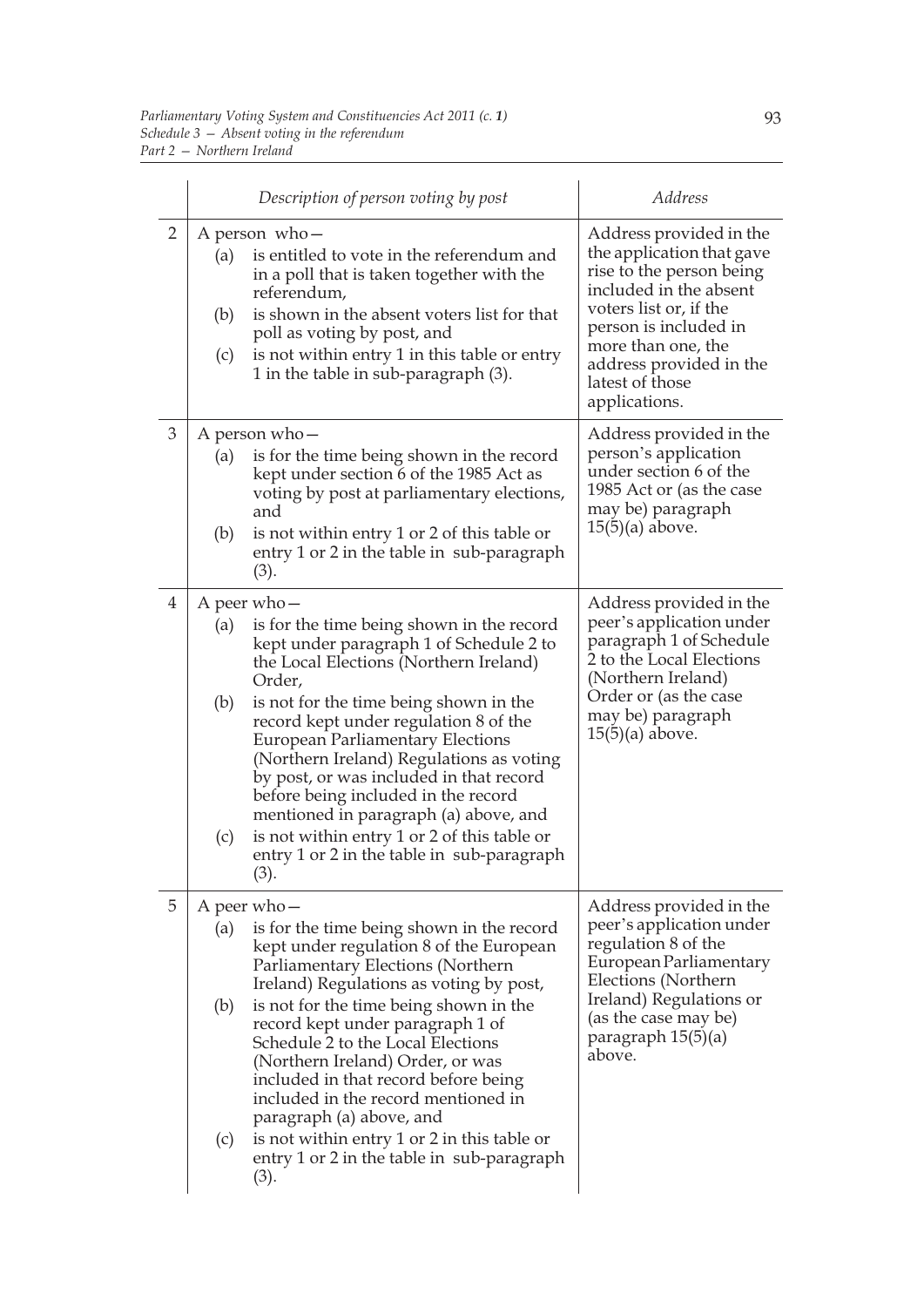(3) The second of the lists mentioned in sub-paragraph (1) is a list ("the list of proxies") of those within column 2 of the following table, together with the names and addresses of their proxies appointed as mentioned in column 3.

|                | Description of person voting by proxy                                                                                                                                                                                                                                                                                                                                                                                                                                                                                                                                                                             | Proxy                                                                                                                                                                                                                        |
|----------------|-------------------------------------------------------------------------------------------------------------------------------------------------------------------------------------------------------------------------------------------------------------------------------------------------------------------------------------------------------------------------------------------------------------------------------------------------------------------------------------------------------------------------------------------------------------------------------------------------------------------|------------------------------------------------------------------------------------------------------------------------------------------------------------------------------------------------------------------------------|
| $\mathbf{1}$   | A person (not within entry 1 in the table in sub-<br>paragraph (2)) whose application under<br>paragraph $15(1)$ or $(5)(b)$ to vote by proxy in the<br>referendum has been granted.                                                                                                                                                                                                                                                                                                                                                                                                                              | Proxy appointed under<br>paragraph 17.                                                                                                                                                                                       |
| $\overline{2}$ | A person who –<br>is entitled to vote in the referendum and<br>(a)<br>in a poll that is taken together with the<br>referendum,<br>is shown in the absent voters list for that<br>(b)<br>poll as voting by proxy, and<br>is not within entry 1 in this table or<br>(c)<br>entry 1 or 2 in the table in sub-paragraph<br>(2).                                                                                                                                                                                                                                                                                       | Proxy appointed for the<br>purposes of that poll or,<br>if there is more than<br>one, the proxy<br>appointed for the poll in<br>respect of which the<br>latest of the person's<br>applications to vote by<br>proxy was made. |
| 3              | A person who-<br>is for the time being shown in the record<br>(a)<br>kept under section 6 of the 1985 Act as<br>voting by proxy at parliamentary<br>elections, and<br>(b)<br>is not within entry 1 or 2 of this table or<br>entry 1 or 2 in the table in sub-paragraph<br>(2).                                                                                                                                                                                                                                                                                                                                    | Proxy appointed under<br>section 8 of the 1985 Act<br>for parliamentary<br>elections.                                                                                                                                        |
| 4              | A peer who $-$<br>is for the time being shown in the record<br>(a)<br>kept under paragraph 1 of Schedule 2 to<br>the Local Elections (Northern Ireland)<br>Order as voting by proxy,<br>is not for the time being shown in the<br>(b)<br>record kept under regulation 8 of the<br><b>European Parliamentary Elections</b><br>(Northern Ireland) Regulations as voting<br>by proxy, or was included in that record<br>before being included in the record<br>mentioned in paragraph (a) above, and<br>is not within entry 1 or 2 of this table or<br>(c)<br>entry 1, 2 or 5 in the table in sub-<br>paragraph (2). | Proxy appointed under<br>paragraph 3 of Schedule<br>2 to the Local Elections<br>(Northern Ireland)<br>Order.                                                                                                                 |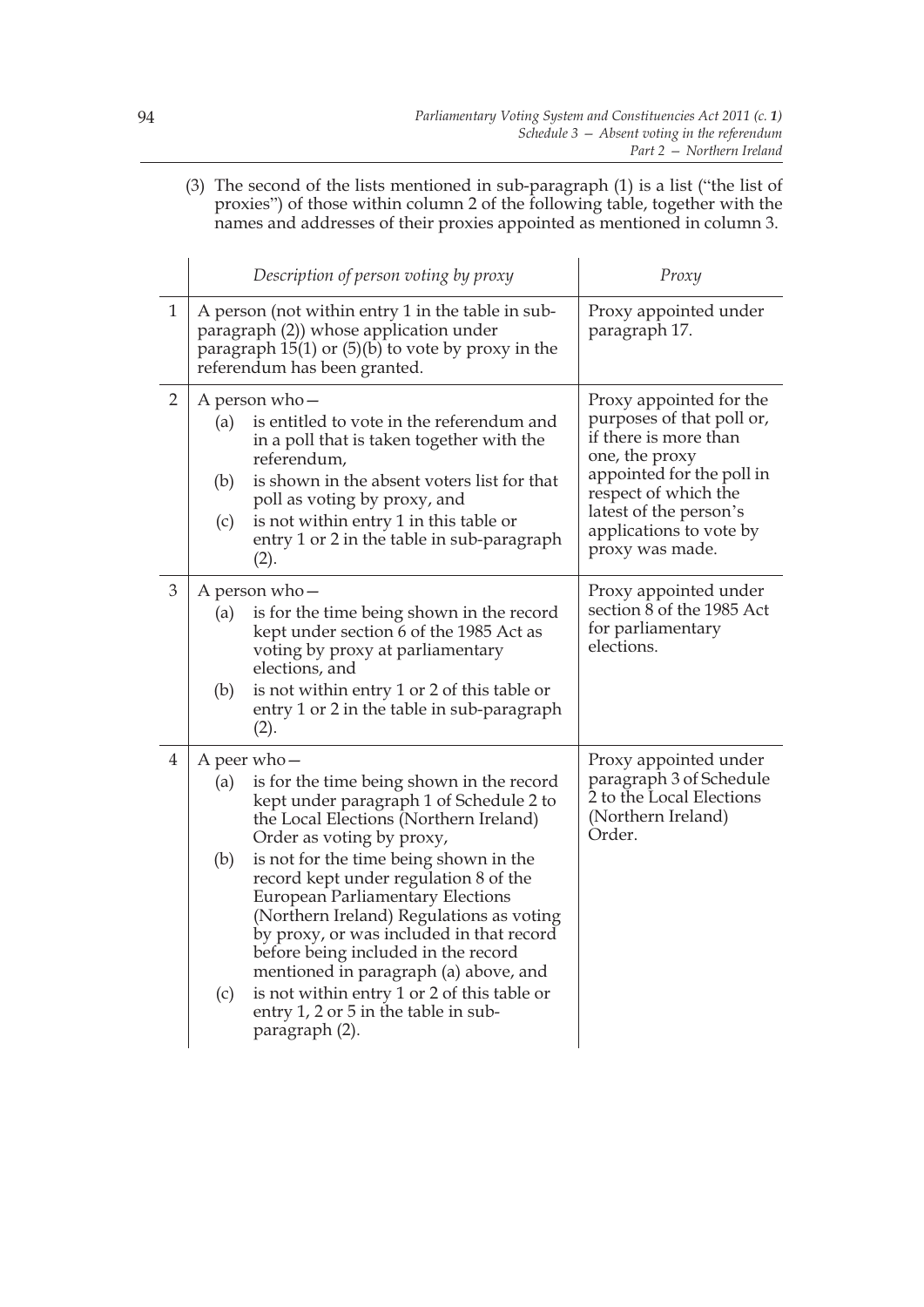|   |     | Description of person voting by proxy                                                                                                                                                                                                                                                                                                                                                                                                                                            | Proxy                                                                                                                   |
|---|-----|----------------------------------------------------------------------------------------------------------------------------------------------------------------------------------------------------------------------------------------------------------------------------------------------------------------------------------------------------------------------------------------------------------------------------------------------------------------------------------|-------------------------------------------------------------------------------------------------------------------------|
| 5 | (b) | A peer who $-$<br>(a) is for the time being shown in the record<br>kept under regulation 8 of the European<br>Parliamentary Elections (Northern<br>Ireland) Regulations as voting by proxy,<br>is not for the time being shown in the<br>record kept under paragraph 1 of<br>Schedule 2 to the Local Elections<br>(Northern Ireland) Order as voting by<br>proxy, or was included in that record<br>before being included in the record<br>mentioned in paragraph (a) above, and | Proxy appointed under<br>regulation 10 of the<br>European Parliamentary<br>Elections (Northern<br>Ireland) Regulations. |
|   | (c) | is not within entry 1 or 2 in this table or<br>entry 1, 2 or 4 in the table in sub-<br>paragraph (2).                                                                                                                                                                                                                                                                                                                                                                            |                                                                                                                         |

## *Proxies*

- 17 (1) Subject to what follows, any person is capable of being appointed under this paragraph to vote as proxy for another (the "principal") in the referendum.
	- (2) The principal cannot have more than one person at a time appointed as proxy to vote for him or her in the referendum.
	- (3) A person is capable of being appointed to vote as proxy only if  $-$ 
		- (a) the person is not subject to any legal incapacity (age apart) to vote in the referendum in his or her own right, and
		- (b) the person is either a Commonwealth citizen or a citizen of the Republic of Ireland.
	- (4) Where the principal applies to the registration officer for the appointment of a proxy under this paragraph, the registration officer must make the appointment if the application meets the requirements prescribed by the  $2008$  Regulations and the officer is satisfied that the principal is or will be  $-$ 
		- (a) registered in a relevant register, and
		- (b) entitled to vote by proxy in the referendum by virtue of an application under paragraph 15(1) or (5)(b),

and that the proxy is capable of being, and willing to be, appointed.

- (5) The appointment of a proxy under this paragraph is to be made by means of a proxy paper, in the form set out in Part 3 of this Schedule, issued by the registration officer.
- (6) The appointment may be cancelled by the principal by giving notice to the registration officer and also ceases to be in force on the issue of a proxy paper appointing a different person under this paragraph to vote for the principal in the referendum.
- 18 (1) Subject to what follows, where a relevant proxy appointment is in force, the person appointed is entitled to vote as proxy for the person for whom the appointment was made (the "principal").
	- (2) In sub-paragraph (1) "relevant proxy appointment" means—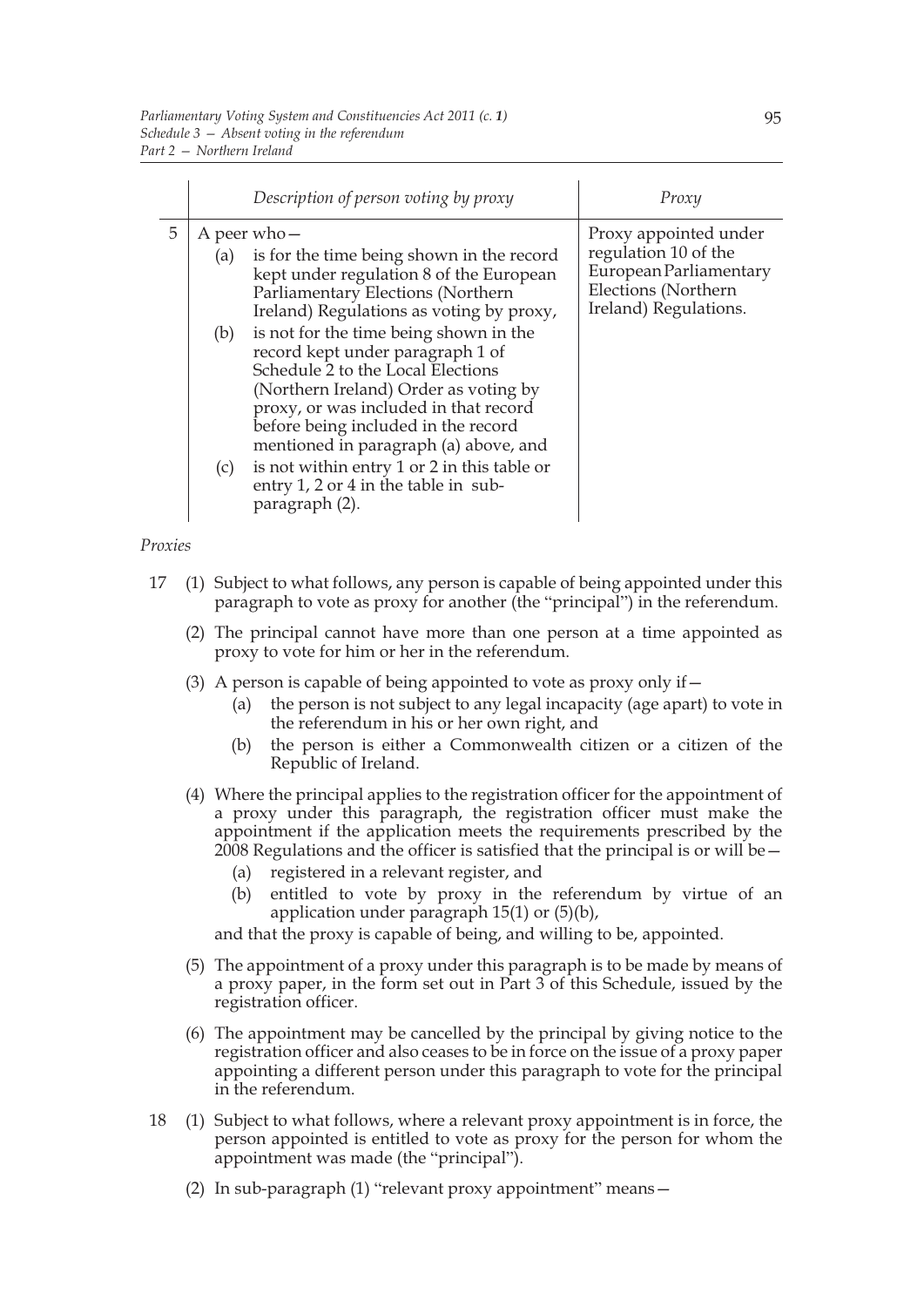- (a) in relation to a principal who is included in the list of proxies by virtue of entry  $\hat{1}$  in the table in paragraph 16(3), an appointment under paragraph 17;
- (b) in relation to a principal who is included in the list of proxies by virtue of entry 2 in that table, the appointment of the person mentioned in column 3 of that entry;
- (c) in relation to a principal who is included in the list of proxies by virtue of entry 3 in that table, an appointment under section 8 of the 1985 Act for parliamentary elections;
- (d) in relation to a principal who is a peer included in the list of proxies by virtue of entry 4 in that table, an appointment under paragraph 3 of Schedule 2 to the Local Elections (Northern Ireland) Order;
- (e) in relation to a principal who is a peer included in the list of proxies by virtue of entry 5 in that table, an appointment under regulation 10 of the European Parliamentary Elections (Northern Ireland) Regulations.
- (3) A person is capable of voting as proxy in the referendum only if  $-$ 
	- (a) the person is not subject to any legal incapacity (age apart) to vote in the referendum in his or her own right, and
	- (b) the person is either a Commonwealth citizen or a citizen of the Republic of Ireland.
- (4) A person is not capable of voting as proxy in the referendum unless on the date of the poll the person has attained the age of 18.
- (5) A person is not entitled to vote as proxy in the referendum on behalf of more than two others of whom that person is not the spouse, civil partner, parent, grandparent, brother, sister, child or grandchild.

## *Voting as proxy*

- 19 (1) A person entitled to vote as proxy for another (the "principal") in the referendum may do so in person at the polling station allotted to the principal under the referendum rules unless the proxy is entitled to vote by post as proxy for the principal in the referendum, in which case the proxy may vote by post.
	- (2) Where a person is entitled to vote by post as proxy for the principal in the referendum, the elector may not apply for a ballot paper for the purpose of voting in person in the referendum.
	- (3) For the purposes of this Part of this Schedule and the 1983 Act a person entitled to vote as proxy for another in the referendum is entitled so to vote by post if the person is included in the list kept under sub-paragraph (6).
	- (4) Where a person applies to the registration officer to vote by post as proxy in the referendum the officer must grant the application if—
		- (a) the officer is satisfied that the principal is or will be registered in a relevant register,
		- (b) the applicant is the subject of a relevant proxy appointment within the meaning of paragraph 18(2)(a),
		- (c) either—
			- (i) the officer is satisfied that the applicant's circumstances on the date of the poll will be or are likely to be such that the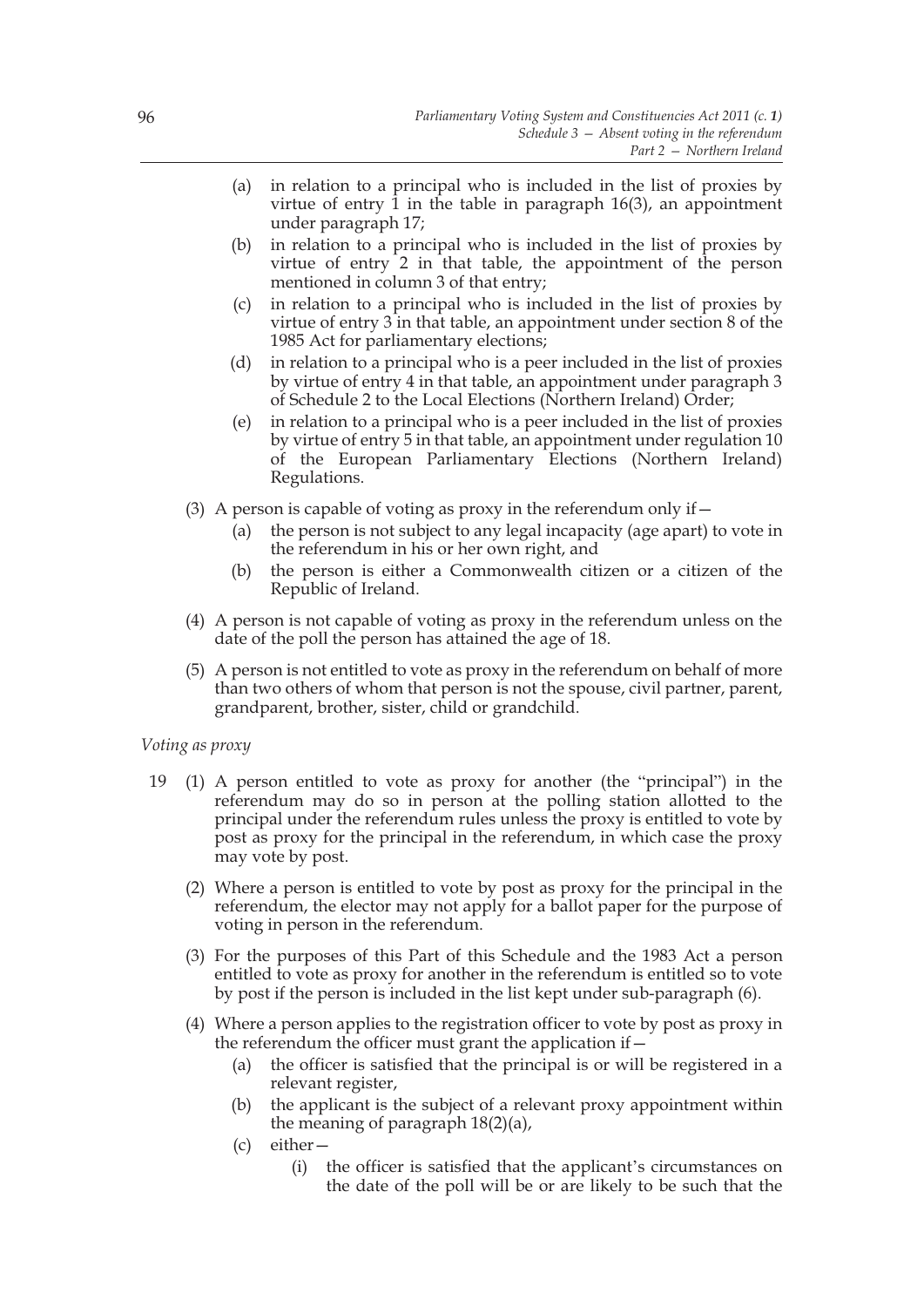applicant cannot reasonably be expected to vote in person at the polling station allotted or likely to be allotted to the principal under the referendum rules, or

- (ii) the applicant is, or the officer is satisfied that the applicant will be, included in the absent voters list for the referendum,
- (d) the application specifies an address in the United Kingdom as the address to which the ballot paper is to be sent, and
- (e) the application meets the requirements prescribed by the 2008 Regulations.
- (5) A person who is the subject of a relevant proxy appointment within the meaning of paragraph  $18(2)(b)$ , (c) or (d) and who –
	- (a) is included in the record kept under section 9(6) of the 1985 Act (record of proxies who have applied to vote by post) in respect of parliamentary elections,
	- (b) is included in the record kept under paragraph 4(5) of Schedule 2 to the Local Elections (Northern Ireland) Order (record of proxies who have applied to vote by post), or
	- (c) is included in the record kept under regulation 11(5) of the European Parliamentary Elections (Northern Ireland) Regulations (record of proxies who have applied to vote by post),

may apply to the registration officer for his or her referendum ballot paper to be sent to a different address in the United Kingdom from that shown in the record, and the officer must grant the application if it meets the requirements prescribed by the 2008 Regulations.

(6) The registration officer must, in respect of the referendum, keep a special list ("the proxy postal voters list") of those within column 2 of the following table, together with the addresses provided as mentioned in column 3 as the addresses to which their ballot papers are to be sent.

| Description of proxy postal voters                                                                                                                                                                                                                                                                 |  | <i>Address</i>                                                                              |
|----------------------------------------------------------------------------------------------------------------------------------------------------------------------------------------------------------------------------------------------------------------------------------------------------|--|---------------------------------------------------------------------------------------------|
| A proxy whose application under sub-paragraph<br>(4) has been granted.                                                                                                                                                                                                                             |  | Address provided in the<br>proxy's application<br>under sub-paragraph (4).                  |
| A proxy who $-$<br>was appointed as mentioned in column 3<br>(a)<br>of entry 2 in the table in paragraph 16(3)<br>for a person mentioned in column 2 of<br>that entry, and<br>is included in the proxy postal voters list<br>(b)<br>for the poll in respect of which that<br>appointment was made. |  | Address provided in the<br>proxy's application to<br>vote by post as proxy in<br>that poll. |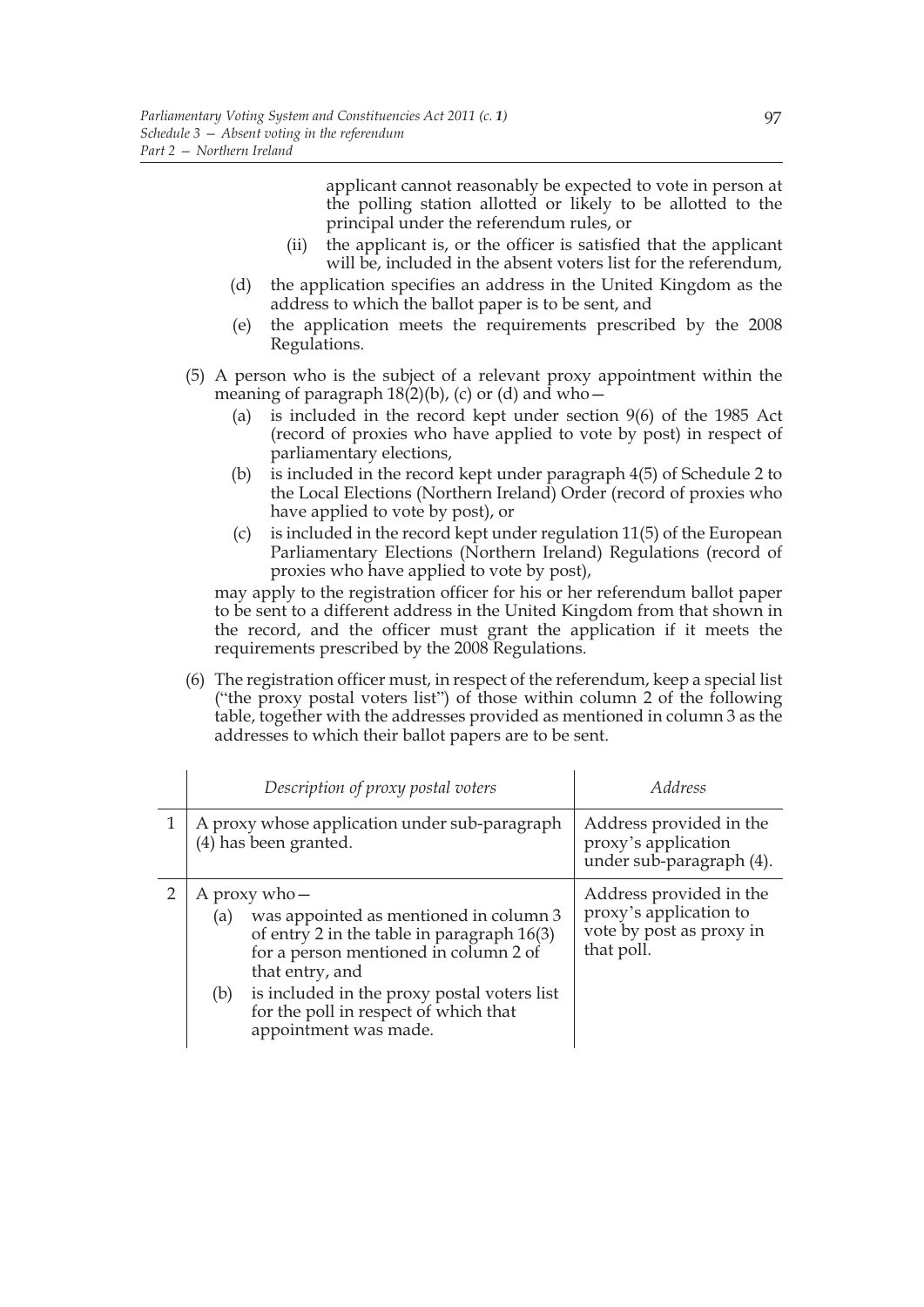|                |            | Description of proxy postal voters                                                                                                                                                                                                                                                                                                      | <b>Address</b>                                                                                                                                                                                                               |
|----------------|------------|-----------------------------------------------------------------------------------------------------------------------------------------------------------------------------------------------------------------------------------------------------------------------------------------------------------------------------------------|------------------------------------------------------------------------------------------------------------------------------------------------------------------------------------------------------------------------------|
| $\mathfrak{Z}$ | (a)<br>(b) | A proxy who $-$<br>was appointed as mentioned in column 3<br>of entry 3 in the table in paragraph 16(3)<br>for a person mentioned in column 2 of<br>that entry, and<br>is for the time being included in the<br>record kept under section 9(6) of the 1985<br>Act.                                                                      | Address provided in the<br>proxy's application<br>under section $9(4)$ of the<br>1985 Act or (as the case<br>may be) sub-paragraph<br>$(5)$ above.                                                                           |
| $\overline{4}$ | (a)<br>(b) | A proxy who –<br>was appointed as mentioned in column 3<br>of entry 4 in the table in paragraph 16(3)<br>for a peer mentioned in column 2 of that<br>entry, and<br>is for the time being included in the<br>record kept under paragraph 4(5) of<br>Schedule 2 to the Local Elections<br>(Northern Ireland) Order.                       | Address provided in the<br>proxy's application<br>under paragraph 4(4) of<br>Schedule 2 to the Local<br>Elections (Northern<br>Ireland) Order or (as the<br>case may be) sub-<br>paragraph (5) above.                        |
| 5              | (a)<br>(b) | A proxy who –<br>was appointed as mentioned in column 3<br>of entry $5$ in the table in paragraph $16(3)$<br>for a peer mentioned in column 2 of that<br>entry, and<br>is for the time being included in the<br>record kept under regulation 11(5) of the<br><b>European Parliamentary Elections</b><br>(Northern Ireland) Regulations. | Address provided in the<br>proxy's application<br>under regulation $11(4)$ of<br>the European<br><b>Parliamentary Elections</b><br>(Northern Ireland)<br>Regulations or (as the<br>case may be) sub-<br>paragraph (5) above. |

(7) Sub-paragraph (2) does not prevent a person, at the polling station allotted to him or her, marking a tendered ballot paper in pursuance of rule 32 of the referendum rules.

# *Offences*

- 20 (1) A person who—
	- (a) in any declaration or form used for any of the purposes of this Part of this Schedule, makes a statement knowing it to be false, or
	- (b) attests an application under paragraph 15 knowing—
		- (i) that he or she is not authorised to do so, or
		- (ii) that it contains a statement which is false,

is guilty of an offence and liable on summary conviction to a fine not exceeding level 5 on the standard scale.

- (2) A person who provides false information in connection with an application under paragraph 15(1) or 19(4) is guilty of an offence.
- (3) Subsections (3) to (7) of section 13D of the 1983 Act apply for the purposes of sub-paragraph  $(2)$  as they apply for the purposes of subsection  $(1)$  of that section.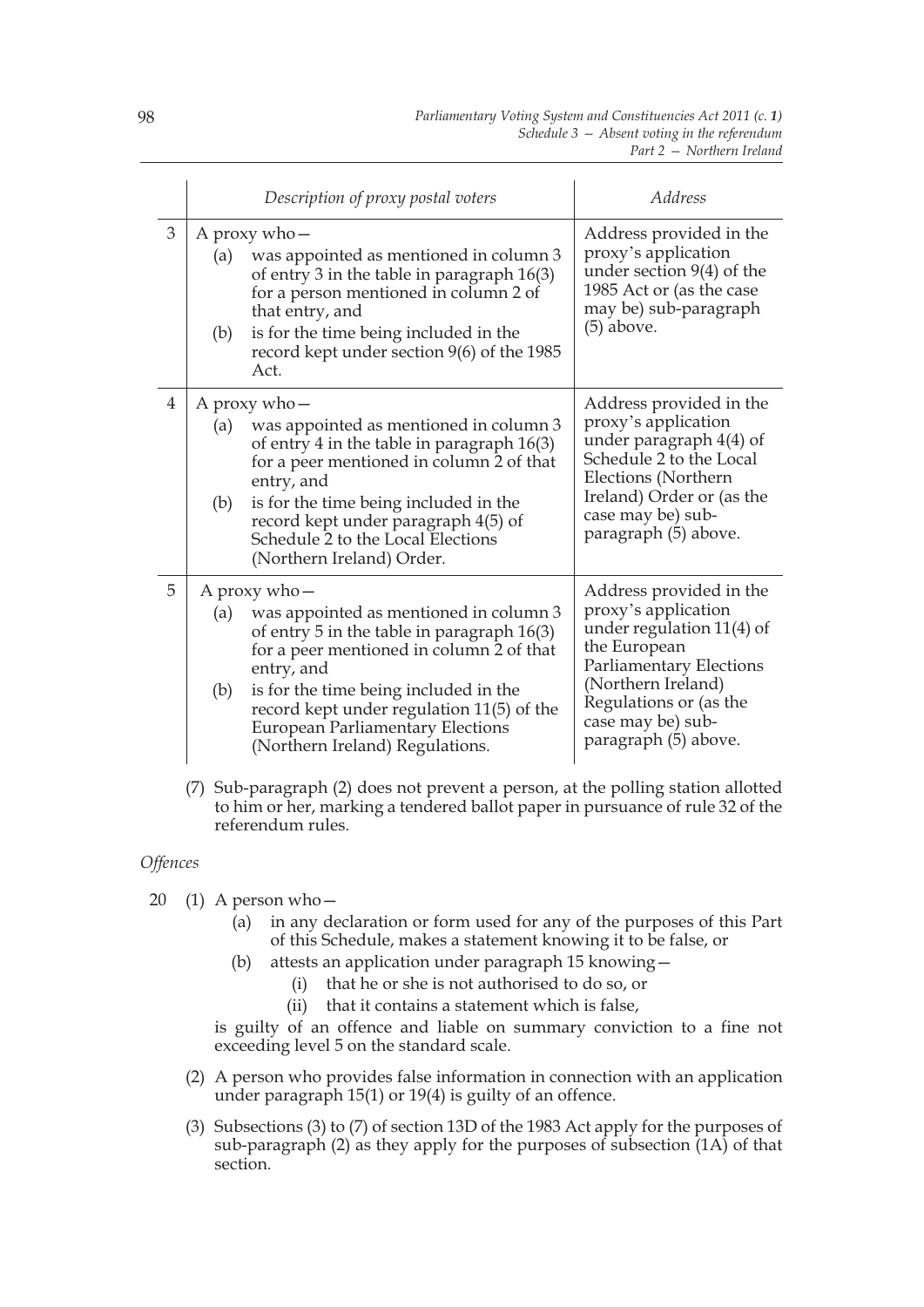## PART 3

#### FORM OF PROXY PAPER

## REFERENDUM ON THE VOTING SYSTEM FOR UNITED KINGDOM PARLIAMENTARY ELECTIONS

Voting area.............................................

Name of proxy.......................................

Address...................................................

..................................................................

..................................................................

is hereby appointed as proxy for

(Name of elector)...................................

[\*who is qualified to be registered for

(qualifying address)...............................]

[\*who has made an overseas elector's declaration]

Signature..................................................

Electoral Registration Officer

Address......................................................

..................................................................

..................................................................

Date.........................................................

\* *Delete whichever is inappropriate*

## YOUR RIGHT TO VOTE AS PROXY

(1) This proxy paper gives you the right to vote as proxy on behalf of the elector whose name is given overleaf. However, you may not vote as proxy in the referendum for more than two electors of whom you are not the spouse, civil partner, parent, grandparent, brother, sister, child or grandchild.

(2) Your appointment as proxy is for the purposes of the referendum only.

(3) You may vote as proxy at the polling station allotted to the elector on whose behalf you are appointed. Shortly before polling day you will be sent a proxy poll card telling you where the polling station is. You do not need to take either the poll card or this proxy paper to the polling station but you may find it helpful to do so.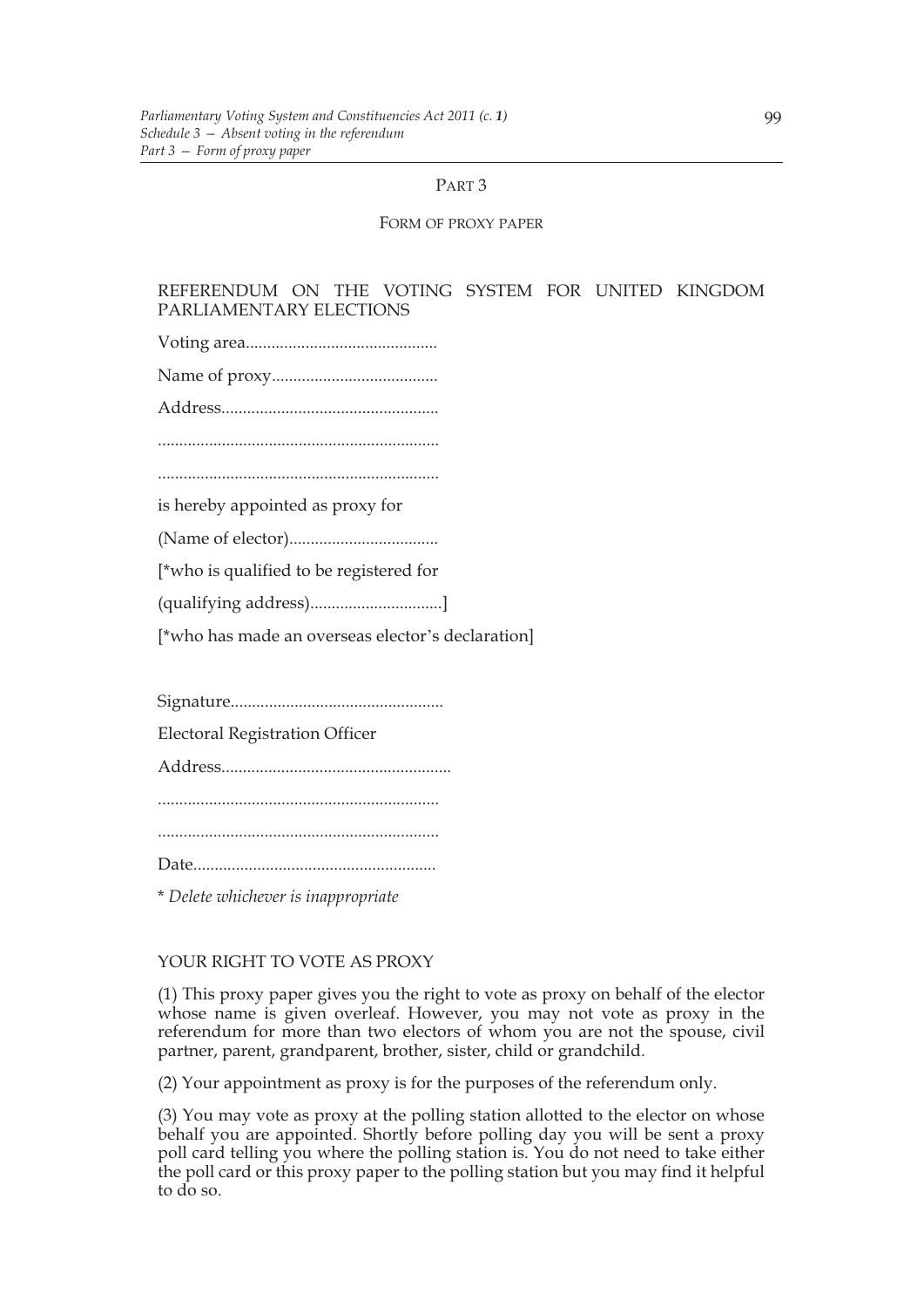(4) If you cannot vote in person at the polling station, you should consult the electoral registration officer about your right to vote by post.

## SCHEDULE 4 Section 3

## APPLICATION TO THE REFERENDUM OF EXISTING PROVISIONS

## PART 1

#### REPRESENTATION OF THE PEOPLE ACT 1983

- 1 (1) The provisions of the 1983 Act listed in the first column of the table apply for the purposes of the referendum.
	- (2) In their application by virtue of this paragraph, those provisions have effect—
		- (a) with the modifications (if any) shown in the second column of the table, and
		- (b) with any other necessary modifications, including in particular those set out in sub-paragraph (3).
	- (3) Except where the context otherwise requires—
		- (a) a reference to a provision that is applied by this Schedule has effect as a reference to that provision as so applied;
		- (b) expressions are to be construed in accordance with the definitions in section 7 of this Act and rule 53 of the referendum rules.
	- (4) The provisions of the 1983 Act that apply for the purposes of the referendum by virtue of this paragraph are in addition to the provisions of that Act that would apply for those purposes in any event.

| Provision                                                                        | Modification                                                                                                                                                                                                                                                              |  |
|----------------------------------------------------------------------------------|---------------------------------------------------------------------------------------------------------------------------------------------------------------------------------------------------------------------------------------------------------------------------|--|
| Section $13C(5)$ (validity of<br>electoral identity card in<br>Northern Ireland) | For "subsection (4) above and rule 37E(1) in<br>Schedule 1 to this Act" substitute "rule 27 of the<br>referendum rules".                                                                                                                                                  |  |
| Section 47 (loan of equipment)                                                   | In subsection $(1)$ , for "the returning officer at a<br>local government election" substitute "a counting<br>officer".                                                                                                                                                   |  |
|                                                                                  | In subsection $(2)$ , for "the returning officer at an<br>election held under those Acts" substitute "a<br>counting officer".                                                                                                                                             |  |
| Section 49 (effect of registers)                                                 | In subsection $(4)$ –<br>after "this Part" insert "or Part 1 of the<br>(a)<br>Parliamentary Voting System and<br>Constituencies Act 2011";<br>for "except for the purposes of an election"<br>(b)<br>at which" substitute "for the purposes of<br>the referendum unless". |  |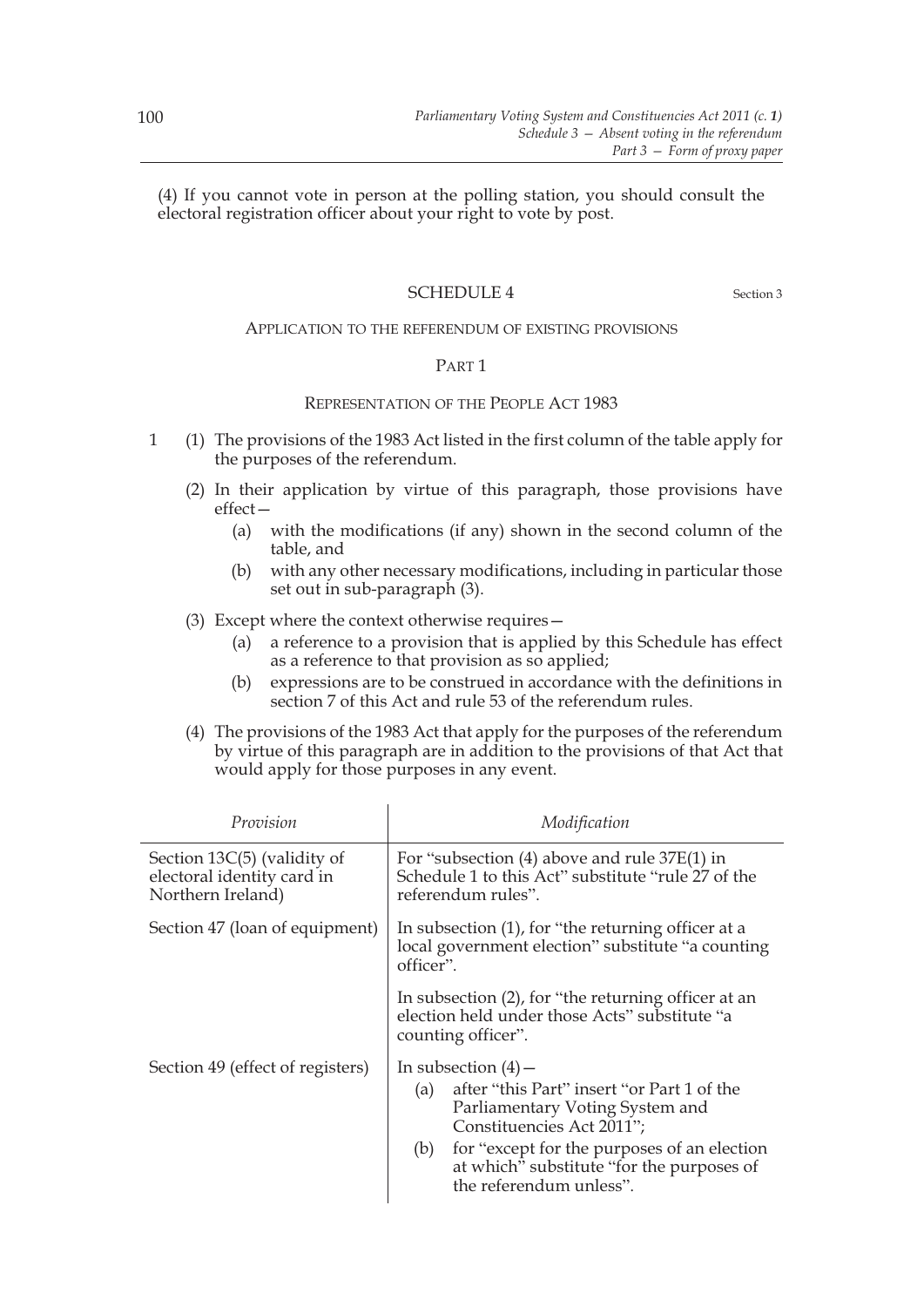| Provision                                                                 | Modification                                                                                                                                                                                                     |  |
|---------------------------------------------------------------------------|------------------------------------------------------------------------------------------------------------------------------------------------------------------------------------------------------------------|--|
|                                                                           | In subsection (5) omit "prevent the rejection of the<br>vote on a scrutiny, or".                                                                                                                                 |  |
| Section 50 (effect of<br>misdescription)                                  | In paragraph $(c)$ –<br>omit "nomination paper,";<br>(a)<br>for "and the parliamentary election rules"<br>(b)<br>substitute "or Part 1 of the Parliamentary<br>Voting System and Constituencies Act<br>$2011$ ". |  |
| Section 52 (discharge of<br>registration duties)                          | The Secretary of State may give a direction under<br>section 52(1) only if it is in accordance with a<br>recommendation made by the Electoral<br>Commission.                                                     |  |
|                                                                           | In subsections $(1)$ , $(2)$ and $(4)$ , after "this Act"<br>insert "and Part 1 of the Parliamentary Voting<br>System and Constituencies Act 2011".                                                              |  |
| Section 54 (payment of<br>expenses of registration)                       | In subsection (1), after the first "this Act" insert<br>"or Part 1 of the Parliamentary Voting System and<br>Constituencies Act 2011".                                                                           |  |
| Section $56(3)$ to $(4A)$<br>(registration appeals: England<br>and Wales) | In subsection $(3)$ –<br>for "notice of an election is given"<br>(a)<br>substitute "notice of the referendum is<br>given";<br>for "the election" substitute "the<br>(b)<br>referendum".                          |  |
|                                                                           | In subsection (4A), for "that election" substitute<br>"the referendum".                                                                                                                                          |  |
| Section 57 (registration<br>appeals: Scotland)                            | Section 57 applies for the purposes of the<br>referendum only in so far as it applies section<br>$56(3)$ to $(4A)$ .                                                                                             |  |
| Section $58(3)$ to $(5)$<br>(registration appeals:<br>Northern Ireland)   | In subsection $(3)$ –<br>for "notice of an election is given"<br>(a)<br>substitute "notice of the referendum is<br>given";<br>for "the election" substitute "the<br>(b)<br>referendum".                          |  |
|                                                                           | In subsection (5), for "that election" substitute "the<br>referendum".                                                                                                                                           |  |
| Section 60 (personation)                                                  | In subsection (2), for "at a parliamentary or local<br>government election" substitute "in the<br>referendum".                                                                                                   |  |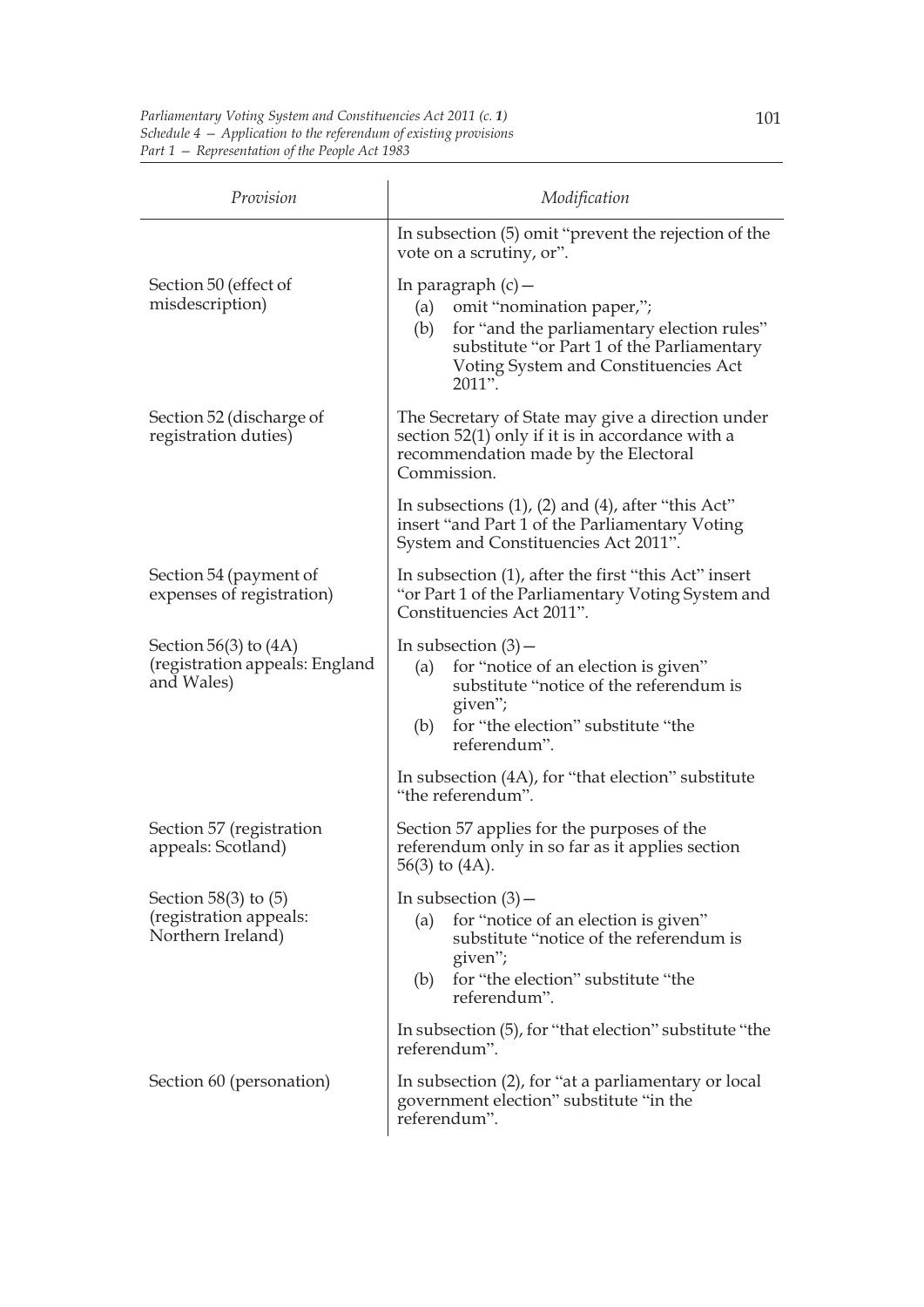*Parliamentary Voting System and Constituencies Act 2011 (c. 1) Schedule 4 — Application to the referendum of existing provisions Part 1 — Representation of the People Act 1983*

| Provision                | Modification                                                                                                                                                                                                                                                                                                                                                                                                                                                                |
|--------------------------|-----------------------------------------------------------------------------------------------------------------------------------------------------------------------------------------------------------------------------------------------------------------------------------------------------------------------------------------------------------------------------------------------------------------------------------------------------------------------------|
| Section 61 (other voting | For subsections $(1)$ to $(4)$ substitute –                                                                                                                                                                                                                                                                                                                                                                                                                                 |
| offences)                | $\cdot(1)$<br>A person shall be guilty of an offence if $-$<br>he votes in person or by post,<br>(a)<br>whether on his own behalf or as<br>proxy, or applies to vote by proxy<br>or by post on his own behalf, in the<br>referendum, knowing that he is<br>subject to a legal incapacity to vote<br>in the referendum; or                                                                                                                                                   |
|                          | he applies for the appointment of a<br>(b)<br>proxy to vote for him in the<br>referendum knowing that he is or<br>the person to be appointed is<br>subject to a legal incapacity to vote<br>in the referendum; or                                                                                                                                                                                                                                                           |
|                          | he votes, whether in person or by<br>(c)<br>post, as proxy for some other<br>person in the referendum knowing<br>that that person is subject to a legal<br>incapacity to vote.                                                                                                                                                                                                                                                                                              |
|                          | For the purposes of this subsection<br>references to a person being subject to a<br>legal incapacity to vote do not, in relation<br>to things done before polling day, include<br>his being below voting age if he will be of<br>voting age on that day.                                                                                                                                                                                                                    |
|                          | (2)<br>A person shall be guilty of an offence if $-$<br>he votes on his own behalf<br>(a)<br>otherwise than by proxy more than<br>once in the referendum; or<br>he votes on his own behalf in<br>(b)<br>person in the referendum when he<br>is entitled to vote by post; or<br>he votes on his own behalf in<br>(c)<br>person in the referendum, knowing<br>that a person appointed to vote as<br>his proxy either has already voted<br>in person or is entitled to vote by |
|                          | post; or                                                                                                                                                                                                                                                                                                                                                                                                                                                                    |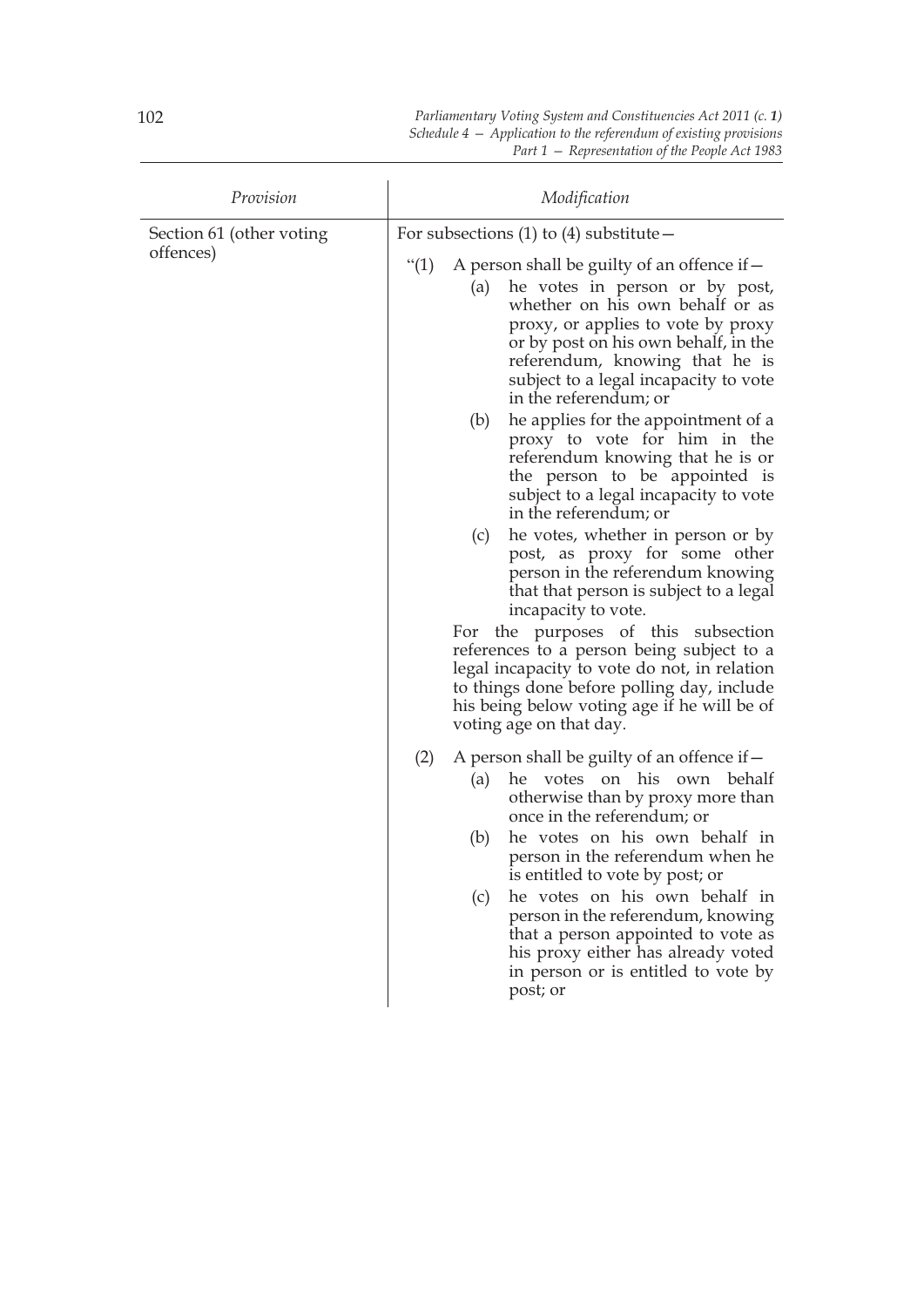| Provision                                                                  | Modification                                                                                                                                                                                                                                                                                                                                                                                                                                      |  |
|----------------------------------------------------------------------------|---------------------------------------------------------------------------------------------------------------------------------------------------------------------------------------------------------------------------------------------------------------------------------------------------------------------------------------------------------------------------------------------------------------------------------------------------|--|
|                                                                            | (d)<br>he applies under Schedule 3 to the<br>Parliamentary Voting System and<br>Constituencies Act 2011 for a<br>person to be appointed as his proxy<br>to vote for him without applying<br>for the cancellation of a previous<br>appointment of a third person then<br>in force under that Schedule or<br>without withdrawing a pending<br>application<br>for<br>such<br>an<br>appointment.                                                      |  |
|                                                                            | A person shall be guilty of an offence if -<br>(3)<br>he votes as proxy for the same<br>(a)<br>person more than once in the<br>referendum; or<br>he votes in person as proxy for<br>(b)<br>another person in the referendum<br>and he is entitled to vote by post as<br>proxy for that person; or<br>he votes in person as proxy for<br>(c)<br>another person in the referendum<br>and he knows that other person has<br>already voted in person. |  |
|                                                                            | A person shall also be guilty of an offence<br>(4)<br>if he votes as proxy for more than two<br>persons of whom he is not the spouse, civil<br>partner, parent, grandparent, brother,<br>sister, child or grandchild."                                                                                                                                                                                                                            |  |
|                                                                            | In subsection (6A), for the words from "ballot"<br>paper" to the end substitute "in reliance on Case 3,<br>4, 5 or 6 in rule 32 of the referendum rules."                                                                                                                                                                                                                                                                                         |  |
|                                                                            | Omit subsection (6B).                                                                                                                                                                                                                                                                                                                                                                                                                             |  |
|                                                                            | In subsection $(7)$ –<br>after "section 173 below" insert "(read<br>(a)<br>with paragraph 3 of Schedule 4 to the<br>Parliamentary Voting System and<br>Constituencies Act 2011)";<br>omit paragraph (b).<br>(b)                                                                                                                                                                                                                                   |  |
| Section $62A(1)$ to $(5)$<br>(applications for absent<br>voting: offences) | In subsection $(1)(a)$ , omit "at a parliamentary or<br>local government election".                                                                                                                                                                                                                                                                                                                                                               |  |
|                                                                            | In subsection $(2)(c)$ , for "returning officer"<br>substitute "counting officer".                                                                                                                                                                                                                                                                                                                                                                |  |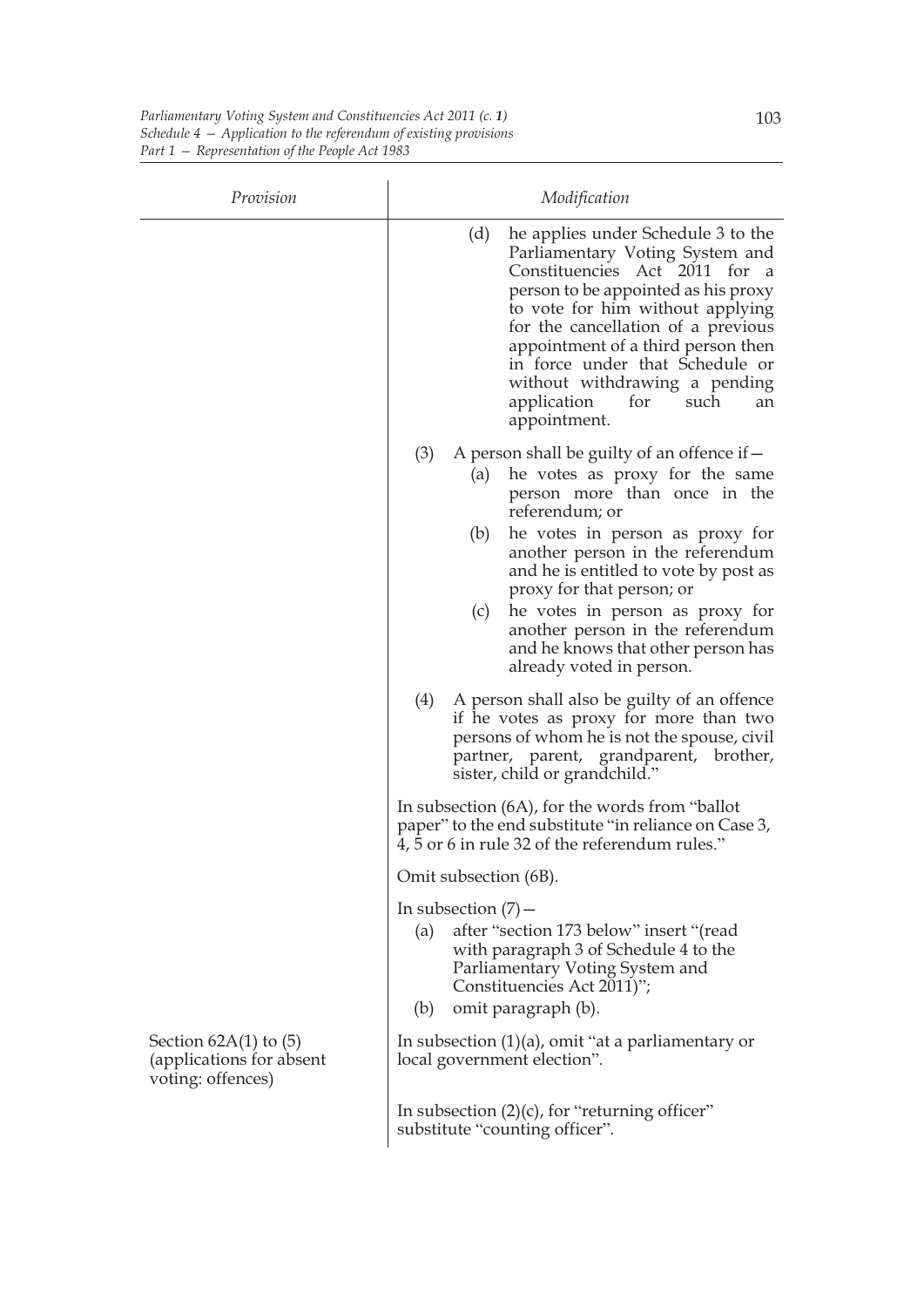*Parliamentary Voting System and Constituencies Act 2011 (c. 1) Schedule 4 — Application to the referendum of existing provisions Part 1 — Representation of the People Act 1983*

| Provision                             |                                              | Modification                                                                                                                                                                                                                                                         |  |
|---------------------------------------|----------------------------------------------|----------------------------------------------------------------------------------------------------------------------------------------------------------------------------------------------------------------------------------------------------------------------|--|
| Section 63 (breach of official        | For subsections $(3)$ and $(4)$ substitute – |                                                                                                                                                                                                                                                                      |  |
| duty)                                 | " $(3)$                                      | The persons to whom this section applies<br>are –                                                                                                                                                                                                                    |  |
|                                       |                                              | the Chief Counting Officer and any<br>(a)<br>Regional Counting Officer<br>or<br>counting officer,                                                                                                                                                                    |  |
|                                       |                                              | any presiding officer or registration<br>(b)<br>officer,                                                                                                                                                                                                             |  |
|                                       |                                              | any official designated by a<br>(c)<br>universal postal service provider,<br>and                                                                                                                                                                                     |  |
|                                       |                                              | (d)<br>any deputy of a person mentioned<br>in any of paragraphs (a) to $(c)$ above<br>or any person appointed to assist or<br>in the course of his employment<br>assisting a person so mentioned in<br>connection with his official duties;                          |  |
|                                       |                                              | and "official duty" shall for the purposes of<br>this section be construed accordingly, but<br>shall not include duties imposed otherwise<br>than by Part 1 of the Parliamentary Voting<br>System and Constituencies Act 2011 or the<br>law relating to referendums. |  |
|                                       | (4)                                          | Where-                                                                                                                                                                                                                                                               |  |
|                                       |                                              | (a)<br>a Regional Counting Officer or<br>counting officer is guilty of an act<br>or omission in breach of his official<br>duty, but                                                                                                                                  |  |
|                                       |                                              | (b)<br>he remedies that act or omission in<br>full<br>by taking<br>under<br>steps<br>paragraph 7 of Schedule 1 to the<br>Parliamentary Voting System and<br>Constituencies Act 2011,                                                                                 |  |
|                                       |                                              | he shall not be guilty of an offence under<br>subsection (1) above."                                                                                                                                                                                                 |  |
| Section 65 (tampering with<br>papers) | (a)                                          | In subsection $(1)$ –<br>for "at a parliamentary or local<br>government election" substitute "in the<br>referendum";                                                                                                                                                 |  |
|                                       | (b)<br>(c)                                   | omit paragraph (a);<br>in paragraph (f), for "election" substitute<br>"referendum".                                                                                                                                                                                  |  |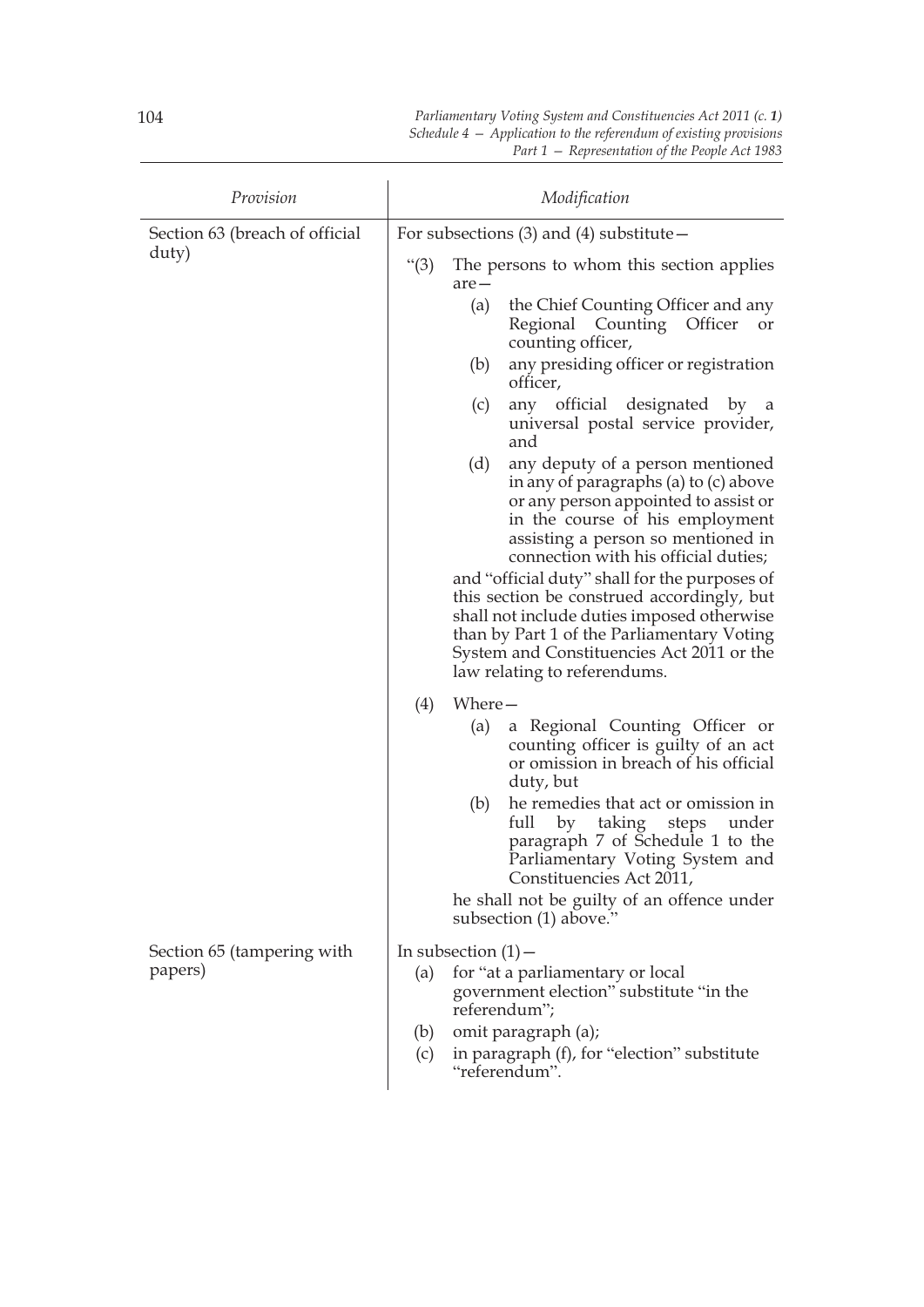| Provision                                                 | Modification                                                                                                                                                                                                                                                                                                                                                                                                                                                                                                                                                                                    |  |  |
|-----------------------------------------------------------|-------------------------------------------------------------------------------------------------------------------------------------------------------------------------------------------------------------------------------------------------------------------------------------------------------------------------------------------------------------------------------------------------------------------------------------------------------------------------------------------------------------------------------------------------------------------------------------------------|--|--|
|                                                           | For subsection $(2)$ substitute –                                                                                                                                                                                                                                                                                                                                                                                                                                                                                                                                                               |  |  |
|                                                           | $\cdot\cdot(2)$<br>In Scotland, a person shall be guilty of an<br>offence if $-$<br>(a)<br>in the referendum, he forges or<br>counterfeits any ballot paper or the<br>official mark on any ballot paper; or<br>he fraudulently or without due<br>(b)<br>authority, as the case may be,<br>attempts to do any of those things."                                                                                                                                                                                                                                                                  |  |  |
|                                                           | In subsection (3), for "a returning officer"<br>substitute "the Chief Counting Officer, a Regional<br>Counting Officer, a counting officer".                                                                                                                                                                                                                                                                                                                                                                                                                                                    |  |  |
| Section $66(1)$ to $(6)$<br>(requirement of secrecy)      | In subsection $(1)$ , for paragraphs $(a)$ to $(d)$<br>substitute-<br>"(a)<br>the Chief Counting Officer, and<br>every Regional Counting Officer<br>and counting officer, attending at a<br>polling station,<br>every deputy of such an officer so<br>(b)<br>attending,<br>every presiding officer and clerk so<br>(c)<br>attending,<br>(d)<br>every referendum agent, polling<br>agent and counting agent<br><b>SO</b><br>attending, and<br>(e)<br>every person so attending by virtue<br>of any of sections 6A to 6D of the<br>Political Parties, Elections<br>and<br>Referendums Act 2000,". |  |  |
|                                                           | In subsections $(2)(b)$ , $(3)(b)$ and $(c)$ , $(4)(d)$ and $(5)$ ,<br>for "the candidate for whom" substitute "the<br>referendum answer for which".                                                                                                                                                                                                                                                                                                                                                                                                                                            |  |  |
|                                                           | In subsection $(3)(d)$ , for "the name of the<br>candidate for whom" substitute "the referendum<br>answer for which".                                                                                                                                                                                                                                                                                                                                                                                                                                                                           |  |  |
|                                                           | In subsection $(5)$ –<br>for "blind voter" substitute "voter with<br>(a)<br>disabilities";<br>at the end insert-<br>(b)<br>""Voter with disabilities" has the meaning<br>given by rule 31(11) of the referendum<br>rules."                                                                                                                                                                                                                                                                                                                                                                      |  |  |
| Section 66A (prohibition on<br>publication of exit polls) | In subsection (1), for "an election to which this<br>section applies", and for "the election" (in both<br>places), substitute "the referendum".                                                                                                                                                                                                                                                                                                                                                                                                                                                 |  |  |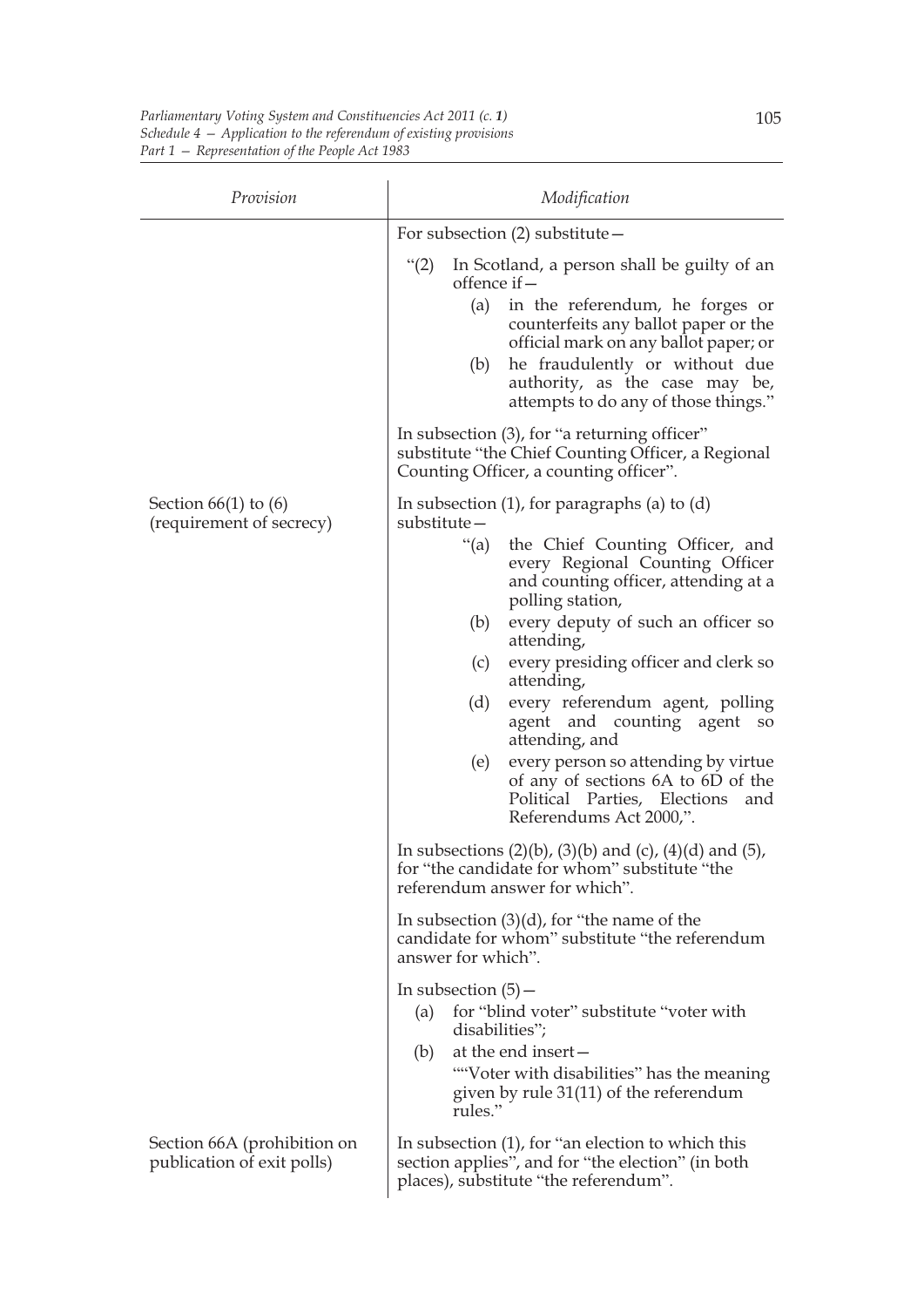*Parliamentary Voting System and Constituencies Act 2011 (c. 1) Schedule 4 — Application to the referendum of existing provisions Part 1 — Representation of the People Act 1983*

| Provision                                                                                 | Modification                                                                                                                                                                                                                                                                                                                                                      |
|-------------------------------------------------------------------------------------------|-------------------------------------------------------------------------------------------------------------------------------------------------------------------------------------------------------------------------------------------------------------------------------------------------------------------------------------------------------------------|
|                                                                                           | Omit subsection (2).                                                                                                                                                                                                                                                                                                                                              |
|                                                                                           | In subsection (4), for the words after "whatever"<br>means" substitute –<br>"and the reference to a forecast as to the<br>result of the referendum includes<br><sub>a</sub><br>reference to a forecast as to the number or<br>proportion of votes expected to be cast for<br>each answer to the referendum question in<br>any region, voting area or other area." |
| Section 66B (failure to comply<br>with conditions relating to<br>supply etc of documents) | In subsection $(1)(a)$ , for "regulations under rule 57<br>of the parliamentary election rules" substitute<br>"regulations mentioned in rule $52(5)(a)$ of the<br>referendum rules".                                                                                                                                                                              |
| Section 92 (broadcasting from<br>outside UK)                                              | In subsection $(1)$ –<br>for "at a parliamentary or local<br>(a)<br>government election" substitute "in the<br>referendum";<br>for "the election" substitute "the<br>(b)<br>referendum".<br>In subsection (2), after "section 173 below" insert<br>"(read with paragraph 3 of Schedule 4 to the<br>Parliamentary Voting System and Constituencies<br>Act 2011)".  |
| Section 94(1) (imitation poll<br>cards)                                                   | For "the election of any candidate at a<br>parliamentary election or a local government<br>election to which this section applies" substitute<br>"a particular result in the referendum".                                                                                                                                                                         |
| Section 97 (disturbances at                                                               | For subsection $(2)$ substitute –                                                                                                                                                                                                                                                                                                                                 |
| meetings)                                                                                 | $\cdot\cdot(2)$<br>This section applies to a meeting held by a<br>participant<br>permitted<br>during<br>the<br>referendum period (within the meaning<br>given by paragraph 1 of Schedule 1 to the<br>Parliamentary Voting<br>System<br>and<br>Constituencies Act 2011) in connection<br>with the referendum."                                                     |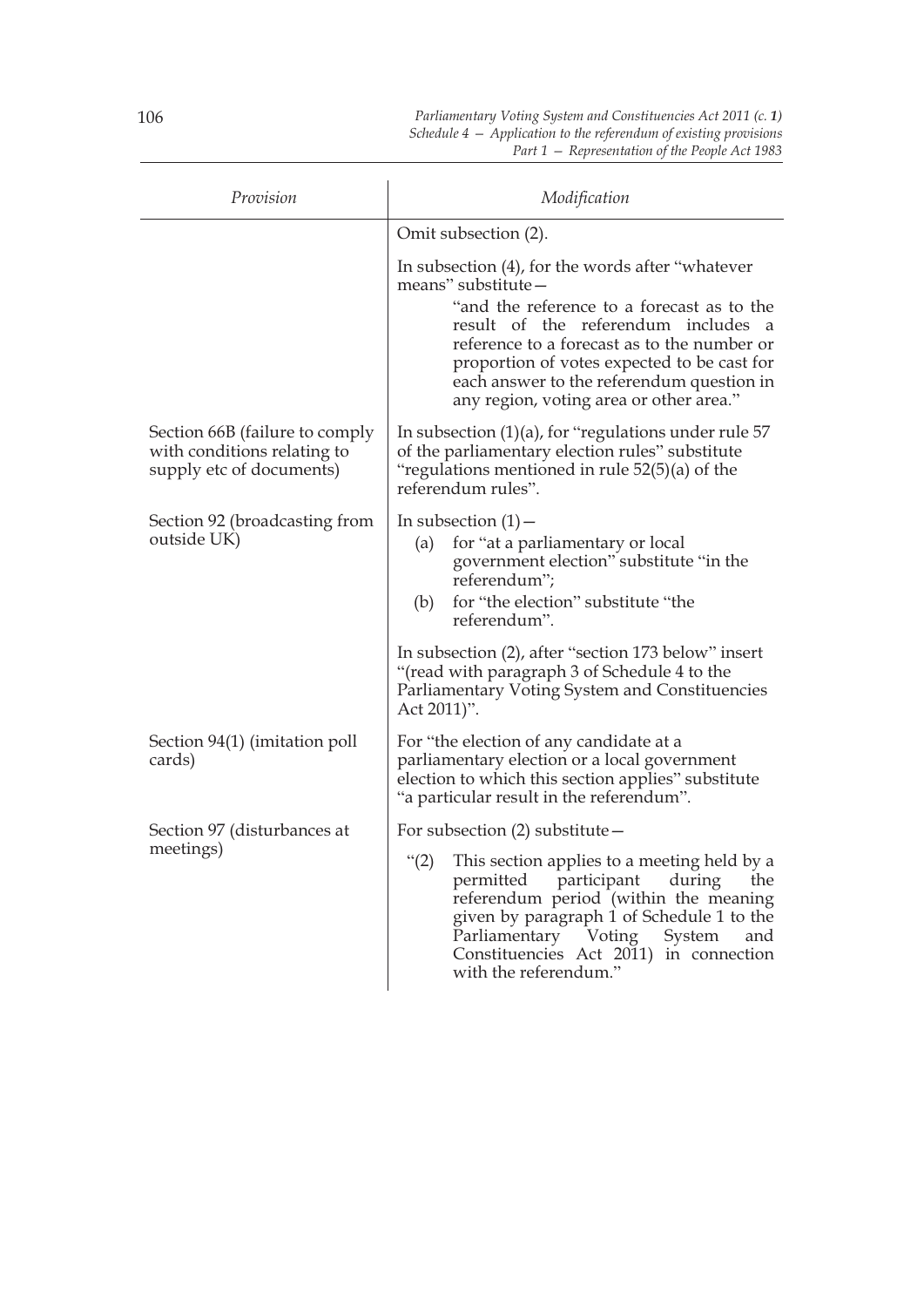| Provision                                                             | Modification                                                                                                                                                                                                                                                                                                                                                                                                                                                                                                                                                                                                |
|-----------------------------------------------------------------------|-------------------------------------------------------------------------------------------------------------------------------------------------------------------------------------------------------------------------------------------------------------------------------------------------------------------------------------------------------------------------------------------------------------------------------------------------------------------------------------------------------------------------------------------------------------------------------------------------------------|
| Section 99 (officials not to act<br>for candidates)                   | For subsection $(1)$ substitute –<br>$If -$<br>$\cdot$ (1)<br>the Chief Counting Officer or any<br>(a)<br>Regional Counting Officer<br>or<br>counting officer,<br>any officer, deputy or<br>(b)<br>clerk<br>appointed by such a person,<br>any officer of a local authority<br>(c)<br>whose services have been placed at<br>the disposal of a counting officer or<br>Regional Counting Officer under<br>paragraph 4 of Schedule 1 to the<br>Parliamentary Voting System and<br>Constituencies Act 2011,<br>acts as a referendum agent for a permitted<br>participant, he shall be guilty of an<br>offence." |
| Section 100 (illegal canvassing<br>by police officers)                | In subsection (1), for the words after "proxy"<br>substitute "in the referendum".                                                                                                                                                                                                                                                                                                                                                                                                                                                                                                                           |
| Section 109 (payments for<br>exhibition of election notices)          | In subsection $(1)$ , for "the election of a candidate"<br>at an election" substitute "a particular result in the<br>referendum".                                                                                                                                                                                                                                                                                                                                                                                                                                                                           |
|                                                                       | In subsection (2), for "an election" substitute "the<br>referendum".                                                                                                                                                                                                                                                                                                                                                                                                                                                                                                                                        |
| Section 111 (prohibition of<br>paid canvassers)                       | For "an election" substitute "the referendum"                                                                                                                                                                                                                                                                                                                                                                                                                                                                                                                                                               |
|                                                                       | For "a candidate's election" substitute "a<br>particular result in the referendum".                                                                                                                                                                                                                                                                                                                                                                                                                                                                                                                         |
| Section $112(a)$ and (c)<br>(providing money for illegal<br>purposes) |                                                                                                                                                                                                                                                                                                                                                                                                                                                                                                                                                                                                             |
| Section 113 (bribery)                                                 | In subsection $(2)$ –<br>for "the return of any person at an<br>(a)<br>election" (in both places) substitute "a<br>particular result in the referendum";<br>omit paragraph (iii).<br>(b)                                                                                                                                                                                                                                                                                                                                                                                                                    |
|                                                                       | In subsection (3), for "at any election" (in both<br>places) substitute "in the referendum".                                                                                                                                                                                                                                                                                                                                                                                                                                                                                                                |
|                                                                       | In subsections $(4)$ , $(5)$ and $(6)$ , for "an election"<br>substitute "the referendum".                                                                                                                                                                                                                                                                                                                                                                                                                                                                                                                  |
| Section 114 (treating)                                                | In subsection (2), for "an election" substitute "the<br>referendum".                                                                                                                                                                                                                                                                                                                                                                                                                                                                                                                                        |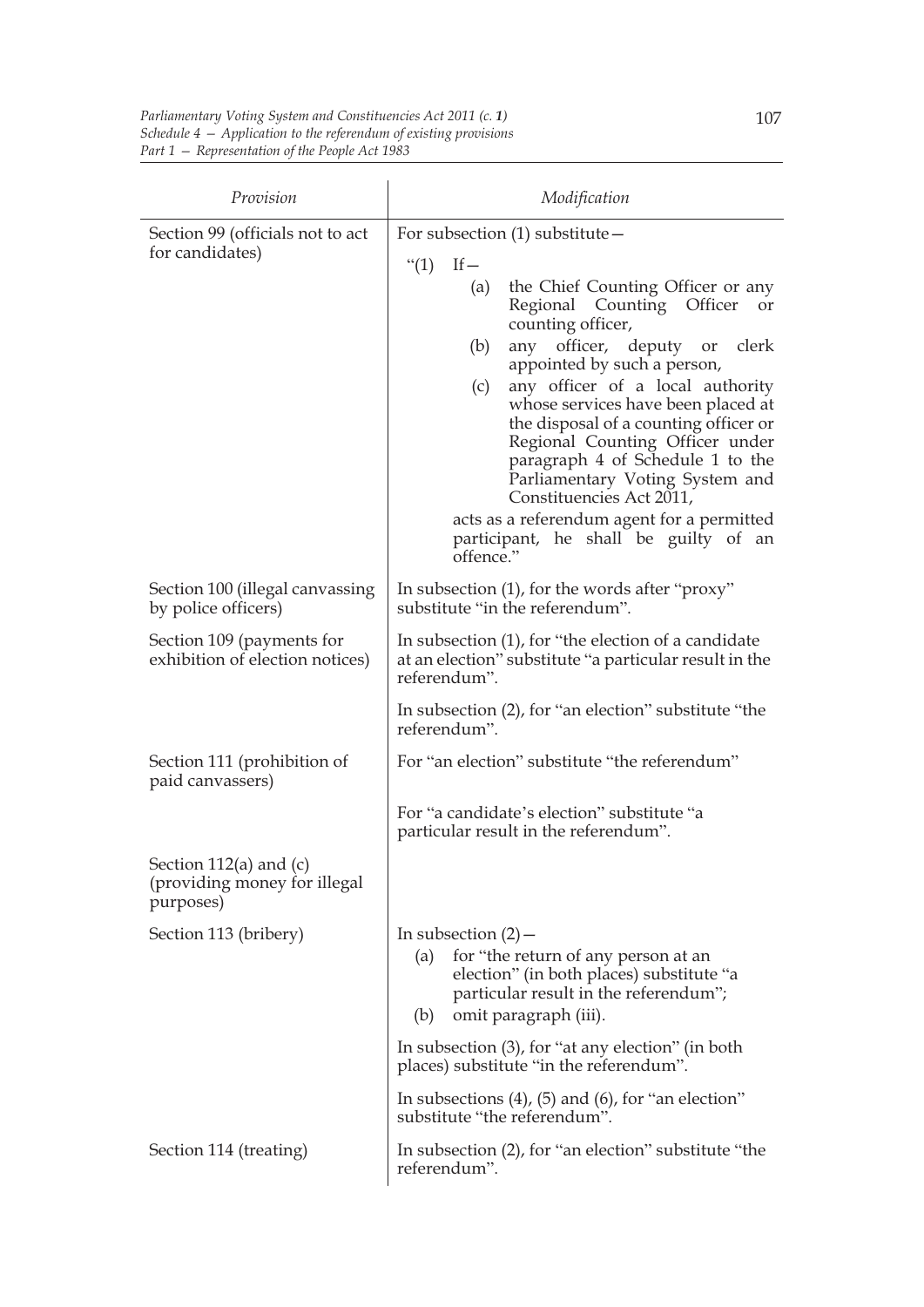*Parliamentary Voting System and Constituencies Act 2011 (c. 1) Schedule 4 — Application to the referendum of existing provisions Part 1 — Representation of the People Act 1983*

| Provision                                                                                              | Modification                                                                                                                                                                                                                                           |
|--------------------------------------------------------------------------------------------------------|--------------------------------------------------------------------------------------------------------------------------------------------------------------------------------------------------------------------------------------------------------|
| Section 115 (undue influence)                                                                          |                                                                                                                                                                                                                                                        |
| Section 116(a) (rights of<br>creditors)                                                                |                                                                                                                                                                                                                                                        |
| Section 117(2) (saving for<br>employees to be absent for<br>voting)                                    | For "parliamentary electors" substitute "persons<br>entitled to vote on their own behalf".                                                                                                                                                             |
|                                                                                                        | For "at a parliamentary election" substitute "in the<br>referendum".                                                                                                                                                                                   |
|                                                                                                        | In paragraphs (b) and (c), for "any particular<br>candidate at the election" substitute "a particular<br>answer in the referendum".                                                                                                                    |
| In section 118 (interpretation),<br>the definitions of "money",<br>"pecuniary reward" and<br>"payment" |                                                                                                                                                                                                                                                        |
| Section $167(1)$ to $(2)$                                                                              | For subsection $(1)$ substitute –                                                                                                                                                                                                                      |
| (application for relief)                                                                               | $\cdot$ (1)<br>An application for relief under this section<br>may be made to the High Court."                                                                                                                                                         |
|                                                                                                        | In subsection $(2)(c)$ , omit the words from "in the<br>constituency" to "was held,".                                                                                                                                                                  |
| Sections 168(1) and (7), 169<br>and 170 (prosecutions for<br>corrupt and illegal practices)            |                                                                                                                                                                                                                                                        |
| Section $175(1)$ and $(3)$<br>(prosecution for illegal<br>employment)                                  |                                                                                                                                                                                                                                                        |
| Section 176 (time limit for<br>prosecutions)                                                           | In subsection (2C), for "rule 57 of the<br>parliamentary elections rules" substitute "rule 52<br>of the referendum rules".                                                                                                                             |
|                                                                                                        | In subsection $(2D)$ , for paragraph $(a)$ substitute $-$<br>directing the registration officer not<br>"(a)<br>to cause the documents to be<br>destroyed at the expiry of the<br>period of one year mentioned in<br>rule 52 of the referendum rules,". |
| Section 178 (prosecution of<br>offences committed outside<br>the UK)                                   |                                                                                                                                                                                                                                                        |
| Section 179 (offences by<br>associations)                                                              | Omit paragraph (b).                                                                                                                                                                                                                                    |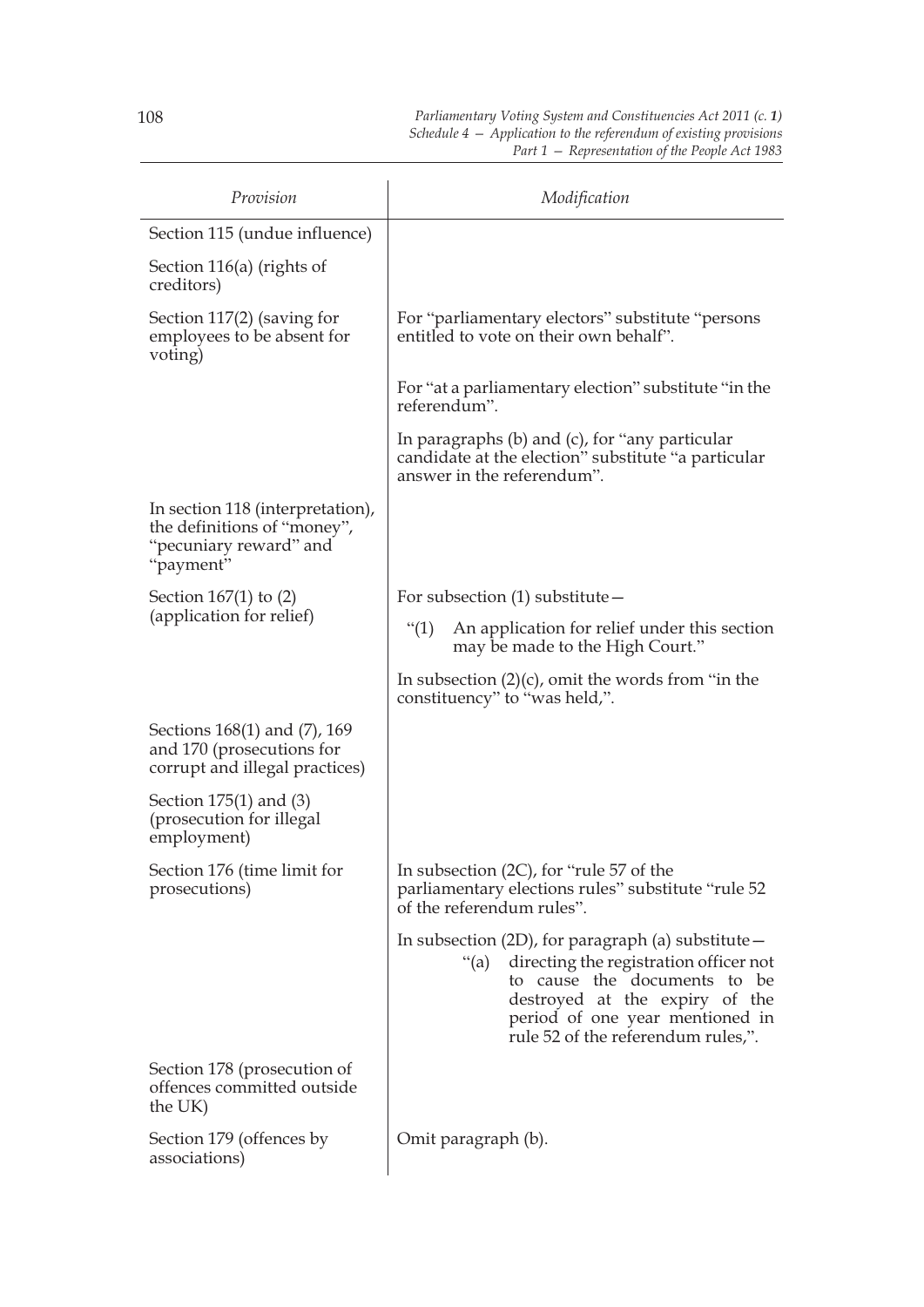| Provision                                                                                | Modification                                                                                                                                                                                                                                                                                                                                                                                              |
|------------------------------------------------------------------------------------------|-----------------------------------------------------------------------------------------------------------------------------------------------------------------------------------------------------------------------------------------------------------------------------------------------------------------------------------------------------------------------------------------------------------|
| Section 181(1) (Director of<br>Public Prosecutions)                                      |                                                                                                                                                                                                                                                                                                                                                                                                           |
| Section 184 (service of notices)                                                         | In subsection $(1)$ –<br>for "an election" substitute "the<br>(a)<br>referendum";<br>omit "or any election court,";<br>(b)<br>in paragraph (a), omit the words from "in<br>(c)<br>the constituency" to the end.                                                                                                                                                                                           |
| In section 185 (interpretation),<br>the definitions of "payment"<br>and "Licensing Acts" |                                                                                                                                                                                                                                                                                                                                                                                                           |
| Section 186 (computation of<br>time)                                                     |                                                                                                                                                                                                                                                                                                                                                                                                           |
| Section $199B(1)$ to $(9)$<br>(translations etc of certain<br>documents)                 | In subsection $(1)$ –<br>after "this Act" insert "or Part 1 of the<br>(a)<br>Parliamentary Voting System and<br>Constituencies Act 2011";<br>for "a parliamentary or local government<br>(b)<br>election" substitute "the referendum".                                                                                                                                                                    |
|                                                                                          | In subsection (4) omit paragraph (a).                                                                                                                                                                                                                                                                                                                                                                     |
|                                                                                          | For subsections $(5)$ and $(6)$ substitute –                                                                                                                                                                                                                                                                                                                                                              |
|                                                                                          | " $(5)$<br>The counting officer may cause to be<br>displayed at every polling station an<br>enlarged sample copy of the ballot paper.                                                                                                                                                                                                                                                                     |
|                                                                                          | (6)<br>The sample copy mentioned in subsection<br>$(5)$ above $-$<br>must have printed on it the words<br>(a)<br>"Vote (X) in one box only" both at<br>the top and immediately below the<br>referendum question, and<br>below the second occurrence of<br>(b)<br>those words, may include<br>a<br>translation of those words into such<br>other languages as the counting<br>officer thinks appropriate." |
|                                                                                          | In subsection $(7)$ –<br>for "returning officer at a parliamentary<br>(a)<br>election or a local government election"<br>substitute "counting officer";<br>for "the election" substitute "the<br>(b)<br>referendum".<br>In subsection (9), for "returning officer" substitute<br>"counting officer".                                                                                                      |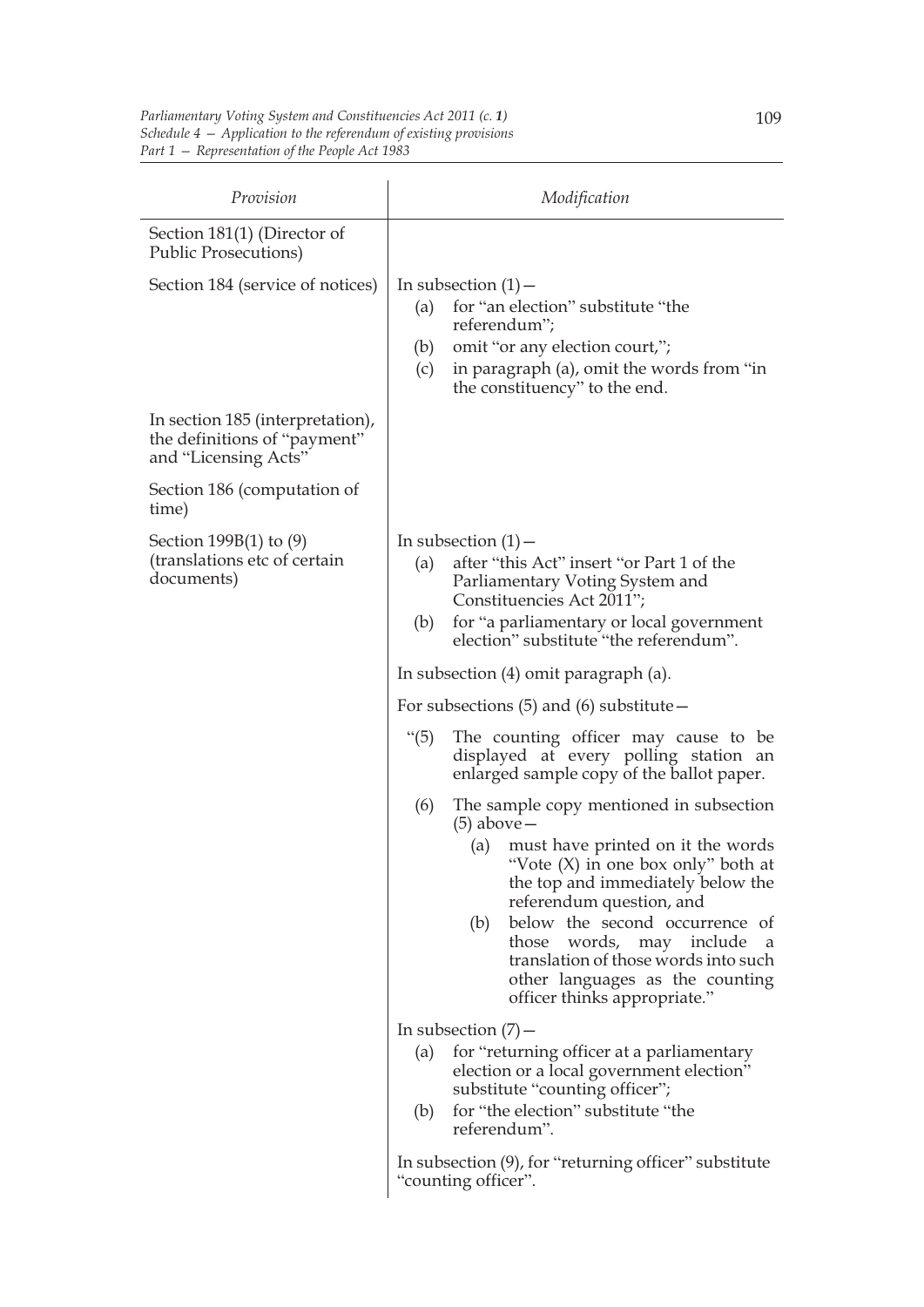| Provision                                                                                                                                                                                                       | Modification                                                                                                                                                   |
|-----------------------------------------------------------------------------------------------------------------------------------------------------------------------------------------------------------------|----------------------------------------------------------------------------------------------------------------------------------------------------------------|
| In section 202 (interpretation),<br>the definitions in subsection<br>(1) of "legal incapacity", "legal<br>process", "person",<br>"prescribed" and "universal<br>postal service provider"; and<br>subsection (2) | In the definition of "prescribed", after<br>"regulations" insert "applied by Schedule 4 to the<br>Parliamentary Voting System and Constituencies<br>Act 2011". |
| Section 204(3), (5) and (8)<br>(general application to<br>Scotland)                                                                                                                                             |                                                                                                                                                                |
| Section 205 (general<br>application to Northern<br>Ireland)                                                                                                                                                     |                                                                                                                                                                |

- 2 (1) In relation to England and Wales or Scotland, section 13B of the 1983 Act has effect for the purposes of the referendum as if a reference to an election to which that section applies included a reference to the referendum.
	- (2) In relation to Northern Ireland, section 13BA of the 1983 Act has effect for the purposes of the referendum as if—
		- (a) a reference to an election to which that section applies included a reference to the referendum,
		- (b) a reference to the final nomination day included a reference to the eleventh day before the date of the poll for the referendum,
		- (c) a reference in subsection (4) to an election included a reference to the referendum, and
		- (d) subsection (4)(b) referred also to the postal voters list or list of proxies kept for the referendum under paragraph 16(2) or (3) of Schedule 3.
	- (3) A reference in any enactment to section 13B or 13BA of the 1983 Act includes (where the context allows) a reference to that section as modified by this paragraph.
	- (4) Sub-paragraph (3) has effect, in relation to any register, until the first publication after the referendum of a revised version of the register under section 13 of the 1983 Act.
- 3 In sections 173 and 173A of the 1983 Act (which relate to incapacities where a person has been convicted of a corrupt or illegal practice) a reference to a person convicted of a corrupt or illegal practice includes a reference to a person convicted of such a practice under a provision of the 1983 Act applied by paragraph 1.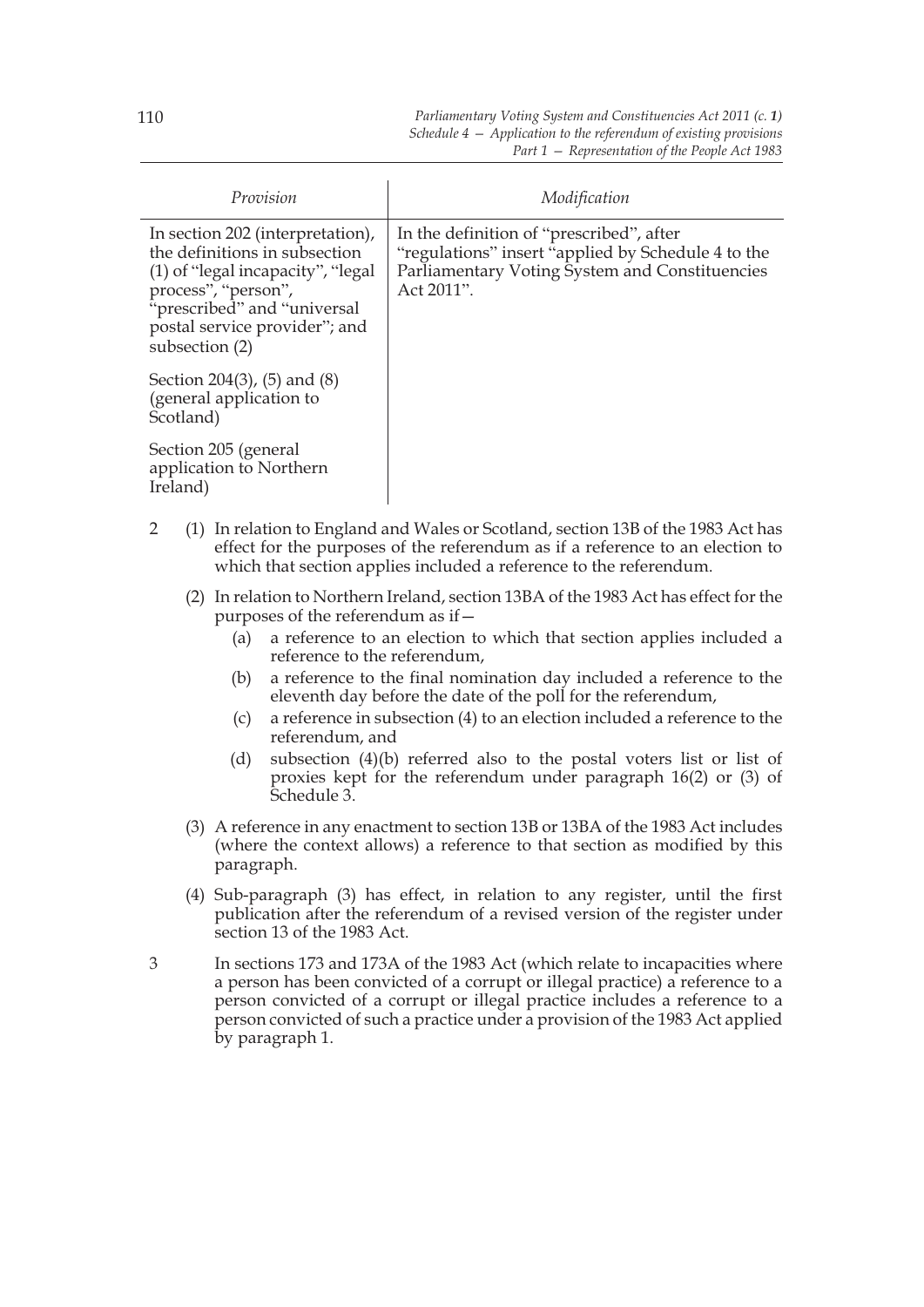### PART 2

### OTHER ACTS

*Political Parties, Elections and Referendums Act 2000*

- 4 Section 6A(4) of the 2000 Act (meaning of "relevant counting officer") applies for the purposes of the referendum as if for paragraphs  $\overline{a}$  and  $\overline{b}$ ) there were substituted "in accordance with paragraph 2 of Schedule 1 to the Parliamentary Voting System and Constituencies Act 2011."
- 5 Section 9C of the 2000 Act (provision of information about expenditure) applies for the purposes of the referendum as if for the words in subsection  $(2)(c)$  after "in connection with" there were substituted "the referendum under section 1 of the Parliamentary Voting System and Constituencies Act 2011."
- 6 Section 128 of the 2000 Act (counting officers etc for referendums) applies for the purposes of the referendum as if—
	- (a) subsections  $(3)$ ,  $(4)$ ,  $(8)$  and  $(9)(b)$  were omitted;
	- (b) in subsection (5), for "the area for which he is appointed" there were substituted "the voting area for which he acts";
	- (c) in subsection  $(9)$ , for paragraph (a) there were substituted
		- "(a) "voting area" has the meaning given by section 7(2) of the Parliamentary Voting System and Constituencies Act 2011;".

*Electoral Administration Act 2006*

7 Section 71 of the Electoral Administration Act 2006 (restriction on powers of arrest by persons other than constables) applies for the purposes of the referendum as if the reference to section  $60$  of the 1983 Act (personation) were to that section as applied by Part 1 of this Schedule.

### PART 3

THE 2001 REGULATIONS (ENGLAND AND WALES) AND 2001 REGULATIONS (SCOTLAND)

- 8 (1) The provisions of the relevant regulations listed in the first column of the table apply for the purposes of the referendum (subject to sub-paragraphs (4) and (5); and for this purpose the relevant regulations are—
	- (a) the Representation of the People (England and Wales) Regulations 2001 (S.I. 2001/341) (referred to in this paragraph as "the England and Wales Regulations"), and
	- (b) the Representation of the People (Scotland) Regulations 2001 (S.I. 2001/497) (referred to in this paragraph as "the Scotland Regulations").
	- (2) In their application by virtue of this paragraph, those provisions have effect—
		- (a) with the modifications (if any) shown in the second column of the table, and
		- (b) with any other necessary modifications, including in particular those set out in sub-paragraph (3).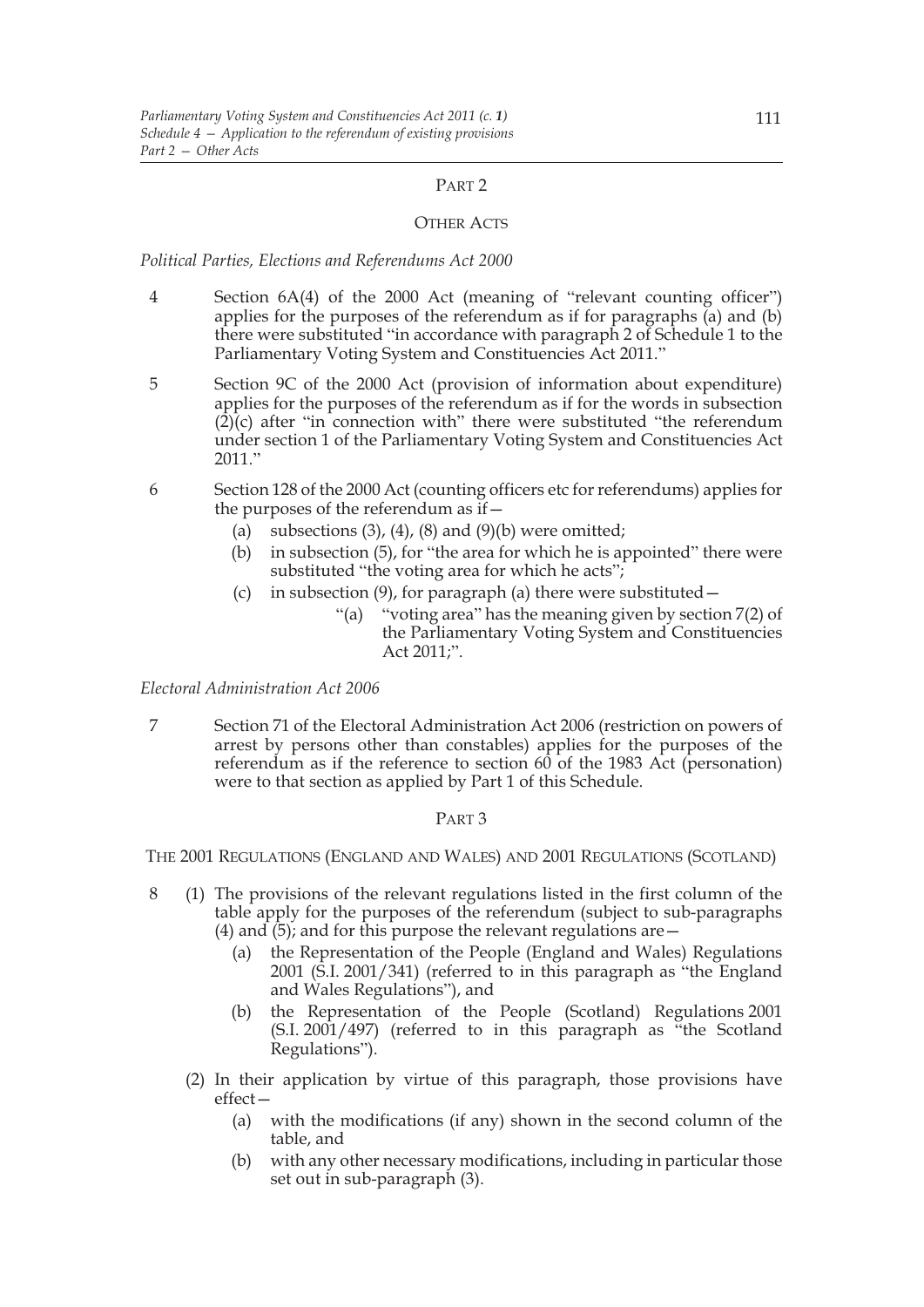- (3) Except where the context otherwise requires—
	- (a) a reference to a provision that is applied by this Schedule has effect as a reference to that provision as so applied;
	- (b) expressions are to be construed in accordance with the definitions listed in section 7 of this Act and rule 53 of the referendum rules.
- (4) Part 5 of the England and Wales Regulations does not apply for the purposes of the referendum in so far as it is taken together with the poll for the Welsh Assembly general election under section  $4\tilde{2}$ ).
- (5) Part 5 of the Scotland Regulations does not apply for the purposes of the referendum in so far as it is taken together with the poll for the Scottish parliamentary election under section  $4\overline{6}$ .
- (6) In relation to the referendum—
	- (a) regulation 45B(2) of the Scotland Regulations (restrictions on supply etc of record of anonymous entries) has effect as if after subparagraph (a) there were inserted—
		- "(aa) a deputy of the registration officer acting in that other capacity;"

and as if the references in sub-paragraph (b) to "that officer" were to "a person mentioned in sub-paragraph (a) or (aa)";

- (b) regulation 94(2) of the England and Wales Regulations (restrictions on supply etc of full register) has effect as if after sub-paragraph (b) there were inserted—
	- "(ba) the Chief Counting Officer and any Regional Counting Officer;
	- (bb) any deputy of the Chief Counting Officer or any Regional Counting Officer;"

and as if the references in sub-paragraph (c) to "any person mentioned in paragraph (a) or (b)" and "any such officer" were references to "a person mentioned in sub-paragraph (a), (b), (ba) or  $(bb)$ ";

- (c) regulation 94(2) of the Scotland Regulations (restrictions on supply etc of full register) has effect as if after sub-paragraph (a) there were inserted—
	- "(aa) any deputy of the registration officer acting in that other capacity,
	- (ab) the Chief Counting Officer and any Regional Counting Officer,
	- (ac) any deputy of the Chief Counting Officer or any Regional Counting Officer,"

and as if the references in sub-paragraph (b) to "that officer" were to "a person mentioned in sub-paragraph (a), (aa), (ab) or (ac)".

(7) The provisions of the relevant regulations that apply for the purposes of the referendum by virtue of this paragraph are in addition to the provisions of the regulations that would apply for those purposes in any event.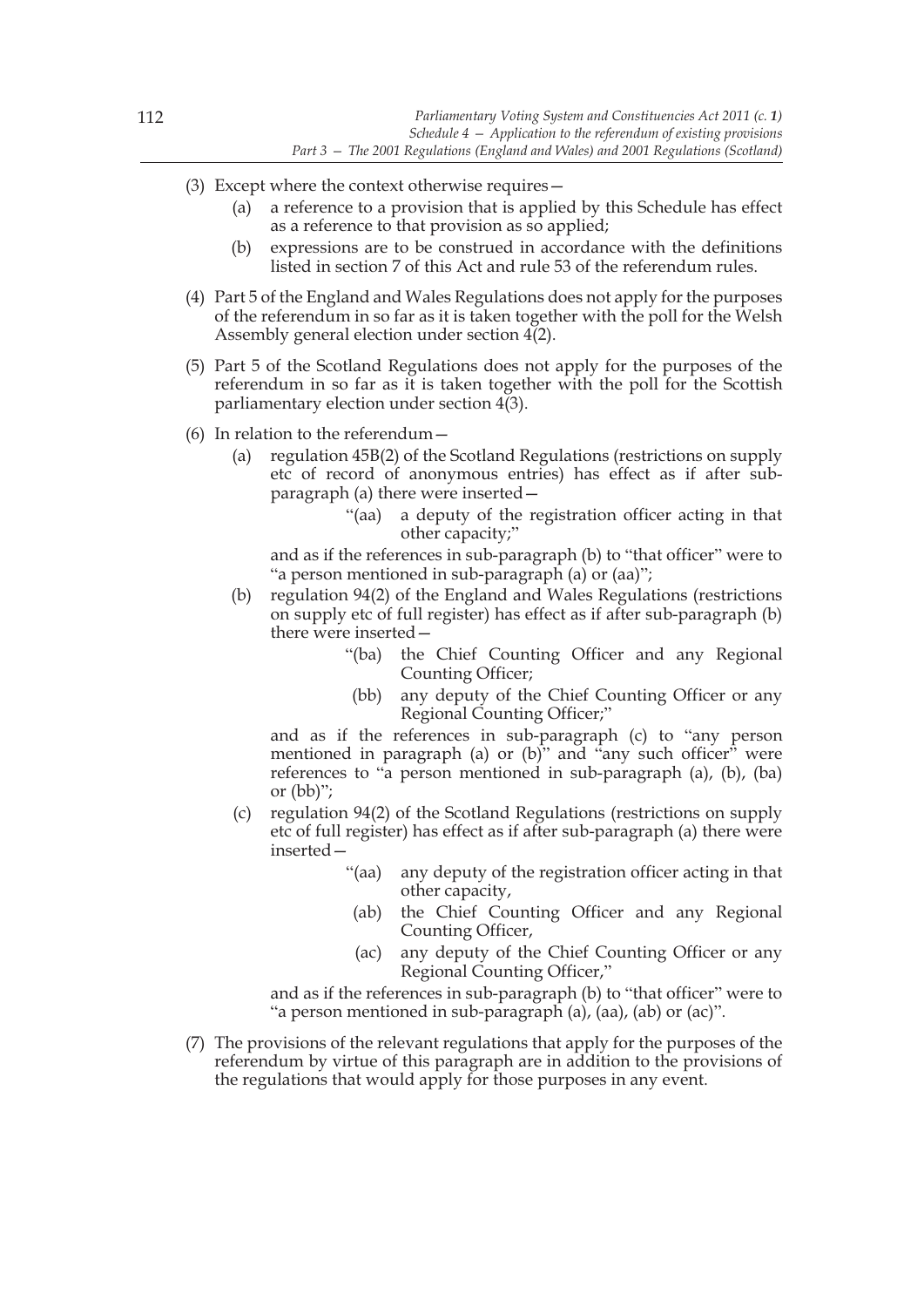| Provision                                                                         | Modification                                                                                                                                                                                                                                                                         |
|-----------------------------------------------------------------------------------|--------------------------------------------------------------------------------------------------------------------------------------------------------------------------------------------------------------------------------------------------------------------------------------|
| Regulation $3(1)$ and $(3)$<br>(interpretation)                                   |                                                                                                                                                                                                                                                                                      |
| Regulation 4 (forms)                                                              | In paragraph $(1)$ –<br>for paragraphs (a) and (b) substitute<br>(a)<br>"applications made under Part 1 of<br>Schedule 3 to the Parliamentary Voting<br>System and Constituencies Act 2011 and<br>Part 4 of these Regulations";<br>"an election" substitute "the referendum".<br>(b) |
|                                                                                   | Paragraph (2) applies for the purposes of the<br>referendum only in so far as it relates to Form K in<br>Schedule 3 to the regulations.                                                                                                                                              |
| Regulation 5 (applications,<br>notices etc)                                       |                                                                                                                                                                                                                                                                                      |
| Regulation 6 (electronic<br>signatures)                                           |                                                                                                                                                                                                                                                                                      |
| Regulation 8 (time)                                                               |                                                                                                                                                                                                                                                                                      |
| Regulation 11 (interference<br>with notices etc)                                  |                                                                                                                                                                                                                                                                                      |
| Regulation 32A<br>(representations regarding<br>clerical errors)                  |                                                                                                                                                                                                                                                                                      |
| Regulation $36(2)$ and $(3)$<br>(notices in connection with<br>registration)      | In paragraph $(2)$ omit " $13A(2)$ or".                                                                                                                                                                                                                                              |
| Regulation 36A<br>(communication of notices<br>issued on polling day)             |                                                                                                                                                                                                                                                                                      |
| Regulation 50<br>(interpretation of Part 4)                                       | Omit the definition of "allotted polling station".                                                                                                                                                                                                                                   |
| Regulation 51 (general<br>requirements for<br>applications for an absent<br>vote) | For "Schedule 4" substitute "Part 1 of Schedule 3 to<br>the Parliamentary Voting System and<br>Constituencies Act 2011".                                                                                                                                                             |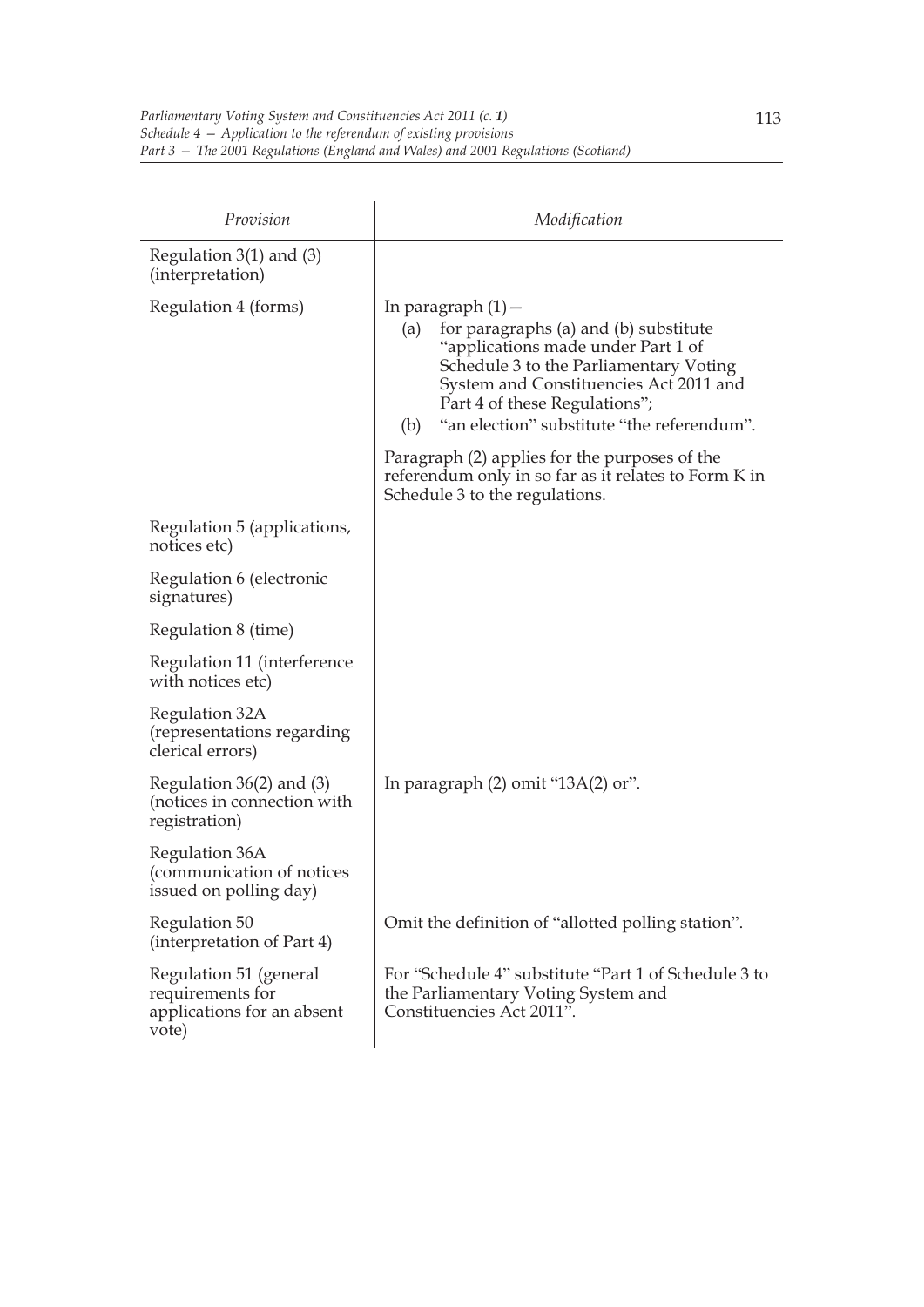| Provision                                                                                                                                                 | Modification                                                                                                                                                                                                                                                                                                                                                                                                                     |
|-----------------------------------------------------------------------------------------------------------------------------------------------------------|----------------------------------------------------------------------------------------------------------------------------------------------------------------------------------------------------------------------------------------------------------------------------------------------------------------------------------------------------------------------------------------------------------------------------------|
|                                                                                                                                                           | In paragraph $(2)$ –<br>in sub-paragraph $(b)$ , for "paragraph $7(4)$ or<br>(a)<br>(7) of Schedule 4" substitute "paragraph 8(4)<br>or (5) of Schedule 3 to the Parliamentary<br>Voting System and Constituencies Act<br>$2011$ ";<br>(b)<br>in sub-paragraph (f), for "paragraph 3, 4 or 7<br>of Schedule 4" substitute "paragraph 4 or 8<br>of Schedule 3 to the Parliamentary Voting<br>System and Constituencies Act 2011". |
|                                                                                                                                                           | Omit paragraph (4).                                                                                                                                                                                                                                                                                                                                                                                                              |
|                                                                                                                                                           | For paragraph $(5)$ substitute $-$                                                                                                                                                                                                                                                                                                                                                                                               |
|                                                                                                                                                           | ``(5)<br>An application that is made under Part 1 of<br>Schedule 3 to the Parliamentary Voting<br>System and Constituencies Act 2011 for the<br>purposes of the referendum must state that it<br>is so made."                                                                                                                                                                                                                    |
| Regulation 51A (additional<br>provision concerning<br>requirement that<br>applications for absent vote<br>must be signed)                                 | In sub-paragraph $(a)$ –<br>for "Schedule 4" substitute "Part 1 of<br>(a)<br>Schedule 3 to the Parliamentary Voting<br>System and Constituencies Act 2011";<br>for "returning officer" substitute "counting<br>(b)<br>officer".                                                                                                                                                                                                  |
| Regulation 51AA<br>(additional requirement for<br>applications for ballot paper<br>to be sent to different<br>address from that stated in<br>application) | In paragraph $(1)$ –<br>in sub-paragraph (a), for "paragraph $3(1)$<br>(a)<br>or $(7)$ or $4(1)$ of Schedule 4" substitute<br>"paragraph 4(1) of Schedule 3 to the<br>Parliamentary Voting System and<br>Constituencies Act 2011";<br>in sub-paragraph (b), for "paragraph 7(4) of<br>(b)<br>Schedule 4" substitute "paragraph 8(4) of<br>Schedule 3 to the Parliamentary Voting<br>System and Constituencies Act 2011".         |
| Regulation 51B (additional<br>requirement for applications<br>for ballot paper to be sent to<br>different address from that<br>shown in records)          | In paragraph $(1)$ , for sub-paragraphs $(a)$ and $(b)$<br>substitute "paragraph $4(5)(a)$ or $8(5)$ of Schedule 3<br>to the Parliamentary Voting System and<br>Constituencies Act 2011 by a person shown as<br>voting by post in the record referred to in that<br>provision".                                                                                                                                                  |
| Regulation 52 (additional<br>requirements for<br>applications for<br>appointment of proxy)                                                                | For "paragraphs 3 and 4 of Schedule 4" substitute<br>"paragraph 4 of Schedule 3 to the Parliamentary<br>Voting System and Constituencies Act 2011".                                                                                                                                                                                                                                                                              |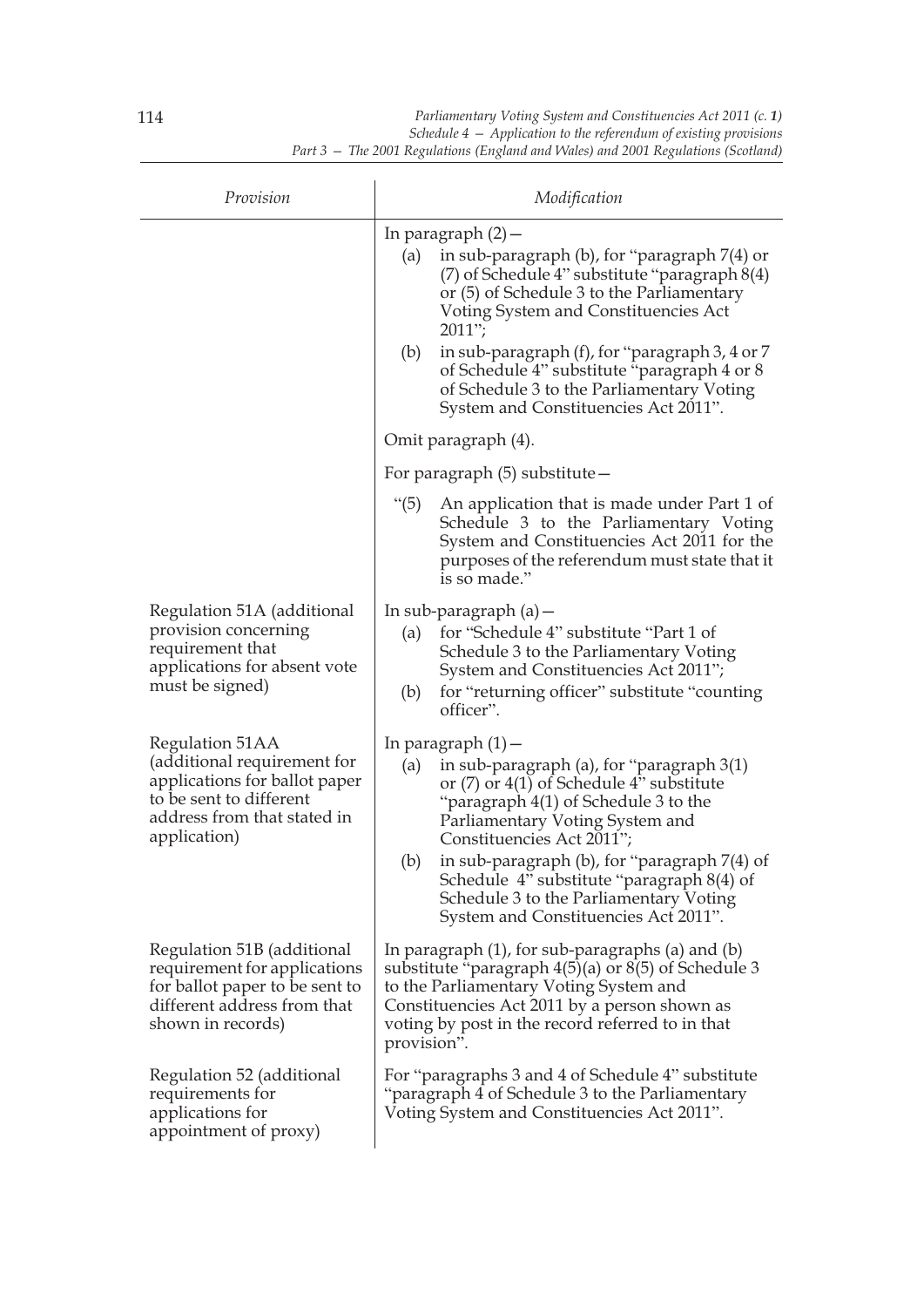| Provision                                                                                                                  | Modification                                                                                                                                                                                                                                                                                                                                                                                                                                                                                                                                                                              |
|----------------------------------------------------------------------------------------------------------------------------|-------------------------------------------------------------------------------------------------------------------------------------------------------------------------------------------------------------------------------------------------------------------------------------------------------------------------------------------------------------------------------------------------------------------------------------------------------------------------------------------------------------------------------------------------------------------------------------------|
| Regulation 55 (additional<br>requirements for<br>applications for proxy to<br>vote in respect of a<br>particular election) | For paragraph $(1)$ substitute $-$                                                                                                                                                                                                                                                                                                                                                                                                                                                                                                                                                        |
|                                                                                                                            | $\cdot\cdot(1)$<br>An application under paragraph 4(2) of<br>Schedule 3 to the Parliamentary Voting<br>System and Constituencies Act 2011 to vote<br>by proxy in the referendum shall set out why<br>the applicant's circumstances on the date of<br>the poll will be or are likely to be such that he<br>cannot reasonably be expected to vote in<br>person at the polling station allotted to him<br>under the referendum rules."                                                                                                                                                       |
|                                                                                                                            | In paragraph $(2)$ –                                                                                                                                                                                                                                                                                                                                                                                                                                                                                                                                                                      |
|                                                                                                                            | for "paragraph 4(2) of Schedule 4"<br>(a)<br>substitute "paragraph 4(2) of Schedule 3 to<br>the Parliamentary Voting System and<br>Constituencies Act 2011";                                                                                                                                                                                                                                                                                                                                                                                                                              |
|                                                                                                                            | for "at the election for which it is made"<br>(b)<br>substitute "for the referendum".                                                                                                                                                                                                                                                                                                                                                                                                                                                                                                     |
|                                                                                                                            | In paragraph (4) of the England and Wales<br>Regulations and in paragraph (3A) of the Scotland<br>Regulations-                                                                                                                                                                                                                                                                                                                                                                                                                                                                            |
|                                                                                                                            | (a)<br>for "paragraph 4(2) of Schedule 4"<br>substitute "paragraph 4(2) of Schedule 3 to<br>the Parliamentary Voting System and<br>Constituencies Act 2011";                                                                                                                                                                                                                                                                                                                                                                                                                              |
|                                                                                                                            | for "paragraph 2(5A)" substitute<br>(b)<br>"paragraph $2(6)$ ";                                                                                                                                                                                                                                                                                                                                                                                                                                                                                                                           |
|                                                                                                                            | for "at the election for which it is made"<br>(c)<br>substitute "for the referendum".                                                                                                                                                                                                                                                                                                                                                                                                                                                                                                     |
| Regulation 56 (closing date                                                                                                | For paragraph $(1)$ substitute $-$                                                                                                                                                                                                                                                                                                                                                                                                                                                                                                                                                        |
| for applications)                                                                                                          | "(1) An application under paragraph $3(1)$ , (6)<br>or (7) or 7(4) of Schedule 4 to the 2000 Act<br>or an application under paragraph 8(4) of<br>Schedule 3 to the Parliamentary Voting<br>System and Constituencies Act 2011 shall<br>be disregarded for the purposes of the<br>referendum, and an application under<br>paragraph 4(5) of Schedule 3 to the<br>Parliamentary Voting<br>System<br>and<br>Constituencies Act 2011 shall be refused,<br>if it is received by the registration officer<br>after 5 pm on the eleventh day before the<br>date of the poll for the referendum." |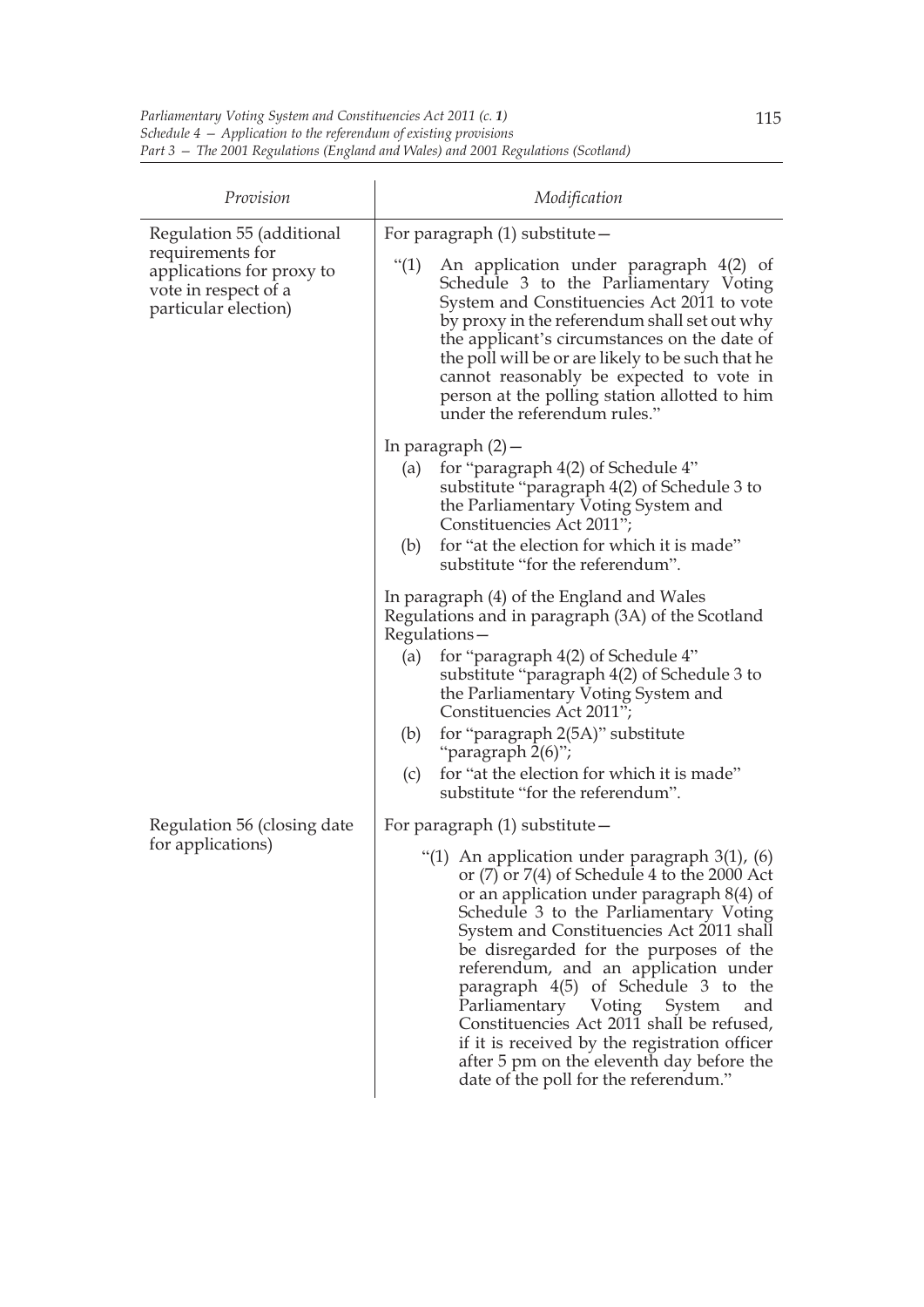| Provision | Modification                                                                                                                                                                                                                                                                                                              |
|-----------|---------------------------------------------------------------------------------------------------------------------------------------------------------------------------------------------------------------------------------------------------------------------------------------------------------------------------|
|           | In paragraph $(2)$ –<br>for "a particular parliamentary or local<br>(a)<br>government election" substitute "the<br>referendum";<br>for "at that election" substitute "for the<br>(b)<br>referendum".                                                                                                                      |
|           | For paragraphs $(3)$ and $(3A)$ substitute –                                                                                                                                                                                                                                                                              |
|           | "(3) Subject to paragraph (3A), an application<br>under paragraph $4(2)$ or $6(4)$ of Schedule 3<br>to the Parliamentary Voting System and<br>Constituencies Act 2011 shall be refused if<br>it is received by the registration officer<br>after 5 pm on the sixth day before the date<br>of the poll for the referendum. |
|           | (3A) Where an application made under<br>paragraph 4(2) of Schedule 3 to the<br>Parliamentary Voting System<br>and<br>Constituencies Act 2011 is made -                                                                                                                                                                    |
|           | on the grounds of the applicant's<br>(a)<br>disability and the<br>applicant<br>became disabled after 5 pm on the<br>sixth day before the date of the<br>poll for the referendum; or                                                                                                                                       |
|           | by a person to whom paragraph<br>(b)<br>2(6) of that Schedule applies,<br>the application, or an application under<br>paragraph 6(4) of that Schedule made by<br>virtue of that application, shall be refused<br>if it is received after 5 pm on the day of the<br>poll for the referendum."                              |
|           | For paragraph (4) substitute -                                                                                                                                                                                                                                                                                            |
|           | "(4) An application under paragraph 4(1) or<br>8(5) of Schedule 3 to the Parliamentary<br>Voting System and Constituencies Act<br>2011 shall be refused if it is received by the<br>registration officer after 5 pm on the<br>eleventh day before the date of the poll for<br>the referendum."                            |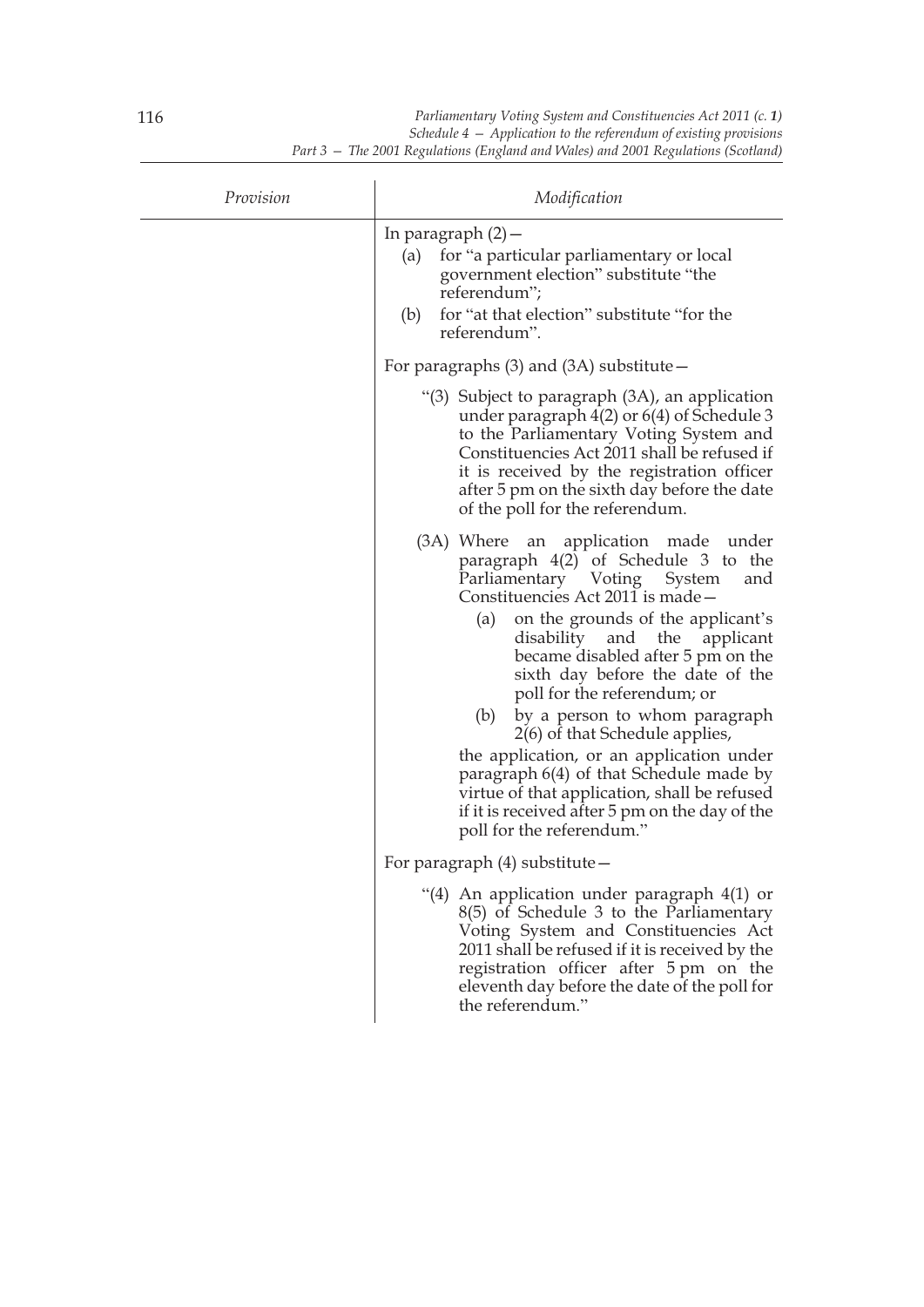| Provision                                           | Modification                                                                                                                                                                                                                                                                                                                                                                                                             |
|-----------------------------------------------------|--------------------------------------------------------------------------------------------------------------------------------------------------------------------------------------------------------------------------------------------------------------------------------------------------------------------------------------------------------------------------------------------------------------------------|
|                                                     | In paragraph $(5)$ –<br>after "paragraph 6(10) of that Schedule by<br>(a)<br>an elector" insert ", or a notice under<br>paragraph 6(6) of Schedule 3 to the<br>Parliamentary Voting System and<br>Constituencies Act 2011 by a person,";<br>(b)<br>for "a particular parliamentary or local<br>government election" substitute "the<br>referendum";<br>for "at that election" substitute "for the<br>(c)<br>referendum". |
|                                                     | In paragraph (6), after "bank holiday" insert "or any<br>day appointed as a day of public thanksgiving or<br>mourning".                                                                                                                                                                                                                                                                                                  |
|                                                     | For paragraph $(7)$ substitute $-$                                                                                                                                                                                                                                                                                                                                                                                       |
|                                                     | ``(7)<br>In paragraph (6) above "bank holiday"<br>means a day which is a bank holiday under<br>the Banking and Financial Dealings Act 1971<br>in any part of the United Kingdom."                                                                                                                                                                                                                                        |
| Regulation 57 (grant or<br>refusal of applications) | Omit paragraph (3).                                                                                                                                                                                                                                                                                                                                                                                                      |
|                                                     | In paragraph (4), for "Schedule 4" substitute "Part 1<br>of Schedule 3 to the Parliamentary Voting System<br>and Constituencies Act 2011".                                                                                                                                                                                                                                                                               |
|                                                     | In paragraph $(4A)$ , for sub-paragraphs $(a)$ and $(b)$<br>substitute-                                                                                                                                                                                                                                                                                                                                                  |
|                                                     | "(a)<br>paragraph $4(5)(a)$ of Schedule 3 to<br>the Parliamentary Voting System<br>and Constituencies Act 2011 by a<br>person shown as voting by post in<br>the record mentioned in that<br>provision; or                                                                                                                                                                                                                |
|                                                     | paragraph 8(5) of that Schedule by<br>(b)<br>a person shown as voting by post<br>in the record mentioned in that<br>provision,".                                                                                                                                                                                                                                                                                         |
|                                                     | Omit paragraph (4B).                                                                                                                                                                                                                                                                                                                                                                                                     |
|                                                     | In paragraph (5), for "a particular parliamentary or<br>local government election" substitute "the<br>referendum".                                                                                                                                                                                                                                                                                                       |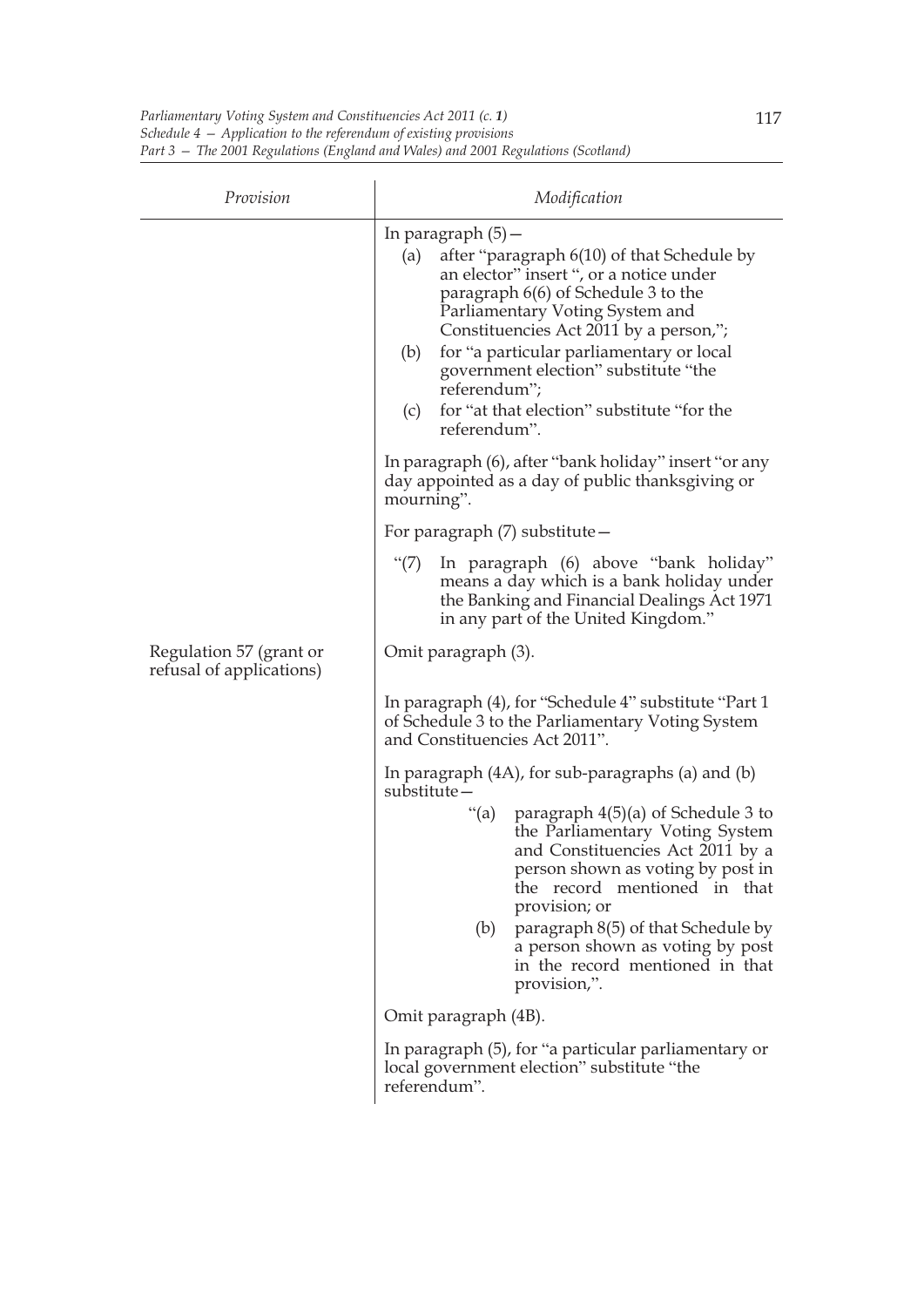| Provision                                                                                                | Modification                                                                                                                                                                                                                                                                                                                                                                                                                                                                                                                                |
|----------------------------------------------------------------------------------------------------------|---------------------------------------------------------------------------------------------------------------------------------------------------------------------------------------------------------------------------------------------------------------------------------------------------------------------------------------------------------------------------------------------------------------------------------------------------------------------------------------------------------------------------------------------|
|                                                                                                          | For paragraph $(6)$ substitute $-$                                                                                                                                                                                                                                                                                                                                                                                                                                                                                                          |
|                                                                                                          | "(6) Where the registration officer is not the<br>counting officer for any voting area or<br>part of a voting area in the area for which<br>he is the registration officer, he shall send<br>to that officer details of any application to<br>vote by post which he has granted as soon<br>as practicable after doing so."                                                                                                                                                                                                                  |
| Regulation 59 (cancellation<br>of proxy appointment)                                                     | For the words from "by notice given" to the end<br>substitute "under paragraph 6(6) of Schedule 3 to<br>the Parliamentary Voting System and<br>Constituencies Act 2011, or otherwise ceases to be<br>in force by virtue of that provision, the registration<br>officer shall notify the person who was the proxy,<br>unless the registration officer has previously been<br>notified by that person that he no longer wishes to<br>act as proxy."                                                                                           |
| Regulation $60A(7)$ to $(9)$<br>(requirement to provide<br>fresh signatures at five<br>yearly intervals) | In paragraph (7), for the words from "from the<br>records" to the end substitute "from the postal<br>voters list, list of proxies or proxy postal voters list<br>(as the case may be) kept under paragraph $5(2)$ , $5(3)$<br>or 8(6) of Schedule 3 to the Parliamentary Voting<br>System and Constituencies Act 2011".                                                                                                                                                                                                                     |
|                                                                                                          | In paragraph $(8)$ –<br>in sub-paragraph (a), for "the appropriate"<br>(a)<br>rules (as defined in paragraph 1 of Schedule<br>4)" substitute "the referendum rules";<br>in sub-paragraph (b), omit "and regulation<br>(b)<br>$58$ ";<br>in sub-paragraph (b), for "Schedule 4"<br>(c)<br>substitute "Part 1 of Schedule 3 to the<br>Parliamentary Voting System and<br>Constituencies Act 2011".                                                                                                                                            |
|                                                                                                          | In paragraph (9), for the words from "removal"<br>from" to the end substitute "removal from the<br>postal voters list, list of proxies or proxy postal<br>voters list (as the case may be) kept under<br>paragraph $5(2)$ , $5(3)$ or $8(6)$ of Schedule 3 to the<br>Parliamentary Voting System and Constituencies<br>Act 2011, information-<br>explaining the effect of such removal;<br>(a)<br>and<br>reminding the absent voter that he<br>(b)<br>may make a fresh application to vote<br>by post or by proxy (as the case may<br>be)." |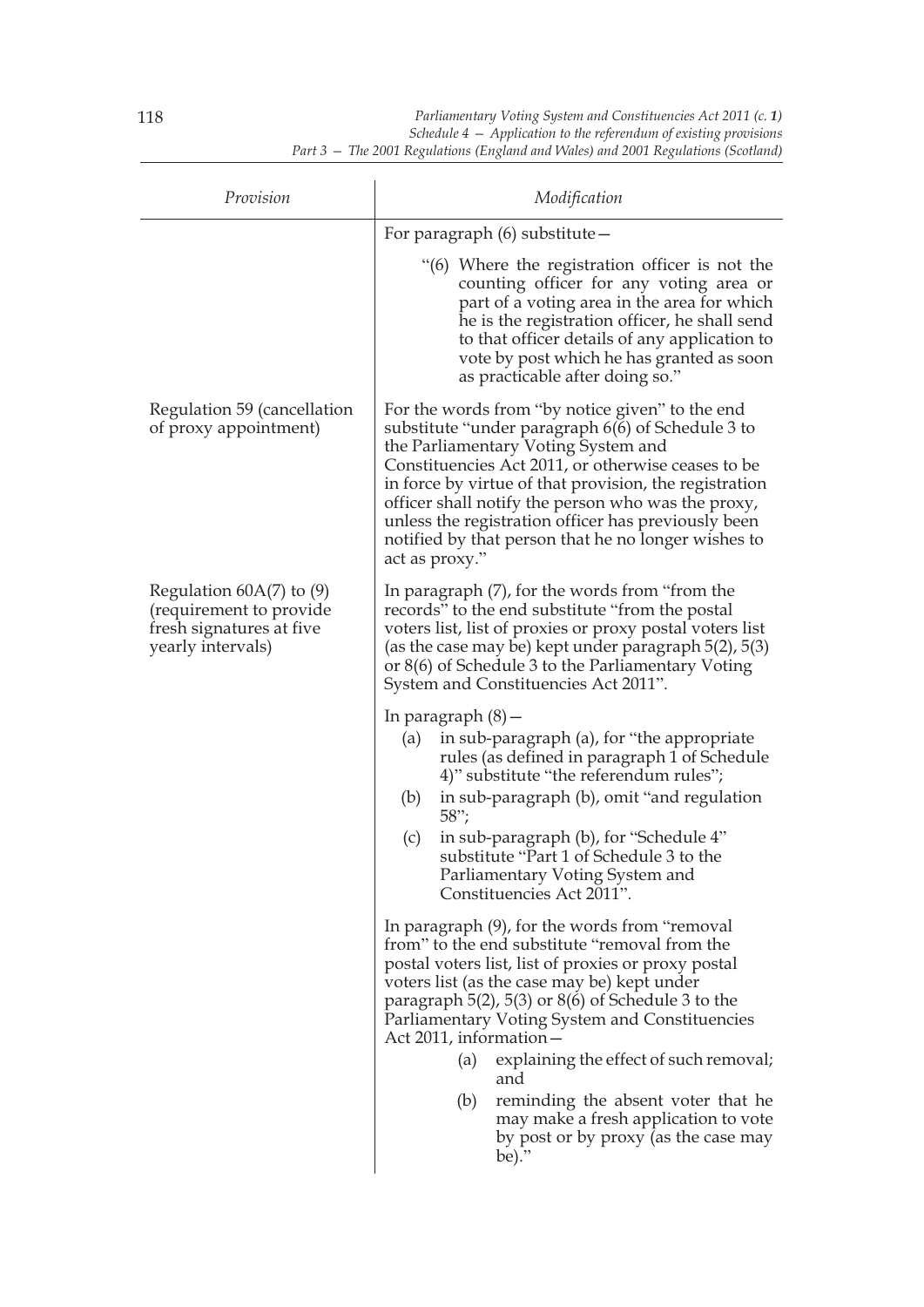| Provision                                                                                               | Modification                                                                                                                                                                                                                                                                                                                                                            |
|---------------------------------------------------------------------------------------------------------|-------------------------------------------------------------------------------------------------------------------------------------------------------------------------------------------------------------------------------------------------------------------------------------------------------------------------------------------------------------------------|
| Regulation 61 (records and<br>lists kept under Schedule 4)                                              | In paragraph (1), for the words from "any of the<br>following" to the end substitute "the current or final<br>version of the postal voters list, the list of proxies or<br>the proxy postal voters lists which he is required to<br>keep under paragraph $5(2)$ , $5(3)$ or $8(6)$ of Schedule<br>3 to the Parliamentary Voting System and<br>Constituencies Act 2011." |
|                                                                                                         | In paragraph (5), for "paragraph 5(2) of Schedule 4"<br>substitute "paragraph 5(2) of Schedule 3 to the<br>Parliamentary Voting System and Constituencies<br>Act 2011".                                                                                                                                                                                                 |
|                                                                                                         | In paragraph $(6)$ –<br>in sub-paragraph (a), for "paragraphs 5 and<br>(a)<br>7(8) of Schedule 4" substitute "paragraphs 5<br>and $8(6)$ of Schedule 3 to the Parliamentary<br>Voting System and Constituencies Act<br>$2011$ ";                                                                                                                                        |
|                                                                                                         | (b)<br>for sub-paragraph (b) substitute –<br>if he is not the counting officer for<br>"(b)<br>any voting area or part of a voting<br>area in the area for which he is the<br>registration officer, send to that<br>officer a copy of those lists and<br>provide any subsequent revised lists<br>or revisions to the lists;".                                            |
|                                                                                                         | In paragraph $(7)$ , for "paragraph $5(3)$ of Schedule 4"<br>substitute "paragraph 5(3) of Schedule 3 to the<br>Parliamentary Voting System and Constituencies<br>Act 2011".                                                                                                                                                                                            |
| Regulation 61A (conditions<br>on the use, supply and<br>inspection of absent voter<br>records or lists) | For "regulations $61(1)(a)$ and $(b)$ " substitute<br>"regulation $61(1)$ ".                                                                                                                                                                                                                                                                                            |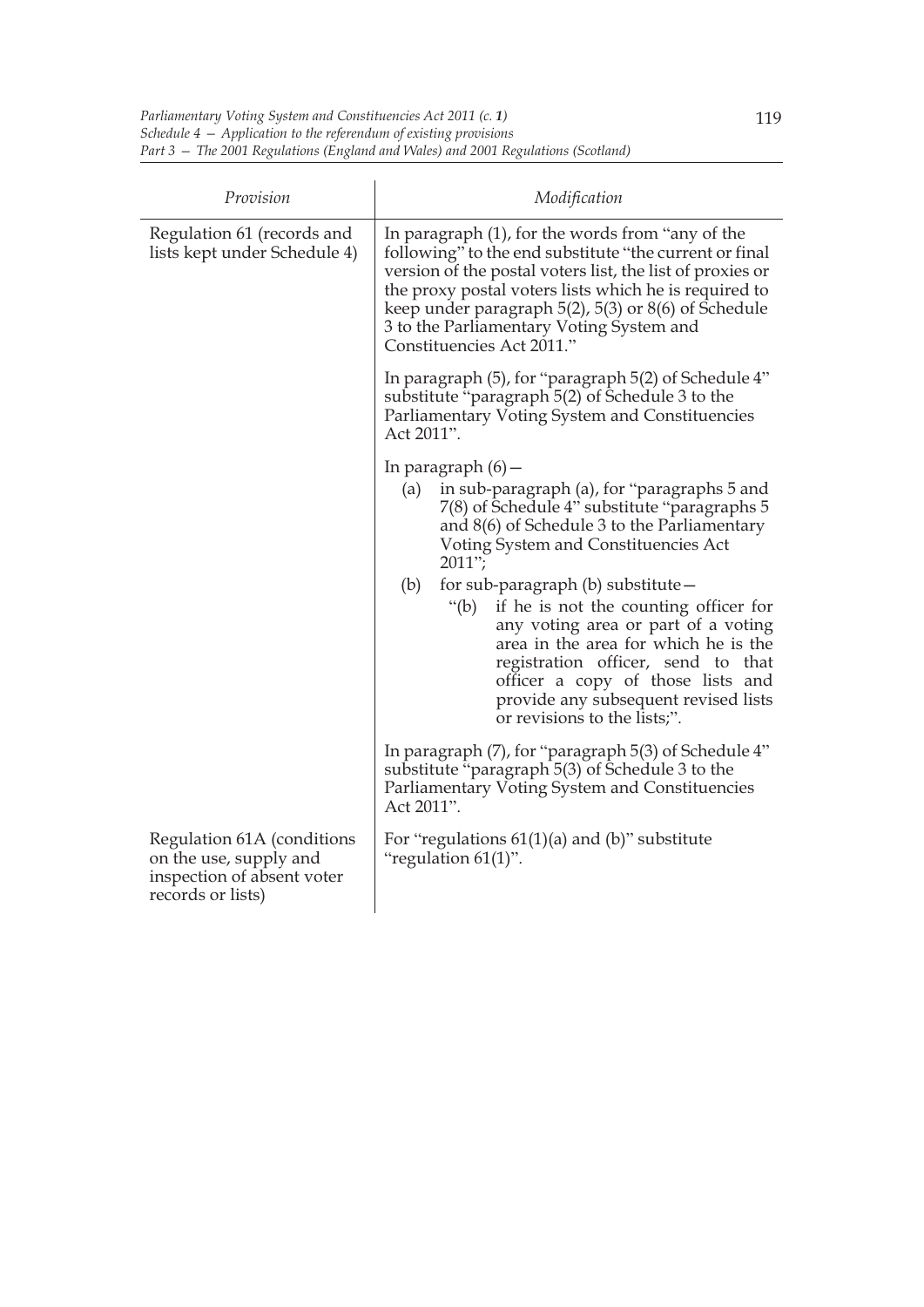| Provision                                                                                                   | Modification                                                                                                                                                                                                                                                                                                                                                                                                                                                                                                                                                                                                                                                                |
|-------------------------------------------------------------------------------------------------------------|-----------------------------------------------------------------------------------------------------------------------------------------------------------------------------------------------------------------------------------------------------------------------------------------------------------------------------------------------------------------------------------------------------------------------------------------------------------------------------------------------------------------------------------------------------------------------------------------------------------------------------------------------------------------------------|
| Regulation 61B (personal<br>identifiers record)                                                             | For paragraph $(1)$ substitute $-$<br>``(1)<br>In this regulation "personal identifiers<br>record"<br>record kept by<br>means a<br><sub>a</sub><br>registration officer in pursuance of -<br>paragraph 3(9) or 7(12) of Schedule 4<br>(a)<br>to the Representation of the People<br>Act 2000 in relation to persons<br>entitled to vote in the referendum,<br>paragraph 3(9) or 7(13) of Schedule 2<br>(b)<br>the European Parliamentary<br>to<br>Elections Regulations<br>2004<br>in<br>relation to peers entitled to vote in<br>the referendum, or<br>paragraph 4(8) or 8(10) of Schedule 3<br>(c)<br>to the Parliamentary Voting System<br>and Constituencies Act 2011." |
|                                                                                                             | In paragraph $(3)$ , for sub-paragraph $(a)$ substitute $-$<br>any agent attending proceedings on<br>"(a)<br>receipt of postal ballot papers, in<br>accordance with regulation $85A(4)$ or<br>$85B(3)(a)$ ."                                                                                                                                                                                                                                                                                                                                                                                                                                                                |
| Regulation 62 (marked<br>register for polling stations)                                                     |                                                                                                                                                                                                                                                                                                                                                                                                                                                                                                                                                                                                                                                                             |
| Regulation 64<br>(interpretation of Part 5)                                                                 | For the definition of "agent" substitute -<br>""agent", except in regulation<br>69, means a referendum<br>agent or an agent appointed<br>under that regulation;".                                                                                                                                                                                                                                                                                                                                                                                                                                                                                                           |
|                                                                                                             | In the definition of "valid postal voting statement",<br>for "returning officer" substitute "counting officer".                                                                                                                                                                                                                                                                                                                                                                                                                                                                                                                                                             |
| Regulation 67 (persons<br>entitled to be present at<br>proceedings on issue of<br>postal ballot papers)     | For "returning officer" substitute "counting officer".                                                                                                                                                                                                                                                                                                                                                                                                                                                                                                                                                                                                                      |
| Regulation 68 (persons<br>entitled to be present at<br>proceedings on receipt of<br>postal ballot papers)   | For sub-paragraphs (a) to (c) substitute $-$<br>the counting officer and his clerks,<br>"(a)<br>a referendum agent,".<br>(b)                                                                                                                                                                                                                                                                                                                                                                                                                                                                                                                                                |
| Regulation 69 (agents of<br>candidates who may attend<br>proceedings on receipt of<br>postal ballot papers) | Before paragraph (1) insert –<br>"(A1) A reference in this regulation to a<br>candidate is to be read as a reference to a<br>referendum agent."<br>For "returning officer" (in each place) substitute<br>"counting officer".                                                                                                                                                                                                                                                                                                                                                                                                                                                |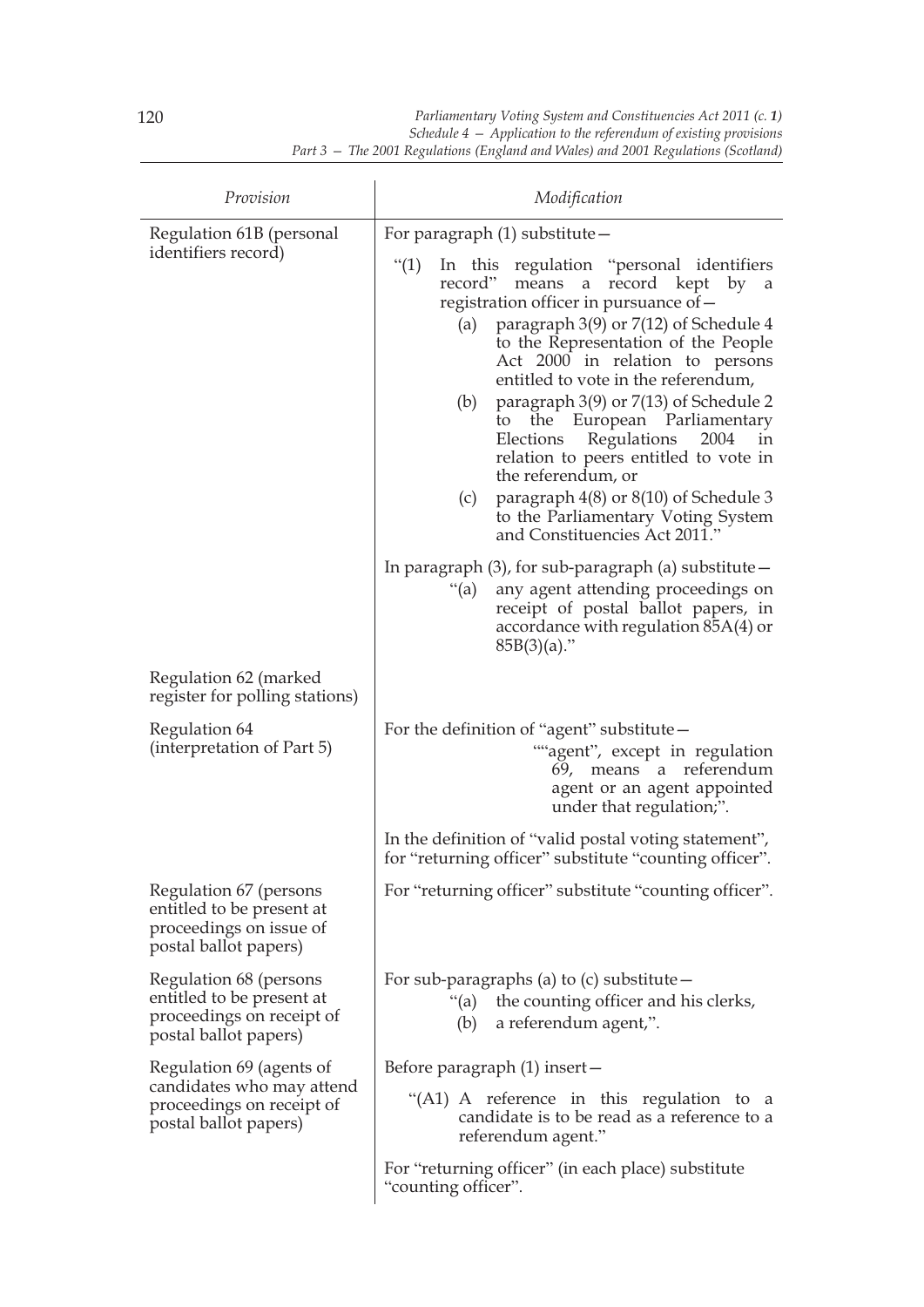| Provision                                                                | Modification                                                                                                                                                                                                                                                                                                                                                                                                                                                                                                                                           |
|--------------------------------------------------------------------------|--------------------------------------------------------------------------------------------------------------------------------------------------------------------------------------------------------------------------------------------------------------------------------------------------------------------------------------------------------------------------------------------------------------------------------------------------------------------------------------------------------------------------------------------------------|
|                                                                          | Omit paragraph (5).                                                                                                                                                                                                                                                                                                                                                                                                                                                                                                                                    |
| Regulation 70 (notification<br>of requirement of secrecy)                | For "returning officer" substitute "counting officer".                                                                                                                                                                                                                                                                                                                                                                                                                                                                                                 |
| Regulation 71 (time when                                                 | For paragraph $(1)$ substitute $-$                                                                                                                                                                                                                                                                                                                                                                                                                                                                                                                     |
| postal ballot papers are to be<br>issued)                                | "(1) In the case of a person within entry 3, 4 or<br>5 of the table in paragraph 5(2) of<br>Schedule 3 to the Parliamentary Voting<br>System and Constituencies Act 2011 or<br>entry 3, 4 or 5 of the table in paragraph<br>8(6) of that Schedule (electors and proxies<br>entitled to vote by post for an indefinite or<br>definite period), no postal ballot paper<br>(and postal voting statement) shall be<br>issued until after 5 pm on the eleventh day<br>before the date of the poll (computed in<br>accordance with regulation 56(6) above)." |
|                                                                          | In paragraph (2), for "returning officer" substitute<br>"counting officer".                                                                                                                                                                                                                                                                                                                                                                                                                                                                            |
| Regulation 72 (procedure on<br>issue of postal ballot papers)            | In paragraph $(8)$ , for sub-paragraphs $(a)$ and $(b)$<br>substitute "as mentioned in column 3 of the table in<br>paragraph $5(2)$ or $8(6)$ of Schedule 3 to the<br>Parliamentary Voting System and Constituencies<br>Act 2011."                                                                                                                                                                                                                                                                                                                     |
| Regulation 73 (refusal to<br>issue ballot paper)                         | For "returning officer" substitute "counting officer".                                                                                                                                                                                                                                                                                                                                                                                                                                                                                                 |
|                                                                          | For "at any one election" substitute "for the<br>referendum".                                                                                                                                                                                                                                                                                                                                                                                                                                                                                          |
| Regulation 74 (envelopes)                                                | In paragraph (1), for "rule 24 of the elections rules"<br>substitute "rule 12 of the referendum rules".                                                                                                                                                                                                                                                                                                                                                                                                                                                |
| Regulation 75 (sealing up of<br>completed corresponding<br>number lists) | For "returning officer" (in both places) substitute<br>"counting officer".                                                                                                                                                                                                                                                                                                                                                                                                                                                                             |
| Regulation 76 (delivery of<br>postal ballot papers)                      | In paragraph $(1)$ –<br>for "returning officer" substitute "counting<br>(a)<br>officer";<br>in sub-paragraph $(c)$ , for "rule 26(1) of the<br>(b)<br>elections rules" substitute "rule 14 of the<br>referendum rules".                                                                                                                                                                                                                                                                                                                                |
|                                                                          | In paragraph (2), for "returning officer" substitute<br>"counting officer".                                                                                                                                                                                                                                                                                                                                                                                                                                                                            |
| Regulation 77 (spoilt postal<br>ballot papers)                           | For "returning officer" (in each place) substitute<br>"counting officer".                                                                                                                                                                                                                                                                                                                                                                                                                                                                              |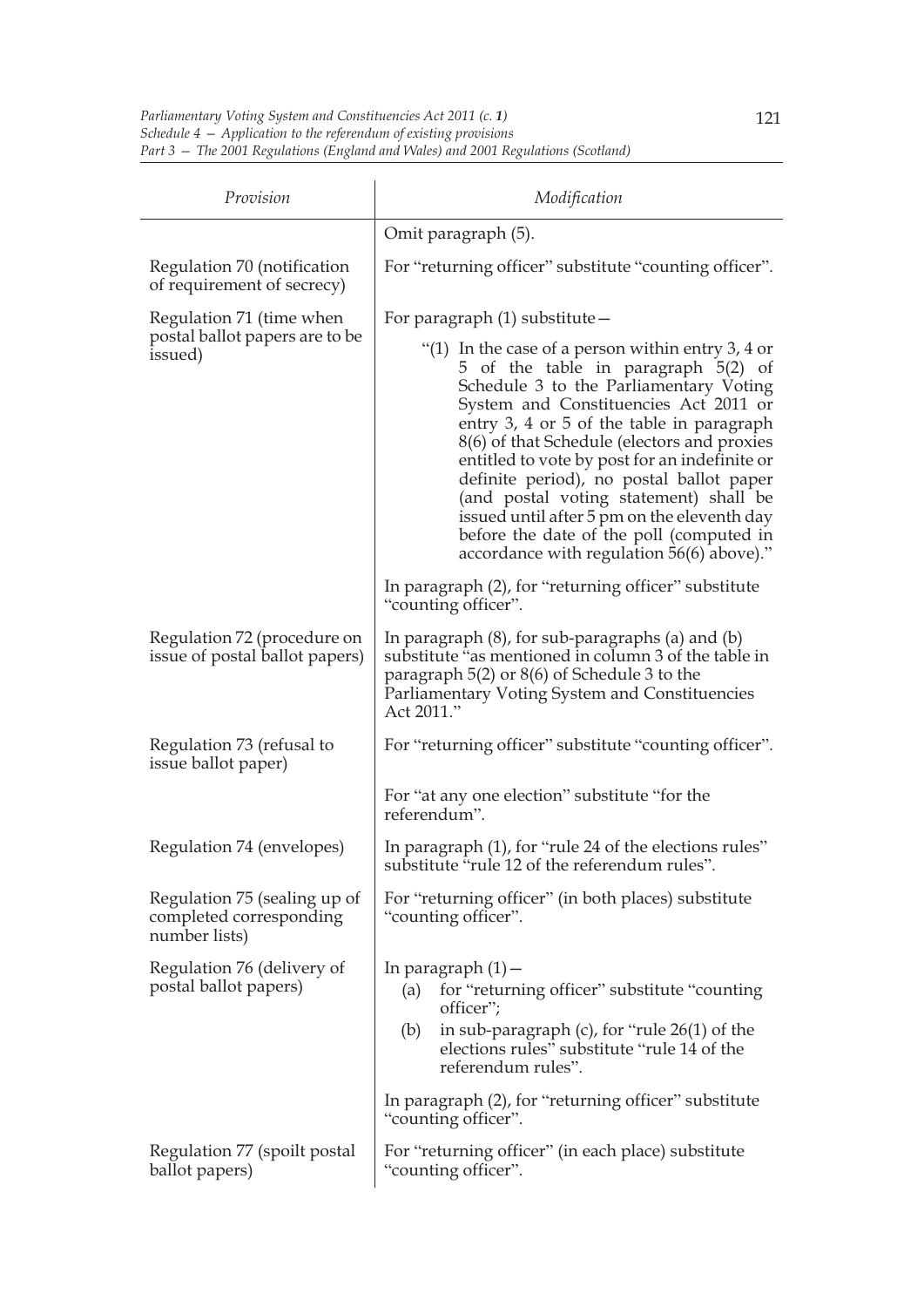| Provision                                                                                              | Modification                                                                                                                               |
|--------------------------------------------------------------------------------------------------------|--------------------------------------------------------------------------------------------------------------------------------------------|
| Regulation 78 (lost postal<br>ballot papers)                                                           | For "returning officer" (in each place) substitute<br>"counting officer".                                                                  |
| Regulation 79 (alternative<br>means of returning postal<br>ballot paper or postal voting<br>statement) | For "returning officer" (in each place) substitute<br>"counting officer".                                                                  |
|                                                                                                        | In paragraph $(1)$ , for "rule $45(1B)$ of the rules in<br>Schedule 1 to the 1983 Act" substitute "rule 40(3) of<br>the referendum rules". |
|                                                                                                        | In paragraph $(3)$ , for "rule $43(1)$ of the elections<br>rules" substitute "rule 38(1) of the referendum<br>rules".                      |
| Regulation 80 (notice of<br>opening of postal ballot<br>paper envelopes)                               | In paragraph $(1)$ –<br>for "returning officer" substitute "counting<br>(a)<br>officer";                                                   |
|                                                                                                        | for "candidate" substitute "referendum<br>(b)<br>agent".                                                                                   |
|                                                                                                        | In paragraph $(2)(b)$ , for "candidate" substitute<br>"referendum agent".                                                                  |
| Regulation 81 (postal ballot<br>boxes and receptacles)                                                 | For "returning officer" (in each place) substitute<br>"counting officer".                                                                  |
|                                                                                                        | In paragraph (2), for the words from "constituency"<br>to the end substitute "voting area".                                                |
|                                                                                                        | In paragraph (4), after "lock the ballot box" insert<br>"(if it has a lock)".                                                              |
| Regulation 82 (receipt of<br>covering envelope)                                                        | For "returning officer" (in both places) substitute<br>"counting officer".                                                                 |
| Regulation 83 (opening of<br>postal voters' ballot box)                                                | In paragraphs (1) and (2), for "returning officer"<br>substitute "counting officer".                                                       |
|                                                                                                        | In paragraph (3), for "rule 45 of the elections rules"<br>substitute "rule 40 of the referendum rules".                                    |
| Regulation 84 (opening of<br>covering envelopes)                                                       | For "returning officer" (in each place) substitute<br>"counting officer".                                                                  |
| Regulation 84A (confirming<br>receipt of postal voting<br>statements)                                  | For "returning officer" (in each place) substitute<br>"counting officer".                                                                  |
| Regulation 85 (procedure in<br>relation to postal voting<br>statements)                                | For "returning officer" (in each place) substitute<br>"counting officer".                                                                  |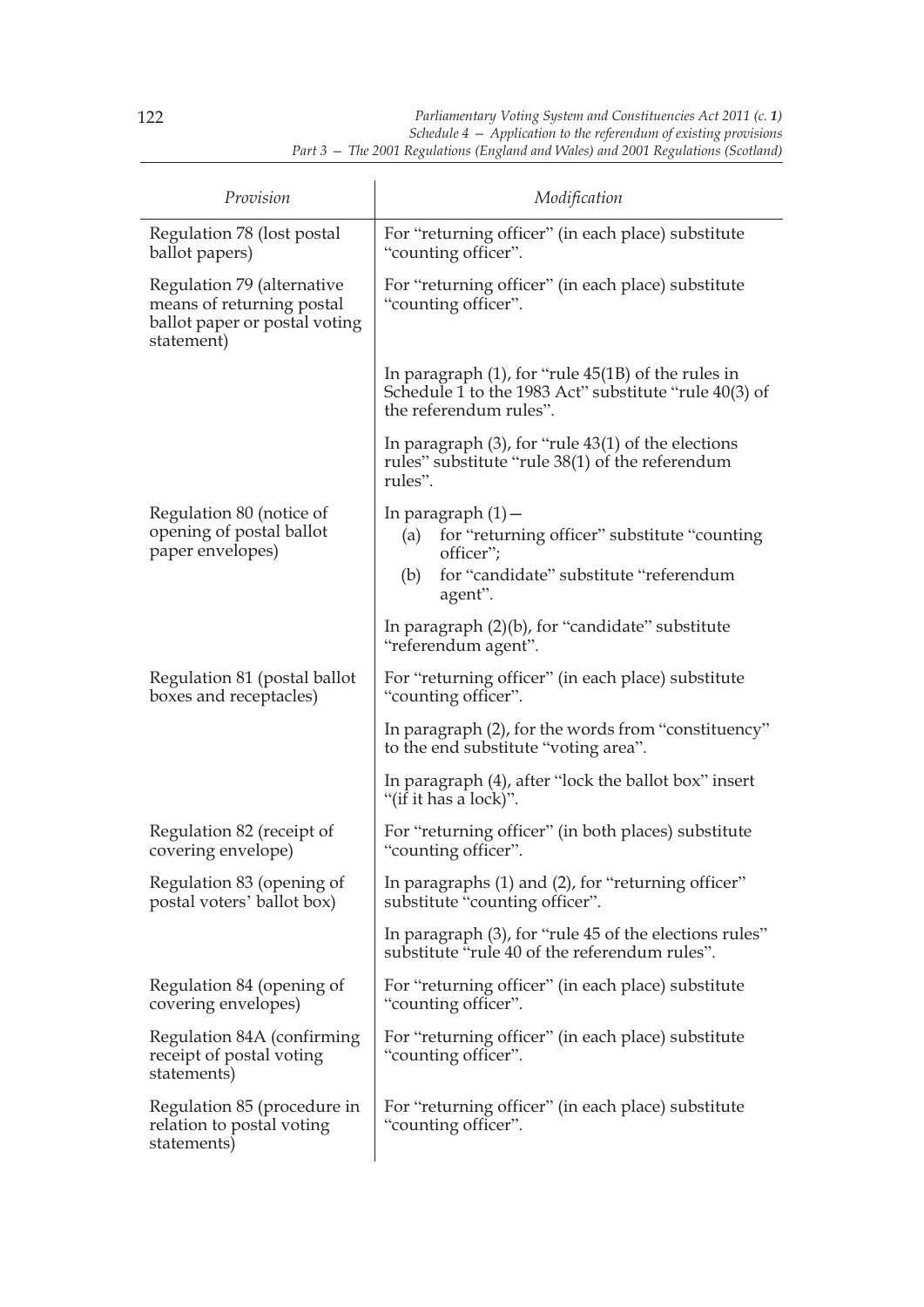| Provision                                                                                                     | Modification                                                                                                                                          |
|---------------------------------------------------------------------------------------------------------------|-------------------------------------------------------------------------------------------------------------------------------------------------------|
| Regulation 85A (procedure<br>in relation to postal voting<br>statements: personal<br>identifier verification) | For "returning officer" (in each place) substitute<br>"counting officer".                                                                             |
| Regulation 85B (postal<br>voting statements:<br>additional personal<br>identifier verification)               | For "returning officer" (in each place) substitute<br>"counting officer".                                                                             |
|                                                                                                               | In paragraph (4), for "lock and reseal the postal<br>ballot box" substitute "lock the postal ballot box (if<br>it has a lock) and reseal it".         |
| Regulation 86 (opening of<br>ballot paper envelopes)                                                          | In paragraph (1), for "returning officer" substitute<br>"counting officer".                                                                           |
| Regulation 86A (retrieval of<br>cancelled postal ballot<br>papers)                                            | In paragraph (1), for "returning officer" substitute<br>"counting officer".                                                                           |
|                                                                                                               | In paragraph $(2)(f)$ , for "rule 45 of the elections"<br>rules" substitute "rule 40 of the referendum rules".                                        |
|                                                                                                               | In paragraph (3), for "returning officer" substitute<br>"counting officer".                                                                           |
| Regulation 87 (list of<br>rejected postal ballot papers)                                                      | In paragraph (1), for "In respect of any election, the<br>returning officer" substitute "The counting officer".                                       |
| Regulation 88 (checking of<br>lists of rejected postal ballot<br>papers)                                      | For "returning officer" (in each place) substitute<br>"counting officer".                                                                             |
|                                                                                                               | In paragraph (3), for the words from "in the<br>constituency" to the end substitute "in the voting<br>area under rule 38(4) of the referendum rules". |
| Regulation 89 (sealing of<br>receptacles)                                                                     | In paragraph (1), for "returning officer" substitute<br>"counting officer".                                                                           |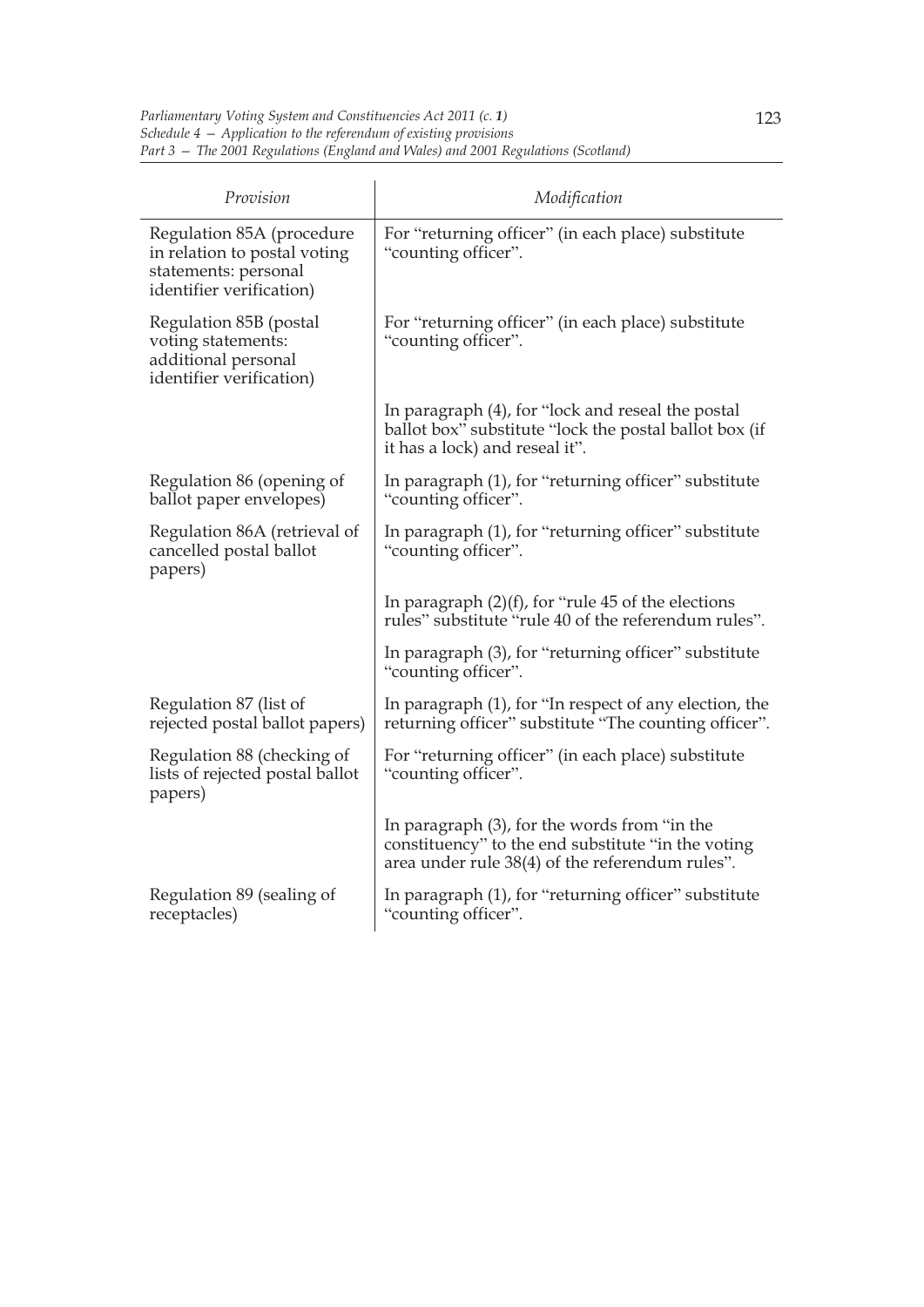| Provision                                                             | Modification                                                                                                                                                                                                                                                                                                                                                                                                                                                                                                                                                                                                                                                                                                                                                              |
|-----------------------------------------------------------------------|---------------------------------------------------------------------------------------------------------------------------------------------------------------------------------------------------------------------------------------------------------------------------------------------------------------------------------------------------------------------------------------------------------------------------------------------------------------------------------------------------------------------------------------------------------------------------------------------------------------------------------------------------------------------------------------------------------------------------------------------------------------------------|
| Regulation 91 (forwarding<br>or retention of documents)               | For paragraph $(1)$ substitute $-$<br>"(1) The counting officer shall forward to the<br>relevant registration officer appointed, at<br>the same time as he forwards the<br>documents mentioned in rule 50 of the<br>referendum rules-<br>(a)<br>any packets referred to<br>in<br>regulations 75, 77(6), 78(2C), 84(9)<br>and 89 above, endorsing on each<br>packet a description of<br>its<br>contents, the<br>of<br>the<br>date<br>referendum and the name of the<br>voting area, and<br>(b)<br>a completed statement in Form K<br>of the number of postal ballot<br>papers issued.<br>In this paragraph "relevant registration<br>officer" has the meaning given by rule                                                                                                |
| <b>Regulation 92</b><br>(interpretation and<br>application of Part 6) | 50(3) of the referendum rules."<br>In paragraph (3), for "returning officer" (in both<br>places) substitute "counting officer".<br>In paragraph (4), for "Rules 56 and 57 of the<br>elections rules" substitute "Rules 51 and 52 of the<br>referendum rules".<br>In paragraph (5), for "returning officer" substitute<br>"counting officer".<br>In paragraph (2), omit the definitions of "relevant"<br>conditions" and "research purposes".<br>In the England and Wales Regulations, in<br>paragraph (7), for the words from "under<br>regulations" to the first "may" substitute "under<br>regulation 98 may".<br>In the England and Wales Regulations, in<br>paragraph (10), for the words from "in regulations"<br>to "below" substitute "in regulation 98(9) below". |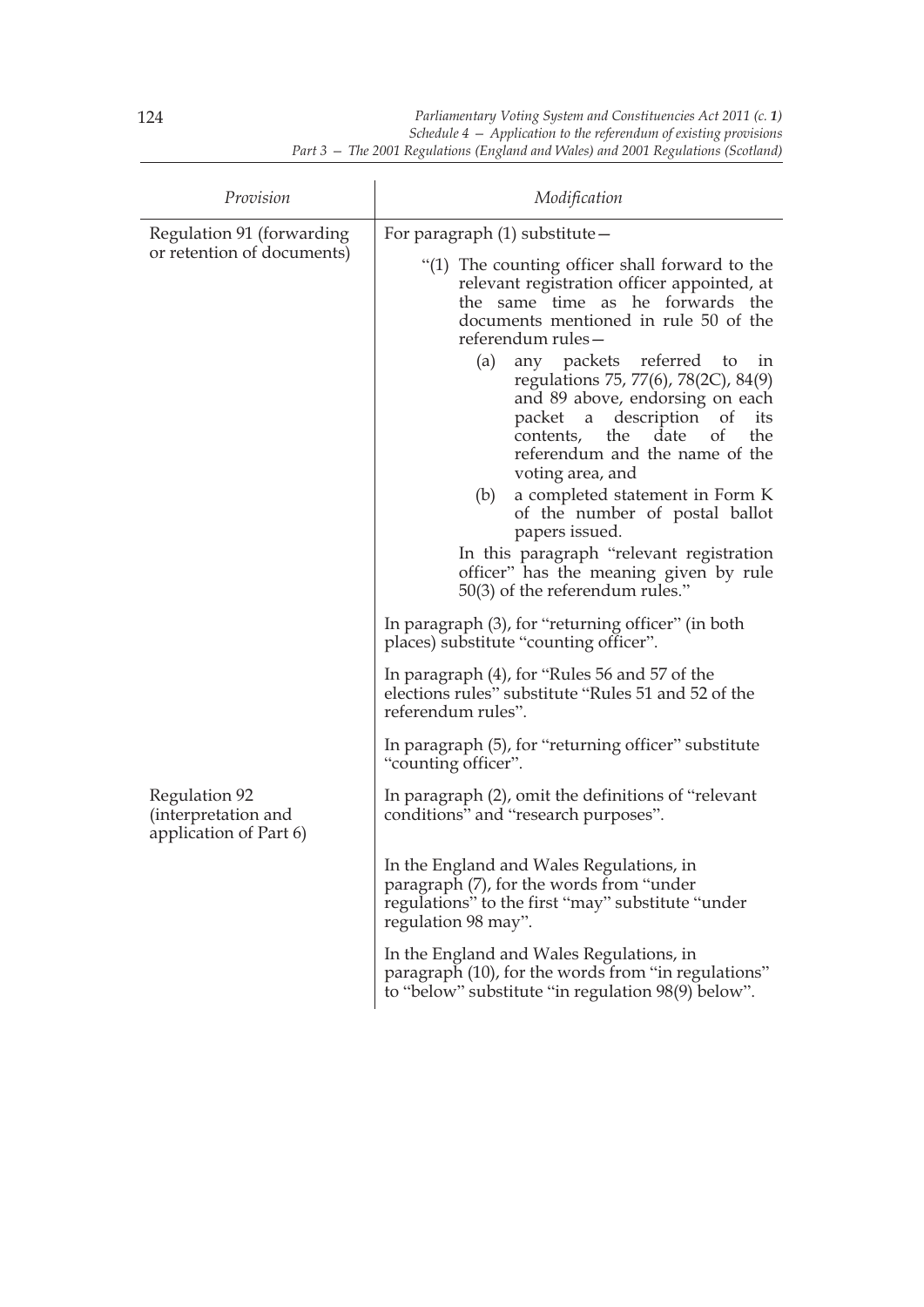| Provision                                                                                                                                             | Modification                                                                                                                                                                                                                                                                             |
|-------------------------------------------------------------------------------------------------------------------------------------------------------|------------------------------------------------------------------------------------------------------------------------------------------------------------------------------------------------------------------------------------------------------------------------------------------|
| Regulation 97 of the<br><b>Scotland Regulations</b><br>(supply of free copy of full<br>register for electoral<br>purposes and restrictions on<br>use) | For paragraphs $(1)$ to $(6)$ substitute -                                                                                                                                                                                                                                               |
|                                                                                                                                                       | " $(1)$<br>By no later than the publication of the notice<br>of a referendum, the registration officer shall<br>supply each relevant counting officer with as<br>many printed copies of the following as he<br>may reasonably require for the purposes of<br>the referendum-             |
|                                                                                                                                                       | (a)<br>the latest version of the relevant<br>registers,                                                                                                                                                                                                                                  |
|                                                                                                                                                       | (b)<br>any notice, published under section<br>$13A(2)$ or $13B(3)$ , $(3B)$ or $(3D)$ of the<br>1983 Act, setting out an alteration to<br>the latest version of a relevant<br>register, and                                                                                              |
|                                                                                                                                                       | the latest version of the list of<br>(c)<br>overseas electors.                                                                                                                                                                                                                           |
|                                                                                                                                                       | (2)<br>In this regulation -                                                                                                                                                                                                                                                              |
|                                                                                                                                                       | "relevant counting officer" in<br>relation to a registration<br>officer-                                                                                                                                                                                                                 |
|                                                                                                                                                       | (a)<br>means a<br>counting<br>officer for a voting<br>area that is the same<br>as, or falls wholly or<br>partly within, the<br>registration officer's<br>registration area, but<br>does not include a<br>(b)<br>counting officer who<br>is the same individual<br>registration<br>as the |
|                                                                                                                                                       | officer;                                                                                                                                                                                                                                                                                 |
|                                                                                                                                                       | "relevant register" means-                                                                                                                                                                                                                                                               |
|                                                                                                                                                       | the<br>register<br>(a)<br>of<br>parliamentary<br>electors, published<br>under section $13(1)$ or<br>(3) of the 1983 Act,                                                                                                                                                                 |
|                                                                                                                                                       | the register of local<br>(b)<br>government electors,<br>published<br>under<br>section $13(1)$ or $(3)$ of<br>that Act, or                                                                                                                                                                |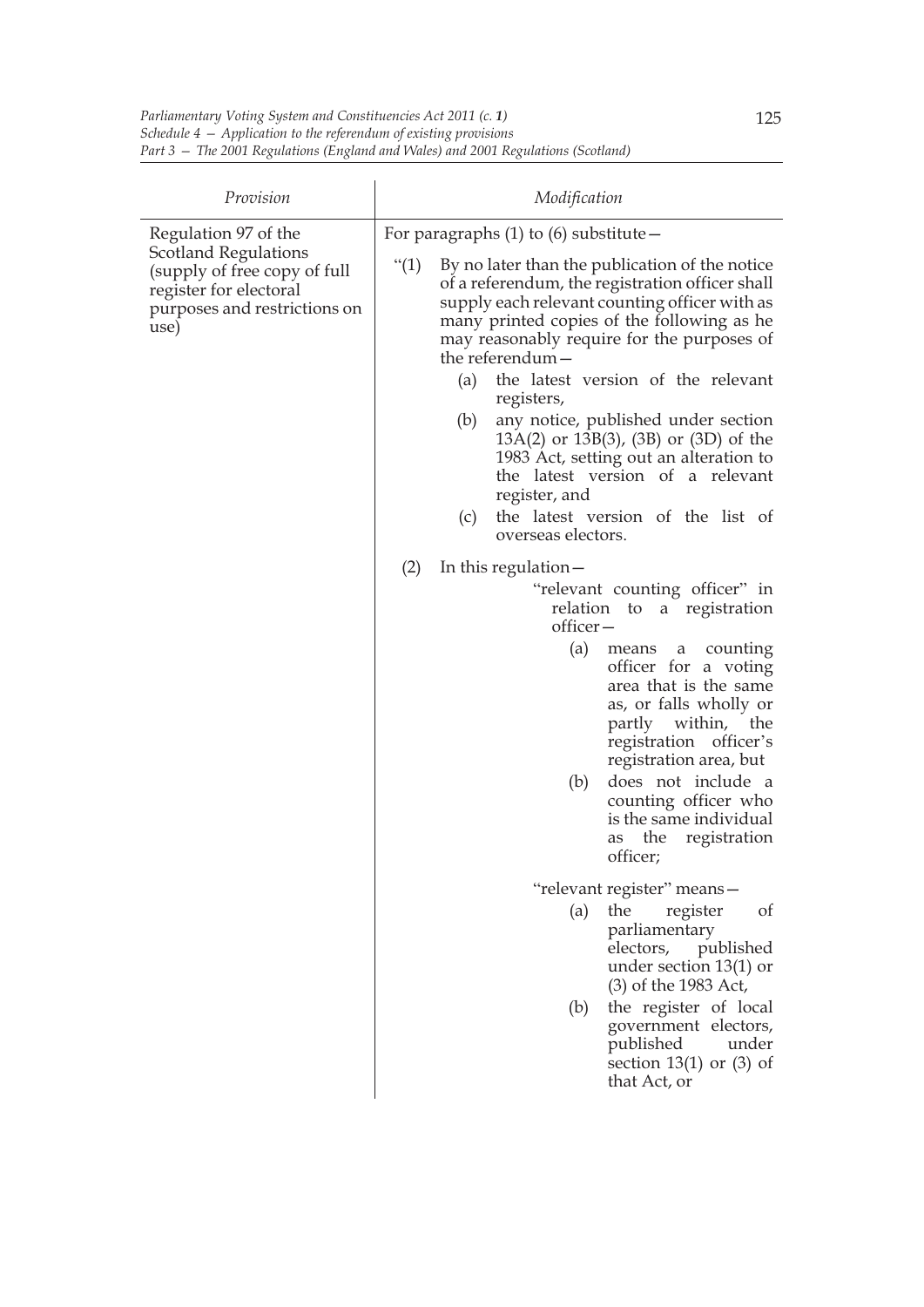| Provision |            | Modification                                                                                                                                                                                                                                                                                                                                                                                                                                                                                                                                                                                                                               |
|-----------|------------|--------------------------------------------------------------------------------------------------------------------------------------------------------------------------------------------------------------------------------------------------------------------------------------------------------------------------------------------------------------------------------------------------------------------------------------------------------------------------------------------------------------------------------------------------------------------------------------------------------------------------------------------|
|           |            | the register of peers,<br>(c)<br>maintained<br>under<br>section 3 of the 1985<br>Act, and published<br>under section $13(1)$ or<br>$(3)$ of the 1983 Act (as<br>applied by regulation<br>13(4) of, and Schedule<br>these<br>4<br>to,<br>regulations).                                                                                                                                                                                                                                                                                                                                                                                      |
|           | (3)        | If at any time after a registration officer has<br>complied with paragraph $(2)$ –<br>a revised version of a relevant<br>(a)<br>register is published,<br>a notice is published, under section<br>(b)<br>$13A(2)$ or $13B(3)$ , $(3B)$ or $(3D)$ of the<br>1983 Act, setting out an alteration to<br>the latest version of a relevant<br>register, or<br>a revised version of the list of<br>(c)<br>overseas electors is published,<br>the registration officer shall supply the<br>counting officer with as many printed copies<br>of the register, notice or list as he may<br>reasonably require for the purposes of the<br>referendum. |
|           | (4)        | Where a registration officer is under a duty<br>to supply a counting officer with printed<br>copies of a register, notice or list under this<br>regulation, he must also supply a copy of the<br>register, notice or list in data form.                                                                                                                                                                                                                                                                                                                                                                                                    |
|           | (5)        | A register, notice or list supplied under this<br>regulation shall be supplied free of charge."                                                                                                                                                                                                                                                                                                                                                                                                                                                                                                                                            |
|           | (a)<br>(b) | In paragraph $(7)$ –<br>for "the register" substitute "any register";<br>for "an election" substitute "the<br>referendum".                                                                                                                                                                                                                                                                                                                                                                                                                                                                                                                 |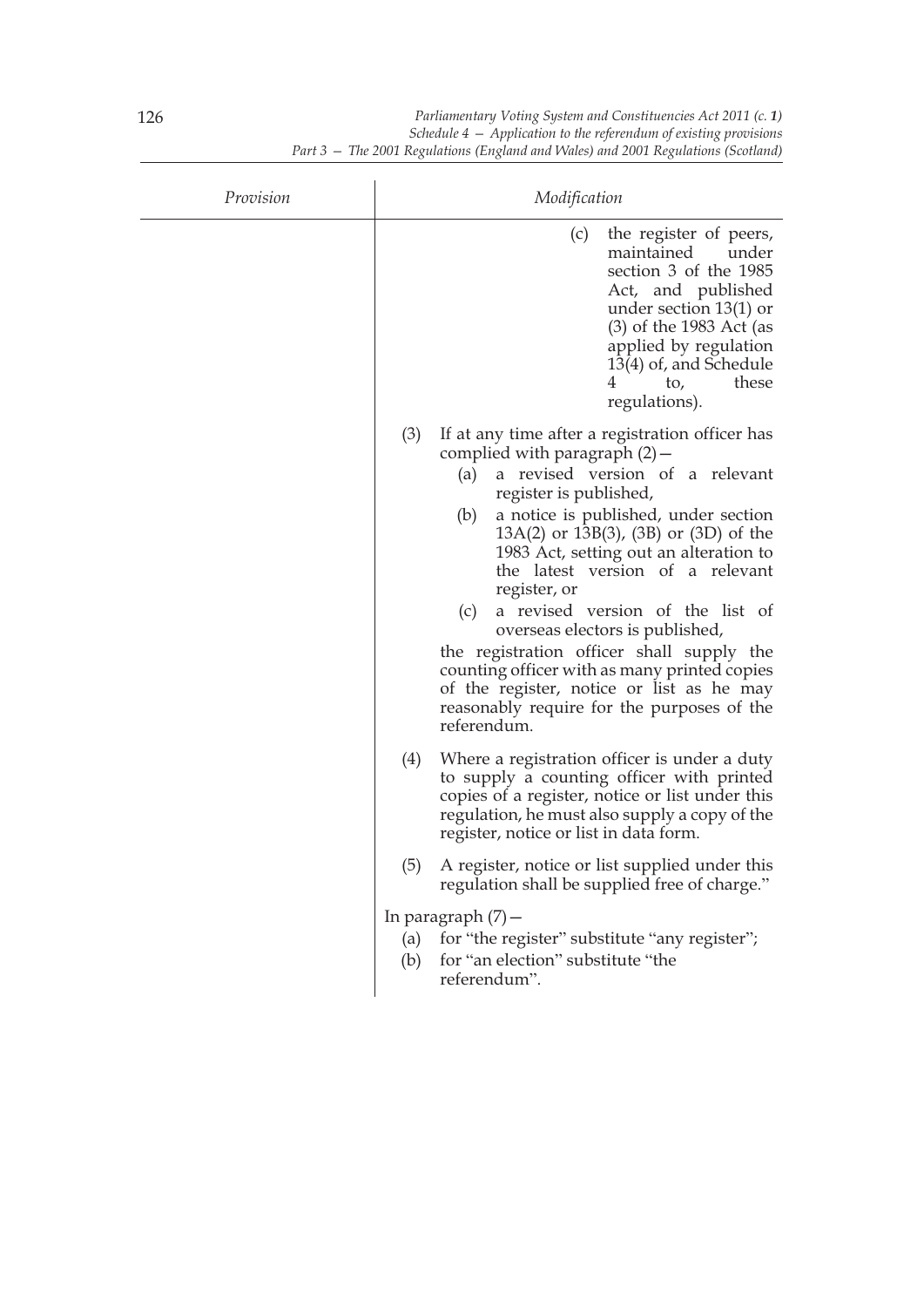| Provision                                                                                                                                                      | Modification                                                                                                                                                                                                                                                                          |  |
|----------------------------------------------------------------------------------------------------------------------------------------------------------------|---------------------------------------------------------------------------------------------------------------------------------------------------------------------------------------------------------------------------------------------------------------------------------------|--|
| Regulation 98 of the<br><b>England and Wales</b><br>Regulations (supply of free<br>copy of full register for<br>electoral purposes and<br>restrictions on use) | For paragraphs $(1)$ to $(8)$ substitute -                                                                                                                                                                                                                                            |  |
|                                                                                                                                                                | $\cdot\cdot(1)$<br>By no later than the publication of the notice<br>of a referendum, the registration officer shall<br>supply each relevant counting officer with as<br>many printed copies of the following as he<br>may reasonably require for the purposes of<br>the referendum – |  |
|                                                                                                                                                                | (a)<br>the latest version of the relevant<br>registers,                                                                                                                                                                                                                               |  |
|                                                                                                                                                                | any notice, published under section<br>(b)<br>$13A(2)$ or $13B(3)$ , $(3B)$ or $(3D)$ of the<br>1983 Act, setting out an alteration to<br>the latest version of a relevant<br>register, and                                                                                           |  |
|                                                                                                                                                                | the latest version of the list of<br>(c)<br>overseas electors.                                                                                                                                                                                                                        |  |
|                                                                                                                                                                | (2)<br>In this regulation -                                                                                                                                                                                                                                                           |  |
|                                                                                                                                                                | "relevant counting officer" in<br>relation to a registration<br>officer-                                                                                                                                                                                                              |  |
|                                                                                                                                                                | (a)<br>means a<br>counting<br>officer for a voting<br>area that is the same<br>as, or falls wholly or<br>partly within, the<br>registration officer's<br>registration area, but                                                                                                       |  |
|                                                                                                                                                                | does not include a<br>(b)<br>counting officer who<br>is the same individual<br>as the registration<br>officer;                                                                                                                                                                        |  |
|                                                                                                                                                                | "relevant register" means-                                                                                                                                                                                                                                                            |  |
|                                                                                                                                                                | the<br>register<br>(a)<br>of<br>parliamentary<br>electors, published<br>under section $13(1)$ or<br>(3) of the 1983 Act,                                                                                                                                                              |  |
|                                                                                                                                                                | the register of local<br>(b)<br>government electors,<br>published<br>under<br>section $13(1)$ or $(3)$ of<br>that Act, or                                                                                                                                                             |  |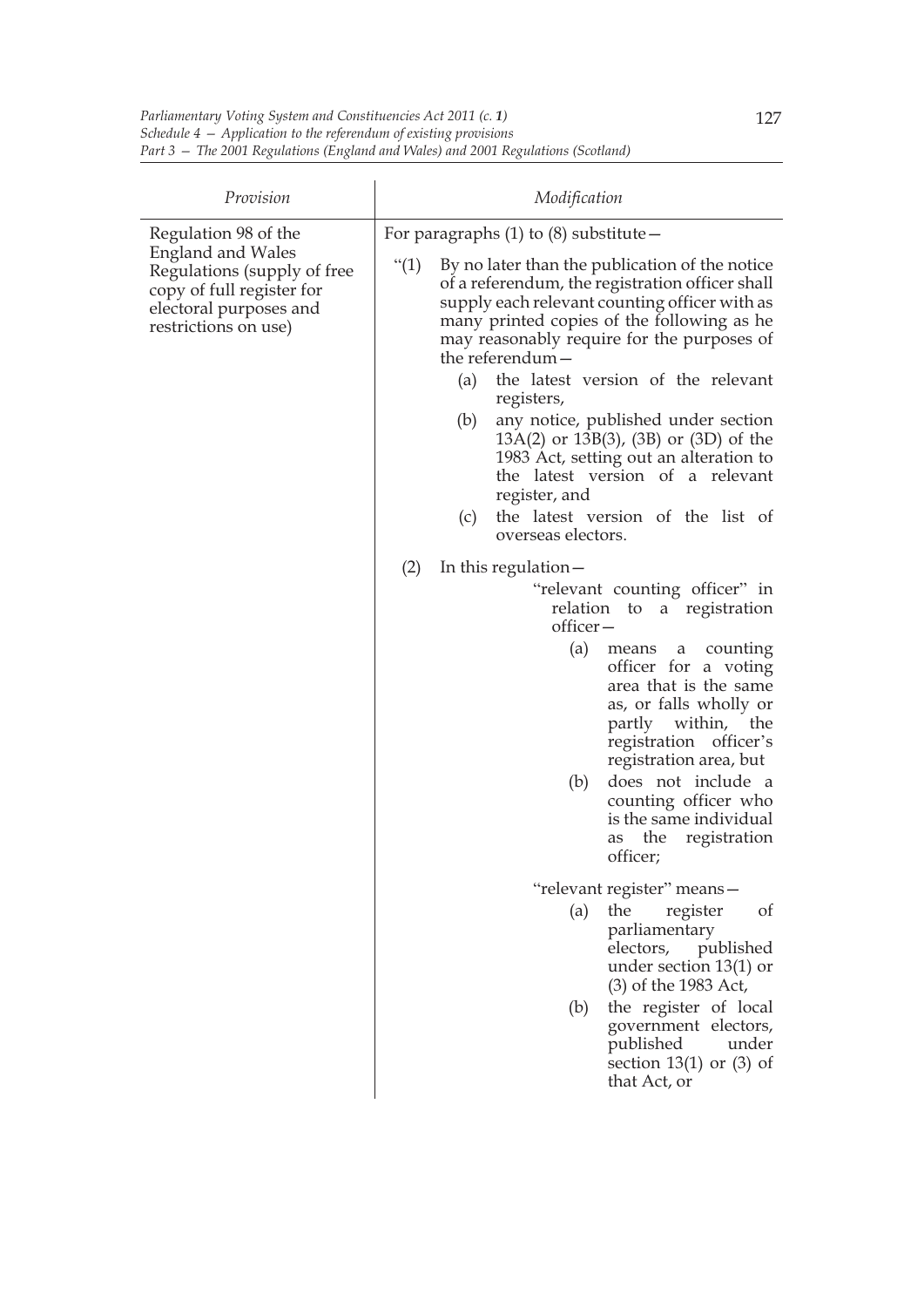| Provision                 |             | Modification                                                                                                                                                                                                                                                                                                                                                                                                                                                                                                                                                                                                                                |
|---------------------------|-------------|---------------------------------------------------------------------------------------------------------------------------------------------------------------------------------------------------------------------------------------------------------------------------------------------------------------------------------------------------------------------------------------------------------------------------------------------------------------------------------------------------------------------------------------------------------------------------------------------------------------------------------------------|
|                           |             | the register of peers,<br>(c)<br>maintained<br>under<br>section 3 of the 1985<br>Act, and published<br>under section $13(1)$ or<br>$(3)$ of the 1983 Act (as<br>applied by regulation<br>13(4) of, and Schedule<br>these<br>4<br>to,<br>regulations).                                                                                                                                                                                                                                                                                                                                                                                       |
|                           | (3)         | If at any time after a registration officer has<br>complied with paragraph $(2)$ –<br>a revised version of a relevant<br>(a)<br>register is published,<br>a notice is published, under sections<br>(b)<br>$13A(2)$ or $13B(3)$ , $(3B)$ or $(3D)$ of the<br>1983 Act, setting out an alteration to<br>the latest version of a relevant<br>register, or<br>a revised version of the list of<br>(c)<br>overseas electors is published,<br>the registration officer shall supply the<br>counting officer with as many printed copies<br>of the register, notice or list as he may<br>reasonably require for the purposes of the<br>referendum. |
|                           | (4)         | Where a registration officer is under a duty<br>to supply a counting officer with printed<br>copies of a register, notice or list under this<br>regulation, he must also supply a copy of the<br>register, notice or list in data form.                                                                                                                                                                                                                                                                                                                                                                                                     |
|                           | (5)         | A register, notice or list supplied under this<br>regulation shall be supplied free of charge."                                                                                                                                                                                                                                                                                                                                                                                                                                                                                                                                             |
|                           | (a)<br>(b)  | In paragraph $(9)$ –<br>for "the register" substitute "any register";<br>for "an election" substitute "the<br>referendum".                                                                                                                                                                                                                                                                                                                                                                                                                                                                                                                  |
| Regulation 115 (offences) |             | In the England and Wales Regulations, for<br>paragraph (2) substitute –                                                                                                                                                                                                                                                                                                                                                                                                                                                                                                                                                                     |
|                           |             | "(2) The provisions are regulations 61(3) and<br>$(14)$ , 92 $(9)$ and 98 $(9)$ ."                                                                                                                                                                                                                                                                                                                                                                                                                                                                                                                                                          |
|                           | substitute- | In the Scotland Regulations, for paragraph (2)                                                                                                                                                                                                                                                                                                                                                                                                                                                                                                                                                                                              |
|                           | $\lq(2)$    | The provisions are regulations $61(3)$ and $(14)$<br>and $97(7)$ ."                                                                                                                                                                                                                                                                                                                                                                                                                                                                                                                                                                         |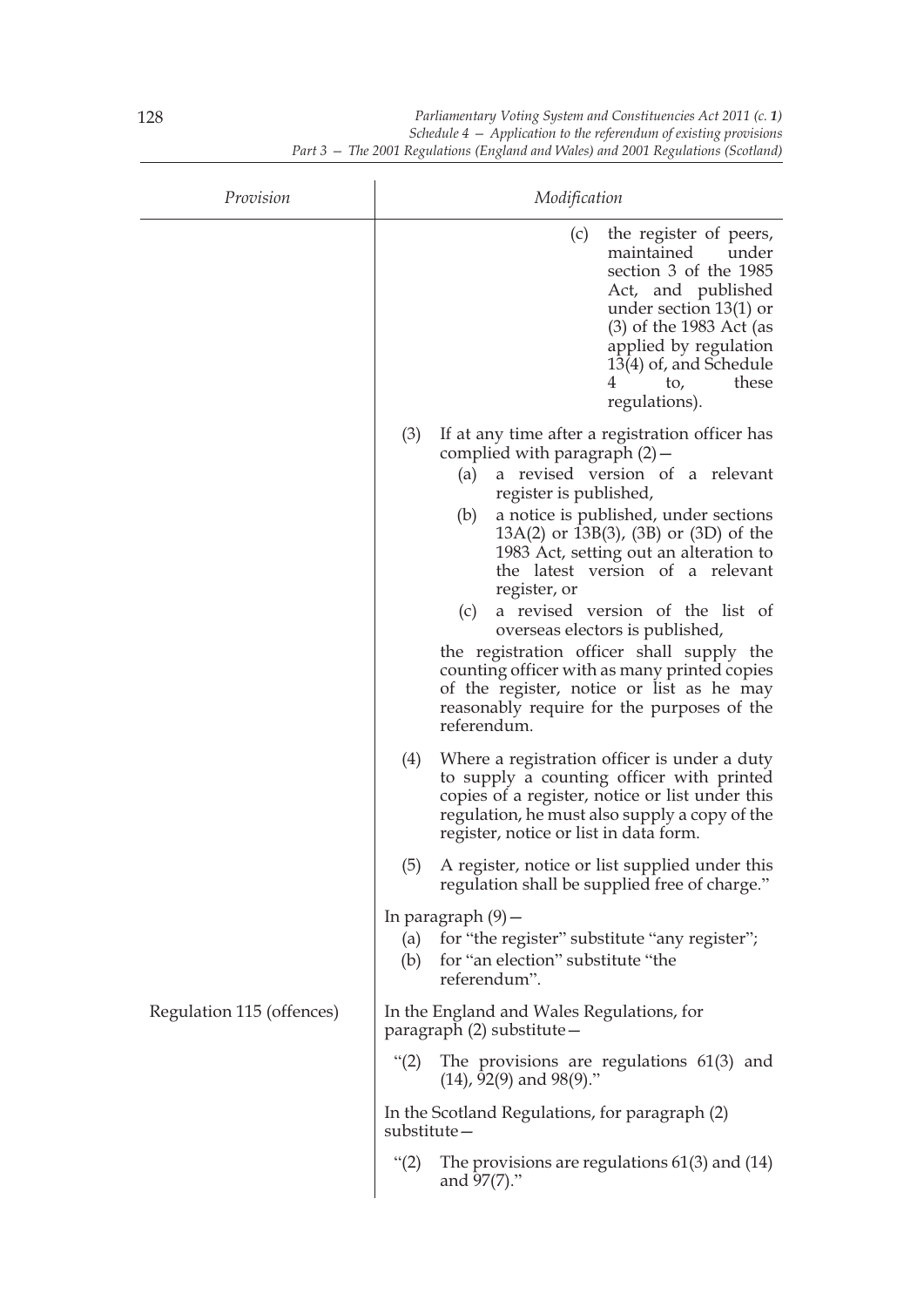| Provision                                                                     | Modification                                                                                                                                                                                                                                                                                                                                                                                                                                                                        |  |
|-------------------------------------------------------------------------------|-------------------------------------------------------------------------------------------------------------------------------------------------------------------------------------------------------------------------------------------------------------------------------------------------------------------------------------------------------------------------------------------------------------------------------------------------------------------------------------|--|
| Regulation 116<br>(interpretation of Part 7)                                  | In the England and Wales Regulations, in<br>paragraph $(1)$ , for "rule $55(1)(e)$ of the elections<br>rules" substitute "by virtue of rule $50(2)(f)$ of the<br>referendum rules".                                                                                                                                                                                                                                                                                                 |  |
|                                                                               | In the England and Wales Regulations, after<br>$\frac{1}{2}$ paragraph (1) insert $-$                                                                                                                                                                                                                                                                                                                                                                                               |  |
|                                                                               | "(1A) In this Part references to "the relevant"<br>registration officer" have the meaning given<br>by rule 50(3) of the referendum rules."                                                                                                                                                                                                                                                                                                                                          |  |
|                                                                               | In the Scotland Regulations, in paragraph $(1)$ –<br>for "returning officer" substitute "counting<br>(a)<br>officer";                                                                                                                                                                                                                                                                                                                                                               |  |
|                                                                               | for "rule 58 of the elections rules" substitute<br>(b)<br>"by virtue of rule $50(2)(f)$ of the referendum<br>rules".                                                                                                                                                                                                                                                                                                                                                                |  |
|                                                                               | In the Scotland Regulations, in paragraph (4), for<br>"returning officer" substitute "counting officer".                                                                                                                                                                                                                                                                                                                                                                            |  |
| Regulation 117 (supply of<br>marked registers and lists<br>after an election) | In the England and Wales Regulations, in<br>$\frac{1}{2}$ paragraph $(1)$ –<br>for the words from "regulation 100" to<br>(a)<br>"local government election" substitute<br>"regulation 100, 106, 109 or 113 with copies<br>of the full register";<br>at the end insert-<br>(b)<br>"The reference to a person entitled to be<br>supplied in accordance with regulation 106<br>with copies of the full register does not<br>include a person mentioned in regulation<br>$106(1)(b)$ ." |  |
|                                                                               | In the England and Wales Regulations, in<br>paragraph (2) –<br>(a)<br>for "regulation 103, 105, 106 or 108 before a<br>particular election" substitute "regulation<br>$106(1)(a)$ or (c) before the referendum";<br>for "that election for which the marked<br>(b)<br>register or list was prepared" substitute "the<br>referendum".                                                                                                                                                |  |
|                                                                               | In the England and Wales Regulations, in<br>paragraph (6)(b), for "regulations 100, 103, 105, 106,<br>108, 109 or 113" substitute "regulations 100, 106, 109<br>and 113".                                                                                                                                                                                                                                                                                                           |  |
|                                                                               | In the England and Wales Regulations, in<br>paragraph $(7)$ , for "regulations $100(3)$ , $103(3)$ ,<br>105(4), 106(3), 108(5) and 109(3)" substitute<br>"regulations $100(3)$ , $106(3)$ and $109(3)$ ".                                                                                                                                                                                                                                                                           |  |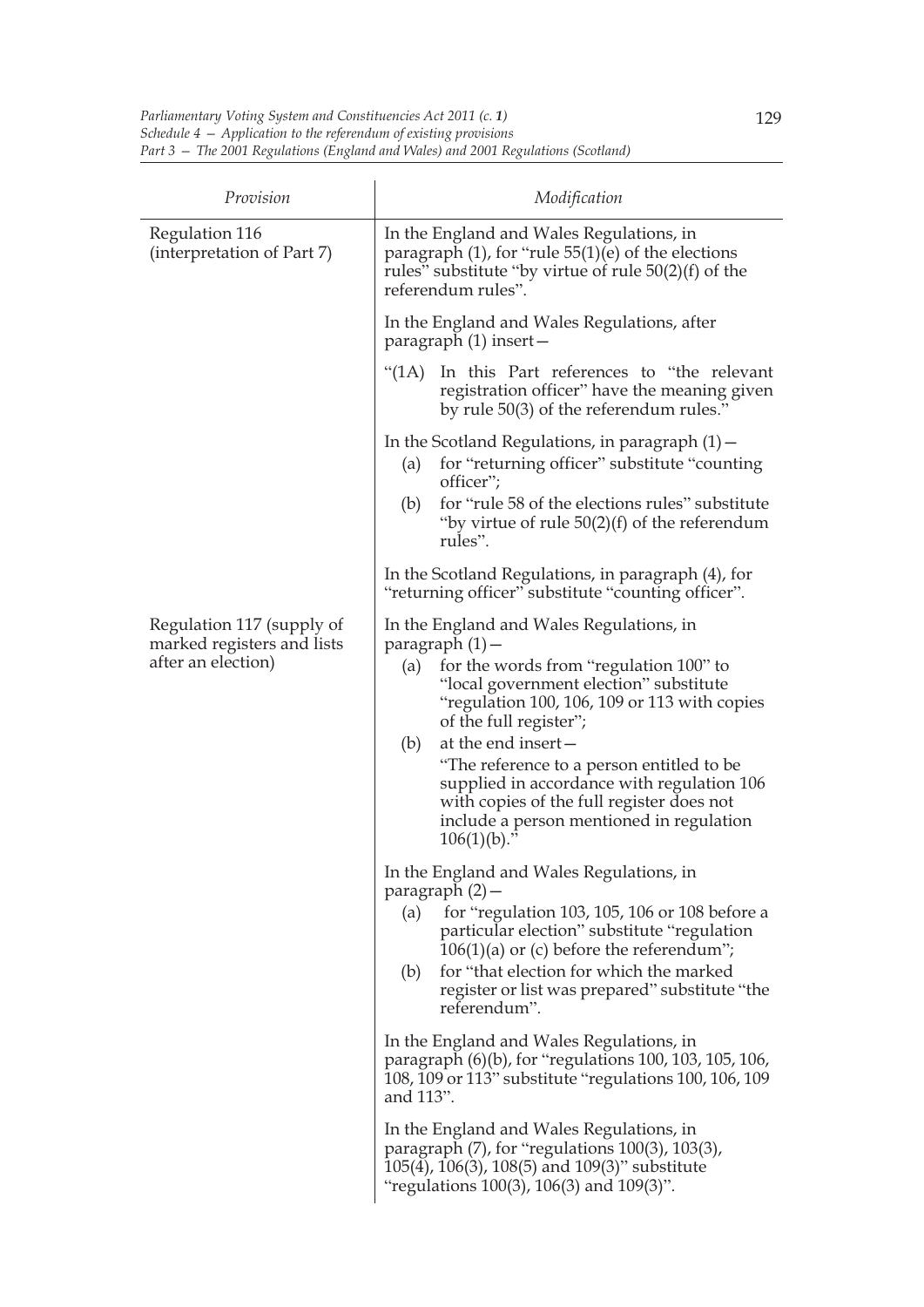| Provision                                                                                                     | Modification                                                                                                                                                                                                                                                                                                                                                                                                                                          |  |
|---------------------------------------------------------------------------------------------------------------|-------------------------------------------------------------------------------------------------------------------------------------------------------------------------------------------------------------------------------------------------------------------------------------------------------------------------------------------------------------------------------------------------------------------------------------------------------|--|
|                                                                                                               | In the Scotland Regulations, for "returning officer"<br>(in each place) substitute "counting officer".                                                                                                                                                                                                                                                                                                                                                |  |
|                                                                                                               | In the Scotland Regulations, in paragraph $(1)$ –<br>for the words from "regulation 99" to<br>(a)<br>"parliamentary election" substitute<br>"regulation 99, 105, 108 and 112 with copies<br>of the full register";<br>at the end insert-<br>(b)<br>"The reference to a person entitled to be<br>supplied in accordance with regulation 105<br>with copies of the full register does not<br>include a person mentioned in regulation<br>$105(1)(b)$ ." |  |
|                                                                                                               | In the Scotland Regulations, in paragraph $(2)$ –<br>for "regulation 102, 104, 105 or 107 before a<br>(a)<br>particular election" substitute "regulation<br>$105(1)$ or (c) before the referendum";<br>for "that election for which the marked<br>(b)<br>register or list was prepared" substitute "the<br>referendum".                                                                                                                               |  |
|                                                                                                               | In the Scotland Regulations, in paragraph $(6)(b)$ , for<br>"regulations 99, 102, 104, 105, 107, 108 or 112"<br>substitute "regulations 99, 105, 108 and 112".                                                                                                                                                                                                                                                                                        |  |
|                                                                                                               | In the Scotland Regulations, in paragraph (7), for<br>"regulation 99(3), 102(3), 104(4), 105(3), 107(5) or<br>108(3)" substitute "regulation 99(3), 105(3) or<br>$108(3)$ ".                                                                                                                                                                                                                                                                          |  |
| Regulation 118 (inspection<br>of documents open to public<br>inspection)                                      | In paragraph $(1)(b)$ –<br>for "an election" substitute "the<br>(a)<br>referendum":<br>in paragraph (iii), for "election" substitute<br>(b)<br>"referendum".                                                                                                                                                                                                                                                                                          |  |
|                                                                                                               | In the Scotland Regulations, for "returning officer"<br>(in each place) substitute "counting officer".                                                                                                                                                                                                                                                                                                                                                |  |
| Regulation 119 (conditions<br>on the use, supply and<br>disclosure of documents<br>open to public inspection) | In paragraph (2), omit "either" and after paragraph<br>(ii) insert ", or<br>(iii)<br>any purpose in connection<br>with the referendum."                                                                                                                                                                                                                                                                                                               |  |
| Regulation 120 (calculating<br>the fee for supply of marked<br>registers or lists)                            |                                                                                                                                                                                                                                                                                                                                                                                                                                                       |  |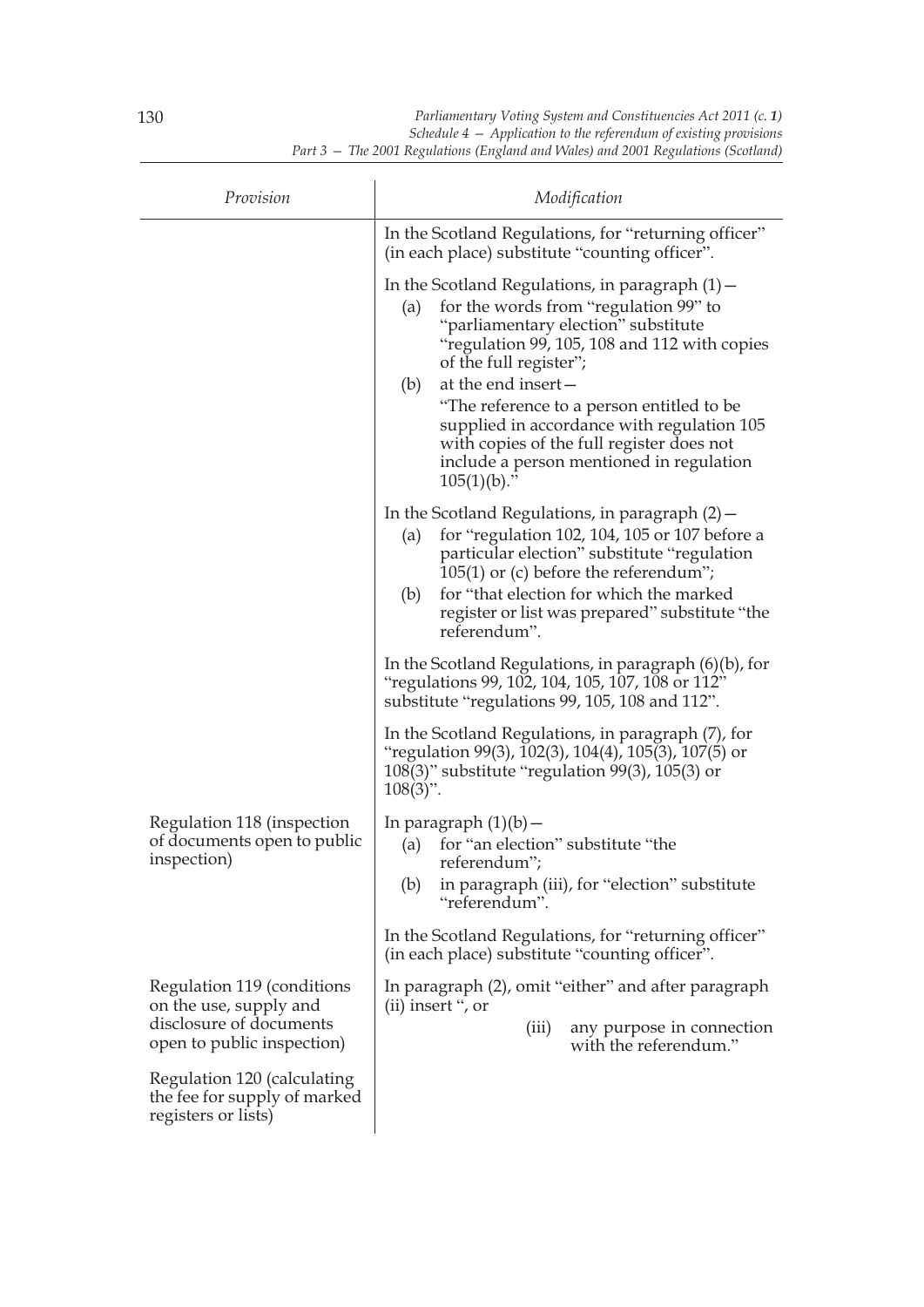| Provision             | Modification                                                                                                      |
|-----------------------|-------------------------------------------------------------------------------------------------------------------|
| In Schedule 3, Form K | For the heading substitute "REFERENDUM ON<br>THE VOTING SYSTEM FOR UNITED<br>KINGDOM PARLIAMENTARY<br>ELECTIONS". |
|                       | For "constituency" substitute "voting area".                                                                      |
|                       | For "returning officer" (in each place) substitute<br>"counting officer".                                         |

PART 4

THE 2008 REGULATIONS (NORTHERN IRELAND)

- 9 (1) The provisions of the Representation of the People (Northern Ireland) Regulations 2008 (S.I. 2008/1741) listed in the first column of the table apply for the purposes of the referendum.
	- (2) In their application by virtue of this paragraph, those provisions have effect—
		- (a) with the modifications (if any) shown in the second column of the table, and
		- (b) with any other necessary modifications, including in particular those set out in sub-paragraph (3).
	- (3) Except where the context otherwise requires—
		- (a) a reference to a provision that is applied by this Schedule has effect as a reference to that provision as so applied;
		- (b) expressions are to be construed in accordance with the definitions listed in section 7 of this Act and rule 53 of the referendum rules.
	- (4) In relation to the referendum, regulation 94(2) (restrictions on supply etc of full register) has effect as if after sub-paragraph (b) there were inserted—
		- "(ba) the Chief Counting Officer;
		- (bb) any deputy of the Chief Counting Officer;"

and as if the references in sub-paragraph (c) to "any such officer" were to "a person mentioned in sub-paragraph (a), (b), (ba) or (bb)".

(5) The provisions of the regulations that apply for the purposes of the referendum by virtue of this paragraph are in addition to the provisions of the regulations that would apply for those purposes in any event.

| Provision                     | Modification                                                                                                                            |
|-------------------------------|-----------------------------------------------------------------------------------------------------------------------------------------|
| Regulation 3 (interpretation) |                                                                                                                                         |
| Regulation 4 (forms)          | In paragraph (1), for "an election" substitute "the<br>referendum".                                                                     |
|                               | Paragraph (2) applies for the purposes of the<br>referendum only in so far as it relates to Form N in<br>Schedule 3 to the regulations. |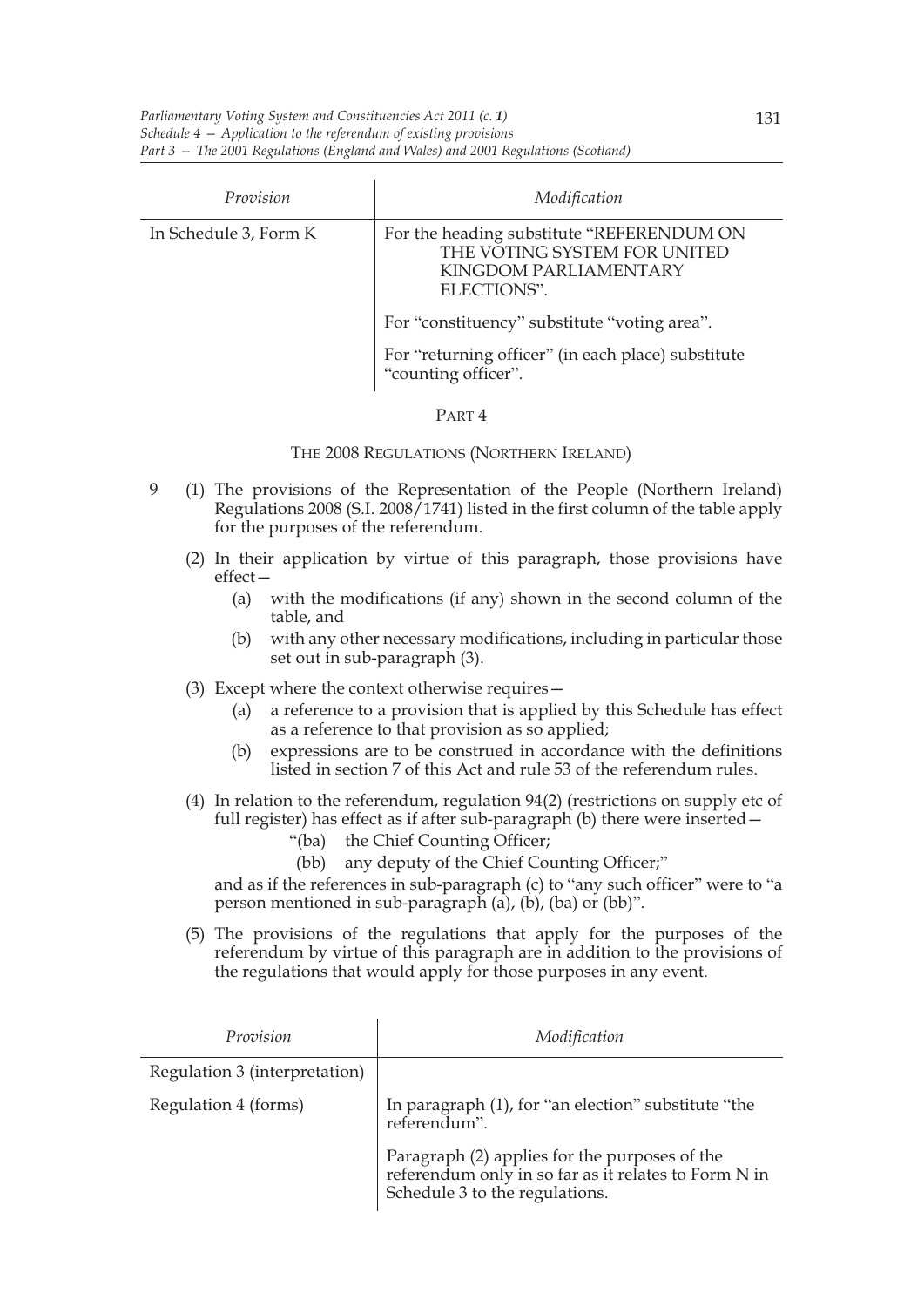*Parliamentary Voting System and Constituencies Act 2011 (c. 1) Schedule 4 — Application to the referendum of existing provisions Part 4 — The 2008 Regulations (Northern Ireland)*

| Provision                                                                           | Modification                                                                                                                                                                                |
|-------------------------------------------------------------------------------------|---------------------------------------------------------------------------------------------------------------------------------------------------------------------------------------------|
| Regulation 5 (applications,<br>notices etc)                                         |                                                                                                                                                                                             |
| Regulation 6 (electronic<br>signatures)                                             |                                                                                                                                                                                             |
| Regulation 8 (time)                                                                 |                                                                                                                                                                                             |
| Regulation 11 (interference<br>with notices etc)                                    |                                                                                                                                                                                             |
| Regulation 25 (alteration of<br>registers under section<br>13BA(3) of the 1983 Act) |                                                                                                                                                                                             |
| Regulation 40<br>(representations regarding<br>clerical errors)                     |                                                                                                                                                                                             |
| Regulation $44(2)$ and $(3)$<br>(notices in connection with<br>registration)        | In paragraph $(2)$ omit " $13A(2)$ or".                                                                                                                                                     |
| Regulation 45<br>(communication of notices<br>issued on polling day)                | In paragraph (3), for "returning officer" substitute<br>"counting officer".                                                                                                                 |
| Regulation 54 (interpretation<br>of Part 4)                                         | In the definition of "his allotted polling station", for<br>"elections rules" substitute "referendum rules".                                                                                |
| Regulation 55 (general<br>requirements for<br>applications for an absent<br>vote)   | In paragraph $(1)$ , for "section 6, 7, 8 or 9 of the 1985<br>Act" substitute "Part 2 of Schedule 3 to the<br>Parliamentary Voting System and Constituencies<br>Act 2011".                  |
|                                                                                     | In paragraph $(2)$ –<br>for "section $6(1)$ or $7(1)$ " substitute<br>(a)<br>"paragraph 15(1) or 19(4) of Schedule 3 to<br>the Parliamentary Voting System and<br>Constituencies Act 2011"; |
|                                                                                     | for "section $6(1)(ba)$ to (bc) or section<br>(b)<br>$7(1)(ba)$ to (bc) of the 1985 Act" substitute<br>"paragraph $15(1)(c)$ to (e) or $19(4)(d)$ of that<br>Schedule";                     |
|                                                                                     | in sub-paragraph (b), for "section 9 of the<br>(c)<br>1985 Act" substitute "paragraph 19(4) of<br>that Schedule";                                                                           |
|                                                                                     | in sub-paragraph (d), for "section $6(1)$ , $7(1)$<br>(d)<br>or $9(4)$ or $(7)$ of the 1985 Act" substitute<br>"paragraph 15(1) of that Schedule".                                          |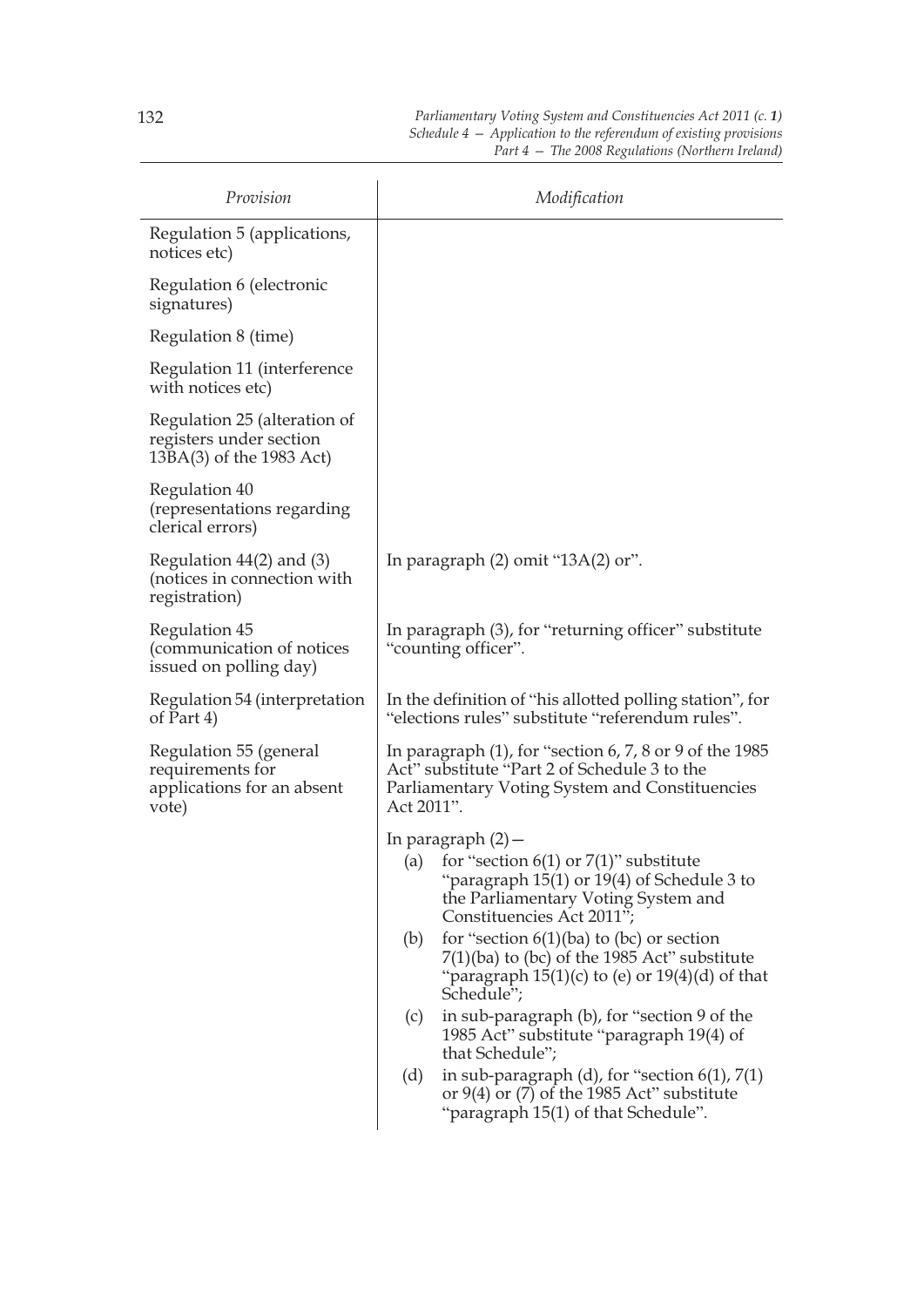| Provision                                                                                                                                         | Modification                                                                                                                                                                                                                                                                                                                                                                                                                              |
|---------------------------------------------------------------------------------------------------------------------------------------------------|-------------------------------------------------------------------------------------------------------------------------------------------------------------------------------------------------------------------------------------------------------------------------------------------------------------------------------------------------------------------------------------------------------------------------------------------|
| Regulation 55A (additional<br>requirement for applications<br>for ballot paper to be sent to<br>different address from that<br>shown in register) | In paragraph $(1)$ –<br>omit sub-paragraph (a);<br>(a)<br>in sub-paragraph (b), for "section $7(1)$ of the<br>(b)<br>1985 Act, the address provided in<br>accordance with section 7(5) of that Act"<br>substitute "paragraph 15(1) of Schedule 3 to<br>the Parliamentary Voting System and<br>Constituencies Act 2011, the address<br>provided in accordance with paragraph<br>15(7) of that Schedule";<br>omit sub-paragraph (c).<br>(c) |
|                                                                                                                                                   | In paragraph (2), for "the provisions of the 1985 Act"<br>mentioned above" substitute "paragraph 15(7) of<br>Schedule 3 to the Parliamentary Voting System and<br>Constituencies Act 2011".                                                                                                                                                                                                                                               |
| Regulation 55B (additional<br>requirement for applications<br>for ballot paper to be sent to<br>different address from that<br>shown in records)  | For sub-paragraphs (a) and (b) substitute<br>"paragraph $15(5)(a)$ or $19(5)$ of Schedule 3 to the<br>Parliamentary Voting System and Constituencies<br>Act 2011 by a person ("A") shown as voting by post<br>in the record mentioned there".                                                                                                                                                                                             |
| Regulation 56 (additional<br>requirements for<br>applications for<br>appointment of proxy)                                                        | For "section $8(6)$ or (7) of the 1985 Act" substitute<br>"paragraph 17(4) of Schedule 3 to the<br>Parliamentary Voting System and Constituencies<br>Act 2011".                                                                                                                                                                                                                                                                           |
| Regulation 59 (additional                                                                                                                         | For paragraph $(1)$ substitute $-$                                                                                                                                                                                                                                                                                                                                                                                                        |
| requirement for applications<br>in respect of a particular<br>election)                                                                           | ``(1)<br>An application under paragraph 15(1) of<br>Schedule 3 to the Parliamentary Voting<br>System and Constituencies Act 2011 shall set<br>out why the applicant's circumstances on<br>the date of the poll will be or are likely to be<br>such that he cannot reasonably be expected<br>to vote in person at the polling station<br>allotted to him under the referendum rules."                                                      |
|                                                                                                                                                   | In paragraphs $(2)(d)$ and $(3)(d)$ omit the words<br>from "in respect of the election" to the end.                                                                                                                                                                                                                                                                                                                                       |
|                                                                                                                                                   | In paragraphs $(4)$ , $(6)$ and $(8)$ , for "section $7(1)$ of the<br>1985 Act" substitute "paragraph 15(1) of Schedule 3<br>to the Parliamentary Voting System and<br>Constituencies Act 2011".                                                                                                                                                                                                                                          |
|                                                                                                                                                   | In paragraph $(6)(a)$ , for "the election in question"<br>substitute "the referendum".                                                                                                                                                                                                                                                                                                                                                    |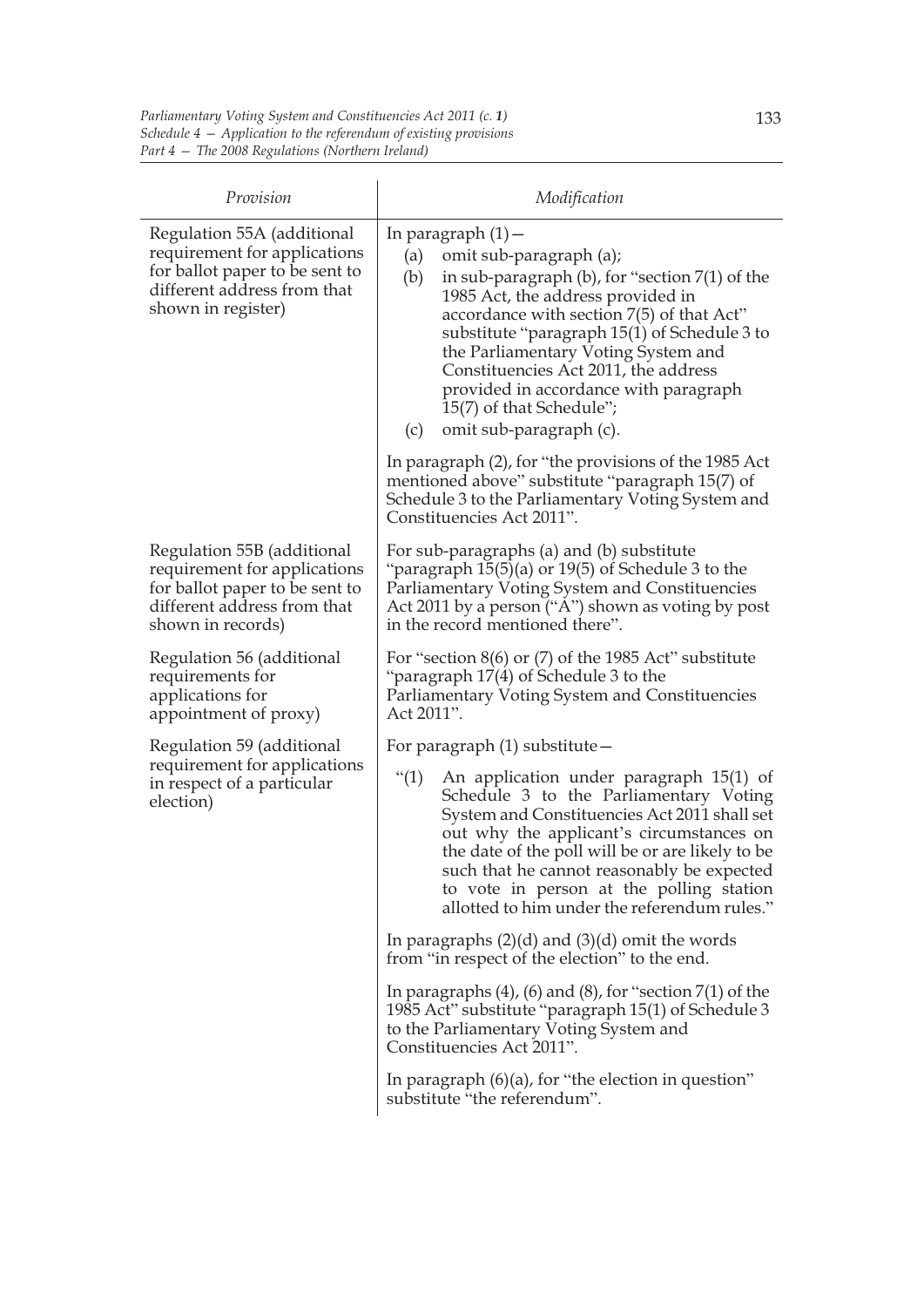| Provision                                                                                                                | Modification                                                                                                                                                                                                                                                                                                                                                  |
|--------------------------------------------------------------------------------------------------------------------------|---------------------------------------------------------------------------------------------------------------------------------------------------------------------------------------------------------------------------------------------------------------------------------------------------------------------------------------------------------------|
|                                                                                                                          | In paragraph (8), for sub-paragraph (b)<br>$substitute -$<br>" $(b)$<br>in which the circumstances set out in<br>accordance with paragraph (1) relate<br>to the applicant's employment either<br>as a constable or by a counting<br>officer on the date of the poll for the<br>referendum for a purpose connected<br>with the referendum;".                   |
| Regulation 60 (additional<br>requirements for<br>applications by proxies to<br>vote by post at a particular<br>election) | For "section 9(7) of the 1985 Act" substitute<br>"paragraph 19(4) of Schedule 3 to the<br>Parliamentary Voting System and Constituencies<br>Act 2011".                                                                                                                                                                                                        |
|                                                                                                                          | For "elections rules" substitute "referendum rules".                                                                                                                                                                                                                                                                                                          |
| Regulation 61 (closing date                                                                                              | For paragraphs $(1)$ to $(3)$ substitute –                                                                                                                                                                                                                                                                                                                    |
| for applications)                                                                                                        | ``(1)<br>An application under section $6(1)$ or $(5)$ , $8(6)$<br>or 9(4) of the 1985 Act shall be disregarded<br>for the purposes of the referendum if it is<br>received by the registration officer after 5<br>pm on the fourteenth day before the date of<br>the poll for the referendum.                                                                  |
|                                                                                                                          | (2)<br>Subject to paragraph (3), an application<br>under paragraph $15(1)$ or $(5)$ , $17(4)$ or $19(4)$<br>or (5) of Schedule 3 to the Parliamentary<br>Voting System and Constituencies Act 2011<br>shall be refused if it is received by the<br>registration officer after 5 pm on the<br>fourteenth day before the day of the poll for<br>the referendum. |
|                                                                                                                          | (3)<br>Paragraph (2) shall not apply to an<br>application which satisfies the requirements<br>of either paragraphs (6) and (7) or paragraph<br>(8) of regulation 59; and such an application<br>shall be refused if it is received by the<br>registration officer after 5 pm on the sixth<br>day before the day of the poll for the<br>referendum."           |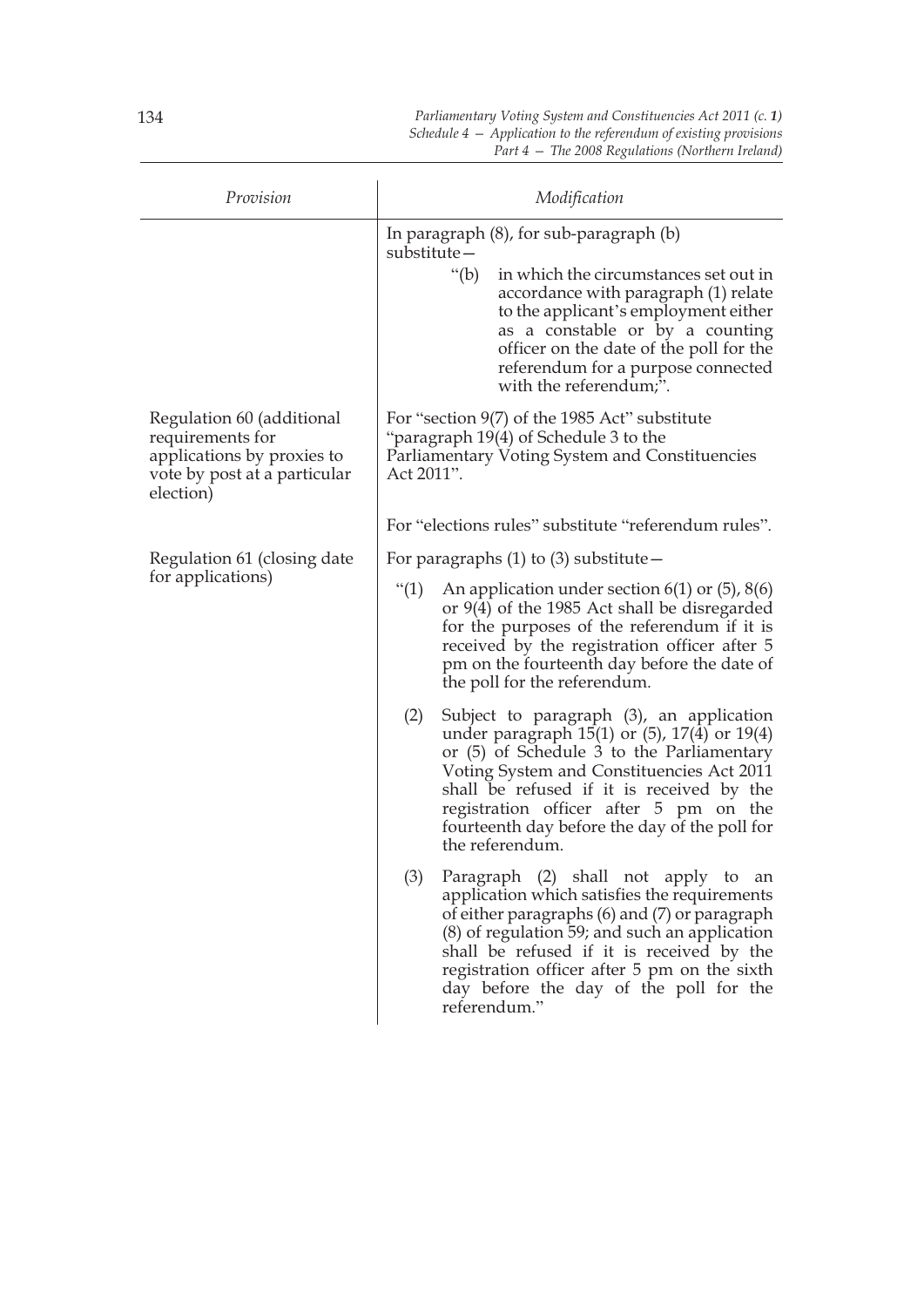| Provision                                                                                                | Modification                                                                                                                                                                                                                                                                                                                                                                                                                                 |
|----------------------------------------------------------------------------------------------------------|----------------------------------------------------------------------------------------------------------------------------------------------------------------------------------------------------------------------------------------------------------------------------------------------------------------------------------------------------------------------------------------------------------------------------------------------|
|                                                                                                          | In paragraph $(4)$ –<br>after "section $8(9)$ of that Act by an elector"<br>(a)<br>insert ", or a notice under paragraph 17(6)<br>of Schedule 3 to the Parliamentary Voting<br>System and Constituencies Act 2011 by a<br>person,";<br>for "a particular election" substitute "the<br>(b)<br>referendum";<br>for "at that election" substitute "for the<br>(c)<br>referendum".                                                               |
|                                                                                                          | For paragraph $(6)$ substitute $-$                                                                                                                                                                                                                                                                                                                                                                                                           |
|                                                                                                          | ``(6)<br>In paragraph (5) "bank holiday" means a<br>day which is a bank holiday under the<br>Banking and Financial Dealings Act 1971 in<br>any part of the United Kingdom."                                                                                                                                                                                                                                                                  |
| Regulation 62 (grant or<br>refusal of applications)                                                      | In paragraph $(1)$ , for "section 6, 7, 8 or 9 of the 1985<br>Act" substitute "Part 2 of Schedule 3 to the<br>Parliamentary Voting System and Constituencies<br>Act 2011".                                                                                                                                                                                                                                                                   |
|                                                                                                          | Omit paragraph (3).                                                                                                                                                                                                                                                                                                                                                                                                                          |
|                                                                                                          | For paragraph $(4)$ substitute $-$                                                                                                                                                                                                                                                                                                                                                                                                           |
|                                                                                                          | (4)<br>Where the registration officer refuses an<br>application under Part 2 of Schedule 3 to the<br>Parliamentary Voting System<br>and<br>Constituencies Act 2011 he shall notify the<br>applicant of his decision."                                                                                                                                                                                                                        |
|                                                                                                          | In paragraph (5), for "a particular election"<br>substitute "the referendum".                                                                                                                                                                                                                                                                                                                                                                |
| Regulation 64 (cancellation<br>of proxy appointment)                                                     | For the words from "by notice" to the end<br>substitute "under paragraph 17(6) of Schedule 3 to<br>the Parliamentary Voting System and<br>Constituencies Act 2011, or otherwise ceases to be<br>in force by virtue of that provision, the registration<br>officer shall notify the person who was the proxy,<br>unless the registration officer has previously been<br>notified by that person that he no longer wishes to<br>act as proxy." |
| Regulation $66(1)$ and $(3)$<br>(records and lists kept under<br>sections 6, 7 and 8 of the 1985<br>Act) | For "sections $7(4)$ and $9(9)$ of the 1985 Act"<br>substitute "paragraphs 16(2) or (3) or 19(6) of<br>Schedule 3 to the Parliamentary Voting System and<br>Constituencies Act 2011".                                                                                                                                                                                                                                                        |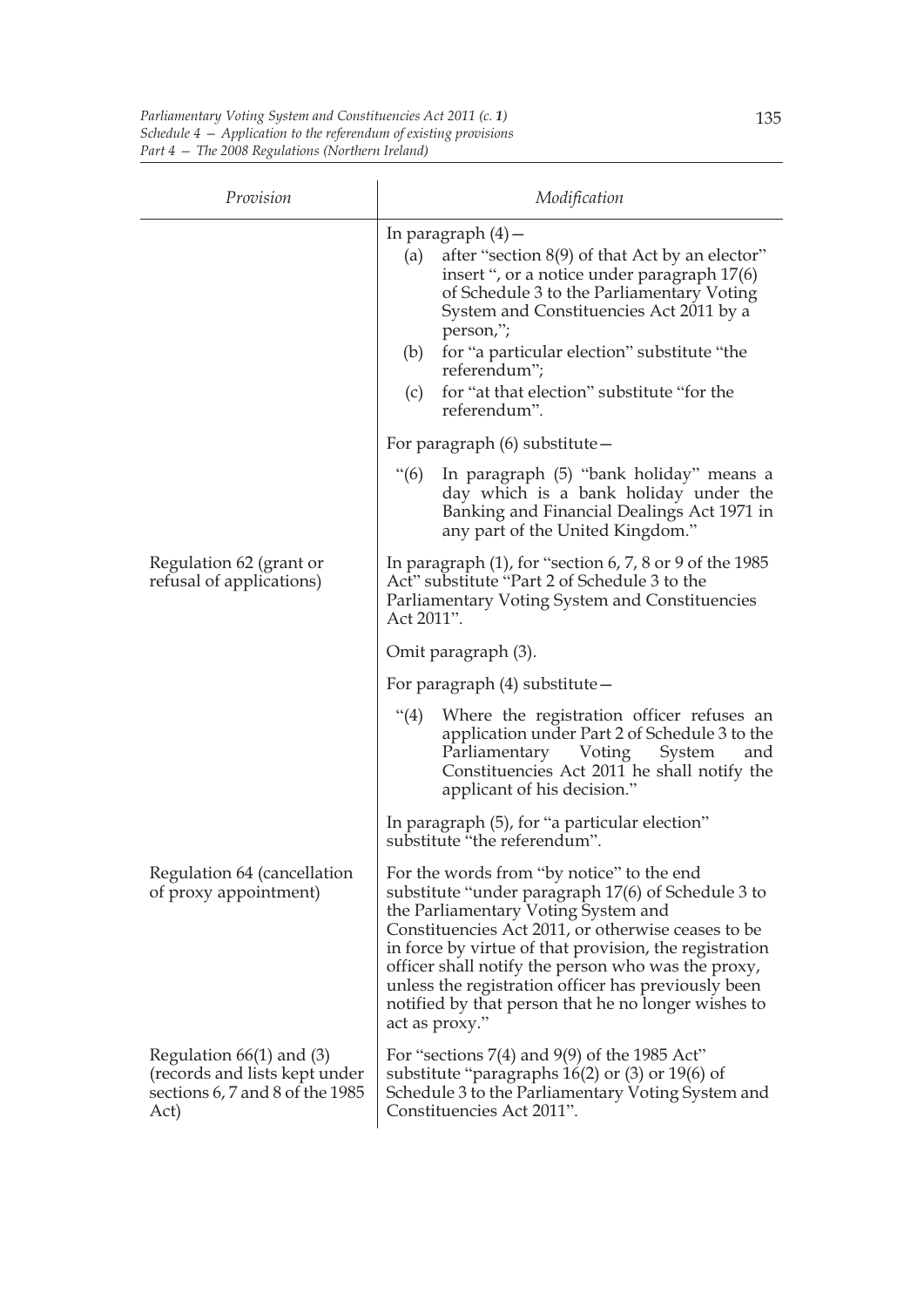| Provision                                                                                                               | Modification                                                                                                                                                                                           |
|-------------------------------------------------------------------------------------------------------------------------|--------------------------------------------------------------------------------------------------------------------------------------------------------------------------------------------------------|
| Regulation 70 (interpretation<br>of Part 5)                                                                             | In the definition of "absent voters list", for "section<br>7(4) of the 1985 Act" substitute "'paragraph 16(2) of<br>Schedule 3 to the Parliamentary Voting System and<br>Constituencies Act 2011".     |
|                                                                                                                         | For the definition of "agent" substitute -<br>""agent", except in regulation<br>73, means a referendum<br>agent or an agent appointed<br>under that regulation;".                                      |
|                                                                                                                         | In the definition of "list of postal proxies", for<br>"section 9(9) of the 1985 Act" substitute "paragraph"<br>19(6) of Schedule 3 to the Parliamentary Voting<br>System and Constituencies Act 2011". |
| Regulation 72 (persons<br>entitled to be present at<br>proceedings on issue and<br>receipt of postal ballot<br>papers)  | For "a parliamentary election" substitute "the<br>referendum".                                                                                                                                         |
|                                                                                                                         | For sub-paragraphs (a) to (c) substitute $-$<br>the counting officer and his clerks,<br>"(a)<br>(b)<br>a referendum agent,".                                                                           |
| Regulation 73 (agents of<br>candidates who may attend<br>proceedings on issue or<br>receipt of postal ballot<br>papers) | Before paragraph (1) insert –<br>"(A1) A reference in this regulation to a<br>candidate is to be read as a reference to a<br>referendum agent."                                                        |
|                                                                                                                         | For "returning officer" (in each place) substitute<br>"counting officer".                                                                                                                              |
|                                                                                                                         | Omit paragraph (6).                                                                                                                                                                                    |
| Regulation 74 (notification of<br>requirement of secrecy)                                                               | For "returning officer" substitute "counting<br>officer".                                                                                                                                              |
| Regulation 75 (notice of<br>issue of postal ballot papers)                                                              | In paragraphs $(1)$ and $(2)$ –<br>for "returning officer" substitute "counting<br>(a)<br>officer";                                                                                                    |
|                                                                                                                         | (b)<br>for "candidate" (in each place) substitute<br>"referendum agent".                                                                                                                               |
| Regulation 76 (procedure on<br>issue of postal ballot papers)                                                           | In paragraph $(5)(b)$ , for "section $9(9)$ of the 1985<br>Act" substitute "paragraph 19(6) of Schedule 3 to<br>the Parliamentary Voting System and<br>Constituencies Act 2011".                       |
| Regulation 77 (refusal to<br>issue postal ballot paper)                                                                 | For "returning officer" substitute "counting<br>officer".                                                                                                                                              |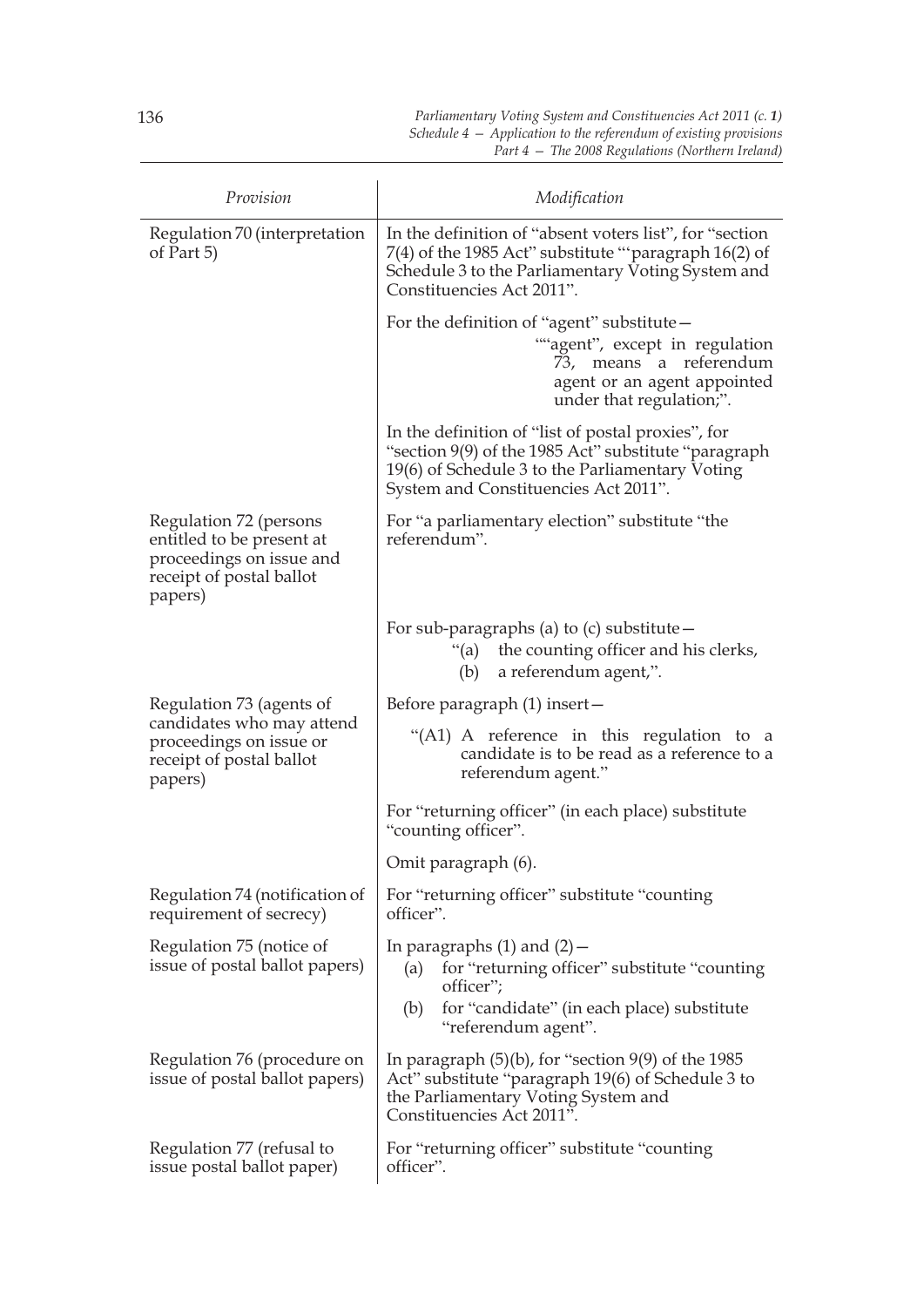| Provision                                                                | Modification                                                                                                                                                                                                                |
|--------------------------------------------------------------------------|-----------------------------------------------------------------------------------------------------------------------------------------------------------------------------------------------------------------------------|
| Regulation 78 (envelopes)                                                | In paragraph (1), for "rule 24 of the elections rules"<br>substitute "rule 12 of the referendum rules".                                                                                                                     |
| Regulation 79 (sealing up of<br>completed corresponding<br>number lists) | For "returning officer" (in each place) substitute<br>"counting officer".                                                                                                                                                   |
| Regulation 80 (delivery of<br>postal ballot papers)                      | In paragraph $(1)$ –<br>for "returning officer" substitute "counting<br>(a)<br>officer";<br>in sub-paragraph $(c)$ , for "rule 26(1) of the<br>(b)<br>elections rules" substitute "rule 14 of the<br>referendum rules".     |
|                                                                          | In paragraph (2), for "returning officer" substitute<br>"counting officer".                                                                                                                                                 |
| Regulation 81 (spoilt postal<br>ballot papers)                           | For "returning officer" (in each place) substitute<br>"counting officer".                                                                                                                                                   |
| Regulation 82 (notice of<br>opening of postal ballot<br>paper envelopes) | In paragraph $(1)$ –<br>for "returning officer" substitute "counting<br>(a)<br>officer";<br>for "candidate" substitute "referendum<br>(b)<br>agent".<br>In paragraph (2), for "candidate" substitute<br>"referendum agent". |
| Regulation 83 (postal ballot<br>boxes and receptacles)                   | For "returning officer" (in each place) substitute<br>"counting officer".                                                                                                                                                   |
|                                                                          | In paragraph (2), for the words "constituency for<br>which the election is held" substitute "voting area".                                                                                                                  |
|                                                                          | In paragraph (4), after "lock the postal ballot box"<br>insert "(if it has a lock)".                                                                                                                                        |
| Regulation 84 (receipt of<br>covering envelope)                          | For "returning officer" substitute "counting<br>officer".                                                                                                                                                                   |
| Regulation 85 (opening of<br>postal voters' ballot box)                  | In paragraphs (1) and (2), for "returning officer"<br>substitute "counting officer".                                                                                                                                        |
|                                                                          | In paragraph (3), for "rule 45 of the elections rules"<br>substitute "rule 40 of the referendum rules".                                                                                                                     |
| Regulation 86 (opening of<br>covering envelopes)                         | For "returning officer" (in each place) substitute<br>"counting officer".                                                                                                                                                   |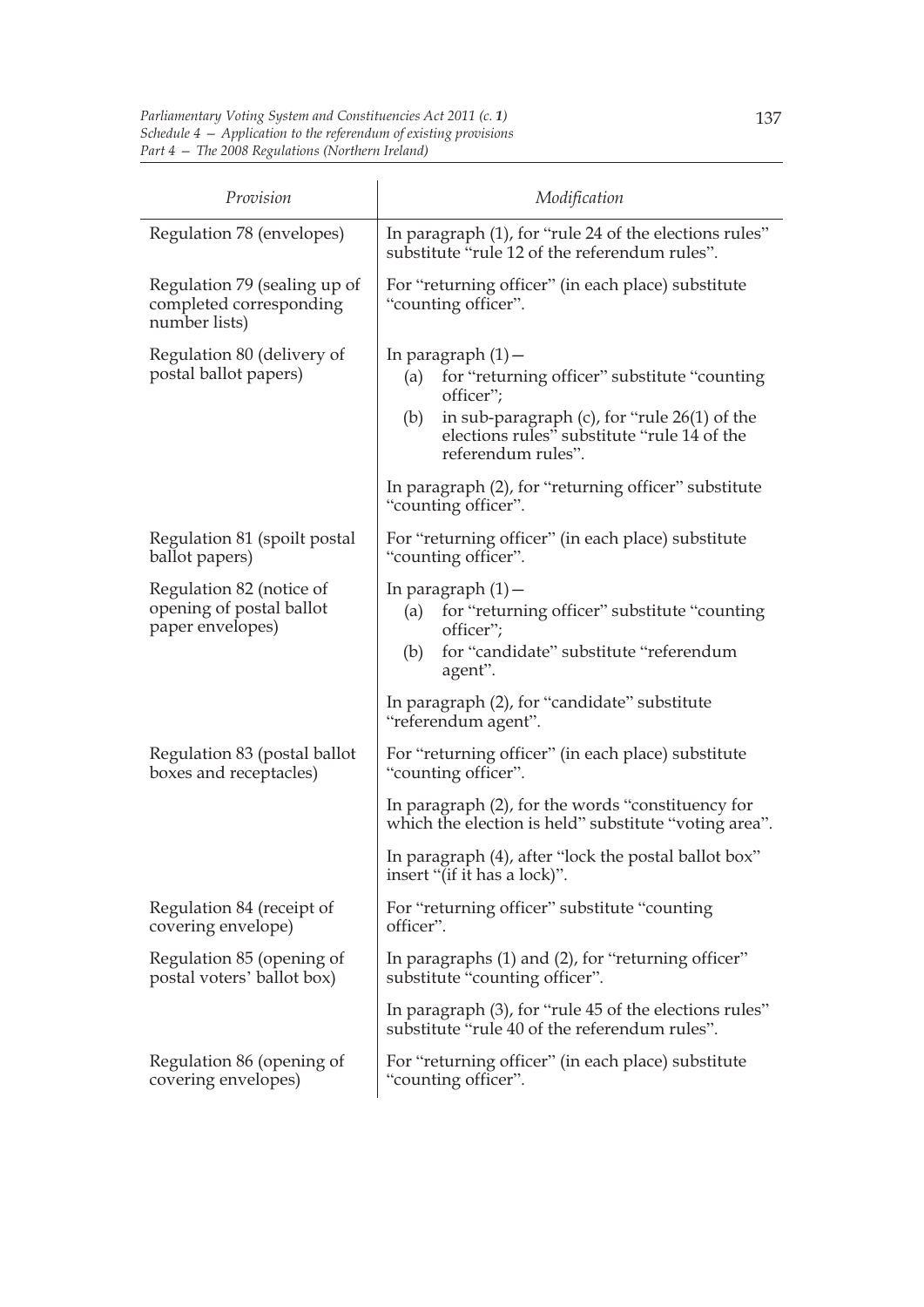*Parliamentary Voting System and Constituencies Act 2011 (c. 1) Schedule 4 — Application to the referendum of existing provisions Part 4 — The 2008 Regulations (Northern Ireland)*

| Provision                                                                       | Modification                                                                                                                                                                                                                                                                                                                                                                                 |
|---------------------------------------------------------------------------------|----------------------------------------------------------------------------------------------------------------------------------------------------------------------------------------------------------------------------------------------------------------------------------------------------------------------------------------------------------------------------------------------|
|                                                                                 | After paragraph (4) insert –                                                                                                                                                                                                                                                                                                                                                                 |
|                                                                                 | $\cdot\cdot(5)$<br>Where an envelope opened in accordance<br>with paragraph (1) contains a declaration of<br>identity (whether separate or not), the<br>counting officer must place a mark in the<br>marked copy of the postal voters list or the<br>proxy postal voters list in a place<br>corresponding to the number of the elector<br>to denote that a postal vote has been<br>returned. |
|                                                                                 | (6)<br>A mark made under paragraph (5) must be<br>distinguishable from and must not obscure<br>the mark made under regulation 76.                                                                                                                                                                                                                                                            |
|                                                                                 | (7)<br>As soon as practicable after the last covering<br>envelope has been opened, the counting<br>officer must make up into a packet the copy<br>of the postal voters list and the proxy postal<br>voters list that has been marked in<br>accordance with paragraph (5) and must<br>seal the packet."                                                                                       |
| Regulation 87 (procedure in<br>relation to declarations of<br><i>identity</i> ) | For "returning officer" (in each place) substitute<br>"counting officer".                                                                                                                                                                                                                                                                                                                    |
|                                                                                 | In paragraph $(1)(b)$ , for "rule $45(2)(b)$ and $(2A)$ of<br>the elections rules)" substitute "rule $40(4)(b)$ and $(5)$<br>of the referendum rules".                                                                                                                                                                                                                                       |
| Regulation 88 (opening of<br>ballot paper envelopes)                            | In paragraph (1), for "returning officer" substitute<br>"counting officer".                                                                                                                                                                                                                                                                                                                  |
| Regulation 89 (sealing of<br>receptacles)                                       | For "returning officer" substitute "counting<br>officer".                                                                                                                                                                                                                                                                                                                                    |
| Regulation 91 (forwarding of<br>documents)                                      | For paragraph $(1)$ substitute $-$                                                                                                                                                                                                                                                                                                                                                           |
|                                                                                 | "(1) The Chief Electoral Officer for Northern<br>Ireland shall retain, together with the<br>documents mentioned in rule 50 of the<br>referendum rules-                                                                                                                                                                                                                                       |
|                                                                                 | any packets referred to<br>(a)<br>in<br>regulations 79, 81(5) and 89,<br>endorsing on each packet a<br>description of its contents, the<br>date of the referendum and the<br>name of the voting area; and<br>a completed statement in Form<br>(b)<br>$N$ ."                                                                                                                                  |
|                                                                                 | For "returning officer" (in each place) substitute<br>"counting officer".                                                                                                                                                                                                                                                                                                                    |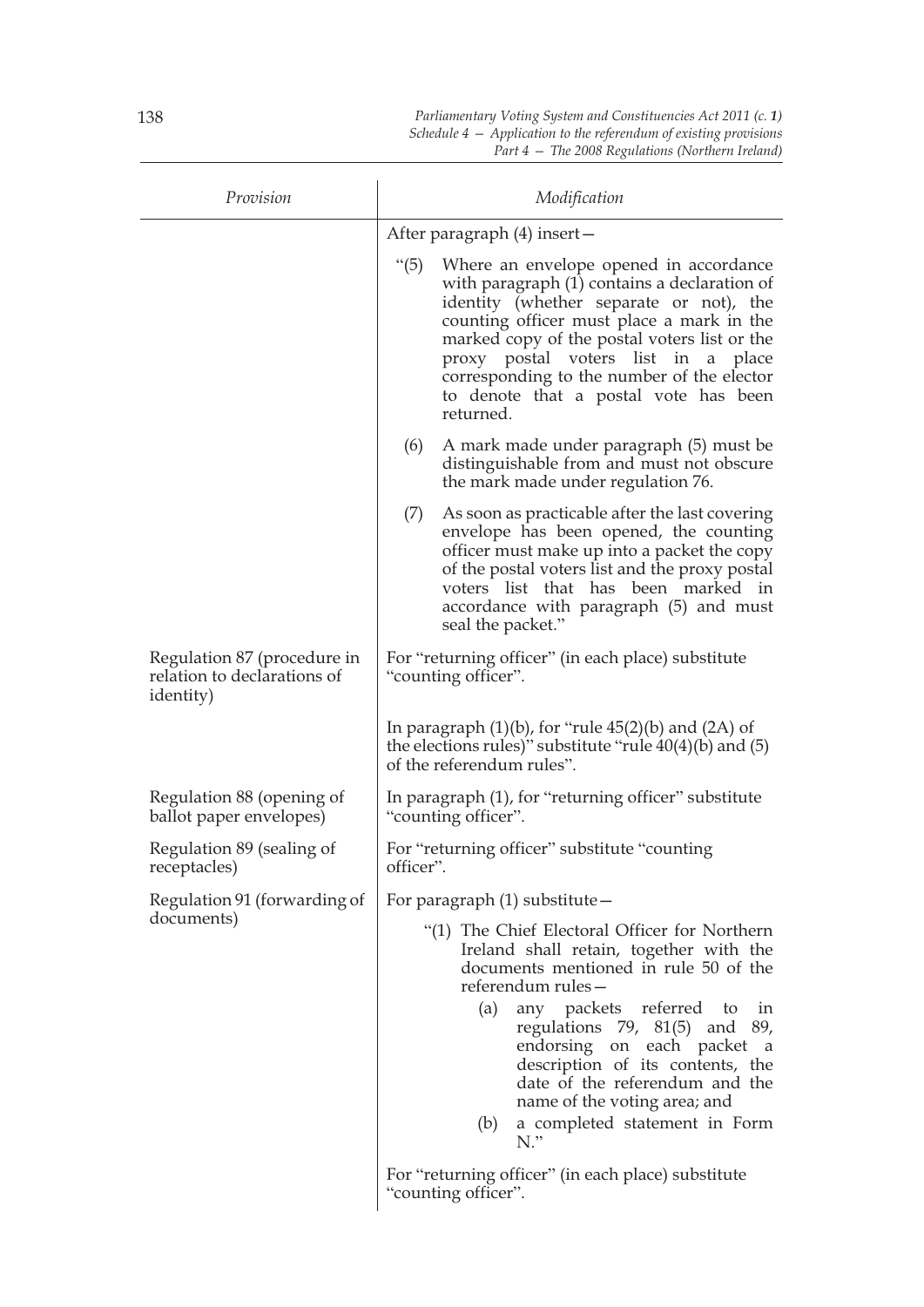| Provision                                                                                                     | Modification                                                                                                                                                                                                                                                                                                                                                                                                                 |
|---------------------------------------------------------------------------------------------------------------|------------------------------------------------------------------------------------------------------------------------------------------------------------------------------------------------------------------------------------------------------------------------------------------------------------------------------------------------------------------------------------------------------------------------------|
|                                                                                                               | In paragraph (2), for the words from "and endorse"<br>to the end substitute ", endorse the packet as<br>mentioned in paragraph $(1)(a)$ and retain the<br>packet".                                                                                                                                                                                                                                                           |
|                                                                                                               | For paragraph $(3)$ substitute $-$                                                                                                                                                                                                                                                                                                                                                                                           |
|                                                                                                               | ``(3)<br>Rules 51 and 52 of the referendum rules<br>shall apply to any packet or document<br>retained under this regulation."                                                                                                                                                                                                                                                                                                |
| Regulation 115<br>(interpretation of Part 7)                                                                  | In paragraph $(1)$ , for "rule $57(1)$ of the elections<br>rules" substitute "rule $50(1)(b)$ of the referendum<br>rules".                                                                                                                                                                                                                                                                                                   |
| Regulation 116 (supply of<br>marked registers and lists<br>after an election)                                 | In paragraph $(1)$ –<br>for the words from "regulation 99" to "local<br>(a)<br>government election" substitute<br>"regulations 99, 105, 107 or 111, with copies<br>of the full register";<br>at the end insert-<br>(b)<br>"The reference to a person entitled to be<br>supplied in accordance with regulation 105<br>with copies of the full register does not<br>include a person mentioned in regulation<br>$105(1)(b)$ ." |
|                                                                                                               | In paragraph $(2)$ –<br>for the words from "regulation 102" to<br>(a)<br>"particular election" substitute "regulation<br>$105(1)(a)$ or (c) applies before the<br>referendum";<br>for "that election" substitute "the<br>(b)<br>referendum".                                                                                                                                                                                 |
|                                                                                                               | In paragraph $(6)(b)$ , for "regulations 99, 102, 104,<br>105, 106, 107 or 111" substitute "regulations 99, 105,<br>107 and 111".                                                                                                                                                                                                                                                                                            |
| Regulation 117 (inspection of<br>documents open to public<br>inspection)                                      | In paragraph $(1)(b)$ , for "an election" substitute "the<br>referendum".                                                                                                                                                                                                                                                                                                                                                    |
| Regulation 118 (conditions<br>on the use, supply and<br>disclosure of documents<br>open to public inspection) | In paragraph (2) omit "either" and at the end insert<br>"or any purpose in connection with the<br>referendum".                                                                                                                                                                                                                                                                                                               |
| Regulation 119 (fees relating<br>to the supply of marked<br>registers and lists)                              |                                                                                                                                                                                                                                                                                                                                                                                                                              |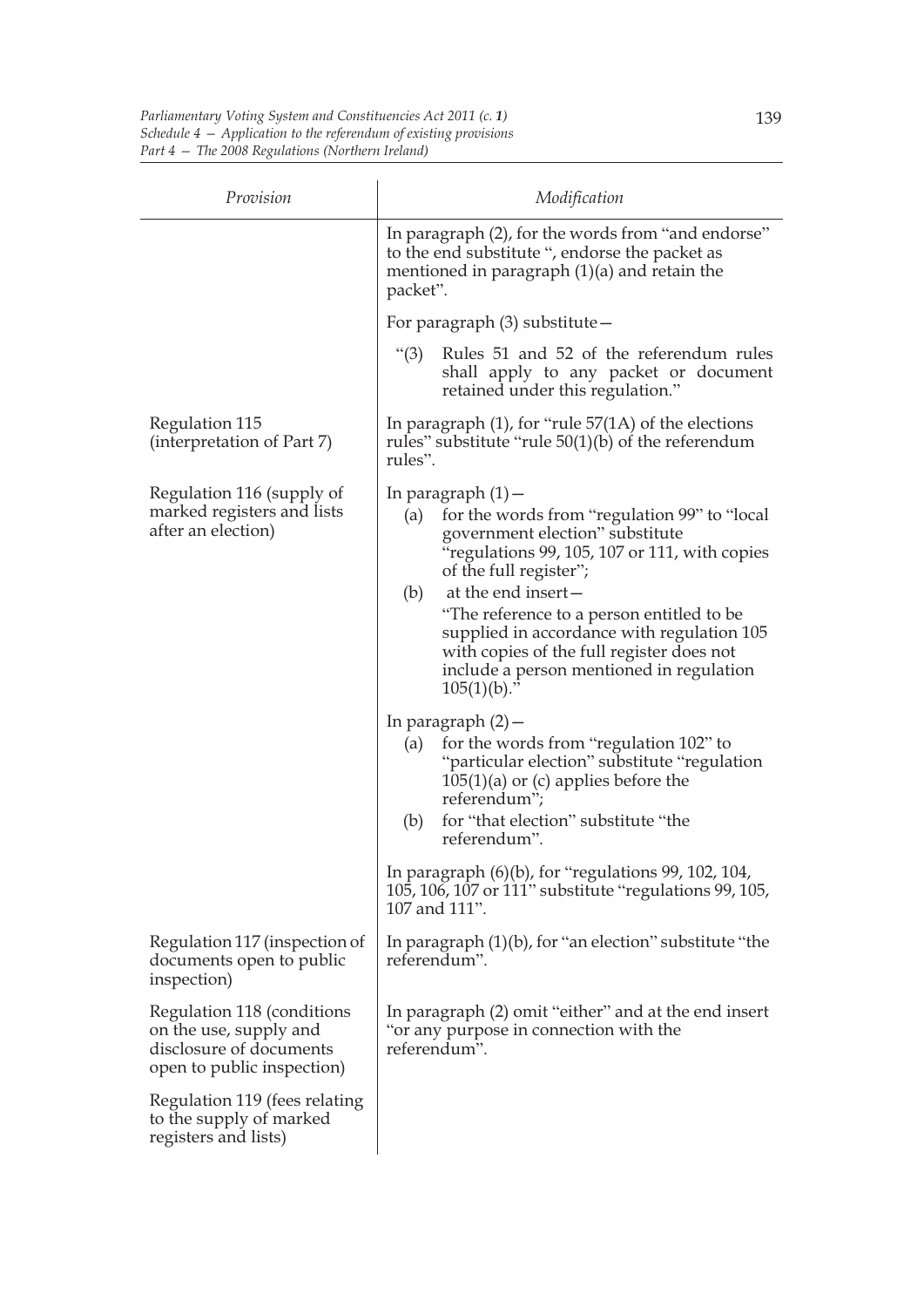| Provision             | Modification                                                                                                      |
|-----------------------|-------------------------------------------------------------------------------------------------------------------|
| In Schedule 3, Form N | For the heading substitute "REFERENDUM ON<br>THE VOTING SYSTEM FOR UNITED<br>KINGDOM PARLIAMENTARY<br>ELECTIONS". |
|                       | For "constituency" substitute "voting area".                                                                      |
|                       | For "returning officer" (in each place) substitute<br>"counting officer".                                         |

## SCHEDULE 5 Section 4

## COMBINATION OF POLLS: ENGLAND

### PART 1

## PROVISION ABOUT COMBINATION

### GENERAL PROVISIONS

# *Interpretation*

- 1 (1) An election or local referendum the poll for which is, under section 4(1), to be taken together with the poll for the referendum under section 1 is referred to in this Schedule as a "relevant election".
	- (2) The polls to be taken together are referred to in this Schedule as "combined polls".
	- (3) In relation to a local referendum, expressions used in this Part of this Schedule are to be construed in accordance with the following table.

| Expression          | Meaning                                                                                                                                                 |
|---------------------|---------------------------------------------------------------------------------------------------------------------------------------------------------|
| "Counting agent"    | Counting observer as defined by<br>regulation 2(1) of the Local Authorities<br>(Conduct of Referendums) (England)<br>Regulations 2007 (S.I. 2007/2089). |
| "Election agent"    | Counting observer as defined by that<br>regulation.                                                                                                     |
| "Polling agent"     | Polling observer as defined by that<br>regulation.                                                                                                      |
| "Returning officer" | Counting officer as defined by that<br>regulation.                                                                                                      |
| "Elector"           | Voter as defined by rule $2(1)$ of the Local<br>Referendums (Combination of Polls)<br>Rules.                                                            |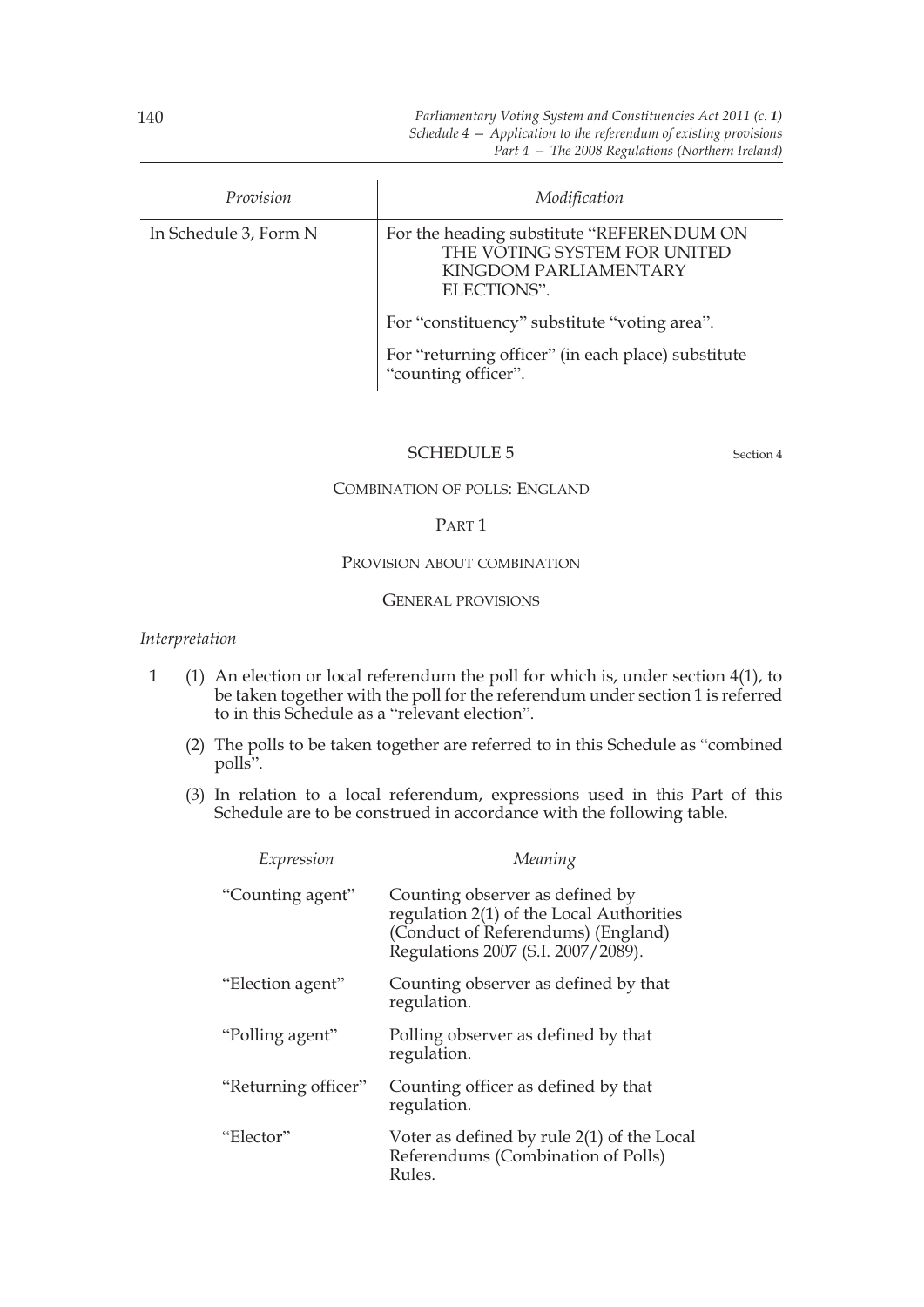2 In this Schedule-

"counting agent" means a counting agent for the referendum or a counting agent for a relevant election (except where one or other is specified);

- "local authority" means—
	- (a) a county council in England;
	- (b) a district council;
	- (c) a London borough council;
	- (d) a parish council;
- "Local Elections (Combination of Polls) Rules" means the rules set out in Schedule 3 to the Local Elections (Principal Areas) (England and Wales) Rules 2006 (S.I. 2006/3304);
- "local referendum" means a referendum held in England under Part 2 of the Local Government Act 2000;
- "Local Referendums (Combination of Polls) Rules" means the rules set out in Schedule 5 to the Local Authorities (Conduct of Referendums) (England) Regulations 2007 (S.I. 2007/2089);
- "Mayoral Elections (Combination of Polls) Rules" means the rules set out in Schedule 3 to the Local Authorities (Mayoral Elections) (England and Wales) Regulations 2007 (S.I. 2007/1024);
- "Parish Elections (Combination of Polls) Rules" means the rules set out in Schedule 3 to the Local Elections (Parishes and Communities) (England and Wales) Rules 2006 (S.I. 2006/3305).

*Functions to be performed by counting officer*

- 3 (1) The specified functions of a returning officer for a relevant election are to be carried out instead by the counting officer for the voting area in which the relevant election is to be held.
	- (2) The specified functions are those specified in regulation 5 of the Representation of the People (Combination of Polls) (England and Wales) Regulations 2004 (S.I. 2004/294) (so far as relating to relevant elections).
	- (3) This paragraph applies instead of regulation 4 of those regulations so far as it relates to the functions of returning officers.

*Attendance and conduct of observers*

- 4 Section 6E of the 2000 Act has effect as if for subsection (4) there were substituted—
	- "(4) A relevant officer is—
		- (a) in the case of proceedings at a polling station, the presiding officer;
		- (b) in the case of any other proceedings at the issue or receipt of postal ballot papers, the relevant returning or counting officer within the meaning of regulation 64 of the Representation of the People (England and Wales) Regulations 2001 (S.I. 2001/341);
		- (c) in the case of any proceedings at the counting of votes, the counting or returning officer responsible for counting the votes under paragraph  $44(1)$  or  $(3)$  of Schedule 5 to the Parliamentary Voting System and Constituencies Act 2011;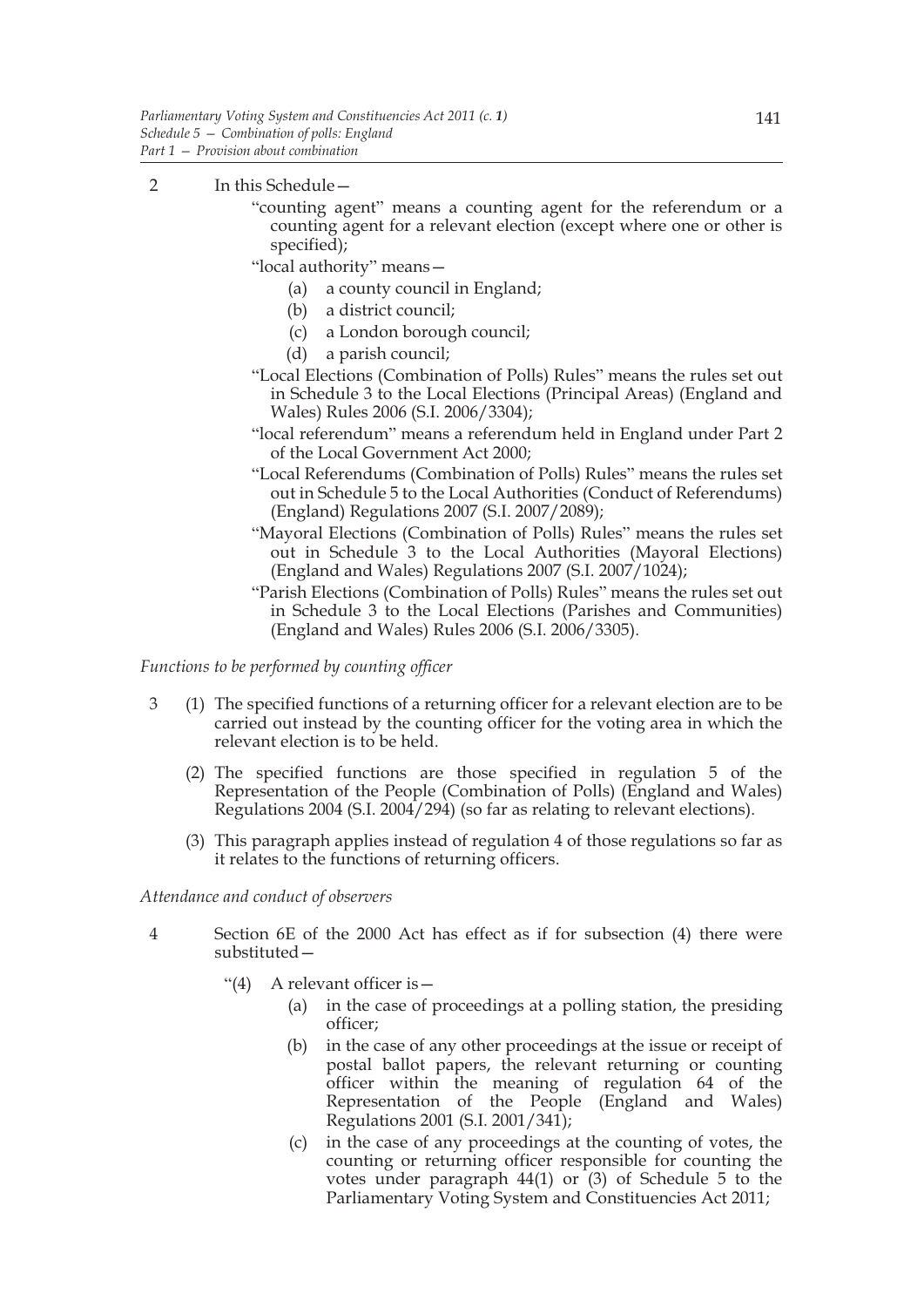- (d) in the case of any proceedings not mentioned in paragraph (a), (b) or (c), the counting officer for the referendum on the voting system for United Kingdom parliamentary elections;
- (e) such other person as a person mentioned in paragraph (a), (b), (c) or  $(d)$  authorises for the purposes of the proceedings mentioned in that paragraph."

## *Cost of combined polls*

- 5 The cost of taking the combined polls (excluding any cost solely attributable to the referendum or to a particular relevant election), and any cost attributable to their combination, is to be apportioned equally among them.
- 6 (1) In section 36 of the 1983 Act (local authority elections), subsections (4), (5) and  $(6)$  apply  $-$ 
	- (a) as if a reference to a returning officer included a reference to a counting officer carrying out functions that, but for this Schedule, would be exercisable by a returning officer ("transferred functions"), and
	- (b) as if, in relation to that counting officer, a reference to expenditure or expenses were to expenditure or expenses in respect of transferred functions.
	- (2) In fixing a scale under subsection (4) or (5) of that section a local authority may include special provision in respect of expenditure incurred by a counting officer in carrying out transferred functions (including expenditure incurred in respect of the remuneration of presiding officers or clerks).

## *Application of other provisions about combination of polls*

- 7 (1) The following regulations have effect as if a reference to "a relevant election or referendum" included a reference to the referendum under section 1.
	- (2) The regulations are—
		- (a) the Local Elections (Principal Areas) (England and Wales) Rules 2006;
		- (b) the Local Elections (Parishes and Communities) (England and Wales) Rules 2006;
		- (c) the Local Authorities (Conduct of Referendums) (England) Regulations 2007;
		- (d) the Local Authorities (Mayoral Elections) (England and Wales) Regulations 2007.
	- (3) Regulation 11 of the Local Authorities (Conduct of Referendums) (England) Regulations 2007 has effect as if the reference to regulation 10(1) or (7) included a reference to section 4.
	- (4) In relation to the referendum, expressions used in the regulations are to be construed in accordance with the following table.

*Expression Meaning*

"Counting agent" Counting agent appointed under rule 18 of the referendum rules.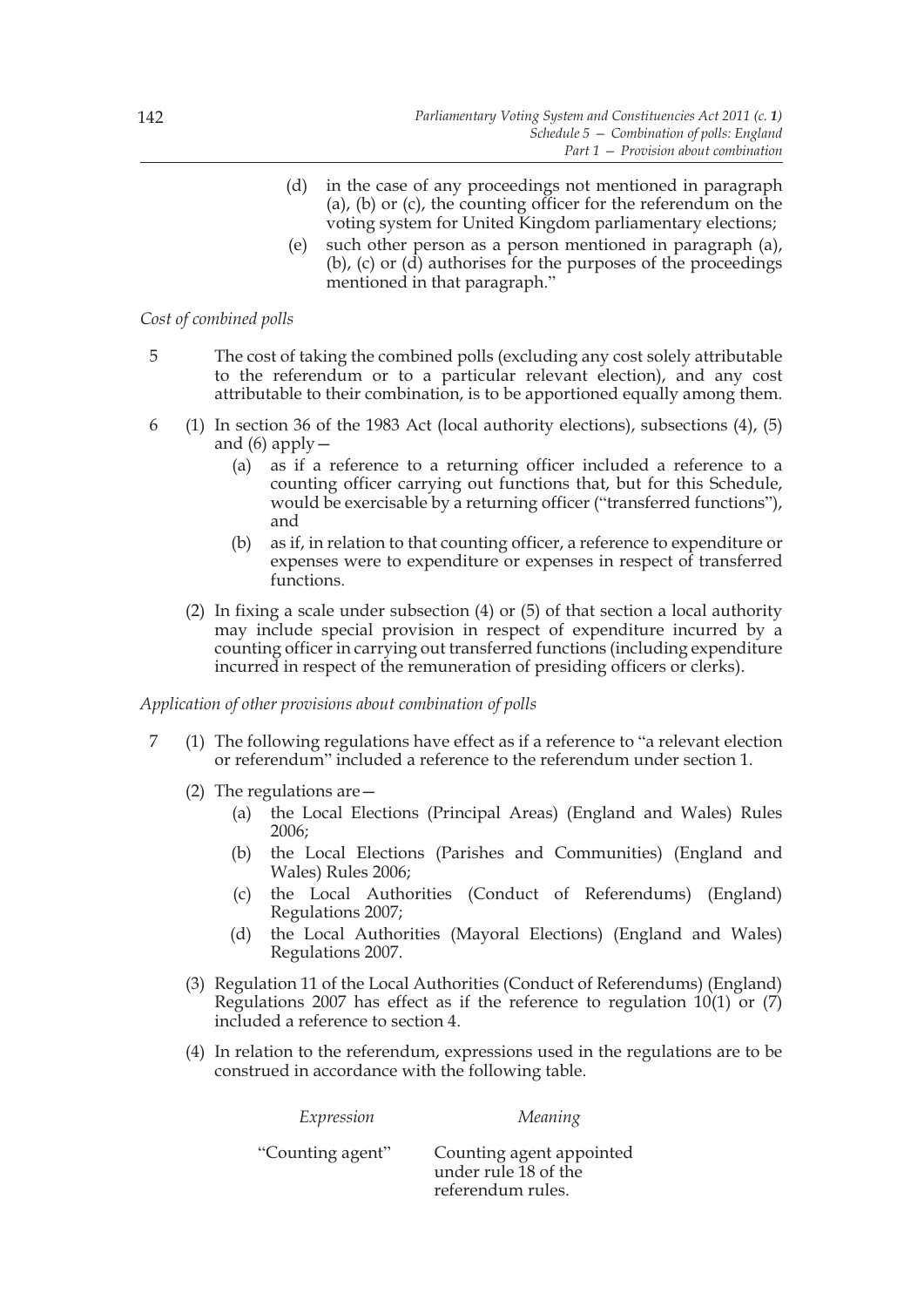| Expression       | Meaning                                                                |
|------------------|------------------------------------------------------------------------|
| "Election agent" | Counting agent appointed<br>under rule 18 of the<br>referendum rules.  |
| "Polling agent"  | Polling agent appointed under<br>rule $18$ of the referendum<br>rules. |
| "Voting area"    | Voting area as defined by<br>section 7.                                |

#### *Forms*

8 Forms 2, 3, 5, 6 and 8 in Part 3 of this Schedule are "relevant forms" for the purposes of rule 10 of the referendum rules.

#### ACTION TO BE TAKEN BEFORE POLL

#### *Corresponding number lists*

- 9 (1) This paragraph applies where proceedings on the issue and receipt of postal ballot papers are taken together by virtue of regulation 65 of the Representation of the People (England and Wales) Regulations 2001.
	- (2) If the counting officer thinks fit, the lists to be prepared under the following provisions may be combined in the form set out in Form 1 in Part 3 of this Schedule—
		- (a) rule 6 of the referendum rules;
		- (b) rule 17 of the Local Elections (Combination of Polls) Rules;
		- (c) rule 17 of the Parish Elections (Combination of Polls) Rules;
		- (d) rule 8 of the Local Referendums (Combination of Polls) Rules;
		- (e) rule 19 of the Mayoral Elections (Combination of Polls) Rules.

#### (3) In that case, this paragraph applies instead of  $-$

- (a) rule 6(2) of the referendum rules;
- (b) rule 17(2) of the Local Elections (Combination of Polls) Rules;
- (c) rule 17(2) of the Parish Elections (Combination of Polls) Rules;
- (d) rule 8(3) of the Local Referendums (Combination of Polls) Rules;
- (e) rule 19(2) of the Mayoral Elections (Combination of Polls) Rules.
- 10 (1) This paragraph applies where proceedings on the issue and receipt of postal ballot papers are not taken together by virtue of regulation 65 of the Representation of the People (England and Wales) Regulations 2001.
	- (2) If the counting officer thinks fit, the officer may prepare a single list containing the numbers and other unique identifying marks of all of the ballot papers to be provided to presiding officers in pursuance of the following provisions—
		- (a) rule 17(1) of the referendum rules;
		- (b) rule 26(1) of the Local Elections (Combination of Polls) Rules;
		- (c) rule 26(1) of the Parish Elections (Combination of Polls) Rules;
		- (d) rule 17(1) of the Local Referendums (Combination of Polls) Rules;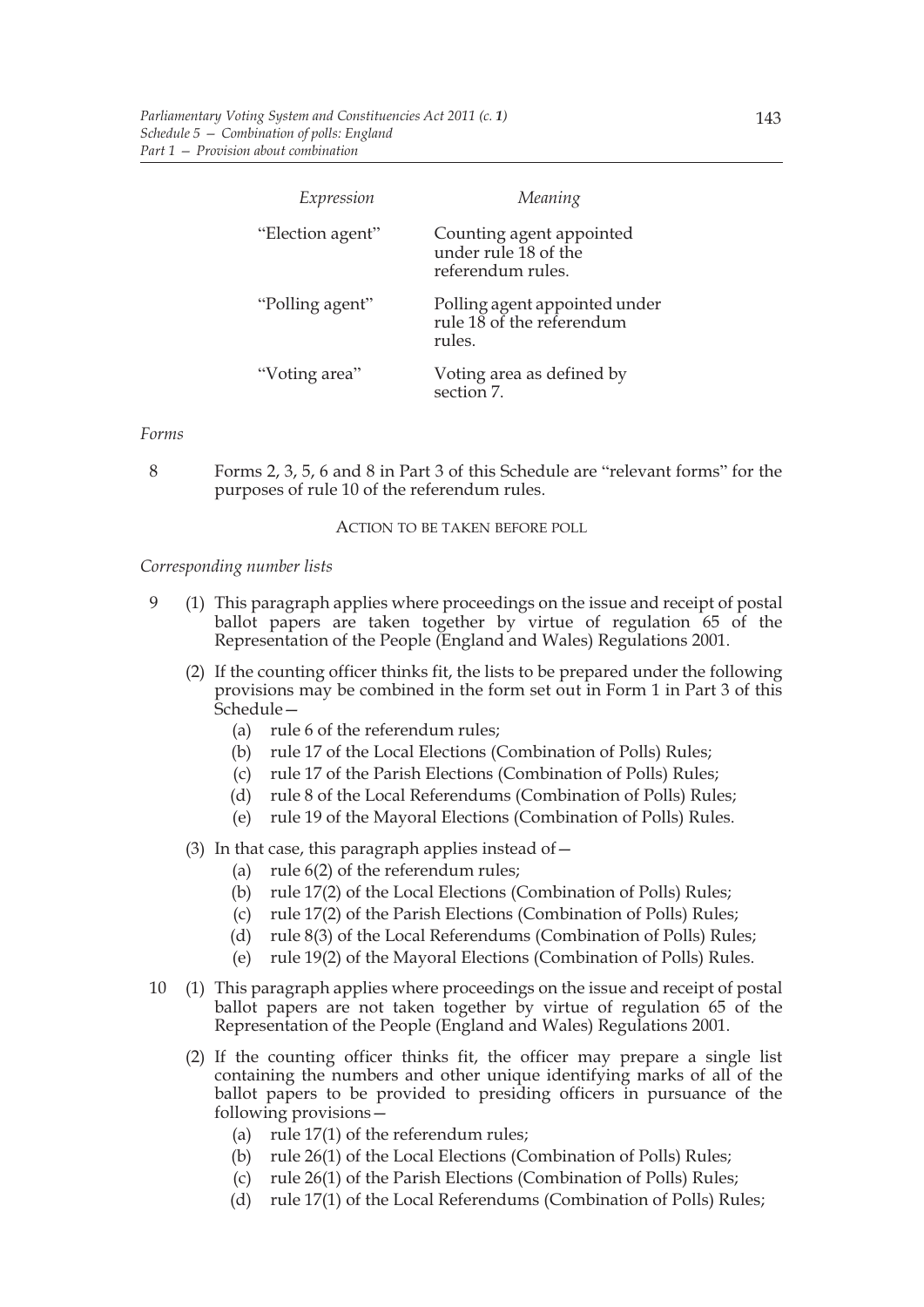- (e) rule 28 of the Mayoral Elections (Combination of Polls) Rules.
- (3) The list must be in the form set out in Form 1 in Part 3 of this Schedule.
- (4) If a list is prepared in relation to ballot papers under this paragraph, the list prepared under the following provisions must not include details relating to those ballot papers—
	- (a) rule 6 of the referendum rules;
	- (b) rule 17 of the Local Elections (Combination of Polls) Rules;
	- (c) rule 17 of the Parish Elections (Combination of Polls) Rules;
	- (d) rule 8 of the Local Referendums (Combination of Polls) Rules;
	- (e) rule 19 of the Mayoral Elections (Combination of Polls) Rules.
- (5) A reference in an enactment to a list prepared under a provision mentioned in sub-paragraph (4) has effect, in so far as it relates to ballot papers to be provided in pursuance of the provisions mentioned in sub-paragraph (2), as a reference to the list prepared under this paragraph.

### *Notice of poll*

- 11 (1) The notice of the poll for each relevant election must be published by not later than the 15th day before the date of the poll.
	- (2) The timetables set out in the following provisions are to be read with whatever modifications are necessary to give effect to sub-paragraph  $(1)$  -
		- (a) rule 1 of the Local Elections (Combination of Polls) Rules;
		- (b) rule 1 of the Parish Elections (Combination of Polls) Rules;
		- (c) rule 3 of the Local Referendums (Combination of Polls) Rules;
		- (d) rule 3 the Mayoral Elections (Combination of Polls) Rules.
	- (3) Sub-paragraph (1) applies instead of rule 12(2) of the Local Referendums (Combination of Polls) Rules.

### *Notice of polling stations*

- 12 The notice given under rule 11(3) of the referendum rules must -
	- (a) state that the poll for the referendum is to be taken together with the poll for each relevant election,
	- (b) specify the local authority for which each relevant election is to be held, and
	- (c) where any of the polls are to be taken together in part only of a voting area for the referendum, specify that part.

### *Postal voting statements*

- 13 (1) This paragraph applies where proceedings on the issue and receipt of postal ballot papers are taken together by virtue of regulation 65 of the Representation of the People (England and Wales) Regulations 2001.
	- (2) The form of postal voting statement to be issued to those who are entitled to vote by post in the referendum and in each relevant election must be in the form set out in Form 2 in Part 3 of this Schedule.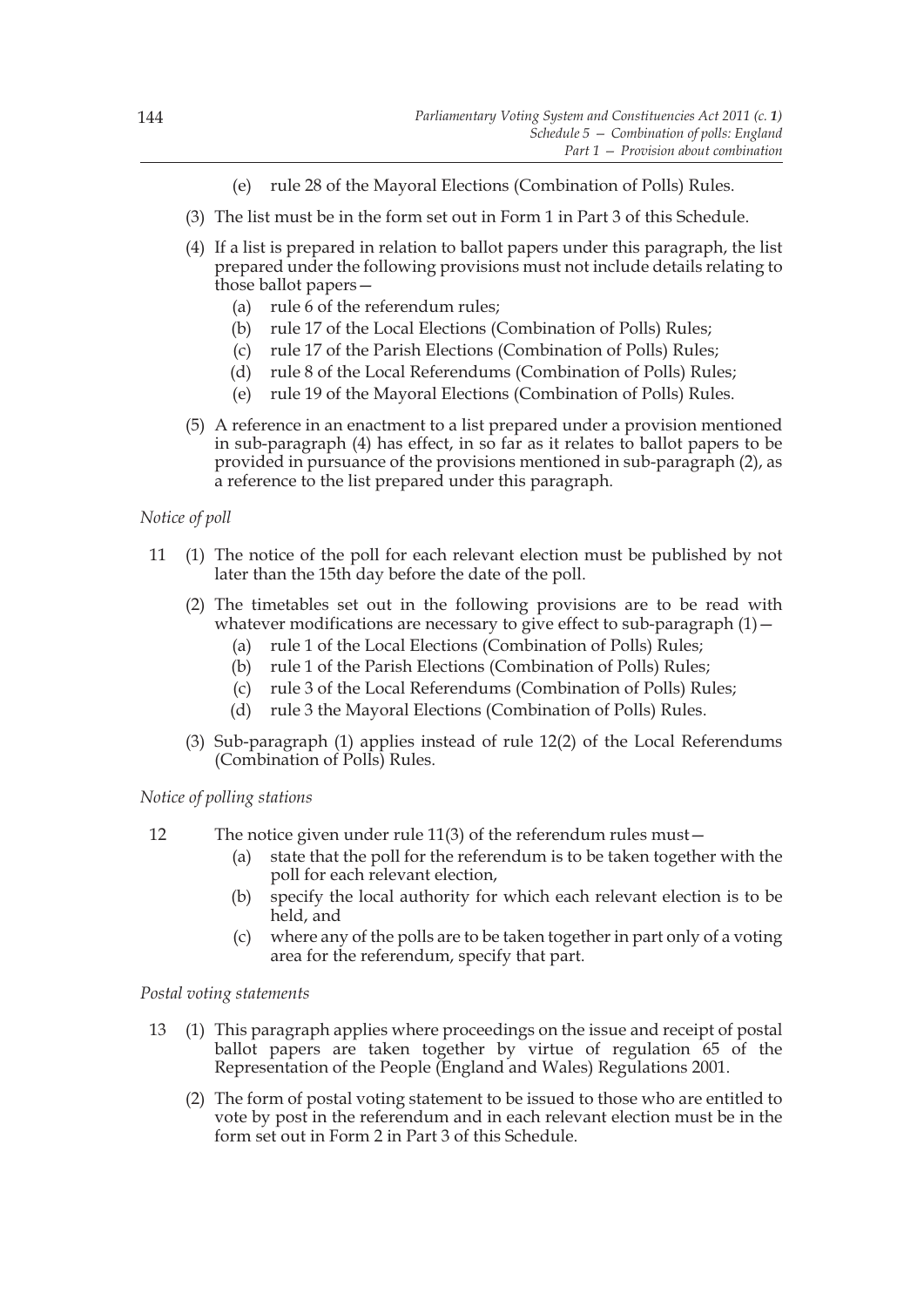- (3) Where that form is used, this paragraph applies instead of any requirement in the following provisions for a postal voting statement to be in a particular form.
- (4) The provisions are—
	- (a) rule 12(1)(b) of the referendum rules;
	- (b) rule 22(1) of the Local Elections (Combination of Polls) Rules;
	- (c) rule 22(1) of the Parish Elections (Combination of Polls) Rules;
	- (d) rule 13(1) of the Local Referendums (Combination of Polls) Rules;
	- (e) rule 24(1) of the Mayoral Elections (Combination of Polls) Rules.
- 14 (1) This paragraph applies where proceedings on the issue and receipt of postal ballot papers are not taken together by virtue of regulation 65 of the Representation of the People (England and Wales) Regulations 2001.
	- (2) The form of postal voting statement to be issued to those entitled to vote by post in the referendum must be in the form set out in Form 3 in Part 3 of this Schedule.
	- (3) This paragraph applies instead of the requirement in rule 12(1)(b) of the referendum rules for a postal voting statement to be in a particular form.

### *Colour of ballot papers*

15 The ballot papers used for the referendum must be of a different colour from the ballot papers used for any relevant election.

### *Polling stations*

- 16 (1) The referendum polling stations are to be used for the combined polls.
	- (2) This paragraph applies instead of  $-$ 
		- (a) regulation 4 of the Representation of the People (Combination of Polls) (England and Wales) Regulations 2004 so far as it relates to polling stations;
		- (b) rule 14(2) of the Local Referendums (Combination of Polls) Rules.

### *Official poll cards*

- 17 (1) If the counting officer thinks fit, the official poll cards used for the referendum and for the relevant elections may be combined.
	- (2) In that case, the forms required to be used for official poll cards for the referendum and relevant elections must be adapted in whatever manner seems necessary.
	- (3) In sub-paragraph (1) "relevant election" does not include the election of a councillor of a parish council.
	- (4) This paragraph applies instead of  $-$ 
		- (a) rule 25(6) of the Local Elections (Combination of Polls) Rules;
		- (b) rule 16(6) of the Local Referendums (Combination of Polls) Rules;
		- (c) rule 27(6) of the Mayoral Elections (Combination of Polls) Rules.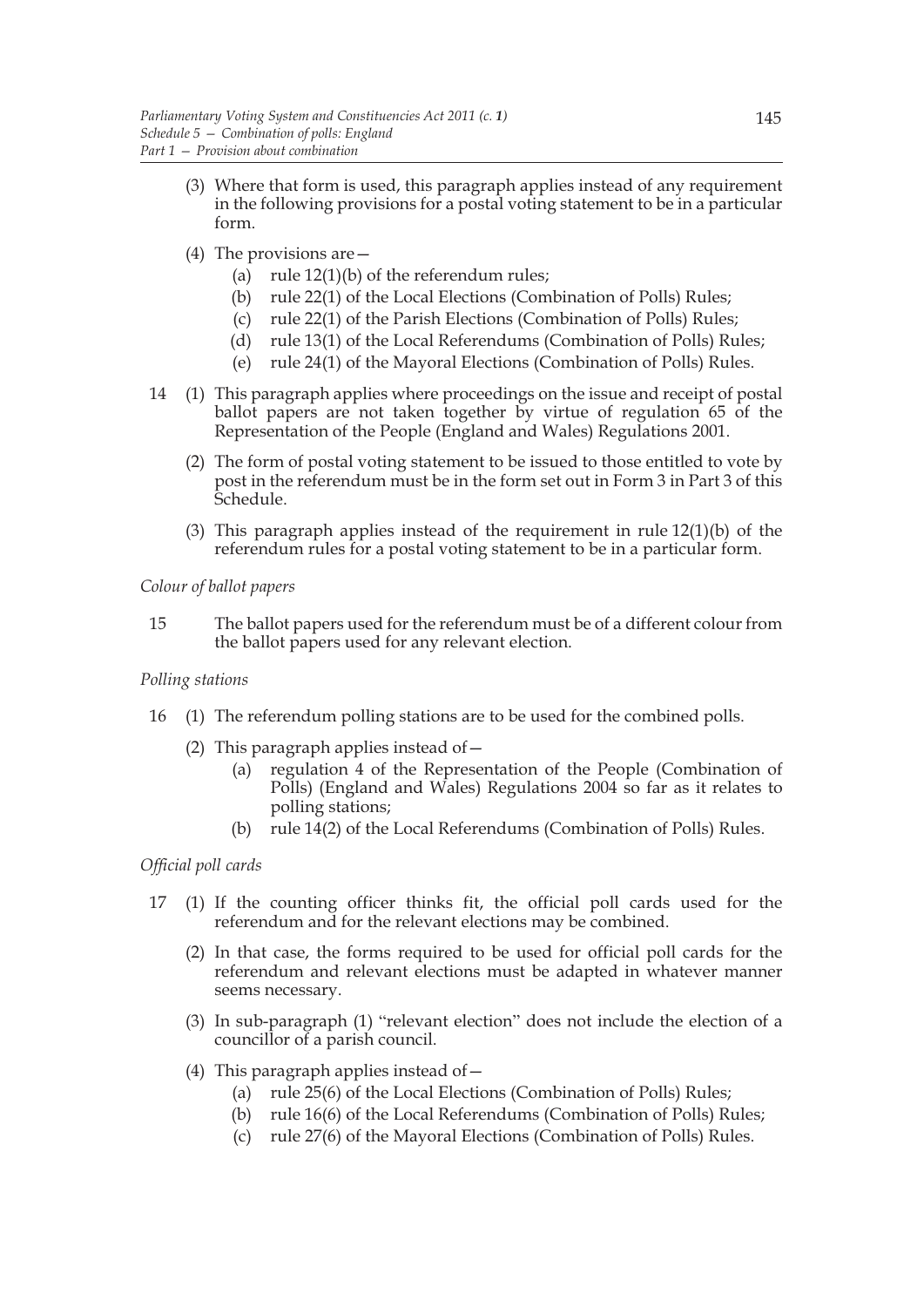#### *Ballot boxes*

- 18 (1) If the counting officer thinks fit, the same ballot box may be used at the polls for the referendum and the relevant elections.
	- (2) Where separate ballot boxes are used, each must be clearly marked to show—
		- (a) the poll to which it relates, and
		- (b) the colour of ballot papers that should be placed in it.
	- (3) This paragraph applies instead of  $-$ 
		- (a) rule 26(2) and (7) of the Local Elections (Combination of Polls) Rules;
		- (b) rule 26(2) and (7) of the Parish Elections (Combination of Polls) Rules;
		- (c) rule 17(2) and (7) of the Local Referendums (Combination of Polls) Rules;
		- (d) rule 28(2) and (7) of the Mayoral Elections (Combination of Polls) Rules.

### *Form of corresponding number lists provided to polling stations*

- 19 (1) If the counting officer thinks fit, the lists to be provided under the following provisions may be combined in the form set out in Form 4 in Part 3 of this Schedule—
	- (a) rule 17(3)(d) of the referendum rules;
	- (b) rule 26(4)(d) of the Local Elections (Combination of Polls) Rules;
	- (c) rule 26(4)(d) of the Parish Elections (Combination of Polls) Rules;
	- (d) rule 17(4)(d) of the Local Referendums (Combination of Polls) Rules;
	- (e) rule 28(4)(d) of the Mayoral Elections (Combination of Polls) Rules.
	- (2) In that case, this paragraph applies instead of the second sentence in rule 17(3) of the referendum rules.

### *Ballot paper displayed in polling stations*

20 The large version of the ballot paper displayed inside the polling station under rule 17(4)(a) of the referendum rules must be of the same colour as the ballot papers to be used for the referendum.

### *Guidance to be exhibited inside and outside polling stations*

- 21 (1) A notice in the form set out in Form 5 in Part 3 of this Schedule, giving directions for the guidance of voters in voting, must be printed in conspicuous characters and exhibited inside and outside every polling station.
	- (2) This paragraph applies instead of  $-$ 
		- (a) rule 17(6) of the referendum rules;
		- (b) rule 26(8) of the Local Elections (Combination of Polls) Rules;
		- (c) rule 26(8) of the Parish Elections (Combination of Polls) Rules;
		- (d) rule 17(8) of the Local Referendums (Combination of Polls) Rules;
		- (e) rule 28(8) of the Mayoral Elections (Combination of Polls) Rules.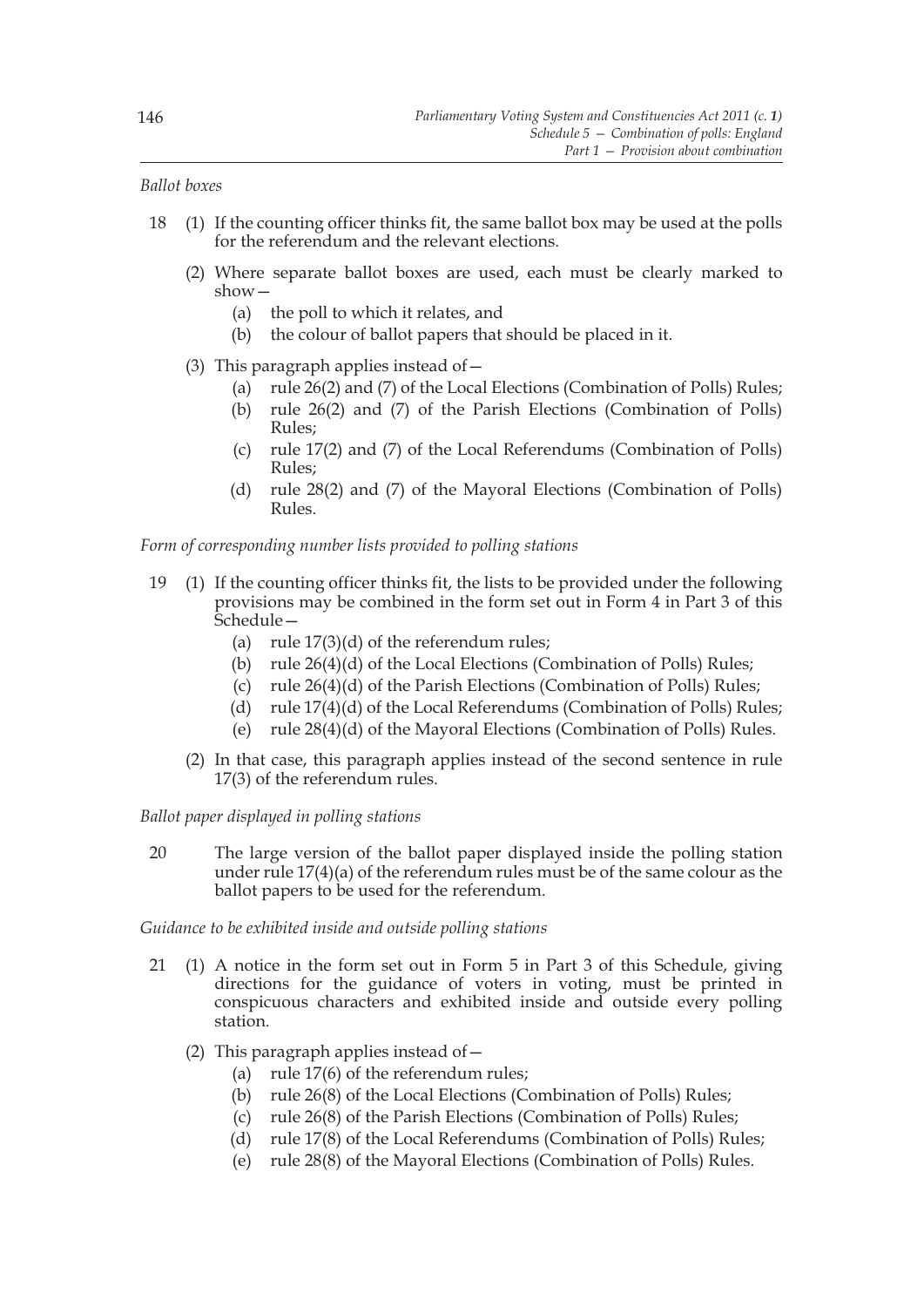*Guidance to be exhibited in each polling station compartment*

- 22 (1) A notice in the form set out in Form 6 in Part 3 of this Schedule, giving directions for the guidance of voters in voting, must be exhibited in every compartment of every polling station.
	- (2) This paragraph applies instead of  $-$ 
		- (a) rule 17(7) of the referendum rules;
		- (b) rule 26(10) of the Local Elections (Combination of Polls) Rules;
		- (c) rule 26(10) of the Parish Elections (Combination of Polls) Rules;
		- (d) rule 17(10) of the Local Referendums (Combination of Polls) Rules;
		- (e) rule 28(10) of the Mayoral Elections (Combination of Polls) Rules.

*Notice of appointment of polling and counting agents*

- 23 (1) A notice required to be given to a returning officer for a relevant election under any of the following provisions is to be given instead to the counting officer for the voting area in which the relevant election is to be held—
	- (a) rule 27(5), (7) or (8) of the Local Elections (Combination of Polls) Rules;
	- (b) rule 27(5) or (7) of the Parish Elections (Combination of Polls) Rules;
	- (c) rule 29(7), (9) or (10) of the Mayoral Elections (Combination of Polls) Rules.
	- (2) This paragraph applies instead of  $-$ 
		- (a) rule 27(6) of the Local Elections (Combination of Polls) Rules;
		- (b) rule 27(6) of the Parish Elections (Combination of Polls) Rules;
		- (c) rule 29(8) of the Mayoral Elections (Combination of Polls) Rules.

#### THE POLL

### *Admission to the polling station*

24 Rule 21(1) of the referendum rules has effect as if the persons listed there included persons who would be entitled to be admitted to the polling station for any relevant election if the poll for that relevant election were held on its own.

*Voting by persons on duty on day of poll*

- 25 (1) Paragraph 2(5) of Schedule 3 has effect as if in the words after paragraph (b) the reference to any polling station were to any polling station in the same voting area as the allotted polling station.
	- (2) A certificate as to employment on duty on the day of the poll for the referendum must be in the form set out in Form 7 in Part 3 of this Schedule.
	- (3) Sub-paragraph (2) applies instead of rule  $21(4)(b)$  of the referendum rules.

### *Questions put to voters: local referendums*

26 The Table in rule 26 of the Local Referendums (Combination of Polls) Rules has effect as if for "this referendum", in each place, there were substituted "this (*specify local authority*) referendum".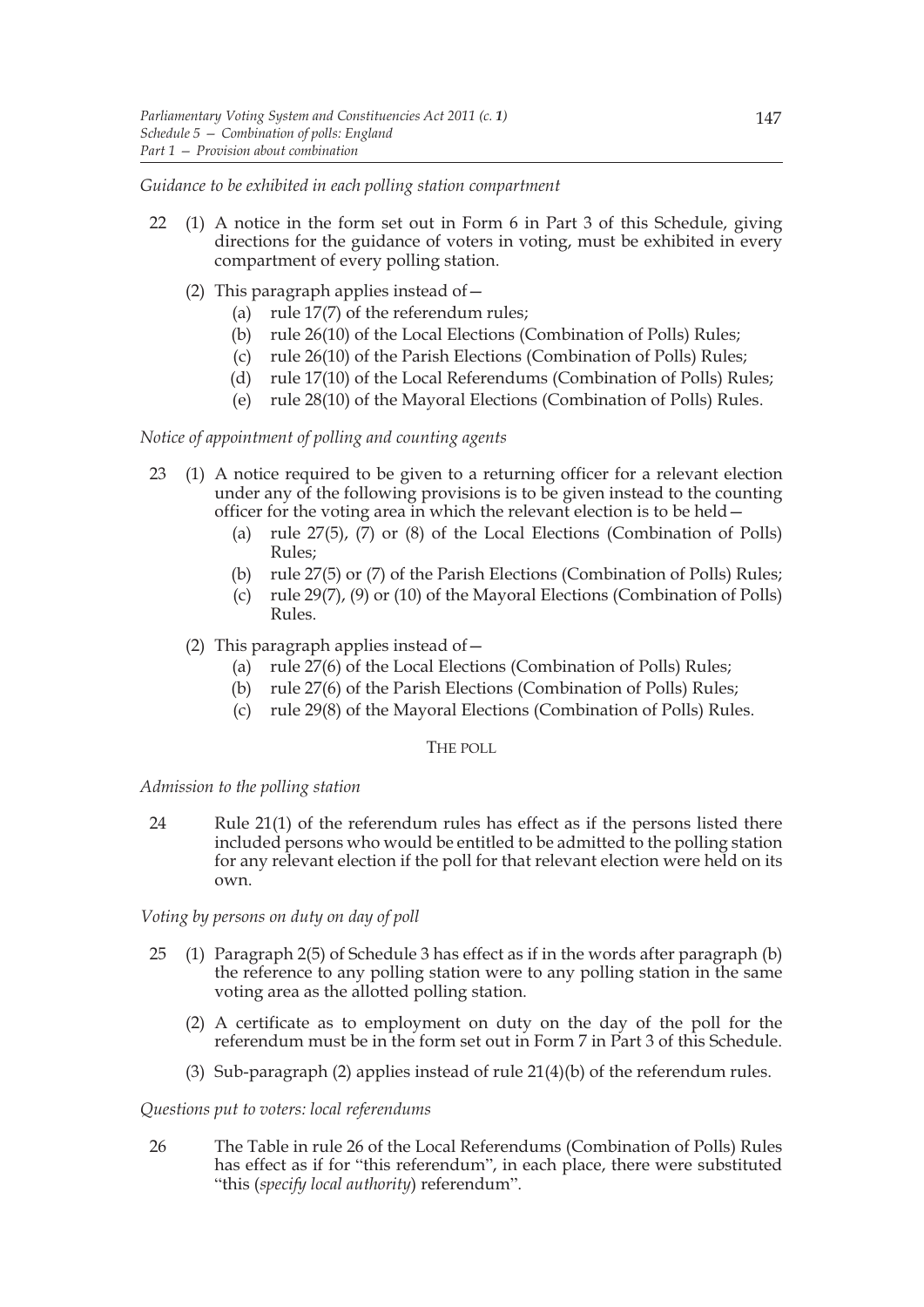*Voting procedure: copies of registers and absent voters lists*

- 27 (1) If the counting officer thinks fit, the same copy of the register of electors may be used under the following provisions for the purposes of the referendum and the relevant elections—
	- (a) rule 28(2) of the referendum rules;
	- (b) rule 35(1) of the Local Elections (Combination of Polls) Rules;
	- (c) rule 35(1) of the Parish Elections (Combination of Polls) Rules;
	- (d) rule 28(1) of the Local Referendums (Combination of Polls) Rules;
	- (e) rule 37(1) of the Mayoral Elections (Combination of Polls) Rules.
	- (2) Sub-paragraphs (3) and (4) apply where the same copy of the register is used as mentioned in sub-paragraph (1).
	- (3) In a case where a ballot paper is delivered at the same time in respect of the referendum and each relevant election, a single mark must be placed in the register against the number of the elector under—
		- (a) rule  $28(2)(c)$  of the referendum rules,
		- (b) rule 35(1)(c) of the Local Elections (Combination of Polls) Rules,
		- (c) rule 35(1)(c) of the Parish Elections (Combination of Polls) Rules,
		- (d) rule 28(1)(c) of the Local Referendums (Combination of Polls) Rules, and
		- (e) rule 37(1)(c) of the Mayoral Elections (Combination of Polls) Rules.
	- (4) In any other case, a mark must be placed in the register against the number of the elector identifying the poll to which each ballot paper delivered relates.
	- (5) In the case of an elector who is added to the register in pursuance of a notice issued under section 13B(3B) or (3D) of the 1983 Act—
		- (a) references in this paragraph to the copy of the register of electors are to be read as references to the copy of the notice;
		- (b) references to a mark being placed in the register of electors are to be read as references to a mark being made on the copy of the notice.
	- (6) This paragraph applies instead of  $-$ 
		- (a) rule 35(6) of the Local Elections (Combination of Polls) Rules;
		- (b) rule 35(6) of the Parish Elections (Combination of Polls) Rules;
		- (c) rule 28(6) of the Local Referendums (Combination of Polls) Rules;
		- (d) rule 37(6) of the Mayoral Elections (Combination of Polls) Rules.
- 28 (1) If the counting officer thinks fit, the counting officer may require the relevant registration officer to produce a combined list of proxies for the referendum and the relevant elections.
	- (2) The following provisions apply where the lists are combined and a person applies for a ballot paper as proxy.
	- (3) Immediately before delivery of the ballot paper the list of proxies must be marked in a way that identifies—
		- (a) the proxy,
		- (b) the elector for whom the proxy is applying for the ballot paper, and
		- (c) the referendum or relevant election to which the ballot paper relates.
	- (4) Sub-paragraph (3) applies instead of—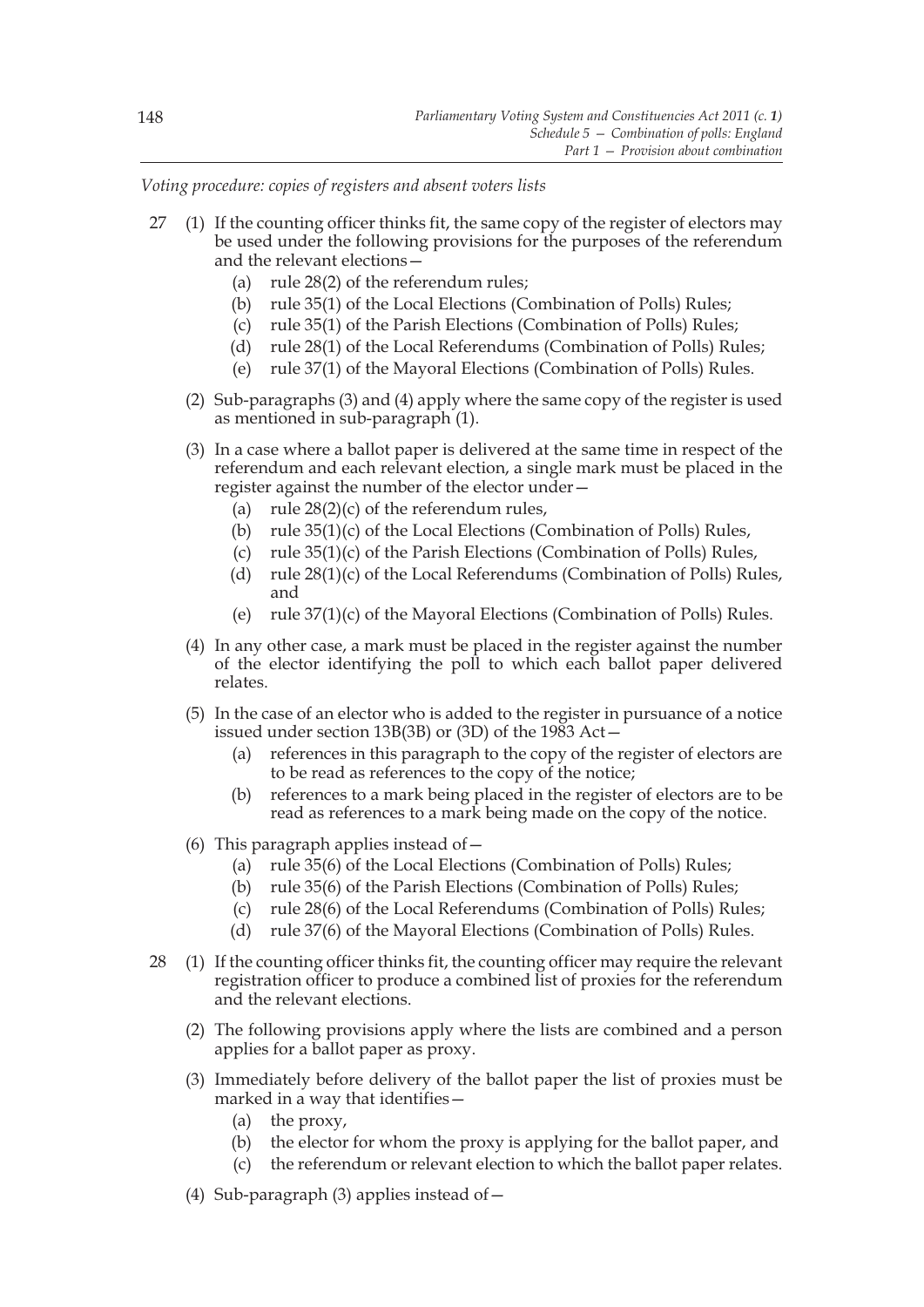- (a) rule 28(2)(d) of the referendum rules;
- (b) rule 35(1)(d) of the Local Elections (Combination of Polls) Rules;
- (c) rule 35(1)(d) of the Parish Elections (Combination of Polls) Rules;
- (d) rule 28(1)(d) of the Local Referendums (Combination of Polls) Rules;
- (e) rule 37(1)(d) of the Mayoral Elections (Combination of Polls) Rules.
- 29 (1) This paragraph applies where proceedings on the issue and receipt of postal ballot papers are taken together by virtue of regulation 65 of the Representation of the People (England and Wales) Regulations 2001.
	- (2) If the counting officer thinks fit, the counting officer may require the relevant registration officer to produce a combined postal voters list and a combined proxy postal voters list for the referendum and the relevant elections.

#### *List of votes marked by presiding officer*

- 30 (1) If the counting officer thinks fit, a single list of votes marked by the presiding officer may be used for the purposes of the referendum and the relevant elections.
	- (2) Where a person's entry in that list does not relate to the referendum and each relevant election the entry must—
		- (a) indicate whether it relates to the referendum, and
		- (b) identify any relevant election to which it relates.
	- (3) In this paragraph "list of votes marked by the presiding officer" means a list compiled under—
		- (a) rule 30(4) of the referendum rules,
		- (b) rule 36(2) of the Local Elections (Combination of Polls) Rules,
		- (c) rule 36(2) of the Parish Elections (Combination of Polls) Rules,
		- (d) rule 29(2) of the Local Referendums (Combination of Polls) Rules, or
		- (e) rule 38(2) of the Mayoral Elections (Combination of Polls) Rules.
	- (4) This paragraph applies instead of  $-$ 
		- (a) rule 36(4) of the Local Elections (Combination of Polls) Rules;
		- (b) rule 36(4) of the Parish Elections (Combination of Polls) Rules;
		- (c) rule 29(4) of the Local Referendums (Combination of Polls) Rules;
		- (d) rule 38(5) of the Mayoral Elections (Combination of Polls) Rules.

#### *Declaration to be made by the companion of a voter with disabilities*

- 31 (1) A declaration made by the companion of a voter with disabilities must be in the form set out in Form 8 in Part 3 of this Schedule.
	- (2) In this paragraph "declaration made by the companion of a voter with disabilities" means a declaration made by a companion under—
		- (a) rule 31 of the referendum rules,
		- (b) rule 37 of the Local Elections (Combination of Polls) Rules,
		- (c) rule 37 of the Parish Elections (Combination of Polls) Rules,
		- (d) rule 30 of the Local Referendums (Combination of Polls) Rules, or
		- (e) rule 39 of the Mayoral Elections (Combination of Polls) Rules.
	- (3) This paragraph applies instead of  $-$ 
		- (a) rule  $31(5)(a)$  of the referendum rules;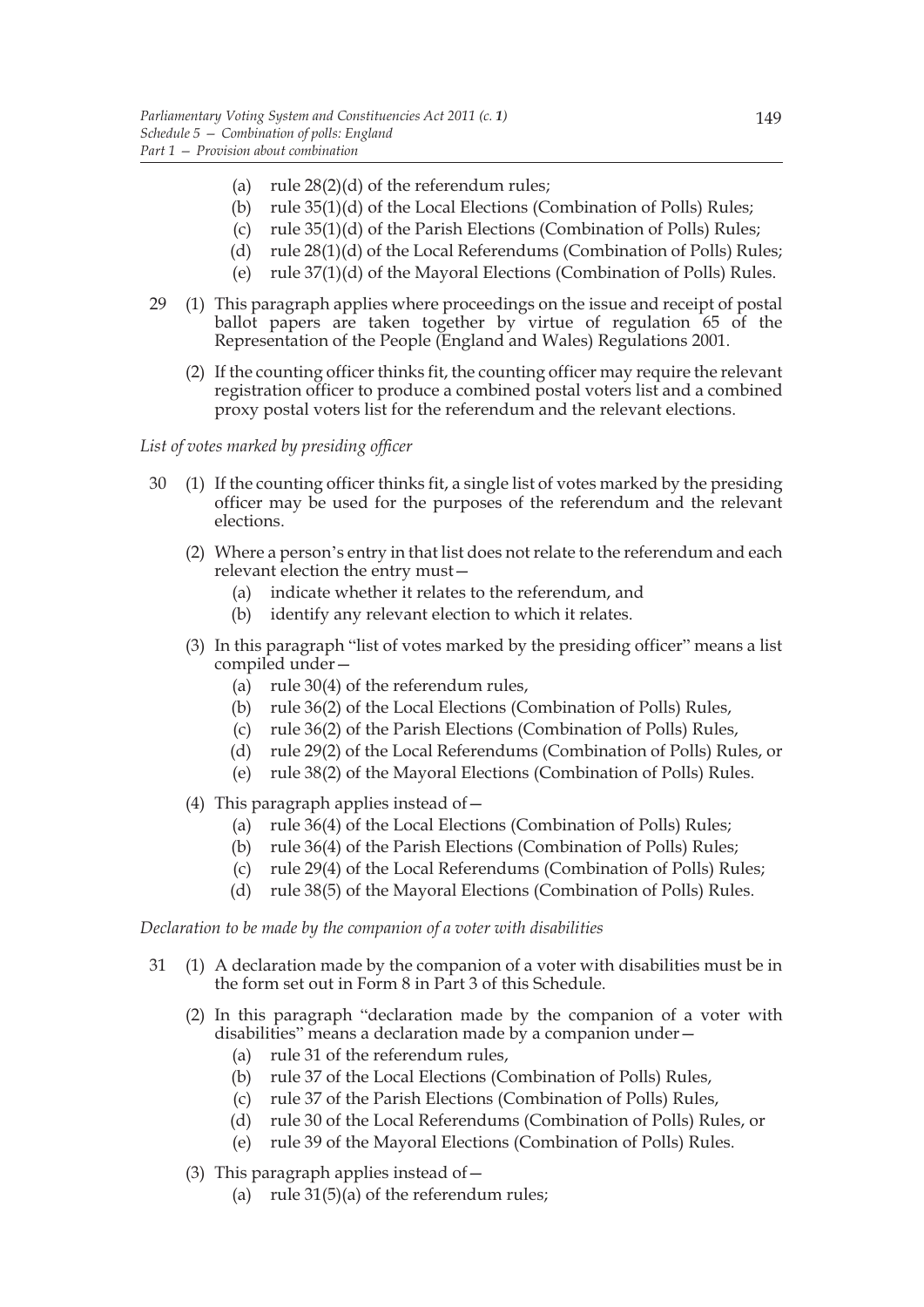- (b) rule 37(7)(a) of the Local Elections (Combination of Polls) Rules;
- (c) rule 37(7)(a) of the Parish Elections (Combination of Polls) Rules;
- (d) rule 30(7)(a) of the Local Referendums (Combination of Polls) Rules;
- (e) rule 39(8)(a) of the Mayoral Elections (Combination of Polls) Rules.

# *List of voters with disabilities assisted by companions*

- 32 (1) If the counting officer thinks fit, a single list of voters with disabilities assisted by companions may be used for the purposes of the referendum and the relevant elections.
	- (2) Where a person's entry in that list does not relate to the referendum and each relevant election the entry must—
		- (a) indicate whether it relates to the referendum, and
		- (b) identify any relevant election to which it relates.
	- (3) In this paragraph "list of voters with disabilities assisted by companions" means a list compiled under—
		- (a) rule 31(8) of the referendum rules,
		- (b) rule 37(4) of the Local Elections (Combination of Polls) Rules,
		- (c) rule 37(4) of the Parish Elections (Combination of Polls) Rules,
		- (d) rule 30(4) of the Local Referendums (Combination of Polls) Rules, or
		- (e) rule 39(4) of the Mayoral Elections (Combination of Polls) Rules.
	- (4) This paragraph applies instead of  $-$ 
		- (a) rule 37(6) of the Local Elections (Combination of Polls) Rules;
		- (b) rule 37(6) of the Parish Elections (Combination of Polls) Rules;
		- (c) rule 30(6) of the Local Referendums (Combination of Polls) Rules;
		- (d) rule 39(7) of the Mayoral Elections (Combination of Polls) Rules.

*Tendered votes list*

- 33 (1) If the counting officer thinks fit, a single tendered votes list may be used for the purposes of the referendum and the relevant elections.
	- (2) Where a person's entry in that list does not relate to the referendum and each relevant election the entry must—
		- (a) indicate whether it relates to the referendum, and
		- (b) identify any relevant election to which it relates.
	- (3) In this paragraph "tendered votes list" means a list compiled under—
		- (a) rule 33(7) of the referendum rules,
		- (b) rule 39(2) of the Local Elections (Combination of Polls) Rules,
		- (c) rule 39(2) of the Parish Elections (Combination of Polls) Rules,
		- (d) rule 32(2) of the Local Referendums (Combination of Polls) Rules, or
		- (e) rule 41(2) of the Mayoral Elections (Combination of Polls) Rules.
	- (4) This paragraph applies instead of  $-$ 
		- (a) rule 39(3) of the Local Elections (Combination of Polls) Rules;
		- (b) rule 39(3) of the Parish Elections (Combination of Polls) Rules;
		- (c) rule 32(3) of the Local Referendums (Combination of Polls) Rules;
		- (d) rule 41(3) of the Mayoral Elections (Combination of Polls) Rules.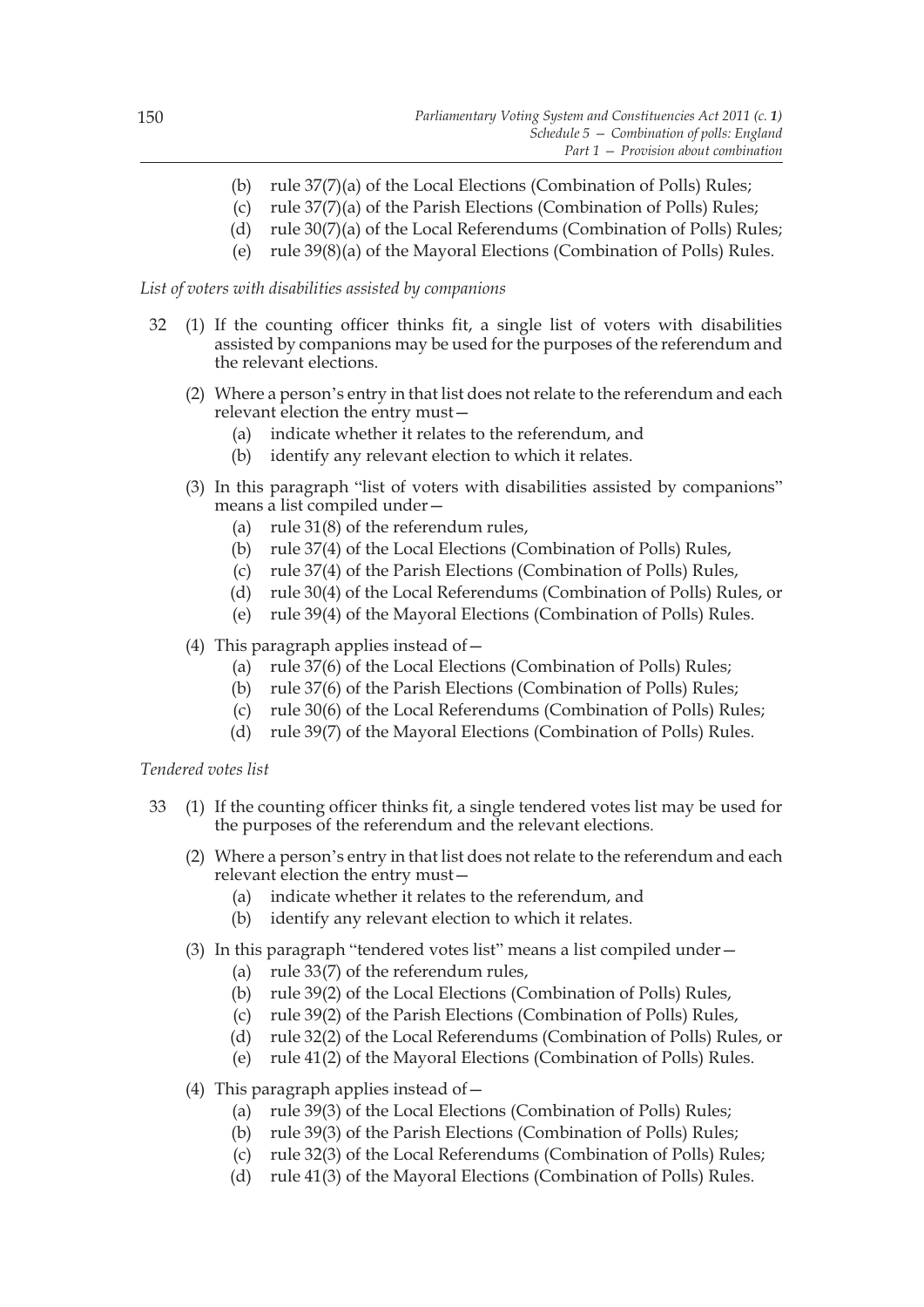#### *Lists relating to correction of errors on day of poll*

- 34 (1) If the counting officer thinks fit, a single list of persons to whom ballot papers are delivered in consequence of late alterations to the register may be used for the purposes of the referendum and the relevant elections.
	- (2) Where a person's entry in that list does not relate to the referendum and each relevant election the entry must—
		- (a) indicate whether it relates to the referendum, and
		- (b) identify any relevant election to which it relates.
	- (3) In this paragraph "list of persons to whom ballot papers are delivered in consequence of late alterations to the register" means a list compiled under—
		- (a) rule 36 of the referendum rules,
		- (b) rule 41(1) of the Local Elections (Combination of Polls) Rules,
		- (c) rule 41(1) of the Parish Elections (Combination of Polls) Rules,
		- (d) rule 34(1) of the Local Referendums (Combination of Polls) Rules, or
		- (e) rule 43(1) of the Mayoral Elections (Combination of Polls) Rules.
	- (4) This paragraph applies instead of  $-$ 
		- (a) rule 41(2) of the Local Elections (Combination of Polls) Rules;
		- (b) rule 41(2) of the Parish Elections (Combination of Polls) Rules;
		- (c) rule 34(2) of the Local Referendums (Combination of Polls) Rules;
		- (d) rule 43(2) of the Mayoral Elections (Combination of Polls) Rules.

#### *Notice of adjournment in case of riot*

- 35 In the following provisions, references to a returning officer are to be read as references to the counting officer—
	- (a) rule 42(1) of the Local Elections (Combination of Polls) Rules;
	- (b) rule 42(1) of the Parish Elections (Combination of Polls) Rules;
	- (c) rule 44(1) of the Mayoral Elections (Combination of Polls) Rules.

#### *Procedure on close of poll*

- 36 (1) In rule 38(1) of the referendum rules the reference to polling agents includes a reference to polling agents appointed for the purposes of any relevant election.
	- (2) A packet made up under rule  $38(1)(b)$ , (c) or (f) of the referendum rules may not be combined with a packet made up under a corresponding provision of the rules governing any relevant election.
	- (3) The ballot paper account prepared under rule 38(6) of the referendum rules may not be combined with the ballot paper account for any relevant election.
- 37 (1) In the following provisions, references to a returning officer are to be read as references to the counting officer—
	- (a) rule 43(1) of the Local Elections (Combination of Polls) Rules;
	- (b) rule 43(1) of the Parish Elections (Combination of Polls) Rules;
	- (c) rule 45(1) of the Mayoral Elections (Combination of Polls) Rules.
	- (2) This paragraph applies instead of  $-$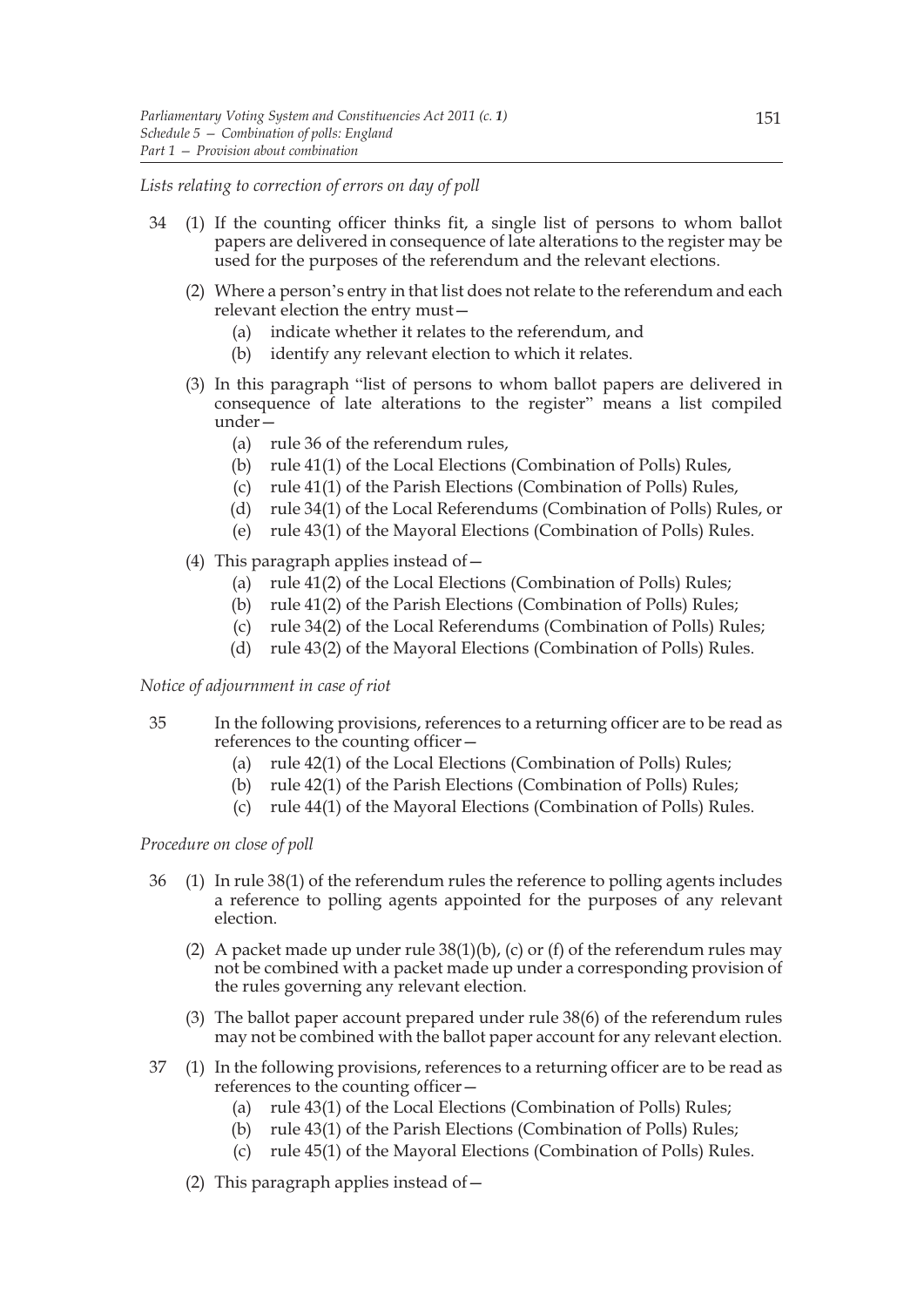- (a) rule 43(3) of the Local Elections (Combination of Polls) Rules;
- (b) rule 43(3) of the Parish Elections (Combination of Polls) Rules;
- (c) rule 45(3) of the Mayoral Elections (Combination of Polls) Rules.

#### COUNTING OF VOTES

*Attendance and arrangements for counting*

- 38 (1) The counting officer must make arrangements for counting the ballot papers and carrying out the other functions conferred by paragraph 42 in the presence of the counting agents.
	- (2) The counting officer must give the counting agents notice in writing of the time and place at which the proceedings under paragraph 42 will begin.
	- (3) A person may be present at the proceedings under paragraph 42 only if  $-$ 
		- (a) the person is entitled to be present at the counting of the votes for the referendum or a relevant election, or
		- (b) the person is permitted by the counting officer to attend.
	- (4) The counting officer may give a person permission under subparagraph  $(3)(b)$  only if  $-$ 
		- (a) the officer is satisfied that the person's attendance will not impede the efficient conduct of the proceedings, and
		- (b) the officer has consulted the referendum agents and election agents or thought it impracticable to do so.
	- (5) The counting officer must give the counting agents—
		- (a) whatever reasonable facilities for overseeing the proceedings, and
		- (b) whatever information with respect to the proceedings,

the officer can give them consistently with the orderly conduct of the proceedings and the discharge of the officer's duties.

- 39 Rule 39(1) of the referendum rules (arrangements for the counting of votes in the referendum) has effect with the omission of the words "after the close of the poll".
- 40 (1) The returning officer for a relevant election must make arrangements for counting the votes in the presence of the counting agents for the relevant election as soon as practicable after receiving the ballot papers from the counting officer under paragraph 43.
	- (2) The returning officer must give the counting agents for the relevant election notice in writing of the time and place at which the counting of the votes for the relevant election will begin.
	- (3) A person may be present at the counting of the votes for a relevant election only if—
		- (a) the person is permitted by the returning officer to attend, or
		- (b) the person would be entitled to be present at the counting of votes for the relevant election if it were taken on its own.
	- (4) The returning officer may give a person permission under subparagraph  $(3)(a)$  only if  $-$ 
		- (a) the officer is satisfied that the person's attendance will not impede the efficient counting of the votes, and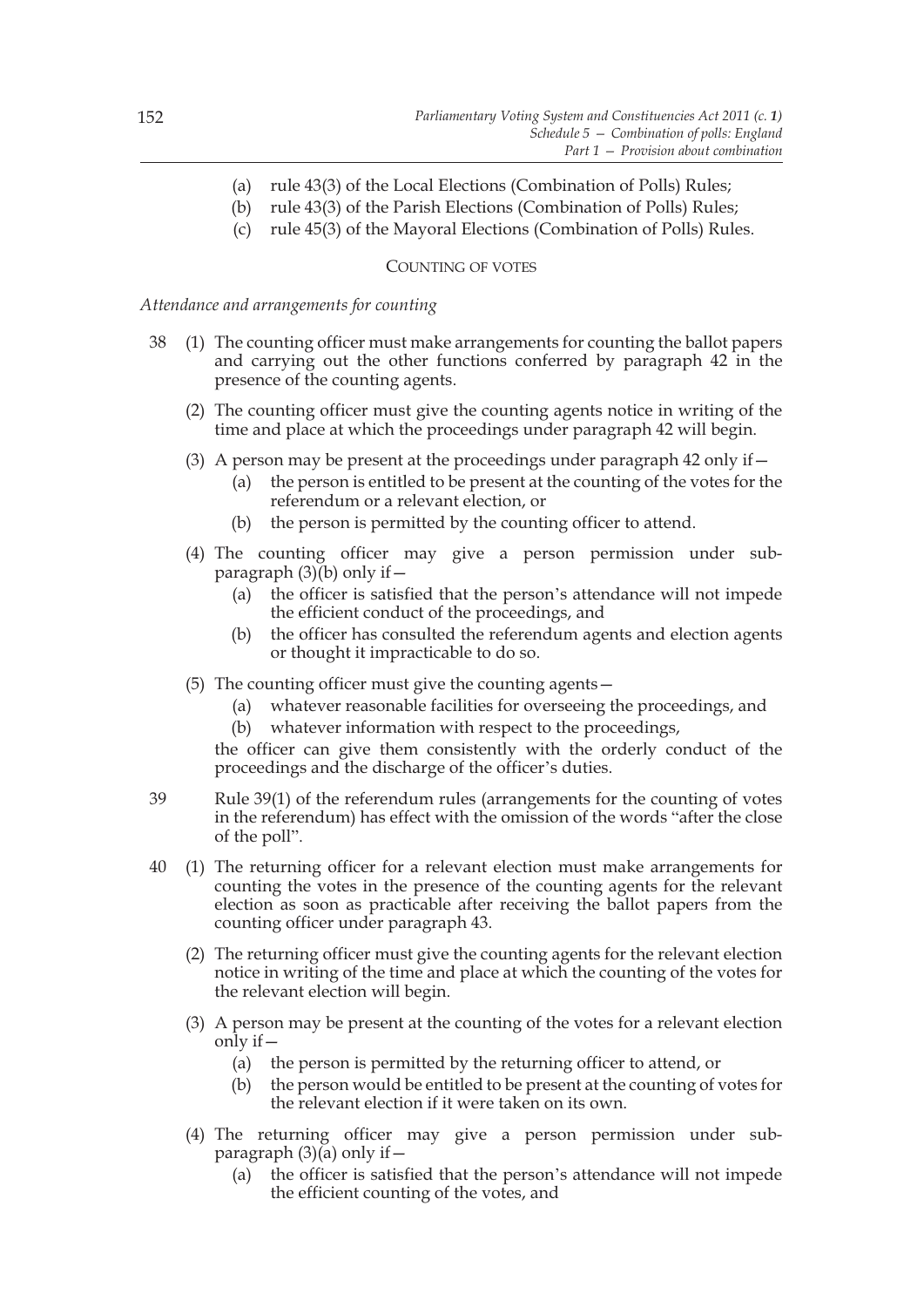- (b) the officer has consulted the election agents or thought it impracticable to do so.
- (5) The returning officer must give the counting agents for the relevant election—
	- (a) whatever reasonable facilities for overseeing the proceedings, and
	- (b) whatever information with respect to the proceedings,

the officer can give them consistently with the orderly conduct of the proceedings and the discharge of the officer's duties.

- (6) In particular, where the votes are counted by sorting the ballot papers into lots according to the votes marked on them and then counting the number of ballot papers in each lot, the counting agents for the relevant election are entitled to satisfy themselves that the ballot papers are correctly sorted.
- 41 Paragraphs 38 and 40 apply instead of—
	- (a) rule 44 of the Local Elections (Combination of Polls) Rules;
	- (b) rule 44 of the Parish Elections (Combination of Polls) Rules;
	- (c) rule 37 of the Local Referendums (Combination of Polls) Rules;
	- (d) rule 46 of the Mayoral Elections (Combination of Polls) Rules.

*Counting and separation of ballot papers by counting officer*

- 42 (1) As soon as practicable after the close of the poll the counting officer must—
	- (a) in the presence of the counting agents, open the ballot boxes and count and record separately the number of ballot papers relating to the referendum and each relevant election;
	- (b) where proceedings on the issue and receipt of postal ballot papers for the referendum and the relevant elections are taken together, count the postal ballot papers that have been duly returned for the referendum and the relevant elections and record separately the number relating to each;
	- (c) where proceedings on the issue and receipt of postal ballot papers for the referendum and the relevant elections are not taken together, count the postal ballot papers that have been duly returned for the referendum and record the number;
	- (d) separate ballot papers relating to the referendum and those relating to each relevant election.
	- (2) Rule 40(3) of the referendum rules applies for the purposes of any combined polls; but where proceedings on the issue and receipt of postal ballot papers are not taken together by virtue of regulation 65 of the Representation of the People (England and Wales) Regulations 2001, a reference in rule 40(3) to a counting officer is to be read in relation to the return of ballot papers for a relevant election as a reference to the returning officer for that relevant election.
	- (3) The counting officer must not count any tendered ballot papers.
	- (4) The counting officer, while counting and recording the number of ballot papers, must—
		- (a) keep the ballot papers with their faces upwards, and
		- (b) take all proper precautions for preventing anyone from seeing the numbers or other unique identifying marks printed on the back of the papers.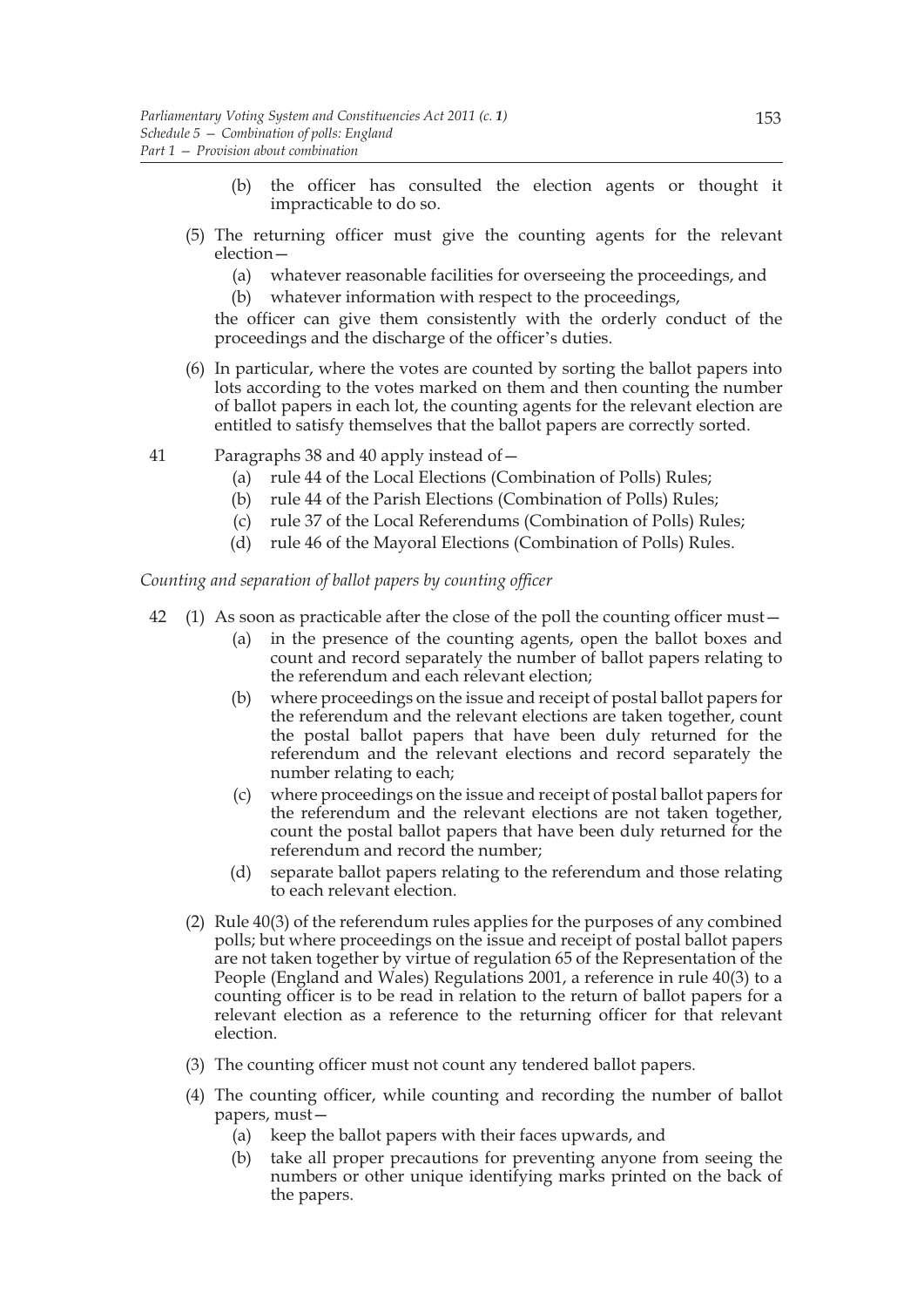- (5) The counting officer must, in the presence of the referendum agents and the election agents for the relevant elections—
	- (a) verify each ballot paper account by comparing it with the number of ballot papers recorded by the officer, and the unused and spoilt ballot papers in the officer's possession and the tendered votes list (opening and resealing the packets containing the unused and spoilt ballot papers and the tendered votes list);
	- (b) draw up a separate statement as to the result of the verification in relation to each poll.
- (6) An election agent for a relevant election may copy the statement relating to that relevant election.
- (7) A counting agent for the referendum present at the verification may copy the statement relating to the referendum.
- (8) Once the statement relating to the referendum is drawn up, the counting officer must—
	- (a) in the case of a voting area in a region for which a Regional Counting Officer is appointed, inform the Regional Counting Officer of the contents of the statement;
	- (b) in the case of any other voting area, inform the Chief Counting Officer of the contents of the statement.
- (9) Rule 40 of the referendum rules does not apply (except for the purposes of sub-paragraph (2) above).

### *Delivery of ballot papers etc to returning officers*

- 43 (1) The counting officer must deliver or cause to be delivered to the returning officer for a relevant election the ballot papers for the relevant election.
	- (2) The counting officer must also deliver or cause to be delivered to the returning officer—
		- (a) the ballot paper accounts and the statement as to the result of the verification of the ballot paper accounts for the relevant election;
		- (b) the packets of unused and spoilt ballot papers for the relevant election;
		- (c) the packets of tendered ballot papers for the relevant election;
		- (d) the packets of certificates as to employment on duty on the day of the poll for the relevant election.
	- (3) If the counting officer has not begun to count the votes given on the referendum ballot papers by the time the statements as to the result of the verification of the ballot paper accounts in relation to all the polls are prepared—
		- (a) those ballot papers must be sealed into packets, each of which must be endorsed with a description of its contents, and
		- (b) the packets may not be opened until the counting officer begins dealing with the ballot papers in those packets under paragraph 44(1).
	- (4) If, in respect of a relevant election, none of the ballot papers have been delivered under sub-paragraph (1) by the time the statements as to the result of the verification of the ballot paper accounts in relation to all the polls are prepared—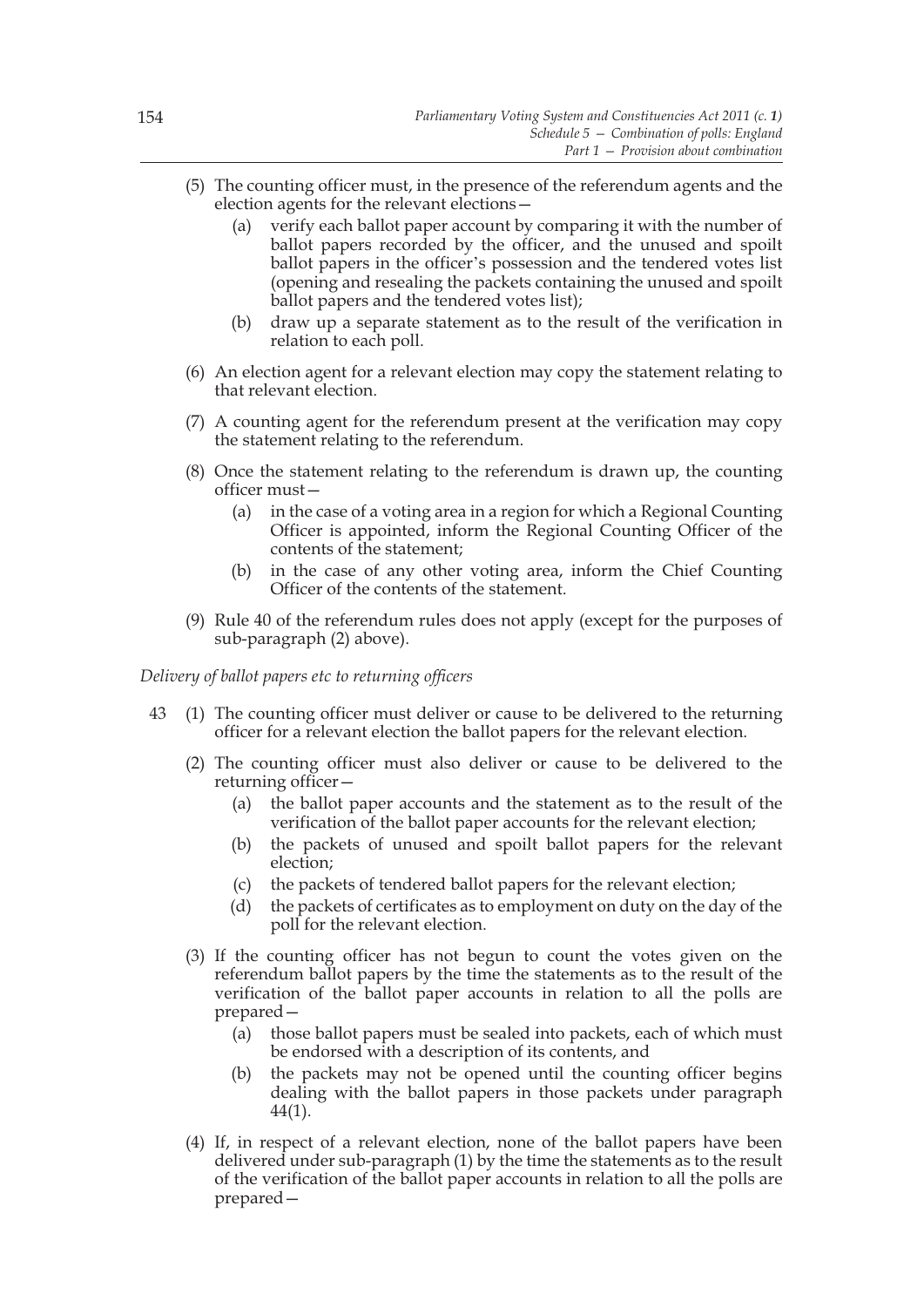- (a) the ballot papers for that election must be sealed into packets, each of which must be endorsed with a description of its contents, and
- (b) the packets may not be opened until the returning officer begins dealing with the ballot papers in those packets under paragraph 44(3).

#### *Counting of votes*

- 44 (1) The counting officer must count the votes given on the ballot papers for the referendum, but must not do so until—
	- (a) in the case of postal ballot papers, they have been mixed with the ballot papers from at least one ballot box;
	- (b) in the case of ballot papers from a ballot box, they have been mixed with the ballot papers from at least one other ballot box.
	- (2) Where proceedings on the issue and receipt of postal ballot papers for a relevant election are not taken together with those for the referendum and any other relevant elections, the returning officer for the relevant election must count the postal ballot papers that have been duly returned and record the number counted.
	- (3) The returning officer for a relevant election must count the votes given on the ballot papers for the relevant election, but must not do so until—
		- (a) in the case of postal ballot papers, they have been mixed with the ballot papers from at least one ballot box;
		- (b) in the case of ballot papers from a ballot box, they have been mixed with the ballot papers from at least one other ballot box.
	- (4) The counting or returning officer, while counting the votes, must—
		- (a) keep the ballot papers with their faces upwards, and
		- (b) take all proper precautions for preventing anyone from seeing the numbers or other unique identifying marks printed on the back of the papers.
	- (5) The counting or returning officer must so far as practicable proceed continuously with the counting of votes, allowing only time for refreshment, except that—
		- (a) the officer may exclude the whole or any part of the period between 7 pm and 9 am on the next day;
		- (b) the officer may exclude a day mentioned in rule 2(1) of the referendum rules.
	- (6) During the time so excluded the counting or returning officer must—
		- (a) place the ballot papers and other documents relating to the referendum or relevant election under the officer's own seal and the seals of any of the counting agents who want to affix their seals, and
		- (b) otherwise take proper precautions for the security of the papers and documents.
	- (7) This paragraph and paragraph 45 apply instead of  $-$ 
		- (a) rule 45 of the Local Elections (Combination of Polls) Rules;
		- (b) rule 45 of the Parish Elections (Combination of Polls) Rules;
		- (c) rule 38 of the Local Referendums (Combination of Polls) Rules;
		- (d) rule 47 of the Mayoral Elections (Combination of Polls) Rules.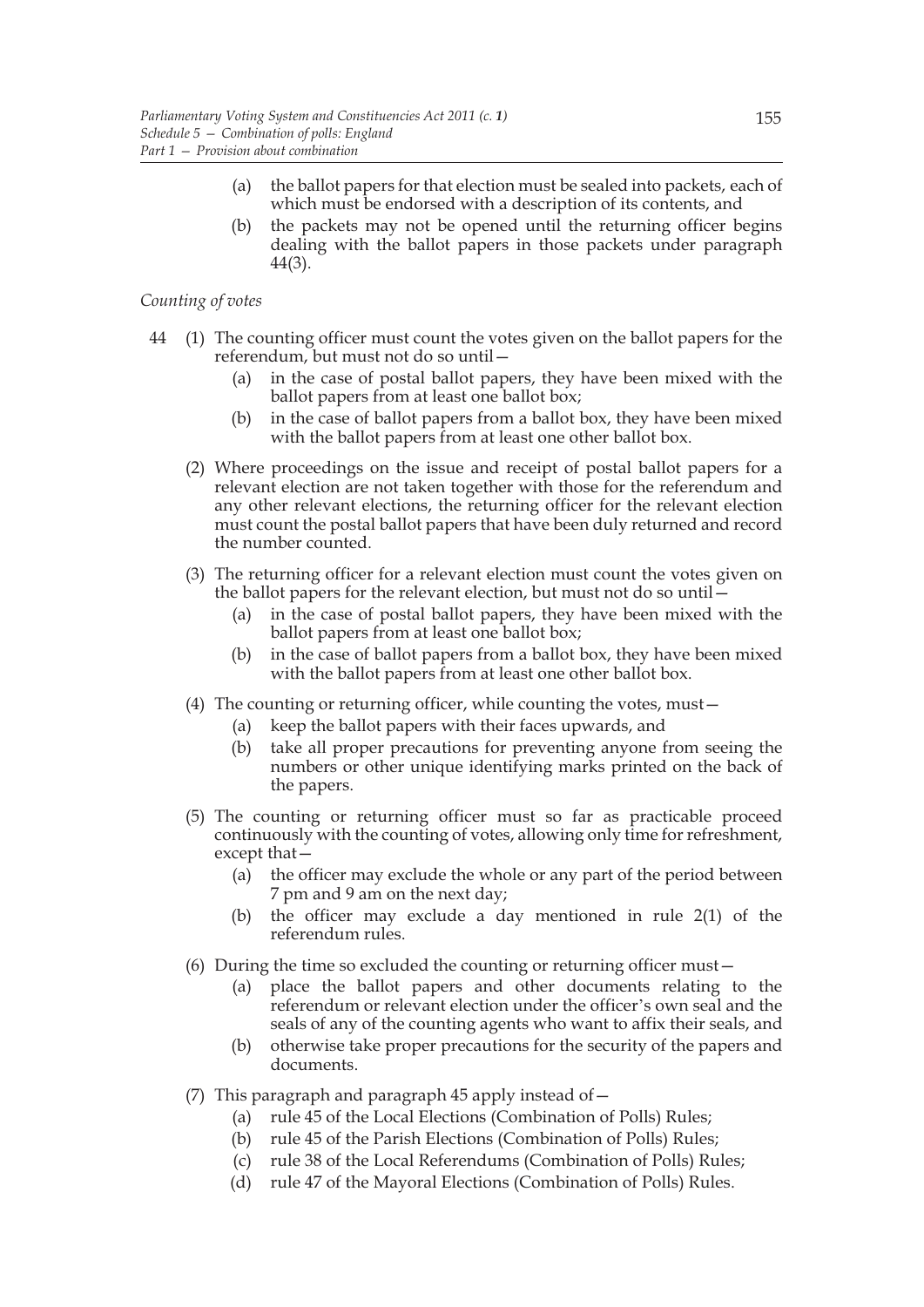#### *Ballot papers placed in wrong ballot box*

45 Where separate ballot boxes are used for the referendum and a relevant election, the placing of a ballot paper in the wrong ballot box does not render it void.

#### DECLARATION OF RESULT

#### *Declaration*

46 The result of the referendum or a relevant election may not be declared until the statement as to the result of the verification of the ballot paper accounts in relation to each poll has been prepared.

#### DISPOSAL OF DOCUMENTS ETC

### *Packets of documents*

- 47 (1) The counting officer may not open the sealed packets of -
	- (a) the completed corresponding number lists for a relevant election, or
	- (b) marked copies of the register of electors (including any marked copy notices issued under section 13B(3B) or (3D) of the 1983 Act), and lists of proxies, for a relevant election.
	- (2) The following provisions have effect as if paragraph (3) were omitted—
		- (a) rule 51 of the Local Elections (Combination of Polls) Rules;
		- (b) rule 51 of the Parish Elections (Combination of Polls) Rules;
		- (c) rule 44 of the Local Referendums (Combination of Polls) Rules;
		- (d) rule 56 of the Mayoral Elections (Combination of Polls) Rules.

### *Delivery and retention of documents*

- 48 (1) Rules 50(1)(a) and 52 of the referendum rules apply to the specified documents.
	- (2) The specified documents are those specified in sub-paragraphs (c), (d) and (f) of paragraph  $(1)$  of  $-$ 
		- (a) rule 52 of the Local Elections (Combination of Polls) Rules;
		- (b) rule 52 of the Parish Elections (Combination of Polls) Rules;
		- (c) rule 45 of the Local Referendums (Combination of Polls) Rules;
		- (d) rule 57 of the Mayoral Elections (Combination of Polls) Rules.
	- (3) Except for the purposes of this paragraph, those rules have effect as if they did not include a reference to the specified documents (and as if paragraph (2) were omitted).
	- (4) Regulation 116(1) of the Representation of the People (England and Wales) Regulations 2001 (S.I. 2001/341) has effect in relation to a relevant election as if the reference to documents forwarded under rule  $55(1)(e)$  of the elections rules were to documents forwarded under rule 50(1)(a) of the referendum rules as applied by this paragraph.
	- (5) Nothing in this paragraph prevents the following provisions from applying to the specified documents—
		- (a) rule 53 of the Local Elections (Combination of Polls) Rules;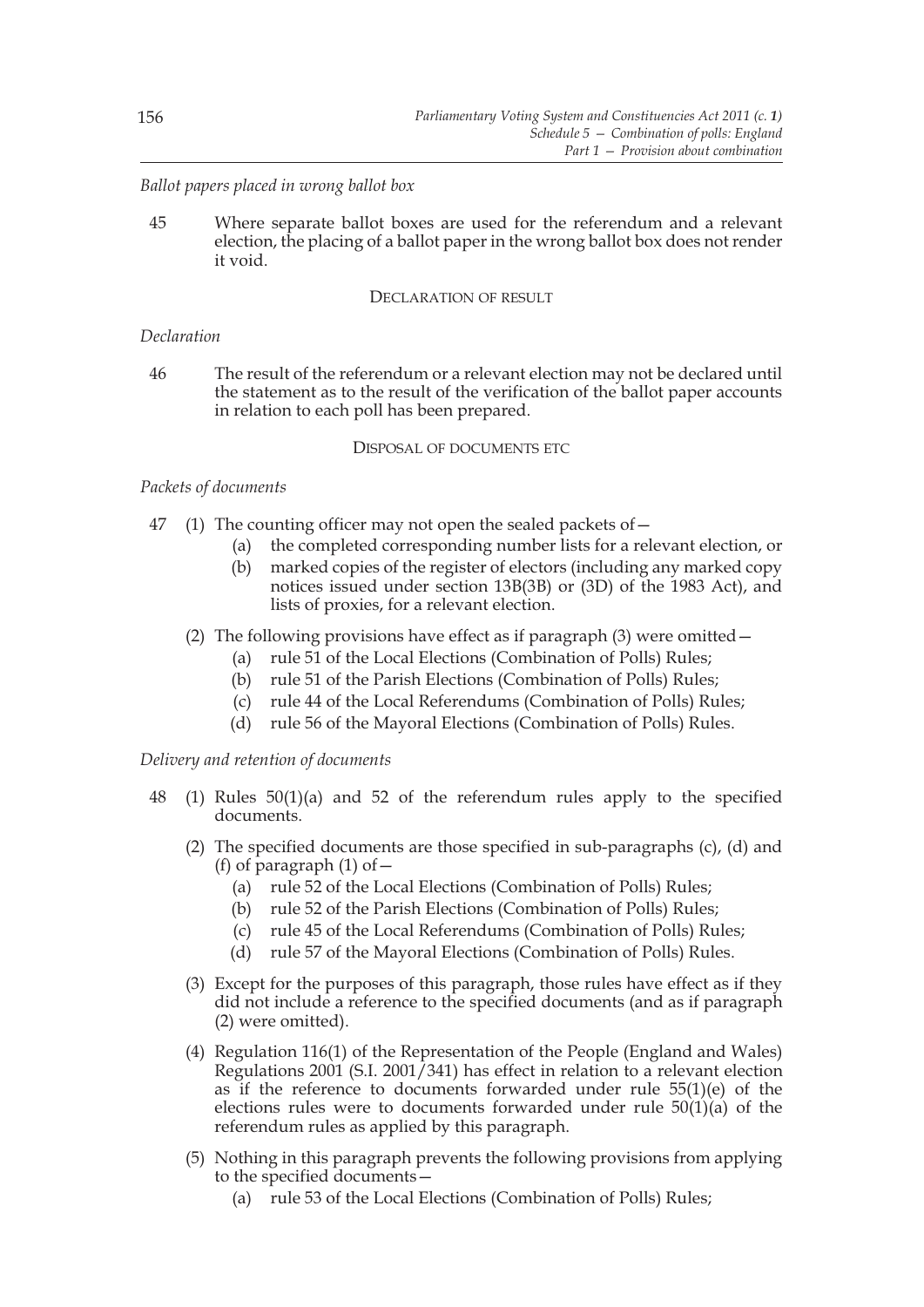- (b) rule 53 of the Parish Elections (Combination of Polls) Rules;
- (c) rule 46 of the Local Referendums (Combination of Polls) Rules;
- (d) rule 58 of the Mayoral Elections (Combination of Polls) Rules.
- (6) Each of the following provisions has effect as if for "by this rule provided" there were substituted "provided by this rule (or a court order)" $-$ 
	- (a) rule 53(8) of the Local Elections (Combination of Polls) Rules;
	- (b) rule 53(8) of the Parish Elections (Combination of Polls) Rules;
	- (c) rule 46(9) of the Local Referendums (Combination of Polls) Rules;
	- (d) rule 58(9) of the Mayoral Elections (Combination of Polls) Rules.
- (7) Rule 45(1) of the Local Referendums (Combination of Polls) Rules has effect as if the words "Where" and "is the relevant returning or counting officer, he" were omitted.

### *Countermand or abandonment of poll on death of candidate*

- 49 (1) The following provisions have effect as if they were modified in accordance with sub-paragraphs  $(2)$  and  $(3)$  -
	- (a) rule 55 of the Local Elections (Combination of Polls) Rules;
	- (b) rule 55 of the Parish Elections (Combination of Polls) Rules;
	- (c) rule 60 of the Mayoral Elections (Combination of Polls) Rules.
	- (2) In paragraph (4), for "returning officer" substitute "relevant counting officer".
	- (3) In paragraph (7), for the words from the beginning to "further step" substitute "Once the ballot papers relating to each relevant election or referendum have been separated, no step or further step may be taken".

PROVISION OF REGISTERS ETC TO COUNTING OFFICER

### *Registers*

50 Regulation 98 of the Representation of the People (England and Wales) Regulations 2001 as modified by Part 3 of Schedule 4 above applies for the purposes of a relevant election as it applies for the purposes of the referendum.

### *Absent voters lists*

- 51 As soon as practicable after 5 pm on the 6th day before the date of the poll, the registration officer must provide the counting officer with the following lists, and any subsequent revised lists or revisions to the lists—
	- (a) the list of proxies for each relevant election;
	- (b) the postal voters list for each relevant election;
	- (c) the proxy postal voters list for each relevant election.

## *Personal identifier information*

52 Where proceedings on the issue and receipt of postal ballot papers are taken together by virtue of regulation 65 of the Representation of the People (England and Wales) Regulations 2001, paragraph 7C of Schedule 4 to the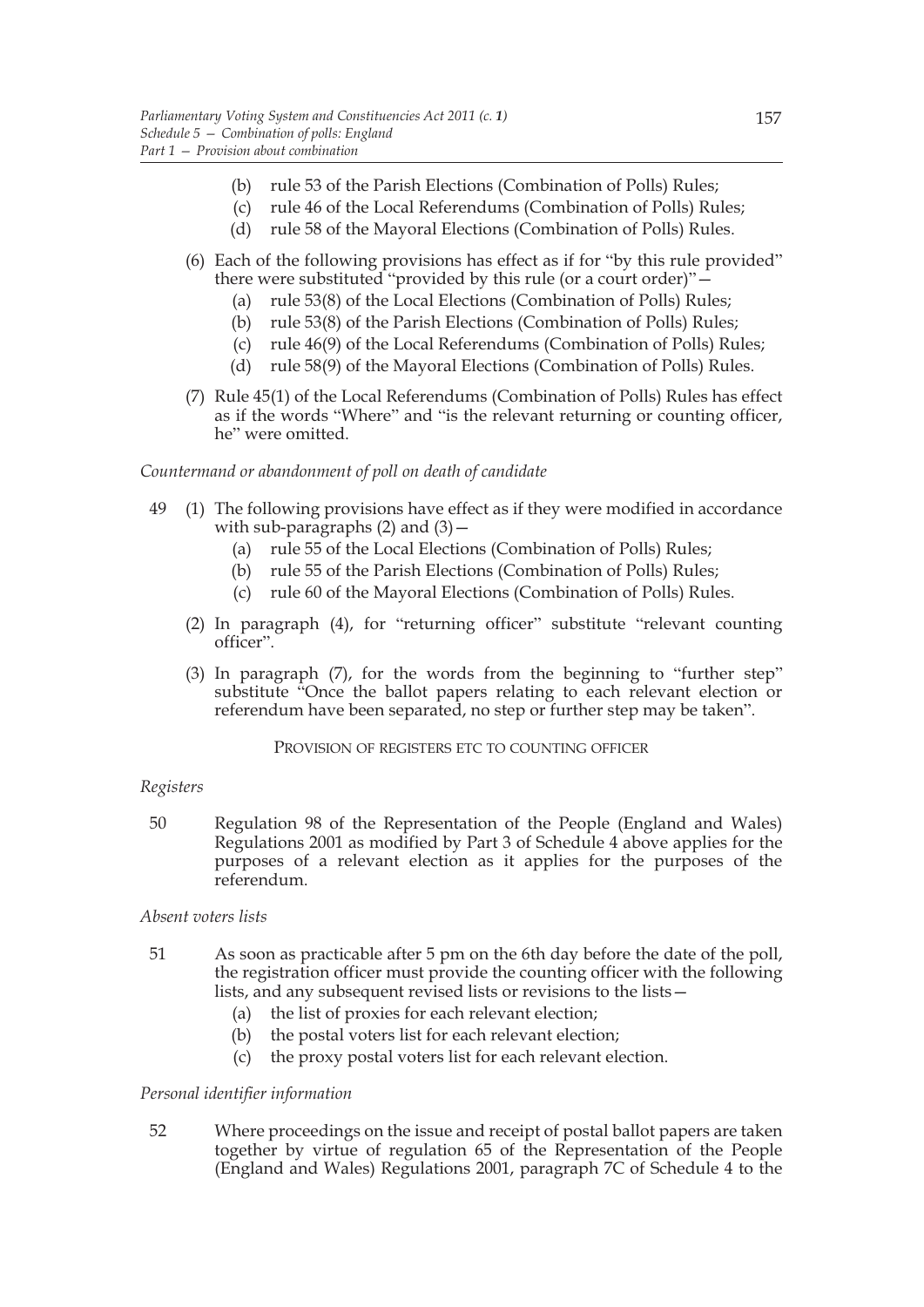Representation of the People Act 2000 has effect as if a reference to a returning officer were a reference to the counting officer.

### PART 2

APPLICATION OF PROVISIONS ABOUT ISSUE AND RECEIPT OF POSTAL BALLOT PAPERS

- 53 (1) For the purposes of the combined polls, Part 5 of the Representation of the People (England and Wales) Regulations 2001 (S.I. 2001/341) applies—
	- (a) with the modifications shown in the table, and
	- (b) with any other necessary modifications, including in particular those set out in sub-paragraph (2).

(2) Except where the context otherwise requires—

- (a) in relation to an election or referendum, a reference to a provision has effect as a reference to that provision as it applies for the purposes of that election or referendum;
- (b) expressions used in relation to the referendum under section 1 are to be construed in accordance with the definitions in section 7 and rule 53 of the referendum rules;
- (c) expressions used in relation to a local referendum are to be construed in accordance with regulation 2 of, and paragraph 1(2) of Schedule 4 to, the Local Authorities (Conduct of Referendums) (England) Regulations 2007 (S.I. 2007/2089).
- (3) In relation to the combined polls, the modifications made by this paragraph to Part 5 of the 2001 Regulations apply instead of any modifications that would apply to that Part by virtue of—
	- (a) Part 3 of Schedule 4;
	- (b) Schedule 4 to the Local Authorities (Conduct of Referendums) (England) Regulations 2007;
	- (c) Schedule 2 to the Local Authorities (Mayoral Elections) (England and Wales) Regulations 2007 (S.I. 2007/1024).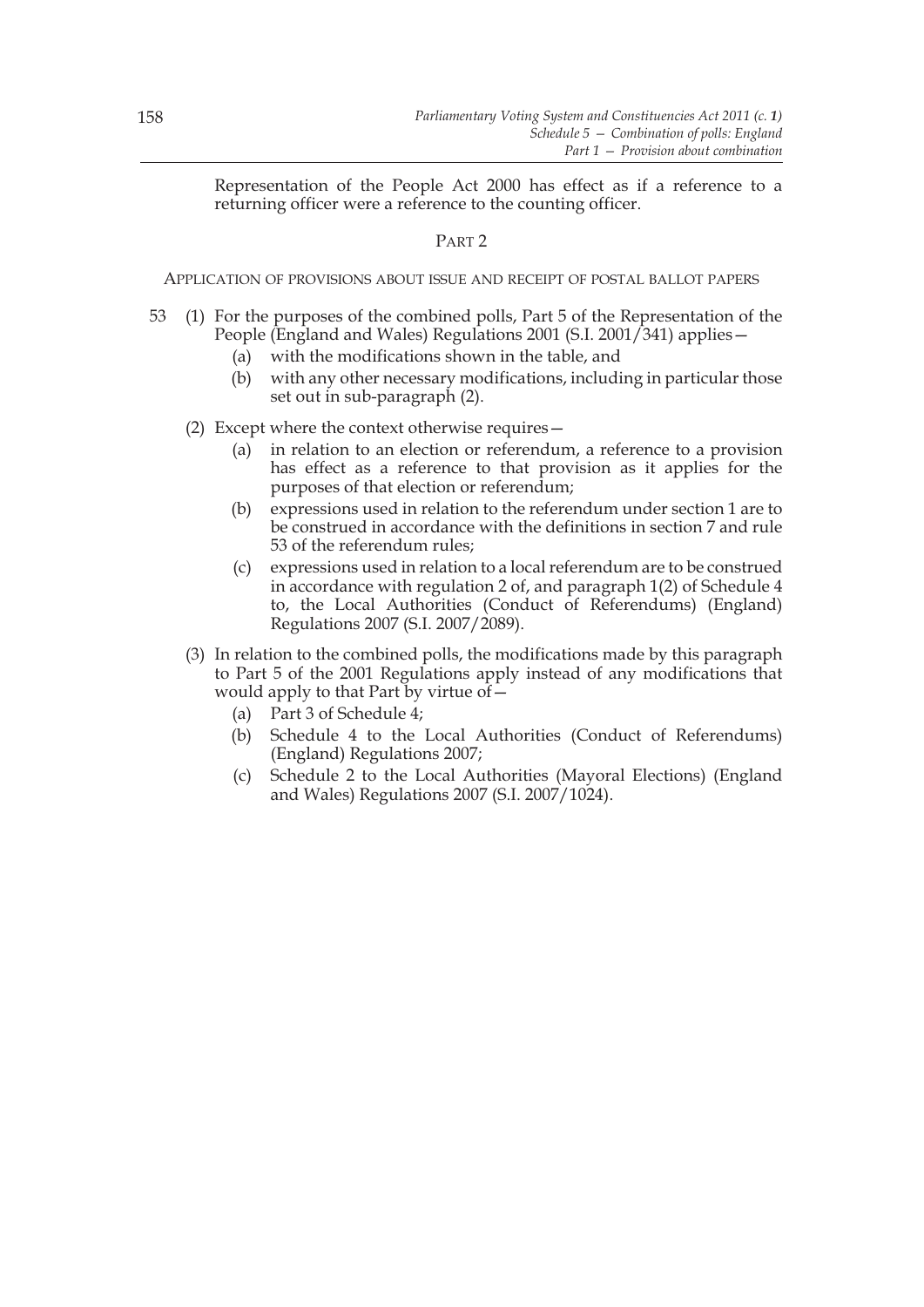| Provision                                   | Modification                                                                                                                                                                                                                                                                                                                                   |
|---------------------------------------------|------------------------------------------------------------------------------------------------------------------------------------------------------------------------------------------------------------------------------------------------------------------------------------------------------------------------------------------------|
| Regulation 64<br>(interpretation of Part 5) | For the definition of "agent" substitute -<br>""agent", except in regulation<br>$69(1)$ to $(7)$ -<br>(a)<br>in relation to<br>an<br>election, includes the<br>election agent and a<br>person appointed to<br>attend in the election                                                                                                           |
|                                             | agent's place;<br>in relation to<br>the<br>(b)<br>referendum<br>the<br><sub>on</sub><br>for<br>voting system<br>United<br>Kingdom<br>parliamentary<br>elections, means<br>a<br>referendum agent or<br>an agent appointed<br>under regulation 69."                                                                                              |
|                                             | In the appropriate place insert—<br>""candidate", in relation to an<br>election for the return of an<br>elected mayor, means<br>a<br>candidate<br>at<br>such<br>an<br>election;".                                                                                                                                                              |
|                                             | In the appropriate place insert-<br>"local referendum"<br>means a<br>referendum<br>in<br>England<br>under Part 2 of the Local<br>Government Act 2000;".                                                                                                                                                                                        |
|                                             | In the appropriate place insert—<br>""relevant<br>election<br>or<br>referendum"<br>means<br>an<br>election or referendum the<br>poll for which is to be taken<br>together with the poll for one<br>or more other elections or<br>referendums under section<br>4(1) of the Parliamentary<br>Voting<br>System<br>and<br>Constituencies Act 2011; |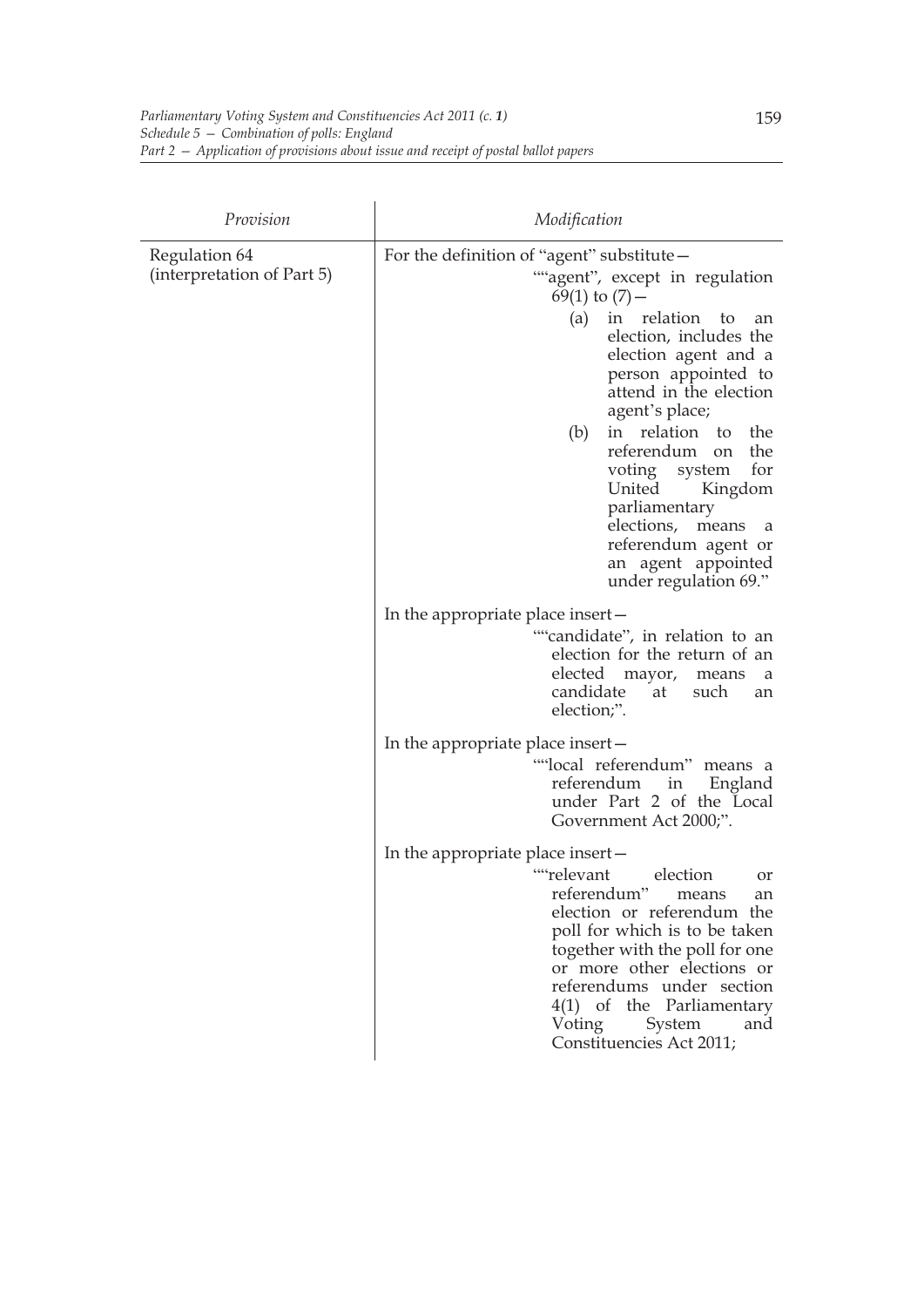| Provision                                                                                               | Modification                                                                                                                                                                                                                                                                                                |
|---------------------------------------------------------------------------------------------------------|-------------------------------------------------------------------------------------------------------------------------------------------------------------------------------------------------------------------------------------------------------------------------------------------------------------|
|                                                                                                         | "relevant returning or counting"<br>officer", in relation to<br>a<br>election<br>relevant<br>or<br>referendum, means-                                                                                                                                                                                       |
|                                                                                                         | (a)<br>where<br>in<br>case<br>a<br>proceedings on the<br>issue and receipt of<br>postal ballot papers<br>are taken together by<br>virtue of regulation<br>65, the counting<br>for<br>the<br>officer<br>referendum on<br>the<br>for<br>voting system<br>United<br>Kingdom<br>parliamentary<br>elections, and |
|                                                                                                         | (b)<br>in any other case, the<br>returning or counting<br>officer for the election<br>referendum<br>in<br>or<br>question;".                                                                                                                                                                                 |
|                                                                                                         | In the definition of "valid postal voting statement",<br>after "returning officer" insert "or counting officer".                                                                                                                                                                                            |
| Regulation 65 (combination                                                                              | For regulation 65 substitute –                                                                                                                                                                                                                                                                              |
| of proceedings on issue and<br>receipt of postal ballot<br>papers)                                      | "65<br>Combination of proceedings on issue and<br>receipt of postal ballot papers                                                                                                                                                                                                                           |
|                                                                                                         | (1)<br>This regulation applies where the polls for<br>elections<br>relevant<br>more<br>two or<br>or<br>referendums are taken together under<br>section 4(1) of the Parliamentary Voting<br>System and Constituencies Act 2011.                                                                              |
|                                                                                                         | (2)<br>The proceedings on the issue and receipt of<br>postal ballot papers in respect of the polls<br>may be taken together if the returning and<br>counting officers think fit."                                                                                                                           |
| Regulation 66 (form of<br>postal voting statement)                                                      | Omit the whole regulation.                                                                                                                                                                                                                                                                                  |
| Regulation 67 (persons<br>entitled to be present at<br>proceedings on issue of<br>postal ballot papers) | For "returning officer" substitute "relevant<br>returning or counting officer".                                                                                                                                                                                                                             |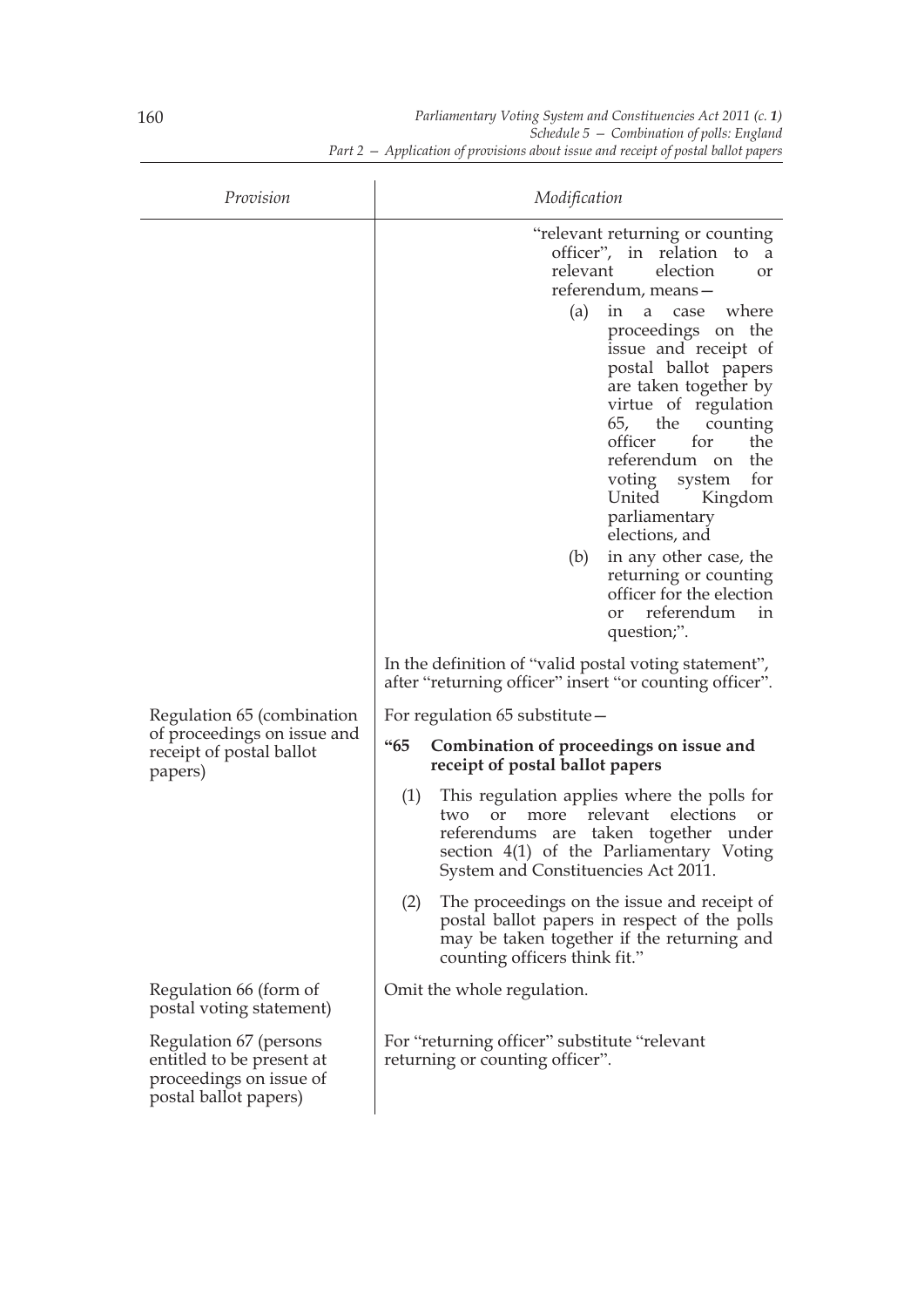| Provision                                                                                                 |     | Modification                                                                                                                                                                                                                                                                                                                                                                                                                                                                                                                                                                                  |
|-----------------------------------------------------------------------------------------------------------|-----|-----------------------------------------------------------------------------------------------------------------------------------------------------------------------------------------------------------------------------------------------------------------------------------------------------------------------------------------------------------------------------------------------------------------------------------------------------------------------------------------------------------------------------------------------------------------------------------------------|
| Regulation 68 (persons<br>entitled to be present at<br>proceedings on receipt of<br>postal ballot papers) |     | For regulation 68 substitute-                                                                                                                                                                                                                                                                                                                                                                                                                                                                                                                                                                 |
|                                                                                                           | "68 | Persons entitled to be present at proceedings<br>on receipt of postal ballot papers                                                                                                                                                                                                                                                                                                                                                                                                                                                                                                           |
|                                                                                                           | (1) | In a case where proceedings on the receipt of<br>postal ballot papers are taken together by<br>virtue of regulation 65, the only persons who<br>may be present at those proceedings are the<br>appropriate persons in relation to the<br>relevant elections and referendums.                                                                                                                                                                                                                                                                                                                  |
|                                                                                                           | (2) | In any other case, the only persons who may<br>be present at the proceedings on the receipt<br>of postal ballot papers for a relevant election<br>or referendum are the appropriate persons<br>in relation to that election or referendum.                                                                                                                                                                                                                                                                                                                                                    |
|                                                                                                           | (3) | The following are appropriate persons in<br>relation to an election-<br>the returning officer;<br>(a)<br>the returning officer's clerks;<br>(b)<br>the candidates;<br>(c)<br>the election agents;<br>(d)<br>any person appointed by a candidate<br>(e)<br>to attend in his election agent's place;<br>appointed<br>(f)<br>agents<br>under<br>any<br>regulation 69;<br>at an election of parish councillors,<br>(g)<br>any person appointed by a candidate<br>to attend proceedings on the receipt<br>of postal ballot papers.                                                                 |
|                                                                                                           | (4) | The following are appropriate persons in<br>relation to a referendum-<br>(a)<br>the counting officer;<br>the counting officer's clerks;<br>(b)<br>in the case of the referendum on the<br>(c)<br>voting system for United Kingdom<br>parliamentary<br>elections,<br>the<br>referendum agents and any agents<br>appointed under regulation 69;<br>in the case of a local referendum, the<br>(d)<br>persons listed in rule 37(3)(b) to (d) of<br>the rules set out in Schedule 5 to the<br>Authorities<br>(Conduct)<br>Local<br><sub>of</sub><br>Referendums)<br>(England)<br>Regulations 2007. |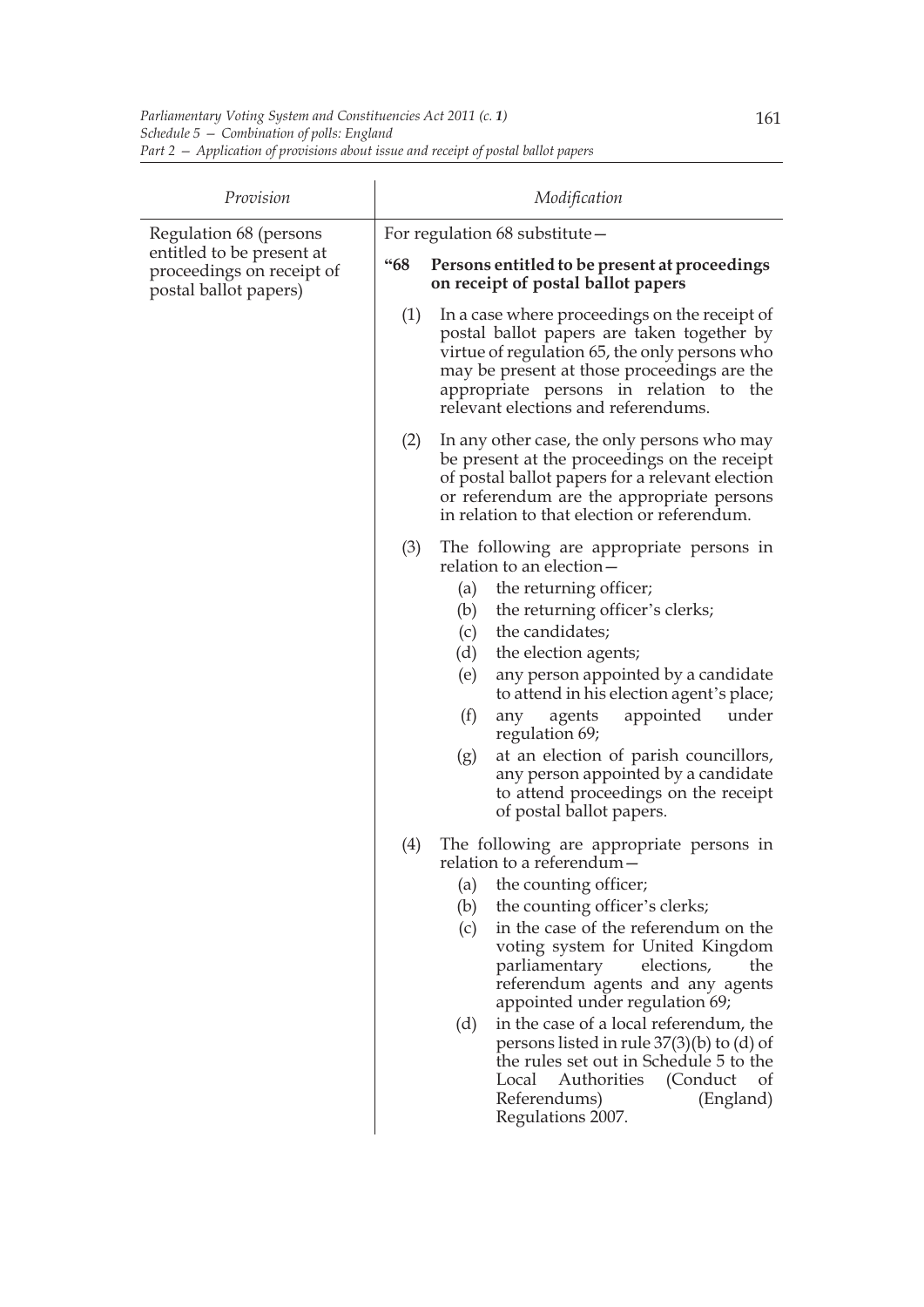| Parliamentary Voting System and Constituencies Act 2011 (c. 1)                       |
|--------------------------------------------------------------------------------------|
| Schedule $5$ – Combination of polls: England                                         |
| $Part 2 - Application of provisions about issue and receipt of postal ballot papers$ |

| Provision                                                                                                   | Modification                                                                                                                                                                                                                                                                                                                                                                                                                                                                                                                                                                                                              |
|-------------------------------------------------------------------------------------------------------------|---------------------------------------------------------------------------------------------------------------------------------------------------------------------------------------------------------------------------------------------------------------------------------------------------------------------------------------------------------------------------------------------------------------------------------------------------------------------------------------------------------------------------------------------------------------------------------------------------------------------------|
|                                                                                                             | (5)<br>This regulation is without prejudice to<br>section 6A, 6B, 6C, 6D or 6E of the Political<br>Parties, Elections and Referendums Act<br>2000."                                                                                                                                                                                                                                                                                                                                                                                                                                                                       |
| Regulation 69 (agents of<br>candidates who may attend<br>proceedings on receipt of<br>postal ballot papers) | For "returning officer" (in each place) substitute<br>"relevant returning or counting officer".                                                                                                                                                                                                                                                                                                                                                                                                                                                                                                                           |
|                                                                                                             | Omit paragraph (3).                                                                                                                                                                                                                                                                                                                                                                                                                                                                                                                                                                                                       |
|                                                                                                             | After paragraph (7) insert –                                                                                                                                                                                                                                                                                                                                                                                                                                                                                                                                                                                              |
|                                                                                                             | " $(7A)$<br>In relation to the referendum on the voting<br>system for United Kingdom parliamentary<br>elections, in paragraph $(1)$ , $(2)$ , $(4)$ or $(7)$ a<br>reference to a candidate is to be read as a<br>reference to a referendum agent."                                                                                                                                                                                                                                                                                                                                                                        |
|                                                                                                             | In paragraph (8), for "the candidates or their<br>agents" substitute "any persons mentioned in<br>regulation $68(3)(c)$ to (g) or $(4)(c)$ and $(d)$ ".                                                                                                                                                                                                                                                                                                                                                                                                                                                                   |
| Regulation 70 (notification                                                                                 | For regulation 70 substitute -                                                                                                                                                                                                                                                                                                                                                                                                                                                                                                                                                                                            |
| of requirement of secrecy)                                                                                  | 45<br>Notification of requirements of secrecy                                                                                                                                                                                                                                                                                                                                                                                                                                                                                                                                                                             |
|                                                                                                             | (1)<br>In a case where proceedings on the issue of<br>postal ballot papers are taken together by<br>virtue of regulation 65, the counting officer<br>for the referendum on the voting system for<br>United Kingdom parliamentary elections<br>shall make such arrangements as he thinks<br>fit to ensure that every person attending the<br>proceedings in connection with the issue or<br>receipt of postal ballot papers has been given<br>a copy in writing of the provisions of<br>subsections $(4)$ and $(6)$ of section 66 of the<br>1983 Act as they apply in relation to each<br>relevant election or referendum. |
|                                                                                                             | In any other case, the returning or counting<br>(2)<br>officer for a relevant election or referendum<br>shall make such arrangements as he thinks<br>fit to ensure that every person attending<br>proceedings in connection with the issue or<br>receipt of postal ballot papers for the election<br>or referendum has been given a copy in<br>writing of the provisions of subsections (4)<br>and (6) of section 66 of the 1983 Act as they<br>apply to that election or referendum."                                                                                                                                    |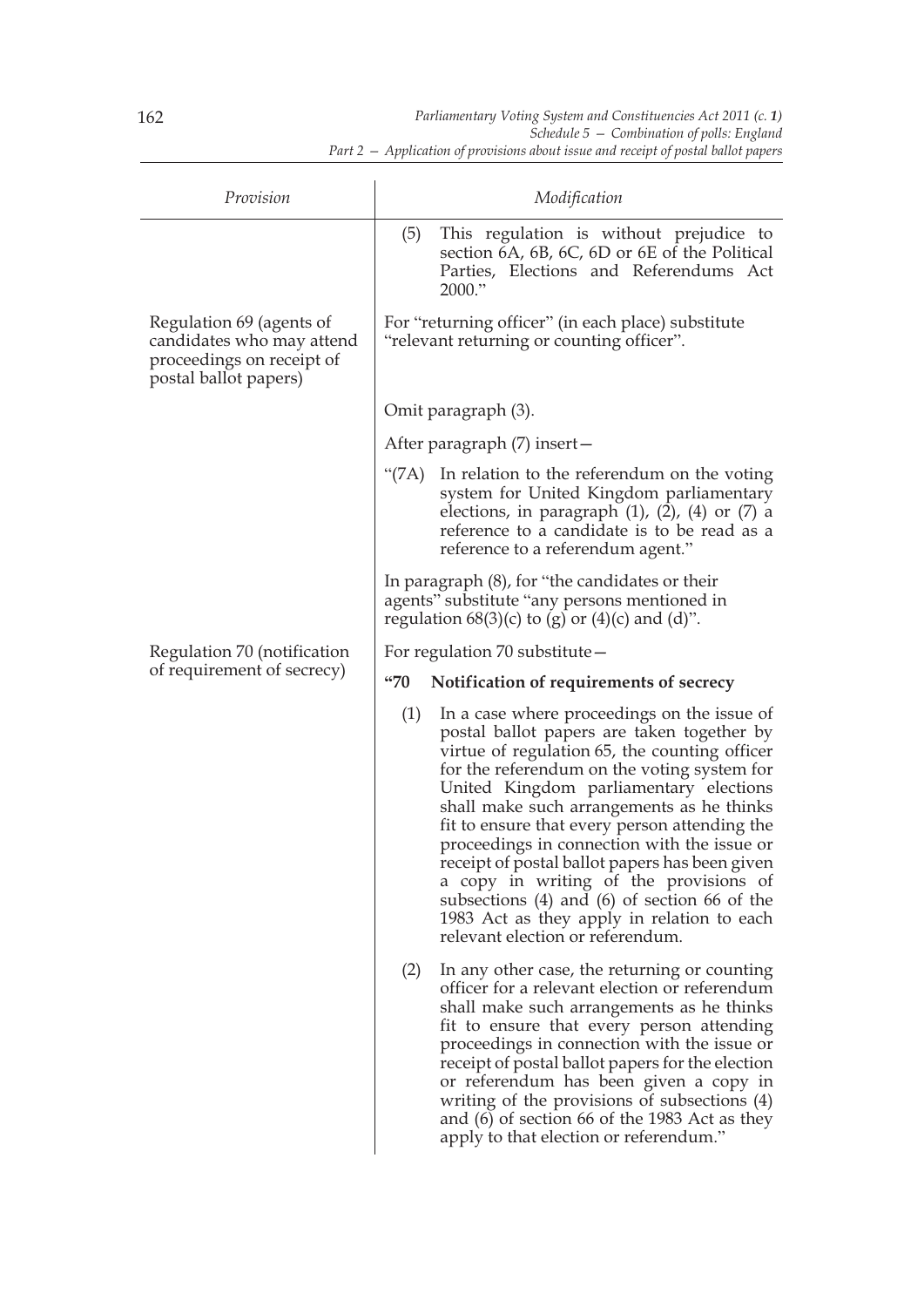| Provision                                                             | Modification                                                                                                                                                                                                                                                                                                                                                                                                                                                                                                                                                                                                                                                 |
|-----------------------------------------------------------------------|--------------------------------------------------------------------------------------------------------------------------------------------------------------------------------------------------------------------------------------------------------------------------------------------------------------------------------------------------------------------------------------------------------------------------------------------------------------------------------------------------------------------------------------------------------------------------------------------------------------------------------------------------------------|
| Regulation 71 (time when<br>postal ballot papers are to be<br>issued) | In paragraph (1), after "voting statement)" insert<br>"for an election or local referendum".                                                                                                                                                                                                                                                                                                                                                                                                                                                                                                                                                                 |
|                                                                       | After paragraph (1) insert –                                                                                                                                                                                                                                                                                                                                                                                                                                                                                                                                                                                                                                 |
|                                                                       | "(1A) In the case of a person within entry 2, 3, 4<br>or $5$ of the table in paragraph $5(2)$ of<br>Schedule 3 to the Parliamentary Voting<br>System and Constituencies Act 2011 or<br>entry 2, 3, 4 or 5 of the table in paragraph<br>8(6) of that Schedule (electors and proxies<br>entitled to vote by post for an indefinite or<br>definite period), no postal ballot paper<br>(and postal voting statement) for the<br>referendum on the voting system in<br>United Kingdom parliamentary elections<br>shall be issued until after 5 pm on the<br>eleventh day before the date of the poll<br>(computed in accordance with regulation<br>56(6) above)." |
|                                                                       | In paragraph (2), omit "by the returning officer".                                                                                                                                                                                                                                                                                                                                                                                                                                                                                                                                                                                                           |
| Regulation 72 (procedure on<br>issue of postal ballot papers)         | For paragraph $(5)$ substitute $-$                                                                                                                                                                                                                                                                                                                                                                                                                                                                                                                                                                                                                           |
|                                                                       | $\cdot\cdot(5)$<br>Paragraphs (5A) and (5B) apply where –<br>proceedings on the issue of postal<br>(a)<br>ballot papers are taken together by<br>virtue of regulation 65, and<br>a combined postal voters list or<br>(b)<br>proxy postal voters list is produced<br>by virtue of paragraph 29 of<br>Schedule 5 to the Parliamentary<br>Voting System and Constituencies<br>Act 2011.                                                                                                                                                                                                                                                                         |
|                                                                       | (5A)<br>In a case where a postal ballot paper is<br>issued at the same time in respect of each<br>relevant election or referendum, a single<br>mark must be placed in the list under<br>paragraph (3).                                                                                                                                                                                                                                                                                                                                                                                                                                                       |
|                                                                       | (5B)<br>In any other case, a mark must be placed in<br>the list under sub-paragraph (3) identifying<br>the poll to which each postal ballot paper<br>issued relates.                                                                                                                                                                                                                                                                                                                                                                                                                                                                                         |
|                                                                       | Where proceedings on the issue of postal<br>(5C)<br>ballot papers are taken together by virtue of<br>regulation 65, the number of each postal<br>ballot paper issued shall be marked on the<br>postal voting statement under paragraph<br>$(4)$ ."                                                                                                                                                                                                                                                                                                                                                                                                           |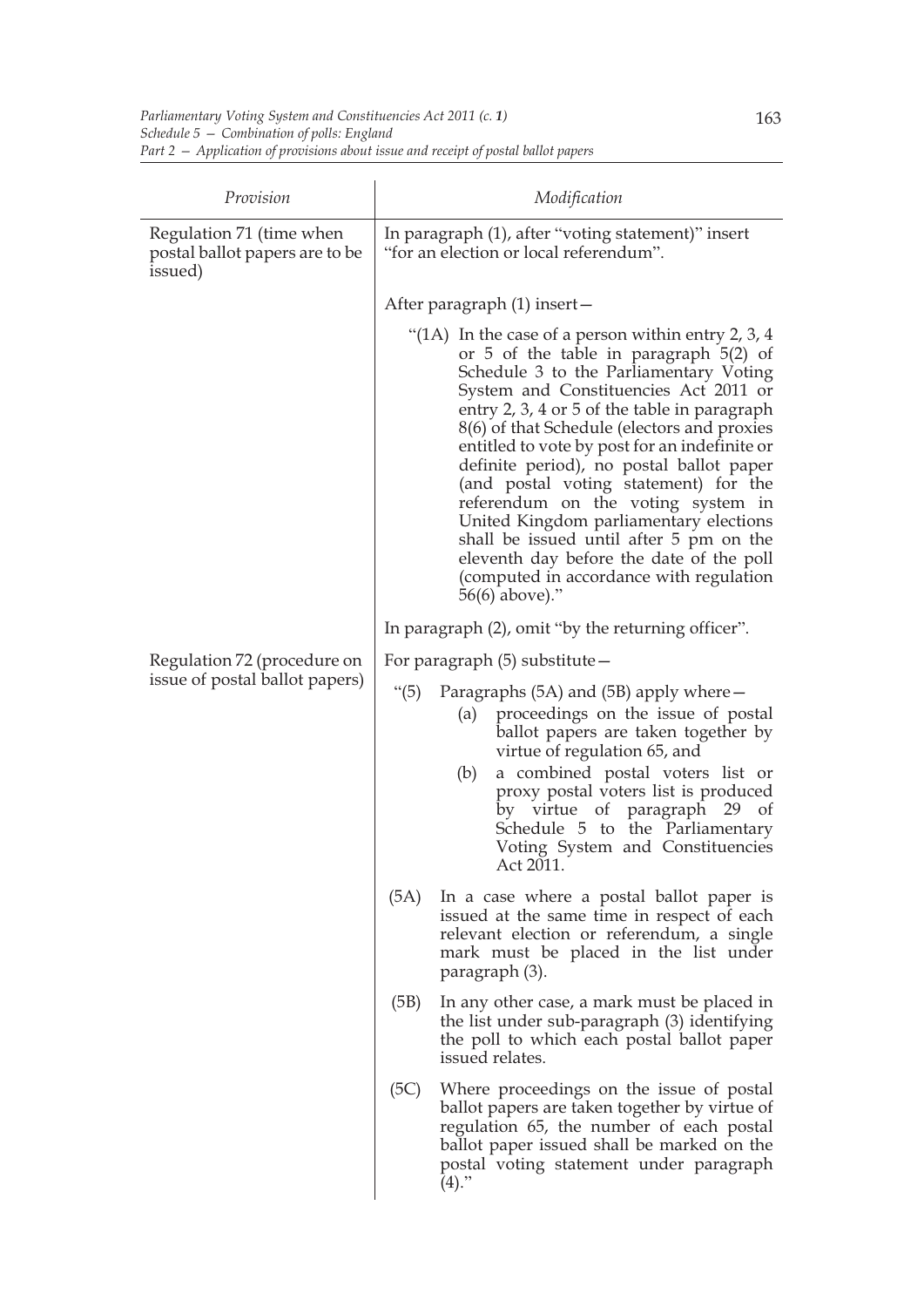| Provision                                                                | Modification                                                                                                                                                                                                                                                                                                                                                                                                                                                                                                                               |
|--------------------------------------------------------------------------|--------------------------------------------------------------------------------------------------------------------------------------------------------------------------------------------------------------------------------------------------------------------------------------------------------------------------------------------------------------------------------------------------------------------------------------------------------------------------------------------------------------------------------------------|
|                                                                          | In paragraph $(6)$ , for the words from the beginning<br>to "postal ballot papers" substitute "Where<br>proceedings on the issue and receipt of postal ballot<br>papers are not taken together by virtue of<br>regulation 65".                                                                                                                                                                                                                                                                                                             |
|                                                                          | In paragraph $(8)$ –<br>after "paragraph (7)" insert "in relation to an<br>(a)<br>election or local referendum";<br>at the end insert-<br>(b)<br>"and, in relation to the referendum on the<br>voting system for United Kingdom<br>parliamentary elections, the items specified<br>in paragraph (7) must be sent to the address<br>to which postal ballot papers should be sent<br>as mentioned in column 3 of the table in<br>paragraph 5(2) or 8(6) of Schedule 3 to the<br>Parliamentary Voting System and<br>Constituencies Act 2011." |
| Regulation 73 (refusal to<br>issue postal ballot papers)                 | For "returning officer" substitute "relevant<br>returning or counting officer".                                                                                                                                                                                                                                                                                                                                                                                                                                                            |
|                                                                          | For "election" substitute "poll".                                                                                                                                                                                                                                                                                                                                                                                                                                                                                                          |
| Regulation 74 (envelopes)                                                | In paragraph (1), after "elections rules" insert "or<br>rule 12 of the referendum rules".                                                                                                                                                                                                                                                                                                                                                                                                                                                  |
| Regulation 75 (sealing up of<br>completed corresponding<br>number lists) | In paragraphs (1) and (2), for "returning officer"<br>substitute "relevant returning or counting officer".                                                                                                                                                                                                                                                                                                                                                                                                                                 |
| Regulation 76 (delivery of<br>postal ballot papers)                      | In paragraph $(1)$ –<br>for "returning officer" substitute "relevant<br>(a)<br>returning or counting officer";<br>in sub-paragraph (c), after "elections rules"<br>(b)<br>insert "or rule 14 of the referendum rules".<br>In paragraph (2), for "returning officer" substitute                                                                                                                                                                                                                                                             |
|                                                                          | "relevant returning or counting officer".                                                                                                                                                                                                                                                                                                                                                                                                                                                                                                  |
| Regulation 77 (spoilt postal<br>ballot papers)                           | For "returning officer" (in each place) substitute<br>"relevant returning or counting officer".                                                                                                                                                                                                                                                                                                                                                                                                                                            |
|                                                                          | In paragraph $(2)(b)$ , for "election" substitute "poll".                                                                                                                                                                                                                                                                                                                                                                                                                                                                                  |
| Regulation 78 (lost postal<br>ballot papers)                             | For "returning officer" (in each place) substitute<br>"relevant returning or counting officer".                                                                                                                                                                                                                                                                                                                                                                                                                                            |
|                                                                          | In paragraph $(2A)(b)$ , for "election" substitute<br>"poll".                                                                                                                                                                                                                                                                                                                                                                                                                                                                              |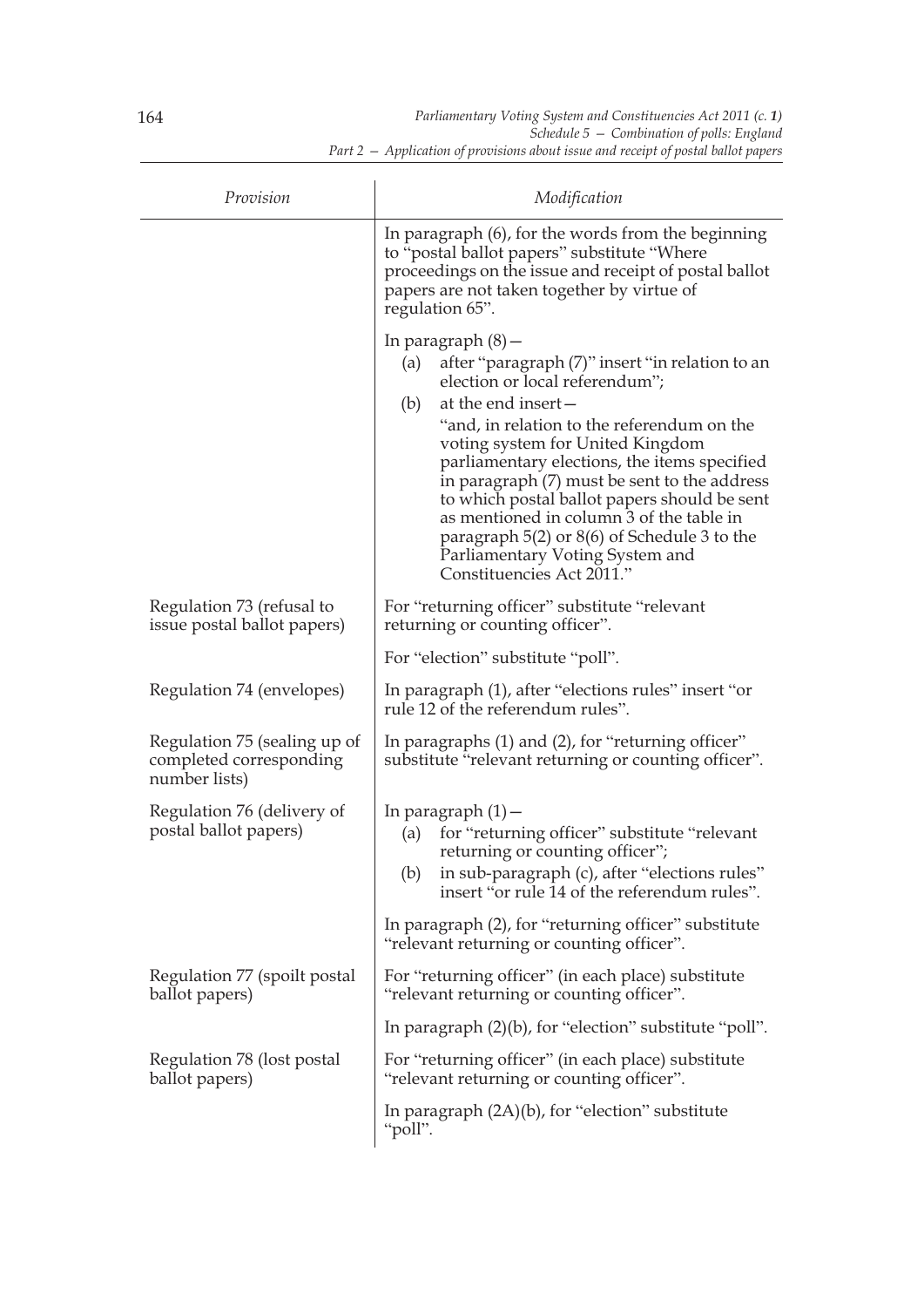| Provision                                                                                              | Modification                                                                                                                                                                                                                                                                                                                                                                                                                                                                                                                                                                                                                                                                                                                   |
|--------------------------------------------------------------------------------------------------------|--------------------------------------------------------------------------------------------------------------------------------------------------------------------------------------------------------------------------------------------------------------------------------------------------------------------------------------------------------------------------------------------------------------------------------------------------------------------------------------------------------------------------------------------------------------------------------------------------------------------------------------------------------------------------------------------------------------------------------|
| Regulation 79 (alternative<br>means of returning postal<br>ballot paper or postal voting<br>statement) | For "returning officer" (in each place) substitute<br>"relevant returning or counting officer".                                                                                                                                                                                                                                                                                                                                                                                                                                                                                                                                                                                                                                |
|                                                                                                        | In paragraph (1), after "1983 Act" insert "and rule<br>40(3) of the referendum rules".                                                                                                                                                                                                                                                                                                                                                                                                                                                                                                                                                                                                                                         |
|                                                                                                        | In paragraph $(3)$ , after "rule $43(1)$ of the elections<br>rules" insert "or rule 38(1) of the referendum rules".                                                                                                                                                                                                                                                                                                                                                                                                                                                                                                                                                                                                            |
|                                                                                                        | In paragraph (5), after "polling agents" insert "or<br>polling observers".                                                                                                                                                                                                                                                                                                                                                                                                                                                                                                                                                                                                                                                     |
| Regulation 80 (notice of<br>opening of postal ballot<br>paper envelopes)                               | In paragraph $(1)$ –<br>for "returning officer" substitute "relevant<br>(a)<br>returning or counting officer";<br>for "each candidate" substitute "each of the<br>(b)<br>persons mentioned in paragraph (1A)".<br>After paragraph (1) insert –<br>"(1A) The persons are $-$<br>in relation<br>election,<br>the<br>(a)<br>to an<br>candidates,<br>in relation to the referendum on the<br>(b)<br>voting system for United Kingdom<br>parliamentary elections,<br>the<br>referendum agents, and<br>in relation to a local referendum, the<br>(c)<br>persons mentioned in rule $37(3)(b)$ to<br>(d) of the rules set out in Schedule 5<br>to the Local Authorities (Conduct of<br>(England)<br>Referendums)<br>Regulations 2007." |
|                                                                                                        | In paragraph $(2)(b)$ , for "the number of agents a<br>candidate" substitute "in the case of an election or<br>the referendum on the voting system for United<br>Kingdom parliamentary elections, the number of<br>agents that a candidate or referendum agent".                                                                                                                                                                                                                                                                                                                                                                                                                                                               |
| Regulation 81 (postal ballot<br>boxes and receptacles)                                                 | For "returning officer" (in each place) substitute<br>"relevant returning or counting officer".                                                                                                                                                                                                                                                                                                                                                                                                                                                                                                                                                                                                                                |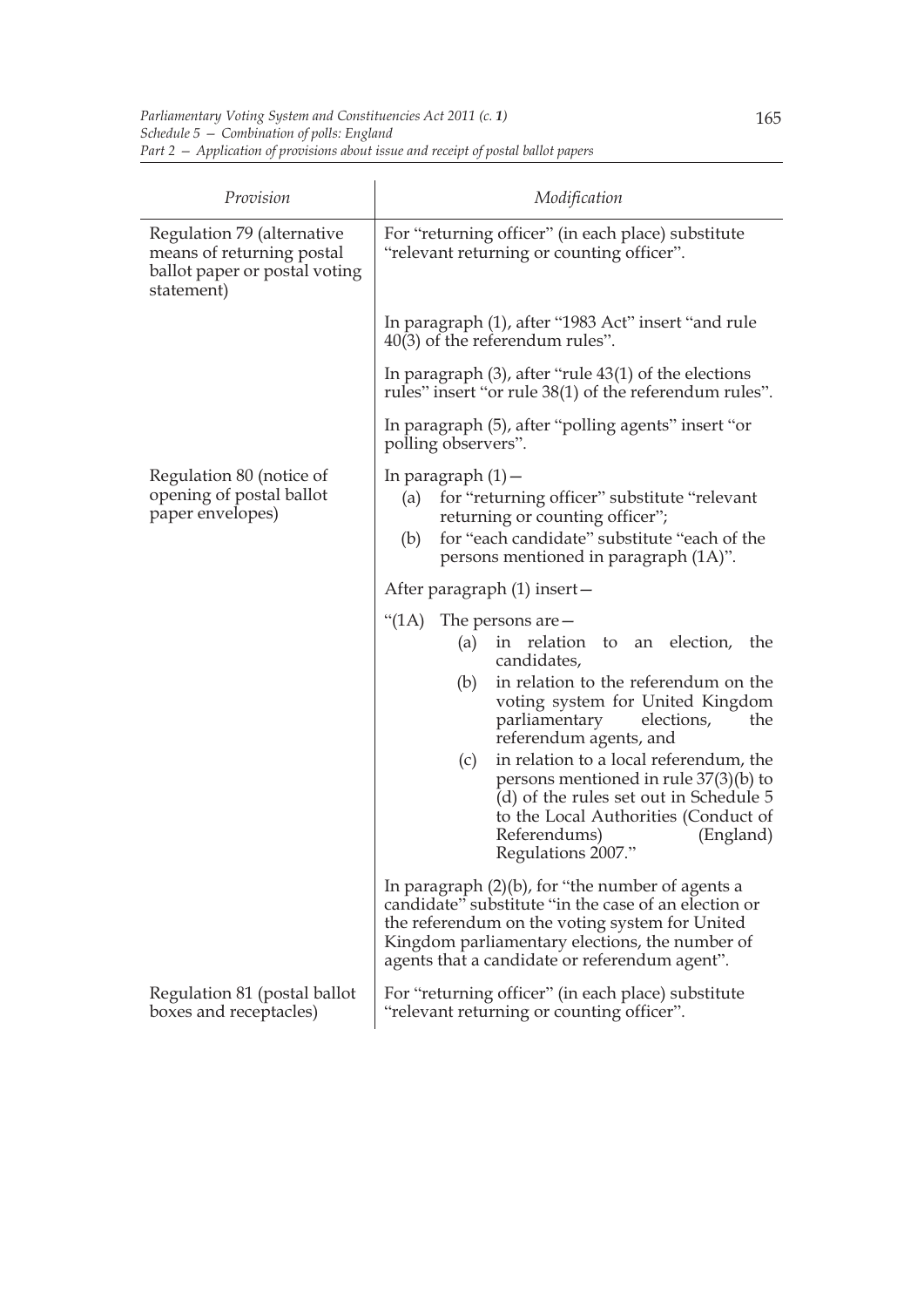| Parliamentary Voting System and Constituencies Act 2011 (c. 1)                       |  |
|--------------------------------------------------------------------------------------|--|
| Schedule $5$ – Combination of polls: England                                         |  |
| $Part 2 - Application of provisions about issue and receipt of postal ballot papers$ |  |

| Provision                                                                                                     | Modification                                                                                                                                                                                                                                                                                                                                   |
|---------------------------------------------------------------------------------------------------------------|------------------------------------------------------------------------------------------------------------------------------------------------------------------------------------------------------------------------------------------------------------------------------------------------------------------------------------------------|
|                                                                                                               | For paragraph $(2)$ substitute $-$                                                                                                                                                                                                                                                                                                             |
|                                                                                                               | $\cdot\cdot(2)$<br>Each of those ballot boxes -<br>shall be marked "postal voter's ballot<br>(a)<br>box" or "postal ballot box" as<br>appropriate;<br>shall be marked with the name of<br>(b)<br>each constituency, electoral area or<br>voting area in relation to which it is<br>to be used."                                                |
|                                                                                                               | In paragraph (3), for "the agents" substitute "those".                                                                                                                                                                                                                                                                                         |
|                                                                                                               | In paragraph (4), after "lock the ballot box" insert<br>"(if it has a lock)".                                                                                                                                                                                                                                                                  |
| Regulation 82 (receipt of<br>covering envelope)                                                               | For "returning officer" (in both places) substitute<br>"relevant returning or counting officer".                                                                                                                                                                                                                                               |
| Regulation 83 (opening of<br>postal voters' ballot box)                                                       | In paragraph $(1)$ –<br>for "returning officer" substitute "relevant<br>(a)<br>returning or counting officer";<br>at the end insert "and (where relevant) the<br>(b)<br>persons mentioned in rule $37(3)(b)$ to (d) of<br>the rules set out in Schedule 5 to the Local<br>Authorities (Conduct of Referendums)<br>(England) Regulations 2007". |
|                                                                                                               | In paragraph (2), for "returning officer" substitute<br>"relevant returning or counting officer".                                                                                                                                                                                                                                              |
|                                                                                                               | In paragraph (3), for "votes under rule 45 of the<br>elections rules" substitute "ballot papers".                                                                                                                                                                                                                                              |
| Regulation 84 (opening of<br>covering envelopes)                                                              | For "returning officer" (in each place) substitute<br>"relevant returning or counting officer".                                                                                                                                                                                                                                                |
| Regulation 84A (confirming<br>receipt of postal voting<br>statements)                                         | For "returning officer" (in each place) substitute<br>"relevant returning or counting officer".                                                                                                                                                                                                                                                |
| Regulation 85 (procedure in<br>relation to postal voting<br>statements)                                       | For "returning officer" (in each place) substitute<br>"relevant returning or counting officer".                                                                                                                                                                                                                                                |
|                                                                                                               | In paragraph (3), after "agents" insert "or counting<br>observers or both (as the case may be)".                                                                                                                                                                                                                                               |
| Regulation 85A (procedure<br>in relation to postal voting<br>statements: personal<br>identifier verification) | For "returning officer" (in each place) substitute<br>"relevant returning or counting officer".                                                                                                                                                                                                                                                |
|                                                                                                               | In paragraph (4), after "agents" insert "or counting<br>observers or both (as the case may be)".                                                                                                                                                                                                                                               |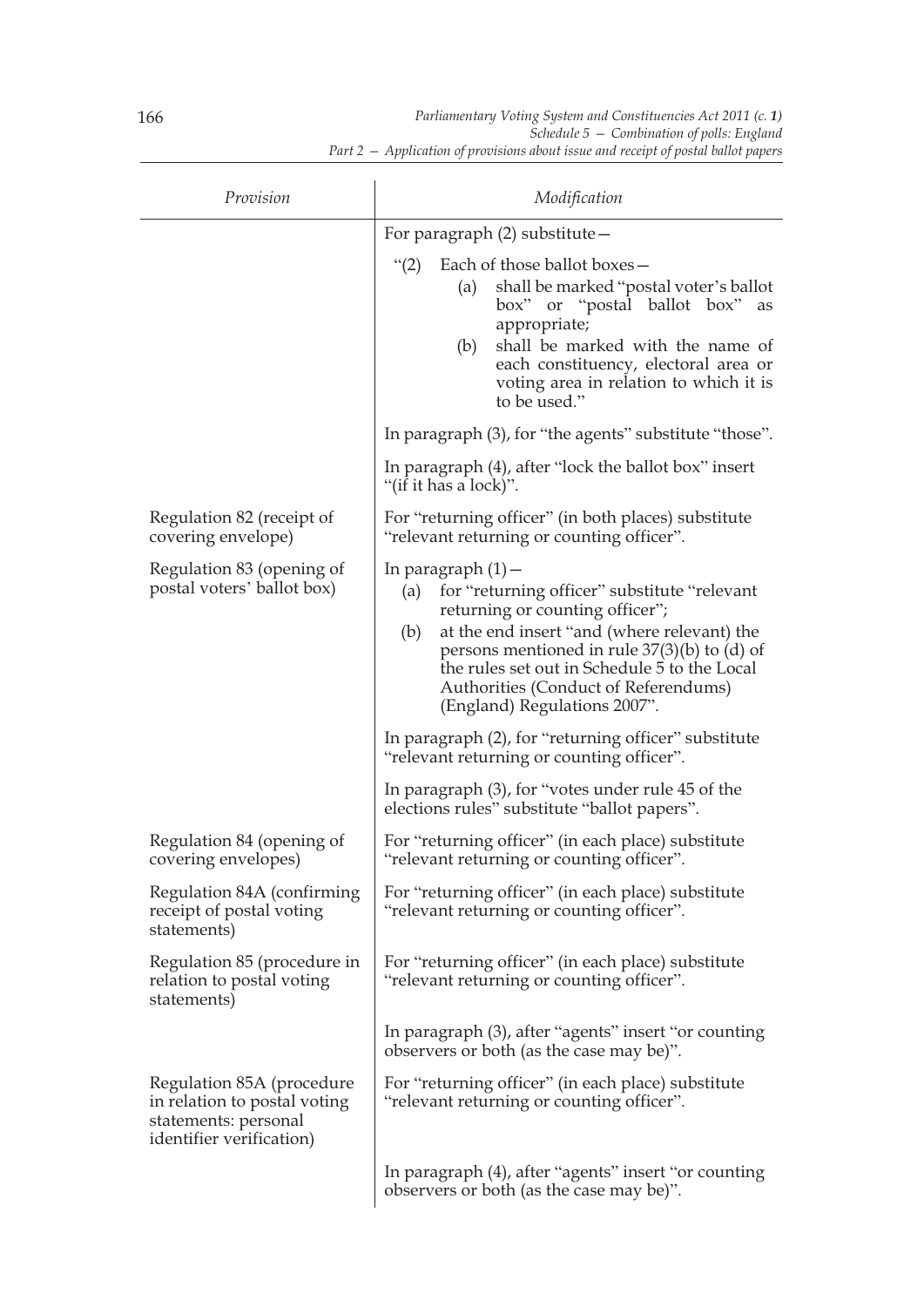| Provision                                                                                       | Modification                                                                                                                                                                                                                                                                                                                                      |
|-------------------------------------------------------------------------------------------------|---------------------------------------------------------------------------------------------------------------------------------------------------------------------------------------------------------------------------------------------------------------------------------------------------------------------------------------------------|
| Regulation 85B (postal<br>voting statements:<br>additional personal<br>identifier verification) | For "returning officer" (in each place) substitute<br>"relevant returning or counting officer".                                                                                                                                                                                                                                                   |
|                                                                                                 | In paragraph $(3)(a)$ and $(c)$ , after "agents" insert "or<br>counting observers or both (as the case may be)".                                                                                                                                                                                                                                  |
|                                                                                                 | In paragraph (4), for "lock and reseal the postal<br>ballot box in the presence of the agents" substitute<br>"lock the postal ballot box (if it has a lock) and<br>reseal it in the presence of the agents or counting<br>observers or both (as the case may be)".                                                                                |
| Regulation 86 (opening of<br>ballot paper envelopes)                                            | In paragraph (1), for "returning officer" substitute<br>"relevant returning or counting officer".                                                                                                                                                                                                                                                 |
| Regulation 86A (retrieval of<br>cancelled postal ballot<br>papers)                              | In paragraph (1), for "returning officer" substitute<br>"relevant returning or counting officer".                                                                                                                                                                                                                                                 |
|                                                                                                 | In paragraph $(2)$ –<br>in sub-paragraph (b), after "agents" insert<br>(a)<br>"or counting observers or both (as the case<br>may be $)$ ;<br>(b)<br>in sub-paragraph (f), for "votes under rule<br>45 of the elections rules" substitute "ballot<br>papers" and after "agents" insert "or<br>counting observers or both (as the case may<br>be)". |
|                                                                                                 | In paragraph (3), for "returning officer" substitute<br>"relevant returning or counting officer".                                                                                                                                                                                                                                                 |
| Regulation 87 (list of<br>rejected postal ballot papers)                                        | In paragraph (1), for "In respect of any election, the<br>returning officer" substitute "In respect of each<br>relevant election or referendum, the relevant<br>returning or counting officer".                                                                                                                                                   |
| Regulation 88 (checking of<br>lists of rejected postal ballot<br>papers)                        | For "returning officer" (in each place) substitute<br>"the relevant returning or counting officer".                                                                                                                                                                                                                                               |
|                                                                                                 | In paragraph (3), at the end insert "or voting area<br>under rule 38(1) of the referendum rules".                                                                                                                                                                                                                                                 |
| Regulation 89 (sealing of<br>receptacles)                                                       | In paragraph (1), for "returning officer" substitute<br>"the relevant returning or counting officer".                                                                                                                                                                                                                                             |
| Regulation 90 (abandoned<br>poll)                                                               | In paragraph (2), for "election" substitute "poll".                                                                                                                                                                                                                                                                                               |

i<br>S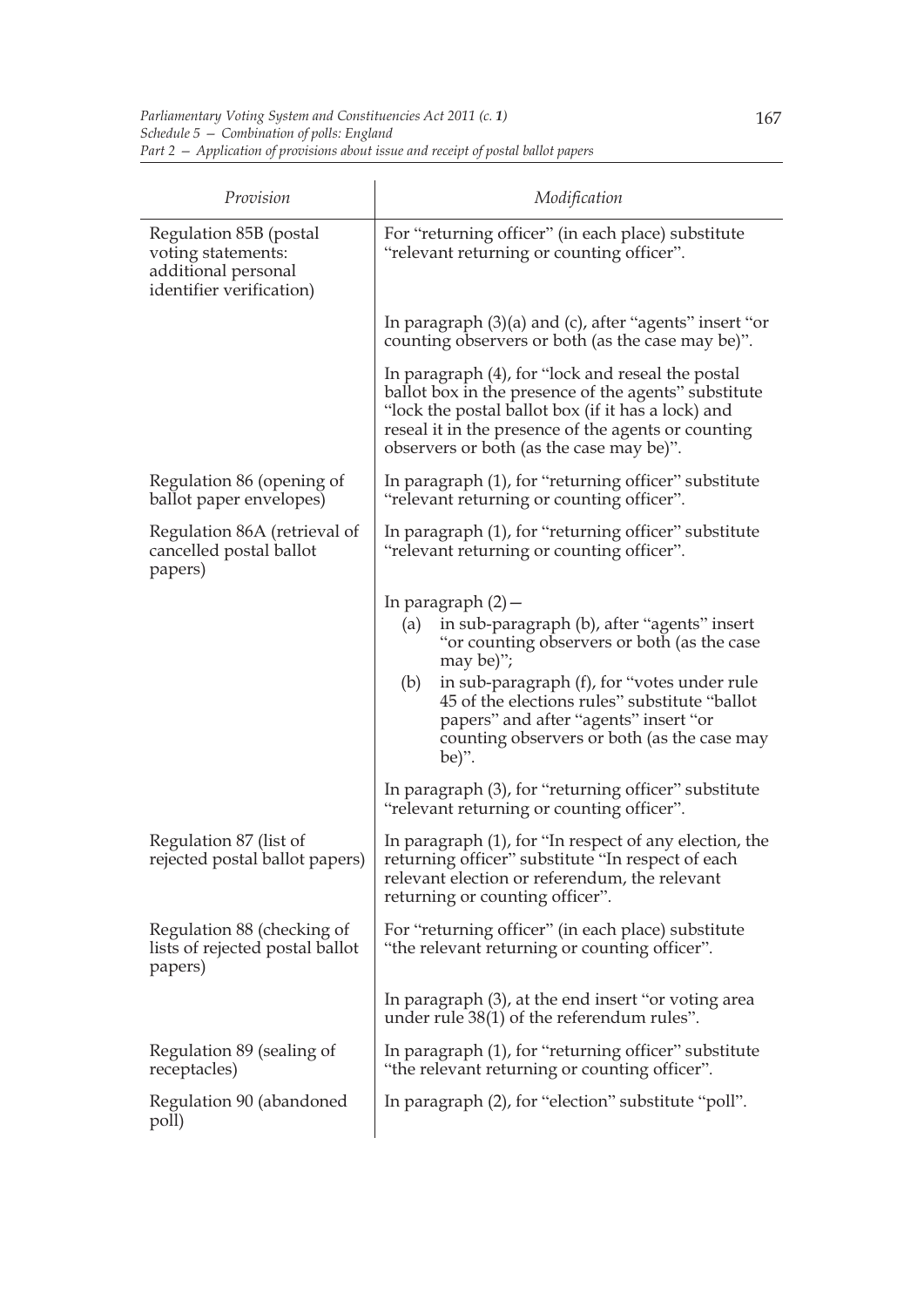*Parliamentary Voting System and Constituencies Act 2011 (c. 1) Schedule 5 — Combination of polls: England Part 2 — Application of provisions about issue and receipt of postal ballot papers*

| Provision                                               | Modification                                                                                                                                                                                                                                                                                                                                                                                                                                                                                                                                                                                                                                                                              |
|---------------------------------------------------------|-------------------------------------------------------------------------------------------------------------------------------------------------------------------------------------------------------------------------------------------------------------------------------------------------------------------------------------------------------------------------------------------------------------------------------------------------------------------------------------------------------------------------------------------------------------------------------------------------------------------------------------------------------------------------------------------|
| Regulation 91 (forwarding<br>or retention of documents) | In paragraph $(1)$ –<br>for the words before sub-paragraph (a)<br>(a)<br>substitute "The relevant returning or<br>counting officer shall forward to the<br>registration officer to whom he forwards the<br>documents mentioned in rule 55 of the<br>elections rules or rule 50 of the referendum<br>rules, at the same time as he forwards those<br>documents";<br>(b)<br>in paragraph (a), for the words from "the<br>election to which" to the end substitute<br>"each relevant election or referendum and<br>the area to which the packet relates";<br>at the end insert-<br>(c)<br>"A separate statement in Form K must be<br>completed for each relevant election or<br>referendum". |
|                                                         | In paragraph (3), for "returning officer" (in both<br>places) substitute "relevant returning or counting<br>officer".                                                                                                                                                                                                                                                                                                                                                                                                                                                                                                                                                                     |
|                                                         | In paragraph (4), for "Rules 56 and 57 of the<br>elections rules" substitute "The rules specified in<br>paragraph (4A)".                                                                                                                                                                                                                                                                                                                                                                                                                                                                                                                                                                  |
|                                                         | After sub-paragraph (4) insert –                                                                                                                                                                                                                                                                                                                                                                                                                                                                                                                                                                                                                                                          |
|                                                         | "(4A) The rules are $-$                                                                                                                                                                                                                                                                                                                                                                                                                                                                                                                                                                                                                                                                   |
|                                                         | in a case where proceedings on the<br>(a)<br>issue and receipt of postal ballot<br>papers are taken together by virtue<br>of regulation 65-<br>rule 51 of the referendum<br>(i)<br>rules and rule 56 of the<br>elections rules, and<br>rule 52 of the referendum<br>(ii)<br>rules;                                                                                                                                                                                                                                                                                                                                                                                                        |
|                                                         | in any other case -<br>(b)<br>rule 51 of the referendum<br>(i)<br>rules or (as the case may be)<br>rule 56 of the elections rules,<br>and                                                                                                                                                                                                                                                                                                                                                                                                                                                                                                                                                 |
|                                                         | rule 52 of the referendum<br>(ii)<br>rules or (as the case may be)<br>rule 57 of the elections rules."                                                                                                                                                                                                                                                                                                                                                                                                                                                                                                                                                                                    |
|                                                         | In paragraph (5), for "returning officer" (in both<br>places) substitute "relevant returning or counting<br>officer".                                                                                                                                                                                                                                                                                                                                                                                                                                                                                                                                                                     |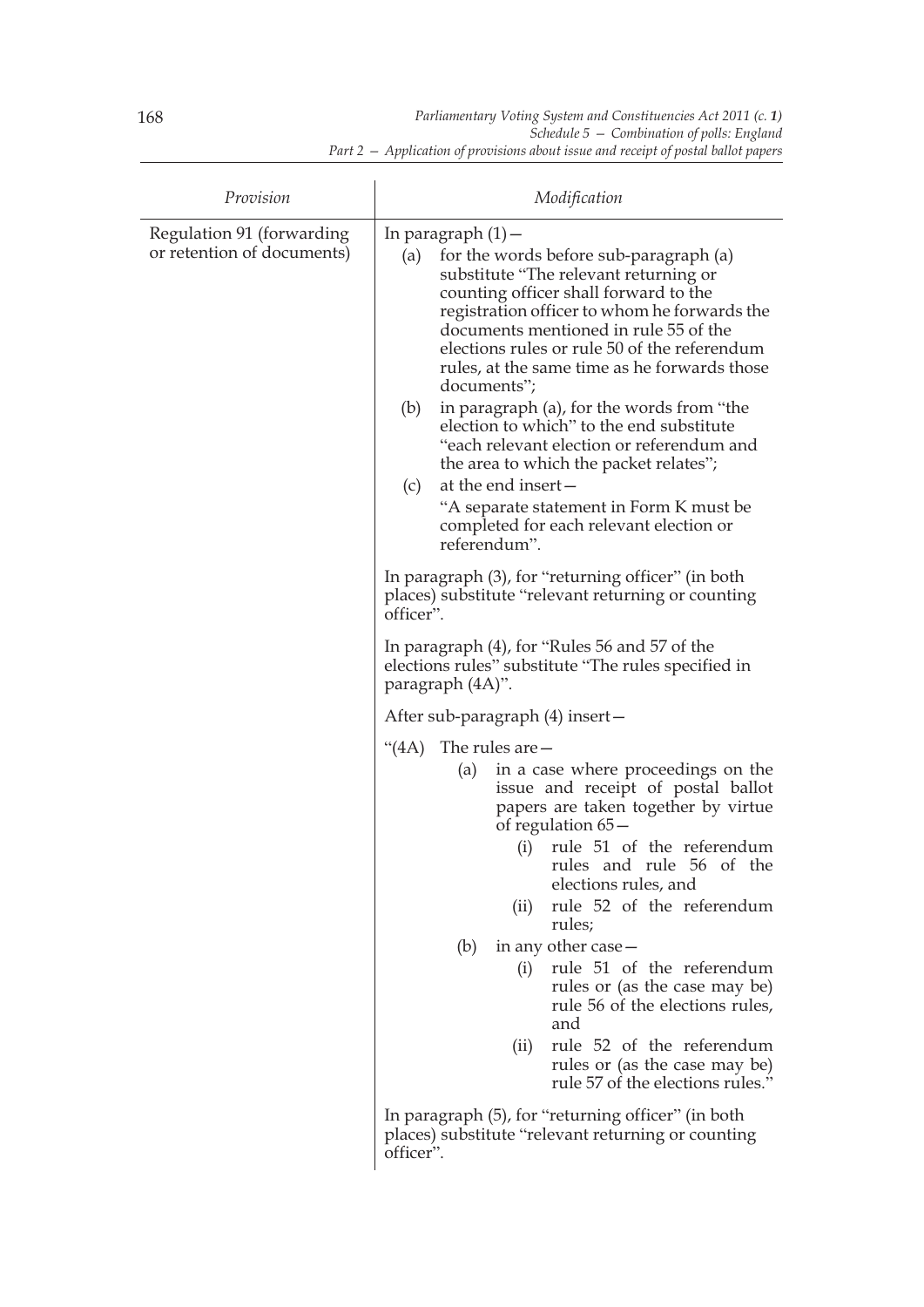| Provision             | Modification                                                                                                                                                                                                                                                                                                                                                            |
|-----------------------|-------------------------------------------------------------------------------------------------------------------------------------------------------------------------------------------------------------------------------------------------------------------------------------------------------------------------------------------------------------------------|
| In Schedule 3, Form K | In the case of the form used in relation to the<br>referendum under section $1-$<br>for "PARLIAMENTARY ELECTION"<br>(a)<br>substitute "REFERENDUM ON THE<br>VOTING SYSTEM FOR UNITED<br>KINGDOM PARLIAMENTARY<br>ELECTIONS";<br>for "constituency" substitute "voting area";<br>(b)<br>for "returning officer" (in each place)<br>(c)<br>substitute "counting officer". |

PART 3

FORMS REFERRED TO IN PART 1

*Note* - The forms contained in this Part may be adapted so far as circumstances require.

Paragraphs 9(2) and 10(3)

FORM 1 - FORM OF CORRESPONDING NUMBER LIST (TO BE USED FOR COMBINED POLLS)

Voting area/electoral division/electoral area/ward/parish:

........................................

Date of Poll: .........................................

Sheet No.: .............................................

| <b>Ballot Paper Number</b><br>(identify the number<br>issued for the<br>referendum/election) | <b>Unique Identifying Mark</b> | <b>Elector Number</b> (to be<br>completed only in respect of<br>ballot papers issued to<br>postal voters) |
|----------------------------------------------------------------------------------------------|--------------------------------|-----------------------------------------------------------------------------------------------------------|
|                                                                                              |                                |                                                                                                           |
|                                                                                              |                                |                                                                                                           |
|                                                                                              |                                |                                                                                                           |
|                                                                                              |                                |                                                                                                           |
|                                                                                              |                                |                                                                                                           |
|                                                                                              |                                |                                                                                                           |
|                                                                                              |                                |                                                                                                           |
|                                                                                              |                                |                                                                                                           |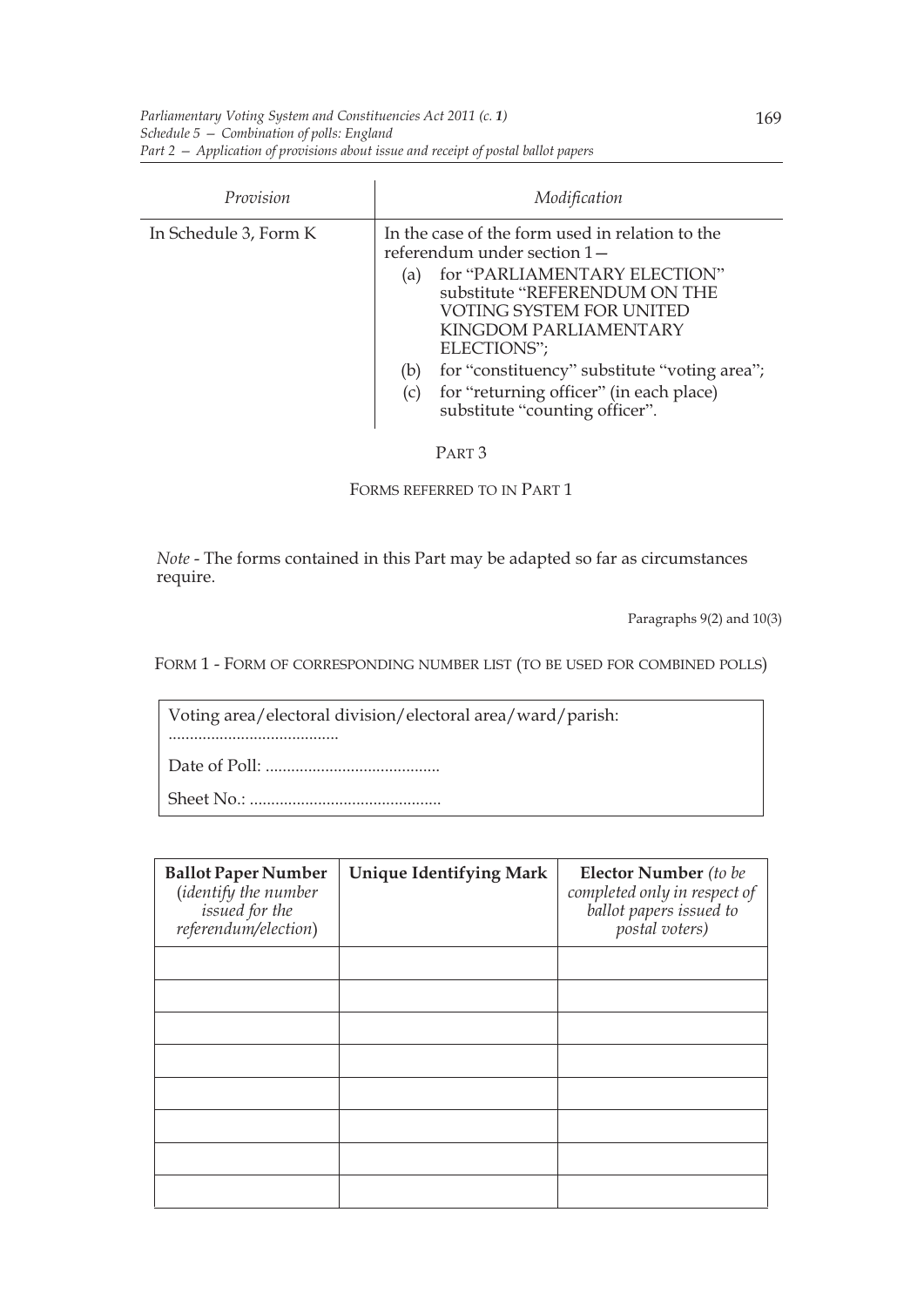Paragraph 13(2)

FORM 2 - FORM OF POSTAL VOTING STATEMENT (FOR USE WHERE PROCEEDINGS ON ISSUE AND RECEIPT OF POSTAL BALLOT PAPERS COMBINED)

# **Postal Voting Statement**

*\*Counting officer to insert name but omit where ballot papers sent to an anonymous elector*

[other identifying mark]

# **You must provide your [# signature and] date of birth. If you do not, the postal voting statement will be invalid and your vote will not be counted.**

I AM THE PERSON THE BALLOT PAPERS NUMBERED ABOVE WERE SENT TO

| Date of birth |  |  |  |  | (voter's date of birth)                                                   |
|---------------|--|--|--|--|---------------------------------------------------------------------------|
|               |  |  |  |  |                                                                           |
| #Signature    |  |  |  |  | (voter's signature)<br><b>IMPORTANT - Keep</b><br>signature within border |

*#(Counting officer to omit where a person has been granted a waiver)*

It is an offence to vote using a ballot paper that is not addressed to you.

PLEASE READ INSTRUCTIONS TO THE VOTER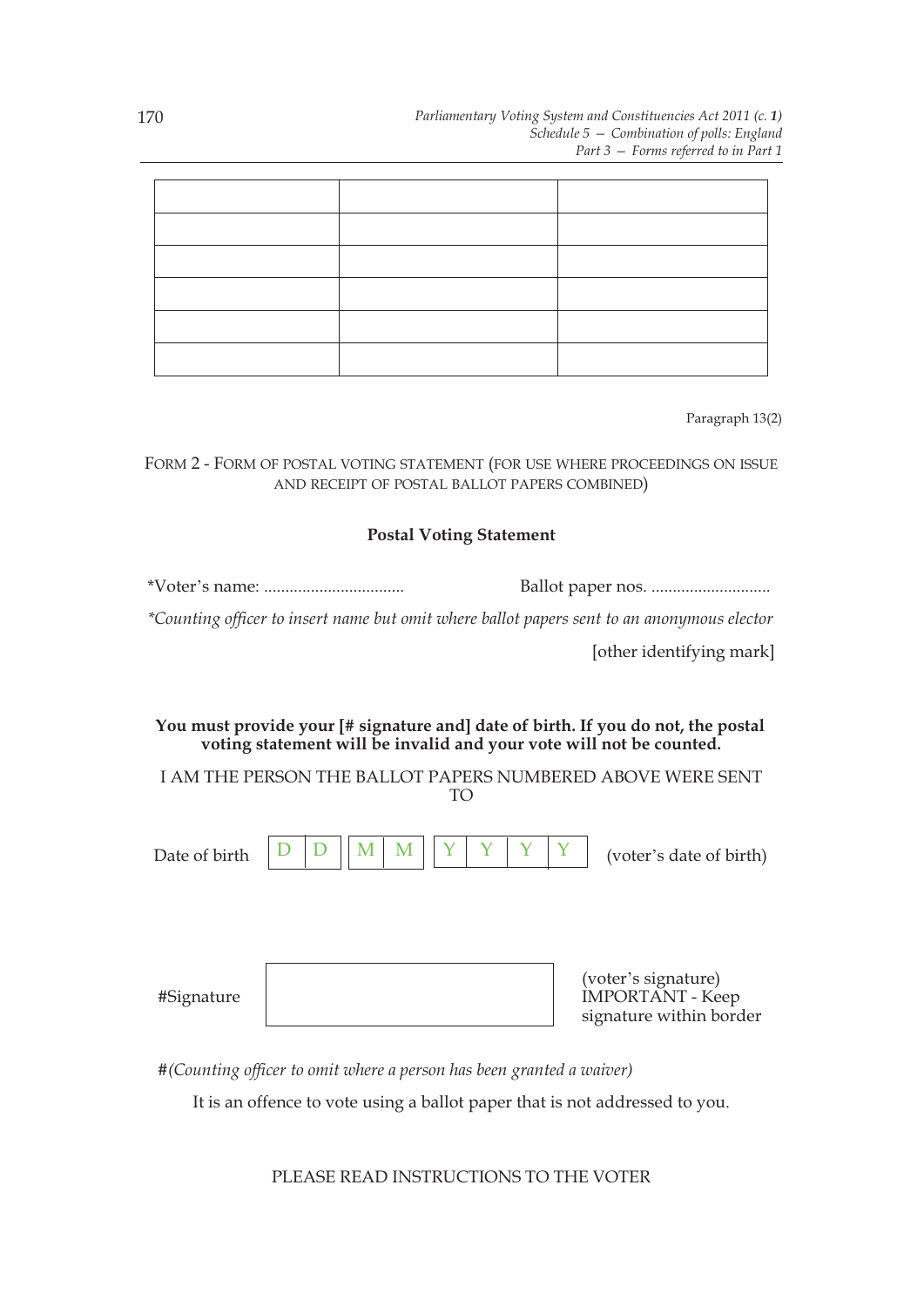### Issued by the counting officer

#### INSTRUCTIONS TO THE VOTER

#### **Complete the ballot papers yourself and in private. If you need help, contact the counting officer's staff as shown below.**

[contact details for assistance; include address as appropriate]

- **1.** You must provide your [#signature and] date of birth. If you do not, the postal voting statement will be invalid and your vote(s) will not be counted.
- **2.** When you are voting in the referendum on the voting system for United Kingdom parliamentary elections ([*insert colour of ballot paper*] ballot paper), mark a cross (X) in the box on the right hand side of the ballot paper opposite the answer you are voting for. Vote in one box only. Do not mark the ballot paper in any other way or your vote may not be counted.
- **3.** [When you are voting in a local government election ([*insert colour of ballot paper*] ballot paper), mark a cross (X) in the box on the right hand side of the ballot paper opposite the name of the candidate[s]\* you are voting for. [Vote for ONE candidate only.]\* [Vote for no more than [*specify number*] candidates.]\* Do not mark the ballot paper in any other way or your vote may not be counted.]\*
- **4.** [When you are voting in a [*specify parish council*] election ([*insert colour of ballot paper*] ballot paper), mark a cross (X) in the box on the right hand side of the ballot paper opposite the name of the candidate[s]<sup>\*</sup> you are voting for. [Vote for ONE candidate only.]\* [Vote for no more than [*specify number*] candidates.]\* Do not mark the ballot paper in any other way or your vote may not be counted.]\*
- **5.** [When you are voting in a [*specify*] referendum ([*insert colour of ballot paper*] ballot paper) mark a cross (X) in the box on the right hand side of the ballot paper opposite the answer you are voting for. Vote once only. Do not mark the ballot paper in any other way or your vote may not be counted.]\*
- **6.** [When you are voting for an elected Mayor ([*insert colour of ballot paper*] ballot paper), mark a cross  $(X)$  in the box on the right hand side of the ballot paper opposite the name of the candidate[s]\* you are voting for. [Vote for ONE candidate only.]\* [Vote ONCE  $(X)$  in column one for your first choice and vote ONCE  $(X)$  in column two for your second choice.]<sup>\*</sup> Do not mark the ballot paper in any other way or your vote may not be counted.]\*
- **7.** If you need help voting, the person helping you must not tell anyone how you voted.
- **8.** Put all the ballot papers in the small envelope marked **A** and seal it.
- **9.** Complete the postal voting statement by [#signing it, and] providing your date of birth.
- **10.** Then put the envelope marked **A** together with the postal voting statement in the larger envelope marked **B**. Return it straightaway.
- **11. After receiving this postal vote, you cannot vote in person at a polling station in the referendum[s]\* or election[s]\*.**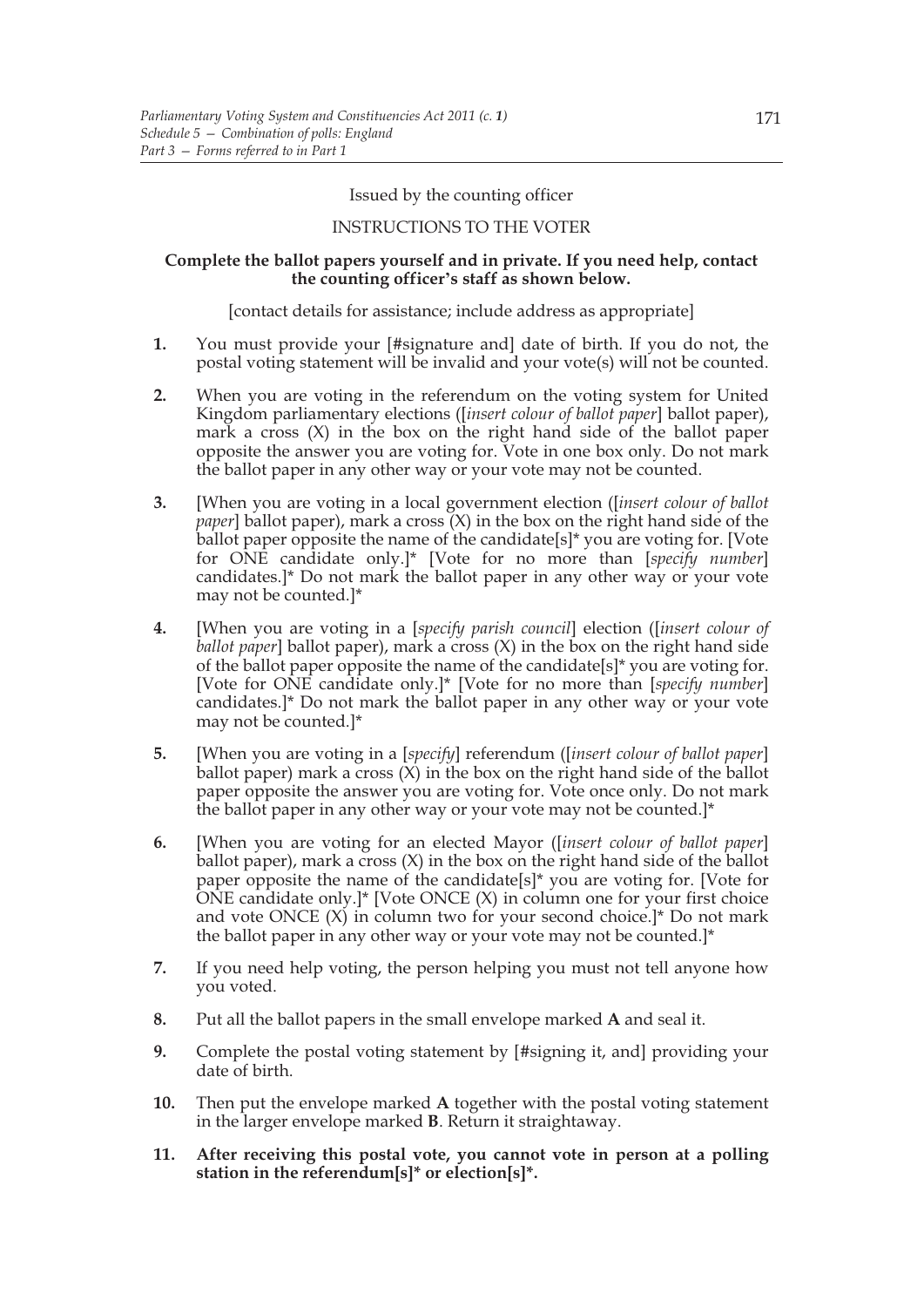- **12.** If you accidentally spoil any of your ballot papers, you can apply to the counting officer for replacements before 5 pm on [*day/date of poll*]. You must return all the ballot papers, the postal voting statement and the envelopes marked **A** and **B**. Make sure you contact the counting officer as soon as possible.
	- Your ballot papers and the postal voting statement must be received by the counting officer by 10 pm on [*day/date of poll*]. You can deliver your completed postal votes to any polling station in your voting area on polling day. **!**

It is an offence to vote using a ballot paper that is not addressed to you.

**It is illegal to vote more than once in the same referendum (unless you are appointed as a proxy for another person).**

**It is illegal to vote more than once at the same election (unless you are appointed as a proxy for another person).**

*#(Counting officer to omit where a person has been granted a waiver)*

\**Delete as appropriate*

Paragraph 14(2)

# FORM 3 - FORM OF POSTAL VOTING STATEMENT (FOR USE WHERE PROCEEDINGS ON ISSUE AND RECEIPT OF POSTAL BALLOT PAPERS NOT COMBINED)

# **Postal Voting Statement**

\*Voter's name: ................................. Ballot paper no. .......................

(*insert colour*)

*\*Counting officer to insert name but omit where ballot papers sent to an anonymous elector*

[other identifying mark]

# **You must provide your [# signature and] date of birth. If you do not, the postal voting statement will be invalid and your vote will not be counted.**

I AM THE PERSON THE BALLOT PAPER NUMBERED ABOVE WAS SENT TO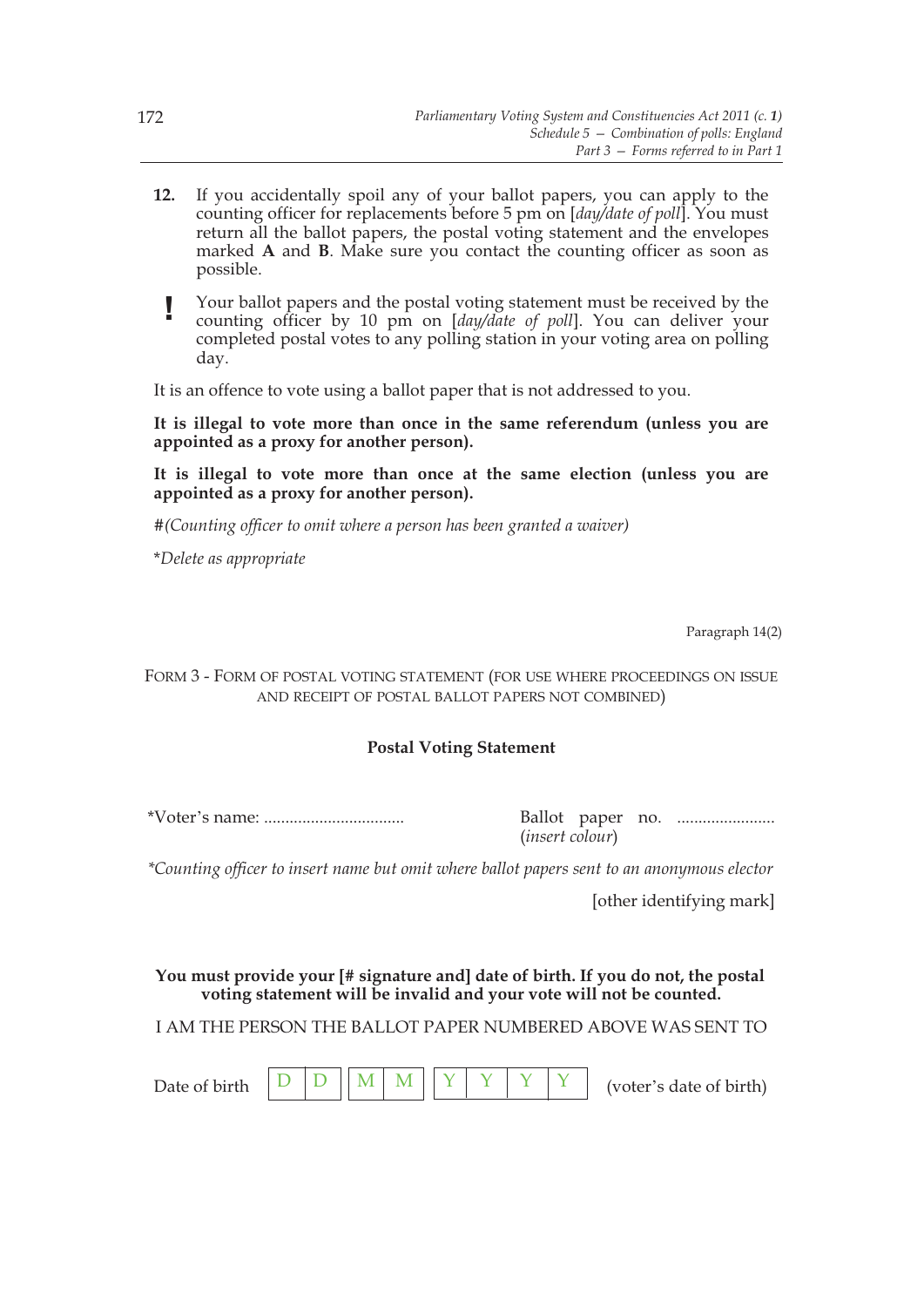#Signature (voter's signature) IMPORTANT - Keep signature within border

*#(Counting officer to omit where a person has been granted a waiver)*

It is an offence to vote using a ballot paper that is not addressed to you.

# PLEASE READ INSTRUCTIONS TO THE VOTER

### Issued by the counting officer

### INSTRUCTIONS TO THE VOTER

#### **Complete the ballot paper yourself and in private. If you need help, contact the counting officer's staff as shown below.**

### [contact details for assistance; include address as appropriate]

- **1.** You must provide your [#signature and] date of birth. You must do this even if you have already signed a postal voting statement in respect of [an election]\*[or]\*[another referendum]\* to be held on the same day. If you do not, the postal voting statement will be invalid and your vote will not be counted.
- **2.** Vote by marking one box only. Do not mark the ballot paper in any other way or your vote may not be counted.
- **3.** Mark a cross (X) in the box on the right hand side of the ballot paper opposite the answer you are voting for.
- **4.** If you need help in voting, the person helping you must not tell anyone how you voted.
- **5.** Put the ballot paper in the small envelope marked **A** and seal it.
- **6.** Complete the postal voting statement by [#signing it, and] providing your date of birth.
- **7.** Then put the envelope marked **A** together with the postal voting statement in the larger envelope marked **B**. Return it straightaway.

#### **8. After receiving this postal vote, you cannot vote in person at a polling station in this referendum.**

**9.** If you accidentally spoil your ballot paper, you can apply to the counting officer for a replacement before 5 pm on [*day/date of poll*]. You must return the spoilt ballot paper, the postal voting statement and the envelopes marked **A** and **B**. Make sure you contact the counting officer as soon as possible.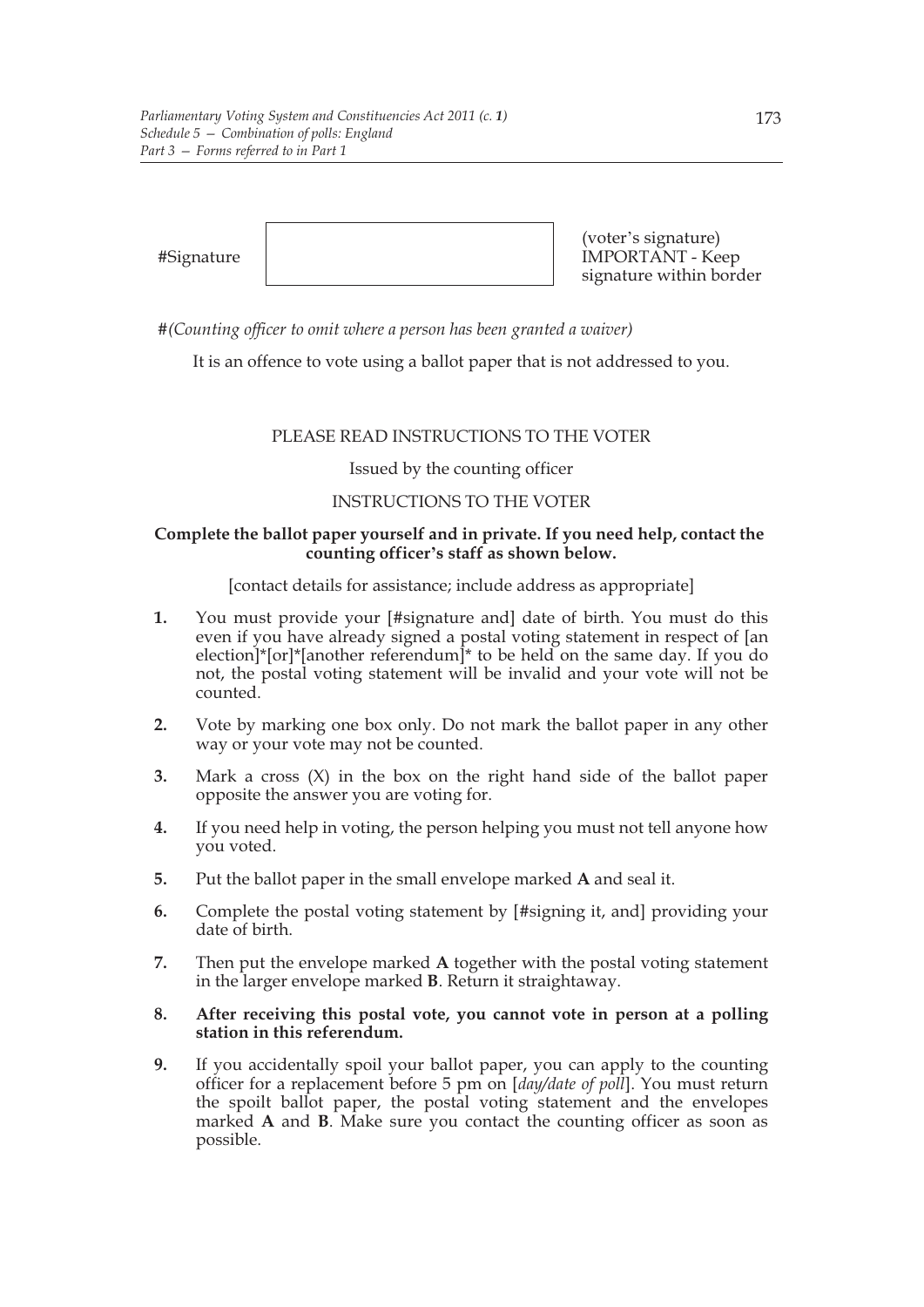Your ballot paper and the postal voting statement must be received by the counting officer by 10 pm on [*day/date of poll*]. You can deliver your completed postal vote to any polling station in your voting area on polling day. **!**

It is an offence to vote using a ballot paper that is not addressed to you.

# **It is illegal to vote more than once (unless you are appointed as a proxy for another person) in this referendum.**

*#(Counting officer to omit where a person has been granted a waiver)*

*\*Delete as appropriate*

Paragraph 19(1)

# FORM 4 - FORM OF CORRESPONDING NUMBER LIST (TO BE USED IN POLLING STATIONS FOR COMBINED POLLS)

| Voting area/electoral division/electoral area/ward/parish: |  |
|------------------------------------------------------------|--|
|                                                            |  |
|                                                            |  |
|                                                            |  |
|                                                            |  |

| <b>Ballot Paper Number</b> (identify the number issued for the referendum/<br>election) | <b>Elector Number</b> |
|-----------------------------------------------------------------------------------------|-----------------------|
|                                                                                         |                       |
|                                                                                         |                       |
|                                                                                         |                       |
|                                                                                         |                       |
|                                                                                         |                       |
|                                                                                         |                       |
|                                                                                         |                       |
|                                                                                         |                       |
|                                                                                         |                       |
|                                                                                         |                       |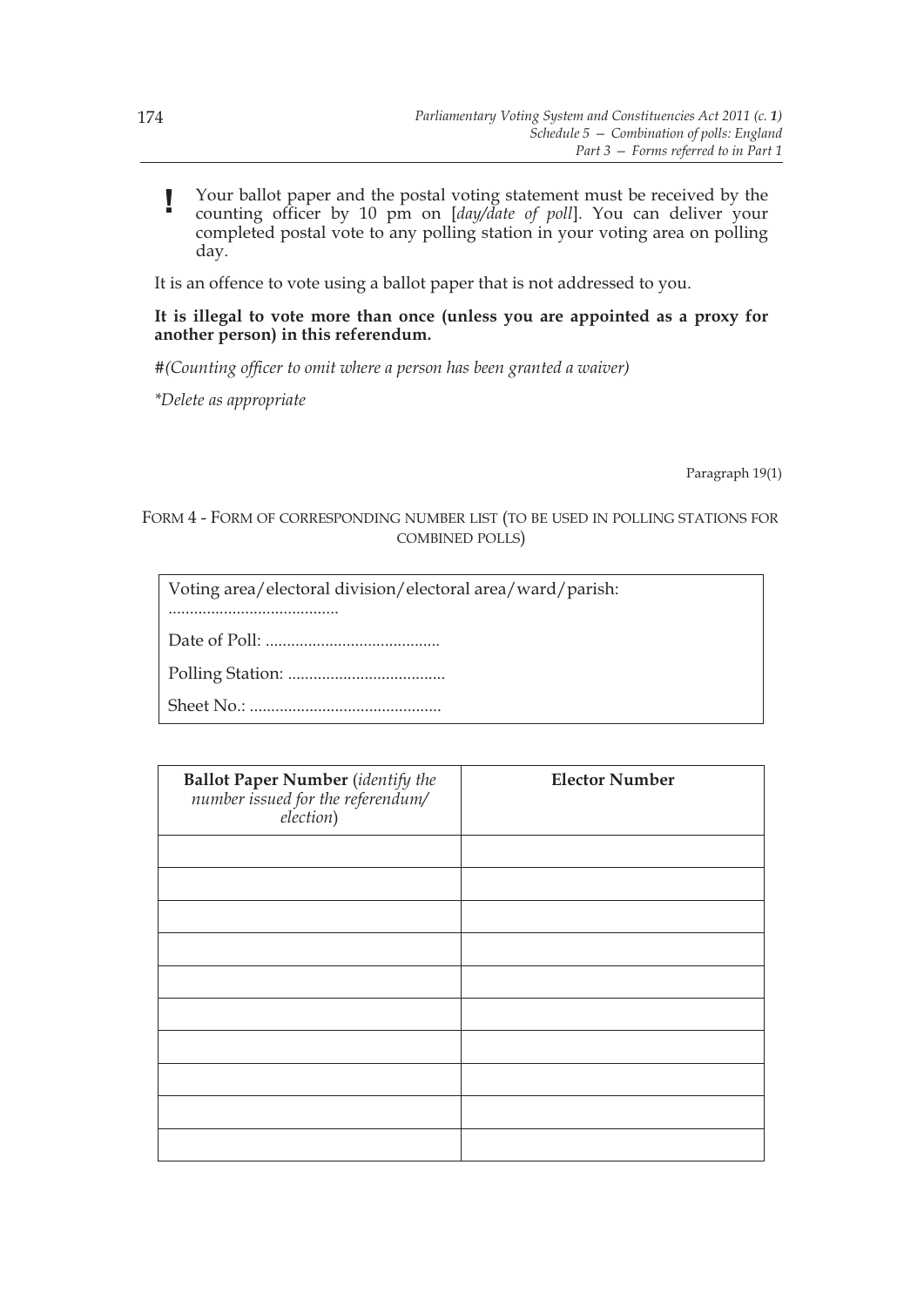Paragraph 21(1)

## FORM 5 - GUIDANCE FOR VOTERS TO BE EXHIBITED INSIDE AND OUTSIDE EVERY POLLING **STATION**

- **1.** When you are given your ballot papers go to one of the compartments.
- **2.** A. At the referendum on the voting system for United Kingdom parliamentary elections mark a cross  $(X)$  in the box on the right hand side of the [*specify colour*] ballot paper opposite the answer you are voting for.
	- [B. At the local government election(s) mark a cross (X) in the box on the right hand side of [the]\* [each]\* ballot paper opposite the name of [the]\* [each]\* candidate you are voting for. The ballot paper[s]\* for the local government election(s) [is]\* [are]\* coloured [*specify colour(s)*]. [Vote for ONE candidate only.]\*[Vote for no more than [*specify number*] candidates.]\*]\*
	- [C. At the [*specify parish council*] election mark a cross (X) in the box on the right hand side of the [*specify colour*] ballot paper opposite the name of the candidate $[s]^*$  for whom you are voting. [Vote for ONE candidate only.]\*[Vote for no more than [*specify number*] candidates.]\*]\*
	- [D. At the [*specify*] referendum mark a cross (X) in the box on the right hand side of the [*specify colour*] ballot paper opposite the answer you are voting for.]\*
	- [E. At the Mayoral election mark a cross (X) in the box on the right hand side of the [*specify colour*] ballot paper opposite the name[s]\* of the candidate[s]\* you are voting for. [Vote for ONE candidate only.]\* [Vote ONCE in column one for your first choice and vote ONCE in column two for your second choice.]\*]\*
- **3.** Fold each ballot paper in two. Show the presiding officer the number and other unique identifying mark on the back of the ballot paper, but do not let anyone see your vote. Put each ballot paper in the [appropriate]\* ballot box and leave the polling station.
- **4.** Vote once only in [each]\*[the]\* referendum and vote only for the number of candidates specified on each ballot paper for an election. Put no other mark on the ballot paper, or your vote may not be counted.
- **5.** If by mistake you spoil a ballot paper, show it to the presiding officer and ask for another one.

\* Complete or omit as necessary.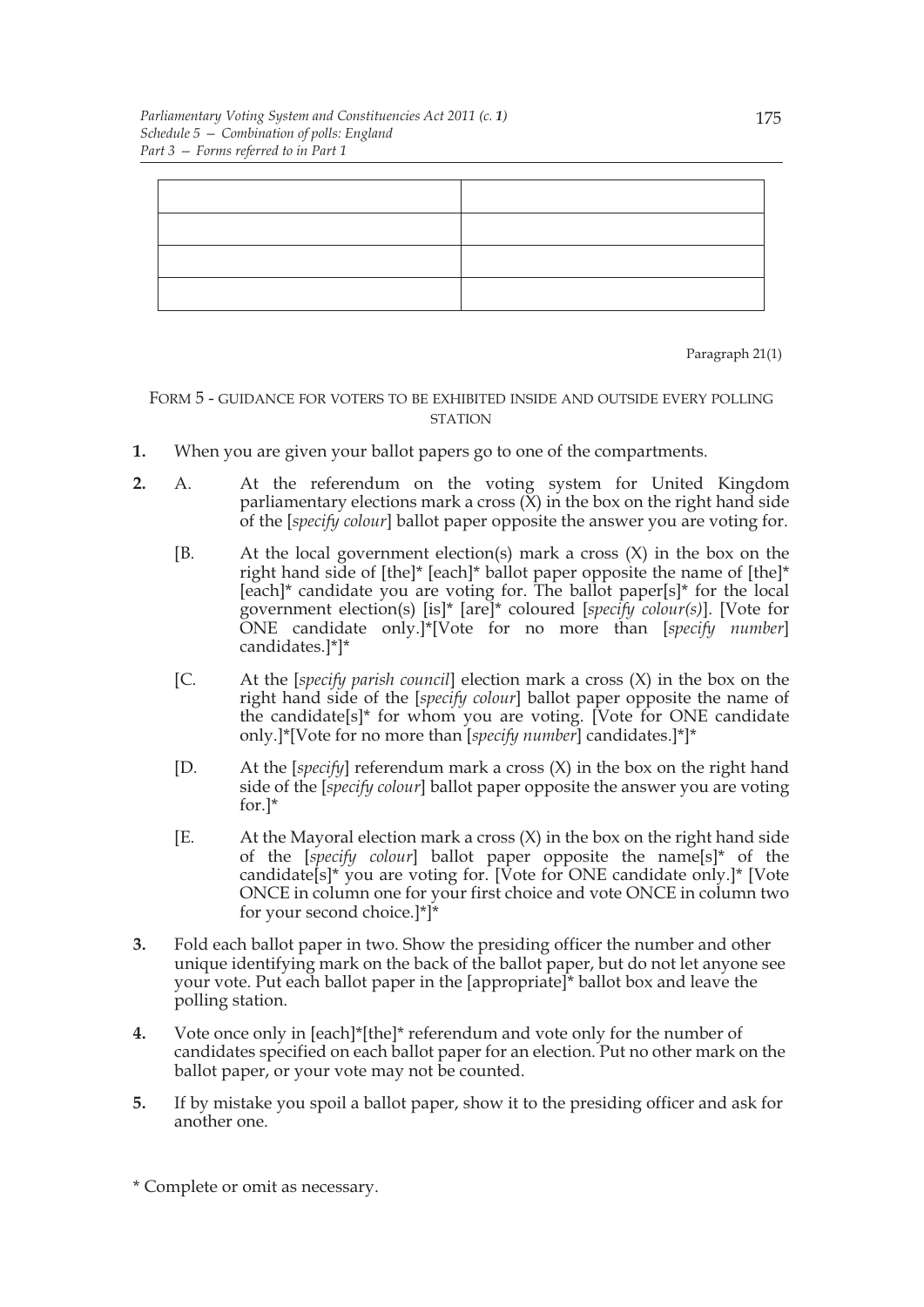#### Paragraph 22(1)

# FORM 6 - GUIDANCE FOR VOTERS TO BE EXHIBITED IN EVERY POLLING STATION COMPARTMENT

# REFERENDUM ON THE VOTING SYSTEM FOR UNITED KINGDOM PARLIAMENTARY ELECTIONS

\*[*specify colour*] ballot paper

Mark one box only.

\*[*specify name of council*] COUNCIL ELECTION \*[*specify colour*] ballot paper \*vote for no more than [*specify number*] candidates \*vote for ONE candidate only

\*[*specify name of parish*] COUNCIL ELECTION \*[*specify colour*] ballot paper \*vote for no more than [*specify number*] candidates \*vote for ONE candidate only

\*[*SPECIFY OTHER*] REFERENDUM

\*[*specify colou*r] ballot paper

Mark one box only.

\*ELECTION OF THE MAYOR OF [*specify name of council*]

\*[*specify colour*] ballot paper

\*vote for ONE candidate only

\*vote ONCE for your first choice and ONCE for your second choice

# PUT NO OTHER MARKS ON THE BALLOT PAPERS OR YOUR VOTES MAY NOT BE COUNTED.

\* *Complete or omit as necessary.*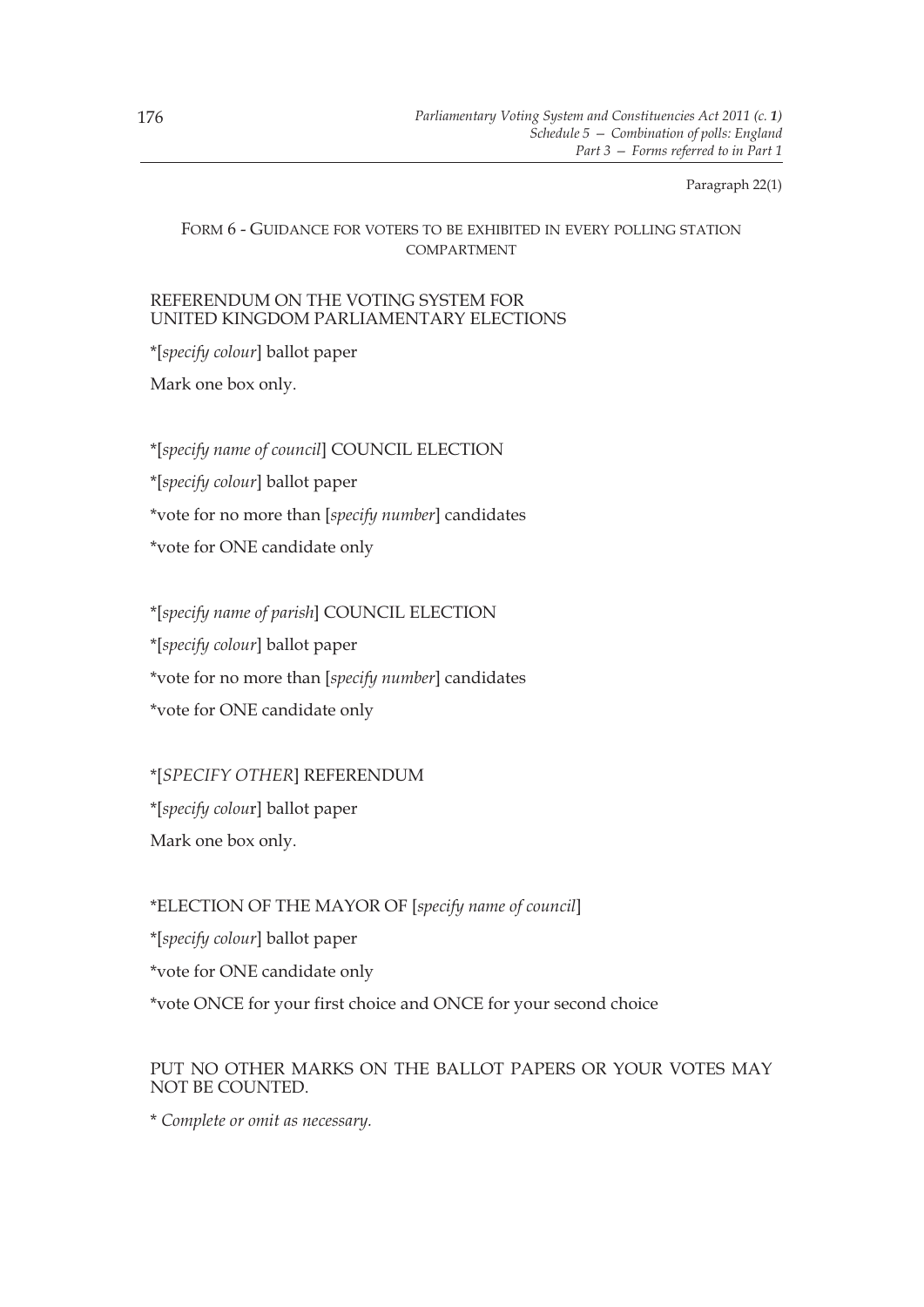Paragraph 25(2)

# FORM 7 - FORM OF CERTIFICATE OF EMPLOYMENT

# **Referendum on the voting system for United Kingdom parliamentary elections**

*[insert name of voting area]*

I certify that (name) ..................... who is numbered ................... in the register of electors cannot reasonably be expected to go in person to the polling station allotted to him or her in the referendum on (*date of poll*) ..................... by reason of the particular circumstances of his or her employment on that date for a purpose connected with the referendum \*as a constable  $\dot{}/$  \*by me.

\*Delete whichever is inappropriate.

Signature .................................................

\*Counting officer / police officer (inspector or above)

Date ....................................

Note: The person named above is entitled to vote at any polling station in the voting area specified above on production and surrender of this certificate to the presiding officer.

Paragraph 31(1)

FORM 8 - FORM OF DECLARATION TO BE MADE BY THE COMPANION OF A VOTER WITH DISABILITIES

I, ................................................................................................... (name of companion) of .................................................................................................. (address of companion) having been requested to assist ..................................................... (name of voter) [*in the case of a person with disabilities voting as proxy, add* voting as proxy for ........................................................................ (name of [elector]\*  $[or]$ <sup>\*</sup>  $[voter]$ <sup>\*</sup>)] whose number on the register is .................................................. to record their vote at the [referendum(s)]\* [and]\* [election(s)\*]\* being held in this [voting area]\* [/ local government area]\* [/parish]\*

hereby declare that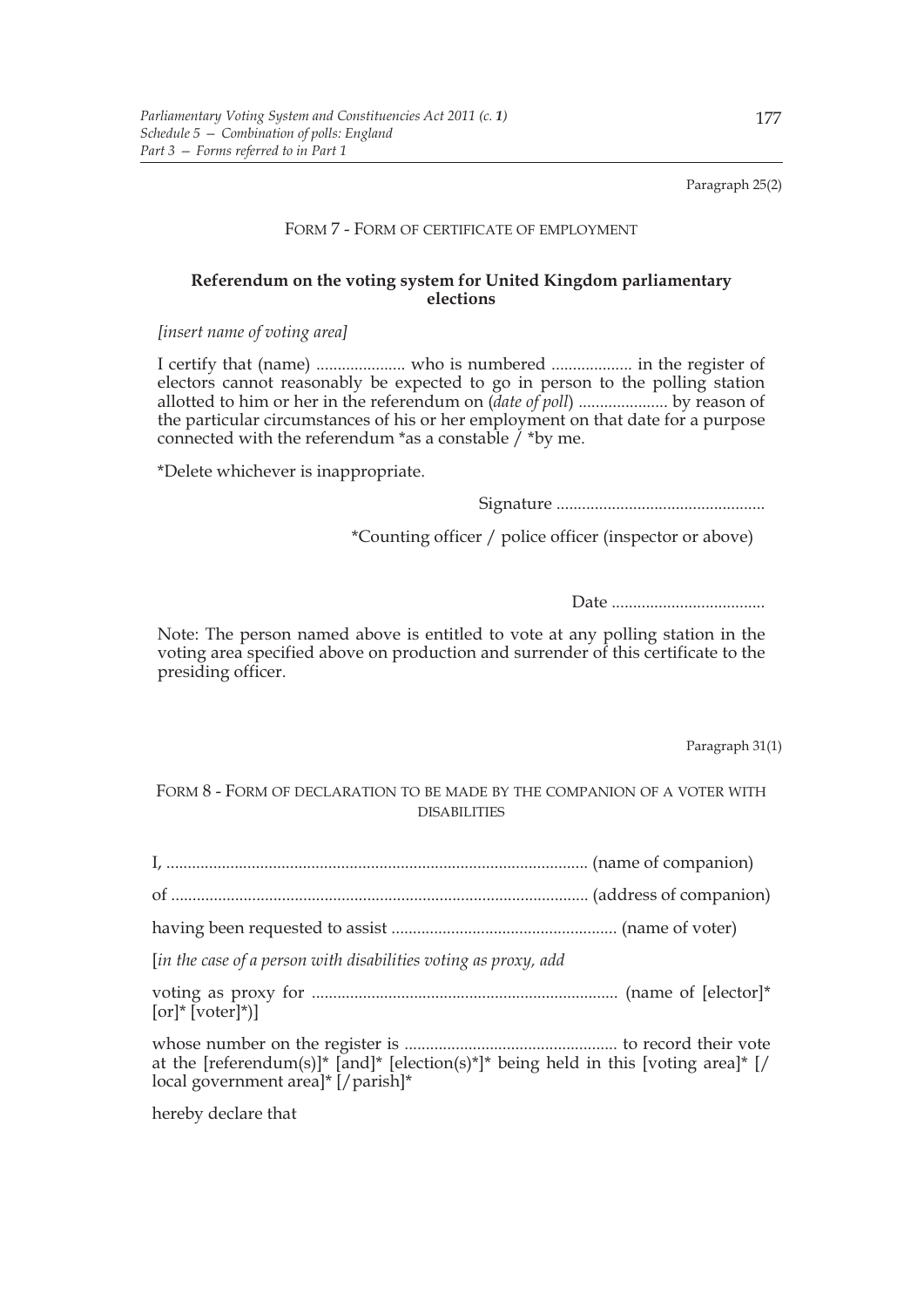- (a) [I am entitled to vote as an [elector]\*  $\lceil \text{or} \rceil^*$  [voter]\* at the said  $[referendum(s)]^*$  [and]\* [election(s)] $^*$ ,]\*
- (b) [I am the #.................................. of the said voter and have attained the age of 18 years,]\* and
- (c) I have not previously assisted any voter with disabilities [except .......................... (name of other [elector]\* [or]\* [voter]\*), of .......................... (address of other [elector]\* [or]\* [voter]\*)] to vote at the said  $[referendum(s)]^*$   $[or]^*$   $[electron(s)]^*$ ]\*.

#State the relationship of the companion to the voter.

\*Delete as appropriate.

(Signed) .......................................... (companion)

Date ................................................

I, the undersigned, being the presiding officer for the .............. polling station for .............. the [*insert name of voting area*] hereby certify that the above declaration, having been first read to the above-named declarant, was signed by the declarant in my presence.

NOTES: (1) If the person making the above declaration knowingly and wilfully makes therein a statement false in a material particular, he or she will be guilty of an offence.

(2) A voter with disabilities is a voter who has made a declaration that he or she is so incapacitated by blindness or other disability, or by an inability to read, as to be unable to vote without assistance.

#### SCHEDULE 6 Section 4

#### COMBINATION OF POLLS: WALES

## PART 1

#### PROVISION ABOUT COMBINATION

#### GENERAL PROVISIONS

#### *Interpretation*

- 1 The polls to be taken together under section 4(2) are referred to in this Schedule as "combined polls".
- 2 In this Schedule— "Assembly election" means—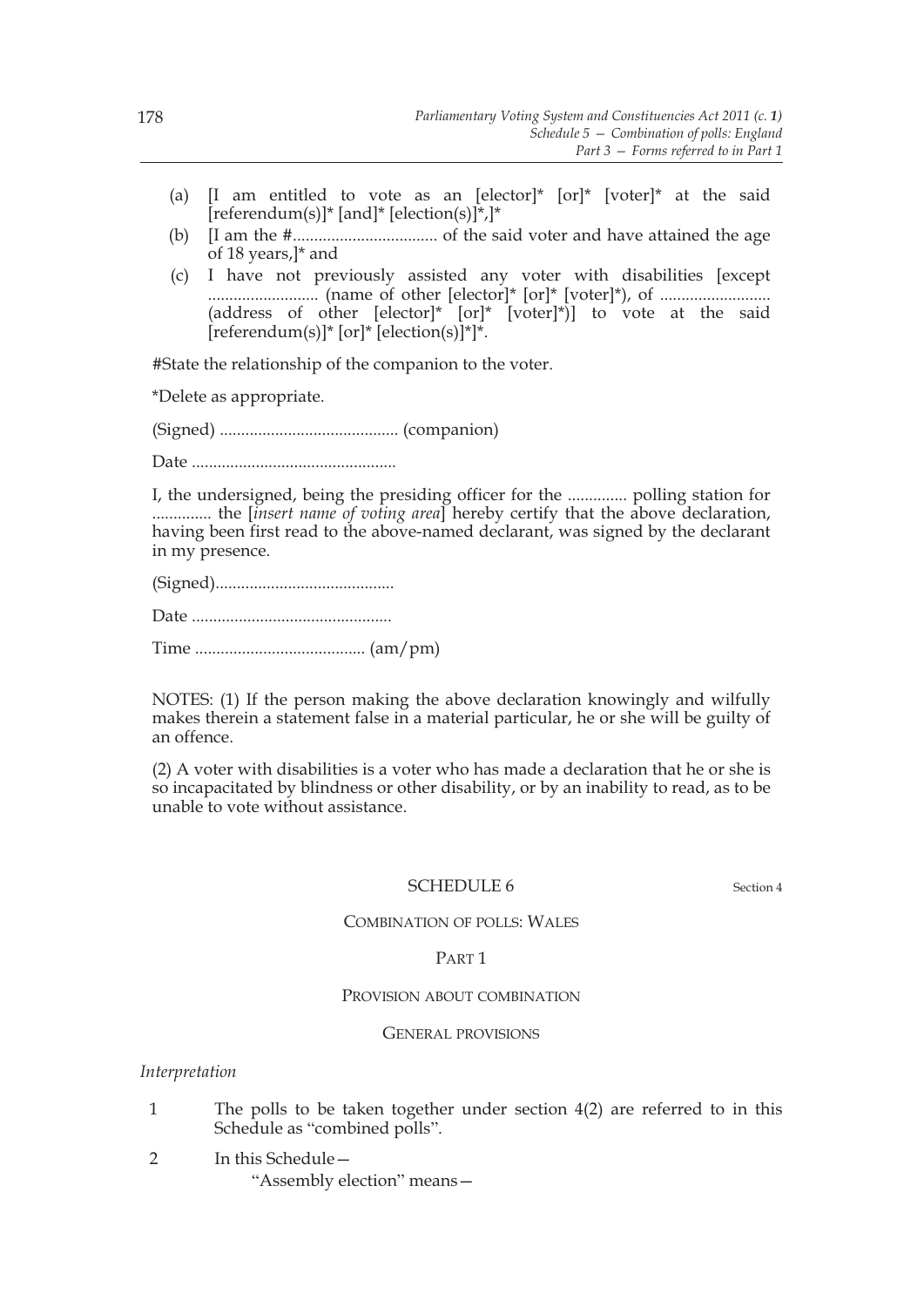- (a) an Assembly constituency election, or
- (b) an Assembly regional election;
- "Assembly constituency election" means an election for the return of an Assembly constituency member (within the meaning of section 1 of the Government of Wales Act 2006);
- "Assembly Elections Rules" means the rules set out in Schedule 5 to the Welsh Assembly Order;
- "Assembly regional election" means an election for the return of an Assembly regional member (within the meaning of section 1 of the Government of Wales Act 2006);
- "constituency returning officer" is to be construed in accordance with Article 18 of the Welsh Assembly Order;
- "counting agent" means a counting agent for the referendum or a counting agent for an Assembly election (except where one or other is specified);
- "regional returning officer" is to be construed in accordance with Article 18 of the Welsh Assembly Order;
- "returning officer" means a person who is a constituency returning officer or a regional returning officer (unless one or the other is specified);
- "the Welsh Assembly Order" means the National Assembly for Wales (Representation of the People) Order 2007 (S.I. 2007/236).

## *Cost of combined polls*

- 3 The cost of taking the combined polls (excluding any cost solely attributable to the referendum or an Assembly election), and any cost attributable to their combination, is to be apportioned equally between—
	- (a) the referendum, and
	- (b) the Assembly elections.
- 4 (1) Articles 23 and 24 of the Welsh Assembly Order (payments by and to returning officer etc) apply—
	- (a) as if a reference to a returning officer included a reference to a counting officer carrying out functions that, but for this Schedule, would be exercisable by a returning officer ("transferred functions"), and
	- (b) as if, in relation to that counting officer, a reference to services or expenses were to services rendered or expenses incurred in respect of transferred functions.
	- (2) An order under article 23(1) of that Order (as it has effect as mentioned above) may include special provision for services rendered or expenses incurred by a counting officer in respect of transferred functions.

#### *Publication of statement of persons nominated*

- 5 (1) The statement of persons nominated at an Assembly election must be published not later than noon on the 15th day before the date of the poll.
	- (2) The timetable set out in rule 1(1) of the Assembly Elections Rules is to be read with whatever modifications are necessary to give effect to this paragraph.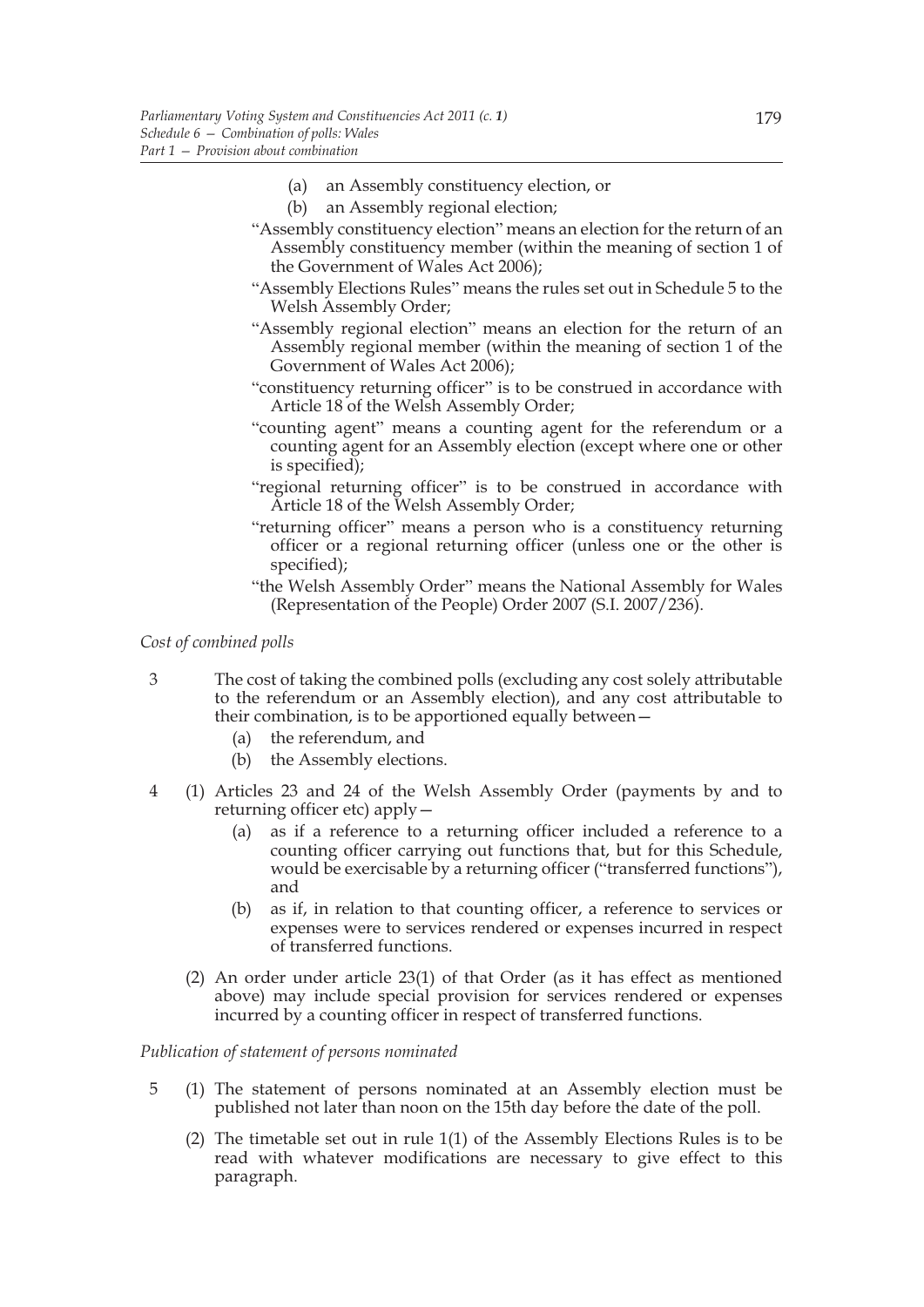#### *Forms*

6 Forms 2, 3, 4, 6, 7 and 9 in Part 3 of this Schedule are "relevant forms" for the purposes of rule 10 of the referendum rules.

#### ACTION TO BE TAKEN BEFORE POLL

#### *Corresponding number lists*

- 7 (1) This paragraph applies where proceedings on the issue and receipt of postal ballot papers are taken together by virtue of paragraph 2 of Schedule 3 to the Welsh Assembly Order.
	- (2) The function of the constituency returning officer under rule 27 of the Assembly Elections Rules is to be carried out by the counting officer.
	- (3) If the counting officer thinks fit, the lists prepared under the following provisions may be combined in the form set out in Form 1 in Part 2 of this Schedule—
		- (a) rule 6 of the referendum rules;
		- (b) rule 27 of the Assembly Elections Rules.
	- (4) In that case, sub-paragraph  $(3)$  applies instead of  $-$ 
		- (a) rule 6(2) of the referendum rules;
		- (b) rule 27(2) of the Assembly Elections Rules.
- 8 (1) This paragraph applies where proceedings on the issue and receipt of postal ballot papers are not taken together by virtue of paragraph 2 of Schedule 3 to the Welsh Assembly Order.
	- (2) The counting officer must prepare a list under sub-paragraph (3) or (4) as the officer thinks fit.
	- (3) A list under this sub-paragraph is a list containing the numbers and other unique identifying marks of all of the ballot papers to be provided to presiding officers in pursuance of rule 37(1) of the Assembly Elections Rules. The list must be in form CM set out in Schedule 10 to the Welsh Assembly Order.
	- (4) A list under this sub-paragraph is a list containing the numbers and other unique identifying marks of all of the ballot papers to be provided to presiding officers in pursuance of the following provisions—
		- (a) rule 17(1) of the referendum rules;
		- (b) rule 37(1) of the Assembly Elections Rules.

The list must be in the form set out in Form 1 in Part 3 of this Schedule.

- (5) A list prepared under rule 27 of the Assembly Elections Rules must not include details relating to ballot papers in relation to which a list is prepared under sub-paragraph (3) or (4).
- (6) A reference in an enactment to a list prepared under rule 27 of the Assembly Elections Rules has effect, in so far as it relates to ballot papers to be provided in pursuance of rule 37(1) of those rules, as a reference to the list prepared under sub-paragraph (3) or (4).
- (7) Where the counting officer prepares a list under sub-paragraph (4) in relation to ballot papers—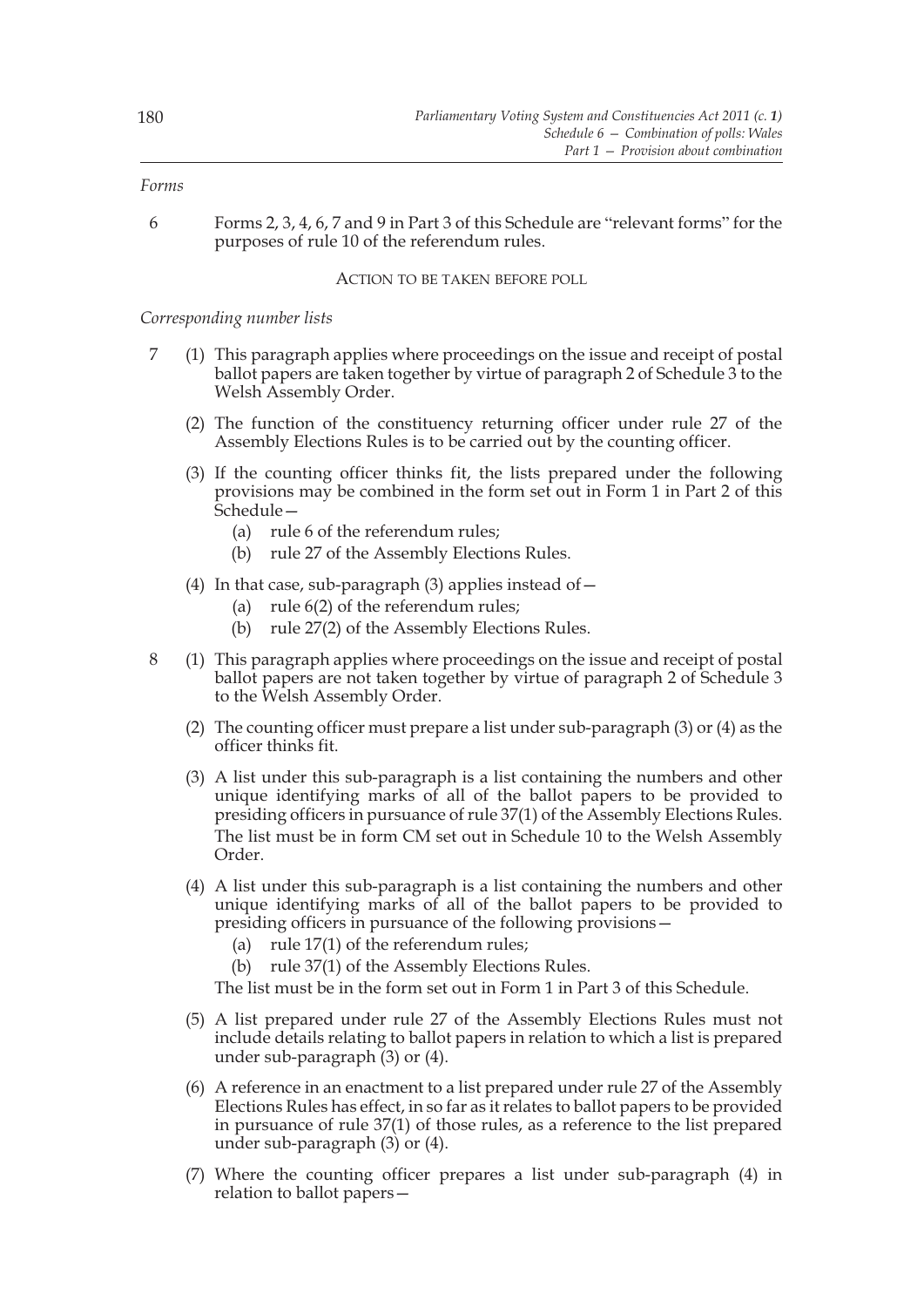- (a) the list prepared under rule 6 of the referendum rules must not include details relating to those ballot papers;
- (b) a reference in an enactment to a list prepared under rule 6 of the referendum rules has effect, in so far as it relates to ballot papers to be provided in pursuance of rule 17(1) of the referendum rules, as a reference to the list prepared under sub-paragraph (4).

## *Notice of polling stations*

- 9 (1) No later than the time of the publication of the notice of the polls, the counting officer must give public notice of—
	- (a) the situation of each polling station;
	- (b) the description of voters entitled to vote there.
	- (2) The notice must—
		- (a) state that the polls for the referendum, the Assembly constituency election and the Assembly regional election are to be taken together, and
		- (b) specify the relevant voting area, constituency and region.
	- (3) As soon as practicable after giving the notice the counting officer must give a copy of it to—
		- (a) each of the referendum agents appointed for the officer's area;
		- (b) each of the election agents for the Assembly elections;
		- (c) the regional returning officer.
	- (4) This paragraph applies instead of  $-$ 
		- (a) rule  $11(3)$  and  $(4)$  of the referendum rules;
		- (b) rule 32(2) to (4) of the Assembly Elections rules.

#### *Postal voting*

- 10 (1) This paragraph applies where proceedings on the issue and receipt of postal ballot papers are taken together by virtue of paragraph 2 of Schedule 3 to the Welsh Assembly Order.
	- (2) The functions of the constituency returning officer under rule 33 of the Assembly Elections Rules are to be carried out by the counting officer.
	- (3) The form of postal voting statement to be issued to those entitled to vote by post in the referendum and in both the Assembly elections must be in the form set out in Form 2 in Part 3 of this Schedule.
	- (4) Where that form is used, this paragraph applies instead of any requirement in the following provisions for a postal voting statement to be in a particular form.
	- (5) The provisions are—
		- (a) rule 12(1)(b) of the referendum rules;
		- (b) rule 33(1) of the Assembly Elections Rules.
- 11 (1) This paragraph applies where proceedings on the issue and receipt of postal ballot papers are not taken together by virtue of paragraph 2 of Schedule 3 to the Welsh Assembly Order.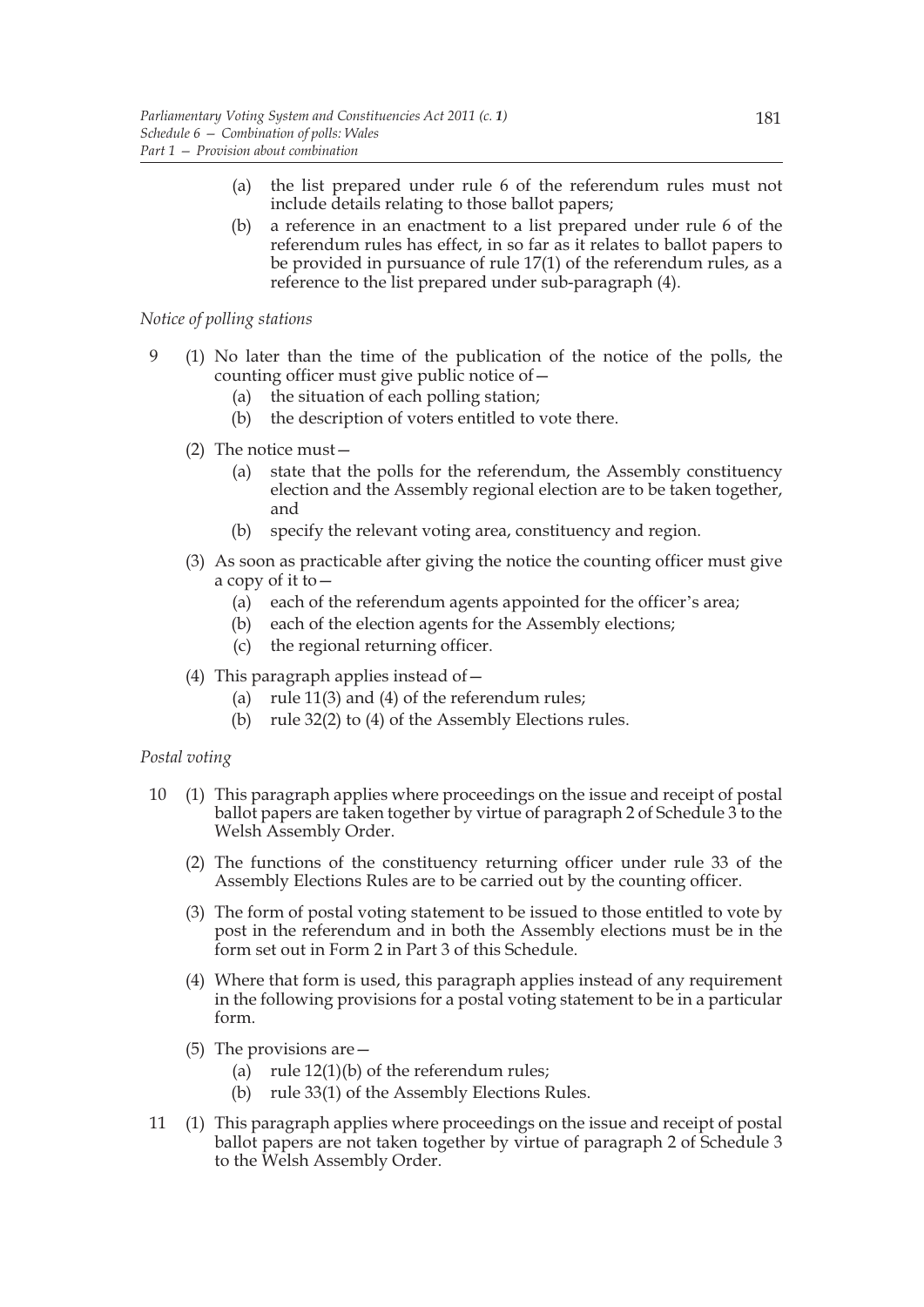- (2) The form of postal voting statement to be issued to those entitled to vote by post in the referendum must be in the form set out in Form 3 in Part 3 of this Schedule.
- (3) Sub-paragraph (2) applies instead of the requirement in rule 12(1)(b) of the referendum rules for a postal voting statement to be in a particular form.
- (4) The form of postal voting statement to be issued to those entitled to vote in the Assembly elections must be in the form set out in Form 4 in Part 3 of this Schedule.
- (5) Sub-paragraph (4) applies instead of the requirement in rule 33(1) of the Assembly Elections Rules for a postal voting statement to be in a particular form.

## *Polling stations*

- 12 The functions of the constituency returning officer under rule 34 of the Assembly Elections Rules are to be carried out by the counting officer.
- 13 The referendum polling stations are to be used for the combined polls.

## *Appointment of presiding officers and clerks*

- 14 The functions of the constituency returning officer under the following paragraphs of rule 35 of the Assembly Elections Rules are to be carried out by the counting officer—
	- (a) paragraph (1) so far as it relates to the appointment of presiding officers and clerks;
	- (b) paragraph (3).

## *Official poll cards*

- 15 (1) If the counting officer thinks fit, the official poll cards used for the referendum and the Assembly elections may be combined.
	- (2) In that case, the forms required to be used for official poll cards for the referendum and elections must be adapted in whatever manner seems necessary.

*Equipment of polling stations* 

- 16 The functions of the constituency returning officer under rule 37 of the Assembly Elections Rules are to be carried out by the counting officer.
- 17 (1) If the counting officer thinks fit, the same ballot box may be used at the polls for the referendum and the Assembly elections.
	- (2) Where separate ballot boxes are used, each must be clearly marked to show—
		- (a) the referendum or Assembly election to which it relates, and
		- (b) the colour of ballot papers that should be placed in it.
	- (3) This paragraph applies instead of rule 37(2) and (3) of the Assembly Elections Rules.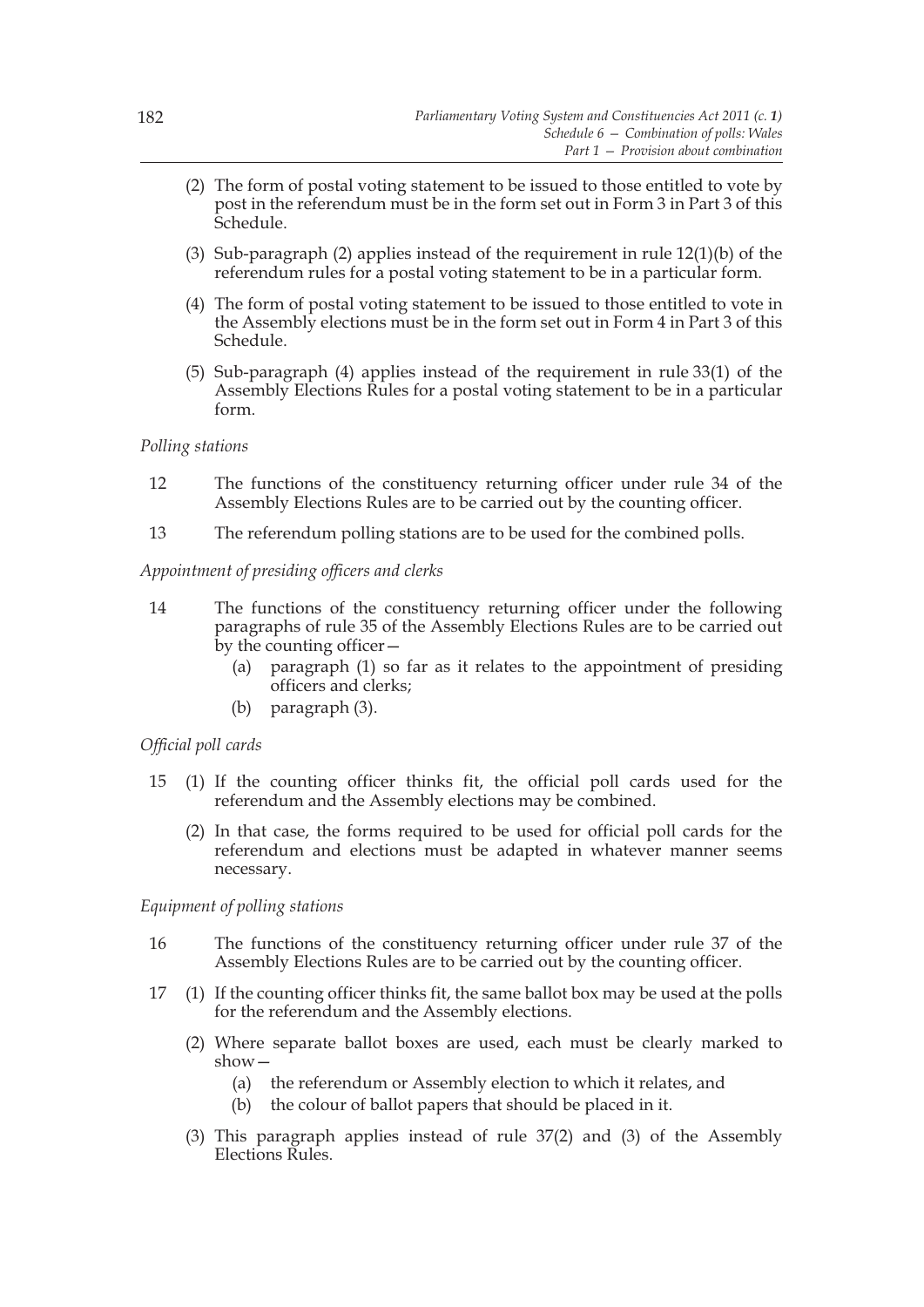#### *Colour of ballot papers*

18 The ballot papers used for the referendum must be of a different colour from the ballot papers used for the Assembly elections.

*Form of corresponding number lists provided to polling stations*

- 19 (1) If the counting officer thinks fit, the lists to be provided under the following provisions may be combined in the form set out in Form 5 in Part 3 of this Schedule—
	- (a) rule 17(3)(d) of the referendum rules;
	- (b) rule 37(5)(d) of the Assembly Elections Rules.
	- (2) In that case, this paragraph applies instead of  $-$ 
		- (a) the second sentence in rule 17(3) of the referendum rules;
		- (b) the requirement in rule 37(5)(d) of the Assembly Elections Rules to use a particular form.

*Ballot paper displayed in polling stations*

- 20 (1) The large version of the ballot paper displayed inside the polling station under rule 17(4)(a) of the referendum rules must be of the same colour as the ballot papers to be used for the referendum.
	- (2) The large version of the ballot paper displayed inside the polling station under rule 37(7)(a) of the Assembly Elections Rules in respect of each Assembly election must be of the same colour as the ballot papers to be used for that election.

*Guidance to be exhibited inside and outside polling stations*

- 21 (1) A notice in the form set out in Form 6 in Part 3 of this Schedule, giving directions for the guidance of voters in voting, must be printed in conspicuous characters and exhibited inside and outside every polling station.
	- (2) This paragraph applies instead of  $-$ 
		- (a) rule 17(6) of the referendum rules;
		- (b) rule 37(14) of the Assembly Elections Rules.

*Guidance to be exhibited in each polling station compartment*

- 22 (1) A notice in the form set out in Form 7 in Part 3 of this Schedule, giving directions for the guidance of voters in voting, must be exhibited in every compartment of every polling station.
	- (2) This paragraph applies instead of  $-$ 
		- (a) rule 17(7) of the referendum rules;
		- (b) rule 37(15) and (16) of the Assembly Elections Rules.

# *Notice of appointment of polling and counting agents*

23 A notice required to be given to a constituency returning officer under rule  $38(5)$ ,  $(6)$  or  $(7)$  of the Assembly Elections Rules is to be given to the counting officer.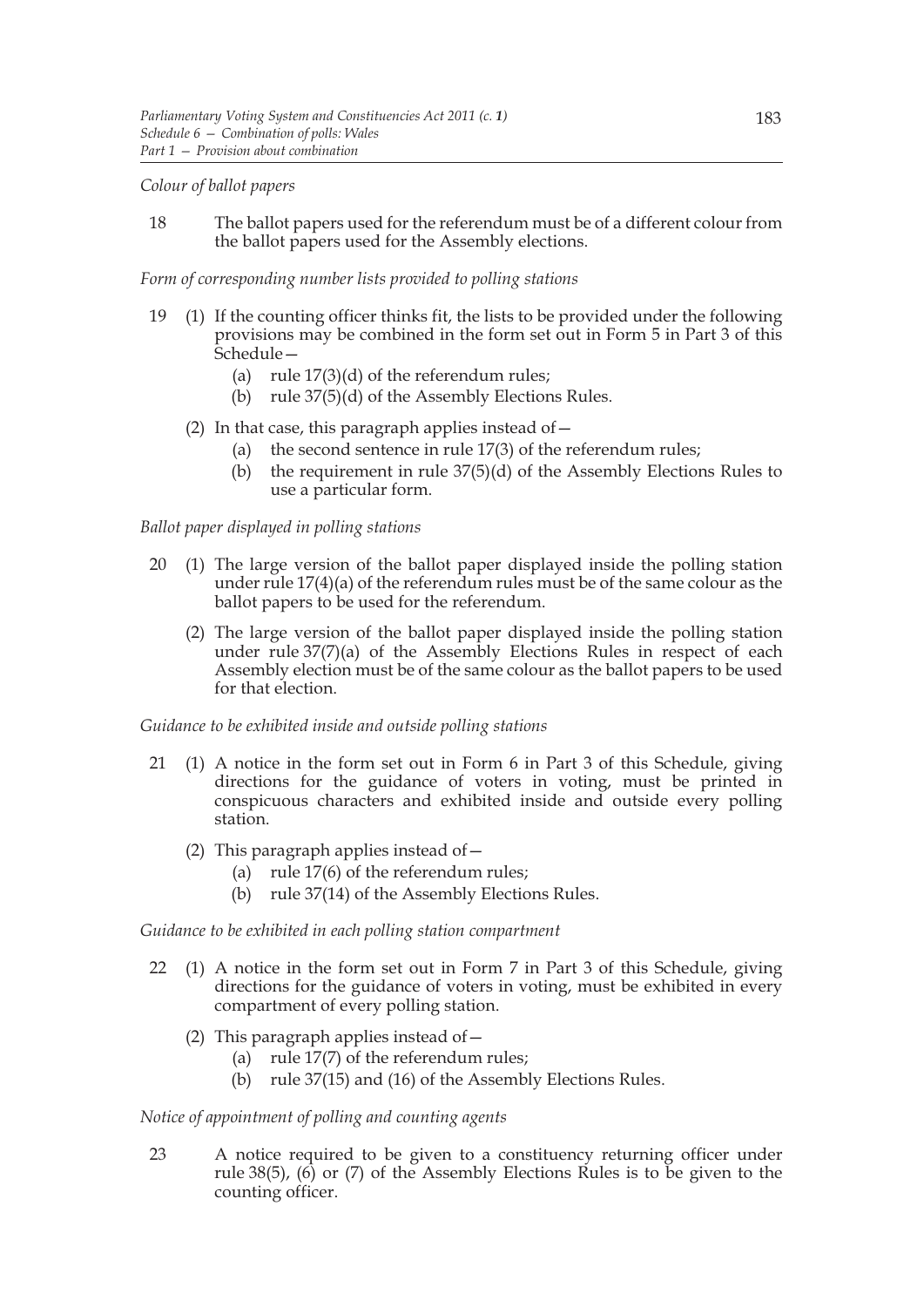# *Notification of requirement of secrecy*

24 The functions of the constituency returning officer under rule 39(a) of the Assembly Elections Rules are to be carried out by the counting officer.

## *Return of postal ballot papers*

25 Where proceedings on the issue and receipt of postal ballot papers are taken together by virtue of paragraph 2 of Schedule 3 to the Welsh Assembly Order, the functions of the constituency returning officer under rule 40 of the Assembly Elections Rules are to be carried out by the counting officer.

#### THE POLL

#### *Admission to the polling station*

- 26 (1) Rule 21(1) of the referendum rules has effect as if the persons listed there included persons who would be entitled to be admitted to the polling station for an Assembly election if the poll for the election were held on its own.
	- (2) Rule 41(1) of the Assembly Elections Rules has effect as if the persons listed there included persons who would be entitled to be admitted to the polling station for the referendum if the poll for the referendum were held on its own.

## *Voting by persons on duty on day of poll*

- 27 (1) Paragraph 2(5) of Schedule 3 has effect as if in the words after paragraph (b) the reference to any polling station were to any polling station in the same voting area as the allotted polling station.
	- (2) A certificate as to employment on duty on the day of the poll for the referendum must be in the form set out in Form 8 in Part 3 of this Schedule.
	- (3) Sub-paragraph (2) applies instead of rule 21(4)(b) of the referendum rules.
- 28 The returning officer's function of signing certificates as to employment under rule 41(5) of the Assembly Elections Rules is to be carried out by the counting officer.

*Removal from polling station*

29 The constituency returning officer's function under rule  $42(2)(b)$  of the Assembly Elections Rules of authorising someone to remove a person from a polling station is to be carried out by the counting officer.

#### *Voting procedure: copies of registers and lists of proxies*

- 30 (1) If the counting officer thinks fit, the same copy of the register of electors may be used under the following provisions for the purposes of the referendum and the Assembly elections—
	- (a) rule 28(2) of the referendum rules;
	- (b) rule 46(1) of the Assembly Elections Rules.
	- (2) Sub-paragraphs (3) and (4) apply where the same copy of the register is used as mentioned in sub-paragraph (1).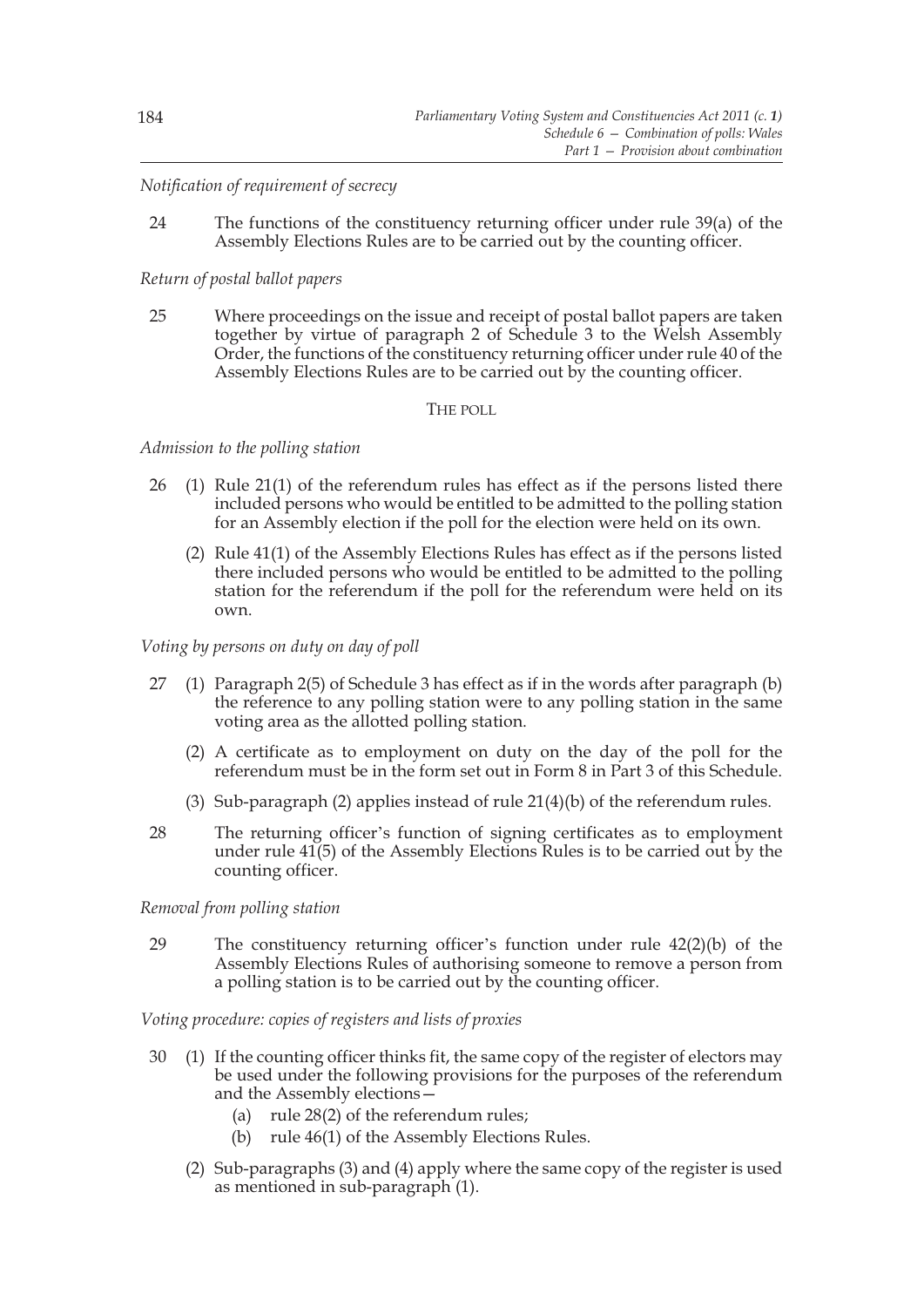- (3) In a case where a ballot paper is delivered at the same time in respect of the referendum, the Assembly constituency election and the Assembly regional election, a single mark must be placed in the register against the number of the elector under—
	- (a) rule 28(2)(c) of the referendum rules, and
	- (b) rule 46(1)(c) of the Assembly Elections Rules.
- (4) In any other case, a mark must be placed in the register against the number of the elector identifying the poll to which each ballot paper delivered relates.
- (5) In the case of an elector who is added to the register in pursuance of a notice issued under section 13B(3B) or (3D) of the 1983 Act—
	- (a) references in this paragraph to the copy of the register of electors are to be read as references to the copy of the notice;
	- (b) references to a mark being placed in the register of electors are to be read as references to a mark being made on the copy of the notice.
- (6) Where the same copy of the register is used as mentioned in sub-paragraph (1), this paragraph applies instead of rule 46(6) of the Assembly Elections Rules except so far as it relates to the list of proxies.
- 31 (1) If the counting officer thinks fit, the counting officer may require the relevant registration officer to produce a combined list of proxies for the referendum and the Assembly elections.
	- (2) The following provisions apply where the lists are combined and a person applies for a ballot paper as proxy.
	- (3) Immediately before delivery of the ballot paper the list of proxies must be marked in a way that identifies—
		- (a) the proxy,
		- (b) the elector for whom the proxy is applying for the ballot paper, and
		- (c) the referendum or Assembly election to which the ballot paper relates.
	- (4) Sub-paragraph (3) applies instead of  $-$ 
		- (a) rule  $28(2)(d)$  of the referendum rules;
		- (b) rule  $46(1)(d)$  of the Assembly Elections Rules and rule  $46(6)$  of those rules so far as it relates to the list of proxies.
- 32 (1) This paragraph applies where proceedings on the issue and receipt of postal ballot papers are taken together by virtue of paragraph 2 of Schedule 3 to the Welsh Assembly Order.
	- (2) If the counting officer thinks fit, the counting officer may require the relevant registration officer to produce a combined postal voters list and a combined proxy postal voters list for the referendum and the Assembly elections.

## *List of votes marked by presiding officer*

33 (1) If the counting officer thinks fit, a single list of votes marked by the presiding officer may be used for the purposes of the referendum and the Assembly elections.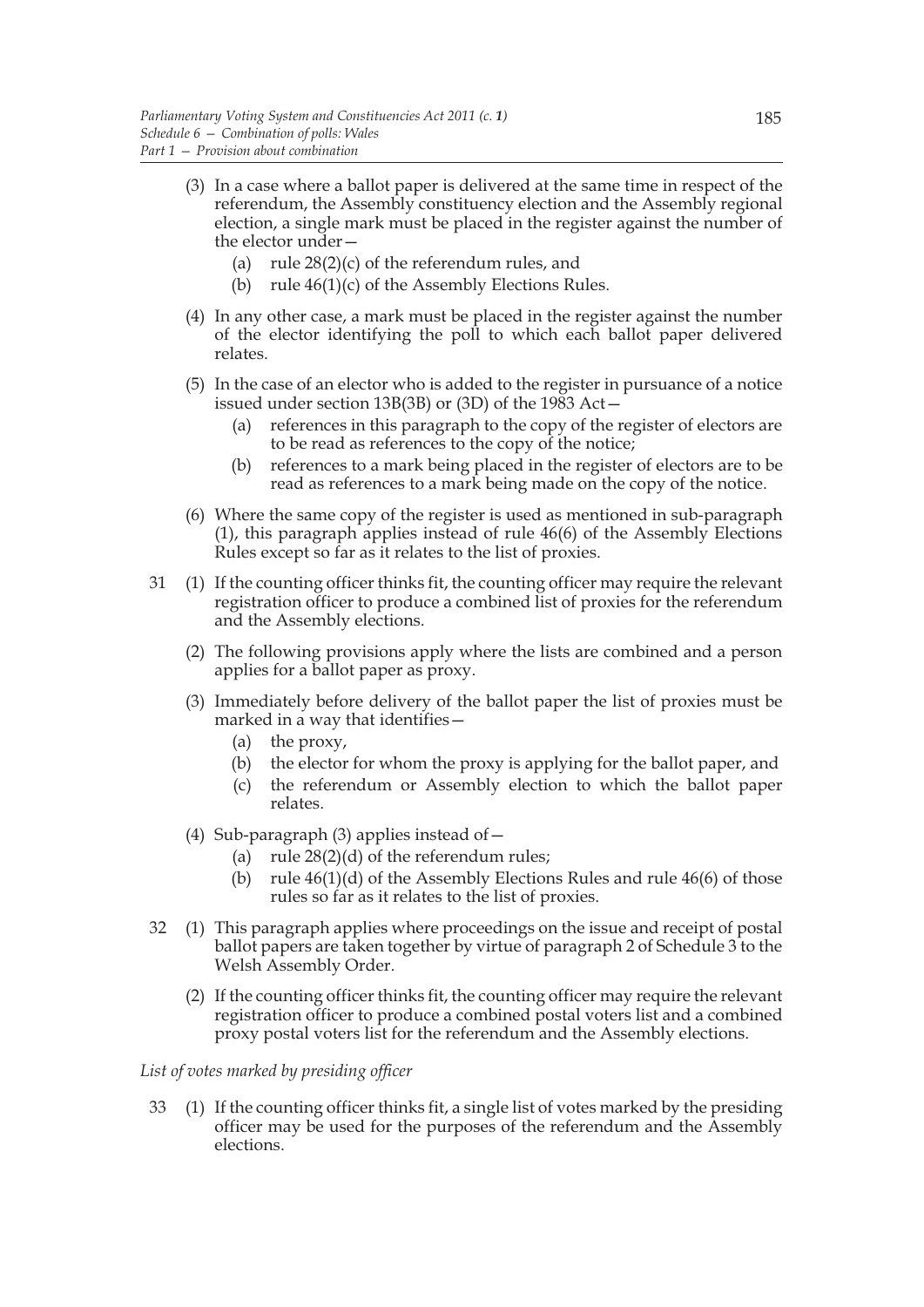- (2) Where a person's entry in that list does not relate to the referendum, the Assembly constituency election and the Assembly regional election, the entry must—
	- (a) indicate whether it relates to the referendum, and
	- (b) identify any election to which it relates.
- (3) In this paragraph "list of votes marked by the presiding officer" means a list compiled under—
	- (a) rule 30(4) of the referendum rules, or
	- (b) rule 47(2) of the Assembly Elections Rules.
- (4) Where a single list is used as mentioned in sub-paragraph (1), this paragraph applies instead of rule 47(5) of the Assembly Elections Rules.

*Declaration to be made by the companion of a voter with disabilities*

- 34 (1) A declaration made by the companion of a voter with disabilities must be in the form set out in Form 9 in Part 3 of this Schedule.
	- (2) In this paragraph "declaration made by the companion of a voter with disabilities" means a declaration made by a companion under—
		- (a) rule 31 of the referendum rules, or
		- (b) rule 48 of the Assembly Elections Rules.
	- (3) This paragraph applies instead of  $-$ 
		- (a) rule  $31(5)$ (a) of the referendum rules;
		- (b) rule 48(7)(a) of the Assembly Elections Rules.

*List of voters with disabilities assisted by companions*

- 35 (1) If the counting officer thinks fit, a single list of voters with disabilities assisted by companions may be used for the purposes of the referendum and the Assembly elections.
	- (2) Where a person's entry in that list does not relate to the referendum, the Assembly constituency election and the Assembly regional election, the entry must—
		- (a) indicate whether it relates to the referendum, and
		- (b) identify any election to which it relates.
	- (3) In this paragraph "list of voters with disabilities assisted by companions" means a list compiled under—
		- (a) rule 31(8) of the referendum rules, or
		- (b) rule 48(4) of the Assembly Elections Rules.
	- (4) Where a single list is used as mentioned in sub-paragraph (1), this paragraph applies instead of rule 48(9) of the Assembly Elections Rules.

## *Tendered votes list*

- 36 (1) If the counting officer thinks fit, a single tendered votes list may be used for the purposes of the referendum and the Assembly elections.
	- (2) Where a person's entry in that list does not relate to the referendum, the Assembly constituency election and the Assembly regional election, the entry must—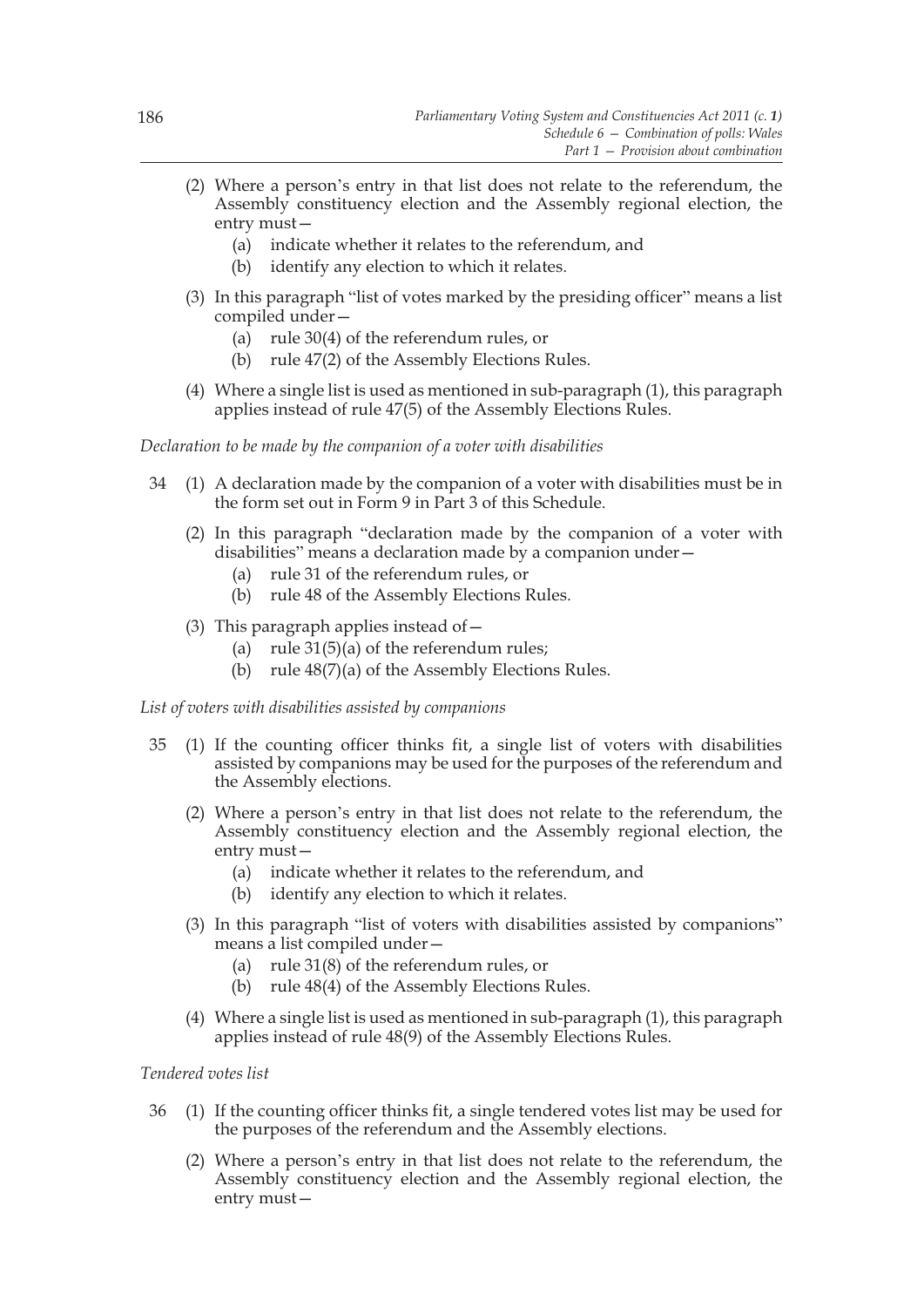- (a) indicate whether it relates to the referendum, and
- (b) identify any election to which it relates.
- (3) In this paragraph "tendered votes list" means a list compiled under—
	- (a) rule 33(7) of the referendum rules, or
	- (b) rule 49(8) of the Assembly Elections Rules
- (4) Where a single list is used as mentioned in sub-paragraph (1), this paragraph applies instead of rule 49(12) of the Assembly Elections Rules.

*Lists relating to correction of errors on day of poll*

- 37 (1) If the counting officer thinks fit, a single list of persons to whom ballot papers are delivered in consequence of late alterations to the register may be used for the purposes of the referendum and the Assembly elections.
	- (2) Where a person's entry in that list does not relate to the referendum, the Assembly constituency election and the Assembly regional election, the entry must—
		- (a) indicate whether it relates to the referendum, and
		- (b) identify any election to which it relates.
	- (3) In this paragraph "list of persons to whom ballot papers are delivered in consequence of late alterations to the register" means a list compiled under—
		- (a) rule 36 of the referendum rules, or
		- (b) rule 51 of the Assembly Elections Rules.

*Notice of adjournment in case of riot*

38 Rule 52(1) of the Assembly Elections Rules has effect as if references to the constituency returning officer were to the counting officer.

*Procedure on close of poll*

- 39 (1) In rule 38(1) of the referendum rules the reference to polling agents includes a reference to polling agents appointed for the purposes of an Assembly election.
	- (2) In rule 53(1) of the Assembly Elections Rules the reference to polling agents includes a reference to polling agents appointed for the purposes of the referendum.
- 40 (1) A packet made up under one of the following provisions may not be combined with a packet made up under another of those provisions.
	- (2) The provisions are—
		- (a) rule  $38(1)(b)$ , (c) or (f) of the referendum rules;
		- (b) rule 53(1)(b), (c), (d), (e) or (h) of the Assembly Elections Rules.
- 41 The ballot paper accounts prepared under rule 38(6) of the referendum rules and rule  $53(4)$  of the Assembly Elections Rules may not be combined.
- 42 In rule 53(3) of the Assembly Elections Rules references to a constituency returning officer are to be read as references to the counting officer.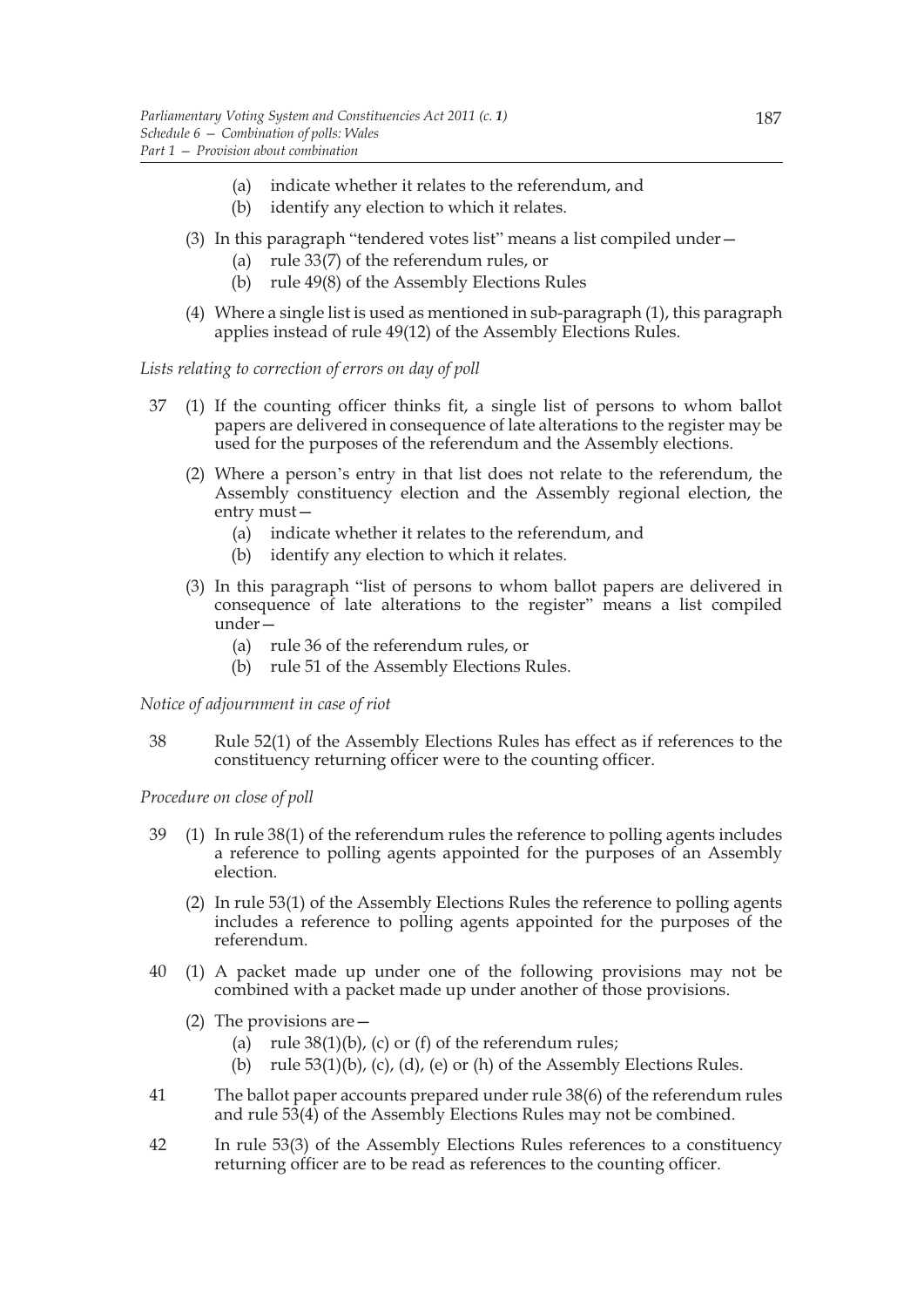#### COUNTING OF VOTES

*Attendance and arrangements for counting*

- 43 (1) The counting officer must make arrangements for counting the ballot papers and carrying out the other functions conferred by paragraph 47 in the presence of the counting agents.
	- (2) The counting officer must give the counting agents and the regional returning officer notice in writing of the time and place at which the proceedings under paragraph 47 will begin.
	- (3) A person may be present at the proceedings under paragraph 47 only if—
		- (a) the person is entitled to be present at the counting of the votes for the referendum or an Assembly election, or
		- (b) the person is permitted by the counting officer to attend.
	- (4) The counting officer may give a person permission under subparagraph  $(3)(b)$  only if  $-$ 
		- (a) the officer is satisfied that the person's attendance will not impede the efficient conduct of the proceedings, and
		- (b) the officer has consulted the referendum agents and election agents or thought it impracticable to do so.
	- (5) The counting officer must give the counting agents—
		- (a) whatever reasonable facilities for overseeing the proceedings, and
		- (b) whatever information with respect to the proceedings,

the officer can give them consistently with the orderly conduct of the proceedings and the discharge of the officer's duties.

- 44 Rule 39(1) of the referendum rules (arrangements for the counting of votes in the referendum) has effect with the omission of the words "after the close of the poll".
- 45 (1) The constituency returning officer must make arrangements for counting the votes for the Assembly elections in the presence of the counting agents for the election as soon as practicable after receiving the ballot papers from the counting officer under paragraph 48.
	- (2) The constituency returning officer must give the counting agents for the Assembly elections and the regional returning officer notice in writing of the time and place at which the counting of the votes for the elections will begin.
	- (3) A person may be present at the counting of the votes for an Assembly election only if—
		- (a) the person is permitted by the returning officer to attend, or
		- (b) the person would be entitled to be present at the counting of votes for the Assembly election if it were taken on its own.
	- (4) The constituency returning officer may give a person permission under subparagraph  $(3)(a)$  only if  $-$ 
		- (a) the officer is satisfied that the person's attendance will not impede the efficient counting of the votes, and
		- (b) the officer has consulted the election agents or thought it impracticable to do so.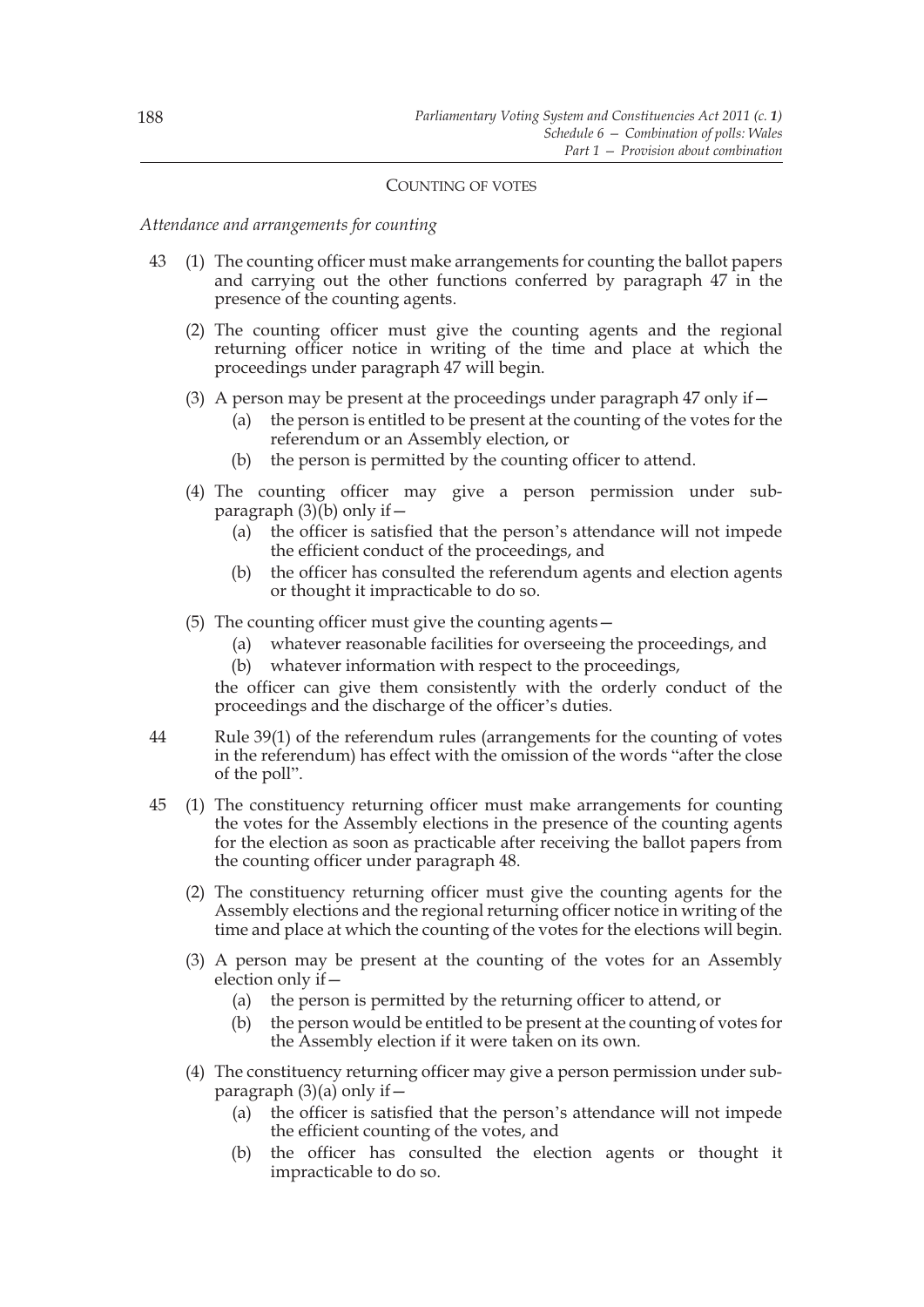- (5) The constituency returning officer must give the counting agents for the Assembly elections—
	- (a) whatever reasonable facilities for overseeing the proceedings, and
	- (b) whatever information with respect to the proceedings,

the officer can give them consistently with the orderly conduct of the proceedings and the discharge of the officer's duties.

- (6) In particular, where the votes are counted by sorting the ballot papers into lots according to the votes marked on them and then counting the number of ballot papers in each lot, the counting agents for an Assembly election are entitled to satisfy themselves that the ballot papers are correctly sorted.
- 46 Paragraphs 43 and 45 apply instead of rule 54 of the Assembly Elections Rules.

## *Counting and separation of ballot papers by counting officer*

- 47 (1) As soon as practicable after the close of the poll the counting officer must—
	- (a) in the presence of the counting agents, open each ballot box and count and record separately the number of ballot papers relating to the referendum, the Assembly constituency election and the Assembly regional election;
	- (b) where proceedings on the issue and receipt of postal ballot papers for the referendum and the Assembly elections are taken together by virtue of paragraph 2 of Schedule 3 to the Welsh Assembly Order, count the postal ballot papers that have been duly returned for the referendum, the Assembly constituency election and the Assembly regional election and record separately the number relating to each;
	- (c) where proceedings on the issue and receipt of postal ballot papers for the referendum and the Assembly elections are not taken together by virtue of paragraph 2 of Schedule 3 to the Welsh Assembly Order, count the postal ballot papers that have been duly returned for the referendum and record the number;
	- (d) separate the ballot papers relating to the referendum, the Assembly constituency election and the Assembly regional election.
	- (2) The counting officer must not count any tendered ballot papers.
	- (3) The counting officer, while counting and recording the number of ballot papers, must—
		- (a) keep the ballot papers with their faces upwards, and
		- (b) take all proper precautions for preventing anyone from seeing the numbers or other unique identifying marks printed on the back of the papers.
	- (4) The counting officer must, in the presence of the referendum agents and the election agents for the Assembly elections—
		- (a) verify each ballot paper account by comparing it with the number of ballot papers recorded by the officer, and the unused and spoilt ballot papers in the officer's possession and the tendered votes list (opening and resealing the packets containing the unused and spoilt ballot papers and the tendered votes list);
		- (b) draw up a separate statement as to the result of the verification in relation to each poll.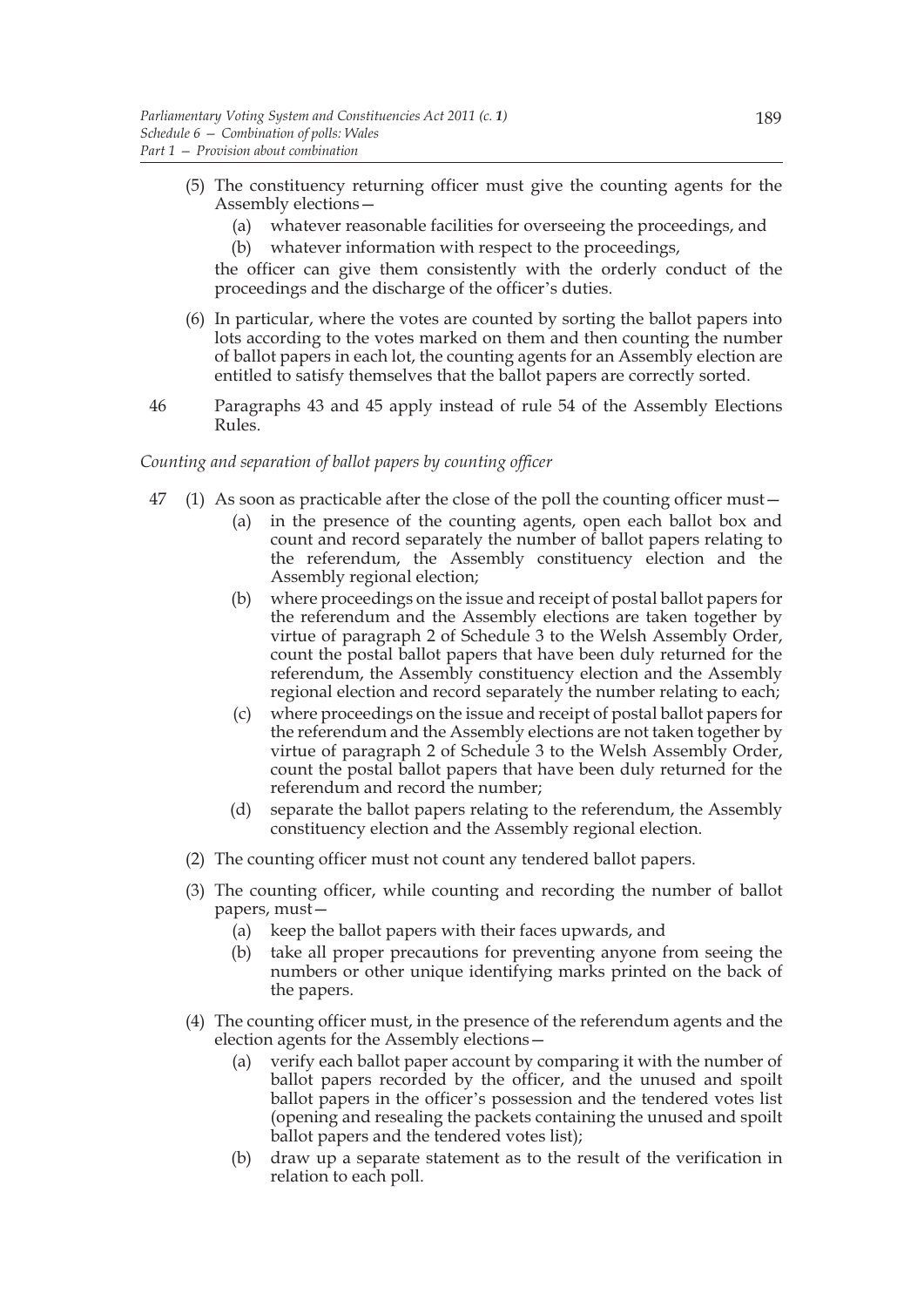- (5) An election agent for an Assembly election may copy the statement relating to that Assembly election.
- (6) A counting agent for the referendum present at the verification may copy the statement relating to the referendum.
- (7) Once the statement relating to the referendum is drawn up, the counting officer must—
	- (a) in the case of a voting area in a region for which a Regional Counting Officer is appointed, inform the Regional Counting Officer of the contents of the statement;
	- (b) in the case of any other voting area, inform the Chief Counting Officer of the contents of the statement.
- (8) Rule 40 of the referendum rules does not apply.

## *Delivery of ballot papers etc to returning officers*

- 48 (1) The counting officer must deliver or cause to be delivered to the constituency returning officer the ballot papers for the Assembly elections.
	- (2) The counting officer must also deliver or cause to be delivered to the constituency returning officer—
		- (a) the ballot paper accounts and the statement as to the result of the verification of the ballot paper accounts for the Assembly elections;
		- (b) the packets of unused and spoilt ballot papers for the Assembly elections;
		- (c) the packets of tendered ballot papers for the Assembly elections;
		- (d) the packets of certificates as to employment on duty on the day of the poll for the Assembly elections.
	- (3) If the counting officer has not begun to count the votes given on the referendum ballot papers by the time the statements as to the result of the verification of the ballot paper accounts in relation to all the polls are prepared—
		- (a) those ballot papers must be sealed into packets, each of which must be endorsed with a description of its contents, and
		- (b) the packets may not be opened until the counting officer begins dealing with the ballot papers in those packets under paragraph 49(1).
	- (4) If, in respect of an Assembly constituency election or an Assembly regional election, none of the ballot papers have been delivered under sub-paragraph (1) by the time the statements as to the result of the verification of the ballot paper accounts in relation to all the polls are prepared—
		- (a) the ballot papers for that election must be sealed into packets, each of which must be endorsed with a description of its contents, and
		- (b) the packets may not be opened until the constituency returning officer begins dealing with the ballot papers in those packets under paragraph 49(3).

## *Counting of votes*

49 (1) The counting officer must count the votes given on the ballot papers for the referendum, but must not do so until—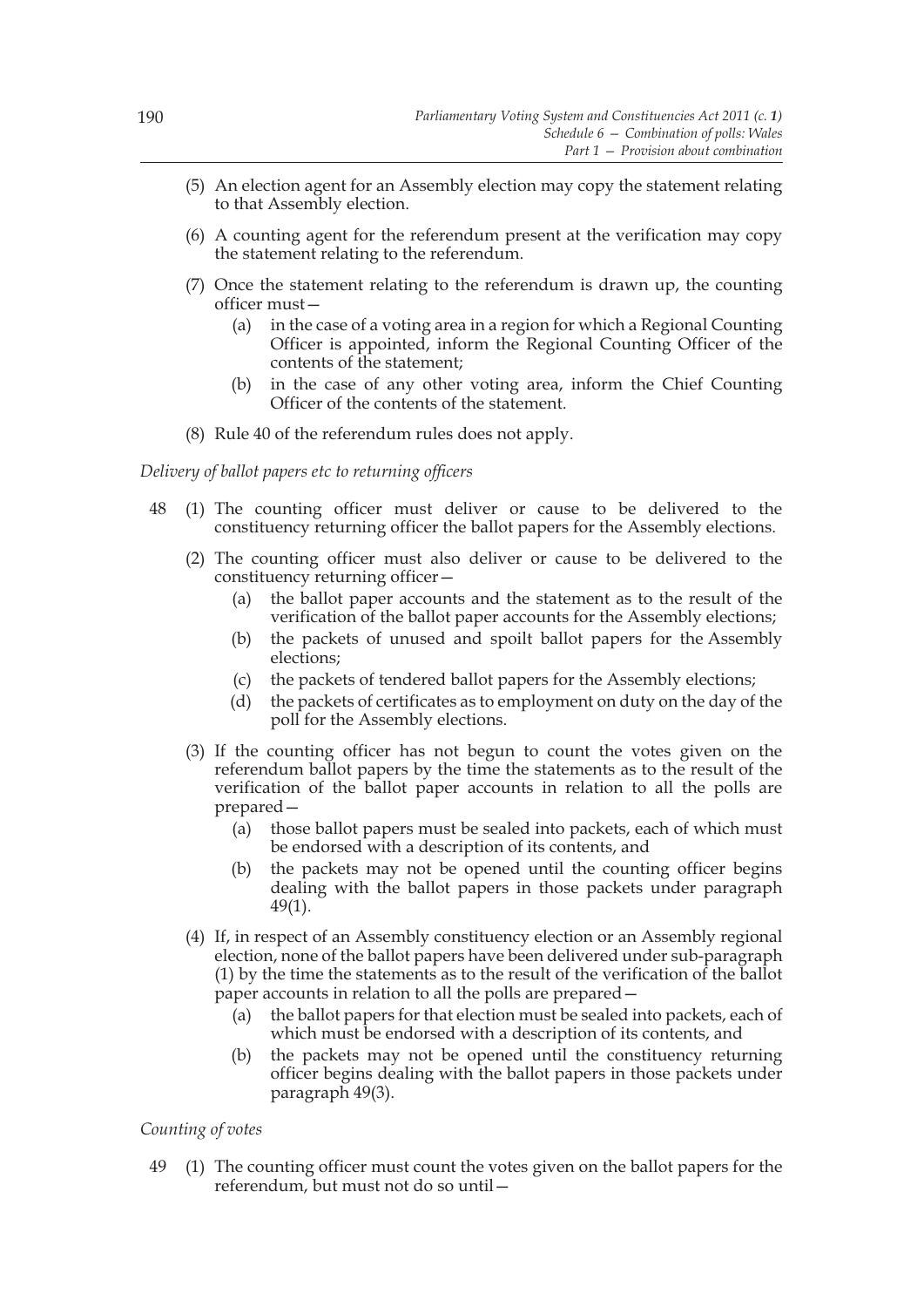- (a) in the case of postal ballot papers, they have been mixed with the ballot papers from at least one ballot box;
- (b) in the case of ballot papers from a ballot box, they have been mixed with the ballot papers from at least one other ballot box.
- (2) Where proceedings on the issue and receipt of postal ballot papers for the Assembly elections are not taken together with those for the referendum, the constituency returning officer must count the postal ballot papers that have been duly returned for the Assembly constituency election and the Assembly regional election and record separately the number relating to each.
- (3) The constituency returning officer must count the votes given on the ballot papers for each Assembly election, but must not do so until—
	- (a) in the case of postal ballot papers, they have been mixed with the ballot papers from at least one ballot box;
	- (b) in the case of ballot papers from a ballot box, they have been mixed with the ballot papers from at least one other ballot box.
- (4) The counting or constituency returning officer, while counting the votes, must—
	- (a) keep the ballot papers with their faces upwards, and
	- (b) take all proper precautions for preventing anyone from seeing the numbers or other unique identifying marks printed on the back of the papers.
- (5) The counting or constituency returning officer must so far as practicable proceed continuously with the counting of votes, allowing only time for refreshment, except that—
	- (a) the officer may exclude the whole or any part of the period between 7 pm and 9 am on the next day;
	- (b) the officer may exclude a day mentioned in rule 2(1) of the referendum rules.
- (6) During the time so excluded the counting or constituency returning officer must—
	- (a) place the ballot papers and other documents relating to the referendum or Assembly election under the officer's own seal and the seals of any of the counting agents who want to affix their seals, and
	- (b) otherwise take proper precautions for the security of the papers and documents.
- (7) This paragraph and paragraph 50 apply instead of rule 55 of the Assembly Elections Rules.

#### *Ballot papers placed in wrong ballot box*

50 Where separate ballot boxes are used for the referendum, the Assembly constituency election and the Assembly regional election, the placing of a ballot paper in the wrong ballot box does not render it void.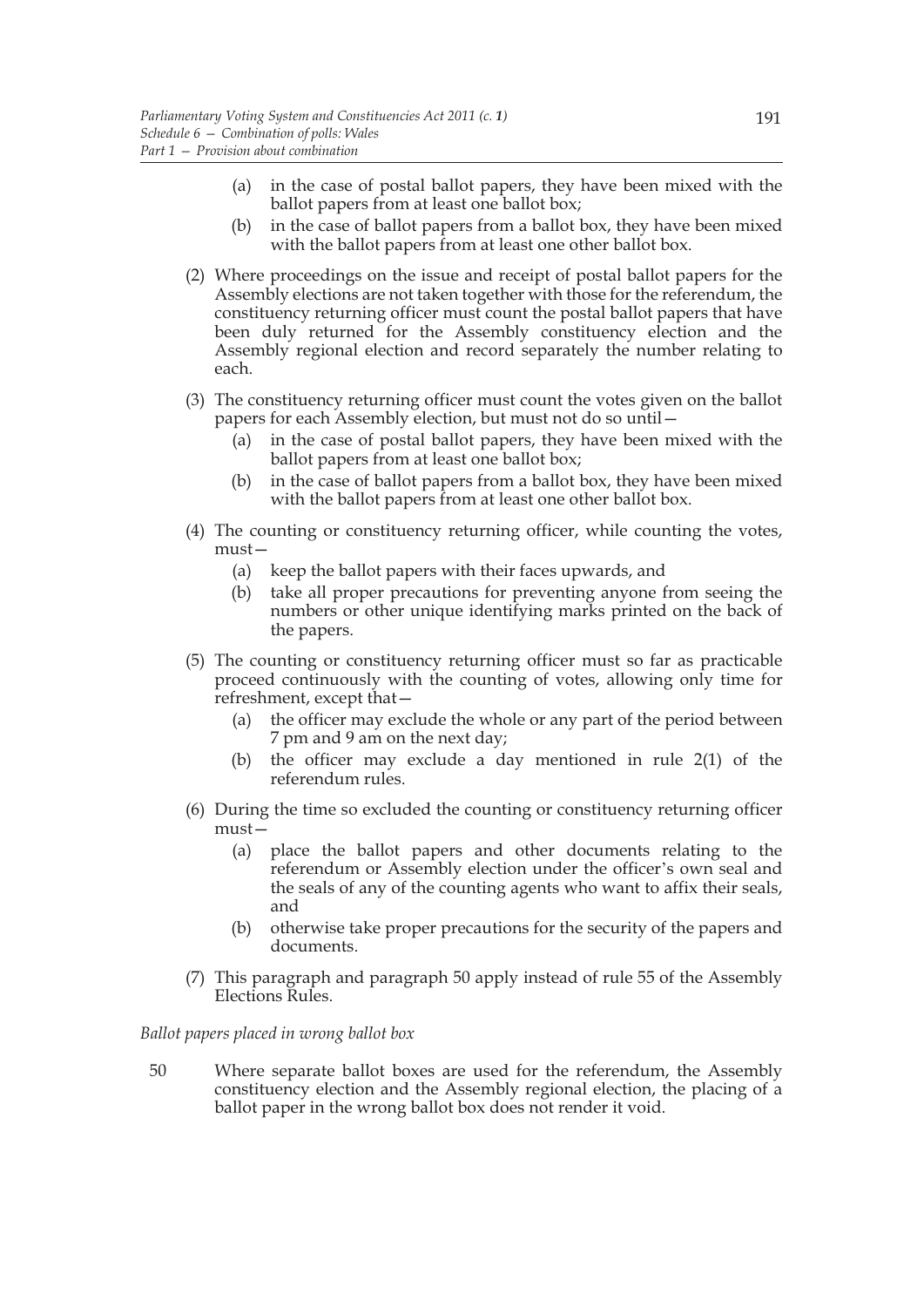#### DECLARATION OF RESULT

#### *Declaration*

51 The result of the referendum or an Assembly election may not be declared until the statement as to the result of the verification of the ballot paper accounts in relation to each poll has been prepared.

#### DISPOSAL OF DOCUMENTS ETC

## *Packets of documents*

- 52 (1) The counting officer may not open the sealed packets of—
	- (a) the completed corresponding number lists for an Assembly election, or
	- (b) marked copies of the register of electors (including any marked copy notices issued under section 13B(3B) or (3D) of the 1983 Act), and lists of proxies, for an Assembly election.
	- (2) Rule 66(3) of the Assembly Elections Rules has effect as if sub-paragraphs (b) and (d) were omitted.

#### *Delivery and retention of documents*

- 53 (1) Rules 50(1)(a) and 52 of the referendum rules apply to the specified documents.
	- (2) The specified documents are those specified in rule 67(1)(e), (f) and (h) of the Assembly Elections Rules.
	- (3) Rule 68 of the Assembly Elections Rules applies to the specified documents as if references to the relevant registration officer were to the registration officer to whom the documents were forwarded under rule  $50(1)(a)$  of the referendum rules.
	- (4) Except for the purposes of this paragraph, rule 67 of the Assembly Elections Rules has effect as if it did not include a reference to the specified documents (and as if paragraph (2) were omitted).
	- (5) Regulation 121 of the Representation of the People (England and Wales) Regulations 2001 (S.I. 2001/341) has effect in relation to an Assembly election—
		- (a) as if, in the definition of "relevant Assembly election documents", the reference to rule 69(1) of Schedule 5 to the 2007 Order included a reference to rule 52 of the referendum rules as applied by this paragraph;
		- (b) as if, in paragraph (2), the reference to documents forwarded under rule  $67(1)(h)$  of Schedule 5 to the 2007 Order were to documents forwarded under rule 50(1)(a) of the referendum rules as so applied.
	- (6) Rule 68(8) of the Assembly Elections Rules has effect as if after "rule" there were inserted "(or a court order)".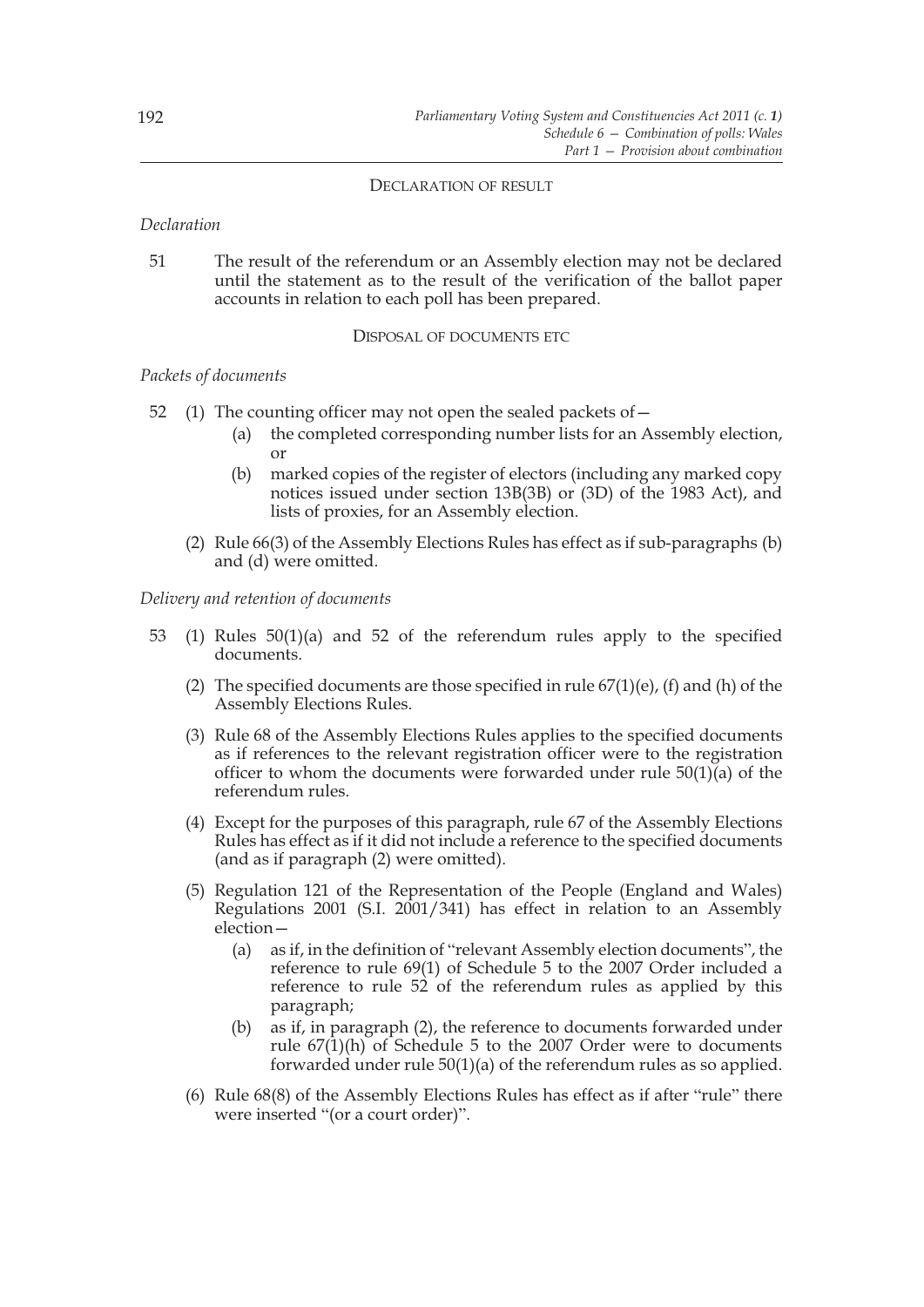#### *Countermand or abandonment of poll on death of candidate*

- 54 Where an Assembly election is countermanded, or polling is abandoned, because of the death of a candidate, this does not affect the poll for the referendum.
- 55 (1) Rule 76 of the Assembly Elections Rules has effect as if it were modified in accordance with sub-paragraphs (2) to (4).
	- (2) In paragraph (2) after "constituency returning officer" insert "or counting officer".
	- (3) For paragraph (3) substitute—
		- "(3) After the close of any polls that are being taken together with the poll that has been abandoned, the counting officer must—
			- (a) separate the ballot papers for the abandoned poll, and
			- (b) deliver or cause to be delivered to the constituency returning officer the ballot papers and other documents relating to the abandoned poll.
		- (3A) Paragraphs (4) to (9) apply in relation to the election for which the poll has been abandoned."
	- (4) Sub-paragraph (3) applies instead of rule 76(10) of the Assembly Elections Rules.

PROVISION OF REGISTERS ETC TO COUNTING OFFICER

#### *Registers*

56 Regulation 98(8) of the Representation of the People (England and Wales) Regulations 2001 has effect as if a reference to a returning officer included a reference to the counting officer.

## *Absent voters lists*

- 57 As soon as practicable after 5 pm on the 6th day before the date of the poll, the registration officer must provide the counting officer with the following lists, and any subsequent revised lists or revisions to the lists—
	- (a) the list of proxies for the Assembly elections;
	- (b) the postal voters list for the Assembly elections;
	- (c) the proxy postal voters list for the Assembly elections.

#### *Personal identifier information*

58 Where proceedings on the issue and receipt of postal ballot papers are taken together by virtue of paragraph 2 of Schedule 3 to the Welsh Assembly Order, Article 13(5) of that Order has effect as if a reference to a constituency returning officer were a reference to the counting officer.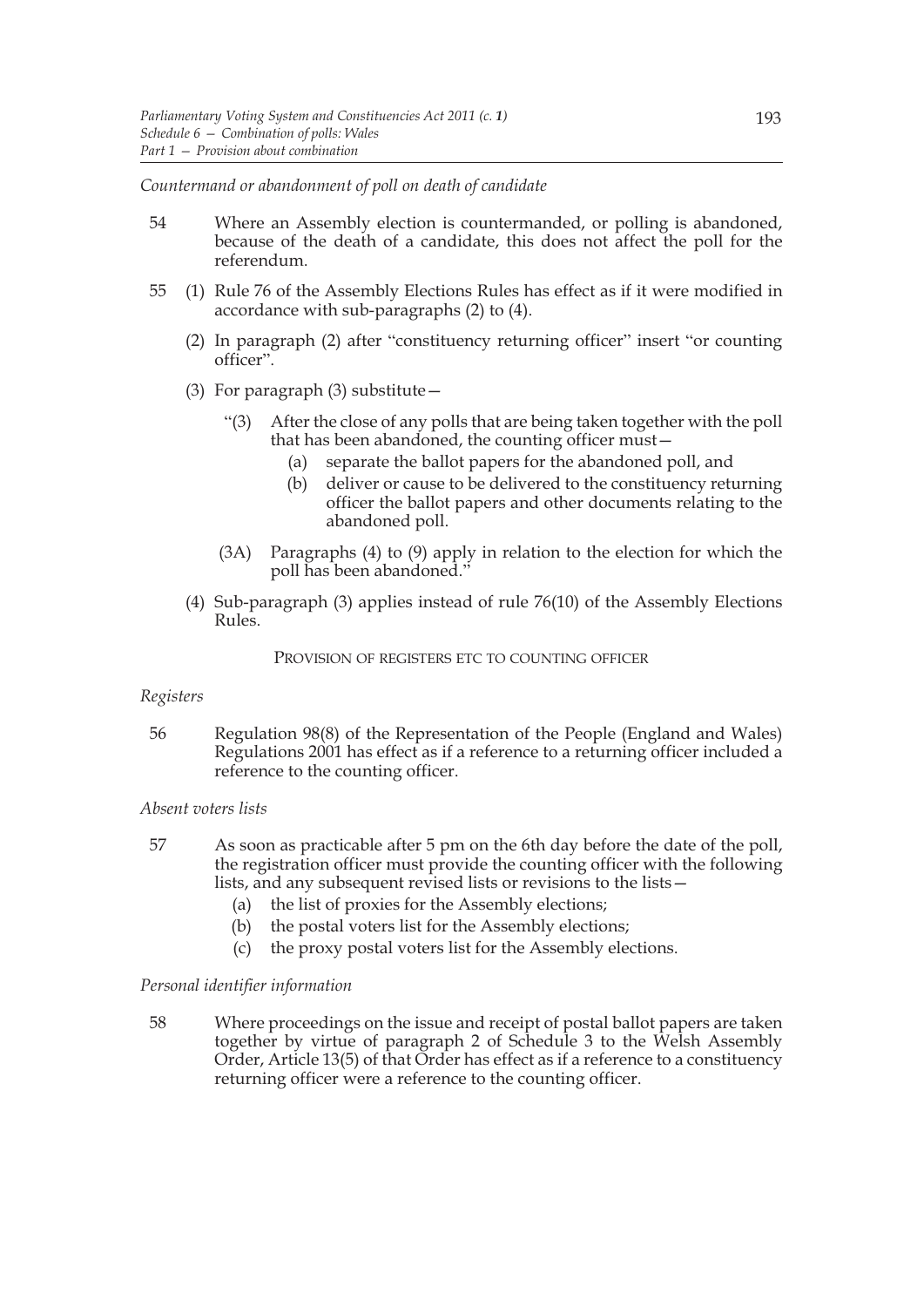## PART 2

APPLICATION OF PROVISIONS ABOUT ISSUE AND RECEIPT OF POSTAL BALLOT PAPERS

- 59 (1) For the purposes of the combined polls, Schedule 3 to the National Assembly for Wales (Representation of the People) Order 2007 (S.I. 2007/236) applies—
	- (a) with the modifications shown in the table, and
	- (b) with any other necessary modifications, including in particular those set out in sub-paragraph (2).
	- (2) Except where the context otherwise requires—
		- (a) in relation to the referendum or an Assembly election, a reference to a provision has effect as a reference to that provision as it applies for the purposes of the referendum or election;
		- (b) expressions used in relation to the referendum under section 1 are to be construed in accordance with the definitions in section 7 and rule 53 of the referendum rules.
	- (3) In the Representation of the People (England and Wales) Regulations 2001 (S.I. 2001/341) as they apply in relation to the referendum by virtue of Schedule 4—
		- (a) regulation 61B(3)(a) has effect as if for the words after "postal ballot papers" there were substituted "in accordance with paragraph 23(4) or 24(3)(a) of Schedule 3 to the National Assembly for Wales (Representation of the People) Order 2007";
		- (b) regulation 116(1) has effect as if for "regulation 91 above" there were substituted "paragraph 31 of Schedule 3 to the National Assembly for Wales (Representation of the People) Order 2007".

|                                                                                                                                        | Provision | Modification                                                                                                                                                                                                                                                                        |
|----------------------------------------------------------------------------------------------------------------------------------------|-----------|-------------------------------------------------------------------------------------------------------------------------------------------------------------------------------------------------------------------------------------------------------------------------------------|
| For the definition of "agent" substitute -<br>Paragraph 1 (interpretation)<br>$6(2)$ to $(8)$ –<br>place;<br>(b)<br>under<br>$6(2)$ ." |           | ""agent", except in paragraph<br>(a) in relation to an<br>Assembly election,<br>includes an election<br>agent and a person<br>appointed to attend in<br>the election agent's<br>in relation to the<br>referendum, means a<br>referendum agent or<br>an agent appointed<br>paragraph |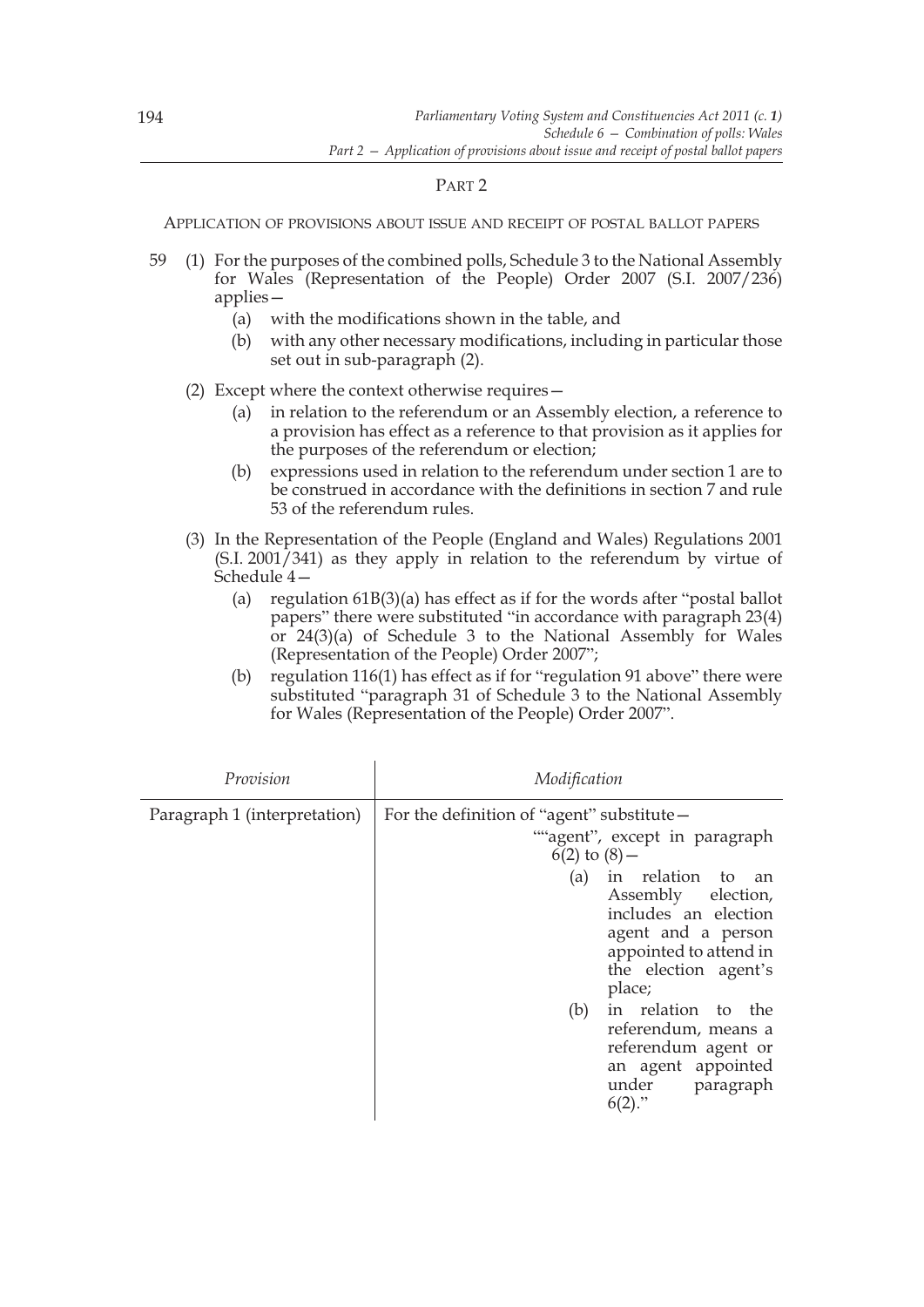| Provision                                                                                                         | Modification                                                                                                                                                                                                                                                                                                                                                                                           |
|-------------------------------------------------------------------------------------------------------------------|--------------------------------------------------------------------------------------------------------------------------------------------------------------------------------------------------------------------------------------------------------------------------------------------------------------------------------------------------------------------------------------------------------|
|                                                                                                                   | In the appropriate places insert –<br>""postal voters list" includes the<br>list kept under paragraph<br>5(2) of Schedule 3 to the<br><b>Parliamentary Voting System</b><br>Constituencies<br>Act<br>and<br>$2011$ ;";<br>""proxy postal voters<br>list"<br>includes the list kept under or<br>paragraph 8(6) of Schedule 3<br>to the Parliamentary Voting<br>System and Constituencies<br>Act 2011;"; |
|                                                                                                                   | ""relevant returning<br>or<br>counting officer" means-<br>where<br>(a)<br>in<br>a<br>case<br>proceedings on the<br>issue and receipt of<br>postal ballot papers<br>are taken together by<br>virtue of paragraph 2,<br>the counting officer;                                                                                                                                                            |
|                                                                                                                   | (b)<br>in any other case, the<br>constituency<br>returning officer, in<br>relation<br>to<br>an<br>Assembly election, or<br>the counting officer,<br>relation to<br>the<br>1n<br>referendum;".                                                                                                                                                                                                          |
| Paragraph 2 (combination of<br>polls)                                                                             | For paragraph 2 substitute –                                                                                                                                                                                                                                                                                                                                                                           |
|                                                                                                                   | $\frac{1}{2}$<br><b>Combination of polls</b>                                                                                                                                                                                                                                                                                                                                                           |
|                                                                                                                   | Proceedings on the issue and receipt of<br>postal ballot papers in respect of the<br>Assembly elections and the referendum<br>may, if the constituency returning officer<br>and the counting officer think fit, be taken<br>together."                                                                                                                                                                 |
| Paragraph 3 (form of postal<br>voting statement)                                                                  | Omit the whole paragraph.                                                                                                                                                                                                                                                                                                                                                                              |
| Paragraph<br>(regional)<br>4<br>elections)                                                                        | Omit the whole paragraph.                                                                                                                                                                                                                                                                                                                                                                              |
| Paragraph<br>5<br>(persons<br>entitled to be present<br>at<br>proceedings on issue<br>Οt<br>postal ballot papers) | For "constituency returning officer" substitute<br>"relevant returning or counting officer".                                                                                                                                                                                                                                                                                                           |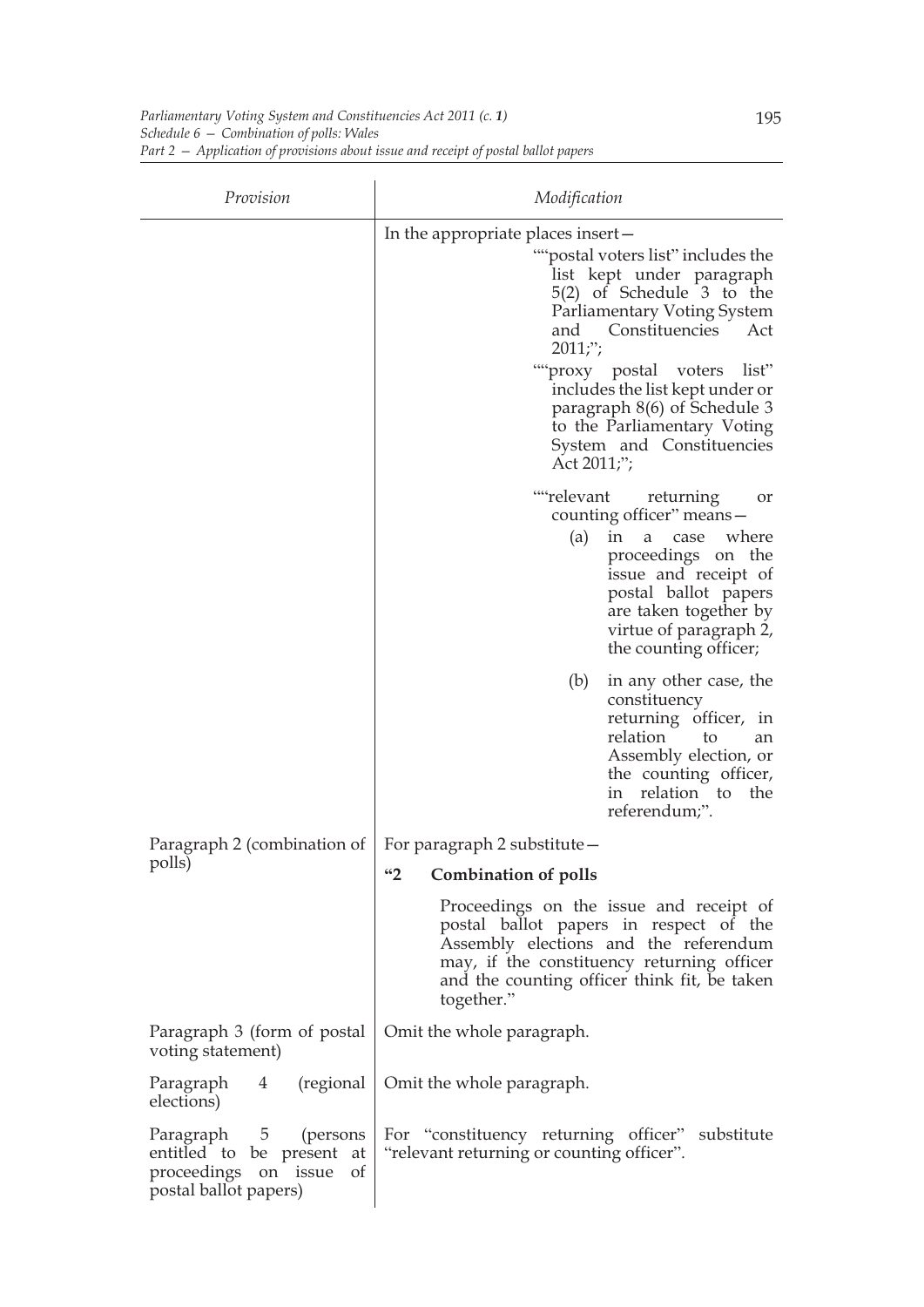| Provision                                                                                                     |      | Modification                                                                                                                                                                                                                                                                                                                                                                                                                                                                                                                                                                                                                                                                                                                                                                                                                  |
|---------------------------------------------------------------------------------------------------------------|------|-------------------------------------------------------------------------------------------------------------------------------------------------------------------------------------------------------------------------------------------------------------------------------------------------------------------------------------------------------------------------------------------------------------------------------------------------------------------------------------------------------------------------------------------------------------------------------------------------------------------------------------------------------------------------------------------------------------------------------------------------------------------------------------------------------------------------------|
| Paragraph<br>(persons<br>6<br>entitled to be present at<br>proceedings on receipt of<br>postal ballot papers) |      | For sub-paragraph $(1)$ substitute $-$                                                                                                                                                                                                                                                                                                                                                                                                                                                                                                                                                                                                                                                                                                                                                                                        |
|                                                                                                               | (1)  | In a case where proceedings on the receipt of<br>postal ballot papers are taken together by<br>virtue of paragraph 2, the only persons who<br>may be present at those proceedings are the<br>appropriate persons in relation to the<br>Assembly elections and the referendum.                                                                                                                                                                                                                                                                                                                                                                                                                                                                                                                                                 |
|                                                                                                               | (1A) | In any other case, the only persons who may<br>be present at the proceedings on the receipt<br>of postal ballot papers -<br>in respect of the Assembly elections,<br>(a)<br>are the appropriate persons<br>in<br>relation to those elections;<br>in respect of the referendum, are the<br>(b)<br>appropriate persons in relation to the<br>referendum.                                                                                                                                                                                                                                                                                                                                                                                                                                                                        |
|                                                                                                               | (1B) | The following are appropriate persons in<br>relation to the Assembly elections-<br>the constituency returning officer<br>(a)<br>and his clerks;<br>the regional returning officer;<br>(b)<br>the candidates;<br>(c)<br>(d)<br>the election agents;<br>(e)<br>any person<br>appointed<br>by<br>a<br>constituency candidate to attend in<br>his election agent's place;<br>appointed<br>(f)<br>any person<br>by<br>an<br>individual candidate at the regional<br>election to attend in his election<br>agent's place;<br>any person appointed by the election<br>(g)<br>agent of a registered political party<br>standing nominated or by the<br>registered nominating officer of that<br>party to attend in the place of that<br>party's election agent at the regional<br>election;<br>any agents appointed under sub-<br>(h) |
|                                                                                                               |      | paragraph (2).                                                                                                                                                                                                                                                                                                                                                                                                                                                                                                                                                                                                                                                                                                                                                                                                                |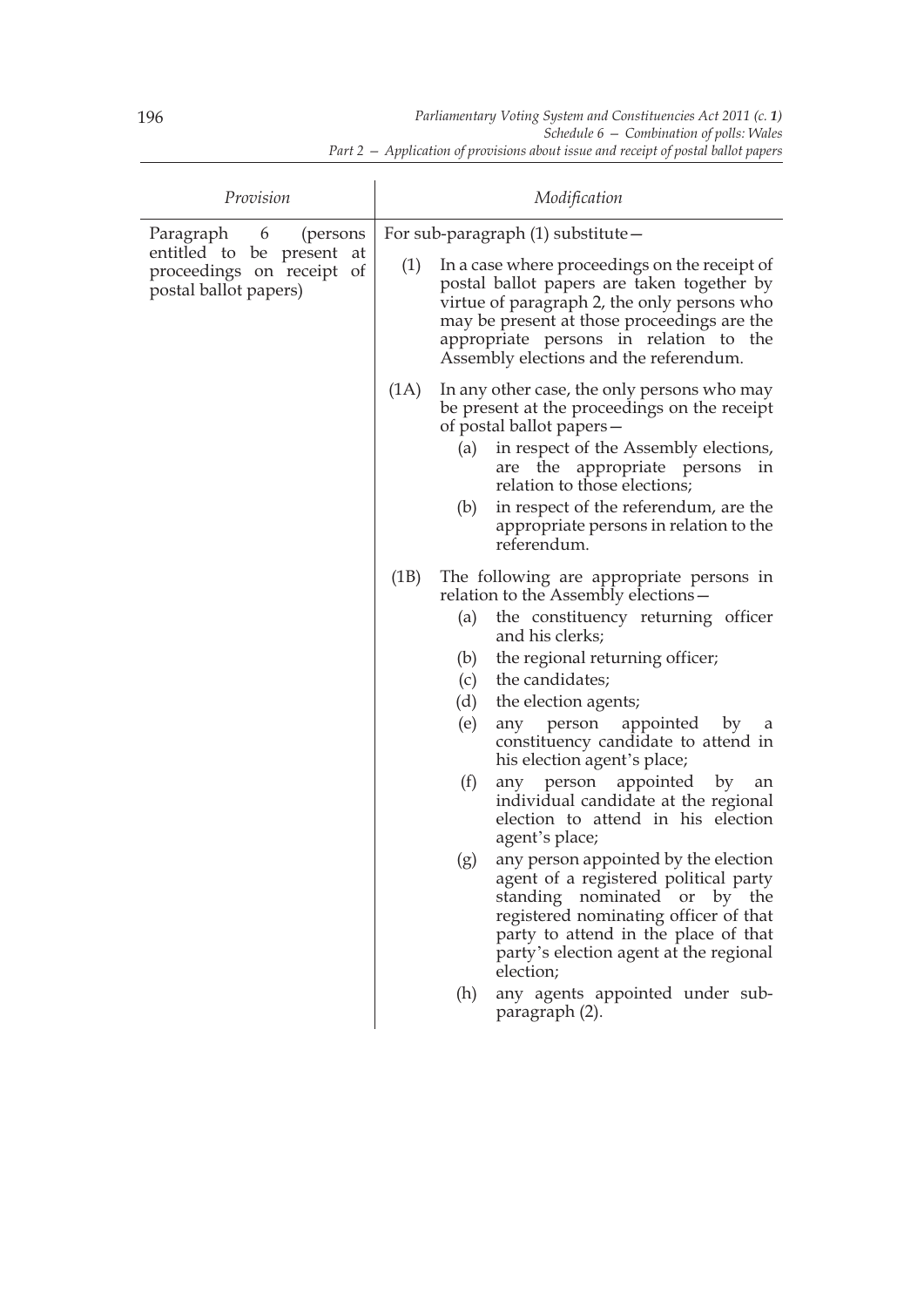| Provision                    | Modification                                                                                                                                                                                                                                                                                                                                                                                                                                                                                                                                                                                             |
|------------------------------|----------------------------------------------------------------------------------------------------------------------------------------------------------------------------------------------------------------------------------------------------------------------------------------------------------------------------------------------------------------------------------------------------------------------------------------------------------------------------------------------------------------------------------------------------------------------------------------------------------|
|                              | (1C)<br>The following are appropriate persons in<br>relation to the referendum-<br>(a) the counting officer;<br>(b) the counting officer's clerks;<br>the referendum agents and<br>(c)<br>any<br>agents appointed under<br>sub-<br>paragraph (2).                                                                                                                                                                                                                                                                                                                                                        |
|                              | (1D)<br>This paragraph is without prejudice to<br>section 6A, 6B, 6C, 6D or 6E of the 2000<br>Political Parties Act."                                                                                                                                                                                                                                                                                                                                                                                                                                                                                    |
|                              | In sub-paragraphs $(2)$ to $(7)$ , for "constituency<br>returning officer" (in each place) substitute<br>"relevant returning or counting officer".                                                                                                                                                                                                                                                                                                                                                                                                                                                       |
|                              | Omit sub-paragraph (4).                                                                                                                                                                                                                                                                                                                                                                                                                                                                                                                                                                                  |
|                              | After sub-paragraph (7) insert-                                                                                                                                                                                                                                                                                                                                                                                                                                                                                                                                                                          |
|                              | $\cdot \cdot (7A)$<br>In relation to the referendum, in sub-<br>paragraph $(2)$ , $(3)$ , $(5)$ or $(8)$ a reference to a<br>candidate in a constituency election is to be<br>read as a reference to a referendum agent."                                                                                                                                                                                                                                                                                                                                                                                |
|                              | In sub-paragraph (9), for "the candidates or their<br>agents" substitute "any persons mentioned in sub-<br>paragraphs $(1B)(c)$ to $(h)$ or $(1C)(c)$ ".                                                                                                                                                                                                                                                                                                                                                                                                                                                 |
| Paragraph 7 (notification of | For paragraph 7 substitute –                                                                                                                                                                                                                                                                                                                                                                                                                                                                                                                                                                             |
| requirement of secrecy)      | 55<br>Notification of requirements of secrecy                                                                                                                                                                                                                                                                                                                                                                                                                                                                                                                                                            |
|                              | (1)<br>In a case where proceedings on the issue and<br>receipt of postal ballot papers are taken<br>together by virtue of paragraph 2, the<br>officer shall make<br>counting<br>such<br>arrangements as he thinks fit to ensure that<br>every person attending the proceedings in<br>connection with the issue or receipt of postal<br>ballot papers has been given a copy in<br>writing of $-$<br>the provisions of article $35(4)$ and $(6)$ ;<br>(a)<br>and<br>the provisions of subsections (4) and<br>(b)<br>$(6)$ of section 66 of the 1983 Act as<br>they apply in relation to the<br>referendum. |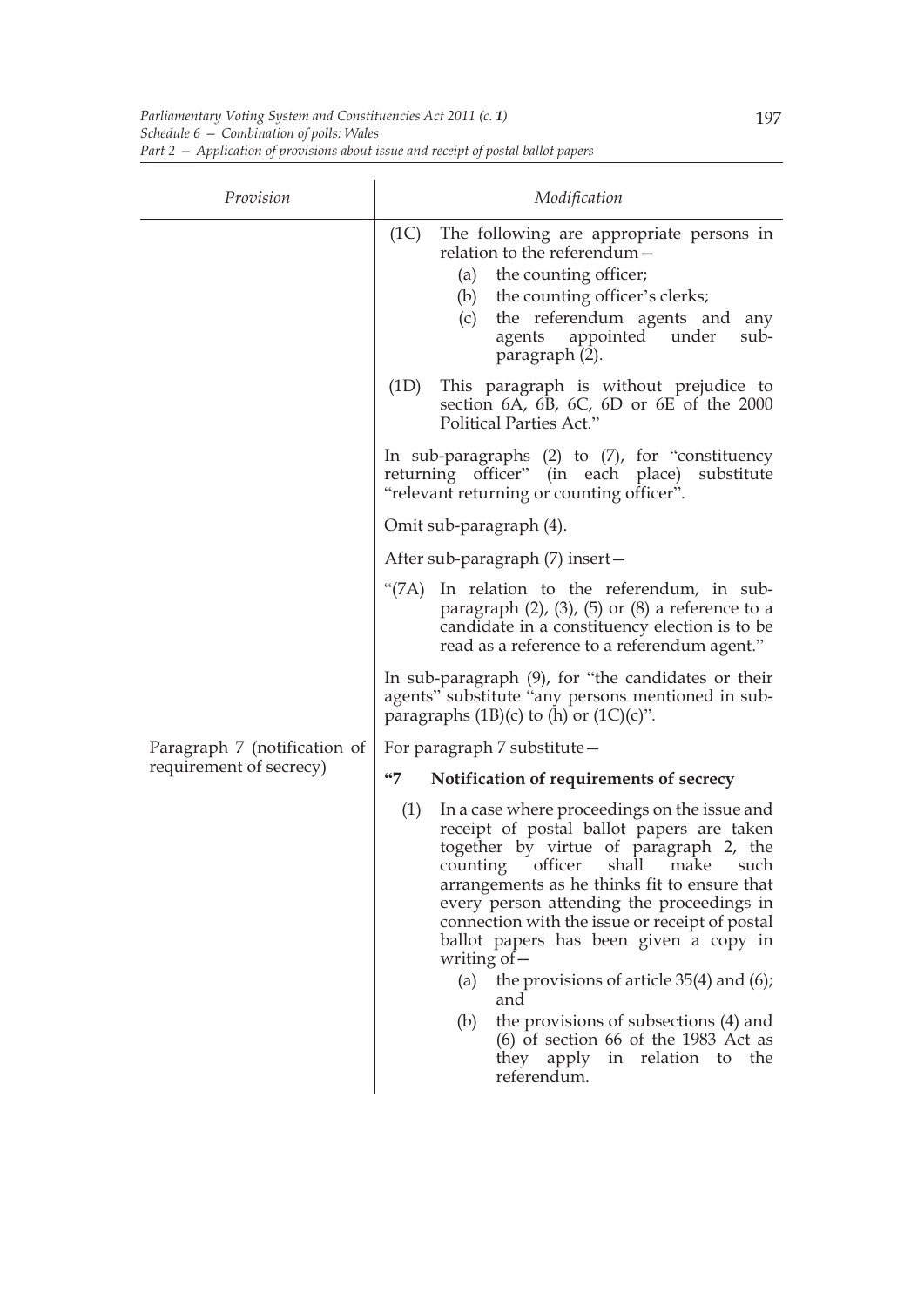| Parliamentary Voting System and Constituencies Act 2011 (c. 1)                       |
|--------------------------------------------------------------------------------------|
| Schedule $6$ – Combination of polls: Wales                                           |
| $Part 2 - Application of provisions about issue and receipt of postal ballot papers$ |

| Provision                                                           | Modification                                                                                                                                                                                                                                                                                                                                                                                                                                                                                                                                                                                               |
|---------------------------------------------------------------------|------------------------------------------------------------------------------------------------------------------------------------------------------------------------------------------------------------------------------------------------------------------------------------------------------------------------------------------------------------------------------------------------------------------------------------------------------------------------------------------------------------------------------------------------------------------------------------------------------------|
|                                                                     | (2)<br>In any other case –<br>the constituency returning officer<br>(a)<br>shall make such arrangements as he<br>thinks fit to ensure that every person<br>attending proceedings in connection<br>with the issue or receipt of postal<br>ballot papers for the Assembly<br>elections has been given a copy in<br>writing of the provisions of article<br>$35(4)$ and $(6)$ ;                                                                                                                                                                                                                               |
|                                                                     | the counting officer shall make such<br>(b)<br>arrangements as he thinks fit to<br>ensure that every person attending<br>proceedings in connection with the<br>issue or receipt of postal ballot<br>papers for the referendum has been<br>given a copy in writing of the<br>provisions of subsections $(4)$ and $(6)$<br>of section 66 of the 1983 Act as they<br>apply to the referendum."                                                                                                                                                                                                                |
| Paragraph 8 (time when<br>postal ballot papers are to be<br>issued) | In sub-paragraph (1), after "voting statement"<br>insert "for an Assembly election".                                                                                                                                                                                                                                                                                                                                                                                                                                                                                                                       |
|                                                                     | After sub-paragraph (1) insert –                                                                                                                                                                                                                                                                                                                                                                                                                                                                                                                                                                           |
|                                                                     | "(1A) In the case of a person within entry 2, 3, 4<br>or 5 of the table in paragraph $5(2)$ of<br>Schedule 3 to the Parliamentary Voting<br>System and Constituencies Act 2011 or<br>entry 2, 3, 4 or 5 of the table in paragraph<br>8(6) of that Schedule (electors and proxies<br>entitled to vote by post for an indefinite or<br>definite period), no postal ballot paper<br>and postal voting statement for the<br>referendum shall be issued until after 5<br>pm on the eleventh day before the date of<br>the poll (computed in accordance with<br>paragraph 7(6) of Schedule 1 to this<br>Order)." |
|                                                                     | In sub-paragraph (2), omit "by the constituency<br>returning officer".                                                                                                                                                                                                                                                                                                                                                                                                                                                                                                                                     |
| Paragraph 9 (procedure on<br>issue of postal ballot papers)         | In sub-paragraph (2), omit "Where an elector is<br>entitled to give two votes".                                                                                                                                                                                                                                                                                                                                                                                                                                                                                                                            |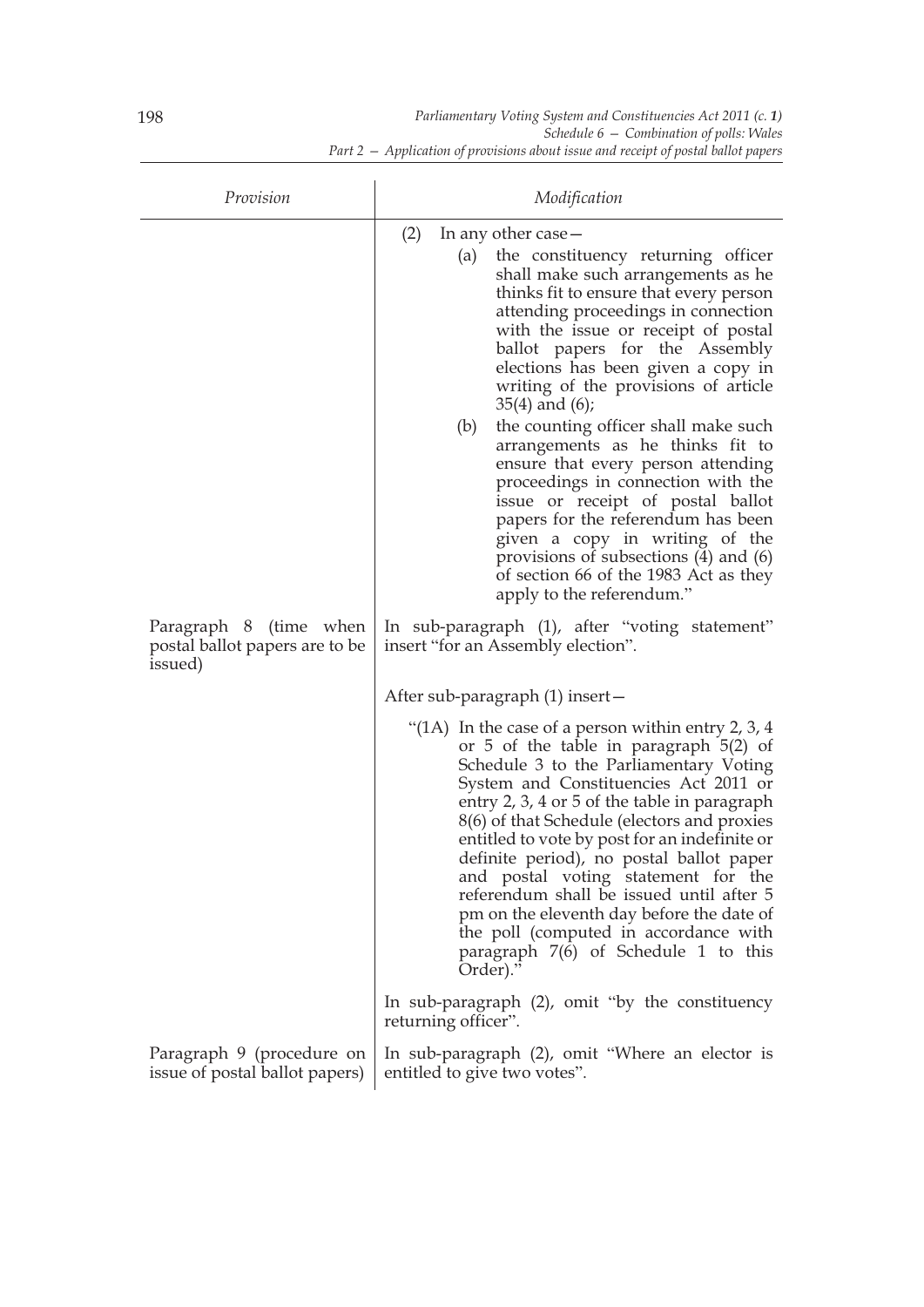| Provision                                               | Modification                                                                                                                                                                                                                                                                                                                            |
|---------------------------------------------------------|-----------------------------------------------------------------------------------------------------------------------------------------------------------------------------------------------------------------------------------------------------------------------------------------------------------------------------------------|
|                                                         | For sub-paragraph $(5)$ substitute $-$                                                                                                                                                                                                                                                                                                  |
|                                                         | $\cdot\cdot(5)$<br>Sub-paragraphs (5A) and (5B) apply<br>where $-$<br>(a) proceedings on the issue of postal<br>ballot papers are taken together by<br>virtue of paragraph 2; and<br>a combined postal voters list or<br>(b)<br>proxy postal voters list is produced<br>by virtue of paragraph 32 of<br>Schedule 6 to the Parliamentary |
|                                                         | Voting System and Constituencies<br>Act 2011.                                                                                                                                                                                                                                                                                           |
|                                                         | (5A)<br>In a case where a postal ballot paper is<br>issued at the same time in respect of the<br>Assembly elections and the referendum, a<br>single mark must be placed in the list under<br>sub-paragraph (3).                                                                                                                         |
|                                                         | (5B)<br>In any other case, a mark must be placed in<br>the list under sub-paragraph (3) identifying<br>the poll to which each postal ballot paper<br>issued relates.                                                                                                                                                                    |
|                                                         | (5C)<br>Where proceedings on the issue of postal<br>ballot papers are taken together by virtue of<br>paragraph 2, the number of each postal<br>ballot paper issued shall be marked on the<br>postal voting statement under paragraph<br>$(4)$ ."                                                                                        |
|                                                         | In sub-paragraph $(6)$ , for the words from the<br>beginning to "but" substitute "Where".                                                                                                                                                                                                                                               |
|                                                         | In sub-paragraph $(8)$ –<br>after "sub-paragraph (7)" insert "in relation<br>(a)<br>to an Assembly election";<br>at the end insert-<br>(b)<br>"and, in relation to the referendum, the<br>items specified in sub-paragraph (7) must                                                                                                     |
|                                                         | be sent to the address to which postal ballot<br>papers should be sent as mentioned in<br>column 3 of the table in paragraph $5(2)$ or<br>8(6) of Schedule 3 to the Parliamentary<br>Voting System and Constituencies Act<br>2011."                                                                                                     |
| Paragraph 10 (refusal to<br>issue postal ballot papers) | For "constituency returning officer" substitute<br>"relevant returning or counting officer".                                                                                                                                                                                                                                            |
|                                                         | After "election" insert "or the referendum".                                                                                                                                                                                                                                                                                            |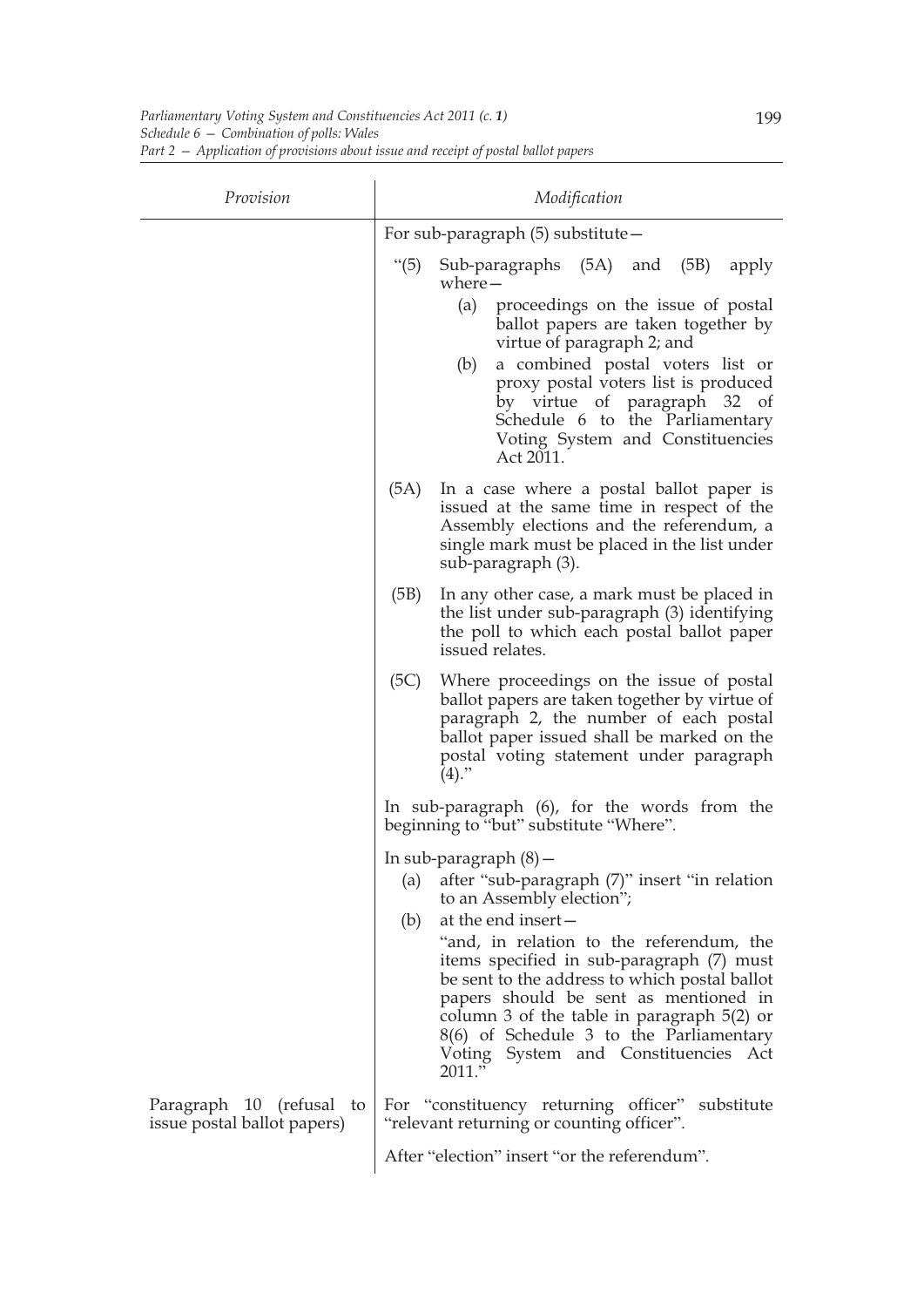*Parliamentary Voting System and Constituencies Act 2011 (c. 1) Schedule 6 — Combination of polls: Wales Part 2 — Application of provisions about issue and receipt of postal ballot papers*

| Provision                                                               | Modification                                                                                                                                                                                                                                                                                                             |
|-------------------------------------------------------------------------|--------------------------------------------------------------------------------------------------------------------------------------------------------------------------------------------------------------------------------------------------------------------------------------------------------------------------|
| Paragraph 11 (envelopes)                                                | In sub-paragraph $(1)$ –<br>for<br>"constituency returning"<br>officer"<br>(a)<br>substitute "relevant returning or counting<br>officer";<br>after "Schedule 5" insert "or rule 12 of the<br>(b)<br>referendum rules".                                                                                                   |
|                                                                         | In sub-paragraph $(2)$ –<br>for "constituency returning<br>(a)<br>officer"<br>substitute "relevant returning or counting<br>officer";<br>in paragraph (c), at the beginning insert<br>(b)<br>"unless the envelope has a window through<br>which the number on the ballot paper (or<br>ballot papers) can be displayed,". |
|                                                                         | In sub-paragraph (3), for the words from the<br>beginning to "but" substitute "Where".                                                                                                                                                                                                                                   |
| Paragraph 12 (sealing up of<br>completed corresponding<br>number lists) | In sub-paragraph (1), for "constituency returning<br>officer" substitute "relevant returning or counting<br>officer".                                                                                                                                                                                                    |
|                                                                         | In sub-paragraph (2), for "returning officer"<br>substitute "relevant returning or counting officer".                                                                                                                                                                                                                    |
| Paragraph 13 (delivery of<br>postal ballot papers)                      | In sub-paragraph $(1)$ –<br>for "constituency returning<br>officer"<br>(a)<br>substitute "relevant returning or counting<br>officer";<br>in paragraph (c), after "Schedule 5" insert<br>(b)<br>"or rule 14 of the referendum rules".                                                                                     |
|                                                                         | In sub-paragraph (2), for "constituency returning<br>officer" substitute "relevant returning or counting<br>officer".                                                                                                                                                                                                    |
| Paragraph 14 (spoilt postal<br>ballot papers)                           | For "constituency returning officer" (in each place)<br>substitute "relevant returning or counting officer".                                                                                                                                                                                                             |
|                                                                         | In sub-paragraph $(2)(b)$ , for "election" substitute<br>"poll".                                                                                                                                                                                                                                                         |
| Paragraph 15 (lost postal<br>ballot papers)                             | For "constituency returning officer" (in each place)<br>substitute "relevant returning or counting officer".                                                                                                                                                                                                             |
|                                                                         | In sub-paragraph $(3)(b)$ , for "election" substitute<br>"poll".                                                                                                                                                                                                                                                         |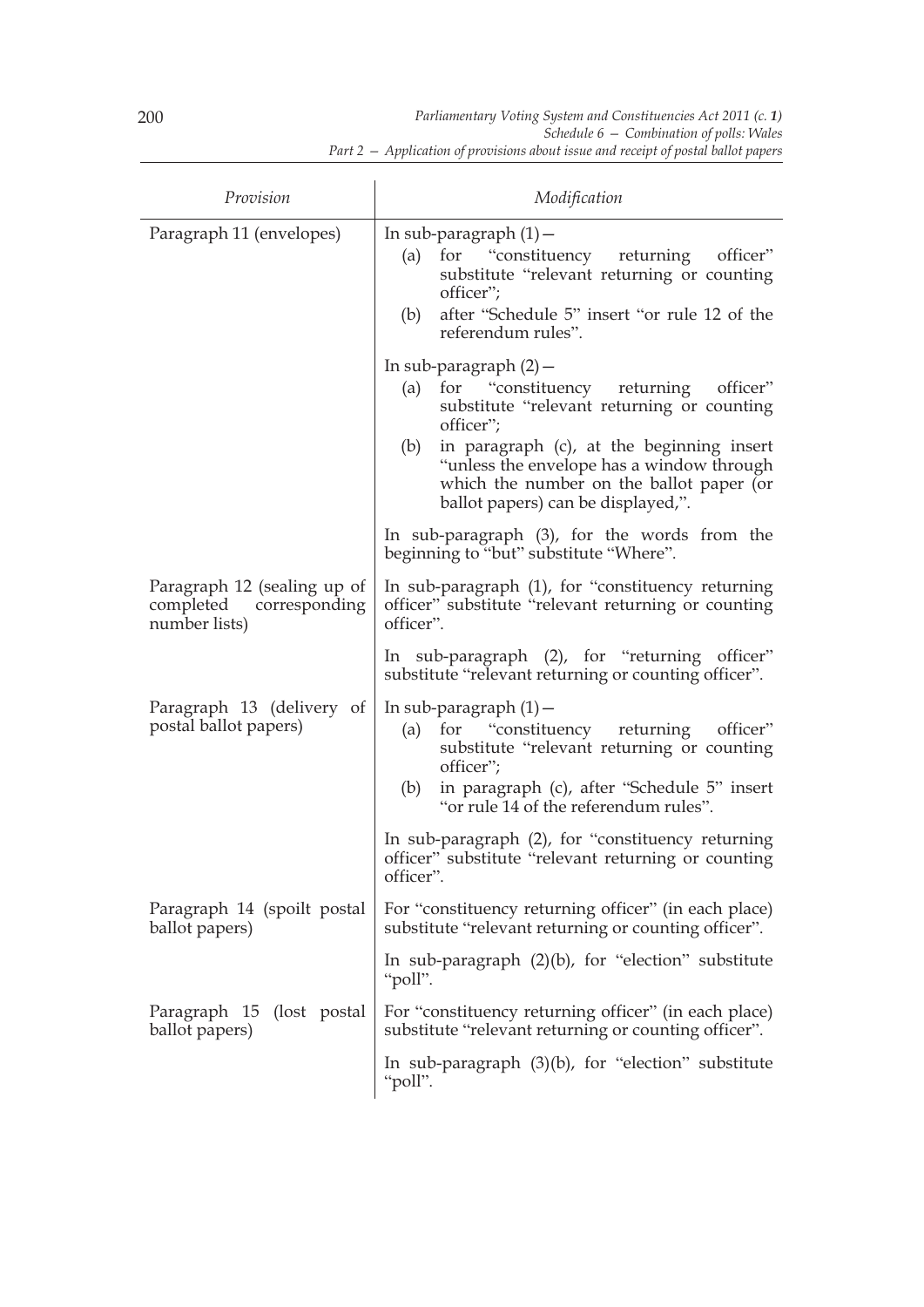| Provision                                                               | Modification                                                                                                                                                                                                                                                                                                                                                                                                                                                                                                                                                                                                                                                                                                                                                                                                                                                                       |
|-------------------------------------------------------------------------|------------------------------------------------------------------------------------------------------------------------------------------------------------------------------------------------------------------------------------------------------------------------------------------------------------------------------------------------------------------------------------------------------------------------------------------------------------------------------------------------------------------------------------------------------------------------------------------------------------------------------------------------------------------------------------------------------------------------------------------------------------------------------------------------------------------------------------------------------------------------------------|
| Paragraph 16 (notice of<br>opening of postal ballot<br>paper envelopes) | In sub-paragraph $(1)$ –<br>for<br>"constituency returning<br>officer"<br>(a)<br>substitute "relevant returning or counting<br>officer";<br>for paragraphs (a) and (b) substitute "each<br>(b)<br>of the persons mentioned in sub-paragraph<br>$(1A)$ ".                                                                                                                                                                                                                                                                                                                                                                                                                                                                                                                                                                                                                           |
|                                                                         | After sub-paragraph (1) insert –                                                                                                                                                                                                                                                                                                                                                                                                                                                                                                                                                                                                                                                                                                                                                                                                                                                   |
|                                                                         | " $(1A)$<br>The persons are $-$<br>(a) in relation to the constituency<br>election, the candidates;<br>in relation to the regional election,<br>(b)<br>the individual candidates and the<br>election agent for each registered<br>party standing nominated;<br>in relation to the referendum, the<br>(c)<br>referendum agents."                                                                                                                                                                                                                                                                                                                                                                                                                                                                                                                                                    |
|                                                                         | In sub-paragraph $(2)(b)$ , after "party" insert "or<br>referendum agent (as the case may be)".                                                                                                                                                                                                                                                                                                                                                                                                                                                                                                                                                                                                                                                                                                                                                                                    |
| ballot<br>postal<br>Return<br>of                                        | After paragraph 16 insert –                                                                                                                                                                                                                                                                                                                                                                                                                                                                                                                                                                                                                                                                                                                                                                                                                                                        |
| papers etc                                                              | "16A Return of postal ballot papers etc                                                                                                                                                                                                                                                                                                                                                                                                                                                                                                                                                                                                                                                                                                                                                                                                                                            |
|                                                                         | (1)<br>A postal ballot paper shall not be taken to be<br>duly returned for the purposes of Part 1 of<br>Schedule 6 to the Parliamentary Voting<br>System and Constituencies Act 2011<br>$unless -$<br>before the close of the poll —<br>(a)<br>it is returned by hand or post<br>(i)<br>and reaches the relevant<br>returning or counting officer;<br>or<br>(ii)<br>it is returned by hand to a<br>polling<br>station<br>the<br>in<br>constituency or voting area<br>for which the officer acts;<br>the postal voting statement duly<br>(b)<br>signed is, before that time, also<br>returned either-<br>(i) by hand or post and reaches<br>the relevant returning or<br>counting officer; or<br>by hand and reaches such a<br>(ii)<br>polling station;<br>the postal voting statement also<br>(c)<br>states the date of birth of the elector<br>or, as the case may be, proxy; and |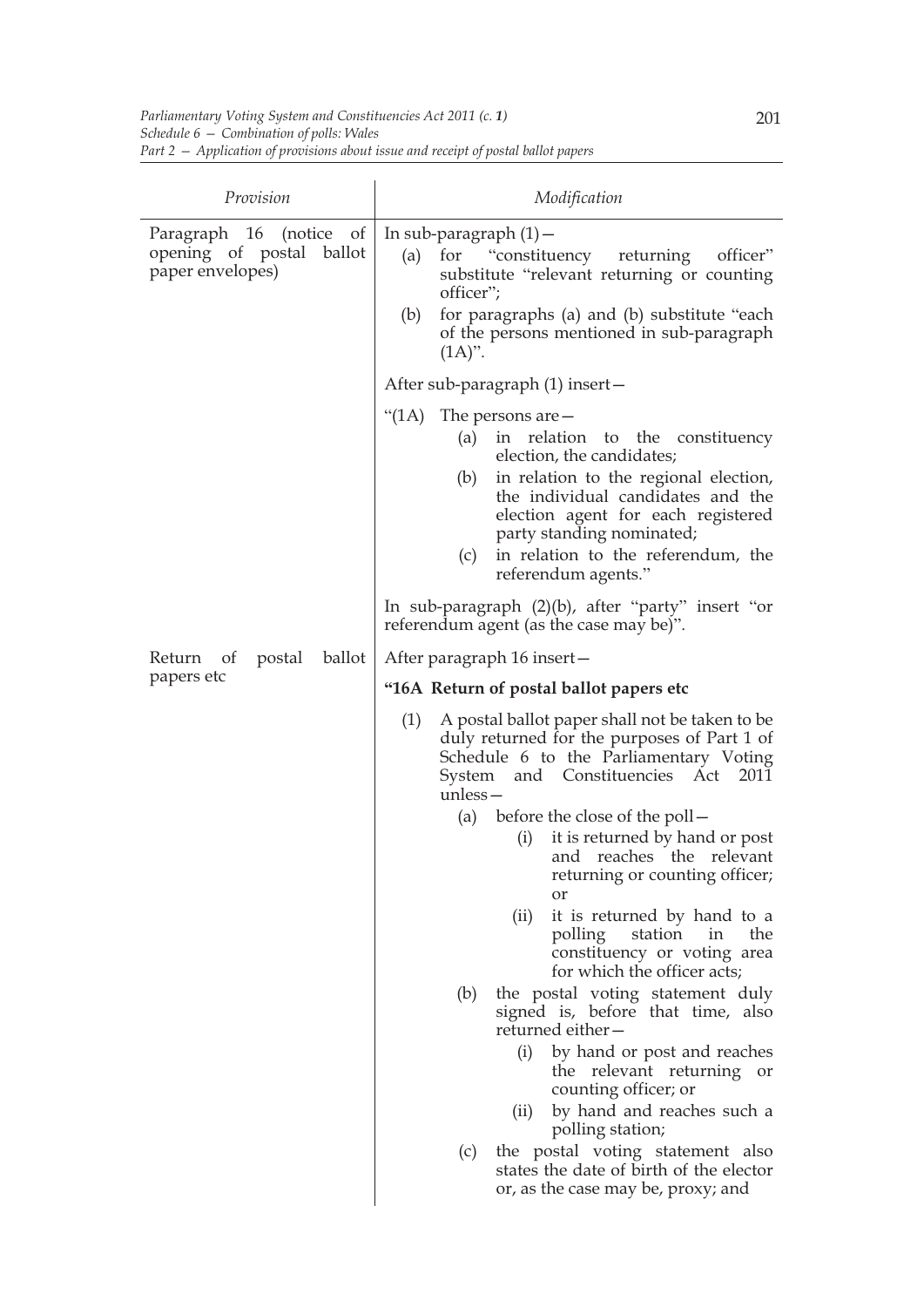| Parliamentary Voting System and Constituencies Act 2011 (c. 1)                     |  |
|------------------------------------------------------------------------------------|--|
| Schedule $6$ – Combination of polls: Wales                                         |  |
| Part 2 – Application of provisions about issue and receipt of postal ballot papers |  |

| Provision                                             | Modification                                                                                                                                                                                                                                                                                                                                                                                                                 |
|-------------------------------------------------------|------------------------------------------------------------------------------------------------------------------------------------------------------------------------------------------------------------------------------------------------------------------------------------------------------------------------------------------------------------------------------------------------------------------------------|
|                                                       | where<br>the relevant<br>(d)<br>1n<br>case<br>a<br>returning or counting officer takes<br>steps to verify the date of birth and<br>signature of the elector or, as the case<br>may be, proxy in accordance with<br>paragraph 23 or, as the case may be,<br>paragraph 24, he so verifies the date<br>of birth and signature of that elector<br>or, as the case may be, proxy.                                                 |
|                                                       | (2)<br>The presiding officer of the polling station<br>shall deliver or cause to be delivered any<br>postal ballot paper or postal voting<br>statement returned to that polling station to<br>the relevant returning or counting officer in<br>the same manner and at the same time as he<br>delivers, or causes to be delivered, the<br>packets referred to in rule 53 of Schedule 5 or<br>rule 38 of the referendum rules. |
|                                                       | (3)<br>The relevant returning or counting officer<br>may collect, or cause to be collected, any<br>postal ballot paper or postal voting<br>statement which by virtue of sub-paragraph<br>(2) the presiding officer of a polling station<br>would otherwise be required to deliver or<br>cause to be delivered to him.                                                                                                        |
|                                                       | (4)<br>Where the relevant returning or counting<br>officer collects, or causes to be collected, any<br>postal ballot paper or postal voting<br>statement in accordance with sub-paragraph<br>(3) the presiding officer shall first make it $\overline{0}$ or<br>them) up into a packet (or packets) sealed<br>with his own seal and the seals of such<br>polling agents as are present and desire to<br>affix their seals."  |
| Paragraph 17 (postal ballot<br>boxes and receptacles) | For "constituency returning officer" (in each place)<br>substitute "relevant returning or counting officer".                                                                                                                                                                                                                                                                                                                 |
|                                                       | For sub-paragraph $(2)$ substitute $-$                                                                                                                                                                                                                                                                                                                                                                                       |
|                                                       | $\cdot\cdot(2)$<br>Each of those ballot boxes -<br>shall be marked "postal voter's ballot<br>(a)<br>box" or "postal ballot box" as<br>appropriate;<br>shall be marked with the name of<br>(b)<br>each constituency, electoral region or<br>voting area in relation to which it is<br>to be used."                                                                                                                            |
|                                                       | In sub-paragraph (4), after "shall then" insert "lock<br>the ballot box (if it has a lock) and".                                                                                                                                                                                                                                                                                                                             |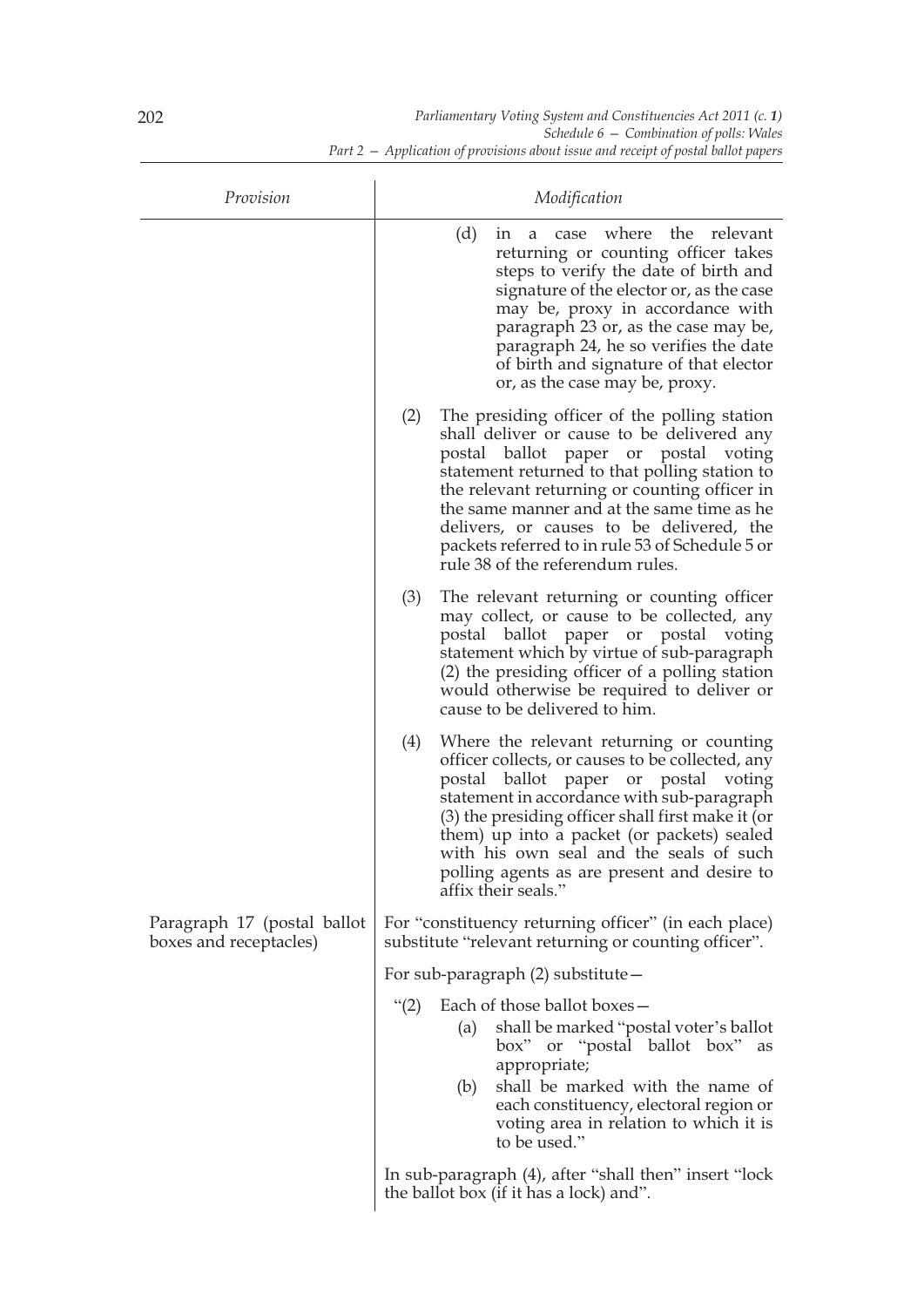| Provision                                                                                                      | Modification                                                                                                                                                                                                                                                                |  |  |
|----------------------------------------------------------------------------------------------------------------|-----------------------------------------------------------------------------------------------------------------------------------------------------------------------------------------------------------------------------------------------------------------------------|--|--|
| Paragraph 18 (receipt<br><sub>of</sub><br>covering envelope)                                                   | In sub-paragraphs (1) and (2), for "constituency<br>returning officer" substitute "relevant returning or<br>counting officer".                                                                                                                                              |  |  |
| Paragraph 19 (opening of<br>postal voters' ballot box)                                                         | In sub-paragraphs (1) and (2), for "constituency<br>returning officer" substitute "relevant returning or<br>counting officer".                                                                                                                                              |  |  |
|                                                                                                                | In sub-paragraph (3), for "votes under rule 55 of the<br>Schedule 5" substitute "ballot papers".                                                                                                                                                                            |  |  |
| Paragraph 20 (opening of<br>covering envelopes)                                                                | For "constituency returning officer" (in each place)<br>substitute "relevant returning or counting officer".                                                                                                                                                                |  |  |
| Paragraph 21 (confirming<br>receipt of postal voting<br>statements)                                            | For "constituency returning officer" (in each place)<br>substitute "relevant returning or counting officer".                                                                                                                                                                |  |  |
|                                                                                                                | In sub-paragraph $(2)(a)$ , for "returning officer"<br>substitute "relevant returning or counting officer".                                                                                                                                                                 |  |  |
| Paragraph 22 (procedure in<br>relation to postal voting<br>statements)                                         | For "constituency returning officer" (in each place)<br>substitute "relevant returning or counting officer".                                                                                                                                                                |  |  |
|                                                                                                                | After sub-paragraph (3) insert -                                                                                                                                                                                                                                            |  |  |
|                                                                                                                | $\cdot \cdot (3A)$<br>Before placing the statement in the<br>receptacle for rejected votes, the relevant<br>returning or counting officer shall show it to<br>the agents and, if any of them object to his<br>decision, he shall add the words "rejection<br>objected to"." |  |  |
| Paragraph 23 (procedure in<br>relation to postal voting<br>statements:<br>personal<br>identifier verification) | For "constituency returning officer" (in each place)<br>substitute "relevant returning or counting officer".                                                                                                                                                                |  |  |
| Paragraph 24 (postal voting<br>additional<br>statements:<br>identifier<br>personal<br>verification)            | For "constituency returning officer" or "returning<br>officer" (in each place) substitute "relevant<br>returning or counting officer".                                                                                                                                      |  |  |
|                                                                                                                | In sub-paragraph (4), for "reseal the postal ballot<br>box" substitute "lock the postal ballot box (if it has a<br>lock) and reseal it".                                                                                                                                    |  |  |
| Paragraph 25 (opening of<br>ballot paper envelopes)                                                            | In sub-paragraph (1), for "constituency returning<br>officer" substitute "relevant returning or counting<br>officer".                                                                                                                                                       |  |  |
| Paragraph 26 (retrieval of<br>cancelled<br>ballot<br>postal<br>papers)                                         | In sub-paragraph (1), for "constituency returning<br>officer" substitute "relevant returning or counting<br>officer".                                                                                                                                                       |  |  |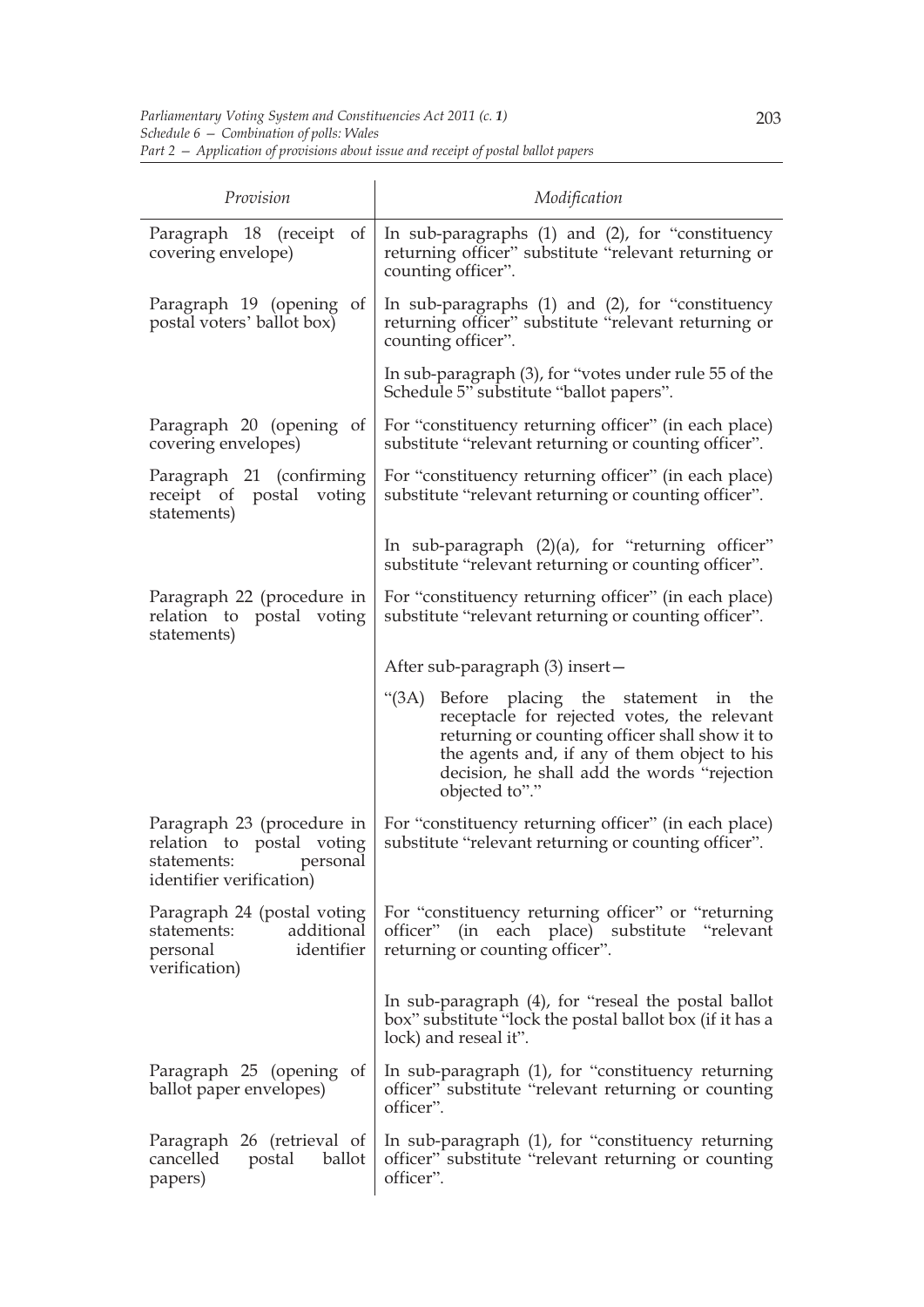| Provision                                                               | Modification                                                                                                                                                                                                                                                                                                                                                                                                                                                                                                                                                                                                                                                                                                                                                                                                                                     |  |
|-------------------------------------------------------------------------|--------------------------------------------------------------------------------------------------------------------------------------------------------------------------------------------------------------------------------------------------------------------------------------------------------------------------------------------------------------------------------------------------------------------------------------------------------------------------------------------------------------------------------------------------------------------------------------------------------------------------------------------------------------------------------------------------------------------------------------------------------------------------------------------------------------------------------------------------|--|
|                                                                         | In sub-paragraph $(2)(f)$ –<br>for "votes under rule 55 of Schedule 5"<br>(a)<br>substitute "ballot papers";<br>for "reseal the postal ballot box" substitute<br>(b)<br>"lock the postal ballot box (if it has a lock)<br>and reseal it".                                                                                                                                                                                                                                                                                                                                                                                                                                                                                                                                                                                                        |  |
| Paragraph 27 (list of rejected<br>postal ballot papers)                 | In sub-paragraph (1), for ", the constituency<br>returning officer" substitute "and in respect of the<br>referendum, the relevant returning or counting<br>officer".                                                                                                                                                                                                                                                                                                                                                                                                                                                                                                                                                                                                                                                                             |  |
| Paragraph 28 (checking of<br>lists of rejected postal ballot<br>papers) | For "constituency returning officer" (in each place)<br>substitute "the relevant returning or counting<br>officer".                                                                                                                                                                                                                                                                                                                                                                                                                                                                                                                                                                                                                                                                                                                              |  |
|                                                                         | In sub-paragraph (3), at the end insert "or voting<br>area under rule 38 of the referendum rules".                                                                                                                                                                                                                                                                                                                                                                                                                                                                                                                                                                                                                                                                                                                                               |  |
| Paragraph 29 (sealing of<br>receptacles)                                | In sub-paragraph (1), for "constituency returning<br>officer" substitute "the relevant returning or<br>counting officer".                                                                                                                                                                                                                                                                                                                                                                                                                                                                                                                                                                                                                                                                                                                        |  |
| Paragraph 30 (abandoned<br>poll)                                        | In sub-paragraph (2), for "election" substitute<br>"poll".                                                                                                                                                                                                                                                                                                                                                                                                                                                                                                                                                                                                                                                                                                                                                                                       |  |
| Paragraph 31 (forwarding or<br>retention of documents)                  | In sub-paragraph $(1)$ –<br>for the words before sub-paragraph (a)<br>(a)<br>substitute "The<br>relevant returning<br>or<br>counting officer shall forward to the<br>registration officer to whom he forwards the<br>mentioned in rule<br>67<br>documents<br>Οf<br>Schedule 5 or rule 50 of the referendum<br>rules, at the same time as he forwards those<br>documents";<br>(b) in paragraph (a), for the words from "the<br>election to which" to the end substitute<br>"each election or referendum and the area to<br>which the packet relates";<br>in paragraph (b), at the end insert "in<br>(c)<br>respect of each Assembly election, and a<br>completed statement in the form set out in<br>Form 10 in Part 3 of Schedule 6 to the<br>Parliamentary Voting<br>System<br>and<br>Constituencies Act 2011 in respect of the<br>referendum". |  |
|                                                                         | In sub-paragraph $(2)$ –<br>for "constituency returning officer" (in both<br>(a)<br>places) substitute "relevant returning or<br>counting officer";<br>for "rule 55(7) of Schedule 5" substitute<br>(b)<br>"paragraph 16A(2)".                                                                                                                                                                                                                                                                                                                                                                                                                                                                                                                                                                                                                   |  |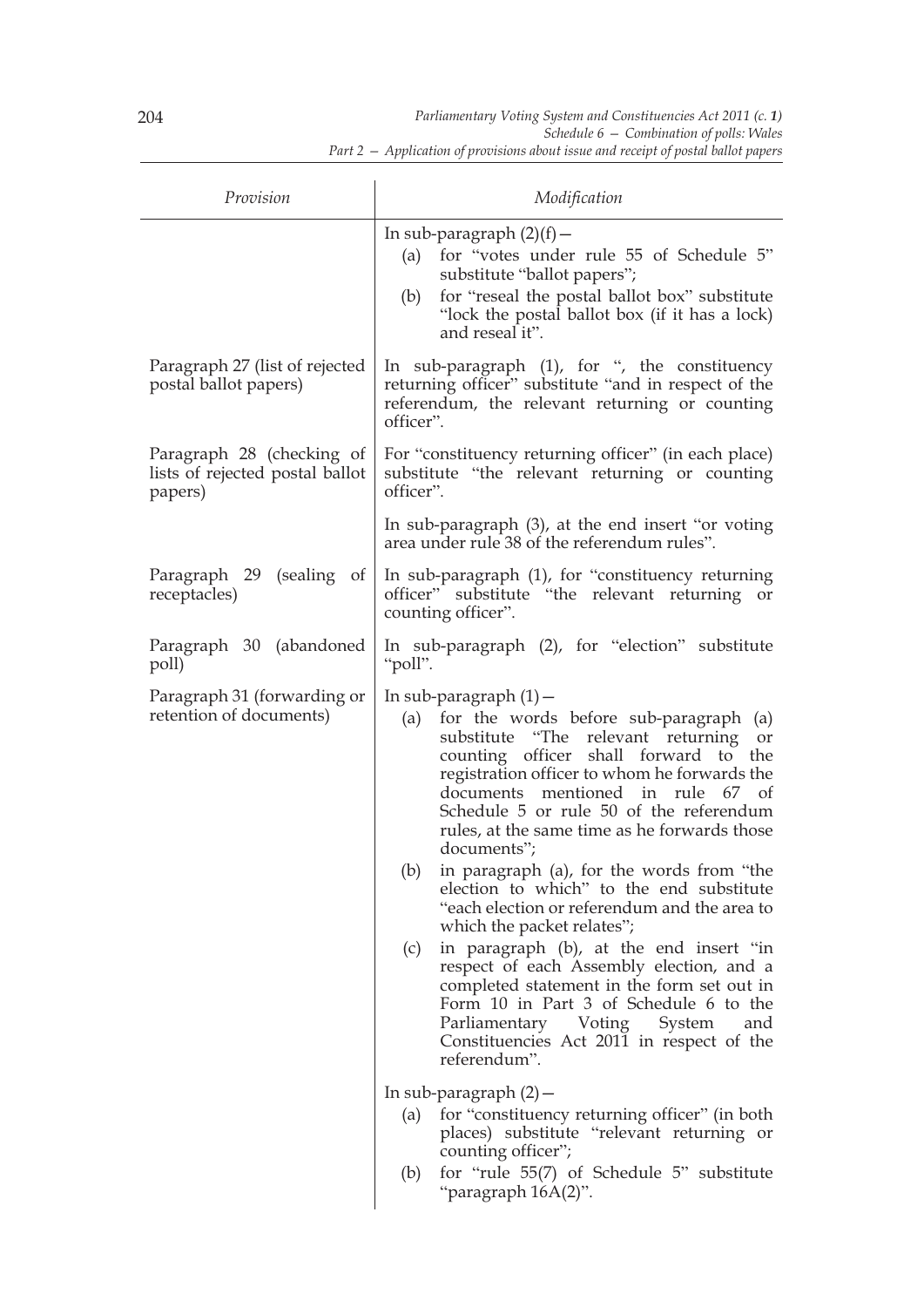| Provision               | Modification                                                                                                                                                                                                                                                               |  |  |
|-------------------------|----------------------------------------------------------------------------------------------------------------------------------------------------------------------------------------------------------------------------------------------------------------------------|--|--|
|                         | In sub-paragraph (3), for "Rules 68 and 69 of<br>Schedule 5" substitute "The rules specified in<br>paragraph (3A)".                                                                                                                                                        |  |  |
|                         | After sub-paragraph (3) insert -                                                                                                                                                                                                                                           |  |  |
|                         | "(3A) The rules are $-$                                                                                                                                                                                                                                                    |  |  |
|                         | in a case where proceedings on the<br>(a)<br>issue and receipt of postal ballot<br>papers are taken together by virtue<br>of paragraph 2-<br>rule 51 of the referendum<br>(i)<br>rules and rule 68 of Schedule<br>$5$ , and<br>rule 52 of the referendum<br>(ii)<br>rules; |  |  |
|                         | (b)<br>in any other case -<br>rule 51 of the referendum<br>(i)<br>rules or (as the case may be)<br>rule 68 of Schedule 5, and<br>rule 52 of the referendum<br>(ii)<br>rules or (as the case may be)<br>rule 69 of Schedule 5."                                             |  |  |
|                         | In sub-paragraph (4), for "constituency returning<br>officer" substitute "relevant returning or counting<br>officer".                                                                                                                                                      |  |  |
| In Schedule 10, Form CD | In a case where proceedings on the issue and<br>receipt of postal ballot papers are taken together by<br>virtue of paragraph 2 of Schedule 3 to the Welsh<br>Assembly Order, for "returning officer" in each<br>place substitute "counting officer".                       |  |  |

PART 3

FORMS REFERRED TO IN PARTS 1 AND 2

*Note* - The forms contained in this Part may be adapted so far as circumstances require.

Paragraphs 7(3) and 8(4)

FORM 1 - FORM OF CORRESPONDING NUMBER LIST (TO BE USED FOR COMBINED POLLS)

Voting area/constituency/electoral region: ........................................

Date of Poll: .........................................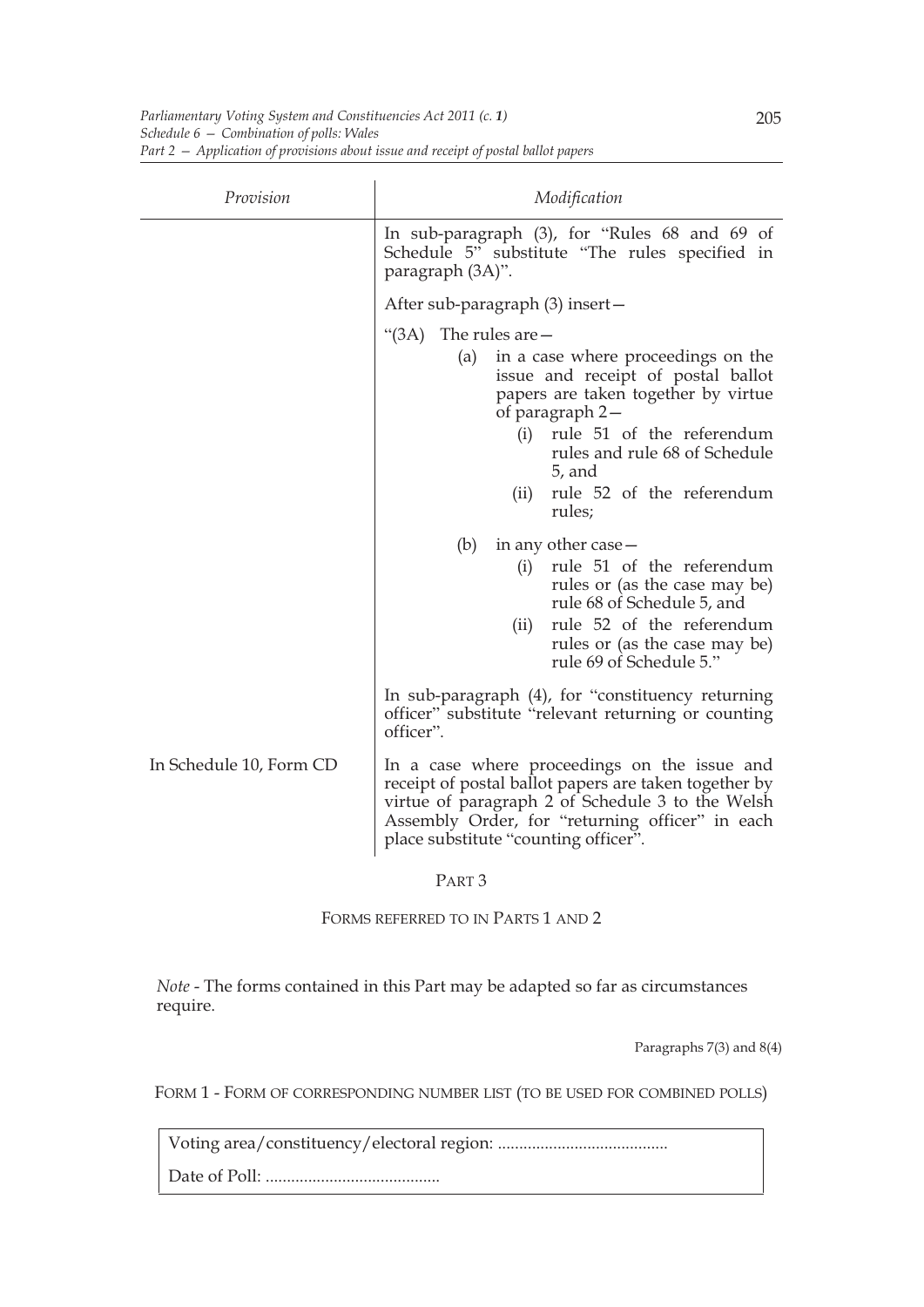Sheet No.: .............................................

| <b>Ballot Paper Number</b><br>(identify the number<br>issued for the<br>referendum/election) | <b>Unique Identifying Mark</b> | <b>Elector Number</b> (to be<br>completed only in respect of<br>ballot papers issued to<br>postal voters) |
|----------------------------------------------------------------------------------------------|--------------------------------|-----------------------------------------------------------------------------------------------------------|
|                                                                                              |                                |                                                                                                           |
|                                                                                              |                                |                                                                                                           |
|                                                                                              |                                |                                                                                                           |
|                                                                                              |                                |                                                                                                           |
|                                                                                              |                                |                                                                                                           |
|                                                                                              |                                |                                                                                                           |
|                                                                                              |                                |                                                                                                           |
|                                                                                              |                                |                                                                                                           |
|                                                                                              |                                |                                                                                                           |
|                                                                                              |                                |                                                                                                           |
|                                                                                              |                                |                                                                                                           |
|                                                                                              |                                |                                                                                                           |
|                                                                                              |                                |                                                                                                           |
|                                                                                              |                                |                                                                                                           |

Paragraph 10(3)

## FORM 2 - FORM OF POSTAL VOTING STATEMENT (TO BE USED WHERE PROCEEDINGS ON ISSUE AND RECEIPT OF POSTAL BALLOT PAPERS COMBINED)

## **Postal Voting Statement**

\*Voter's name: ................................. Ballot paper nos. ............................

*\*Counting officer to insert name but omit where ballot papers sent to an anonymous elector*

[other identifying mark]

**You must provide your [# signature and] date of birth. If you do not, the postal voting statement will be invalid and your vote will not be counted.**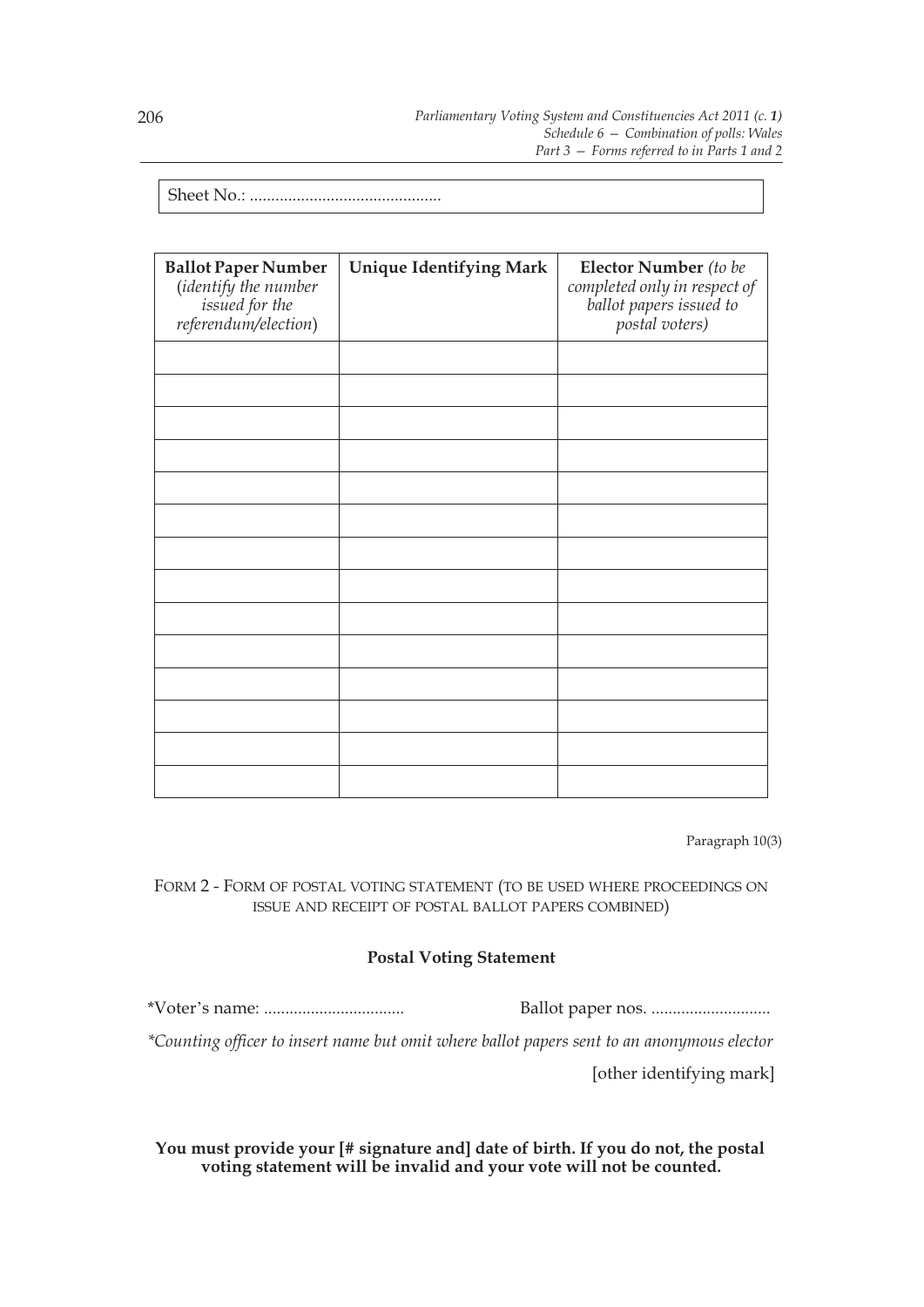## I AM THE PERSON THE BALLOT PAPERS NUMBERED ABOVE WERE SENT TO



*#(Counting officer to omit where a person has been granted a waiver)*

It is an offence to vote using a ballot paper that is not addressed to you.

# PLEASE READ INSTRUCTIONS TO THE VOTER

## Issued by the counting officer

## INSTRUCTIONS TO THE VOTER

## **Complete the ballot papers yourself and in private. If you need help, contact the counting officer's staff as shown below.**

[contact details for assistance; include address as appropriate]

- **1.** You have ballot papers for the referendum on the voting system for United Kingdom parliamentary elections and for the constituency and regional elections for the National Assembly for Wales.
- **2.** You must provide your [#signature and] date of birth. If you do not, the postal voting statement will be invalid and your vote(s) will not be counted.
- **3.** When you are voting in the referendum on the voting system for United Kingdom parliamentary elections ([*insert colour of ballot paper*] ballot paper), mark a cross (X) in the box on the right hand side of the ballot paper opposite the answer you are voting for. Vote once only. Do not mark the ballot paper in any other way or your vote may not be counted.
- **4.** When you are voting in the elections to the National Assembly for Wales ([*insert colour or colours of ballot papers*] ballot papers), mark a cross (X) opposite the party or candidate you are voting for. You may only vote once on each ballot paper. Put no other mark on the ballot papers or your votes may not count.
- **5.** If you need help voting, the person helping you must not tell anyone how you voted.
- **6.** Put all the ballot papers in the small envelope marked **A** and seal it.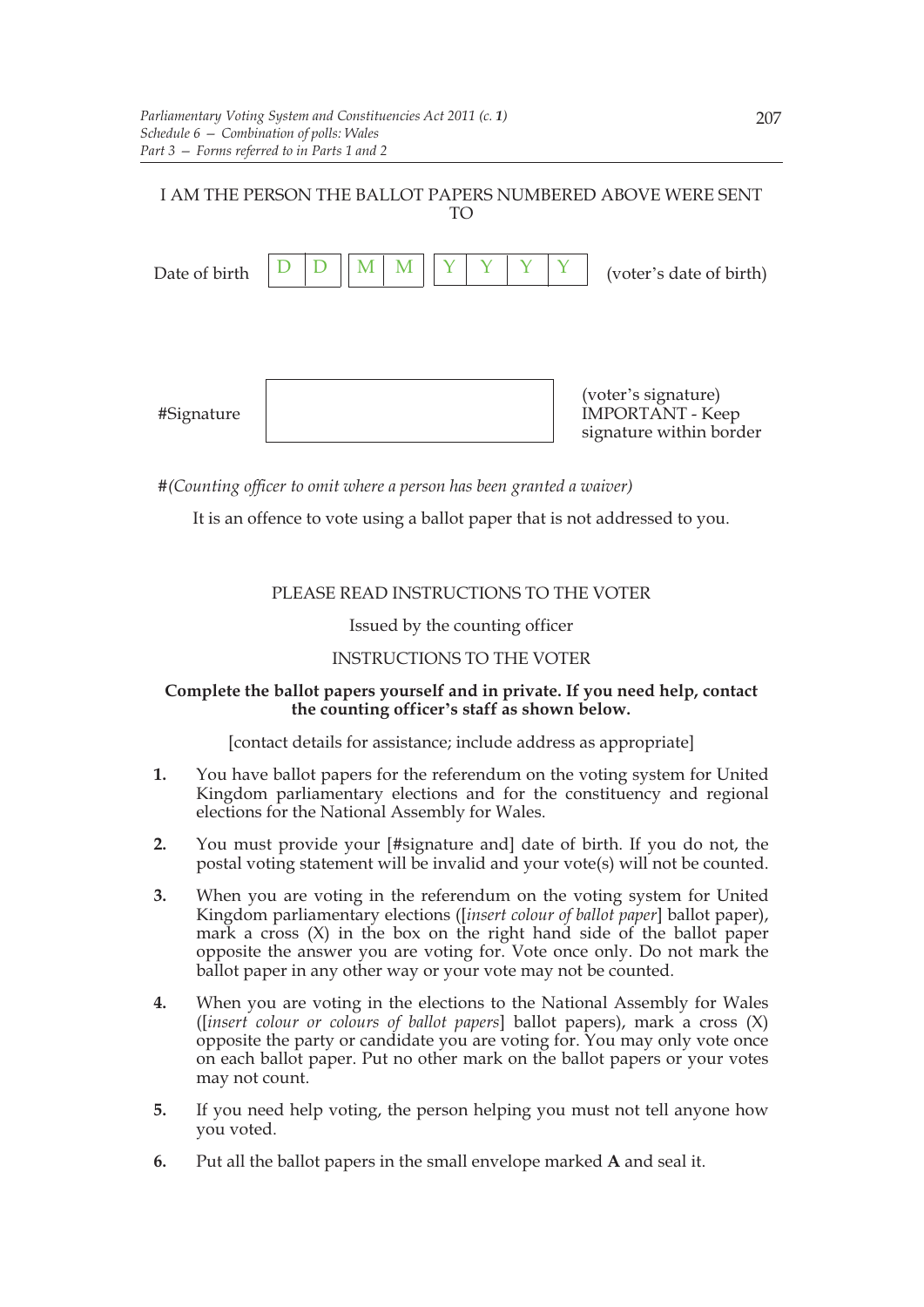- **7.** Complete the postal voting statement by [#signing it, and] providing your date of birth.
- **8.** Then put the envelope marked **A** together with the postal voting statement in the larger envelope marked **B**. Return it straightaway.
- **9. After receiving this postal vote, you cannot vote in person at a polling station in the referendum or election.**
- **10.** If you accidentally spoil any of your ballot papers, you can apply to the counting officer for replacements before 5 pm on [*day/date of poll*]. You must return all the ballot papers, the postal voting statement and the envelopes marked **A** and **B**. Make sure you contact the counting officer as soon as possible.
- Your ballot papers and the postal voting statement must be received by the counting officer by 10 pm on [*day/date of poll*]. You can deliver your completed postal votes to any polling station in your voting area on polling day. **!**

It is an offence to vote using a ballot paper that is not addressed to you.

**It is illegal to vote more than once in the referendum (unless you are appointed as a proxy for another person).**

**It is illegal to vote more than once at the same election (unless you are appointed as a proxy for another person).**

*#(Counting officer to omit where a person has been granted a waiver)*

\**Delete as appropriate*

Paragraph 11(2)

FORM 3 - FORM OF POSTAL VOTING STATEMENT (TO BE USED FOR REFERENDUM WHERE PROCEEDINGS ON ISSUE AND RECEIPT OF POSTAL BALLOT PAPERS NOT COMBINED)

## **Postal Voting Statement**

\*Voter's name: ................................. Ballot paper no. ....................... (*insert colour*)

*\*(Counting officer to insert name but omit where ballot papers sent to an anonymous elector)*

[other identifying mark]

**You must provide your [# signature and] date of birth. If you do not, the postal voting statement will be invalid and your vote will not be counted.**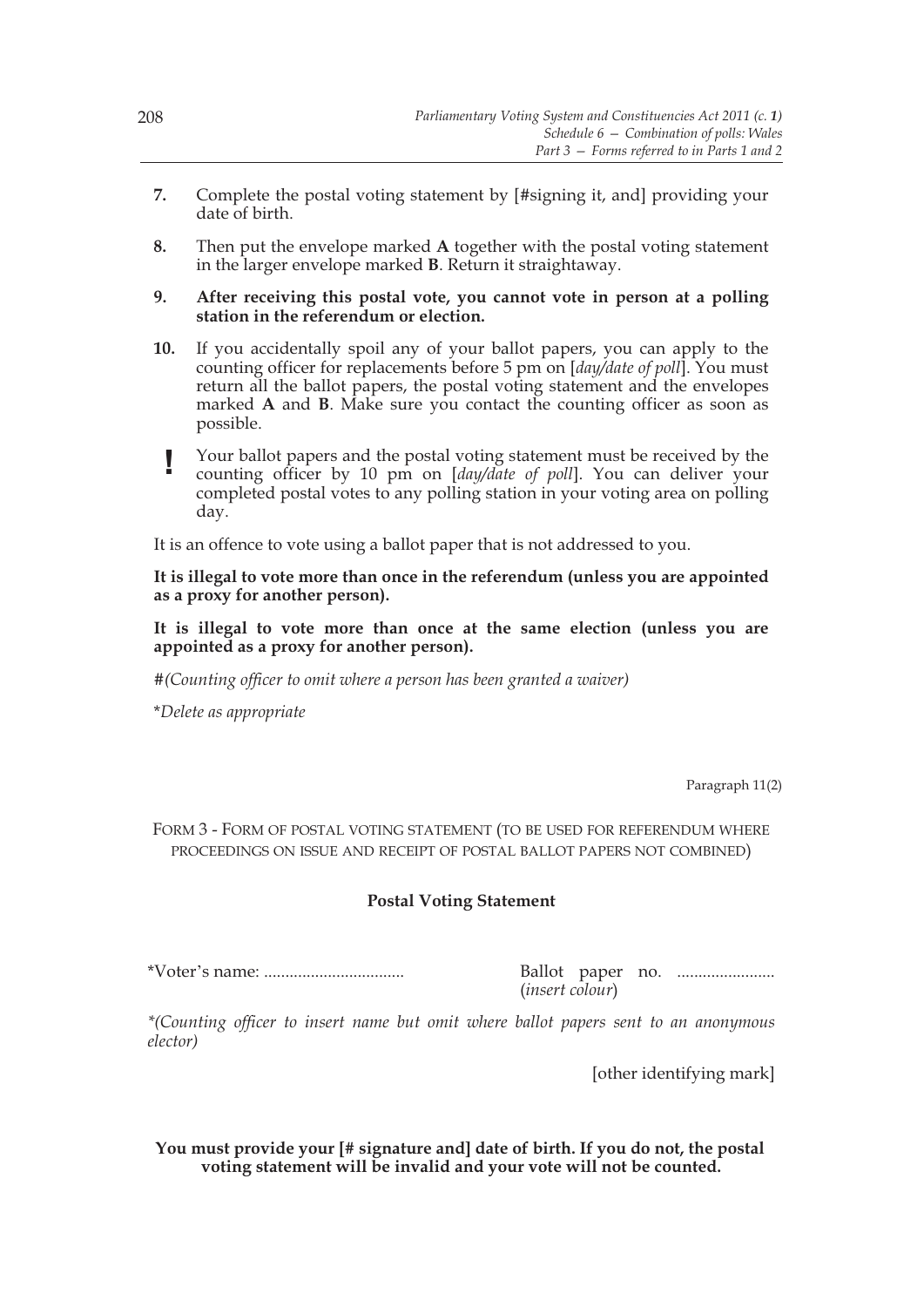# I AM THE PERSON THE BALLOT PAPER NUMBERED ABOVE WAS SENT TO

| Date of birth | M |  |  | (voter's date of birth)                                                   |
|---------------|---|--|--|---------------------------------------------------------------------------|
|               |   |  |  |                                                                           |
|               |   |  |  |                                                                           |
| #Signature    |   |  |  | (voter's signature)<br><b>IMPORTANT - Keep</b><br>signature within border |

*#(Counting officer to omit where a person has been granted a waiver)*

It is an offence to vote using a ballot paper that is not addressed to you.

# PLEASE READ INSTRUCTIONS TO THE VOTER

Issued by the counting officer

# INSTRUCTIONS TO THE VOTER

## **Complete the ballot paper yourself and in private. If you need help, contact the counting officer's staff as shown below.**

[contact details for assistance; include address as appropriate]

- **1.** You must provide your [#signature and] date of birth. You must do this even if you have already signed a postal voting statement in respect of the elections to the National Assembly for Wales to be held on the same day. If you do not, the postal voting statement will be invalid and your vote will not be counted.
- **2.** Vote once only. Do not mark the ballot paper in any other way or your vote may not be counted.
- **3.** Mark a cross (X) in the box on the right hand side of the ballot paper opposite the answer you are voting for.
- **4.** If you need help in voting, the person helping you must not tell anyone how you voted.
- **5.** Put the ballot paper in the small envelope marked **A** and seal it.
- **6.** Complete the postal voting statement by [#signing it, and] providing your date of birth.
- **7.** Then put the envelope marked **A** together with the postal voting statement in the larger envelope marked **B**. Return it straightaway.
- **8. After receiving this postal vote, you cannot vote in person at a polling station in this referendum.**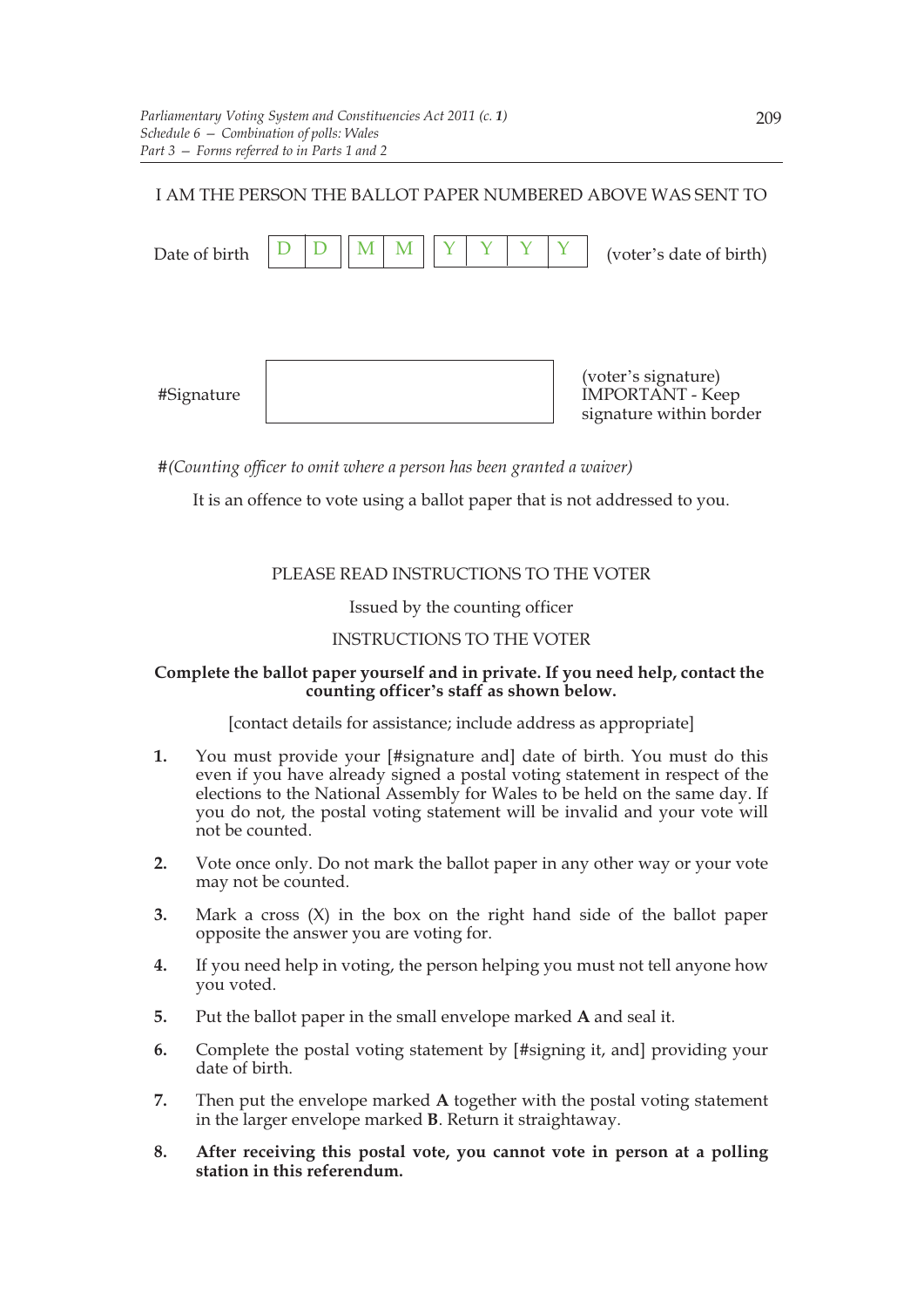- **9.** If you accidentally spoil your ballot paper, you can apply to the counting officer for a replacement before 5 pm on [*day/date of poll*]. You must return the spoilt ballot paper, the postal voting statement and the envelopes marked **A** and **B**. Make sure you contact the counting officer as soon as possible.
	- Your ballot paper and the postal voting statement must be received by the counting officer by 10 pm on [*day/date of poll*]. You can deliver your completed postal vote to any polling station in your voting area on polling day. **!**

It is an offence to vote using a ballot paper that is not addressed to you.

**It is illegal to vote more than once (unless you are appointed as a proxy for another person) in this referendum.**

*#(Counting officer to omit where a person has been granted a waiver)*

*\*Delete as appropriate*

Paragraph 11(4)

## FORM 4 - FORM OF POSTAL VOTING STATEMENT (TO BE USED FOR NATIONAL ASSEMBLY FOR WALES ELECTION WHERE PROCEEDINGS ON ISSUE AND RECEIPT OF POSTAL BALLOT PAPERS NOT COMBINED)

# **(Front of Form)**

\*Voter's name: ................................. Ballot paper No. .......................

(*insert colour*)

*\*(Returning officer to insert name but omit where ballot papers sent to an anonymous elector)*

[other identifying mark]

# **You must provide your [# signature and] date of birth. If you do not, the postal voting statement will be invalid and your vote will not count.**

# I AM THE PERSON TO WHOM THE BALLOT PAPERS NUMBERED ABOVE WERE SENT

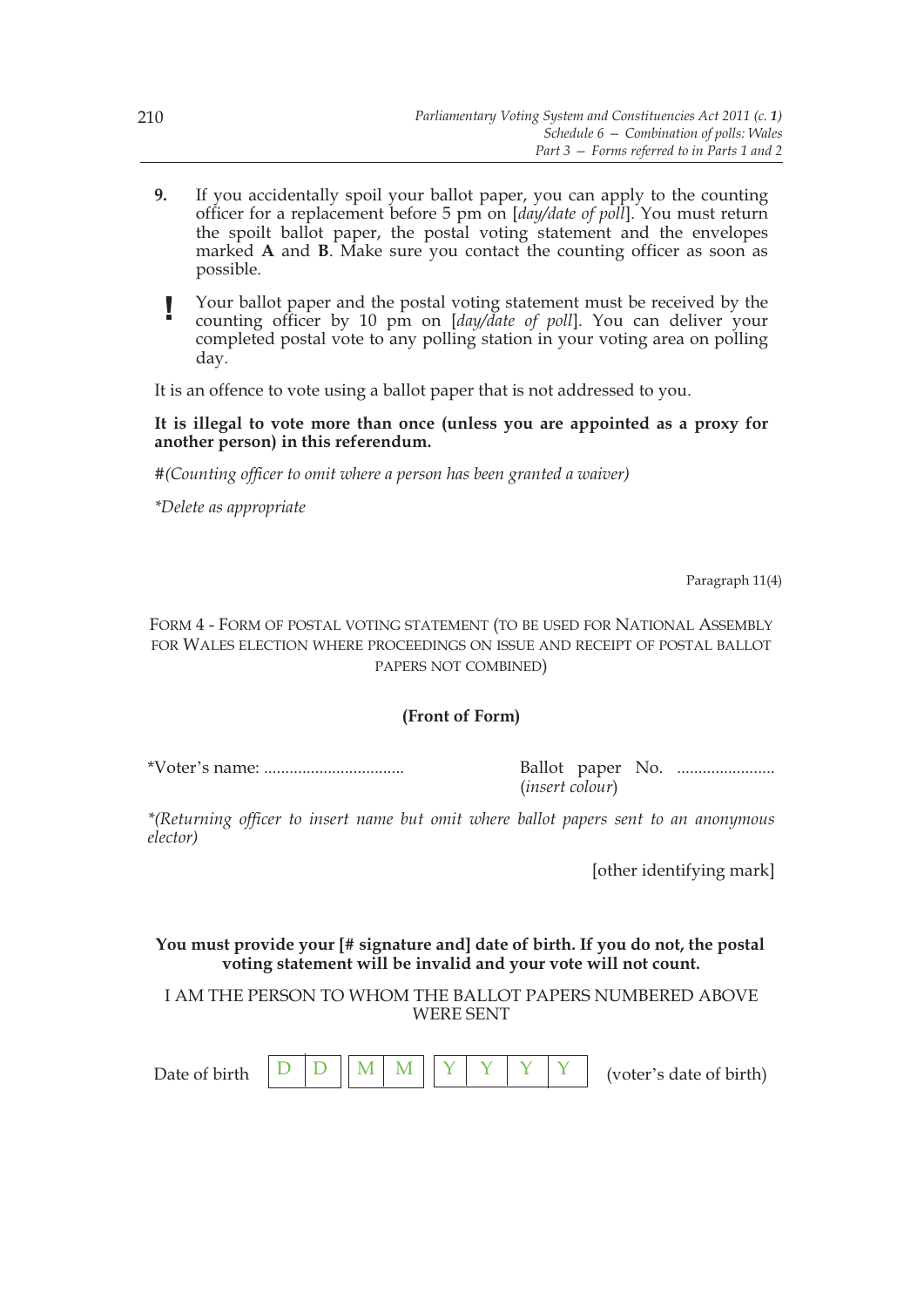#Signature

(voter's signature) IMPORTANT - Keep signature within border

**Electoral fraud is a crime. You must not vote using a ballot paper that is not addressed to you. You must not interfere with another voter's ballot paper.**

Issued by the Returning Officer

# **(Back of form)**

# INSTRUCTIONS TO THE VOTER

## **Complete the ballot paper yourself and in private. If you need help you can contact the Returning Officer's staff as shown below.**

# *(Contact details for assistance include address as appropriate***)**

- **1.** You have ballot papers for the constituency election and the regional election.
- **2.** You must provide your [# signature and] date of birth. You must do this even if you have already signed a postal voting statement in respect of the referendum on the voting system for United Kingdom parliamentary elections which is to be held on the same day. If you do not, the postal voting statement will be invalid and your vote will not be counted.
- **3.** The ballot paper and the postal voting statement must be received by the Returning Officer by 10pm on [day/date of poll]. You can deliver your completed postal vote to any polling station in the constituency on polling day.
- **4.** If you need help voting, the person helping you must not tell anyone how you voted.
- **5.** You may only vote once on each ballot paper. Mark a cross (X) opposite the candidate or party you wish to vote for. Put no other mark on the ballot paper, or your vote may not be counted.
- **6.** Put the ballot papers for the Assembly elections in the small envelope marked **A** and seal it.
- **7.** Complete the postal voting statement by signing it, and providing your date of birth.
- **8.** Then put the envelope marked **A** together with the postal voting statement in the larger envelope marked **B**. Return it straightaway.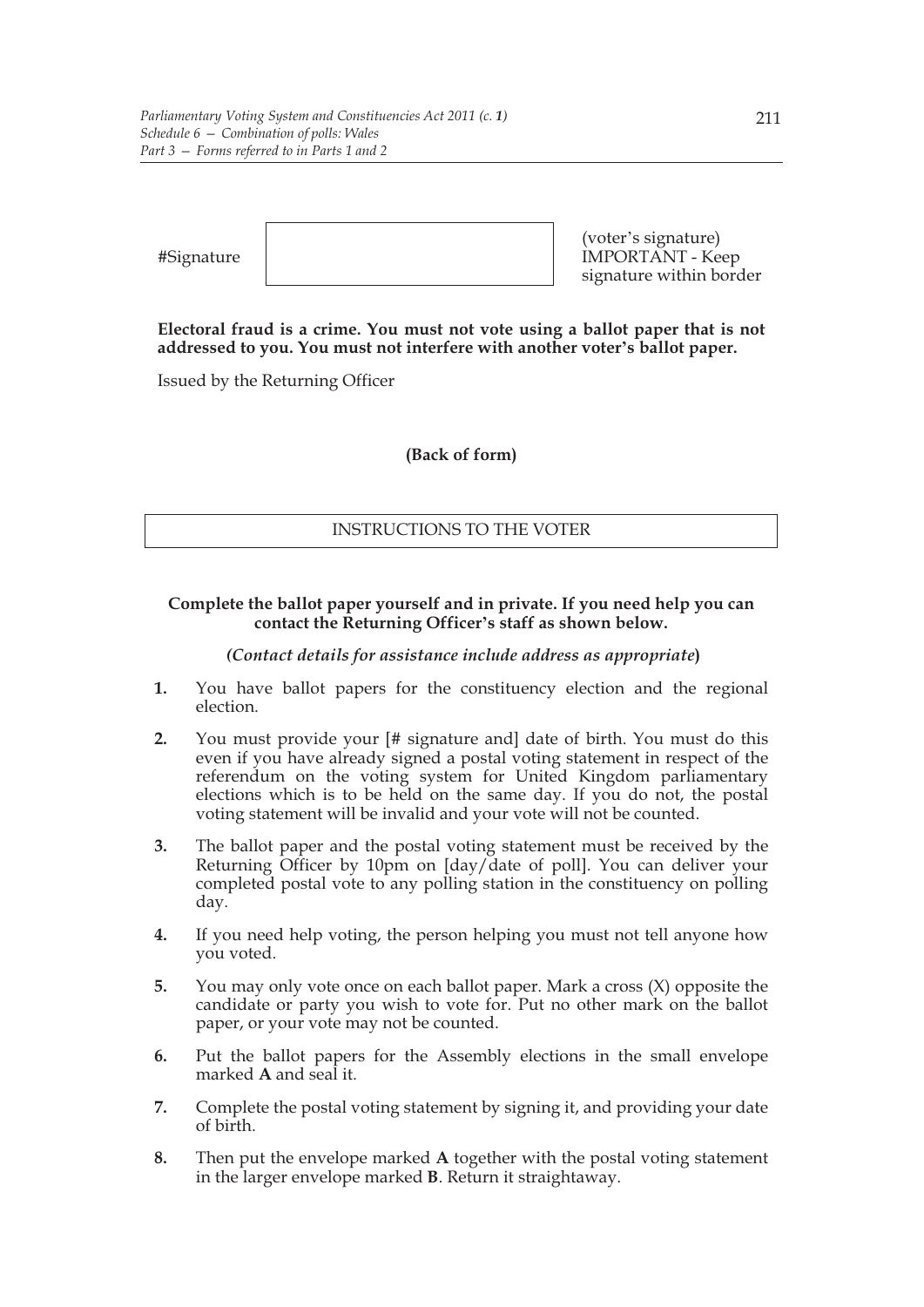## **9. After receiving this postal vote, you cannot vote in person at a polling station at this election.**

**10.** If you accidentally spoil a ballot paper, you can ask the Returning Officer for a replacement before 5 p.m. on [day/date of poll]. You must return both ballot papers, this postal voting statement, and the envelopes marked A and B. Make sure you contact the Returning Officer

**Electoral fraud is a crime. You must not vote using a ballot paper that is not addressed to you or interfere with another voter's ballot paper. You may vote once at the constituency election and once at the regional election. To vote more than once at either election is illegal (unless you are appointed as a proxy for another elector).**

*#(Returning officer to omit where a person has been granted a waiver)*

Paragraph 19(1)

# FORM 5 - FORM OF CORRESPONDING NUMBER LIST (TO BE USED IN POLLING STATIONS FOR COMBINED POLLS)

Voting area/constituency/region: ........................................ Date of Poll: ......................................... Polling Station: ..................................... Sheet No.: .............................................

| <b>Ballot Paper Number</b> (identify the<br>number issued for the referendum/<br>election) | <b>Elector Number</b> |
|--------------------------------------------------------------------------------------------|-----------------------|
|                                                                                            |                       |
|                                                                                            |                       |
|                                                                                            |                       |
|                                                                                            |                       |
|                                                                                            |                       |
|                                                                                            |                       |
|                                                                                            |                       |
|                                                                                            |                       |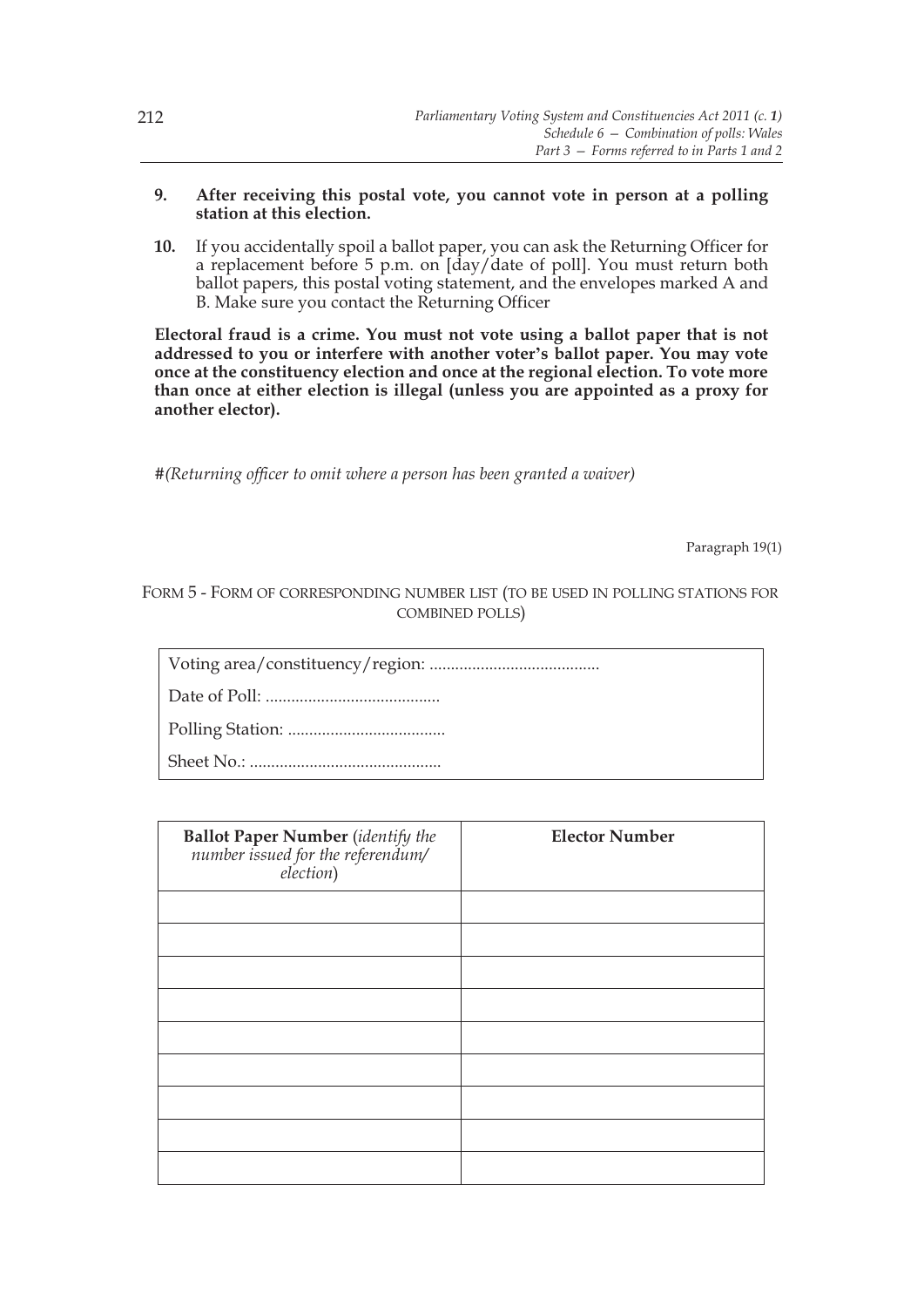Paragraph 21(1)

## FORM 6 - GUIDANCE FOR VOTERS TO BE EXHIBITED INSIDE AND OUTSIDE EVERY POLLING **STATION**

- **1.** When you are given your ballot papers go to one of the compartments.
- **2.** On the [*insert colour*] referendum ballot paper, mark a cross (X) in the box on the right hand side of the ballot paper opposite the answer you are voting for.
- **3.** On the ballot papers for the election to the National Assembly for Wales, coloured [*insert colour or colours*], mark your choices with a cross (X) in the box on the right hand side of each ballot paper opposite the name of the candidate or party you are voting for. Put only one X on each ballot paper.
- **4.** Vote once only in referendum and on each ballot paper for the election to the National Assembly for Wales. Put no other mark on the ballot paper, or your vote may not be counted.
- **5.** If by mistake you spoil a ballot paper, show it to the presiding officer and ask for another one.
- **6.** Fold each ballot paper in two. Show the presiding officer the number and other unique identifying mark on the back of the ballot paper, but do not let anyone see your vote. Put each ballot paper in the [appropriate]\* ballot box and leave the polling station.

\* Complete or omit as necessary.

Paragraph 22(1)

FORM 7 - GUIDANCE FOR VOTERS TO BE EXHIBITED IN EVERY POLLING STATION COMPARTMENT

## **REFERENDUM ON THE VOTING SYSTEM FOR UNITED KINGDOM PARLIAMENTARY ELECTIONS**

Referendum ballot paper ([*insert colour*] ballot paper)

Votes cast in this poll will decide on the voting system for United Kingdom parliamentary elections.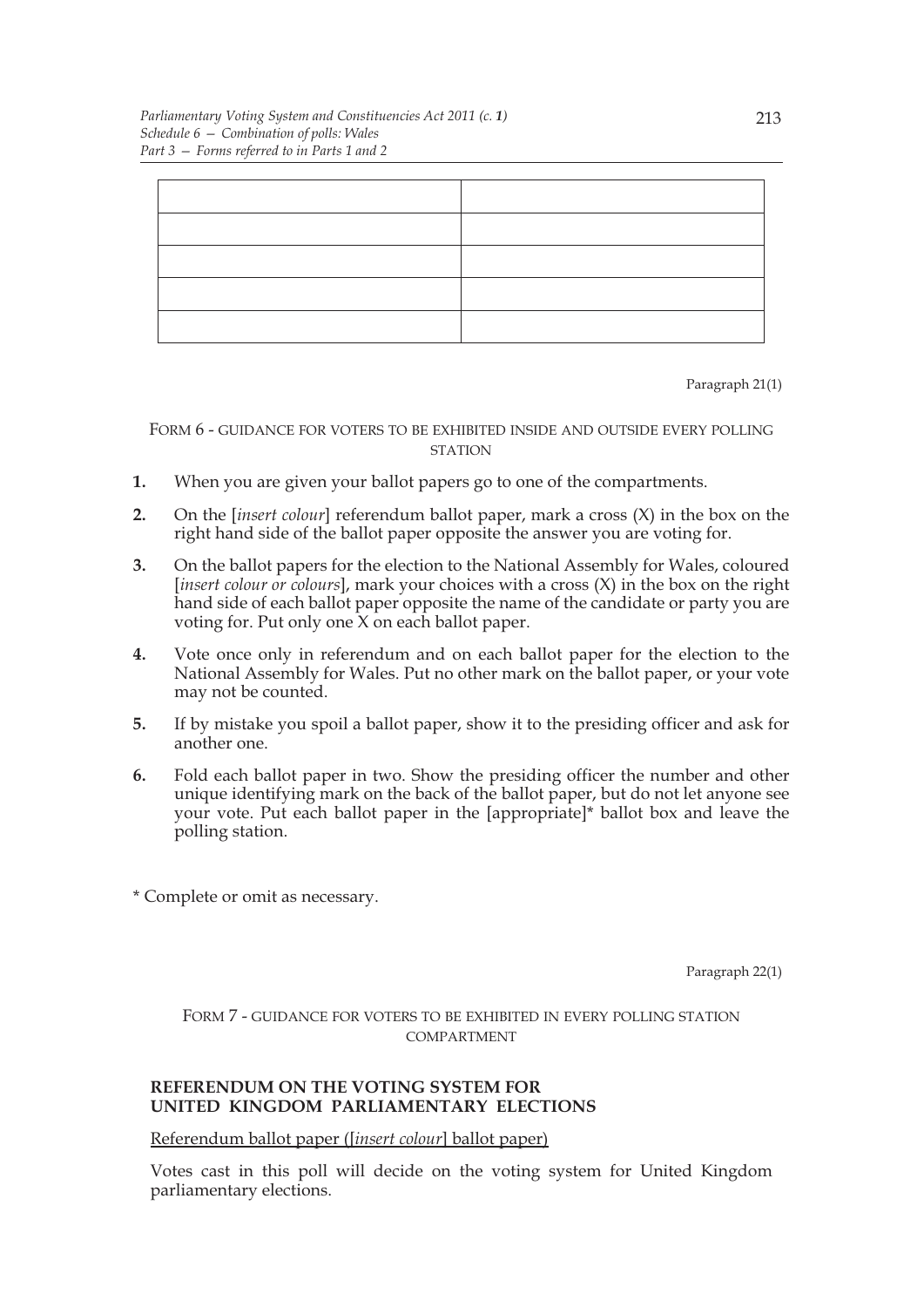- You have one vote on this paper.
- You should place a cross (X) in one box only.

# **ELECTION TO THE NATIONAL ASSEMBLY FOR WALES**

### Constituency ballot paper ([*insert colour*] ballot paper)

Votes cast in this poll will decide the election of a member to represent your constituency in the National Assembly for Wales.

- You have one vote on this paper.
- You should place a cross (X) in one box only.

# Regional ballot paper ([*insert colour*] ballot paper)

Votes cast in this poll will decide the allocation of the 4 additional seats in the National Assembly for Wales for this region. You may use this vote [either]\* for a political party putting forward a list of candidates [or for an individual candidate not standing on a party list]\*.

- You have one vote on this paper.
- You should place a cross  $(X)$  in one box only.

# PUT NO OTHER MARKS ON THE BALLOT PAPERS OR YOUR VOTES MAY NOT BE COUNTED

\* *Omit as necessary.*

Paragraph 27(2)

# FORM 8 - FORM OF CERTIFICATE OF EMPLOYMENT

# **Referendum on the voting system for United Kingdom parliamentary elections**

#### *[insert name of voting area]*

I certify that (name) ..................... who is numbered ................... in the register of electors cannot reasonably be expected to go in person to the polling station allotted to him or her in the referendum on (*date of poll*) ..................... by reason of the particular circumstances of his or her employment on that date for a purpose connected with the referendum \*as a constable  $\ell$  \*by me.

\*Delete whichever is inappropriate.

Signature .................................................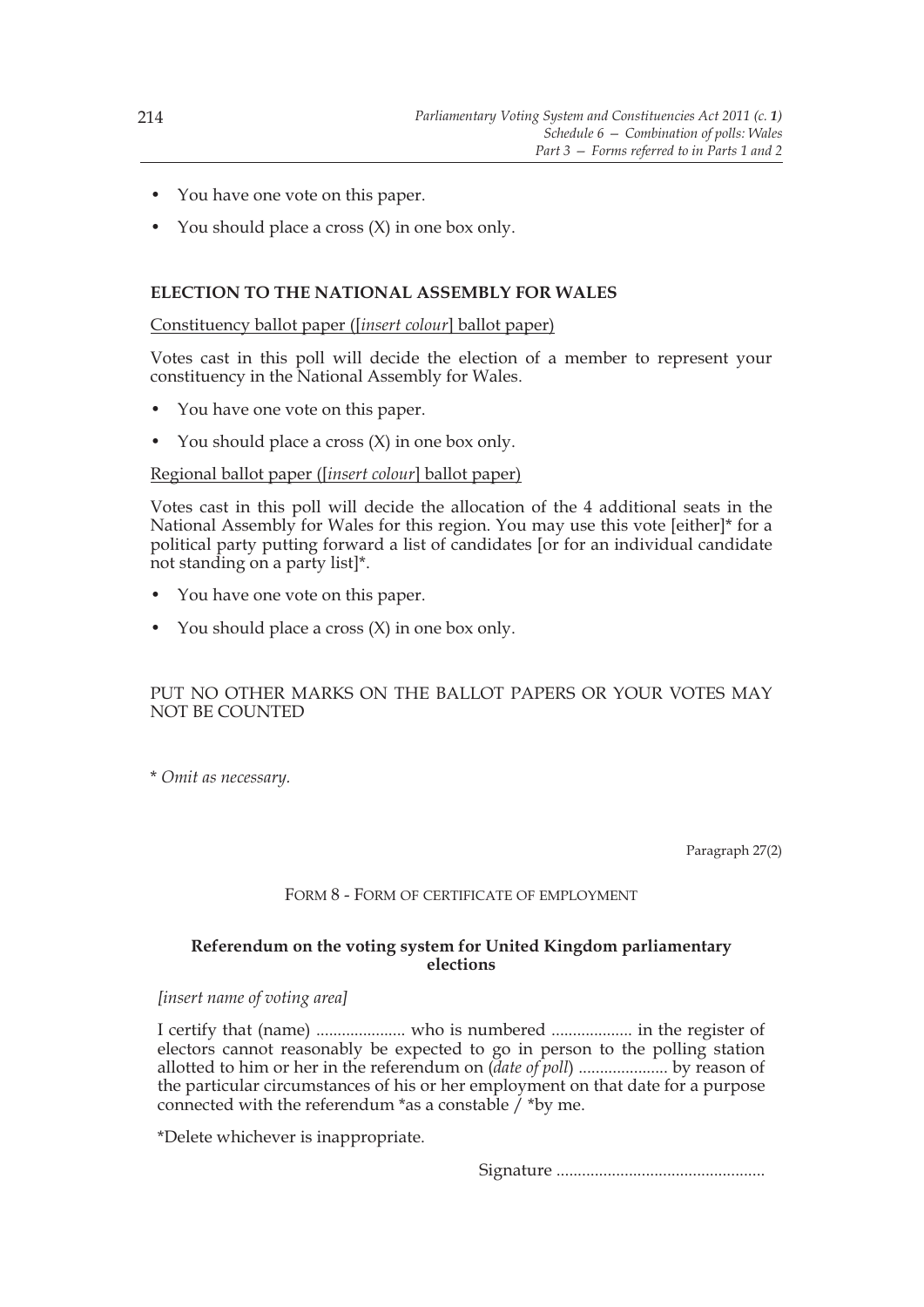\*Counting officer / police officer (inspector or above)

Date ....................................

Note: The person named above is entitled to vote at any polling station in the voting area specified above on production and surrender of this certificate to the presiding officer.

Paragraph 34(1)

### FORM 9 - FORM OF DECLARATION TO BE MADE BY THE COMPANION OF A VOTER WITH DISABILITIES

I, ................................................................................................... (name of companion) of .................................................................................................. (address of companion)

having been requested to assist ..................................................... (name of voter)

[*in the case of a person with disabilities voting as proxy, add*

voting as proxy for ........................................................................ (name of elector)]

whose number on the register is .................................................. to record their vote at the [referendum]\* [and]\* [National Assembly for Wales elections]\* being held in this [voting area]\*/ [constituency]\*

hereby declare that

- (a)  $[I \text{ am entitled to vote as an electron at the said } [referendum]^{*} \text{ [and]}^{*}$ [election]\*,]\*
- (b) [I am the #.................................. of the said voter and have attained the age of 18 years,]\* and
- (c) I have not previously assisted any voter with disabilities [except .......................... (name of other elector), of .......................... (address of other elector)], to vote at the said [referendum]\* [or]\* [election]\*]\*.

#State the relationship of the companion to the voter.

\*Delete as appropriate.

(Signed) .......................................... (companion)

Date ................................................

I, the undersigned, being the presiding officer for the .............. polling station for .............. the [*insert name of voting area*] hereby certify that the above declaration, having been first read to the above-named declarant, was signed by the declarant in my presence.

(Signed)..........................................

Date ...............................................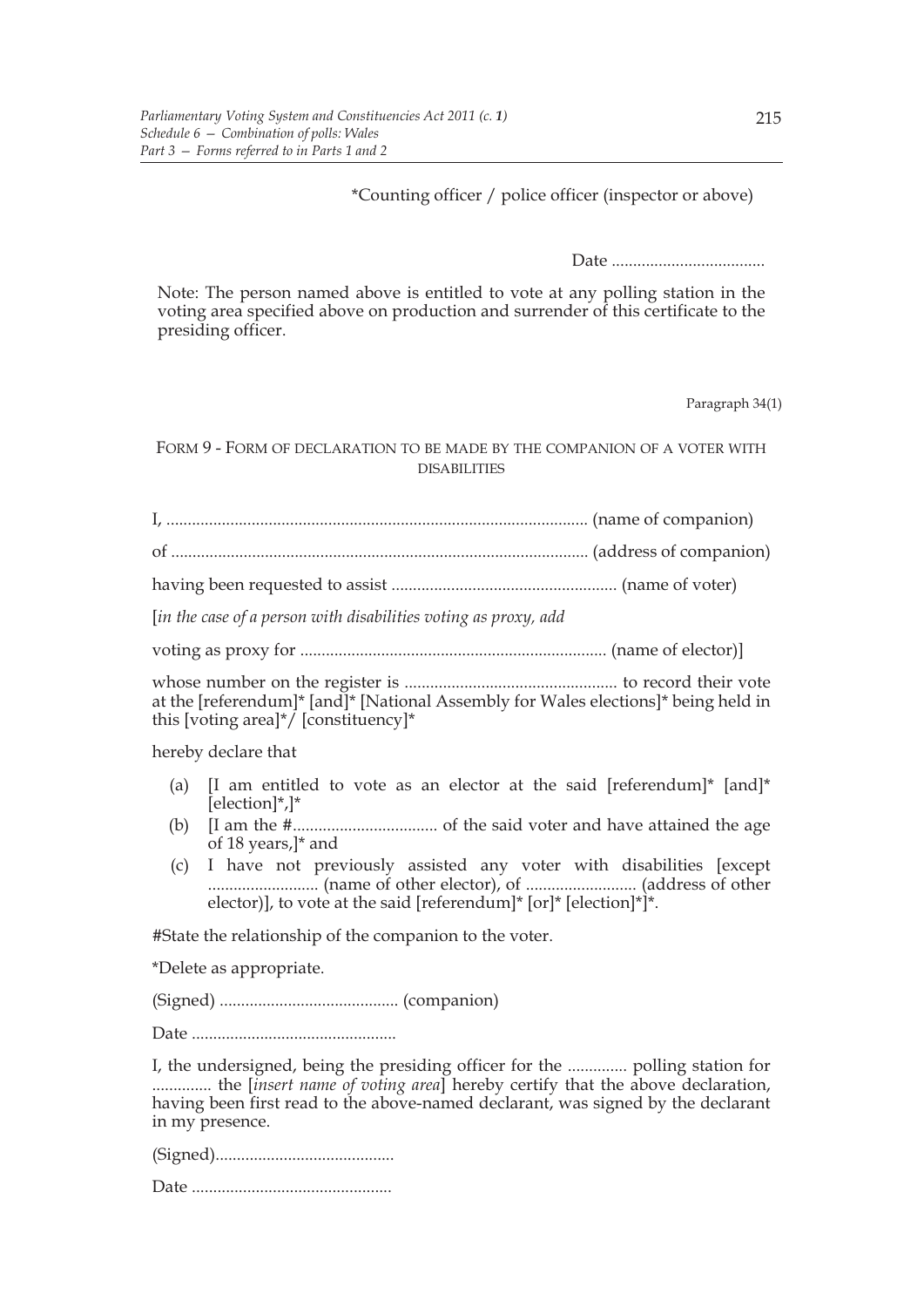Time ........................................ (am/pm)

NOTES: (1) If the person making the above declaration knowingly and wilfully makes therein a statement false in a material particular, he or she will be guilty of an offence.

(2) A voter with disabilities is a voter who has made a declaration that he or she is so incapacitated by blindness or other disability, or by an inability to read, as to be unable to vote without assistance.

Paragraph 59

FORM 10 - STATEMENT AS TO POSTAL BALLOT PAPERS FOR THE REFERENDUM

# **Referendum on the voting system for United Kingdom parliamentary elections**

Voting area ........................

Date of poll ....................

| <b>A.</b> Issue of postal ballot papers                                                                                                                       | Number for voting<br>area |  |
|---------------------------------------------------------------------------------------------------------------------------------------------------------------|---------------------------|--|
| 1. Total number of postal ballot papers issued under<br>paragraph 8 of Schedule 3.                                                                            |                           |  |
| 2. Total number of postal ballot papers issued under<br>paragraphs 14 (spoilt and returned for cancellation) and<br>15 (lost and not received) of Schedule 3. |                           |  |
| 3. Total number of postal ballot papers cancelled under<br>paragraph 26 of Schedule 3 (where the first ballot paper<br>was cancelled and retrieved).          |                           |  |
| 4. Total number of postal ballot papers issued $(1+2+3)$ .                                                                                                    |                           |  |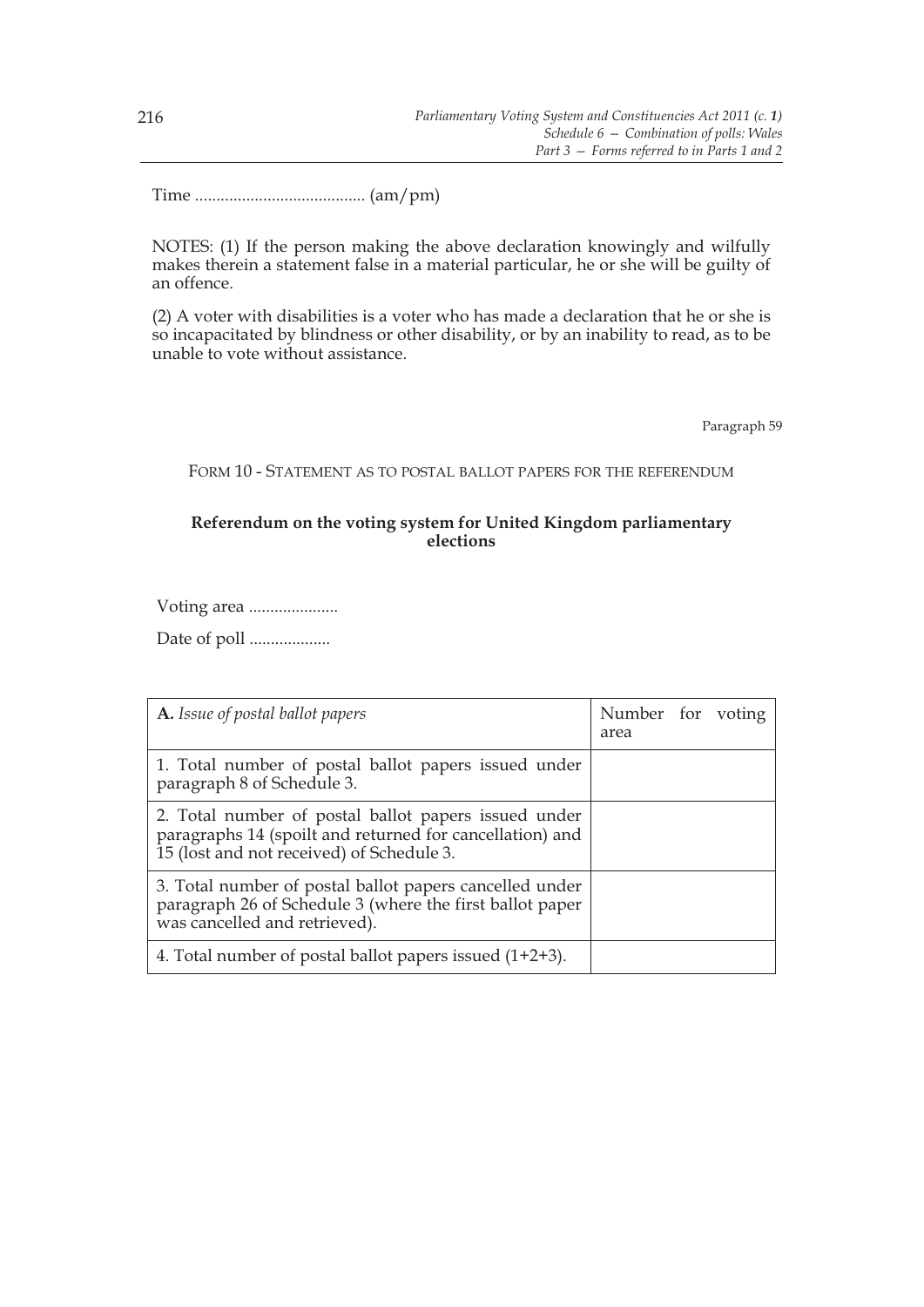| <b>B.(1)</b> Receipt of ballot papers and replacements                                                                                                                                                                                                        | Number for voting<br>area |  |
|---------------------------------------------------------------------------------------------------------------------------------------------------------------------------------------------------------------------------------------------------------------|---------------------------|--|
| 5. Number of covering envelopes received by the<br>counting officer or at a polling station before the close of<br>poll (excluding any undelivered or returned under<br>paragraphs 14 (spoilt), 15 (lost) and 26 (cancelled ballot<br>papers) of Schedule 3). |                           |  |
| 6. Number of covering envelopes received by the<br>counting officer after the close of poll, excluding any<br>returned as undelivered.                                                                                                                        |                           |  |
| 7. Number of postal ballot papers returned spoilt for<br>cancellation in time for another ballot paper to be issued.                                                                                                                                          |                           |  |
| 8. Number of postal ballot papers identified as lost or<br>not received in time for another ballot paper to be<br>issued.                                                                                                                                     |                           |  |
| 9. Number of ballot papers cancelled and retrieved in<br>time for another ballot paper to be issued.                                                                                                                                                          |                           |  |
| 10. Number of postal ballot papers returned as spoilt too<br>late for another ballot paper to be issued.                                                                                                                                                      |                           |  |
| 11. Number of covering envelopes returned<br>as<br>undelivered (up<br>to the date of this statement).                                                                                                                                                         |                           |  |
| 12. Number of covering envelopes not received by the<br>counting officer by the date of this statement.                                                                                                                                                       |                           |  |
| 13. Total numbers 5 to 12 (This number should be the<br>same as<br>that in 4 above).                                                                                                                                                                          |                           |  |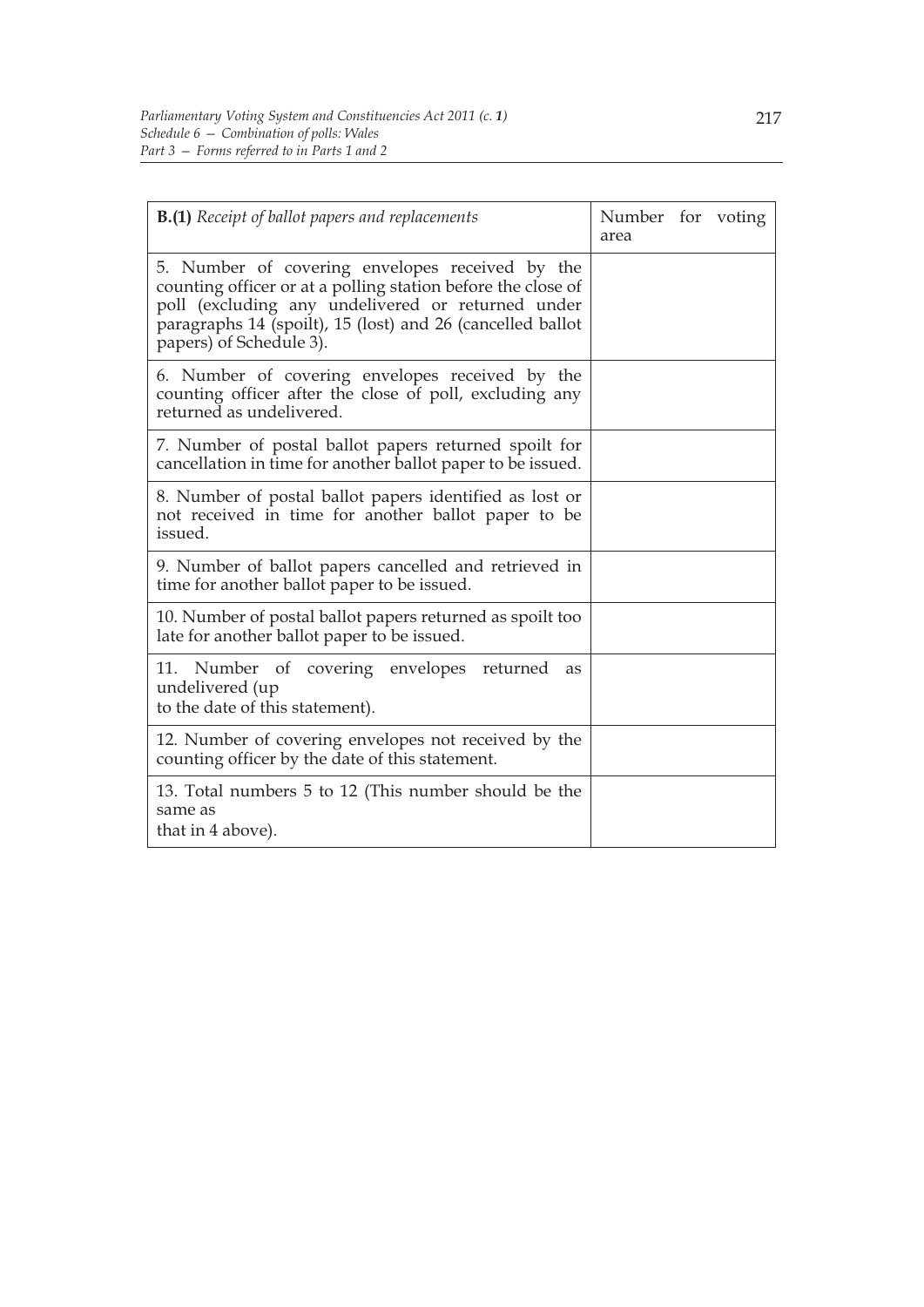| <b>B.(2)</b> Receipt of postal ballot papers - postal voting statements                                                                                                                                                                         | Number for voting<br>area |  |
|-------------------------------------------------------------------------------------------------------------------------------------------------------------------------------------------------------------------------------------------------|---------------------------|--|
| 14. Number of covering envelopes set aside for the<br>verification of personal identifiers on postal voting<br>statements.                                                                                                                      |                           |  |
| 15. Number of postal voting statements not subject to<br>verification procedure rejected as not completed<br>(excluding prior cancellations).                                                                                                   |                           |  |
| 16. Number of postal voting statements subject to<br>verification procedure rejected as not completed<br>(excluding prior cancellations).                                                                                                       |                           |  |
| 17. Number of postal voting statements rejected<br>following verification procedures due to personal<br>identifiers on the postal voting statement not matching<br>those in the personal identifiers record (excluding prior<br>cancellations). |                           |  |

| <b>C.</b> Count of postal ballot papers                                                                                                                                                                                                  | Number for voting<br>area |  |
|------------------------------------------------------------------------------------------------------------------------------------------------------------------------------------------------------------------------------------------|---------------------------|--|
| 18. Number of ballot papers returned by postal voters<br>which were included in the count of ballot papers.                                                                                                                              |                           |  |
| 19. Number of cases in which a covering envelope or its<br>contents were marked "rejected" (cancellations under<br>paragraphs 14, 15 and 26 of Schedule 3 are not rejections<br>and should be included in items 2, 3, 7, 8 and 9 above). |                           |  |

Date ........................................................... Signed.......................................

Counting Officer

# Address

................................................................................................................................

..............................................................................................................................................

# NOTE

The references to Schedule 3 are references to Schedule 3 to the National Assembly for Wales (Representation of the People) Order 2007 as applied by the Parliamentary Voting System and Constituencies Act 2011.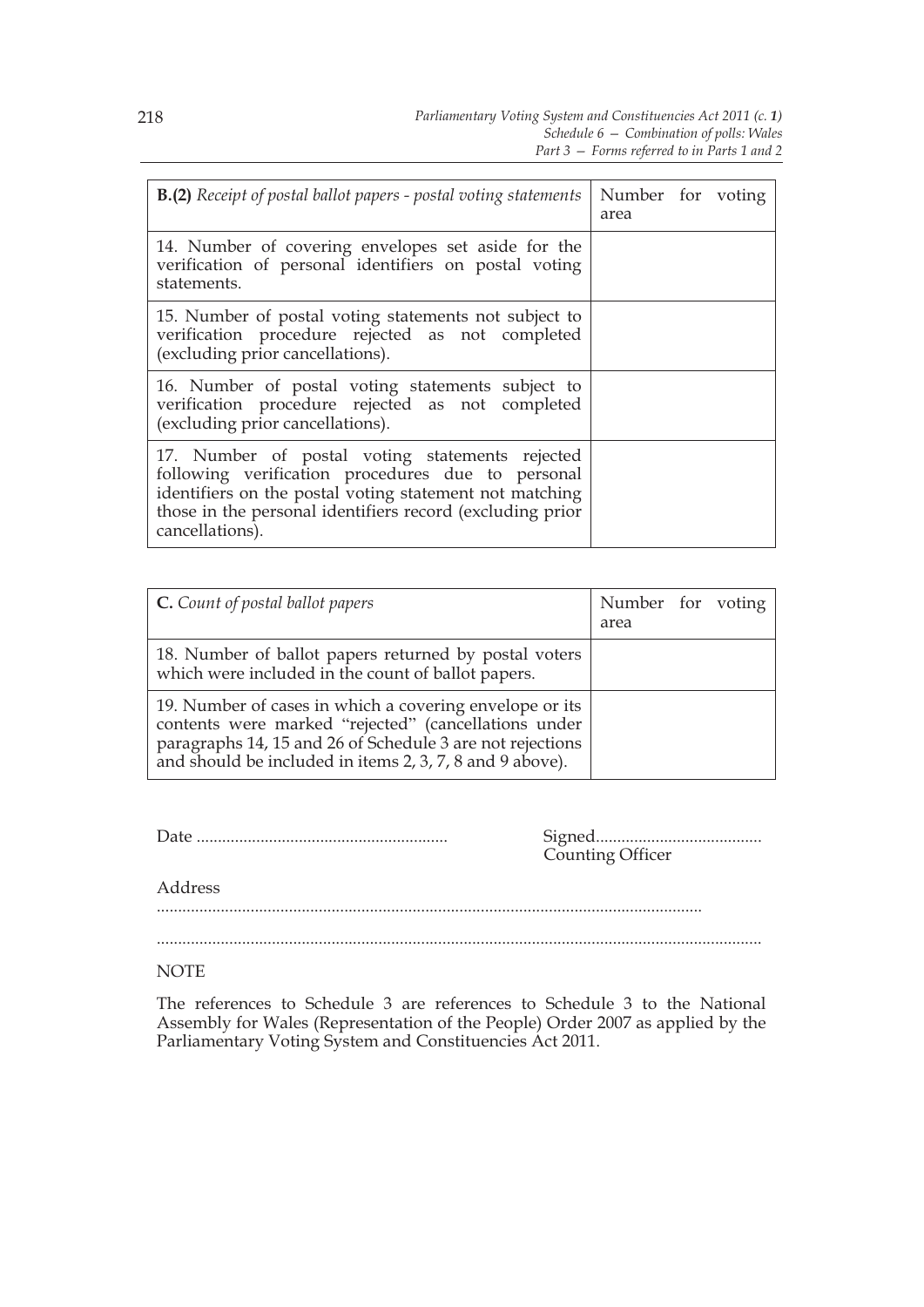#### SCHEDULE 7 Section 4

#### COMBINATION OF POLLS: SCOTLAND

#### PART 1

#### PROVISION ABOUT COMBINATION

#### GENERAL PROVISIONS

#### *Interpretation*

- 1 The polls to be taken together under section 4(3) are referred to in this Schedule as "combined polls".
- 2 In this Schedule—
	- "the 2010 Order" means the Scottish Parliament (Elections etc.) Order 2010 (S.I. 2010/2999);
	- "constituency ballot paper" means a ballot paper for the poll for electing a constituency member in a Scottish parliamentary election; "constituency returning officer" is to be construed in accordance with Article 14 of the 2010 Order;
	- "counting agent" means a counting agent for the referendum or a counting agent for a Scottish parliamentary election (except where one or other is specified);
	- "regional ballot paper" means a ballot paper for the poll for electing a regional member in a Scottish parliamentary election;
	- "referendum ballot paper" means a ballot paper for the referendum;
	- "regional returning officer" has the meaning given by section 12(6) of the Scotland Act 1998;
	- "returning officer" means a person who is a constituency returning officer or a regional returning officer (unless one or other is specified);
	- "Scottish parliamentary election" means an election in a constituency held under section 2 of the Scotland Act 1998 (comprising the poll for electing a constituency member and the poll for electing regional members);
	- "Scottish Parliamentary Election Rules" means the rules set out in Schedule 2 to the 2010 Order.

#### *Cost of combined polls*

- 3 The cost of taking the combined polls (excluding any cost solely attributable to the referendum or the Scottish parliamentary election), and any cost attributable to their combination, is to be apportioned equally between—
	- (a) the referendum, and
	- (b) the Scottish parliamentary election.
- 4 (1) In section 29 of the 1983 Act (payments by and to returning officer) as it has effect for the purposes of a Scottish parliamentary election by virtue of Article 18 of the 2010 Order, subsections  $(3)$  to  $(9)$  apply  $-$ 
	- (a) as if a reference to a returning officer included a reference to a counting officer carrying out functions that, but for this Schedule,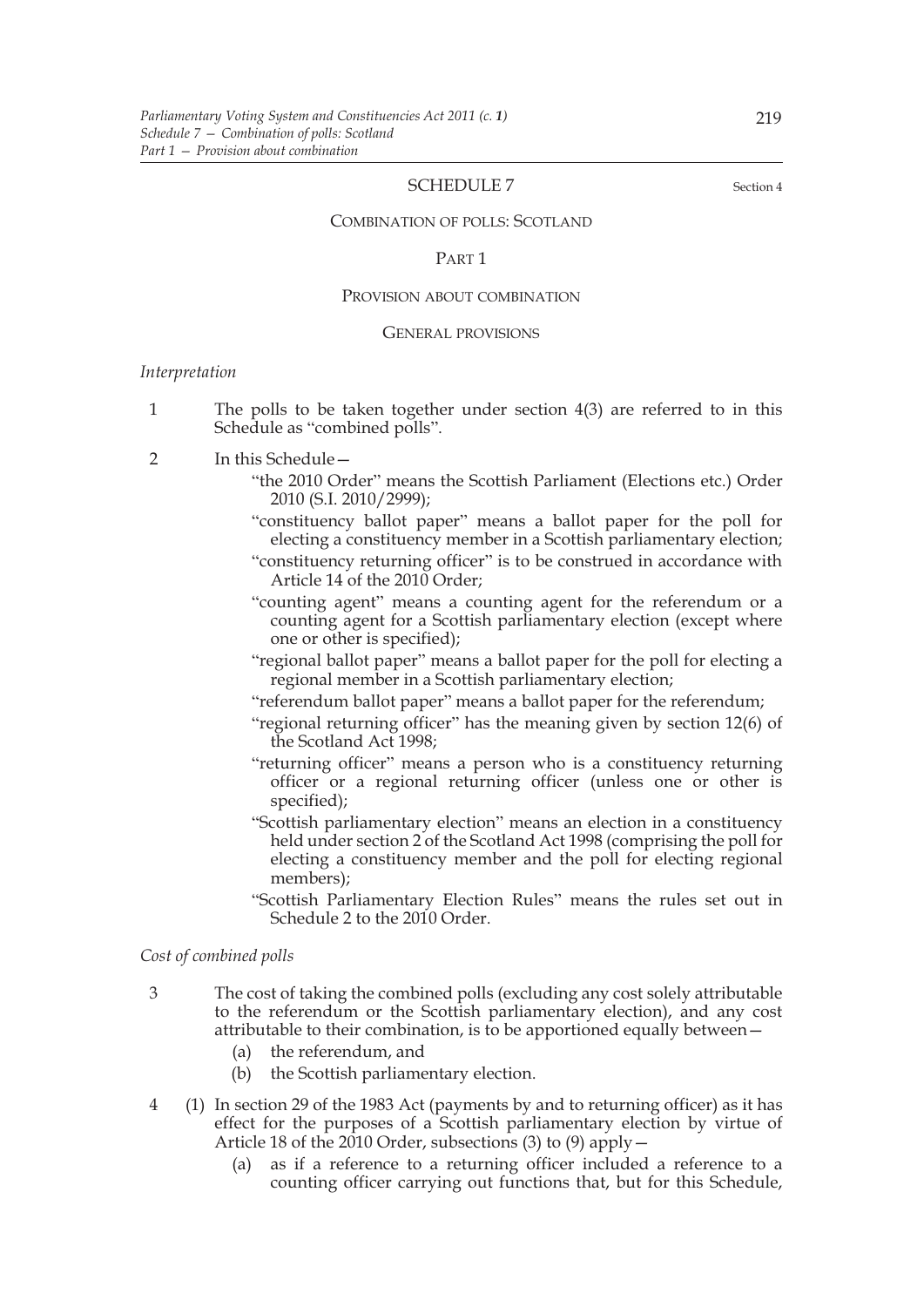would be exercisable by a returning officer ("transferred functions"), and

- (b) as if, in relation to that counting officer, a reference to services or expenses were to services rendered or expenses incurred in respect of transferred functions.
- (2) An order under subsection (3)(b) of that section (as it has effect as mentioned above) may include special provision for services rendered or expenses incurred by a counting officer in respect of transferred functions.
- (3) Article 19 of the 2010 Order (taxation of returning officer's accounts) applies as if a reference to a returning officer included a reference to a counting officer carrying out transferred functions.

### *Forms*

5 Forms 2, 3, 4, 6, 7 and 9 in Part 3 of this Schedule are "relevant forms" for the purposes of rule 10 of the referendum rules.

ACTION TO BE TAKEN BEFORE POLL

### *Corresponding number lists*

- 6 (1) This paragraph applies where proceedings on the issue and receipt of postal ballot papers are taken together by virtue of paragraph 2 of Schedule 4 to the 2010 Order.
	- (2) The function of the constituency returning officer under rule 29 of the Scottish Parliamentary Election Rules is to be carried out by the counting officer.
	- (3) If the counting officer thinks fit, the lists prepared under rule 29 of the Scottish Parliamentary Election Rules and rule 6 of the referendum rules may be combined in the form set out in Form 1 in Part 3 of this Schedule.
	- (4) In that case, this paragraph applies instead of  $-$ 
		- (a) rule 6(2) of the referendum rules;
		- (b) rule 29(2) of the Scottish Parliamentary Election Rules.
- 7 (1) This paragraph applies where proceedings on the issue and receipt of postal ballot papers are not taken together by virtue of paragraph 2 of Schedule 4 to the 2010 Order.
	- (2) The counting officer must prepare a list under sub-paragraph (3) or (4) as the officer thinks fit.
	- (3) A list under this sub-paragraph is a list containing the numbers and other unique identifying marks of all of the ballot papers to be provided to presiding officers in pursuance of rule 38(1) of the Scottish Parliamentary Election Rules.

The list must be in form Z set out in the Appendix to those Rules.

- (4) A list under this sub-paragraph is a list containing the numbers and other unique identifying marks of all of the ballot papers to be provided to presiding officers in pursuance of the following provisions—
	- (a) rule 17(1) of the referendum rules;
	- (b) rule 38(1) of the Scottish Parliamentary Election Rules.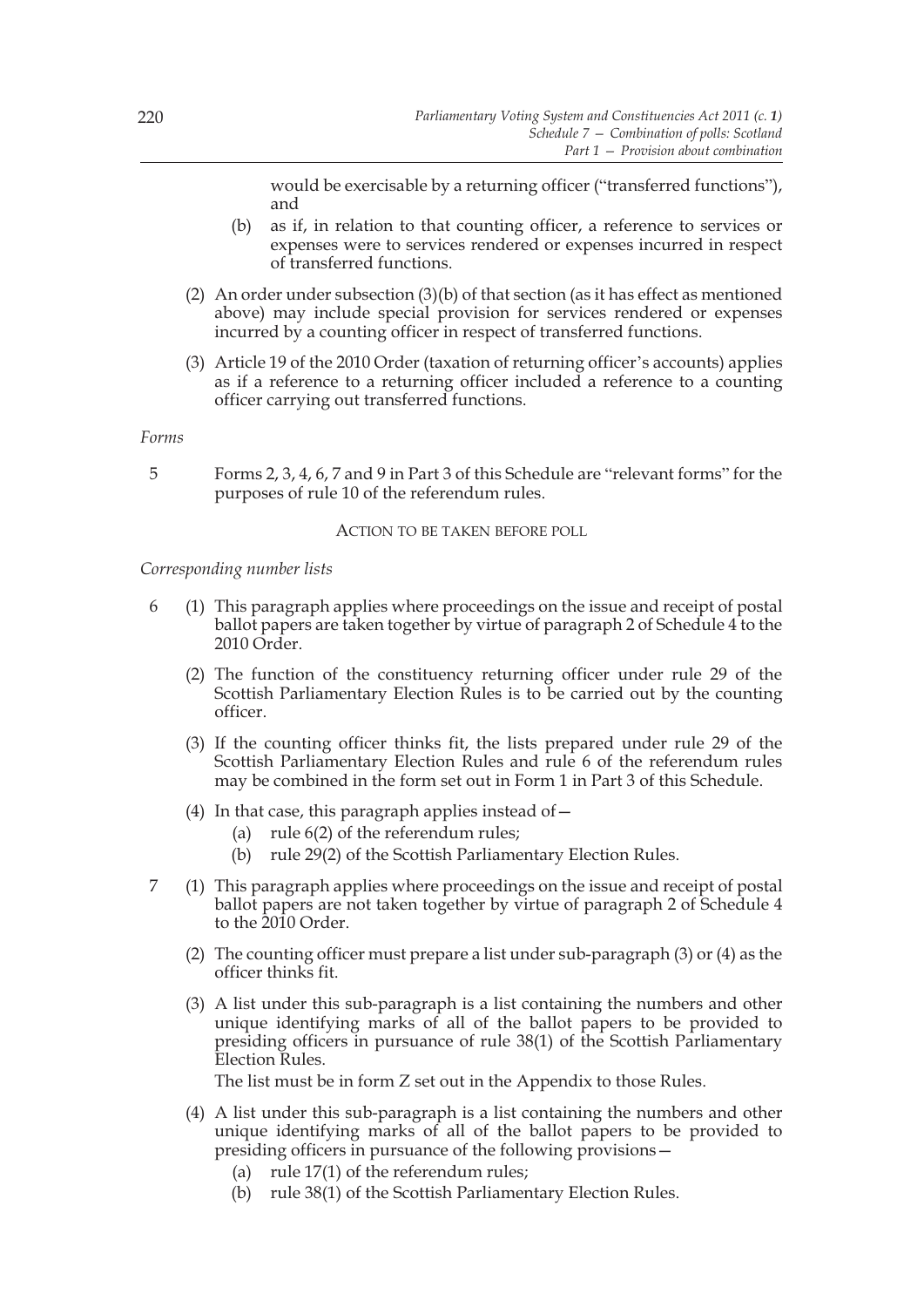The list must be in the form set out in Form 1 in Part 3 of this Schedule.

- (5) A list prepared under rule 29 of the Scottish Parliamentary Election Rules must not include details relating to ballot papers in relation to which a list is prepared under sub-paragraph (3) or (4).
- (6) A reference in an enactment to a list prepared under rule 29 of the Scottish Parliamentary Election Rules has effect, in so far as it relates to ballot papers to be provided in pursuance of rule 38(1) of those rules, as a reference to the list prepared under sub-paragraph (3) or (4).
- (7) Where the counting officer prepares a list under sub-paragraph (4) in relation to ballot papers—
	- (a) the list prepared under rule 6 of the referendum rules must not include details relating to those ballot papers;
	- (b) a reference in an enactment to a list prepared under rule 6 of the referendum rules has effect, in so far as it relates to ballot papers to be provided in pursuance of rule 17(1) of the referendum rules, as a reference to the list prepared under sub-paragraph (4).

### *Notice of polling stations*

- 8 The functions of the constituency returning officer under rule 33(2) of the Scottish Parliamentary Election Rules are to be carried out by the counting officer.
- 9 (1) The notice given by a constituency returning officer under rule 33(2) of the Scottish Parliamentary Election Rules must—
	- (a) state that the poll at the Scottish parliamentary election is to be taken together with the poll for the referendum;
	- (b) specify the relevant voting area.
	- (2) The notice given by a counting officer under rule 11(3) of the referendum rules must—
		- (a) state that the poll for the referendum is to be taken together with the polls for the relevant Scottish parliamentary election, and
		- (b) specify the relevant constituency.

# *Postal voting*

- 10 (1) This paragraph applies where proceedings on the issue and receipt of postal ballot papers are taken together by virtue of paragraph 2 of Schedule 4 to the 2010 Order.
	- (2) The functions of the constituency returning officer under rule 34 of the Scottish Parliamentary Election Rules are to be carried out by the counting officer.
	- (3) The form of postal voting statement to be issued to those entitled to vote by post in the referendum and in the Scottish parliamentary election must be in the form set out in Form 2 in Part 3 of this Schedule.
	- (4) Where that form is used, this paragraph applies instead of any requirement in the following provisions for a postal voting statement to be in a particular form.
	- (5) The provisions are—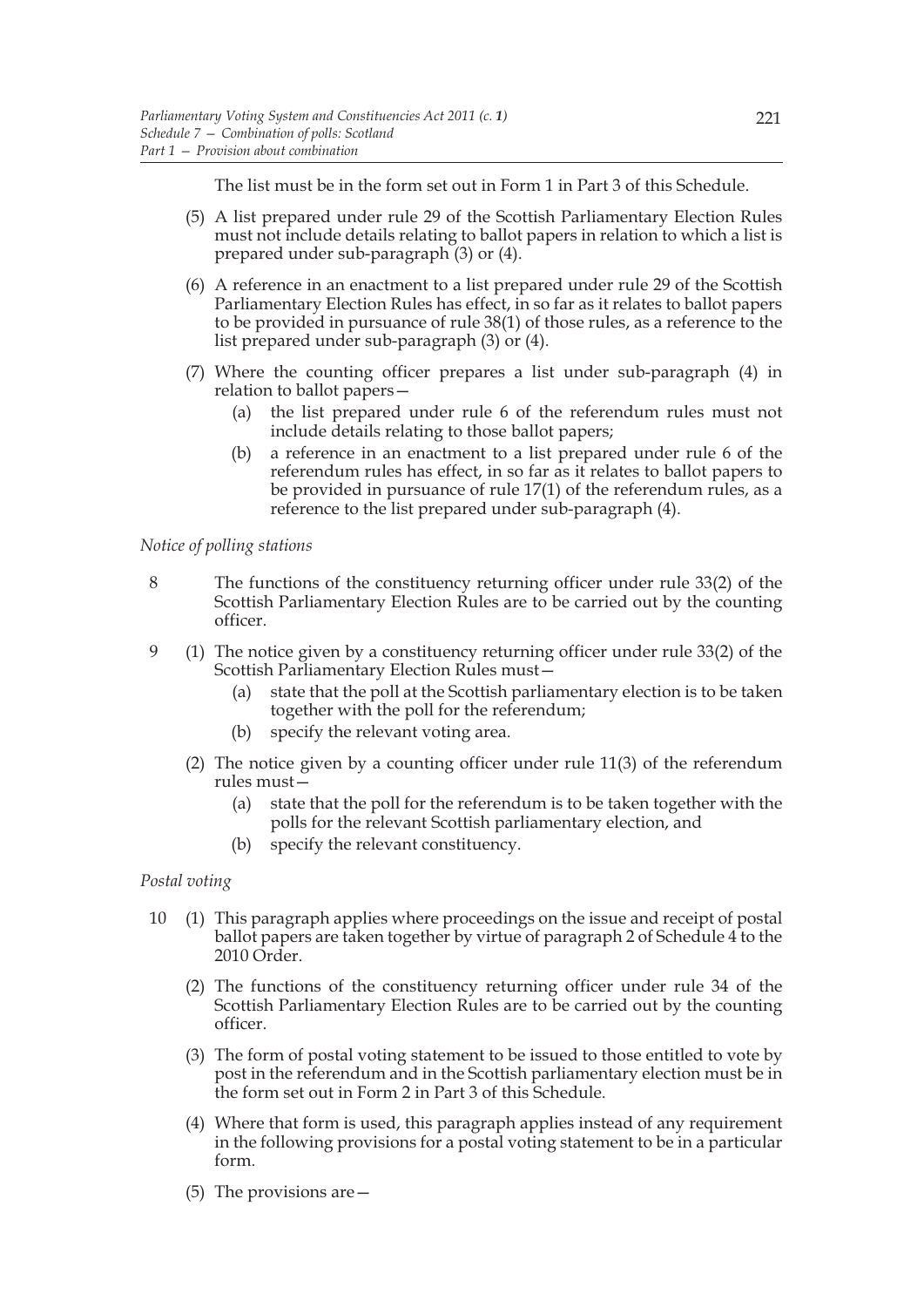- (a) rule 12(1)(b) of the referendum rules;
- (b) rule 34(1) of the Scottish Parliamentary Election Rules.
- 11 (1) This paragraph applies where proceedings on the issue and receipt of postal ballot papers are not taken together by virtue of paragraph 2 of Schedule 4 to the 2010 Order.
	- (2) The form of postal voting statement to be issued to those entitled to vote by post in the referendum must be in the form set out in Form 3 in Part 3 of this Schedule.
	- (3) Sub-paragraph (2) applies instead of the requirement in rule 12(1)(b) of the referendum rules for a postal voting statement to be in a particular form.
	- (4) The form of postal voting statement to be issued to those entitled to vote in the Scottish parliamentary election must be in the form set out in Form 4 in Part 3 of this Schedule.
	- (5) Sub-paragraph (4) applies instead of the requirement in rule 34(1) of the Scottish Parliamentary Election Rules for a postal voting statement to be in a particular form.

### *Polling stations*

- 12 The functions of the constituency returning officer under rule 35 of the Scottish Parliamentary Election Rules are to be carried out by the counting officer.
- 13 The referendum polling stations are to be used for the combined polls.

*Appointment of presiding officers and clerks*

- 14 The functions of the constituency returning officer under the following paragraphs of rule 36 of the Scottish Parliamentary Election Rules are to be carried out by the counting officer—
	- (a) paragraph (1) so far as it relates to the appointment of presiding officers and clerks;
	- (b) paragraph (2).

*Official poll cards*

- 15 (1) If the counting officer thinks fit, the official poll cards used for the referendum and the Scottish parliamentary election may be combined.
	- (2) In that case, the forms required to be used for official poll cards for the referendum and election must be adapted in whatever manner seems necessary.

*Equipment of polling stations* 

- 16 The functions of the constituency returning officer under rule 38 of the Scottish Parliamentary Election Rules are to be carried out by the counting officer.
- 17 (1) If the counting officer thinks fit, the same ballot box may be used at the polls for the referendum and the Scottish parliamentary election (in which case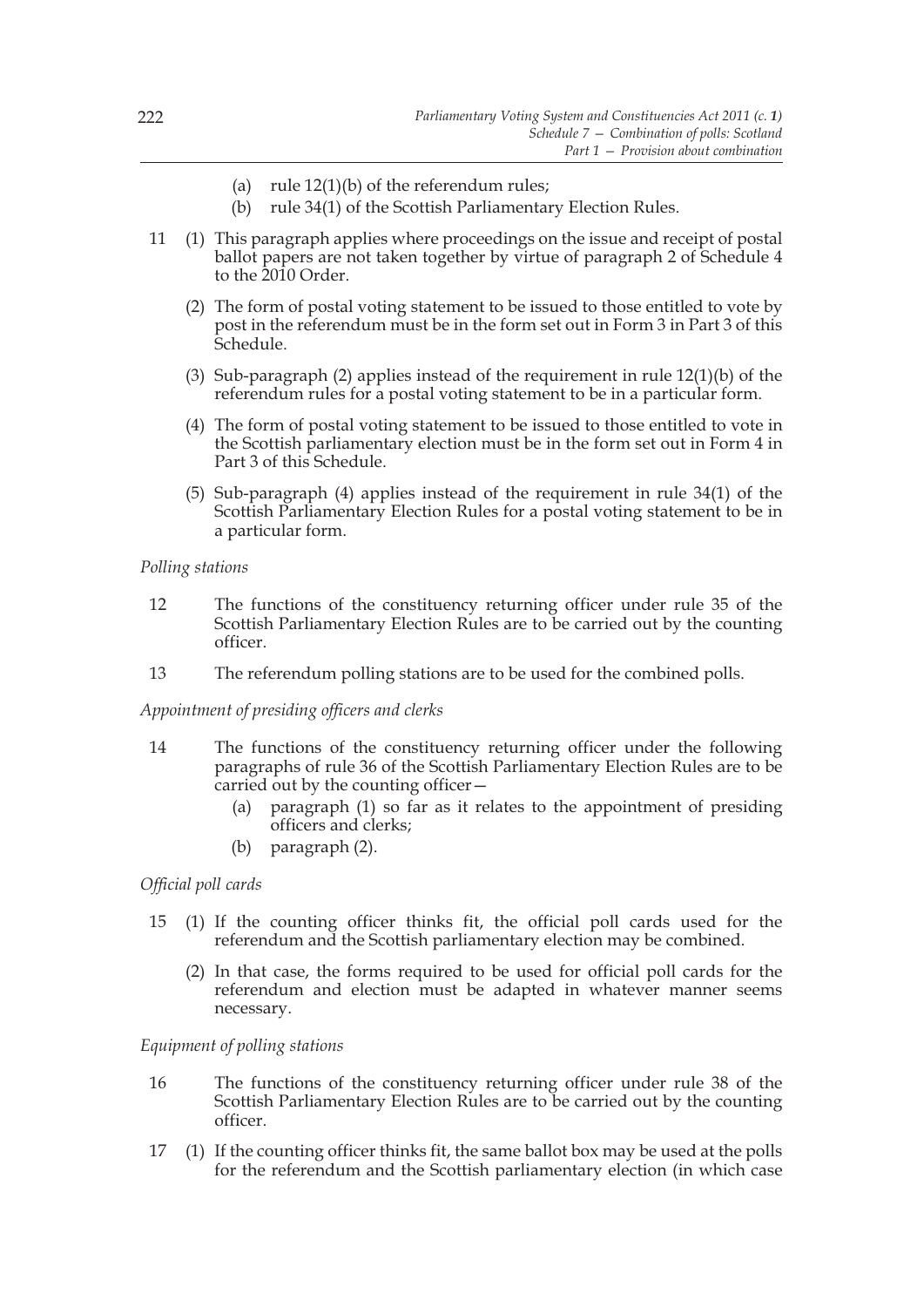the requirement for separate ballot boxes in rule 38(1) of the Scottish Parliamentary Election Rules does not apply).

- (2) Where separate ballot boxes are used, each must be clearly marked—
	- (a) to show whether it is for referendum ballot papers, constituency ballot papers or regional ballot papers, and
	- (b) to show the colour of ballot papers that should be placed in it.

# *Colour of ballot papers*

18 The referendum ballot papers must be of a different colour from the colour of the constituency ballot papers or the regional ballot papers.

*Form of corresponding number lists provided to polling stations*

- 19 (1) If the counting officer thinks fit, the lists to be provided under the following provisions may be combined in the form set out in Form 5 in Part 3 of this Schedule—
	- (a) rule 17(3)(d) of the referendum rules;
	- (b) rule 38(3)(d) of the Scottish Parliamentary Election Rules.
	- (2) In that case, this paragraph applies instead of the second sentence in rule 17(3) of the referendum rules.

*Ballot paper displayed in polling stations*

- 20 (1) The large version of the ballot paper displayed inside the polling station under rule 17(4)(a) of the referendum rules must be of the same colour as the ballot papers to be used for the referendum.
	- (2) The enlarged sample copy of the constituency ballot paper displayed at the polling station under rule 38(4)(a) of the Scottish Parliamentary Election Rules, and the enlarged sample copy of the regional ballot paper displayed under that rule, must be of the same colour as the actual ballot papers.

*Guidance to be exhibited outside and inside polling stations*

- 21 (1) A notice in the form set out in Form 6 in Part 3 of this Schedule, giving directions for the guidance of voters in voting, must be printed in conspicuous characters and exhibited outside and inside every polling station.
	- (2) This paragraph applies instead of  $-$ 
		- (a) rule 17(6) of the referendum rules;
		- (b) rule 38(11) of the Scottish Parliamentary Election Rules.

# *Guidance to be exhibited in each polling station compartment*

- 22 (1) A notice in the form set out in Form 7 in Part 3 of this Schedule, giving directions for the guidance of voters in voting, must be exhibited in every compartment of every polling station.
	- (2) This paragraph applies instead of—
		- (a) rule 17(7) of the referendum rules;
		- (b) rule 38(12) of the Scottish Parliamentary Election Rules.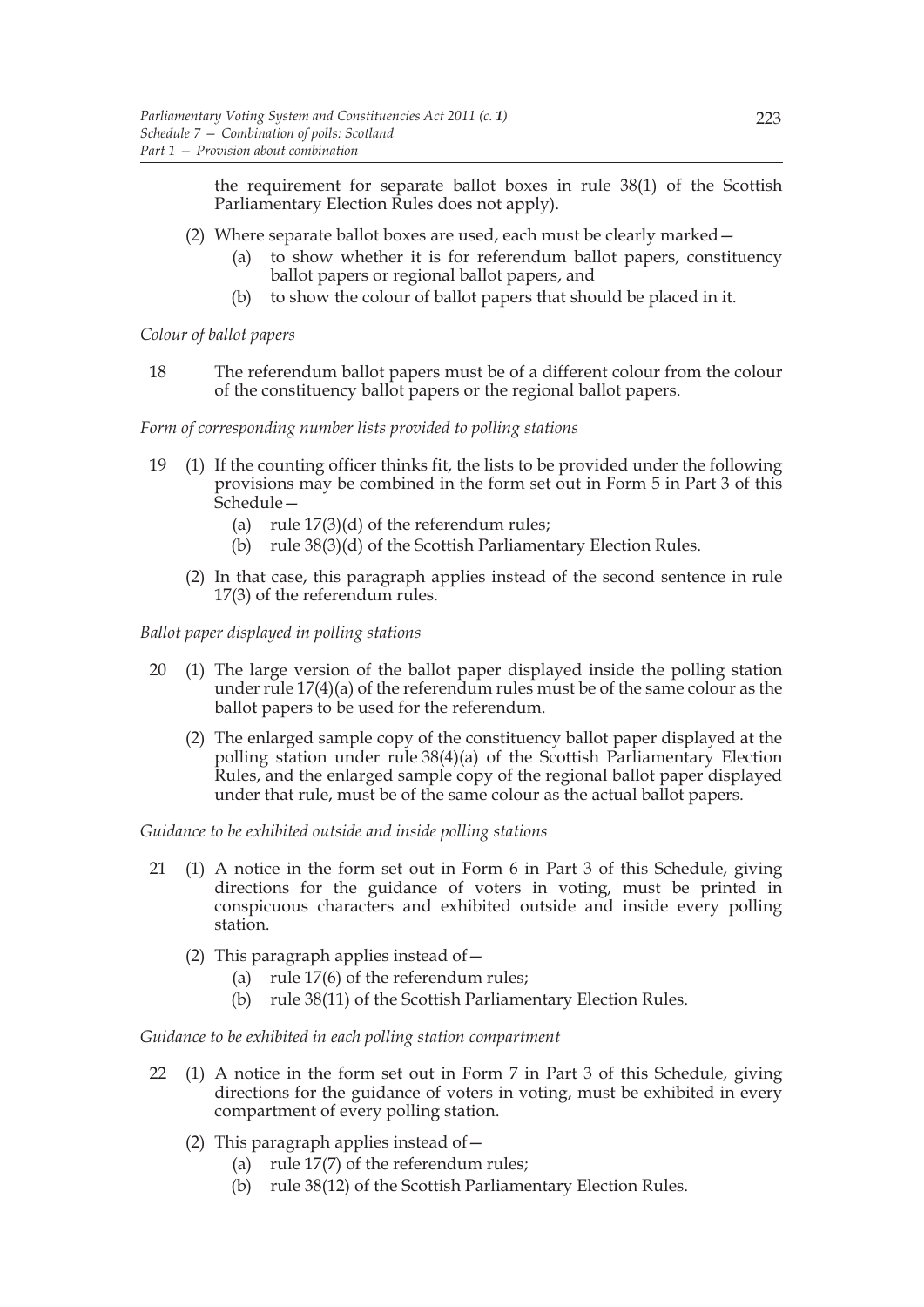*Notice of appointment of polling and counting agents*

23 A notice required to be given to a constituency returning officer under rule  $39(4)$ ,  $(5)$  or  $(6)$  of the Scottish Parliamentary Election Rules is to be given instead to the counting officer.

# *Notification of requirement of secrecy*

24 The functions of the constituency returning officer under rule 40(1) of the Scottish Parliamentary Election Rules are to be carried out by the counting officer.

# THE POLL

# *Admission to the polling station*

- 25 (1) Rule 21(1) of the referendum rules has effect as if the persons listed there included persons who would be entitled to be admitted to the polling station for a Scottish parliamentary election if the poll for the election were held on its own.
	- (2) Rule 41(1) of the Scottish Parliamentary Election Rules has effect as if the persons listed there included persons who would be entitled to be admitted to the polling station for the referendum if the poll for the referendum were held on its own.

# *Voting by persons on duty on day of poll*

- 26 (1) Paragraph 2(5) of Schedule 3 has effect as if in the words after paragraph (b) the reference to any polling station were to any polling station in the same voting area as the allotted polling station.
	- (2) A certificate as to employment on duty on the day of the poll for the referendum must be in the form set out in Form 8 in Part 3 of this Schedule.
	- (3) Sub-paragraph (2) applies instead of rule 21(4)(b) of the referendum rules.
- 27 The returning officer's function of signing certificates as to employment under rule 41(4) of the Scottish Parliamentary Election Rules is to be carried out by the counting officer.

# *Removal from polling station*

28 The constituency returning officer's function under rule 42(2)(b) of the Scottish Parliamentary Election Rules of authorising someone to remove a person from a polling station is to be carried out by the counting officer.

# *Voting procedure: copies of registers and lists of proxies*

- 29 (1) If the counting officer thinks fit, the same copy of the register of electors may be used under the following provisions for the purposes of the referendum and the Scottish parliamentary election—
	- (a) rule 28(2) of the referendum rules;
	- (b) rule 46(2) of the Scottish Parliamentary Election Rules.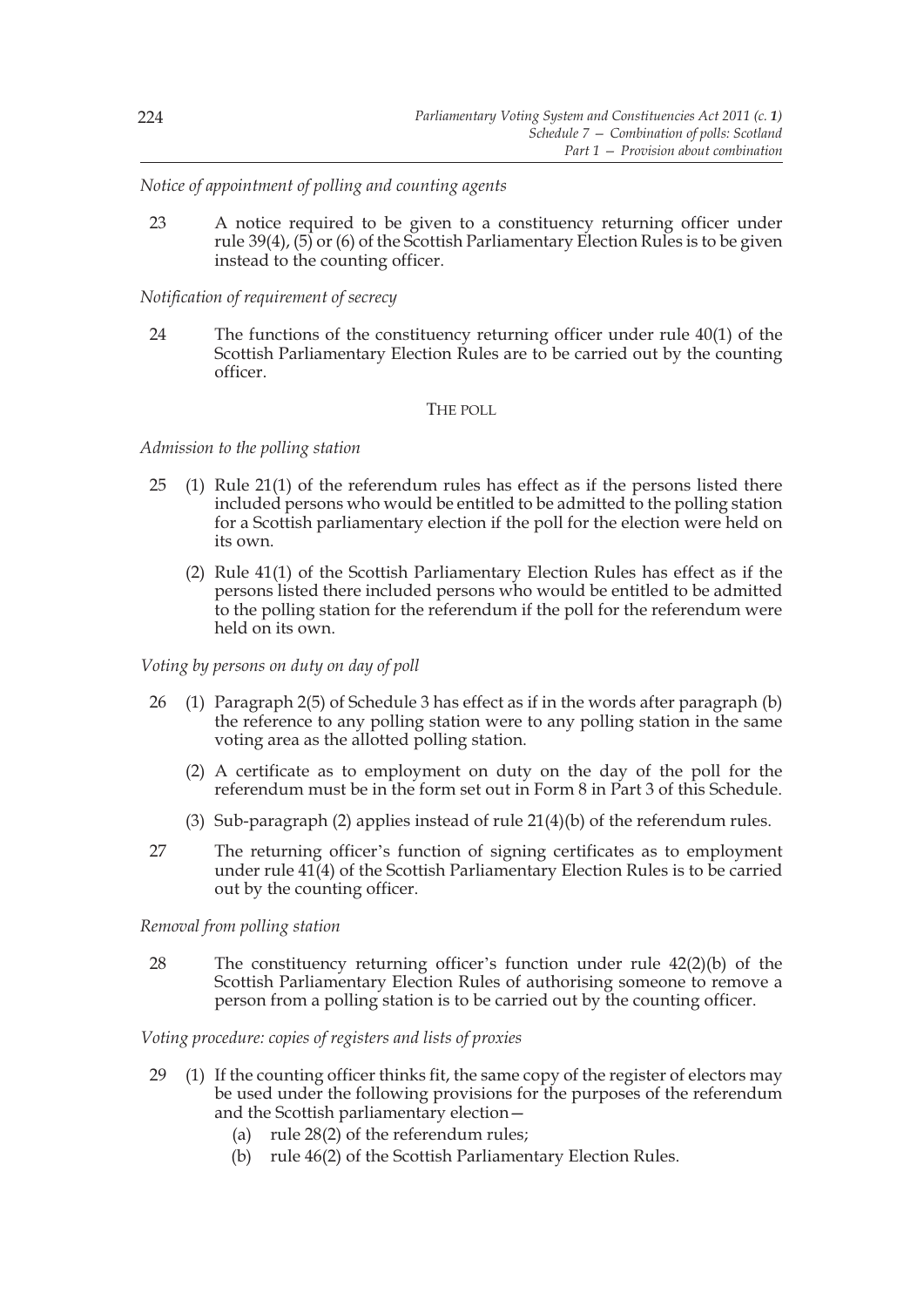- (2) Sub-paragraphs (3) and (4) apply where the same copy of the register is used as mentioned in sub-paragraph (1).
- (3) In a case where a referendum ballot paper, and a constituency ballot paper and regional ballot paper, are delivered at the same time, a single mark must be placed in the register against the number of the elector under—
	- (a) rule  $28(2)(c)$  of the referendum rules, and
	- (b) rule 46(2)(c) of the Scottish Parliamentary Election Rules.
- (4) In any other case, a mark must be placed in the register against the number of the elector identifying the poll to which each ballot paper delivered relates.
- (5) In the case of an elector who is added to the register in pursuance of a notice issued under section 13B(3B) or (3D) of the 1983 Act—
	- (a) references in this paragraph to the copy of the register of electors are to be read as references to the copy of the notice;
	- (b) references to a mark being placed in the register of electors are to be read as references to a mark being made on the copy of the notice.
- (6) Where the same copy of the register is used as mentioned in sub-paragraph (1), this paragraph applies instead of rule 46(6) of the Scottish Parliamentary Election Rules except so far as it relates to the list of proxies.
- 30 (1) If the counting officer thinks fit, the counting officer may require the relevant registration officer to produce a combined list of proxies for the referendum and the Scottish parliamentary election.
	- (2) The following provisions apply where the lists are combined and a person applies for a ballot paper as proxy.
	- (3) Immediately before delivery of the ballot paper the list of proxies must be marked in a way that—
		- (a) identifies the proxy,
		- (b) identifies the elector for whom the proxy is applying for the ballot paper, and
		- (c) indicates whether the ballot paper is a referendum ballot paper, a constituency ballot paper or a regional ballot paper.
	- (4) Sub-paragraph (3) applies instead of—
		- (a) rule 28(2)(d) of the referendum rules;
		- (b) rule 46(2)(d) of the Scottish Parliamentary Election Rules and rule 46(6) of those rules so far as it relates to the list of proxies.
- 31 (1) This paragraph applies where proceedings on the issue and receipt of postal ballot papers are taken together by virtue of paragraph 2 of Schedule 4 to the 2010 Order.
	- (2) If the counting officer think fit, the counting officer may require the relevant registration officer to produce a combined postal voters list and a combined proxy postal voters list for the referendum and the Scottish parliamentary election.

#### *List of votes marked by presiding officer*

32 (1) If the counting officer thinks fit, a single list of votes marked by the presiding officer may be used in respect of—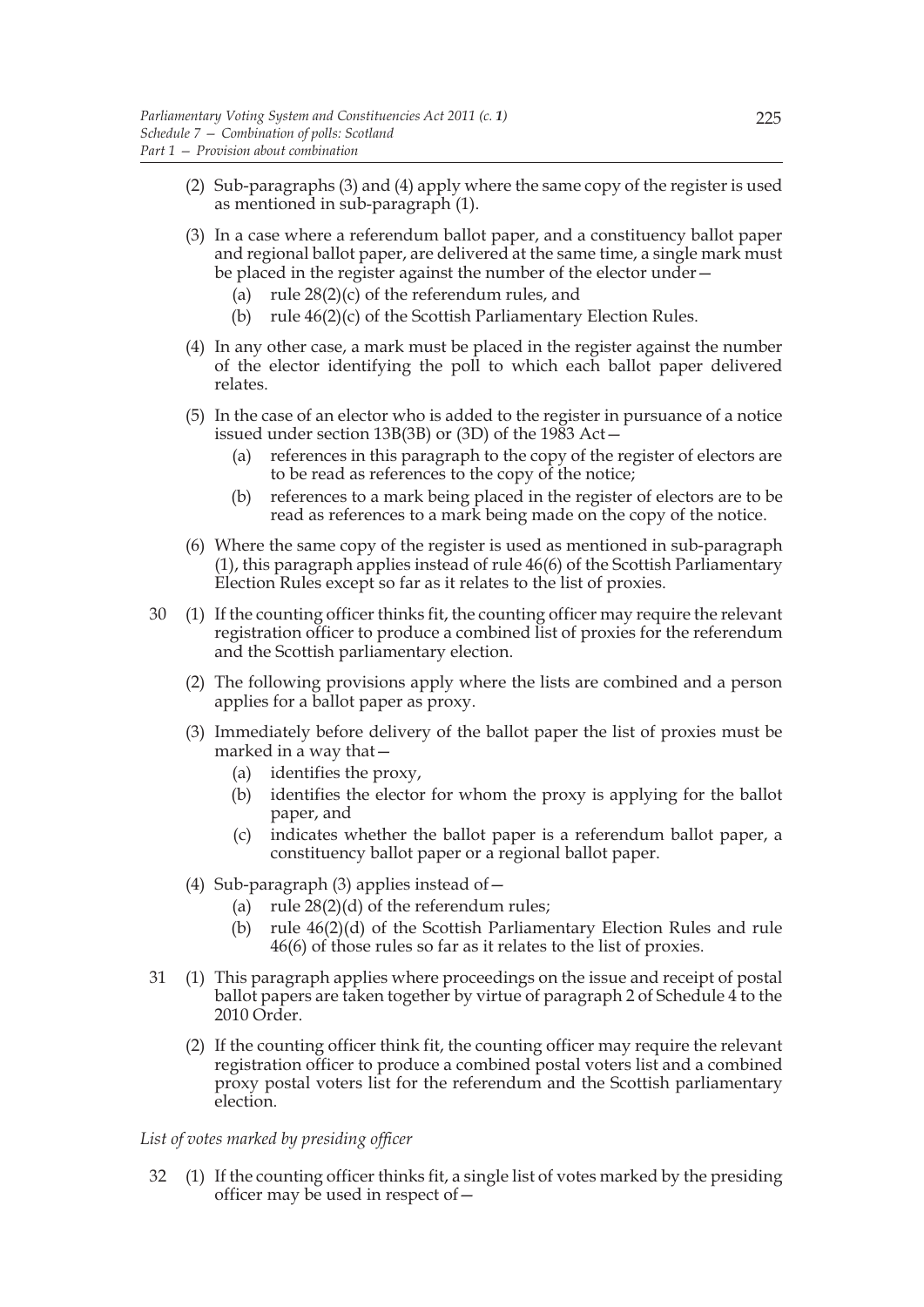- (a) votes marked on referendum ballot papers,
- (b) votes marked on constituency ballot papers, and
- (c) votes marked on regional ballot papers.
- (2) Where a person's entry in that list does not relate to all three kinds of ballot paper, the entry must identify each kind to which it relates.
- (3) In this paragraph "list of votes marked by the presiding officer" means a list compiled under—
	- (a) rule 30(4) of the referendum rules, or
	- (b) rule 47(2) of the Scottish Parliamentary Election Rules.
- (4) Where a single list is used as mentioned in sub-paragraph (1), this paragraph applies instead of rule 47(4) of the Scottish Parliamentary Election Rules.

*Declaration to be made by the companion of a voter with disabilities*

- 33 (1) A declaration made by the companion of a voter with disabilities must be in the form set out in Form 9 in Part 3 of this Schedule.
	- (2) In this paragraph "declaration made by the companion of a voter with disabilities" means a declaration made by a companion under—
		- (a) rule 31 of the referendum rules, or
		- (b) rule 48 of the Scottish Parliamentary Election Rules.
	- (3) This paragraph applies instead of  $-$ 
		- (a) rule  $31(5)$ (a) of the referendum rules;
		- (b) rule 48(6)(a) of the Scottish Parliamentary Election Rules.

*List of voters with disabilities assisted by companions*

- 34 (1) If the counting officer thinks fit, a single list of voters with disabilities assisted by companions may be used may be used in respect of  $-$ 
	- (a) votes marked on referendum ballot papers,
	- (b) votes marked on constituency ballot papers, and
	- (c) votes marked on regional ballot papers.
	- (2) Where a person's entry in that list does not relate to all three kinds of ballot paper, the entry must identify each kind to which it relates.
	- (3) In this paragraph "list of voters with disabilities assisted by companions" means a list compiled under—
		- (a) rule 31(8) of the referendum rules, or
		- (b) rule 48(4) of the Scottish Parliamentary Election Rules.
	- (4) Where a single list is used as mentioned in sub-paragraph (1), this paragraph applies instead of rule 48(8) of the Scottish Parliamentary Election Rules.

*Tendered votes list*

- 35 (1) If the counting officer thinks fit, a single tendered votes list may be used in respect of—
	- (a) tendered referendum ballot papers,
	- (b) tendered constituency ballot papers, and
	- (c) tendered regional ballot papers.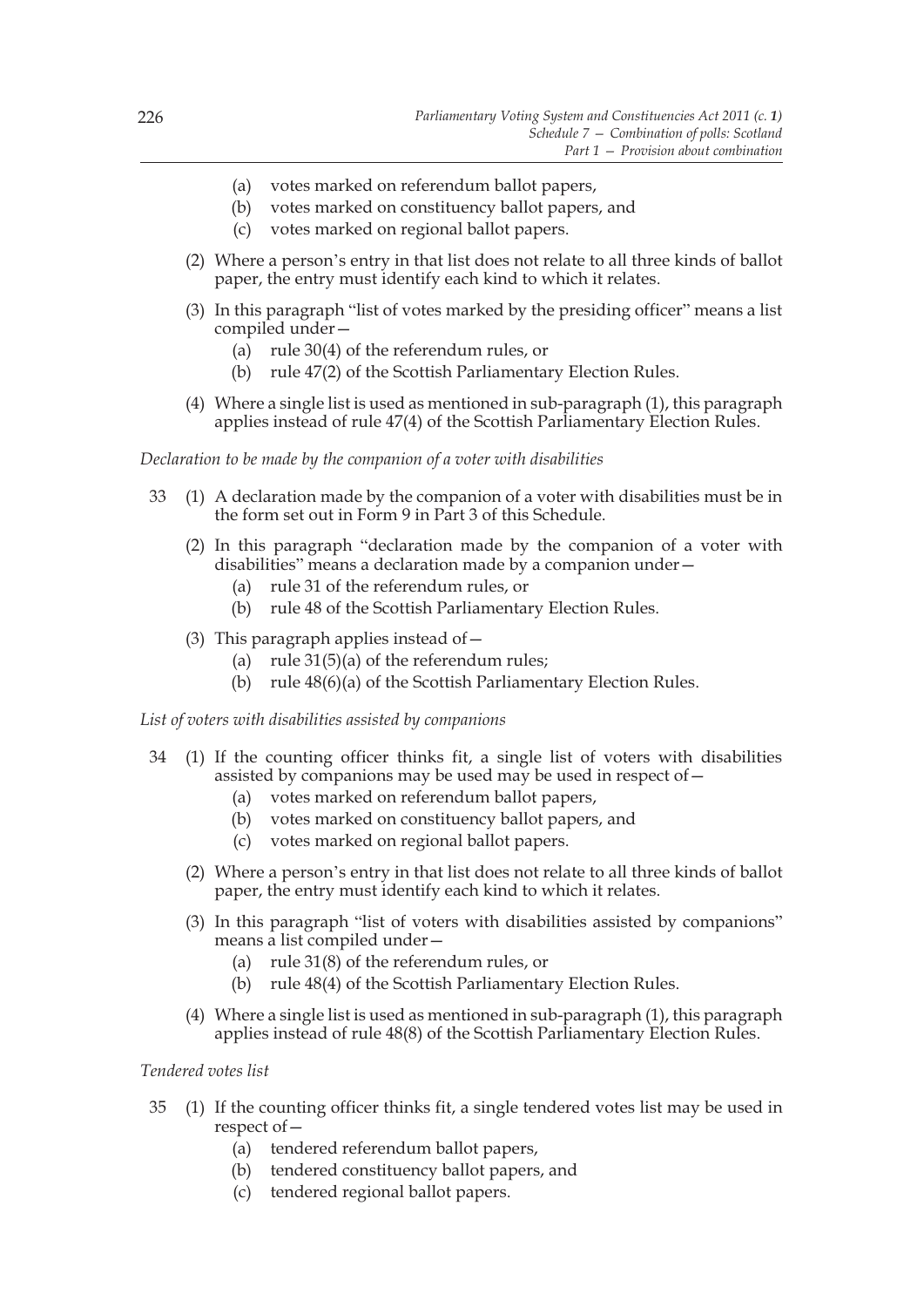- (2) Where a person's entry in that list does not relate to all three kinds of tendered ballot paper, the entry must identify each kind to which it relates.
- (3) In this paragraph "tendered votes list" means a list compiled under—
	- (a) rule 33(7) of the referendum rules, or
	- (b) rule 49(7) of the Scottish Parliamentary Election Rules.
- (4) Where a single list is used as mentioned in sub-paragraph (1), this paragraph applies instead of rule 49(10) of the Scottish Parliamentary Election Rules.

*Lists relating to correction of errors on day of poll*

- 36 (1) If the counting officer thinks fit, a single list of persons to whom ballot papers are delivered in consequence of late alterations to the register may be used in respect of—
	- (a) referendum ballot papers,
	- (b) constituency ballot papers, and
	- (c) regional ballot papers.
	- (2) Where a person's entry in that list does not relate to all three kinds of ballot paper, the entry must identify each kind to which it relates.
	- (3) In this paragraph "list of persons to whom ballot papers are delivered in consequence of late alterations to the register" means a list compiled under—
		- (a) rule 36 of the referendum rules, or
		- (b) rule 51 of the Scottish Parliamentary Election Rules.

*Notice of adjournment in case of riot*

37 Rule 52(1) of the Scottish Parliamentary Election Rules has effect as if "counting officer" were substituted for "CRO".

*Procedure on close of poll*

- 38 (1) In rule 38(1) of the referendum rules the reference to polling agents includes a reference to polling agents appointed for the purposes of a Scottish parliamentary election.
	- (2) In rule 53(1) and (2) of the Scottish Parliamentary Election Rules, a reference to polling agents includes a reference to polling agents appointed for the purposes of the referendum.
	- (3) Rule  $53(2)(g)$  of those rules does not apply.
- 39 (1) A packet made up under one of the following provisions may not be combined with a packet made up under another of those provisions.
	- (2) The provisions are—
		- (a) rule  $38(1)(b)$ , (c) or (f) of the referendum rules;
		- (b) rule 53(2)(a), (b) or (d) of the Scottish Parliamentary Election Rules.
- 40 Rule 53(2) of the Scottish Parliamentary Election Rules has effect as if "counting officer" were substituted for "CRO" in each place.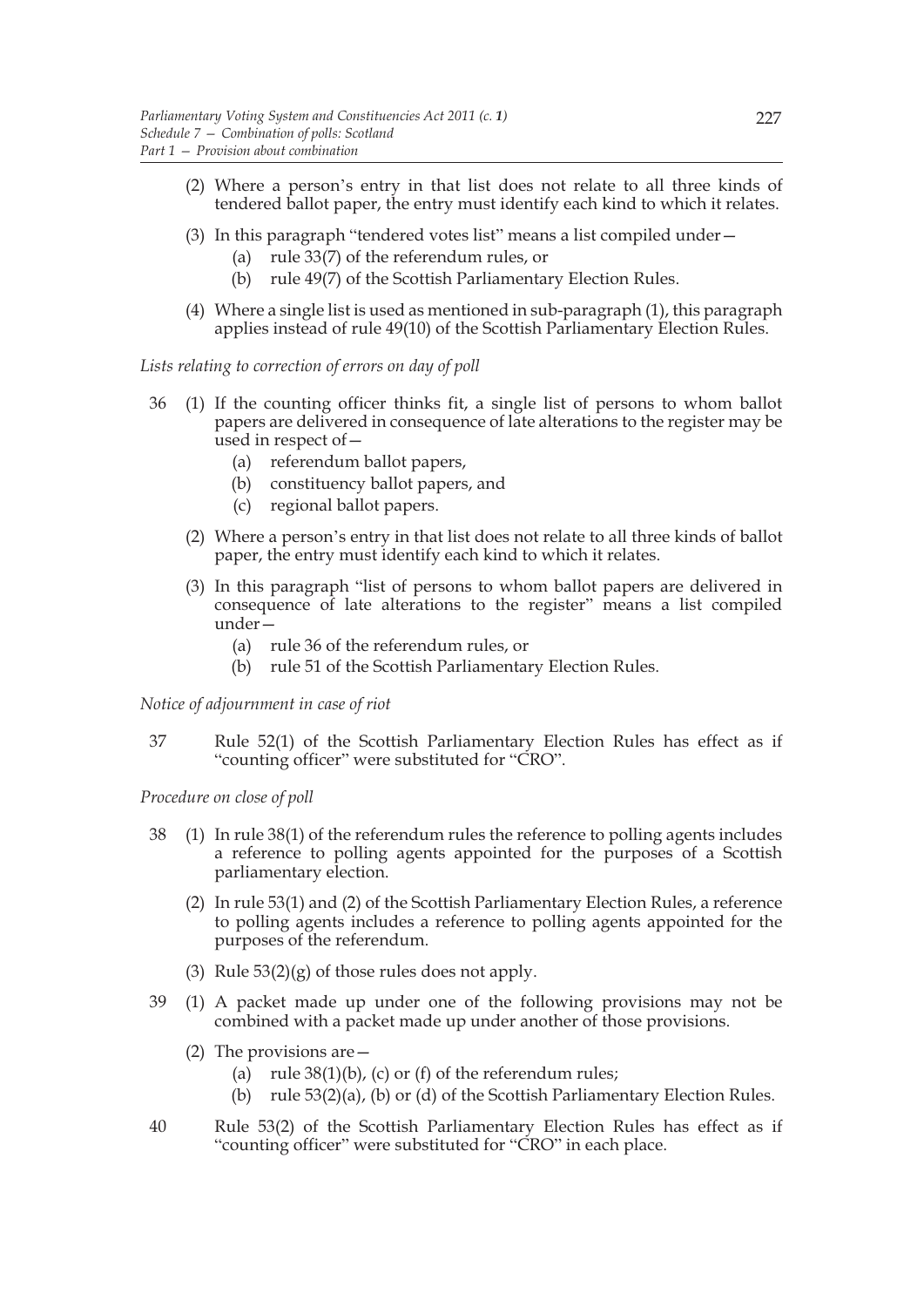41 The ballot paper accounts prepared under rule 38(6) of the referendum rules and rule 53(4) of the Scottish Parliamentary Election Rules may not be combined.

### COUNTING OF VOTES

*Attendance and arrangements for counting*

- 42 (1) The counting officer must make arrangements for counting the ballot papers and carrying out the other functions conferred by paragraph 46 in the presence of the counting agents.
	- (2) The counting officer must give the counting agents and the regional returning officer notice in writing of the time and place at which the proceedings under paragraph 46 will begin.
	- (3) A person may be present at the proceedings under paragraph 46 only if  $-$ 
		- (a) the person is entitled to be present at the counting of the votes for the referendum or the Scottish parliamentary election, or
		- (b) the person is permitted by the counting officer to attend.
	- (4) The counting officer may give a person permission under subparagraph  $(3)(b)$  only if  $-$ 
		- (a) the officer is satisfied that the person's attendance will not impede the efficient conduct of the proceedings, and
		- (b) the officer has consulted the referendum agents and election agents or thought it impracticable to do so.
	- (5) The counting officer must give the counting agents—
		- (a) whatever reasonable facilities for overseeing the proceedings, and
		- (b) whatever information with respect to the proceedings,

the officer can give them consistently with the orderly conduct of the proceedings and the discharge of the officer's duties.

- 43 Rule 39(1) of the referendum rules (arrangements for the counting of votes in the referendum) has effect with the omission of the words "after the close of the poll".
- 44 (1) The constituency returning officer must make arrangements for counting the votes for the Scottish parliamentary election in the presence of the counting agents for the election as soon as practicable after receiving the ballot papers from the counting officer under paragraph 47.
	- (2) The constituency returning officer must give the counting agents for the Scottish parliamentary election and the regional returning officer notice in writing of the time and place at which the counting of the votes for the elections will begin.
	- (3) A person may be present at the counting of the votes for a Scottish parliamentary election only if—
		- (a) the person is permitted by the constituency returning officer to attend, or
		- (b) the person would be entitled to be present at the counting of votes for the Scottish parliamentary election if it were taken on its own.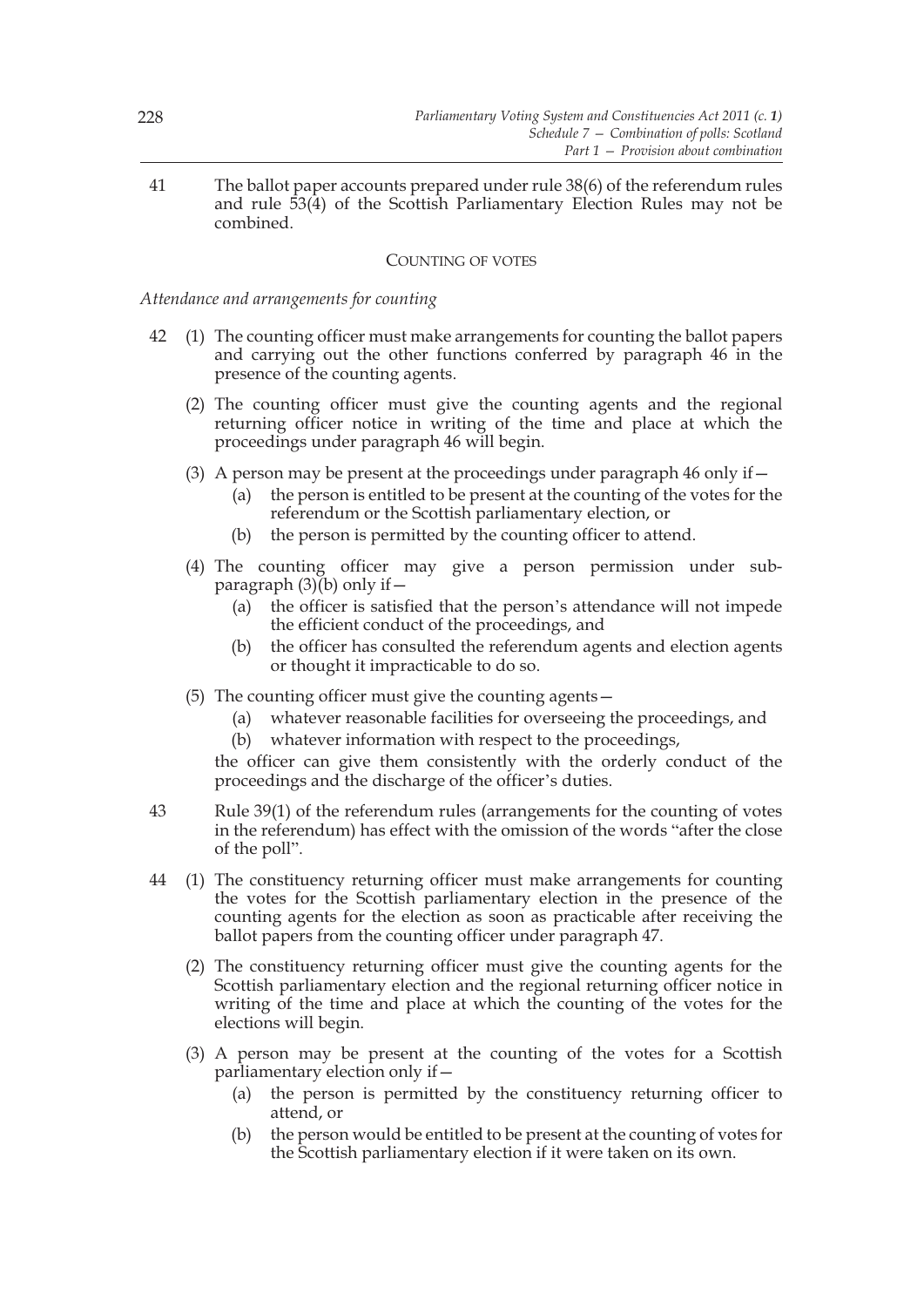- (4) The constituency returning officer may give a person permission under subparagraph  $(3)(a)$  only if  $-$ 
	- (a) the officer is satisfied that the person's attendance will not impede the efficient counting of the votes, and
	- (b) the officer has consulted the election agents or thought it impracticable to do so.
- (5) The constituency returning officer must give the counting agents for the Scottish parliamentary election—
	- (a) whatever reasonable facilities for overseeing the proceedings, and
	- (b) whatever information with respect to the proceedings,

the officer can give them consistently with the orderly conduct of the proceedings and the discharge of the officer's duties.

- (6) In particular, where the votes are counted by sorting the ballot papers into lots according to the votes marked on them and then counting the number of ballot papers in each lot, the counting agents for the Scottish parliamentary election are entitled to satisfy themselves that the ballot papers are correctly sorted.
- 45 Paragraphs 42 and 44 apply instead of rule 54 of the Scottish Parliamentary Election Rules.

*Counting and separation of ballot papers by counting officer*

- 46 (1) As soon as practicable after the close of the poll the counting officer must—
	- (a) in the presence of the counting agents, open the ballot boxes and count and record separately the number of referendum ballot papers, constituency ballot papers and regional ballot papers;
	- (b) where proceedings on the issue and receipt of postal ballot papers for the referendum and the Scottish parliamentary election are taken together by virtue of paragraph 2 of Schedule 4 to the 2010 Order, count the postal ballot papers that have been duly returned for the referendum, the constituency poll and the regional poll and record separately the number relating to each;
	- (c) where proceedings on the issue and receipt of postal ballot papers for the referendum and the Scottish parliamentary election are not taken together by virtue of paragraph 2 of Schedule 4 to the 2010 Order, count the duly returned referendum postal ballot papers and record the number;
	- (d) separate the referendum ballot papers, the constituency ballot papers and the regional ballot papers.
	- (2) The counting officer must not count any tendered ballot papers.
	- (3) The counting officer, while counting and recording the number of ballot papers, must—
		- (a) keep the ballot papers with their faces upwards, and
		- (b) take all proper precautions for preventing anyone from seeing the numbers or other unique identifying marks printed on the back of the papers.
	- (4) The counting officer must, in the presence of the referendum agents and the election agents for the Scottish parliamentary election—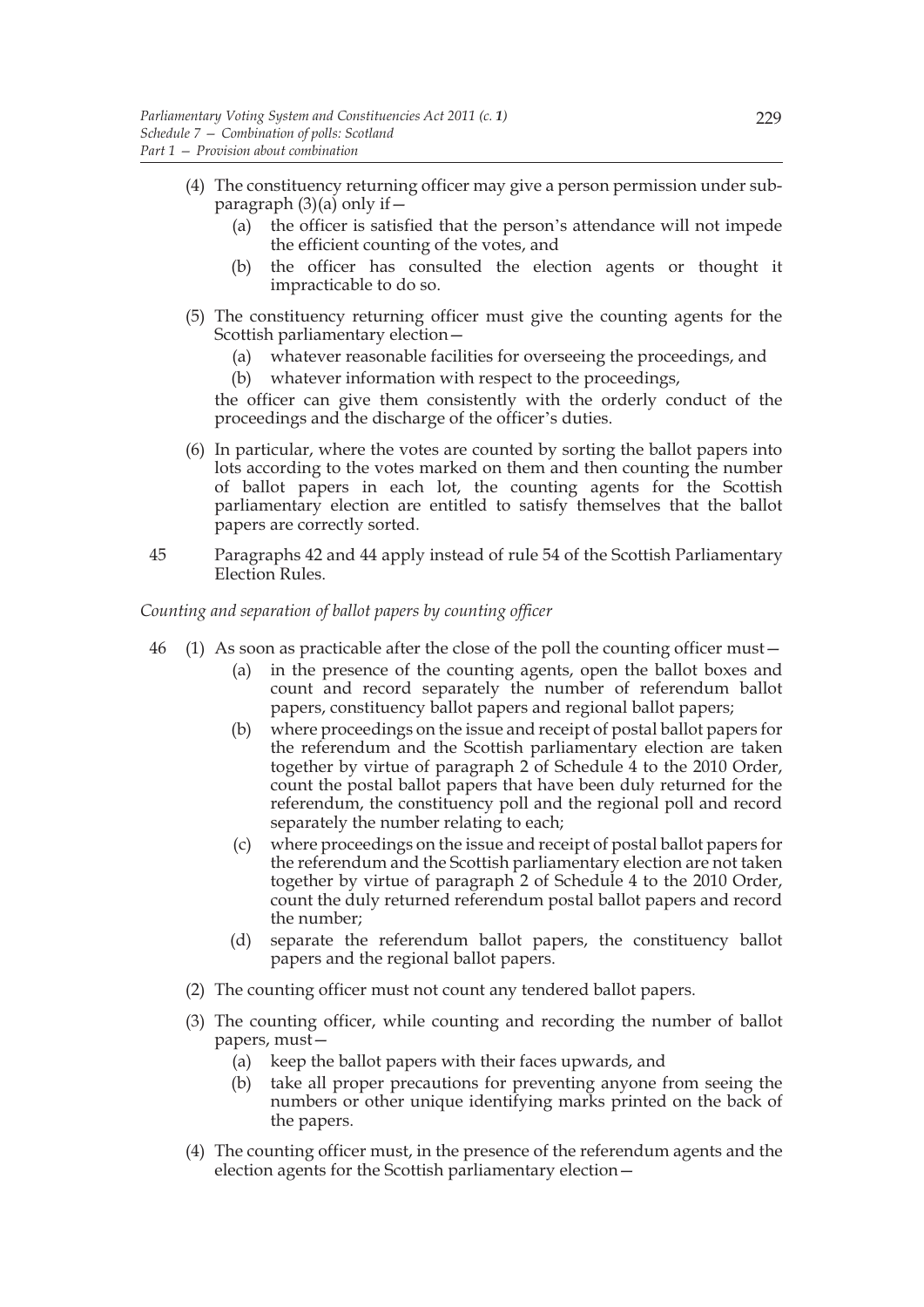- (a) verify each ballot paper account by comparing it with the number of ballot papers recorded by the officer, and the unused and spoilt ballot papers in the officer's possession and the tendered votes list (opening and resealing the packets containing the unused and spoilt ballot papers and the tendered votes list);
- (b) draw up a separate statement as to the result of the verification in relation to each poll.
- (5) The counting officer must, on request, provide an election agent for the Scottish parliamentary election with a copy of the statement relating to that election.
- (6) A counting agent for the referendum present at the verification may copy the statement relating to the referendum.
- (7) Once the statement relating to the referendum is drawn up, the counting officer must—
	- (a) in the case of a voting area in a region for which a Regional Counting Officer is appointed, inform the Regional Counting Officer of the contents of the statement;
	- (b) in the case of any other voting area, inform the Chief Counting Officer of the contents of the statement.
- (8) Rule 40 of the referendum rules does not apply.

*Delivery of ballot papers etc to returning officers*

- 47 (1) The counting officer must deliver or cause to be delivered to the constituency returning officer the ballot papers for the Scottish parliamentary election.
	- (2) The counting officer must also deliver or cause to be delivered to the constituency returning officer the packets of—
		- (a) the ballot paper accounts and the statements as to the result of the verification of the ballot paper accounts for the Scottish parliamentary election;
		- (b) the unused and spoilt ballot papers for that election;
		- (c) the tendered ballot papers for that election;
		- (d) the certificates as to employment on duty on the day of the poll for that election.
	- (3) If the counting officer has not begun to count the votes given on the referendum ballot papers by the time the statements as to the result of the verification of the ballot paper accounts in relation to all the polls are prepared—
		- (a) those ballot papers must be sealed into packets, each of which must be endorsed with a description of its contents, and
		- (b) the packets may not be opened until the counting officer begins dealing with the ballot papers in those packets under paragraph 48(1).
	- (4) If, in respect of the constituency poll or the regional poll, none of the ballot papers have been delivered under sub-paragraph (1) by the time the statements as to the result of the verification of the ballot paper accounts in relation to all the polls are prepared—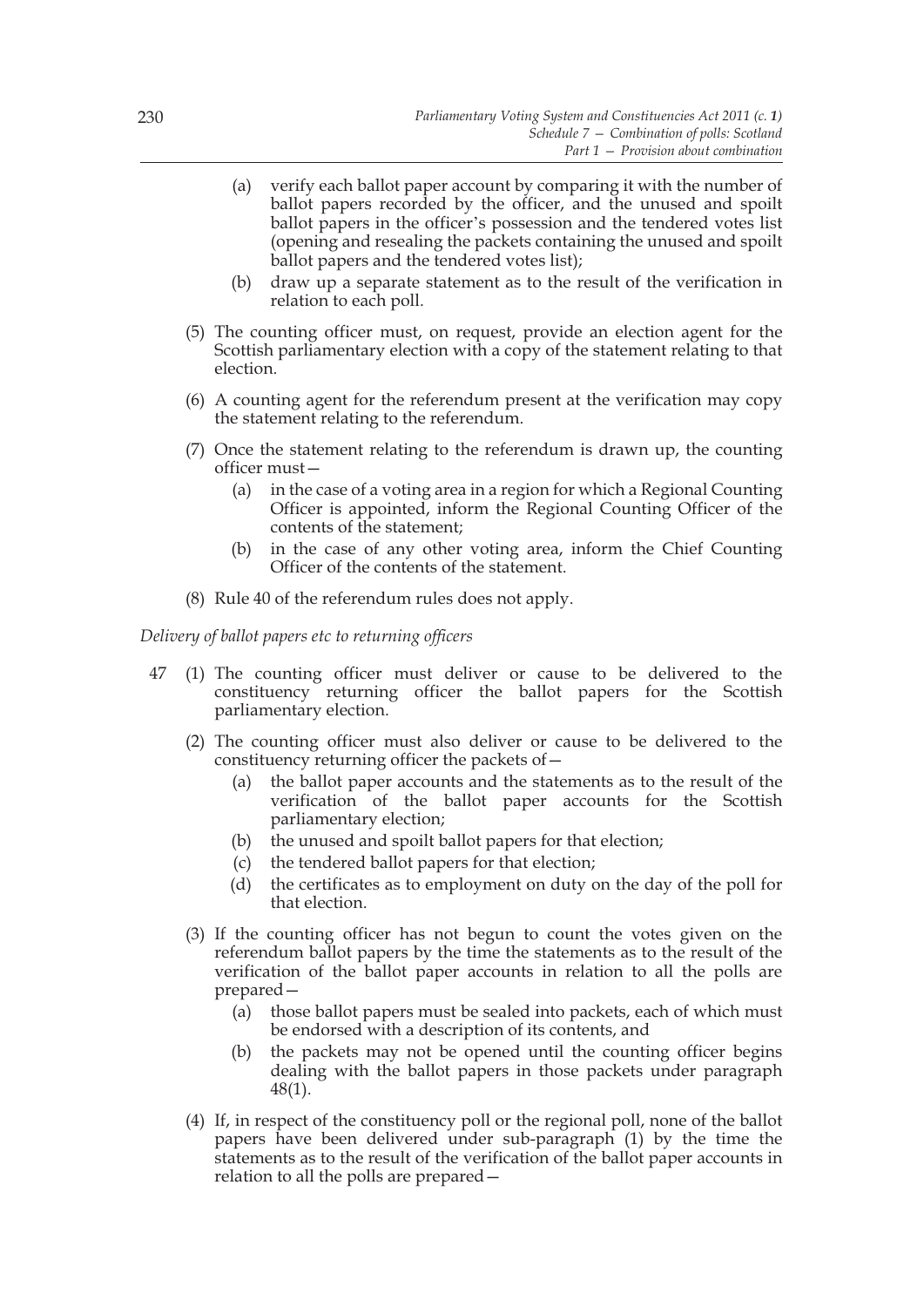- (a) the ballot papers for that poll must be sealed into packets, each of which must be endorsed with a description of its contents, and
- (b) the packets may not be opened until the constituency returning officer begins dealing with the ballot papers in those packets under paragraph 48(3).

### *Counting of votes*

- 48 (1) The counting officer must count the votes given on the referendum ballot papers, but must not do so until—
	- (a) in the case of postal ballot papers, they have been mixed with the ballot papers from at least one ballot box;
	- (b) in the case of ballot papers from a ballot box, they have been mixed with the ballot papers from at least one other ballot box.
	- (2) Where proceedings on the issue and receipt of postal ballot papers are not taken together by virtue of paragraph 2 of Schedule 4 to the 2010 Order, the constituency returning officer for the Scottish parliamentary election must count the duly returned postal constituency ballot papers and the duly returned postal regional ballot papers and record separately the number relating to each.
	- (3) The constituency returning officer must count the votes given on the constituency ballot papers and regional ballot papers, but must not do so until—
		- (a) in the case of postal ballot papers, they have been mixed with the ballot papers from at least one ballot box;
		- (b) in the case of ballot papers from a ballot box, they have been mixed with the ballot papers from at least one other ballot box.
	- (4) The counting or constituency returning officer, while counting the votes, must—
		- (a) keep the ballot papers with their faces upwards, and
		- (b) take all proper precautions for preventing anyone from seeing the numbers or other unique identifying marks printed on the back of the papers.
	- (5) The counting or constituency returning officer must so far as practicable proceed continuously with the counting of votes, allowing only time for refreshment, except that—
		- (a) the officer may exclude the whole or any part of the period between 7 pm and 9 am on the next day;
		- (b) the officer may exclude a day mentioned in rule 2(1) of the referendum rules.
	- (6) During the time so excluded the counting or constituency returning officer must—
		- (a) place the ballot papers and other documents relating to the referendum or Scottish parliamentary election under the officer's own seal and the seals of any of the counting agents who want to affix their seals, and
		- (b) otherwise take proper precautions for the security of the papers and documents.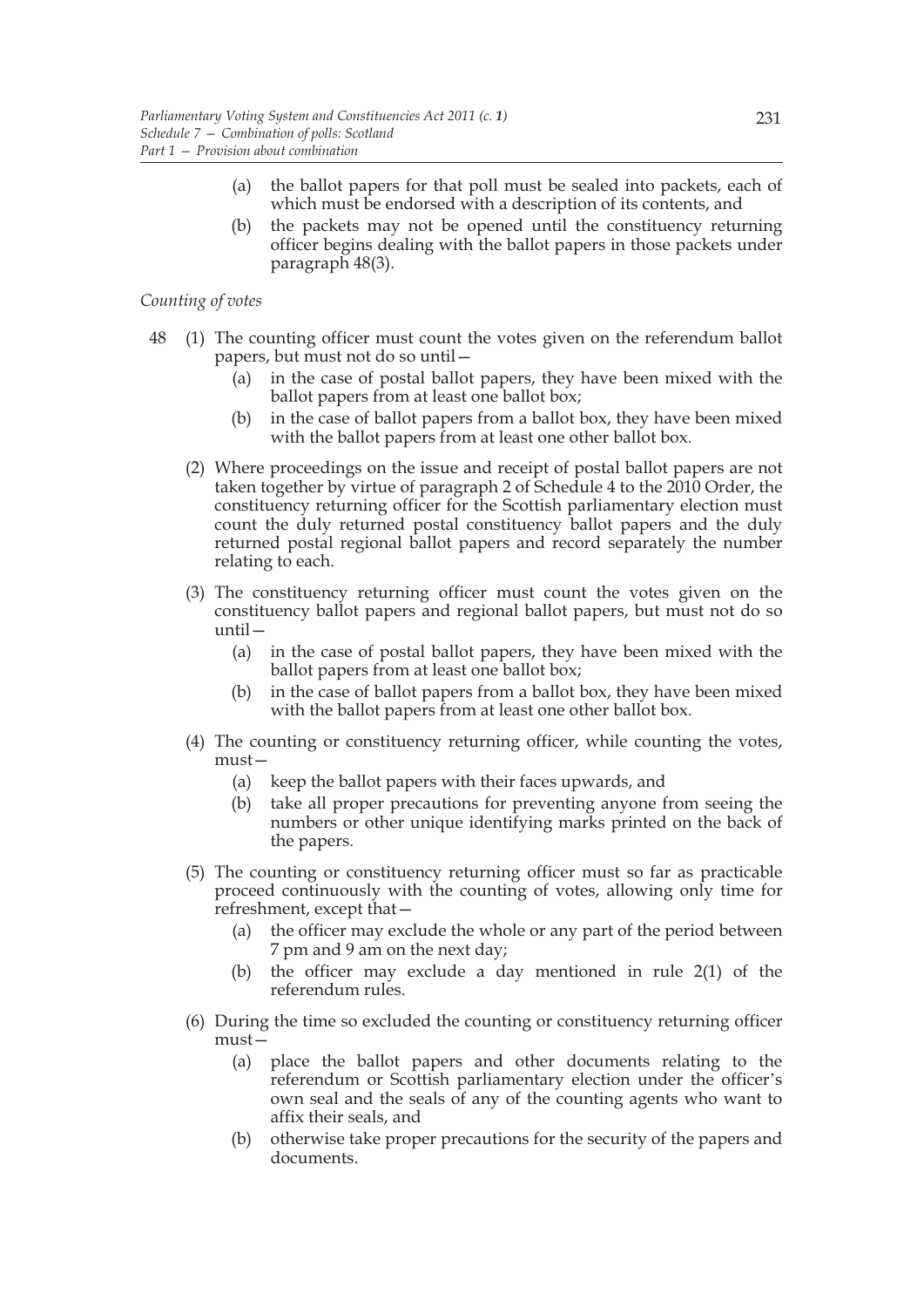(7) This paragraph and paragraph 49 apply instead of rule 55 of the Scottish Parliamentary Election Rules.

# *Ballot papers placed in wrong ballot box*

49 Where separate ballot boxes are used for referendum ballot papers, constituency ballot papers and regional ballot papers, the placing of a ballot paper in the wrong ballot box does not render it void.

# DECLARATION OF RESULT

# *Declaration*

50 The result of the referendum or the constituency or regional poll in the Scottish parliamentary election may not be declared until the statement as to the result of the verification of the ballot paper accounts in relation to each poll has been prepared.

### DISPOSAL OF DOCUMENTS ETC

# *Packets of documents*

- 51 (1) The counting officer may not open the sealed packets of—
	- (a) the completed corresponding number lists for the Scottish parliamentary election, or
	- (b) marked copies of the polling register (within the meaning given in Article 2(1) of the 2010 Order), and lists of proxies, for the Scottish parliamentary election.
	- (2) Rule 68(2) of the Scottish Parliamentary Election Rules has effect as if subparagraphs (b) and (d) were omitted.

*Delivery and retention of documents*

- 52 (1) Rules 50(1)(b) and 52 of the referendum rules apply to the specified documents.
	- (2) The specified documents are those specified in rule  $69(1)(c)$ , (d) and (f) of the Scottish Parliamentary Election Rules.
	- (3) Rule 70 of the Scottish Parliamentary Election Rules applies to the specified documents as if references to the CRO were to the counting officer.
	- (4) Except for the purposes of this paragraph, rule 69 of the Scottish Parliamentary Election Rules has effect as if it did not include a reference to the specified documents.
	- (5) Rule 70(8) of the Scottish Parliamentary Election Rules has effect as if for "by this paragraph provided" there were substituted "provided by this paragraph (or a court order)".
- 53 Schedule 8 to the 2010 Order has effect—
	- (a) as if the reference in paragraph 1 to documents retained under rule 71 of the Scottish Parliamentary Election Rules were to documents retained under rule  $50(1)(b)$  of the referendum rules as applied by paragraph 52 above;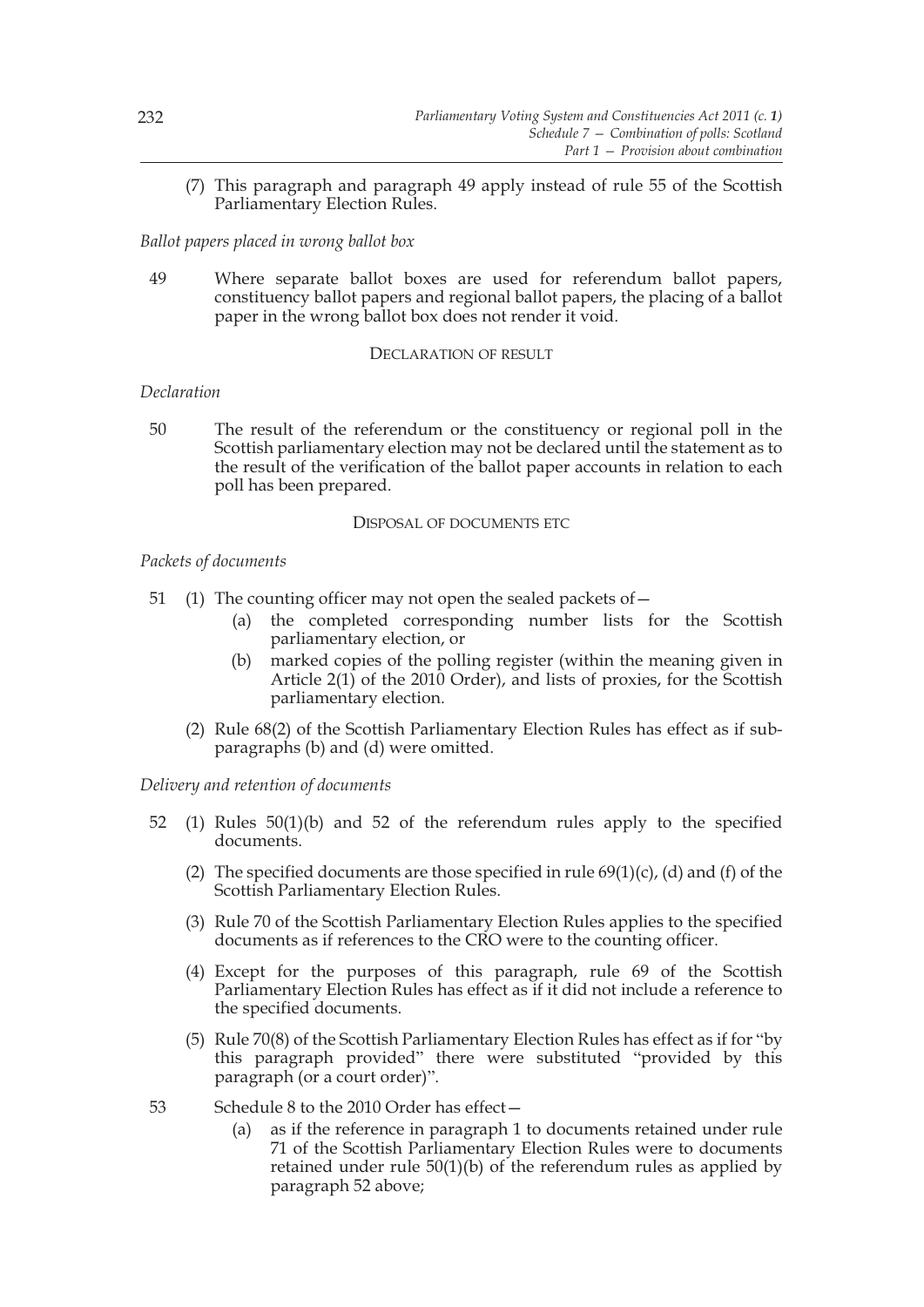- (b) as if the reference to that Schedule in paragraph 4(2) were to any enactment;
- (c) as if references to the CRO included references to the counting officer.

*Countermand or abandonment of poll on death of candidate*

- 54 (1) Where under rule 72(4), 75(2) or 77(1) of the Scottish Parliamentary Election Rules—
	- (a) notice of the constituency poll or the regional poll for the Scottish parliamentary election is countermanded, or
	- (b) it is directed that the poll be abandoned,

the countermand or direction does not affect the other poll at the Scottish parliamentary election or the poll for the referendum.

- (2) Rule 78 of the Scottish Parliamentary Election Rules has effect as if it were amended in accordance with sub-paragraphs (3) and (4).
- (3) In paragraph (2), after "CRO" insert "or counting officer".
- (4) For paragraph (3) substitute—
	- "(3) After the close of any polls that are being taken together with the poll that has been abandoned, the counting officer must—
		- (a) separate the ballot papers for the abandoned poll, and
		- (b) deliver or cause to be delivered to the CRO the ballot papers and other documents relating to the abandoned poll.
	- (3A) Paragraphs (4) to (9) apply in relation to the poll that has been abandoned."
- (5) This paragraph applies instead of rule 78(10) of the Scottish Parliamentary Election Rules.

PROVISION OF REGISTERS ETC TO COUNTING OFFICER

### *Registers*

55 Paragraph 1 of Schedule 1 to the 2010 Order has effect as if a reference to a returning officer included a reference to the counting officer.

#### *Absent voters lists*

- 56 As soon as practicable after 5 pm on the 6th day before the date of the poll, the registration officer must provide the counting officer with the following lists, and any subsequent revised lists or revisions to the lists—
	- (a) the list of proxies for the Scottish parliamentary election;
	- (b) the postal voters list for the Scottish parliamentary election;
	- (c) the proxy postal voters list for the Scottish parliamentary election.

# *Personal identifier information*

57 Where proceedings on the issue and receipt of postal ballot papers are taken together by virtue of paragraph 2 of Schedule 4 to the 2010 Order, paragraph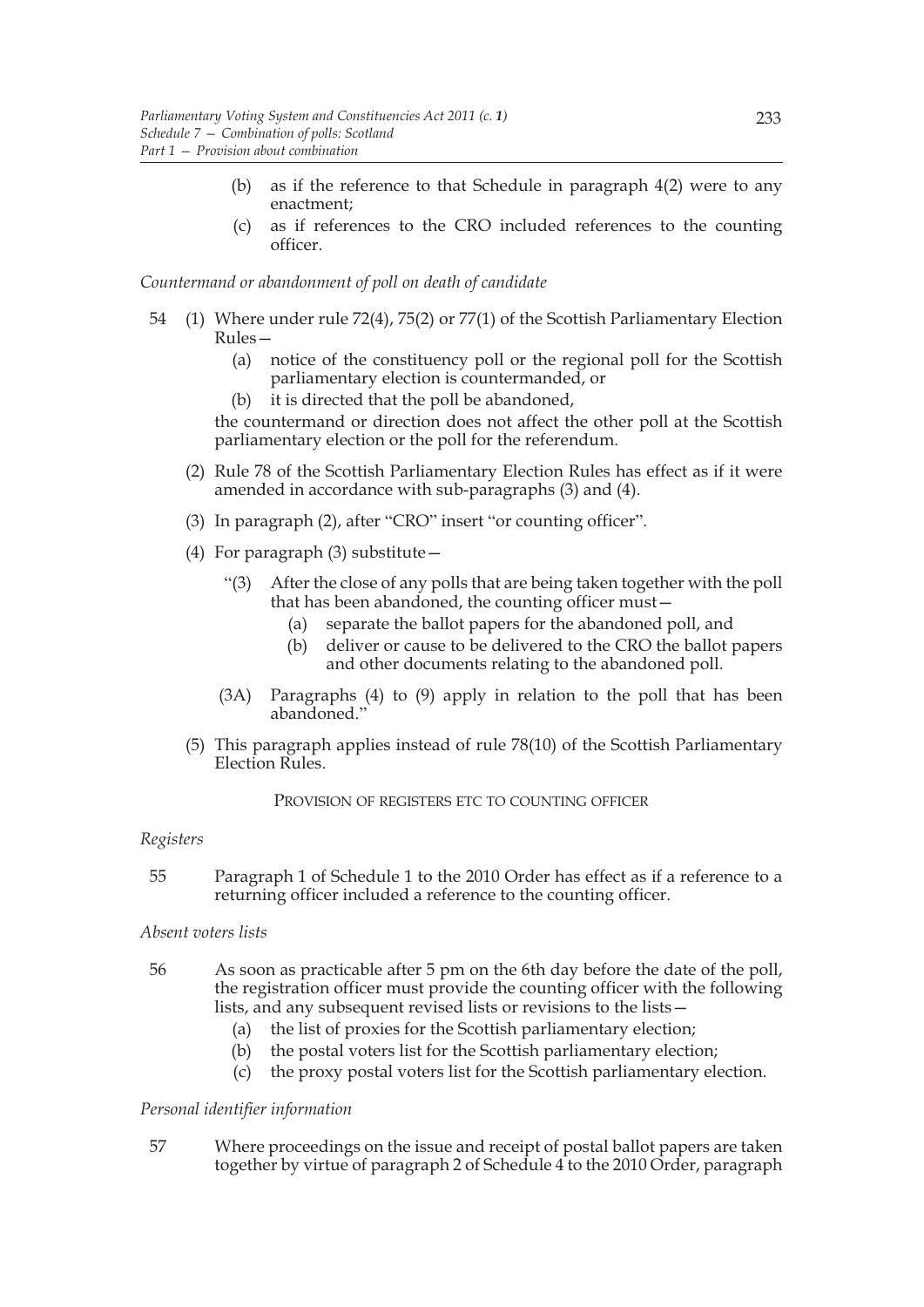23(1) of Schedule 3 to the 2010 Order has effect as if a reference to a CRO were a reference to the counting officer.

# PART 2

APPLICATION OF PROVISIONS ABOUT ISSUE AND RECEIPT OF POSTAL BALLOT PAPERS

- 58 (1) For the purposes of the combined polls, Schedule 4 to the 2010 Order applies—
	- (a) with the modifications shown in the table, and
	- (b) with any other necessary modifications, including in particular those set out in sub-paragraph (2).

(2) Except where the context otherwise requires—

- (a) in relation to the referendum or Scottish parliamentary election, a reference to a provision has effect as a reference to that provision as it applies for the purposes of the referendum or election;
- (b) expressions used in relation to the referendum under section 1 are to be construed in accordance with the definitions in section 7 and rule 53 of the referendum rules.

# (3) In the Representation of the People (Scotland) Regulations 2001 (S.I. 2001/ 497) as they apply in relation to the referendum by virtue of Schedule 4—

- (a) regulation 61B(3)(a) has effect as if for the words after "postal ballot papers," there were substituted "in accordance with paragraph  $20(4)(b)$ ,  $21(4)(b)$  or  $22(3)(b)$  of Schedule 4 to the Scottish Parliament (Elections etc.) Order 2010";
- (b) regulation 116(1) has effect as if for "regulation 91" there were substituted "paragraph 30 of Schedule 4 to the Scottish Parliament (Elections etc.) Order 2010".

|                                                                                                                                 | Provision | Modification                                                                                                                                                                                                                                                               |
|---------------------------------------------------------------------------------------------------------------------------------|-----------|----------------------------------------------------------------------------------------------------------------------------------------------------------------------------------------------------------------------------------------------------------------------------|
| Paragraph 1 (interpretation)<br>For the definition of "agent" substitute –<br>$5(3)$ to $(10)$ –<br>agent's place;<br>$5(3)$ ." |           | ""agent", except in paragraph<br>(a) in relation to the<br>election, includes an<br>election agent and a<br>person appointed to<br>attend in the election<br>(b) in relation to the<br>referendum, means a<br>referendum agent or<br>an agent appointed<br>under paragraph |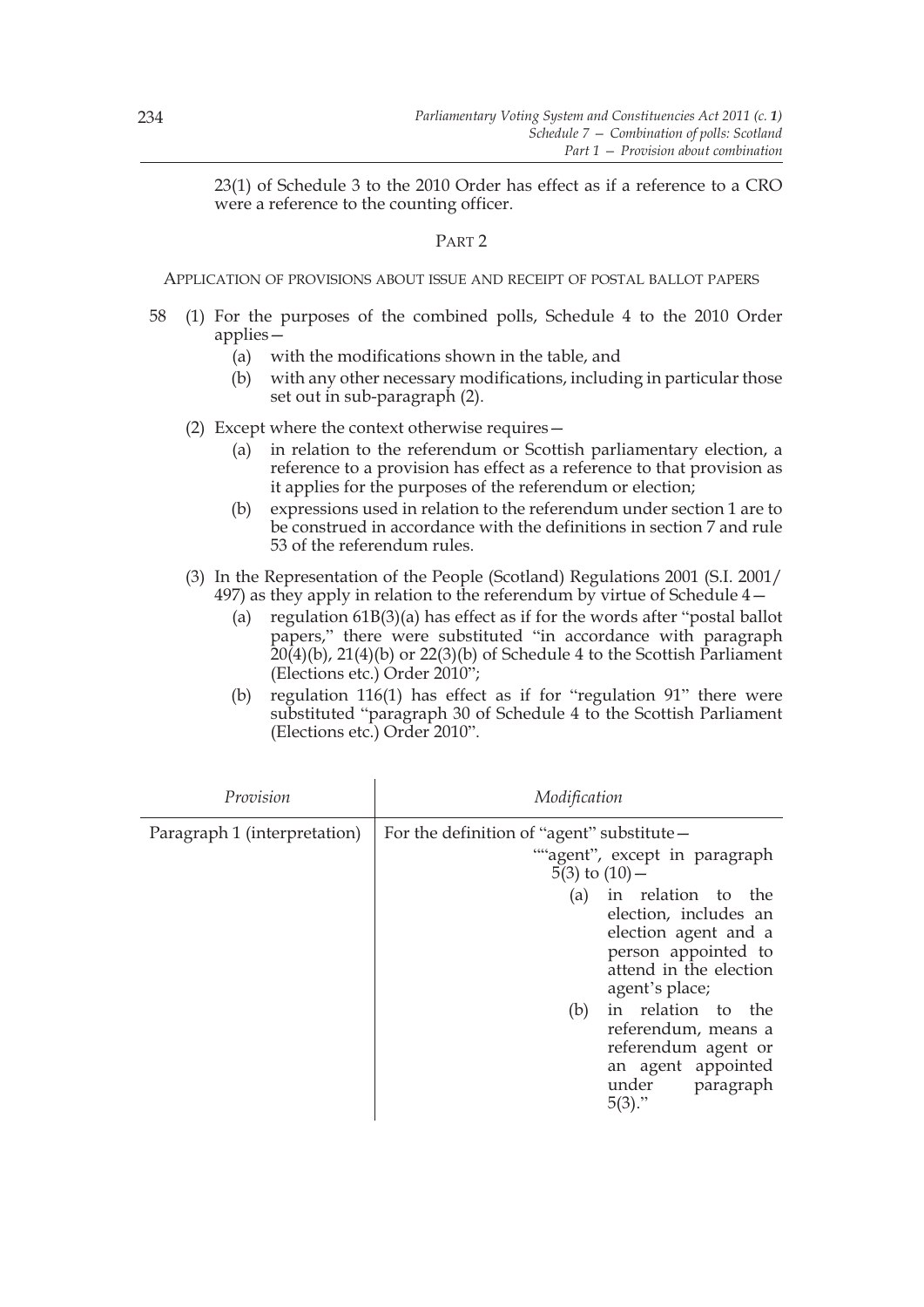| Provision                                                                                             | Modification                                                                                                                                                                                                                                                                                                                                                                        |
|-------------------------------------------------------------------------------------------------------|-------------------------------------------------------------------------------------------------------------------------------------------------------------------------------------------------------------------------------------------------------------------------------------------------------------------------------------------------------------------------------------|
|                                                                                                       | In the appropriate places insert –<br>""postal voters list" includes the<br>list kept under paragraph<br>5(2) of Schedule 3 to the<br>Parliamentary Voting System<br>Constituencies<br>and<br>Act<br>$2011$ ;";<br>""proxy postal voters<br>list"                                                                                                                                   |
|                                                                                                       | includes the list kept under<br>paragraph 8(6) of Schedule 3<br>to the Parliamentary Voting<br>System and Constituencies<br>Act 2011;";                                                                                                                                                                                                                                             |
|                                                                                                       | ""relevant<br>returning<br>or<br>counting officer" means-                                                                                                                                                                                                                                                                                                                           |
|                                                                                                       | (a)<br>in<br>where<br>case<br>a<br>proceedings on the<br>issue and receipt of<br>postal ballot papers<br>are taken together by<br>virtue of paragraph 2,<br>the counting officer;<br>in any other case, the<br>(b)<br>constituency<br>returning officer, in<br>relation<br>the<br>to<br>election,<br>the<br>or<br>officer, in<br>counting<br>relation<br>the<br>to<br>referendum;". |
|                                                                                                       | In the definition of "valid postal voting statement",<br>for "CRO" substitute "relevant returning or<br>counting officer".                                                                                                                                                                                                                                                          |
| Paragraph 2 (combination of                                                                           | For paragraph 2 substitute –                                                                                                                                                                                                                                                                                                                                                        |
| polls)                                                                                                | $\mathbf{G}$<br><b>Combination of polls</b>                                                                                                                                                                                                                                                                                                                                         |
|                                                                                                       | Proceedings on the issue and<br>receipt of postal ballot papers in respect of<br>the Scottish parliamentary election and the<br>referendum may, if the CRO and the<br>counting officer think fit, be taken together."                                                                                                                                                               |
| Paragraph 3 (form of postal<br>voting statement)                                                      | Omit the whole paragraph.                                                                                                                                                                                                                                                                                                                                                           |
| Paragraph 4 (persons<br>entitled to be present at<br>proceedings on issue of<br>postal ballot papers) | In sub-paragraph $(1)$ –<br>for "CRO" substitute "relevant returning or<br>(a)<br>counting officer";<br>for "CRO's" substitute "relevant returning<br>(b)<br>or counting officer's".                                                                                                                                                                                                |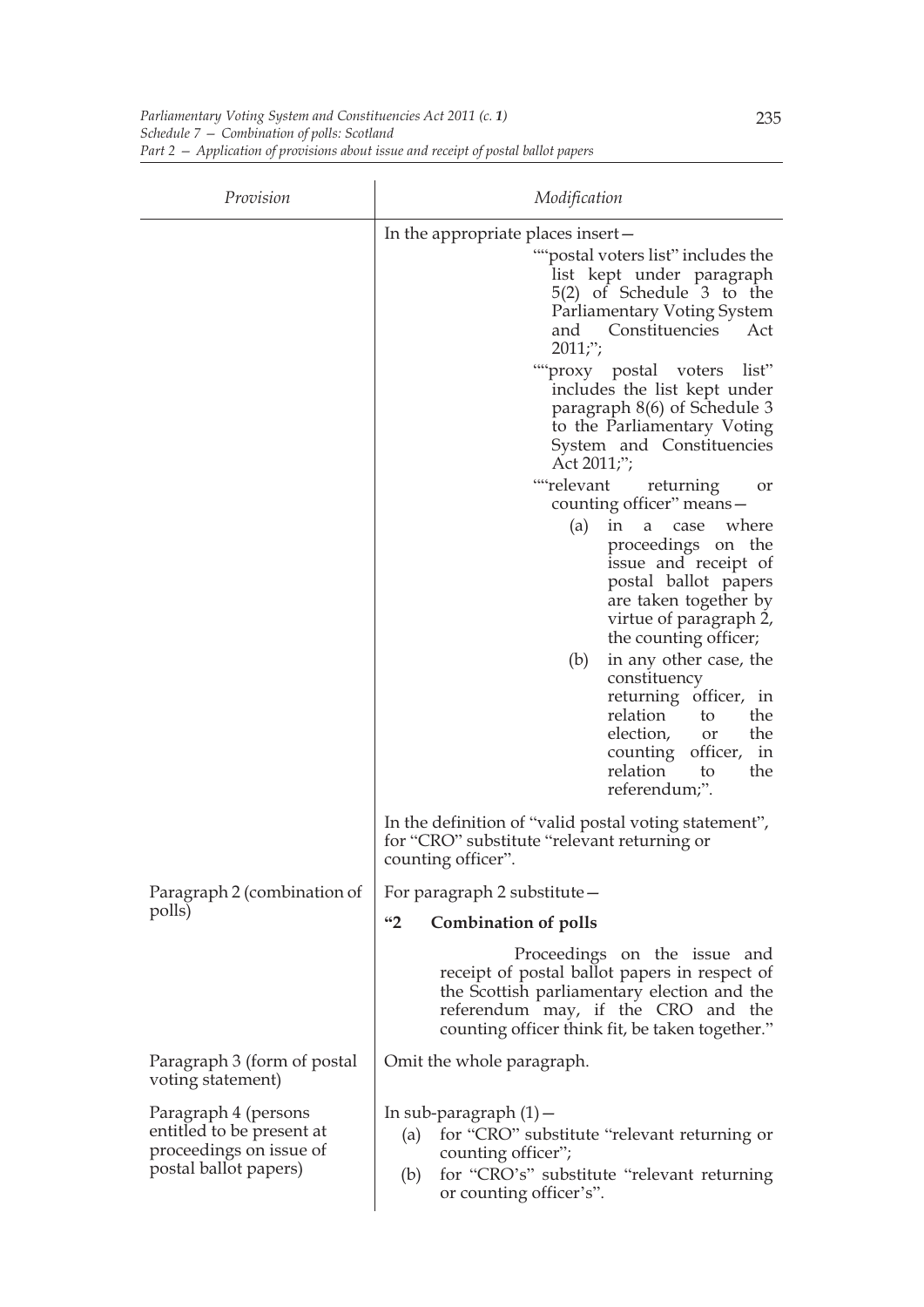| Provision                                                                       |                                    |             | Modification                                                                                                                                                                                                                                                                   |  |
|---------------------------------------------------------------------------------|------------------------------------|-------------|--------------------------------------------------------------------------------------------------------------------------------------------------------------------------------------------------------------------------------------------------------------------------------|--|
|                                                                                 | ln.                                |             | sub-paragraph (2), for "CRO"<br>substitute<br>"relevant returning or counting officer".                                                                                                                                                                                        |  |
| Paragraph 5 (persons                                                            | For sub-paragraph (1) substitute - |             |                                                                                                                                                                                                                                                                                |  |
| entitled to be present at<br>proceedings on receipt of<br>postal ballot papers) | $\cdot(1)$                         | referendum. | In a case where proceedings on the receipt of<br>postal ballot papers are taken together by<br>virtue of paragraph 2, the only persons who<br>may be present at those proceedings are the<br>appropriate persons in relation to the<br>Scottish parliamentary election and the |  |
|                                                                                 | (1A)                               |             | In any other case, the only persons who may<br>be present at the proceedings on the receipt<br>of postal ballot papers-                                                                                                                                                        |  |
|                                                                                 |                                    | (a)         | the<br>of<br>Scottish<br>respect<br>in<br>parliamentary election,<br>the<br>are<br>appropriate persons in relation to the<br>election;                                                                                                                                         |  |
|                                                                                 |                                    | (b)         | in respect of the referendum, are the<br>appropriate persons in relation to the<br>referendum.                                                                                                                                                                                 |  |
|                                                                                 | (1B)                               | election-   | The following are appropriate persons in<br>relation to the Scottish parliamentary                                                                                                                                                                                             |  |
|                                                                                 |                                    | (a)         | the CRO and members of the CRO's<br>staff;                                                                                                                                                                                                                                     |  |
|                                                                                 |                                    | (b)         | the regional returning officer;                                                                                                                                                                                                                                                |  |
|                                                                                 |                                    | (c)         | candidate<br>for return<br>a<br>as<br>a<br>constituency member or an election<br>agent of such a candidate or any<br>person appointed by a candidate to<br>attend in his election agent's place;                                                                               |  |
|                                                                                 |                                    | (d)         | an individual candidate for return as<br>a regional member or his election<br>agent or any person authorised by<br>the candidate to attend in his election<br>agent's place;                                                                                                   |  |
|                                                                                 |                                    | (e)         | the election agent of a registered<br>party standing nominated or the<br>nominating officer of that party or<br>any person authorised by that officer<br>to attend in his place;                                                                                               |  |
|                                                                                 |                                    | (f)         | an agent appointed under sub-<br>paragraph (3).                                                                                                                                                                                                                                |  |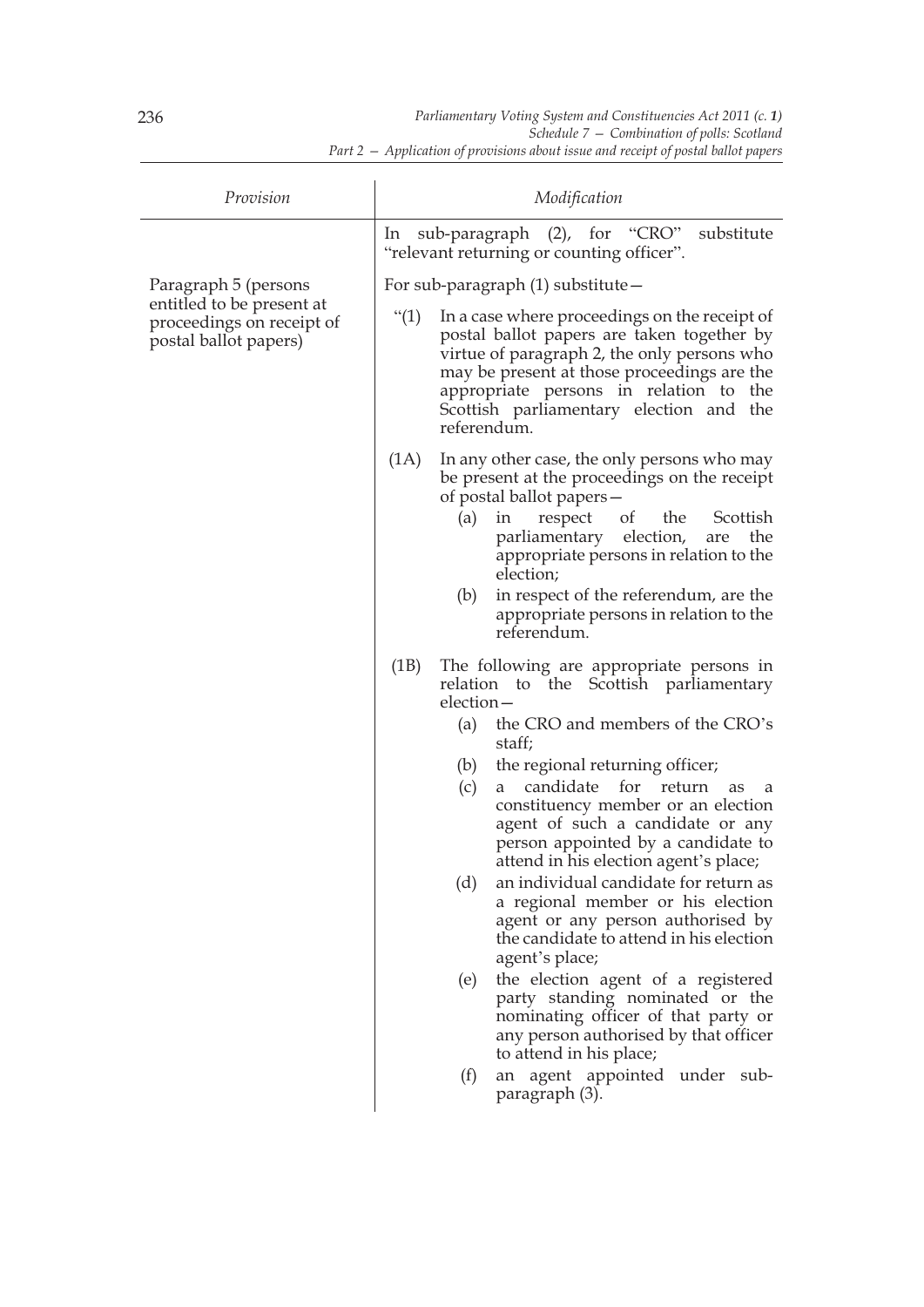| Provision                    | Modification                                                                                                                                                                                                                                                                                                                                                                                                                                                                                                                                                                                                |  |  |  |
|------------------------------|-------------------------------------------------------------------------------------------------------------------------------------------------------------------------------------------------------------------------------------------------------------------------------------------------------------------------------------------------------------------------------------------------------------------------------------------------------------------------------------------------------------------------------------------------------------------------------------------------------------|--|--|--|
|                              | The following are appropriate persons in<br>(1C)<br>relation to the referendum-<br>(a) the counting officer;<br>(b) the counting officer's clerks;<br>the referendum agents and any<br>(c)<br>agents appointed under<br>sub-<br>paragraph (3).                                                                                                                                                                                                                                                                                                                                                              |  |  |  |
|                              | (1D)<br>This paragraph is without prejudice to<br>section 6A, 6B, 6C, 6D or 6E of the 2000<br><b>Political Parties Act."</b>                                                                                                                                                                                                                                                                                                                                                                                                                                                                                |  |  |  |
|                              | In sub-paragraph $(2)$ –<br>for "CRO" substitute "relevant returning or<br>(a)<br>counting officer";<br>at the end insert "in relation to proceedings<br>(b)<br>under this Schedule".                                                                                                                                                                                                                                                                                                                                                                                                                       |  |  |  |
|                              | In sub-paragraphs (3) to (9), for "CRO" substitute<br>"relevant returning or counting officer".                                                                                                                                                                                                                                                                                                                                                                                                                                                                                                             |  |  |  |
|                              | Omit sub-paragraph (6).                                                                                                                                                                                                                                                                                                                                                                                                                                                                                                                                                                                     |  |  |  |
|                              | After sub-paragraph (9) insert -                                                                                                                                                                                                                                                                                                                                                                                                                                                                                                                                                                            |  |  |  |
|                              | (9A)<br>In relation to the referendum, in sub-<br>paragraph $(3)$ , $(4)$ , $(7)$ or $(10)$ a reference to a<br>candidate for return as a constituency<br>member is to be read as a reference to a<br>referendum agent."                                                                                                                                                                                                                                                                                                                                                                                    |  |  |  |
|                              | In sub-paragraph (11), for "the candidates or their<br>agents" substitute "any persons mentioned in sub-<br>paragraphs $(1B)(c)$ to $(f)$ or $(1C)(c)$ ".                                                                                                                                                                                                                                                                                                                                                                                                                                                   |  |  |  |
| Paragraph 6 (notification of | For paragraph 6 substitute -                                                                                                                                                                                                                                                                                                                                                                                                                                                                                                                                                                                |  |  |  |
| requirement of secrecy)      | 46<br>Notification of requirements of secrecy                                                                                                                                                                                                                                                                                                                                                                                                                                                                                                                                                               |  |  |  |
|                              | (1)<br>In a case where proceedings on the issue and<br>receipt of postal ballot papers are taken<br>together by virtue of paragraph 2, the<br>shall<br>make<br>counting<br>officer<br>such<br>arrangements as he thinks fit to ensure that<br>every person attending the proceedings in<br>connection with the issue or receipt of postal<br>ballot papers has been given a copy in<br>writing of $-$<br>(a) the provisions of article $31(5)$ and $(7)$ ;<br>and<br>the provisions of subsections (4) and<br>(b)<br>$(6)$ of section 66 of the 1983 Act as<br>they apply in relation to the<br>referendum. |  |  |  |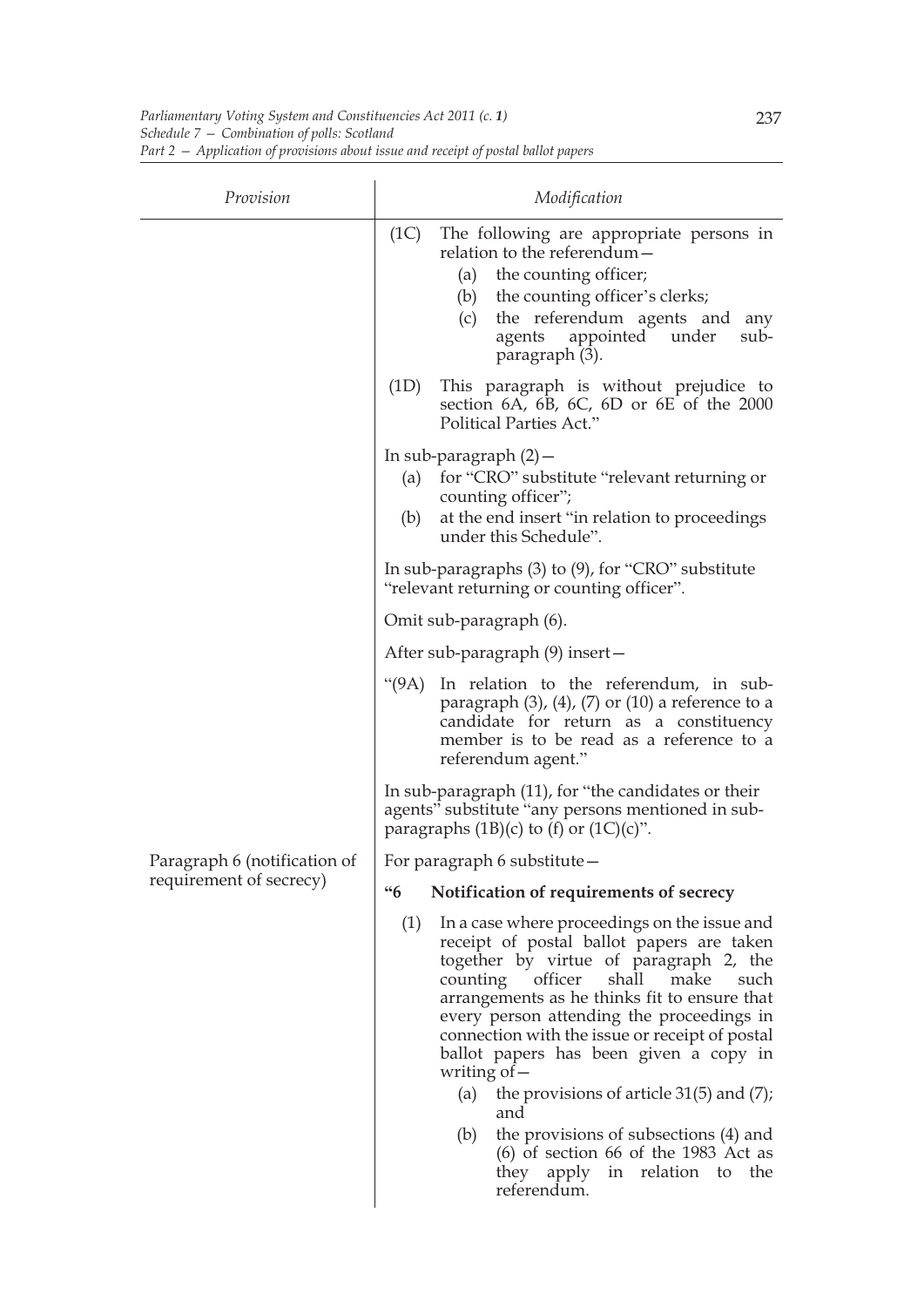| Provision                                 | Modification                                                                                                                                                                                                                                                                                                                                                                                                                                                                                                                                                                                                                                                                                                                                                                                                                      |
|-------------------------------------------|-----------------------------------------------------------------------------------------------------------------------------------------------------------------------------------------------------------------------------------------------------------------------------------------------------------------------------------------------------------------------------------------------------------------------------------------------------------------------------------------------------------------------------------------------------------------------------------------------------------------------------------------------------------------------------------------------------------------------------------------------------------------------------------------------------------------------------------|
| Paragraph 7 (time when                    | (2)<br>In any other case $-$<br><b>CRO</b><br>shall<br>the<br>make<br>(a)<br>such<br>arrangements as he thinks fit to<br>ensure that every person attending<br>proceedings in connection with the<br>issue or receipt of postal ballot<br>papers for the Scottish parliamentary<br>election has been given a copy in<br>writing of the provisions of article<br>$31(5)$ and $(7)$ ;<br>the counting officer shall make such<br>(b)<br>arrangements as he thinks fit to<br>ensure that every person attending<br>proceedings in connection with the<br>issue or receipt of postal ballot<br>papers for the referendum has been<br>given a copy in writing of the<br>provisions of subsections (4) and (6)<br>of section 66 of the 1983 Act as they<br>apply to the referendum."<br>In sub-paragraph (1), after "voting statement)" |
| postal ballot papers are to be<br>issued) | insert "for the Scottish parliamentary election".                                                                                                                                                                                                                                                                                                                                                                                                                                                                                                                                                                                                                                                                                                                                                                                 |
|                                           | After sub-paragraph (1) insert-                                                                                                                                                                                                                                                                                                                                                                                                                                                                                                                                                                                                                                                                                                                                                                                                   |
|                                           | "(1A) In the case of a person within entry $2, 3, 4$<br>or 5 of the table in paragraph $5(2)$ of<br>Schedule 3 to the Parliamentary Voting<br>System and Constituencies Act 2011 or<br>entry 2, 3, 4 or 5 of the table in paragraph<br>8(6) of that Schedule (electors and proxies<br>entitled to vote by post for an indefinite or<br>definite period), no postal ballot paper<br>(and no postal voting statement) for the<br>referendum shall be issued until after<br>5 pm on the eleventh day before the date<br>of the poll (computed in accordance with<br>paragraph 9(7) of Schedule 3 to this<br>Order)."                                                                                                                                                                                                                 |
|                                           | In sub-paragraph (2), omit "by the CRO".                                                                                                                                                                                                                                                                                                                                                                                                                                                                                                                                                                                                                                                                                                                                                                                          |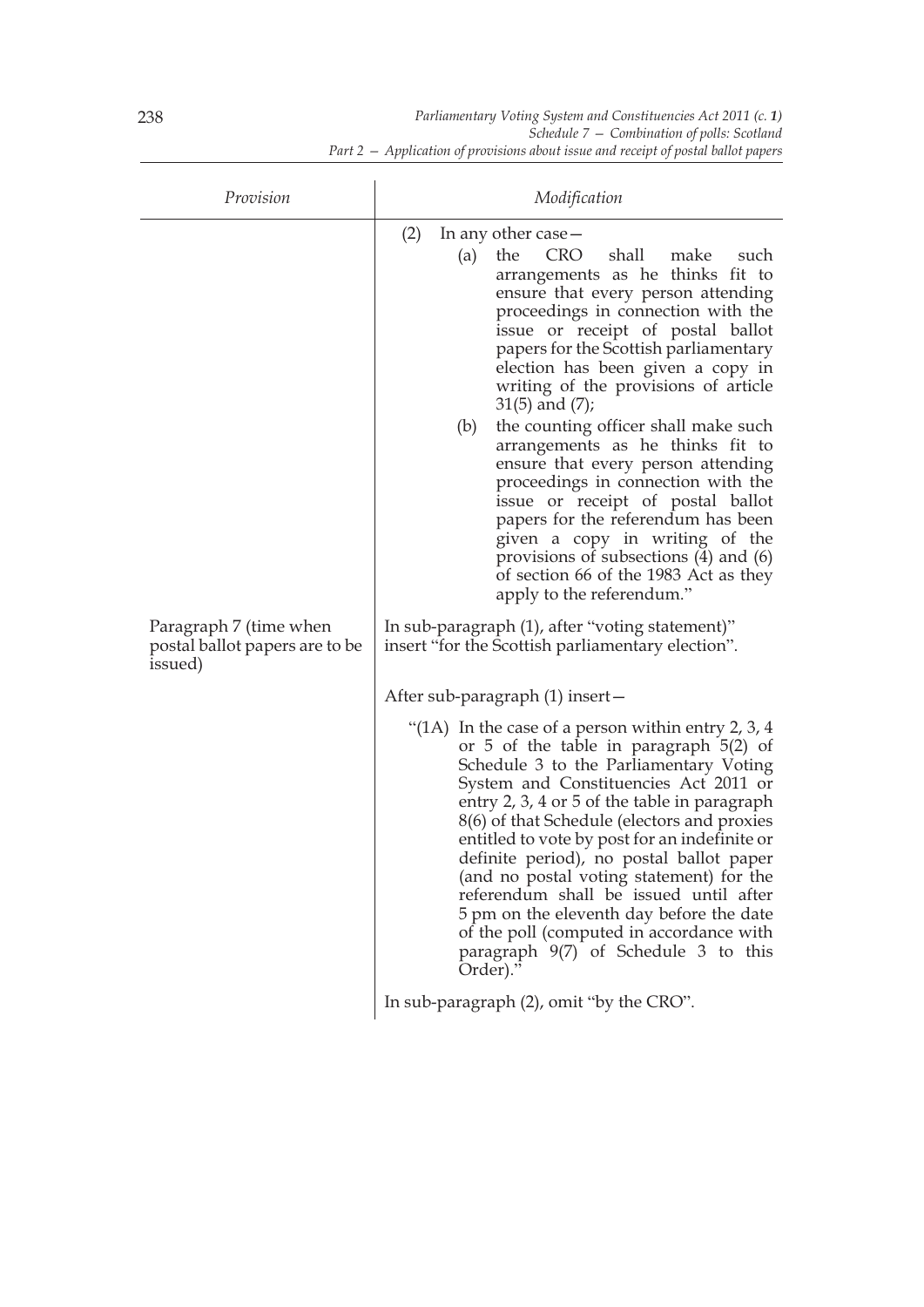| Provision                      | Modification                                                                                                                                                                                                                                                                                                                                                                                                                                                                               |  |  |
|--------------------------------|--------------------------------------------------------------------------------------------------------------------------------------------------------------------------------------------------------------------------------------------------------------------------------------------------------------------------------------------------------------------------------------------------------------------------------------------------------------------------------------------|--|--|
| Paragraph 8 (procedure on      | For sub-paragraph (3) substitute -                                                                                                                                                                                                                                                                                                                                                                                                                                                         |  |  |
| issue of postal ballot papers) | ``(3)<br>Sub-paragraphs (3A) and (3B) apply<br>$where-$                                                                                                                                                                                                                                                                                                                                                                                                                                    |  |  |
|                                | (a)<br>proceedings on the issue of postal<br>ballot papers are taken together by<br>virtue of paragraph 2; and<br>a combined postal voters list or<br>(b)<br>proxy postal voters list is produced<br>by virtue of paragraph 31 of<br>Schedule 7 to the Parliamentary<br>Voting System and Constituencies<br>Act 2011.                                                                                                                                                                      |  |  |
|                                | (3A)<br>In a case where a postal ballot paper is<br>issued at the same time in respect of the<br>Scottish parliamentary election and the<br>referendum, a single mark must be placed in<br>the list under sub-paragraph (1).                                                                                                                                                                                                                                                               |  |  |
|                                | (3B)<br>In any other case, a mark must be placed in<br>the list under sub-paragraph (1) identifying<br>the poll to which each postal ballot paper<br>issued relates.                                                                                                                                                                                                                                                                                                                       |  |  |
|                                | (3C)<br>Where proceedings on the issue of postal<br>ballot papers are taken together by virtue of<br>paragraph 2, the number of each postal<br>ballot paper issued shall be marked on the<br>postal voting statement under paragraph<br>$(2)$ ."                                                                                                                                                                                                                                           |  |  |
|                                | In sub-paragraph (4), for the words from the<br>beginning to "but" substitute "Where".                                                                                                                                                                                                                                                                                                                                                                                                     |  |  |
|                                | In sub-paragraph $(6)$ -<br>after "sub-paragraph (5)" insert "in relation<br>(a)<br>to a Scottish parliamentary election";<br>at the end insert-<br>(b)<br>"and, in relation to the referendum, the<br>items specified in sub-paragraph (5) must<br>be sent to the address to which postal ballot<br>papers should be sent as mentioned in<br>column 3 of the table in paragraph $5(2)$ or<br>8(6) of Schedule 3 to the Parliamentary<br>Voting System and Constituencies Act<br>$2011$ ." |  |  |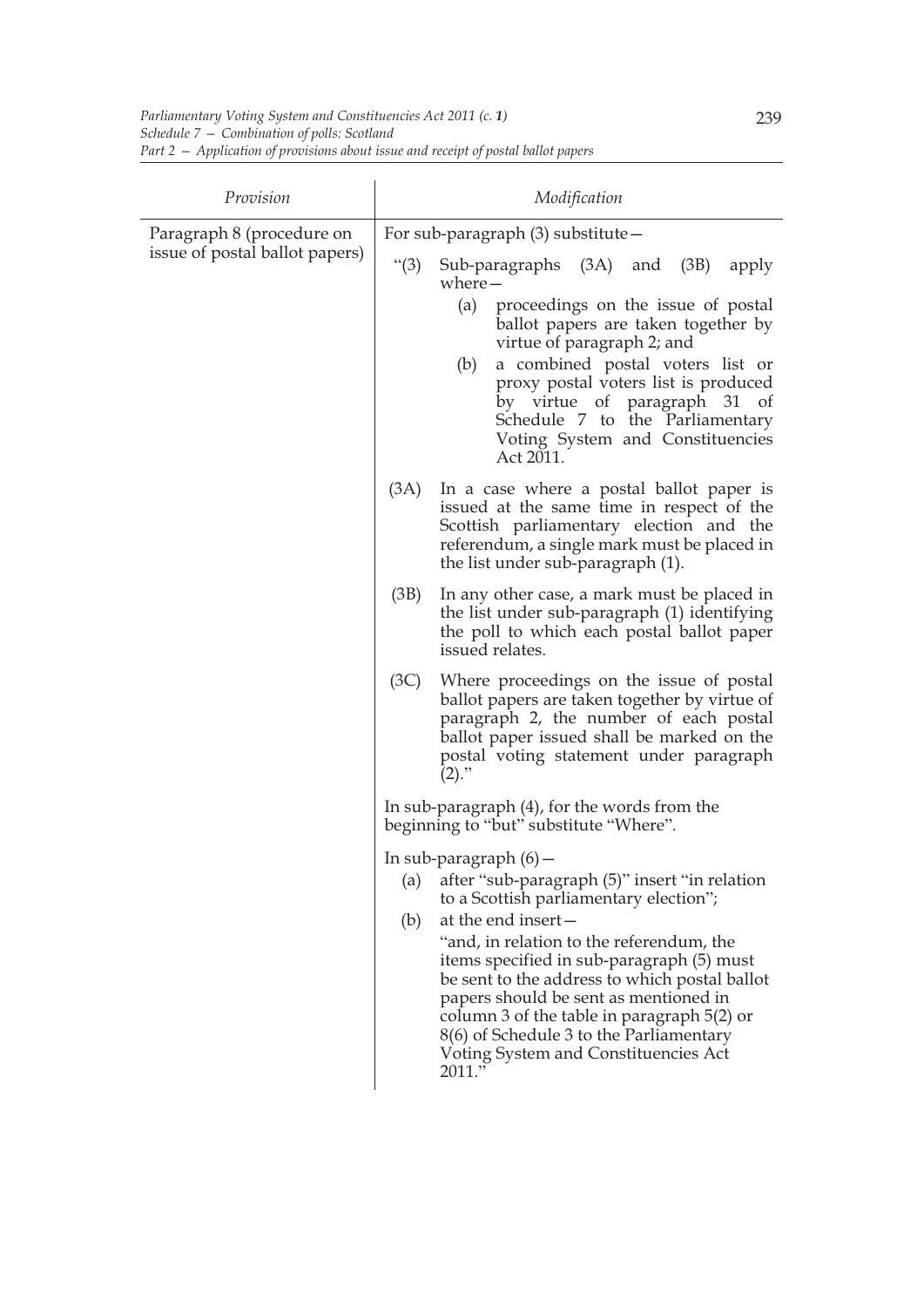| Provision                                          | Modification                                                                                                                                                                                                                                                                                                                                                                                              |  |
|----------------------------------------------------|-----------------------------------------------------------------------------------------------------------------------------------------------------------------------------------------------------------------------------------------------------------------------------------------------------------------------------------------------------------------------------------------------------------|--|
| Paragraph 9 (refusal to issue                      | For paragraph 9 substitute –                                                                                                                                                                                                                                                                                                                                                                              |  |
| postal ballot papers)                              | 69<br>Refusal to issue ballot papers                                                                                                                                                                                                                                                                                                                                                                      |  |
|                                                    | Where the relevant returning or counting<br>officer is satisfied that two or more entries in<br>either the postal voters list, or the proxy<br>postal voters list, or in each of those lists<br>relate to the same elector he shall not issue<br>more than one constituency ballot paper,<br>regional ballot paper or referendum ballot<br>paper (as the case may be) in respect of the<br>same elector." |  |
| Paragraph 10 (envelopes)                           | In sub-paragraph $(1)$ –                                                                                                                                                                                                                                                                                                                                                                                  |  |
|                                                    | for "CRO" substitute "relevant returning or<br>(a)<br>counting officer";                                                                                                                                                                                                                                                                                                                                  |  |
|                                                    | after "Rules" insert "or rule 12 of the<br>(b)<br>referendum rules".                                                                                                                                                                                                                                                                                                                                      |  |
|                                                    | In sub-paragraph $(2)$ –                                                                                                                                                                                                                                                                                                                                                                                  |  |
|                                                    | for "CRO" substitute "relevant returning or<br>(a)<br>counting officer";                                                                                                                                                                                                                                                                                                                                  |  |
|                                                    | in paragraph (c), at the beginning insert<br>(b)<br>"unless the envelope has a window through<br>which the number on the ballot paper (or<br>ballot papers) can be displayed,".                                                                                                                                                                                                                           |  |
|                                                    | In sub-paragraph (3), for the words from the<br>beginning to "but" substitute "Where".                                                                                                                                                                                                                                                                                                                    |  |
| Paragraph 11 (delivery of<br>postal ballot papers) | In sub-paragraph $(1)$ –<br>for "CRO" substitute "relevant returning or<br>(a)<br>counting officer";<br>for "CRO's" substitute "relevant returning<br>(b)<br>or counting officer's".                                                                                                                                                                                                                      |  |
|                                                    | In sub-paragraph (2), for "CRO" substitute<br>"relevant returning or counting officer".                                                                                                                                                                                                                                                                                                                   |  |
| Paragraph 12 (security of<br>marked lists)         | In sub-paragraphs (1) and (2), for "CRO" substitute<br>"relevant returning or counting officer".                                                                                                                                                                                                                                                                                                          |  |
| Paragraph 13 (spoilt postal<br>ballot papers)      | For "CRO" (in each place) substitute "relevant<br>returning or counting officer".                                                                                                                                                                                                                                                                                                                         |  |
| Paragraph 14 (lost postal<br>ballot papers)        | For "CRO" (in each place) substitute "relevant<br>returning or counting officer".                                                                                                                                                                                                                                                                                                                         |  |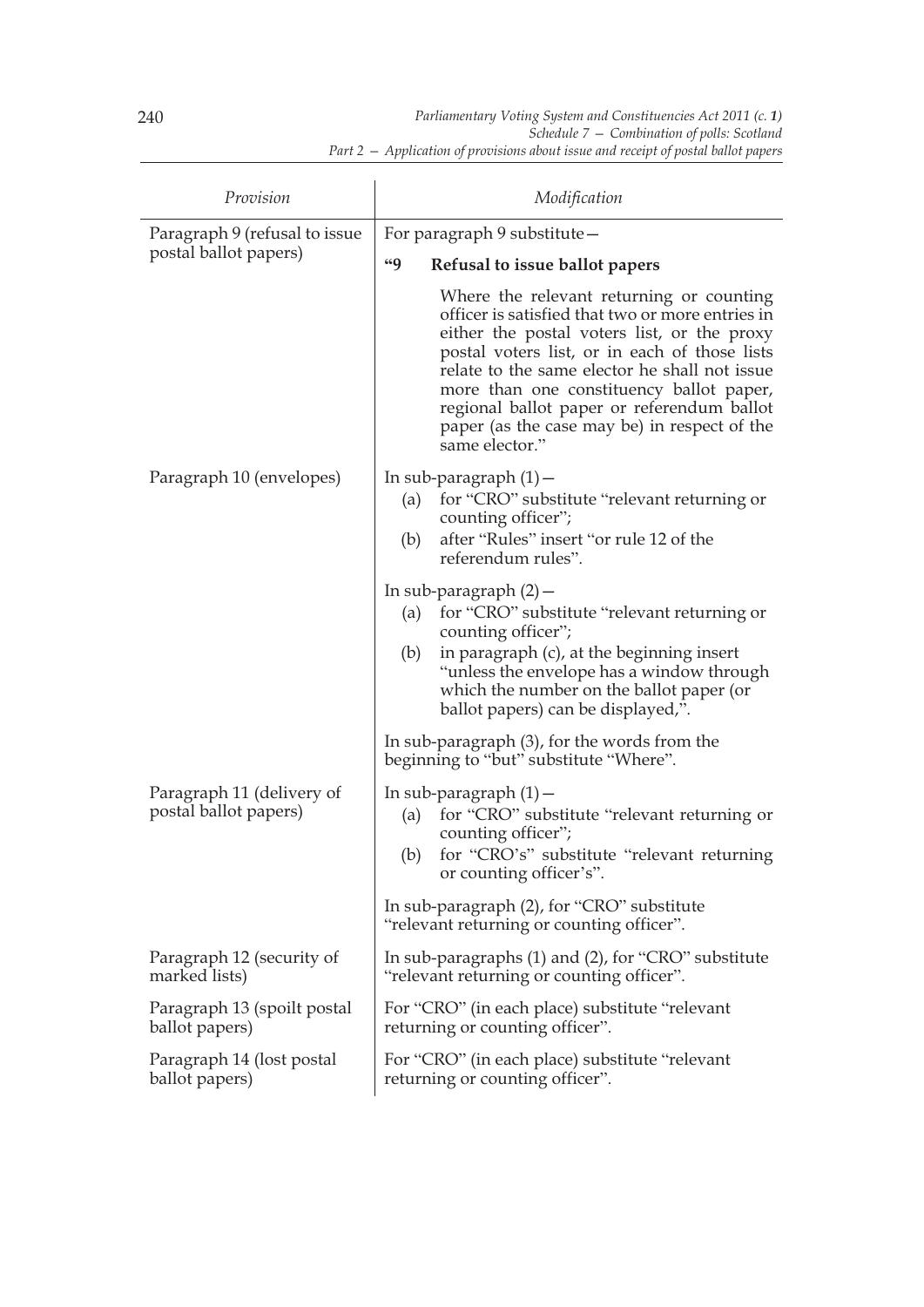| Provision                                                               | Modification                                                                                                                                                                                                                                                                                                                                                                                                                                                                                                                                                                                                                                                                                                                                           |
|-------------------------------------------------------------------------|--------------------------------------------------------------------------------------------------------------------------------------------------------------------------------------------------------------------------------------------------------------------------------------------------------------------------------------------------------------------------------------------------------------------------------------------------------------------------------------------------------------------------------------------------------------------------------------------------------------------------------------------------------------------------------------------------------------------------------------------------------|
| Paragraph 15 (notice of<br>opening of postal ballot<br>paper envelopes) | In sub-paragraph $(1)$ –<br>for "CRO" substitute "relevant returning or<br>(a)<br>counting officer";<br>for paragraphs (a) and (b) substitute "each<br>(b)<br>of the persons mentioned in sub-paragraph<br>$(1A)$ ".                                                                                                                                                                                                                                                                                                                                                                                                                                                                                                                                   |
|                                                                         | After sub-paragraph (1) insert -                                                                                                                                                                                                                                                                                                                                                                                                                                                                                                                                                                                                                                                                                                                       |
|                                                                         | "(1A) The persons are $-$<br>the<br>Scottish<br>(a)<br>relation to<br>in<br>parliamentary election,<br>each<br>for<br>candidate<br>return<br>as<br>a<br>constituency member,<br>each<br>individual candidate for return as a<br>regional member and the election<br>agent for each registered party<br>standing nominated;<br>in relation to the referendum, the<br>(b)<br>referendum agents."                                                                                                                                                                                                                                                                                                                                                         |
|                                                                         | In sub-paragraph (2)(b), after "candidate" insert "or<br>referendum agent (as the case may be)".                                                                                                                                                                                                                                                                                                                                                                                                                                                                                                                                                                                                                                                       |
| Return of postal ballot                                                 | After paragraph 15 insert –                                                                                                                                                                                                                                                                                                                                                                                                                                                                                                                                                                                                                                                                                                                            |
| papers etc                                                              | "15A Return of postal ballot papers etc                                                                                                                                                                                                                                                                                                                                                                                                                                                                                                                                                                                                                                                                                                                |
|                                                                         | (1)<br>A postal ballot paper shall not be taken to be<br>duly returned for the purposes of Part 1 of<br>Schedule 7 to the Parliamentary Voting<br>System and Constituencies Act 2011<br>$unless -$<br>before the close of the poll –<br>(a)<br>it is returned by hand or post<br>(i)<br>and reaches the relevant<br>returning or counting officer;<br>or<br>(ii)<br>it is returned by hand to a<br>polling station<br>the<br>in<br>constituency or voting area<br>for which the officer acts;<br>the postal voting statement duly<br>(b)<br>signed is, before that time, also<br>returned either-<br>(i)<br>by hand or post and reaches<br>the relevant returning or<br>counting officer; or<br>by hand and reaches such a<br>(ii)<br>polling station; |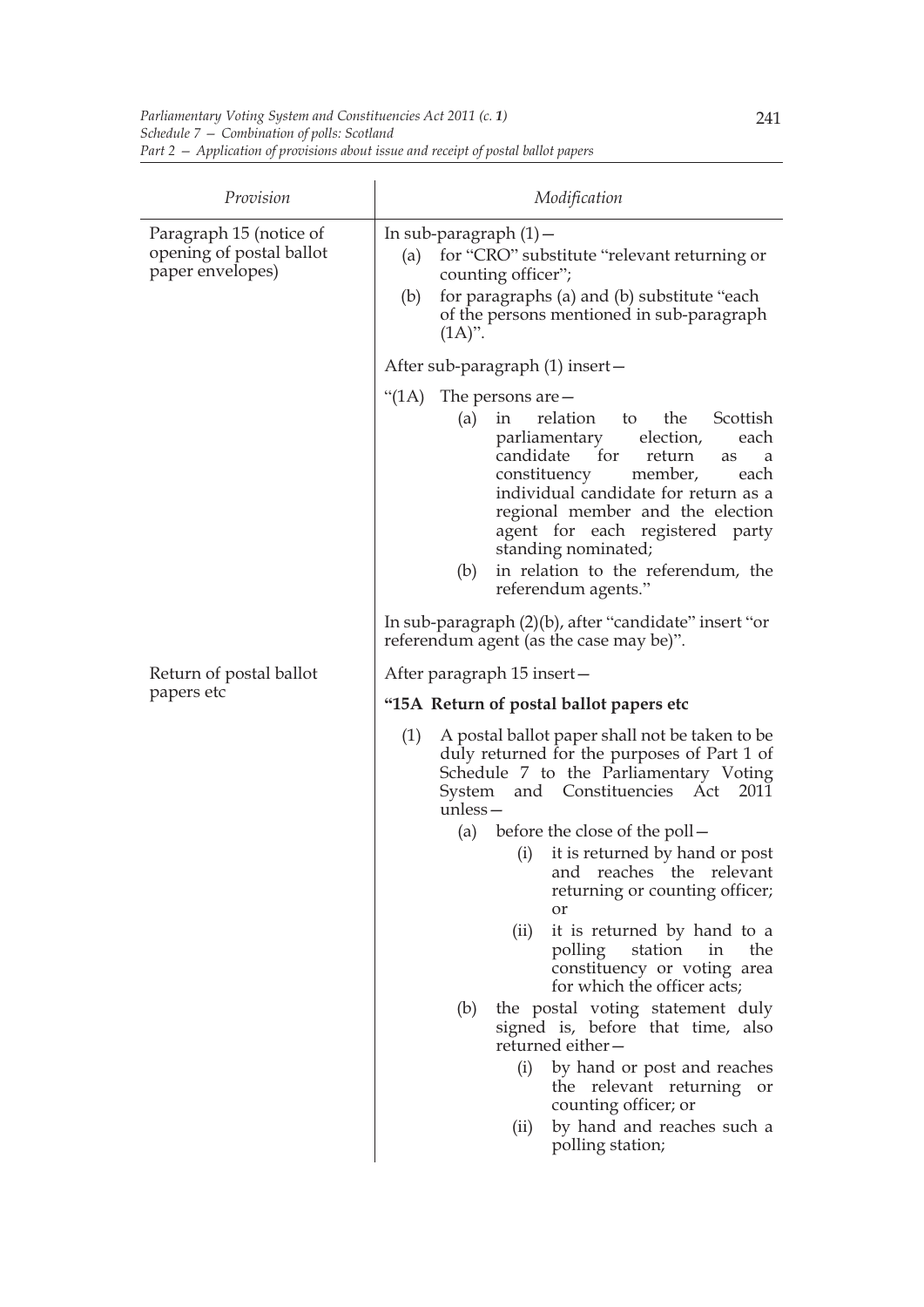| Parliamentary Voting System and Constituencies Act 2011 (c. 1)                       |
|--------------------------------------------------------------------------------------|
| Schedule 7 – Combination of polls: Scotland                                          |
| $Part 2 - Application of provisions about issue and receipt of postal ballot papers$ |

| Provision                                             | Modification                                                                                                                                                                                                                                                                                                                                                                                                                 |  |
|-------------------------------------------------------|------------------------------------------------------------------------------------------------------------------------------------------------------------------------------------------------------------------------------------------------------------------------------------------------------------------------------------------------------------------------------------------------------------------------------|--|
|                                                       | (c)<br>the postal voting statement also<br>states the date of birth of the elector<br>or, as the case may be, proxy; and                                                                                                                                                                                                                                                                                                     |  |
|                                                       | (d)<br>where<br>the relevant<br>case<br>1n<br>a<br>returning or counting officer takes<br>steps to verify the date of birth and<br>signature of the elector or, as the case<br>may be, proxy in accordance with<br>paragraph 21 or, as the case may be,<br>paragraph 22, he so verifies the date<br>of birth and signature of that elector<br>or, as the case may be, proxy.                                                 |  |
|                                                       | The presiding officer of the polling station<br>(2)<br>shall deliver or cause to be delivered any<br>postal ballot paper or postal voting<br>statement returned to that polling station to<br>the relevant returning or counting officer in<br>the same manner and at the same time as he<br>delivers, or causes to be delivered, the<br>packets referred to in rule 53 of Schedule 2 or<br>rule 38 of the referendum rules. |  |
|                                                       | (3)<br>The relevant returning or counting officer<br>may collect, or cause to be collected, any<br>postal ballot paper or postal voting<br>statement which by virtue of sub-paragraph<br>(2) the presiding officer of a polling station<br>would otherwise be required to deliver or<br>cause to be delivered to him.                                                                                                        |  |
|                                                       | (4)<br>Where the relevant returning or counting<br>officer collects, or causes to be collected, any<br>postal ballot paper or postal voting<br>statement in accordance with sub-paragraph<br>(3) the presiding officer shall first make it (or<br>them) up into a packet (or packets) sealed<br>with his own seal and the seals of such<br>polling agents as are present and desire to<br>affix their seals."                |  |
| Paragraph 16 (postal ballot<br>boxes and receptacles) | For "CRO" (in each place) substitute "relevant<br>returning or counting officer".                                                                                                                                                                                                                                                                                                                                            |  |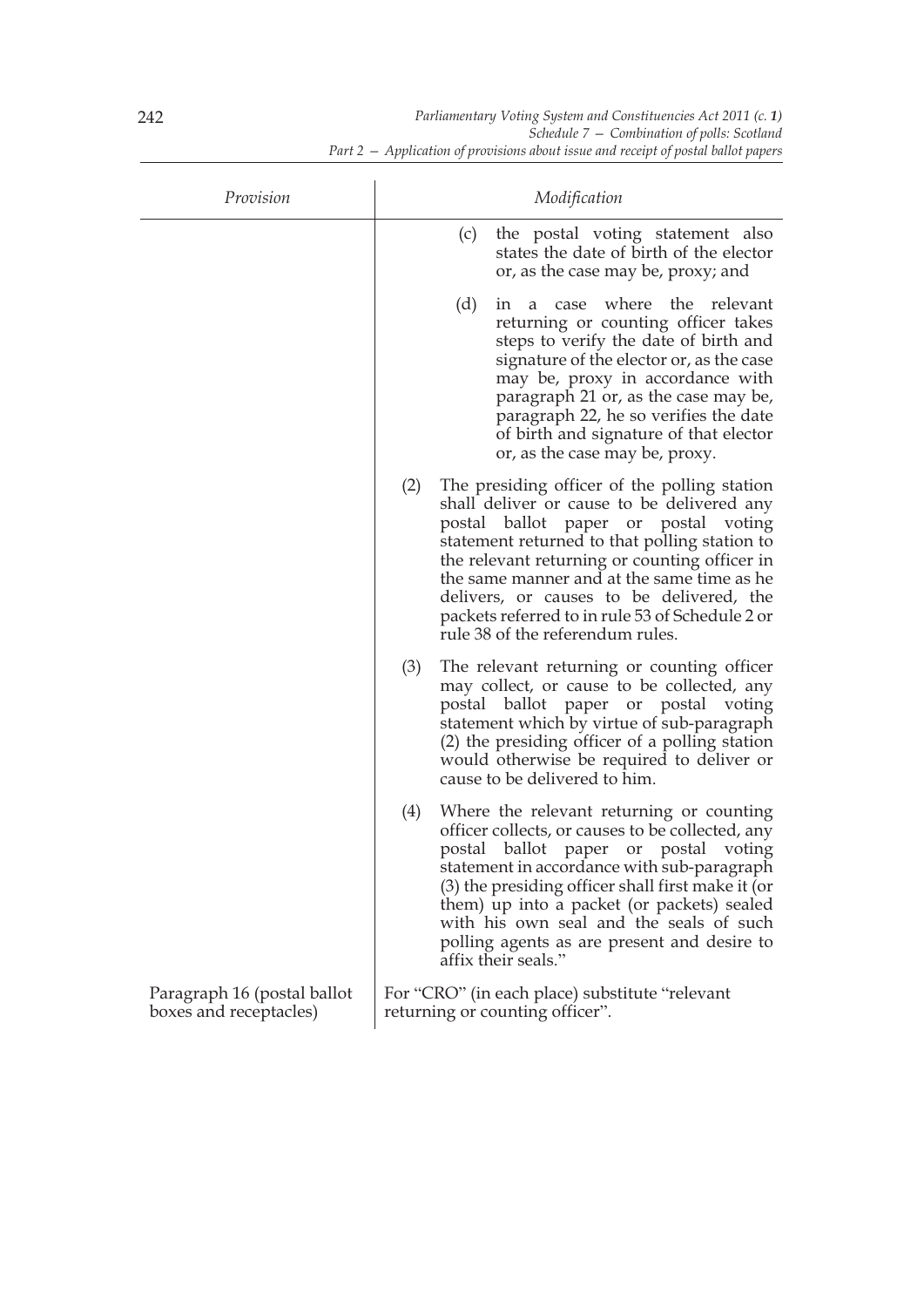| Provision                                                                                                   | Modification                                                                                                                                                                                                                                                                                      |  |
|-------------------------------------------------------------------------------------------------------------|---------------------------------------------------------------------------------------------------------------------------------------------------------------------------------------------------------------------------------------------------------------------------------------------------|--|
|                                                                                                             | For sub-paragraph (2) substitute -                                                                                                                                                                                                                                                                |  |
|                                                                                                             | $\binom{11}{2}$<br>Each of those ballot boxes-<br>shall be marked "postal voter's ballot<br>(a)<br>box" or "postal ballot box"<br>as<br>appropriate;<br>shall be marked with the name of<br>(b)<br>each constituency, electoral area or<br>voting area in relation to which it is<br>to be used." |  |
|                                                                                                             | In sub-paragraph $(4)$ –<br>for "CRO's" substitute "relevant returning<br>(a)<br>or counting officer's";<br>after "then" insert "lock the ballot box (if it<br>(b)<br>has a lock) and".                                                                                                           |  |
| Paragraph 17 (receipt of<br>covering envelope)                                                              | In sub-paragraphs (1) and (2), for "CRO" substitute<br>"relevant returning or counting officer".                                                                                                                                                                                                  |  |
|                                                                                                             | Omit sub-paragraphs (3) and (4).                                                                                                                                                                                                                                                                  |  |
| Paragraph 18 (opening of<br>postal voters' ballot box)                                                      | In sub-paragraphs (1) and (2), for "CRO" substitute<br>"relevant returning or counting officer".                                                                                                                                                                                                  |  |
|                                                                                                             | In sub-paragraph (3), for "votes under rule 55 of the<br>Scottish Parliamentary Election Rules" substitute<br>"ballot papers".                                                                                                                                                                    |  |
| Paragraph 19 (opening of<br>covering envelopes)                                                             | For "CRO" (in each place) substitute "relevant<br>returning or counting officer".                                                                                                                                                                                                                 |  |
|                                                                                                             | In sub-paragraph $(10)$ , for "or $(3)(a)$ " substitute<br>", $(3A)$ or $(3B)$ ".                                                                                                                                                                                                                 |  |
| Paragraph 20 (procedure in<br>relation to postal voting<br>statements)                                      | For "CRO" (in each place) substitute "relevant<br>returning or counting officer".                                                                                                                                                                                                                 |  |
|                                                                                                             | In sub-paragraph (4)(c), for "CRO's" substitute<br>"relevant returning or counting officer's".                                                                                                                                                                                                    |  |
| Paragraph 21 (procedure in<br>relation to postal voting<br>statements: personal<br>identifier verification) | For "CRO" (in each place) substitute "relevant<br>returning or counting officer".                                                                                                                                                                                                                 |  |
|                                                                                                             | In sub-paragraph (4)(c), for "CRO's" substitute<br>"relevant returning or counting officer's".                                                                                                                                                                                                    |  |
| Paragraph 22 (postal voting<br>statements: additional<br>personal identifier<br>verification)               | For "CRO" (in each place) substitute "relevant<br>returning or counting officer".                                                                                                                                                                                                                 |  |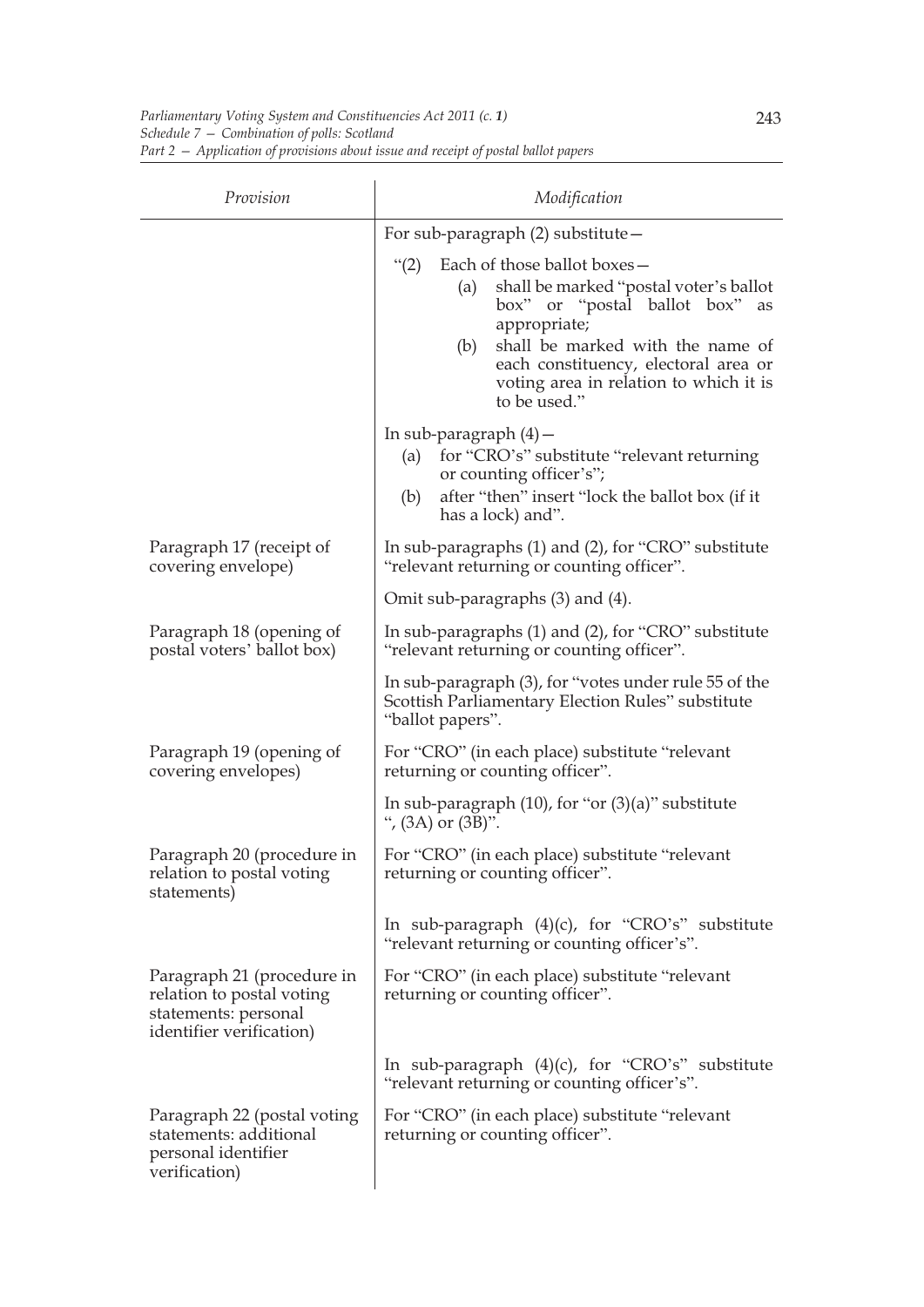| Provision                                                                            | Modification                                                                                                                                                                              |  |
|--------------------------------------------------------------------------------------|-------------------------------------------------------------------------------------------------------------------------------------------------------------------------------------------|--|
|                                                                                      | In sub-paragraphs $(3)(c)$ and $(5)$ , for "CRO's"<br>"relevant returning<br>substitute<br>counting<br>or<br>officer's".                                                                  |  |
|                                                                                      | In sub-paragraph (4), for "reseal the postal ballot<br>box" substitute "lock the postal ballot box (if it has a<br>lock), and reseal it,".                                                |  |
| Paragraph 23 (opening of<br>ballot paper envelopes)                                  | In sub-paragraph (1), for "CRO" substitute<br>"relevant returning or counting officer".                                                                                                   |  |
| Paragraph 24 (retrieval of<br>cancelled postal ballot<br>papers)                     | In sub-paragraphs $(1)$ and $(2)$ , for "returning<br>officer", and for "CRO", substitute "relevant"<br>returning or counting officer".                                                   |  |
|                                                                                      | In sub-paragraph $(2)(f)$ , for "votes under rule 55 of<br>the Scottish Parliamentary Election Rules"<br>substitute "ballot papers".                                                      |  |
|                                                                                      | In sub-paragraph $(3)$ –<br>for "CRO" substitute "relevant returning or<br>(a)<br>counting officer";<br>for "CRO's" substitute "relevant returning<br>(b)<br>or counting officer's".      |  |
| Paragraph 25 (lists of<br>rejected postal ballot papers)                             | In sub-paragraph (1), for "any election, the CRO"<br>substitute "the Scottish parliamentary election and<br>in respect of the referendum, the relevant returning<br>or counting officer". |  |
| Paragraph 26 (checking of<br>lists of rejected postal ballot<br>papers)              | For "CRO" (in each place) substitute "the relevant<br>returning or counting officer".                                                                                                     |  |
|                                                                                      | In sub-paragraph (3), at the end insert "or voting<br>area under rule 38 of the referendum rules".                                                                                        |  |
| Paragraph 27 (confirming<br>receipt of postal votes and<br>postal voting statements) | In sub-paragraphs (1) and (2), for "CRO" substitute<br>"the relevant returning or counting officer".                                                                                      |  |
| Paragraph 28 (sealing of<br>receptacles)                                             | In sub-paragraph (1), for "CRO" substitute "the<br>relevant returning or counting officer".                                                                                               |  |
| Paragraph 29 (abandoned<br>poll)                                                     | In sub-paragraph (2), for "election" substitute<br>"poll".                                                                                                                                |  |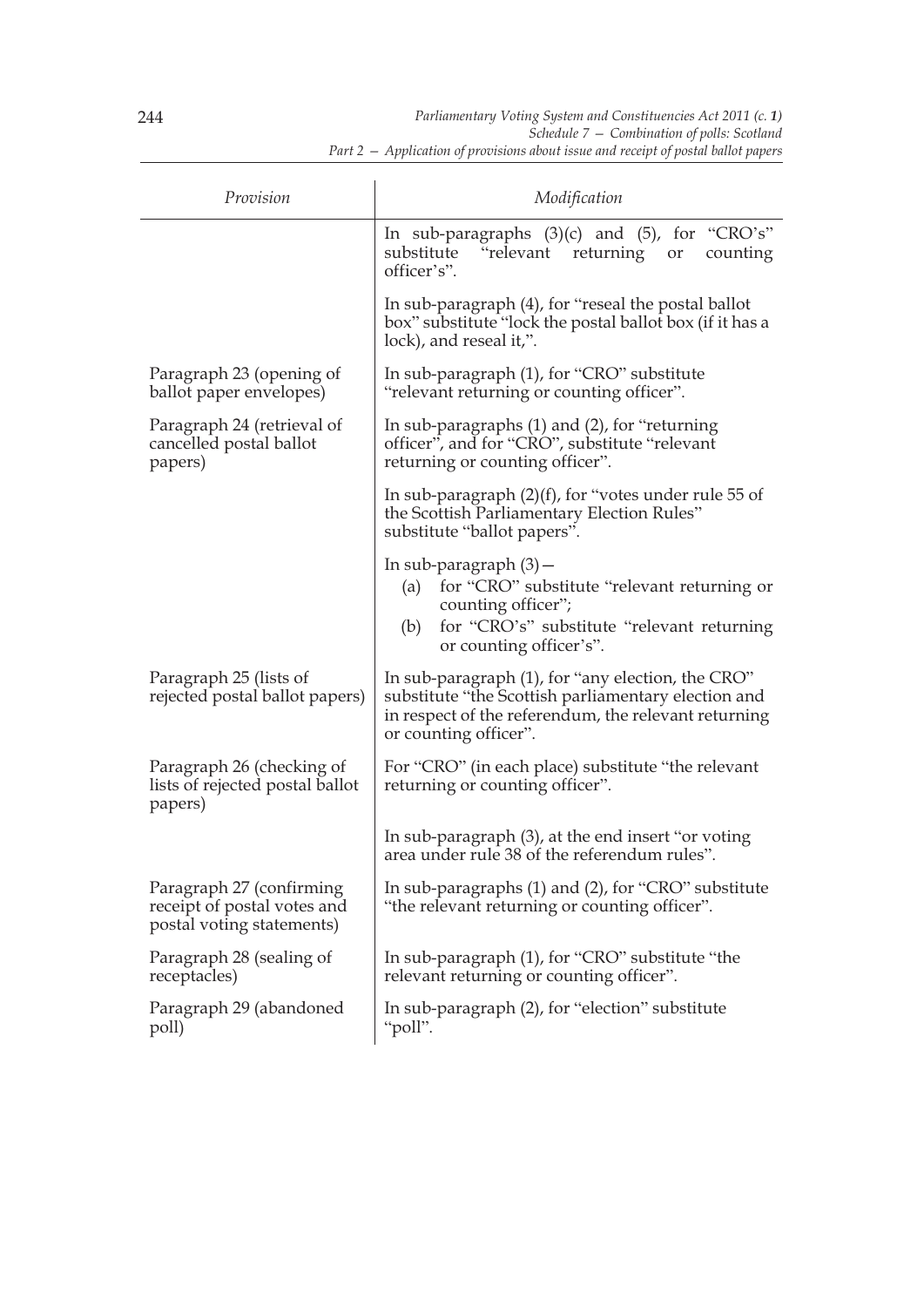| Provision                                              | Modification                                                                                                                                                                                                                                                                                                                                                                                                                                                                                                                                                                                                                                                                                                                                                                                                                                                                                                                                                                                                                                                                                                                                                                                                                                                                                                                                                   |  |
|--------------------------------------------------------|----------------------------------------------------------------------------------------------------------------------------------------------------------------------------------------------------------------------------------------------------------------------------------------------------------------------------------------------------------------------------------------------------------------------------------------------------------------------------------------------------------------------------------------------------------------------------------------------------------------------------------------------------------------------------------------------------------------------------------------------------------------------------------------------------------------------------------------------------------------------------------------------------------------------------------------------------------------------------------------------------------------------------------------------------------------------------------------------------------------------------------------------------------------------------------------------------------------------------------------------------------------------------------------------------------------------------------------------------------------|--|
| Paragraph 30 (forwarding or<br>retention of documents) | In sub-paragraph $(1)$ –<br>for the words before sub-paragraph<br>(a)<br>(a)<br>substitute "The<br>relevant returning<br>or<br>counting officer shall retain, together with<br>the documents mentioned in rule $69(1)$ of<br>the Scottish Parliamentary Election Rules<br>and rule 49 of the referendum rules";<br>(b)<br>in paragraph (a), for the words from "the<br>election to which" to the end substitute "the<br>election or referendum to which it relates<br>and the area to which it relates";<br>(c)<br>in paragraph (b), at the end insert "in<br>respect of the election, and a completed<br>statement in the form set out in Form 10 in<br>Part 3 of Schedule 7 to the Parliamentary<br>Voting System and Constituencies Act 2011<br>in respect of the referendum".<br>In sub-paragraph $(2)$ –<br>in paragraph (a), for "Rule $53(2)(g)$ of the<br>(a)<br>Scottish Parliamentary Election Rules"<br>substitute "paragraph 15A";<br>for "CRO" substitute "relevant returning or<br>(b)<br>counting officer".<br>In sub-paragraph $(3)$ , for "Rules 68, 69, 70 and 71 $(1)$<br>of the Scottish Parliamentary Elections Rules"<br>substitute "The rules specified in sub-paragraph<br>$(3A)$ ".<br>After sub-paragraph (3) insert –<br>"(3A) The rules are $-$<br>in a case where proceedings on the<br>(a)<br>issue and receipt of postal ballot |  |
|                                                        |                                                                                                                                                                                                                                                                                                                                                                                                                                                                                                                                                                                                                                                                                                                                                                                                                                                                                                                                                                                                                                                                                                                                                                                                                                                                                                                                                                |  |
|                                                        | papers are taken together by virtue<br>of paragraph 2-<br>rule 51 of the referendum<br>(i)<br>rules and rule 70 of the<br>Scottish<br>Parliamentary<br>Elections Rules, and<br>rule 52 of the referendum<br>(ii)<br>rules;                                                                                                                                                                                                                                                                                                                                                                                                                                                                                                                                                                                                                                                                                                                                                                                                                                                                                                                                                                                                                                                                                                                                     |  |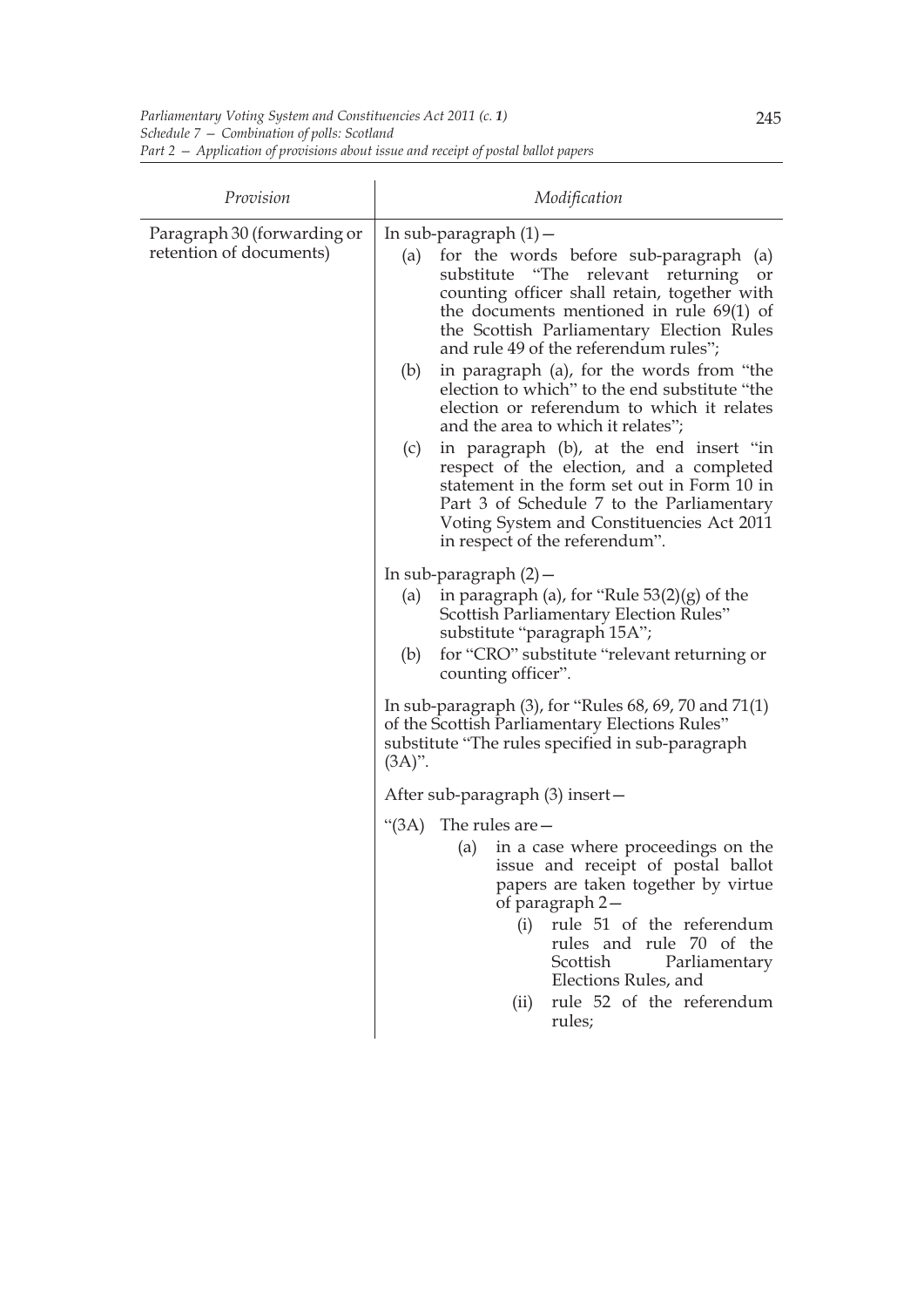| Parliamentary Voting System and Constituencies Act 2011 (c. 1)                       |
|--------------------------------------------------------------------------------------|
| Schedule $7$ – Combination of polls: Scotland                                        |
| Part $2$ – Application of provisions about issue and receipt of postal ballot papers |

| Provision               | Modification                                                                                                                                                                                                                                                                                                   |                                                                                                                                                                                                                 |
|-------------------------|----------------------------------------------------------------------------------------------------------------------------------------------------------------------------------------------------------------------------------------------------------------------------------------------------------------|-----------------------------------------------------------------------------------------------------------------------------------------------------------------------------------------------------------------|
|                         | (b)<br>(i)                                                                                                                                                                                                                                                                                                     | in any other case $-$<br>in relation to a document or<br>packet relating to the Scottish<br>parliamentary election, rules<br>68, 69, 70 and 71(1) of the<br>Scottish<br>Parliamentary<br><b>Election Rules:</b> |
|                         | (ii)                                                                                                                                                                                                                                                                                                           | in relation to a document or<br>packet relating to the<br>referendum, rules 50 and 51<br>of the referendum rules."                                                                                              |
|                         | In sub-paragraph (4), for "CRO" substitute<br>"relevant returning or counting officer".                                                                                                                                                                                                                        |                                                                                                                                                                                                                 |
| In the Appendix, form W | In a case where proceedings on the issue and<br>receipt of postal ballot papers are taken together by<br>virtue of paragraph 2 of Schedule 4 to the Scottish<br>Parliamentary Election Order, for "Returning<br>Officer" or "Constituency Returning Officer", in<br>each place, substitute "Counting Officer". |                                                                                                                                                                                                                 |

PART 3

FORMS REFERRED TO IN PARTS 1 AND 2

*Note* - The forms contained in this Part may be adapted so far as circumstances require.

Paragraphs 6(3) and 7(4)

FORM 1 - FORM OF CORRESPONDING NUMBER LIST (TO BE USED FOR COMBINED POLLS)

| <b>Ballot Paper Number</b><br>(identify the number<br>issued for the<br>referendum/election) | <b>Unique Identifying Mark</b> | <b>Elector Number</b> (to be<br>completed only in respect of<br>ballot papers issued to<br><i>postal</i> voters) |
|----------------------------------------------------------------------------------------------|--------------------------------|------------------------------------------------------------------------------------------------------------------|
|                                                                                              |                                |                                                                                                                  |
|                                                                                              |                                |                                                                                                                  |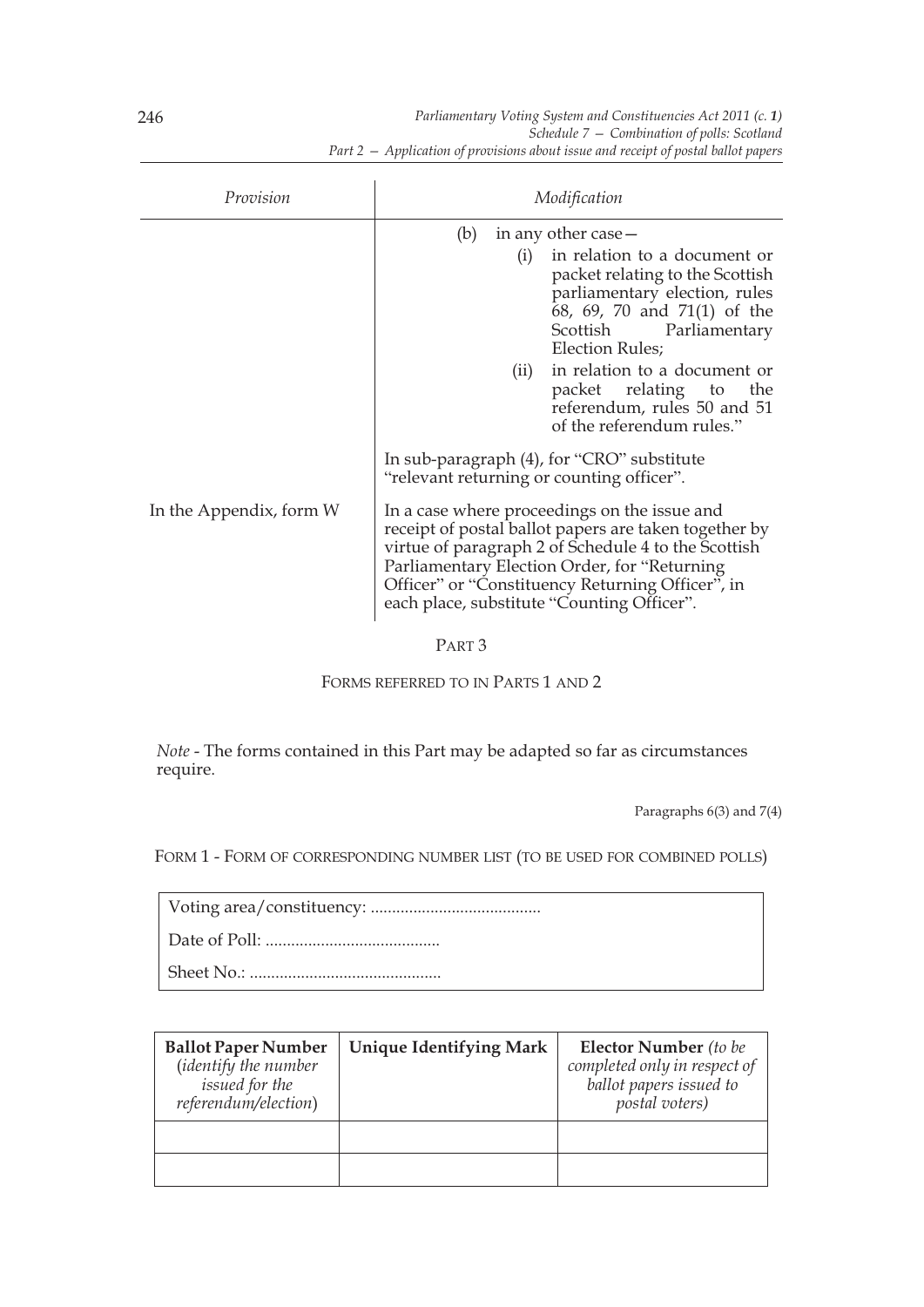Paragraph 10(3)

FORM 2 - FORM OF POSTAL VOTING STATEMENT (TO BE USED WHERE PROCEEDINGS ON ISSUE AND RECEIPT OF POSTAL BALLOT PAPERS COMBINED)

# **Postal Voting Statement**

\*Voter's name: ................................. Ballot paper nos. ............................

*\*Counting officer to insert name but omit where ballot papers sent to an anonymous elector*

[other identifying mark]

**You must provide your [# signature and] date of birth. If you do not, the postal voting statement will be invalid and your vote will not be counted.**

I AM THE PERSON THE BALLOT PAPERS NUMBERED ABOVE WERE SENT TO

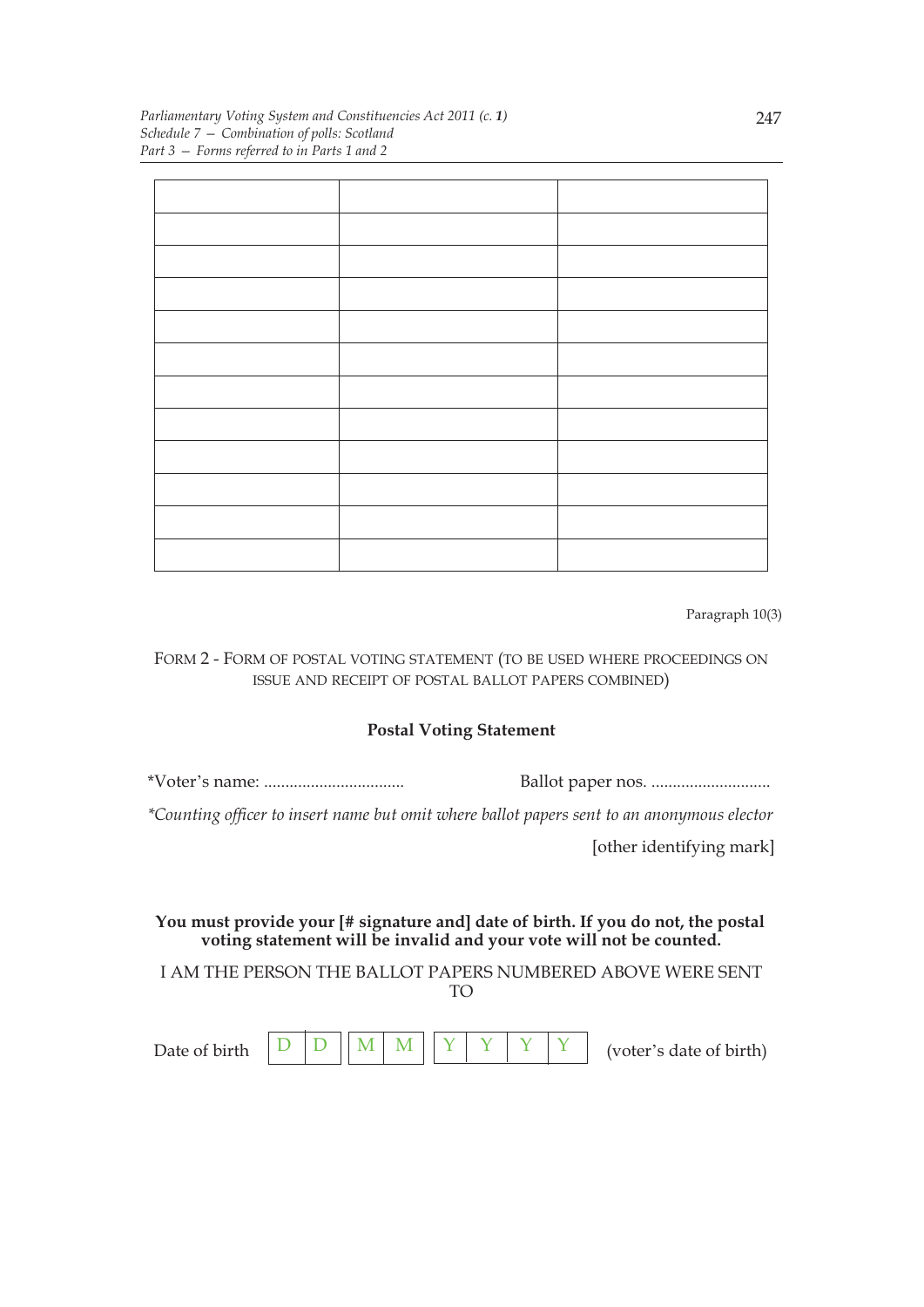#Signature

(voter's signature) IMPORTANT - Keep signature within border

*#(Counting officer to omit where a person has been granted a waiver)*

It is an offence to vote using a ballot paper that is not addressed to you.

# PLEASE READ INSTRUCTIONS TO THE VOTER

# Issued by the counting officer

# INSTRUCTIONS TO THE VOTER

### **Complete the ballot papers yourself and in private. If you need help, contact the counting officer's staff as shown below.**

# [contact details for assistance; include address as appropriate]

- **1.** You must provide your [#signature and] date of birth. If you do not, the postal voting statement will be invalid and your vote(s) will not be counted.
- **2.** When you are voting in the referendum on the voting system for United Kingdom parliamentary elections ([*insert colour of ballot paper*] ballot paper), mark a cross (X) in the box on the right hand side of the ballot paper opposite the answer you are voting for. Vote once only. Do not mark the ballot paper in any other way or your vote may not be counted.
- **3.** When you are voting in the Scottish Parliament election, you have two ballot papers (a constituency ballot paper coloured [*insert colour*] and a regional ballot paper coloured [*insert colour*]). Vote only once on each ballot paper. Vote by marking a cross (X) in the box opposite the name of the party or candidate you are voting for. Do not put any other marks on the ballot papers or your votes may not count.
- **4.** If you need help voting, the person helping you must not tell anyone how you voted.
- **5.** Put all the ballot papers in the small envelope marked **A** and seal it.
- **6.** Complete the postal voting statement by [#signing it, and] providing your date of birth.
- **7.** Then put the envelope marked **A** together with the postal voting statement in the larger envelope marked **B**. Return it straightaway.
- **8. After receiving this postal vote, you cannot vote in person at a polling station in the referendum or election.**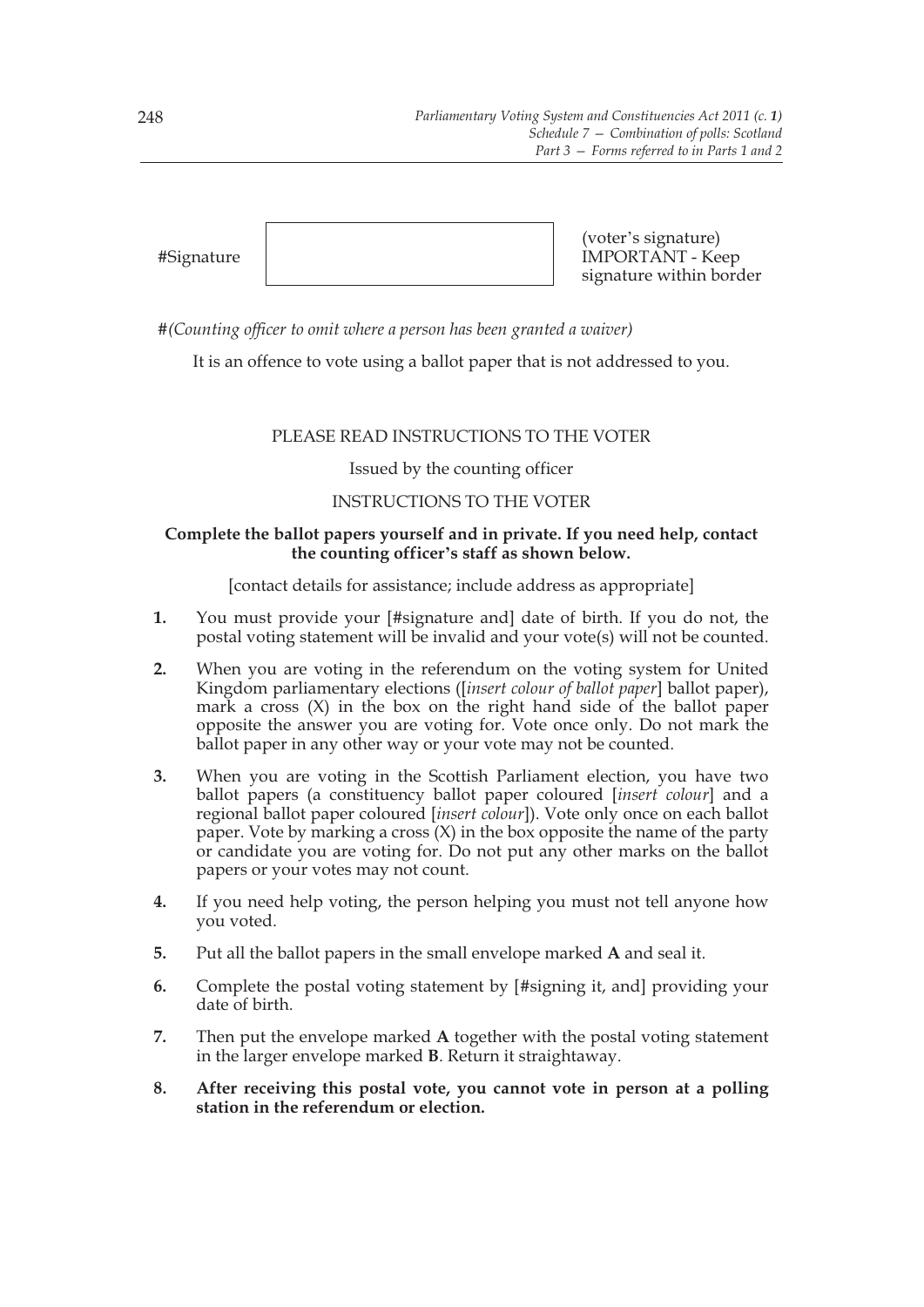- **9.** If you accidentally spoil any of your ballot papers, you can apply to the counting officer for replacements before 5 pm on [*day/date of poll*]. You must return all the ballot papers, the postal voting statement and the envelopes marked **A** and **B**. Make sure you contact the counting officer as soon as possible.
	- Your ballot papers and the postal voting statement must be received by the counting officer by 10 pm on [*day/date of poll*]. You can deliver your completed postal votes to any polling station in your voting area on polling day. **!**

It is an offence to vote using a ballot paper that is not addressed to you.

**It is illegal to vote more than once in the referendum (unless you are appointed as a proxy for another person).**

**It is illegal to vote more than once in the constituency poll at the election (unless you are appointed as a proxy for another person).**

**It is illegal to vote more than once in the regional poll at the election (unless you are appointed as a proxy for another person).**

*#(Counting officer to omit where a person has been granted a waiver)*

\**Delete as appropriate*

Paragraph 11(2)

FORM 3 - FORM OF POSTAL VOTING STATEMENT (TO BE USED FOR REFERENDUM WHERE PROCEEDINGS ON ISSUE AND RECEIPT OF POSTAL BALLOT PAPERS NOT COMBINED)

# **Postal Voting Statement**

\*Voter's name: ................................. Ballot paper no. ....................... (*insert colour*)

*\*(Counting officer to insert name but omit where ballot papers sent to an anonymous elector)*

[other identifying mark]

**You must provide your [# signature and] date of birth. If you do not, the postal voting statement will be invalid and your vote will not be counted.**

I AM THE PERSON THE BALLOT PAPER NUMBERED ABOVE WAS SENT TO

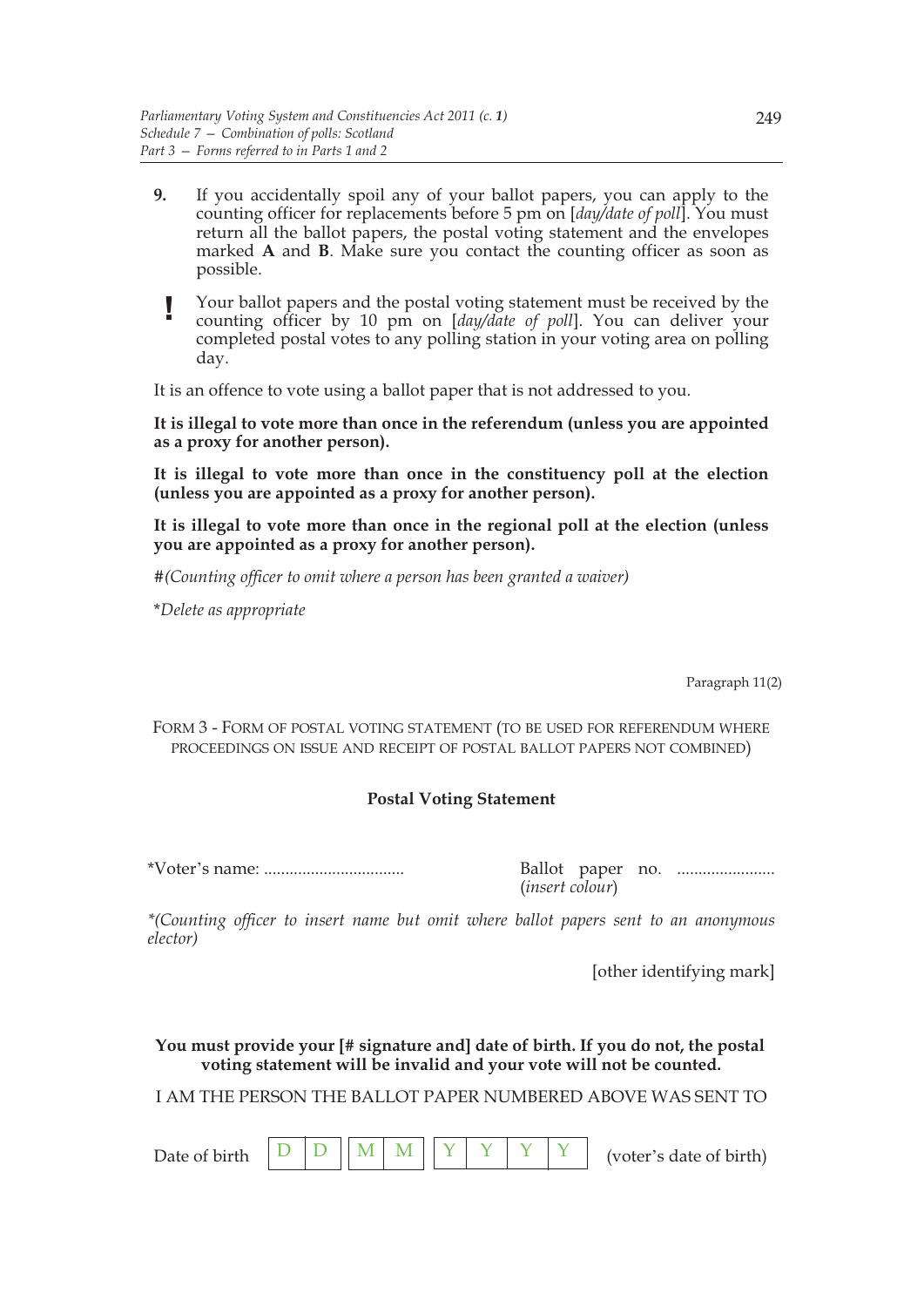#Signature (voter's signature) IMPORTANT - Keep signature within border

*#(Counting officer to omit where a person has been granted a waiver)*

It is an offence to vote using a ballot paper that is not addressed to you.

# PLEASE READ INSTRUCTIONS TO THE VOTER

Issued by the counting officer

# INSTRUCTIONS TO THE VOTER

### **Complete the ballot paper yourself and in private. If you need help, contact the counting officer's staff as shown below.**

# [contact details for assistance; include address as appropriate]

- **1.** You must provide your [#signature and] date of birth. You must do this even if you have already signed a postal voting statement in respect of the Scottish Parliament election which is to be held on the same day. If you do not, the postal voting statement will be invalid and your vote will not be counted.
- **2.** Vote once only. Do not mark the ballot paper in any other way or your vote may not be counted.
- **3.** Mark a cross (X) in the box on the right hand side of the ballot paper opposite the answer you are voting for.
- **4.** If you need help in voting, the person helping you must not tell anyone how you voted.
- **5.** Put the ballot paper in the small envelope marked **A** and seal it.
- **6.** Complete the postal voting statement by [#signing it, and] providing your date of birth.
- **7.** Then put the envelope marked **A** together with the postal voting statement in the larger envelope marked **B**. Return it straightaway.

### **8. After receiving this postal vote, you cannot vote in person at a polling station in this referendum.**

9. If you accidentally spoil your ballot paper, you can apply to the counting officer for a replacement before 5 pm on [*day/date of poll*]. You must return the spoilt ballot paper, the postal voting statement and the envelopes marked **A** and **B**. Make sure you contact the counting officer as soon as possible.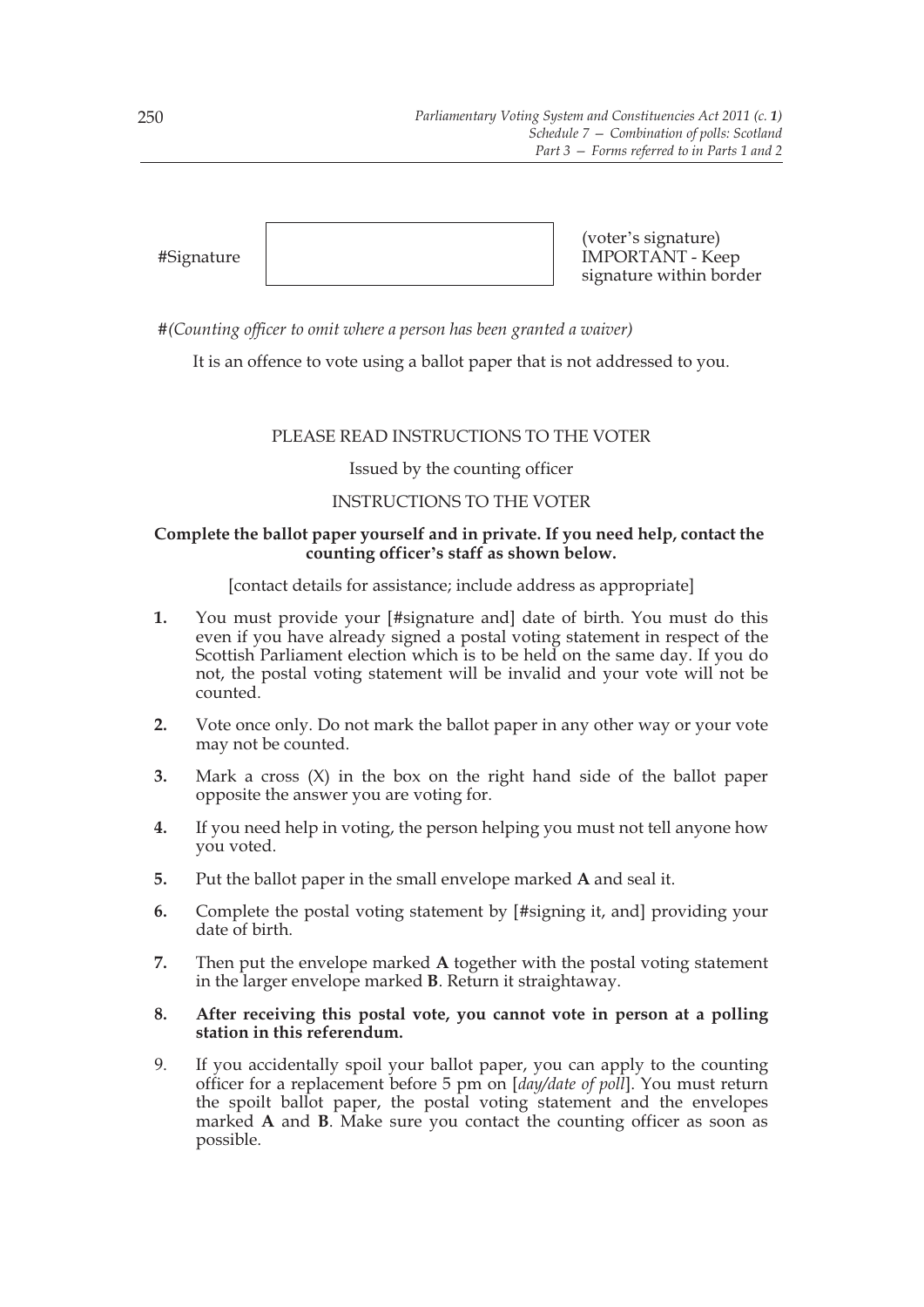Your ballot paper and the postal voting statement must be received by the counting officer by 10 pm on [*day/date of poll*]. You can deliver your completed postal vote to any polling station in your voting area on polling day. **!**

It is an offence to vote using a ballot paper that is not addressed to you.

### **It is illegal to vote more than once (unless you are appointed as a proxy for another person) in this referendum.**

*#(Counting officer to omit where a person has been granted a waiver)*

*\*Delete as appropriate*

Paragraph 11(4)

FORM 4 - FORM OF POSTAL VOTING STATEMENT (TO BE USED FOR SCOTTISH PARLIAMENTARY ELECTION WHERE PROCEEDINGS ON ISSUE AND RECEIPT OF POSTAL BALLOT PAPERS NOT COMBINED)

### **Scottish Parliamentary Election on 5 May 2011 Postal Voting Statement**

Voter's name\*: [Voter's name] Ballot Paper Nos: [Ballot Paper Nos]

Constituency/Region: [Constituency/Region]

[Other identifying mark]

### **Please read the accompanying 'Instructions to the Voter'**

For your votes to be counted you must provide your date of birth [and signature]\*\*. Please write clearly in black ink.

I am the person the ballot papers numbered above were sent to. (The ballot paper number can be found above and on the back of your ballot papers and you should check they match. If they do not please contact the Returning Officer.)

| Enter your <b>Date of Birth</b> |     |       |      |  |
|---------------------------------|-----|-------|------|--|
| in the boxes on the right       |     |       |      |  |
| e.g. 8 September 1961           |     |       |      |  |
| would be 08 09 1961             | Dav | Month | Year |  |
|                                 |     |       |      |  |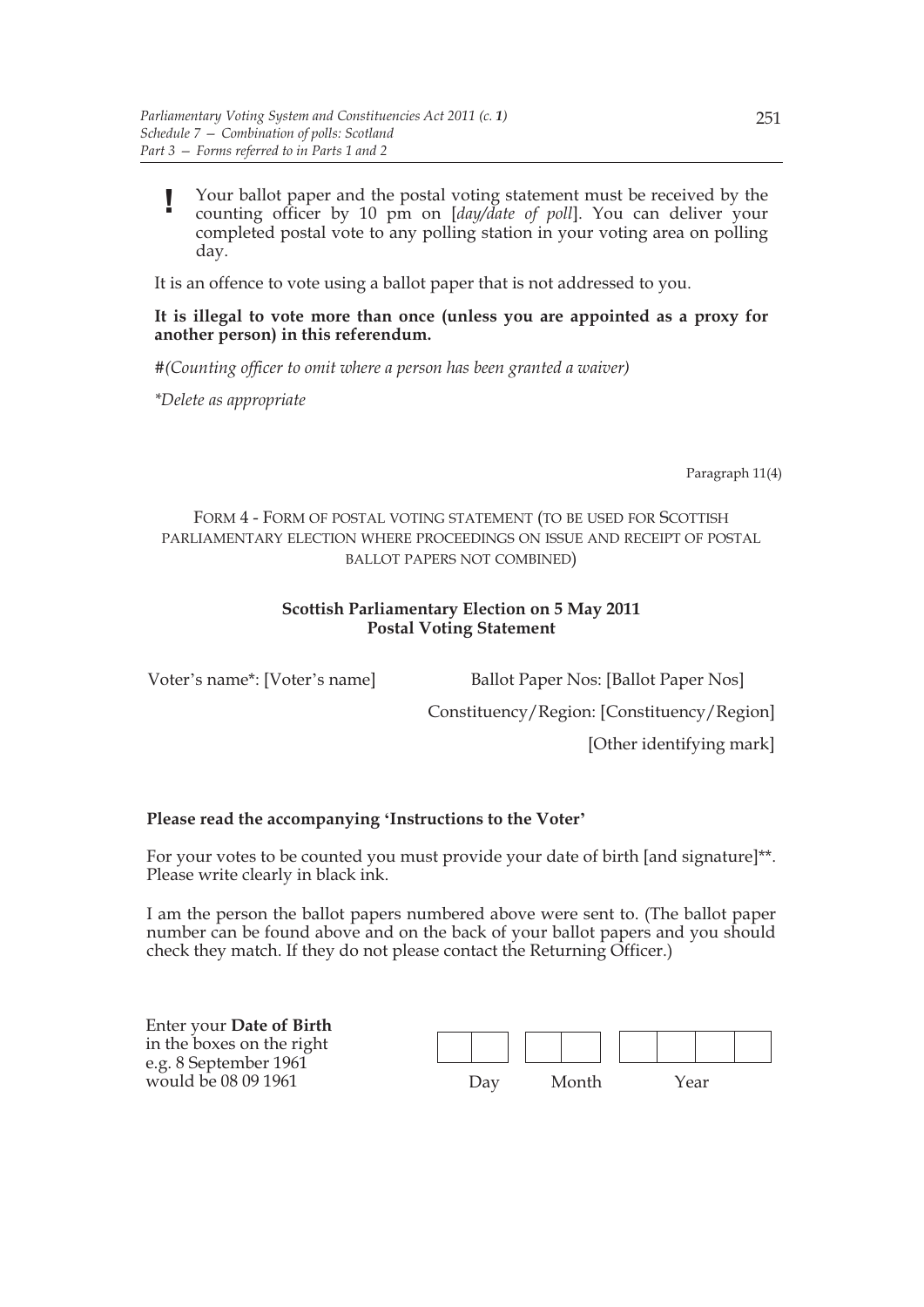**[Please sign your name inside the grey box on the right]\*\***



**Electoral fraud is a crime. You must not vote using a ballot paper that is not addressed to you or interfere with another voter's ballot paper.**

### ISSUED BY THE RETURNING OFFICER

### *Instructions to the Voter*

If you need help or require replacement documents please contact the Returning Officer at [insert contact details for assistance including address as appropriate].

### **After receiving this postal vote, you cannot vote in person at a polling station at this election. You must not vote more than once (unless you are appointed as a proxy for another elector) at the same election.**

This postal voting statement relates to the ballot papers for the Scottish parliamentary election only. You will receive your ballot papers and instructions for the referendum on the voting system for United Kingdom parliamentary elections separately. If you have not received them by [insert date], please contact the Returning Officer.

You must provide your [signature and]\*\* date of birth even if you have already signed a postal voting statement in respect of the referendum on the voting system for United Kingdom parliamentary elections which is to be held on the same day.

You have two ballot papers (a constituency ballot paper coloured [*insert colour*] and a regional ballot paper coloured [*insert colour*]). Please check that the ballot paper number on the back of each ballot paper matches the number at the top of the postal voting statement. If it does not match, contact the Returning Officer at the address above.

Your vote is personal—complete it yourself and in private. If you need help voting, the person helping you must not tell anyone how you voted.

For your votes to be counted you must provide your date of birth and signature\*\* on the postal voting statement. Please use black ink. Your date of birth and signature\*\* will be checked against the date of birth and signature\*\* you provided to the Electoral Registration Officer when you asked for a postal vote to ensure that you are the same person who applied for the postal vote.

The ballot papers and postal voting statement must be received by the Returning Officer by **10 pm** on [**day and date of poll**]. You can also deliver your completed postal vote to any polling station in this constituency on polling day up to 10 pm.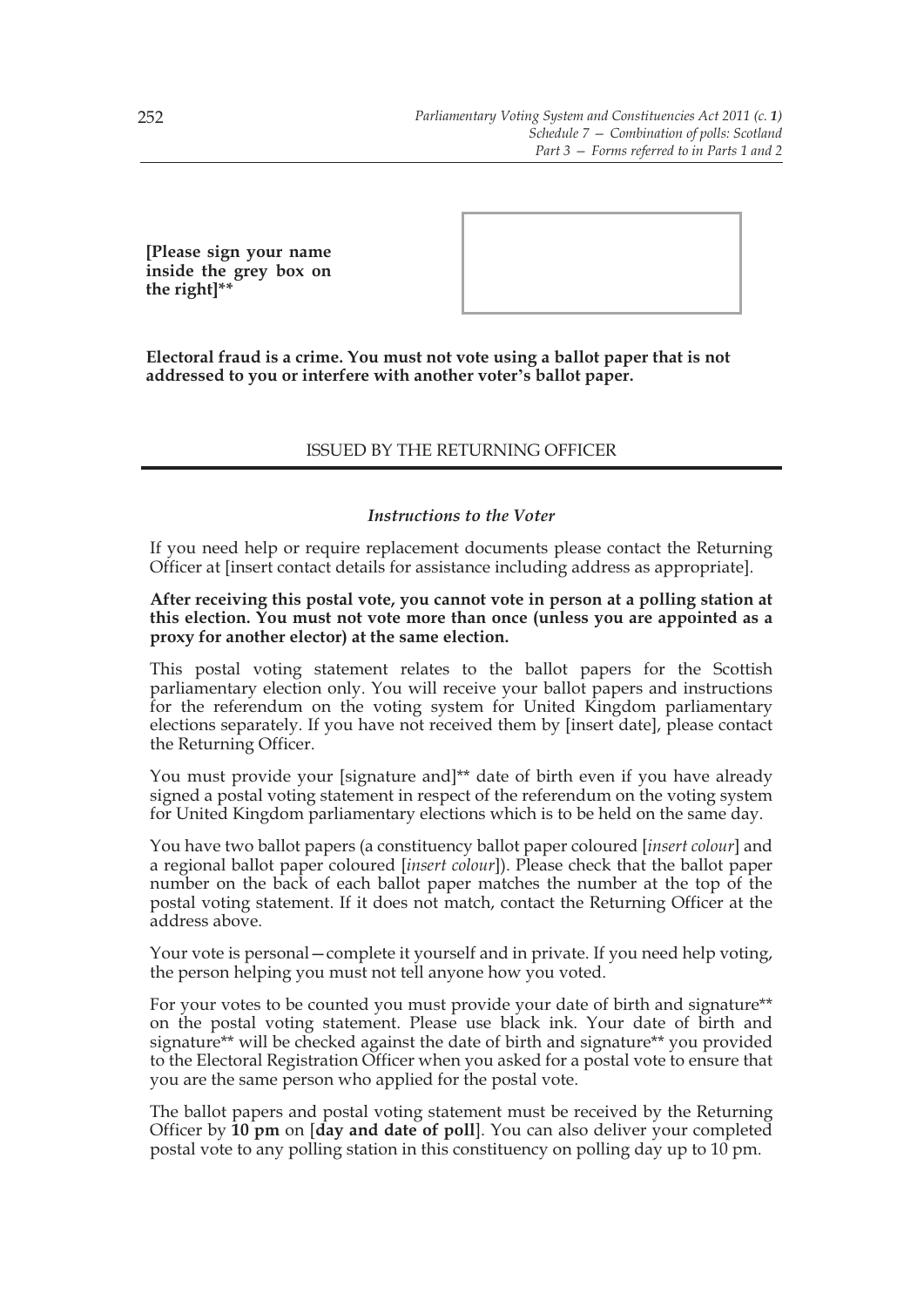# **How do I complete my postal vote?**

# **Step A—Completing your Ballot Papers**

- **1.** Vote only once on each ballot paper.
- **2.** Vote by marking a cross (X) in the box opposite the name of the candidate or party you are voting for.
- **3.** Do not mark the ballot papers in any other way or your votes many not count.
- **4.** Put the completed ballot papers in the envelope marked 'A' and seal it.

# **Step B—Completing your Postal Voting statement**

**5.** For your votes to be counted you must provide your **date of birth** and **signature**\*\*. Please use black ink. Put your **date of birth** in the boxes provided and **sign** in the grey box\*\*.

# **Step C—Before returning your Postal Vote**

- **6.** Check you have marked the ballot papers, put them in envelope 'A' and sealed the envelope.
- **7.** Check you have your **date of birth** and **signature\*\*** on the Postal Voting Statement.
- **8.** Put the envelope marked 'A' together with the Postal Voting Statement in the envelope marked 'B' and seal the envelope.
- **9.** Post it as soon as possible. If you delay posting your vote it may not be received by the Returning Officer in time to be counted.

If you accidentally spoil or lose your ballot papers, you can apply to the Returning Officer for replacements before 5 pm on [*insert day and date of poll*]. After 5pm on [*insert day and date of day before the date of poll*] replacement papers can only be issued if you apply in person to the Returning Officer. You must return the spoilt ballot papers, the postal voting statement, and the envelopes marked 'A' and 'B'. Make sure you contact the Returning Officer as soon as possible at the address above.

### **Direction for postal voting statement being sent to an anonymous elector**

*(This direction does not form part of the postal voting statement.)*

\**Returning Officer to omit name.*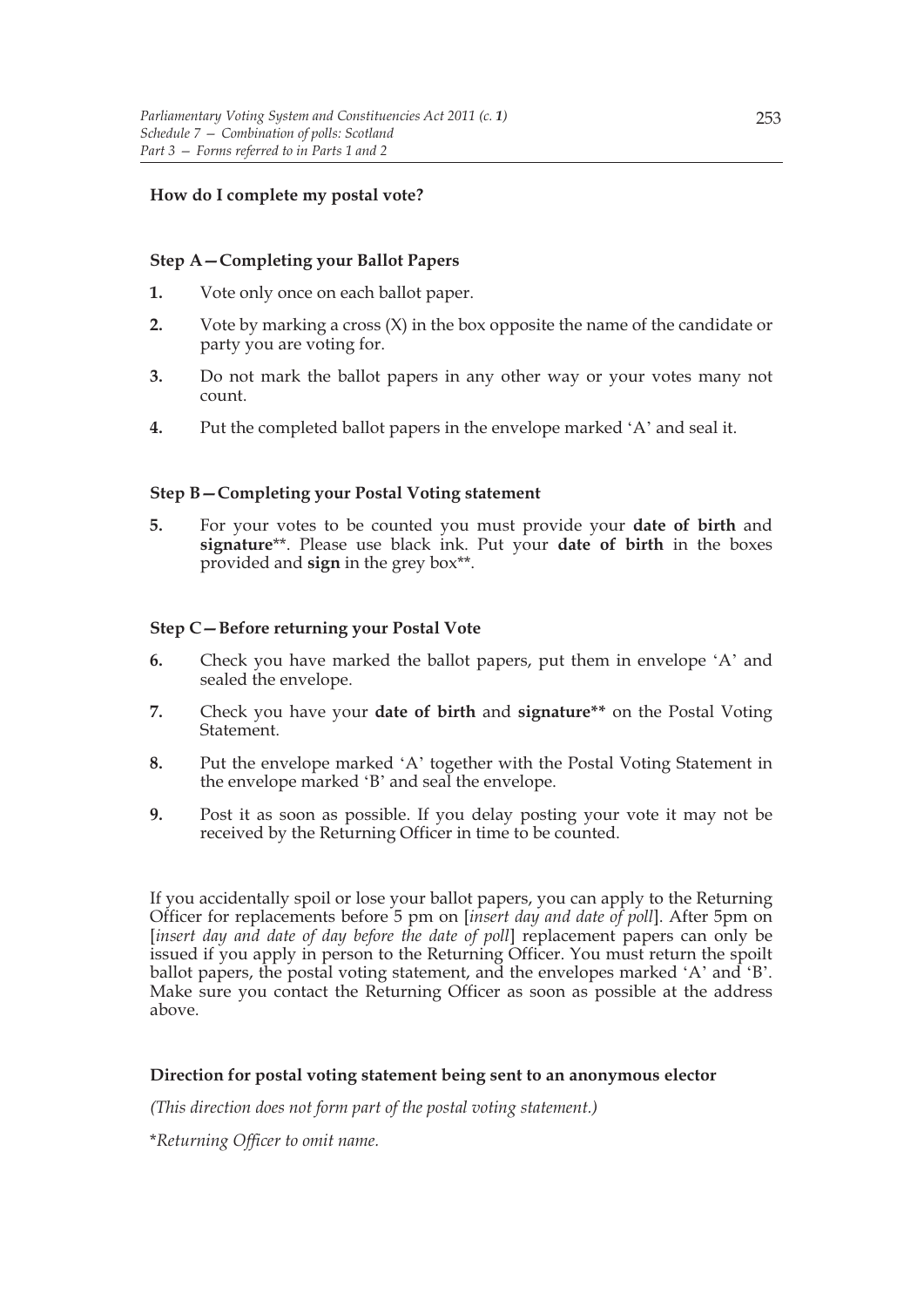# **Direction for postal voting statement being sent to an elector who has been granted a signature waiver**

(*This direction does not form part of the posting voting statement.)*

\*\**Returning Officer to omit grey signature box and references to signature.*

Paragraph 19(1)

# FORM 5 - FORM OF CORRESPONDING NUMBER LIST (TO BE USED IN POLLING STATIONS FOR COMBINED POLLS)

| <b>Ballot Paper Number</b> (identify the number issued for the referendum/<br>election) | <b>Elector Number</b> |
|-----------------------------------------------------------------------------------------|-----------------------|
|                                                                                         |                       |
|                                                                                         |                       |
|                                                                                         |                       |
|                                                                                         |                       |
|                                                                                         |                       |
|                                                                                         |                       |
|                                                                                         |                       |
|                                                                                         |                       |
|                                                                                         |                       |
|                                                                                         |                       |
|                                                                                         |                       |
|                                                                                         |                       |
|                                                                                         |                       |
|                                                                                         |                       |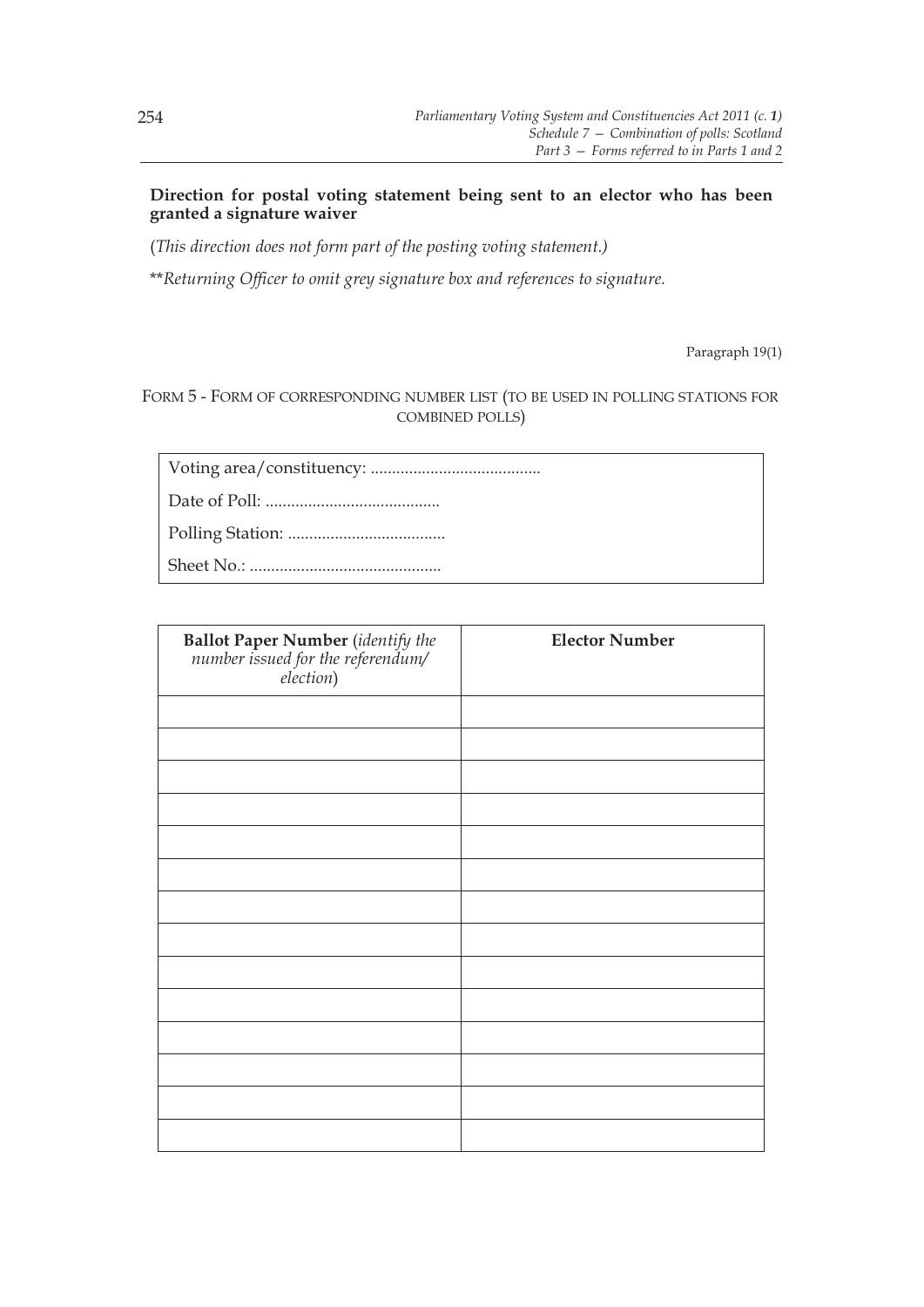### Paragraph 21(1)

# FORM 6 - GUIDANCE FOR VOTERS TO BE EXHIBITED OUTSIDE AND INSIDE EVERY POLLING **STATION**

- **1.** When you are given your ballot papers go to one of the compartments.
- **2.** On the [*insert colour*] referendum ballot paper, mark a cross (X) in the box on the right hand side of the ballot paper opposite the answer you are voting for.
- **3.** On the Scottish Parliament ballot papers, coloured [*insert colour or colours*], mark your choices with a cross (X) in the box on the right hand side of each ballot paper opposite the name of the candidate or party you are voting for. Put only one  $\hat{X}$  on each ballot paper.
- **4.** Vote once only in the referendum and on each ballot paper for the Scottish Parliament election. Put no other mark on the ballot paper, or your vote may not be counted.
- **5.** If by mistake you spoil a ballot paper, show it to the presiding officer and ask for another one.
- **6.** Fold each ballot paper in two. Show the presiding officer the number and other unique identifying mark on the back of the ballot paper, but do not let anyone see your vote. Put each ballot paper in the [appropriate]\* ballot box and leave the polling station.

\* Complete or omit as necessary.

Paragraph 22(1)

FORM 7 - GUIDANCE FOR VOTERS TO BE EXHIBITED IN EVERY POLLING STATION COMPARTMENT

### **REFERENDUM ON THE VOTING SYSTEM FOR UNITED KINGDOM PARLIAMENTARY ELECTIONS**

### Referendum ballot paper ([*insert colour*] ballot paper)

Votes cast in this poll will decide on the voting system for United Kingdom parliamentary elections.

- You have one vote on this paper.
- You should place a cross  $(X)$  in one box only.

# **SCOTTISH PARLIAMENT ELECTIONS**

Constituency ballot paper ([*insert colour*] ballot paper)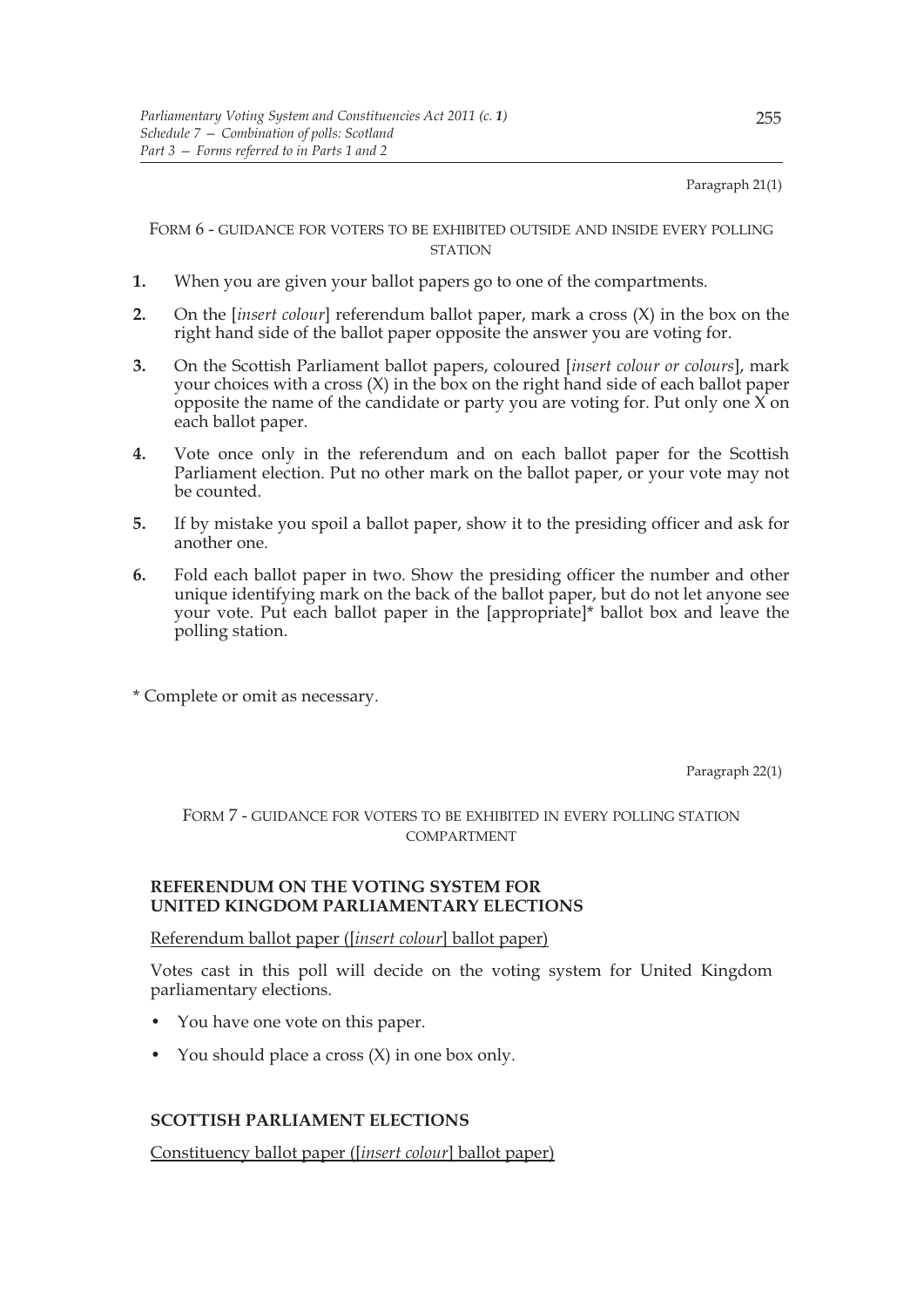Votes cast in this poll will decide the election of a member to represent your constituency in the Scottish Parliament.

- You have one vote on this paper.
- You should place a cross  $(X)$  in one box only.

### Regional ballot paper ([*insert colour*] ballot paper)

Votes cast in this poll will decide the allocation of the 7 additional seats in the Scottish Parliament for this region. You may use this vote [either]\* for a political party putting forward a list of candidates [or for an individual candidate not standing on a party list]\*.

- You have one vote on this paper.
- You should place a cross (X) in one box only.

# PUT NO OTHER MARKS ON THE BALLOT PAPERS OR YOUR VOTES MAY NOT BE COUNTED

\* *Omit as necessary.*

Paragraph 26(2)

### FORM 8 - FORM OF CERTIFICATE OF EMPLOYMENT

# **Referendum on the voting system for United Kingdom parliamentary elections**

*[insert name of voting area]*

I certify that (name) ..................... who is numbered ................... in the register of electors cannot reasonably be expected to go in person to the polling station allotted to him or her in the referendum on (*date of poll*) ..................... by reason of the particular circumstances of his or her employment on that date for a purpose connected with the referendum \*as a constable  $\dot{}/$  \*by me.

\*Delete whichever is inappropriate.

Signature .................................................

\*Counting officer / police officer (inspector or above)

Date ....................................

Note: The person named above is entitled to vote at any polling station in the voting area specified above on production and surrender of this certificate to the presiding officer.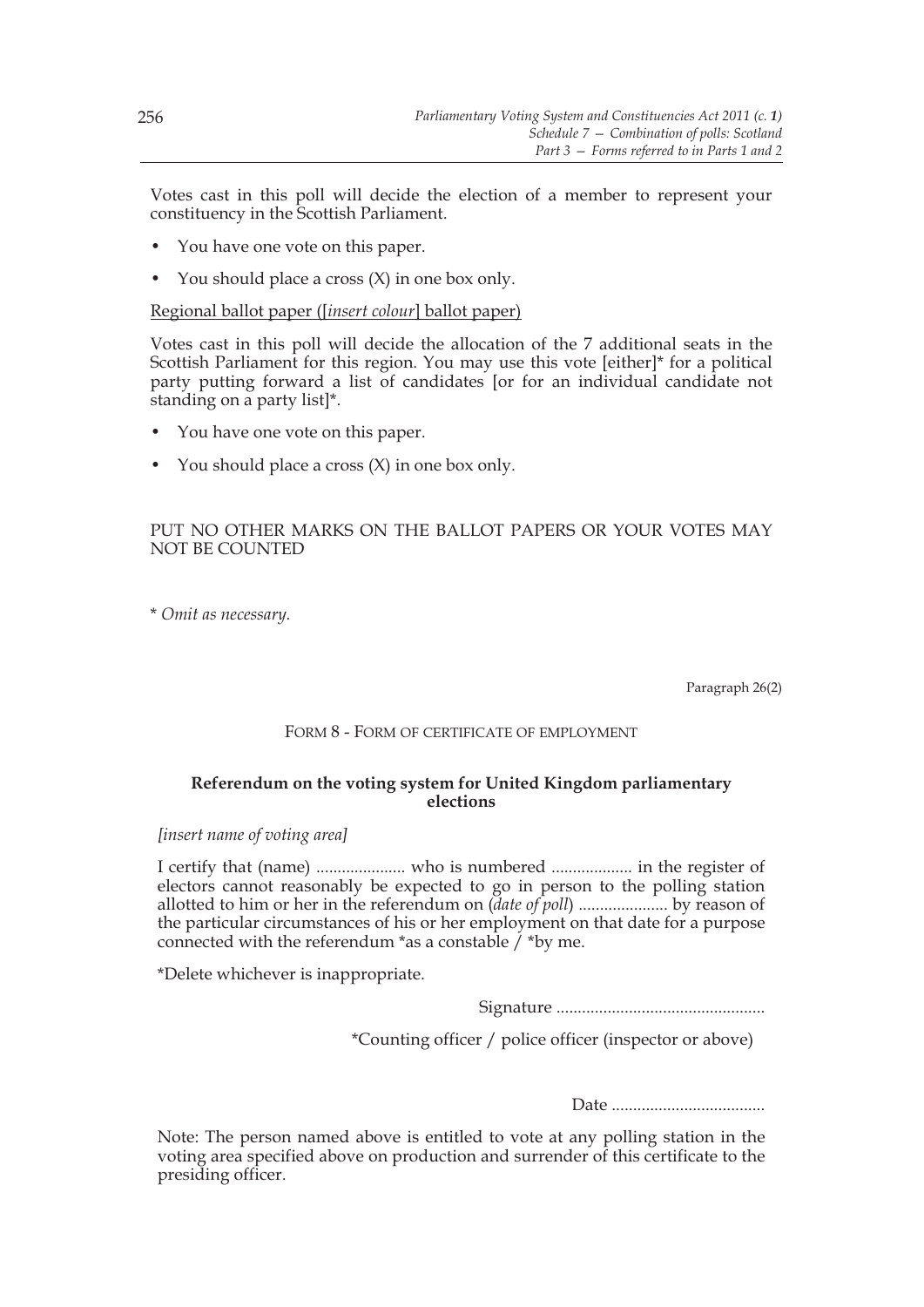# FORM 9 - FORM OF DECLARATION TO BE MADE BY THE COMPANION OF A VOTER WITH DISABILITIES

I, ................................................................................................... (name of companion)

of .................................................................................................. (address of companion)

having been requested to assist ..................................................... (name of voter)

[*in the case of a person with disabilities voting as proxy, add*

voting as proxy for ........................................................................ (name of elector)]

whose number on the register is .................................................. to record their vote at the [referendum]\* [and]\* [election(s)]\* being held in this [voting area]\* [/ constituency]\*

hereby declare that

- (a) [I am entitled to vote as an elector at the said [referendum]\* [and]\* [election]\*,]\*
- (b) [I am the #.................................. of the said voter and have attained the age of 18 years,]\* and
- (c) I have not previously assisted any voter with disabilities [except .......................... (name of other elector), of .......................... (address of other elector)], to vote at the [referendum]\* [or]\* [election]\*]\*.

#State the relationship of the companion to the voter.

\*Delete as appropriate.

(Signed) .......................................... (companion)

Date ................................................

I, the undersigned, being the presiding officer for the .............. polling station for .............. the [*insert name of voting area*] hereby certify that the above declaration, having been first read to the above-named declarant, was signed by the declarant in my presence.

(Signed)..........................................

Date ...............................................

Time ........................................ (am/pm)

NOTES: (1) If the person making the above declaration knowingly and wilfully makes therein a statement false in a material particular, he or she will be guilty of an offence.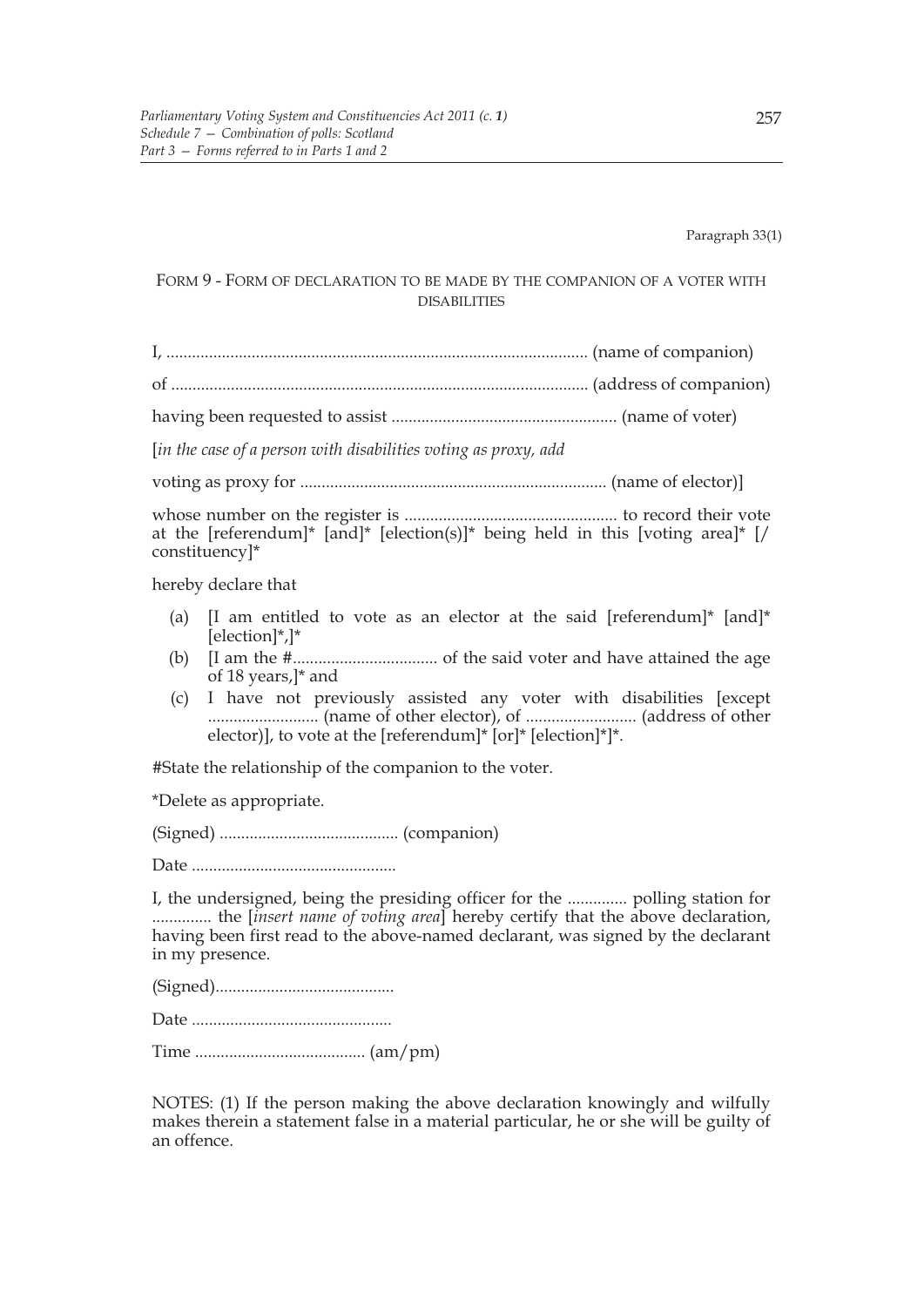(2) A voter with disabilities is a voter who has made a declaration that he or she is so incapacitated by blindness or other disability, or by an inability to read, as to be unable to vote without assistance.

Paragraph 58

### FORM 10 - STATEMENT AS TO POSTAL BALLOT PAPERS FOR THE REFERENDUM

| <b>REFERENDUM ON THE VOTING SYSTEM FOR</b><br>UNITED KINGDOM PARLIAMENTARY ELECTIONS<br>STATEMENT AS TO POSTAL BALLOT PAPERS |                                                                                                                                                                                                                      |  |  |  |                              |
|------------------------------------------------------------------------------------------------------------------------------|----------------------------------------------------------------------------------------------------------------------------------------------------------------------------------------------------------------------|--|--|--|------------------------------|
|                                                                                                                              | of<br>voting<br>Date of poll<br>Voting area<br>[Name<br>area]                                                                                                                                                        |  |  |  | [Date of poll]               |
| A                                                                                                                            | Issue of postal ballot papers                                                                                                                                                                                        |  |  |  | <b>Number</b><br>voting area |
| $\mathbf{1}$                                                                                                                 | Total number of postal ballot papers issued under<br>paragraphs 8(1), 13(3) and 14(6).                                                                                                                               |  |  |  |                              |
| B(1)                                                                                                                         | Number<br>Receipt and replacement of postal ballot papers<br>voting area                                                                                                                                             |  |  |  |                              |
| $\overline{2}$                                                                                                               | Number of postal ballot papers received by the counting<br>officer or at a polling station before the close of the poll<br>(excluding any returned either as undelivered or under<br>paragraph $13(2)$ or $14(3)$ ). |  |  |  |                              |
| 3                                                                                                                            | Number of covering envelopes received by the counting<br>officer after the close of the poll, excluding any returned<br>as undelivered.                                                                              |  |  |  |                              |
| 4                                                                                                                            | Number of postal ballot papers returned spoilt for<br>cancellation in time for another ballot paper to be issued<br>under paragraph 13(3).                                                                           |  |  |  |                              |
| 5                                                                                                                            | Number of postal ballot papers identified as lost or not<br>received in time for another ballot paper to be issued<br>under paragraph 14(6).                                                                         |  |  |  |                              |
| 6                                                                                                                            | Number of postal ballot papers cancelled and retrieved<br>in time for another ballot paper to be issued under<br>paragraph 14(6).                                                                                    |  |  |  |                              |
| 7                                                                                                                            | Number of postal ballot papers returned as spoilt too<br>late for another ballot paper to be issued under<br>paragraph 13(3).                                                                                        |  |  |  |                              |
| 8                                                                                                                            | Number of postal ballot papers identified as lost or not<br>received too late for another ballot paper to be issued<br>under paragraph 14(6).                                                                        |  |  |  |                              |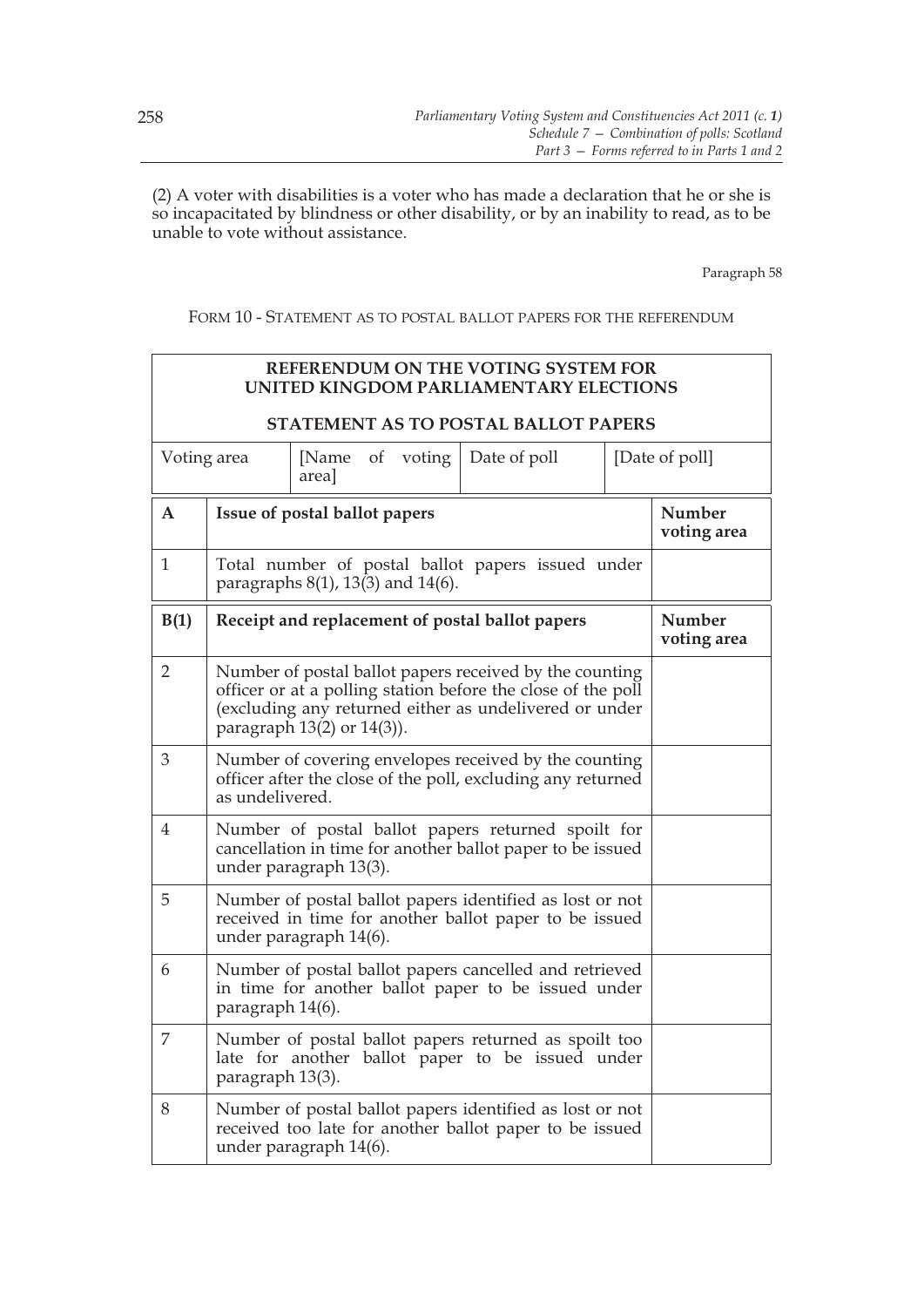| 9<br>Number of postal ballot papers received and cancelled<br>too late for another ballot paper to be issued under<br>paragraph 14(6).<br>10<br>Number of covering envelopes returned as undelivered<br>up to the date of this statement.<br>11<br>Total number of postal ballot papers returned (total of<br>lines $2$ to $10$ ).<br>12<br>Number of postal ballot papers which have been issued<br>but which have not been received by the counting officer<br>at the date of this statement. (This should be the total at<br>line 1 above minus the total at line 11 above.)<br><b>Number</b><br>B(2)<br>Receipt of postal ballot papers-Personal identifiers<br>(Cancellations under paragraph 13 (spoilt) or 14 (lost or<br>voting area<br>not received) should not be included in lines 14 to 17<br>below.)<br>13<br>Number of covering envelopes set aside for the<br>verification of personal identifiers on postal voting<br>statements in accordance with paragraph 19(2) or (7).<br>14<br>Number of postal voting statements not subject to<br>verification procedure rejected as not completed under<br>paragraph 20(3).<br>15<br>Number of postal voting statements subject<br>to<br>verification procedure rejected as not completed under<br>paragraph 21(3). |
|------------------------------------------------------------------------------------------------------------------------------------------------------------------------------------------------------------------------------------------------------------------------------------------------------------------------------------------------------------------------------------------------------------------------------------------------------------------------------------------------------------------------------------------------------------------------------------------------------------------------------------------------------------------------------------------------------------------------------------------------------------------------------------------------------------------------------------------------------------------------------------------------------------------------------------------------------------------------------------------------------------------------------------------------------------------------------------------------------------------------------------------------------------------------------------------------------------------------------------------------------------------------------|
|                                                                                                                                                                                                                                                                                                                                                                                                                                                                                                                                                                                                                                                                                                                                                                                                                                                                                                                                                                                                                                                                                                                                                                                                                                                                              |
|                                                                                                                                                                                                                                                                                                                                                                                                                                                                                                                                                                                                                                                                                                                                                                                                                                                                                                                                                                                                                                                                                                                                                                                                                                                                              |
|                                                                                                                                                                                                                                                                                                                                                                                                                                                                                                                                                                                                                                                                                                                                                                                                                                                                                                                                                                                                                                                                                                                                                                                                                                                                              |
|                                                                                                                                                                                                                                                                                                                                                                                                                                                                                                                                                                                                                                                                                                                                                                                                                                                                                                                                                                                                                                                                                                                                                                                                                                                                              |
|                                                                                                                                                                                                                                                                                                                                                                                                                                                                                                                                                                                                                                                                                                                                                                                                                                                                                                                                                                                                                                                                                                                                                                                                                                                                              |
|                                                                                                                                                                                                                                                                                                                                                                                                                                                                                                                                                                                                                                                                                                                                                                                                                                                                                                                                                                                                                                                                                                                                                                                                                                                                              |
|                                                                                                                                                                                                                                                                                                                                                                                                                                                                                                                                                                                                                                                                                                                                                                                                                                                                                                                                                                                                                                                                                                                                                                                                                                                                              |
|                                                                                                                                                                                                                                                                                                                                                                                                                                                                                                                                                                                                                                                                                                                                                                                                                                                                                                                                                                                                                                                                                                                                                                                                                                                                              |
| 16<br>Number of postal voting statements rejected following<br>verification procedures due to the personal identifiers on<br>the postal voting statement not matching those in the<br>personal identifiers record under paragraph 21(3).                                                                                                                                                                                                                                                                                                                                                                                                                                                                                                                                                                                                                                                                                                                                                                                                                                                                                                                                                                                                                                     |
| 17<br>Number of ballot papers rejected following verification<br>procedures due to the number on the postal voting<br>statement not matching the number on the ballot paper<br>under paragraph $21(5)$ to $(8)$ .                                                                                                                                                                                                                                                                                                                                                                                                                                                                                                                                                                                                                                                                                                                                                                                                                                                                                                                                                                                                                                                            |
| $\mathbf C$<br><b>Number</b><br><b>Count of Ballot Papers</b><br>voting area                                                                                                                                                                                                                                                                                                                                                                                                                                                                                                                                                                                                                                                                                                                                                                                                                                                                                                                                                                                                                                                                                                                                                                                                 |
| 18<br>Number of ballot papers returned by postal voters<br>which were included in the count of ballot papers.                                                                                                                                                                                                                                                                                                                                                                                                                                                                                                                                                                                                                                                                                                                                                                                                                                                                                                                                                                                                                                                                                                                                                                |
| 19<br>Number of cases in which a covering envelope or its<br>contents were marked "Rejected".                                                                                                                                                                                                                                                                                                                                                                                                                                                                                                                                                                                                                                                                                                                                                                                                                                                                                                                                                                                                                                                                                                                                                                                |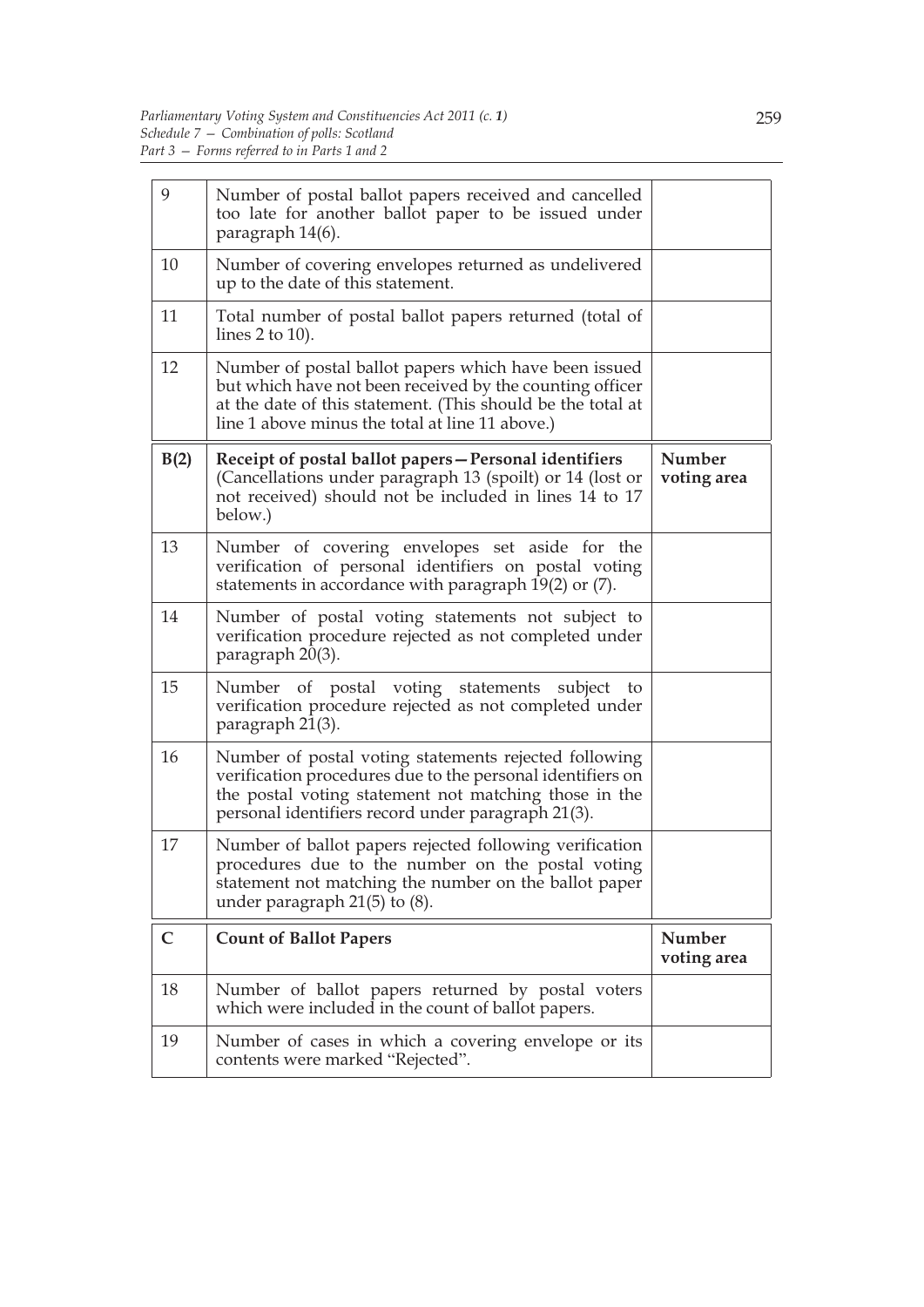Signed: ...........................................................

Counting officer

### **NOTES**

- 1. The references to paragraphs are to paragraphs of Schedule 4 to the Scottish Parliament (Elections etc.) Order 2010 as applied by the Parliamentary Voting System and Constituencies Act 2011.
- 2. The completed statement must be sent to the Secretary of State and to the Electoral Commission during a period of 6 days starting 10 days after the day of the poll.

### SCHEDULE 8 Section 4

## COMBINATION OF POLLS: NORTHERN IRELAND

#### PART 1

#### PROVISION ABOUT COMBINATION

#### GENERAL PROVISIONS

#### *Interpretation*

- 1 (1) An election the poll for which is, under section 4(4), to be taken together with the poll for the referendum is referred to in this Schedule as a "relevant election".
	- (2) The polls to be taken together are referred to in this Schedule as "combined polls".
- 2 In this Schedule—
	- "Assembly election" means an election to the Northern Ireland Assembly;
	- "Assembly Elections Rules" means the parliamentary elections rules as applied for the purposes of Assembly elections by Article 3(1) of, and Schedule 1 to, the Northern Ireland Assembly (Elections) Order 2001 (S.I. 2001/2599);
	- "Chief Electoral Officer" means the Chief Electoral Officer for Northern Ireland;
	- "counting agent" means a counting agent for the referendum or a counting agent for a relevant election (except where one or other is specified);
	- "local election" has the meaning given in section 130(1) of the Electoral Law Act (Northern Ireland) 1962;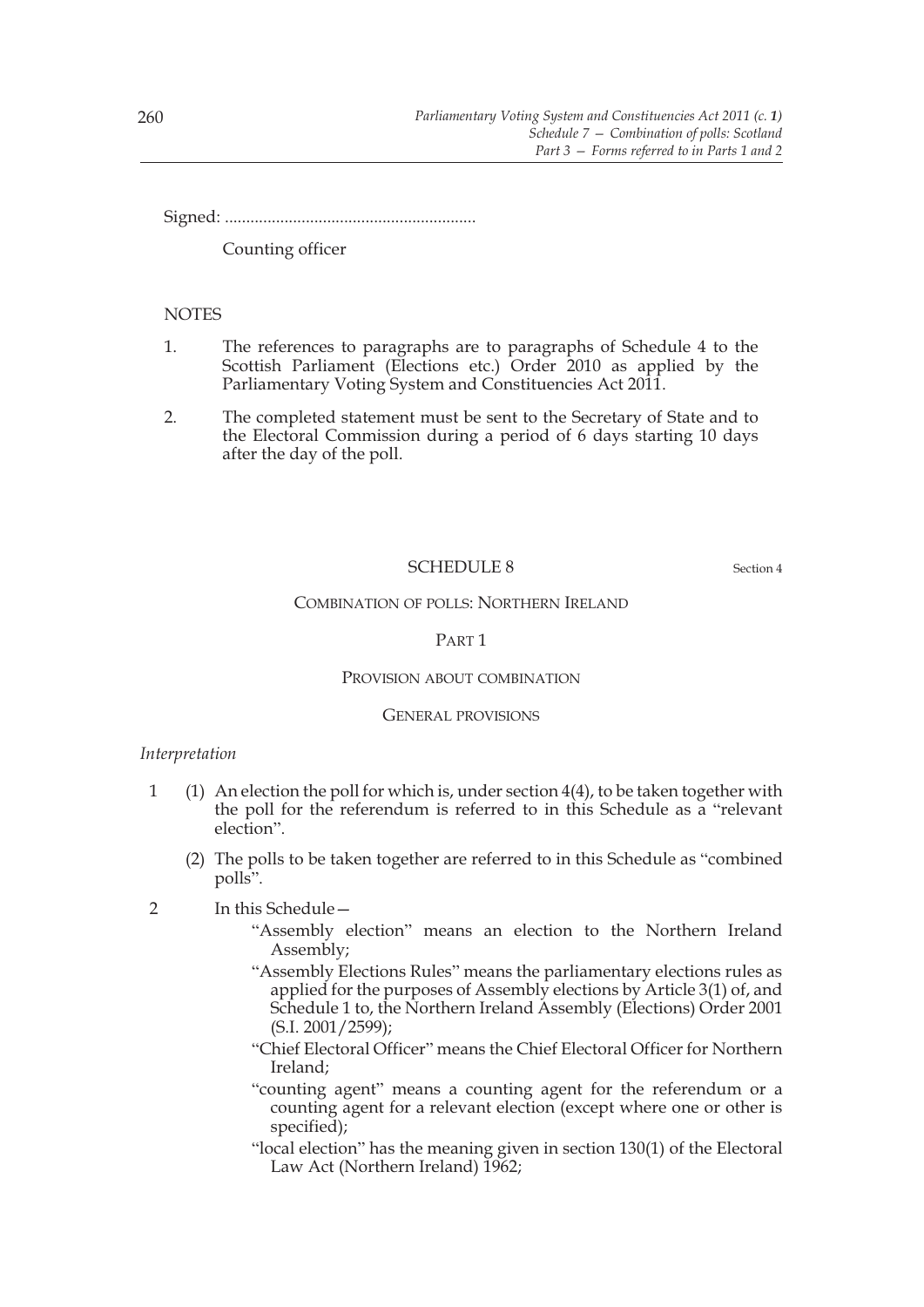"Local Elections Rules" means the rules set out in Schedule 5 to the Electoral Law Act (Northern Ireland) 1962.

# *Cost of combined polls*

3 The cost of taking the combined polls (excluding any cost solely attributable to the referendum or to a particular relevant election), and any cost attributable to their combination, is to be apportioned equally among them.

# *Publication of statement of persons nominated*

- 4 (1) The statement of persons nominated at the relevant elections must be published by not later than the 15th day before the date of the poll.
	- (2) The timetables set out in the following provisions are to be read with whatever modifications are necessary to give effect to sub-paragraph  $(1)$  -
		- (a) rule 1 of the Assembly Elections Rules;
		- (b) rule 1 of the Local Elections Rules.

# *Directions by Chief Counting Officer to Chief Electoral Officer*

- 5 (1) The reference in paragraph 5(5)(a) of Schedule 1 to a counting officer's functions includes (subject to sub-paragraph (5)) the functions of the Chief Electoral Officer that are conferred by—
	- (a) the relevant provisions of the Assembly Elections Rules;
	- (b) the relevant provisions of the Local Elections Rules;
	- (c) Part 5 of the Representation of the People (Northern Ireland) Regulations 2008 (S.I. 2008/1741) or Part 3 of Schedule 2 to the Local Elections (Northern Ireland) Order 1985 (S.I. 1985/454) (issue and receipt of postal ballot papers);
	- (d) paragraph  $33(1)$ ,  $(2)(b)$  and  $(6)$  below.
	- (2) The reference in paragraph  $5(5)(c)$  of that Schedule to information that a counting officer has or is entitled to have includes information that the Chief Electoral Officer has, or is entitled to have, by virtue of exercising those functions.
	- (3) The relevant provisions of the Assembly Elections Rules are—
		- (a) rule 19A (corresponding number list);
		- (b) rule 23(2) (notice of situation of polling stations etc);
		- (c) rule 24 (postal ballot papers);
		- (d) rule 25 (provision of polling stations);
		- (e) in rule 26 (appointment of presiding officers and clerks), paragraph (1) to the extent that it concerns the appointment of presiding officers and clerks to assist them, and paragraph (2);
		- (f) rule 29 (equipment of polling stations);
		- (g) rule 31(a) (notification of requirement of secrecy at polling stations);
		- (h) rule 31A (return of postal ballot papers);
		- (i) rule 32(3) (certificate as to employment);
		- (j) rule 33(2)(b) (authorisation to remove person from polling station).
	- (4) The relevant provisions of the Local Elections Rules are—
		- (a) rule 16A (corresponding number list);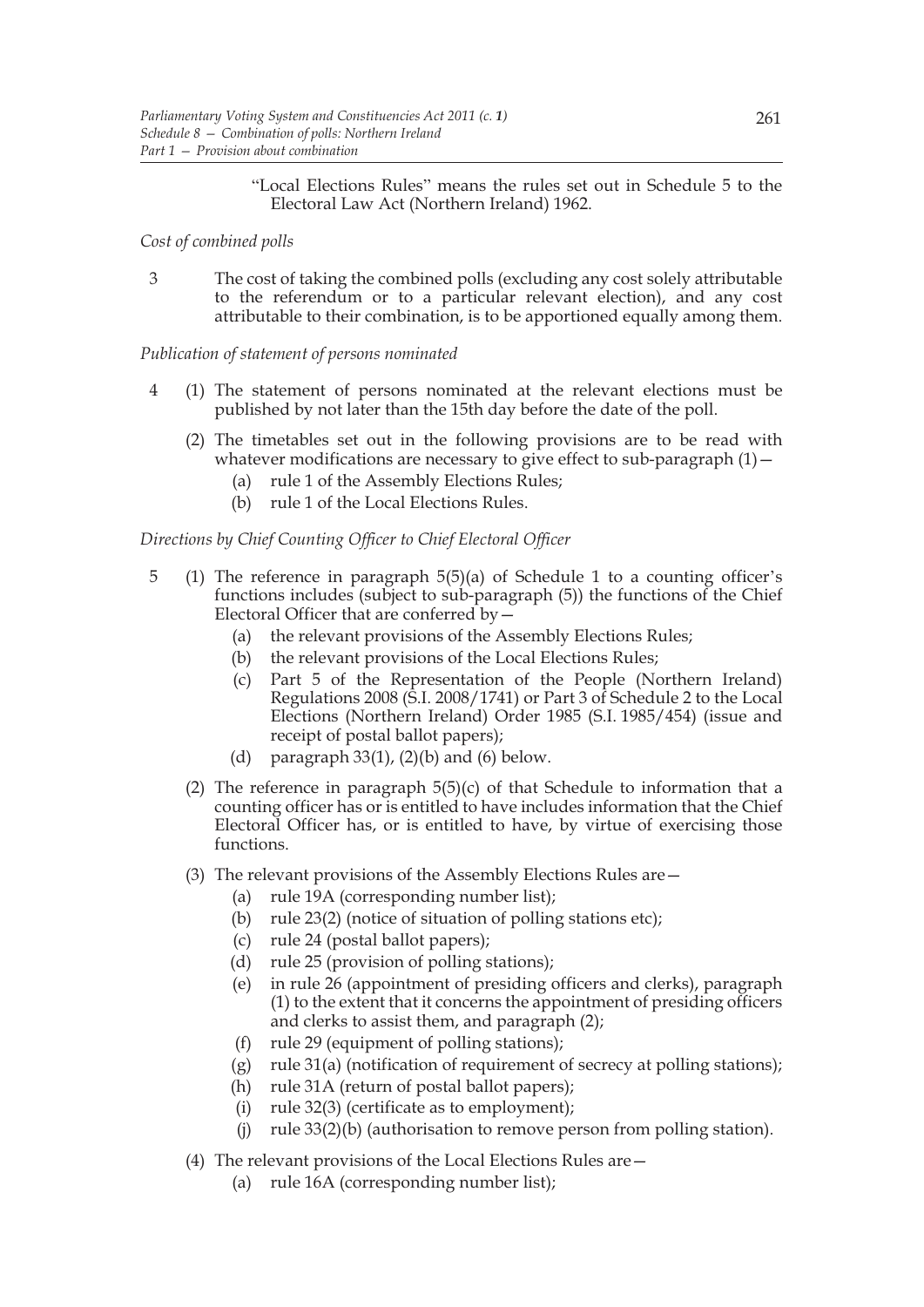- (b) rule 20(2) (notice of situation of polling stations etc);
- (c) rule 21 (postal ballot papers);
- (d) rule 22 (provision of polling stations);
- (e) in rule 23 (appointment of presiding officers and clerks), paragraph (1) to the extent that it concerns the appointment of presiding officers and clerks to assist them, and paragraph (2);
- (f) rule 26 (equipment of polling stations);
- (g) rule 28(a) (notification of requirement of secrecy at polling stations);
- (h) rule 29(3) (certificate as to employment);
- (i) rule 30(2)(b) (authorisation to remove person from polling station).
- (5) Functions of the Chief Electoral Officer conferred by—
	- (a) a provision referred to in sub-paragraph  $(1)(c)$ ,  $(3)(c)$  or  $(h)$  or  $(4)(c)$ ,
	- (b) rule 19A of the Assembly Elections Rules to the extent that it relates to ballot papers issued in pursuance of rule 24(1) of those rules,
	- (c) rule 16A of the Local Elections Rules to the extent that it relates to ballot papers issued in pursuance of rule 21(1) of those rules, or
	- (d) paragraph 33(2)(b) below,

fall within sub-paragraph (1) only where the Chief Electoral Officer decides that the proceedings on the issue and receipt of postal ballot papers in respect of the referendum and the relevant elections are to be taken together.

(6) The Chief Electoral Officer may not decide that the proceedings on the issue and receipt of postal ballot papers in respect of the referendum and the relevant elections are to be taken together unless the Chief Counting Officer agrees.

### *Forms*

6 Forms 2 to 5, 7 and 8 in Part 3 of this Schedule are "relevant forms" for the purposes of rule 10 of the referendum rules.

ACTION TO BE TAKEN BEFORE POLL

### *Corresponding number lists*

- 7 (1) This paragraph applies where the Chief Electoral Officer decides that the proceedings on the issue and receipt of postal ballot papers in respect of the referendum and the relevant elections are to be taken together.
	- (2) If the Chief Electoral Officer thinks fit, the lists to be prepared under the following provisions may be combined in the form set out in Form 1 in Part 3 of this Schedule—
		- (a) rule 6 of the referendum rules;
		- (b) rule 19A of the Assembly Elections Rules;
		- (c) rule 16A of the Local Elections Rules.
	- (3) In that case, this paragraph applies instead of  $-$ 
		- (a) rule 6(2) of the referendum rules;
		- (b) rule 19A(2) of the Assembly Elections Rules;
		- (c) rule 16A(2) of the Local Elections Rules.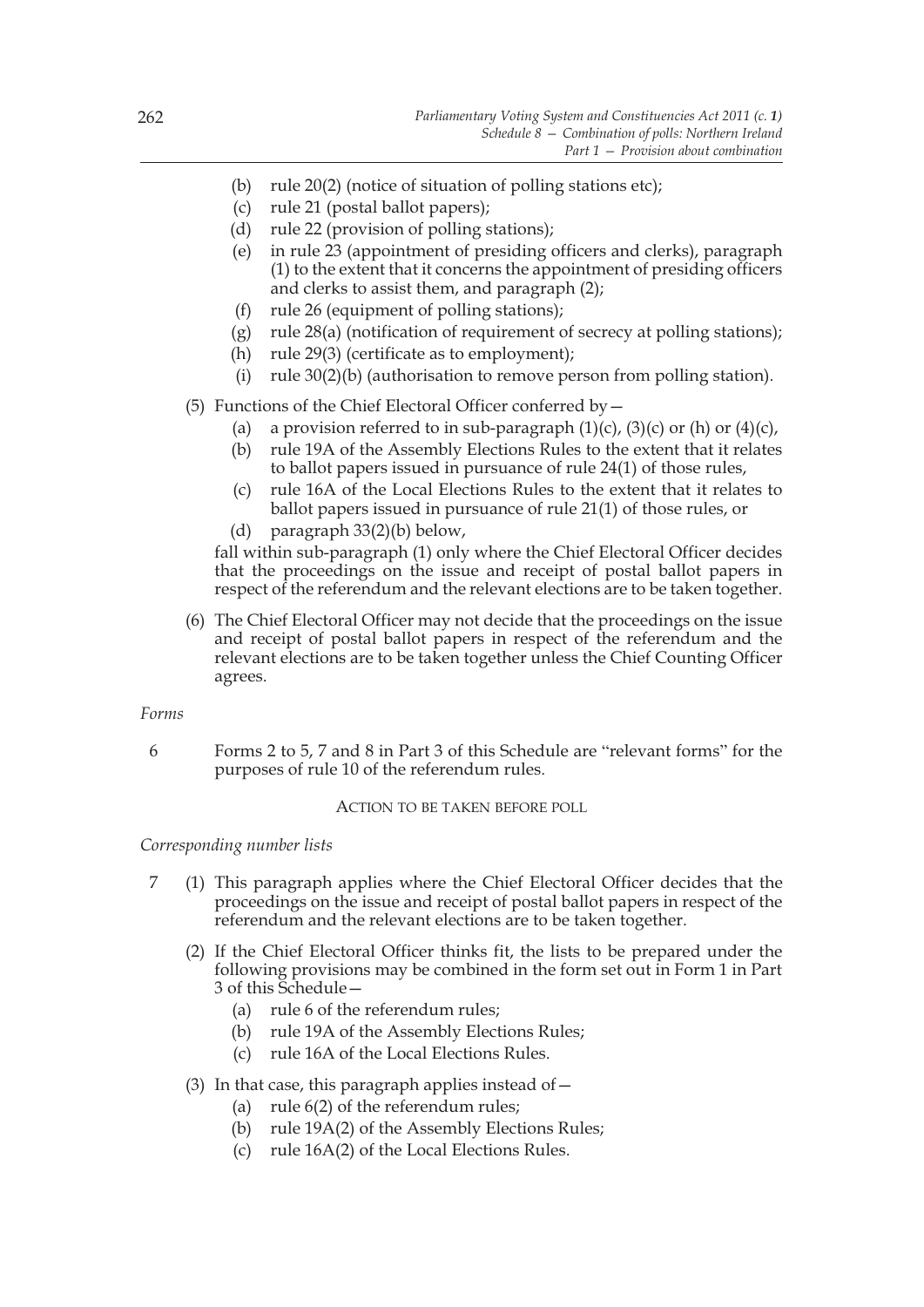- 8 (1) This paragraph applies where the Chief Electoral Officer decides that the proceedings on the issue and receipt of postal ballot papers in respect of the referendum and the relevant elections are not to be taken together.
	- (2) If the Chief Electoral Officer thinks fit, the officer may prepare a single list containing the numbers and other unique identifying marks of all of the ballot papers to be provided to presiding officers in pursuance of the following provisions—
		- (a) rule 17(1) of the referendum rules;
		- (b) rule 29(1) of the Assembly Elections Rules;
		- (c) rule 26(1) of the Local Elections Rules.
	- (3) The list must be in the form set out in Form 1 in Part 3 of this Schedule.
	- (4) If a list is prepared in relation to ballot papers under this paragraph, the list prepared under the following provisions must not include details relating to those ballot papers—
		- (a) rule 6 of the referendum rules;
		- (b) rule 19A of the Assembly Elections Rules;
		- (c) rule 16A of the Local Elections Rules.
	- (5) A reference in an enactment to a list prepared under a provision mentioned in sub-paragraph (4) has effect, in so far as it relates to ballot papers to be provided in pursuance of the provisions mentioned in sub-paragraph (2), as a reference to the list prepared under this paragraph.

### *Notice of polling stations*

- 9 (1) The notice given under rule 11(3) of the referendum rules must—
	- (a) state that the poll for the referendum is to be taken together with the poll for the relevant elections, and
	- (b) specify the constituency or district council for which each relevant election is to be held.
	- (2) The notice given under rule 23(2) of the Assembly Elections Rules must—
		- (a) state that the poll for the Assembly election is to be taken together with the poll for the referendum, and
		- (b) state that the poll for the Assembly election is to be taken together with the poll for a local election, specifying the relevant district council.
	- (3) The notice given under rule 20(2) of the Local Elections Rules must—
		- (a) state that the poll for the local election is to be taken together with the poll for the referendum, and
		- (b) state that the poll for the local election is to be taken together with the poll for an Assembly election, specifying the relevant constituency.

### *Declarations of identity*

10 (1) This paragraph applies where the Chief Electoral Officer decides that the proceedings on the issue and receipt of postal ballot papers in respect of the referendum and the relevant elections are to be taken together.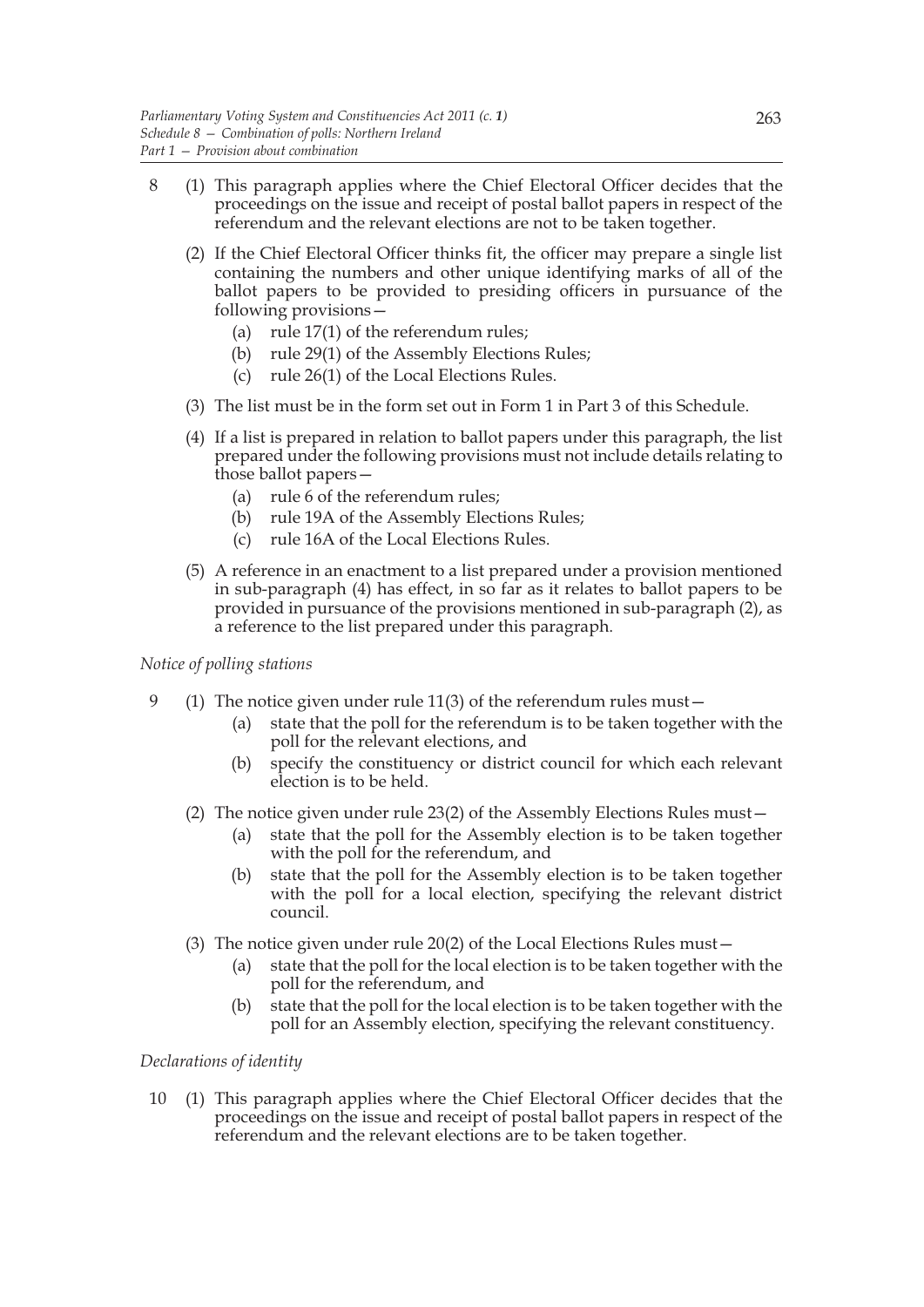- (2) The declaration of identity to be issued to those entitled to vote by post in the referendum and in the relevant elections must be in the form set out in Form 2 in Part 3 of this Schedule.
- (3) Where that form is used, this paragraph applies instead of any requirement in the following provisions for a declaration of identity to be in a particular form.
- (4) The provisions are—
	- (a) rule  $12(1)(c)$  of the referendum rules;
	- (b) rule 24(1)(c) of the Assembly Elections Rules;
	- (c) rule 21(1) of the Local Elections Rules.
- 11 (1) This paragraph applies where the Chief Electoral Officer decides that the proceedings on the issue and receipt of postal ballot papers in respect of the referendum and the relevant elections are not to be taken together.
	- (2) The declaration of identity to be issued to those entitled to vote by post in the referendum must be in the form set out in Form 3 in Part 3 of this Schedule.
	- (3) Sub-paragraph (2) applies instead of the requirement in rule  $12(1)(c)$  of the referendum rules for a declaration of identity to be in a particular form.
	- (4) The declaration of identity to be used by those entitled to vote by post in the Assembly election must be in the form set out in Form 4 in Part 3 of this Schedule.
	- (5) Sub-paragraph (4) applies instead of the requirement in rule 24(1) of the Assembly Elections Rules for a declaration of identity to be in a particular form.
	- (6) The declaration of identity to be used by those entitled to vote by post in the local election must be in the form set out in Form 5 in Part 3 of this Schedule.
	- (7) Sub-paragraph (6) applies instead of the requirement in rule 21(1) of the Local Elections Rules for a declaration of identity to be in a particular form.

### *Colour of ballot papers*

12 The ballot papers used for the referendum and for each relevant election must be of a different colour.

### *Polling stations*

13 The referendum polling stations are to be used for the combined polls.

### *Official poll cards*

- 14 (1) If the Chief Electoral Officer thinks fit, the official poll cards used for the referendum and the relevant elections may be combined.
	- (2) In that case, the forms required to be used for official poll cards for the referendum and relevant elections must be adapted in whatever manner seems necessary.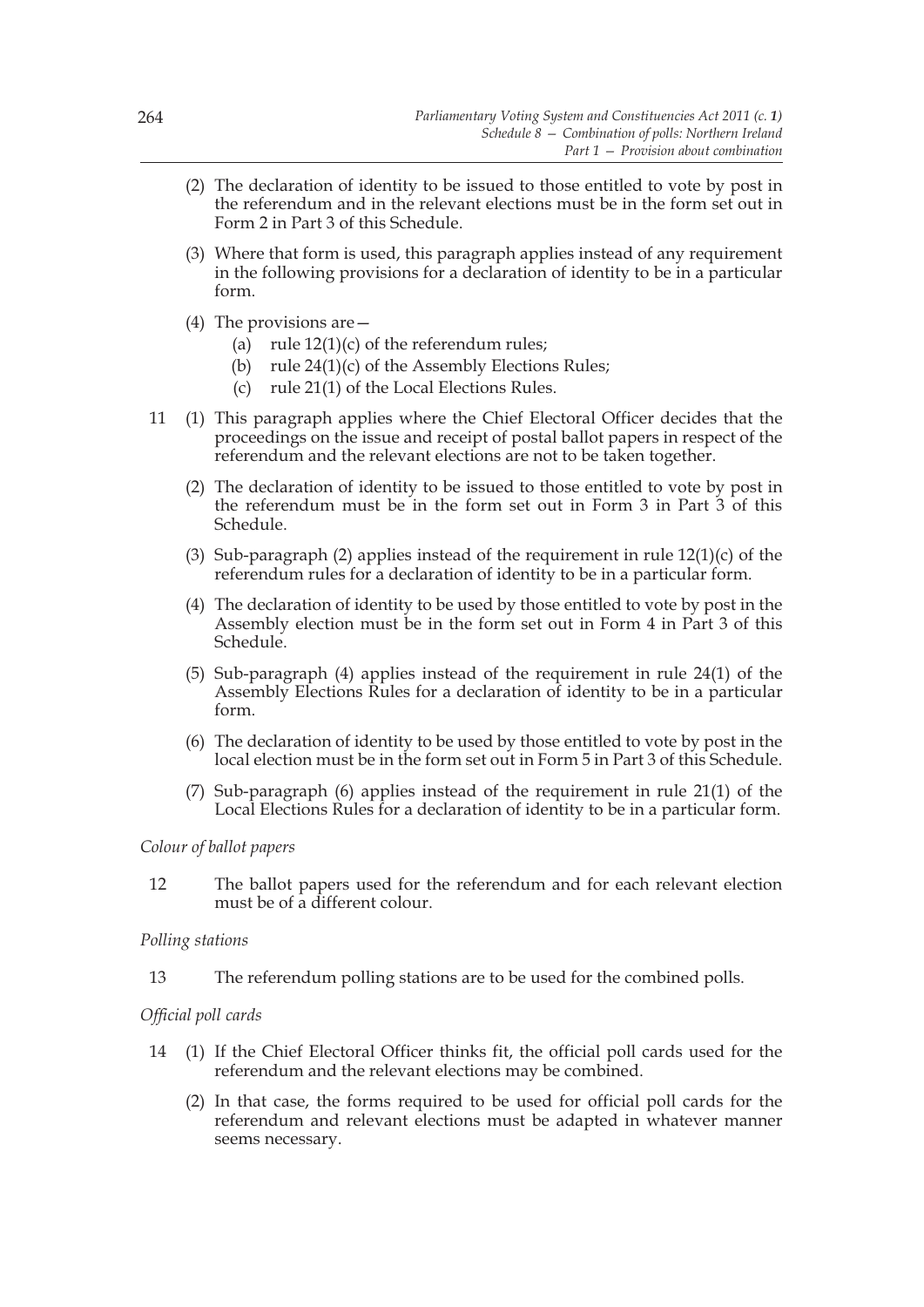#### *Ballot boxes*

- 15 (1) If the Chief Electoral Officer thinks fit, the same ballot box may be used at the polls for the referendum and the relevant elections.
	- (2) Where separate ballot boxes are used, each must be clearly marked to show—
		- (a) the poll to which it relates, and
		- (b) the colour of ballot papers that should be placed in it.

*Form of corresponding number lists provided to polling stations*

- 16 (1) If the Chief Electoral Officer thinks fit, the lists to be provided under the following provisions may be combined in the form set out in Form 6 in Part 3 of this Schedule—
	- (a) rule 17(3)(d) of the referendum rules;
	- (b) rule 29(3)(e) of the Assembly Elections Rules;
	- (c) rule 26(3)(e) of the Local Elections Rules.
	- (2) In that case, this paragraph applies instead of  $-$ 
		- (a) the second sentence in rule 17(3) of the referendum rules;
		- (b) rule 26(3ZC) of the Local Elections Rules.

*Ballot paper displayed in polling stations*

- 17 (1) The large version of the ballot paper displayed inside the polling station under rule 17(4)(a) of the referendum rules must be of the same colour as the ballot papers to be used for the referendum.
	- (2) The large version of the ballot paper displayed inside the polling station under rule 29(3A)(a) of the Assembly Elections Rules must be of the same colour as the ballot papers to be used for the Assembly election.
	- (3) The large version of the ballot paper displayed inside the polling station under rule 26(3A)(a) of the Local Elections Rules must be of the same colour as the ballot papers to be used for the local election.

*Guidance to be exhibited outside and inside polling stations*

- 18 (1) Rule 17 of the referendum rules has effect as if—
	- (a) in paragraph (6), for "inside and outside every polling station" there were substituted "outside every polling station and in every compartment of every polling station", and
	- (b) paragraph (7) were omitted.
	- (2) Rule 29 of the Assembly Elections Rules has effect as if—
		- (a) in paragraph (4), for "inside and outside every polling station" there were substituted "outside every polling station and in every compartment of every polling station", and
		- (b) paragraph (5) were omitted.
	- (3) The notice referred to in rule 29(4) of the Assembly Elections Rules or rule 26(4) of the Local Elections Rules—
		- (a) must clearly indicate the election to which it relates, and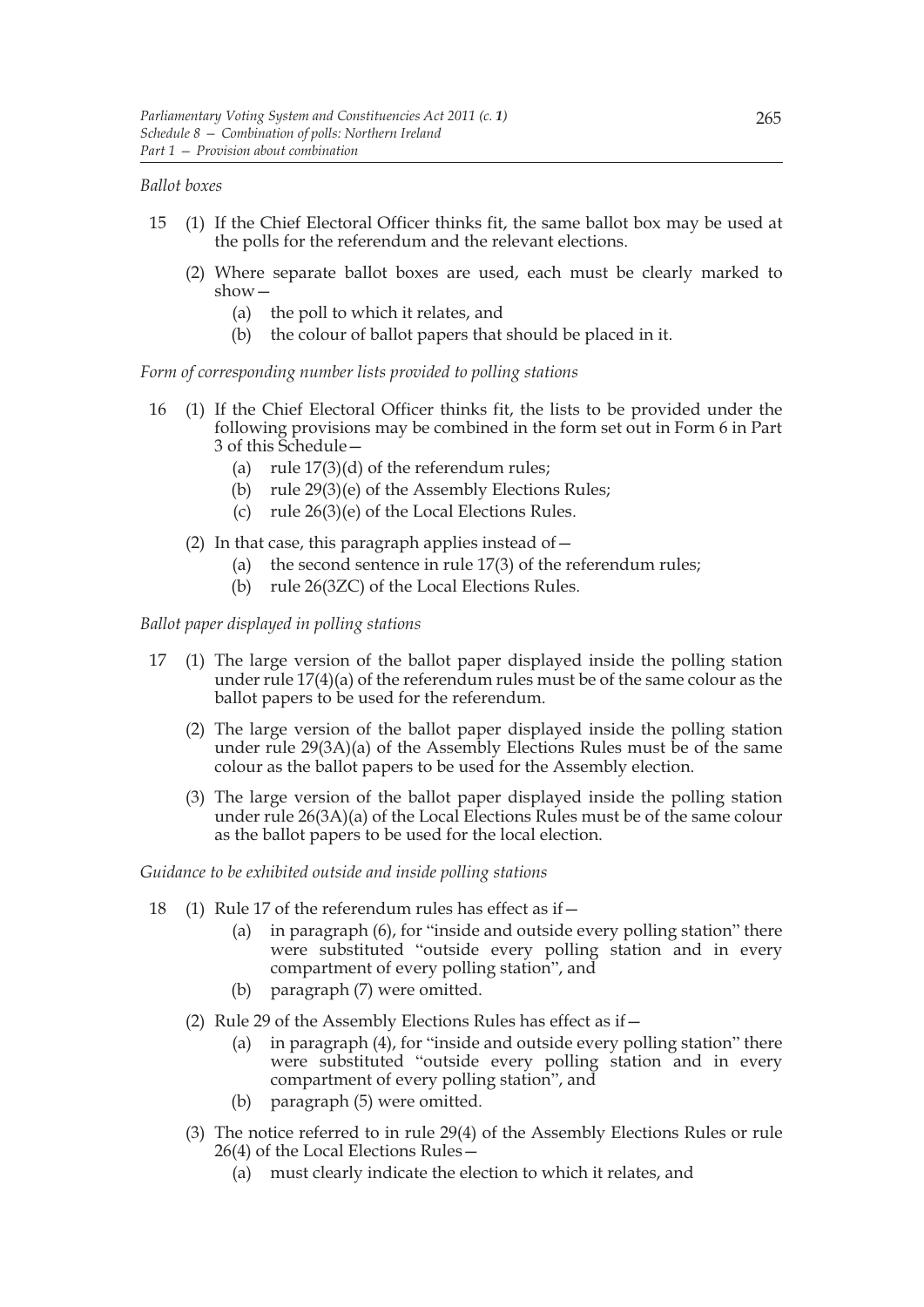(b) must be on paper of the same colour as the ballot papers used for the election to which it relates,

and the notice referred to in rule 17(6) of the referendum rules must be on paper of the same colour as the ballot papers used for the referendum.

- (4) If the Chief Electoral Officer thinks fit, a notice in the form set out in Form 7 in Part 3 of this Schedule, giving directions for the guidance of voters in voting—
	- (a) must be printed in conspicuous characters;
	- (b) must be exhibited outside every polling station and in every compartment of every polling station.
- (5) In that case, paragraph  $(4)$  applies instead of  $-$ 
	- (a) paragraphs  $(1)$  to  $(3)$ ;
	- (b) rule 17(6) and (7) of the referendum rules;
	- (c) rule 29(4) and (5) of the Assembly Elections Rules;
	- (d) rule 26(4) of the Local Elections Rules.

#### THE POLL

#### *Admission to the polling station*

- 19 (1) Rule 21(1) of the referendum rules has effect as if the persons listed there included persons who would be entitled to be admitted to the polling station for any relevant election if the poll for that election were held on its own.
	- (2) Rule 32(1) of the Assembly Elections Rules has effect as if the persons listed there included—
		- (a) persons who would be entitled to be admitted to the polling station for the referendum if the poll for the referendum were held on its own, and
		- (b) persons who would be entitled to be admitted to the polling station for the local election if the poll for that election were held on its own.
	- (3) Rule 29(1) of the Local Elections Rules has effect as if the persons listed there included—
		- (a) persons who would be entitled to be admitted to the polling station for the referendum if the poll for the referendum were held on its own, and
		- (b) persons who would be entitled to be admitted to the polling station for the Assembly election if the poll for that election were held on its own.

*Questions to be put to voters*

- 20 (1) Rule 35 of the Assembly Elections Rules has effect as if, in the questions in entries 1, 2 and 4 of the table in paragraph (1), after "at this" (in each place) there were inserted "Assembly".
	- (2) Rule 32 of the Local Elections Rules has effect as if, in paragraphs (1) and (2), after "at this" (in each place) there were inserted "local".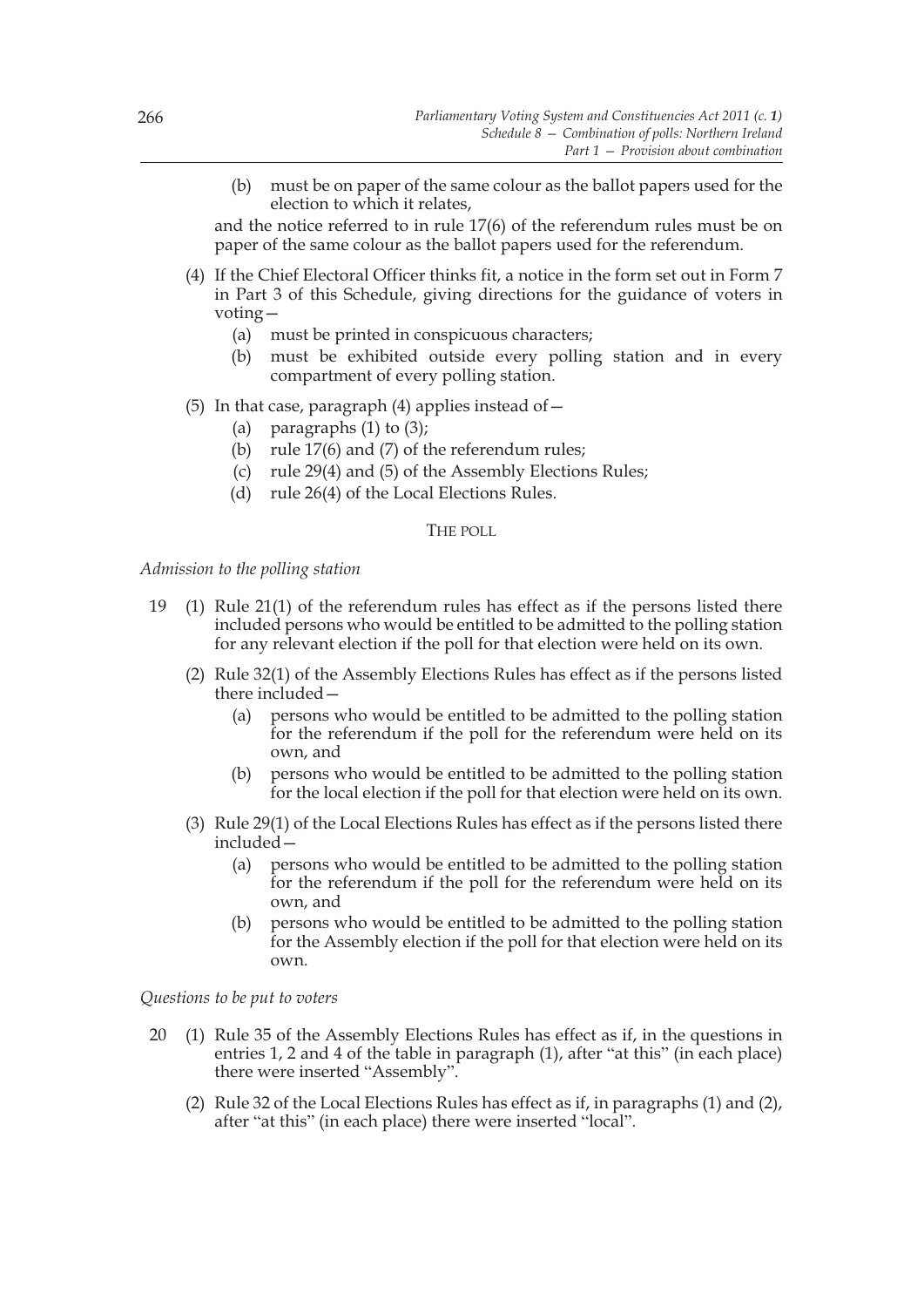*Voting procedure: copies of registers and lists of proxies*

- 21 (1) If the Chief Electoral Officer thinks fit, the same copy of the register of electors may be used under the following provisions for the purposes of the referendum and the relevant elections—
	- (a) rule 28(2) of the referendum rules;
	- (b) rule 37(1) of the Assembly Elections Rules;
	- (c) rule 34(1) of the Local Elections Rules.
	- (2) Sub-paragraphs (3) and (4) apply where the same copy of the register is used as mentioned in sub-paragraph (1).
	- (3) In a case where a ballot paper is delivered at the same time in respect of the referendum and the relevant elections, a single mark must be placed in the register against the number of the elector under—
		- (a) rule  $28(2)(c)$  of the referendum rules,
		- (b) rule 37(1)(d) of the Assembly Elections Rules, and
		- (c) rule 34(1)(d) of the Local Elections Rules.
	- (4) In any other case, a mark must be placed in the register against the number of the elector identifying the poll to which each ballot paper delivered relates.
	- (5) In the case of an elector who is added to the register in pursuance of a notice issued under section 13BA(9) of the 1983 Act—
		- (a) references in this paragraph to the copy of the register of electors are to be read as references to the copy of the notice;
		- (b) references to a mark being placed in the register of electors are to be read as references to a mark being made on the copy of the notice.
- 22 (1) If the Chief Electoral Officer thinks fit, he or she may require the relevant registration officer to produce a combined list of proxies for the referendum and the relevant elections.
	- (2) The following provisions apply where the lists are combined and a person applies for a ballot paper as proxy.
	- (3) Immediately before delivery of the ballot paper the list of proxies must be marked in a way that identifies—
		- (a) the proxy,
		- (b) the elector for whom the proxy is applying for the ballot paper, and
		- (c) the referendum or relevant election to which the ballot paper relates.
	- (4) Sub-paragraph (3) applies instead of  $-$ 
		- (a) rule  $28(2)(d)$  of the referendum rules;
		- (b) rule 37(1)(e) of the Assembly Elections Rules;
		- (c) rule 34(1)(e) of the Local Elections Rules.
- 23 (1) This paragraph applies where the Chief Electoral Officer decides that the proceedings on the issue and receipt of postal ballot papers in respect of the referendum and the relevant elections are to be taken together.
	- (2) If the Chief Electoral Officer thinks fit, he or she may require the relevant registration officer to produce—
		- (a) a combined postal voters list, consisting of the things that would otherwise be included in—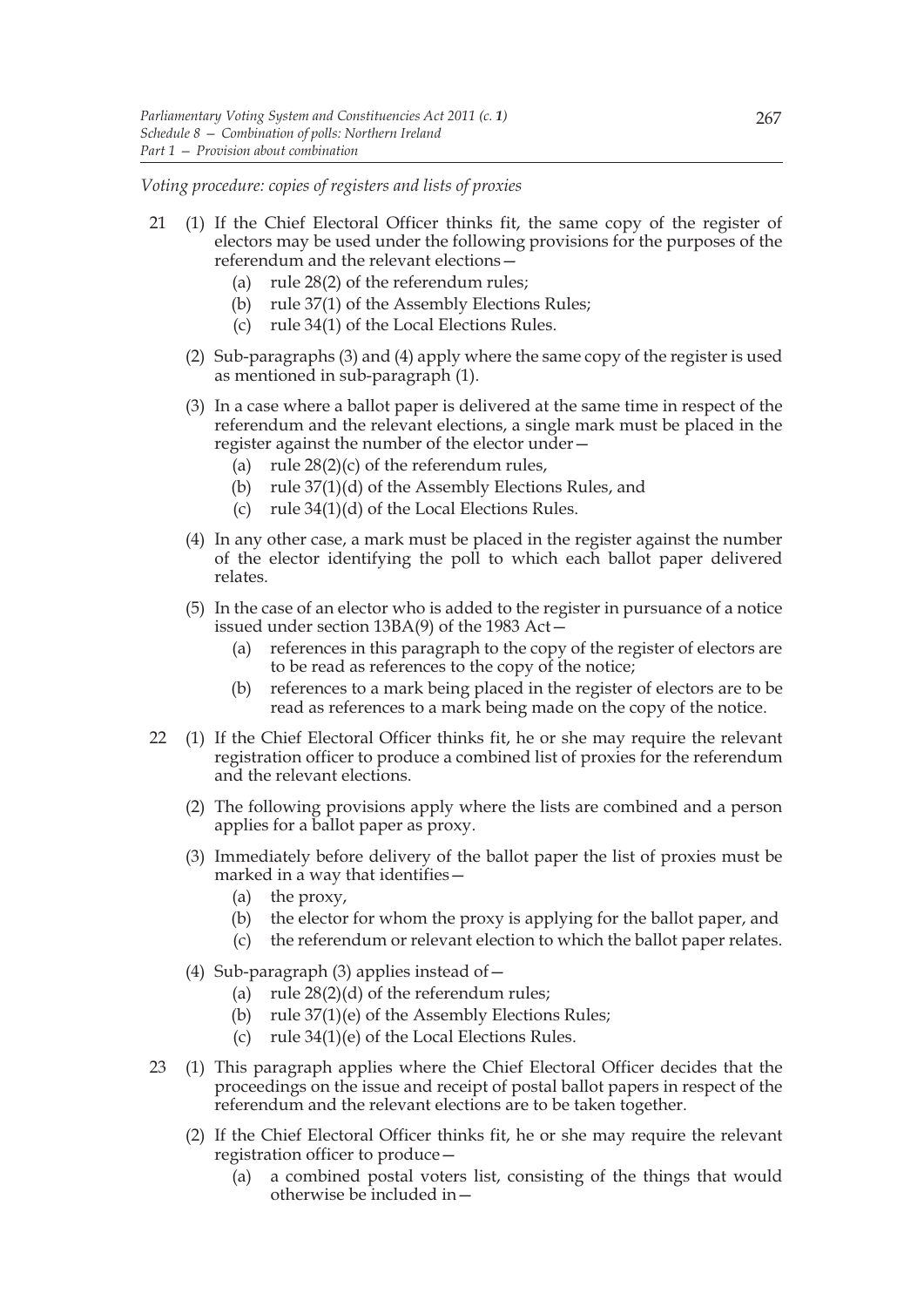- (i) the postal voters list for the referendum;
- (ii) the list under paragraph  $2(4)(a)$  of Part 1 of Schedule 2 to the Local Elections Order;
- (iii) the list under section  $7(4)(a)$  of the Representation of the People Act 1985 as applied for the purposes of Assembly elections by Article  $3(1)$  of, and Schedule 1 to, the Northern Ireland Assembly (Elections) Order 2001;
- (b) a combined proxy postal voters list, consisting of the things that would otherwise be included in—
	- (i) the proxy postal voters list for the referendum;
	- (ii) the list under paragraph 4(8) of Part 1 of Schedule 2 to the Local Elections Order;
	- (iii) the list under section 9(9) of the Representation of the People Act 1985 as applied for the purposes of Assembly elections by Article 3(1) of, and Schedule 1 to, the Northern Ireland Assembly (Elections) Order 2001.
- (3) Where appropriate—
	- (a) a reference in any enactment to a list mentioned in sub-paragraphs (i) to (iii) of sub-paragraph  $(2)(a)$  is to be read as a reference to the combined postal voters list;
	- (b) a reference in any enactment to a list mentioned in sub-paragraphs (i) to (iii) of sub-paragraph (2)(b) is to be read as a reference to the combined proxy postal voters list.

*List of votes marked by presiding officer*

- 24 (1) If the Chief Electoral Officer thinks fit, a single list of votes marked by the presiding officer may be used for the purposes of the referendum and the relevant elections.
	- (2) Where a person's entry in that list does not relate to the referendum and each relevant election the entry must—
		- (a) indicate whether it relates to the referendum, and
		- (b) identify any relevant election to which it relates.
	- (3) In this paragraph "list of votes marked by the presiding officer" means a list compiled under—
		- (a) rule 30(4) of the referendum rules,
		- (b) rule 38(2) of the Assembly Elections rules, or
		- (c) rule 35(3) of the Local Elections Rules.

*Declaration to be made by the companion of a voter with disabilities*

- 25 (1) A declaration made by the companion of a voter with disabilities must be in the form set out in Form 8 in Part 3 of this Schedule.
	- (2) In this paragraph "declaration made by the companion of a voter with disabilities" means a declaration made by a companion under—
		- (a) rule 31 of the referendum rules,
		- (b) rule 39 of the Assembly Elections Rules, or
		- (c) rule 36 of the Local Elections Rules.
	- (3) This paragraph applies instead of  $-$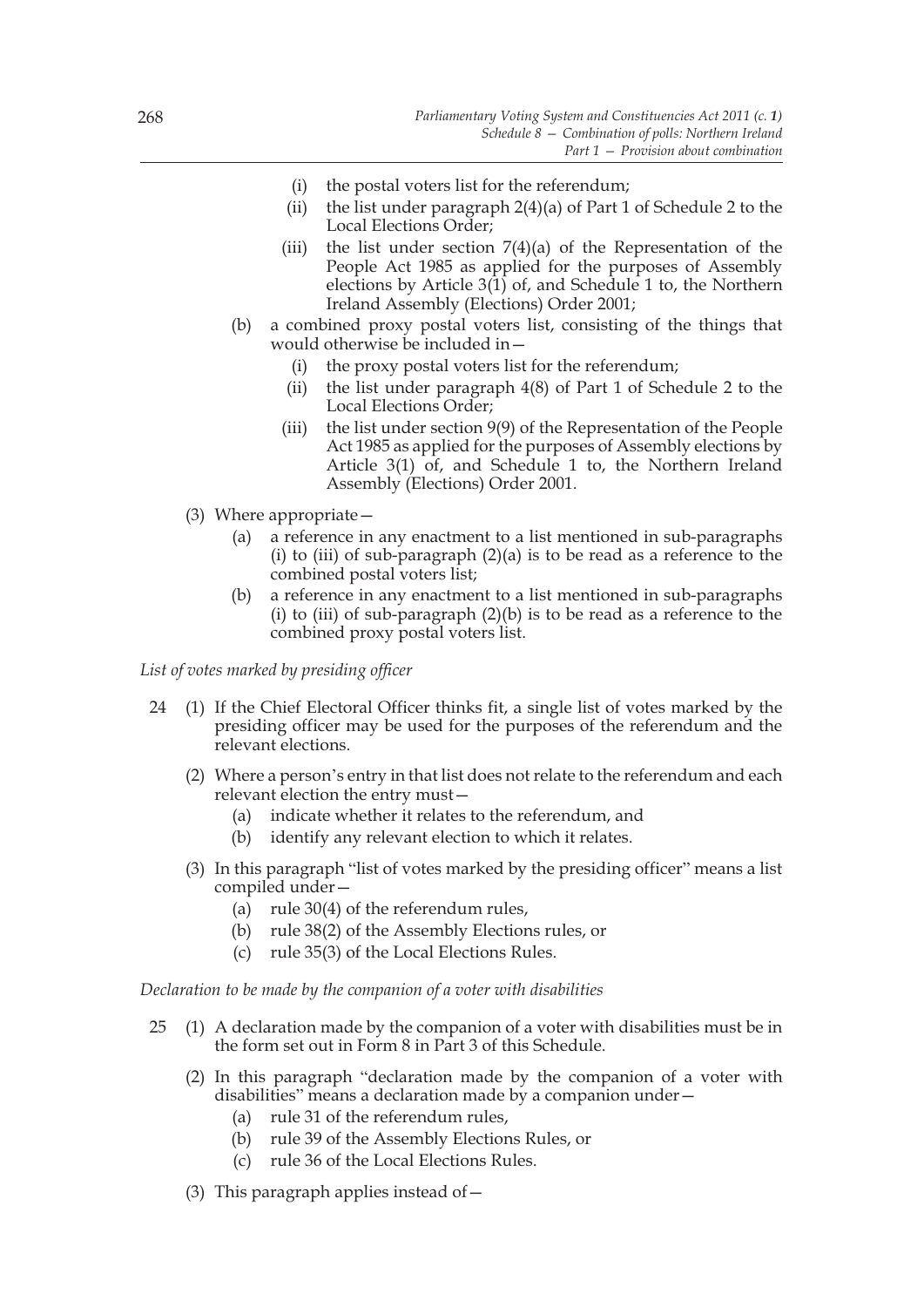- (a) rule  $31(5)(a)$  of the referendum rules;
- (b) rule 39(5)(a) of the Assembly Elections Rules;
- (c) rule  $36(5)(a)$  of the Local Rules.

### *List of voters with disabilities assisted by companions*

- 26 (1) If the Chief Electoral Officer thinks fit, a single list of voters with disabilities assisted by companions may be used for the purposes of the referendum and the relevant elections.
	- (2) Where a person's entry in that list does not relate to the referendum and each relevant election the entry must—
		- (a) indicate whether it relates to the referendum, and
		- (b) identify any relevant election to which it relates.
	- (3) In this paragraph "list of voters with disabilities assisted by companions" means a list compiled under—
		- (a) rule 31(8) of the referendum rules,
		- (b) rule 39(4) of the Assembly Elections Rules, or
		- (c) rule 36(4) of the Local Elections Rules.

# *Tendered votes list*

- 27 (1) If the Chief Electoral Officer thinks fit, a single tendered votes list may be used for the purposes of the referendum and the relevant elections.
	- (2) Where a person's entry in that list does not relate to the referendum and each relevant election the entry must—
		- (a) indicate whether it relates to the referendum, and
		- (b) identify any relevant election to which it relates.
	- (3) In this paragraph "tendered votes list" means a list compiled under—
		- (a) rule 33(7) of the referendum rules,
		- (b) rule 40(3) of the Assembly Elections Rules, or
		- (c) rule 37(6) of the Local Elections Rules.

### *Lists relating to correction of errors on day of poll*

- 28 (1) If the Chief Electoral Officer thinks fit, a single list of persons to whom ballot papers are delivered in consequence of late alterations to the register may be used for the purposes of the referendum and the relevant elections.
	- (2) Where a person's entry in that list does not relate to the referendum and each relevant election the entry must—
		- (a) indicate whether it relates to the referendum, and
		- (b) identify any relevant election to which it relates.
	- (3) In this paragraph "list of persons to whom ballot papers are delivered in consequence of late alterations to the register" means a list compiled under—
		- (a) rule 36 of the referendum rules,
		- (b) rule 41B of the Assembly Elections Rules, or
		- (c) rule 39A of the Local Elections Rules.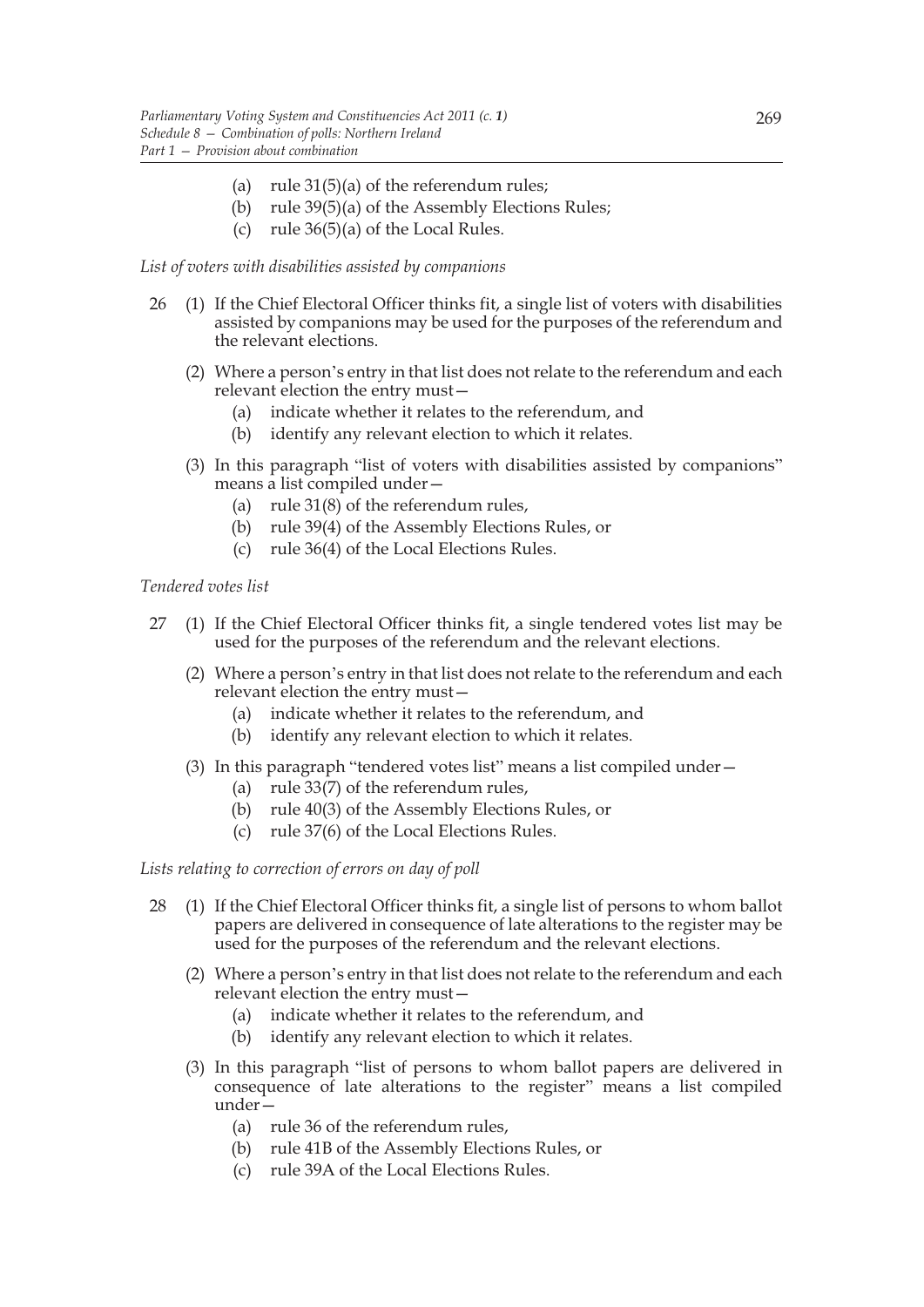*Procedure on close of poll*

- 29 (1) In rule 38(1) of the referendum rules the reference to polling agents includes a reference to polling agents appointed for the purposes of the relevant elections.
	- (2) In rule 43(1) of the Assembly Elections Rules the reference to polling agents includes a reference to—
		- (a) polling agents appointed for the purposes of the referendum;
		- (b) polling agents appointed for the purposes of the local election.
	- (3) In rule 41(1) of the Local Elections Rules the reference to polling agents includes a reference to—
		- (a) polling agents appointed for the purposes of the referendum;
		- (b) polling agents appointed for the purposes of the Assembly election.
- 30 (1) A packet made up under one of the following provisions may not be combined with a packet made up under another of those provisions.
	- (2) The provisions are—
		- (a) rule  $38(1)(b)$ , (c) or (f) of the referendum rules;
		- (b) rule 43(1)(b), (c) or (e) of the Assembly Elections Rules;
		- (c) rule  $41(1)(b)$ , (c) or (e) of the Local Elections Rules.
- 31 (1) The ballot paper account prepared under one of the following provisions may not be combined with the ballot paper account made up under another of those provisions.
	- (2) The provisions are—
		- (a) rule 38(6) of the referendum rules;
		- (b) rule 43(3) of the Assembly Election Rules;
		- (c) rule 41(3) of the Local Election Rules.

### COUNTING OF VOTES

*Attendance and arrangements for counting*

- 32 (1) The Chief Electoral Officer must make arrangements for carrying out the functions conferred by paragraph 33, and for counting the votes as soon as practicable, in the presence of the counting agents.
	- (2) The Chief Electoral Officer must give the counting agents—
		- (a) notice in writing of the time and place at which the proceedings under paragraph 33 will begin;
		- (b) notice of the time and place at which the counting of the votes will begin.
	- (3) A person may be present at those proceedings or at the counting of the votes only if the person falls within—
		- (a) paragraphs (a) to (e) of rule 39(4) of the referendum rules,
		- (b) paragraphs (a) to (e) of rule 44(2) of the Assembly Elections Rules, or
		- (c) paragraphs (a) to (e) of rule 44(1) of the Local Elections Rules,

or the person is permitted by the Chief Electoral Officer to attend.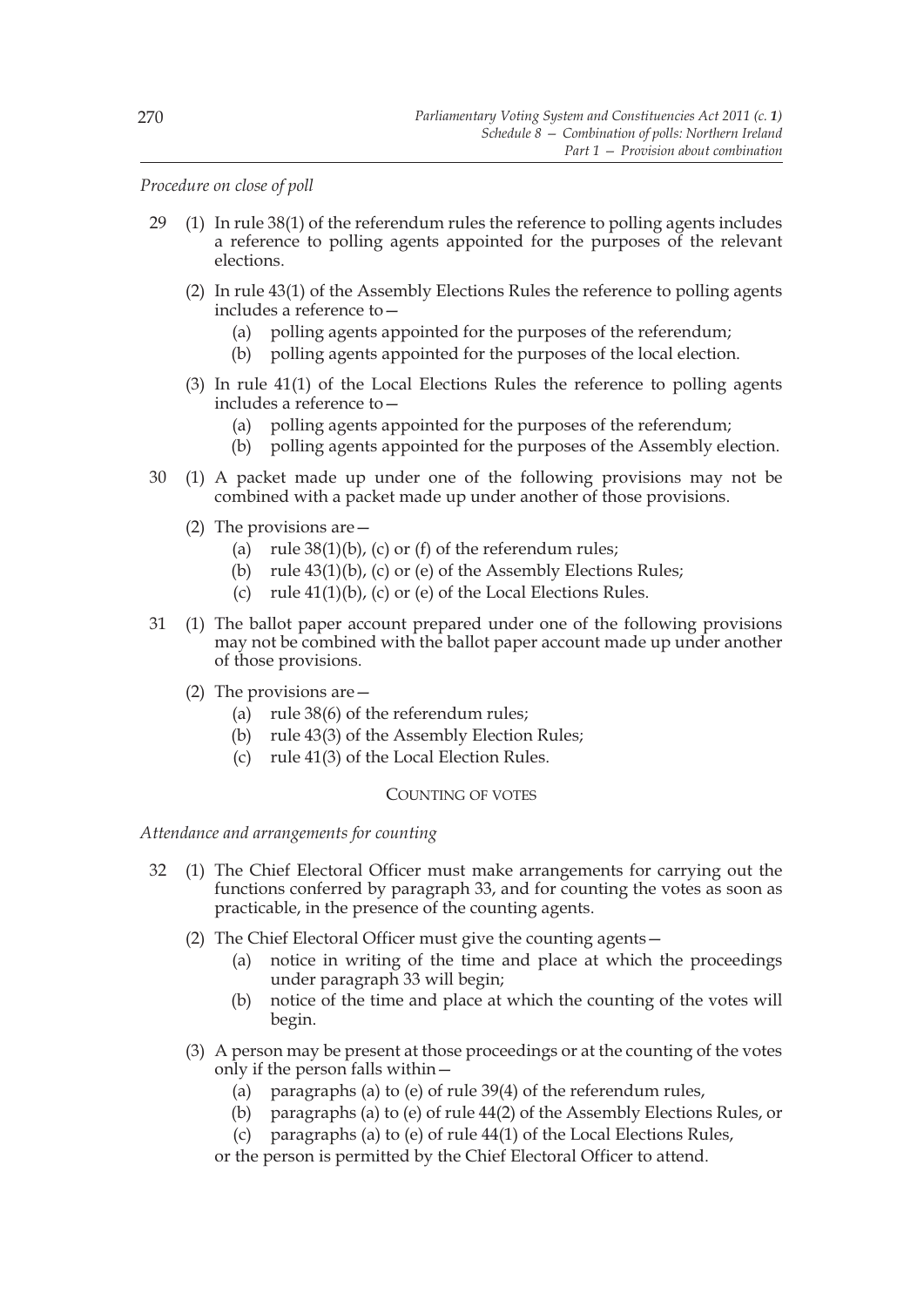- (4) The Chief Electoral Officer may give a person permission under subparagraph  $(3)$  only if  $-$ 
	- (a) the officer is satisfied that the person's attendance will not impede the efficient conduct of the proceedings, and
	- (b) the officer has consulted the referendum agents and election agents or thought it impracticable to do so.
- (5) The Chief Electoral Officer must give the counting agents—
	- (a) whatever reasonable facilities for overseeing the proceedings (including, in particular, facilities for satisfying themselves that the ballot papers are correctly sorted), and
	- (b) whatever information with respect to the proceedings,

the officer can give them consistently with the orderly conduct of the proceedings and the discharge of the officer's duties.

### *Counting and separation of ballot papers*

- 33 (1) As soon as practicable after the close of the poll the Chief Electoral Officer must—
	- (a) in the presence of the counting agents, open the ballot boxes and count and record separately the number of ballot papers relating to the referendum and each relevant election;
	- (b) count the postal ballot papers that have been duly returned for the referendum and each relevant election and record separately the number relating to each;
	- (c) separate the ballot papers relating to the referendum and those relating to each relevant election.
	- (2) A postal ballot paper is not to be taken to be duly returned unless—
		- (a) it is returned in the proper envelope so as to reach the Chief Electoral Officer before the close of the poll and is accompanied by the declaration of identity duly signed and authenticated, and
		- (b) in the case of an elector, the declaration of identity states the elector's date of birth and the Chief Electoral Officer is satisfied that the date stated corresponds with the date supplied as the elector's date of birth in pursuance of section  $10(4A)(b)$ ,  $10A(1A)(b)$  or  $13A(2A)(b)$  of the 1983 Act.
	- (3) Unless section 10(4B), 10A(1B) or 13A(2B) of the 1983 Act applies, the declaration of identity referred to in sub-paragraph (2) is not to be taken to be duly signed unless the Chief Electoral Officer is satisfied that the signature on the declaration corresponds with the signature supplied as the elector's signature in pursuance of section  $10(4A)(a)$ ,  $10A(1A)(a)$  or  $13A(2A)(a)$  of that Act.
	- (4) The Chief Electoral Officer must not count any tendered ballot papers.
	- (5) The Chief Electoral Officer, while counting and recording the number of ballot papers, must—
		- (a) keep the ballot papers with their faces upwards, and
		- (b) take all proper precautions for preventing anyone from seeing the numbers or other unique identifying marks printed on the back of the papers.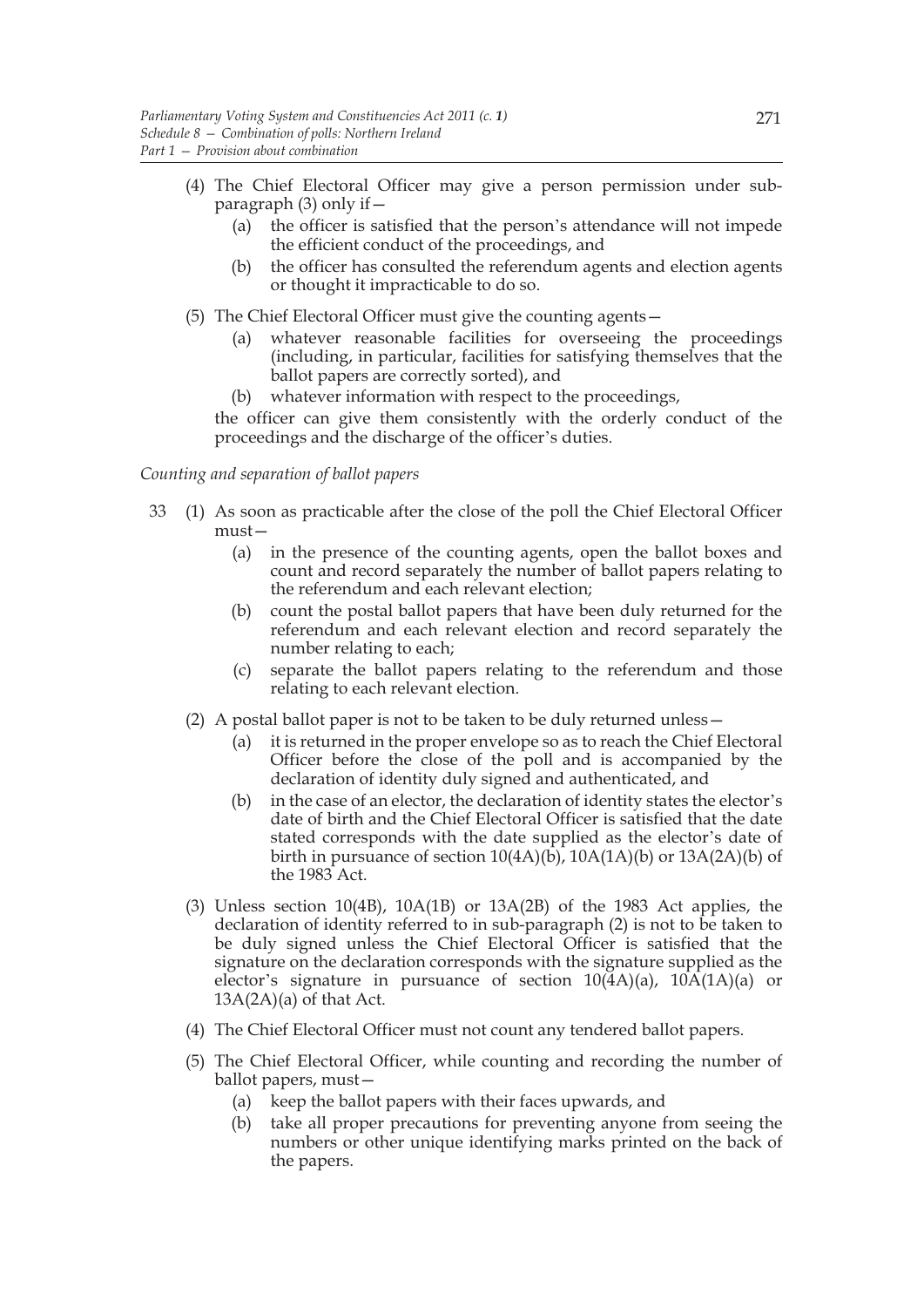- (6) The Chief Electoral Officer must, in the presence of the referendum agents and the election agents for the relevant elections—
	- (a) verify each ballot paper account by comparing it with the number of ballot papers recorded by the officer, and the unused and spoilt ballot papers in the officer's possession and the tendered votes list (opening and resealing the packets containing the unused and spoilt ballot papers and the tendered votes list);
	- (b) draw up a separate statement as to the result of the verification in relation to each poll.
- (7) An election agent for a relevant election may copy the statement relating to that relevant election.
- (8) A counting agent for the referendum present at the verification may copy the statement relating to the referendum.
- (9) Once the statement relating to the referendum is drawn up, the Chief Electoral Officer must inform the Chief Counting Officer of the contents of the statement.
- (10) If the Chief Electoral Officer has not begun to count the votes given on the ballot papers for a particular poll by the time the statements under subparagraph (6)(b) in relation to all the polls are prepared—
	- (a) the ballot papers for that poll must be sealed into packets, each of which must be endorsed with a description of its contents, and
	- (b) the packets may not be opened until the Chief Electoral Officer begins dealing with the ballot papers in those packets under paragraph 34(1).

### *Counting of votes*

- 34 (1) The Chief Electoral Officer must count the votes given on the ballot papers, separately in respect of the referendum and each relevant election, but must not do so until—
	- (a) in the case of postal ballot papers, they have been mixed with the ballot papers from at least one ballot box;
	- (b) in the case of ballot papers from a ballot box, they have been mixed with the ballot papers from at least one other ballot box.
	- (2) The Chief Electoral Officer, while counting the votes, must—
		- (a) keep the ballot papers with their faces upwards, and
		- (b) take all proper precautions for preventing anyone from seeing the numbers or other unique identifying marks printed on the back of the papers.
	- (3) The Chief Electoral Officer must so far as practicable proceed continuously with the counting of votes, allowing only time for refreshment, except that  $-$ 
		- (a) the officer may exclude the whole or any part of the period between 11 pm and 9 am on the next day;
		- (b) the officer may exclude a day mentioned in rule 2(1) of the referendum rules.
	- (4) During the time so excluded the Chief Electoral Officer must—
		- (a) place the ballot papers and other documents relating to the referendum or election under the officer's own seal and the seals of any of the counting agents who want to affix their seals, and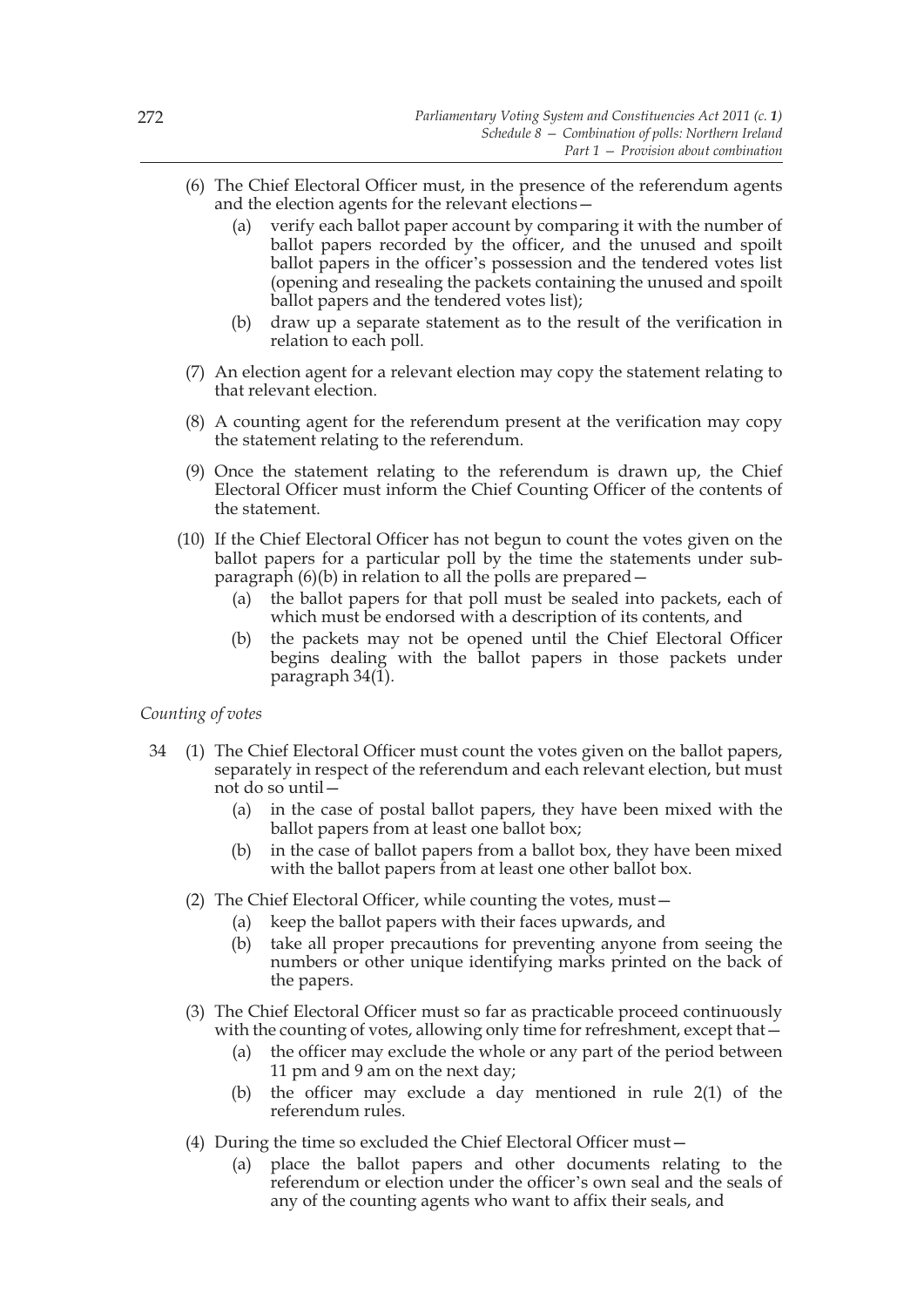(b) otherwise take proper precautions for the security of the papers and documents.

### *Application*

35 Paragraphs 32 to 34 apply instead of—

- (a) rules 39 and 40 of the referendum rules;
- (b) rules 44 and 44B of the Assembly Elections Rules;
- (c) rules 43(1), 44 and 45 of the Local Elections Rules.

*Ballot papers placed in wrong ballot box*

36 Where separate ballot boxes are used for the referendum and a relevant election, the placing of a ballot paper in the wrong ballot box does not render it void.

### DECLARATION OF RESULT

### *Declaration*

37 The result of the referendum or a relevant election may not be declared until the statement as to the result of the verification of the ballot paper accounts in relation to each poll has been prepared.

### DISPOSAL OF DOCUMENTS ETC

*Retention of certain documents by Chief Electoral Officer*

- 38 (1) Where—
	- (a) a combined list is prepared as mentioned in paragraph 7(2), 8(2), 16(1) or 22(1),
	- (b) the same copy of the register of electors is used as mentioned in paragraph 21(1),
	- (c) a single list is used as mentioned in paragraph  $24(1)$ ,  $26(1)$ ,  $27(1)$  or  $28(1)$ , or
	- (d) a declaration made by the companion of a voter with disabilities (within the meaning of paragraph 25) relates to the referendum or Assembly election as well as a local election,

rules 50(1)(b) and 52 of the referendum rules apply to those documents (and rule 58(1) of the Local Elections Rules has effect as if any reference to those documents were omitted).

- (2) Where a combined list is prepared as mentioned in paragraph 7(2), 8(2) or 16(1), rule 59 of the Local Elections Rules, so far as it relates to corresponding number lists, has effect as if references to the proper officer of the council were to the Chief Electoral Officer.
- (3) Rule 56(8) of the Assembly Elections Rules and rule 59(7) of the Local Elections Rules each have effect as if for "by this rule provided" there were substituted "provided by this rule (or a court order)".
- 39 Schedule 3 to the Local Elections (Northern Ireland) Order 2010 has effect—
	- (a) as if, in the definition of "the marked register or lists" in paragraph 1(1), the reference to documents retained under rule 60 of the Local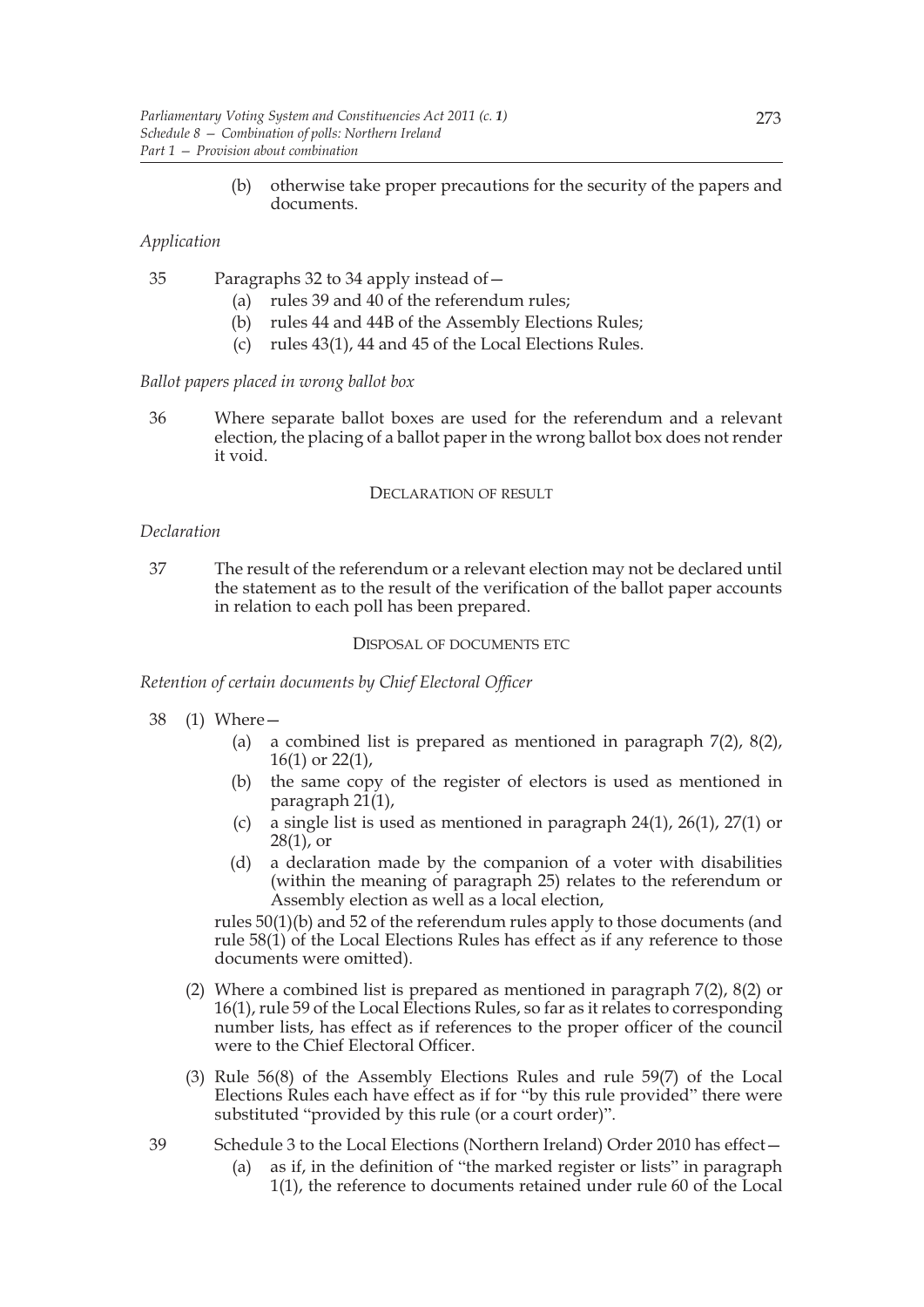Elections Rules included a reference to documents retained under rule 50(1)(b) of the referendum rules as applied by paragraph 38 above;

(b) as if references to the proper officer included references to the Chief Electoral Officer.

*Countermand or abandonment of poll*

- 40 (1) Where—
	- (a) under rule 60 or 63 of the Assembly Elections Rules notice of the poll at an Assembly election is countermanded or it is directed that the poll be abandoned, or
	- (b) under rule 61 or 63 of the Local Elections Rules notice of the poll at a local election is countermanded or it is directed that the poll be abandoned,

the countermand or direction does not affect the poll for the other election or the poll for the referendum.

- (2) If the poll for a relevant election is abandoned because of a candidate's death—
	- (a) no further ballot papers at that election must be delivered in any polling station;
	- (b) at the close of the other polls the presiding officer must comply with the requirements of rule 43 of the Assembly Elections Rules (where the abandoned poll was the poll for the Assembly election) or rule 41 of the Local Elections Rules (where the abandoned poll was the poll for the local election) as if the poll for the relevant election had not been abandoned;
	- (c) the Chief Electoral Officer must dispose of the ballot papers used at the abandoned election and other documents in the officer's possession as the officer would have been required to do on the completion of the counting of the votes.
- (3) In a case falling within sub-paragraph  $(2)$  -
	- (a) a ballot paper account for the abandoned election need not be prepared or verified;
	- (b) the Chief Electoral Officer, having separated the ballot papers relating to the referendum and each relevant election, must take no further step for the counting of the ballot papers used at the abandoned election or for the counting of the votes;
	- (c) the Chief Electoral Officer must seal up the ballot papers used at the abandoned election whether the votes on them have been counted or not;
	- (d) it is not necessary to seal up counted and rejected ballot papers used at the abandoned election in separate packets.
- (4) This paragraph applies instead of—
	- (a) rule 65(1) to (6) of the Assembly Elections Rules;
	- (b) rule 64(1) to (6) of the Local Elections Rules.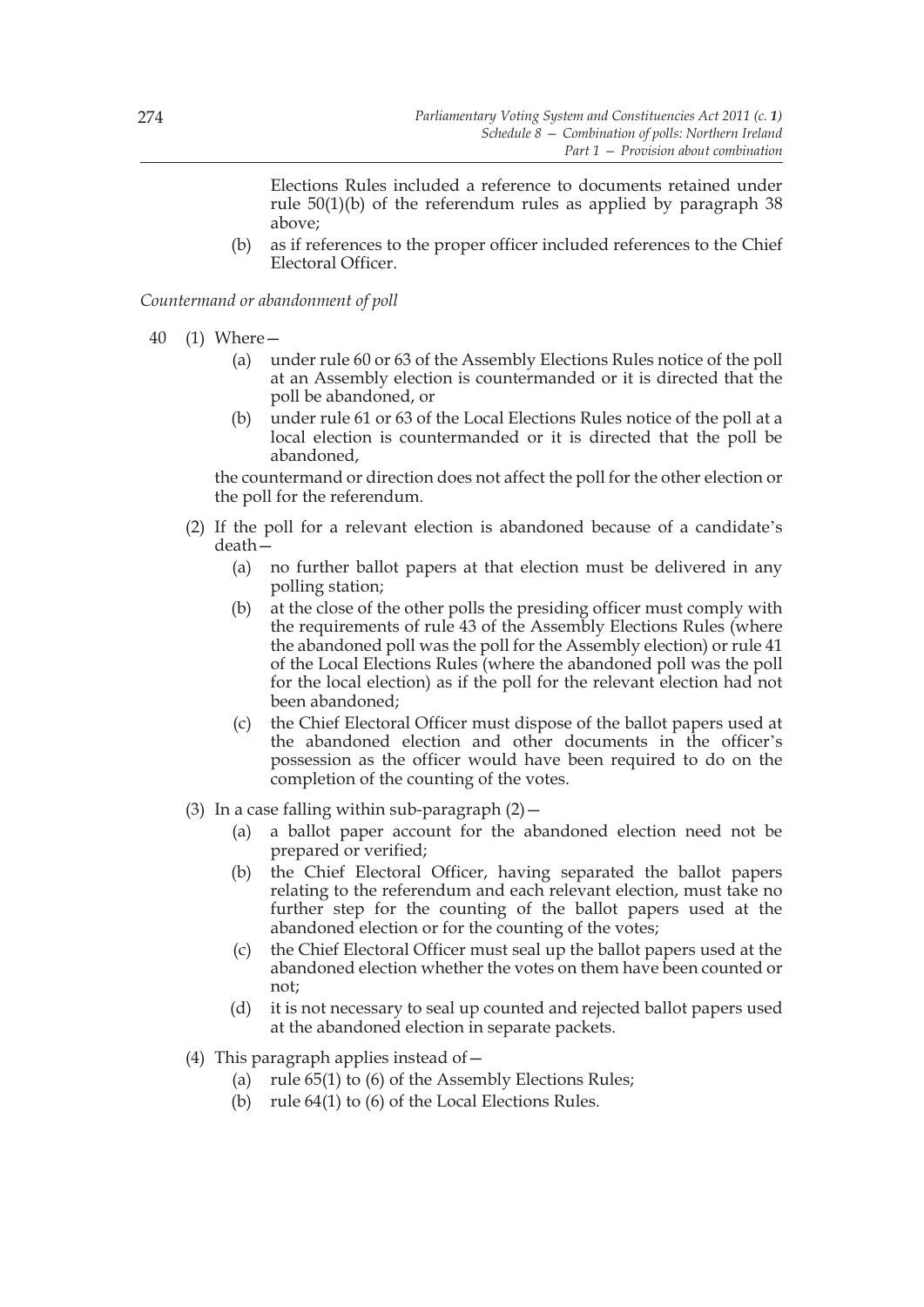### PART 2

### POSTAL VOTING

### *Interpretation*

- 41 In this Part—
	- "the 2008 Regulations" means—
		- (a) the Representation of the People (Northern Ireland) Regulations 2008 (S.I. 2008/1741) as applied for purposes of the referendum by Part 4 of Schedule 4, and
		- (b) those regulations as applied for the purposes of Assembly elections by Article 3(2) of, and Schedule 2 to, the Northern Ireland Assembly (Elections) Order 2001 (S.I. 2001/2599);
	- "the Local Elections Order" means the Local Elections (Northern Ireland) Order 1985 (S.I. 1985/454).

*Attendance at proceedings on issue and receipt of postal ballot papers*

- 42 (1) This paragraph applies where the Chief Electoral Officer decides that the proceedings on the issue and receipt of postal ballot papers in respect of the referendum and the relevant elections are to be taken together.
	- (2) The following provisions have effect as if the persons listed in them included persons who would be entitled to be present at the proceedings on the issue or receipt of postal ballot papers in respect of the referendum or a relevant election if those proceedings were taken on their own.
	- (3) The provisions are—
		- (a) regulation 72 of the 2008 Regulations;
		- (b) paragraph 3(1) of Part 3 of Schedule 2 to the Local Elections Order.

*Procedure on issue of postal ballot papers*

- 43 (1) This paragraph applies where—
	- (a) the Chief Electoral Officer decides that the proceedings on the issue and receipt of postal ballot papers in respect of the referendum and the relevant elections are to be taken together, and
	- (b) a combined postal voters list or proxy postal voters list is produced by virtue of paragraph 23.
	- (2) In a case where a postal ballot paper is issued at the same time in respect of the referendum and the relevant elections, a single mark must be placed in the list under the following provisions—
		- (a) regulation 76(2) of the 2008 Regulations;
		- (b) paragraph 6(1) of Part 3 of Schedule 2 to the Local Elections Order.
	- (3) In any other case, a mark must be placed in the list under those provisions identifying the poll to which each postal ballot paper issued relates.

*Provisions requiring declaration of identity to indicate colours of ballot papers*

44 (1) The provisions listed in sub-paragraph (3) do not apply where the Chief Electoral Officer decides that the proceedings on the issue and receipt of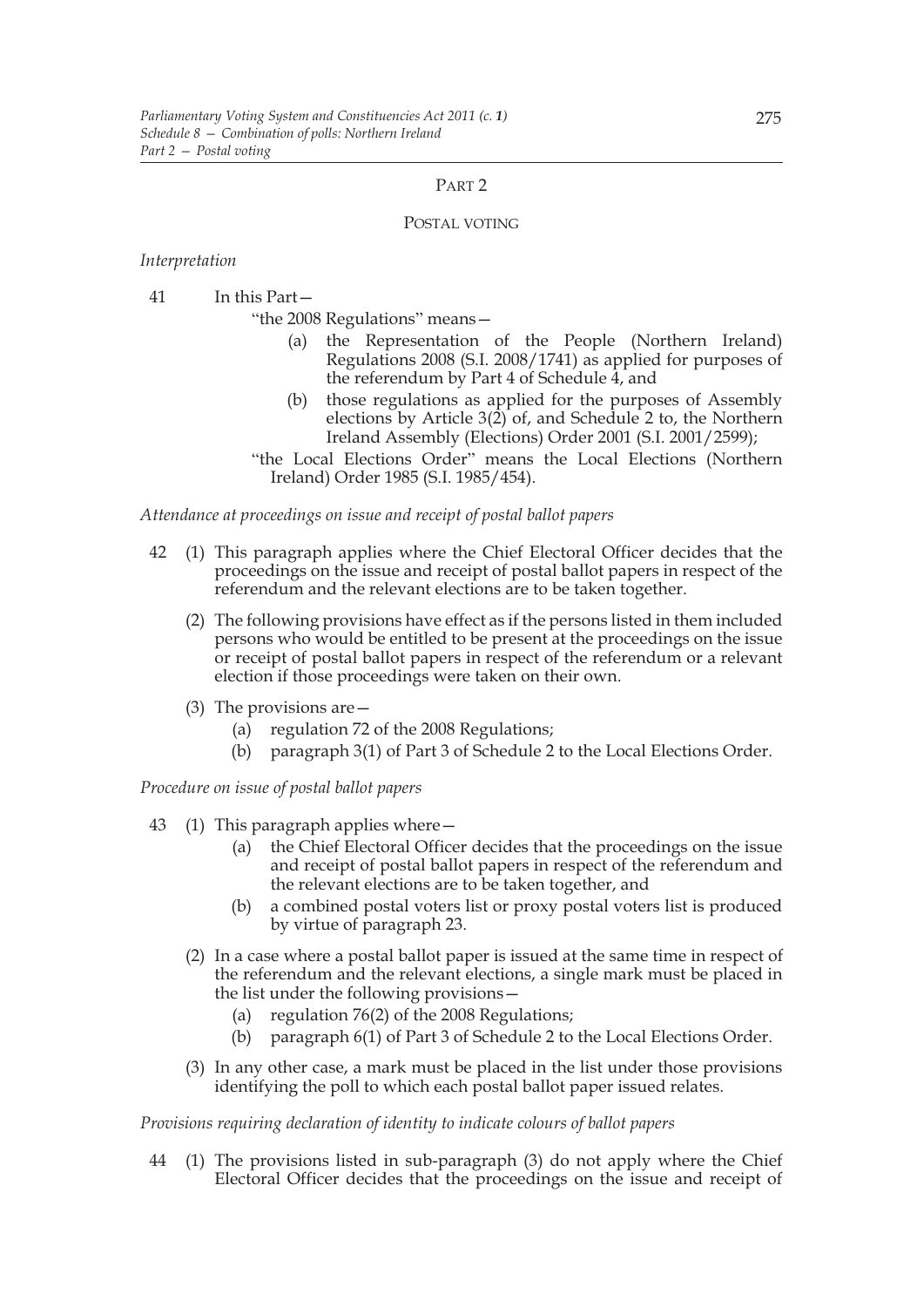postal ballot papers in respect of the referendum and the relevant elections are to be taken together.

- (2) Otherwise, the provisions listed in sub-paragraph (3) have effect as if the words before "the colour" were omitted.
- (3) The provisions are—
	- (a) regulation 76(4) of the 2008 Regulations;
	- (b) paragraph 6(3) of Part 3 of Schedule 2 to the Local Elections Order.

### *Envelopes*

- 45 (1) This paragraph applies where the Chief Electoral Officer decides that the proceedings on the issue and receipt of postal ballot papers in respect of the referendum and the relevant elections are to be taken together.
	- (2) The same covering envelope and ballot paper envelope must be issued to a voter under the following provisions in respect of the referendum and the relevant elections.
	- (3) The provisions are—
		- (a) regulation 78 of the 2008 Regulations;
		- (b) paragraph 8 of Part 3 of Schedule 2 to the Local Elections Order.
	- (4) The number of each of the postal ballot papers issued must be marked on the ballot paper envelope unless the envelope has a window through which all of the ballot paper numbers are displayed.
	- (5) The following provisions do not apply—
		- (a) regulation 78(4) of the 2008 Regulations;
		- (b) paragraph 8(2) of Part 3 of Schedule 2 to the Local Elections Order.

# *Spoilt postal ballot papers*

- 46 (1) This paragraph applies where—
	- (a) the Chief Electoral Officer decides that the proceedings on the issue and receipt of postal ballot papers in respect of the referendum and the relevant elections are to be taken together,
	- (b) a person returns a spoilt postal ballot paper under regulation 81(1) of the 2008 Regulations or paragraph 12(1) of Part 3 of Schedule 2 to the Local Elections Order, and
	- (c) a postal ballot paper has been issued to the person in respect of one or more of the other polls.
	- (2) The spoilt postal ballot paper may not be replaced unless all the postal ballot papers issued to the person are returned.
	- (3) Where an unspoilt postal ballot paper is returned as mentioned in subparagraph (2), the 2008 Regulations or Local Elections Order apply to it as if it were a spoilt ballot paper.

### *Opening of postal voters' ballot box*

- 47 The following provisions have effect as if for the words after "opened" there were substituted "at the counting of the ballot papers"—
	- (a) regulation 85(3) of the 2008 Regulations;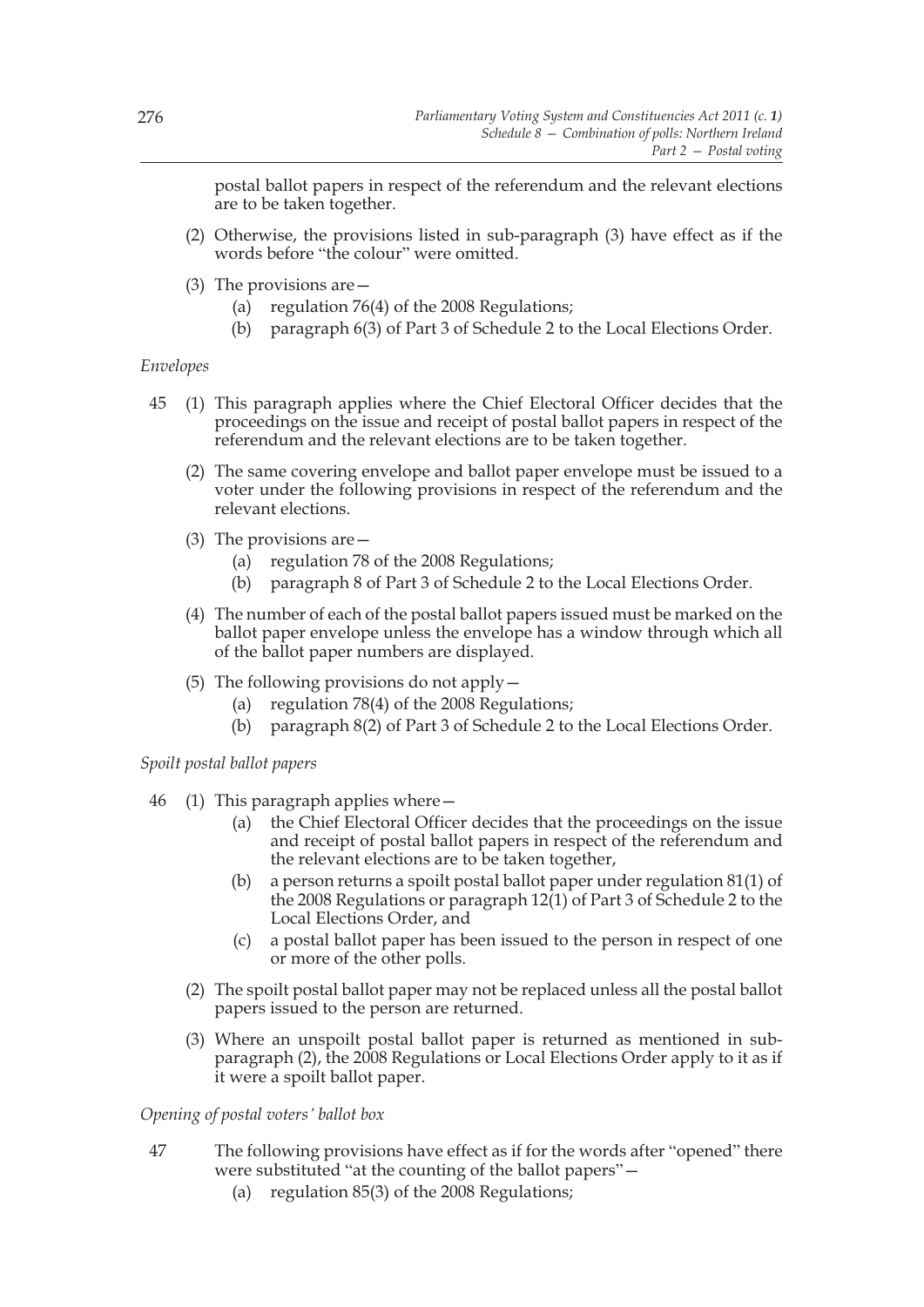(b) paragraph 16(3) of Part 3 of Schedule 2 to the Local Elections Order.

*Opening of ballot paper envelopes*

- 48 (1) This paragraph applies where the Chief Electoral Officer decides that the proceedings on the issue and receipt of postal ballot papers in respect of the referendum and the relevant elections are to be taken together.
	- (2) The following provisions have effect as if after "number" there were inserted "(or one of the numbers)"—
		- (a) regulation 88(2)(a) of the 2008 Regulations;
		- (b) paragraph 17B(2)(a) of Part 3 of Schedule 2 to the Local Elections Order.
	- (3) The following provisions have effect as if at the end there were inserted "or, where more than one number appears on the ballot paper envelope, a sufficient number of ballot papers (marking the envelope to indicate the missing ballot paper)"—
		- (a) regulation 88(2)(c) of the 2008 Regulations;
		- (b) paragraph 17B(2)(c) of Part 3 of Schedule 2 to the Local Elections Order.

*Countermand or abandonment of poll for relevant election*

- 49 The following provisions do not apply where the Chief Electoral Officer decides that the proceedings on the issue and receipt of postal ballot papers in respect of the referendum and the relevant elections are to be taken together—
	- (a) regulation 90 of the 2008 Regulations;
	- (b) paragraph 18 of Part 3 of Schedule 2 to the Local Elections Order.

*Retention of documents*

- 50 (1) This paragraph applies where the Chief Electoral Officer decides that the proceedings on the issue and receipt of postal ballot papers in respect of the referendum and the relevant elections are to be taken together.
	- (2) The Chief Electoral Officer must—
		- (a) endorse on each of the specified packets a description of its contents, the date of the poll and the name of the area to which the packet relates;
		- (b) complete a statement as to postal ballot papers in relation to each poll;
		- (c) retain the packets and statements.
	- (3) The specified packets—
		- (a) in relation to the referendum and the Assembly election, are the packets made up under regulations 79, 81(5) and 89 of the 2008 Regulations;
		- (b) in relation to a local election, are—
			- (i) the packets, made up under paragraph 11 of Part 3 of Schedule 2 to the Local Elections Order, of any combined lists produced by virtue of paragraph 7 or 23 above;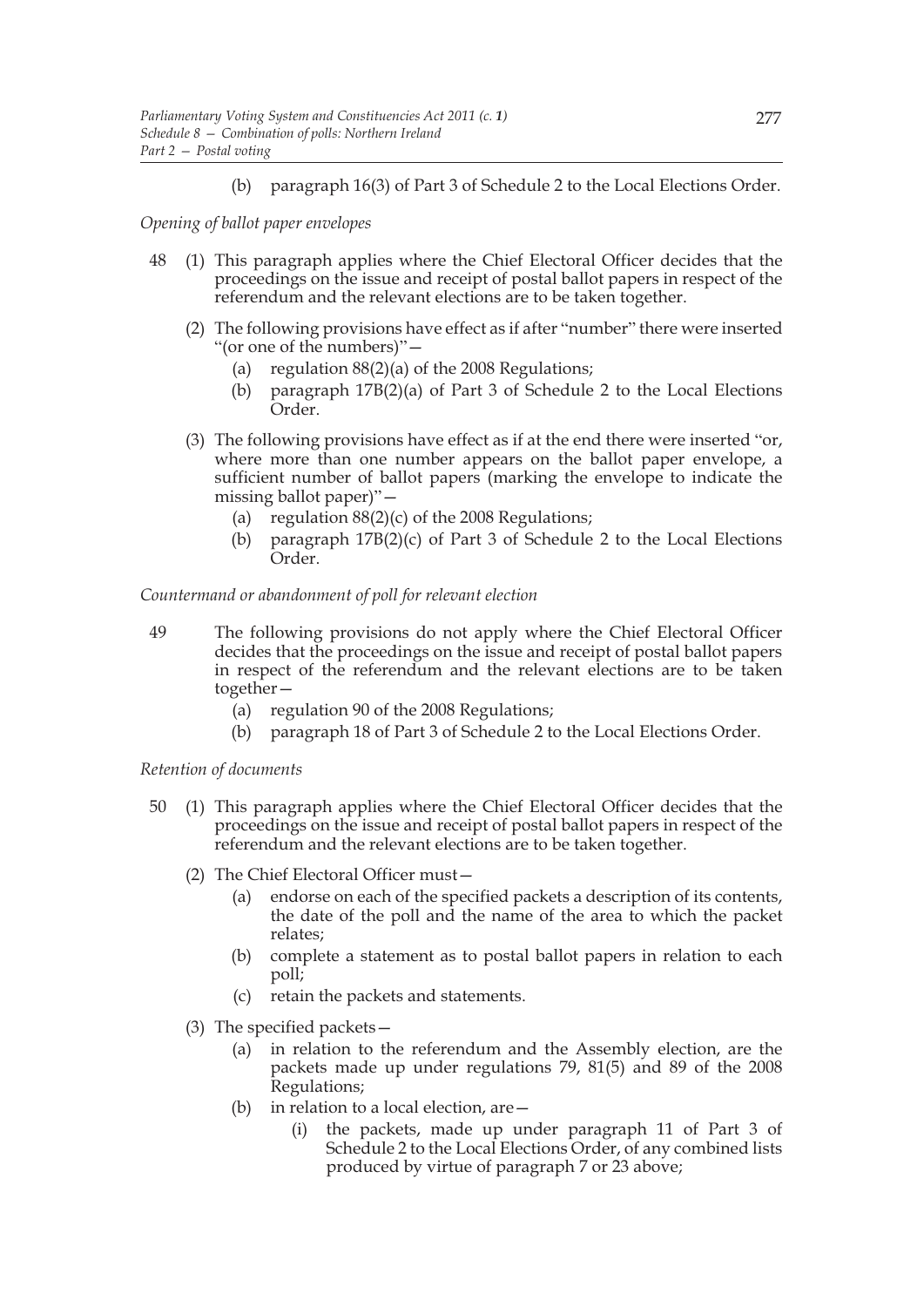- (ii) the packets made up under paragraphs 12 and 17C of that Part.
- (4) A statement as to postal ballot papers—
	- (a) in the case of the referendum and the Assembly election, must be in the form set out in Form N in Schedule 3 to the 2008 Regulations;
	- (b) in the case of a local election, must be in the form set out in Form 2 in Part 3 of Schedule 2 to the Local Elections Order.
- (5) Where—
	- (a) any covering envelopes are received by the Chief Electoral Officer after the close of the poll,
	- (b) any envelopes addressed to postal voters are returned as undelivered too late, or
	- (c) any spoilt postal ballot papers for the referendum or Assembly election are returned too late to enable other postal ballot papers to be issued,

the Chief Electoral Officer must seal those envelopes or postal ballot papers up in a separate packet, endorse the packet as mentioned in sub-paragraph  $(2)$ (a) and retain the packet.

- (6) A copy of the completed statements as to postal ballot papers for the referendum and for the Assembly election must be provided to the Electoral Commission.
- (7) The following rules apply to any packet or document retained under this paragraph—
	- (a) rules 51 and 52 of the referendum rules;
	- (b) rule 56 of the Assembly Elections Rules;
	- (c) rule 59 of the Local Elections Rules.
- (8) In its application by virtue of sub-paragraph  $(7)(c)$ , rule 59 of the Local Elections Rules has effect as if references to the proper officer of the council were to the Chief Electoral Officer.
- (9) This paragraph applies instead of regulation 91 of the 2008 Regulations.
- (10) Paragraph 19 of Part 3 of Schedule 2 to the Local Elections Order has effect as if  $\frac{6}{x}$ 
	- (a) in sub-paragraph (1), the reference to packets did not include the packets mentioned in sub-paragraph  $(3)(b)$  above;
	- (b) in sub-paragraph (2), the references to envelopes were omitted.
- (11) Regulation 115(1) of the 2008 Regulations has effect in relation to an Assembly election as if the reference to documents retained under rule 57(1A) of the elections rules included a reference to documents retained under this paragraph that relate to the Assembly election.
- (12) Schedule 3 to the Local Elections (Northern Ireland) Order 2010 has effect—
	- (a) as if, in the definition of "the marked register or lists" in paragraph 1(1), the reference to documents retained under rule 60 of the Local Elections Rules included a reference to documents retained under this paragraph that relate to the local election;
	- (b) as if references to the proper officer included references to the Chief Electoral Officer.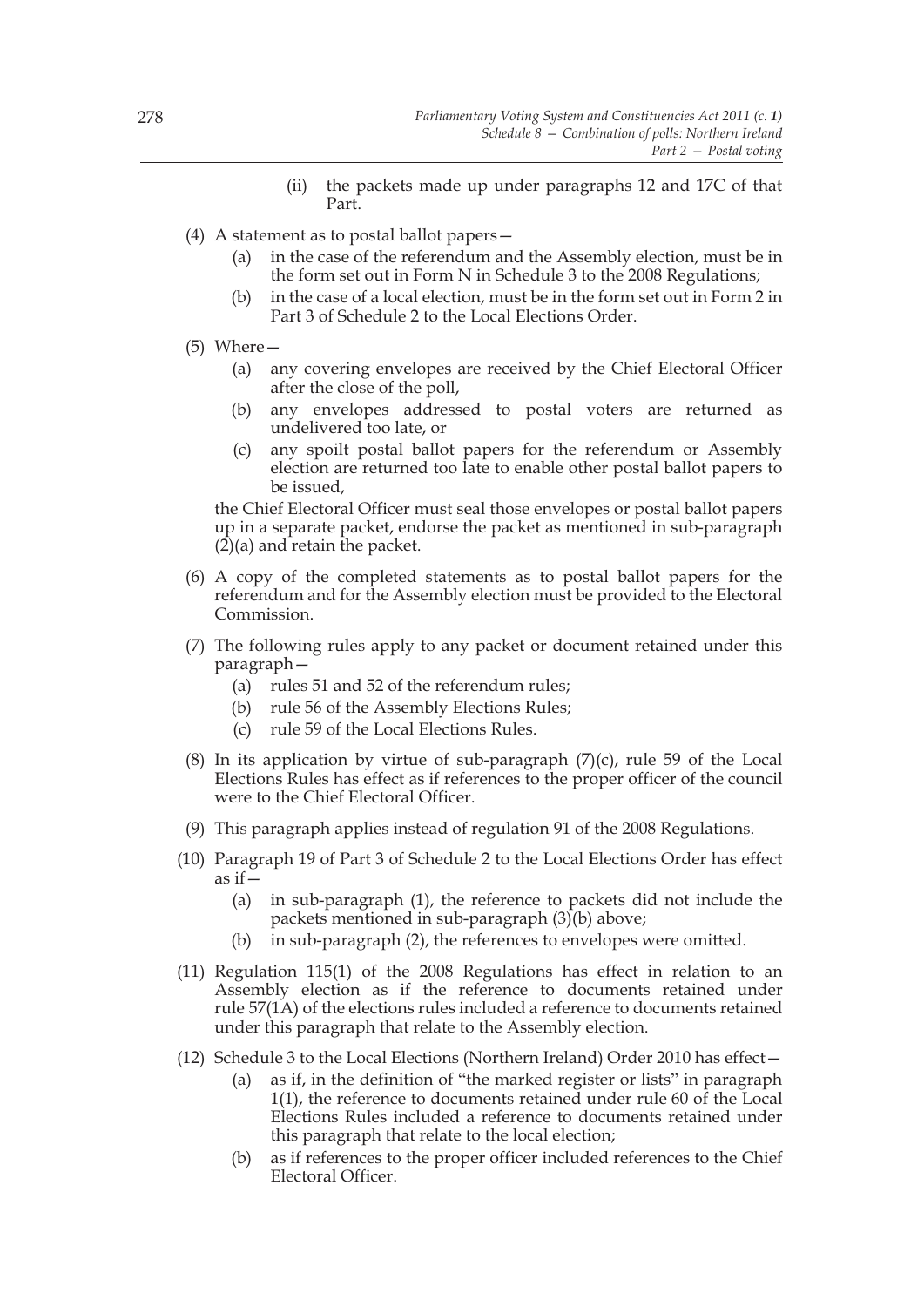### PART 3

### FORMS REFERRED TO IN PART 1

*Note* - The forms contained in this Part may be adapted so far as circumstances require.

Paragraphs 7(2) and 8(3)

FORM 1 - FORM OF CORRESPONDING NUMBER LIST (TO BE USED FOR COMBINED POLLS)

Voting area/constituency/district electoral area: ........................................ Date of Poll: .........................................

Sheet No.: .............................................

| <b>Ballot Paper Number</b><br>(identify the number<br>issued for the<br>referendum/election) | <b>Unique Identifying Mark</b><br>(identify the mark for each<br>ballot paper) | <b>Elector Number</b> (to be<br>completed only in respect of<br>ballot papers issued to<br><i>postal</i> voters) |
|----------------------------------------------------------------------------------------------|--------------------------------------------------------------------------------|------------------------------------------------------------------------------------------------------------------|
|                                                                                              |                                                                                |                                                                                                                  |
|                                                                                              |                                                                                |                                                                                                                  |
|                                                                                              |                                                                                |                                                                                                                  |
|                                                                                              |                                                                                |                                                                                                                  |
|                                                                                              |                                                                                |                                                                                                                  |
|                                                                                              |                                                                                |                                                                                                                  |
|                                                                                              |                                                                                |                                                                                                                  |
|                                                                                              |                                                                                |                                                                                                                  |
|                                                                                              |                                                                                |                                                                                                                  |
|                                                                                              |                                                                                |                                                                                                                  |
|                                                                                              |                                                                                |                                                                                                                  |
|                                                                                              |                                                                                |                                                                                                                  |
|                                                                                              |                                                                                |                                                                                                                  |
|                                                                                              |                                                                                |                                                                                                                  |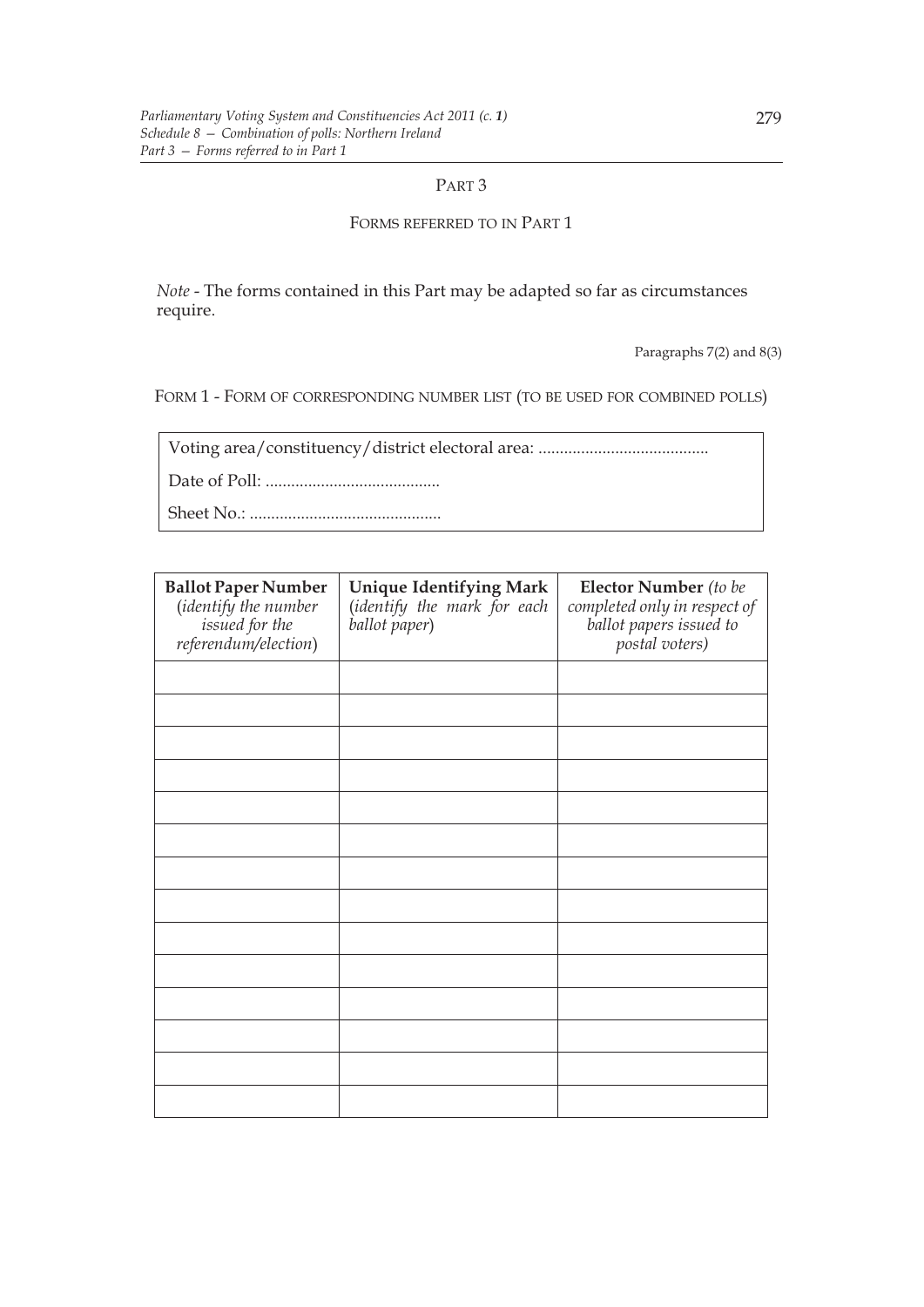#### Paragraph 10(2)

# FORM 2 - FORM OF DECLARATION OF IDENTITY (TO BE USED WHERE PROCEEDINGS ON ISSUE AND RECEIPT OF POSTAL BALLOT PAPERS COMBINED)

# **Front of form**

# **Declaration of identity**

Ballot Papers nos. ............................................

I am the person to whom the ballot papers numbered above were sent.

My date of birth is .............. (you are not required to give your date of birth if you are to vote as a proxy for someone else).

Voter's signature .........................................

The voter, who is personally known to me, has signed this declaration in my presence.

Witness's signature ......................................................................................

Name of witness (WRITE CLEARLY) ............................................................

Address of witness (WRITE CLEARLY) .......................................................

........................................................................................................................

SEE INSTRUCTIONS ON THE BACK OF THIS FORM

# **Back of form**

### **INSTRUCTIONS TO THE VOTER**

**1.** You must sign this declaration of identity in the presence of a person known to you. That person should then sign this declaration as a witness, adding his or her name and address. Without this the declaration will be invalid and your vote will not be counted.

**2.** When you are voting in the referendum on the voting system for United Kingdom parliamentary elections ([*insert colour of ballot paper*] ballot paper), mark a cross  $(X)$  in the box on the right hand side of the ballot paper opposite the answer you are voting for. Do this secretly. If you cannot vote without assistance, the person assisting you must not disclose how you have voted. Vote once only. Do not mark the ballot paper in any other way or your vote may not be counted.

**3.** When you are voting in the election to the Northern Ireland Assembly or for the election of district councillors, different colours are used for the ballot papers for each election.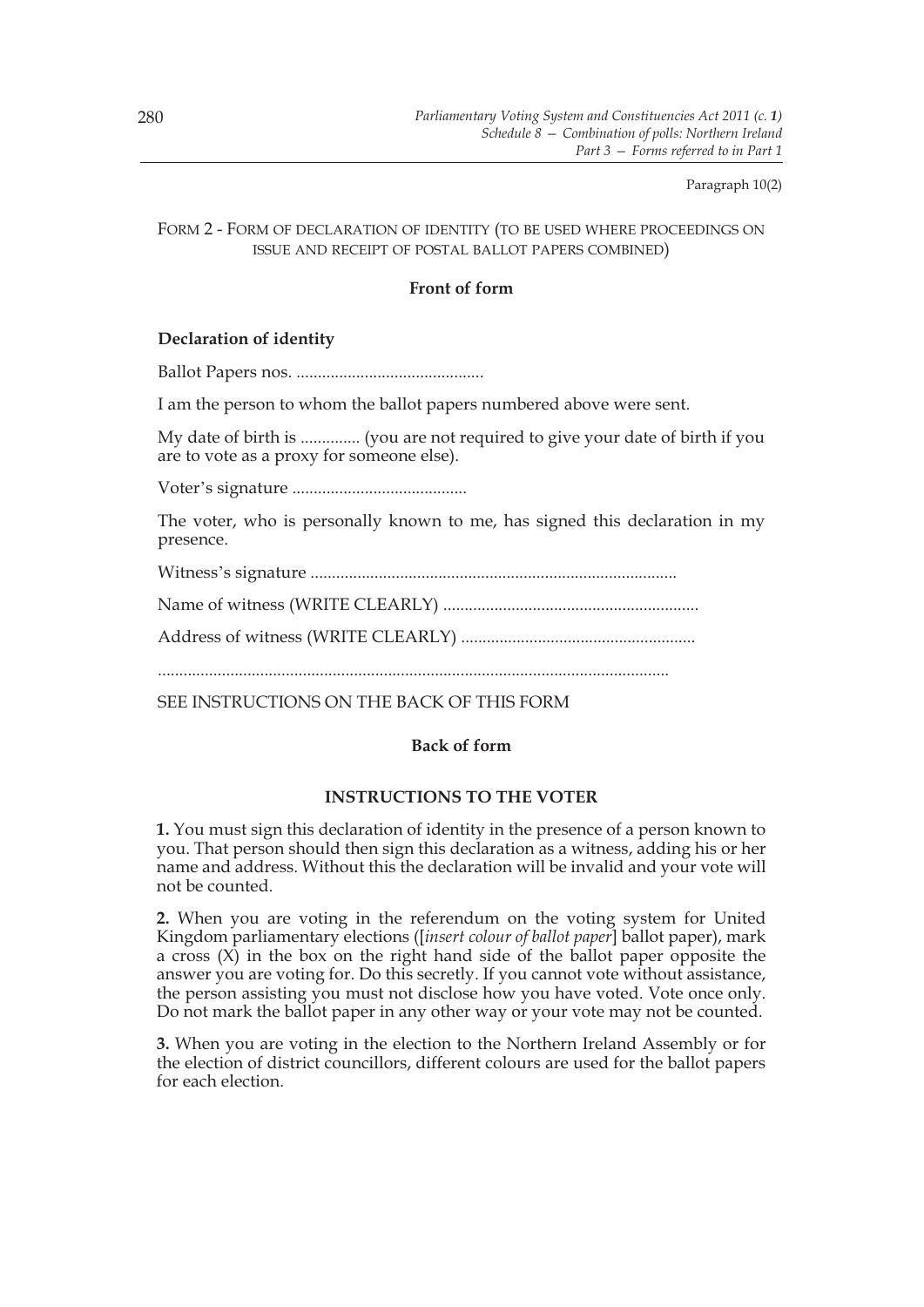**4.** When you are voting in the election to the Northern Ireland Assembly ([*insert colour of ballot paper*] ballot paper), number the candidates in order of preference, putting "1" against the candidate of your 1st preference, "2" against your 2nd preference and so on. You should not put the same preference against more than one candidate. You may show your preference for as many or as few candidates as you wish. Put no other mark on the ballot paper, or your vote may not be counted. Do this secretly. If you cannot vote without assistance, the person assisting you must not disclose how you have voted.

**5.** When you are voting in the election of district councillors ([*insert colour of ballot paper*] ballot paper), number the candidates in order of preference, putting "1" against the candidate of your 1st preference, "2" against your 2nd preference and so on. You should not put the same preference against more than one candidate. You may show your preference for as many or as few candidates as you wish. Put no other mark on the ballot paper, or your vote may not be counted. Do this secretly. If you cannot vote without assistance, the person assisting you must not disclose how you have voted.

**6.** Put the ballot papers in the small envelope marked "A" and seal it. Then put the envelope marked "A", together with the declaration of identity, in the larger envelope marked "B". Return it without delay. The ballot papers must be received by the counting officer not later than the close of the poll.

**7.** If you receive more than one ballot paper, remember that it is illegal to vote more than once (otherwise than as proxy) at the same election or to vote more than once (otherwise than as proxy) in the referendum. You are entitled to vote at different elections which are held on the same day.

**8.** In this referendum or in these elections you cannot vote in person at a polling station.

**9.** If by mistake you spoil your ballot paper, you can apply to the counting officer for another one. With your application you must return, in your own envelope, all the ballot papers, the declaration of identity and the envelopes marked "A" and "B". We can only issue replacement postal ballot papers before 5 p.m. on [-1 day/date deadline].

Paragraph 11(2)

FORM 3 - FORM OF DECLARATION OF IDENTITY (TO BE USED FOR REFERENDUM WHERE PROCEEDINGS ON ISSUE AND RECEIPT OF POSTAL BALLOT PAPERS NOT COMBINED)

#### **Front of form**

### **Declaration of identity**

**Referendum on the voting system for United Kingdom parliamentary elections**

Ballot Paper no............................................. (*insert colour*)

I am the person to whom the ballot paper numbered above was sent.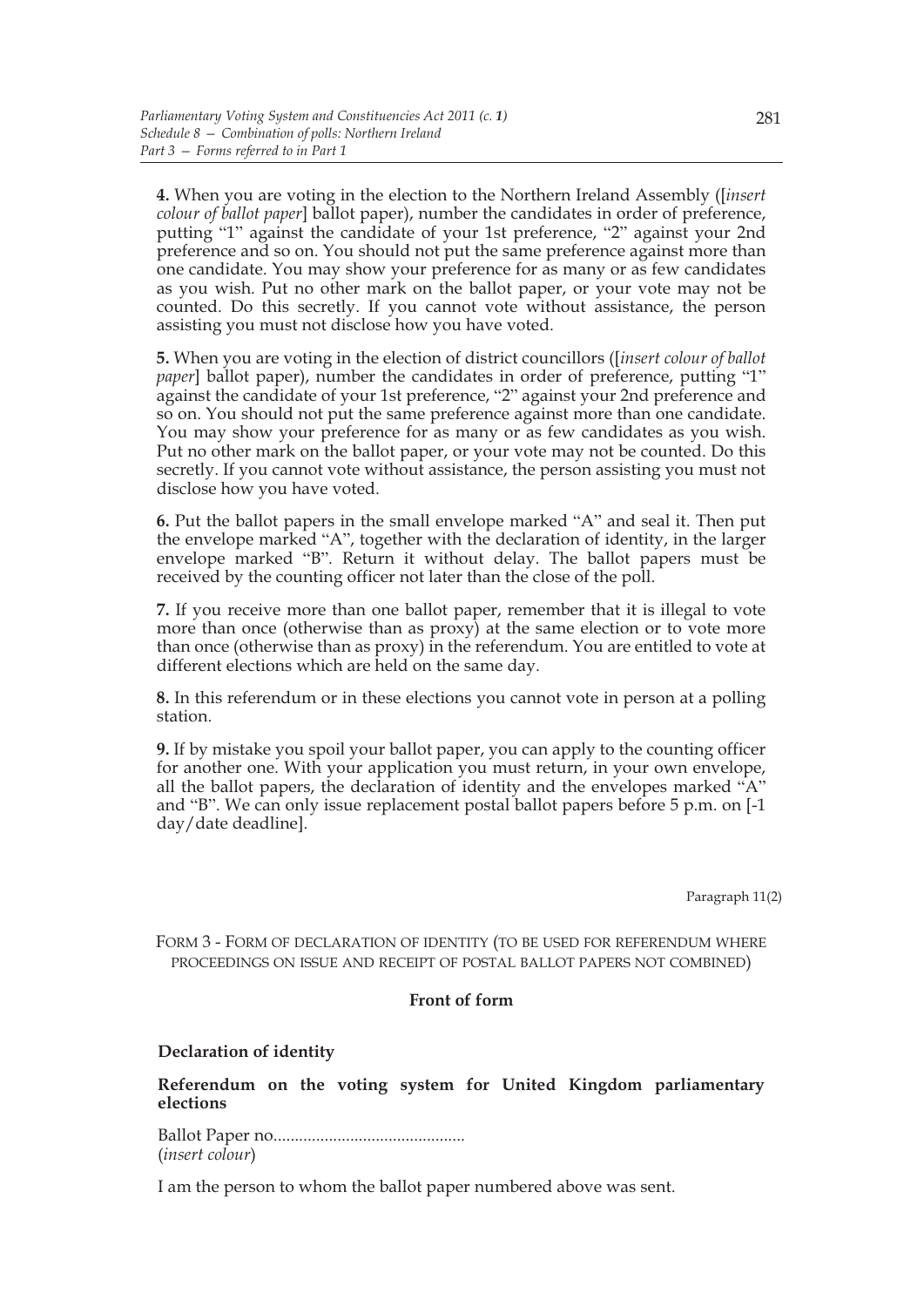My date of birth is .............. (you are not required to give your date of birth if you are to vote as a proxy for someone else).

Voter's signature .........................................

The voter, who is personally known to me, has signed this declaration in my presence.

Witness's signature ......................................................................................

Name of witness (WRITE CLEARLY) ............................................................

Address of witness (WRITE CLEARLY) .......................................................

........................................................................................................................

SEE INSTRUCTIONS ON THE BACK OF THIS FORM

# **Back of form**

### **INSTRUCTIONS TO THE VOTER**

**1.** You must sign this declaration of identity, even if you have already signed a declaration of identity in respect of an election to be held on the same day. You must sign in the presence of a person known to you. That person should then sign this declaration as a witness, adding his or her name and address. Without this the declaration will be invalid and your vote will not be counted.

**2.** Vote once only. Put no other mark on the ballot paper or your vote may not be counted.

**3.** Mark a cross (X) in the box on the right hand side of the ballot paper opposite the answer you are voting for. Do this secretly. If you cannot vote without assistance, the person assisting you must not disclose how you have voted.

**4.** Put the ballot paper in the small envelope marked "A" and seal it. Then put the envelope marked "A", together with the declaration of identity, in the larger envelope marked "B". Return it without delay. The ballot paper must be received by the counting officer not later than the close of the poll.

**5.** If you receive more than one ballot paper, remember that it is illegal to vote more than once (otherwise than as proxy) in this referendum.

**6.** In this referendum you cannot vote in person at a polling station.

**7.** If by mistake you spoil your ballot paper, you can apply to the counting officer for another one. With your application you must return, in your own envelope, the spoilt ballot paper, the declaration of identity and the envelopes marked "A" and "B". We can only issue replacement postal ballot papers before 5 p.m. on [-1 day/date deadline].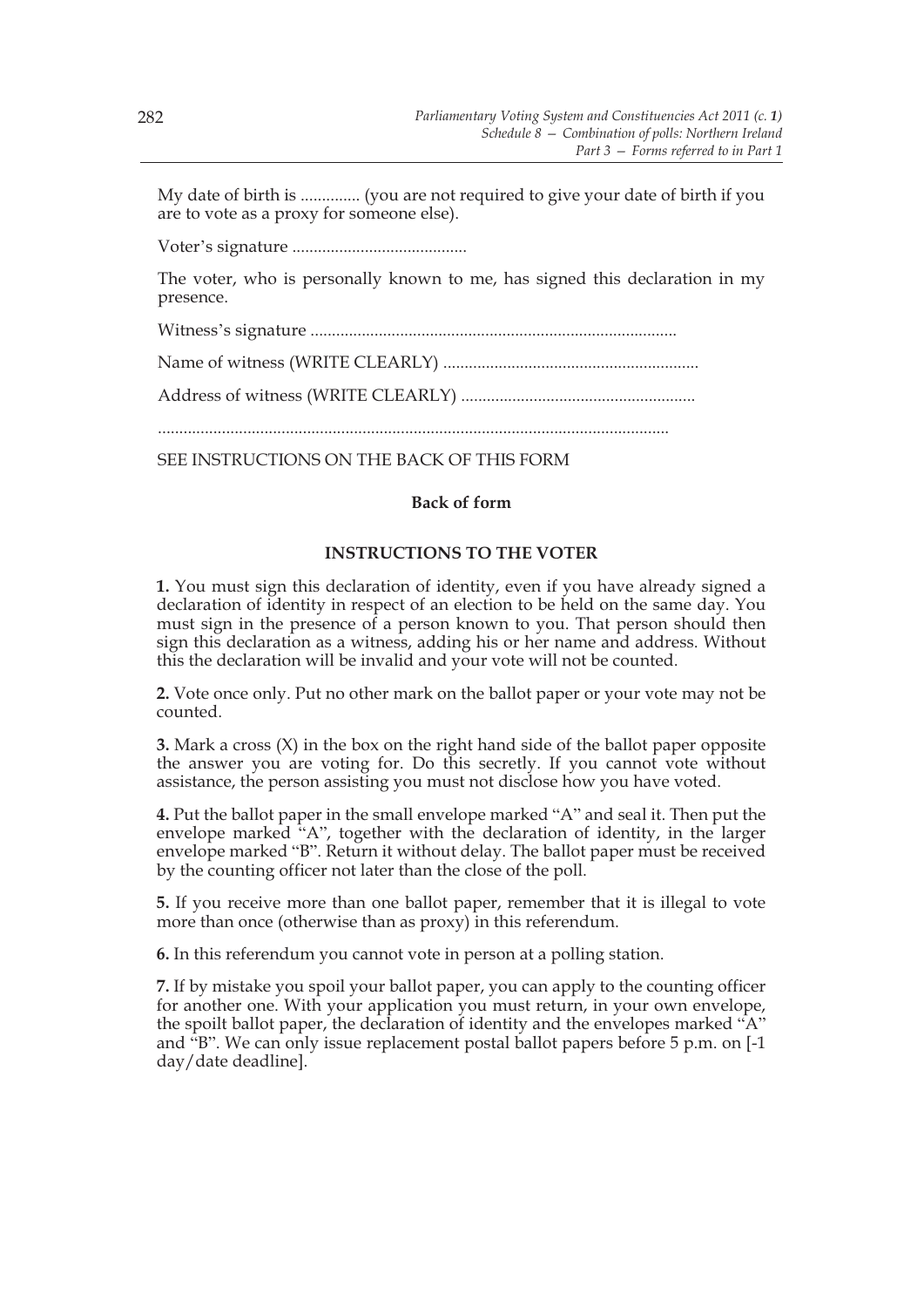### Paragraph 11(4)

# FORM 4 - FORM OF DECLARATION OF IDENTITY (TO BE USED FOR NORTHERN IRELAND ASSEMBLY ELECTION WHERE PROCEEDINGS ON ISSUE AND RECEIPT OF POSTAL BALLOT PAPERS NOT COMBINED)

# **Front of form**

# **Declaration of identity**

# **Election to the Northern Ireland Assembly**

Ballot Paper no............................................. (*insert colour*)

I am the person to whom the ballot paper numbered above was sent.

My date of birth is .............. (you are not required to give your date of birth if you are to vote as a proxy for someone else).

Voter's signature .........................................

The voter, who is personally known to me, has signed this declaration in my presence.

Witness's signature .......................................................................................

Name of witness (WRITE CLEARLY) ............................................................

Address of witness (WRITE CLEARLY) .........................................................

....................................................................................................................

SEE INSTRUCTIONS ON THE BACK OF THIS FORM

# **Back of form**

### **INSTRUCTIONS TO THE VOTER**

**1.** You must sign this declaration of identity in the presence of a person known to you. You are required to do this even if you have already signed a similar declaration of identity in respect of another poll to be held on the same day. That person should then sign this declaration as a witness, adding his or her name and address. Without this the declaration will be invalid.

**2.** Number the candidates in order of preference, putting "1" against the candidate of your 1st preference, "2" against your 2nd preference and so on. You should not put the same preference against more than one candidate. You may show your preference for as many or as few candidates as you wish. Put no other mark on the ballot paper, or your vote may not be counted. Do this secretly. If you cannot vote without assistance, the person assisting you must not disclose how you have voted.

**3.** Then proceed as follows—

(a) place each ballot paper in the correct smaller envelope and seal it;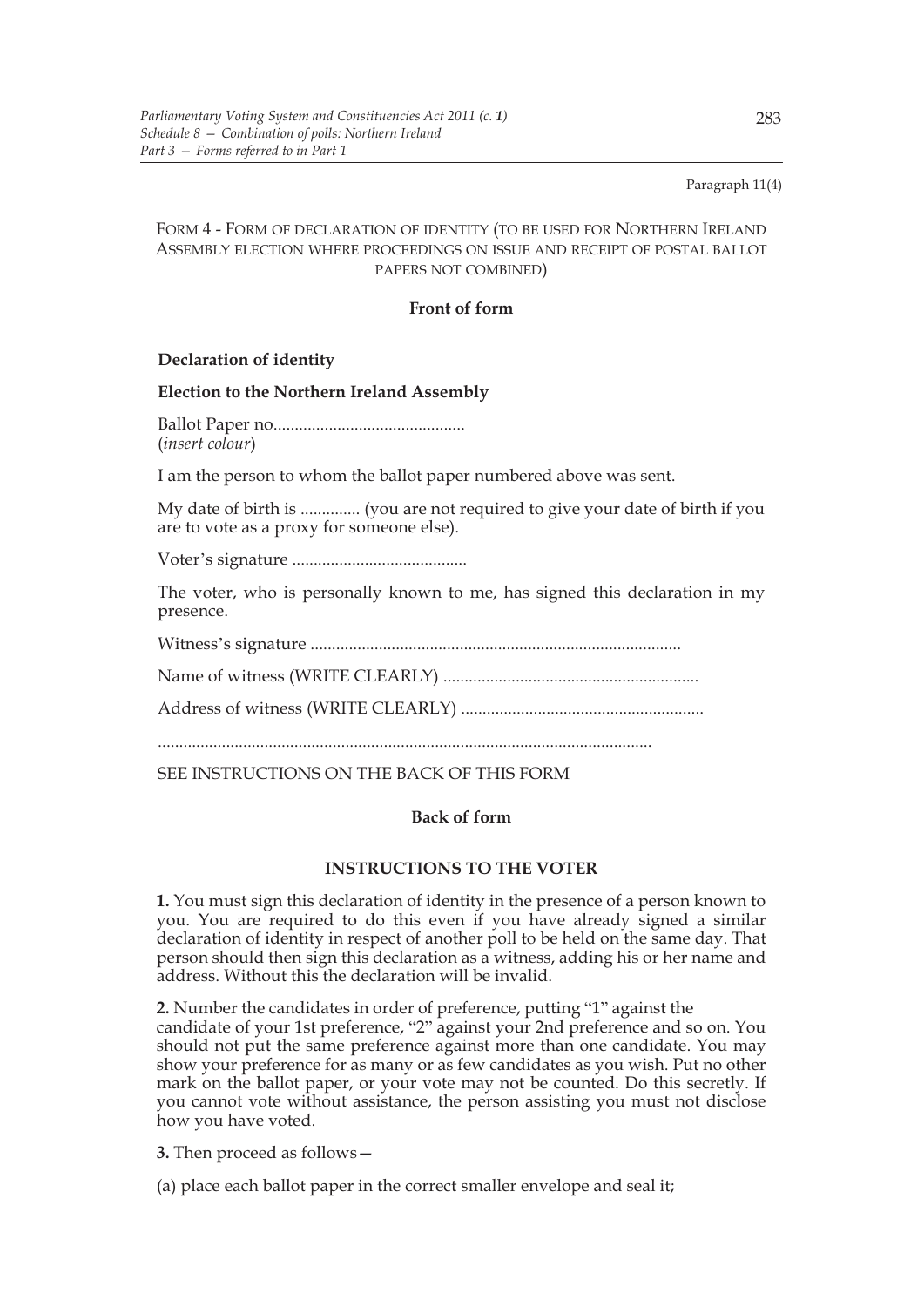(b) put that envelope, together with the correct declaration of identity, in the correct covering envelope and seal it:

(c) return the covering envelopes without delay. Ballot papers must be received by the returning officer not later than the close of poll.

**4.** If you receive more than one ballot paper, remember that it is illegal to vote more than once (otherwise than as proxy) at the same election. You are entitled to vote at different elections which are held on the same day.

**5.** At this election you cannot vote in person at a polling station, even if you receive an official poll card.

**6.** If by mistake you spoil your ballot paper, you can apply to the returning officer for another one. With your application you must return, in your own envelope, the spoilt ballot paper, the declaration of identity and the envelopes marked "A" and "B". Remember that there is little time available if a fresh postal ballot paper is to be issued and counted.

Paragraph 11(6)

FORM 5 - FORM OF DECLARATION OF IDENTITY (TO BE USED FOR LOCAL ELECTION WHERE PROCEEDINGS ON ISSUE AND RECEIPT OF POSTAL BALLOT PAPERS NOT COMBINED)

### **Front of form**

### **Declaration of identity**

### **Election of District Councillors**

To be returned with the [*insert colour of ballot paper*] coloured ballot paper no.................

I hereby declare that I am the person to whom the [*insert colour of ballot paper*] coloured ballot paper numbered as above was sent.

My date of birth is .............. (you are not required to give your date of birth if you are to vote as a proxy for someone else).

Voter's signature .........................................

The voter, who is personally known to me, has signed this declaration in my presence.

Witness's signature .......................................................................................

Name of witness (WRITE CLEARLY) ............................................................

Address of witness (WRITE CLEARLY) .........................................................

...................................................................................................................

SEE INSTRUCTIONS ON THE BACK OF THIS FORM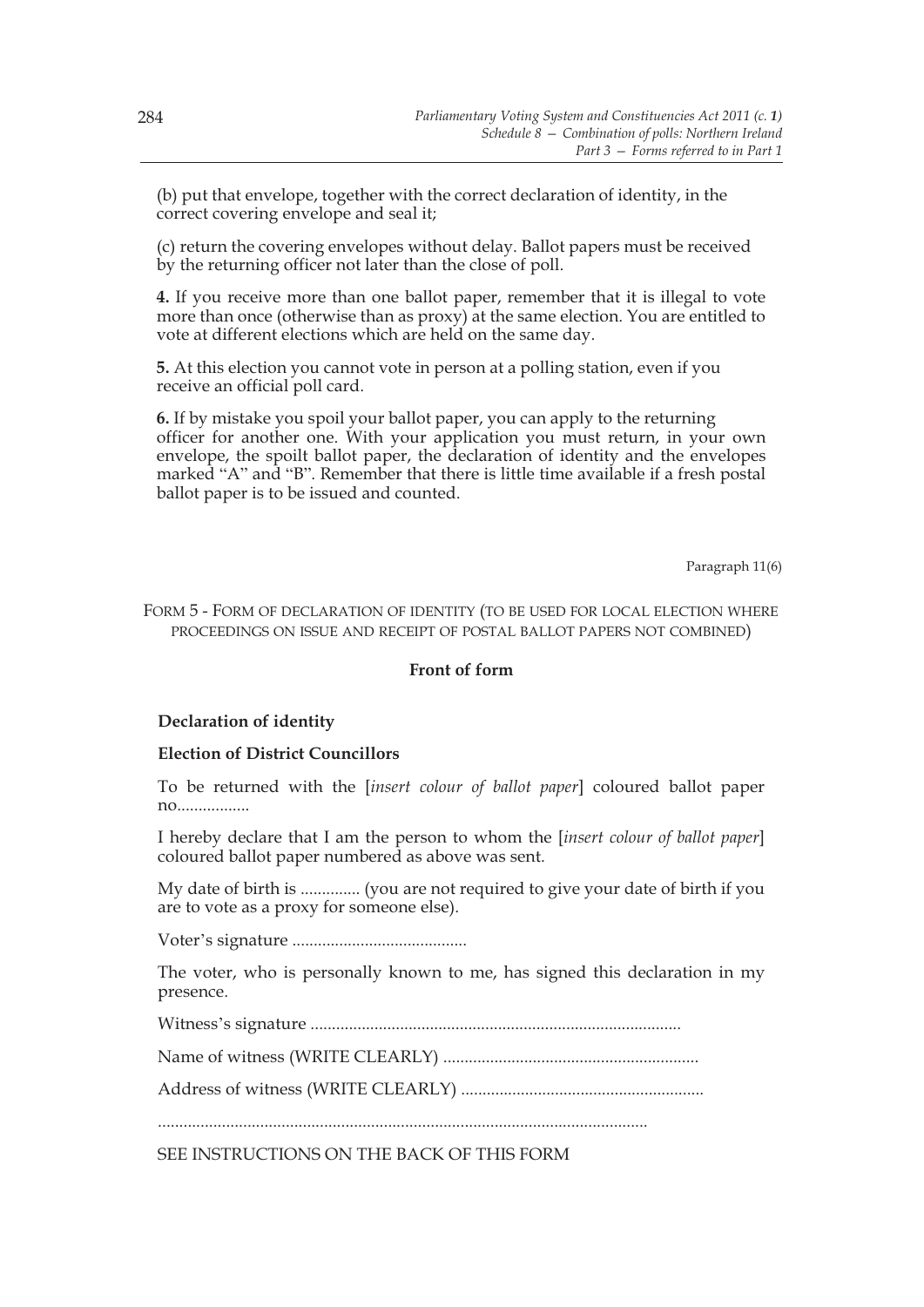### **Back of form**

### **INSTRUCTIONS TO THE VOTER**

**1.** You must sign this declaration of identity in the presence of a person known to you. You are required to do this even if you have already signed a similar declaration of identity in respect of another poll to be held on the same day. That person should then sign this declaration as a witness, adding his or her name and address. Without this the declaration will be invalid.

**2.** Number the candidates in order of preference, putting "1" against the candidate of your 1st preference, "2" against your 2nd preference and so on. You should not put the same preference against more than one candidate. You may show your preference for as many or as few candidates as you wish. Put no other mark on the ballot paper, or your vote may not be counted. Do this secretly. If you cannot vote without assistance, the person assisting you must not disclose how you have voted.

**3.** Then proceed as follows—

(a) place each ballot paper in the correct smaller envelope and seal it;

(b) put that envelope, together with the correct declaration of identity, in the correct covering envelope and seal it;

(c) return the covering envelopes without delay. Ballot papers must be received by the returning officer not later than the close of poll.

**4.** If you receive more than one ballot paper, remember that it is illegal to vote more than once (otherwise than as proxy) at the same election. You are entitled to vote at different elections which are held on the same day.

**5.** At this election you cannot vote in person at a polling station, even if you receive an official poll card.

**6.** If by mistake you spoil your ballot paper, you can apply to the returning officer for another one. With your application you must return, in your own envelope, the spoilt ballot paper, the declaration of identity and the envelopes marked "A" and "B". Remember that there is little time available if a fresh postal ballot paper is to be issued and counted.

Paragraph 16(1)

FORM 6 - FORM OF CORRESPONDING NUMBER LIST (TO BE USED IN POLLING STATIONS FOR COMBINED POLLS)

Voting area/constituency/district electoral area: ........................................ Date of Poll: ......................................... Polling Station: ..................................... Sheet No.: .............................................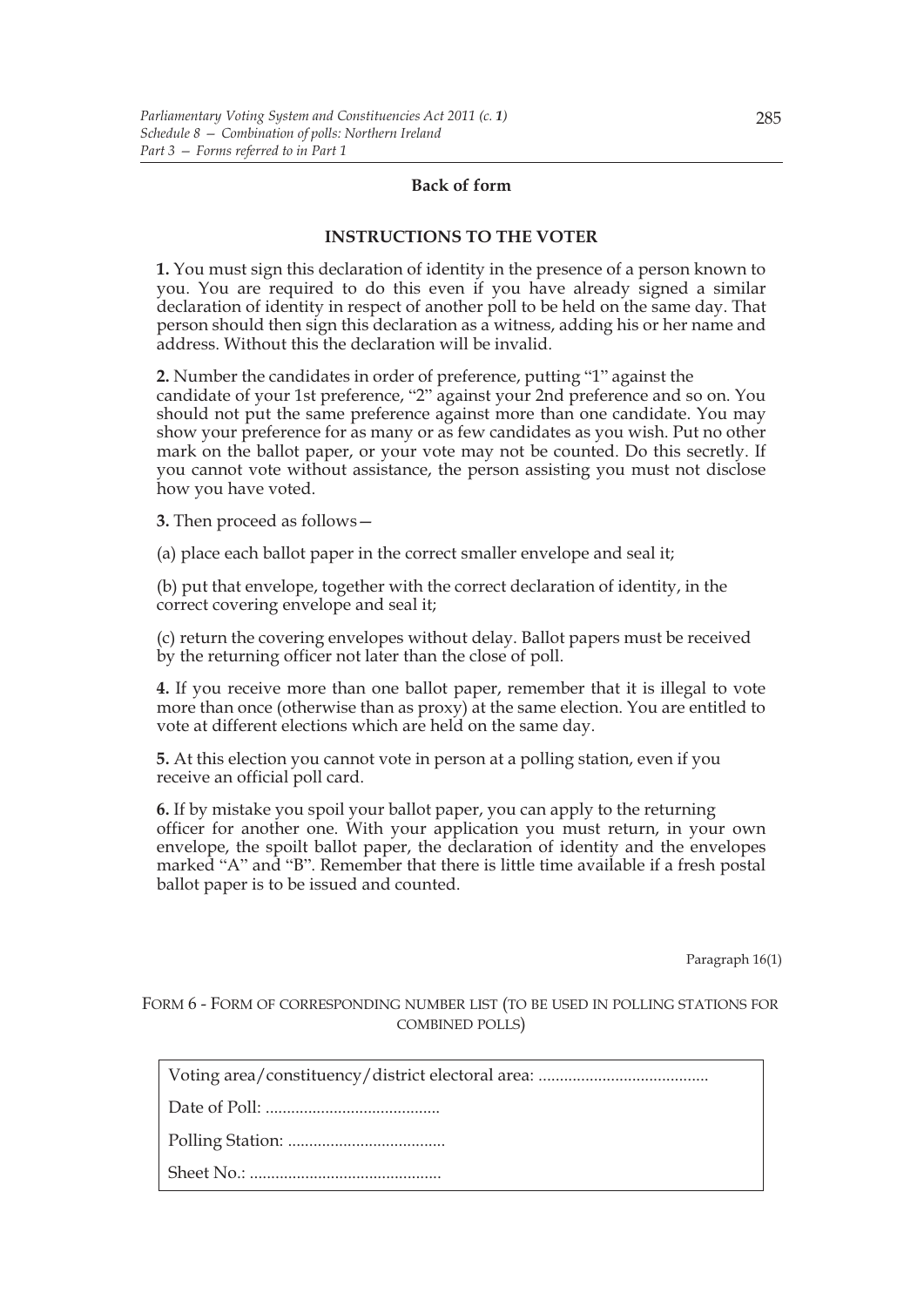| <b>Ballot Paper Number</b> (identify the number issued for the referendum/<br>election) | <b>Elector Number</b> |
|-----------------------------------------------------------------------------------------|-----------------------|
|                                                                                         |                       |
|                                                                                         |                       |
|                                                                                         |                       |
|                                                                                         |                       |
|                                                                                         |                       |
|                                                                                         |                       |
|                                                                                         |                       |
|                                                                                         |                       |
|                                                                                         |                       |
|                                                                                         |                       |

Paragraph 18(4)

FORM 7 - GUIDANCE FOR VOTERS TO BE EXHIBITED OUTSIDE EVERY POLLING STATION AND IN EVERY COMPARTMENT INSIDE

- **1.** When you are given your ballot papers go to one of the compartments.
- **2.** On the [*insert colour*] referendum ballot paper, mark a cross (X) in the box on the right hand side of the ballot paper opposite the answer you are voting for.
- **3.** On the ballot paper for the election to the Northern Ireland Assembly ([*insert colour*] ballot paper), and the ballot paper for the election of district councillors ([*insert colour*] ballot paper), number the candidates in order of preference, putting "1" against the candidate of your 1st preference, "2" against your 2nd preference and so on. You should not put the same preference against more than one candidate.
- **4.** Vote once only in the referendum. In the Assembly election and the election for district councillors, you may show your preference for as many or as few candidates as you wish. Put no other mark on the ballot paper, or your vote may not be counted.
- **5.** If by mistake you spoil a ballot paper, show it to the presiding officer and ask for another one.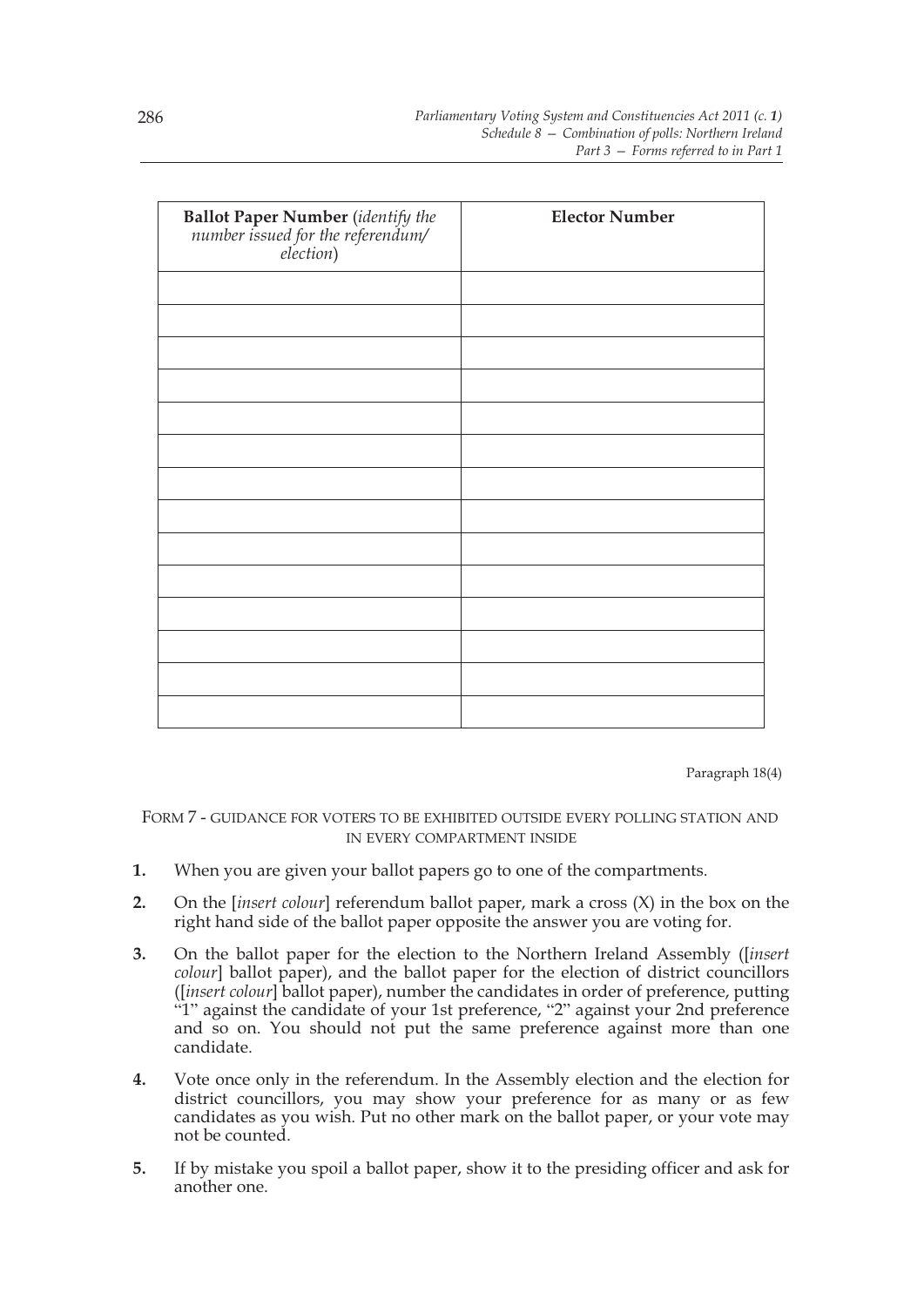**6.** Fold each ballot paper in two. Show the presiding officer the number and other unique identifying mark on the back of each ballot paper, but do not let anyone see your vote. Put each ballot paper in the [appropriate]\* ballot box and leave the polling station.

\* Complete or omit as necessary.

Paragraph 25(1)

## FORM 8 - FORM OF DECLARATION TO BE MADE BY THE COMPANION OF A VOTER WITH DISABILITIES

| [in the case of a person with disabilities voting as proxy, add                              |  |
|----------------------------------------------------------------------------------------------|--|
|                                                                                              |  |
| at the fundament would family funding (a) with the sense in 1.1.1.1 in this funding consider |  |

at the [referendum]\* [and]\* [election(s)\*]\* being held in this [voting area]\* [/constituency]\* [/district electoral area]\*

hereby declare that

- (a)  $[I \text{ am entitled to vote as an electron at the said } [referendum]^{*} \text{ [and]}^{*}$  $[electron(s)]^*$ ,]\*
- (b) [I am the #.................................. of the said voter and have attained the age of 18 years,]\* and
- (c) I have not previously assisted any voter with disabilities [except .......................... (name of other elector), of .......................... (address of other elector)], to vote at the said [referendum]\* [or]\* [election(s)\*]\*.

#State the relationship of the companion to the voter.

\*Delete as appropriate.

(Signed) .......................................... (companion)

Date ................................................

I, the undersigned, being the presiding officer for the .............. polling station for .............. the [*insert name of voting area*] hereby certify that the above declaration, having been first read to the above-named declarant, was signed by the declarant in my presence.

(Signed).......................................... Date ...............................................

287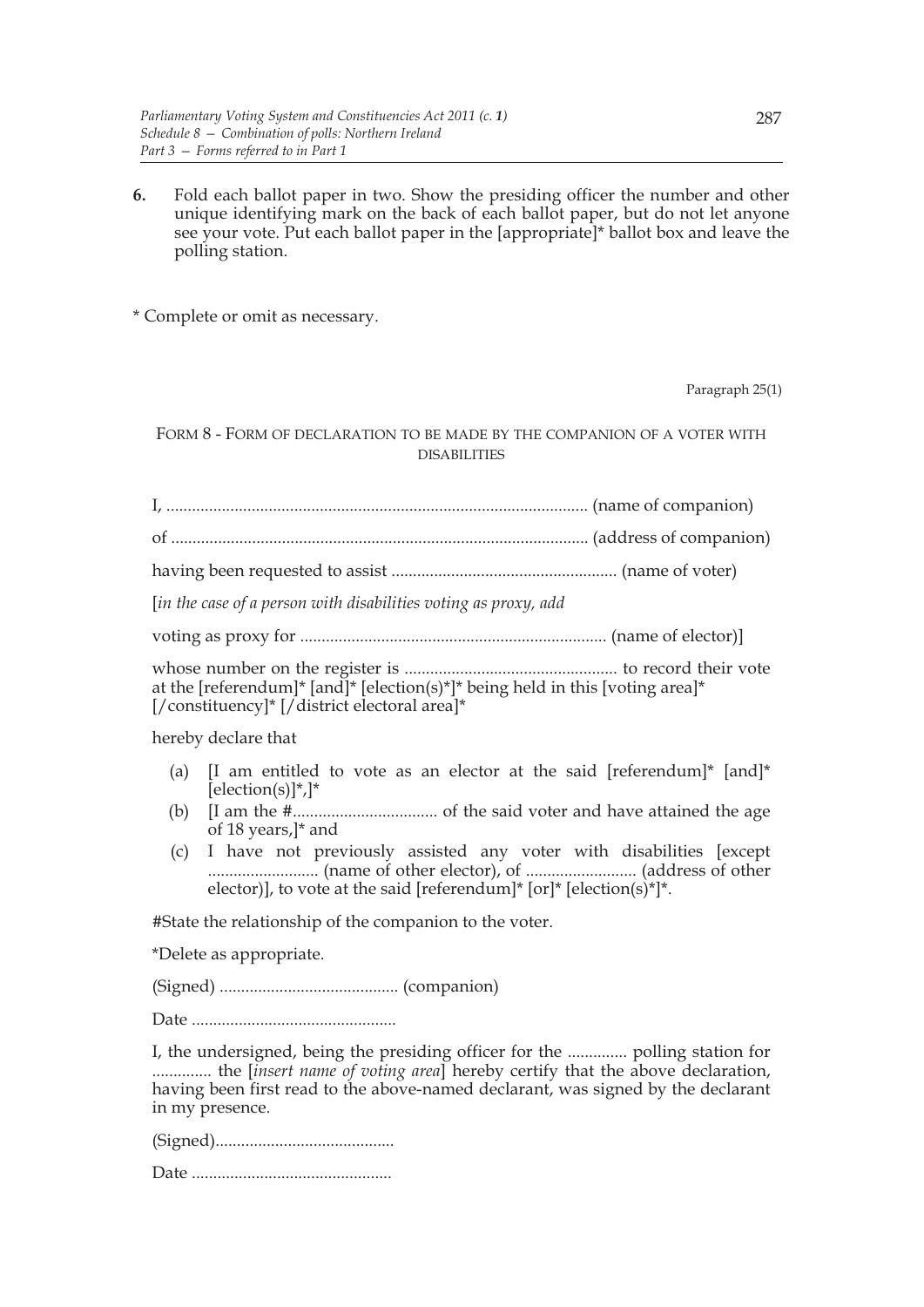Time ........................................ (am/pm)

NOTES: (1) If the person making the above declaration knowingly and wilfully makes therein a statement false in a material particular, he or she will be guilty of an offence.

(2) A voter with disabilities is a voter who has made a declaration that he or she is so incapacitated by blindness or other disability, or by an inability to read, as to be unable to vote without assistance.

## SCHEDULE 9 Section 6

# CONTROL OF LOANS ETC TO PERMITTED PARTICIPANTS

The Schedule referred to in section 6(1) is as follows—

### "SCHEDULE 15A

#### CONTROL OF LOANS ETC TO PERMITTED PARTICIPANTS

#### PART 1

#### **INTRODUCTORY**

### *Operation of Schedule*

- 1 (1) This Schedule has effect in relation to the referendum under section 1 of the Parliamentary Voting System and Constituencies Act 2011 for controlling regulated transactions entered into by permitted participants that either are not registered parties or are minor parties.
	- (2) The following provisions have effect for the purposes of this Schedule.
	- (3) In accordance with sub-paragraph (1), "permitted participant" does not include a permitted participant which is a registered party other than a minor party.
	- (4) "Regulated transaction" has the meaning given by paragraph 2.
	- (5) In relation to transactions entered into by a permitted participant other than a designated organisation, the reference in paragraph  $4(2)$  to a permissible donor falling within section  $54(2)$  does not include a registered party.

In this sub-paragraph "designated organisation" has the meaning given by section  $110(5)$ .

### *Regulated transactions*

2 (1) An agreement between a permitted participant and another person by which the other person makes a loan of money to the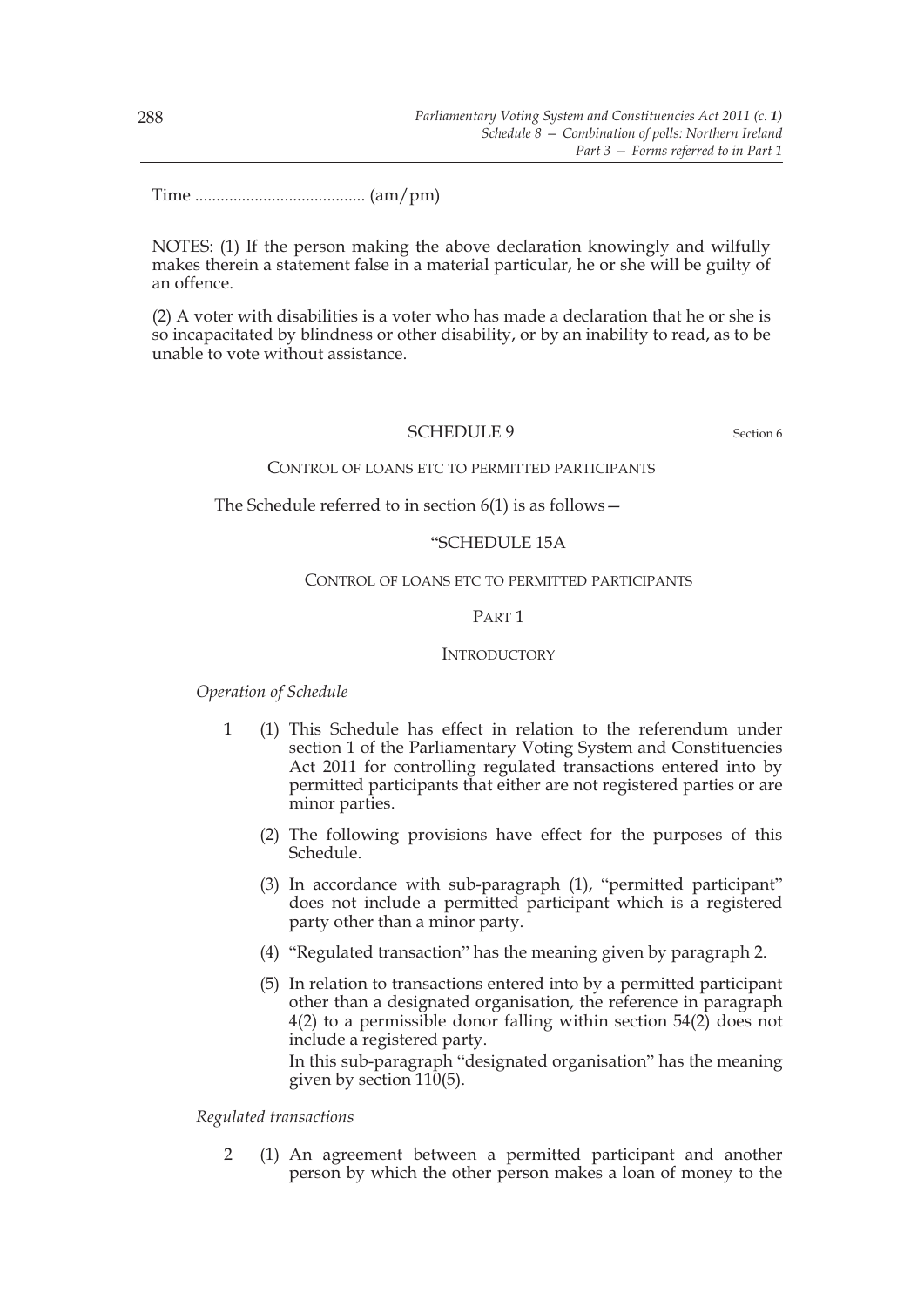permitted participant is a regulated transaction if the use condition is satisfied.

- (2) An agreement between a permitted participant and another person by which the other person provides a credit facility to the permitted participant is a regulated transaction if the use condition is satisfied.
- (3) Where—
	- (a) a permitted participant and another person (A) enter into a regulated transaction of a description mentioned in subparagraph (1) or (2), or a transaction under which any property, services or facilities are provided for the use or benefit of the permitted participant (including the services of any person),
	- (b) A also enters into an arrangement whereby another person (B) gives any form of security (whether real or personal) for a sum owed to A by the permitted participant under the transaction mentioned in paragraph (a), and
	- (c) the use condition is satisfied,

the arrangement is a regulated transaction.

- (4) An agreement or arrangement is also a regulated transaction if  $-$ 
	- (a) the terms of the agreement or arrangement as first entered into do not constitute a regulated transaction by virtue of sub-paragraph  $(1)$ ,  $(2)$  or  $(3)$ , but
	- (b) the terms are subsequently varied in such a way that the agreement or arrangement becomes a regulated transaction.
- (5) The use condition is that the permitted participant intends at the time of entering into a transaction mentioned in sub-paragraph  $(1)$ ,  $(2)$  or  $(3)(a)$  to use any money or benefit obtained in consequence of the transaction for meeting referendum expenses incurred by or on behalf of the permitted participant.
- (6) For the purposes of sub-paragraph (5), it is immaterial that only part of the money or benefit is intended to be used for meeting referendum expenses incurred by or on behalf of the permitted participant.
- (7) References in sub-paragraphs (1) and (2) to a permitted participant include references to an officer, member, trustee or agent of the permitted participant if that person makes the agreement as such.
- (8) References in sub-paragraph (3) to a permitted participant include references to an officer, member, trustee or agent of the permitted participant if the property, services or facilities are provided to that person as such, or the sum is owed by that person as such.
- (9) A reference to a connected transaction is a reference to the transaction mentioned in sub-paragraph (3)(b).
- (10) In this paragraph a reference to anything being done by or in relation to a permitted participant or a person includes a reference to its being done directly or indirectly through a third person.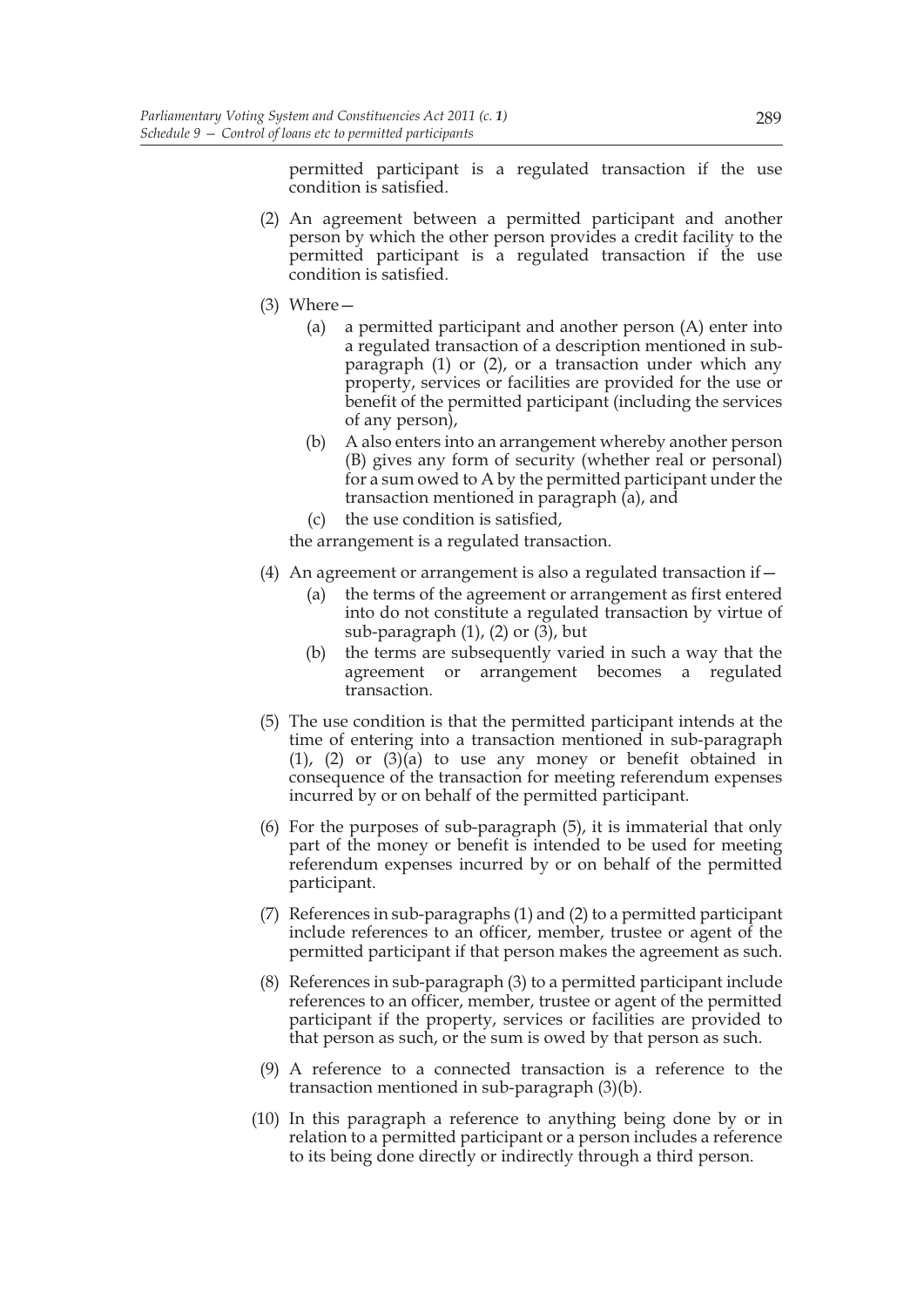- (11) A credit facility is an agreement whereby a permitted participant is enabled to receive from time to time from another party to the agreement a loan of money not exceeding such amount (taking account of any repayments made by the permitted participant) as is specified in or determined in accordance with the agreement.
- (12) An agreement or arrangement is not a regulated transaction—
	- (a) to the extent that a payment made in pursuance of the agreement or arrangement falls, by virtue of paragraph 9 of Schedule 15, to be included in a return under section 120, or
	- (b) if its value is not more than £500.

# *Valuation of regulated transaction*

- 3 (1) The value of a regulated transaction which is a loan is the value of the total amount to be lent under the loan agreement.
	- (2) The value of a regulated transaction which is a credit facility is the maximum amount which may be borrowed under the agreement for the facility.
	- (3) The value of a regulated transaction which is an arrangement by which any form of security is given is the contingent liability under the security provided.
	- (4) For the purposes of sub-paragraphs (1) and (2), no account is to be taken of the effect of any provision contained in a loan agreement or an agreement for a credit facility at the time it is entered into which enables outstanding interest to be added to any sum for the time being owed in respect of the loan or credit facility, whether or not any such interest has been so added.

## PART 2

## CONTROLS ON REGULATED TRANSACTIONS

## *Authorised participants*

- 4 (1) A permitted participant must not—
	- (a) be a party to a regulated transaction to which any of the other parties is not an authorised participant;
	- (b) derive a benefit in consequence of a connected transaction if any of the parties to that transaction is not an authorised participant.
	- (2) In this Schedule, an authorised participant is a person who is a permissible donor falling within section 54(2).

## *Regulated transaction involving unauthorised participant*

- 5 (1) This paragraph applies if a permitted participant is a party to a regulated transaction to which another party is not an authorised participant.
	- (2) The transaction is void.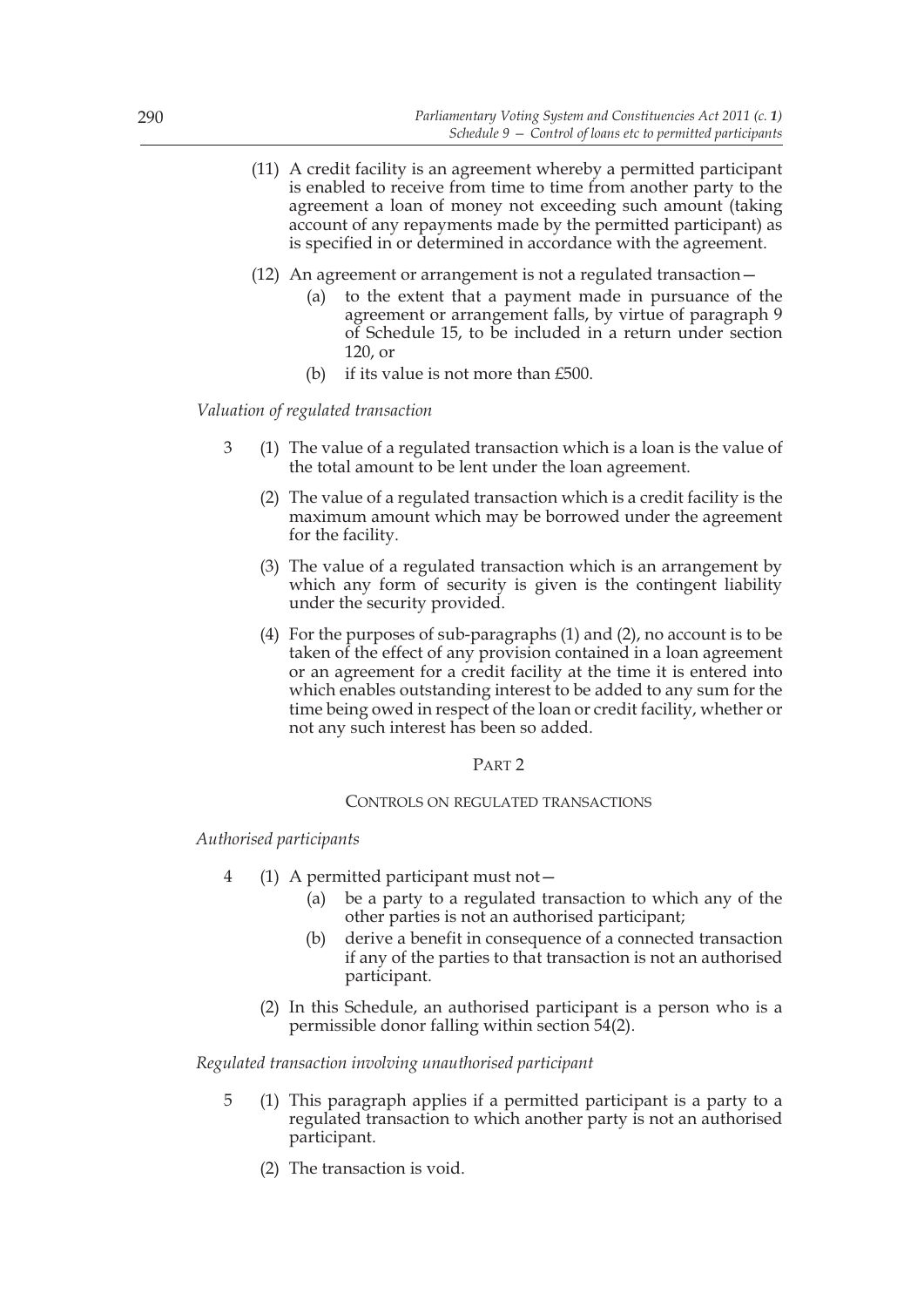- (3) Despite sub-paragraph (2)—
	- (a) any money received by the permitted participant by virtue of the transaction must be repaid by the responsible person to the person from whom it was received, along with interest at the rate referred to in section  $71I(3)(a)$ ;
	- (b) the person from whom it was received is entitled to recover the money, along with such interest.
- $(4)$  If  $-$ 
	- (a) the money is not (for whatever reason) repaid as mentioned in sub-paragraph (3)(a), or
	- (b) the person entitled to recover the money refuses or fails to do so,

the Commission may apply to the court to make such order as it thinks fit to restore (so far as is possible) the parties to the transaction to the position they would have been in if the transaction had not been entered into.

- (5) An order under sub-paragraph (4) may in particular—
	- (a) where the transaction is a loan or credit facility, require that any amount owed by the permitted participant be repaid (and that no further sums be advanced under it);
	- (b) where any form of security is given for a sum owed under the transaction, require that security to be discharged.
- (6) In the case of a regulated transaction where a party other than a permitted participant—
	- (a) at the time the permitted participant enters into the transaction, is an authorised participant, but
	- (b) subsequently, for whatever reason, ceases to be an authorised participant,

the transaction is void and sub-paragraphs (3) to (5) apply with effect from the time when the other party ceased to be an authorised participant.

*Guarantees and securities: unauthorised participant*

- 6 (1) This paragraph applies if—
	- (a) a permitted participant and another person (A) enter into<br>a transaction of a description mentioned in a transaction of a description mentioned in paragraph 2(3)(a),
	- (b) A is party to a regulated transaction of a description mentioned in paragraph 2(3)(b) ("the connected transaction") with another person (B), and
	- (c) B is not an authorised participant.
	- (2) Paragraph 5(2) to (5) applies to the transaction mentioned in subparagraph  $(1)(a)$ .
	- (3) The connected transaction is void.
	- (4) Sub-paragraph (5) applies if (but only if) A is unable to recover from the permitted participant the whole of the money mentioned in paragraph 5(3)(a) (as applied by sub-paragraph (2) above), along with such interest as is there mentioned.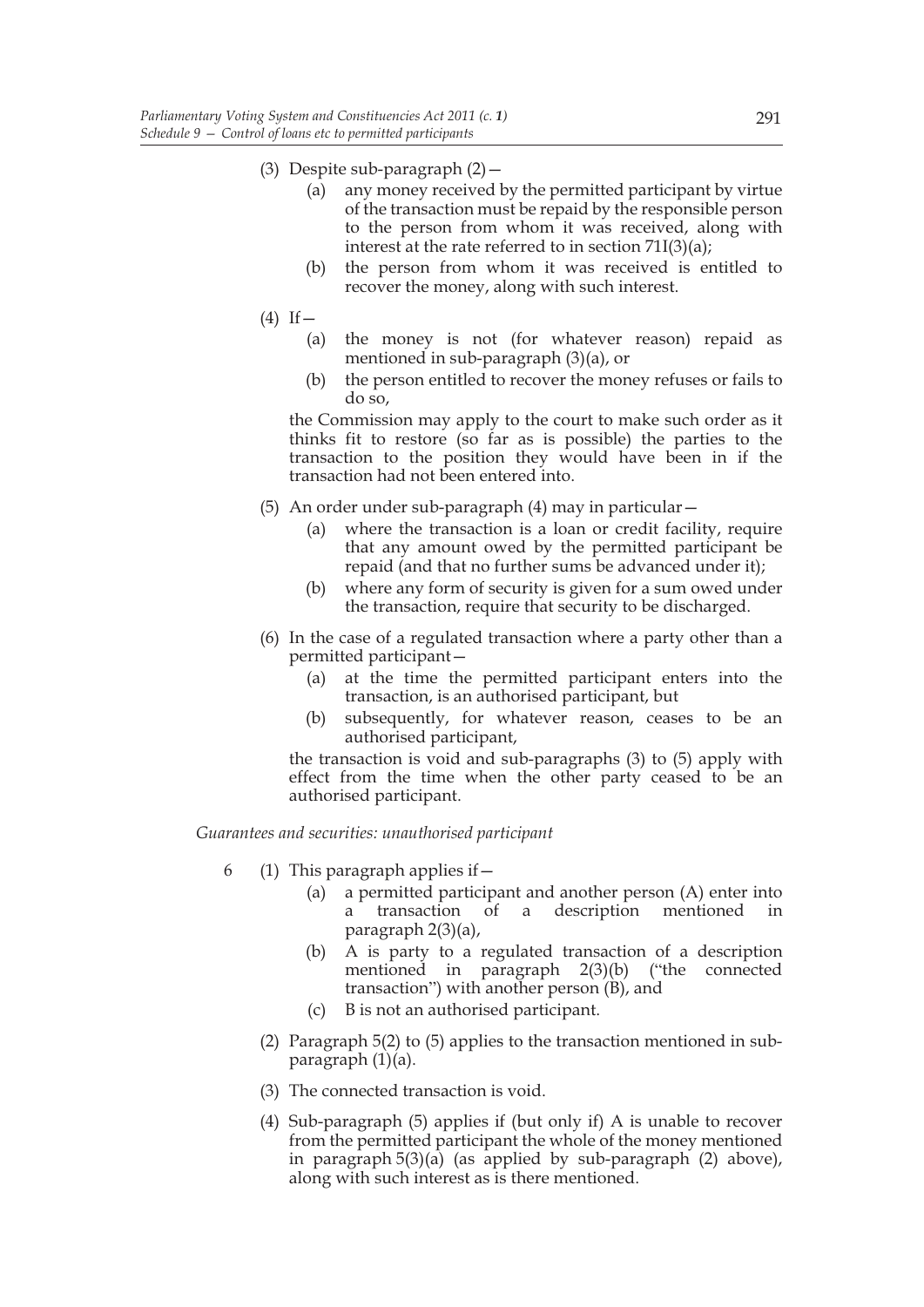- (5) Despite sub-paragraph (3), A is entitled to recover from B any part of that money (and such interest) that is not recovered from the permitted participant.
- (6) Sub-paragraph (5) does not entitle A to recover more than the contingent liability under the security provided by virtue of the connected transaction.
- (7) In the case of a connected transaction where B—
	- (a) at the time A enters into the transaction, is an authorised participant, but
	- (b) subsequently, for whatever reason, ceases to be an authorised participant,

sub-paragraphs (2) to (6) apply with effect from the time when B ceased to be an authorised participant.

- (8) If the transaction mentioned in paragraph  $2(3)(a)$  is not a regulated transaction of a description mentioned in paragraph 2(1) or (2), references in this paragraph and paragraph  $5(2)$  to  $\overline{(5)}$  (as applied by sub-paragraph (2) above) to the repayment or recovery of money are to be construed as references to (as the case may be)—
	- (a) the return or recovery of any property provided under the transaction,
	- (b) to the extent that such property is incapable of being returned or recovered or its market value has diminished since the time the transaction was entered into, the repayment or recovery of the market value at that time, or
	- (c) the market value (at that time) of any facilities or services provided under the transaction.

### *Transfer to unauthorised participant invalid*

7 If an authorised participant purports to transfer the participant's interest in a regulated transaction to a person who is not an authorised participant the purported transfer is of no effect.

### *Offences*

- 8 (1) An individual who is a permitted participant commits an offence  $if$ 
	- (a) the individual enters into a regulated transaction of a description mentioned in paragraph 2(1) or (2) to which another party is not an authorised participant, and
	- (b) the individual knew or ought reasonably to have known of the matters mentioned in paragraph (a).
	- (2) A permitted participant that is not an individual commits an offence if—
		- (a) it enters into a regulated transaction of a description mentioned in paragraph 2(1) or (2) to which another party is not an authorised participant, and
		- (b) an officer of the permitted participant knew or ought reasonably to have known of the matters mentioned in paragraph (a).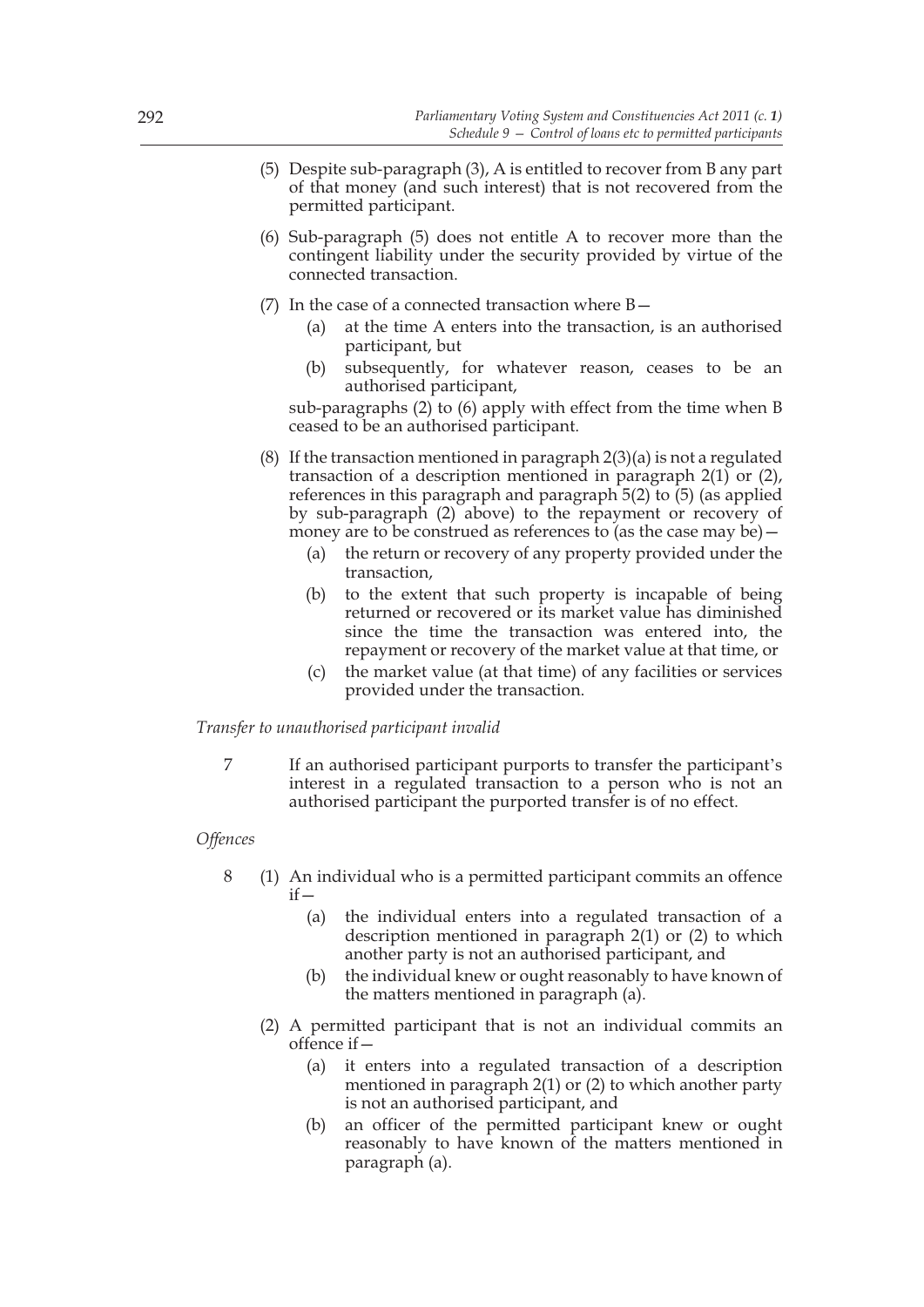- (3) A person who is the responsible person in relation to a permitted participant that is not an individual commits an offence if—
	- (a) the permitted participant enters into a regulated transaction of a description mentioned in paragraph 2(1) or (2) to which another party is not an authorised participant, and
	- (b) the person knew or ought reasonably to have known of the matters mentioned in paragraph (a).
- (4) An individual who is a permitted participant commits an offence  $if -$ 
	- (a) the individual enters into a regulated transaction of a description mentioned in paragraph 2(1) or (2) to which another party is not an authorised participant,
	- (b) the individual neither knew nor ought reasonably to have known that the other party is not an authorised participant, and
	- (c) as soon as practicable after knowledge of the matters mentioned in paragraph (a) comes to the individual he fails to take all reasonable steps to repay any money which the individual has received by virtue of the transaction.
- (5) A permitted participant that is not an individual commits an offence if—
	- (a) it enters into a regulated transaction of a description mentioned in paragraph 2(1) or (2) to which another party is not an authorised participant,
	- (b) no officer of the permitted participant knew or ought reasonably to have known that the other party is not an authorised participant, and
	- (c) as soon as practicable after knowledge of the matters mentioned in paragraph (a) comes to the responsible person he fails to take all reasonable steps to repay any money which the permitted participant has received by virtue of the transaction.
- (6) A person who is the responsible person in relation to a permitted participant that is not an individual commits an offence if—
	- (a) the permitted participant enters into a regulated transaction of a description mentioned in paragraph 2(1) or (2) to which another party is not an authorised participant,
	- (b) sub-paragraph (3)(b) does not apply to the person, and
	- (c) as soon as practicable after knowledge of the matters mentioned in paragraph (a) comes to the person he fails to take all reasonable steps to repay any money which the permitted participant has received by virtue of the transaction.
- (7) An individual who is a permitted participant commits an offence  $if -$ 
	- (a) the individual benefits from or falls to benefit in consequence of a connected transaction to which any of the parties is not an authorised participant, and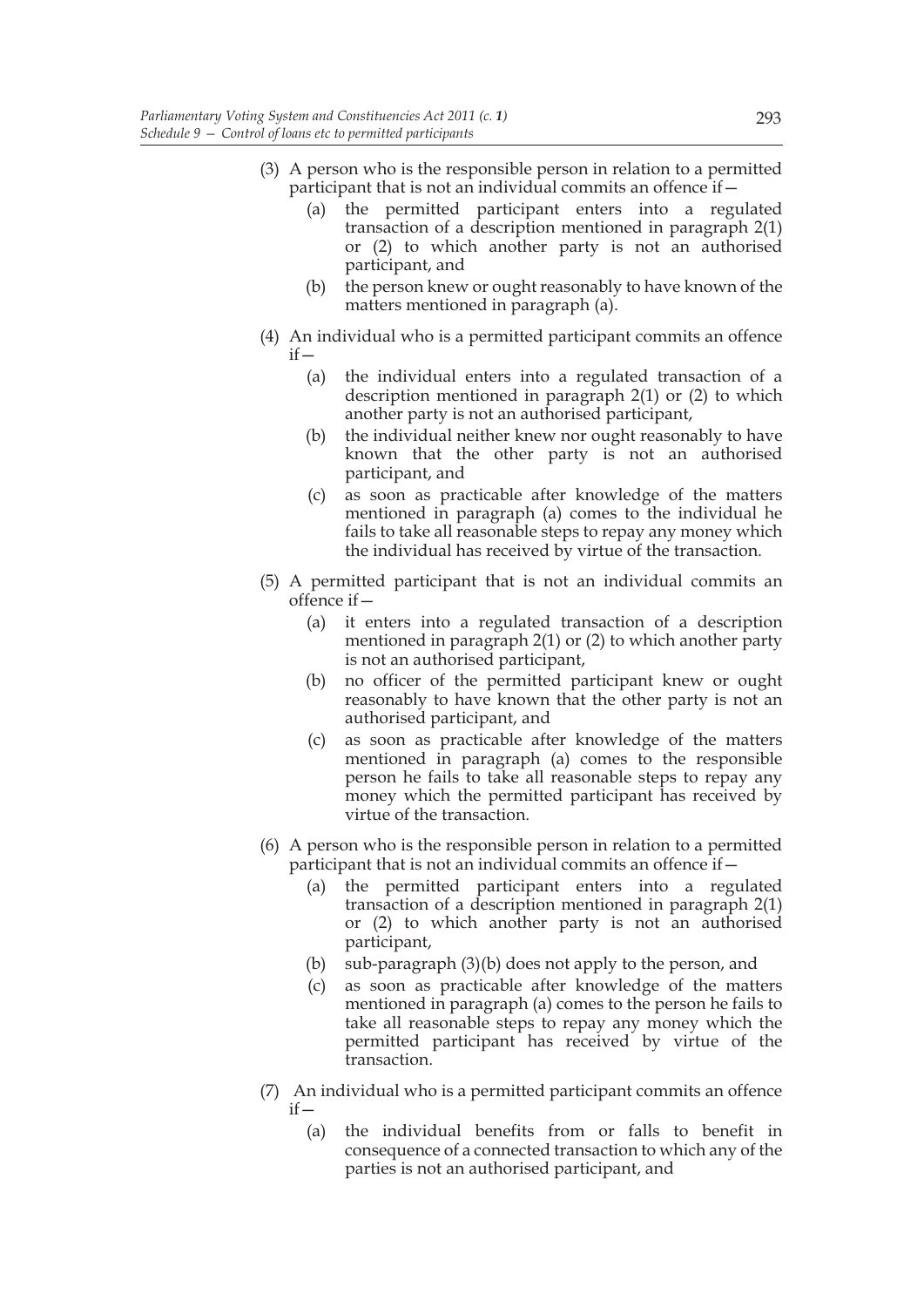- (b) the individual knew or ought reasonably to have known of the matters mentioned in paragraph (a).
- (8) A permitted participant that is not an individual commits an offence if—
	- (a) it benefits from or falls to benefit in consequence of a connected transaction to which any of the parties is not an authorised participant, and
	- (b) an officer of the permitted participant knew or ought reasonably to have known of the matters mentioned in paragraph (a).
- (9) A person who is the responsible person in relation to a permitted participant that is not an individual commits an offence if—
	- (a) the permitted participant benefits from or falls to benefit in consequence of a connected transaction to which any of the parties is not an authorised participant, and
	- (b) the person knew or ought reasonably to have known of the matters mentioned in paragraph (a).
- (10) An individual who is a permitted participant commits an offence  $if -$ 
	- (a) the individual is a party to a transaction of a description mentioned in paragraph 2(3)(a),
	- (b) the individual benefits from or falls to benefit in consequence of a connected transaction to which any of the parties is not an authorised participant,
	- (c) the individual neither knew nor ought reasonably to have known of the matters mentioned in paragraphs (a) and (b), and
	- (d) as soon as practicable after knowledge of the matters mentioned in paragraphs (a) and (b) comes to the individual he fails to take all reasonable steps to pay to any person who has provided the individual with any benefit in consequence of the connected transaction the value of the benefit.
- (11) A permitted participant that is not an individual commits an offence if—
	- (a) it is a party to a transaction of a description mentioned in paragraph 2(3)(a),
	- (b) it benefits from or falls to benefit in consequence of a connected transaction to which any of the parties is not an authorised participant,
	- (c) no officer of the permitted participant knew or ought reasonably to have known of the matters mentioned in paragraphs (a) and (b), and
	- (d) as soon as practicable after knowledge of the matters mentioned in paragraphs (a) and (b) comes to the responsible person he fails to take all reasonable steps to pay to any person who has provided the permitted participant with any benefit in consequence of the connected transaction the value of the benefit.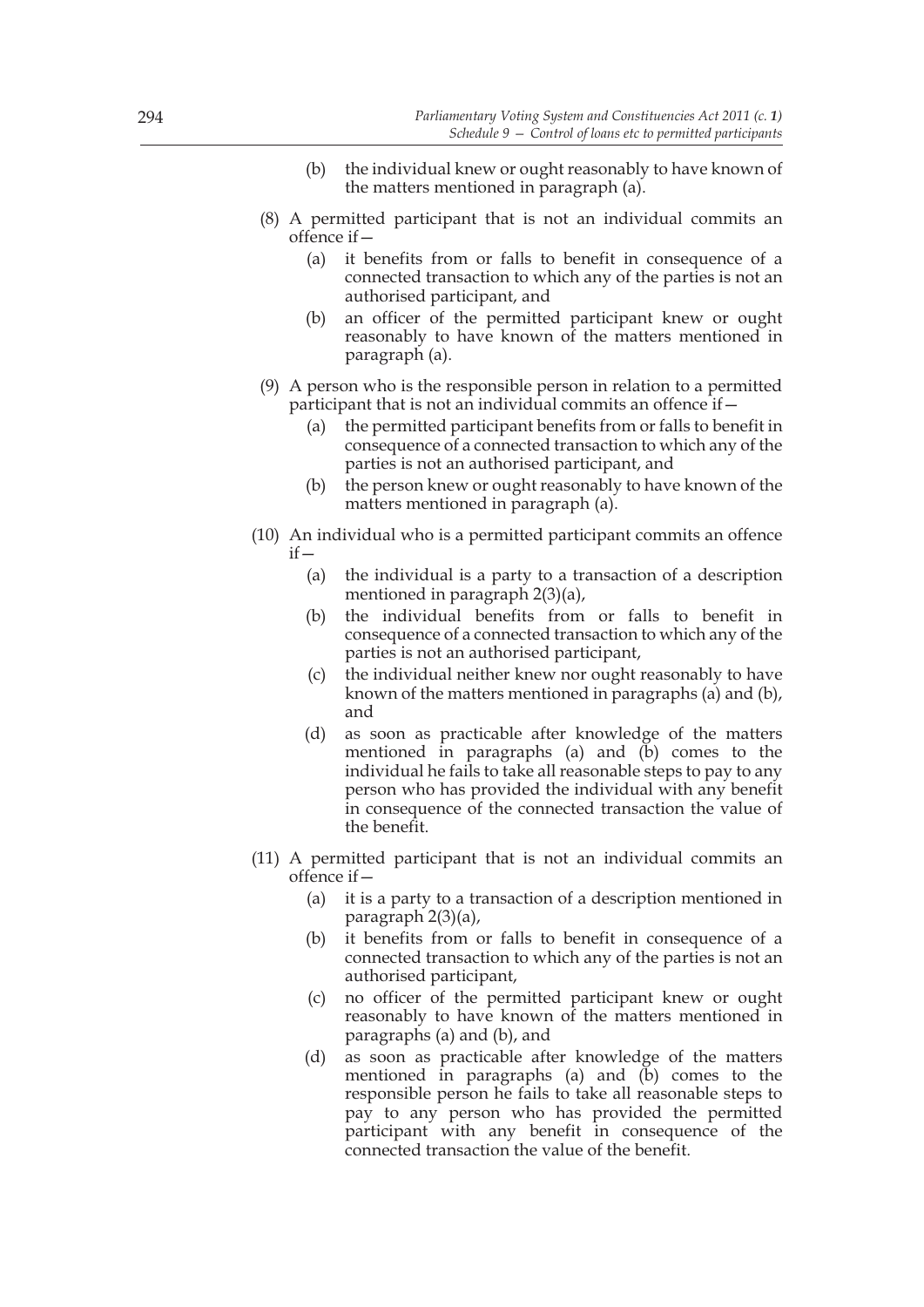- (12) A person who is the responsible person in relation to a permitted participant that is not an individual commits an offence if—
	- (a) the permitted participant is a party to a transaction of a description mentioned in paragraph 2(3)(a),
	- (b) the permitted participant benefits from or falls to benefit in consequence of a connected transaction to which any of the parties is not an authorised participant,
	- (c) sub-paragraph (9)(b) does not apply to the person, and
	- (d) as soon as practicable after knowledge of the matters mentioned in paragraphs (a) and (b) comes to the person he fails to take all reasonable steps to pay to any person who has provided the permitted participant with any benefit in consequence of the connected transaction the value of the benefit.
- (13) A person commits an offence if the person—
	- (a) knowingly enters into, or
	- (b) knowingly does any act in furtherance of,

any arrangement which facilitates or is likely to facilitate, whether by means of concealment or disguise or otherwise, the participation by a permitted participant in a regulated transaction with a person other than an authorised participant.

- (14) It is a defence for a person charged with an offence under subparagraph (3) to prove that the person took all reasonable steps to prevent the permitted participant entering into the transaction.
- (15) It is a defence for a person charged with an offence under subparagraph (9) to prove that the person took all reasonable steps to prevent the permitted participant benefiting in consequence of the connected transaction.
- (16) A reference to a permitted participant entering into a regulated transaction includes a reference to any circumstances in which the terms of a regulated transaction are varied so as to increase the amount of money to which the permitted participant is entitled in consequence of the transaction.
- (17) A reference to a permitted participant entering into a transaction to which another party is not an authorised participant includes a reference to any circumstances in which another party to the transaction who is an authorised participant ceases (for whatever reason) to be an authorised participant.

### *Penalties*

- 9 (1) A person guilty of an offence under sub-paragraph  $(1)$ ,  $(2)$ ,  $(4)$ ,  $(7)$ ,  $(8)$  or  $(10)$  of paragraph 8 is liable  $-$ 
	- (a) on summary conviction, to a fine not exceeding the statutory maximum;
	- (b) on conviction on indictment, to a fine.
	- (2) A person guilty of an offence under sub-paragraph (3), (5), (6), (9),  $(11)$ ,  $(12)$  or  $(13)$  of paragraph 8 is liable  $-$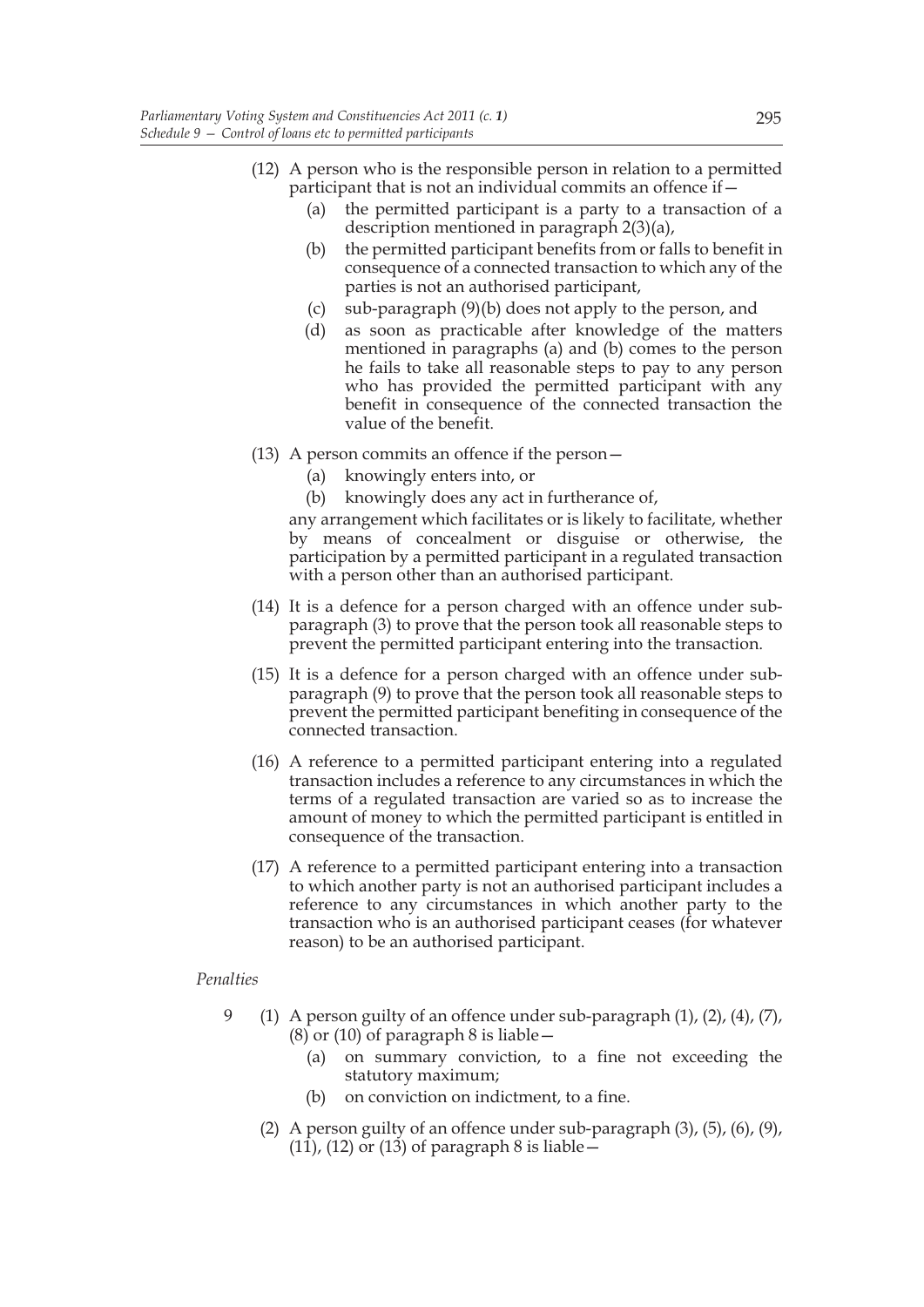- (a) on summary conviction, to imprisonment for a term not exceeding 12 months or to a fine not exceeding the statutory maximum;
- (b) on conviction on indictment, to imprisonment for a term not exceeding 12 months or to a fine.
- (3) In the application of sub-paragraph  $(2)(a)$ 
	- (a) in England and Wales, in relation to an offence committed before the commencement of section 154(1) of the Criminal Justice Act 2003, or
	- (b) in Northern Ireland,

the reference to 12 months is to be read as a reference to 6 months.

# PART 3

## REPORTING OF REGULATED TRANSACTIONS

## *Statement of regulated transactions*

- 10 (1) The responsible person in relation to a permitted participant must include in any return required to be prepared under section 120 a statement of regulated transactions entered into by the permitted participant.
	- (2) The statement must comply with paragraphs 11 to 15.
	- (3) For the purposes of those paragraphs a regulated transaction is a recordable transaction—
		- (a) if the value of the transaction is more than £7,500, or
		- (b) if the aggregate value of it and any other relevant benefit or benefits is more than that amount.

In paragraph (b) "relevant benefit" means any relevant donation (within the meaning of Schedule 15) or regulated transaction made by, or entered into with, the person with whom the regulated transaction was entered into.

# *Identity of authorised participants*

11 The statement must record, in relation to each recordable transaction to which an authorised participant was a party, the information about the authorised participant which is, in connection with transactions entered into by political parties, required to be recorded in transaction reports by virtue of paragraph 2 of Schedule 6A.

## *Identity of unauthorised participants*

- 12 The statement must record, in relation to each recordable transaction to which a person other than an authorised participant was a party—
	- (a) the name and address of the person;
	- (b) the date when, and the manner in which, the transaction was dealt with in accordance with sub-paragraphs (3) to (5) of paragraph 5 or those sub-paragraphs as applied by paragraph  $\overline{5(6)}$  or 6(2).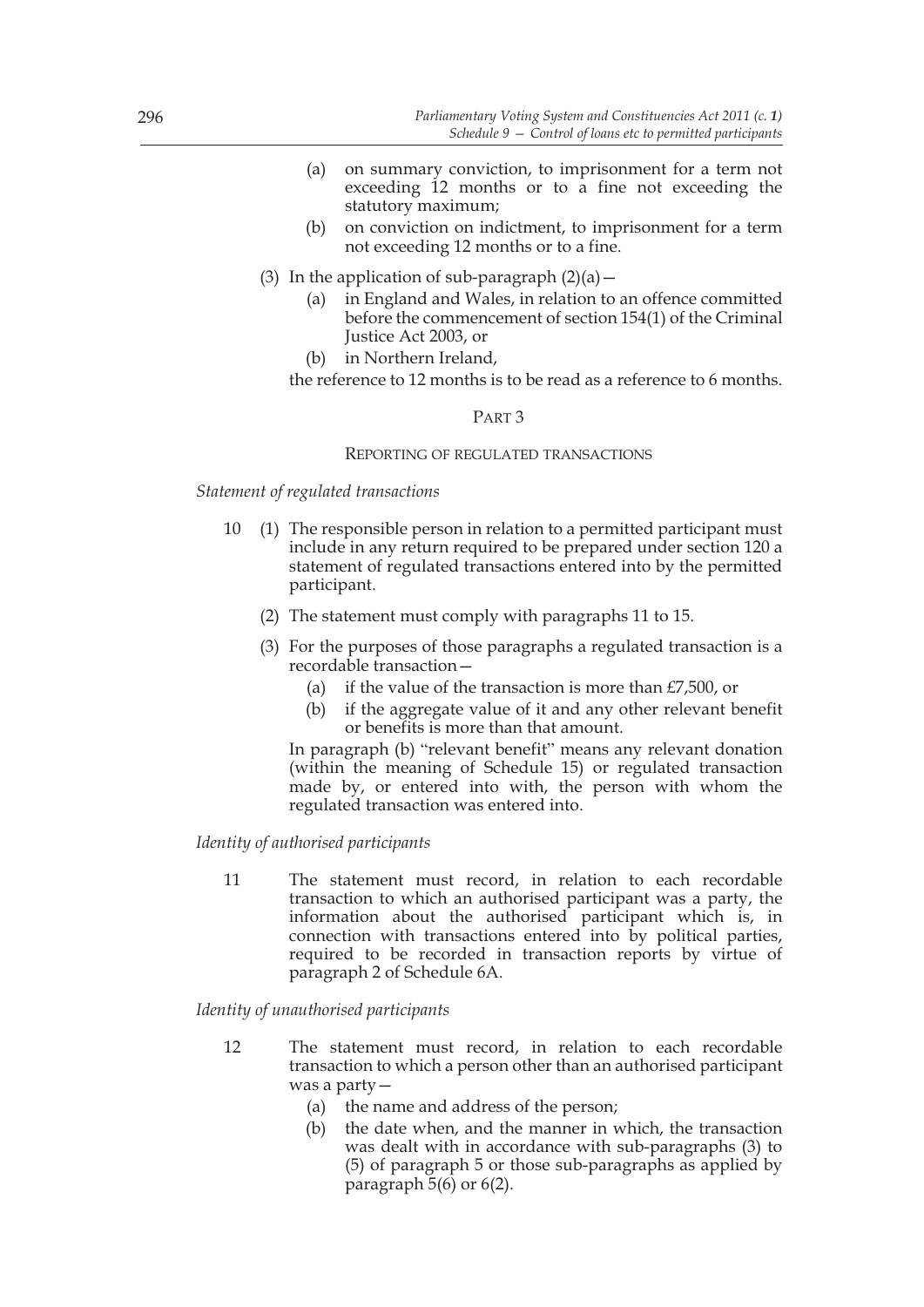*Details of transaction*

- 13 (1) The statement must record, in relation to each recordable transaction, the information about the transaction which is, in connection with transactions entered into by political parties, required to be recorded in transaction reports by virtue of paragraph  $5(2)$ , (3) and (4) of Schedule  $6A$  (read with any necessary modifications).
	- (2) The statement must record, in relation to each recordable transaction of a description mentioned in paragraph 2(1) or (2) above, the information about the transaction which is, in connection with transactions entered into by political parties, required to be recorded in transaction reports by virtue of paragraph 6 of Schedule 6A.
	- (3) The statement must record, in relation to each recordable transaction of a description mentioned in paragraph 2(3)(a) above, the information about the transaction which is, in connection with transactions entered into by political parties, required to be recorded in transaction reports by virtue of paragraph 7(2)(b), (3) and (4) of Schedule 6A.

### *Changes*

- 14 (1) Where another authorised participant has become a party to a regulated transaction (whether in place of or in addition to any existing participant), or there has been any other change in any of the information that is required by paragraphs 11 to 13 to be included in the statement, the statement must record—
	- (a) the information as it was both before and after the change;
	- (b) the date of the change.
	- (2) Where a recordable transaction has come to an end, the statement must—
		- (a) record that fact;
		- (b) record the date when it happened;
		- (c) in the case of a loan, state how the loan has come to an end.
	- (3) For the purposes of sub-paragraph (2), a loan comes to an end if  $-$ 
		- (a) the whole debt (or all the remaining debt) is repaid;
		- (b) the creditor releases the whole debt.

*Total value of non-recordable transactions*

15 The statement must record the total value of any regulated transactions that are not recordable transactions.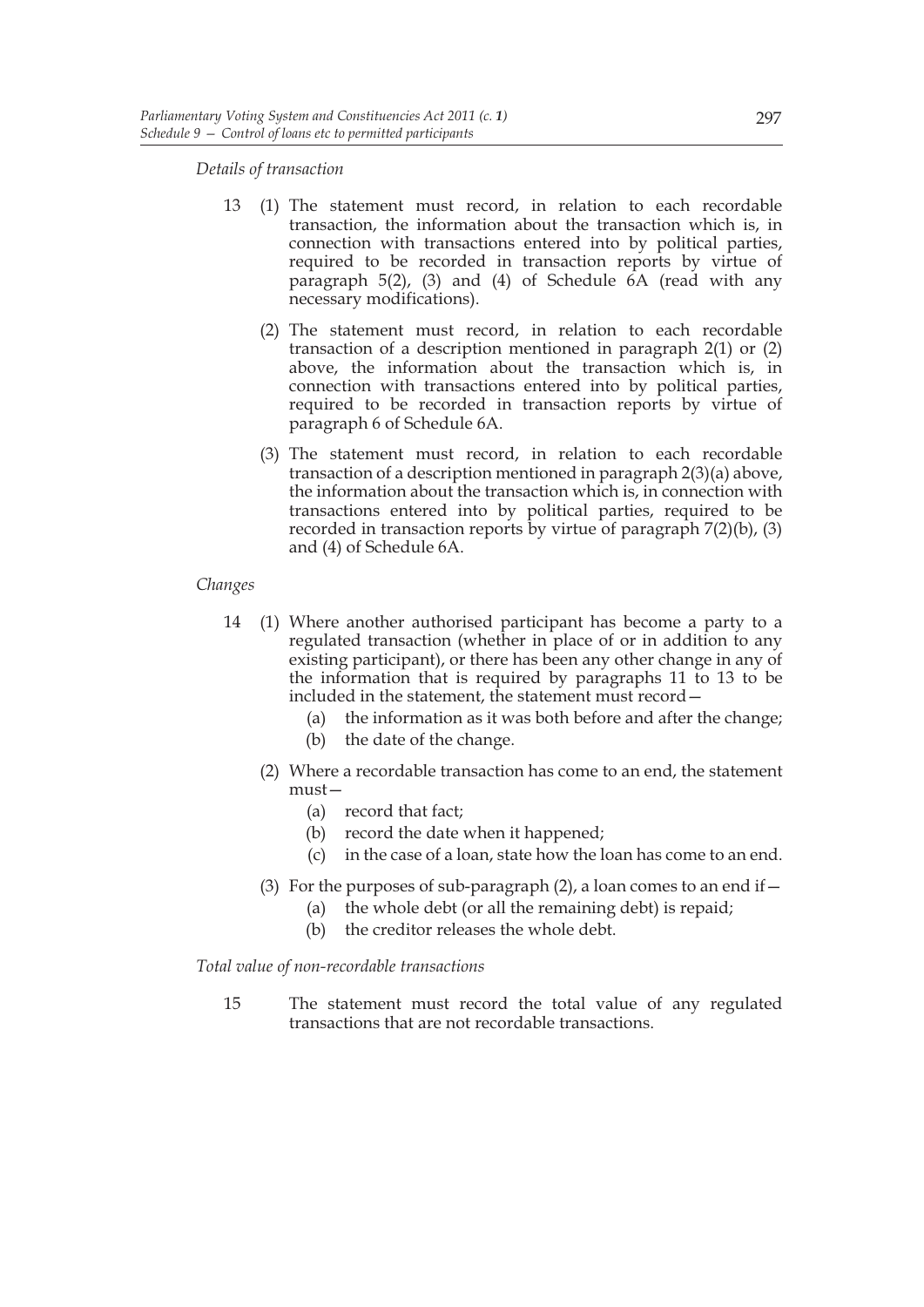### PART 4

### SUPPLEMENTAL

*Non-disclosure with intent to conceal*

- 16 (1) This paragraph applies where, on an application made by the Commission, the court is satisfied that any failure to comply with a requirement of Part 3 of this Schedule in relation to—
	- (a) any transaction entered into by the permitted participant, or
	- (b) any change made to a transaction to which the permitted participant is a party,

was attributable to an intention on the part of any person to conceal the existence or true value of the transaction.

- (2) The court may make such order as it thinks fit to restore (so far as is possible) the parties to the transaction to the position they would have been in if the transaction had not been entered into.
- (3) An order under this paragraph may in particular—
	- (a) where the transaction is a loan or credit facility, require that any amount owed by the permitted participant be repaid (and that no further sums be advanced under it);
	- (b) where any form of security is given for a sum owed under the transaction, or the transaction is an arrangement by which any form of security is given, require that the security be discharged.

*Proceedings under paragraphs 5 and 16*

- 17 (1) This paragraph has effect in relation to proceedings on an application under paragraph 5(4) or 16.
	- (2) The court is—
		- (a) in England and Wales, the county court;

(b) in Northern Ireland, the county court.

In Scotland, the court is the sheriff and the proceedings are civil proceedings.

- (3) The standard of proof is that applicable to civil proceedings.
- (4) An order may be made whether or not proceedings are brought against any person for an offence under paragraph 8 or section 123.
- (5) An appeal against an order made by the sheriff may be made to the Court of Session.
- (6) Rules of court in any part of the United Kingdom may make provision—
	- (a) with respect to applications or appeals from proceedings on such applications;
	- (b) for the giving of notice of such applications or appeals to persons affected;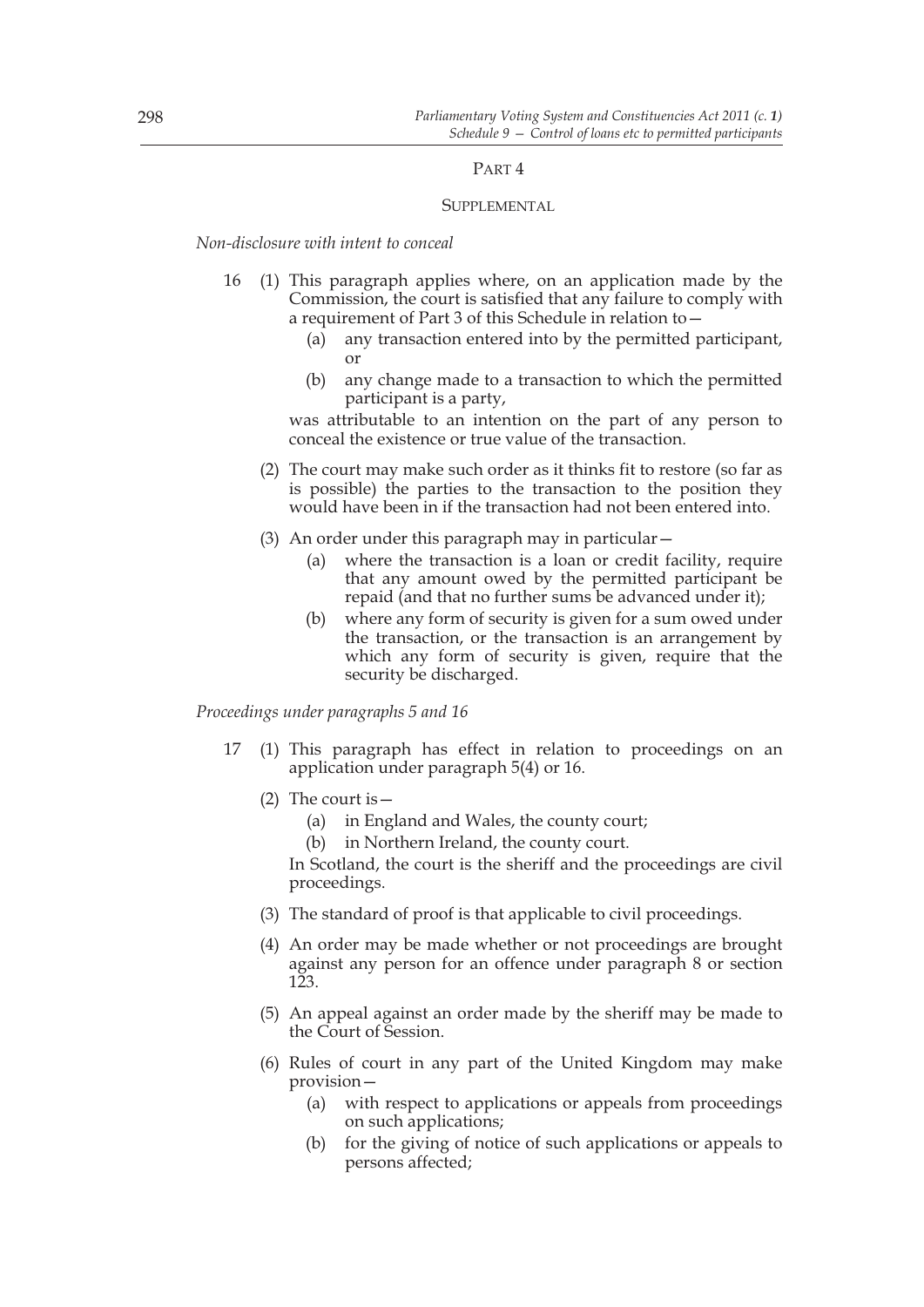- (c) for the joinder, or in Scotland sisting, of such persons as parties;
- (d) generally with respect to procedure in such applications or appeals.
- (7) Sub-paragraph (6) does not affect any existing power to make rules.

### *Interpretation*

- 18 (1) In this Schedule—
	- "authorised participant" is to be construed in accordance with paragraph  $\overline{4}$  (and see paragraph 1(5));
	- "connected transaction" has the meaning given by paragraph 2(9);
	- "credit facility" has the meaning given by paragraph 2(11);
	- "permitted participant" is to be construed in accordance with paragraph 1;
	- "regulated transaction" is to be construed in accordance with paragraph 2.
	- (2) For the purposes of any provision relating to the reporting of transactions, anything required to be done by a permitted participant in consequence of its being a party to a regulated transaction must also be done by it, if it is a party to a transaction of a description mentioned in paragraph  $2(3)(a)$ , as if it were a party to the connected transaction."

## SCHEDULE 10 Section 9

#### THE ALTERNATIVE VOTE SYSTEM: FURTHER AMENDMENTS

# PART 1

### AMENDMENTS OF THE PARLIAMENTARY ELECTIONS RULES

- 1 Schedule 1 to the 1983 Act (parliamentary elections rules) is amended as follows.
- 2 For rule 18 (poll to be taken by ballot) there is substituted—
	- "18 The votes at the poll shall be given by ballot in accordance with rule 37A below, the result shall be ascertained in accordance with rule 45A below and the successful candidate shall be declared to have been elected."
- 3 In rule 29 (equipment of polling stations), in paragraph (5), for the words after "the notice" there is substituted -

"Remember—use 1, 2, 3 etc at this election—this is an election using the alternative vote system.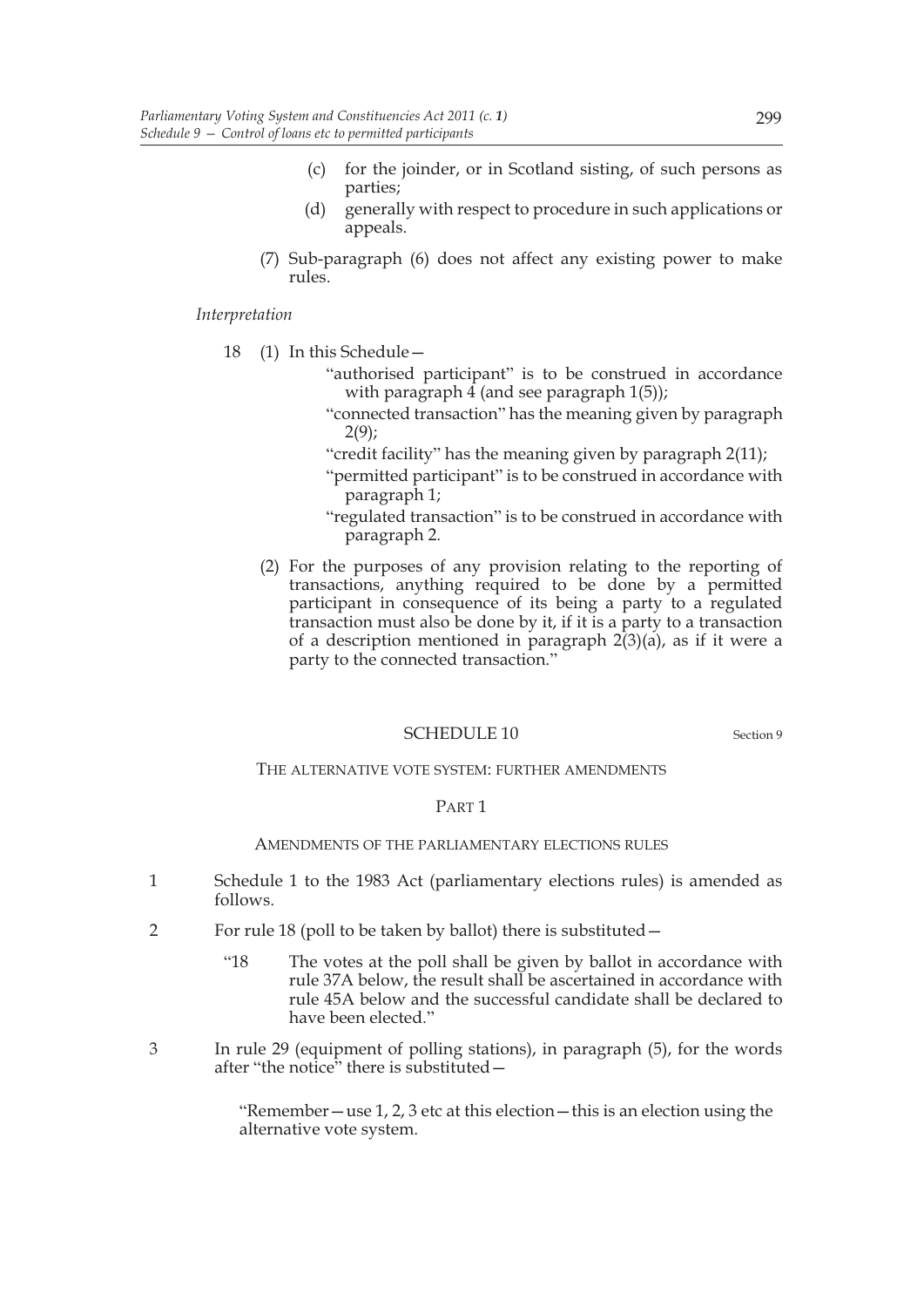Put the number 1 next to the name of the candidate who is your first choice (or your only choice, if you want to vote for only one candidate).

You can also put the number 2 next to your second choice, 3 next to your third choice, and so on.

You can mark as few or as many choices (up to the number of candidates) as you wish.

Do not use the same number more than once.

Put no other mark on the ballot paper, or your vote may not be counted."

- 4 In rule 44 (attendance at counting of votes), in paragraph (5), for "the candidate for whom the vote is given" there is substituted "the candidates to whom votes are allocated under rule 45A below".
- 5 (1) In rule 46 (re-count), for paragraph (1) there is substituted—
	- "(1) At the time when any stage of the counting or re-counting of the votes is completed, a candidate or candidate's election agent who is then present may request the returning officer to have the votes re-counted or again re-counted in respect of any or all of the stages so far completed.
	- (1A) The returning officer may refuse to comply with a request under paragraph (1) above if in the officer's opinion it is unreasonable."
	- (2) In paragraph (2) of that rule, after "on the completion of" there is inserted "any stage of".
	- (3) After that paragraph there is inserted—
		- "(3) At any time before the declaration of the result, the returning officer may, if the officer thinks fit, have the votes re-counted or again re-counted in respect of any or all of the stages."
- 6 (1) In rule 47 (rejected ballot papers), in the heading there is inserted at the end "and invalid markings".
	- (2) In paragraph (1) of that rule  $-$ 
		- (a) for sub-paragraph (b) there is substituted  $-$ 
			- "(aa) on which the number 1 has not been marked against the name of any of the candidates, or
				- (b) on which the number 1 has been marked against the name of more than one candidate, or",
		- (b) in sub-paragraph (d), for "void for uncertainty" there is substituted "is marked in a way that does not indicate a clear choice as to the voter's first (or only) preference";
		- (c) for the words after that sub-paragraph there is substituted "shall, subject to the following provisions, be rejected as void and not counted at any stage."
	- (3) For paragraph (2) of that rule there is substituted—
		- "(2) A ballot paper on which a number is marked elsewhere than in a proper place shall not be deemed to be void for that reason alone.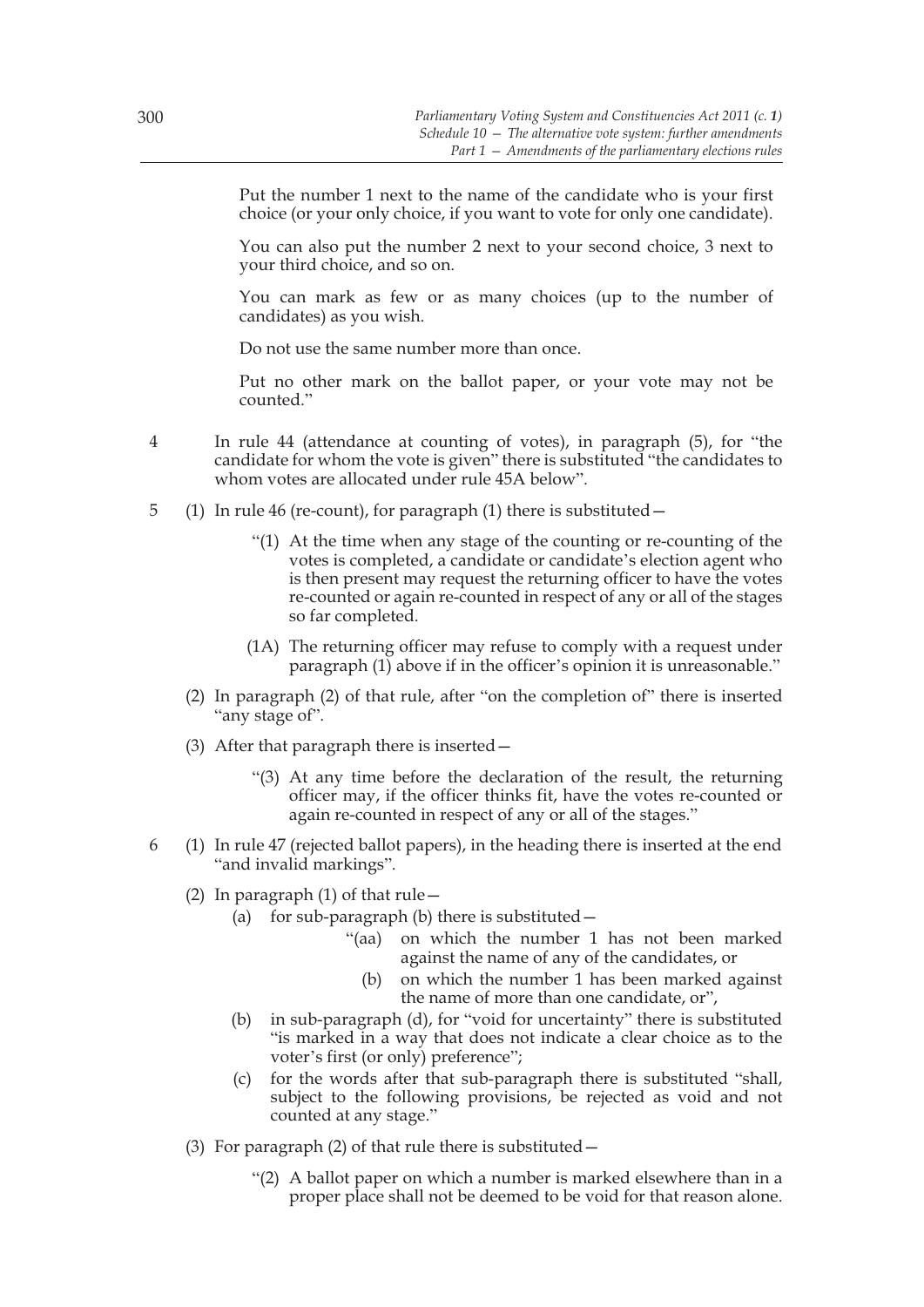- (2A) If a ballot paper is marked with the same number (other than the number 1) against the name of more than one candidate, that number (each time it appears) and any numbers after the repeated numbers shall be ignored for the purposes of rule 45A above.
- $(2B)$  If  $-$ 
	- (a) one or more preferences are validly marked on a ballot paper, and
	- (b) other marks are made on the paper which do not indicate a clear intention as to the voter's next preference,

those other marks shall be ignored for the purposes of rule 45A above.

- (2C) A ballot paper on which the voter makes any mark which—
	- (a) is clearly intended to indicate a particular preference for a particular candidate, but
	- (b) is not a number (or is a number written otherwise than as an arabic numeral),

shall be treated in the same way as if the appropriate number (written as an arabic numeral) had been marked instead.

- (2D) In paragraph (2C) above a reference to a mark includes a reference to more than one mark.
- (2E) Paragraphs (2B) and (2C) above apply only if the way the paper is marked does not itself identify the voter and it is not shown that the voter can be identified by it."
- (4) After paragraph (3) of that rule there is inserted—
	- "(3A) Where—
		- (a) any mark on a ballot paper is ignored by reason of paragraph (2A) or (2B) above, and
		- (b) the vote in question is not reallocated in accordance with rule 45A above, but would have been if the mark had been treated as indicating a preference for a remaining candidate,

the returning officer shall endorse the ballot paper in question with the words "not reallocated" and an indication of the stage at which the mark was ignored.

- (3B) Where the returning officer endorses a ballot paper as mentioned in paragraph (3A), the officer shall add to the endorsement the words "decision objected to" if an objection is made by a counting agent to the decision."
- (5) In paragraph  $(4)$  of that rule  $-$ 
	- (a) for sub-paragraph (b) there is substituted  $-$ 
		- "(aa) not marking the number 1 against the name of any of the candidates;
			- (b) marking the number 1 against the name of more than one candidate;";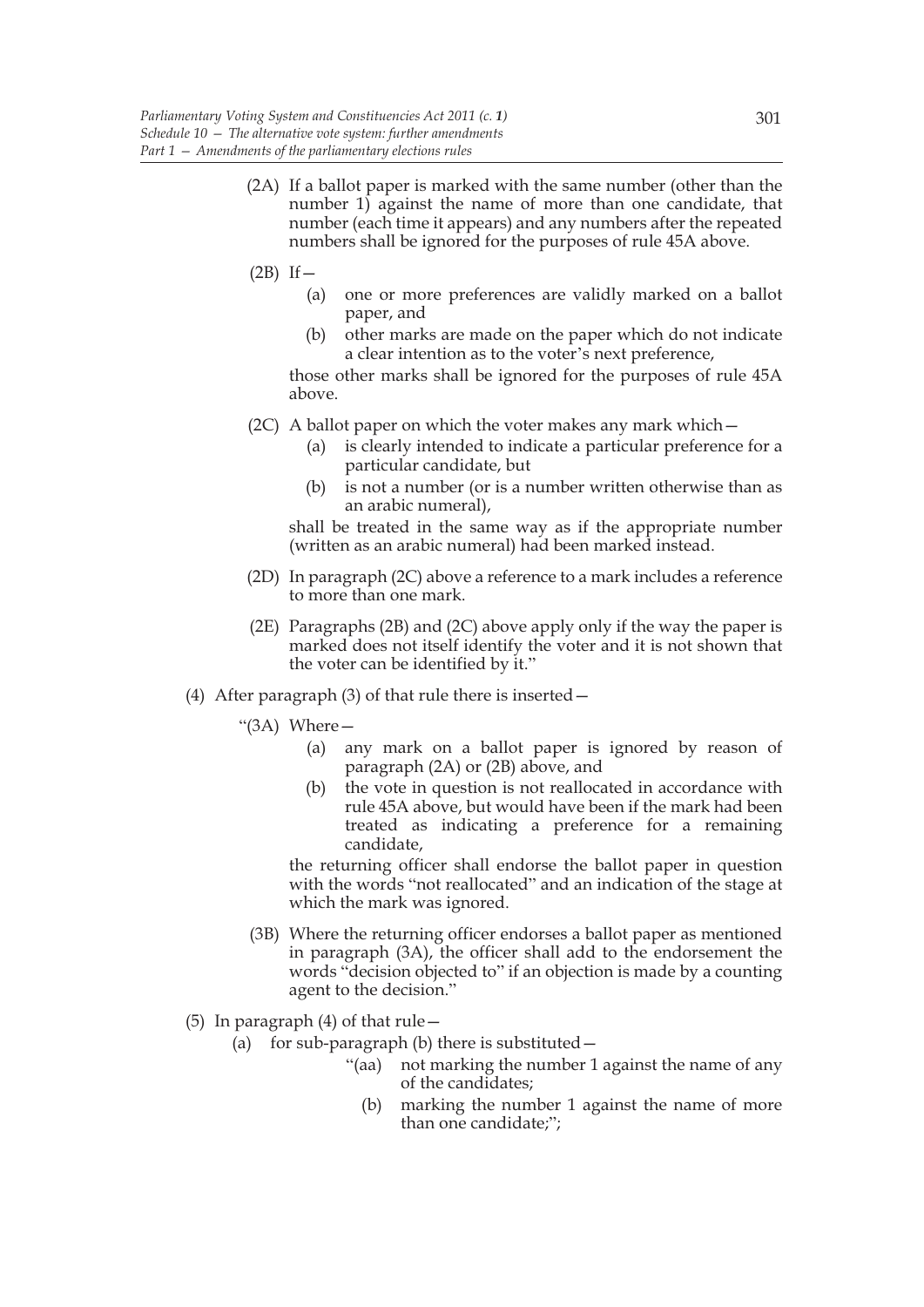- (b) for sub-paragraph (d) there is substituted  $-$ 
	- "(d) unmarked or marked in a way that does not indicate a clear choice as to the voter's first (or only) preference."
- 7 For rule 49 (equality of votes), and the heading, there is substituted—

*"Equality of votes: which candidate to be eliminated*

- 49 (1) This rule applies to determine which candidate is eliminated under rule 45A(3) above in a case where—
	- (a) there are two or more candidates with fewer votes than the others but an equal number to each other, or
	- (b) there are three or more candidates, or remaining candidates, and they all have an equal number of votes to each other.

The candidates with an equal number of votes to each other are referred to in this rule as "the tied candidates".

- (2) The candidate to be eliminated where there has been a previous elimination is—
	- (a) whichever of the tied candidates was allocated the fewer or fewest votes in accordance with voters' first preferences, or
	- (b) if that fails to resolve the tie, whichever of them had the fewer or fewest votes after the next stage of counting (if any),

and so on.

(3) Where there has been no previous elimination, or where there has been a previous elimination but the tie is not resolved under paragraph (2) above, the returning officer shall forthwith decide by lot which of the tied candidates is to be eliminated.

*Equality of votes: which candidate to be elected*

- 49A (1) This rule applies to determine which candidate is elected under rule 45A above—
	- (a) in a case where there are only two remaining candidates and they have an equal number of votes, or
	- (b) in the case of an election with only two candidates who receive an equal number of votes.
	- (2) Where paragraph  $(1)(a)$  applies, the candidate to be elected is -
		- (a) whichever of the remaining candidates was allocated the more votes in accordance with voter's first preferences, or
		- (b) if that fails to resolve the tie, whichever of them had the more votes after the next stage of counting (if any),

and so on.

(3) Where paragraph (1)(a) above applies but the tie is not resolved under paragraph (2) above, or where paragraph (1)(b) above applies, the returning officer shall forthwith decide by lot which of the two candidates is to be elected."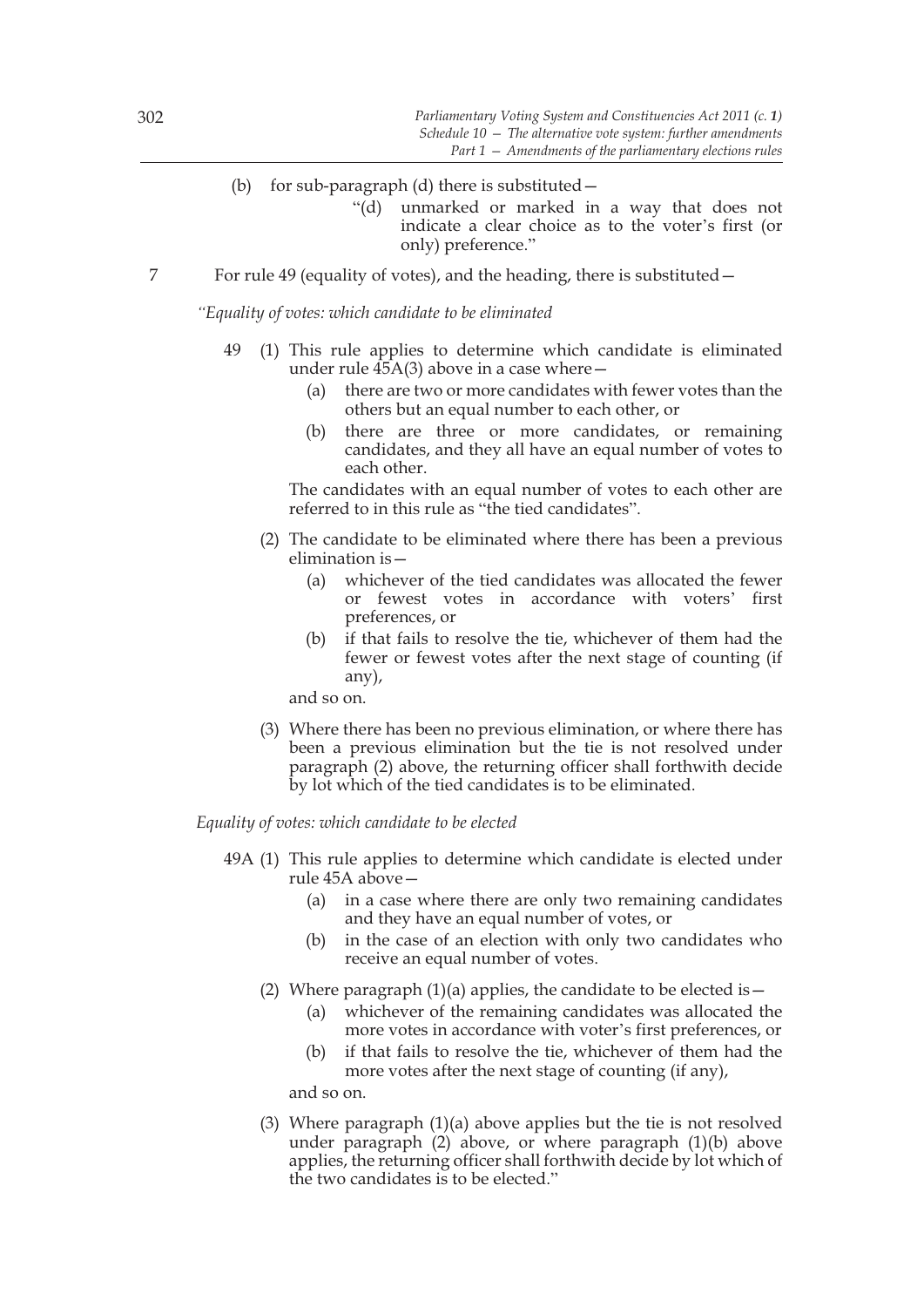- 8 In rule 50 (declaration of result), in paragraph (1), for sub-paragraphs (a) to (c) there is substituted—
	- "(a) declare the number of votes obtained by each candidate (including any reallocated in accordance with rule 45A above), starting with the candidate with the fewest and proceeding in order to the candidate with the most;
	- (aa) declare which is the candidate who (in accordance with that rule) is elected;
	- (ab) declare the stage at which each eliminated candidate was eliminated and the stage at which the elected candidate was elected;
	- (b) return the name of the elected candidate to the Clerk of the Crown;
	- (c) give public notice of the name of the elected candidate, the number of rejected ballot papers under each head shown in the statement of rejected ballot papers, the number of votes allocated to each candidate in accordance with voters' first preferences, and for each subsequent stage of counting—
		- (i) the name of the eliminated candidate,
		- (ii) the number of votes reallocated to each of the remaining candidates, and
		- (iii) the number of votes of the candidate eliminated at the previous stage that were not reallocated."
- 9 In rule 53 (return or forfeiture of candidate's deposit), in paragraph (4), for the words after "is completed," there is substituted "the number of firstpreference votes obtained by the candidate is found to be not more than onetwentieth of the total number of first-preference votes obtained by all the candidates."
- 10 (1) In rule 61 (deceased independent candidate wins), in paragraph (1), for "the majority of votes is given to the deceased candidate" there is substituted "the deceased candidate would have been elected (in accordance with rule 45A above) had he not died".
	- (2) In paragraph (2) of that rule, for sub-paragraph (a) there is substituted—
		- "(a) declare the number of votes obtained by each candidate (including any reallocated in accordance with rule 45A above), starting with the candidate with the fewest and proceeding in order to the candidate with the most,
		- (aa) declare that the deceased candidate would have been elected had he not died,".
	- (3) For sub-paragraph (c) of that paragraph there is substituted  $-$ 
		- "(c) give public notice of the number of rejected ballot papers under each head shown in the statement of rejected ballot papers, the number of votes allocated to each candidate in accordance with voters' first preferences, and for each subsequent stage of counting—
			- (i) the name of the candidate eliminated,
			- (ii) the number of votes reallocated to each of the remaining candidates, and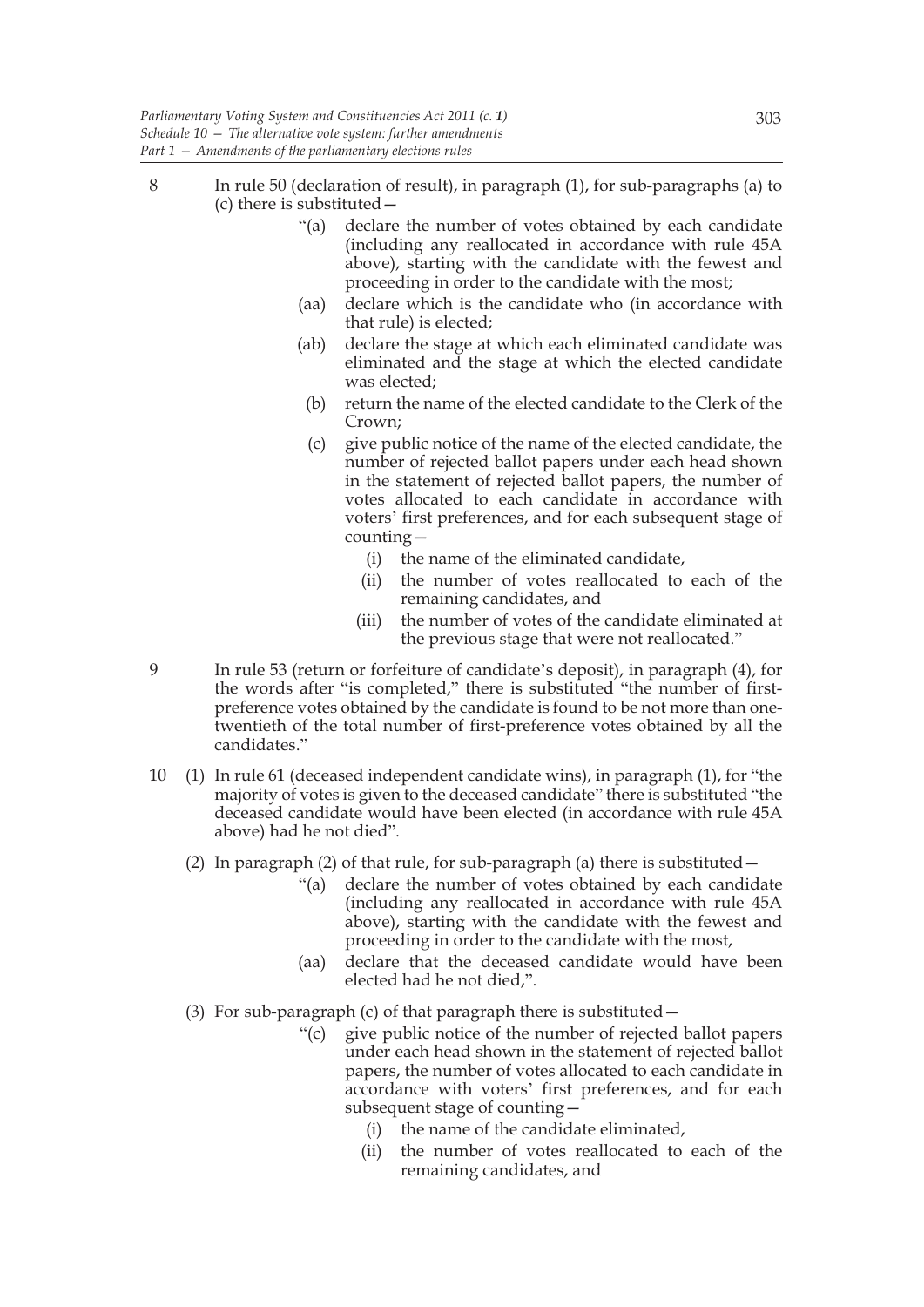- (iii) the number of votes of the candidate eliminated at the previous stage that were not reallocated."
- 11 (1) For rule 62 (deceased independent candidate with equality of votes) there is substituted—
	- "62 (1) This rule applies in relation to an election mentioned in rule  $60(1)$ above.
		- (2) The reference in rule 45A(3) above to the candidate with the fewest votes, in a case where—
			- (a) there are—
				- (i) two or more candidates with fewer votes than the others but an equal number to each other, or
				- (ii) three or more candidates, or remaining candidates, all with the same number of votes,

and

(b) one of them is a deceased candidate,

shall be taken as a reference to the deceased candidate.

- (3) The reference in rule 45A(4) or (5) above to the candidate with more votes than the other remaining candidates put together, in a case where—
	- (a) there are only two remaining candidates,
	- (b) those two candidates have an equal number of votes, and
	- (c) one of them is a deceased candidate,

shall be taken as a reference to the candidate other than the deceased candidate.

- (4) Where paragraph (2) or (3) above applies, it applies in place of rule 49 or 49A above."
- 12 (1) The Appendix of forms is amended as follows.
	- (2) In the Form of Front of Ballot Paper—
		- (a) for "**VOTE FOR ONE CANDIDATE ONLY**" there is substituted—

**"Put the number 1 next to the name of the candidate who is your first choice (or your only choice, if you want to vote for only one candidate).**

**You can also put the number 2 next to your second choice, 3 next to your third choice, and so on.**

**You can mark as few or as many choices (up to the number of candidates) as you wish.**

**Do not use the same number more than once."**

- (b) the numbers on the left-hand side are omitted, together with the vertical rule separating them from the particulars of the candidates.
- (3) In the directions as to printing the ballot paper—
	- (a) in paragraph 2(a), for "the direction to vote for one candidate only" there is substituted "the directions beginning "Put the number 1 next to the name of the candidate who is your first choice" and ending "Do not use the same number more than once."";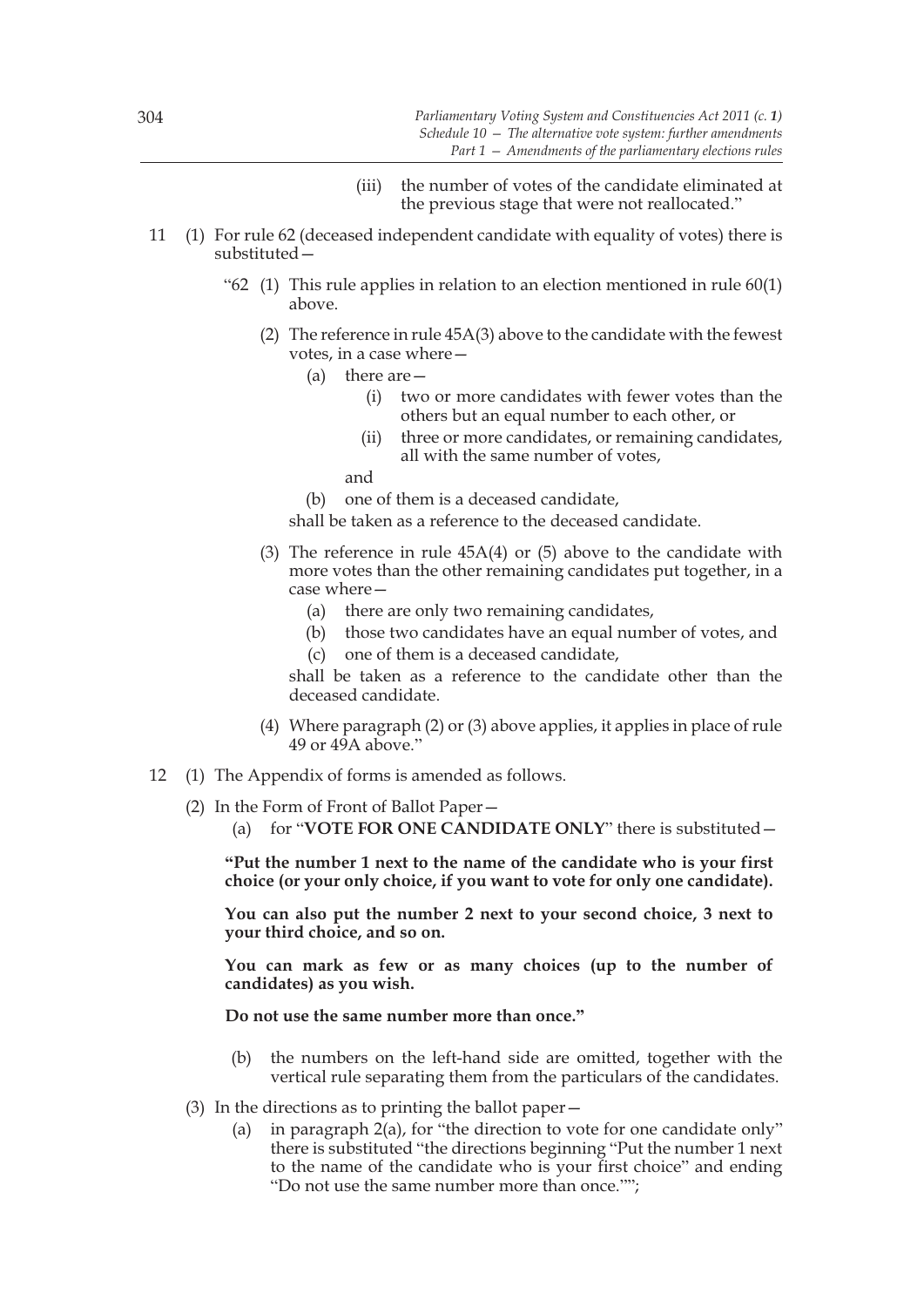- (b) in paragraph 2(b), for the words "the vertical rules separating those particulars from the numbers on the left-hand side and the spaces on the right" there is substituted "the vertical rule separating those particulars from the spaces on the right".
- (4) In the Guidance for Voters—
	- (a) for paragraph 1 there is substituted—
	- "1 When you are given a ballot paper go to one of the compartments.

Put the number 1 on the ballot paper in the box to the right of the name of the candidate who is your first choice (or your only choice, if you want to vote for only one candidate).

You can also put the number 2 in the box to the right of the name of the candidate who is your second choice, the number 3 in the box to the right of the name of the candidate who is your third choice, and so on.

You can mark as few or as many choices (up to the number of candidates) as you wish.

Do not use the same number more than once."

(b) in paragraph 2, the words "Vote for one candidate only." are repealed.

## PART 2

## AMENDMENTS OF OTHER PROVISIONS OF THE 1983 ACT

- 13 The 1983 Act is amended as follows.
- 14 (1) In section 66 (requirement of secrecy), in subsection (2)(b), for "the candidate for whom any vote is given on any particular ballot paper" there is substituted "how any particular ballot paper has been marked".
	- (2) In subsection (3)(b) and (c) of that section, for "the candidate for whom" there is substituted "how".
	- (3) In subsection (3)(d) of that section, for "the name of the candidate for whom he has or has not" there is substituted "how he has".
	- (4) In subsection (4)(d) of that section, for "the candidate for whom any vote is given on any particular ballot paper" there is substituted "how any particular ballot paper has been marked".
	- (5) In subsection (5) of that section, for "the candidate for whom" there is substituted "how".
	- (6) Subsections (7) and (8) of that section are repealed.
	- (7) The amendments made by this paragraph do not apply to a local government election (within the meaning given by section 204(1) of the 1983 Act) in Scotland.
- 15 In section 113 (bribery), in subsection  $(7)$  -
	- (a) for "this section the expression" there is substituted "this section—
		- (a) the expression";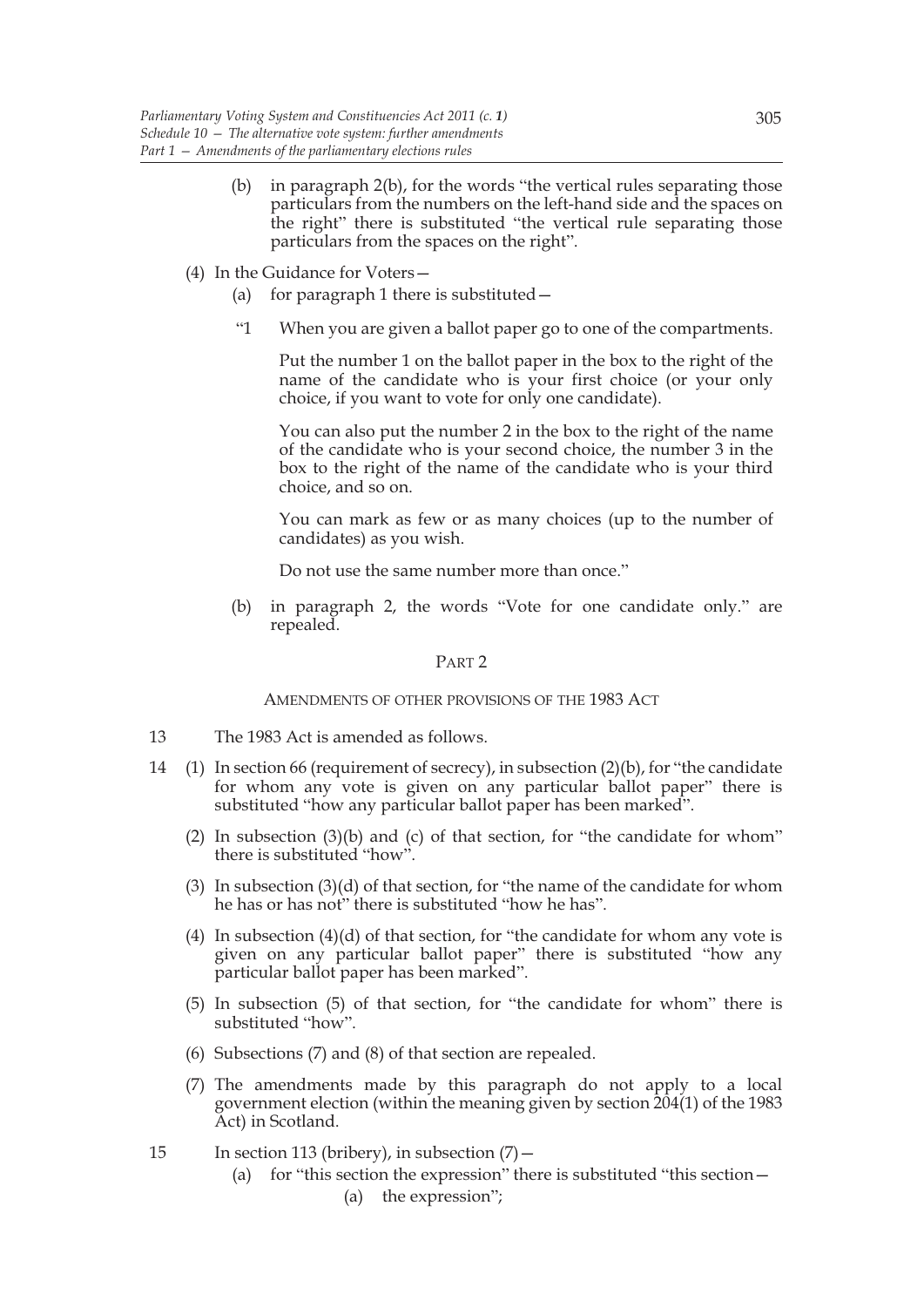- (b) at the end there is inserted—
	- "(b) a reference to voting or refraining from voting, in the case of a parliamentary election, includes a reference to marking or refraining from marking preferences on the ballot paper;
		- (c) a reference to the vote of any voter, in the case of a parliamentary election, includes a reference to the marking of a voter's preferences on the ballot paper."
- 16 In section 114 (treating), at the end there is inserted
	- "(4) Subsection (7)(b) of section 113 above has effect for the purposes of this section as it has effect for the purposes of that one."
- 17 In section 115 (undue influence), at the end there is inserted -
	- "(3) Subsection (7)(b) of section 113 above has effect for the purposes of this section as it has effect for the purposes of that one."
- 18 (1) In section 117 (savings as to parliamentary elections), in subsection (2)(b), for "to record his vote for any particular candidate" there is substituted "to vote in any particular way".
	- (2) In subsection (2)(c) of that section, for "recording his vote for any particular candidate" there is substituted "voting in any particular way".
- 19 (1) In section 139 (trial of election petition), in subsection (6) the words "the parliamentary elections rules or", in both places, are repealed.
	- (2) After that subsection there is inserted—
		- "(6A) If the petition relates to an election conducted under the parliamentary elections rules and it appears that there is an equality of votes between any candidates (a "tie")—
			- (a) rule 49, 49A or 62 of those rules (whichever is relevant) shall apply for the purposes of the petition;
			- (b) where under rule 49 or 49A the tie falls to be resolved by lot—
				- (i) any decision made by lot by the returning officer under that rule shall, in so far as it resolves the tie, be effective also for the purposes of the petition, and
				- (ii) in so far as the tie is not resolved by such a decision, the court shall resolve it by lot."
- 20 In section 165 (avoidance of election for employing corrupt agent), after subsection (3) there is inserted—
	- "(3A) In the case of a parliamentary election—
		- (a) a vote shall be deemed in accordance with subsection (3) above to be thrown away only to the extent that it indicates a preference (whether a first preference or any other) for the person who was under the incapacity, and
		- (b) any number on the voter's ballot paper indicating a subsequent preference shall be treated as reduced by one."
- 21 In section 166 (votes to be struck off for corrupt or illegal practices), in subsection (1), for the words from "election there shall" to the end there is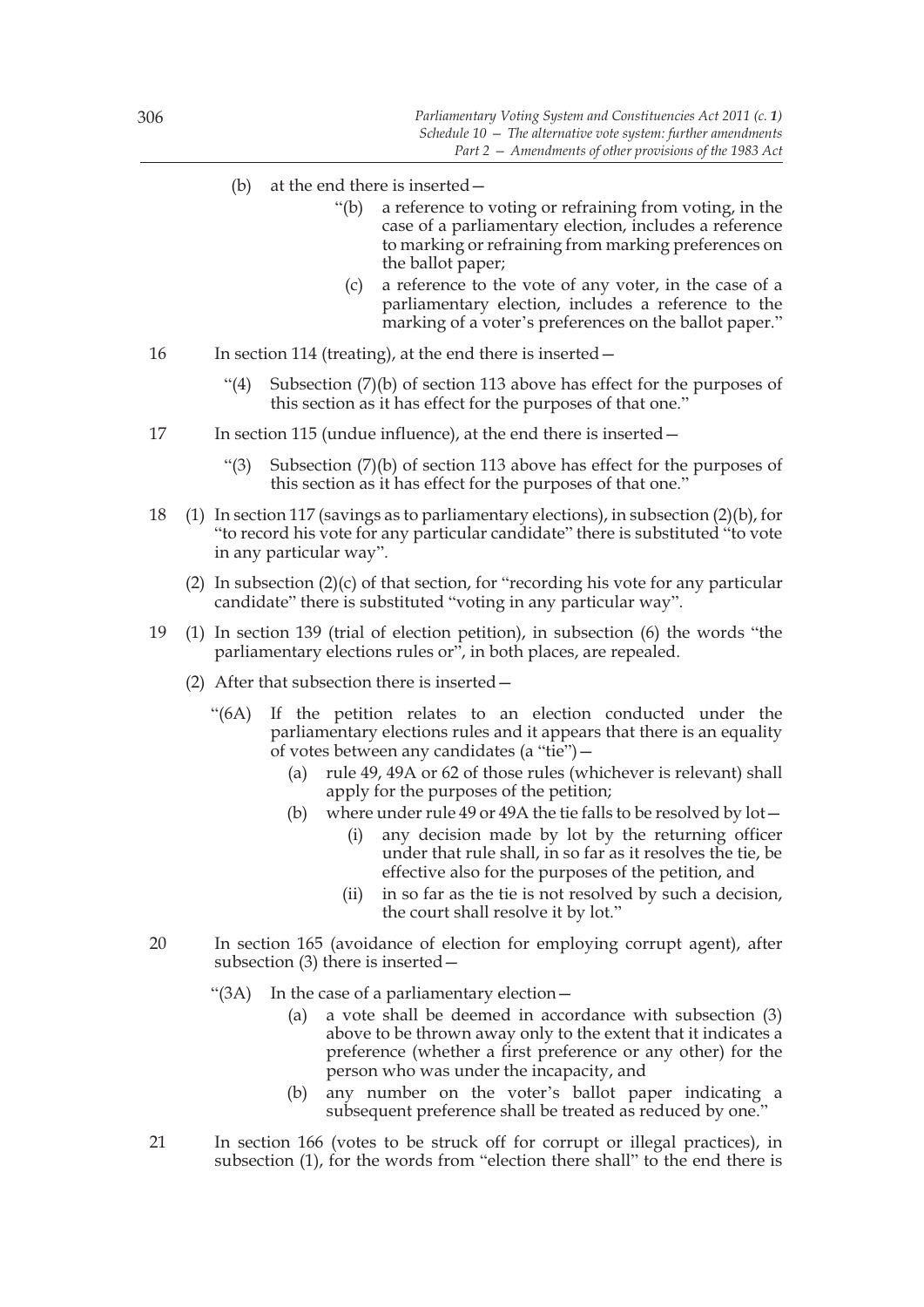substituted "election, then on a scrutiny—

- (a) there shall be disregarded any preference for the candidate (whether a first preference or any other) indicated by a voter who is proved to have been so bribed, treated or unduly influenced, and
- (b) any number on the voter's ballot paper indicating a subsequent preference shall be treated as reduced by one."
- 22 In section 199B (translations etc of certain documents), in subsection (6), for the words "in the case of a parliamentary election or" in paragraph (a) there is substituted—

 "in the case of a parliamentary election, must have printed the following words both at the top and immediately below the list of candidates:

"Put the number 1 next to the name of the candidate who is your first choice (or your only choice, if you want to vote for only one candidate).

You can also put the number 2 next to your second choice, 3 next to your third choice, and so on.

You can mark as few or as many choices (up to the number of candidates) as you wish.

Do not use the same number more than once.",

(aa) in the case of".

### PART 3

### AMENDMENTS OF OTHER ENACTMENTS

### *Parliamentary Constituencies Act 1986*

23 In Schedule 2A to the Parliamentary Constituencies Act 1986 (public hearings about Boundary Commission proposals), in the definition of "qualifying party" in paragraph 9, for "votes" there is substituted "firstpreference votes".

### *Political Parties, Elections and Referendums Act 2000*

24 In section 3A of the 2000 Act (four Electoral Commissioners to be persons put forward by parties), in subsection (7), for "votes cast for" there is substituted "first-preference votes obtained by".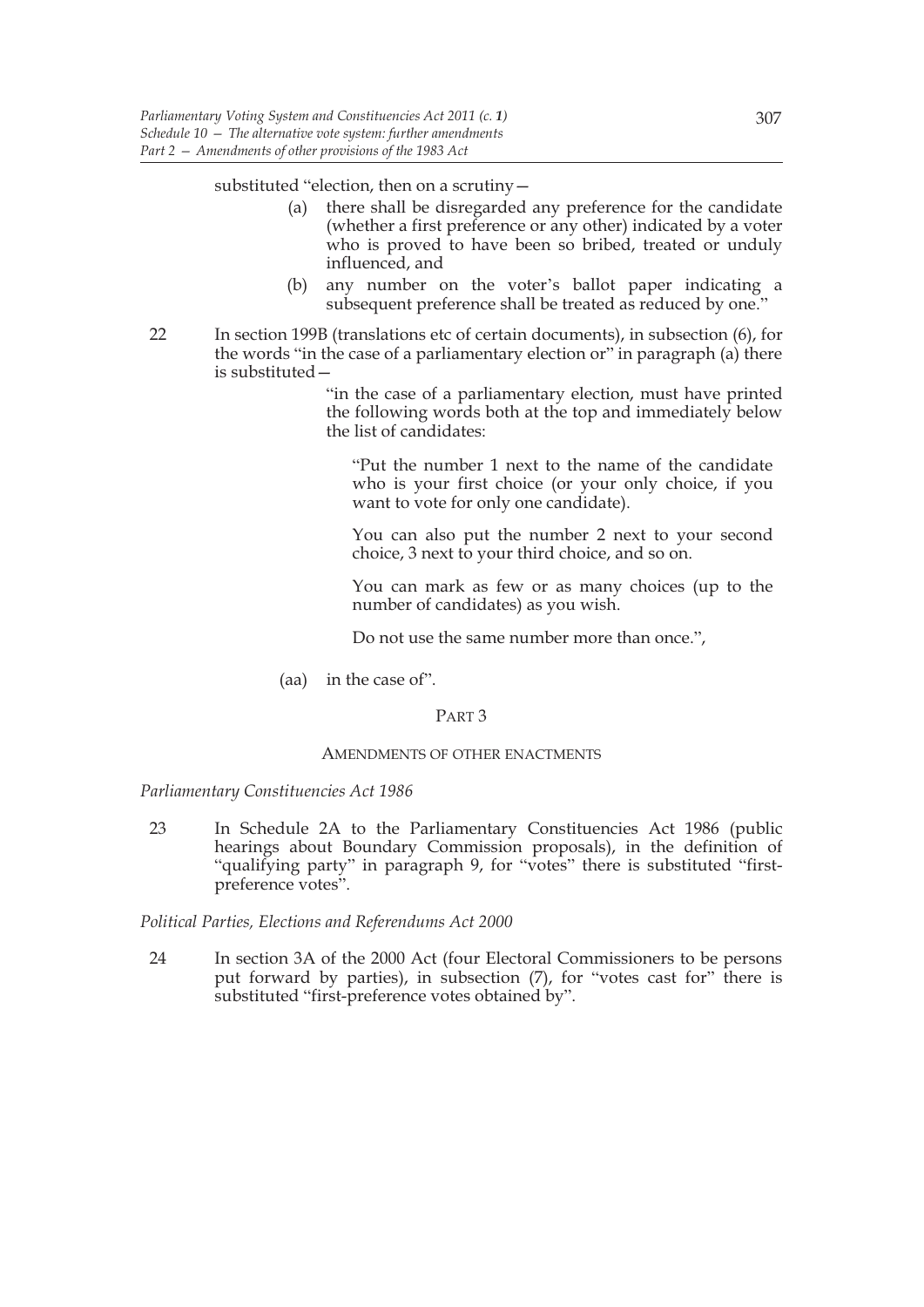## SCHEDULE 11 Section 12

### PUBLIC HEARINGS ABOUT BOUNDARY COMMISSION PROPOSALS

The Schedule referred to in section 12(2) is as follows—

## "SCHEDULE 2A Section 5

## PUBLIC HEARINGS ABOUT BOUNDARY COMMISSION PROPOSALS

## *Purpose of hearings*

1 The purpose of a public hearing is to enable representations to be made about any of the proposals with which the hearing is concerned.

## *Number of hearings*

- 2 (1) In relation to any particular report under section 3(1)(a) of this Act—
	- (a) the Boundary Commission for England shall cause at least two and no more than five public hearings to be held in each English region;
	- (b) the Boundary Commission for Scotland shall cause at least two and no more than five public hearings to be held in Scotland;
	- (c) the Boundary Commission for Wales shall cause at least two and no more than five public hearings to be held in Wales;
	- (d) the Boundary Commission for Northern Ireland shall cause at least two and no more than five public hearings to be held in Northern Ireland.
	- (2) The public hearings in an English region shall be concerned with proposals for that region, and shall between them cover the whole region.
	- (3) The public hearings in Scotland shall be concerned with proposals for Scotland, and shall between them cover the whole of Scotland.
	- (4) The public hearings in Wales shall be concerned with proposals for Wales, and shall between them cover the whole of Wales.
	- (5) The public hearings in Northern Ireland shall be concerned with proposals for Northern Ireland, and shall between them cover the whole of Northern Ireland.

## *Chair of hearing*

3 For each public hearing the Boundary Commission concerned shall appoint a person to chair the hearing.

## *Length of hearings*

4 A public hearing shall be completed within two days.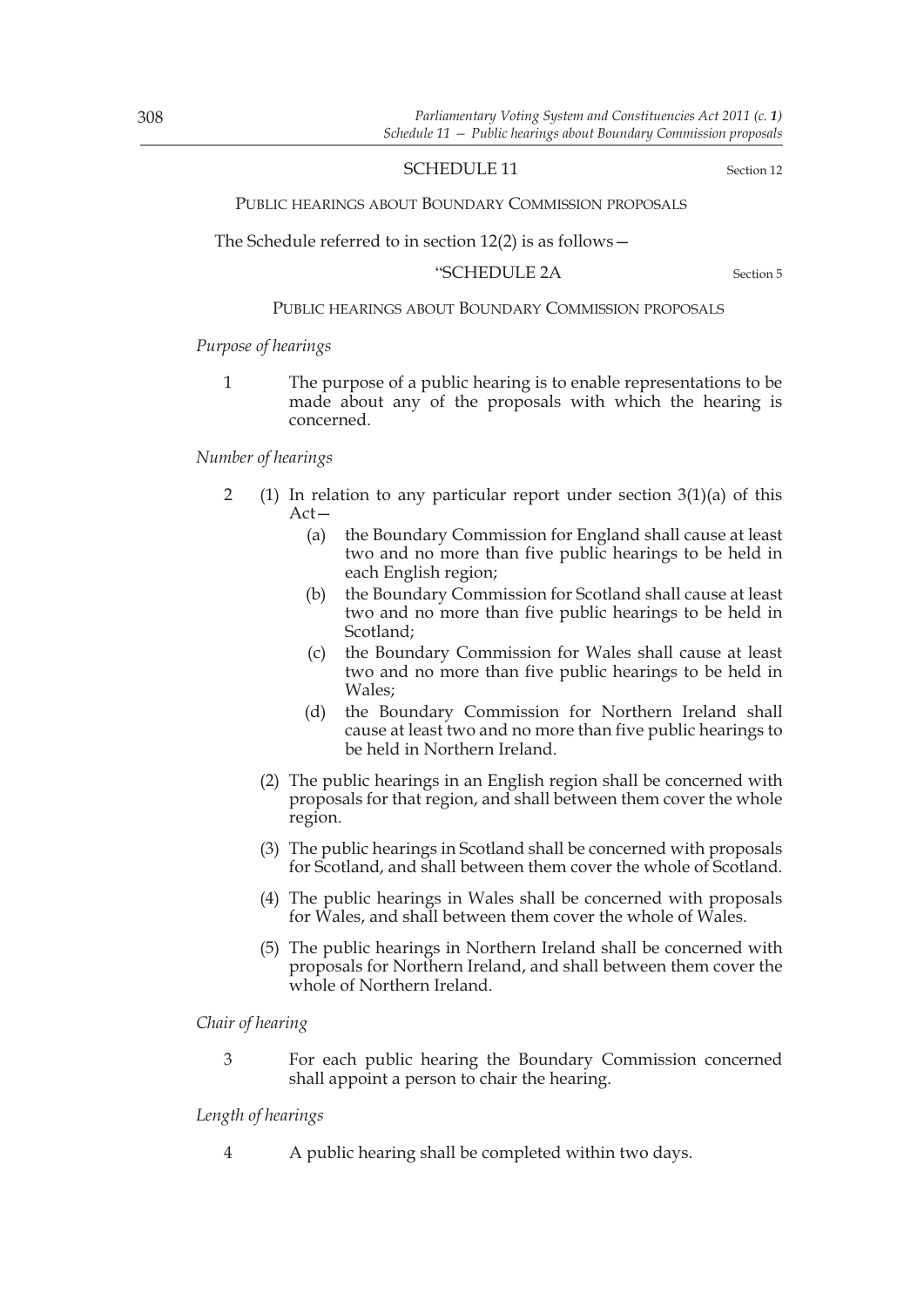*Procedure at hearings*

- 5 It is for the chair of each public hearing to determine the procedure that is to govern that hearing.
- 6 The chair shall make arrangements for a public hearing to begin with an explanation of—
	- (a) the proposals with which the hearing is concerned;
	- (b) how written representations about the proposals may be made (as mentioned in section 5(1)(a),  $(4)(b)$  or (5)(c) of this Act).
- 7 (1) The chair of a public hearing must allow representations to be made—
	- (a) by each qualifying party;
	- (b) by any other persons (whether individuals or organisations) considered by the chair to have an interest in any of the proposals with which the hearing is concerned.

Paragraph (b) above has effect subject to sub-paragraph (3)(b) below.

- (2) The chair may restrict the amount of time allowed for representations—
	- (a) by qualifying parties, and
	- (b) by other persons,

and need not allow the same amount to each.

- (3) The chair may determine—
	- (a) the order in which representations are made, and
	- (b) if necessary because of shortage of time, which of those wishing to make representations are not allowed to do so,

in whatever way the chair decides.

- 8 (1) The chair may put questions, or allow questions to be put, to a person present at the hearing.
	- (2) If questions are allowed to be put, the chair may regulate the manner of questioning or restrict the number of questions a person may ask.

*Interpretation*

- 9 In this Schedule—
	- "the chair" means the person appointed under paragraph 3 above;
	- "English region" means an electoral region specified in Schedule 1 to the European Parliamentary Elections Act 2002 (ignoring paragraph 2(2) of that Schedule and the references to Gibraltar) as it has effect on the day referred to in rule 5(2) of Schedule 2 to this Act;
	- "public hearing" means a hearing under section 5(1)(b) of this Act;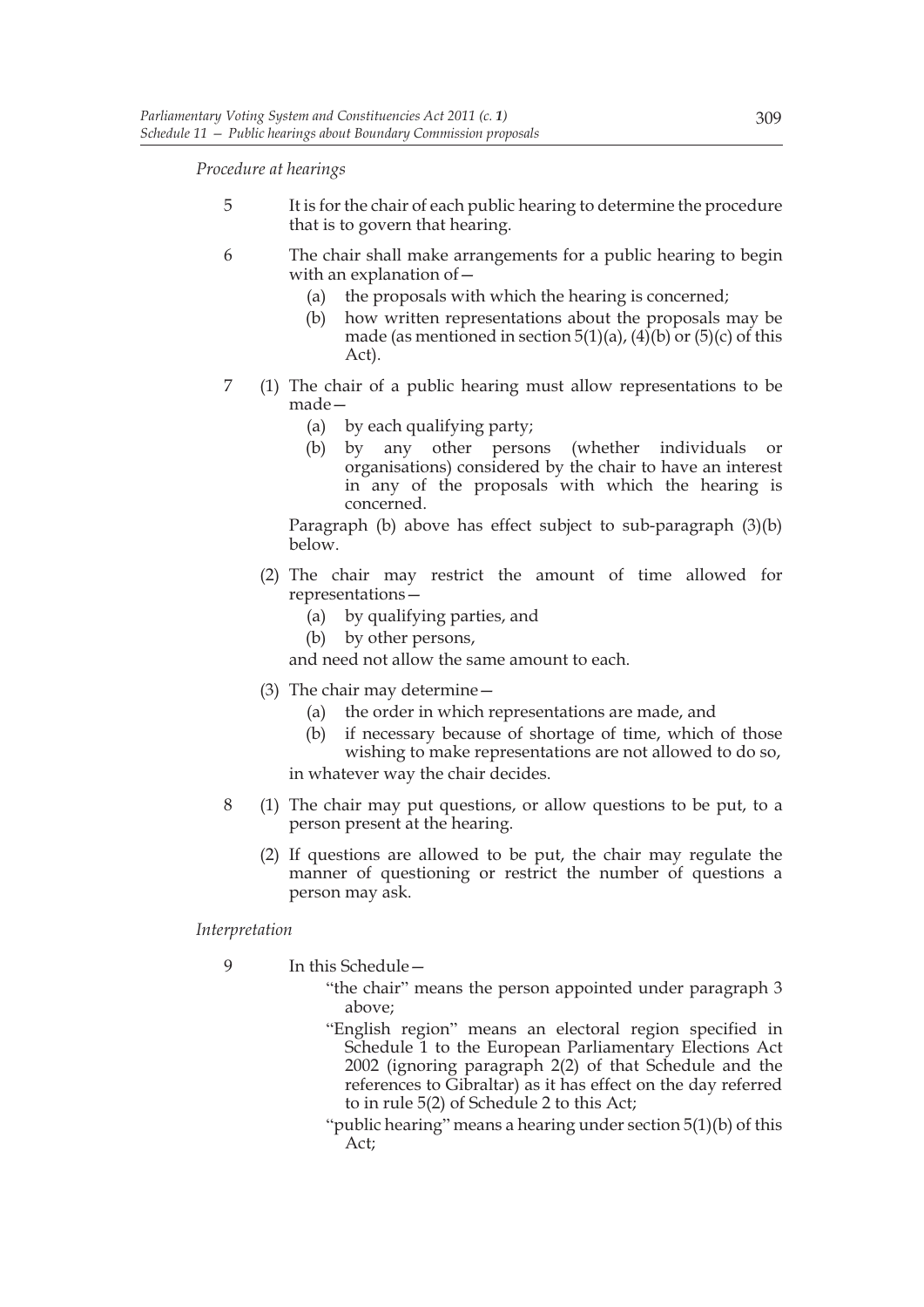"qualifying party" means a party that is registered under Part 2 of the Political Parties, Elections and Referendums Act 2000 and either—

- (a) has at least one Member of the House of Commons representing a constituency in the region, or (as the case may be) the part of the United Kingdom, in which the hearing is held, or
- (b) received at least 10% of the votes cast in that region or part in the most recent parliamentary general election."

# SCHEDULE 12 Section 16

### REPEALS

### PART 1

#### VOTING SYSTEM FOR PARLIAMENTARY ELECTIONS

| Short title and chapter                          | Extent of repeal                                                                                                                                                                                                                                                                                                                                 |  |
|--------------------------------------------------|--------------------------------------------------------------------------------------------------------------------------------------------------------------------------------------------------------------------------------------------------------------------------------------------------------------------------------------------------|--|
| Representation of the People<br>Act 1983 (c. 2)  | Section $66(7)$ and $(8)$ .<br>In section $139(6)$ , the words "the parliamentary"<br>elections rules or" in both places.<br>In Schedule 1, in the Appendix of forms -<br>in the Form of Front of Ballot Paper, the<br>(a)<br>numbers on the left-hand side, and the<br>vertical rule separating them from the<br>particulars of the candidates; |  |
|                                                  | (b) in paragraph 2 of the Guidance for<br>Voters, the words "Vote for<br>one<br>candidate only."                                                                                                                                                                                                                                                 |  |
| Representation of the People<br>Act 1985 (c. 50) | Section 13(b).                                                                                                                                                                                                                                                                                                                                   |  |
| Greater London Authority Act<br>1999 (c. 29)     | In Schedule 3, paragraph 11.                                                                                                                                                                                                                                                                                                                     |  |

# PART 2

| Short title and chapter           |                |                                                                               | Extent of repeal                                                                                                                                                                     |
|-----------------------------------|----------------|-------------------------------------------------------------------------------|--------------------------------------------------------------------------------------------------------------------------------------------------------------------------------------|
| Parliamentary<br>Act 1986 (c. 56) | Constituencies | In section $3-$<br>(a)<br>(b)<br>(c)<br>(d)<br>Section 6.<br>Section $8(3)$ . | in subsection $(1)(b)$ , the words "(read<br>with paragraph 7)";<br>subsection $(3)$ ;<br>in subsection (6), the words "and related<br>provisions";<br>subsections $(7)$ and $(8)$ . |

### PARLIAMENTARY CONSTITUENCIES